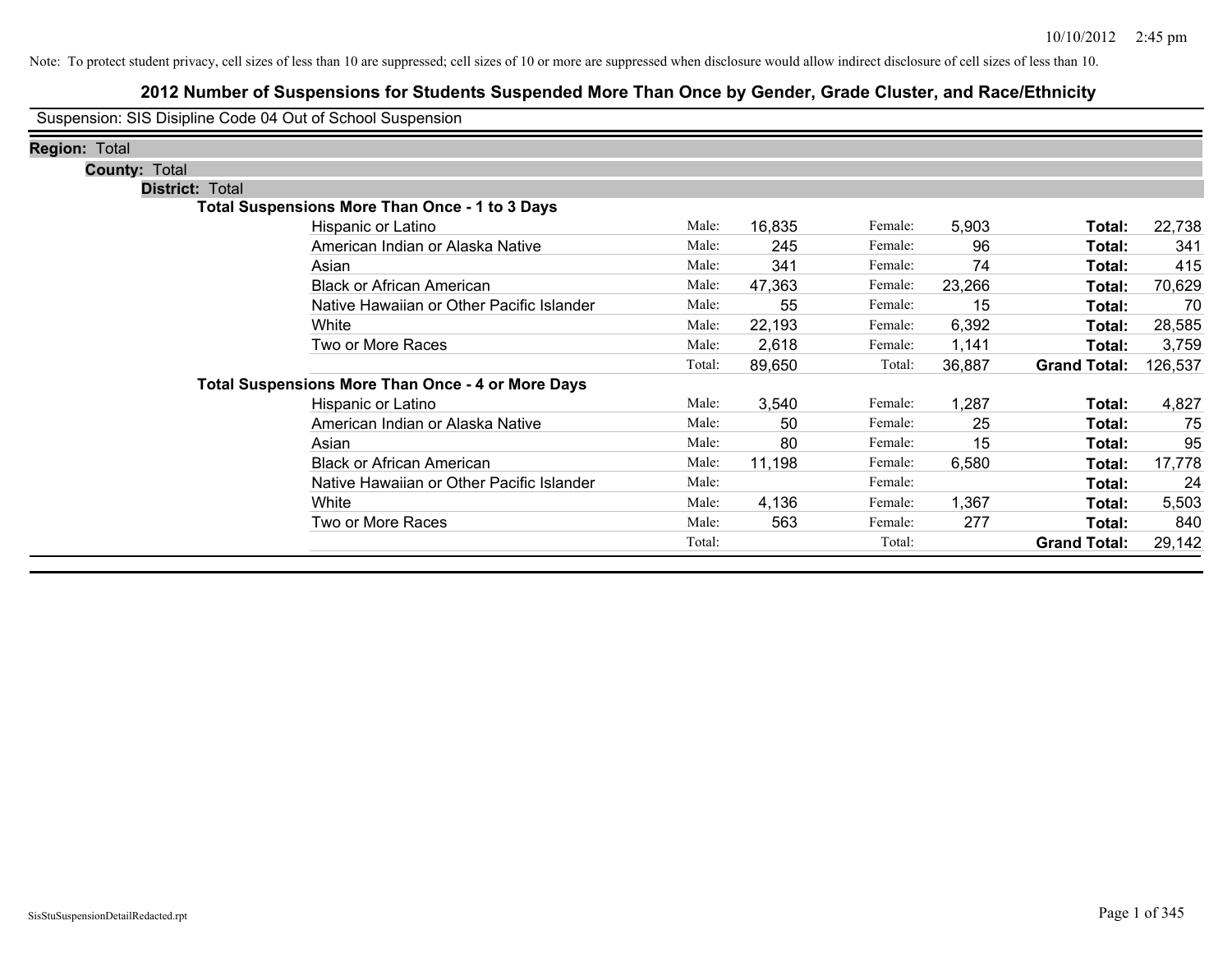### **2012 Number of Suspensions for Students Suspended More Than Once by Gender, Grade Cluster, and Race/Ethnicity**

Suspension: SIS Disipline Code 04 Out of School Suspension

| Region: Adams/Pike ROE (01) |                                                    |        |         |                     |    |
|-----------------------------|----------------------------------------------------|--------|---------|---------------------|----|
| County: Adams (001)         |                                                    |        |         |                     |    |
|                             | District: Central CUSD 3 (003026)                  |        |         |                     |    |
|                             | <b>Suspensions More Than Once - 1 to 3 Days</b>    |        |         |                     |    |
|                             | Hispanic or Latino                                 | Male:  | Female: | Total:              |    |
|                             | American Indian or Alaska Native                   | Male:  | Female: | Total:              |    |
|                             | Asian                                              | Male:  | Female: | Total:              |    |
|                             | <b>Black or African American</b>                   | Male:  | Female: | Total:              |    |
|                             | Native Hawaiian or Other Pacific Islander          | Male:  | Female: | Total:              |    |
|                             | White                                              | Male:  | Female: | Total:              | 10 |
|                             | Two or More Races                                  | Male:  | Female: | Total:              |    |
|                             |                                                    | Total: | Total:  | <b>Grand Total:</b> |    |
|                             | District: Liberty CUSD 2 (002026)                  |        |         |                     |    |
|                             | <b>Suspensions More Than Once - 1 to 3 Days</b>    |        |         |                     |    |
|                             | Hispanic or Latino                                 | Male:  | Female: | Total:              |    |
|                             | American Indian or Alaska Native                   | Male:  | Female: | Total:              |    |
|                             | Asian                                              | Male:  | Female: | Total:              |    |
|                             | <b>Black or African American</b>                   | Male:  | Female: | Total:              |    |
|                             | Native Hawaiian or Other Pacific Islander          | Male:  | Female: | Total:              |    |
|                             | White                                              | Male:  | Female: | Total:              |    |
|                             | Two or More Races                                  | Male:  | Female: | Total:              |    |
|                             |                                                    | Total: | Total:  | <b>Grand Total:</b> |    |
|                             | <b>Suspensions More Than Once - 4 or More Days</b> |        |         |                     |    |
|                             | Hispanic or Latino                                 | Male:  | Female: | Total:              |    |
|                             | American Indian or Alaska Native                   | Male:  | Female: | Total:              |    |
|                             | Asian                                              | Male:  | Female: | Total:              |    |
|                             | <b>Black or African American</b>                   | Male:  | Female: | Total:              |    |
|                             | Native Hawaiian or Other Pacific Islander          | Male:  | Female: | Total:              |    |
|                             | White                                              | Male:  | Female: | Total:              |    |
|                             | Two or More Races                                  | Male:  | Female: | Total:              |    |
|                             |                                                    | Total: | Total:  | <b>Grand Total:</b> |    |
|                             | District: Payson CUSD 1 (001026)                   |        |         |                     |    |
|                             | <b>Suspensions More Than Once - 1 to 3 Days</b>    |        |         |                     |    |
|                             | Hispanic or Latino                                 | Male:  | Female: | Total:              |    |
|                             | American Indian or Alaska Native                   | Male:  | Female: | Total:              |    |
|                             | Asian                                              | Male:  | Female: | Total:              |    |
|                             | <b>Black or African American</b>                   | Male:  | Female: | Total:              |    |
|                             | Native Hawaiian or Other Pacific Islander          | Male:  | Female: | Total:              |    |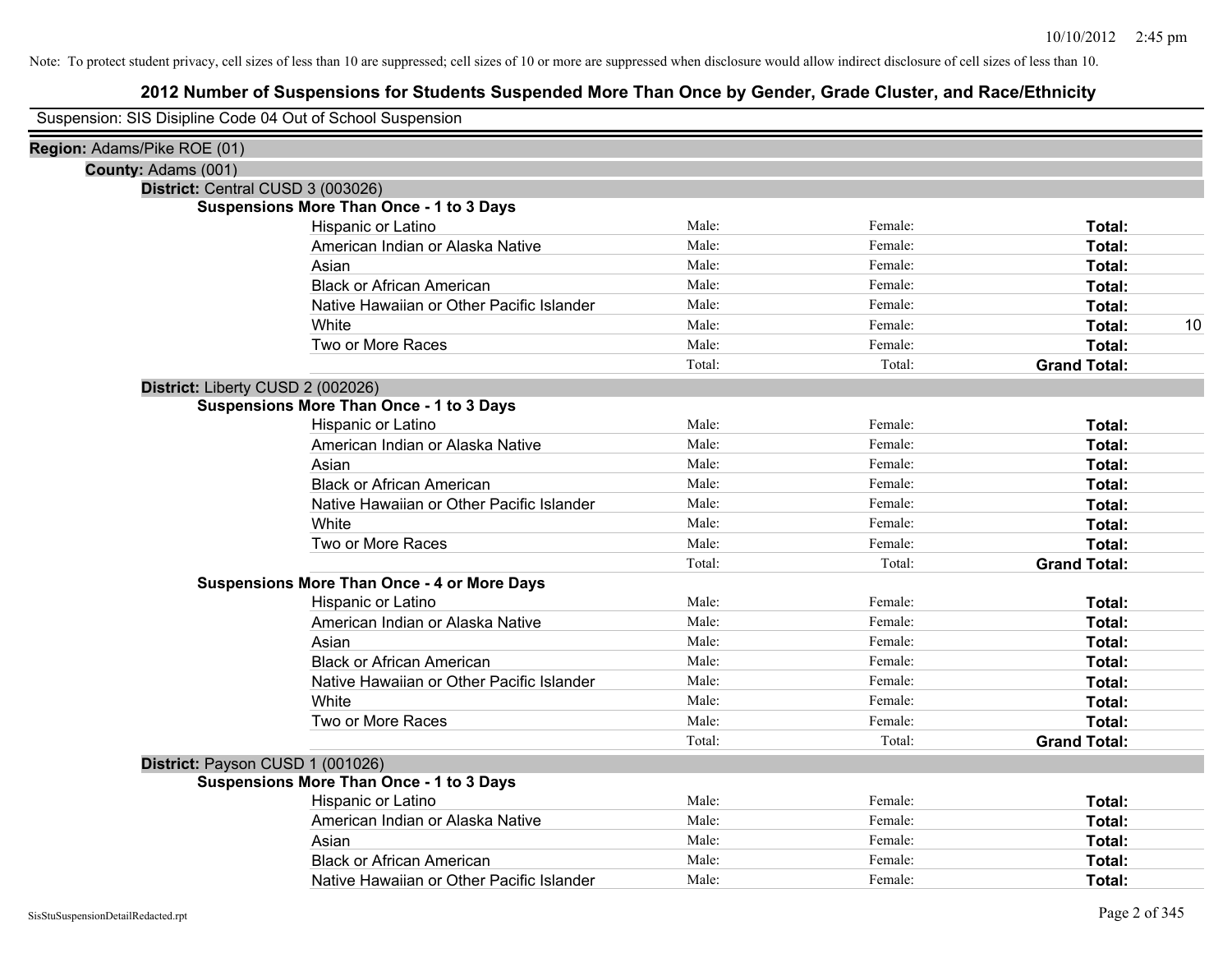|                    | Suspension: SIS Disipline Code 04 Out of School Suspension |        |     |         |    |                     |     |
|--------------------|------------------------------------------------------------|--------|-----|---------|----|---------------------|-----|
|                    | White                                                      | Male:  |     | Female: |    | Total:              |     |
|                    | Two or More Races                                          | Male:  |     | Female: |    | Total:              |     |
|                    |                                                            | Total: |     | Total:  |    | <b>Grand Total:</b> |     |
|                    | <b>District: Quincy SD 172 (172022)</b>                    |        |     |         |    |                     |     |
|                    | <b>Suspensions More Than Once - 1 to 3 Days</b>            |        |     |         |    |                     |     |
|                    | Hispanic or Latino                                         | Male:  |     | Female: |    | Total:              |     |
|                    | American Indian or Alaska Native                           | Male:  |     | Female: |    | Total:              |     |
|                    | Asian                                                      | Male:  |     | Female: |    | Total:              |     |
|                    | <b>Black or African American</b>                           | Male:  | 19  | Female: | 19 | Total:              | 38  |
|                    | Native Hawaiian or Other Pacific Islander                  | Male:  |     | Female: |    | Total:              |     |
|                    | White                                                      | Male:  | 119 | Female: | 25 | Total:              | 144 |
|                    | Two or More Races                                          | Male:  |     | Female: |    | Total:              |     |
|                    |                                                            | Total: |     | Total:  |    | <b>Grand Total:</b> |     |
|                    | <b>Suspensions More Than Once - 4 or More Days</b>         |        |     |         |    |                     |     |
|                    | Hispanic or Latino                                         | Male:  |     | Female: |    | Total:              |     |
|                    | American Indian or Alaska Native                           | Male:  |     | Female: |    | Total:              |     |
|                    | Asian                                                      | Male:  |     | Female: |    | Total:              |     |
|                    | <b>Black or African American</b>                           | Male:  |     | Female: |    | Total:              |     |
|                    | Native Hawaiian or Other Pacific Islander                  | Male:  |     | Female: |    | Total:              |     |
|                    | White                                                      | Male:  |     | Female: |    | Total:              | 10  |
|                    | Two or More Races                                          | Male:  |     | Female: |    | Total:              |     |
|                    |                                                            | Total: |     | Total:  |    | <b>Grand Total:</b> |     |
| County: Pike (075) |                                                            |        |     |         |    |                     |     |
|                    | District: Griggsville-Perry CUSD 4 (004026)                |        |     |         |    |                     |     |
|                    | <b>Suspensions More Than Once - 1 to 3 Days</b>            |        |     |         |    |                     |     |
|                    | Hispanic or Latino                                         | Male:  |     | Female: |    | Total:              |     |
|                    | American Indian or Alaska Native                           | Male:  |     | Female: |    | Total:              |     |
|                    | Asian                                                      | Male:  |     | Female: |    | Total:              |     |
|                    | <b>Black or African American</b>                           | Male:  |     | Female: |    | Total:              |     |
|                    | Native Hawaiian or Other Pacific Islander                  | Male:  |     | Female: |    | Total:              |     |
|                    | White                                                      | Male:  |     | Female: |    | Total:              |     |
|                    | Two or More Races                                          | Male:  |     | Female: |    | Total:              |     |
|                    |                                                            | Total: |     | Total:  |    | <b>Grand Total:</b> | 13  |
|                    | District: Pikeland CUSD 10 (010026)                        |        |     |         |    |                     |     |
|                    | <b>Suspensions More Than Once - 1 to 3 Days</b>            |        |     |         |    |                     |     |
|                    | Hispanic or Latino                                         | Male:  |     | Female: |    | Total:              |     |
|                    | American Indian or Alaska Native                           | Male:  |     | Female: |    | Total:              |     |
|                    | Asian                                                      | Male:  |     | Female: |    | Total:              |     |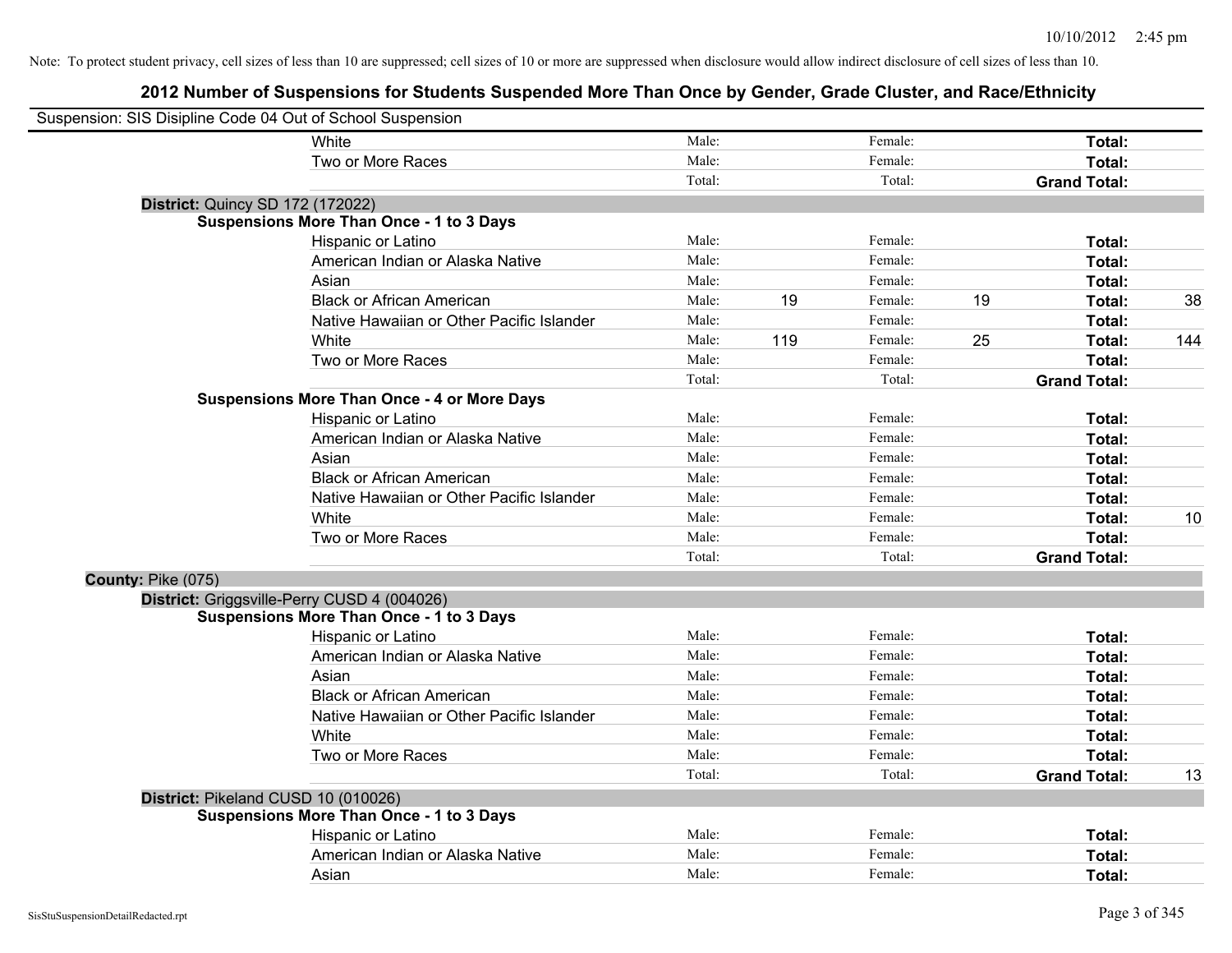### **2012 Number of Suspensions for Students Suspended More Than Once by Gender, Grade Cluster, and Race/Ethnicity**

| Suspension: SIS Disipline Code 04 Out of School Suspension |        |         |                     |    |
|------------------------------------------------------------|--------|---------|---------------------|----|
| <b>Black or African American</b>                           | Male:  | Female: | Total:              |    |
| Native Hawaiian or Other Pacific Islander                  | Male:  | Female: | Total:              |    |
| White                                                      | Male:  | Female: | Total:              | 62 |
| Two or More Races                                          | Male:  | Female: | Total:              |    |
|                                                            | Total: | Total:  | <b>Grand Total:</b> |    |
| <b>Suspensions More Than Once - 4 or More Days</b>         |        |         |                     |    |
| Hispanic or Latino                                         | Male:  | Female: | Total:              |    |
| American Indian or Alaska Native                           | Male:  | Female: | Total:              |    |
| Asian                                                      | Male:  | Female: | Total:              |    |
| <b>Black or African American</b>                           | Male:  | Female: | Total:              |    |
| Native Hawaiian or Other Pacific Islander                  | Male:  | Female: | <b>Total:</b>       |    |
| White                                                      | Male:  | Female: | Total:              | 24 |
| Two or More Races                                          | Male:  | Female: | Total:              |    |
|                                                            | Total: | Total:  | <b>Grand Total:</b> |    |
| District: Pleasant Hill CUSD 3 (003026)                    |        |         |                     |    |
| <b>Suspensions More Than Once - 1 to 3 Days</b>            |        |         |                     |    |
| Hispanic or Latino                                         | Male:  | Female: | Total:              |    |
| American Indian or Alaska Native                           | Male:  | Female: | Total:              |    |
| Asian                                                      | Male:  | Female: | <b>Total:</b>       |    |
| <b>Black or African American</b>                           | Male:  | Female: | Total:              |    |
| Native Hawaiian or Other Pacific Islander                  | Male:  | Female: | Total:              |    |
| White                                                      | Male:  | Female: | Total:              |    |
| Two or More Races                                          | Male:  | Female: | Total:              |    |
|                                                            | Total: | Total:  | <b>Grand Total:</b> |    |
| District: Western CUSD 12 (012026)                         |        |         |                     |    |
| <b>Suspensions More Than Once - 1 to 3 Days</b>            |        |         |                     |    |
| Hispanic or Latino                                         | Male:  | Female: | <b>Total:</b>       |    |
| American Indian or Alaska Native                           | Male:  | Female: | Total:              |    |
| Asian                                                      | Male:  | Female: | Total:              |    |
| <b>Black or African American</b>                           | Male:  | Female: | Total:              |    |
| Native Hawaiian or Other Pacific Islander                  | Male:  | Female: | Total:              |    |
| White                                                      | Male:  | Female: | Total:              |    |
| Two or More Races                                          | Male:  | Female: | Total:              |    |
|                                                            | Total: | Total:  | <b>Grand Total:</b> |    |
|                                                            |        |         |                     |    |

**Region:** Alxndr/John/Masc/Pulski/Unon ROE (02)

**County:** Alexander (002)

**District:** Cairo USD 1 (001022)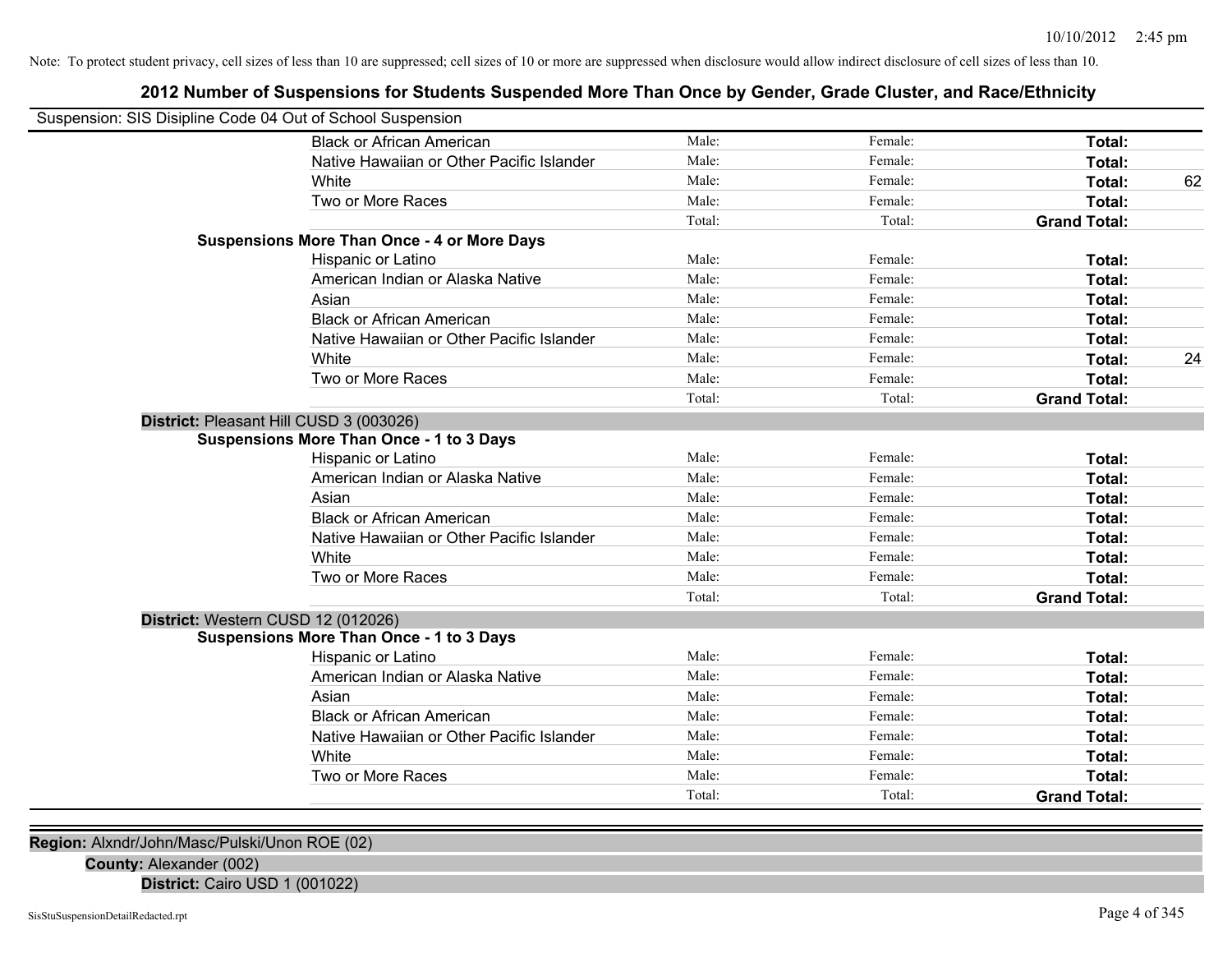| Suspension: SIS Disipline Code 04 Out of School Suspension |                                           |        |    |         |    |                     |    |
|------------------------------------------------------------|-------------------------------------------|--------|----|---------|----|---------------------|----|
| <b>Suspensions More Than Once - 1 to 3 Days</b>            |                                           |        |    |         |    |                     |    |
| Hispanic or Latino                                         |                                           | Male:  |    | Female: |    | Total:              |    |
|                                                            | American Indian or Alaska Native          | Male:  |    | Female: |    | Total:              |    |
| Asian                                                      |                                           | Male:  |    | Female: |    | Total:              |    |
|                                                            | <b>Black or African American</b>          | Male:  | 57 | Female: | 17 | Total:              | 74 |
|                                                            | Native Hawaiian or Other Pacific Islander | Male:  |    | Female: |    | Total:              |    |
| White                                                      |                                           | Male:  |    | Female: |    | Total:              |    |
| Two or More Races                                          |                                           | Male:  |    | Female: |    | Total:              |    |
|                                                            |                                           | Total: |    | Total:  |    | <b>Grand Total:</b> |    |
| <b>Suspensions More Than Once - 4 or More Days</b>         |                                           |        |    |         |    |                     |    |
| Hispanic or Latino                                         |                                           | Male:  |    | Female: |    | Total:              |    |
|                                                            | American Indian or Alaska Native          | Male:  |    | Female: |    | Total:              |    |
| Asian                                                      |                                           | Male:  |    | Female: |    | Total:              |    |
|                                                            | <b>Black or African American</b>          | Male:  |    | Female: |    | Total:              |    |
|                                                            | Native Hawaiian or Other Pacific Islander | Male:  |    | Female: |    | Total:              |    |
| White                                                      |                                           | Male:  |    | Female: |    | Total:              |    |
| Two or More Races                                          |                                           | Male:  |    | Female: |    | Total:              |    |
|                                                            |                                           | Total: |    | Total:  |    | <b>Grand Total:</b> |    |
| District: Egyptian CUSD 5 (005026)                         |                                           |        |    |         |    |                     |    |
| <b>Suspensions More Than Once - 1 to 3 Days</b>            |                                           |        |    |         |    |                     |    |
| Hispanic or Latino                                         |                                           | Male:  |    | Female: |    | Total:              |    |
|                                                            | American Indian or Alaska Native          | Male:  |    | Female: |    | Total:              |    |
| Asian                                                      |                                           | Male:  |    | Female: |    | Total:              |    |
|                                                            | <b>Black or African American</b>          | Male:  |    | Female: |    | Total:              |    |
|                                                            | Native Hawaiian or Other Pacific Islander | Male:  |    | Female: |    | Total:              |    |
| White                                                      |                                           | Male:  |    | Female: |    | Total:              |    |
| Two or More Races                                          |                                           | Male:  |    | Female: |    | Total:              |    |
|                                                            |                                           | Total: |    | Total:  |    | <b>Grand Total:</b> |    |
| <b>Suspensions More Than Once - 4 or More Days</b>         |                                           |        |    |         |    |                     |    |
| Hispanic or Latino                                         |                                           | Male:  |    | Female: |    | Total:              |    |
|                                                            | American Indian or Alaska Native          | Male:  |    | Female: |    | Total:              |    |
| Asian                                                      |                                           | Male:  |    | Female: |    | Total:              |    |
|                                                            | <b>Black or African American</b>          | Male:  |    | Female: |    | Total:              |    |
|                                                            | Native Hawaiian or Other Pacific Islander | Male:  |    | Female: |    | Total:              |    |
| White                                                      |                                           | Male:  |    | Female: |    | Total:              |    |
| Two or More Races                                          |                                           | Male:  |    | Female: |    | Total:              |    |
|                                                            |                                           | Total: |    | Total:  |    | <b>Grand Total:</b> |    |

**2012 Number of Suspensions for Students Suspended More Than Once by Gender, Grade Cluster, and Race/Ethnicity**

**County:** Johnson (044) **District:** Goreville CUD 1 (001026)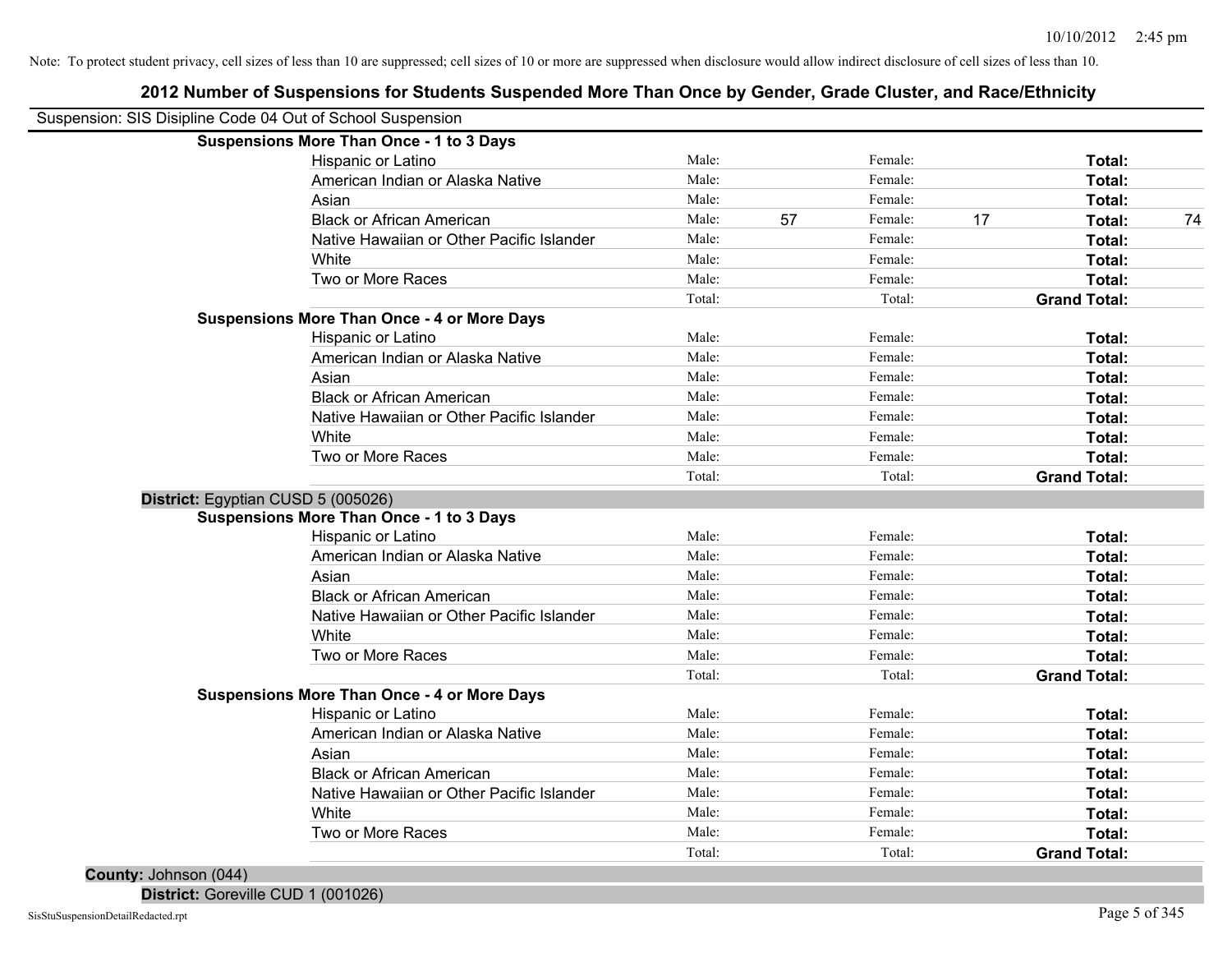|                                          | Suspension: SIS Disipline Code 04 Out of School Suspension |        |         |                     |    |
|------------------------------------------|------------------------------------------------------------|--------|---------|---------------------|----|
|                                          | <b>Suspensions More Than Once - 1 to 3 Days</b>            |        |         |                     |    |
|                                          | Hispanic or Latino                                         | Male:  | Female: | Total:              |    |
|                                          | American Indian or Alaska Native                           | Male:  | Female: | Total:              |    |
|                                          | Asian                                                      | Male:  | Female: | Total:              |    |
|                                          | <b>Black or African American</b>                           | Male:  | Female: | Total:              |    |
|                                          | Native Hawaiian or Other Pacific Islander                  | Male:  | Female: | Total:              |    |
|                                          | White                                                      | Male:  | Female: | <b>Total:</b>       |    |
|                                          | Two or More Races                                          | Male:  | Female: | Total:              |    |
|                                          |                                                            | Total: | Total:  | <b>Grand Total:</b> |    |
|                                          | <b>Suspensions More Than Once - 4 or More Days</b>         |        |         |                     |    |
|                                          | Hispanic or Latino                                         | Male:  | Female: | Total:              |    |
|                                          | American Indian or Alaska Native                           | Male:  | Female: | Total:              |    |
|                                          | Asian                                                      | Male:  | Female: | Total:              |    |
|                                          | <b>Black or African American</b>                           | Male:  | Female: | Total:              |    |
|                                          | Native Hawaiian or Other Pacific Islander                  | Male:  | Female: | Total:              |    |
|                                          | White                                                      | Male:  | Female: | Total:              |    |
|                                          | Two or More Races                                          | Male:  | Female: | Total:              |    |
|                                          |                                                            | Total: | Total:  | <b>Grand Total:</b> |    |
|                                          | District: New Simpson Hill SD 32 (032003)                  |        |         |                     |    |
|                                          | <b>Suspensions More Than Once - 1 to 3 Days</b>            |        |         |                     |    |
|                                          | Hispanic or Latino                                         | Male:  | Female: | Total:              |    |
|                                          | American Indian or Alaska Native                           | Male:  | Female: | Total:              |    |
|                                          | Asian                                                      | Male:  | Female: | Total:              |    |
|                                          | <b>Black or African American</b>                           | Male:  | Female: | Total:              |    |
|                                          | Native Hawaiian or Other Pacific Islander                  | Male:  | Female: | Total:              |    |
|                                          | White                                                      | Male:  | Female: | Total:              |    |
|                                          | Two or More Races                                          | Male:  | Female: | Total:              |    |
|                                          |                                                            | Total: | Total:  | <b>Grand Total:</b> |    |
| <b>District: Vienna HSD 133 (133017)</b> |                                                            |        |         |                     |    |
|                                          | <b>Suspensions More Than Once - 1 to 3 Days</b>            |        |         |                     |    |
|                                          | Hispanic or Latino                                         | Male:  | Female: | Total:              |    |
|                                          | American Indian or Alaska Native                           | Male:  | Female: | Total:              |    |
|                                          | Asian                                                      | Male:  | Female: | Total:              |    |
|                                          | <b>Black or African American</b>                           | Male:  | Female: | Total:              |    |
|                                          | Native Hawaiian or Other Pacific Islander                  | Male:  | Female: | Total:              |    |
|                                          | White                                                      | Male:  | Female: | Total:              | 49 |
|                                          | Two or More Races                                          | Male:  | Female: | Total:              |    |
|                                          |                                                            | Total: | Total:  | <b>Grand Total:</b> |    |
|                                          |                                                            |        |         |                     |    |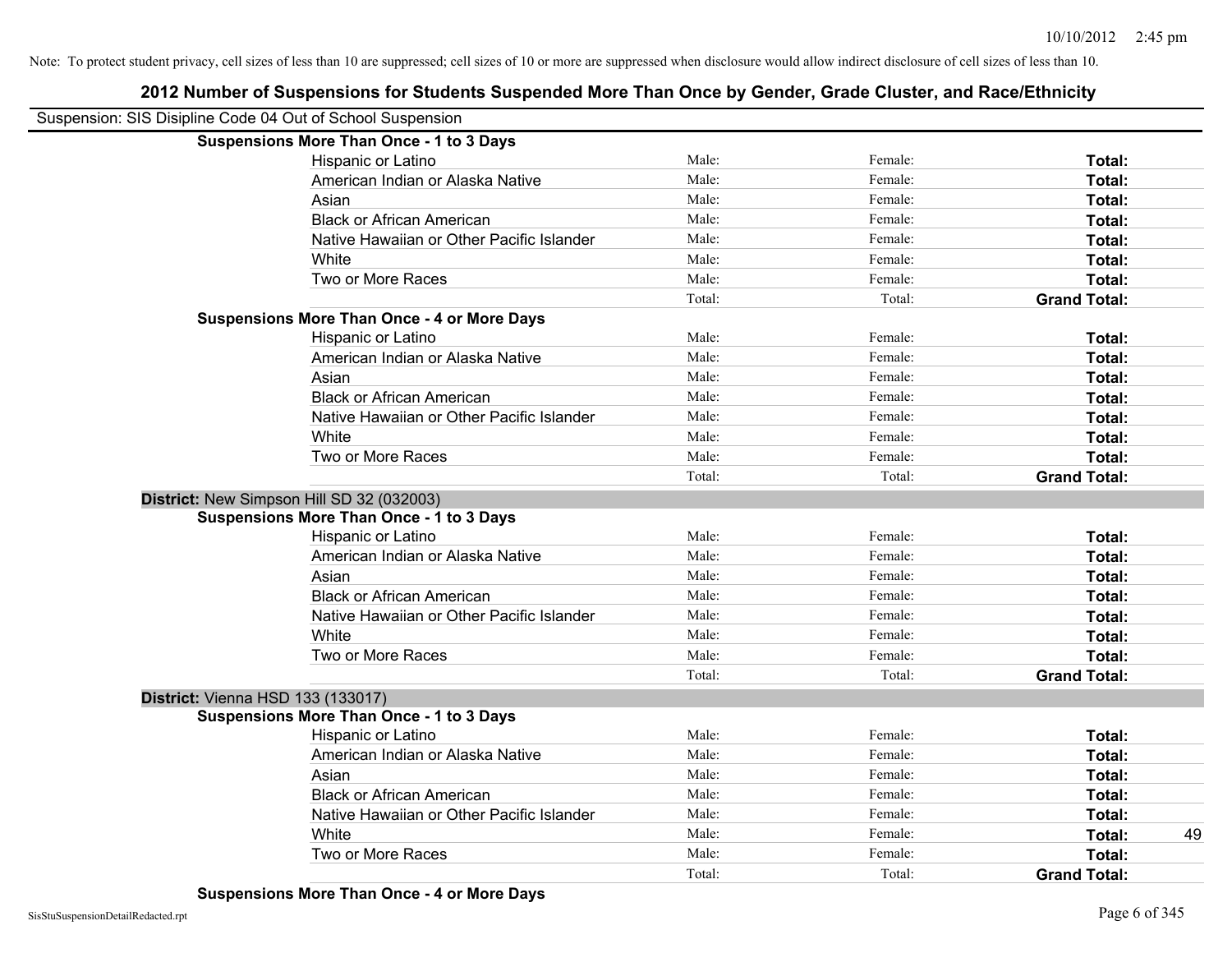|                                 | Suspension: SIS Disipline Code 04 Out of School Suspension |        |         |                     |    |
|---------------------------------|------------------------------------------------------------|--------|---------|---------------------|----|
|                                 | Hispanic or Latino                                         | Male:  | Female: | Total:              |    |
|                                 | American Indian or Alaska Native                           | Male:  | Female: | Total:              |    |
|                                 | Asian                                                      | Male:  | Female: | Total:              |    |
|                                 | <b>Black or African American</b>                           | Male:  | Female: | Total:              |    |
|                                 | Native Hawaiian or Other Pacific Islander                  | Male:  | Female: | Total:              |    |
|                                 | White                                                      | Male:  | Female: | Total:              |    |
|                                 | Two or More Races                                          | Male:  | Female: | Total:              |    |
|                                 |                                                            | Total: | Total:  | <b>Grand Total:</b> |    |
| District: Vienna SD 55 (055002) |                                                            |        |         |                     |    |
|                                 | <b>Suspensions More Than Once - 1 to 3 Days</b>            |        |         |                     |    |
|                                 | Hispanic or Latino                                         | Male:  | Female: | Total:              |    |
|                                 | American Indian or Alaska Native                           | Male:  | Female: | Total:              |    |
|                                 | Asian                                                      | Male:  | Female: | Total:              |    |
|                                 | <b>Black or African American</b>                           | Male:  | Female: | Total:              |    |
|                                 | Native Hawaiian or Other Pacific Islander                  | Male:  | Female: | Total:              |    |
|                                 | White                                                      | Male:  | Female: | Total:              | 11 |
|                                 | Two or More Races                                          | Male:  | Female: | Total:              |    |
|                                 |                                                            | Total: | Total:  | <b>Grand Total:</b> |    |
| County: Massac (061)            |                                                            |        |         |                     |    |
|                                 | District: Joppa-Maple Grove UD 38 (038026)                 |        |         |                     |    |
|                                 | <b>Suspensions More Than Once - 1 to 3 Days</b>            |        |         |                     |    |
|                                 | Hispanic or Latino                                         | Male:  | Female: | Total:              |    |
|                                 | American Indian or Alaska Native                           | Male:  | Female: | Total:              |    |
|                                 | Asian                                                      | Male:  | Female: | Total:              |    |
|                                 | <b>Black or African American</b>                           | Male:  | Female: | Total:              |    |
|                                 | Native Hawaiian or Other Pacific Islander                  | Male:  | Female: | Total:              |    |
|                                 | White                                                      | Male:  | Female: | Total:              |    |
|                                 | Two or More Races                                          | Male:  | Female: | Total:              |    |
|                                 |                                                            | Total: | Total:  | <b>Grand Total:</b> | 13 |
|                                 | <b>Suspensions More Than Once - 4 or More Days</b>         |        |         |                     |    |
|                                 | Hispanic or Latino                                         | Male:  | Female: | Total:              |    |
|                                 | American Indian or Alaska Native                           | Male:  | Female: | Total:              |    |
|                                 | Asian                                                      | Male:  | Female: | Total:              |    |
|                                 | <b>Black or African American</b>                           | Male:  | Female: | Total:              |    |
|                                 | Native Hawaiian or Other Pacific Islander                  | Male:  | Female: | Total:              |    |
|                                 | White                                                      | Male:  | Female: | Total:              |    |
|                                 | Two or More Races                                          | Male:  | Female: | <b>Total:</b>       |    |
|                                 |                                                            | Total: | Total:  | <b>Grand Total:</b> |    |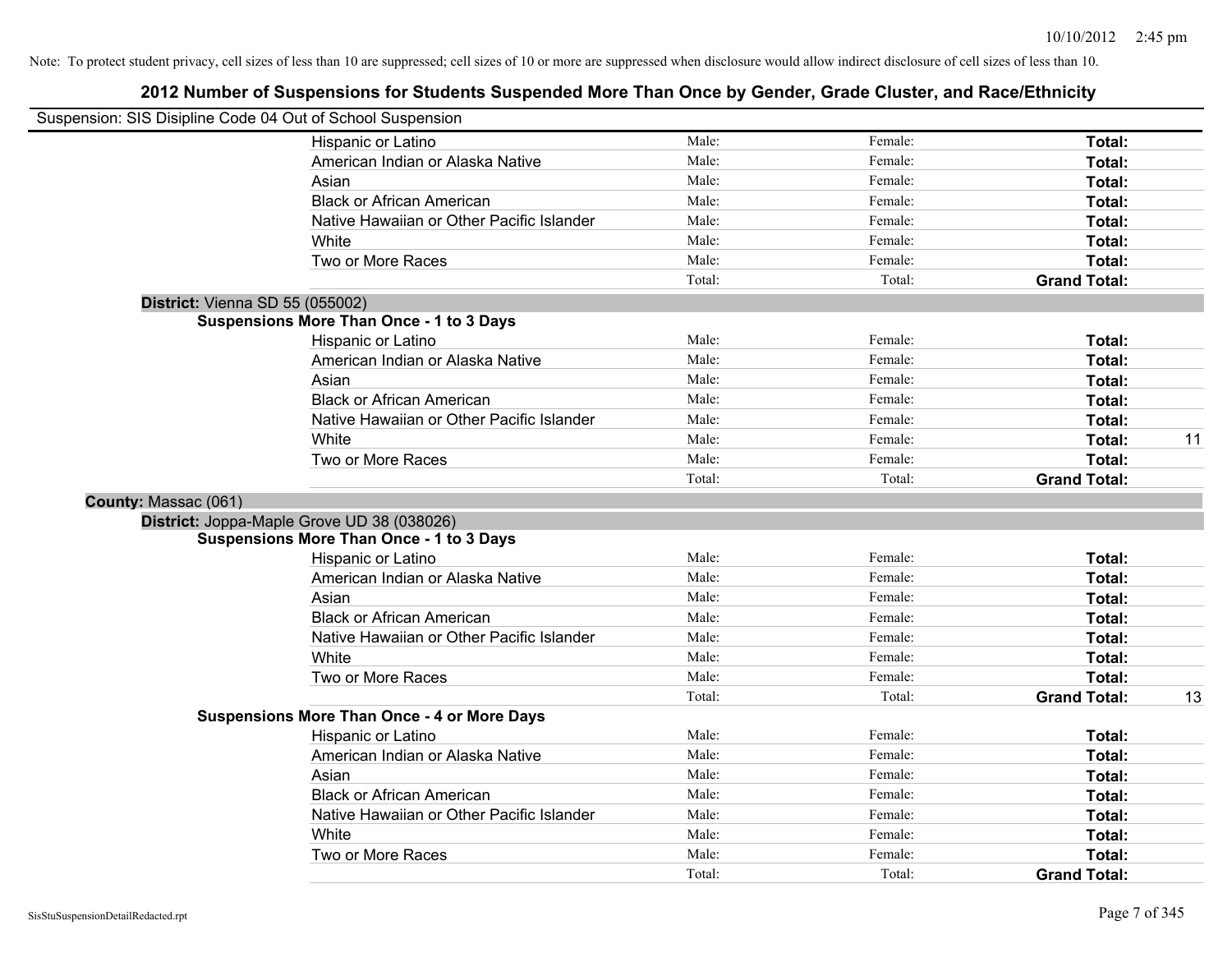| Suspension: SIS Disipline Code 04 Out of School Suspension |                                                    |        |         |                     |
|------------------------------------------------------------|----------------------------------------------------|--------|---------|---------------------|
| District: Massac UD 1 (001026)                             |                                                    |        |         |                     |
|                                                            | <b>Suspensions More Than Once - 1 to 3 Days</b>    |        |         |                     |
|                                                            | Hispanic or Latino                                 | Male:  | Female: | Total:              |
|                                                            | American Indian or Alaska Native                   | Male:  | Female: | Total:              |
|                                                            | Asian                                              | Male:  | Female: | Total:              |
|                                                            | <b>Black or African American</b>                   | Male:  | Female: | Total:              |
|                                                            | Native Hawaiian or Other Pacific Islander          | Male:  | Female: | Total:              |
|                                                            | White                                              | Male:  | Female: | Total:<br>26        |
|                                                            | Two or More Races                                  | Male:  | Female: | Total:              |
|                                                            |                                                    | Total: | Total:  | <b>Grand Total:</b> |
|                                                            | <b>Suspensions More Than Once - 4 or More Days</b> |        |         |                     |
|                                                            | Hispanic or Latino                                 | Male:  | Female: | Total:              |
|                                                            | American Indian or Alaska Native                   | Male:  | Female: | Total:              |
|                                                            | Asian                                              | Male:  | Female: | Total:              |
|                                                            | <b>Black or African American</b>                   | Male:  | Female: | Total:              |
|                                                            | Native Hawaiian or Other Pacific Islander          | Male:  | Female: | Total:              |
|                                                            | White                                              | Male:  | Female: | Total:              |
|                                                            | Two or More Races                                  | Male:  | Female: | <b>Total:</b>       |
|                                                            |                                                    | Total: | Total:  | <b>Grand Total:</b> |
| County: Pulaski (077)                                      |                                                    |        |         |                     |
| District: Century CUSD 100 (100026)                        |                                                    |        |         |                     |
|                                                            | <b>Suspensions More Than Once - 1 to 3 Days</b>    |        |         |                     |
|                                                            | Hispanic or Latino                                 | Male:  | Female: | Total:              |
|                                                            | American Indian or Alaska Native                   | Male:  | Female: | Total:              |
|                                                            | Asian                                              | Male:  | Female: | Total:              |
|                                                            | <b>Black or African American</b>                   | Male:  | Female: | Total:              |
|                                                            | Native Hawaiian or Other Pacific Islander          | Male:  | Female: | Total:              |
|                                                            | White                                              | Male:  | Female: | Total:              |
|                                                            | Two or More Races                                  | Male:  | Female: | Total:              |
|                                                            |                                                    | Total: | Total:  | <b>Grand Total:</b> |
|                                                            | <b>Suspensions More Than Once - 4 or More Days</b> |        |         |                     |
|                                                            | Hispanic or Latino                                 | Male:  | Female: | Total:              |
|                                                            | American Indian or Alaska Native                   | Male:  | Female: | Total:              |
|                                                            | Asian                                              | Male:  | Female: | Total:              |
|                                                            | <b>Black or African American</b>                   | Male:  | Female: | Total:              |
|                                                            | Native Hawaiian or Other Pacific Islander          | Male:  | Female: | Total:              |
|                                                            | White                                              | Male:  | Female: | Total:              |
|                                                            | Two or More Races                                  | Male:  | Female: | <b>Total:</b>       |
|                                                            |                                                    | Total: | Total:  | <b>Grand Total:</b> |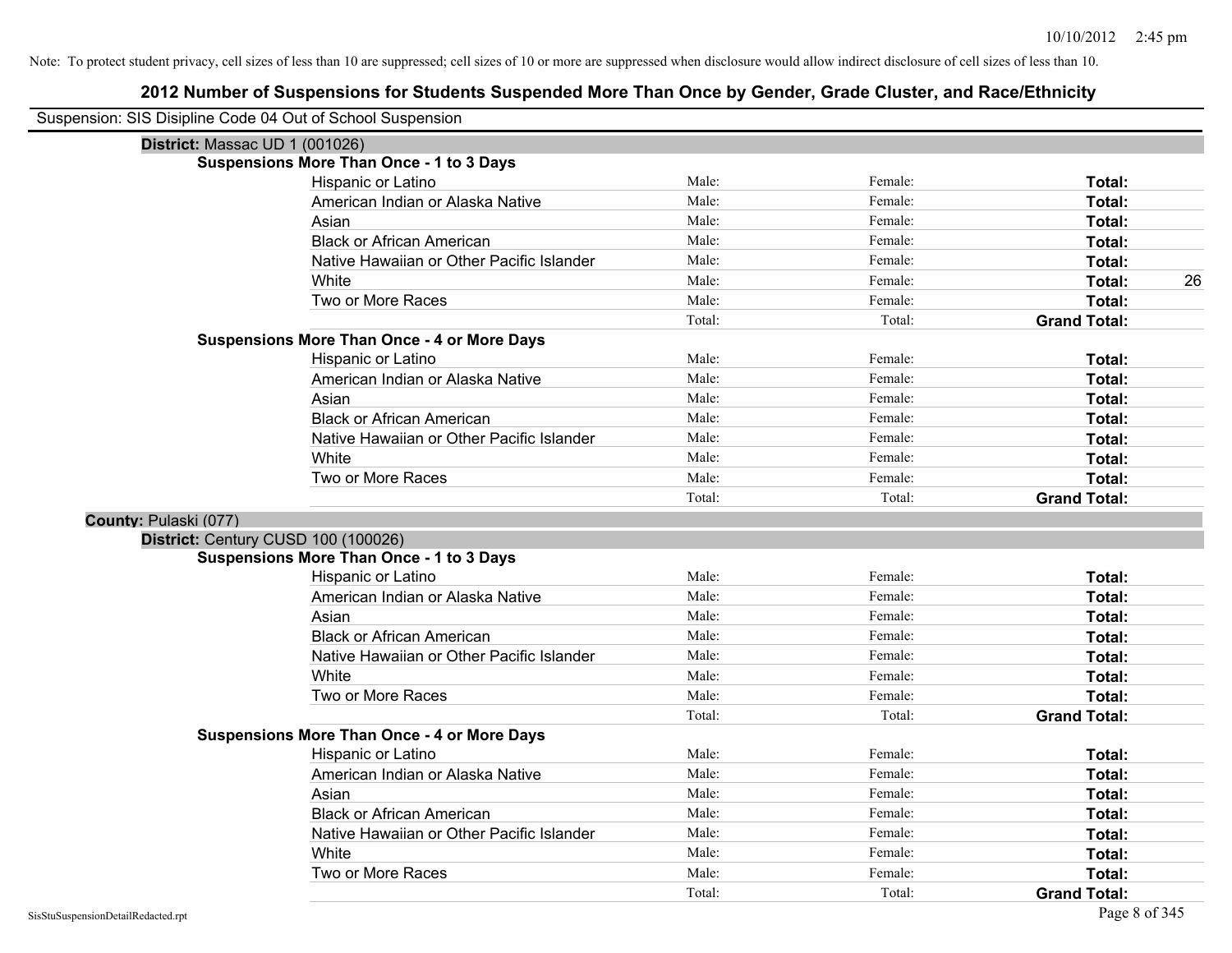| Suspension: SIS Disipline Code 04 Out of School Suspension |                                                    |        |         |                     |    |
|------------------------------------------------------------|----------------------------------------------------|--------|---------|---------------------|----|
|                                                            | District: Meridian CUSD 101 (101026)               |        |         |                     |    |
|                                                            | <b>Suspensions More Than Once - 1 to 3 Days</b>    |        |         |                     |    |
|                                                            | Hispanic or Latino                                 | Male:  | Female: | Total:              |    |
|                                                            | American Indian or Alaska Native                   | Male:  | Female: | Total:              |    |
|                                                            | Asian                                              | Male:  | Female: | Total:              |    |
|                                                            | <b>Black or African American</b>                   | Male:  | Female: | Total:              | 18 |
|                                                            | Native Hawaiian or Other Pacific Islander          | Male:  | Female: | Total:              |    |
|                                                            | White                                              | Male:  | Female: | Total:              |    |
|                                                            | Two or More Races                                  | Male:  | Female: | Total:              |    |
|                                                            |                                                    | Total: | Total:  | <b>Grand Total:</b> |    |
|                                                            | <b>Suspensions More Than Once - 4 or More Days</b> |        |         |                     |    |
|                                                            | Hispanic or Latino                                 | Male:  | Female: | Total:              |    |
|                                                            | American Indian or Alaska Native                   | Male:  | Female: | Total:              |    |
|                                                            | Asian                                              | Male:  | Female: | Total:              |    |
|                                                            | <b>Black or African American</b>                   | Male:  | Female: | Total:              |    |
|                                                            | Native Hawaiian or Other Pacific Islander          | Male:  | Female: | Total:              |    |
|                                                            | White                                              | Male:  | Female: | Total:              |    |
|                                                            | Two or More Races                                  | Male:  | Female: | Total:              |    |
|                                                            |                                                    | Total: | Total:  | <b>Grand Total:</b> |    |
| County: Union (091)                                        |                                                    |        |         |                     |    |
|                                                            | District: Anna Jonesboro CHSD 81 (081016)          |        |         |                     |    |
|                                                            | <b>Suspensions More Than Once - 1 to 3 Days</b>    |        |         |                     |    |
|                                                            | Hispanic or Latino                                 | Male:  | Female: | Total:              |    |
|                                                            | American Indian or Alaska Native                   | Male:  | Female: | Total:              |    |
|                                                            | Asian                                              | Male:  | Female: | Total:              |    |
|                                                            | <b>Black or African American</b>                   | Male:  | Female: | Total:              |    |
|                                                            | Native Hawaiian or Other Pacific Islander          | Male:  | Female: | Total:              |    |
|                                                            | White                                              | Male:  | Female: | Total:              | 33 |
|                                                            | Two or More Races                                  | Male:  | Female: | Total:              |    |
|                                                            |                                                    | Total: | Total:  | <b>Grand Total:</b> |    |
|                                                            | <b>Suspensions More Than Once - 4 or More Days</b> |        |         |                     |    |
|                                                            | Hispanic or Latino                                 | Male:  | Female: | Total:              |    |
|                                                            | American Indian or Alaska Native                   | Male:  | Female: | Total:              |    |
|                                                            | Asian                                              | Male:  | Female: | Total:              |    |
|                                                            | <b>Black or African American</b>                   | Male:  | Female: | Total:              |    |
|                                                            | Native Hawaiian or Other Pacific Islander          | Male:  | Female: | Total:              |    |
|                                                            | White                                              | Male:  | Female: | Total:              |    |
|                                                            | Two or More Races                                  | Male:  | Female: | Total:              |    |
|                                                            |                                                    | Total: | Total:  | <b>Grand Total:</b> |    |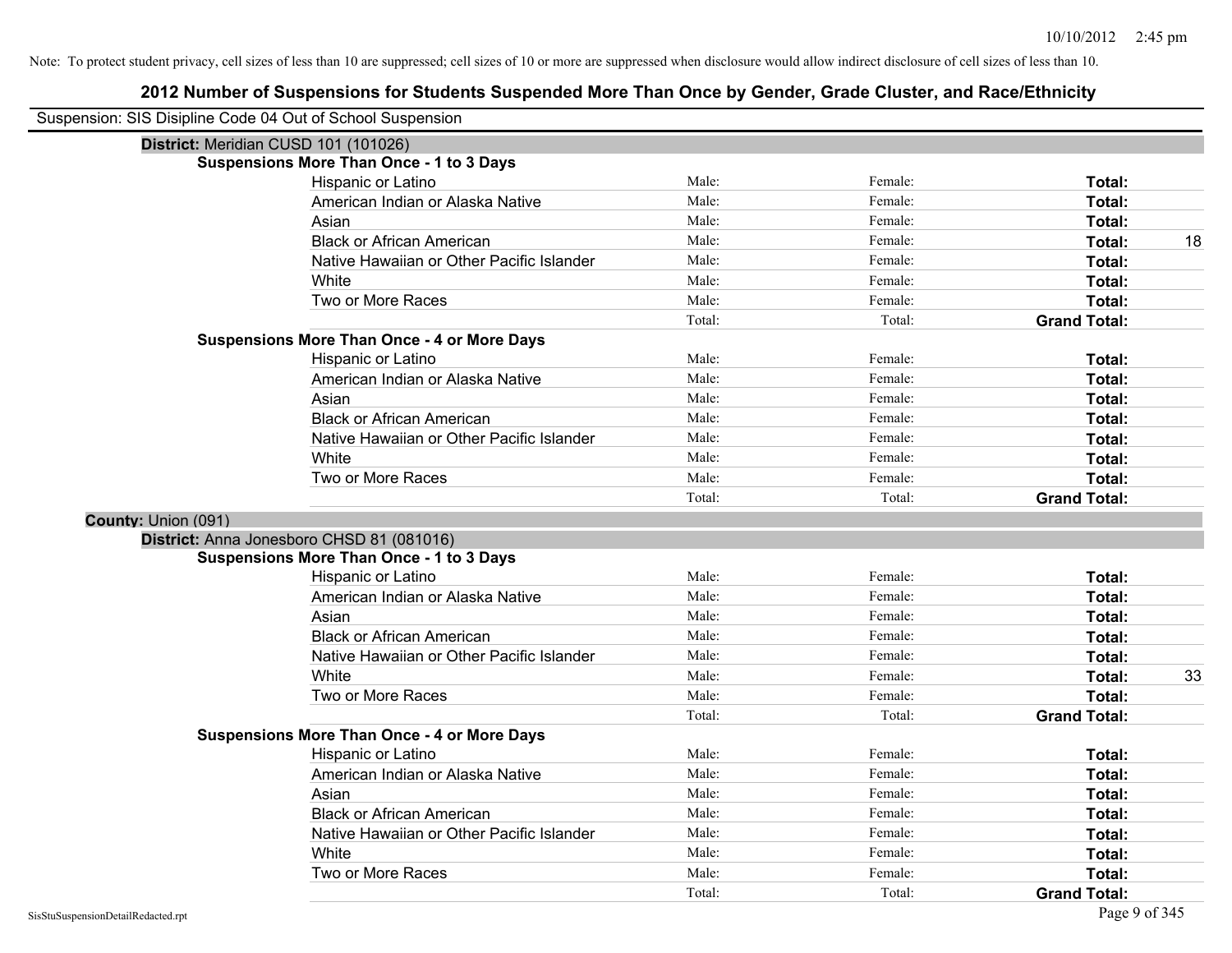| Suspension: SIS Disipline Code 04 Out of School Suspension |        |         |                     |
|------------------------------------------------------------|--------|---------|---------------------|
| District: Cobden SUD 17 (017022)                           |        |         |                     |
| <b>Suspensions More Than Once - 1 to 3 Days</b>            |        |         |                     |
| Hispanic or Latino                                         | Male:  | Female: | Total:              |
| American Indian or Alaska Native                           | Male:  | Female: | Total:              |
| Asian                                                      | Male:  | Female: | Total:              |
| <b>Black or African American</b>                           | Male:  | Female: | Total:              |
| Native Hawaiian or Other Pacific Islander                  | Male:  | Female: | Total:              |
| White                                                      | Male:  | Female: | Total:              |
| Two or More Races                                          | Male:  | Female: | Total:              |
|                                                            | Total: | Total:  | <b>Grand Total:</b> |
| District: Dongola USD 66 (066022)                          |        |         |                     |
| <b>Suspensions More Than Once - 1 to 3 Days</b>            |        |         |                     |
| Hispanic or Latino                                         | Male:  | Female: | Total:              |
| American Indian or Alaska Native                           | Male:  | Female: | Total:              |
| Asian                                                      | Male:  | Female: | Total:              |
| <b>Black or African American</b>                           | Male:  | Female: | Total:              |
| Native Hawaiian or Other Pacific Islander                  | Male:  | Female: | Total:              |
| White                                                      | Male:  | Female: | Total:<br>18        |
| Two or More Races                                          | Male:  | Female: | Total:              |
|                                                            | Total: | Total:  | <b>Grand Total:</b> |
| <b>Suspensions More Than Once - 4 or More Days</b>         |        |         |                     |
| Hispanic or Latino                                         | Male:  | Female: | Total:              |
| American Indian or Alaska Native                           | Male:  | Female: | Total:              |
| Asian                                                      | Male:  | Female: | Total:              |
| <b>Black or African American</b>                           | Male:  | Female: | Total:              |
| Native Hawaiian or Other Pacific Islander                  | Male:  | Female: | Total:              |
| White                                                      | Male:  | Female: | Total:              |
| Two or More Races                                          | Male:  | Female: | Total:              |
|                                                            | Total: | Total:  | <b>Grand Total:</b> |
| District: Jonesboro CCSD 43 (043004)                       |        |         |                     |
| <b>Suspensions More Than Once - 1 to 3 Days</b>            |        |         |                     |
| Hispanic or Latino                                         | Male:  | Female: | Total:              |
| American Indian or Alaska Native                           | Male:  | Female: | Total:              |
| Asian                                                      | Male:  | Female: | Total:              |
| <b>Black or African American</b>                           | Male:  | Female: | Total:              |
| Native Hawaiian or Other Pacific Islander                  | Male:  | Female: | Total:              |
| White                                                      | Male:  | Female: | 11<br>Total:        |
| Two or More Races                                          | Male:  | Female: | Total:              |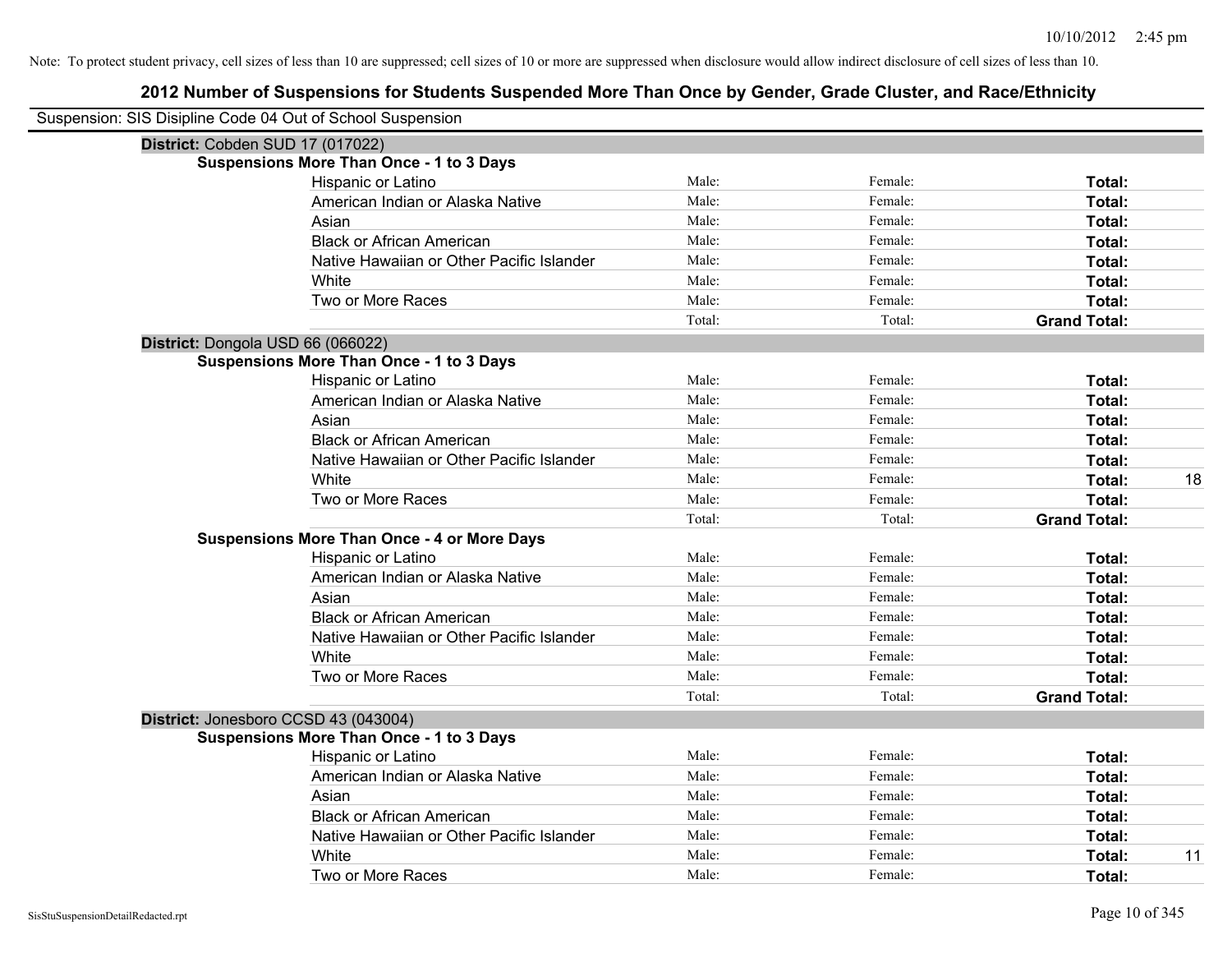| Suspension: SIS Disipline Code 04 Out of School Suspension |                                                    |        |         |                     |
|------------------------------------------------------------|----------------------------------------------------|--------|---------|---------------------|
|                                                            |                                                    | Total: | Total:  | <b>Grand Total:</b> |
|                                                            | <b>Suspensions More Than Once - 4 or More Days</b> |        |         |                     |
|                                                            | Hispanic or Latino                                 | Male:  | Female: | Total:              |
|                                                            | American Indian or Alaska Native                   | Male:  | Female: | Total:              |
|                                                            | Asian                                              | Male:  | Female: | Total:              |
|                                                            | <b>Black or African American</b>                   | Male:  | Female: | Total:              |
|                                                            | Native Hawaiian or Other Pacific Islander          | Male:  | Female: | Total:              |
|                                                            | White                                              | Male:  | Female: | Total:              |
|                                                            | Two or More Races                                  | Male:  | Female: | Total:              |
|                                                            |                                                    | Total: | Total:  | <b>Grand Total:</b> |
|                                                            | District: Shawnee CUSD 84 (084026)                 |        |         |                     |
|                                                            | <b>Suspensions More Than Once - 1 to 3 Days</b>    |        |         |                     |
|                                                            | Hispanic or Latino                                 | Male:  | Female: | Total:              |
|                                                            | American Indian or Alaska Native                   | Male:  | Female: | Total:              |
|                                                            | Asian                                              | Male:  | Female: | Total:              |
|                                                            | <b>Black or African American</b>                   | Male:  | Female: | Total:              |
|                                                            | Native Hawaiian or Other Pacific Islander          | Male:  | Female: | Total:              |
|                                                            | White                                              | Male:  | Female: | Total:              |
|                                                            | Two or More Races                                  | Male:  | Female: | Total:              |
|                                                            |                                                    | Total: | Total:  | <b>Grand Total:</b> |
|                                                            |                                                    |        |         |                     |
| Region: Bond/Effingham/Fayette ROE (03)                    |                                                    |        |         |                     |
| County: Bond (003)                                         |                                                    |        |         |                     |
|                                                            | District: Bond County CUSD 2 (002026)              |        |         |                     |
|                                                            | <b>Suspensions More Than Once - 1 to 3 Days</b>    |        |         |                     |
|                                                            | Hispanic or Latino                                 | Male:  | Female: | Total:              |
|                                                            | American Indian or Alaska Native                   | Male:  | Female: | Total:              |
|                                                            | Asian                                              | Male:  | Female: | Total:              |
|                                                            | <b>Black or African American</b>                   | Male:  | Female: | Total:              |
|                                                            | Native Hawaiian or Other Pacific Islander          | Male:  | Female: | Total:              |
|                                                            | White                                              | Male:  | Female: | 65<br>Total:        |
|                                                            | Two or More Races                                  | Male:  | Female: | Total:              |
|                                                            |                                                    | Total: | Total:  | <b>Grand Total:</b> |
|                                                            | <b>Suspensions More Than Once - 4 or More Days</b> |        |         |                     |
|                                                            | Hispanic or Latino                                 | Male:  | Female: | Total:              |
|                                                            | American Indian or Alaska Native                   | Male:  | Female: | Total:              |
|                                                            | Asian                                              | Male:  | Female: | Total:              |
|                                                            | <b>Black or African American</b>                   | Male:  | Female: | Total:              |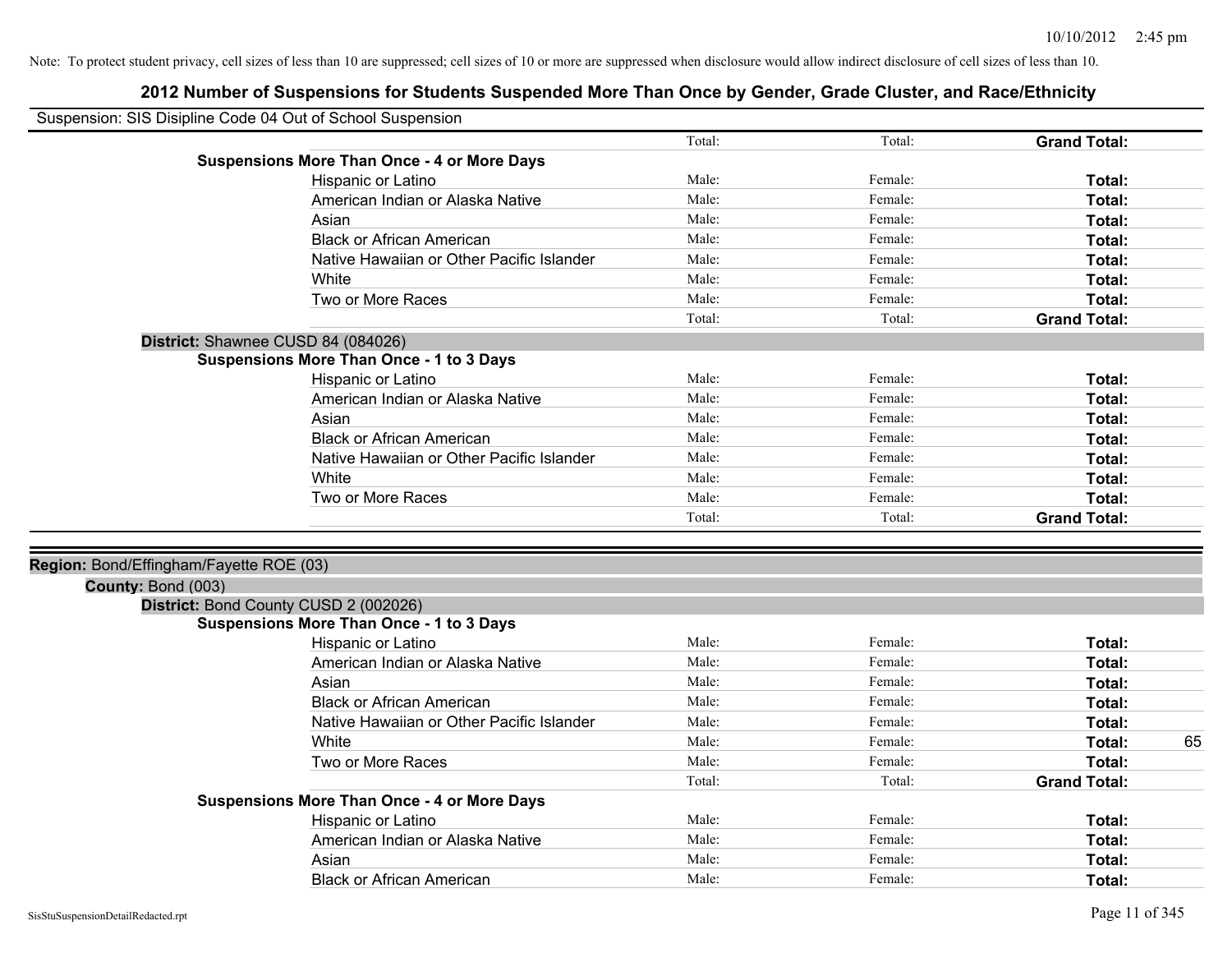| Suspension: SIS Disipline Code 04 Out of School Suspension |                                                    |        |         |                     |    |
|------------------------------------------------------------|----------------------------------------------------|--------|---------|---------------------|----|
|                                                            | Native Hawaiian or Other Pacific Islander          | Male:  | Female: | Total:              |    |
|                                                            | White                                              | Male:  | Female: | Total:              |    |
|                                                            | Two or More Races                                  | Male:  | Female: | Total:              |    |
|                                                            |                                                    | Total: | Total:  | <b>Grand Total:</b> |    |
|                                                            | District: Mulberry Grove CUSD 1 (001026)           |        |         |                     |    |
|                                                            | <b>Suspensions More Than Once - 1 to 3 Days</b>    |        |         |                     |    |
|                                                            | Hispanic or Latino                                 | Male:  | Female: | Total:              |    |
|                                                            | American Indian or Alaska Native                   | Male:  | Female: | Total:              |    |
|                                                            | Asian                                              | Male:  | Female: | Total:              |    |
|                                                            | <b>Black or African American</b>                   | Male:  | Female: | Total:              |    |
|                                                            | Native Hawaiian or Other Pacific Islander          | Male:  | Female: | Total:              |    |
|                                                            | White                                              | Male:  | Female: | Total:              | 12 |
|                                                            | Two or More Races                                  | Male:  | Female: | Total:              |    |
|                                                            |                                                    | Total: | Total:  | <b>Grand Total:</b> |    |
| County: Effingham (025)                                    |                                                    |        |         |                     |    |
|                                                            | District: Dieterich CUSD 30 (030026)               |        |         |                     |    |
|                                                            | <b>Suspensions More Than Once - 1 to 3 Days</b>    |        |         |                     |    |
|                                                            | Hispanic or Latino                                 | Male:  | Female: | Total:              |    |
|                                                            | American Indian or Alaska Native                   | Male:  | Female: | Total:              |    |
|                                                            | Asian                                              | Male:  | Female: | Total:              |    |
|                                                            | <b>Black or African American</b>                   | Male:  | Female: | Total:              |    |
|                                                            | Native Hawaiian or Other Pacific Islander          | Male:  | Female: | Total:              |    |
|                                                            | White                                              | Male:  | Female: | Total:              |    |
|                                                            | Two or More Races                                  | Male:  | Female: | Total:              |    |
|                                                            |                                                    | Total: | Total:  | <b>Grand Total:</b> |    |
|                                                            | <b>Suspensions More Than Once - 4 or More Days</b> |        |         |                     |    |
|                                                            | Hispanic or Latino                                 | Male:  | Female: | Total:              |    |
|                                                            | American Indian or Alaska Native                   | Male:  | Female: | Total:              |    |
|                                                            | Asian                                              | Male:  | Female: | Total:              |    |
|                                                            | <b>Black or African American</b>                   | Male:  | Female: | Total:              |    |
|                                                            | Native Hawaiian or Other Pacific Islander          | Male:  | Female: | Total:              |    |
|                                                            | White                                              | Male:  | Female: | Total:              |    |
|                                                            | Two or More Races                                  | Male:  | Female: | Total:              |    |
|                                                            |                                                    | Total: | Total:  | <b>Grand Total:</b> |    |
|                                                            | District: Effingham CUSD 40 (040026)               |        |         |                     |    |
|                                                            | <b>Suspensions More Than Once - 1 to 3 Days</b>    |        |         |                     |    |
|                                                            | Hispanic or Latino                                 | Male:  | Female: | Total:              |    |
|                                                            | American Indian or Alaska Native                   | Male:  | Female: | Total:              |    |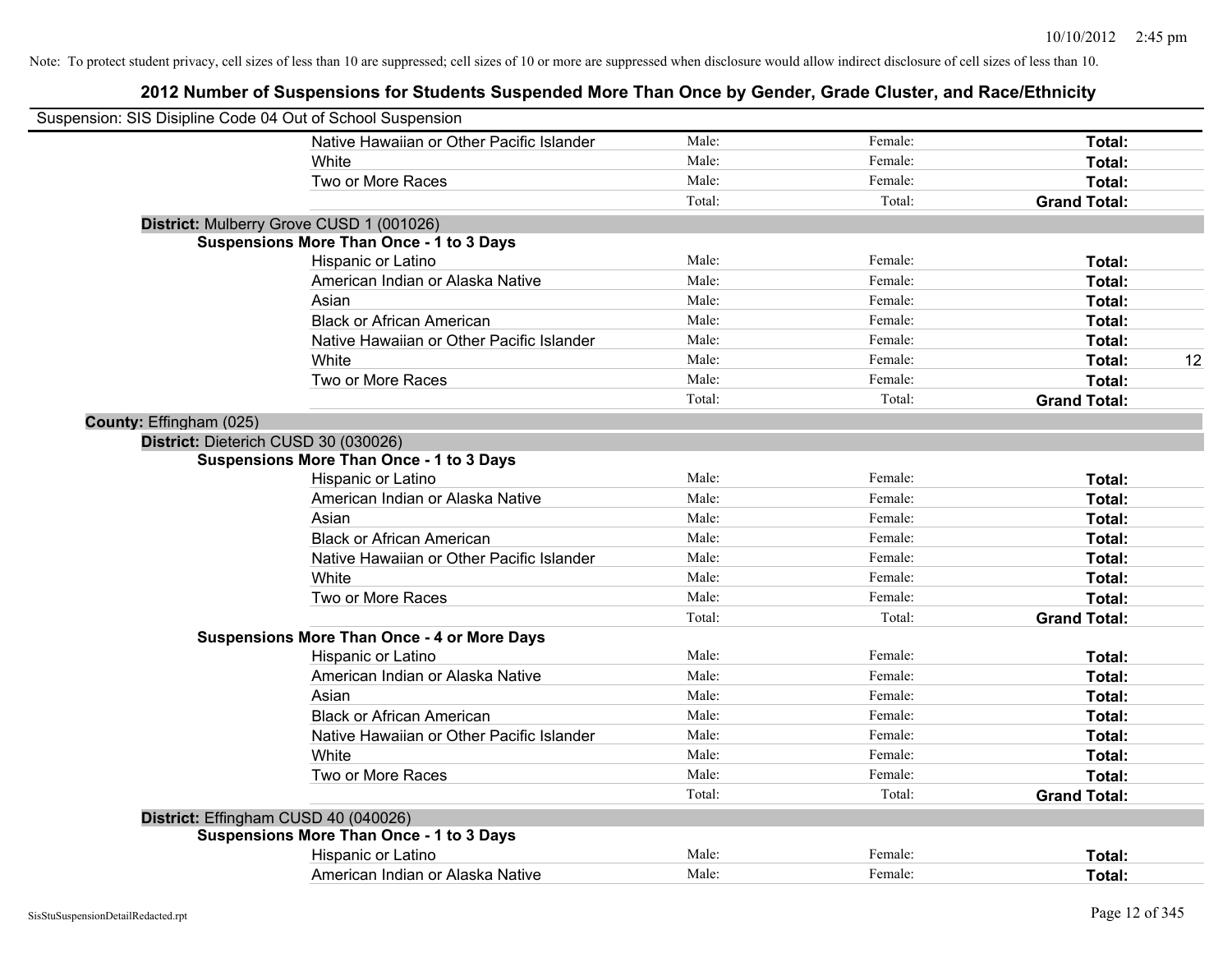| Suspension: SIS Disipline Code 04 Out of School Suspension |                                                    |        |    |         |    |                     |     |
|------------------------------------------------------------|----------------------------------------------------|--------|----|---------|----|---------------------|-----|
|                                                            | Asian                                              | Male:  |    | Female: |    | Total:              |     |
|                                                            | <b>Black or African American</b>                   | Male:  |    | Female: |    | Total:              |     |
|                                                            | Native Hawaiian or Other Pacific Islander          | Male:  |    | Female: |    | Total:              |     |
|                                                            | White                                              | Male:  | 99 | Female: | 16 | Total:              | 115 |
|                                                            | Two or More Races                                  | Male:  |    | Female: |    | Total:              |     |
|                                                            |                                                    | Total: |    | Total:  |    | <b>Grand Total:</b> |     |
|                                                            | <b>Suspensions More Than Once - 4 or More Days</b> |        |    |         |    |                     |     |
|                                                            | Hispanic or Latino                                 | Male:  |    | Female: |    | Total:              |     |
|                                                            | American Indian or Alaska Native                   | Male:  |    | Female: |    | Total:              |     |
|                                                            | Asian                                              | Male:  |    | Female: |    | Total:              |     |
|                                                            | <b>Black or African American</b>                   | Male:  |    | Female: |    | Total:              |     |
|                                                            | Native Hawaiian or Other Pacific Islander          | Male:  |    | Female: |    | Total:              |     |
|                                                            | White                                              | Male:  | 59 | Female: | 11 | Total:              | 70  |
|                                                            | Two or More Races                                  | Male:  |    | Female: |    | Total:              |     |
|                                                            |                                                    | Total: |    | Total:  |    | <b>Grand Total:</b> |     |
| County: Fayette (026)                                      |                                                    |        |    |         |    |                     |     |
|                                                            | District: Brownstown CUSD 201 (201026)             |        |    |         |    |                     |     |
|                                                            | <b>Suspensions More Than Once - 1 to 3 Days</b>    |        |    |         |    |                     |     |
|                                                            | Hispanic or Latino                                 | Male:  |    | Female: |    | Total:              |     |
|                                                            | American Indian or Alaska Native                   | Male:  |    | Female: |    | Total:              |     |
|                                                            | Asian                                              | Male:  |    | Female: |    | Total:              |     |
|                                                            | <b>Black or African American</b>                   | Male:  |    | Female: |    | Total:              |     |
|                                                            | Native Hawaiian or Other Pacific Islander          | Male:  |    | Female: |    | Total:              |     |
|                                                            | White                                              | Male:  | 14 | Female: | 10 | Total:              | 24  |
|                                                            | Two or More Races                                  | Male:  |    | Female: |    | Total:              |     |
|                                                            |                                                    | Total: |    | Total:  |    | <b>Grand Total:</b> |     |
|                                                            | <b>Suspensions More Than Once - 4 or More Days</b> |        |    |         |    |                     |     |
|                                                            | Hispanic or Latino                                 | Male:  |    | Female: |    | Total:              |     |
|                                                            | American Indian or Alaska Native                   | Male:  |    | Female: |    | Total:              |     |
|                                                            | Asian                                              | Male:  |    | Female: |    | Total:              |     |
|                                                            | <b>Black or African American</b>                   | Male:  |    | Female: |    | Total:              |     |
|                                                            | Native Hawaiian or Other Pacific Islander          | Male:  |    | Female: |    | Total:              |     |
|                                                            | White                                              | Male:  |    | Female: |    | <b>Total:</b>       |     |
|                                                            | Two or More Races                                  | Male:  |    | Female: |    | Total:              |     |
|                                                            |                                                    | Total: |    | Total:  |    | <b>Grand Total:</b> |     |
|                                                            | District: Non-Public School (2030)                 |        |    |         |    |                     |     |
|                                                            | <b>Suspensions More Than Once - 1 to 3 Days</b>    |        |    |         |    |                     |     |
|                                                            | Hispanic or Latino                                 | Male:  |    | Female: |    | Total:              |     |
|                                                            | American Indian or Alaska Native                   | Male:  |    | Female: |    | Total:              |     |
| SisStuSuspensionDetailRedacted.rpt                         |                                                    |        |    |         |    | Page 13 of 345      |     |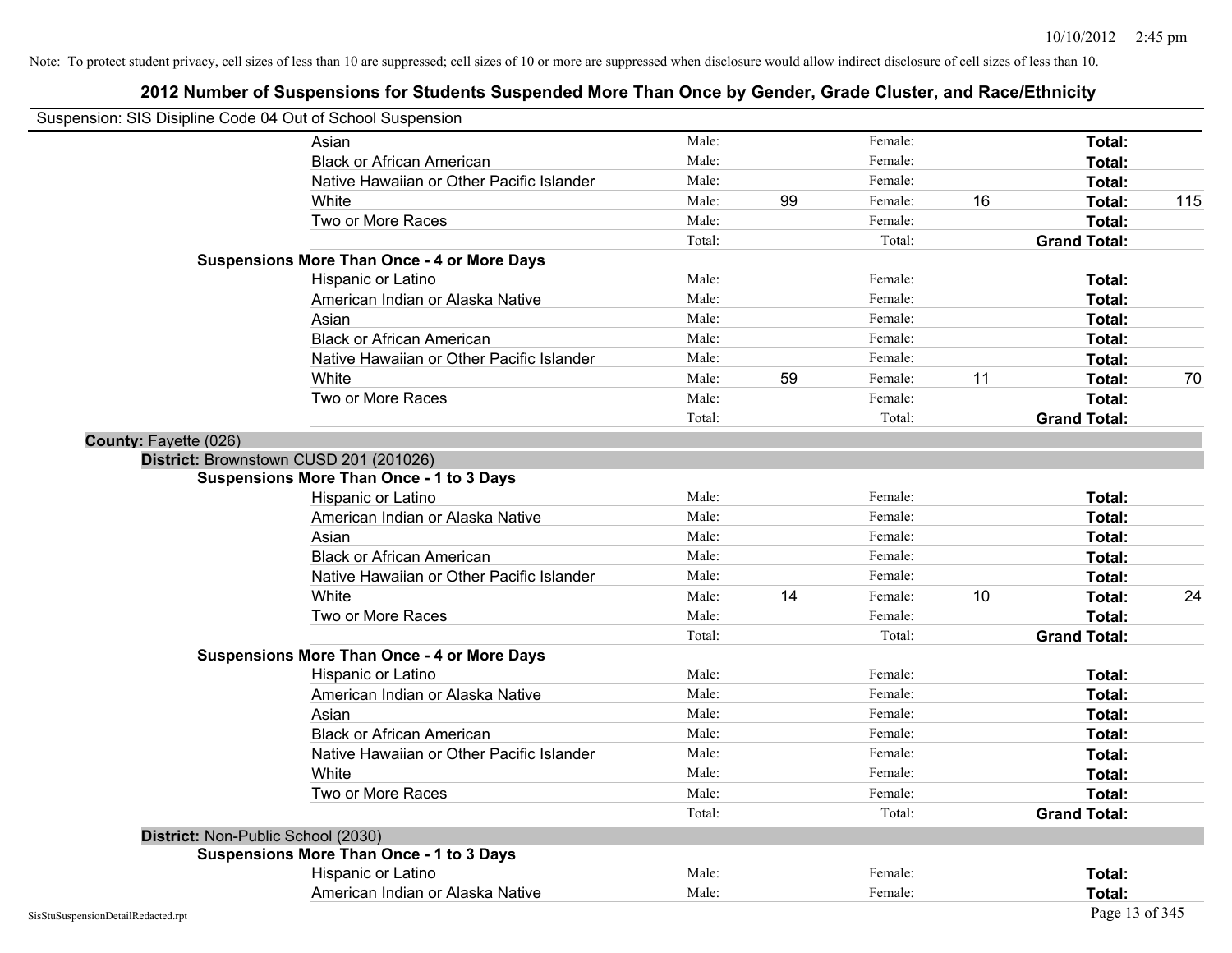| Suspension: SIS Disipline Code 04 Out of School Suspension |                                                    |        |    |         |    |                     |    |
|------------------------------------------------------------|----------------------------------------------------|--------|----|---------|----|---------------------|----|
|                                                            | Asian                                              | Male:  |    | Female: |    | Total:              |    |
|                                                            | <b>Black or African American</b>                   | Male:  |    | Female: |    | Total:              |    |
|                                                            | Native Hawaiian or Other Pacific Islander          | Male:  |    | Female: |    | Total:              |    |
|                                                            | White                                              | Male:  |    | Female: |    | Total:              |    |
|                                                            | Two or More Races                                  | Male:  |    | Female: |    | Total:              |    |
|                                                            |                                                    | Total: |    | Total:  |    | <b>Grand Total:</b> |    |
| District: Ramsey CUSD 204 (204026)                         |                                                    |        |    |         |    |                     |    |
|                                                            | <b>Suspensions More Than Once - 1 to 3 Days</b>    |        |    |         |    |                     |    |
|                                                            | Hispanic or Latino                                 | Male:  |    | Female: |    | Total:              |    |
|                                                            | American Indian or Alaska Native                   | Male:  |    | Female: |    | Total:              |    |
|                                                            | Asian                                              | Male:  |    | Female: |    | Total:              |    |
|                                                            | <b>Black or African American</b>                   | Male:  |    | Female: |    | Total:              |    |
|                                                            | Native Hawaiian or Other Pacific Islander          | Male:  |    | Female: |    | Total:              |    |
|                                                            | White                                              | Male:  | 29 | Female: | 22 | Total:              | 51 |
|                                                            | Two or More Races                                  | Male:  |    | Female: |    | Total:              |    |
|                                                            |                                                    | Total: |    | Total:  |    | <b>Grand Total:</b> |    |
|                                                            | <b>Suspensions More Than Once - 4 or More Days</b> |        |    |         |    |                     |    |
|                                                            | Hispanic or Latino                                 | Male:  |    | Female: |    | Total:              |    |
|                                                            | American Indian or Alaska Native                   | Male:  |    | Female: |    | Total:              |    |
|                                                            | Asian                                              | Male:  |    | Female: |    | Total:              |    |
|                                                            | <b>Black or African American</b>                   | Male:  |    | Female: |    | Total:              |    |
|                                                            | Native Hawaiian or Other Pacific Islander          | Male:  |    | Female: |    | Total:              |    |
|                                                            | White                                              | Male:  |    | Female: |    | Total:              |    |
|                                                            | Two or More Races                                  | Male:  |    | Female: |    | Total:              |    |
|                                                            |                                                    | Total: |    | Total:  |    | <b>Grand Total:</b> |    |
| District: St Elmo CUSD 202 (202026)                        |                                                    |        |    |         |    |                     |    |
|                                                            | <b>Suspensions More Than Once - 1 to 3 Days</b>    |        |    |         |    |                     |    |
|                                                            | Hispanic or Latino                                 | Male:  |    | Female: |    | Total:              |    |
|                                                            | American Indian or Alaska Native                   | Male:  |    | Female: |    | Total:              |    |
|                                                            | Asian                                              | Male:  |    | Female: |    | Total:              |    |
|                                                            | <b>Black or African American</b>                   | Male:  |    | Female: |    | Total:              |    |
|                                                            | Native Hawaiian or Other Pacific Islander          | Male:  |    | Female: |    | Total:              |    |
|                                                            | White                                              | Male:  | 39 | Female: | 15 | Total:              | 54 |
|                                                            | Two or More Races                                  | Male:  |    | Female: |    | Total:              |    |
|                                                            |                                                    | Total: |    | Total:  |    | <b>Grand Total:</b> |    |
| District: Vandalia CUSD 203 (203026)                       |                                                    |        |    |         |    |                     |    |
|                                                            | <b>Suspensions More Than Once - 1 to 3 Days</b>    |        |    |         |    |                     |    |
|                                                            | Hispanic or Latino                                 | Male:  |    | Female: |    | Total:              |    |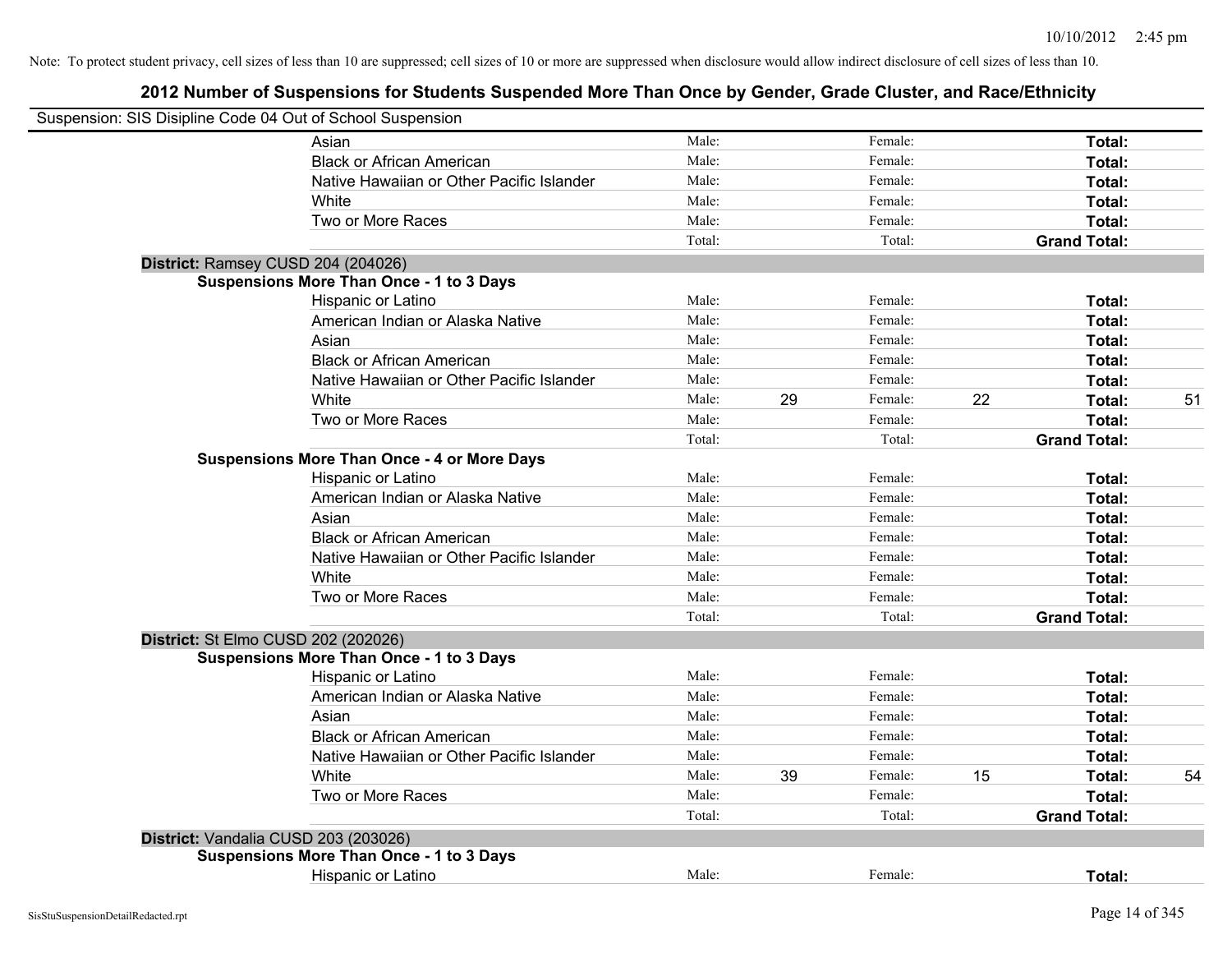## **2012 Number of Suspensions for Students Suspended More Than Once by Gender, Grade Cluster, and Race/Ethnicity**

| Suspension: SIS Disipline Code 04 Out of School Suspension |                                                    |        |    |         |    |                     |    |
|------------------------------------------------------------|----------------------------------------------------|--------|----|---------|----|---------------------|----|
|                                                            | American Indian or Alaska Native                   | Male:  |    | Female: |    | Total:              |    |
|                                                            | Asian                                              | Male:  |    | Female: |    | Total:              |    |
|                                                            | <b>Black or African American</b>                   | Male:  |    | Female: |    | Total:              |    |
|                                                            | Native Hawaiian or Other Pacific Islander          | Male:  |    | Female: |    | Total:              |    |
|                                                            | White                                              | Male:  | 70 | Female: | 24 | Total:              | 94 |
|                                                            | Two or More Races                                  | Male:  |    | Female: |    | Total:              |    |
|                                                            |                                                    | Total: |    | Total:  |    | <b>Grand Total:</b> |    |
|                                                            | <b>Suspensions More Than Once - 4 or More Days</b> |        |    |         |    |                     |    |
|                                                            | Hispanic or Latino                                 | Male:  |    | Female: |    | Total:              |    |
|                                                            | American Indian or Alaska Native                   | Male:  |    | Female: |    | Total:              |    |
|                                                            | Asian                                              | Male:  |    | Female: |    | Total:              |    |
|                                                            | <b>Black or African American</b>                   | Male:  |    | Female: |    | Total:              |    |
|                                                            | Native Hawaiian or Other Pacific Islander          | Male:  |    | Female: |    | Total:              |    |
|                                                            | White                                              | Male:  | 15 | Female: | 14 | Total:              | 29 |
|                                                            | Two or More Races                                  | Male:  |    | Female: |    | Total:              |    |
|                                                            |                                                    | Total: |    | Total:  |    | <b>Grand Total:</b> |    |
| County: Non-Public School (000)                            |                                                    |        |    |         |    |                     |    |
|                                                            | District: Bond/Effingham/Fayette ROE (000000)      |        |    |         |    |                     |    |
|                                                            | <b>Suspensions More Than Once - 1 to 3 Days</b>    |        |    |         |    |                     |    |
|                                                            | Hispanic or Latino                                 | Male:  |    | Female: |    | Total:              |    |
|                                                            | American Indian or Alaska Native                   | Male:  |    | Female: |    | Total:              |    |
|                                                            | Asian                                              | Male:  |    | Female: |    | Total:              |    |
|                                                            | <b>Black or African American</b>                   | Male:  |    | Female: |    | Total:              |    |
|                                                            | Native Hawaiian or Other Pacific Islander          | Male:  |    | Female: |    | Total:              |    |
|                                                            | White                                              | Male:  |    | Female: |    | Total:              |    |
|                                                            | Two or More Races                                  | Male:  |    | Female: |    | Total:              |    |
|                                                            |                                                    | Total: |    | Total:  |    | <b>Grand Total:</b> |    |
|                                                            | <b>Suspensions More Than Once - 4 or More Days</b> |        |    |         |    |                     |    |
|                                                            | Hispanic or Latino                                 | Male:  |    | Female: |    | Total:              |    |
|                                                            | American Indian or Alaska Native                   | Male:  |    | Female: |    | Total:              |    |
|                                                            | Asian                                              | Male:  |    | Female: |    | Total:              |    |
|                                                            | <b>Black or African American</b>                   | Male:  |    | Female: |    | Total:              |    |
|                                                            | Native Hawaiian or Other Pacific Islander          | Male:  |    | Female: |    | Total:              |    |
|                                                            | White                                              | Male:  |    | Female: |    | Total:              |    |
|                                                            | Two or More Races                                  | Male:  |    | Female: |    | Total:              |    |
|                                                            |                                                    | Total: |    | Total:  |    | <b>Grand Total:</b> |    |

**Region:** Boone/Winnebago ROE (04)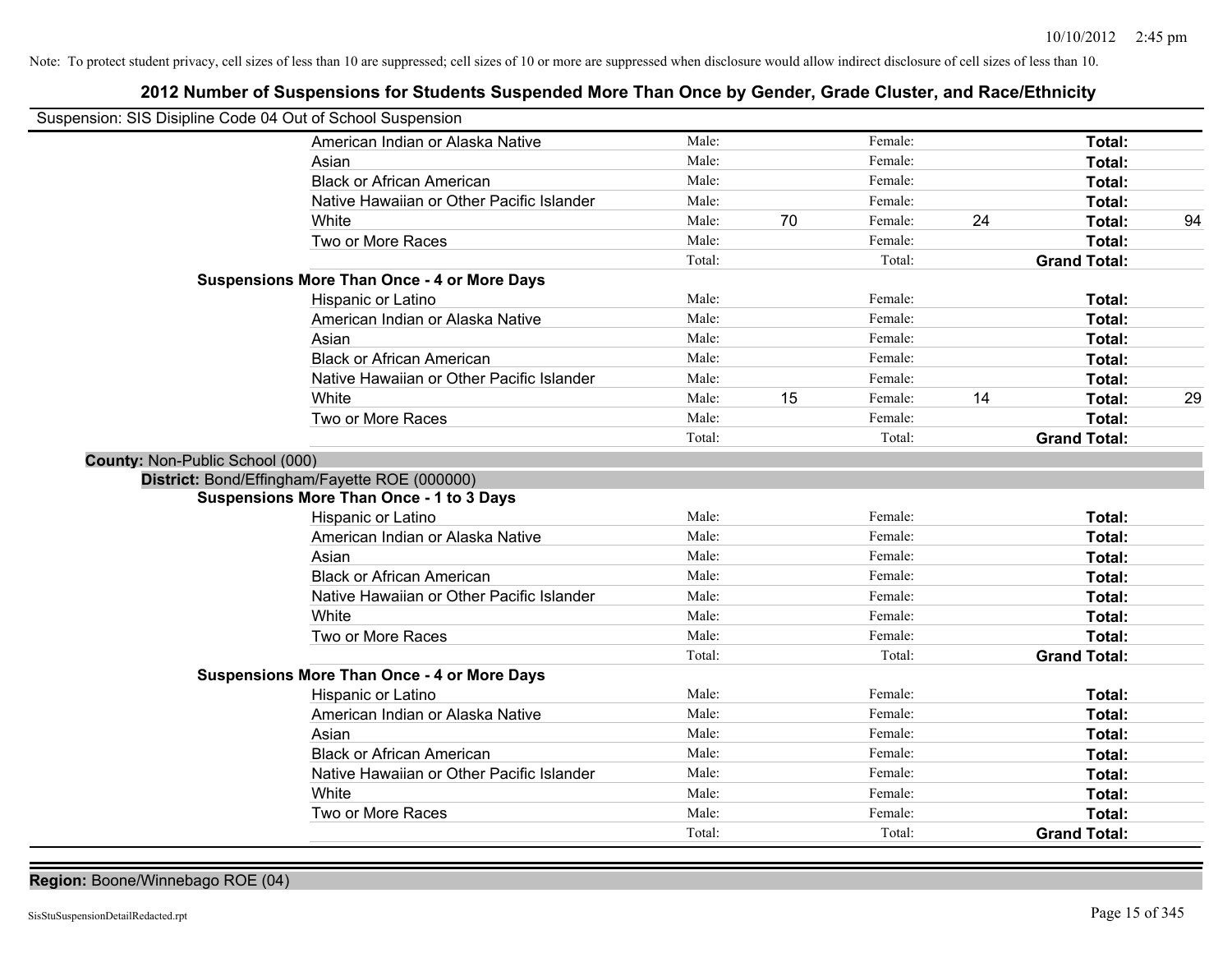| Suspension: SIS Disipline Code 04 Out of School Suspension |                                                    |        |     |         |    |                     |     |
|------------------------------------------------------------|----------------------------------------------------|--------|-----|---------|----|---------------------|-----|
| County: Boone (004)                                        |                                                    |        |     |         |    |                     |     |
|                                                            | District: Belvidere CUSD 100 (100026)              |        |     |         |    |                     |     |
|                                                            | <b>Suspensions More Than Once - 1 to 3 Days</b>    |        |     |         |    |                     |     |
|                                                            | Hispanic or Latino                                 | Male:  | 49  | Female: | 14 | Total:              | 63  |
|                                                            | American Indian or Alaska Native                   | Male:  |     | Female: |    | Total:              |     |
|                                                            | Asian                                              | Male:  |     | Female: |    | Total:              |     |
|                                                            | <b>Black or African American</b>                   | Male:  |     | Female: |    | Total:              | 12  |
|                                                            | Native Hawaiian or Other Pacific Islander          | Male:  |     | Female: |    | Total:              |     |
|                                                            | White                                              | Male:  |     | Female: |    | Total:              | 70  |
|                                                            | Two or More Races                                  | Male:  |     | Female: |    | Total:              |     |
|                                                            |                                                    | Total: | 132 | Total:  | 24 | <b>Grand Total:</b> | 156 |
|                                                            | <b>Suspensions More Than Once - 4 or More Days</b> |        |     |         |    |                     |     |
|                                                            | Hispanic or Latino                                 | Male:  |     | Female: |    | Total:              | 22  |
|                                                            | American Indian or Alaska Native                   | Male:  |     | Female: |    | Total:              |     |
|                                                            | Asian                                              | Male:  |     | Female: |    | Total:              |     |
|                                                            | <b>Black or African American</b>                   | Male:  |     | Female: |    | Total:              |     |
|                                                            | Native Hawaiian or Other Pacific Islander          | Male:  |     | Female: |    | Total:              |     |
|                                                            | White                                              | Male:  |     | Female: |    | Total:              | 36  |
|                                                            | Two or More Races                                  | Male:  |     | Female: |    | <b>Total:</b>       |     |
|                                                            |                                                    |        |     |         |    |                     |     |
|                                                            |                                                    | Total: | 48  | Total:  | 20 | <b>Grand Total:</b> | 68  |
|                                                            | District: North Boone CUSD 200 (200026)            |        |     |         |    |                     |     |
|                                                            | <b>Suspensions More Than Once - 1 to 3 Days</b>    |        |     |         |    |                     |     |
|                                                            | Hispanic or Latino                                 | Male:  |     | Female: |    | Total:              |     |
|                                                            | American Indian or Alaska Native                   | Male:  |     | Female: |    | Total:              |     |
|                                                            | Asian                                              | Male:  |     | Female: |    | Total:              |     |
|                                                            | <b>Black or African American</b>                   | Male:  |     | Female: |    | Total:              |     |
|                                                            | Native Hawaiian or Other Pacific Islander          | Male:  |     | Female: |    | Total:              |     |
|                                                            | White                                              | Male:  |     | Female: |    | Total:              |     |
|                                                            | Two or More Races                                  | Male:  |     | Female: |    | Total:              |     |
|                                                            |                                                    | Total: |     | Total:  |    | <b>Grand Total:</b> |     |
|                                                            | <b>Suspensions More Than Once - 4 or More Days</b> |        |     |         |    |                     |     |
|                                                            | Hispanic or Latino                                 | Male:  |     | Female: |    | Total:              |     |
|                                                            | American Indian or Alaska Native                   | Male:  |     | Female: |    | Total:              |     |
|                                                            | Asian                                              | Male:  |     | Female: |    | Total:              |     |
|                                                            | <b>Black or African American</b>                   | Male:  |     | Female: |    | Total:              |     |
|                                                            | Native Hawaiian or Other Pacific Islander          | Male:  |     | Female: |    | Total:              |     |
|                                                            | White                                              | Male:  |     | Female: |    | Total:              |     |
|                                                            | Two or More Races                                  | Male:  |     | Female: |    | <b>Total:</b>       |     |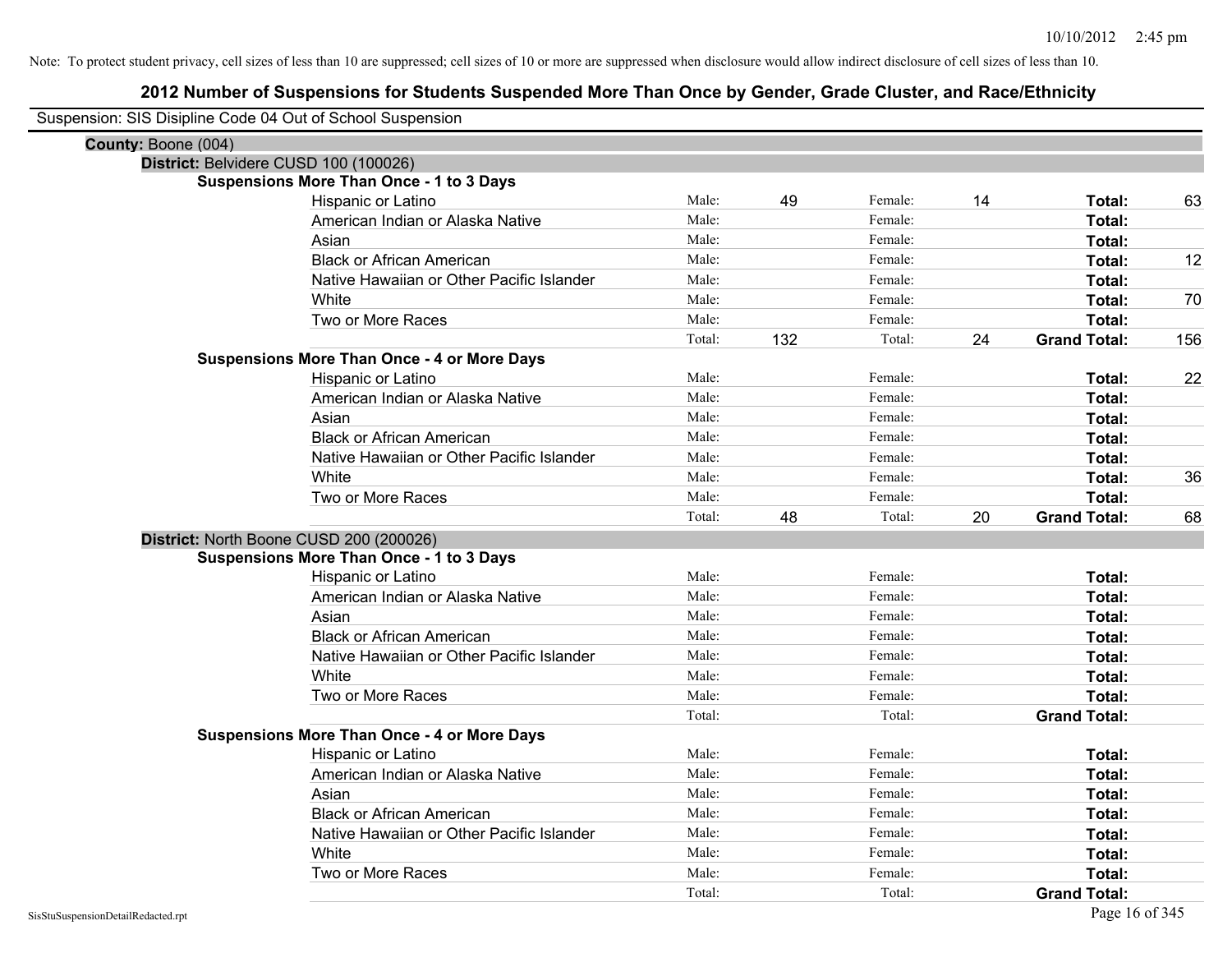| Suspension: SIS Disipline Code 04 Out of School Suspension |                                                    |        |     |         |                     |                |
|------------------------------------------------------------|----------------------------------------------------|--------|-----|---------|---------------------|----------------|
| <b>County: Non-Public School (000)</b>                     |                                                    |        |     |         |                     |                |
|                                                            | District: Boone/Winnebago ROE (000000)             |        |     |         |                     |                |
|                                                            | <b>Suspensions More Than Once - 1 to 3 Days</b>    |        |     |         |                     |                |
|                                                            | Hispanic or Latino                                 | Male:  |     | Female: | Total:              |                |
|                                                            | American Indian or Alaska Native                   | Male:  |     | Female: | Total:              |                |
|                                                            | Asian                                              | Male:  |     | Female: | Total:              |                |
|                                                            | <b>Black or African American</b>                   | Male:  |     | Female: | Total:              |                |
|                                                            | Native Hawaiian or Other Pacific Islander          | Male:  |     | Female: | Total:              |                |
|                                                            | White                                              | Male:  |     | Female: | Total:              |                |
|                                                            | Two or More Races                                  | Male:  |     | Female: | Total:              |                |
|                                                            |                                                    | Total: |     | Total:  | <b>Grand Total:</b> |                |
| County: Winnebago (101)                                    |                                                    |        |     |         |                     |                |
|                                                            | District: County of Winnebago SD 320 (320026)      |        |     |         |                     |                |
|                                                            | <b>Suspensions More Than Once - 1 to 3 Days</b>    |        |     |         |                     |                |
|                                                            | Hispanic or Latino                                 | Male:  |     | Female: | Total:              | 41             |
|                                                            | American Indian or Alaska Native                   | Male:  |     | Female: | Total:              |                |
|                                                            | Asian                                              | Male:  |     | Female: | Total:              |                |
|                                                            | <b>Black or African American</b>                   | Male:  |     | Female: | Total:              | 27             |
|                                                            | Native Hawaiian or Other Pacific Islander          | Male:  |     | Female: | Total:              |                |
|                                                            | White                                              | Male:  | 114 | Female: | 25<br>Total:        | 139            |
|                                                            | Two or More Races                                  | Male:  |     | Female: | Total:              |                |
|                                                            |                                                    | Total: |     | Total:  | <b>Grand Total:</b> |                |
|                                                            | <b>Suspensions More Than Once - 4 or More Days</b> |        |     |         |                     |                |
|                                                            | Hispanic or Latino                                 | Male:  |     | Female: | Total:              |                |
|                                                            | American Indian or Alaska Native                   | Male:  |     | Female: | Total:              |                |
|                                                            | Asian                                              | Male:  |     | Female: | Total:              |                |
|                                                            | <b>Black or African American</b>                   | Male:  |     | Female: | Total:              |                |
|                                                            | Native Hawaiian or Other Pacific Islander          | Male:  |     | Female: | Total:              |                |
|                                                            | White                                              | Male:  |     | Female: | Total:              |                |
|                                                            | Two or More Races                                  | Male:  |     | Female: | Total:              |                |
|                                                            |                                                    | Total: |     | Total:  | <b>Grand Total:</b> | 15             |
|                                                            | District: Durand CUSD 322 (322026)                 |        |     |         |                     |                |
|                                                            | <b>Suspensions More Than Once - 1 to 3 Days</b>    |        |     |         |                     |                |
|                                                            | Hispanic or Latino                                 | Male:  |     | Female: | Total:              |                |
|                                                            | American Indian or Alaska Native                   | Male:  |     | Female: | Total:              |                |
|                                                            | Asian                                              | Male:  |     | Female: | Total:              |                |
|                                                            | <b>Black or African American</b>                   | Male:  |     | Female: | Total:              |                |
|                                                            | Native Hawaiian or Other Pacific Islander          | Male:  |     | Female: | Total:              |                |
|                                                            | White                                              | Male:  |     | Female: | Total:              | 17             |
| SisStuSuspensionDetailRedacted.rpt                         |                                                    |        |     |         |                     | Page 17 of 345 |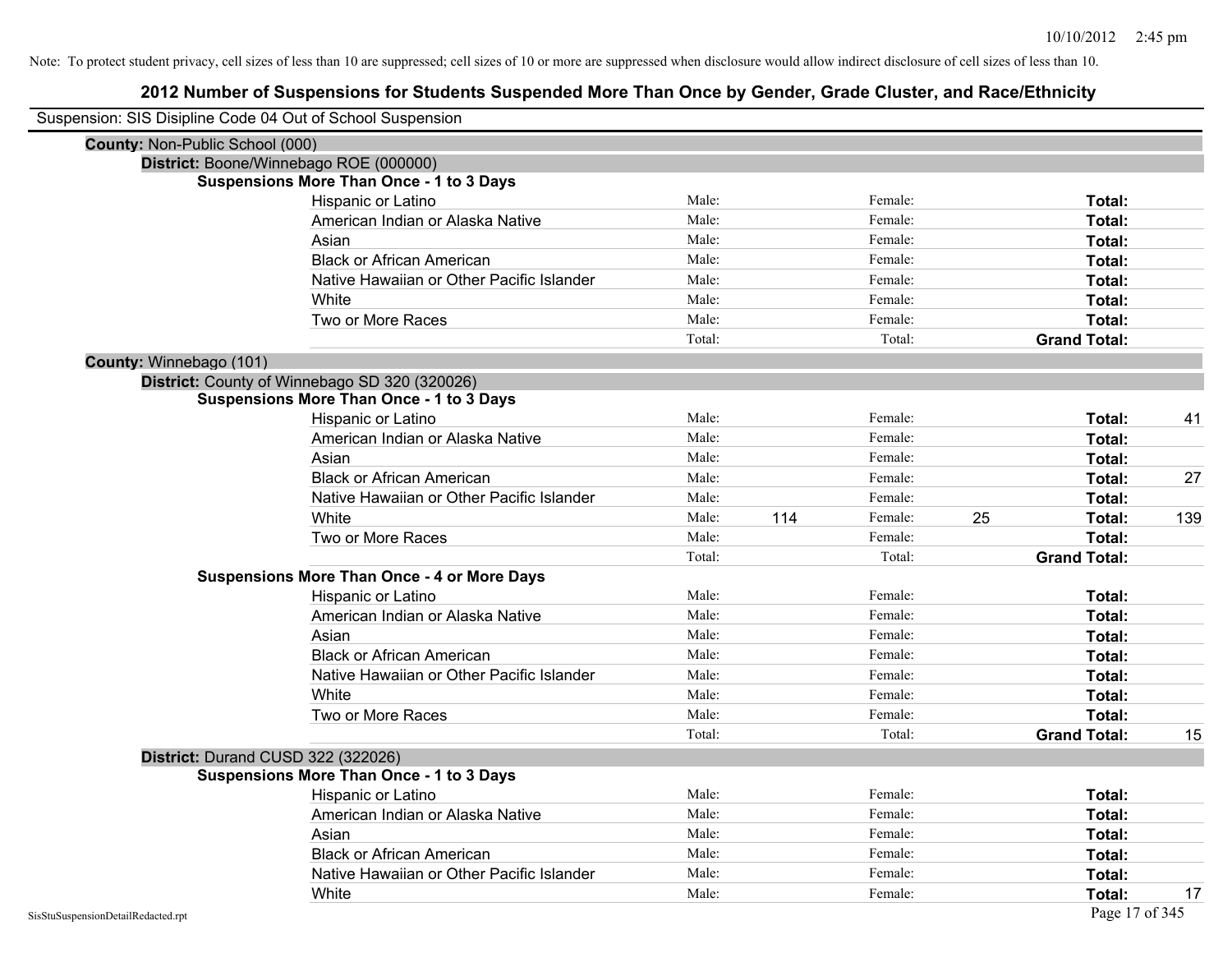| Suspension: SIS Disipline Code 04 Out of School Suspension |                                                    |        |     |         |     |                     |     |
|------------------------------------------------------------|----------------------------------------------------|--------|-----|---------|-----|---------------------|-----|
|                                                            | Two or More Races                                  | Male:  |     | Female: |     | <b>Total:</b>       |     |
|                                                            |                                                    | Total: |     | Total:  |     | <b>Grand Total:</b> |     |
|                                                            | <b>Suspensions More Than Once - 4 or More Days</b> |        |     |         |     |                     |     |
|                                                            | Hispanic or Latino                                 | Male:  |     | Female: |     | Total:              |     |
|                                                            | American Indian or Alaska Native                   | Male:  |     | Female: |     | Total:              |     |
|                                                            | Asian                                              | Male:  |     | Female: |     | Total:              |     |
|                                                            | <b>Black or African American</b>                   | Male:  |     | Female: |     | Total:              |     |
|                                                            | Native Hawaiian or Other Pacific Islander          | Male:  |     | Female: |     | Total:              |     |
|                                                            | White                                              | Male:  |     | Female: |     | Total:              |     |
|                                                            | Two or More Races                                  | Male:  |     | Female: |     | Total:              |     |
|                                                            |                                                    | Total: |     | Total:  |     | <b>Grand Total:</b> |     |
|                                                            | District: Harlem UD 122 (122022)                   |        |     |         |     |                     |     |
|                                                            | <b>Suspensions More Than Once - 1 to 3 Days</b>    |        |     |         |     |                     |     |
|                                                            | Hispanic or Latino                                 | Male:  | 42  | Female: | 32  | Total:              | 74  |
|                                                            | American Indian or Alaska Native                   | Male:  |     | Female: |     | Total:              | 25  |
|                                                            | Asian                                              | Male:  |     | Female: |     | Total:              |     |
|                                                            | <b>Black or African American</b>                   | Male:  | 65  | Female: | 21  | Total:              | 86  |
|                                                            | Native Hawaiian or Other Pacific Islander          | Male:  |     | Female: |     | Total:              |     |
|                                                            | White                                              | Male:  | 493 | Female: | 152 | Total:              | 645 |
|                                                            | Two or More Races                                  | Male:  | 18  | Female: | 11  | Total:              | 29  |
|                                                            |                                                    | Total: |     | Total:  |     | <b>Grand Total:</b> |     |
|                                                            | <b>Suspensions More Than Once - 4 or More Days</b> |        |     |         |     |                     |     |
|                                                            | Hispanic or Latino                                 | Male:  |     | Female: |     | Total:              | 11  |
|                                                            | American Indian or Alaska Native                   | Male:  |     | Female: |     | Total:              |     |
|                                                            | Asian                                              | Male:  |     | Female: |     | Total:              |     |
|                                                            | <b>Black or African American</b>                   | Male:  |     | Female: |     | Total:              |     |
|                                                            | Native Hawaiian or Other Pacific Islander          | Male:  |     | Female: |     | Total:              |     |
|                                                            | White                                              | Male:  | 54  | Female: | 17  | Total:              | 71  |
|                                                            | Two or More Races                                  | Male:  |     | Female: |     | Total:              |     |
|                                                            |                                                    | Total: |     | Total:  |     | <b>Grand Total:</b> | 93  |
|                                                            | District: Hononegah CHD 207 (207016)               |        |     |         |     |                     |     |
|                                                            | <b>Suspensions More Than Once - 1 to 3 Days</b>    |        |     |         |     |                     |     |
|                                                            | Hispanic or Latino                                 | Male:  |     | Female: |     | Total:              |     |
|                                                            | American Indian or Alaska Native                   | Male:  |     | Female: |     | Total:              |     |
|                                                            | Asian                                              | Male:  |     | Female: |     | Total:              |     |
|                                                            | <b>Black or African American</b>                   | Male:  |     | Female: |     | Total:              |     |
|                                                            | Native Hawaiian or Other Pacific Islander          | Male:  |     | Female: |     | Total:              |     |
|                                                            | White                                              | Male:  |     | Female: |     | Total:              | 22  |
|                                                            | Two or More Races                                  | Male:  |     | Female: |     | Total:              |     |
| SisStuSuspensionDetailRedacted.rpt                         |                                                    |        |     |         |     | Page 18 of 345      |     |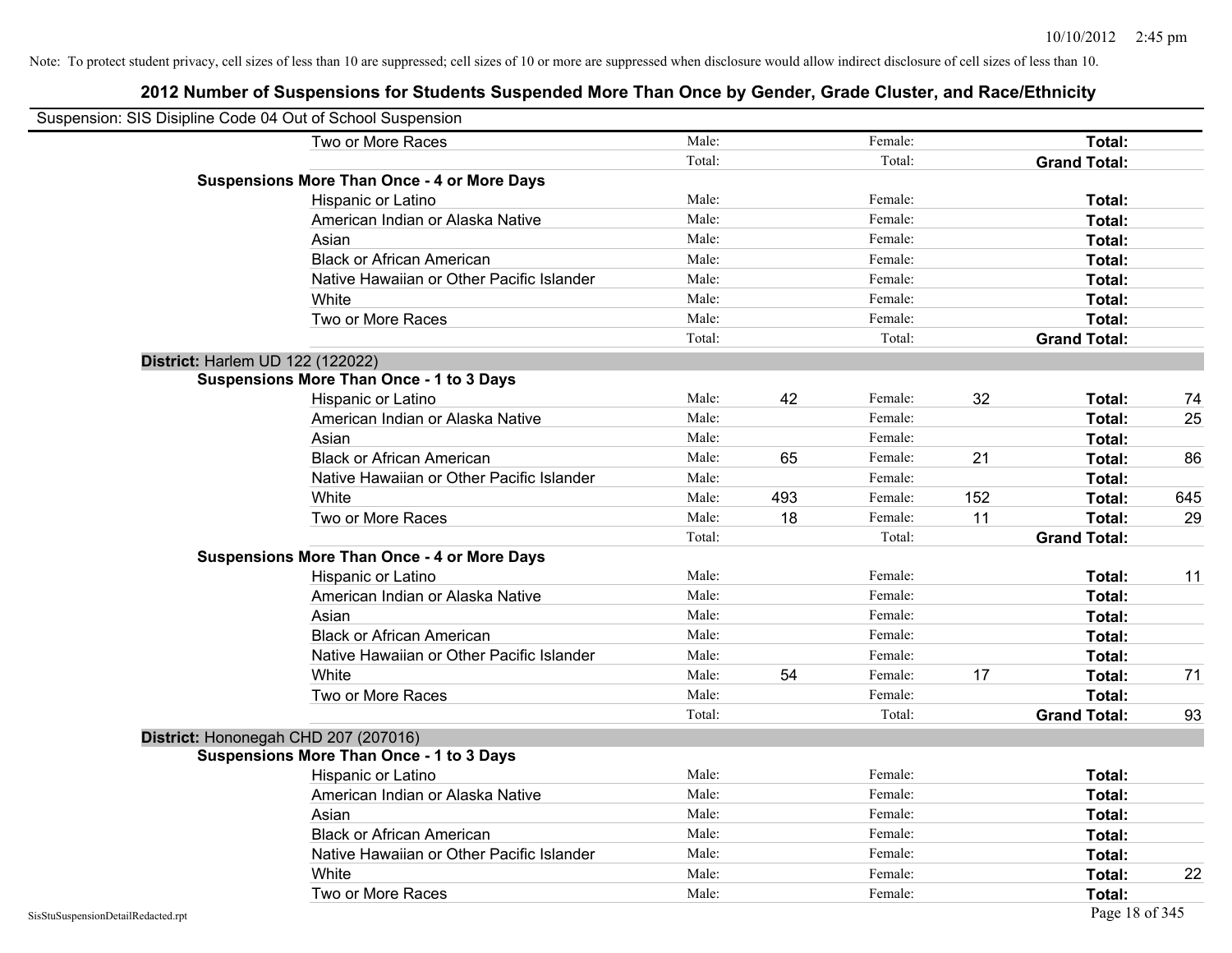| Suspension: SIS Disipline Code 04 Out of School Suspension |                                                    |        |    |         |    |                     |    |
|------------------------------------------------------------|----------------------------------------------------|--------|----|---------|----|---------------------|----|
|                                                            |                                                    | Total: |    | Total:  |    | <b>Grand Total:</b> |    |
|                                                            | <b>Suspensions More Than Once - 4 or More Days</b> |        |    |         |    |                     |    |
|                                                            | Hispanic or Latino                                 | Male:  |    | Female: |    | Total:              |    |
|                                                            | American Indian or Alaska Native                   | Male:  |    | Female: |    | Total:              |    |
|                                                            | Asian                                              | Male:  |    | Female: |    | Total:              |    |
|                                                            | <b>Black or African American</b>                   | Male:  |    | Female: |    | Total:              |    |
|                                                            | Native Hawaiian or Other Pacific Islander          | Male:  |    | Female: |    | Total:              |    |
|                                                            | White                                              | Male:  | 18 | Female: | 12 | Total:              | 30 |
|                                                            | Two or More Races                                  | Male:  |    | Female: |    | Total:              |    |
|                                                            |                                                    | Total: |    | Total:  |    | <b>Grand Total:</b> |    |
|                                                            | District: Kinnikinnick CCSD 131 (131004)           |        |    |         |    |                     |    |
|                                                            | <b>Suspensions More Than Once - 1 to 3 Days</b>    |        |    |         |    |                     |    |
|                                                            | Hispanic or Latino                                 | Male:  |    | Female: |    | Total:              |    |
|                                                            | American Indian or Alaska Native                   | Male:  |    | Female: |    | Total:              |    |
|                                                            | Asian                                              | Male:  |    | Female: |    | Total:              |    |
|                                                            | <b>Black or African American</b>                   | Male:  |    | Female: |    | Total:              |    |
|                                                            | Native Hawaiian or Other Pacific Islander          | Male:  |    | Female: |    | Total:              |    |
|                                                            | White                                              | Male:  |    | Female: |    | Total:              |    |
|                                                            | Two or More Races                                  | Male:  |    | Female: |    | Total:              |    |
|                                                            |                                                    | Total: |    | Total:  |    | <b>Grand Total:</b> |    |
|                                                            | <b>Suspensions More Than Once - 4 or More Days</b> |        |    |         |    |                     |    |
|                                                            | Hispanic or Latino                                 | Male:  |    | Female: |    | Total:              |    |
|                                                            | American Indian or Alaska Native                   | Male:  |    | Female: |    | Total:              |    |
|                                                            | Asian                                              | Male:  |    | Female: |    | Total:              |    |
|                                                            | <b>Black or African American</b>                   | Male:  |    | Female: |    | Total:              |    |
|                                                            | Native Hawaiian or Other Pacific Islander          | Male:  |    | Female: |    | Total:              |    |
|                                                            | White                                              | Male:  |    | Female: |    | Total:              |    |
|                                                            | Two or More Races                                  | Male:  |    | Female: |    | Total:              |    |
|                                                            |                                                    | Total: |    | Total:  |    | <b>Grand Total:</b> |    |
|                                                            | District: Pecatonica CUSD 321 (321026)             |        |    |         |    |                     |    |
|                                                            | <b>Suspensions More Than Once - 1 to 3 Days</b>    |        |    |         |    |                     |    |
|                                                            | Hispanic or Latino                                 | Male:  |    | Female: |    | Total:              |    |
|                                                            | American Indian or Alaska Native                   | Male:  |    | Female: |    | Total:              |    |
|                                                            | Asian                                              | Male:  |    | Female: |    | Total:              |    |
|                                                            | <b>Black or African American</b>                   | Male:  |    | Female: |    | Total:              |    |
|                                                            | Native Hawaiian or Other Pacific Islander          | Male:  |    | Female: |    | Total:              |    |
|                                                            | White                                              | Male:  |    | Female: |    | Total:              |    |
|                                                            | Two or More Races                                  | Male:  |    | Female: |    | Total:              |    |
|                                                            |                                                    | Total: |    | Total:  |    | <b>Grand Total:</b> |    |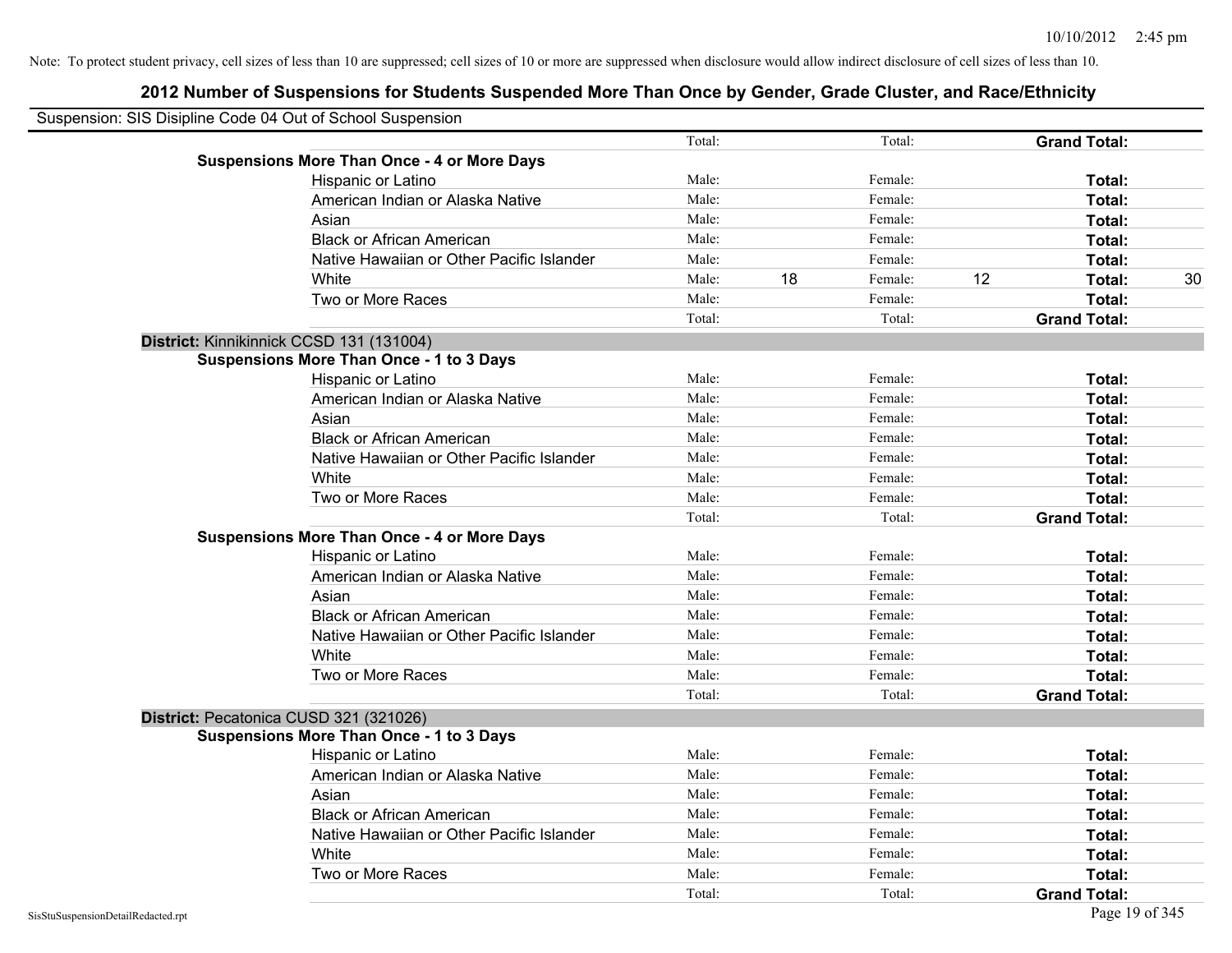| Suspension: SIS Disipline Code 04 Out of School Suspension |                                                    |        |       |         |       |                     |       |
|------------------------------------------------------------|----------------------------------------------------|--------|-------|---------|-------|---------------------|-------|
|                                                            | <b>Suspensions More Than Once - 4 or More Days</b> |        |       |         |       |                     |       |
|                                                            | Hispanic or Latino                                 | Male:  |       | Female: |       | Total:              |       |
|                                                            | American Indian or Alaska Native                   | Male:  |       | Female: |       | Total:              |       |
|                                                            | Asian                                              | Male:  |       | Female: |       | Total:              |       |
|                                                            | <b>Black or African American</b>                   | Male:  |       | Female: |       | Total:              |       |
|                                                            | Native Hawaiian or Other Pacific Islander          | Male:  |       | Female: |       | Total:              |       |
|                                                            | White                                              | Male:  |       | Female: |       | Total:              |       |
|                                                            | Two or More Races                                  | Male:  |       | Female: |       | Total:              |       |
|                                                            |                                                    | Total: |       | Total:  |       | <b>Grand Total:</b> |       |
|                                                            | District: Prairie Hill CCSD 133 (133004)           |        |       |         |       |                     |       |
|                                                            | <b>Suspensions More Than Once - 1 to 3 Days</b>    |        |       |         |       |                     |       |
|                                                            | Hispanic or Latino                                 | Male:  |       | Female: |       | Total:              |       |
|                                                            | American Indian or Alaska Native                   | Male:  |       | Female: |       | Total:              |       |
|                                                            | Asian                                              | Male:  |       | Female: |       | Total:              |       |
|                                                            | <b>Black or African American</b>                   | Male:  |       | Female: |       | Total:              |       |
|                                                            | Native Hawaiian or Other Pacific Islander          | Male:  |       | Female: |       | Total:              |       |
|                                                            | White                                              | Male:  |       | Female: |       | Total:              |       |
|                                                            | Two or More Races                                  | Male:  |       | Female: |       | Total:              |       |
|                                                            |                                                    | Total: |       | Total:  |       | <b>Grand Total:</b> |       |
|                                                            | <b>Suspensions More Than Once - 4 or More Days</b> |        |       |         |       |                     |       |
|                                                            | Hispanic or Latino                                 | Male:  |       | Female: |       | Total:              |       |
|                                                            | American Indian or Alaska Native                   | Male:  |       | Female: |       | Total:              |       |
|                                                            | Asian                                              | Male:  |       | Female: |       | Total:              |       |
|                                                            | <b>Black or African American</b>                   | Male:  |       | Female: |       | Total:              |       |
|                                                            | Native Hawaiian or Other Pacific Islander          | Male:  |       | Female: |       | Total:              |       |
|                                                            | White                                              | Male:  |       | Female: |       | Total:              |       |
|                                                            | Two or More Races                                  | Male:  |       | Female: |       | Total:              |       |
|                                                            |                                                    | Total: |       | Total:  |       | <b>Grand Total:</b> |       |
| District: Rockford SD 205 (205025)                         |                                                    |        |       |         |       |                     |       |
|                                                            | <b>Suspensions More Than Once - 1 to 3 Days</b>    |        |       |         |       |                     |       |
|                                                            | Hispanic or Latino                                 | Male:  | 1,200 | Female: | 609   | Total:              | 1,809 |
|                                                            | American Indian or Alaska Native                   | Male:  | 15    | Female: | 13    | Total:              | 28    |
|                                                            | Asian                                              | Male:  | 25    | Female: | 15    | Total:              | 40    |
|                                                            | <b>Black or African American</b>                   | Male:  | 4,191 | Female: | 2,153 | Total:              | 6,344 |
|                                                            | Native Hawaiian or Other Pacific Islander          | Male:  |       | Female: |       | Total:              |       |
|                                                            | White                                              | Male:  | 1,177 | Female: | 600   | Total:              | 1,777 |
|                                                            | Two or More Races                                  | Male:  | 278   | Female: | 216   | Total:              | 494   |
|                                                            |                                                    | Total: |       | Total:  |       | <b>Grand Total:</b> |       |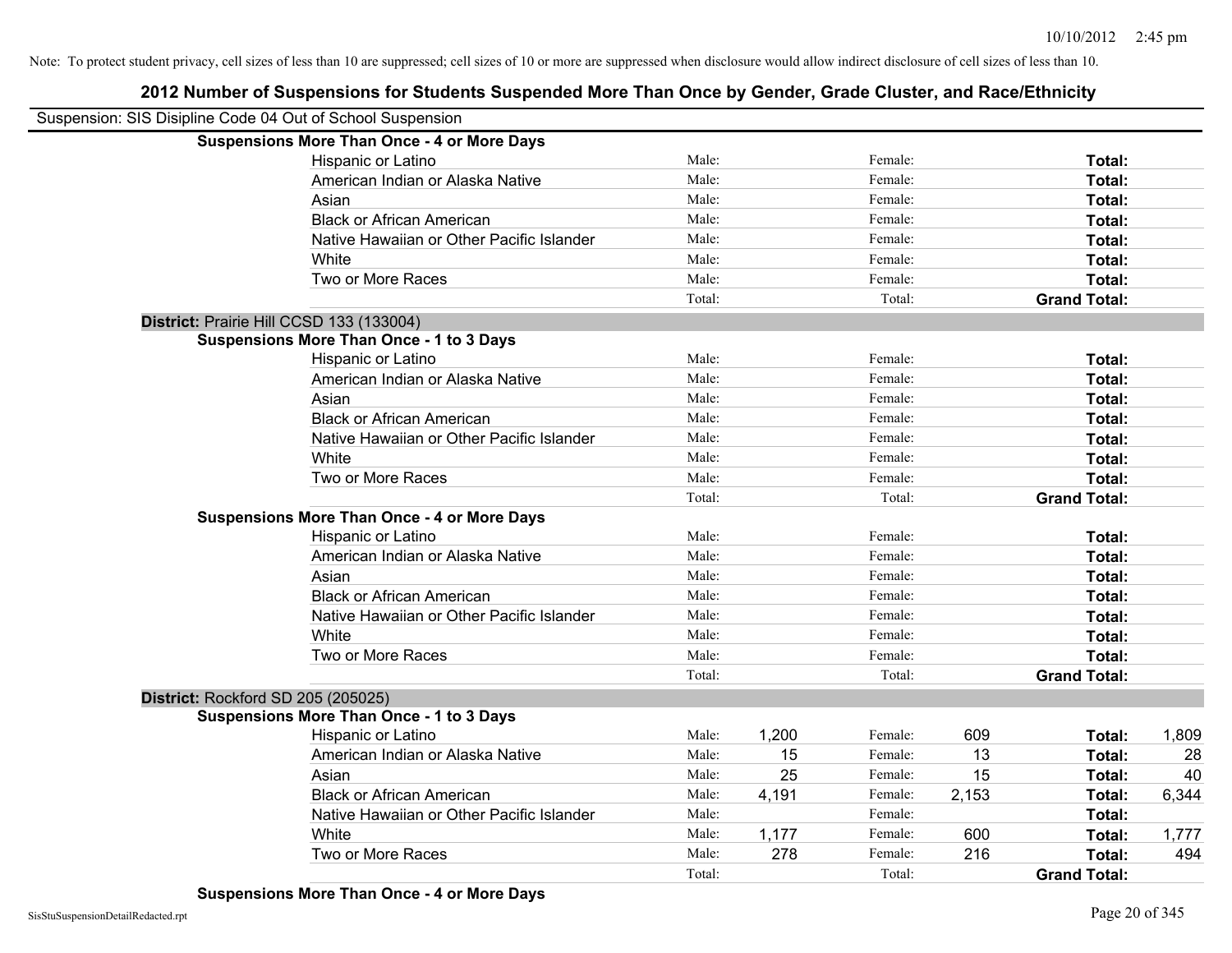| Suspension: SIS Disipline Code 04 Out of School Suspension |                                                 |        |     |         |     |                     |     |
|------------------------------------------------------------|-------------------------------------------------|--------|-----|---------|-----|---------------------|-----|
|                                                            | Hispanic or Latino                              | Male:  | 119 | Female: | 62  | Total:              | 181 |
|                                                            | American Indian or Alaska Native                | Male:  |     | Female: |     | Total:              |     |
|                                                            | Asian                                           | Male:  |     | Female: |     | Total:              | 12  |
|                                                            | <b>Black or African American</b>                | Male:  | 638 | Female: | 355 | Total:              | 993 |
|                                                            | Native Hawaiian or Other Pacific Islander       | Male:  |     | Female: |     | Total:              |     |
|                                                            | White                                           | Male:  | 148 | Female: | 75  | Total:              | 223 |
|                                                            | Two or More Races                               | Male:  | 42  | Female: | 33  | Total:              | 75  |
|                                                            |                                                 | Total: |     | Total:  |     | <b>Grand Total:</b> |     |
|                                                            | District: Rockton SD 140 (140004)               |        |     |         |     |                     |     |
|                                                            | <b>Suspensions More Than Once - 1 to 3 Days</b> |        |     |         |     |                     |     |
|                                                            | Hispanic or Latino                              | Male:  |     | Female: |     | Total:              |     |
|                                                            | American Indian or Alaska Native                | Male:  |     | Female: |     | Total:              |     |
|                                                            | Asian                                           | Male:  |     | Female: |     | Total:              |     |
|                                                            | <b>Black or African American</b>                | Male:  |     | Female: |     | Total:              |     |
|                                                            | Native Hawaiian or Other Pacific Islander       | Male:  |     | Female: |     | Total:              |     |
|                                                            | White                                           | Male:  |     | Female: |     | Total:              | 11  |
|                                                            | Two or More Races                               | Male:  |     | Female: |     | Total:              |     |
|                                                            |                                                 | Total: |     | Total:  |     | <b>Grand Total:</b> |     |
|                                                            | District: Shirland CCSD 134 (134004)            |        |     |         |     |                     |     |
|                                                            | <b>Suspensions More Than Once - 1 to 3 Days</b> |        |     |         |     |                     |     |
|                                                            | Hispanic or Latino                              | Male:  |     | Female: |     | Total:              |     |
|                                                            | American Indian or Alaska Native                | Male:  |     | Female: |     | Total:              |     |
|                                                            | Asian                                           | Male:  |     | Female: |     | Total:              |     |
|                                                            | <b>Black or African American</b>                | Male:  |     | Female: |     | Total:              |     |
|                                                            | Native Hawaiian or Other Pacific Islander       | Male:  |     | Female: |     | Total:              |     |
|                                                            | White                                           | Male:  |     | Female: |     | Total:              |     |
|                                                            | Two or More Races                               | Male:  |     | Female: |     | Total:              |     |
|                                                            |                                                 | Total: |     | Total:  |     | <b>Grand Total:</b> |     |
|                                                            |                                                 |        |     |         |     |                     |     |
| Region: Brown/Cass/Morgan/Scott ROE (46)                   |                                                 |        |     |         |     |                     |     |
| County: Brown (005)                                        |                                                 |        |     |         |     |                     |     |
|                                                            | District: Brown County CUSD 1 (001026)          |        |     |         |     |                     |     |
|                                                            | Suspensions More Than Once - 1 to 3 Days        |        |     |         |     |                     |     |
|                                                            | Hispanic or Latino                              | Male:  |     | Female: |     | Total:              |     |
|                                                            | American Indian or Alaska Native                | Male:  |     | Female: |     | Total:              |     |
|                                                            | Asian                                           | Male:  |     | Female: |     | Total:              |     |
|                                                            | <b>Black or African American</b>                | Male:  |     | Female: |     | Total:              |     |
|                                                            | Native Hawaiian or Other Pacific Islander       | Male:  |     | Female: |     | Total:              |     |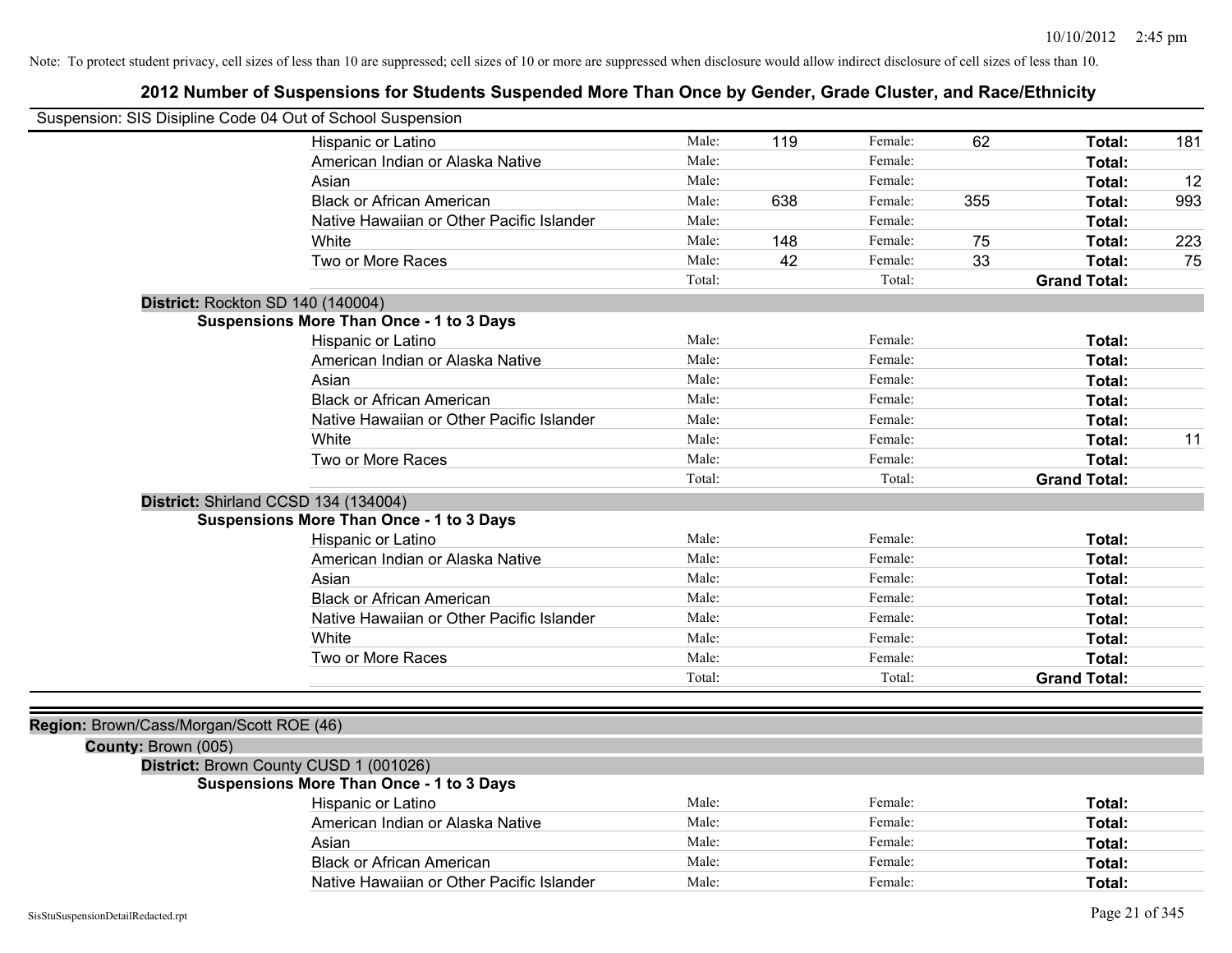| Suspension: SIS Disipline Code 04 Out of School Suspension |                                                    |        |    |         |    |                     |    |
|------------------------------------------------------------|----------------------------------------------------|--------|----|---------|----|---------------------|----|
|                                                            | White                                              | Male:  |    | Female: |    | Total:              |    |
|                                                            | Two or More Races                                  | Male:  |    | Female: |    | Total:              |    |
|                                                            |                                                    | Total: |    | Total:  |    | <b>Grand Total:</b> |    |
| County: Cass (009)                                         |                                                    |        |    |         |    |                     |    |
|                                                            | District: Beardstown CUSD 15 (015026)              |        |    |         |    |                     |    |
|                                                            | <b>Suspensions More Than Once - 1 to 3 Days</b>    |        |    |         |    |                     |    |
|                                                            | Hispanic or Latino                                 | Male:  |    | Female: |    | Total:              | 11 |
|                                                            | American Indian or Alaska Native                   | Male:  |    | Female: |    | Total:              |    |
|                                                            | Asian                                              | Male:  |    | Female: |    | Total:              |    |
|                                                            | <b>Black or African American</b>                   | Male:  |    | Female: |    | Total:              |    |
|                                                            | Native Hawaiian or Other Pacific Islander          | Male:  |    | Female: |    | Total:              |    |
|                                                            | White                                              | Male:  | 26 | Female: | 11 | Total:              | 37 |
|                                                            | Two or More Races                                  | Male:  |    | Female: |    | Total:              |    |
|                                                            |                                                    | Total: |    | Total:  |    | <b>Grand Total:</b> |    |
|                                                            | <b>Suspensions More Than Once - 4 or More Days</b> |        |    |         |    |                     |    |
|                                                            | Hispanic or Latino                                 | Male:  |    | Female: |    | Total:              |    |
|                                                            | American Indian or Alaska Native                   | Male:  |    | Female: |    | Total:              |    |
|                                                            | Asian                                              | Male:  |    | Female: |    | Total:              |    |
|                                                            | <b>Black or African American</b>                   | Male:  |    | Female: |    | Total:              |    |
|                                                            | Native Hawaiian or Other Pacific Islander          | Male:  |    | Female: |    | Total:              |    |
|                                                            | White                                              | Male:  |    | Female: |    | Total:              |    |
|                                                            | Two or More Races                                  | Male:  |    | Female: |    | Total:              |    |
|                                                            |                                                    | Total: |    | Total:  |    | <b>Grand Total:</b> | 13 |
| District: Virginia CUSD 64 (064026)                        |                                                    |        |    |         |    |                     |    |
|                                                            | <b>Suspensions More Than Once - 1 to 3 Days</b>    |        |    |         |    |                     |    |
|                                                            | Hispanic or Latino                                 | Male:  |    | Female: |    | Total:              |    |
|                                                            | American Indian or Alaska Native                   | Male:  |    | Female: |    | Total:              |    |
|                                                            | Asian                                              | Male:  |    | Female: |    | Total:              |    |
|                                                            | <b>Black or African American</b>                   | Male:  |    | Female: |    | Total:              |    |
|                                                            | Native Hawaiian or Other Pacific Islander          | Male:  |    | Female: |    | Total:              |    |
|                                                            | White                                              | Male:  |    | Female: |    | Total:              |    |
|                                                            | Two or More Races                                  | Male:  |    | Female: |    | Total:              |    |
|                                                            |                                                    | Total: |    | Total:  |    | <b>Grand Total:</b> |    |
|                                                            | <b>Suspensions More Than Once - 4 or More Days</b> |        |    |         |    |                     |    |
|                                                            | Hispanic or Latino                                 | Male:  |    | Female: |    | Total:              |    |
|                                                            | American Indian or Alaska Native                   | Male:  |    | Female: |    | Total:              |    |
|                                                            | Asian                                              | Male:  |    | Female: |    | Total:              |    |
|                                                            | <b>Black or African American</b>                   | Male:  |    | Female: |    | Total:              |    |
|                                                            | Native Hawaiian or Other Pacific Islander          | Male:  |    | Female: |    | Total:              |    |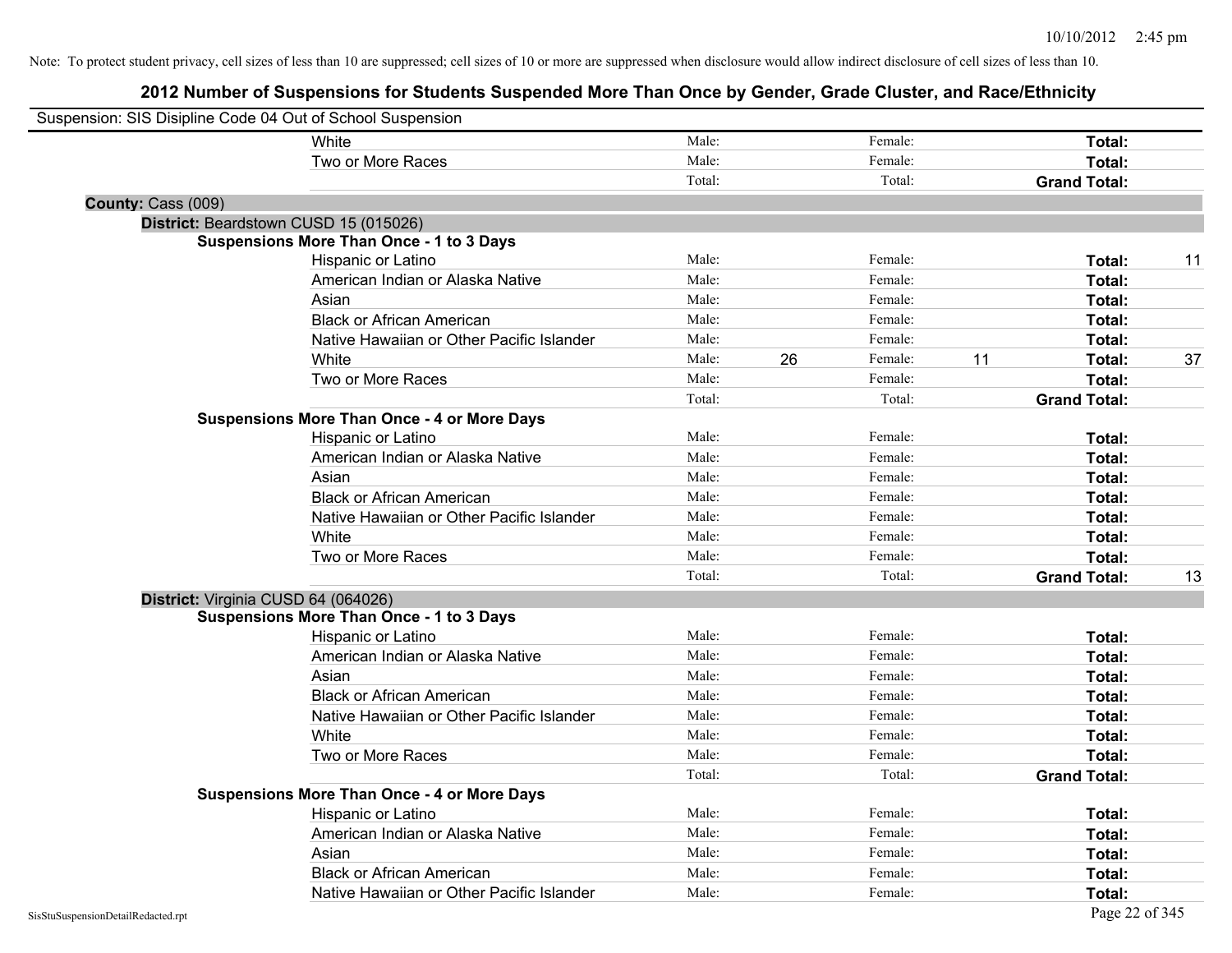| Suspension: SIS Disipline Code 04 Out of School Suspension |                                                    |        |    |         |    |                     |     |
|------------------------------------------------------------|----------------------------------------------------|--------|----|---------|----|---------------------|-----|
|                                                            | White                                              | Male:  |    | Female: |    | Total:              |     |
|                                                            | Two or More Races                                  | Male:  |    | Female: |    | Total:              |     |
|                                                            |                                                    | Total: |    | Total:  |    | <b>Grand Total:</b> |     |
| County: Morgan (069)                                       |                                                    |        |    |         |    |                     |     |
| District: Franklin CUSD 1 (001026)                         |                                                    |        |    |         |    |                     |     |
|                                                            | <b>Suspensions More Than Once - 1 to 3 Days</b>    |        |    |         |    |                     |     |
|                                                            | Hispanic or Latino                                 | Male:  |    | Female: |    | Total:              |     |
|                                                            | American Indian or Alaska Native                   | Male:  |    | Female: |    | Total:              |     |
|                                                            | Asian                                              | Male:  |    | Female: |    | Total:              |     |
|                                                            | <b>Black or African American</b>                   | Male:  |    | Female: |    | Total:              |     |
|                                                            | Native Hawaiian or Other Pacific Islander          | Male:  |    | Female: |    | Total:              |     |
|                                                            | White                                              | Male:  |    | Female: |    | Total:              | 16  |
|                                                            | Two or More Races                                  | Male:  |    | Female: |    | Total:              |     |
|                                                            |                                                    | Total: |    | Total:  |    | <b>Grand Total:</b> |     |
|                                                            | <b>Suspensions More Than Once - 4 or More Days</b> |        |    |         |    |                     |     |
|                                                            | Hispanic or Latino                                 | Male:  |    | Female: |    | Total:              |     |
|                                                            | American Indian or Alaska Native                   | Male:  |    | Female: |    | Total:              |     |
|                                                            | Asian                                              | Male:  |    | Female: |    | Total:              |     |
|                                                            | <b>Black or African American</b>                   | Male:  |    | Female: |    | Total:              |     |
|                                                            | Native Hawaiian or Other Pacific Islander          | Male:  |    | Female: |    | Total:              |     |
|                                                            | White                                              | Male:  |    | Female: |    | Total:              |     |
|                                                            | Two or More Races                                  | Male:  |    | Female: |    | Total:              |     |
|                                                            |                                                    | Total: |    | Total:  |    | <b>Grand Total:</b> |     |
| District: Jacksonville SD 117 (117022)                     |                                                    |        |    |         |    |                     |     |
|                                                            | <b>Suspensions More Than Once - 1 to 3 Days</b>    |        |    |         |    |                     |     |
|                                                            | Hispanic or Latino                                 | Male:  |    | Female: |    | Total:              |     |
|                                                            | American Indian or Alaska Native                   | Male:  |    | Female: |    | Total:              |     |
|                                                            | Asian                                              | Male:  |    | Female: |    | Total:              |     |
|                                                            | <b>Black or African American</b>                   | Male:  |    | Female: |    | Total:              | 21  |
|                                                            | Native Hawaiian or Other Pacific Islander          | Male:  |    | Female: |    | Total:              |     |
|                                                            | White                                              | Male:  | 71 | Female: | 53 | Total:              | 124 |
|                                                            | Two or More Races                                  | Male:  |    | Female: |    | Total:              | 27  |
|                                                            |                                                    | Total: |    | Total:  |    | <b>Grand Total:</b> |     |
|                                                            | <b>Suspensions More Than Once - 4 or More Days</b> |        |    |         |    |                     |     |
|                                                            | Hispanic or Latino                                 | Male:  |    | Female: |    | Total:              |     |
|                                                            | American Indian or Alaska Native                   | Male:  |    | Female: |    | Total:              |     |
|                                                            | Asian                                              | Male:  |    | Female: |    | Total:              |     |
|                                                            | <b>Black or African American</b>                   | Male:  |    | Female: |    | Total:              |     |
|                                                            | Native Hawaiian or Other Pacific Islander          | Male:  |    | Female: |    | Total:              |     |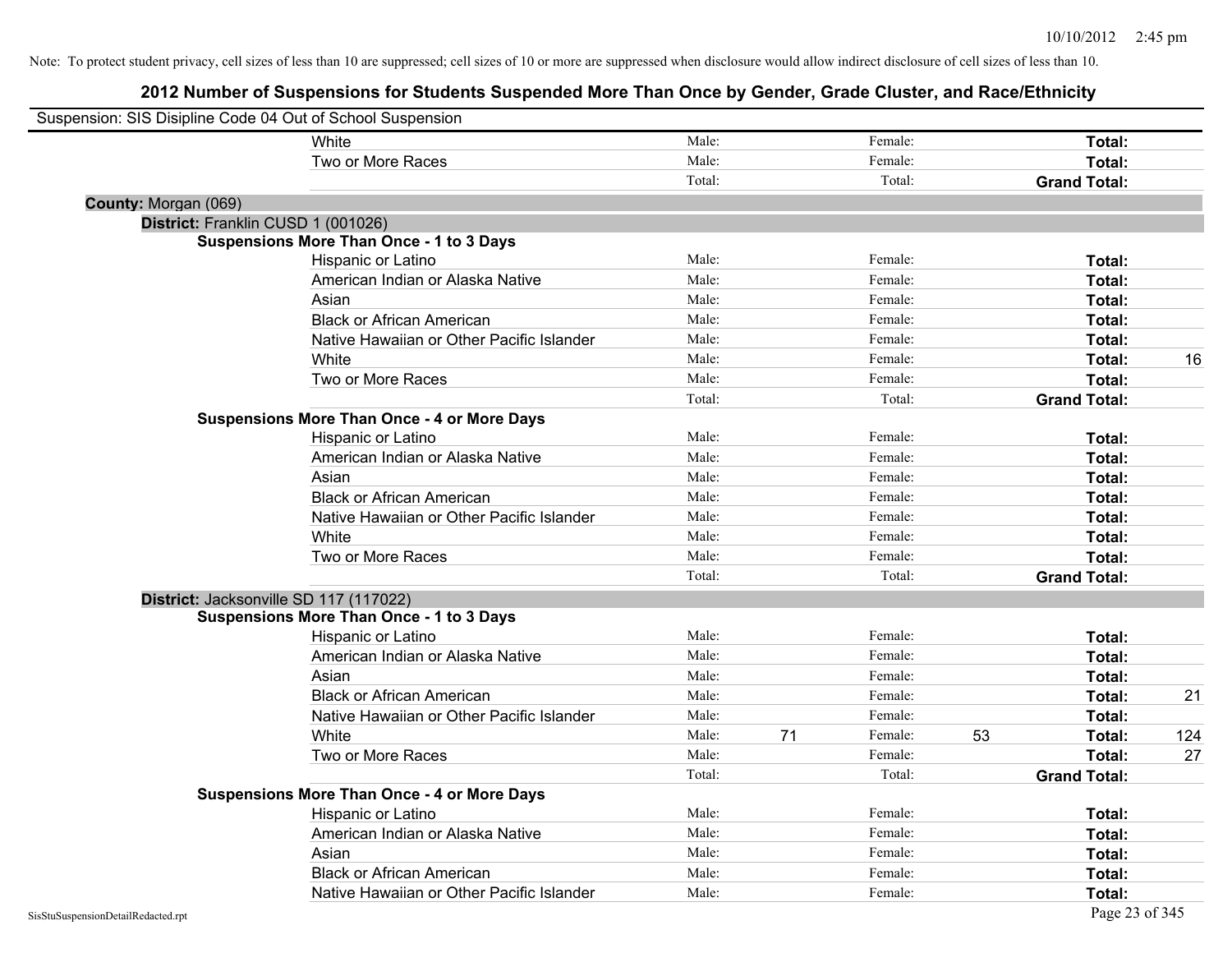| Suspension: SIS Disipline Code 04 Out of School Suspension |                                                    |        |         |                     |
|------------------------------------------------------------|----------------------------------------------------|--------|---------|---------------------|
|                                                            | White                                              | Male:  | Female: | Total:<br>16        |
|                                                            | Two or More Races                                  | Male:  | Female: | Total:              |
|                                                            |                                                    | Total: | Total:  | <b>Grand Total:</b> |
|                                                            | District: Meredosia-Chambersburg CUSD 11 (011026)  |        |         |                     |
|                                                            | <b>Suspensions More Than Once - 1 to 3 Days</b>    |        |         |                     |
|                                                            | Hispanic or Latino                                 | Male:  | Female: | Total:              |
|                                                            | American Indian or Alaska Native                   | Male:  | Female: | Total:              |
|                                                            | Asian                                              | Male:  | Female: | Total:              |
|                                                            | <b>Black or African American</b>                   | Male:  | Female: | Total:              |
|                                                            | Native Hawaiian or Other Pacific Islander          | Male:  | Female: | Total:              |
|                                                            | White                                              | Male:  | Female: | 14<br>Total:        |
|                                                            | Two or More Races                                  | Male:  | Female: | Total:              |
|                                                            |                                                    | Total: | Total:  | <b>Grand Total:</b> |
|                                                            | <b>Suspensions More Than Once - 4 or More Days</b> |        |         |                     |
|                                                            | Hispanic or Latino                                 | Male:  | Female: | Total:              |
|                                                            | American Indian or Alaska Native                   | Male:  | Female: | Total:              |
|                                                            | Asian                                              | Male:  | Female: | Total:              |
|                                                            | <b>Black or African American</b>                   | Male:  | Female: | Total:              |
|                                                            | Native Hawaiian or Other Pacific Islander          | Male:  | Female: | Total:              |
|                                                            | White                                              | Male:  | Female: | Total:              |
|                                                            | Two or More Races                                  | Male:  | Female: | Total:              |
|                                                            |                                                    | Total: | Total:  | <b>Grand Total:</b> |
| District: Triopia CUSD 27 (027026)                         |                                                    |        |         |                     |
|                                                            | <b>Suspensions More Than Once - 1 to 3 Days</b>    |        |         |                     |
|                                                            | Hispanic or Latino                                 | Male:  | Female: | Total:              |
|                                                            | American Indian or Alaska Native                   | Male:  | Female: | Total:              |
|                                                            | Asian                                              | Male:  | Female: | Total:              |
|                                                            | <b>Black or African American</b>                   | Male:  | Female: | Total:              |
|                                                            | Native Hawaiian or Other Pacific Islander          | Male:  | Female: | Total:              |
|                                                            | White                                              | Male:  | Female: | Total:              |
|                                                            | Two or More Races                                  | Male:  | Female: | Total:              |
|                                                            |                                                    | Total: | Total:  | <b>Grand Total:</b> |
| District: Waverly CUSD 6 (006026)                          |                                                    |        |         |                     |
|                                                            | <b>Suspensions More Than Once - 1 to 3 Days</b>    |        |         |                     |
|                                                            | Hispanic or Latino                                 | Male:  | Female: | Total:              |
|                                                            | American Indian or Alaska Native                   | Male:  | Female: | Total:              |
|                                                            | Asian                                              | Male:  | Female: | Total:              |
|                                                            | <b>Black or African American</b>                   | Male:  | Female: | Total:              |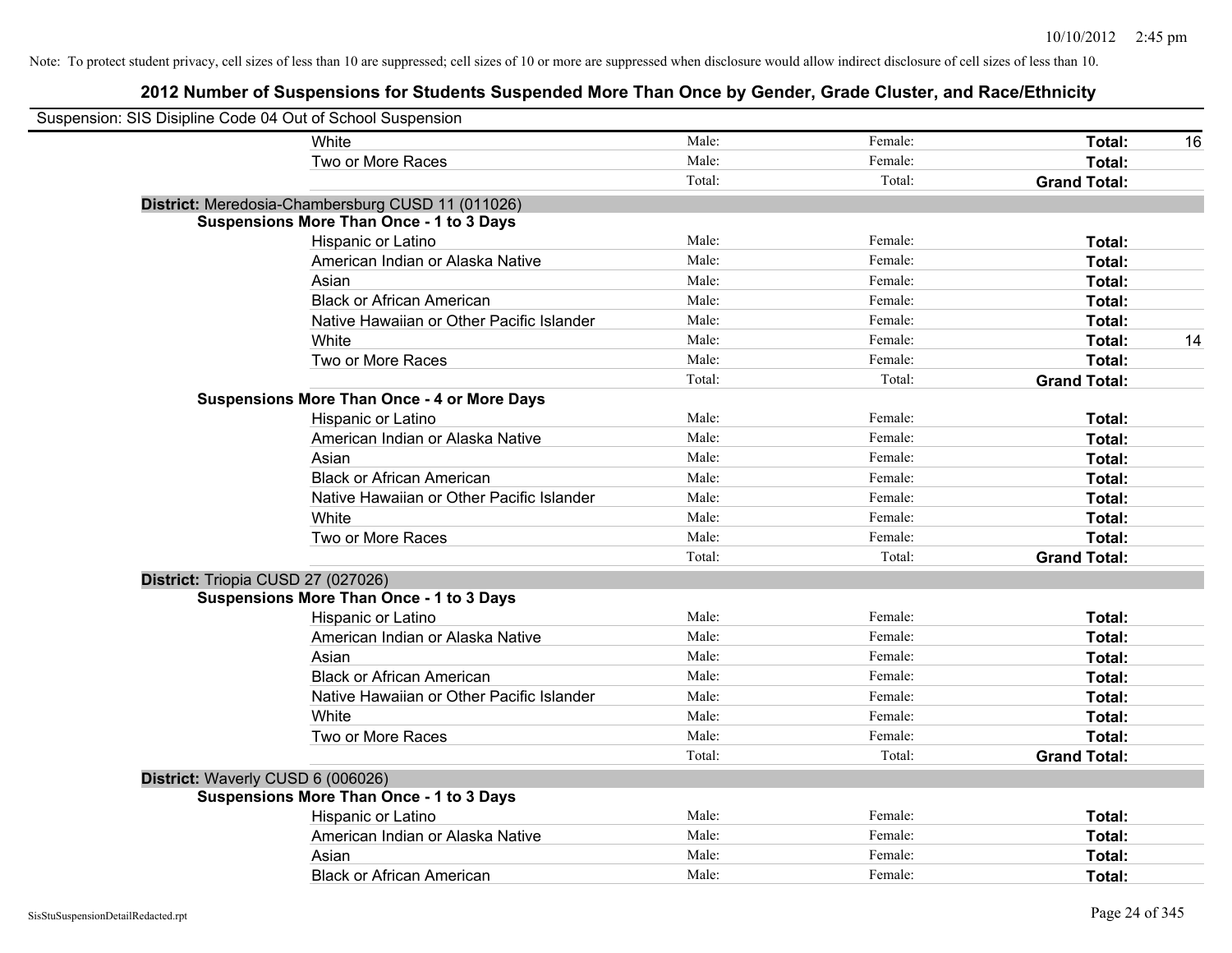### **2012 Number of Suspensions for Students Suspended More Than Once by Gender, Grade Cluster, and Race/Ethnicity**

| Suspension: SIS Disipline Code 04 Out of School Suspension |                                           |        |         |                     |    |
|------------------------------------------------------------|-------------------------------------------|--------|---------|---------------------|----|
|                                                            | Native Hawaiian or Other Pacific Islander | Male:  | Female: | Total:              |    |
| White                                                      |                                           | Male:  | Female: | Total:              |    |
| Two or More Races                                          |                                           | Male:  | Female: | Total:              |    |
|                                                            |                                           | Total: | Total:  | <b>Grand Total:</b> |    |
| County: Scott (086)                                        |                                           |        |         |                     |    |
| District: Scott-Morgan CUSD 2 (002026)                     |                                           |        |         |                     |    |
| <b>Suspensions More Than Once - 1 to 3 Days</b>            |                                           |        |         |                     |    |
| Hispanic or Latino                                         |                                           | Male:  | Female: | Total:              |    |
| American Indian or Alaska Native                           |                                           | Male:  | Female: | Total:              |    |
| Asian                                                      |                                           | Male:  | Female: | Total:              |    |
| <b>Black or African American</b>                           |                                           | Male:  | Female: | Total:              |    |
|                                                            | Native Hawaiian or Other Pacific Islander | Male:  | Female: | Total:              |    |
| White                                                      |                                           | Male:  | Female: | Total:              | 33 |
| Two or More Races                                          |                                           | Male:  | Female: | Total:              |    |
|                                                            |                                           | Total: | Total:  | <b>Grand Total:</b> |    |
| District: Winchester CUSD 1 (001026)                       |                                           |        |         |                     |    |
| <b>Suspensions More Than Once - 1 to 3 Days</b>            |                                           |        |         |                     |    |
| Hispanic or Latino                                         |                                           | Male:  | Female: | Total:              |    |
| American Indian or Alaska Native                           |                                           | Male:  | Female: | Total:              |    |
| Asian                                                      |                                           | Male:  | Female: | Total:              |    |
| <b>Black or African American</b>                           |                                           | Male:  | Female: | Total:              |    |
|                                                            | Native Hawaiian or Other Pacific Islander | Male:  | Female: | Total:              |    |
| White                                                      |                                           | Male:  | Female: | <b>Total:</b>       |    |
| Two or More Races                                          |                                           | Male:  | Female: | Total:              |    |
|                                                            |                                           | Total: | Total:  | <b>Grand Total:</b> |    |
| <b>Suspensions More Than Once - 4 or More Days</b>         |                                           |        |         |                     |    |
| Hispanic or Latino                                         |                                           | Male:  | Female: | Total:              |    |
| American Indian or Alaska Native                           |                                           | Male:  | Female: | Total:              |    |
| Asian                                                      |                                           | Male:  | Female: | Total:              |    |
| <b>Black or African American</b>                           |                                           | Male:  | Female: | Total:              |    |
|                                                            | Native Hawaiian or Other Pacific Islander | Male:  | Female: | Total:              |    |
| White                                                      |                                           | Male:  | Female: | <b>Total:</b>       |    |
| Two or More Races                                          |                                           | Male:  | Female: | Total:              |    |
|                                                            |                                           | Total: | Total:  | <b>Grand Total:</b> |    |

**Region:** Bureau/Henry/Stark ROE (28)

**County:** Bureau (006)

**District:** Bureau Valley CUSD 340 (340026)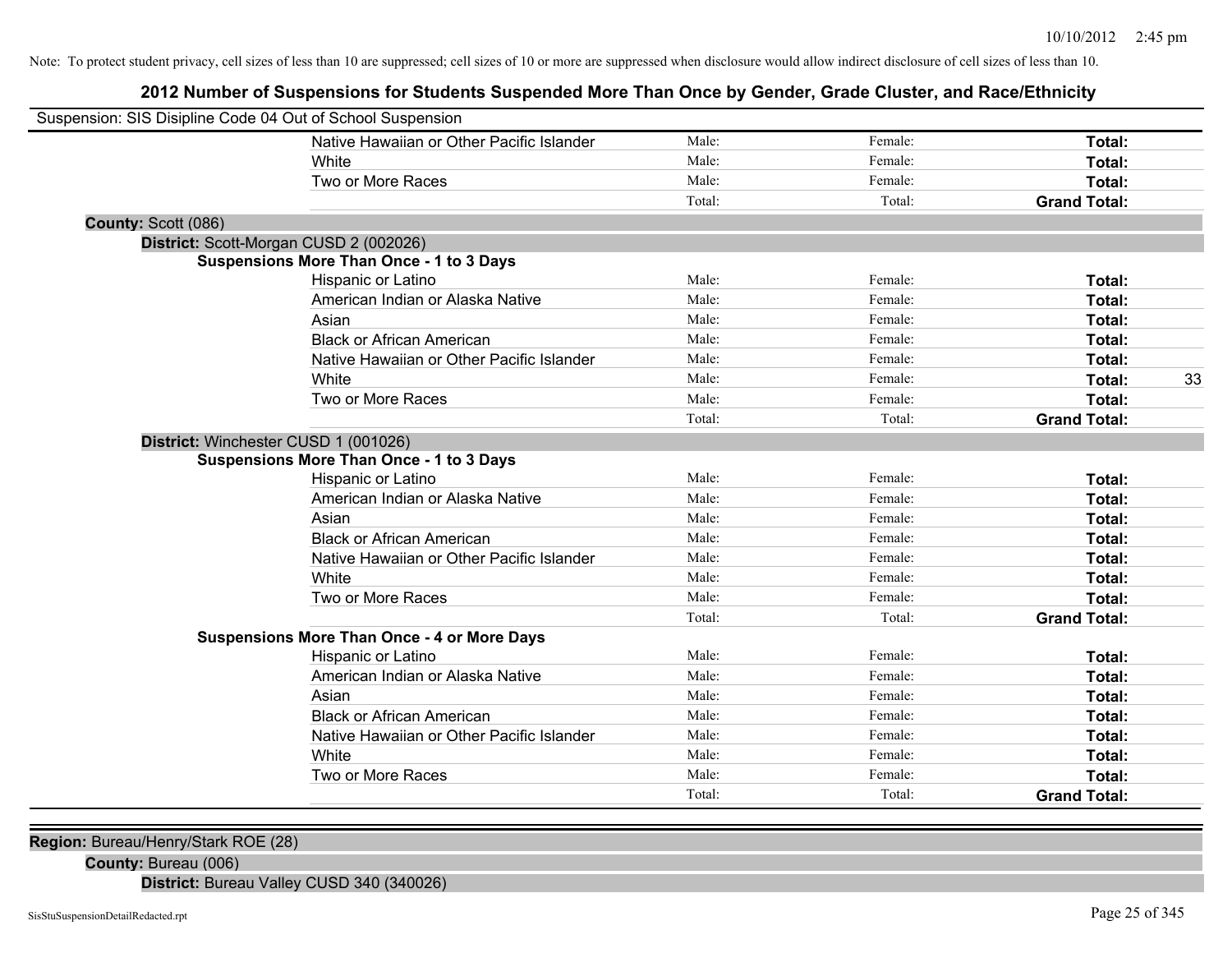| Suspension: SIS Disipline Code 04 Out of School Suspension |                                                    |        |    |         |    |                     |    |
|------------------------------------------------------------|----------------------------------------------------|--------|----|---------|----|---------------------|----|
|                                                            | <b>Suspensions More Than Once - 1 to 3 Days</b>    |        |    |         |    |                     |    |
|                                                            | Hispanic or Latino                                 | Male:  |    | Female: |    | Total:              |    |
|                                                            | American Indian or Alaska Native                   | Male:  |    | Female: |    | Total:              |    |
|                                                            | Asian                                              | Male:  |    | Female: |    | Total:              |    |
|                                                            | <b>Black or African American</b>                   | Male:  |    | Female: |    | Total:              |    |
|                                                            | Native Hawaiian or Other Pacific Islander          | Male:  |    | Female: |    | Total:              |    |
|                                                            | White                                              | Male:  |    | Female: |    | Total:              | 36 |
|                                                            | Two or More Races                                  | Male:  |    | Female: |    | Total:              |    |
|                                                            |                                                    | Total: |    | Total:  |    | <b>Grand Total:</b> |    |
| District: DePue USD 103 (103022)                           |                                                    |        |    |         |    |                     |    |
|                                                            | <b>Suspensions More Than Once - 1 to 3 Days</b>    |        |    |         |    |                     |    |
|                                                            | Hispanic or Latino                                 | Male:  |    | Female: |    | Total:              | 10 |
|                                                            | American Indian or Alaska Native                   | Male:  |    | Female: |    | Total:              |    |
|                                                            | Asian                                              | Male:  |    | Female: |    | Total:              |    |
|                                                            | <b>Black or African American</b>                   | Male:  |    | Female: |    | Total:              |    |
|                                                            | Native Hawaiian or Other Pacific Islander          | Male:  |    | Female: |    | Total:              |    |
|                                                            | White                                              | Male:  |    | Female: |    | Total:              |    |
|                                                            | Two or More Races                                  | Male:  |    | Female: |    | Total:              |    |
|                                                            |                                                    | Total: |    | Total:  |    | <b>Grand Total:</b> |    |
| District: Hall HSD 502 (502017)                            |                                                    |        |    |         |    |                     |    |
|                                                            | <b>Suspensions More Than Once - 1 to 3 Days</b>    |        |    |         |    |                     |    |
|                                                            | Hispanic or Latino                                 | Male:  |    | Female: |    | Total:              |    |
|                                                            | American Indian or Alaska Native                   | Male:  |    | Female: |    | Total:              |    |
|                                                            | Asian                                              | Male:  |    | Female: |    | Total:              |    |
|                                                            | <b>Black or African American</b>                   | Male:  |    | Female: |    | Total:              |    |
|                                                            | Native Hawaiian or Other Pacific Islander          | Male:  |    | Female: |    | Total:              |    |
|                                                            | White                                              | Male:  | 25 | Female: | 14 | Total:              | 39 |
|                                                            | Two or More Races                                  | Male:  |    | Female: |    | Total:              |    |
|                                                            |                                                    | Total: |    | Total:  |    | <b>Grand Total:</b> |    |
|                                                            | <b>Suspensions More Than Once - 4 or More Days</b> |        |    |         |    |                     |    |
|                                                            | Hispanic or Latino                                 | Male:  |    | Female: |    | Total:              |    |
|                                                            | American Indian or Alaska Native                   | Male:  |    | Female: |    | Total:              |    |
|                                                            | Asian                                              | Male:  |    | Female: |    | Total:              |    |
|                                                            | <b>Black or African American</b>                   | Male:  |    | Female: |    | Total:              |    |
|                                                            | Native Hawaiian or Other Pacific Islander          | Male:  |    | Female: |    | Total:              |    |
|                                                            | White                                              | Male:  |    | Female: |    | Total:              | 10 |
|                                                            | Two or More Races                                  | Male:  |    | Female: |    | <b>Total:</b>       |    |
|                                                            |                                                    | Total: |    | Total:  |    | <b>Grand Total:</b> |    |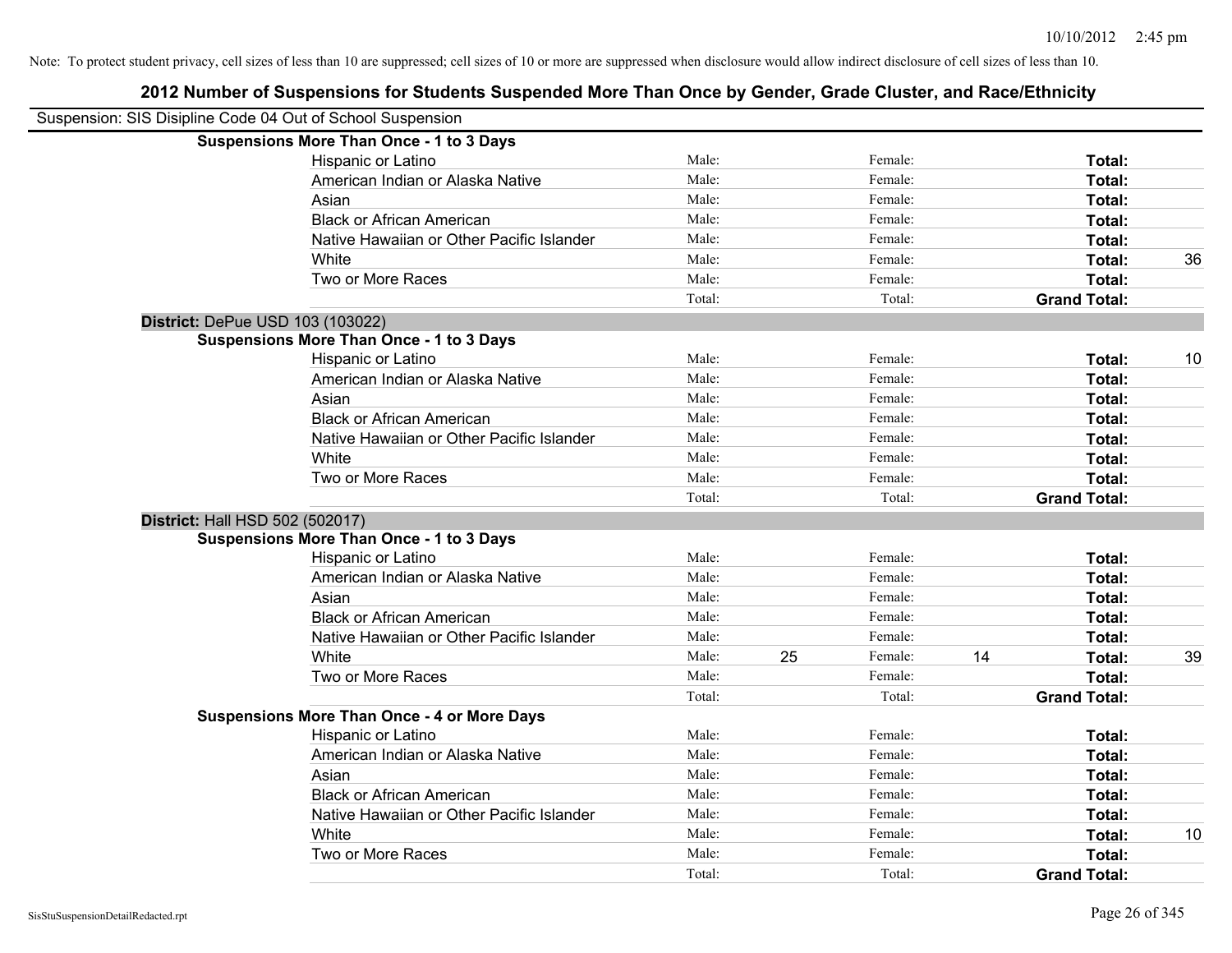| Suspension: SIS Disipline Code 04 Out of School Suspension |                                                    |        |         |                     |
|------------------------------------------------------------|----------------------------------------------------|--------|---------|---------------------|
| District: La Moille CUSD 303 (303026)                      |                                                    |        |         |                     |
|                                                            | <b>Suspensions More Than Once - 1 to 3 Days</b>    |        |         |                     |
|                                                            | Hispanic or Latino                                 | Male:  | Female: | Total:              |
|                                                            | American Indian or Alaska Native                   | Male:  | Female: | <b>Total:</b>       |
|                                                            | Asian                                              | Male:  | Female: | Total:              |
|                                                            | <b>Black or African American</b>                   | Male:  | Female: | Total:              |
|                                                            | Native Hawaiian or Other Pacific Islander          | Male:  | Female: | Total:              |
|                                                            | White                                              | Male:  | Female: | Total:              |
|                                                            | Two or More Races                                  | Male:  | Female: | Total:              |
|                                                            |                                                    | Total: | Total:  | <b>Grand Total:</b> |
|                                                            | <b>Suspensions More Than Once - 4 or More Days</b> |        |         |                     |
|                                                            | Hispanic or Latino                                 | Male:  | Female: | Total:              |
|                                                            | American Indian or Alaska Native                   | Male:  | Female: | Total:              |
|                                                            | Asian                                              | Male:  | Female: | Total:              |
|                                                            | <b>Black or African American</b>                   | Male:  | Female: | Total:              |
|                                                            | Native Hawaiian or Other Pacific Islander          | Male:  | Female: | Total:              |
|                                                            | White                                              | Male:  | Female: | Total:              |
|                                                            | Two or More Races                                  | Male:  | Female: | Total:              |
|                                                            |                                                    | Total: | Total:  | <b>Grand Total:</b> |
| District: Malden CCSD 84 (084004)                          |                                                    |        |         |                     |
|                                                            | <b>Suspensions More Than Once - 1 to 3 Days</b>    |        |         |                     |
|                                                            | Hispanic or Latino                                 | Male:  | Female: | Total:              |
|                                                            | American Indian or Alaska Native                   | Male:  | Female: | Total:              |
|                                                            | Asian                                              | Male:  | Female: | Total:              |
|                                                            | <b>Black or African American</b>                   | Male:  | Female: | Total:              |
|                                                            | Native Hawaiian or Other Pacific Islander          | Male:  | Female: | Total:              |
|                                                            | White                                              | Male:  | Female: | Total:              |
|                                                            | Two or More Races                                  | Male:  | Female: | Total:              |
|                                                            |                                                    | Total: | Total:  | <b>Grand Total:</b> |
|                                                            | <b>Suspensions More Than Once - 4 or More Days</b> |        |         |                     |
|                                                            | Hispanic or Latino                                 | Male:  | Female: | Total:              |
|                                                            | American Indian or Alaska Native                   | Male:  | Female: | Total:              |
|                                                            | Asian                                              | Male:  | Female: | Total:              |
|                                                            | <b>Black or African American</b>                   | Male:  | Female: | Total:              |
|                                                            | Native Hawaiian or Other Pacific Islander          | Male:  | Female: | Total:              |
|                                                            | White                                              | Male:  | Female: | Total:              |
|                                                            | Two or More Races                                  | Male:  | Female: | Total:              |
|                                                            |                                                    | Total: | Total:  | <b>Grand Total:</b> |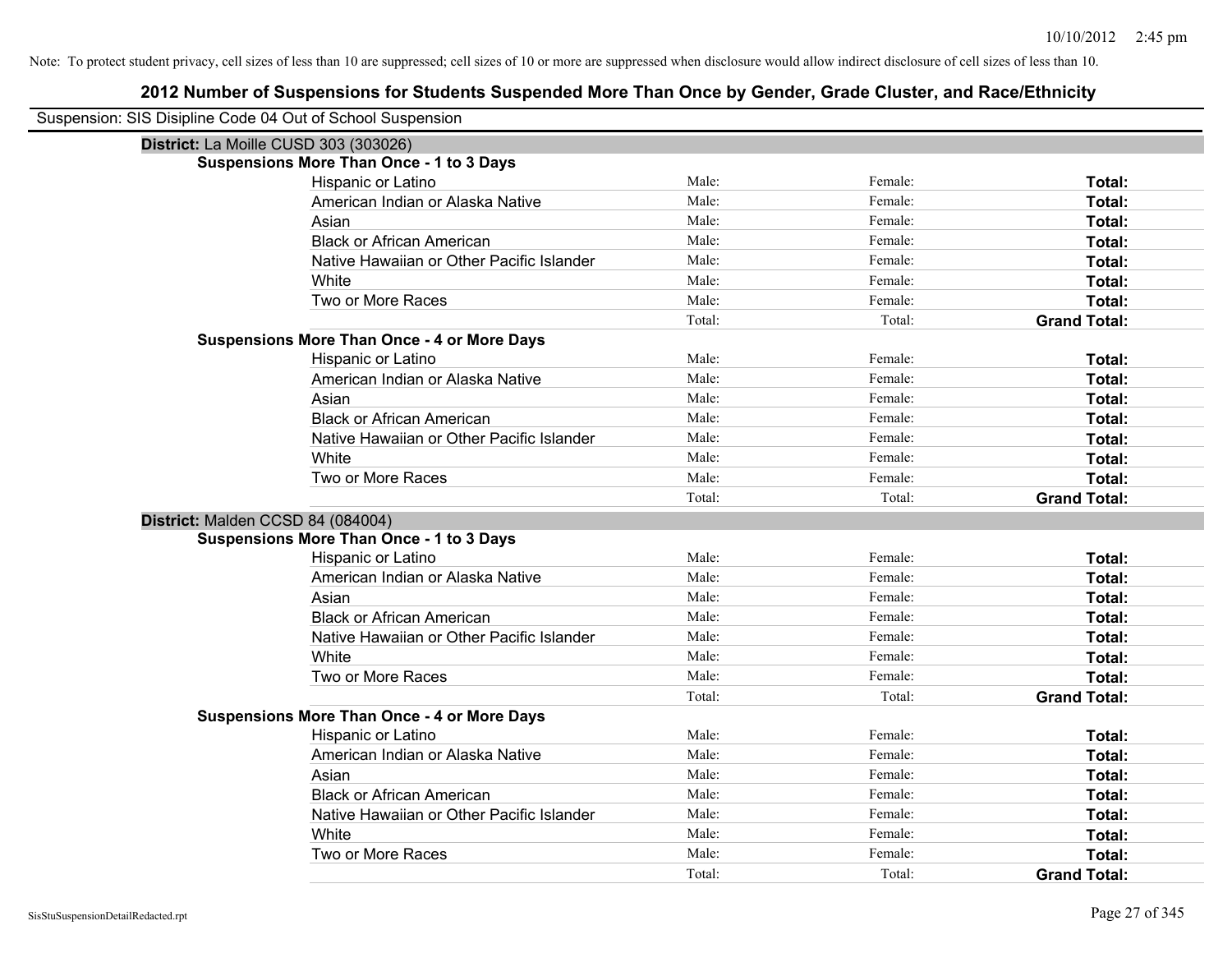| Suspension: SIS Disipline Code 04 Out of School Suspension |                                                    |        |         |                     |
|------------------------------------------------------------|----------------------------------------------------|--------|---------|---------------------|
| District: Princeton ESD 115 (115002)                       |                                                    |        |         |                     |
|                                                            | <b>Suspensions More Than Once - 1 to 3 Days</b>    |        |         |                     |
|                                                            | Hispanic or Latino                                 | Male:  | Female: | Total:              |
|                                                            | American Indian or Alaska Native                   | Male:  | Female: | Total:              |
|                                                            | Asian                                              | Male:  | Female: | Total:              |
|                                                            | <b>Black or African American</b>                   | Male:  | Female: | Total:              |
|                                                            | Native Hawaiian or Other Pacific Islander          | Male:  | Female: | Total:              |
|                                                            | White                                              | Male:  | Female: | Total:              |
|                                                            | Two or More Races                                  | Male:  | Female: | Total:              |
|                                                            |                                                    | Total: | Total:  | <b>Grand Total:</b> |
|                                                            | <b>Suspensions More Than Once - 4 or More Days</b> |        |         |                     |
|                                                            | Hispanic or Latino                                 | Male:  | Female: | Total:              |
|                                                            | American Indian or Alaska Native                   | Male:  | Female: | Total:              |
|                                                            | Asian                                              | Male:  | Female: | Total:              |
|                                                            | <b>Black or African American</b>                   | Male:  | Female: | Total:              |
|                                                            | Native Hawaiian or Other Pacific Islander          | Male:  | Female: | Total:              |
|                                                            | White                                              | Male:  | Female: | Total:              |
|                                                            | Two or More Races                                  | Male:  | Female: | Total:              |
|                                                            |                                                    | Total: | Total:  | <b>Grand Total:</b> |
| District: Princeton HSD 500 (500015)                       |                                                    |        |         |                     |
|                                                            | <b>Suspensions More Than Once - 1 to 3 Days</b>    |        |         |                     |
|                                                            | Hispanic or Latino                                 | Male:  | Female: | Total:              |
|                                                            | American Indian or Alaska Native                   | Male:  | Female: | Total:              |
|                                                            | Asian                                              | Male:  | Female: | Total:              |
|                                                            | <b>Black or African American</b>                   | Male:  | Female: | Total:              |
|                                                            | Native Hawaiian or Other Pacific Islander          | Male:  | Female: | Total:              |
|                                                            | White                                              | Male:  | Female: | Total:              |
|                                                            | Two or More Races                                  | Male:  | Female: | Total:              |
|                                                            |                                                    | Total: | Total:  | <b>Grand Total:</b> |
| District: Spring Valley CCSD 99 (099004)                   |                                                    |        |         |                     |
|                                                            | <b>Suspensions More Than Once - 1 to 3 Days</b>    |        |         |                     |
|                                                            | Hispanic or Latino                                 | Male:  | Female: | Total:              |
|                                                            | American Indian or Alaska Native                   | Male:  | Female: | Total:              |
|                                                            | Asian                                              | Male:  | Female: | Total:              |
|                                                            | <b>Black or African American</b>                   | Male:  | Female: | Total:              |
|                                                            | Native Hawaiian or Other Pacific Islander          | Male:  | Female: | Total:              |
|                                                            | White                                              | Male:  | Female: | 13<br>Total:        |
|                                                            | Two or More Races                                  | Male:  | Female: | Total:              |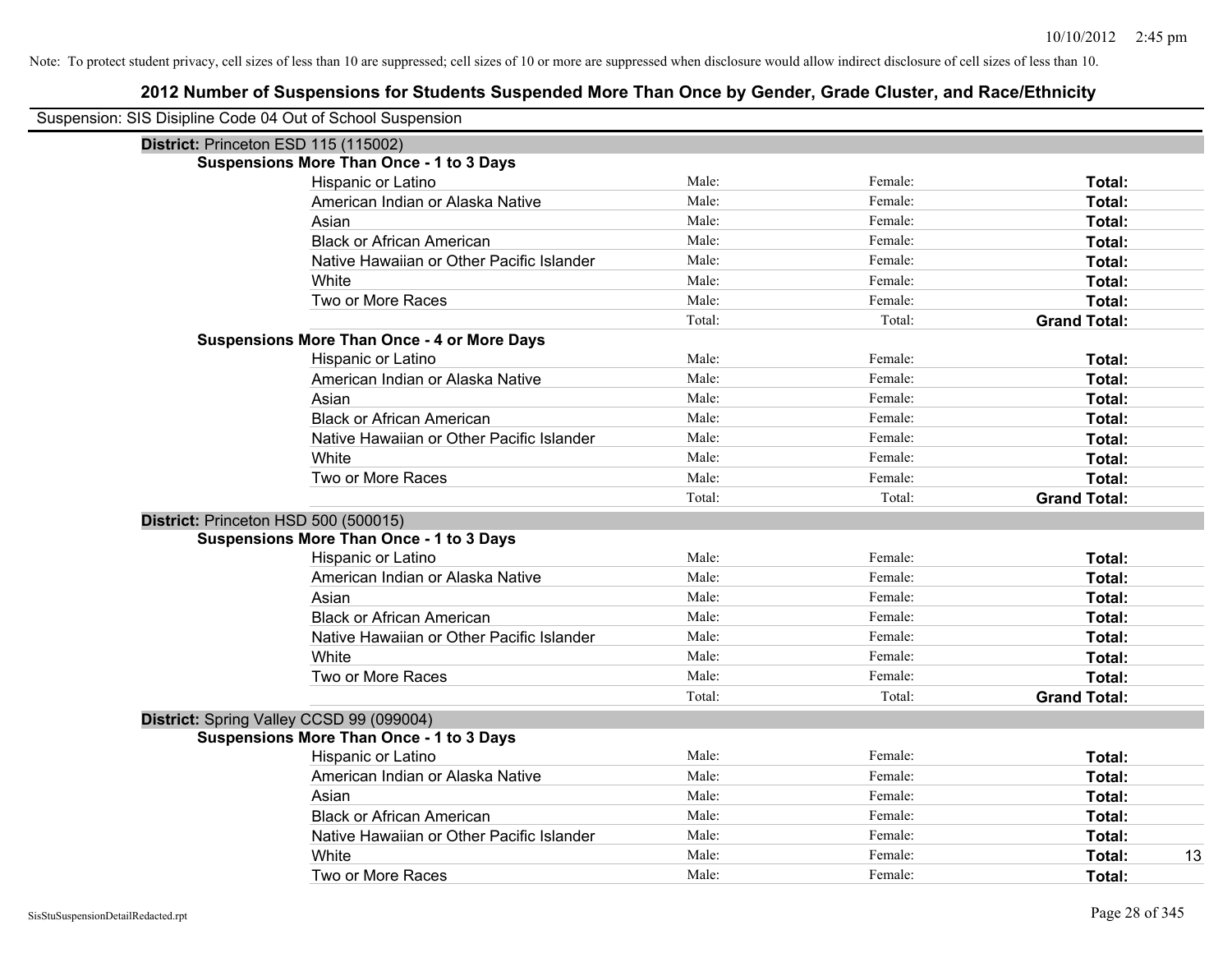| Suspension: SIS Disipline Code 04 Out of School Suspension |        |         |                           |
|------------------------------------------------------------|--------|---------|---------------------------|
|                                                            | Total: | Total:  | <b>Grand Total:</b>       |
| <b>Suspensions More Than Once - 4 or More Days</b>         |        |         |                           |
| Hispanic or Latino                                         | Male:  | Female: | Total:                    |
| American Indian or Alaska Native                           | Male:  | Female: | Total:                    |
| Asian                                                      | Male:  | Female: | Total:                    |
| <b>Black or African American</b>                           | Male:  | Female: | Total:                    |
| Native Hawaiian or Other Pacific Islander                  | Male:  | Female: | Total:                    |
| White                                                      | Male:  | Female: | Total:                    |
| Two or More Races                                          | Male:  | Female: | Total:                    |
|                                                            | Total: | Total:  | <b>Grand Total:</b><br>14 |
| County: Henry (037)                                        |        |         |                           |
| District: AlWood CUSD 225 (225026)                         |        |         |                           |
| <b>Suspensions More Than Once - 1 to 3 Days</b>            |        |         |                           |
| Hispanic or Latino                                         | Male:  | Female: | Total:                    |
| American Indian or Alaska Native                           | Male:  | Female: | Total:                    |
| Asian                                                      | Male:  | Female: | Total:                    |
| <b>Black or African American</b>                           | Male:  | Female: | Total:                    |
| Native Hawaiian or Other Pacific Islander                  | Male:  | Female: | Total:                    |
| White                                                      | Male:  | Female: | 21<br>Total:              |
| Two or More Races                                          | Male:  | Female: | Total:                    |
|                                                            | Total: | Total:  | <b>Grand Total:</b>       |
| <b>Suspensions More Than Once - 4 or More Days</b>         |        |         |                           |
| Hispanic or Latino                                         | Male:  | Female: | Total:                    |
| American Indian or Alaska Native                           | Male:  | Female: | Total:                    |
| Asian                                                      | Male:  | Female: | Total:                    |
| <b>Black or African American</b>                           | Male:  | Female: | Total:                    |
| Native Hawaiian or Other Pacific Islander                  | Male:  | Female: | Total:                    |
| White                                                      | Male:  | Female: | Total:                    |
| Two or More Races                                          | Male:  | Female: | Total:                    |
|                                                            | Total: | Total:  | <b>Grand Total:</b>       |
| District: Cambridge CUSD 227 (227026)                      |        |         |                           |
| <b>Suspensions More Than Once - 1 to 3 Days</b>            |        |         |                           |
| Hispanic or Latino                                         | Male:  | Female: | Total:                    |
| American Indian or Alaska Native                           | Male:  | Female: | Total:                    |
| Asian                                                      | Male:  | Female: | Total:                    |
| <b>Black or African American</b>                           | Male:  | Female: | Total:                    |
| Native Hawaiian or Other Pacific Islander                  | Male:  | Female: | Total:                    |
| White                                                      | Male:  | Female: | Total:                    |
| Two or More Races                                          | Male:  | Female: | Total:                    |
| SisStuSuspensionDetailRedacted.rpt                         |        |         | Page 29 of 345            |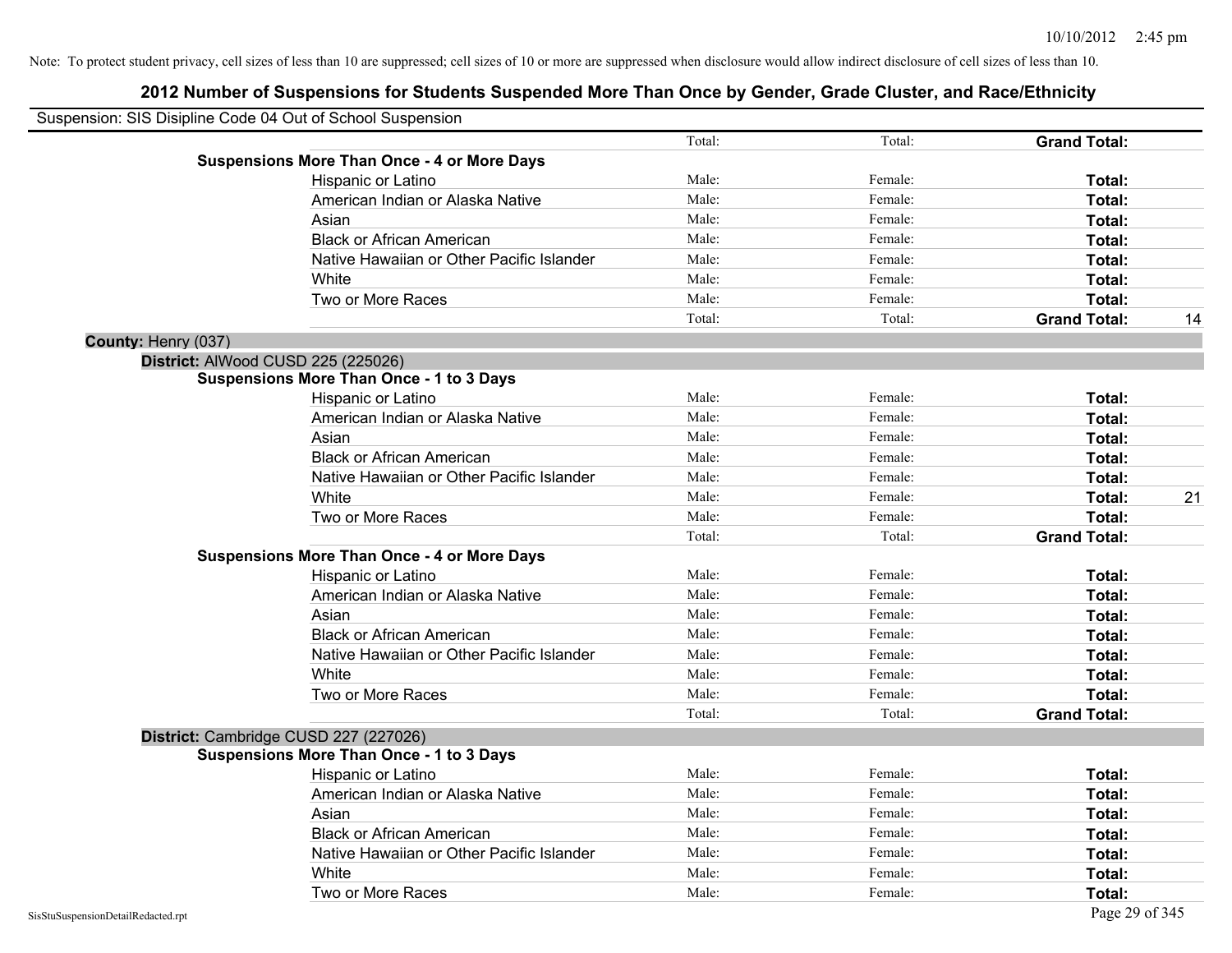| Suspension: SIS Disipline Code 04 Out of School Suspension |                                                    |        |         |                     |    |
|------------------------------------------------------------|----------------------------------------------------|--------|---------|---------------------|----|
|                                                            |                                                    | Total: | Total:  | <b>Grand Total:</b> |    |
|                                                            | <b>Suspensions More Than Once - 4 or More Days</b> |        |         |                     |    |
|                                                            | Hispanic or Latino                                 | Male:  | Female: | Total:              |    |
|                                                            | American Indian or Alaska Native                   | Male:  | Female: | Total:              |    |
|                                                            | Asian                                              | Male:  | Female: | Total:              |    |
|                                                            | <b>Black or African American</b>                   | Male:  | Female: | Total:              |    |
|                                                            | Native Hawaiian or Other Pacific Islander          | Male:  | Female: | Total:              |    |
|                                                            | White                                              | Male:  | Female: | Total:              |    |
|                                                            | Two or More Races                                  | Male:  | Female: | Total:              |    |
|                                                            |                                                    | Total: | Total:  | <b>Grand Total:</b> |    |
| District: Colona SD 190 (190002)                           |                                                    |        |         |                     |    |
|                                                            | <b>Suspensions More Than Once - 1 to 3 Days</b>    |        |         |                     |    |
|                                                            | Hispanic or Latino                                 | Male:  | Female: | Total:              |    |
|                                                            | American Indian or Alaska Native                   | Male:  | Female: | Total:              |    |
|                                                            | Asian                                              | Male:  | Female: | Total:              |    |
|                                                            | <b>Black or African American</b>                   | Male:  | Female: | Total:              |    |
|                                                            | Native Hawaiian or Other Pacific Islander          | Male:  | Female: | Total:              |    |
|                                                            | White                                              | Male:  | Female: | Total:              |    |
|                                                            | Two or More Races                                  | Male:  | Female: | Total:              |    |
|                                                            |                                                    | Total: | Total:  | <b>Grand Total:</b> |    |
| District: Galva CUSD 224 (224026)                          |                                                    |        |         |                     |    |
|                                                            | <b>Suspensions More Than Once - 1 to 3 Days</b>    |        |         |                     |    |
|                                                            | Hispanic or Latino                                 | Male:  | Female: | Total:              |    |
|                                                            | American Indian or Alaska Native                   | Male:  | Female: | Total:              |    |
|                                                            | Asian                                              | Male:  | Female: | Total:              |    |
|                                                            | <b>Black or African American</b>                   | Male:  | Female: | Total:              |    |
|                                                            | Native Hawaiian or Other Pacific Islander          | Male:  | Female: | Total:              |    |
|                                                            | White                                              | Male:  | Female: | Total:              |    |
|                                                            | Two or More Races                                  | Male:  | Female: | Total:              |    |
|                                                            |                                                    | Total: | Total:  | <b>Grand Total:</b> | 13 |
|                                                            | <b>Suspensions More Than Once - 4 or More Days</b> |        |         |                     |    |
|                                                            | Hispanic or Latino                                 | Male:  | Female: | Total:              |    |
|                                                            | American Indian or Alaska Native                   | Male:  | Female: | Total:              |    |
|                                                            | Asian                                              | Male:  | Female: | Total:              |    |
|                                                            | <b>Black or African American</b>                   | Male:  | Female: | Total:              |    |
|                                                            | Native Hawaiian or Other Pacific Islander          | Male:  | Female: | Total:              |    |
|                                                            | White                                              | Male:  | Female: | Total:              |    |
|                                                            | Two or More Races                                  | Male:  | Female: | Total:              |    |
|                                                            |                                                    | Total: | Total:  | <b>Grand Total:</b> |    |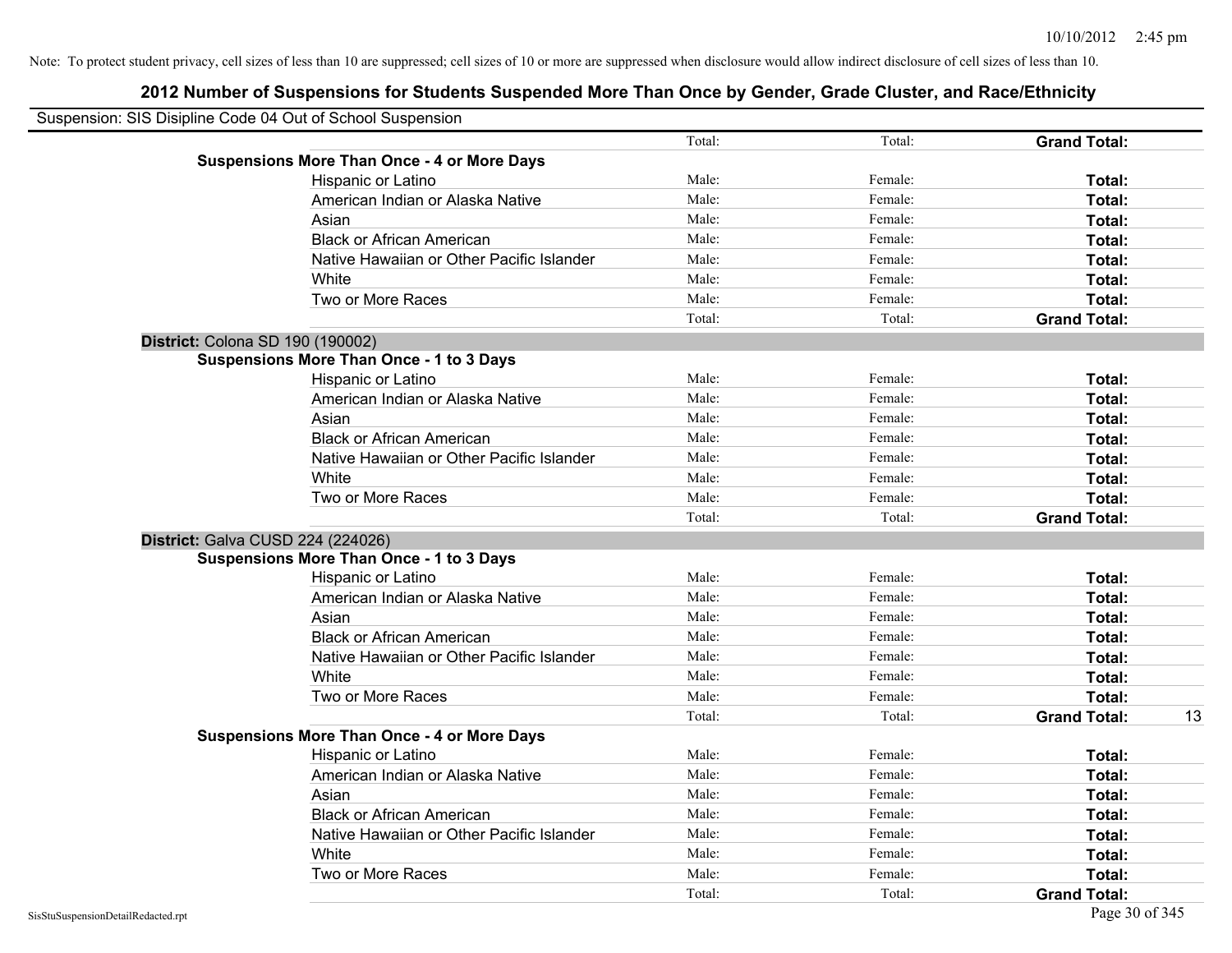| Suspension: SIS Disipline Code 04 Out of School Suspension |                                                    |        |     |         |    |                     |     |
|------------------------------------------------------------|----------------------------------------------------|--------|-----|---------|----|---------------------|-----|
| District: Geneseo CUSD 228 (228026)                        |                                                    |        |     |         |    |                     |     |
|                                                            | <b>Suspensions More Than Once - 1 to 3 Days</b>    |        |     |         |    |                     |     |
|                                                            | Hispanic or Latino                                 | Male:  |     | Female: |    | Total:              | 22  |
|                                                            | American Indian or Alaska Native                   | Male:  |     | Female: |    | Total:              |     |
|                                                            | Asian                                              | Male:  |     | Female: |    | Total:              |     |
|                                                            | <b>Black or African American</b>                   | Male:  |     | Female: |    | Total:              |     |
|                                                            | Native Hawaiian or Other Pacific Islander          | Male:  |     | Female: |    | Total:              |     |
|                                                            | White                                              | Male:  | 52  | Female: | 81 | Total:              | 133 |
|                                                            | Two or More Races                                  | Male:  |     | Female: |    | Total:              |     |
|                                                            |                                                    | Total: |     | Total:  |    | <b>Grand Total:</b> |     |
|                                                            | <b>Suspensions More Than Once - 4 or More Days</b> |        |     |         |    |                     |     |
|                                                            | Hispanic or Latino                                 | Male:  |     | Female: |    | Total:              |     |
|                                                            | American Indian or Alaska Native                   | Male:  |     | Female: |    | Total:              |     |
|                                                            | Asian                                              | Male:  |     | Female: |    | Total:              |     |
|                                                            | <b>Black or African American</b>                   | Male:  |     | Female: |    | Total:              |     |
|                                                            | Native Hawaiian or Other Pacific Islander          | Male:  |     | Female: |    | Total:              |     |
|                                                            | White                                              | Male:  |     | Female: |    | Total:              |     |
|                                                            | Two or More Races                                  | Male:  |     | Female: |    | Total:              |     |
|                                                            |                                                    | Total: |     | Total:  |    | <b>Grand Total:</b> |     |
| District: Kewanee CUSD 229 (229026)                        |                                                    |        |     |         |    |                     |     |
|                                                            | <b>Suspensions More Than Once - 1 to 3 Days</b>    |        |     |         |    |                     |     |
|                                                            | Hispanic or Latino                                 | Male:  |     | Female: |    | Total:              | 48  |
|                                                            | American Indian or Alaska Native                   | Male:  |     | Female: |    | Total:              |     |
|                                                            | Asian                                              | Male:  |     | Female: |    | Total:              |     |
|                                                            | <b>Black or African American</b>                   | Male:  |     | Female: |    | Total:              | 64  |
|                                                            | Native Hawaiian or Other Pacific Islander          | Male:  |     | Female: |    | Total:              |     |
|                                                            | White                                              | Male:  | 160 | Female: | 57 | Total:              | 217 |
|                                                            | Two or More Races                                  | Male:  |     | Female: |    | Total:              |     |
|                                                            |                                                    | Total: |     | Total:  |    | <b>Grand Total:</b> |     |
|                                                            | <b>Suspensions More Than Once - 4 or More Days</b> |        |     |         |    |                     |     |
|                                                            | Hispanic or Latino                                 | Male:  |     | Female: |    | Total:              |     |
|                                                            | American Indian or Alaska Native                   | Male:  |     | Female: |    | Total:              |     |
|                                                            | Asian                                              | Male:  |     | Female: |    | Total:              |     |
|                                                            | <b>Black or African American</b>                   | Male:  |     | Female: |    | Total:              |     |
|                                                            | Native Hawaiian or Other Pacific Islander          | Male:  |     | Female: |    | Total:              |     |
|                                                            | White                                              | Male:  | 27  | Female: | 17 | Total:              | 44  |
|                                                            | Two or More Races                                  | Male:  |     | Female: |    | Total:              |     |
|                                                            |                                                    | Total: |     | Total:  |    | <b>Grand Total:</b> | 60  |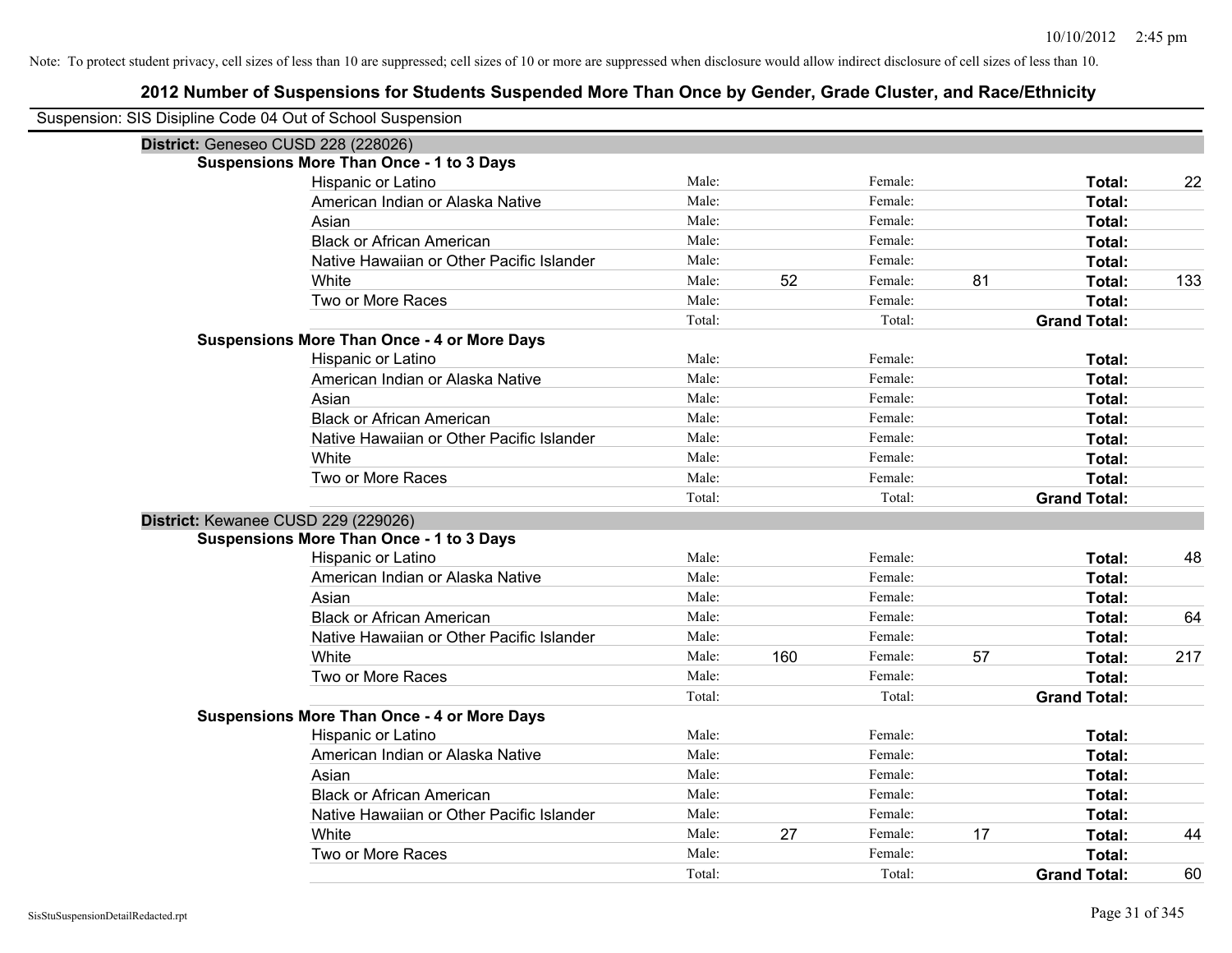| Suspension: SIS Disipline Code 04 Out of School Suspension |        |         |                     |
|------------------------------------------------------------|--------|---------|---------------------|
| District: Orion CUSD 223 (223026)                          |        |         |                     |
| <b>Suspensions More Than Once - 1 to 3 Days</b>            |        |         |                     |
| Hispanic or Latino                                         | Male:  | Female: | Total:              |
| American Indian or Alaska Native                           | Male:  | Female: | Total:              |
| Asian                                                      | Male:  | Female: | Total:              |
| <b>Black or African American</b>                           | Male:  | Female: | Total:              |
| Native Hawaiian or Other Pacific Islander                  | Male:  | Female: | Total:              |
| White                                                      | Male:  | Female: | Total:              |
| Two or More Races                                          | Male:  | Female: | Total:              |
|                                                            | Total: | Total:  | <b>Grand Total:</b> |
| <b>Suspensions More Than Once - 4 or More Days</b>         |        |         |                     |
| Hispanic or Latino                                         | Male:  | Female: | Total:              |
| American Indian or Alaska Native                           | Male:  | Female: | Total:              |
| Asian                                                      | Male:  | Female: | Total:              |
| <b>Black or African American</b>                           | Male:  | Female: | Total:              |
| Native Hawaiian or Other Pacific Islander                  | Male:  | Female: | Total:              |
| White                                                      | Male:  | Female: | Total:              |
| Two or More Races                                          | Male:  | Female: | Total:              |
|                                                            | Total: | Total:  | <b>Grand Total:</b> |
| District: Wethersfield CUSD 230 (230026)                   |        |         |                     |
| <b>Suspensions More Than Once - 1 to 3 Days</b>            |        |         |                     |
| Hispanic or Latino                                         | Male:  | Female: | Total:              |
| American Indian or Alaska Native                           | Male:  | Female: | Total:              |
| Asian                                                      | Male:  | Female: | <b>Total:</b>       |
| <b>Black or African American</b>                           | Male:  | Female: | Total:              |
| Native Hawaiian or Other Pacific Islander                  | Male:  | Female: | Total:              |
| White                                                      | Male:  | Female: | Total:<br>17        |
| Two or More Races                                          | Male:  | Female: | Total:              |
|                                                            | Total: | Total:  | <b>Grand Total:</b> |
| <b>Suspensions More Than Once - 4 or More Days</b>         |        |         |                     |
| Hispanic or Latino                                         | Male:  | Female: | Total:              |
| American Indian or Alaska Native                           | Male:  | Female: | Total:              |
| Asian                                                      | Male:  | Female: | Total:              |
| <b>Black or African American</b>                           | Male:  | Female: | Total:              |
| Native Hawaiian or Other Pacific Islander                  | Male:  | Female: | Total:              |
| White                                                      | Male:  | Female: | Total:              |
| Two or More Races                                          | Male:  | Female: | Total:              |
|                                                            | Total: | Total:  | <b>Grand Total:</b> |
|                                                            |        |         |                     |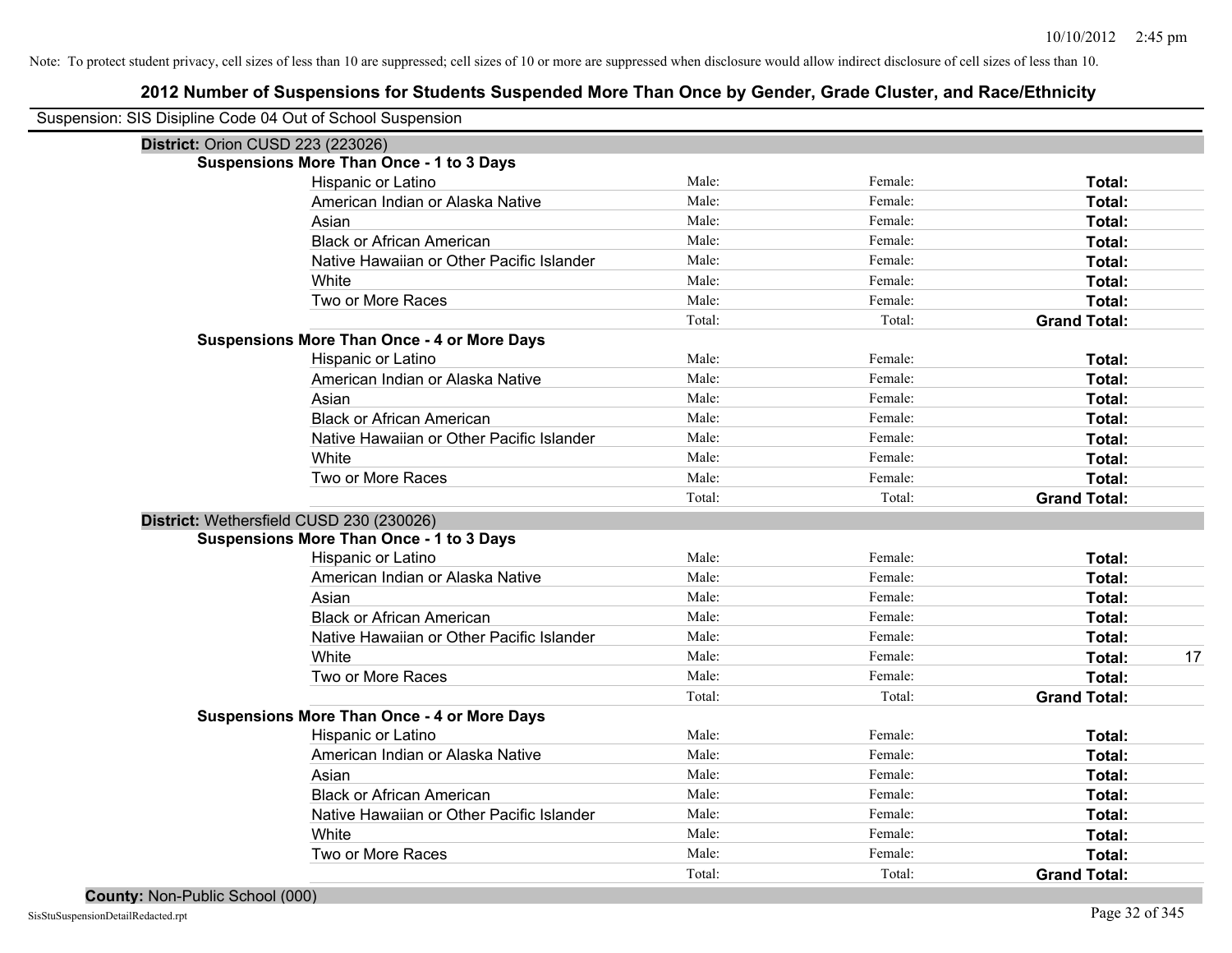| Suspension: SIS Disipline Code 04 Out of School Suspension |                                                    |        |         |                     |
|------------------------------------------------------------|----------------------------------------------------|--------|---------|---------------------|
|                                                            | District: Bureau/Henry/Stark ROE (000000)          |        |         |                     |
|                                                            | <b>Suspensions More Than Once - 1 to 3 Days</b>    |        |         |                     |
|                                                            | Hispanic or Latino                                 | Male:  | Female: | Total:              |
|                                                            | American Indian or Alaska Native                   | Male:  | Female: | Total:              |
|                                                            | Asian                                              | Male:  | Female: | Total:              |
|                                                            | <b>Black or African American</b>                   | Male:  | Female: | Total:              |
|                                                            | Native Hawaiian or Other Pacific Islander          | Male:  | Female: | Total:              |
|                                                            | White                                              | Male:  | Female: | Total:              |
|                                                            | Two or More Races                                  | Male:  | Female: | Total:              |
|                                                            |                                                    | Total: | Total:  | <b>Grand Total:</b> |
|                                                            | <b>Suspensions More Than Once - 4 or More Days</b> |        |         |                     |
|                                                            | Hispanic or Latino                                 | Male:  | Female: | Total:              |
|                                                            | American Indian or Alaska Native                   | Male:  | Female: | Total:              |
|                                                            | Asian                                              | Male:  | Female: | Total:              |
|                                                            | <b>Black or African American</b>                   | Male:  | Female: | Total:              |
|                                                            | Native Hawaiian or Other Pacific Islander          | Male:  | Female: | Total:              |
|                                                            | White                                              | Male:  | Female: | Total:              |
|                                                            | Two or More Races                                  | Male:  | Female: | Total:              |
|                                                            |                                                    | Total: | Total:  | <b>Grand Total:</b> |
|                                                            |                                                    |        |         |                     |
| County: Stark (088)                                        |                                                    |        |         |                     |
| District: Bradford CUSD 1 (001026)                         |                                                    |        |         |                     |
|                                                            | <b>Suspensions More Than Once - 1 to 3 Days</b>    |        |         |                     |
|                                                            | Hispanic or Latino                                 | Male:  | Female: | Total:              |
|                                                            | American Indian or Alaska Native                   | Male:  | Female: | Total:              |
|                                                            | Asian                                              | Male:  | Female: | Total:              |
|                                                            | <b>Black or African American</b>                   | Male:  | Female: | Total:              |
|                                                            | Native Hawaiian or Other Pacific Islander          | Male:  | Female: | Total:              |
|                                                            | White                                              | Male:  | Female: | Total:              |
|                                                            | Two or More Races                                  | Male:  | Female: | Total:              |
|                                                            |                                                    | Total: | Total:  | <b>Grand Total:</b> |
|                                                            | <b>Suspensions More Than Once - 4 or More Days</b> |        |         |                     |
|                                                            | Hispanic or Latino                                 | Male:  | Female: | Total:              |
|                                                            | American Indian or Alaska Native                   | Male:  | Female: | Total:              |
|                                                            | Asian                                              | Male:  | Female: | Total:              |
|                                                            | <b>Black or African American</b>                   | Male:  | Female: | Total:              |
|                                                            | Native Hawaiian or Other Pacific Islander          | Male:  | Female: | Total:              |
|                                                            | White                                              | Male:  | Female: | Total:              |
|                                                            | Two or More Races                                  | Male:  | Female: | Total:              |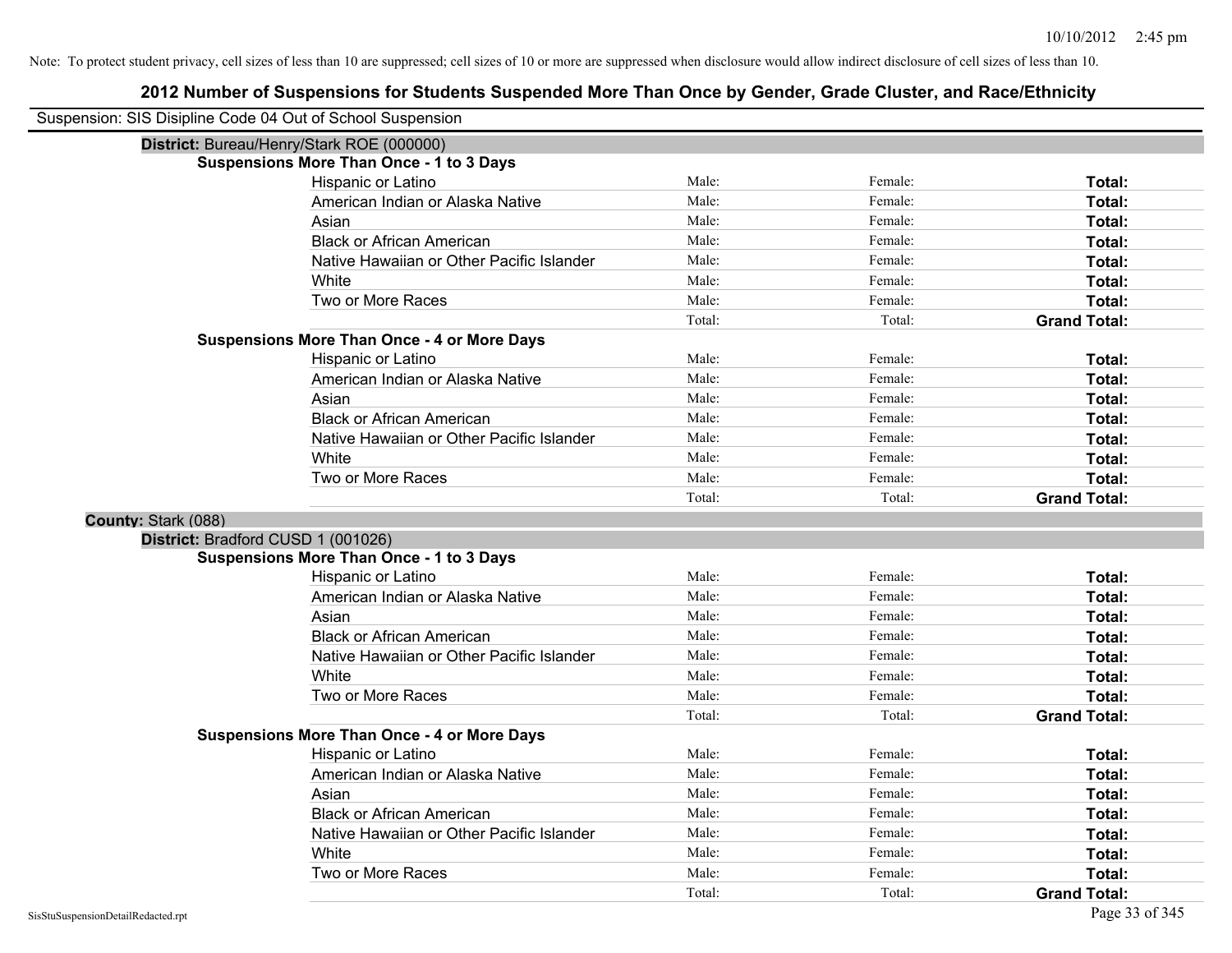| Suspension: SIS Disipline Code 04 Out of School Suspension |                                                    |        |         |                     |
|------------------------------------------------------------|----------------------------------------------------|--------|---------|---------------------|
|                                                            | District: Stark County CUSD 100 (100026)           |        |         |                     |
|                                                            | <b>Suspensions More Than Once - 1 to 3 Days</b>    |        |         |                     |
|                                                            | Hispanic or Latino                                 | Male:  | Female: | Total:              |
|                                                            | American Indian or Alaska Native                   | Male:  | Female: | Total:              |
|                                                            | Asian                                              | Male:  | Female: | Total:              |
|                                                            | <b>Black or African American</b>                   | Male:  | Female: | Total:              |
|                                                            | Native Hawaiian or Other Pacific Islander          | Male:  | Female: | Total:              |
|                                                            | White                                              | Male:  | Female: | Total:<br>43        |
|                                                            | Two or More Races                                  | Male:  | Female: | Total:              |
|                                                            |                                                    | Total: | Total:  | <b>Grand Total:</b> |
|                                                            | <b>Suspensions More Than Once - 4 or More Days</b> |        |         |                     |
|                                                            | Hispanic or Latino                                 | Male:  | Female: | Total:              |
|                                                            | American Indian or Alaska Native                   | Male:  | Female: | Total:              |
|                                                            | Asian                                              | Male:  | Female: | Total:              |
|                                                            | <b>Black or African American</b>                   | Male:  | Female: | Total:              |
|                                                            | Native Hawaiian or Other Pacific Islander          | Male:  | Female: | Total:              |
|                                                            | White                                              | Male:  | Female: | Total:              |
|                                                            | Two or More Races                                  | Male:  | Female: | Total:              |
|                                                            |                                                    | Total: | Total:  | <b>Grand Total:</b> |
|                                                            |                                                    |        |         |                     |
| Region: Calhoun/Greene/Jersy/Macoupin ROE (40)             |                                                    |        |         |                     |
| County: Calhoun (007)                                      |                                                    |        |         |                     |
|                                                            | District: Brussels CUSD 42 (042026)                |        |         |                     |
|                                                            | <b>Suspensions More Than Once - 1 to 3 Days</b>    |        |         |                     |
|                                                            | Hispanic or Latino                                 | Male:  | Female: | Total:              |
|                                                            | American Indian or Alaska Native                   | Male:  | Female: | Total:              |
|                                                            | Asian                                              | Male:  | Female: | Total:              |
|                                                            | <b>Black or African American</b>                   | Male:  | Female: | Total:              |
|                                                            | Native Hawaiian or Other Pacific Islander          | Male:  | Female: | Total:              |
|                                                            | White                                              | Male:  | Female: | Total:              |
|                                                            | Two or More Races                                  | Male:  | Female: | Total:              |
|                                                            |                                                    | Total: | Total:  | <b>Grand Total:</b> |
|                                                            | <b>Suspensions More Than Once - 4 or More Days</b> |        |         |                     |
|                                                            | Hispanic or Latino                                 | Male:  | Female: | Total:              |
|                                                            | American Indian or Alaska Native                   | Male:  | Female: | Total:              |
|                                                            | Asian                                              | Male:  | Female: | Total:              |
|                                                            | <b>Black or African American</b>                   | Male:  | Female: | Total:              |
|                                                            | Native Hawaiian or Other Pacific Islander          | Male:  | Female: | Total:              |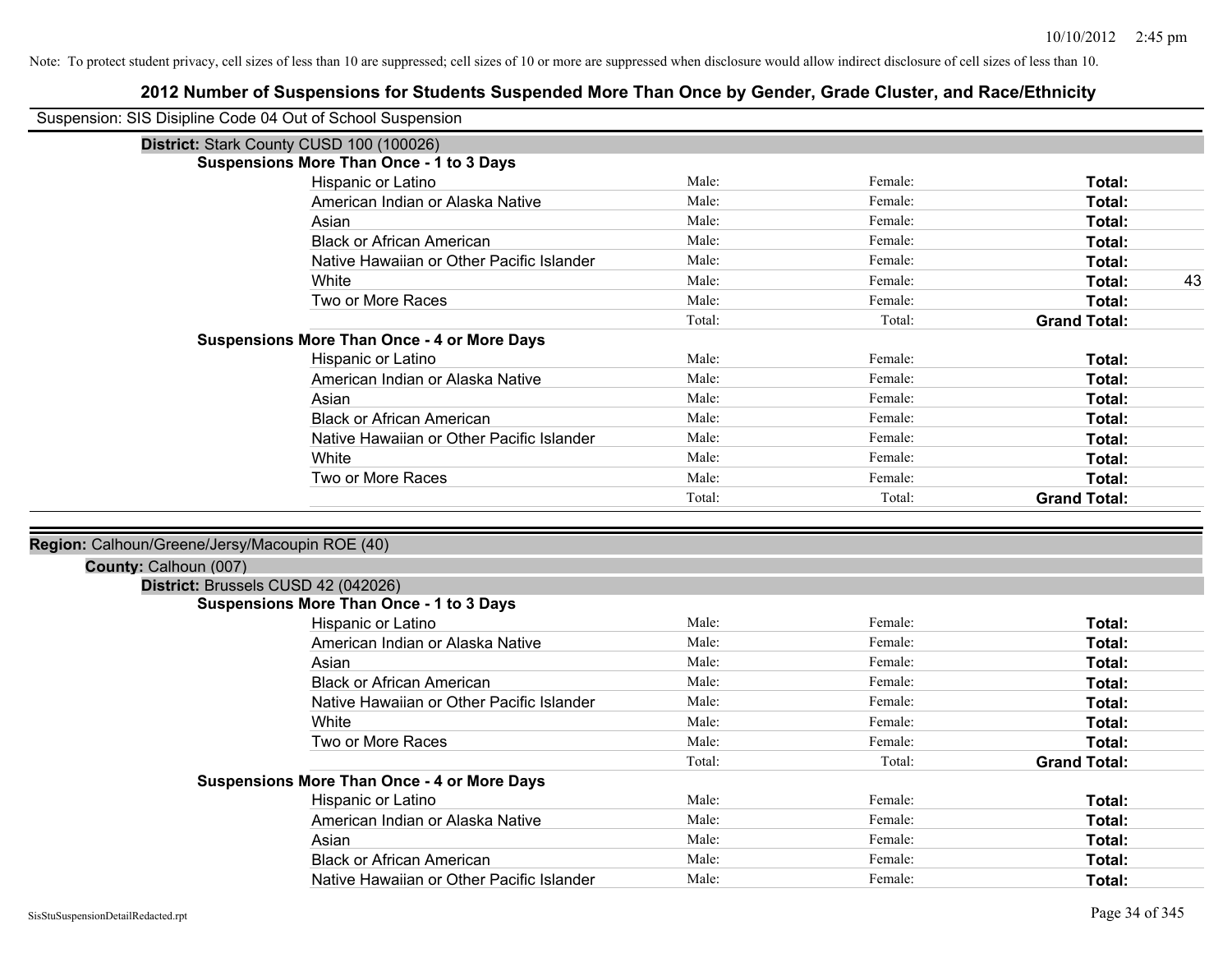| Suspension: SIS Disipline Code 04 Out of School Suspension |                                                    |        |         |                     |    |
|------------------------------------------------------------|----------------------------------------------------|--------|---------|---------------------|----|
|                                                            | White                                              | Male:  | Female: | Total:              |    |
|                                                            | Two or More Races                                  | Male:  | Female: | Total:              |    |
|                                                            |                                                    | Total: | Total:  | <b>Grand Total:</b> |    |
| District: Calhoun CUSD 40 (040026)                         |                                                    |        |         |                     |    |
|                                                            | <b>Suspensions More Than Once - 1 to 3 Days</b>    |        |         |                     |    |
|                                                            | Hispanic or Latino                                 | Male:  | Female: | Total:              |    |
|                                                            | American Indian or Alaska Native                   | Male:  | Female: | Total:              |    |
|                                                            | Asian                                              | Male:  | Female: | Total:              |    |
|                                                            | <b>Black or African American</b>                   | Male:  | Female: | Total:              |    |
|                                                            | Native Hawaiian or Other Pacific Islander          | Male:  | Female: | Total:              |    |
|                                                            | White                                              | Male:  | Female: | Total:              |    |
|                                                            | Two or More Races                                  | Male:  | Female: | Total:              |    |
|                                                            |                                                    | Total: | Total:  | <b>Grand Total:</b> |    |
| County: Greene (031)                                       |                                                    |        |         |                     |    |
| District: Carrollton CUSD 1 (001026)                       |                                                    |        |         |                     |    |
|                                                            | <b>Suspensions More Than Once - 1 to 3 Days</b>    |        |         |                     |    |
|                                                            | Hispanic or Latino                                 | Male:  | Female: | Total:              |    |
|                                                            | American Indian or Alaska Native                   | Male:  | Female: | Total:              |    |
|                                                            | Asian                                              | Male:  | Female: | Total:              |    |
|                                                            | <b>Black or African American</b>                   | Male:  | Female: | Total:              |    |
|                                                            | Native Hawaiian or Other Pacific Islander          | Male:  | Female: | Total:              |    |
|                                                            | White                                              | Male:  | Female: | Total:              | 12 |
|                                                            | Two or More Races                                  | Male:  | Female: | Total:              |    |
|                                                            |                                                    | Total: | Total:  | <b>Grand Total:</b> |    |
|                                                            | <b>Suspensions More Than Once - 4 or More Days</b> |        |         |                     |    |
|                                                            | Hispanic or Latino                                 | Male:  | Female: | Total:              |    |
|                                                            | American Indian or Alaska Native                   | Male:  | Female: | Total:              |    |
|                                                            | Asian                                              | Male:  | Female: | Total:              |    |
|                                                            | <b>Black or African American</b>                   | Male:  | Female: | Total:              |    |
|                                                            | Native Hawaiian or Other Pacific Islander          | Male:  | Female: | Total:              |    |
|                                                            | White                                              | Male:  | Female: | Total:              |    |
|                                                            | Two or More Races                                  | Male:  | Female: | Total:              |    |
|                                                            |                                                    | Total: | Total:  | <b>Grand Total:</b> |    |
| District: Greenfield CUSD 10 (010026)                      |                                                    |        |         |                     |    |
|                                                            | <b>Suspensions More Than Once - 1 to 3 Days</b>    |        |         |                     |    |
|                                                            | Hispanic or Latino                                 | Male:  | Female: | Total:              |    |
|                                                            | American Indian or Alaska Native                   | Male:  | Female: | Total:              |    |
|                                                            | Asian                                              | Male:  | Female: | Total:              |    |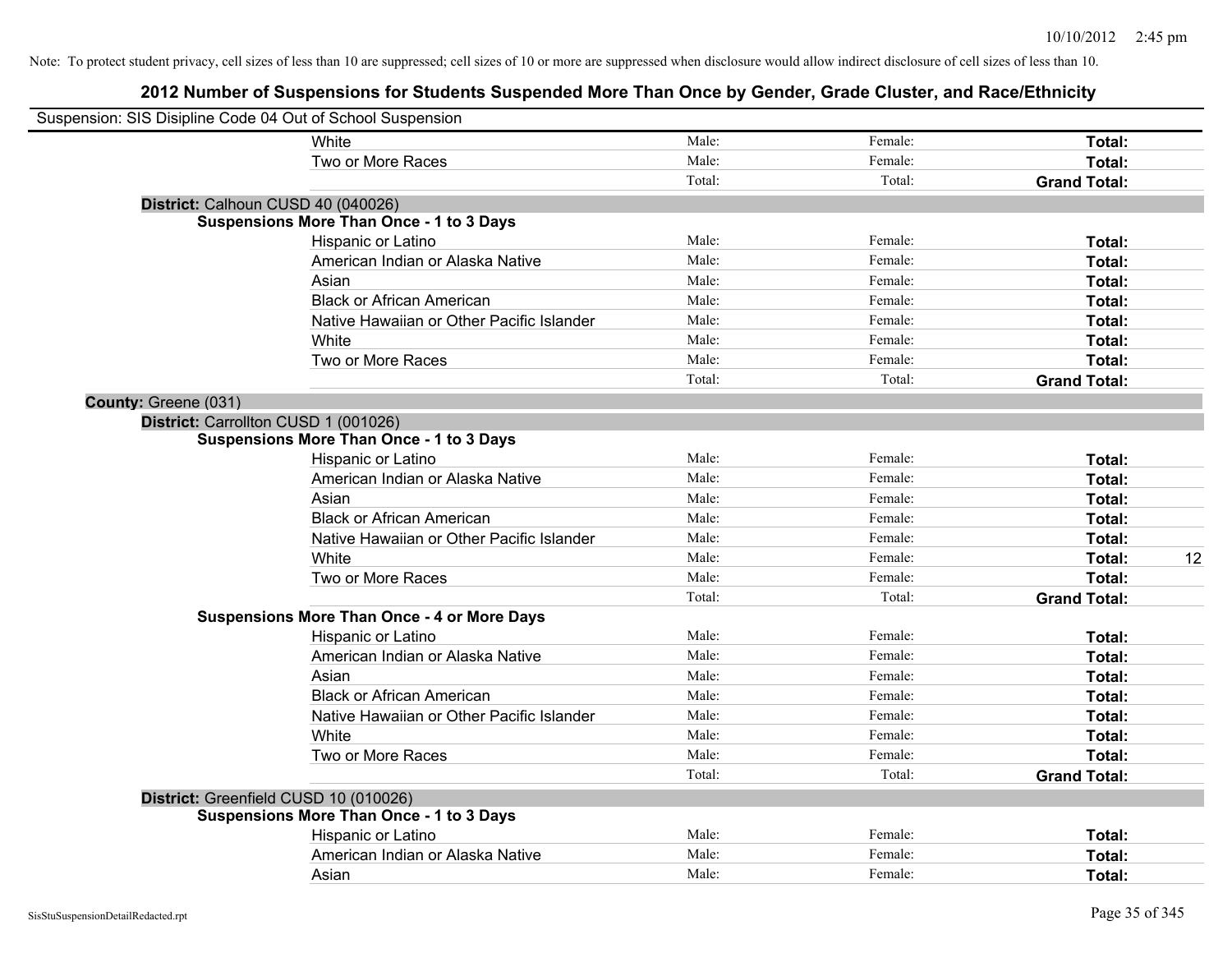| Suspension: SIS Disipline Code 04 Out of School Suspension |                                                    |        |         |                     |
|------------------------------------------------------------|----------------------------------------------------|--------|---------|---------------------|
|                                                            | <b>Black or African American</b>                   | Male:  | Female: | Total:              |
|                                                            | Native Hawaiian or Other Pacific Islander          | Male:  | Female: | Total:              |
|                                                            | White                                              | Male:  | Female: | Total:<br>12        |
|                                                            | Two or More Races                                  | Male:  | Female: | Total:              |
|                                                            |                                                    | Total: | Total:  | <b>Grand Total:</b> |
|                                                            | <b>Suspensions More Than Once - 4 or More Days</b> |        |         |                     |
|                                                            | Hispanic or Latino                                 | Male:  | Female: | Total:              |
|                                                            | American Indian or Alaska Native                   | Male:  | Female: | Total:              |
|                                                            | Asian                                              | Male:  | Female: | Total:              |
|                                                            | <b>Black or African American</b>                   | Male:  | Female: | Total:              |
|                                                            | Native Hawaiian or Other Pacific Islander          | Male:  | Female: | Total:              |
|                                                            | White                                              | Male:  | Female: | Total:              |
|                                                            | Two or More Races                                  | Male:  | Female: | Total:              |
|                                                            |                                                    | Total: | Total:  | <b>Grand Total:</b> |
|                                                            | District: North Greene CUSD 3 (003026)             |        |         |                     |
|                                                            | <b>Suspensions More Than Once - 1 to 3 Days</b>    |        |         |                     |
|                                                            | Hispanic or Latino                                 | Male:  | Female: | Total:              |
|                                                            | American Indian or Alaska Native                   | Male:  | Female: | Total:              |
|                                                            | Asian                                              | Male:  | Female: | Total:              |
|                                                            | <b>Black or African American</b>                   | Male:  | Female: | Total:              |
|                                                            | Native Hawaiian or Other Pacific Islander          | Male:  | Female: | Total:              |
|                                                            | White                                              | Male:  | Female: | 37<br>Total:        |
|                                                            | Two or More Races                                  | Male:  | Female: | Total:              |
|                                                            |                                                    | Total: | Total:  | <b>Grand Total:</b> |
|                                                            | <b>Suspensions More Than Once - 4 or More Days</b> |        |         |                     |
|                                                            | Hispanic or Latino                                 | Male:  | Female: | Total:              |
|                                                            | American Indian or Alaska Native                   | Male:  | Female: | Total:              |
|                                                            | Asian                                              | Male:  | Female: | Total:              |
|                                                            | <b>Black or African American</b>                   | Male:  | Female: | Total:              |
|                                                            | Native Hawaiian or Other Pacific Islander          | Male:  | Female: | Total:              |
|                                                            | White                                              | Male:  | Female: | Total:              |
|                                                            | Two or More Races                                  | Male:  | Female: | Total:              |
|                                                            |                                                    | Total: | Total:  | <b>Grand Total:</b> |
| <b>County: Jersey (042)</b>                                |                                                    |        |         |                     |
|                                                            | District: Jersey CUSD 100 (100026)                 |        |         |                     |
|                                                            | <b>Suspensions More Than Once - 1 to 3 Days</b>    |        |         |                     |
|                                                            | Hispanic or Latino                                 | Male:  | Female: | Total:              |
|                                                            | American Indian or Alaska Native                   | Male:  | Female: | Total:              |
|                                                            | Asian                                              | Male:  | Female: | Total:              |
| SisStuSuspensionDetailRedacted.rpt                         |                                                    |        |         | Page 36 of 345      |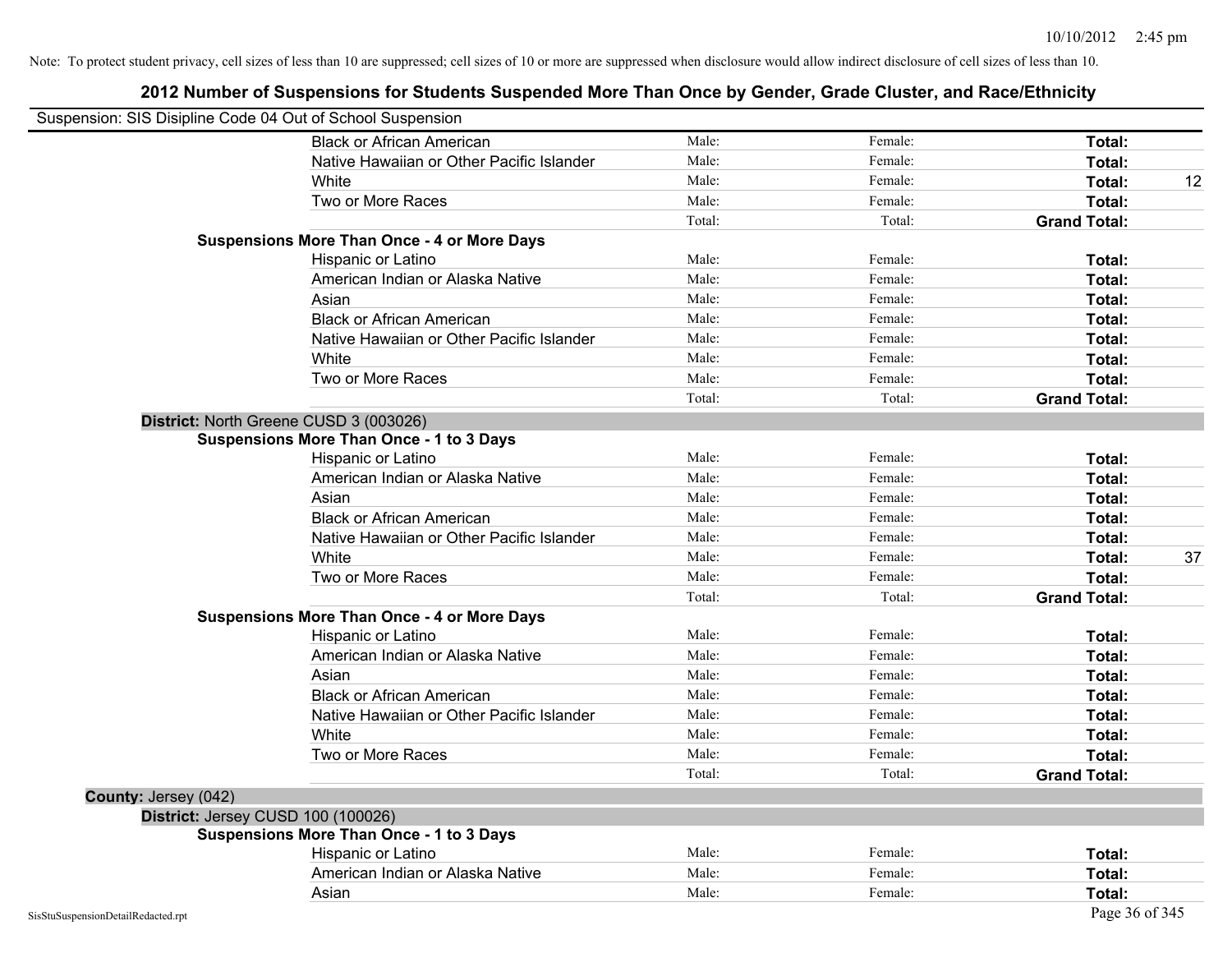| Suspension: SIS Disipline Code 04 Out of School Suspension |                                                    |        |     |         |    |                     |     |
|------------------------------------------------------------|----------------------------------------------------|--------|-----|---------|----|---------------------|-----|
|                                                            | <b>Black or African American</b>                   | Male:  |     | Female: |    | Total:              |     |
|                                                            | Native Hawaiian or Other Pacific Islander          | Male:  |     | Female: |    | Total:              |     |
|                                                            | White                                              | Male:  | 166 | Female: | 46 | Total:              | 212 |
|                                                            | Two or More Races                                  | Male:  |     | Female: |    | Total:              |     |
|                                                            |                                                    | Total: |     | Total:  |    | <b>Grand Total:</b> |     |
|                                                            | <b>Suspensions More Than Once - 4 or More Days</b> |        |     |         |    |                     |     |
|                                                            | Hispanic or Latino                                 | Male:  |     | Female: |    | Total:              |     |
|                                                            | American Indian or Alaska Native                   | Male:  |     | Female: |    | Total:              |     |
|                                                            | Asian                                              | Male:  |     | Female: |    | Total:              |     |
|                                                            | <b>Black or African American</b>                   | Male:  |     | Female: |    | Total:              |     |
|                                                            | Native Hawaiian or Other Pacific Islander          | Male:  |     | Female: |    | Total:              |     |
|                                                            | White                                              | Male:  | 35  | Female: | 21 | Total:              | 56  |
|                                                            | Two or More Races                                  | Male:  |     | Female: |    | Total:              |     |
|                                                            |                                                    | Total: |     | Total:  |    | <b>Grand Total:</b> |     |
| County: Macoupin (056)                                     |                                                    |        |     |         |    |                     |     |
|                                                            | District: Bunker Hill CUSD 8 (008026)              |        |     |         |    |                     |     |
|                                                            | <b>Suspensions More Than Once - 1 to 3 Days</b>    |        |     |         |    |                     |     |
|                                                            | Hispanic or Latino                                 | Male:  |     | Female: |    | Total:              |     |
|                                                            | American Indian or Alaska Native                   | Male:  |     | Female: |    | Total:              |     |
|                                                            | Asian                                              | Male:  |     | Female: |    | Total:              |     |
|                                                            | <b>Black or African American</b>                   | Male:  |     | Female: |    | Total:              |     |
|                                                            | Native Hawaiian or Other Pacific Islander          | Male:  |     | Female: |    | Total:              |     |
|                                                            | White                                              | Male:  |     | Female: |    | Total:              |     |
|                                                            | Two or More Races                                  | Male:  |     | Female: |    | Total:              |     |
|                                                            |                                                    | Total: |     | Total:  |    | <b>Grand Total:</b> |     |
|                                                            | <b>Suspensions More Than Once - 4 or More Days</b> |        |     |         |    |                     |     |
|                                                            | Hispanic or Latino                                 | Male:  |     | Female: |    | Total:              |     |
|                                                            | American Indian or Alaska Native                   | Male:  |     | Female: |    | Total:              |     |
|                                                            | Asian                                              | Male:  |     | Female: |    | Total:              |     |
|                                                            | <b>Black or African American</b>                   | Male:  |     | Female: |    | Total:              |     |
|                                                            | Native Hawaiian or Other Pacific Islander          | Male:  |     | Female: |    | Total:              |     |
|                                                            | White                                              | Male:  |     | Female: |    | Total:              |     |
|                                                            | Two or More Races                                  | Male:  |     | Female: |    | Total:              |     |
|                                                            |                                                    | Total: |     | Total:  |    | <b>Grand Total:</b> |     |
|                                                            | District: Carlinville CUSD 1 (001026)              |        |     |         |    |                     |     |
|                                                            | <b>Suspensions More Than Once - 1 to 3 Days</b>    |        |     |         |    |                     |     |
|                                                            | Hispanic or Latino                                 | Male:  |     | Female: |    | Total:              |     |
|                                                            | American Indian or Alaska Native                   | Male:  |     | Female: |    | Total:              |     |
|                                                            | Asian                                              | Male:  |     | Female: |    | Total:              |     |
| SisStuSuspensionDetailRedacted.rpt                         |                                                    |        |     |         |    | Page 37 of 345      |     |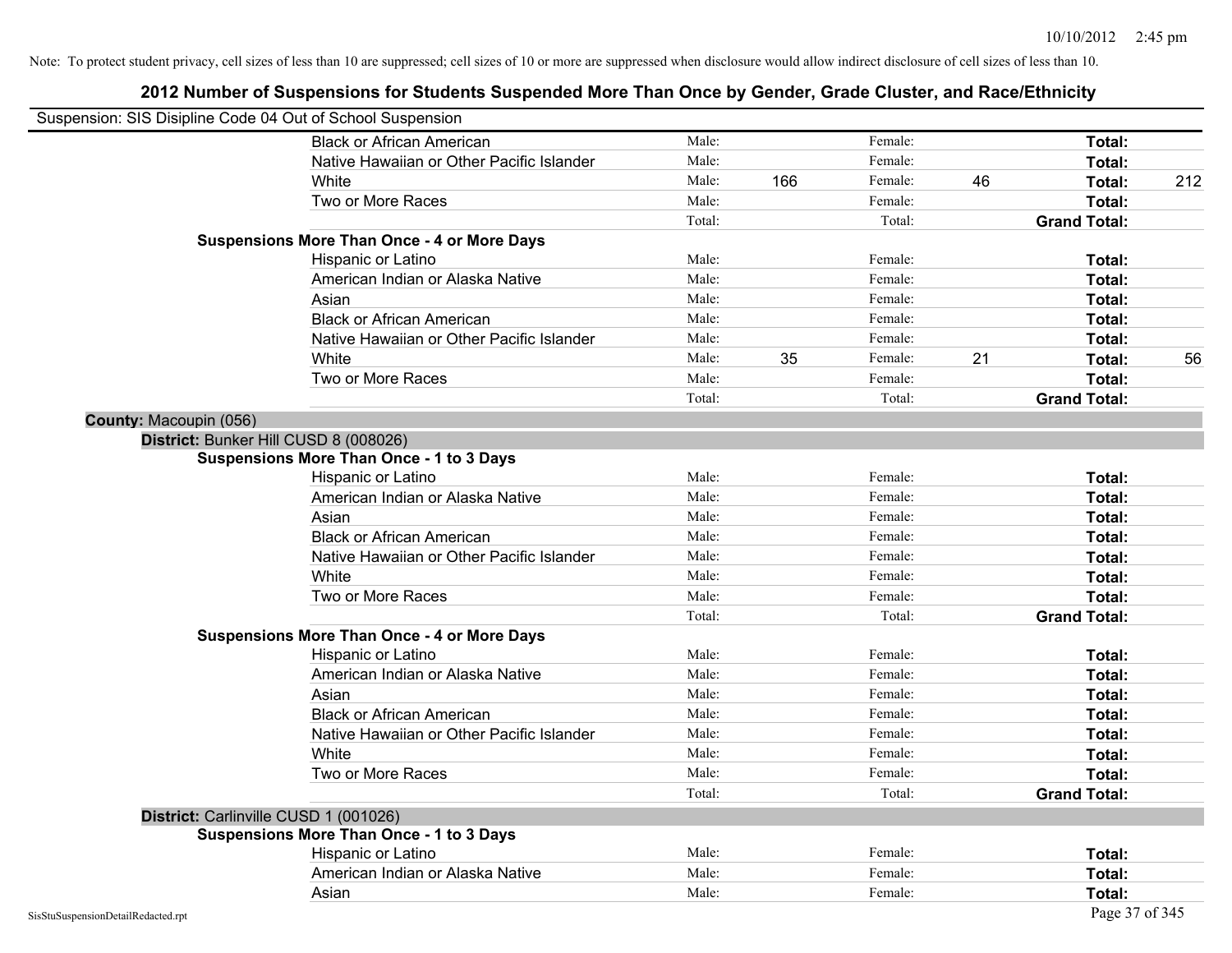| Suspension: SIS Disipline Code 04 Out of School Suspension |                                                    |        |         |                     |    |
|------------------------------------------------------------|----------------------------------------------------|--------|---------|---------------------|----|
|                                                            | <b>Black or African American</b>                   | Male:  | Female: | Total:              |    |
|                                                            | Native Hawaiian or Other Pacific Islander          | Male:  | Female: | Total:              |    |
|                                                            | White                                              | Male:  | Female: | Total:              | 15 |
|                                                            | Two or More Races                                  | Male:  | Female: | Total:              |    |
|                                                            |                                                    | Total: | Total:  | <b>Grand Total:</b> |    |
|                                                            | <b>Suspensions More Than Once - 4 or More Days</b> |        |         |                     |    |
|                                                            | Hispanic or Latino                                 | Male:  | Female: | Total:              |    |
|                                                            | American Indian or Alaska Native                   | Male:  | Female: | Total:              |    |
|                                                            | Asian                                              | Male:  | Female: | Total:              |    |
|                                                            | <b>Black or African American</b>                   | Male:  | Female: | Total:              |    |
|                                                            | Native Hawaiian or Other Pacific Islander          | Male:  | Female: | Total:              |    |
|                                                            | White                                              | Male:  | Female: | Total:              |    |
|                                                            | Two or More Races                                  | Male:  | Female: | Total:              |    |
|                                                            |                                                    | Total: | Total:  | <b>Grand Total:</b> |    |
|                                                            | District: Mount Olive CUSD 5 (005026)              |        |         |                     |    |
|                                                            | Suspensions More Than Once - 1 to 3 Days           |        |         |                     |    |
|                                                            | Hispanic or Latino                                 | Male:  | Female: | Total:              |    |
|                                                            | American Indian or Alaska Native                   | Male:  | Female: | Total:              |    |
|                                                            | Asian                                              | Male:  | Female: | Total:              |    |
|                                                            | <b>Black or African American</b>                   | Male:  | Female: | Total:              |    |
|                                                            | Native Hawaiian or Other Pacific Islander          | Male:  | Female: | Total:              |    |
|                                                            | White                                              | Male:  | Female: | Total:              | 40 |
|                                                            | Two or More Races                                  | Male:  | Female: | Total:              |    |
|                                                            |                                                    | Total: | Total:  | <b>Grand Total:</b> |    |
|                                                            | <b>Suspensions More Than Once - 4 or More Days</b> |        |         |                     |    |
|                                                            | Hispanic or Latino                                 | Male:  | Female: | Total:              |    |
|                                                            | American Indian or Alaska Native                   | Male:  | Female: | Total:              |    |
|                                                            | Asian                                              | Male:  | Female: | Total:              |    |
|                                                            | <b>Black or African American</b>                   | Male:  | Female: | Total:              |    |
|                                                            | Native Hawaiian or Other Pacific Islander          | Male:  | Female: | Total:              |    |
|                                                            | White                                              | Male:  | Female: | Total:              |    |
|                                                            | Two or More Races                                  | Male:  | Female: | Total:              |    |
|                                                            |                                                    | Total: | Total:  | <b>Grand Total:</b> |    |
|                                                            | District: North Mac CUSD 34 (034026)               |        |         |                     |    |
|                                                            | <b>Suspensions More Than Once - 1 to 3 Days</b>    |        |         |                     |    |
|                                                            | Hispanic or Latino                                 | Male:  | Female: | Total:              |    |
|                                                            | American Indian or Alaska Native                   | Male:  | Female: | Total:              |    |
|                                                            | Asian                                              | Male:  | Female: | Total:              |    |
|                                                            | <b>Black or African American</b>                   | Male:  | Female: | Total:              |    |
| SisStuSuspensionDetailRedacted.rpt                         |                                                    |        |         | Page 38 of 345      |    |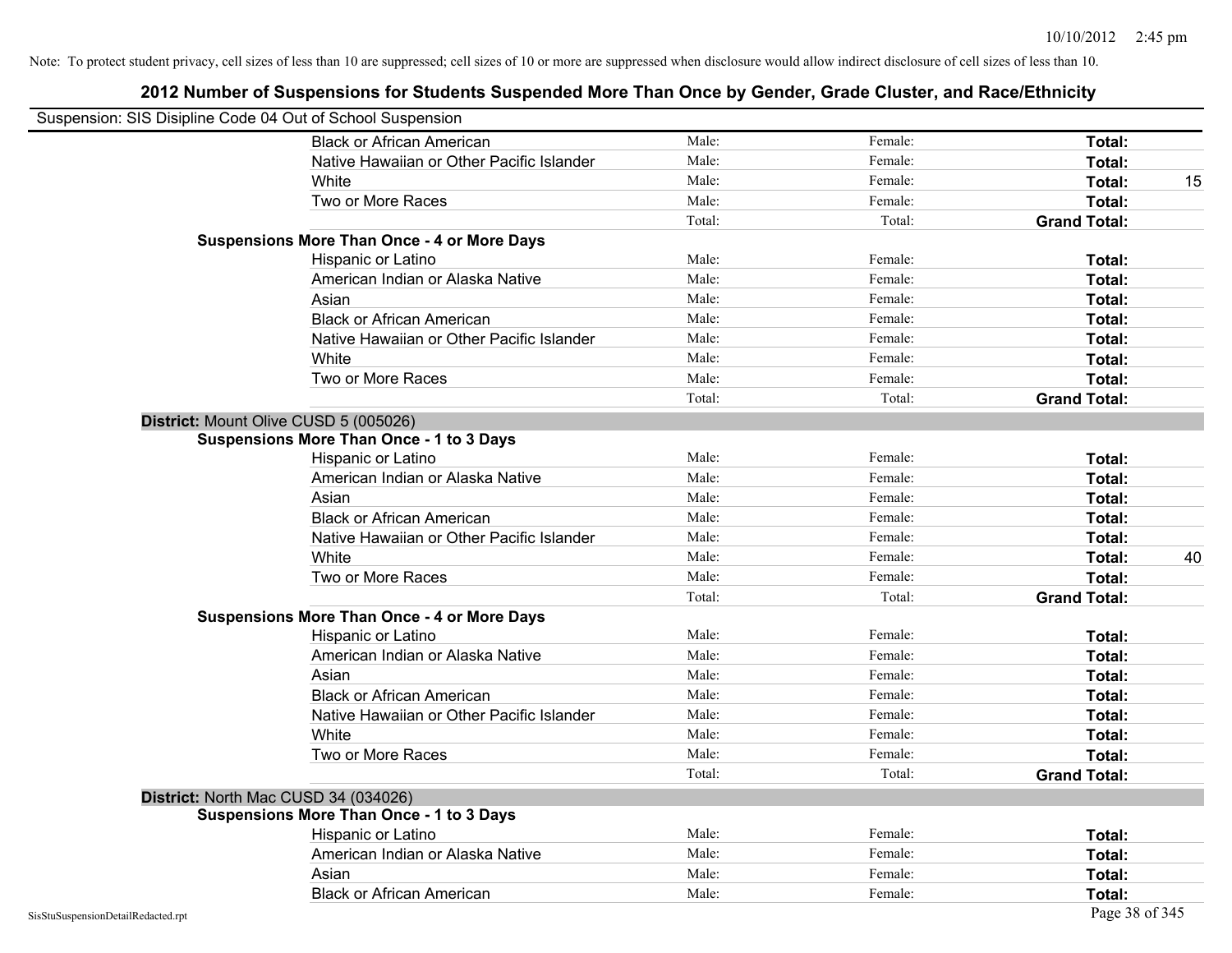| Suspension: SIS Disipline Code 04 Out of School Suspension |                                                    |        |    |         |    |                     |    |
|------------------------------------------------------------|----------------------------------------------------|--------|----|---------|----|---------------------|----|
|                                                            | Native Hawaiian or Other Pacific Islander          | Male:  |    | Female: |    | Total:              |    |
|                                                            | White                                              | Male:  | 43 | Female: | 11 | Total:              | 54 |
|                                                            | Two or More Races                                  | Male:  |    | Female: |    | Total:              |    |
|                                                            |                                                    | Total: |    | Total:  |    | <b>Grand Total:</b> |    |
|                                                            | <b>Suspensions More Than Once - 4 or More Days</b> |        |    |         |    |                     |    |
|                                                            | Hispanic or Latino                                 | Male:  |    | Female: |    | Total:              |    |
|                                                            | American Indian or Alaska Native                   | Male:  |    | Female: |    | Total:              |    |
|                                                            | Asian                                              | Male:  |    | Female: |    | Total:              |    |
|                                                            | <b>Black or African American</b>                   | Male:  |    | Female: |    | Total:              |    |
|                                                            | Native Hawaiian or Other Pacific Islander          | Male:  |    | Female: |    | Total:              |    |
|                                                            | White                                              | Male:  |    | Female: |    | Total:              |    |
|                                                            | Two or More Races                                  | Male:  |    | Female: |    | Total:              |    |
|                                                            |                                                    | Total: |    | Total:  |    | <b>Grand Total:</b> |    |
|                                                            | District: Northwestern CUSD 2 (002026)             |        |    |         |    |                     |    |
|                                                            | <b>Suspensions More Than Once - 1 to 3 Days</b>    |        |    |         |    |                     |    |
|                                                            | Hispanic or Latino                                 | Male:  |    | Female: |    | Total:              |    |
|                                                            | American Indian or Alaska Native                   | Male:  |    | Female: |    | Total:              |    |
|                                                            | Asian                                              | Male:  |    | Female: |    | Total:              |    |
|                                                            | <b>Black or African American</b>                   | Male:  |    | Female: |    | Total:              |    |
|                                                            | Native Hawaiian or Other Pacific Islander          | Male:  |    | Female: |    | Total:              |    |
|                                                            | White                                              | Male:  |    | Female: |    | Total:              | 14 |
|                                                            | Two or More Races                                  | Male:  |    | Female: |    | Total:              |    |
|                                                            |                                                    | Total: |    | Total:  |    | <b>Grand Total:</b> |    |
|                                                            | <b>Suspensions More Than Once - 4 or More Days</b> |        |    |         |    |                     |    |
|                                                            | Hispanic or Latino                                 | Male:  |    | Female: |    | Total:              |    |
|                                                            | American Indian or Alaska Native                   | Male:  |    | Female: |    | Total:              |    |
|                                                            | Asian                                              | Male:  |    | Female: |    | Total:              |    |
|                                                            | <b>Black or African American</b>                   | Male:  |    | Female: |    | Total:              |    |
|                                                            | Native Hawaiian or Other Pacific Islander          | Male:  |    | Female: |    | Total:              |    |
|                                                            | White                                              | Male:  |    | Female: |    | Total:              |    |
|                                                            | Two or More Races                                  | Male:  |    | Female: |    | Total:              |    |
|                                                            |                                                    | Total: |    | Total:  |    | <b>Grand Total:</b> |    |
|                                                            | District: Southwestern CUSD 9 (009026)             |        |    |         |    |                     |    |
|                                                            | <b>Suspensions More Than Once - 1 to 3 Days</b>    |        |    |         |    |                     |    |
|                                                            | Hispanic or Latino                                 | Male:  |    | Female: |    | Total:              |    |
|                                                            | American Indian or Alaska Native                   | Male:  |    | Female: |    | Total:              |    |
|                                                            | Asian                                              | Male:  |    | Female: |    | Total:              |    |
|                                                            | <b>Black or African American</b>                   | Male:  |    | Female: |    | Total:              |    |
|                                                            | Native Hawaiian or Other Pacific Islander          | Male:  |    | Female: |    | Total:              |    |
| SisStuSuspensionDetailRedacted.rpt                         |                                                    |        |    |         |    | Page 39 of 345      |    |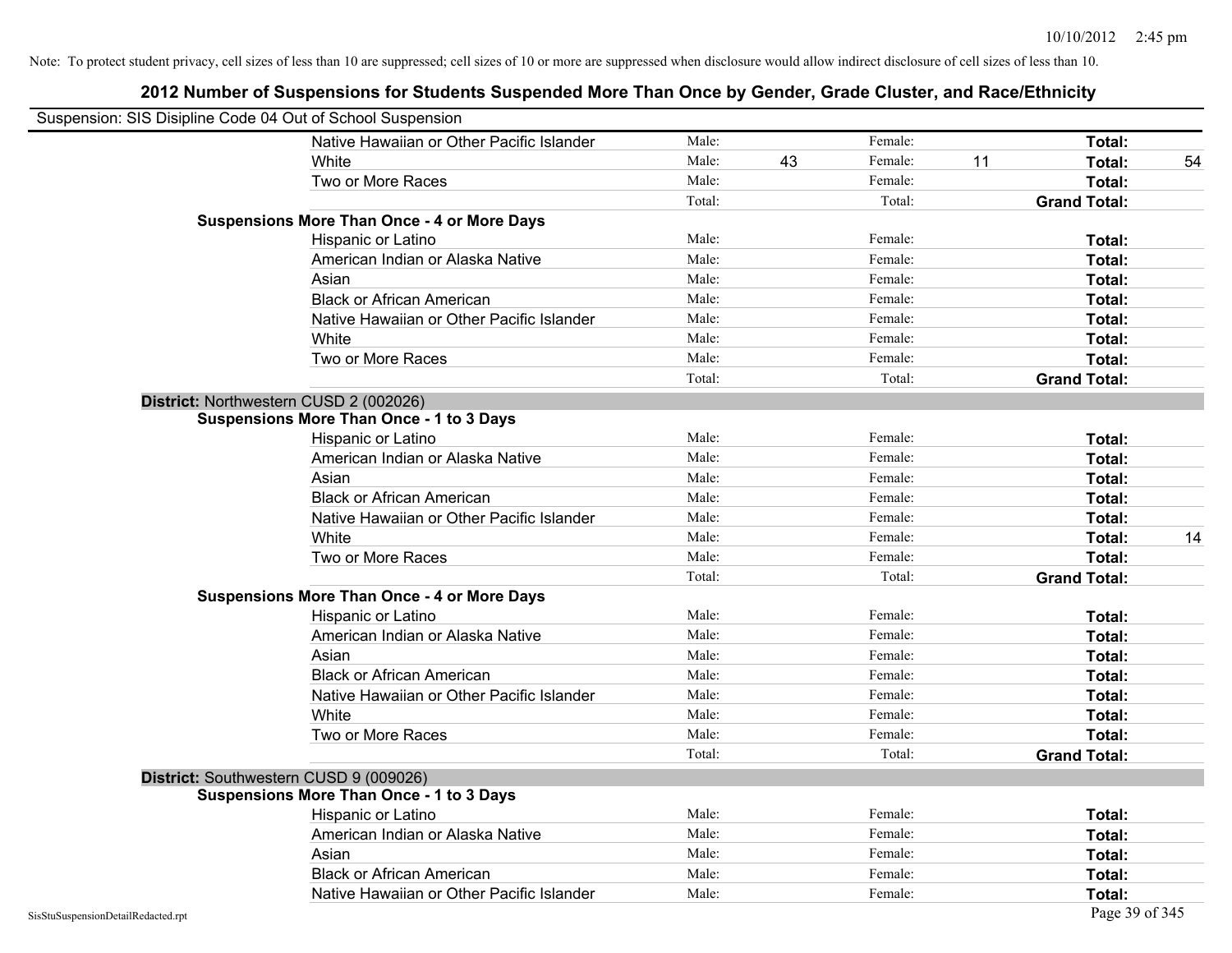| Suspension: SIS Disipline Code 04 Out of School Suspension |                                                      |        |         |                     |    |
|------------------------------------------------------------|------------------------------------------------------|--------|---------|---------------------|----|
|                                                            | White                                                | Male:  | Female: | Total:              | 32 |
|                                                            | Two or More Races                                    | Male:  | Female: | Total:              |    |
|                                                            |                                                      | Total: | Total:  | <b>Grand Total:</b> |    |
|                                                            | <b>Suspensions More Than Once - 4 or More Days</b>   |        |         |                     |    |
|                                                            | Hispanic or Latino                                   | Male:  | Female: | Total:              |    |
|                                                            | American Indian or Alaska Native                     | Male:  | Female: | Total:              |    |
|                                                            | Asian                                                | Male:  | Female: | Total:              |    |
|                                                            | <b>Black or African American</b>                     | Male:  | Female: | Total:              |    |
|                                                            | Native Hawaiian or Other Pacific Islander            | Male:  | Female: | Total:              |    |
|                                                            | White                                                | Male:  | Female: | Total:              | 11 |
|                                                            | Two or More Races                                    | Male:  | Female: | Total:              |    |
|                                                            |                                                      | Total: | Total:  | <b>Grand Total:</b> |    |
|                                                            | District: Staunton CUSD 6 (006026)                   |        |         |                     |    |
|                                                            | <b>Suspensions More Than Once - 1 to 3 Days</b>      |        |         |                     |    |
|                                                            | Hispanic or Latino                                   | Male:  | Female: | Total:              |    |
|                                                            | American Indian or Alaska Native                     | Male:  | Female: | Total:              |    |
|                                                            | Asian                                                | Male:  | Female: | Total:              |    |
|                                                            | <b>Black or African American</b>                     | Male:  | Female: | Total:              |    |
|                                                            | Native Hawaiian or Other Pacific Islander            | Male:  | Female: | Total:              |    |
|                                                            | White                                                | Male:  | Female: | Total:              | 33 |
|                                                            | Two or More Races                                    | Male:  | Female: | Total:              |    |
|                                                            |                                                      | Total: | Total:  | <b>Grand Total:</b> |    |
|                                                            | <b>Suspensions More Than Once - 4 or More Days</b>   |        |         |                     |    |
|                                                            | Hispanic or Latino                                   | Male:  | Female: | Total:              |    |
|                                                            | American Indian or Alaska Native                     | Male:  | Female: | Total:              |    |
|                                                            | Asian                                                | Male:  | Female: | Total:              |    |
|                                                            | <b>Black or African American</b>                     | Male:  | Female: | Total:              |    |
|                                                            | Native Hawaiian or Other Pacific Islander            | Male:  | Female: | Total:              |    |
|                                                            | White                                                | Male:  | Female: | Total:              |    |
|                                                            | Two or More Races                                    | Male:  | Female: | Total:              |    |
|                                                            |                                                      | Total: | Total:  | <b>Grand Total:</b> |    |
| County: Non-Public School (000)                            |                                                      |        |         |                     |    |
|                                                            | District: Calhoun/Greene/Jersy/Macoupin ROE (000000) |        |         |                     |    |
|                                                            | <b>Suspensions More Than Once - 1 to 3 Days</b>      |        |         |                     |    |
|                                                            | Hispanic or Latino                                   | Male:  | Female: | Total:              |    |
|                                                            | American Indian or Alaska Native                     | Male:  | Female: | Total:              |    |
|                                                            | Asian                                                | Male:  | Female: | Total:              |    |
|                                                            | <b>Black or African American</b>                     | Male:  | Female: | Total:              |    |
|                                                            | Native Hawaiian or Other Pacific Islander            | Male:  | Female: | Total:              |    |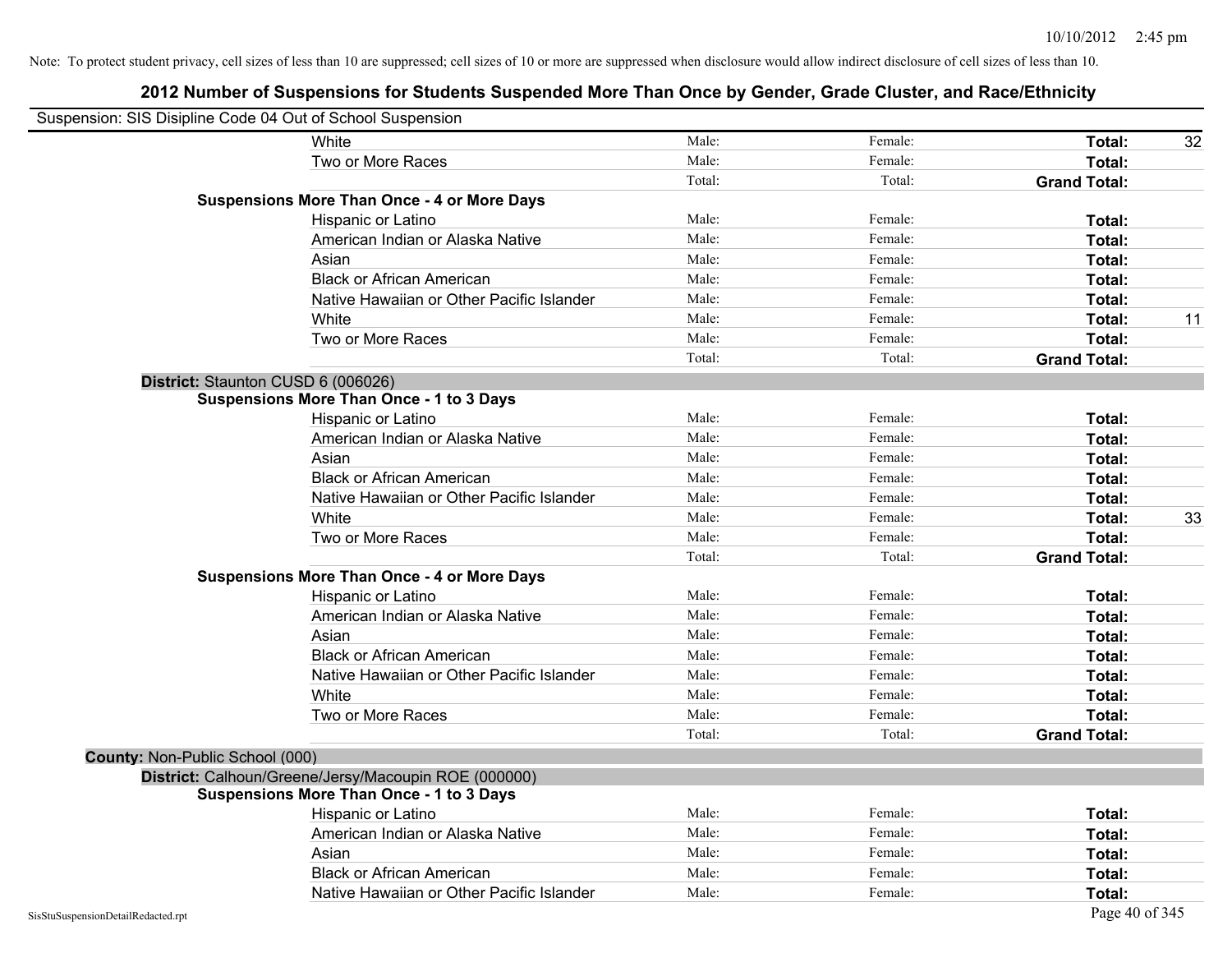| Suspension: SIS Disipline Code 04 Out of School Suspension |                                                    |        |         |                     |
|------------------------------------------------------------|----------------------------------------------------|--------|---------|---------------------|
| White                                                      |                                                    | Male:  | Female: | Total:              |
|                                                            | Two or More Races                                  | Male:  | Female: | Total:              |
|                                                            |                                                    | Total: | Total:  | <b>Grand Total:</b> |
|                                                            | <b>Suspensions More Than Once - 4 or More Days</b> |        |         |                     |
|                                                            | Hispanic or Latino                                 | Male:  | Female: | Total:              |
|                                                            | American Indian or Alaska Native                   | Male:  | Female: | Total:              |
| Asian                                                      |                                                    | Male:  | Female: | Total:              |
|                                                            | <b>Black or African American</b>                   | Male:  | Female: | Total:              |
|                                                            | Native Hawaiian or Other Pacific Islander          | Male:  | Female: | Total:              |
| White                                                      |                                                    | Male:  | Female: | Total:              |
|                                                            | Two or More Races                                  | Male:  | Female: | Total:              |
|                                                            |                                                    | Total: | Total:  | <b>Grand Total:</b> |
|                                                            |                                                    |        |         |                     |
| Region: Carroll/Jo Daviess/Stephenson ROE (08)             |                                                    |        |         |                     |
| County: Carroll (008)                                      |                                                    |        |         |                     |
| District: Chadwick-Milledgeville CUSD 399 (399026)         |                                                    |        |         |                     |
|                                                            | <b>Suspensions More Than Once - 1 to 3 Days</b>    |        |         |                     |
|                                                            | Hispanic or Latino                                 | Male:  | Female: | Total:              |
|                                                            | American Indian or Alaska Native                   | Male:  | Female: | Total:              |
| Asian                                                      |                                                    | Male:  | Female: | Total:              |
|                                                            | <b>Black or African American</b>                   | Male:  | Female: | Total:              |
|                                                            | Native Hawaiian or Other Pacific Islander          | Male:  | Female: | Total:              |
| White                                                      |                                                    | Male:  | Female: | Total:              |
|                                                            | Two or More Races                                  | Male:  | Female: | Total:              |
|                                                            |                                                    | Total: | Total:  | <b>Grand Total:</b> |
| District: Eastland CUSD 308 (308026)                       |                                                    |        |         |                     |
|                                                            | <b>Suspensions More Than Once - 1 to 3 Days</b>    |        |         |                     |
|                                                            | Hispanic or Latino                                 | Male:  | Female: | Total:              |
|                                                            | American Indian or Alaska Native                   | Male:  | Female: | Total:              |
| Asian                                                      |                                                    | Male:  | Female: | Total:              |
|                                                            | <b>Black or African American</b>                   | Male:  | Female: | Total:              |
|                                                            | Native Hawaiian or Other Pacific Islander          | Male:  | Female: | Total:              |
| White                                                      |                                                    | Male:  | Female: | Total:              |
|                                                            | Two or More Races                                  | Male:  | Female: | Total:              |
|                                                            |                                                    | Total: | Total:  | <b>Grand Total:</b> |
|                                                            | <b>Suspensions More Than Once - 4 or More Days</b> |        |         |                     |
|                                                            | Hispanic or Latino                                 | Male:  | Female: | Total:              |
|                                                            | American Indian or Alaska Native                   | Male:  | Female: | Total:              |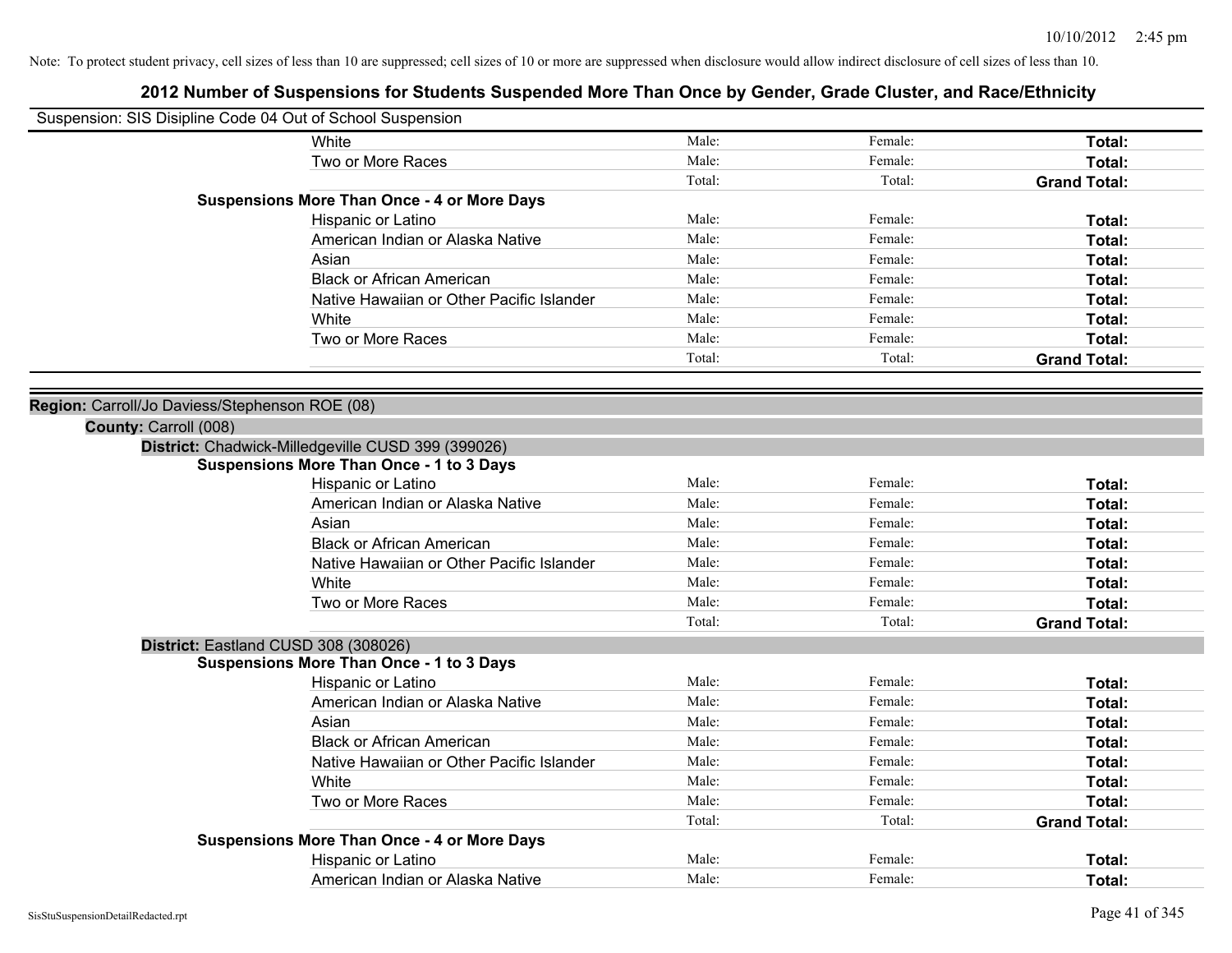## **2012 Number of Suspensions for Students Suspended More Than Once by Gender, Grade Cluster, and Race/Ethnicity**

|                                          | Suspension: SIS Disipline Code 04 Out of School Suspension |        |    |                   |    |                               |    |
|------------------------------------------|------------------------------------------------------------|--------|----|-------------------|----|-------------------------------|----|
|                                          | Asian                                                      | Male:  |    | Female:           |    | Total:                        |    |
|                                          | <b>Black or African American</b>                           | Male:  |    | Female:           |    | Total:                        |    |
|                                          | Native Hawaiian or Other Pacific Islander                  | Male:  |    | Female:           |    | Total:                        |    |
|                                          | White                                                      | Male:  |    | Female:           |    | Total:                        |    |
|                                          | Two or More Races                                          | Male:  |    | Female:           |    | Total:                        |    |
|                                          |                                                            | Total: |    | Total:            |    | <b>Grand Total:</b>           |    |
| District: West Carroll CUSD 314 (314026) |                                                            |        |    |                   |    |                               |    |
|                                          | <b>Suspensions More Than Once - 1 to 3 Days</b>            |        |    |                   |    |                               |    |
|                                          | Hispanic or Latino                                         | Male:  |    | Female:           |    | Total:                        | 15 |
|                                          | American Indian or Alaska Native                           | Male:  |    | Female:           |    | Total:                        |    |
|                                          | Asian                                                      | Male:  |    | Female:           |    | Total:                        |    |
|                                          | <b>Black or African American</b>                           | Male:  |    | Female:           |    | Total:                        |    |
|                                          | Native Hawaiian or Other Pacific Islander                  | Male:  |    | Female:           |    | Total:                        |    |
|                                          | White                                                      | Male:  | 65 | Female:           | 25 | Total:                        | 90 |
|                                          | Two or More Races                                          | Male:  |    | Female:           |    | Total:                        |    |
|                                          |                                                            | Total: |    | Total:            |    | <b>Grand Total:</b>           |    |
|                                          | <b>Suspensions More Than Once - 4 or More Days</b>         |        |    |                   |    |                               |    |
|                                          | Hispanic or Latino                                         | Male:  |    | Female:           |    | Total:                        |    |
|                                          | American Indian or Alaska Native                           | Male:  |    | Female:           |    | Total:                        |    |
|                                          | Asian                                                      | Male:  |    | Female:           |    | Total:                        |    |
|                                          | <b>Black or African American</b>                           | Male:  |    | Female:           |    | Total:                        |    |
|                                          | Native Hawaiian or Other Pacific Islander                  | Male:  |    | Female:           |    | Total:                        |    |
|                                          | White                                                      | Male:  |    | Female:           |    | Total:                        | 15 |
|                                          | Two or More Races                                          | Male:  |    | Female:           |    | Total:                        |    |
|                                          |                                                            | Total: |    | Total:            |    | <b>Grand Total:</b>           |    |
| County: Jodaviess (043)                  |                                                            |        |    |                   |    |                               |    |
| District: East Dubuque USD 119 (119022)  |                                                            |        |    |                   |    |                               |    |
|                                          | <b>Suspensions More Than Once - 1 to 3 Days</b>            |        |    |                   |    |                               |    |
|                                          | Hispanic or Latino                                         | Male:  |    | Female:           |    | Total:                        |    |
|                                          | American Indian or Alaska Native                           | Male:  |    | Female:           |    | Total:                        |    |
|                                          | Asian                                                      | Male:  |    | Female:           |    | Total:                        |    |
|                                          | <b>Black or African American</b>                           | Male:  |    | Female:           |    | Total:                        |    |
|                                          | Native Hawaiian or Other Pacific Islander                  | Male:  |    | Female:           |    | Total:                        |    |
|                                          | White                                                      | Male:  |    | Female:           |    | Total:                        |    |
|                                          | Two or More Races                                          | Male:  |    | Female:<br>Total: |    | Total:<br><b>Grand Total:</b> |    |
|                                          |                                                            | Total: |    |                   |    |                               |    |

**Suspensions More Than Once - 1 to 3 Days**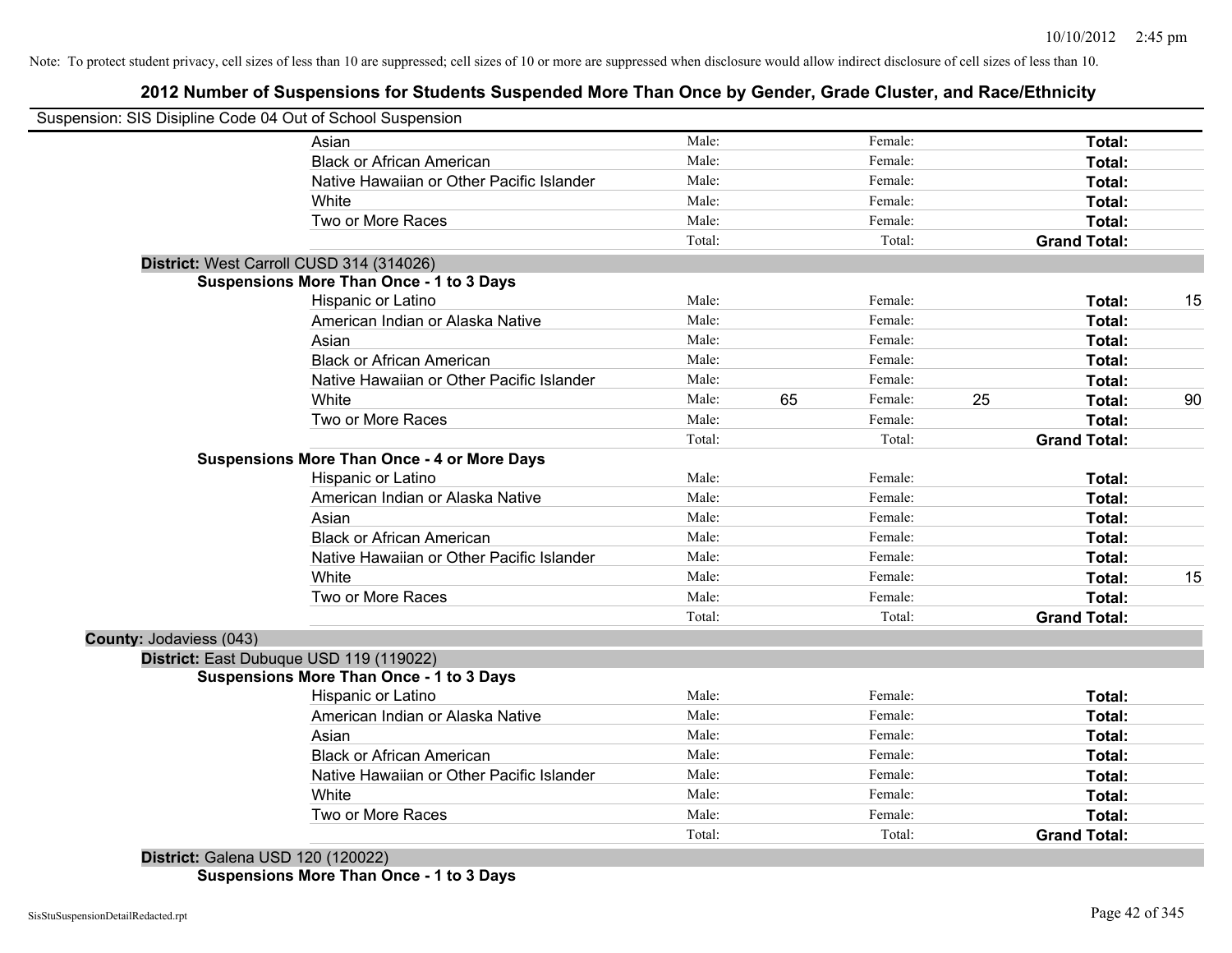# **2012 Number of Suspensions for Students Suspended More Than Once by Gender, Grade Cluster, and Race/Ethnicity**

|                                      | Suspension: SIS Disipline Code 04 Out of School Suspension |        |         |                     |
|--------------------------------------|------------------------------------------------------------|--------|---------|---------------------|
|                                      | Hispanic or Latino                                         | Male:  | Female: | Total:              |
|                                      | American Indian or Alaska Native                           | Male:  | Female: | Total:              |
|                                      | Asian                                                      | Male:  | Female: | Total:              |
|                                      | <b>Black or African American</b>                           | Male:  | Female: | Total:              |
|                                      | Native Hawaiian or Other Pacific Islander                  | Male:  | Female: | Total:              |
|                                      | White                                                      | Male:  | Female: | Total:              |
|                                      | Two or More Races                                          | Male:  | Female: | Total:              |
|                                      |                                                            | Total: | Total:  | <b>Grand Total:</b> |
|                                      | <b>Suspensions More Than Once - 4 or More Days</b>         |        |         |                     |
|                                      | Hispanic or Latino                                         | Male:  | Female: | Total:              |
|                                      | American Indian or Alaska Native                           | Male:  | Female: | Total:              |
|                                      | Asian                                                      | Male:  | Female: | Total:              |
|                                      | <b>Black or African American</b>                           | Male:  | Female: | Total:              |
|                                      | Native Hawaiian or Other Pacific Islander                  | Male:  | Female: | Total:              |
|                                      | White                                                      | Male:  | Female: | Total:              |
|                                      | Two or More Races                                          | Male:  | Female: | Total:              |
|                                      |                                                            | Total: | Total:  | <b>Grand Total:</b> |
|                                      | District: River Ridge CUSD 210 (210026)                    |        |         |                     |
|                                      | <b>Suspensions More Than Once - 1 to 3 Days</b>            |        |         |                     |
|                                      | Hispanic or Latino                                         | Male:  | Female: | Total:              |
|                                      | American Indian or Alaska Native                           | Male:  | Female: | Total:              |
|                                      | Asian                                                      | Male:  | Female: | Total:              |
|                                      | <b>Black or African American</b>                           | Male:  | Female: | Total:              |
|                                      | Native Hawaiian or Other Pacific Islander                  | Male:  | Female: | Total:              |
|                                      | White                                                      | Male:  | Female: | Total:              |
|                                      | Two or More Races                                          | Male:  | Female: | Total:              |
|                                      |                                                            | Total: | Total:  | <b>Grand Total:</b> |
| District: Stockton CUSD 206 (206026) |                                                            |        |         |                     |
|                                      | <b>Suspensions More Than Once - 1 to 3 Days</b>            |        |         |                     |
|                                      | Hispanic or Latino                                         | Male:  | Female: | Total:              |
|                                      | American Indian or Alaska Native                           | Male:  | Female: | Total:              |
|                                      | Asian                                                      | Male:  | Female: | Total:              |
|                                      | <b>Black or African American</b>                           | Male:  | Female: | Total:              |
|                                      | Native Hawaiian or Other Pacific Islander                  | Male:  | Female: | Total:              |
|                                      | White                                                      | Male:  | Female: | Total:              |
|                                      | Two or More Races                                          | Male:  | Female: | Total:              |
|                                      |                                                            | Total: | Total:  | <b>Grand Total:</b> |
|                                      |                                                            |        |         |                     |

**District:** Warren CUSD 205 (205026)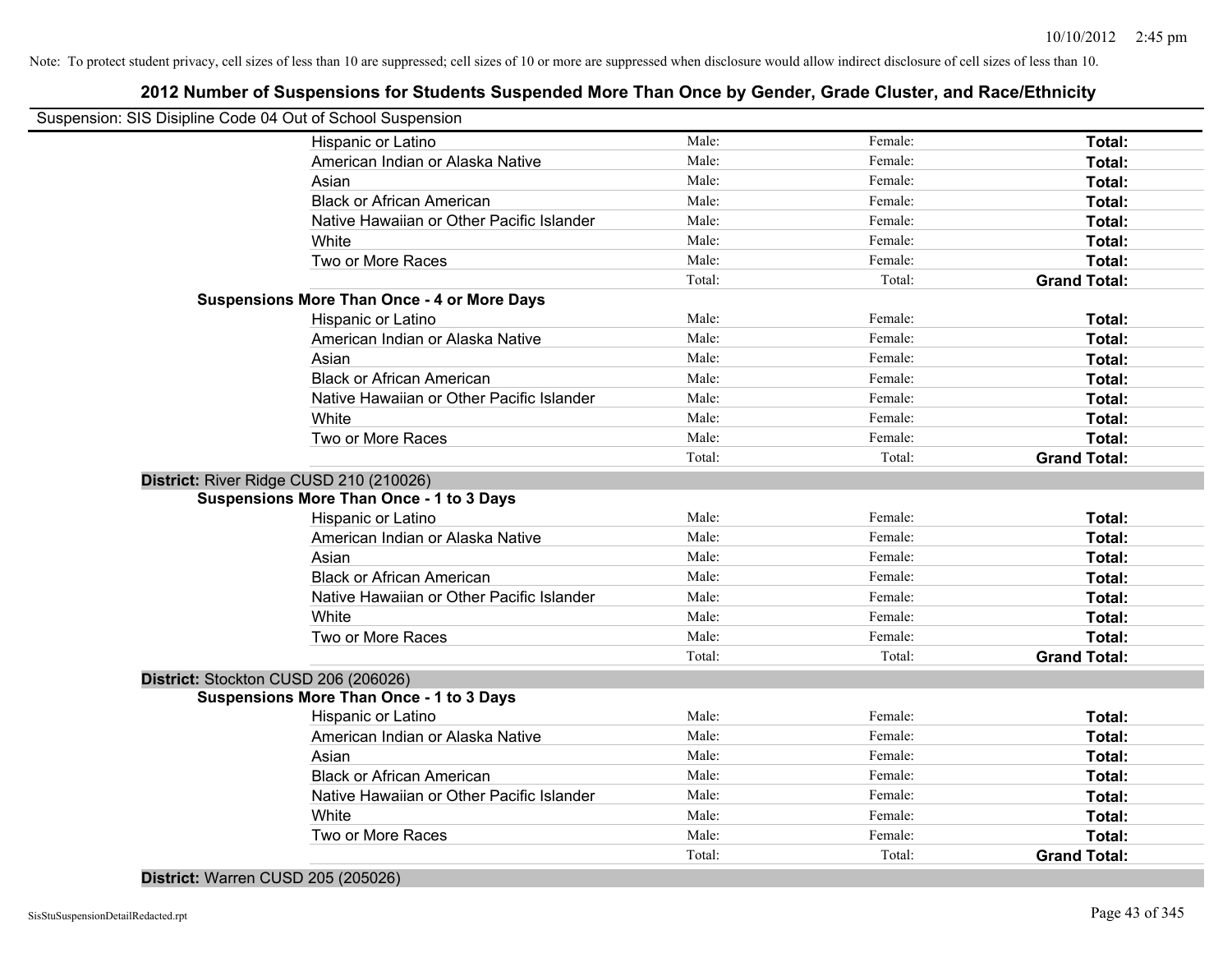|                          | Suspension: SIS Disipline Code 04 Out of School Suspension               |        |         |                     |
|--------------------------|--------------------------------------------------------------------------|--------|---------|---------------------|
|                          | <b>Suspensions More Than Once - 1 to 3 Days</b>                          |        |         |                     |
|                          | Hispanic or Latino                                                       | Male:  | Female: | Total:              |
|                          | American Indian or Alaska Native                                         | Male:  | Female: | Total:              |
|                          | Asian                                                                    | Male:  | Female: | Total:              |
|                          | <b>Black or African American</b>                                         | Male:  | Female: | Total:              |
|                          | Native Hawaiian or Other Pacific Islander                                | Male:  | Female: | Total:              |
|                          | White                                                                    | Male:  | Female: | Total:              |
|                          | Two or More Races                                                        | Male:  | Female: | Total:              |
|                          |                                                                          | Total: | Total:  | <b>Grand Total:</b> |
|                          | <b>Suspensions More Than Once - 4 or More Days</b>                       |        |         |                     |
|                          | Hispanic or Latino                                                       | Male:  | Female: | Total:              |
|                          | American Indian or Alaska Native                                         | Male:  | Female: | Total:              |
|                          | Asian                                                                    | Male:  | Female: | Total:              |
|                          | <b>Black or African American</b>                                         | Male:  | Female: | Total:              |
|                          | Native Hawaiian or Other Pacific Islander                                | Male:  | Female: | Total:              |
|                          | White                                                                    | Male:  | Female: | Total:              |
|                          | Two or More Races                                                        | Male:  | Female: | Total:              |
|                          |                                                                          | Total: | Total:  | <b>Grand Total:</b> |
| County: Stephenson (089) |                                                                          |        |         |                     |
|                          | District: Dakota CUSD 201 (201026)                                       |        |         |                     |
|                          | <b>Suspensions More Than Once - 1 to 3 Days</b>                          |        |         |                     |
|                          | Hispanic or Latino                                                       | Male:  | Female: | Total:              |
|                          | American Indian or Alaska Native                                         | Male:  | Female: | Total:              |
|                          | Asian                                                                    | Male:  | Female: | Total:              |
|                          | <b>Black or African American</b>                                         | Male:  | Female: | Total:              |
|                          | Native Hawaiian or Other Pacific Islander                                | Male:  | Female: | Total:              |
|                          | White                                                                    | Male:  | Female: | Total:<br>49        |
|                          | Two or More Races                                                        | Male:  | Female: | Total:              |
|                          |                                                                          | Total: | Total:  | <b>Grand Total:</b> |
|                          | <b>Suspensions More Than Once - 4 or More Days</b><br>Hispanic or Latino | Male:  | Female: | Total:              |
|                          | American Indian or Alaska Native                                         | Male:  | Female: | Total:              |
|                          | Asian                                                                    | Male:  | Female: | Total:              |
|                          | <b>Black or African American</b>                                         | Male:  | Female: | Total:              |
|                          | Native Hawaiian or Other Pacific Islander                                | Male:  | Female: | Total:              |
|                          | White                                                                    | Male:  | Female: | Total:              |
|                          | Two or More Races                                                        | Male:  | Female: | Total:              |
|                          |                                                                          | Total: | Total:  | <b>Grand Total:</b> |
|                          |                                                                          |        |         |                     |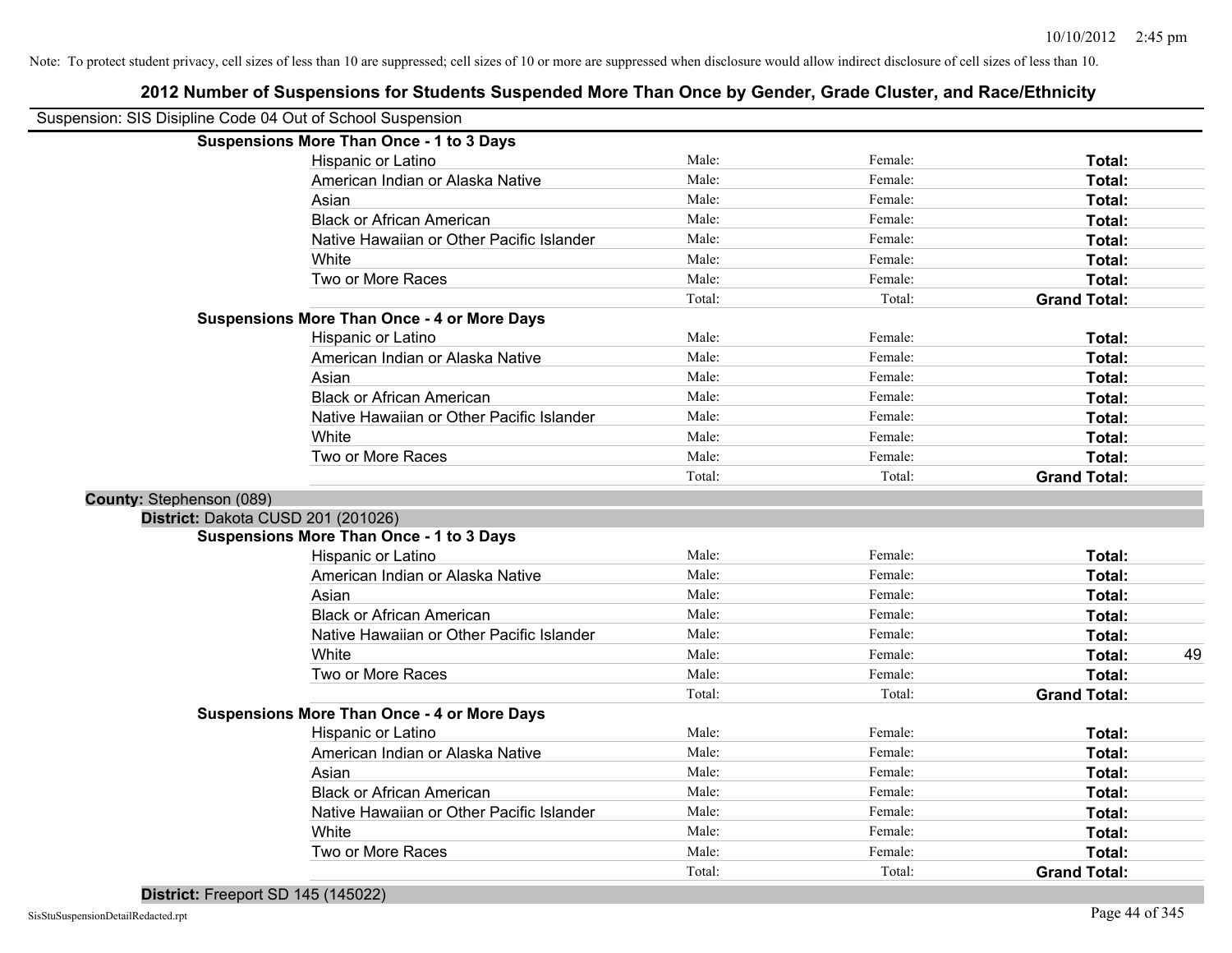| Suspension: SIS Disipline Code 04 Out of School Suspension |        |     |         |     |                     |     |
|------------------------------------------------------------|--------|-----|---------|-----|---------------------|-----|
| <b>Suspensions More Than Once - 1 to 3 Days</b>            |        |     |         |     |                     |     |
| Hispanic or Latino                                         | Male:  |     | Female: |     | Total:              | 70  |
| American Indian or Alaska Native                           | Male:  |     | Female: |     | Total:              |     |
| Asian                                                      | Male:  |     | Female: |     | Total:              |     |
| <b>Black or African American</b>                           | Male:  | 344 | Female: | 154 | Total:              | 498 |
| Native Hawaiian or Other Pacific Islander                  | Male:  |     | Female: |     | Total:              |     |
| White                                                      | Male:  | 178 | Female: | 44  | Total:              | 222 |
| Two or More Races                                          | Male:  | 106 | Female: | 28  | Total:              | 134 |
|                                                            | Total: |     | Total:  |     | <b>Grand Total:</b> | 936 |
| <b>Suspensions More Than Once - 4 or More Days</b>         |        |     |         |     |                     |     |
| Hispanic or Latino                                         | Male:  |     | Female: |     | Total:              | 28  |
| American Indian or Alaska Native                           | Male:  |     | Female: |     | Total:              |     |
| Asian                                                      | Male:  |     | Female: |     | Total:              |     |
| <b>Black or African American</b>                           | Male:  | 136 | Female: | 47  | Total:              | 183 |
| Native Hawaiian or Other Pacific Islander                  | Male:  |     | Female: |     | Total:              |     |
| White                                                      | Male:  | 51  | Female: | 17  | Total:              | 68  |
| Two or More Races                                          | Male:  | 41  | Female: | 13  | Total:              | 54  |
|                                                            | Total: |     | Total:  |     | <b>Grand Total:</b> |     |
| District: Lena Winslow CUSD 202 (202026)                   |        |     |         |     |                     |     |
| <b>Suspensions More Than Once - 1 to 3 Days</b>            |        |     |         |     |                     |     |
| Hispanic or Latino                                         | Male:  |     | Female: |     | Total:              |     |
| American Indian or Alaska Native                           | Male:  |     | Female: |     | Total:              |     |
| Asian                                                      | Male:  |     | Female: |     | Total:              |     |
| <b>Black or African American</b>                           | Male:  |     | Female: |     | Total:              |     |
| Native Hawaiian or Other Pacific Islander                  | Male:  |     | Female: |     | Total:              |     |
| White                                                      | Male:  |     | Female: |     | Total:              | 21  |
| Two or More Races                                          | Male:  |     | Female: |     | Total:              |     |
|                                                            | Total: |     | Total:  |     | <b>Grand Total:</b> |     |
| District: Orangeville CUSD 203 (203026)                    |        |     |         |     |                     |     |
| <b>Suspensions More Than Once - 1 to 3 Days</b>            |        |     |         |     |                     |     |
| Hispanic or Latino                                         | Male:  |     | Female: |     | Total:              |     |
| American Indian or Alaska Native                           | Male:  |     | Female: |     | Total:              |     |
| Asian                                                      | Male:  |     | Female: |     | Total:              |     |
| <b>Black or African American</b>                           | Male:  |     | Female: |     | Total:              |     |
| Native Hawaiian or Other Pacific Islander                  | Male:  |     | Female: |     | Total:              |     |
| White                                                      | Male:  |     | Female: |     | Total:              | 34  |
| Two or More Races                                          | Male:  |     | Female: |     | Total:              |     |
|                                                            | Total: |     | Total:  |     | <b>Grand Total:</b> |     |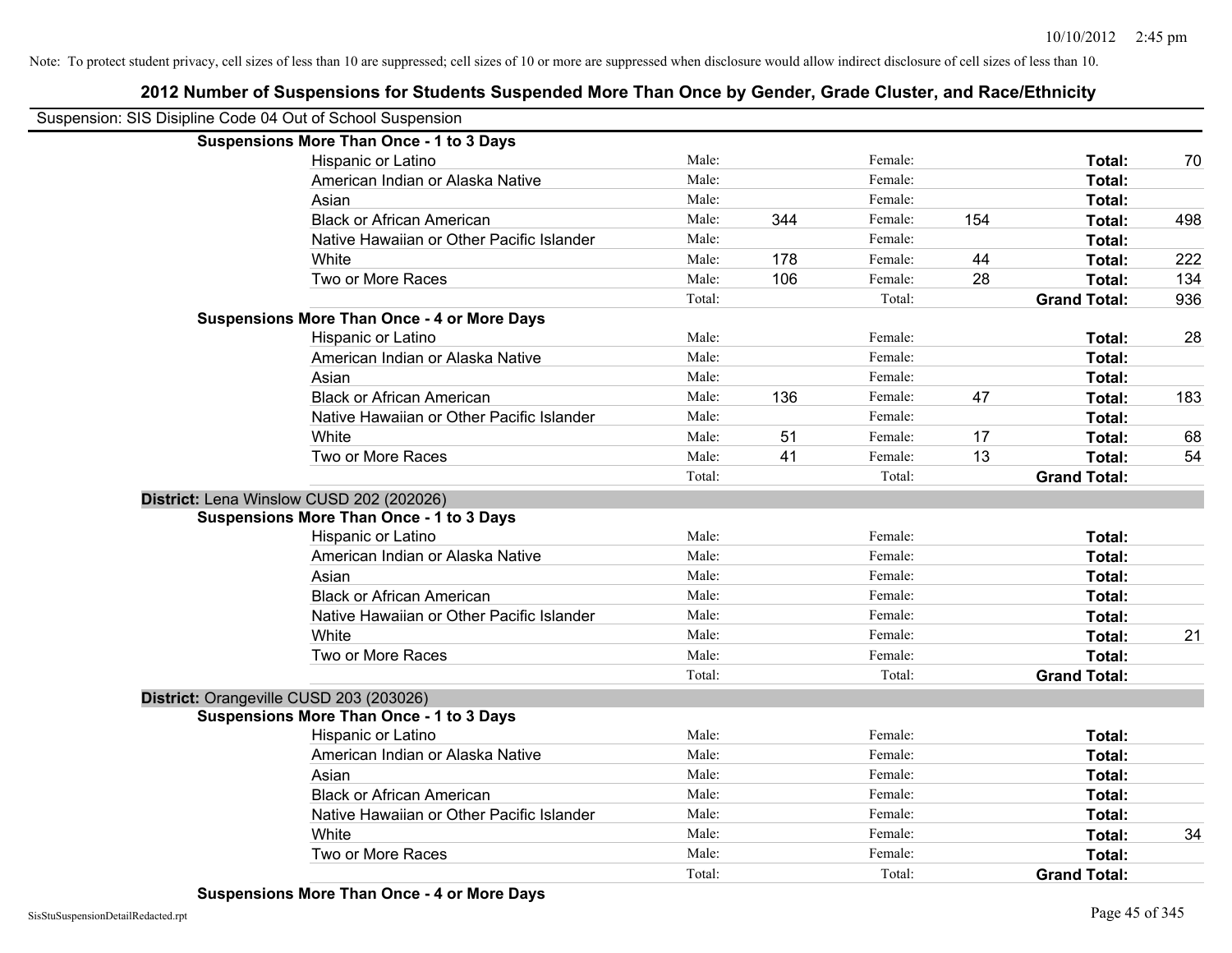| Suspension: SIS Disipline Code 04 Out of School Suspension |                                                    |        |     |         |     |                     |     |
|------------------------------------------------------------|----------------------------------------------------|--------|-----|---------|-----|---------------------|-----|
|                                                            | Hispanic or Latino                                 | Male:  |     | Female: |     | Total:              |     |
|                                                            | American Indian or Alaska Native                   | Male:  |     | Female: |     | Total:              |     |
|                                                            | Asian                                              | Male:  |     | Female: |     | Total:              |     |
|                                                            | <b>Black or African American</b>                   | Male:  |     | Female: |     | Total:              |     |
|                                                            | Native Hawaiian or Other Pacific Islander          | Male:  |     | Female: |     | Total:              |     |
|                                                            | White                                              | Male:  |     | Female: |     | Total:              |     |
|                                                            | Two or More Races                                  | Male:  |     | Female: |     | Total:              |     |
|                                                            |                                                    | Total: |     | Total:  |     | <b>Grand Total:</b> |     |
| Region: Champaign/Ford ROE (09)                            |                                                    |        |     |         |     |                     |     |
| County: Champaign (010)                                    |                                                    |        |     |         |     |                     |     |
|                                                            | District: Champaign CUSD 4 (004026)                |        |     |         |     |                     |     |
|                                                            | <b>Suspensions More Than Once - 1 to 3 Days</b>    |        |     |         |     |                     |     |
|                                                            | Hispanic or Latino                                 | Male:  | 20  | Female: | 16  | Total:              | 36  |
|                                                            | American Indian or Alaska Native                   | Male:  |     | Female: |     | Total:              |     |
|                                                            | Asian                                              | Male:  |     | Female: |     | Total:              |     |
|                                                            | <b>Black or African American</b>                   | Male:  | 394 | Female: | 157 | Total:              | 551 |
|                                                            | Native Hawaiian or Other Pacific Islander          | Male:  |     | Female: |     | Total:              |     |
|                                                            | White                                              | Male:  |     | Female: |     | Total:              | 60  |
|                                                            | Two or More Races                                  | Male:  |     | Female: |     | Total:              | 22  |
|                                                            |                                                    | Total: |     | Total:  |     | <b>Grand Total:</b> |     |
|                                                            | <b>Suspensions More Than Once - 4 or More Days</b> |        |     |         |     |                     |     |
|                                                            | Hispanic or Latino                                 | Male:  |     | Female: |     | Total:              | 11  |
|                                                            | American Indian or Alaska Native                   | Male:  |     | Female: |     | Total:              |     |
|                                                            | Asian                                              | Male:  |     | Female: |     | Total:              |     |
|                                                            | <b>Black or African American</b>                   | Male:  | 60  | Female: | 50  | Total:              | 110 |
|                                                            | Native Hawaiian or Other Pacific Islander          | Male:  |     | Female: |     | Total:              |     |
|                                                            | White                                              | Male:  |     | Female: |     | Total:              |     |
|                                                            | Two or More Races                                  | Male:  |     | Female: |     | Total:              |     |
|                                                            |                                                    | Total: | 74  | Total:  | 60  | <b>Grand Total:</b> | 134 |
| District: Fisher CUSD 1 (001026)                           |                                                    |        |     |         |     |                     |     |
|                                                            | <b>Suspensions More Than Once - 1 to 3 Days</b>    |        |     |         |     |                     |     |
|                                                            | Hispanic or Latino                                 | Male:  |     | Female: |     | Total:              |     |
|                                                            | American Indian or Alaska Native                   | Male:  |     | Female: |     | Total:              |     |
|                                                            | Asian                                              | Male:  |     | Female: |     | Total:              |     |
|                                                            | <b>Black or African American</b>                   | Male:  |     | Female: |     | Total:              |     |
|                                                            | Native Hawaiian or Other Pacific Islander          | Male:  |     | Female: |     | Total:              |     |
|                                                            | White                                              | Male:  |     | Female: |     | Total:              |     |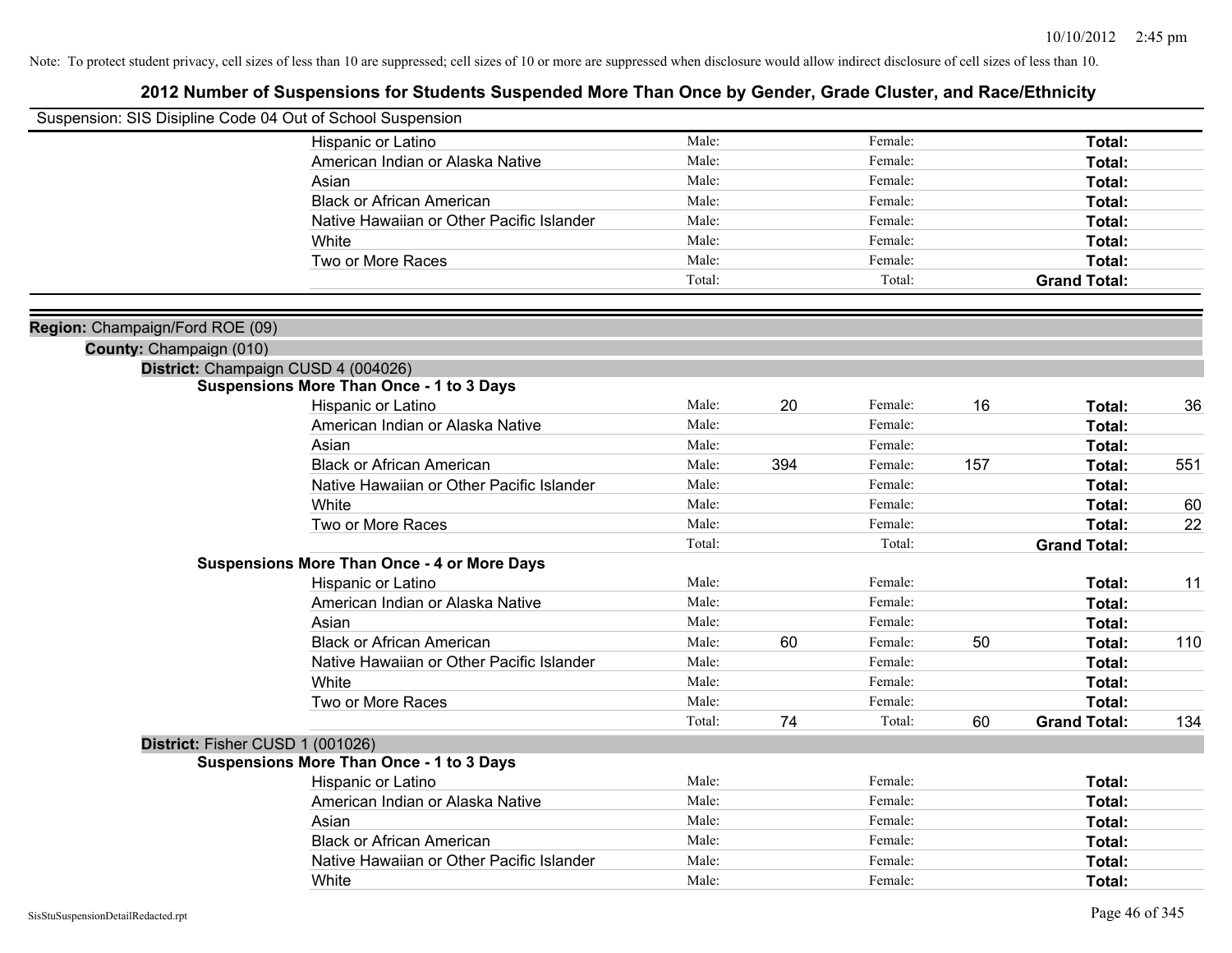| Suspension: SIS Disipline Code 04 Out of School Suspension |        |    |         |    |                     |    |
|------------------------------------------------------------|--------|----|---------|----|---------------------|----|
| Two or More Races                                          | Male:  |    | Female: |    | Total:              |    |
|                                                            | Total: |    | Total:  |    | <b>Grand Total:</b> |    |
| District: Heritage CUSD 8 (008026)                         |        |    |         |    |                     |    |
| <b>Suspensions More Than Once - 1 to 3 Days</b>            |        |    |         |    |                     |    |
| Hispanic or Latino                                         | Male:  |    | Female: |    | Total:              |    |
| American Indian or Alaska Native                           | Male:  |    | Female: |    | Total:              |    |
| Asian                                                      | Male:  |    | Female: |    | Total:              |    |
| <b>Black or African American</b>                           | Male:  |    | Female: |    | Total:              |    |
| Native Hawaiian or Other Pacific Islander                  | Male:  |    | Female: |    | Total:              |    |
| White                                                      | Male:  |    | Female: |    | Total:              | 17 |
| Two or More Races                                          | Male:  |    | Female: |    | Total:              |    |
|                                                            | Total: |    | Total:  |    | <b>Grand Total:</b> |    |
| <b>Suspensions More Than Once - 4 or More Days</b>         |        |    |         |    |                     |    |
| Hispanic or Latino                                         | Male:  |    | Female: |    | Total:              |    |
| American Indian or Alaska Native                           | Male:  |    | Female: |    | Total:              |    |
| Asian                                                      | Male:  |    | Female: |    | Total:              |    |
| <b>Black or African American</b>                           | Male:  |    | Female: |    | Total:              |    |
| Native Hawaiian or Other Pacific Islander                  | Male:  |    | Female: |    | Total:              |    |
| White                                                      | Male:  |    | Female: |    | Total:              |    |
| Two or More Races                                          | Male:  |    | Female: |    | Total:              |    |
|                                                            | Total: |    | Total:  |    | <b>Grand Total:</b> |    |
| District: Mahomet-Seymour CUSD 3 (003026)                  |        |    |         |    |                     |    |
| <b>Suspensions More Than Once - 1 to 3 Days</b>            |        |    |         |    |                     |    |
| Hispanic or Latino                                         | Male:  |    | Female: |    | Total:              |    |
| American Indian or Alaska Native                           | Male:  |    | Female: |    | Total:              |    |
| Asian                                                      | Male:  |    | Female: |    | Total:              |    |
| <b>Black or African American</b>                           | Male:  |    | Female: |    | Total:              |    |
| Native Hawaiian or Other Pacific Islander                  | Male:  |    | Female: |    | Total:              |    |
| White                                                      | Male:  | 27 | Female: | 11 | Total:              | 38 |
| Two or More Races                                          | Male:  |    | Female: |    | Total:              |    |
|                                                            | Total: |    | Total:  |    | <b>Grand Total:</b> |    |
| <b>Suspensions More Than Once - 4 or More Days</b>         |        |    |         |    |                     |    |
| Hispanic or Latino                                         | Male:  |    | Female: |    | Total:              |    |
| American Indian or Alaska Native                           | Male:  |    | Female: |    | Total:              |    |
| Asian                                                      | Male:  |    | Female: |    | Total:              |    |
| <b>Black or African American</b>                           | Male:  |    | Female: |    | Total:              |    |
| Native Hawaiian or Other Pacific Islander                  | Male:  |    | Female: |    | Total:              |    |
| White                                                      | Male:  |    | Female: |    | Total:              |    |
| Two or More Races                                          | Male:  |    | Female: |    | Total:              |    |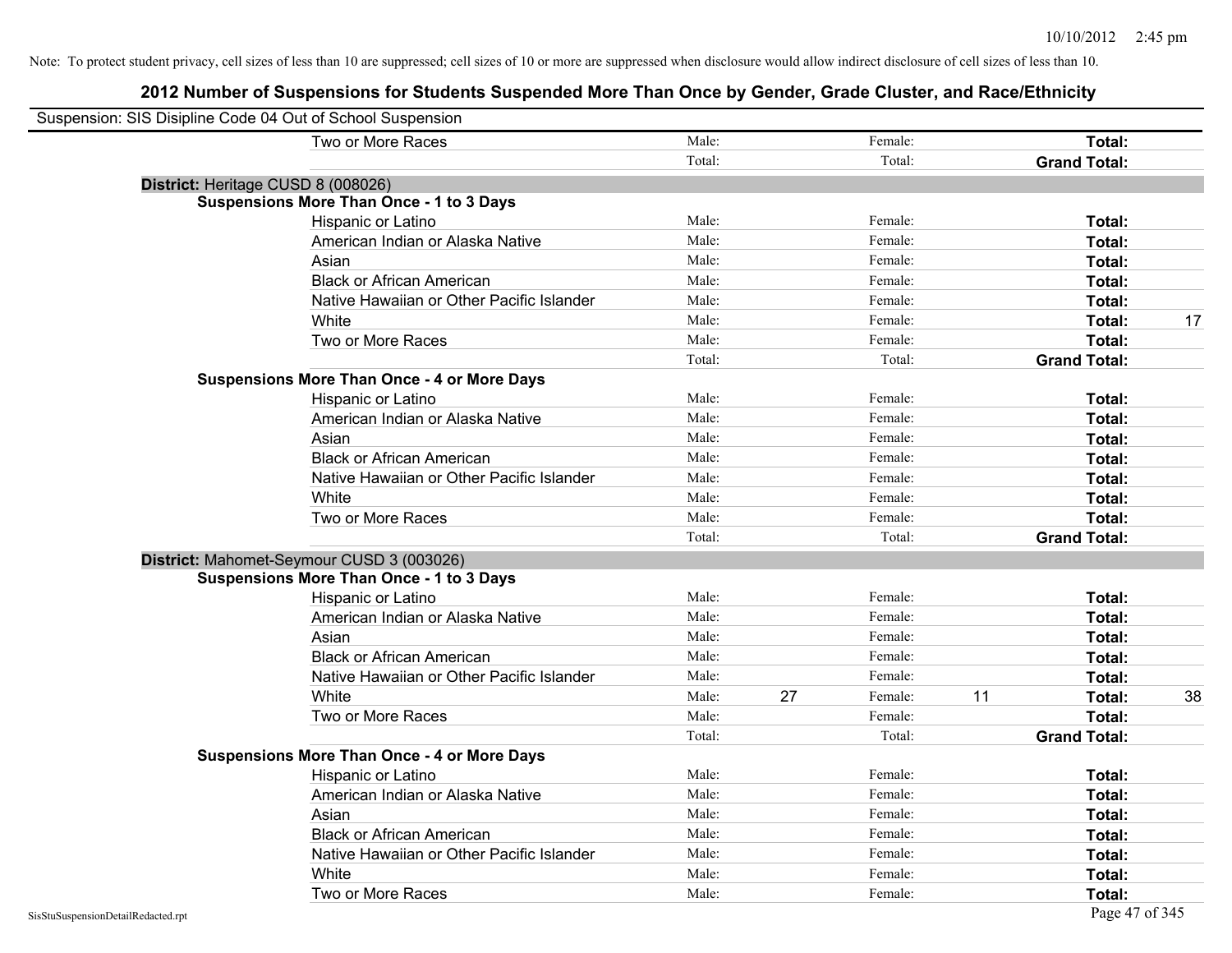| Suspension: SIS Disipline Code 04 Out of School Suspension |                                                    |        |    |         |    |                     |    |
|------------------------------------------------------------|----------------------------------------------------|--------|----|---------|----|---------------------|----|
|                                                            |                                                    | Total: |    | Total:  |    | <b>Grand Total:</b> |    |
|                                                            | District: Rantoul City SD 137 (137002)             |        |    |         |    |                     |    |
|                                                            | <b>Suspensions More Than Once - 1 to 3 Days</b>    |        |    |         |    |                     |    |
|                                                            | Hispanic or Latino                                 | Male:  |    | Female: |    | Total:              | 13 |
|                                                            | American Indian or Alaska Native                   | Male:  |    | Female: |    | Total:              |    |
|                                                            | Asian                                              | Male:  |    | Female: |    | Total:              |    |
|                                                            | <b>Black or African American</b>                   | Male:  | 64 | Female: | 23 | Total:              | 87 |
|                                                            | Native Hawaiian or Other Pacific Islander          | Male:  |    | Female: |    | Total:              |    |
|                                                            | White                                              | Male:  | 46 | Female: | 22 | Total:              | 68 |
|                                                            | Two or More Races                                  | Male:  |    | Female: |    | Total:              | 25 |
|                                                            |                                                    | Total: |    | Total:  |    | <b>Grand Total:</b> |    |
|                                                            | <b>Suspensions More Than Once - 4 or More Days</b> |        |    |         |    |                     |    |
|                                                            | Hispanic or Latino                                 | Male:  |    | Female: |    | Total:              |    |
|                                                            | American Indian or Alaska Native                   | Male:  |    | Female: |    | Total:              |    |
|                                                            | Asian                                              | Male:  |    | Female: |    | Total:              |    |
|                                                            | <b>Black or African American</b>                   | Male:  |    | Female: |    | Total:              |    |
|                                                            | Native Hawaiian or Other Pacific Islander          | Male:  |    | Female: |    | Total:              |    |
|                                                            | White                                              | Male:  |    | Female: |    | Total:              | 16 |
|                                                            | Two or More Races                                  | Male:  |    | Female: |    | Total:              |    |
|                                                            |                                                    | Total: | 24 | Total:  | 12 | <b>Grand Total:</b> | 36 |
|                                                            | District: Rantoul Township HSD 193 (193017)        |        |    |         |    |                     |    |
|                                                            | <b>Suspensions More Than Once - 1 to 3 Days</b>    |        |    |         |    |                     |    |
|                                                            | Hispanic or Latino                                 | Male:  |    | Female: |    | Total:              | 22 |
|                                                            | American Indian or Alaska Native                   | Male:  |    | Female: |    | Total:              |    |
|                                                            | Asian                                              | Male:  |    | Female: |    | Total:              |    |
|                                                            | <b>Black or African American</b>                   | Male:  | 63 | Female: | 23 | Total:              | 86 |
|                                                            | Native Hawaiian or Other Pacific Islander          | Male:  |    | Female: |    | Total:              |    |
|                                                            | White                                              | Male:  | 21 | Female: | 29 | Total:              | 50 |
|                                                            | Two or More Races                                  | Male:  |    | Female: |    | <b>Total:</b>       | 11 |
|                                                            |                                                    | Total: |    | Total:  |    | <b>Grand Total:</b> |    |
|                                                            | <b>Suspensions More Than Once - 4 or More Days</b> |        |    |         |    |                     |    |
|                                                            | Hispanic or Latino                                 | Male:  |    | Female: |    | Total:              | 15 |
|                                                            | American Indian or Alaska Native                   | Male:  |    | Female: |    | Total:              |    |
|                                                            | Asian                                              | Male:  |    | Female: |    | Total:              |    |
|                                                            | <b>Black or African American</b>                   | Male:  | 22 | Female: | 12 | Total:              | 34 |
|                                                            | Native Hawaiian or Other Pacific Islander          | Male:  |    | Female: |    | Total:              |    |
|                                                            | White                                              | Male:  |    | Female: |    | Total:              | 18 |
|                                                            | Two or More Races                                  | Male:  |    | Female: |    | Total:              |    |
|                                                            |                                                    | Total: |    | Total:  |    | <b>Grand Total:</b> |    |
| SisStuSuspensionDetailRedacted.rpt                         |                                                    |        |    |         |    | Page 48 of 345      |    |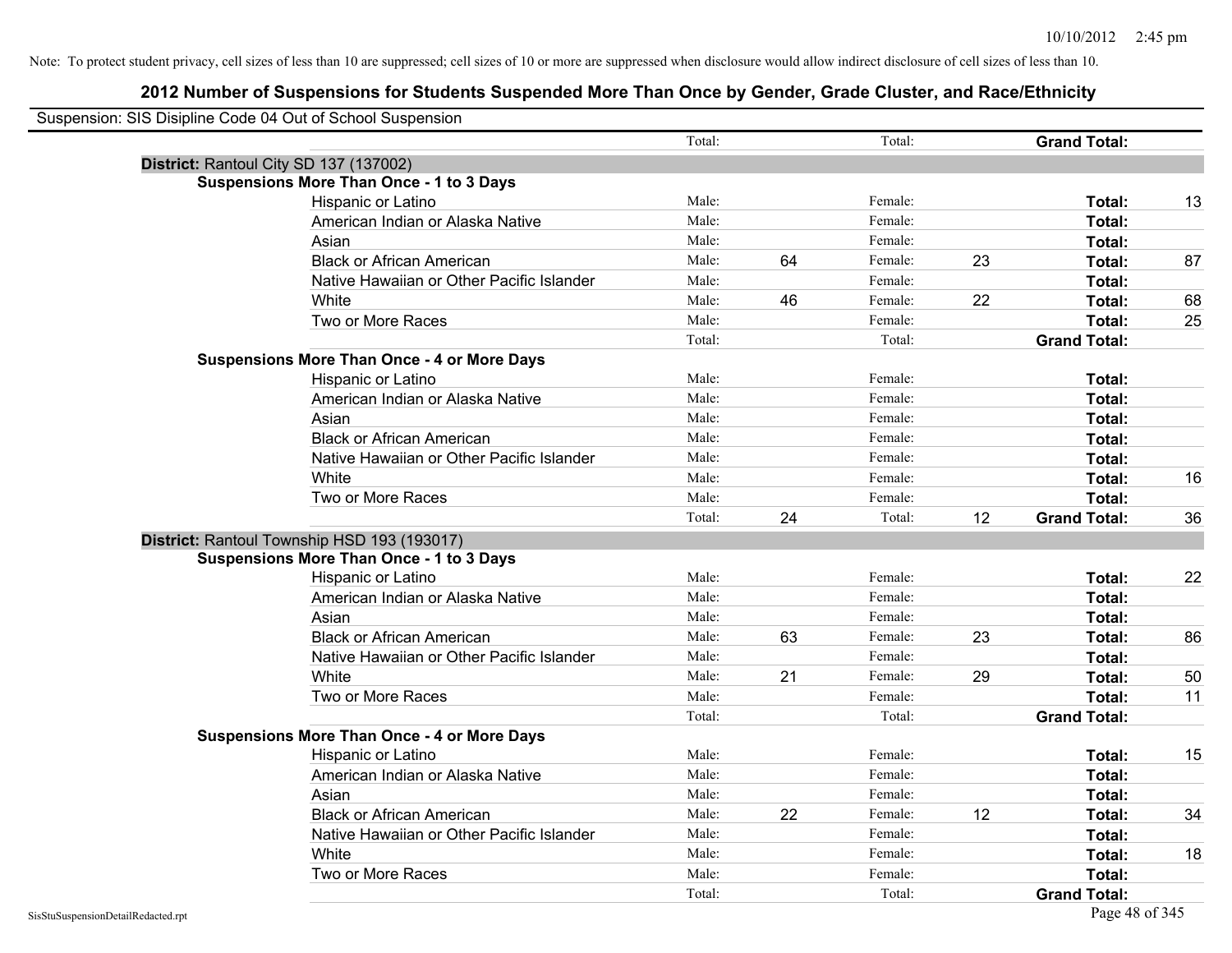| Suspension: SIS Disipline Code 04 Out of School Suspension |                                                    |        |         |                     |    |
|------------------------------------------------------------|----------------------------------------------------|--------|---------|---------------------|----|
|                                                            | District: Rural Champaign Co Spec Ed Coop (000061) |        |         |                     |    |
|                                                            | <b>Suspensions More Than Once - 1 to 3 Days</b>    |        |         |                     |    |
|                                                            | Hispanic or Latino                                 | Male:  | Female: | Total:              |    |
|                                                            | American Indian or Alaska Native                   | Male:  | Female: | Total:              |    |
|                                                            | Asian                                              | Male:  | Female: | Total:              |    |
|                                                            | <b>Black or African American</b>                   | Male:  | Female: | Total:              |    |
|                                                            | Native Hawaiian or Other Pacific Islander          | Male:  | Female: | Total:              |    |
|                                                            | White                                              | Male:  | Female: | Total:              |    |
|                                                            | Two or More Races                                  | Male:  | Female: | Total:              |    |
|                                                            |                                                    | Total: | Total:  | <b>Grand Total:</b> |    |
|                                                            | District: St Joseph Ogden CHSD 305 (305016)        |        |         |                     |    |
|                                                            | <b>Suspensions More Than Once - 1 to 3 Days</b>    |        |         |                     |    |
|                                                            | Hispanic or Latino                                 | Male:  | Female: | Total:              |    |
|                                                            | American Indian or Alaska Native                   | Male:  | Female: | Total:              |    |
|                                                            | Asian                                              | Male:  | Female: | Total:              |    |
|                                                            | <b>Black or African American</b>                   | Male:  | Female: | Total:              |    |
|                                                            | Native Hawaiian or Other Pacific Islander          | Male:  | Female: | Total:              |    |
|                                                            | White                                              | Male:  | Female: | Total:              | 15 |
|                                                            | Two or More Races                                  | Male:  | Female: | Total:              |    |
|                                                            |                                                    | Total: | Total:  | <b>Grand Total:</b> |    |
|                                                            | <b>Suspensions More Than Once - 4 or More Days</b> |        |         |                     |    |
|                                                            | Hispanic or Latino                                 | Male:  | Female: | Total:              |    |
|                                                            | American Indian or Alaska Native                   | Male:  | Female: | Total:              |    |
|                                                            | Asian                                              | Male:  | Female: | Total:              |    |
|                                                            | <b>Black or African American</b>                   | Male:  | Female: | Total:              |    |
|                                                            | Native Hawaiian or Other Pacific Islander          | Male:  | Female: | Total:              |    |
|                                                            | White                                              | Male:  | Female: | Total:              |    |
|                                                            | Two or More Races                                  | Male:  | Female: | Total:              |    |
|                                                            |                                                    | Total: | Total:  | <b>Grand Total:</b> |    |
|                                                            | District: Thomasboro CCSD 130 (130004)             |        |         |                     |    |
|                                                            | <b>Suspensions More Than Once - 1 to 3 Days</b>    |        |         |                     |    |
|                                                            | Hispanic or Latino                                 | Male:  | Female: | Total:              |    |
|                                                            | American Indian or Alaska Native                   | Male:  | Female: | Total:              |    |
|                                                            | Asian                                              | Male:  | Female: | Total:              |    |
|                                                            | <b>Black or African American</b>                   | Male:  | Female: | Total:              |    |
|                                                            | Native Hawaiian or Other Pacific Islander          | Male:  | Female: | Total:              |    |
|                                                            | White                                              | Male:  | Female: | Total:              |    |
|                                                            | Two or More Races                                  | Male:  | Female: | Total:              |    |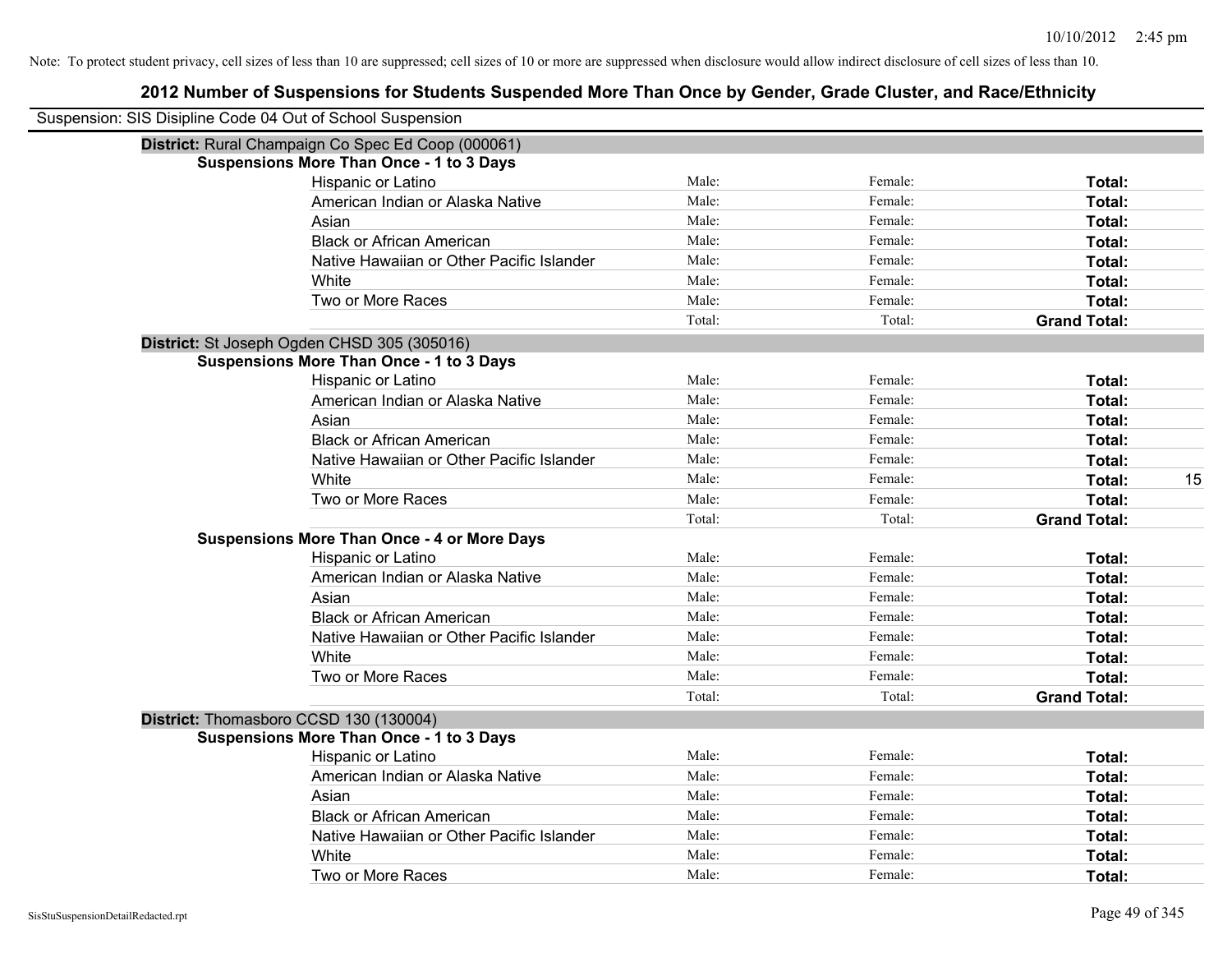| Suspension: SIS Disipline Code 04 Out of School Suspension |                                                    |        |     |         |    |                     |     |
|------------------------------------------------------------|----------------------------------------------------|--------|-----|---------|----|---------------------|-----|
|                                                            |                                                    | Total: |     | Total:  |    | <b>Grand Total:</b> |     |
|                                                            | District: Tolono CUSD 7 (007026)                   |        |     |         |    |                     |     |
|                                                            | <b>Suspensions More Than Once - 1 to 3 Days</b>    |        |     |         |    |                     |     |
|                                                            | Hispanic or Latino                                 | Male:  |     | Female: |    | Total:              |     |
|                                                            | American Indian or Alaska Native                   | Male:  |     | Female: |    | Total:              |     |
|                                                            | Asian                                              | Male:  |     | Female: |    | Total:              |     |
|                                                            | <b>Black or African American</b>                   | Male:  |     | Female: |    | Total:              |     |
|                                                            | Native Hawaiian or Other Pacific Islander          | Male:  |     | Female: |    | Total:              |     |
|                                                            | White                                              | Male:  |     | Female: |    | Total:              | 10  |
|                                                            | Two or More Races                                  | Male:  |     | Female: |    | Total:              |     |
|                                                            |                                                    | Total: |     | Total:  |    | <b>Grand Total:</b> |     |
|                                                            | <b>Suspensions More Than Once - 4 or More Days</b> |        |     |         |    |                     |     |
|                                                            | Hispanic or Latino                                 | Male:  |     | Female: |    | Total:              |     |
|                                                            | American Indian or Alaska Native                   | Male:  |     | Female: |    | Total:              |     |
|                                                            | Asian                                              | Male:  |     | Female: |    | Total:              |     |
|                                                            | <b>Black or African American</b>                   | Male:  |     | Female: |    | Total:              |     |
|                                                            | Native Hawaiian or Other Pacific Islander          | Male:  |     | Female: |    | Total:              |     |
|                                                            | White                                              | Male:  |     | Female: |    | Total:              |     |
|                                                            | Two or More Races                                  | Male:  |     | Female: |    | Total:              |     |
|                                                            |                                                    | Total: |     | Total:  |    | <b>Grand Total:</b> | 14  |
|                                                            | District: Urbana SD 116 (116022)                   |        |     |         |    |                     |     |
|                                                            | <b>Suspensions More Than Once - 1 to 3 Days</b>    |        |     |         |    |                     |     |
|                                                            | Hispanic or Latino                                 | Male:  |     | Female: |    | Total:              |     |
|                                                            | American Indian or Alaska Native                   | Male:  |     | Female: |    | Total:              |     |
|                                                            | Asian                                              | Male:  |     | Female: |    | Total:              |     |
|                                                            | <b>Black or African American</b>                   | Male:  | 111 | Female: | 44 | Total:              | 155 |
|                                                            | Native Hawaiian or Other Pacific Islander          | Male:  |     | Female: |    | Total:              |     |
|                                                            | White                                              | Male:  |     | Female: |    | Total:              | 20  |
|                                                            | Two or More Races                                  | Male:  |     | Female: |    | Total:              | 18  |
|                                                            |                                                    | Total: |     | Total:  |    | <b>Grand Total:</b> |     |
|                                                            | <b>Suspensions More Than Once - 4 or More Days</b> |        |     |         |    |                     |     |
|                                                            | Hispanic or Latino                                 | Male:  |     | Female: |    | Total:              |     |
|                                                            | American Indian or Alaska Native                   | Male:  |     | Female: |    | Total:              |     |
|                                                            | Asian                                              | Male:  |     | Female: |    | Total:              |     |
|                                                            | <b>Black or African American</b>                   | Male:  | 39  | Female: | 22 | Total:              | 61  |
|                                                            | Native Hawaiian or Other Pacific Islander          | Male:  |     | Female: |    | Total:              |     |
|                                                            | White                                              | Male:  |     | Female: |    | Total:              | 22  |
|                                                            | Two or More Races                                  | Male:  |     | Female: |    | Total:              |     |
|                                                            |                                                    | Total: | 61  | Total:  | 35 | <b>Grand Total:</b> | 96  |
| SisStuSuspensionDetailRedacted.rpt                         |                                                    |        |     |         |    | Page 50 of 345      |     |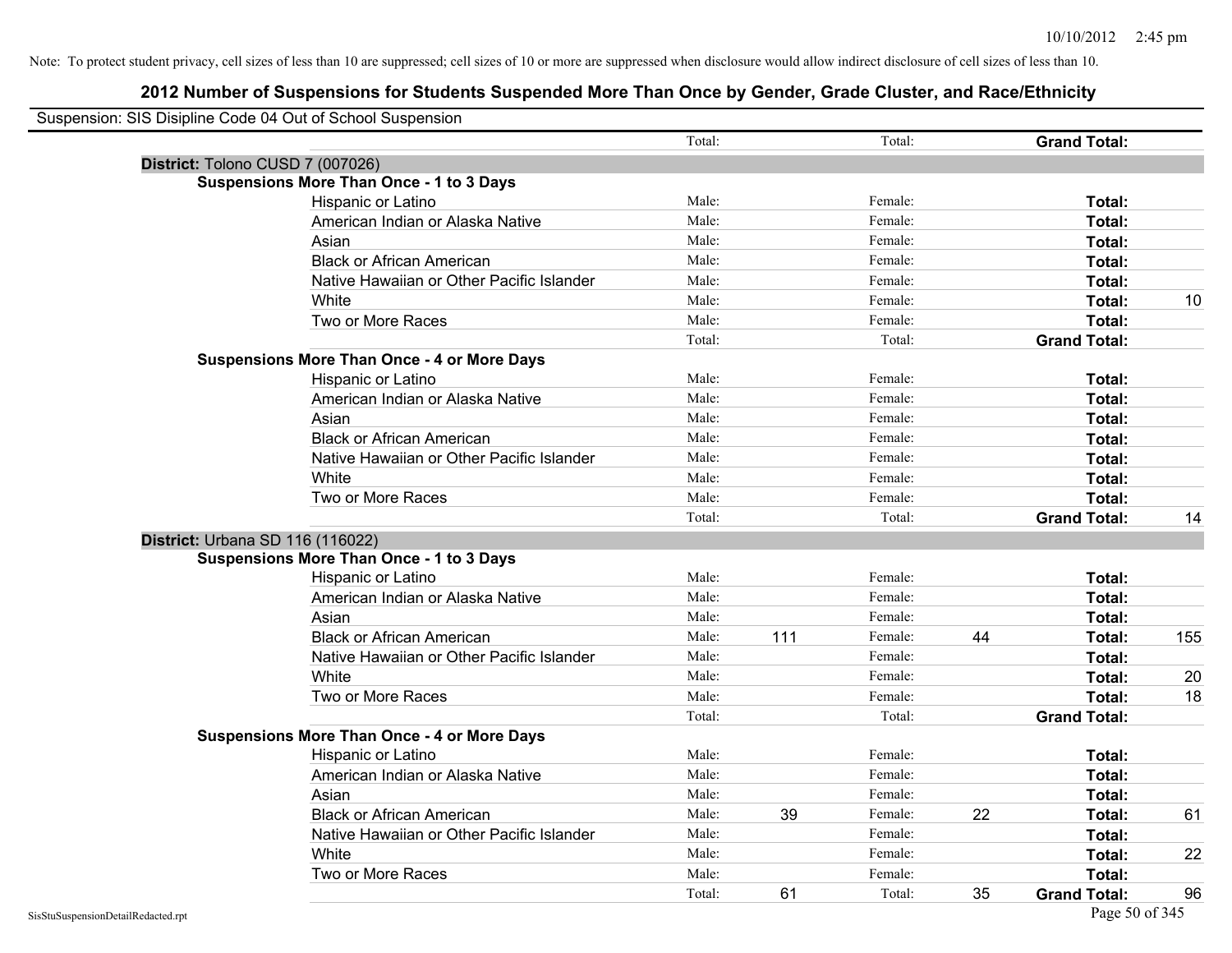| Suspension: SIS Disipline Code 04 Out of School Suspension |                                                     |        |    |         |                     |    |
|------------------------------------------------------------|-----------------------------------------------------|--------|----|---------|---------------------|----|
| County: Ford (027)                                         |                                                     |        |    |         |                     |    |
|                                                            | District: Gibson City-Melvin-Sibley CUSD 5 (005026) |        |    |         |                     |    |
|                                                            | <b>Suspensions More Than Once - 1 to 3 Days</b>     |        |    |         |                     |    |
|                                                            | Hispanic or Latino                                  | Male:  |    | Female: | Total:              |    |
|                                                            | American Indian or Alaska Native                    | Male:  |    | Female: | Total:              |    |
|                                                            | Asian                                               | Male:  |    | Female: | Total:              |    |
|                                                            | <b>Black or African American</b>                    | Male:  |    | Female: | Total:              |    |
|                                                            | Native Hawaiian or Other Pacific Islander           | Male:  |    | Female: | Total:              |    |
|                                                            | White                                               | Male:  |    | Female: | Total:              | 31 |
|                                                            | Two or More Races                                   | Male:  |    | Female: | Total:              |    |
|                                                            |                                                     | Total: |    | Total:  | <b>Grand Total:</b> |    |
|                                                            | <b>Suspensions More Than Once - 4 or More Days</b>  |        |    |         |                     |    |
|                                                            | Hispanic or Latino                                  | Male:  |    | Female: | Total:              |    |
|                                                            | American Indian or Alaska Native                    | Male:  |    | Female: | Total:              |    |
|                                                            | Asian                                               | Male:  |    | Female: | Total:              |    |
|                                                            | <b>Black or African American</b>                    | Male:  |    | Female: | Total:              |    |
|                                                            | Native Hawaiian or Other Pacific Islander           | Male:  |    | Female: | Total:              |    |
|                                                            | White                                               | Male:  |    | Female: | Total:              | 19 |
|                                                            | Two or More Races                                   | Male:  |    | Female: | Total:              |    |
|                                                            |                                                     | Total: |    | Total:  | <b>Grand Total:</b> |    |
|                                                            | District: Paxton-Buckley-Loda CUD 10 (010026)       |        |    |         |                     |    |
|                                                            | <b>Suspensions More Than Once - 1 to 3 Days</b>     |        |    |         |                     |    |
|                                                            | Hispanic or Latino                                  | Male:  |    | Female: | Total:              |    |
|                                                            | American Indian or Alaska Native                    | Male:  |    | Female: | Total:              |    |
|                                                            | Asian                                               | Male:  |    | Female: | Total:              |    |
|                                                            | <b>Black or African American</b>                    | Male:  |    | Female: | Total:              |    |
|                                                            | Native Hawaiian or Other Pacific Islander           | Male:  |    | Female: | Total:              |    |
|                                                            | White                                               | Male:  | 37 | Female: | 11<br>Total:        | 48 |
|                                                            | Two or More Races                                   | Male:  |    | Female: | Total:              |    |
|                                                            |                                                     | Total: |    | Total:  | <b>Grand Total:</b> |    |
|                                                            | <b>Suspensions More Than Once - 4 or More Days</b>  |        |    |         |                     |    |
|                                                            | Hispanic or Latino                                  | Male:  |    | Female: | Total:              |    |
|                                                            | American Indian or Alaska Native                    | Male:  |    | Female: | Total:              |    |
|                                                            | Asian                                               | Male:  |    | Female: | Total:              |    |
|                                                            | <b>Black or African American</b>                    | Male:  |    | Female: | Total:              |    |
|                                                            | Native Hawaiian or Other Pacific Islander           | Male:  |    | Female: | Total:              |    |
|                                                            | White                                               | Male:  |    | Female: | Total:              |    |
|                                                            | Two or More Races                                   | Male:  |    | Female: | Total:              |    |
|                                                            |                                                     | Total: |    | Total:  | <b>Grand Total:</b> |    |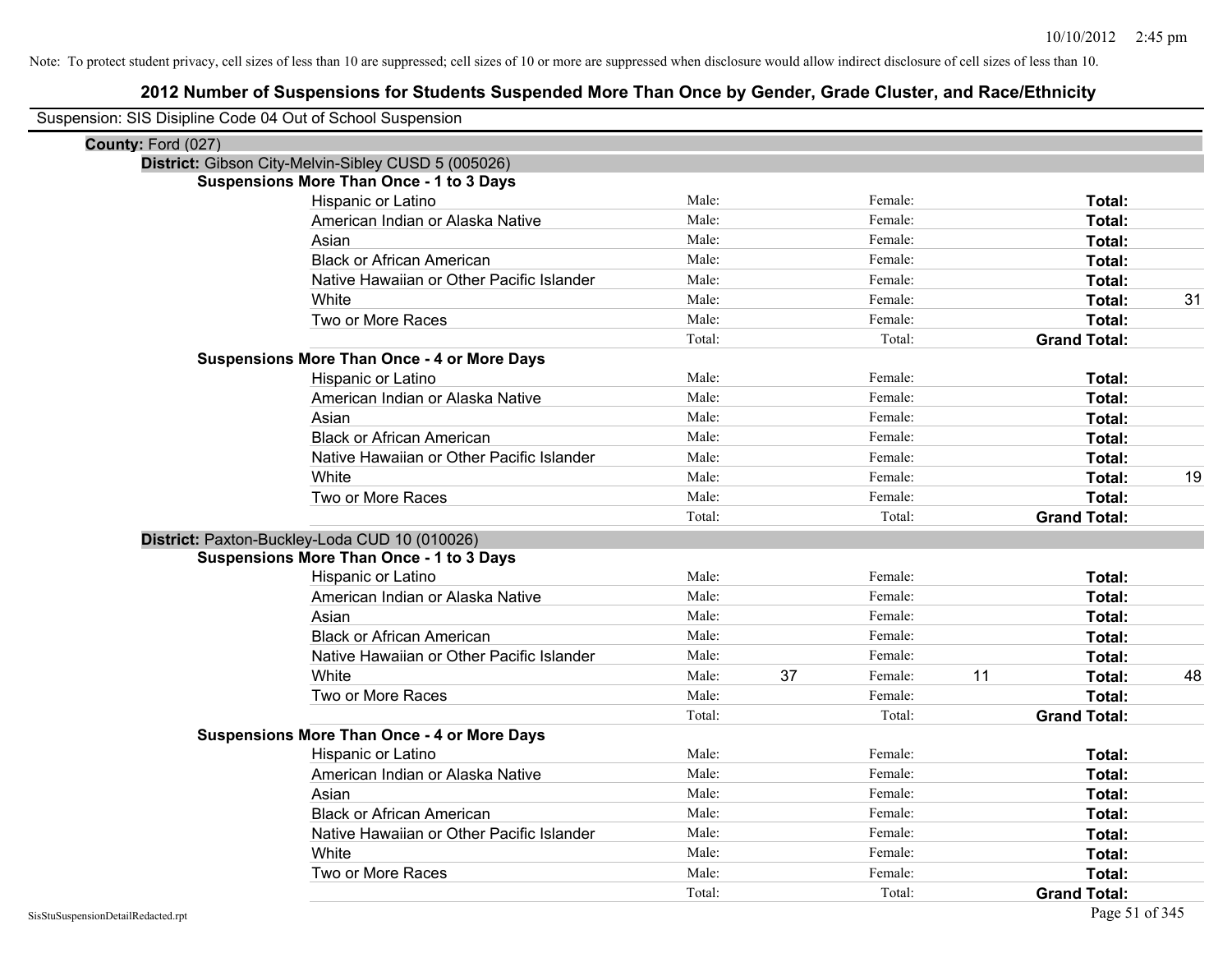| Suspension: SIS Disipline Code 04 Out of School Suspension |                                                    |        |         |                     |
|------------------------------------------------------------|----------------------------------------------------|--------|---------|---------------------|
| <b>County: Non-Public School (000)</b>                     |                                                    |        |         |                     |
| District: Champaign/Ford ROE (000000)                      |                                                    |        |         |                     |
|                                                            | <b>Suspensions More Than Once - 1 to 3 Days</b>    |        |         |                     |
|                                                            | Hispanic or Latino                                 | Male:  | Female: | Total:              |
|                                                            | American Indian or Alaska Native                   | Male:  | Female: | Total:              |
|                                                            | Asian                                              | Male:  | Female: | Total:              |
|                                                            | <b>Black or African American</b>                   | Male:  | Female: | Total:              |
|                                                            | Native Hawaiian or Other Pacific Islander          | Male:  | Female: | Total:              |
|                                                            | White                                              | Male:  | Female: | Total:              |
|                                                            | Two or More Races                                  | Male:  | Female: | Total:              |
|                                                            |                                                    | Total: | Total:  | <b>Grand Total:</b> |
|                                                            | <b>Suspensions More Than Once - 4 or More Days</b> |        |         |                     |
|                                                            | Hispanic or Latino                                 | Male:  | Female: | Total:              |
|                                                            | American Indian or Alaska Native                   | Male:  | Female: | Total:              |
|                                                            | Asian                                              | Male:  | Female: | Total:              |
|                                                            | <b>Black or African American</b>                   | Male:  | Female: | Total:              |
|                                                            | Native Hawaiian or Other Pacific Islander          | Male:  | Female: | Total:              |
|                                                            | White                                              | Male:  | Female: | Total:              |
|                                                            | Two or More Races                                  | Male:  | Female: | Total:              |
|                                                            |                                                    | Total: | Total:  | <b>Grand Total:</b> |
|                                                            |                                                    |        |         |                     |
| Region: Christian/Montgomery ROE (10)                      |                                                    |        |         |                     |
| County: Christian (011)                                    |                                                    |        |         |                     |
| District: Edinburg CUSD 4 (004026)                         |                                                    |        |         |                     |
|                                                            | <b>Suspensions More Than Once - 1 to 3 Days</b>    |        |         |                     |
|                                                            | Hispanic or Latino                                 | Male:  | Female: | Total:              |
|                                                            | American Indian or Alaska Native                   | Male:  | Female: | Total:              |
|                                                            | Asian                                              | Male:  | Female: | Total:              |
|                                                            | <b>Black or African American</b>                   | Male:  | Female: | Total:              |
|                                                            | Native Hawaiian or Other Pacific Islander          | Male:  | Female: | Total:              |
|                                                            | White                                              | Male:  | Female: | Total:              |
|                                                            | Two or More Races                                  | Male:  | Female: | Total:              |
|                                                            |                                                    | Total: | Total:  | <b>Grand Total:</b> |
|                                                            | <b>Suspensions More Than Once - 4 or More Days</b> |        |         |                     |
|                                                            | Hispanic or Latino                                 | Male:  | Female: | Total:              |
|                                                            | American Indian or Alaska Native                   | Male:  | Female: | Total:              |
|                                                            | Asian                                              | Male:  | Female: | Total:              |
|                                                            | <b>Black or African American</b>                   | Male:  | Female: | Total:              |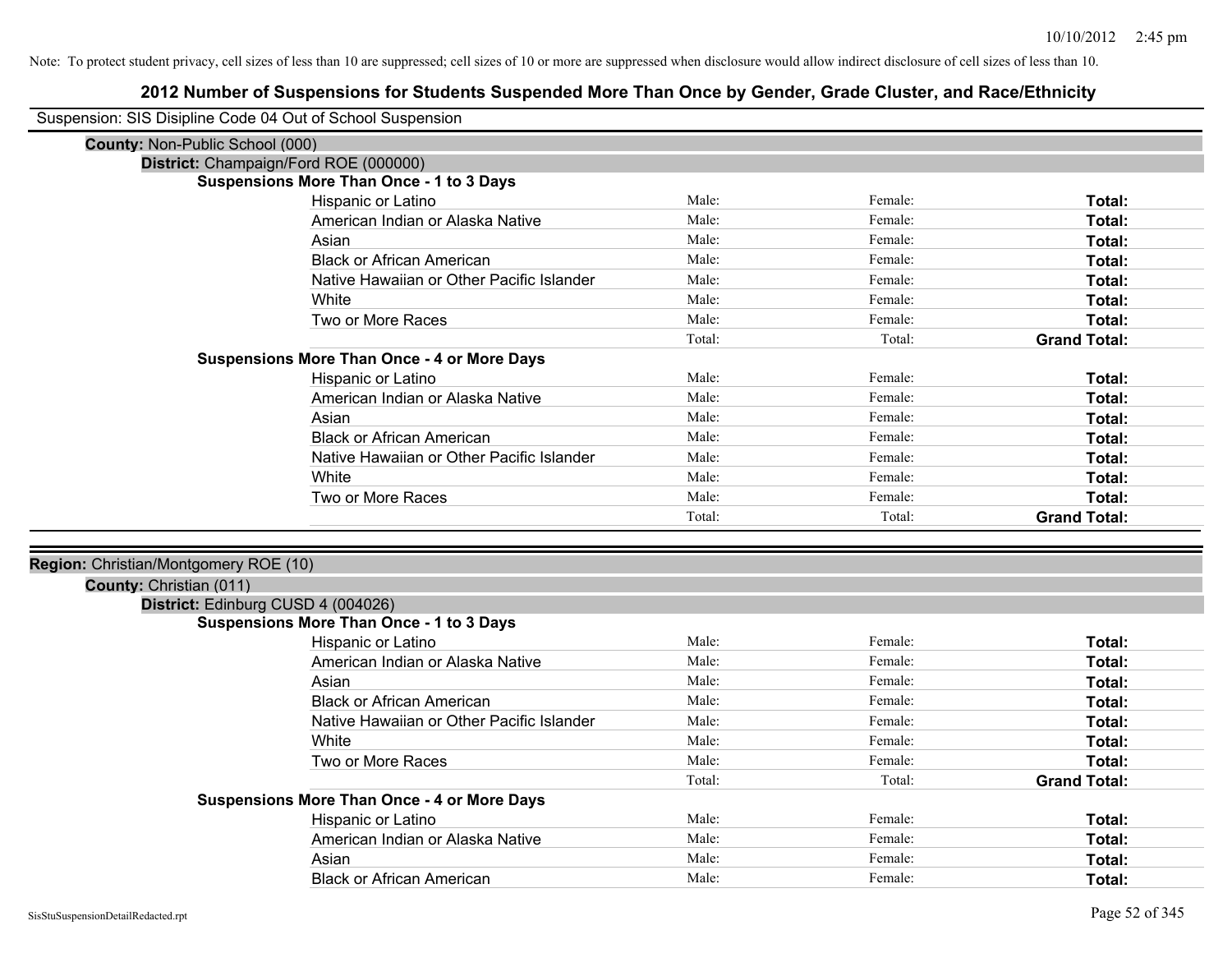| Suspension: SIS Disipline Code 04 Out of School Suspension |                                                    |        |         |                     |
|------------------------------------------------------------|----------------------------------------------------|--------|---------|---------------------|
|                                                            | Native Hawaiian or Other Pacific Islander          | Male:  | Female: | Total:              |
|                                                            | White                                              | Male:  | Female: | Total:              |
|                                                            | Two or More Races                                  | Male:  | Female: | Total:              |
|                                                            |                                                    | Total: | Total:  | <b>Grand Total:</b> |
| District: Morrisonville CUSD 1 (001026)                    |                                                    |        |         |                     |
|                                                            | <b>Suspensions More Than Once - 1 to 3 Days</b>    |        |         |                     |
|                                                            | Hispanic or Latino                                 | Male:  | Female: | Total:              |
|                                                            | American Indian or Alaska Native                   | Male:  | Female: | Total:              |
|                                                            | Asian                                              | Male:  | Female: | Total:              |
|                                                            | <b>Black or African American</b>                   | Male:  | Female: | Total:              |
|                                                            | Native Hawaiian or Other Pacific Islander          | Male:  | Female: | Total:              |
|                                                            | White                                              | Male:  | Female: | Total:              |
|                                                            | Two or More Races                                  | Male:  | Female: | Total:              |
|                                                            |                                                    | Total: | Total:  | <b>Grand Total:</b> |
| District: Pana CUSD 8 (008026)                             |                                                    |        |         |                     |
|                                                            | <b>Suspensions More Than Once - 1 to 3 Days</b>    |        |         |                     |
|                                                            | Hispanic or Latino                                 | Male:  | Female: | Total:              |
|                                                            | American Indian or Alaska Native                   | Male:  | Female: | Total:              |
|                                                            | Asian                                              | Male:  | Female: | Total:              |
|                                                            | <b>Black or African American</b>                   | Male:  | Female: | Total:              |
|                                                            | Native Hawaiian or Other Pacific Islander          | Male:  | Female: | Total:              |
|                                                            | White                                              | Male:  | Female: | Total:<br>18        |
|                                                            | Two or More Races                                  | Male:  | Female: | Total:              |
|                                                            |                                                    | Total: | Total:  | <b>Grand Total:</b> |
|                                                            | <b>Suspensions More Than Once - 4 or More Days</b> |        |         |                     |
|                                                            | Hispanic or Latino                                 | Male:  | Female: | Total:              |
|                                                            | American Indian or Alaska Native                   | Male:  | Female: | Total:              |
|                                                            | Asian                                              | Male:  | Female: | Total:              |
|                                                            | <b>Black or African American</b>                   | Male:  | Female: | Total:              |
|                                                            | Native Hawaiian or Other Pacific Islander          | Male:  | Female: | Total:              |
|                                                            | White                                              | Male:  | Female: | Total:              |
|                                                            | Two or More Races                                  | Male:  | Female: | Total:              |
|                                                            |                                                    | Total: | Total:  | <b>Grand Total:</b> |
| District: South Fork SD 14 (014024)                        |                                                    |        |         |                     |
|                                                            | <b>Suspensions More Than Once - 1 to 3 Days</b>    |        |         |                     |
|                                                            | Hispanic or Latino                                 | Male:  | Female: | Total:              |
|                                                            | American Indian or Alaska Native                   | Male:  | Female: | Total:              |
|                                                            | Asian                                              | Male:  | Female: | Total:              |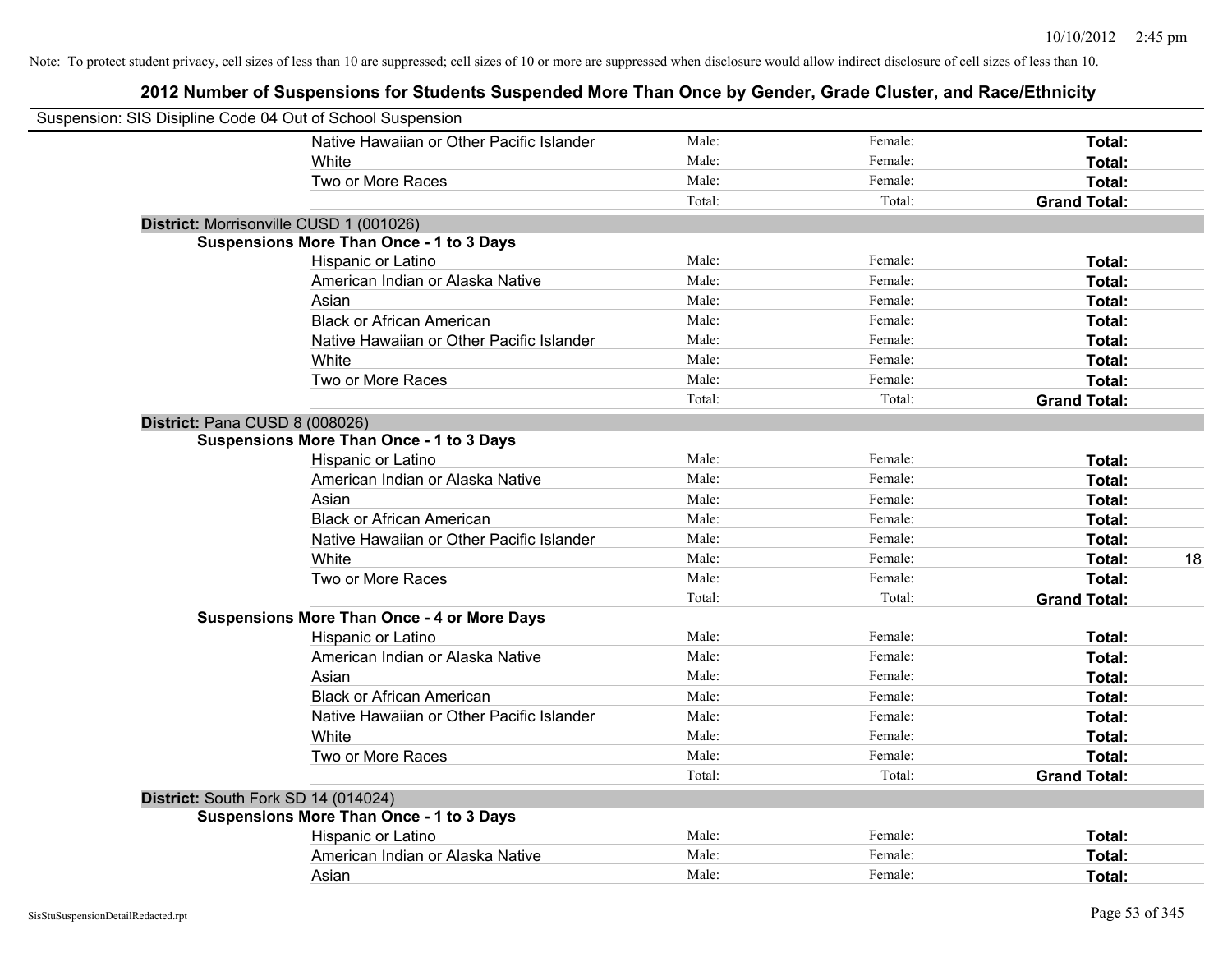| Suspension: SIS Disipline Code 04 Out of School Suspension |                                                    |        |     |         |    |                     |     |
|------------------------------------------------------------|----------------------------------------------------|--------|-----|---------|----|---------------------|-----|
|                                                            | <b>Black or African American</b>                   | Male:  |     | Female: |    | Total:              |     |
|                                                            | Native Hawaiian or Other Pacific Islander          | Male:  |     | Female: |    | Total:              |     |
|                                                            | White                                              | Male:  |     | Female: |    | Total:              |     |
|                                                            | Two or More Races                                  | Male:  |     | Female: |    | Total:              |     |
|                                                            |                                                    | Total: |     | Total:  |    | <b>Grand Total:</b> |     |
|                                                            | <b>Suspensions More Than Once - 4 or More Days</b> |        |     |         |    |                     |     |
|                                                            | Hispanic or Latino                                 | Male:  |     | Female: |    | Total:              |     |
|                                                            | American Indian or Alaska Native                   | Male:  |     | Female: |    | Total:              |     |
|                                                            | Asian                                              | Male:  |     | Female: |    | Total:              |     |
|                                                            | <b>Black or African American</b>                   | Male:  |     | Female: |    | Total:              |     |
|                                                            | Native Hawaiian or Other Pacific Islander          | Male:  |     | Female: |    | Total:              |     |
|                                                            | White                                              | Male:  |     | Female: |    | Total:              |     |
|                                                            | Two or More Races                                  | Male:  |     | Female: |    | Total:              |     |
|                                                            |                                                    | Total: |     | Total:  |    | <b>Grand Total:</b> |     |
|                                                            | District: Taylorville CUSD 3 (003026)              |        |     |         |    |                     |     |
|                                                            | <b>Suspensions More Than Once - 1 to 3 Days</b>    |        |     |         |    |                     |     |
|                                                            | Hispanic or Latino                                 | Male:  |     | Female: |    | Total:              |     |
|                                                            | American Indian or Alaska Native                   | Male:  |     | Female: |    | Total:              |     |
|                                                            | Asian                                              | Male:  |     | Female: |    | Total:              |     |
|                                                            | <b>Black or African American</b>                   | Male:  |     | Female: |    | Total:              |     |
|                                                            | Native Hawaiian or Other Pacific Islander          | Male:  |     | Female: |    | Total:              |     |
|                                                            | White                                              | Male:  | 145 | Female: | 28 | Total:              | 173 |
|                                                            | Two or More Races                                  | Male:  |     | Female: |    | Total:              | 12  |
|                                                            |                                                    | Total: |     | Total:  |    | <b>Grand Total:</b> |     |
|                                                            | <b>Suspensions More Than Once - 4 or More Days</b> |        |     |         |    |                     |     |
|                                                            | Hispanic or Latino                                 | Male:  |     | Female: |    | Total:              |     |
|                                                            | American Indian or Alaska Native                   | Male:  |     | Female: |    | Total:              |     |
|                                                            | Asian                                              | Male:  |     | Female: |    | Total:              |     |
|                                                            | <b>Black or African American</b>                   | Male:  |     | Female: |    | Total:              |     |
|                                                            | Native Hawaiian or Other Pacific Islander          | Male:  |     | Female: |    | Total:              |     |
|                                                            | White                                              | Male:  |     | Female: |    | Total:              | 33  |
|                                                            | Two or More Races                                  | Male:  |     | Female: |    | Total:              |     |
|                                                            |                                                    | Total: |     | Total:  |    | <b>Grand Total:</b> |     |
| <b>County: Montgomery (068)</b>                            |                                                    |        |     |         |    |                     |     |
|                                                            | District: Hillsboro CUSD 3 (003026)                |        |     |         |    |                     |     |
|                                                            | <b>Suspensions More Than Once - 1 to 3 Days</b>    |        |     |         |    |                     |     |
|                                                            | Hispanic or Latino                                 | Male:  |     | Female: |    | Total:              |     |
|                                                            | American Indian or Alaska Native                   | Male:  |     | Female: |    | Total:              |     |
|                                                            | Asian                                              | Male:  |     | Female: |    | Total:              |     |
| SisStuSuspensionDetailRedacted.rpt                         |                                                    |        |     |         |    | Page 54 of 345      |     |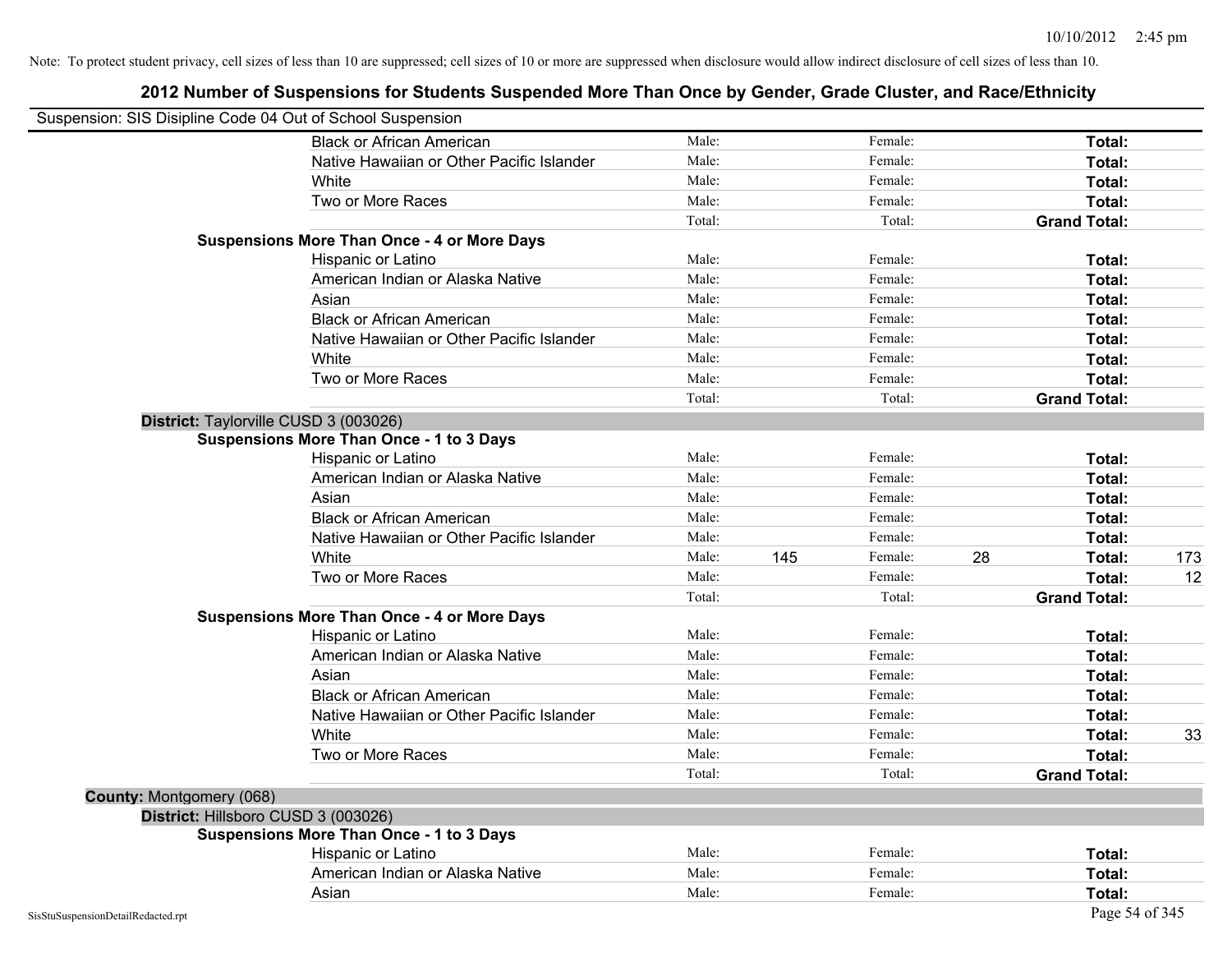| Suspension: SIS Disipline Code 04 Out of School Suspension |                                                    |        |    |         |    |                     |    |
|------------------------------------------------------------|----------------------------------------------------|--------|----|---------|----|---------------------|----|
|                                                            | <b>Black or African American</b>                   | Male:  |    | Female: |    | <b>Total:</b>       |    |
|                                                            | Native Hawaiian or Other Pacific Islander          | Male:  |    | Female: |    | Total:              |    |
|                                                            | White                                              | Male:  | 48 | Female: | 14 | Total:              | 62 |
|                                                            | Two or More Races                                  | Male:  |    | Female: |    | Total:              |    |
|                                                            |                                                    | Total: |    | Total:  |    | <b>Grand Total:</b> |    |
|                                                            | <b>Suspensions More Than Once - 4 or More Days</b> |        |    |         |    |                     |    |
|                                                            | Hispanic or Latino                                 | Male:  |    | Female: |    | Total:              |    |
|                                                            | American Indian or Alaska Native                   | Male:  |    | Female: |    | Total:              |    |
|                                                            | Asian                                              | Male:  |    | Female: |    | Total:              |    |
|                                                            | <b>Black or African American</b>                   | Male:  |    | Female: |    | Total:              |    |
|                                                            | Native Hawaiian or Other Pacific Islander          | Male:  |    | Female: |    | Total:              |    |
|                                                            | White                                              | Male:  |    | Female: |    | Total:              |    |
|                                                            | Two or More Races                                  | Male:  |    | Female: |    | Total:              |    |
|                                                            |                                                    | Total: |    | Total:  |    | <b>Grand Total:</b> |    |
|                                                            | District: Litchfield CUSD 12 (012026)              |        |    |         |    |                     |    |
|                                                            | <b>Suspensions More Than Once - 1 to 3 Days</b>    |        |    |         |    |                     |    |
|                                                            | Hispanic or Latino                                 | Male:  |    | Female: |    | Total:              |    |
|                                                            | American Indian or Alaska Native                   | Male:  |    | Female: |    | Total:              |    |
|                                                            | Asian                                              | Male:  |    | Female: |    | Total:              |    |
|                                                            | <b>Black or African American</b>                   | Male:  |    | Female: |    | Total:              |    |
|                                                            | Native Hawaiian or Other Pacific Islander          | Male:  |    | Female: |    | Total:              |    |
|                                                            | White                                              | Male:  |    | Female: |    | Total:              |    |
|                                                            | Two or More Races                                  | Male:  |    | Female: |    | Total:              |    |
|                                                            |                                                    | Total: |    | Total:  |    | <b>Grand Total:</b> |    |
|                                                            | District: Nokomis CUSD 22 (022026)                 |        |    |         |    |                     |    |
|                                                            | <b>Suspensions More Than Once - 1 to 3 Days</b>    |        |    |         |    |                     |    |
|                                                            | Hispanic or Latino                                 | Male:  |    | Female: |    | Total:              |    |
|                                                            | American Indian or Alaska Native                   | Male:  |    | Female: |    | Total:              |    |
|                                                            | Asian                                              | Male:  |    | Female: |    | Total:              |    |
|                                                            | <b>Black or African American</b>                   | Male:  |    | Female: |    | Total:              |    |
|                                                            | Native Hawaiian or Other Pacific Islander          | Male:  |    | Female: |    | Total:              |    |
|                                                            | White                                              | Male:  |    | Female: |    | Total:              | 13 |
|                                                            | Two or More Races                                  | Male:  |    | Female: |    | Total:              |    |
|                                                            |                                                    | Total: |    | Total:  |    | <b>Grand Total:</b> |    |
|                                                            | <b>Suspensions More Than Once - 4 or More Days</b> |        |    |         |    |                     |    |
|                                                            | Hispanic or Latino                                 | Male:  |    | Female: |    | Total:              |    |
|                                                            | American Indian or Alaska Native                   | Male:  |    | Female: |    | Total:              |    |
|                                                            | Asian                                              | Male:  |    | Female: |    | Total:              |    |
|                                                            | <b>Black or African American</b>                   | Male:  |    | Female: |    | Total:              |    |
| SisStuSuspensionDetailRedacted.rpt                         |                                                    |        |    |         |    | Page 55 of 345      |    |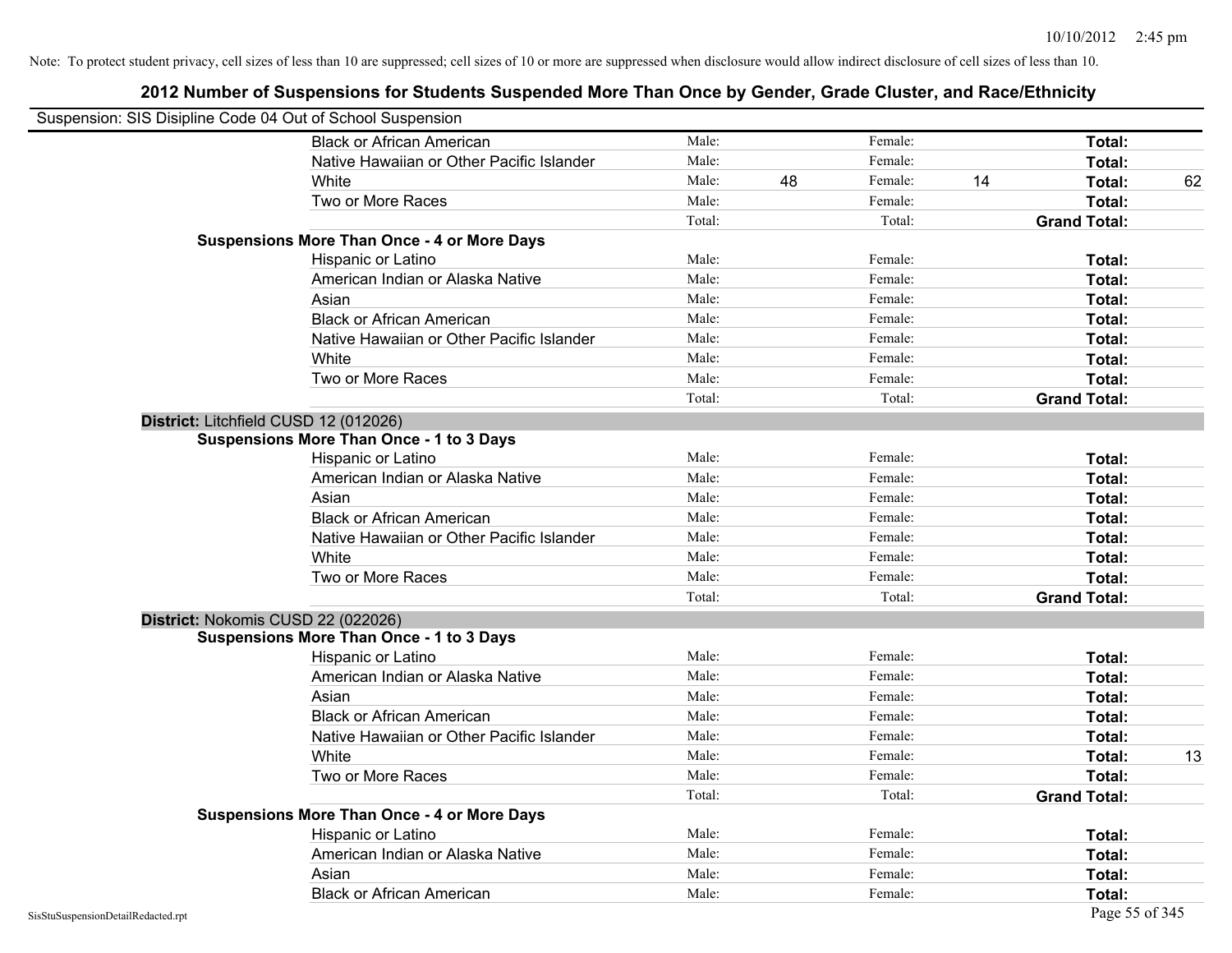| Suspension: SIS Disipline Code 04 Out of School Suspension |                                                    |        |    |         |    |                     |    |
|------------------------------------------------------------|----------------------------------------------------|--------|----|---------|----|---------------------|----|
|                                                            | Native Hawaiian or Other Pacific Islander          | Male:  |    | Female: |    | <b>Total:</b>       |    |
|                                                            | White                                              | Male:  |    | Female: |    | Total:              |    |
|                                                            | Two or More Races                                  | Male:  |    | Female: |    | Total:              |    |
|                                                            |                                                    | Total: |    | Total:  |    | <b>Grand Total:</b> |    |
|                                                            | District: Panhandle CUSD 2 (002026)                |        |    |         |    |                     |    |
|                                                            | <b>Suspensions More Than Once - 1 to 3 Days</b>    |        |    |         |    |                     |    |
|                                                            | Hispanic or Latino                                 | Male:  |    | Female: |    | <b>Total:</b>       |    |
|                                                            | American Indian or Alaska Native                   | Male:  |    | Female: |    | <b>Total:</b>       |    |
|                                                            | Asian                                              | Male:  |    | Female: |    | <b>Total:</b>       |    |
|                                                            | <b>Black or African American</b>                   | Male:  |    | Female: |    | Total:              |    |
|                                                            | Native Hawaiian or Other Pacific Islander          | Male:  |    | Female: |    | Total:              |    |
|                                                            | White                                              | Male:  |    | Female: |    | Total:              | 19 |
|                                                            | Two or More Races                                  | Male:  |    | Female: |    | <b>Total:</b>       |    |
|                                                            |                                                    | Total: |    | Total:  |    | <b>Grand Total:</b> |    |
| County: Non-Public School (000)                            |                                                    |        |    |         |    |                     |    |
|                                                            | District: Christian/Montgomery ROE (000000)        |        |    |         |    |                     |    |
|                                                            | <b>Suspensions More Than Once - 4 or More Days</b> |        |    |         |    |                     |    |
|                                                            | Hispanic or Latino                                 | Male:  |    | Female: |    | Total:              |    |
|                                                            | American Indian or Alaska Native                   | Male:  |    | Female: |    | Total:              |    |
|                                                            | Asian                                              | Male:  |    | Female: |    | <b>Total:</b>       |    |
|                                                            | <b>Black or African American</b>                   | Male:  |    | Female: |    | Total:              |    |
|                                                            | Native Hawaiian or Other Pacific Islander          | Male:  |    | Female: |    | Total:              |    |
|                                                            | White                                              | Male:  |    | Female: |    | <b>Total:</b>       |    |
|                                                            | Two or More Races                                  | Male:  |    | Female: |    | Total:              |    |
|                                                            |                                                    | Total: |    | Total:  |    | <b>Grand Total:</b> |    |
|                                                            |                                                    |        |    |         |    |                     |    |
| Region: Clay/Cwford/Jsper/Lwrnce/Rhland (12)               |                                                    |        |    |         |    |                     |    |
| County: Clay (013)                                         |                                                    |        |    |         |    |                     |    |
| District: Flora CUSD 35 (035026)                           |                                                    |        |    |         |    |                     |    |
|                                                            | <b>Suspensions More Than Once - 1 to 3 Days</b>    |        |    |         |    |                     |    |
|                                                            | Hispanic or Latino                                 | Male:  |    | Female: |    | Total:              |    |
|                                                            | American Indian or Alaska Native                   | Male:  |    | Female: |    | <b>Total:</b>       |    |
|                                                            | Asian                                              | Male:  |    | Female: |    | Total:              |    |
|                                                            | <b>Black or African American</b>                   | Male:  |    | Female: |    | Total:              |    |
|                                                            | Native Hawaiian or Other Pacific Islander          | Male:  |    | Female: |    | <b>Total:</b>       |    |
|                                                            | White                                              | Male:  | 72 | Female: | 15 | <b>Total:</b>       | 87 |
|                                                            | Two or More Races                                  | Male:  |    | Female: |    | <b>Total:</b>       |    |
|                                                            |                                                    | Total: |    | Total:  |    | <b>Grand Total:</b> |    |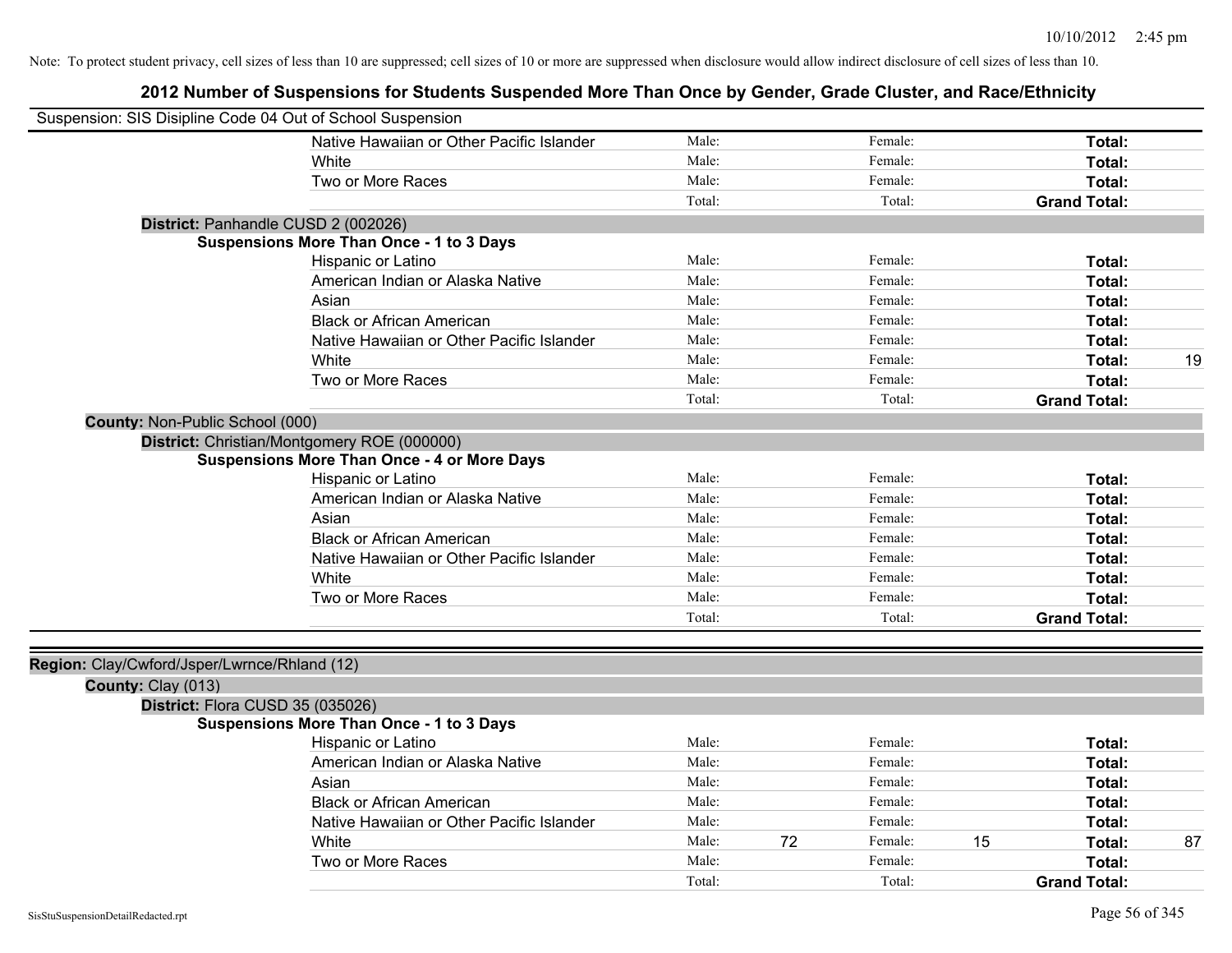| Suspension: SIS Disipline Code 04 Out of School Suspension |                                                    |        |         |                     |    |
|------------------------------------------------------------|----------------------------------------------------|--------|---------|---------------------|----|
|                                                            | <b>Suspensions More Than Once - 4 or More Days</b> |        |         |                     |    |
|                                                            | Hispanic or Latino                                 | Male:  | Female: | Total:              |    |
|                                                            | American Indian or Alaska Native                   | Male:  | Female: | Total:              |    |
|                                                            | Asian                                              | Male:  | Female: | Total:              |    |
|                                                            | <b>Black or African American</b>                   | Male:  | Female: | Total:              |    |
|                                                            | Native Hawaiian or Other Pacific Islander          | Male:  | Female: | Total:              |    |
|                                                            | White                                              | Male:  | Female: | Total:              |    |
|                                                            | Two or More Races                                  | Male:  | Female: | Total:              |    |
|                                                            |                                                    | Total: | Total:  | <b>Grand Total:</b> |    |
|                                                            | District: North Clay CUSD 25 (025026)              |        |         |                     |    |
|                                                            | <b>Suspensions More Than Once - 1 to 3 Days</b>    |        |         |                     |    |
|                                                            | Hispanic or Latino                                 | Male:  | Female: | <b>Total:</b>       |    |
|                                                            | American Indian or Alaska Native                   | Male:  | Female: | Total:              |    |
|                                                            | Asian                                              | Male:  | Female: | Total:              |    |
|                                                            | <b>Black or African American</b>                   | Male:  | Female: | Total:              |    |
|                                                            | Native Hawaiian or Other Pacific Islander          | Male:  | Female: | Total:              |    |
|                                                            | White                                              | Male:  | Female: | <b>Total:</b>       | 10 |
|                                                            | Two or More Races                                  | Male:  | Female: | Total:              |    |
|                                                            |                                                    | Total: | Total:  | <b>Grand Total:</b> |    |
| County: Crawford (017)                                     |                                                    |        |         |                     |    |
| District: Oblong CUSD 4 (004026)                           |                                                    |        |         |                     |    |
|                                                            | <b>Suspensions More Than Once - 1 to 3 Days</b>    |        |         |                     |    |
|                                                            | Hispanic or Latino                                 | Male:  | Female: | Total:              |    |
|                                                            | American Indian or Alaska Native                   | Male:  | Female: | Total:              |    |
|                                                            | Asian                                              | Male:  | Female: | Total:              |    |
|                                                            | <b>Black or African American</b>                   | Male:  | Female: | Total:              |    |
|                                                            | Native Hawaiian or Other Pacific Islander          | Male:  | Female: | Total:              |    |
|                                                            | White                                              | Male:  | Female: | Total:              |    |
|                                                            | Two or More Races                                  | Male:  | Female: | Total:              |    |
|                                                            |                                                    | Total: | Total:  | <b>Grand Total:</b> |    |
|                                                            | <b>Suspensions More Than Once - 4 or More Days</b> |        |         |                     |    |
|                                                            | Hispanic or Latino                                 | Male:  | Female: | Total:              |    |
|                                                            | American Indian or Alaska Native                   | Male:  | Female: | Total:              |    |
|                                                            | Asian                                              | Male:  | Female: | Total:              |    |
|                                                            | <b>Black or African American</b>                   | Male:  | Female: | Total:              |    |
|                                                            | Native Hawaiian or Other Pacific Islander          | Male:  | Female: | Total:              |    |
|                                                            | White                                              | Male:  | Female: | Total:              |    |
|                                                            | Two or More Races                                  | Male:  | Female: | Total:              |    |
|                                                            |                                                    | Total: | Total:  | <b>Grand Total:</b> |    |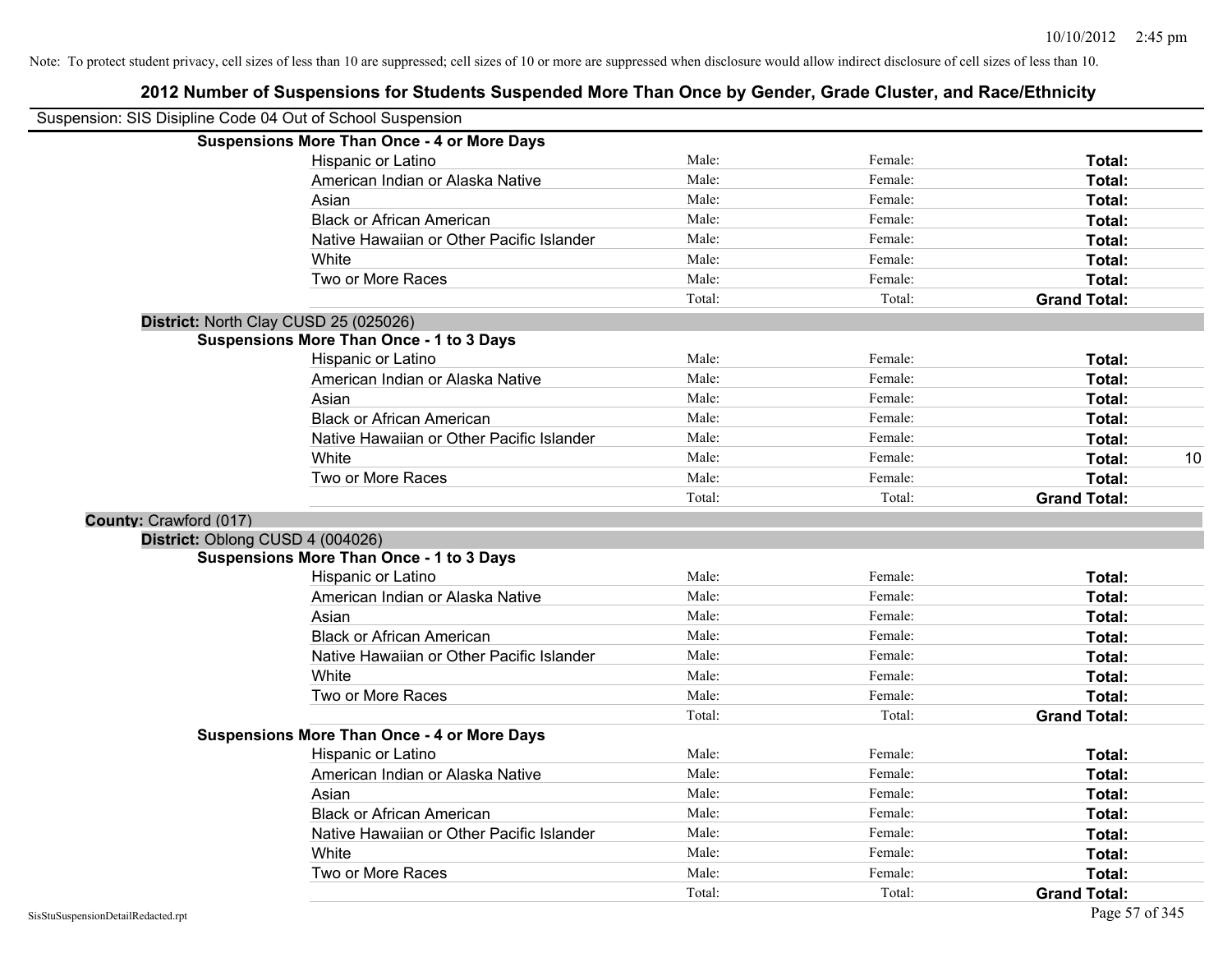|                      | Suspension: SIS Disipline Code 04 Out of School Suspension |        |         |                     |    |
|----------------------|------------------------------------------------------------|--------|---------|---------------------|----|
|                      | District: Palestine CUSD 3 (003026)                        |        |         |                     |    |
|                      | <b>Suspensions More Than Once - 1 to 3 Days</b>            |        |         |                     |    |
|                      | Hispanic or Latino                                         | Male:  | Female: | Total:              |    |
|                      | American Indian or Alaska Native                           | Male:  | Female: | Total:              |    |
|                      | Asian                                                      | Male:  | Female: | Total:              |    |
|                      | <b>Black or African American</b>                           | Male:  | Female: | Total:              |    |
|                      | Native Hawaiian or Other Pacific Islander                  | Male:  | Female: | Total:              |    |
|                      | White                                                      | Male:  | Female: | Total:              |    |
|                      | Two or More Races                                          | Male:  | Female: | Total:              |    |
|                      |                                                            | Total: | Total:  | <b>Grand Total:</b> |    |
|                      | District: Robinson CUSD 2 (002026)                         |        |         |                     |    |
|                      | <b>Suspensions More Than Once - 1 to 3 Days</b>            |        |         |                     |    |
|                      | Hispanic or Latino                                         | Male:  | Female: | Total:              |    |
|                      | American Indian or Alaska Native                           | Male:  | Female: | Total:              |    |
|                      | Asian                                                      | Male:  | Female: | Total:              |    |
|                      | <b>Black or African American</b>                           | Male:  | Female: | Total:              |    |
|                      | Native Hawaiian or Other Pacific Islander                  | Male:  | Female: | Total:              |    |
|                      | White                                                      | Male:  | Female: | Total:              | 16 |
|                      | Two or More Races                                          | Male:  | Female: | Total:              |    |
|                      |                                                            | Total: | Total:  | <b>Grand Total:</b> |    |
|                      | <b>Suspensions More Than Once - 4 or More Days</b>         |        |         |                     |    |
|                      | Hispanic or Latino                                         | Male:  | Female: | Total:              |    |
|                      | American Indian or Alaska Native                           | Male:  | Female: | Total:              |    |
|                      | Asian                                                      | Male:  | Female: | Total:              |    |
|                      | <b>Black or African American</b>                           | Male:  | Female: | Total:              |    |
|                      | Native Hawaiian or Other Pacific Islander                  | Male:  | Female: | Total:              |    |
|                      | White                                                      | Male:  | Female: | Total:              |    |
|                      | Two or More Races                                          | Male:  | Female: | Total:              |    |
|                      |                                                            | Total: | Total:  | <b>Grand Total:</b> |    |
| County: Jasper (040) |                                                            |        |         |                     |    |
|                      | District: Jasper County CUD 1 (001026)                     |        |         |                     |    |
|                      | <b>Suspensions More Than Once - 1 to 3 Days</b>            |        |         |                     |    |
|                      | Hispanic or Latino                                         | Male:  | Female: | Total:              |    |
|                      | American Indian or Alaska Native                           | Male:  | Female: | Total:              |    |
|                      | Asian                                                      | Male:  | Female: | Total:              |    |
|                      | <b>Black or African American</b>                           | Male:  | Female: | Total:              |    |
|                      | Native Hawaiian or Other Pacific Islander                  | Male:  | Female: | Total:              |    |
|                      | White                                                      | Male:  | Female: | Total:              | 18 |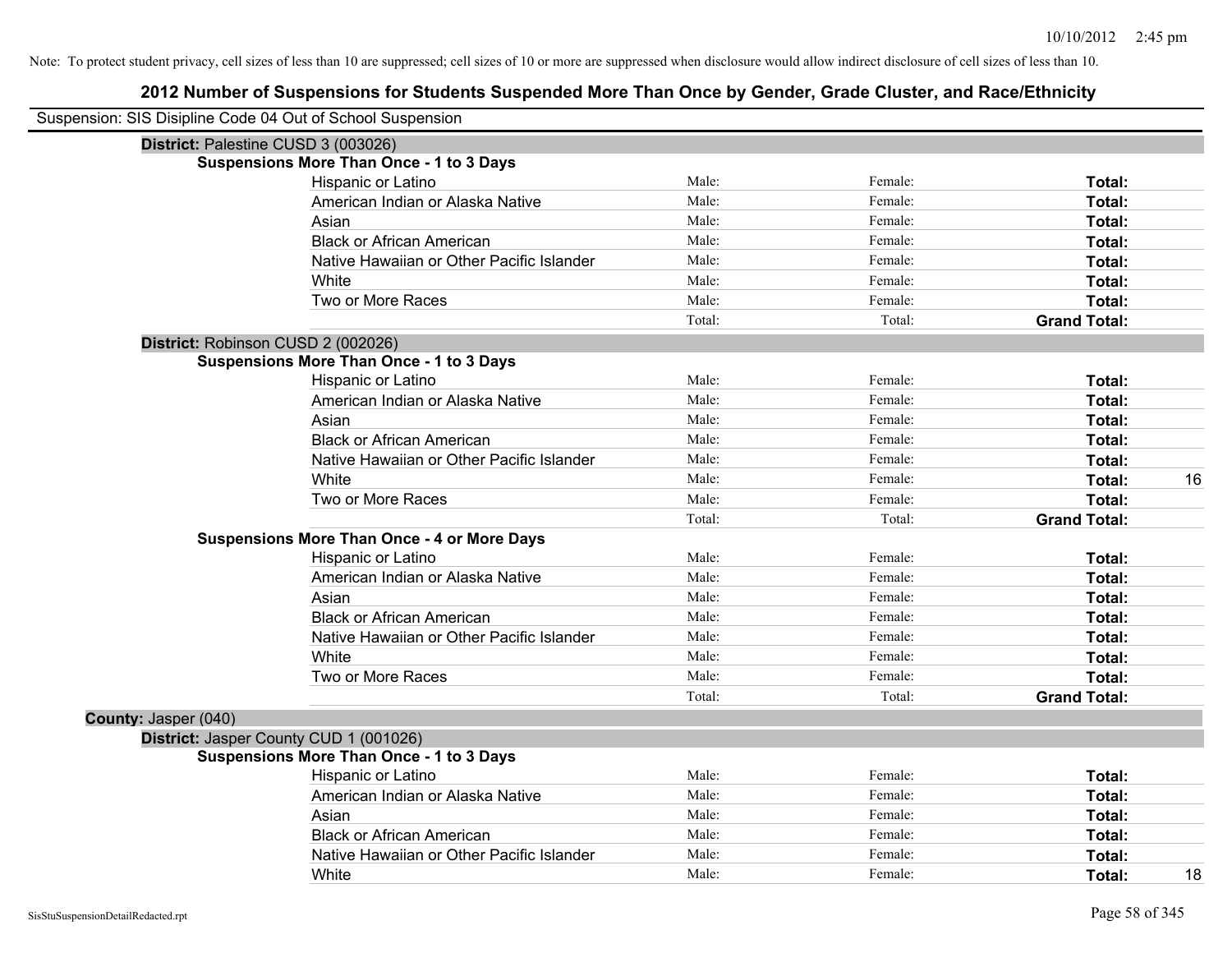| Suspension: SIS Disipline Code 04 Out of School Suspension |                                                    |        |         |                     |    |
|------------------------------------------------------------|----------------------------------------------------|--------|---------|---------------------|----|
|                                                            | Two or More Races                                  | Male:  | Female: | Total:              |    |
|                                                            |                                                    | Total: | Total:  | <b>Grand Total:</b> |    |
| <b>County: Lawrence (051)</b>                              |                                                    |        |         |                     |    |
|                                                            | District: Lawrence County CUD 20 (020026)          |        |         |                     |    |
|                                                            | <b>Suspensions More Than Once - 1 to 3 Days</b>    |        |         |                     |    |
|                                                            | Hispanic or Latino                                 | Male:  | Female: | Total:              |    |
|                                                            | American Indian or Alaska Native                   | Male:  | Female: | Total:              |    |
|                                                            | Asian                                              | Male:  | Female: | Total:              |    |
|                                                            | <b>Black or African American</b>                   | Male:  | Female: | Total:              |    |
|                                                            | Native Hawaiian or Other Pacific Islander          | Male:  | Female: | Total:              |    |
|                                                            | White                                              | Male:  | Female: | Total:              | 22 |
|                                                            | Two or More Races                                  | Male:  | Female: | Total:              |    |
|                                                            |                                                    | Total: | Total:  | <b>Grand Total:</b> |    |
|                                                            | <b>Suspensions More Than Once - 4 or More Days</b> |        |         |                     |    |
|                                                            | Hispanic or Latino                                 | Male:  | Female: | Total:              |    |
|                                                            | American Indian or Alaska Native                   | Male:  | Female: | Total:              |    |
|                                                            | Asian                                              | Male:  | Female: | Total:              |    |
|                                                            | <b>Black or African American</b>                   | Male:  | Female: | Total:              |    |
|                                                            | Native Hawaiian or Other Pacific Islander          | Male:  | Female: | Total:              |    |
|                                                            | White                                              | Male:  | Female: | Total:              |    |
|                                                            | Two or More Races                                  | Male:  | Female: | Total:              |    |
|                                                            |                                                    | Total: | Total:  | <b>Grand Total:</b> |    |
| District: Red Hill CUSD 10 (010026)                        |                                                    |        |         |                     |    |
|                                                            | <b>Suspensions More Than Once - 1 to 3 Days</b>    |        |         |                     |    |
|                                                            | Hispanic or Latino                                 | Male:  | Female: | Total:              |    |
|                                                            | American Indian or Alaska Native                   | Male:  | Female: | Total:              |    |
|                                                            | Asian                                              | Male:  | Female: | Total:              |    |
|                                                            | <b>Black or African American</b>                   | Male:  | Female: | Total:              |    |
|                                                            | Native Hawaiian or Other Pacific Islander          | Male:  | Female: | Total:              |    |
|                                                            | White                                              | Male:  | Female: | Total:              |    |
|                                                            | Two or More Races                                  | Male:  | Female: | Total:              |    |
|                                                            |                                                    | Total: | Total:  | <b>Grand Total:</b> |    |
|                                                            | <b>Suspensions More Than Once - 4 or More Days</b> |        |         |                     |    |
|                                                            | Hispanic or Latino                                 | Male:  | Female: | Total:              |    |
|                                                            | American Indian or Alaska Native                   | Male:  | Female: | Total:              |    |
|                                                            | Asian                                              | Male:  | Female: | Total:              |    |
|                                                            | <b>Black or African American</b>                   | Male:  | Female: | Total:              |    |
|                                                            | Native Hawaiian or Other Pacific Islander          | Male:  | Female: | Total:              |    |
|                                                            | White                                              | Male:  | Female: | Total:              |    |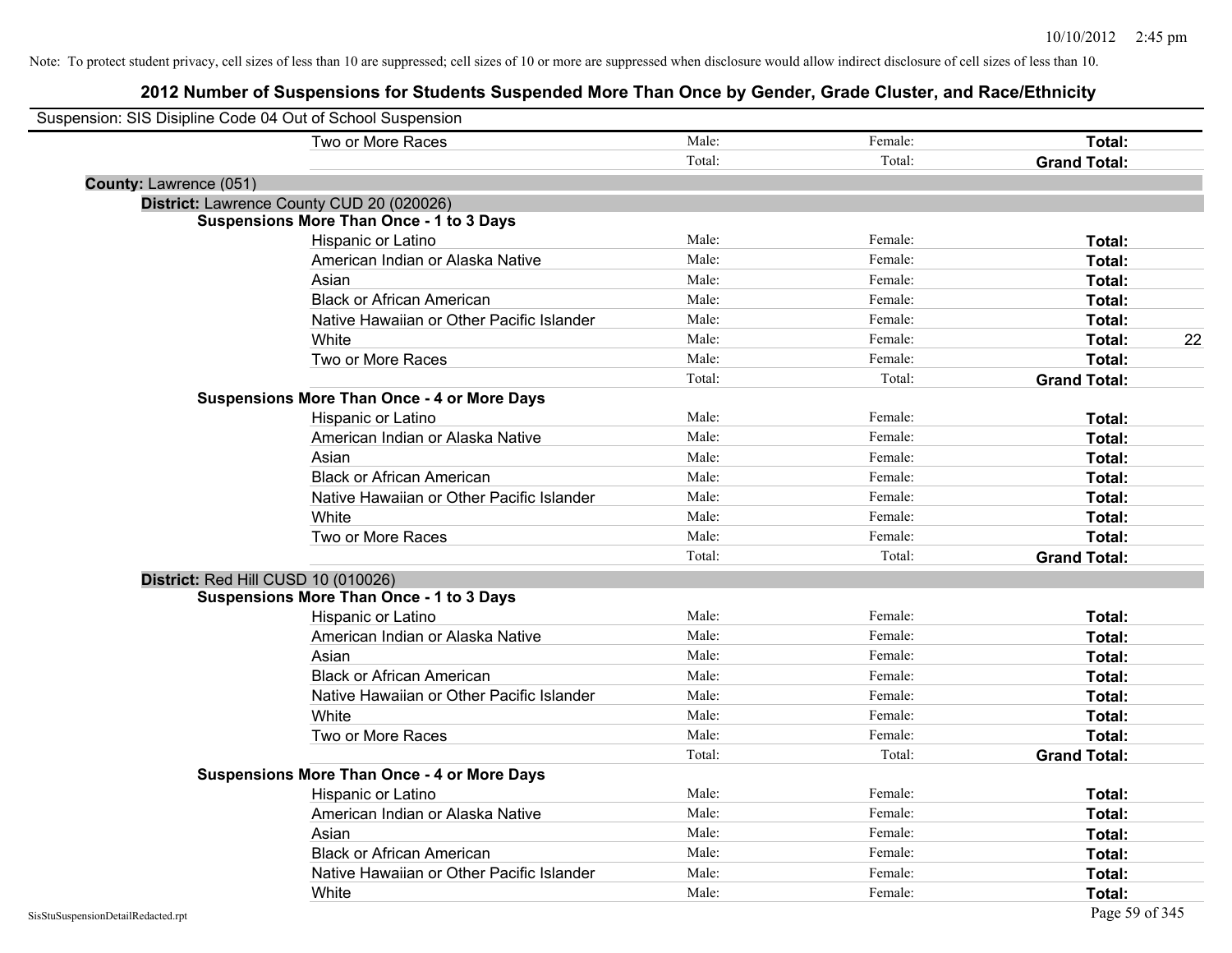| Suspension: SIS Disipline Code 04 Out of School Suspension |                                                    |        |         |                     |    |
|------------------------------------------------------------|----------------------------------------------------|--------|---------|---------------------|----|
|                                                            | Two or More Races                                  | Male:  | Female: | Total:              |    |
|                                                            |                                                    | Total: | Total:  | <b>Grand Total:</b> |    |
| County: Non-Public School (000)                            |                                                    |        |         |                     |    |
|                                                            | District: Clay/Cwford/Jsper/Lwrnce/Rhland (000000) |        |         |                     |    |
|                                                            | <b>Suspensions More Than Once - 1 to 3 Days</b>    |        |         |                     |    |
|                                                            | Hispanic or Latino                                 | Male:  | Female: | Total:              |    |
|                                                            | American Indian or Alaska Native                   | Male:  | Female: | Total:              |    |
|                                                            | Asian                                              | Male:  | Female: | Total:              |    |
|                                                            | <b>Black or African American</b>                   | Male:  | Female: | Total:              |    |
|                                                            | Native Hawaiian or Other Pacific Islander          | Male:  | Female: | Total:              |    |
|                                                            | White                                              | Male:  | Female: | Total:              | 33 |
|                                                            | Two or More Races                                  | Male:  | Female: | Total:              |    |
|                                                            |                                                    | Total: | Total:  | <b>Grand Total:</b> |    |
|                                                            | <b>Suspensions More Than Once - 4 or More Days</b> |        |         |                     |    |
|                                                            | Hispanic or Latino                                 | Male:  | Female: | Total:              |    |
|                                                            | American Indian or Alaska Native                   | Male:  | Female: | Total:              |    |
|                                                            | Asian                                              | Male:  | Female: | Total:              |    |
|                                                            | <b>Black or African American</b>                   | Male:  | Female: | Total:              |    |
|                                                            | Native Hawaiian or Other Pacific Islander          | Male:  | Female: | Total:              |    |
|                                                            | White                                              | Male:  | Female: | Total:              |    |
|                                                            | Two or More Races                                  | Male:  | Female: | Total:              |    |
|                                                            |                                                    | Total: | Total:  | <b>Grand Total:</b> |    |
| County: Richland (080)                                     |                                                    |        |         |                     |    |
|                                                            | District: East Richland CUSD 1 (001026)            |        |         |                     |    |
|                                                            | <b>Suspensions More Than Once - 1 to 3 Days</b>    |        |         |                     |    |
|                                                            | Hispanic or Latino                                 | Male:  | Female: | Total:              |    |
|                                                            | American Indian or Alaska Native                   | Male:  | Female: | Total:              |    |
|                                                            | Asian                                              | Male:  | Female: | Total:              |    |
|                                                            | <b>Black or African American</b>                   | Male:  | Female: | Total:              |    |
|                                                            | Native Hawaiian or Other Pacific Islander          | Male:  | Female: | Total:              |    |
|                                                            | White                                              | Male:  | Female: | Total:              | 33 |
|                                                            | Two or More Races                                  | Male:  | Female: | Total:              |    |
|                                                            |                                                    | Total: | Total:  | <b>Grand Total:</b> |    |
|                                                            | <b>Suspensions More Than Once - 4 or More Days</b> |        |         |                     |    |
|                                                            | Hispanic or Latino                                 | Male:  | Female: | Total:              |    |
|                                                            | American Indian or Alaska Native                   | Male:  | Female: | Total:              |    |
|                                                            | Asian                                              | Male:  | Female: | Total:              |    |
|                                                            | <b>Black or African American</b>                   | Male:  | Female: | Total:              |    |
|                                                            | Native Hawaiian or Other Pacific Islander          | Male:  | Female: | Total:              |    |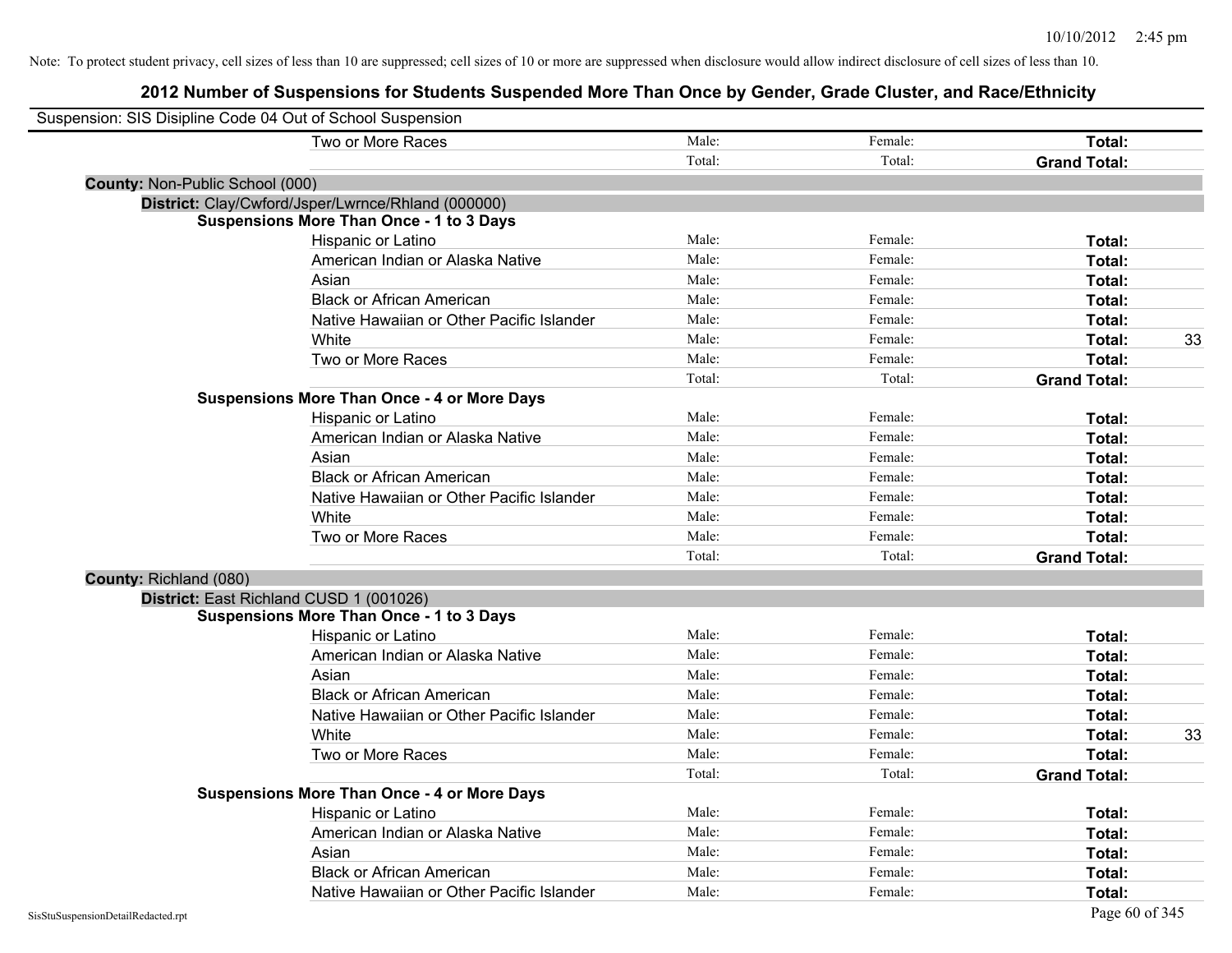| Suspension: SIS Disipline Code 04 Out of School Suspension |                                                    |        |         |                     |    |
|------------------------------------------------------------|----------------------------------------------------|--------|---------|---------------------|----|
|                                                            | White                                              | Male:  | Female: | Total:              | 15 |
|                                                            | Two or More Races                                  | Male:  | Female: | Total:              |    |
|                                                            |                                                    | Total: | Total:  | <b>Grand Total:</b> |    |
|                                                            | District: West Richland CUSD 2 (002026)            |        |         |                     |    |
|                                                            | <b>Suspensions More Than Once - 1 to 3 Days</b>    |        |         |                     |    |
|                                                            | Hispanic or Latino                                 | Male:  | Female: | Total:              |    |
|                                                            | American Indian or Alaska Native                   | Male:  | Female: | Total:              |    |
|                                                            | Asian                                              | Male:  | Female: | Total:              |    |
|                                                            | <b>Black or African American</b>                   | Male:  | Female: | Total:              |    |
|                                                            | Native Hawaiian or Other Pacific Islander          | Male:  | Female: | Total:              |    |
|                                                            | White                                              | Male:  | Female: | Total:              | 18 |
|                                                            | Two or More Races                                  | Male:  | Female: | Total:              |    |
|                                                            |                                                    | Total: | Total:  | <b>Grand Total:</b> |    |
|                                                            | <b>Suspensions More Than Once - 4 or More Days</b> |        |         |                     |    |
|                                                            | Hispanic or Latino                                 | Male:  | Female: | Total:              |    |
|                                                            | American Indian or Alaska Native                   | Male:  | Female: | Total:              |    |
|                                                            | Asian                                              | Male:  | Female: | Total:              |    |
|                                                            | <b>Black or African American</b>                   | Male:  | Female: | Total:              |    |
|                                                            | Native Hawaiian or Other Pacific Islander          | Male:  | Female: | Total:              |    |
|                                                            | White                                              | Male:  | Female: | Total:              |    |
|                                                            | Two or More Races                                  | Male:  | Female: | Total:              |    |
|                                                            |                                                    | Total: | Total:  | <b>Grand Total:</b> |    |
|                                                            |                                                    |        |         |                     |    |
| Region: Clinton/Marion/Washington ROE (13)                 |                                                    |        |         |                     |    |
| County: Clinton (014)                                      |                                                    |        |         |                     |    |
| District: Breese SD 12 (012004)                            |                                                    |        |         |                     |    |
|                                                            | <b>Suspensions More Than Once - 1 to 3 Days</b>    |        |         |                     |    |
|                                                            | Hispanic or Latino                                 | Male:  | Female: | Total:              |    |
|                                                            | American Indian or Alaska Native                   | Male:  | Female: | Total:              |    |
|                                                            | Asian                                              | Male:  | Female: | Total:              |    |
|                                                            | <b>Black or African American</b>                   | Male:  | Female: | Total:              |    |
|                                                            | Native Hawaiian or Other Pacific Islander          | Male:  | Female: | Total:              |    |
|                                                            | White                                              | Male:  | Female: | Total:              | 12 |
|                                                            | Two or More Races                                  | Male:  | Female: | Total:              |    |
|                                                            |                                                    | Total: | Total:  | <b>Grand Total:</b> |    |
|                                                            | <b>Suspensions More Than Once - 4 or More Days</b> |        |         |                     |    |
|                                                            | Hispanic or Latino                                 | Male:  | Female: | Total:              |    |
|                                                            | American Indian or Alaska Native                   | Male:  | Female: | Total:              |    |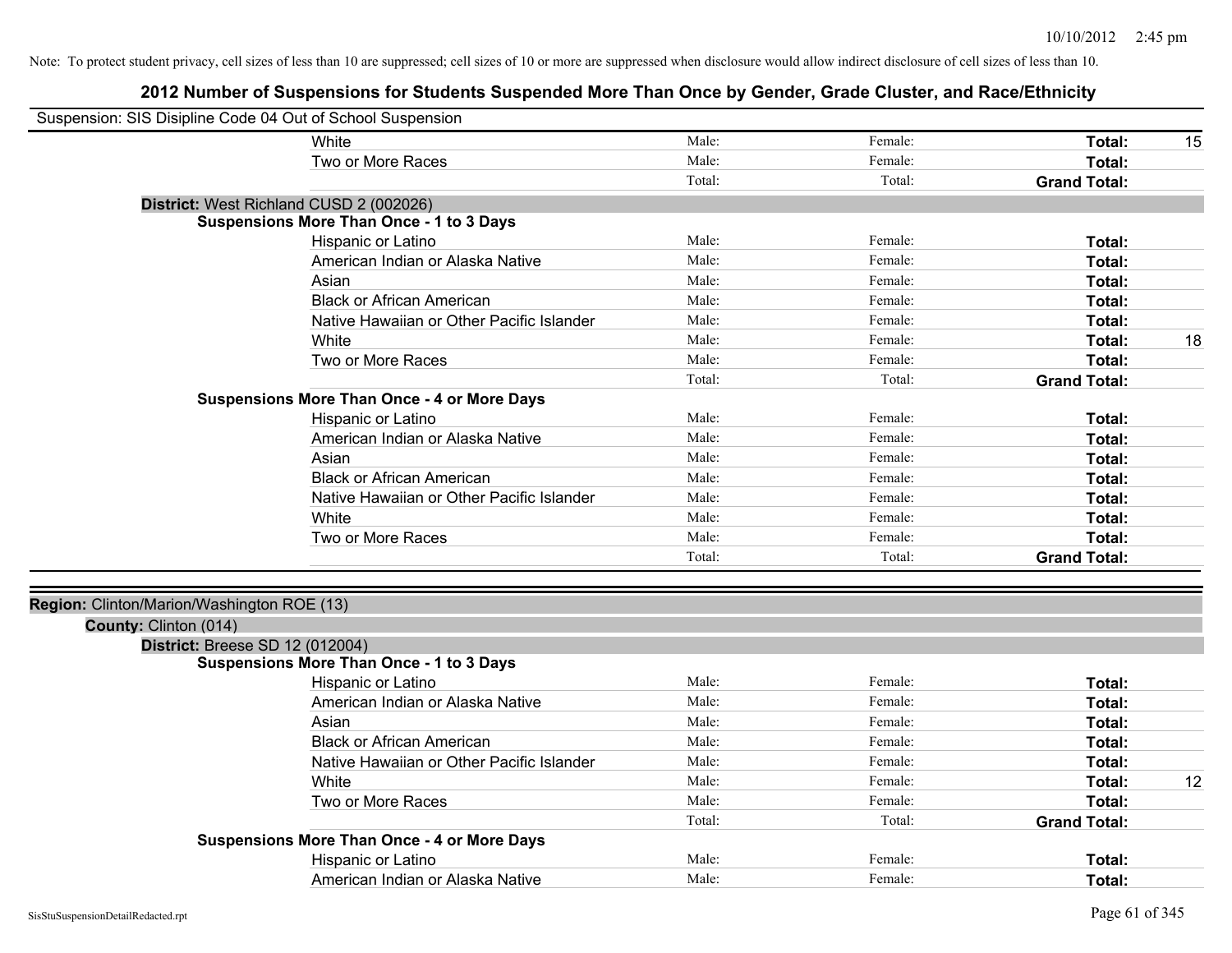| Suspension: SIS Disipline Code 04 Out of School Suspension |        |         |                     |    |
|------------------------------------------------------------|--------|---------|---------------------|----|
| Asian                                                      | Male:  | Female: | Total:              |    |
| <b>Black or African American</b>                           | Male:  | Female: | Total:              |    |
| Native Hawaiian or Other Pacific Islander                  | Male:  | Female: | Total:              |    |
| White                                                      | Male:  | Female: | Total:              |    |
| Two or More Races                                          | Male:  | Female: | Total:              |    |
|                                                            | Total: | Total:  | <b>Grand Total:</b> |    |
| District: Carlyle CUSD 1 (001026)                          |        |         |                     |    |
| <b>Suspensions More Than Once - 1 to 3 Days</b>            |        |         |                     |    |
| Hispanic or Latino                                         | Male:  | Female: | Total:              |    |
| American Indian or Alaska Native                           | Male:  | Female: | Total:              |    |
| Asian                                                      | Male:  | Female: | Total:              |    |
| <b>Black or African American</b>                           | Male:  | Female: | Total:              |    |
| Native Hawaiian or Other Pacific Islander                  | Male:  | Female: | Total:              |    |
| White                                                      | Male:  | Female: | Total:              | 21 |
| Two or More Races                                          | Male:  | Female: | Total:              |    |
|                                                            | Total: | Total:  | <b>Grand Total:</b> |    |
| <b>Suspensions More Than Once - 4 or More Days</b>         |        |         |                     |    |
| Hispanic or Latino                                         | Male:  | Female: | Total:              |    |
| American Indian or Alaska Native                           | Male:  | Female: | Total:              |    |
| Asian                                                      | Male:  | Female: | Total:              |    |
| <b>Black or African American</b>                           | Male:  | Female: | Total:              |    |
| Native Hawaiian or Other Pacific Islander                  | Male:  | Female: | Total:              |    |
| White                                                      | Male:  | Female: | Total:              |    |
| Two or More Races                                          | Male:  | Female: | Total:              |    |
|                                                            | Total: | Total:  | <b>Grand Total:</b> |    |
| District: North Wamac SD 186 (186002)                      |        |         |                     |    |
| <b>Suspensions More Than Once - 1 to 3 Days</b>            |        |         |                     |    |
| Hispanic or Latino                                         | Male:  | Female: | Total:              |    |
| American Indian or Alaska Native                           | Male:  | Female: | Total:              |    |
| Asian                                                      | Male:  | Female: | Total:              |    |
| <b>Black or African American</b>                           | Male:  | Female: | Total:              |    |
| Native Hawaiian or Other Pacific Islander                  | Male:  | Female: | Total:              |    |
| White                                                      | Male:  | Female: | Total:              |    |
| Two or More Races                                          | Male:  | Female: | Total:              |    |
|                                                            | Total: | Total:  | <b>Grand Total:</b> |    |
| District: Wesclin CUSD 3 (003026)                          |        |         |                     |    |
| <b>Suspensions More Than Once - 1 to 3 Days</b>            |        |         |                     |    |
| <b>Hispanic or Latino</b>                                  | Male:  | Female: | Total:              |    |
|                                                            |        |         |                     |    |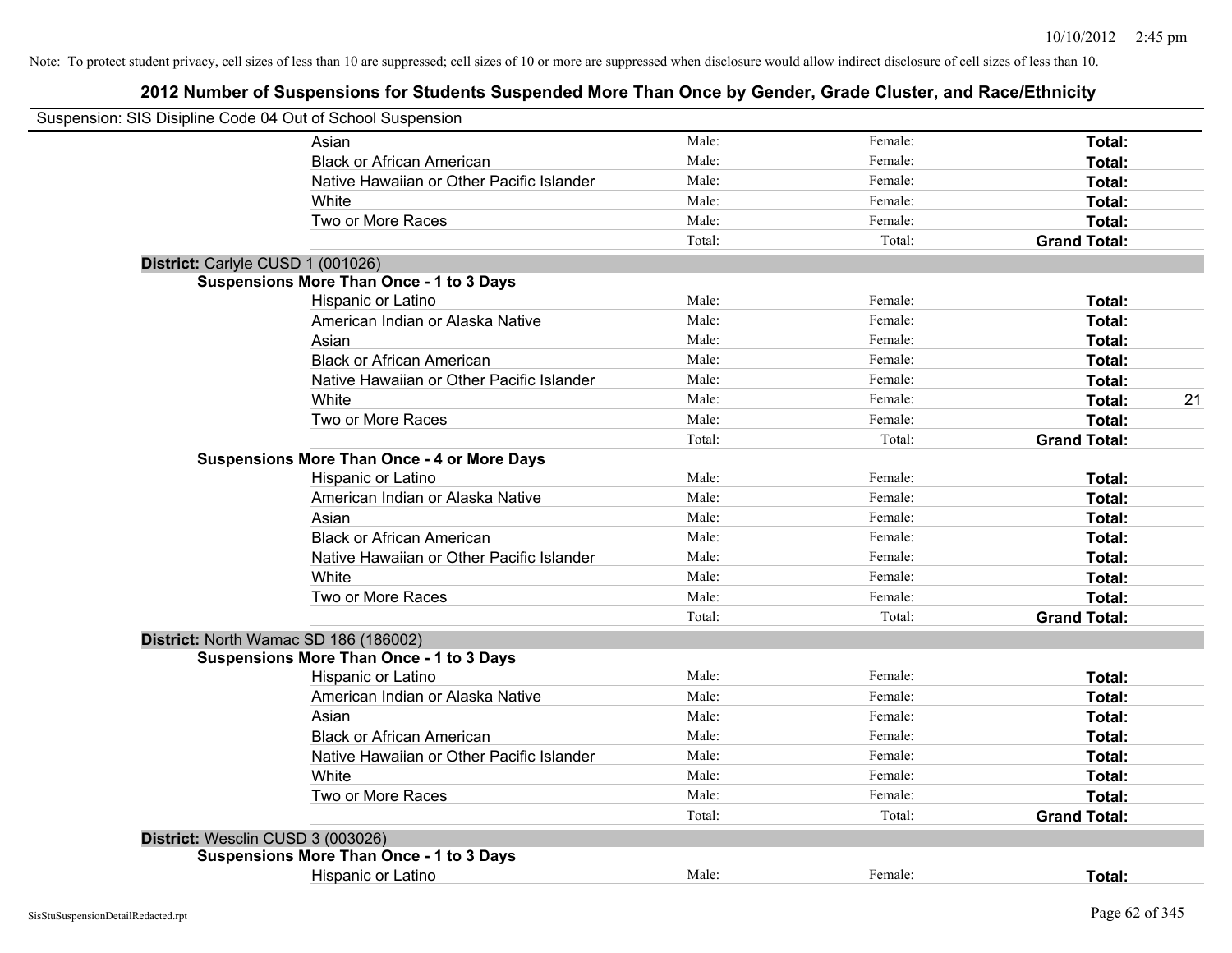| Suspension: SIS Disipline Code 04 Out of School Suspension |                                                    |        |         |                     |    |
|------------------------------------------------------------|----------------------------------------------------|--------|---------|---------------------|----|
|                                                            | American Indian or Alaska Native                   | Male:  | Female: | Total:              |    |
|                                                            | Asian                                              | Male:  | Female: | Total:              |    |
|                                                            | <b>Black or African American</b>                   | Male:  | Female: | Total:              |    |
|                                                            | Native Hawaiian or Other Pacific Islander          | Male:  | Female: | Total:              |    |
|                                                            | White                                              | Male:  | Female: | Total:              | 11 |
|                                                            | Two or More Races                                  | Male:  | Female: | Total:              |    |
|                                                            |                                                    | Total: | Total:  | <b>Grand Total:</b> |    |
|                                                            | <b>Suspensions More Than Once - 4 or More Days</b> |        |         |                     |    |
|                                                            | Hispanic or Latino                                 | Male:  | Female: | Total:              |    |
|                                                            | American Indian or Alaska Native                   | Male:  | Female: | Total:              |    |
|                                                            | Asian                                              | Male:  | Female: | Total:              |    |
|                                                            | <b>Black or African American</b>                   | Male:  | Female: | Total:              |    |
|                                                            | Native Hawaiian or Other Pacific Islander          | Male:  | Female: | Total:              |    |
|                                                            | White                                              | Male:  | Female: | Total:              |    |
|                                                            | Two or More Races                                  | Male:  | Female: | Total:              |    |
|                                                            |                                                    | Total: | Total:  | <b>Grand Total:</b> |    |
| District: Willow Grove SD 46 (046002)                      |                                                    |        |         |                     |    |
|                                                            | <b>Suspensions More Than Once - 1 to 3 Days</b>    |        |         |                     |    |
|                                                            | Hispanic or Latino                                 | Male:  | Female: | Total:              |    |
|                                                            | American Indian or Alaska Native                   | Male:  | Female: | Total:              |    |
|                                                            | Asian                                              | Male:  | Female: | Total:              |    |
|                                                            | <b>Black or African American</b>                   | Male:  | Female: | Total:              |    |
|                                                            | Native Hawaiian or Other Pacific Islander          | Male:  | Female: | Total:              |    |
|                                                            | White                                              | Male:  | Female: | Total:              |    |
|                                                            | Two or More Races                                  | Male:  | Female: | Total:              |    |
|                                                            |                                                    | Total: | Total:  | <b>Grand Total:</b> |    |
|                                                            | <b>Suspensions More Than Once - 4 or More Days</b> |        |         |                     |    |
|                                                            | Hispanic or Latino                                 | Male:  | Female: | Total:              |    |
|                                                            | American Indian or Alaska Native                   | Male:  | Female: | Total:              |    |
|                                                            | Asian                                              | Male:  | Female: | Total:              |    |
|                                                            | <b>Black or African American</b>                   | Male:  | Female: | Total:              |    |
|                                                            | Native Hawaiian or Other Pacific Islander          | Male:  | Female: | Total:              |    |
|                                                            | White                                              | Male:  | Female: | Total:              |    |
|                                                            | Two or More Races                                  | Male:  | Female: | Total:              |    |
|                                                            |                                                    | Total: | Total:  | <b>Grand Total:</b> |    |
| County: Marion (058)                                       |                                                    |        |         |                     |    |
| District: Central City SD 133 (133002)                     |                                                    |        |         |                     |    |
|                                                            | <b>Suspensions More Than Once - 1 to 3 Days</b>    |        |         |                     |    |
|                                                            | Hispanic or Latino                                 | Male:  | Female: | Total:              |    |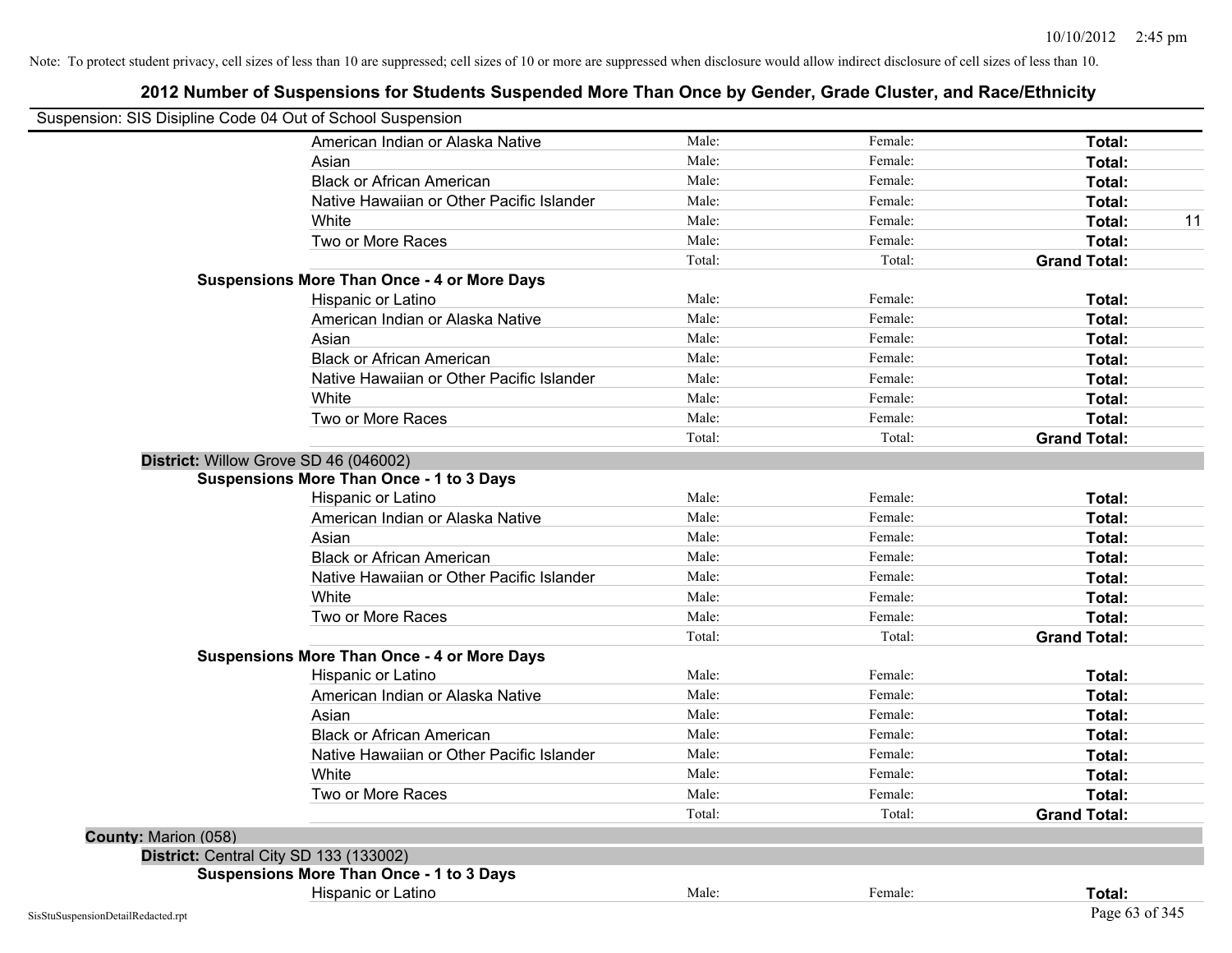|                                    | Suspension: SIS Disipline Code 04 Out of School Suspension |        |    |         |    |                     |    |
|------------------------------------|------------------------------------------------------------|--------|----|---------|----|---------------------|----|
|                                    | American Indian or Alaska Native                           | Male:  |    | Female: |    | Total:              |    |
|                                    | Asian                                                      | Male:  |    | Female: |    | Total:              |    |
|                                    | <b>Black or African American</b>                           | Male:  |    | Female: |    | Total:              |    |
|                                    | Native Hawaiian or Other Pacific Islander                  | Male:  |    | Female: |    | Total:              |    |
|                                    | White                                                      | Male:  |    | Female: |    | Total:              |    |
|                                    | Two or More Races                                          | Male:  |    | Female: |    | Total:              |    |
|                                    |                                                            | Total: |    | Total:  |    | <b>Grand Total:</b> |    |
|                                    | <b>Suspensions More Than Once - 4 or More Days</b>         |        |    |         |    |                     |    |
|                                    | Hispanic or Latino                                         | Male:  |    | Female: |    | Total:              |    |
|                                    | American Indian or Alaska Native                           | Male:  |    | Female: |    | Total:              |    |
|                                    | Asian                                                      | Male:  |    | Female: |    | Total:              |    |
|                                    | <b>Black or African American</b>                           | Male:  |    | Female: |    | Total:              |    |
|                                    | Native Hawaiian or Other Pacific Islander                  | Male:  |    | Female: |    | Total:              |    |
|                                    | White                                                      | Male:  |    | Female: |    | Total:              |    |
|                                    | Two or More Races                                          | Male:  |    | Female: |    | Total:              |    |
|                                    |                                                            | Total: |    | Total:  |    | <b>Grand Total:</b> |    |
|                                    | District: Centralia SD 135 (135002)                        |        |    |         |    |                     |    |
|                                    | <b>Suspensions More Than Once - 1 to 3 Days</b>            |        |    |         |    |                     |    |
|                                    | Hispanic or Latino                                         | Male:  |    | Female: |    | Total:              |    |
|                                    | American Indian or Alaska Native                           | Male:  |    | Female: |    | Total:              |    |
|                                    | Asian                                                      | Male:  |    | Female: |    | Total:              |    |
|                                    | <b>Black or African American</b>                           | Male:  |    | Female: |    | Total:              | 21 |
|                                    | Native Hawaiian or Other Pacific Islander                  | Male:  |    | Female: |    | Total:              |    |
|                                    | White                                                      | Male:  | 37 | Female: | 14 | Total:              | 51 |
|                                    | Two or More Races                                          | Male:  |    | Female: |    | Total:              |    |
|                                    |                                                            | Total: |    | Total:  |    | <b>Grand Total:</b> |    |
|                                    | <b>Suspensions More Than Once - 4 or More Days</b>         |        |    |         |    |                     |    |
|                                    | Hispanic or Latino                                         | Male:  |    | Female: |    | Total:              |    |
|                                    | American Indian or Alaska Native                           | Male:  |    | Female: |    | Total:              |    |
|                                    | Asian                                                      | Male:  |    | Female: |    | Total:              |    |
|                                    | <b>Black or African American</b>                           | Male:  |    | Female: |    | Total:              |    |
|                                    | Native Hawaiian or Other Pacific Islander                  | Male:  |    | Female: |    | Total:              |    |
|                                    | White                                                      | Male:  |    | Female: |    | Total:              | 17 |
|                                    | Two or More Races                                          | Male:  |    | Female: |    | Total:              |    |
|                                    |                                                            | Total: |    | Total:  |    | <b>Grand Total:</b> |    |
|                                    | District: Odin PSD 722 (722026)                            |        |    |         |    |                     |    |
|                                    | <b>Suspensions More Than Once - 1 to 3 Days</b>            |        |    |         |    |                     |    |
|                                    | Hispanic or Latino                                         | Male:  |    | Female: |    | Total:              |    |
|                                    | American Indian or Alaska Native                           | Male:  |    | Female: |    | Total:              |    |
| SisStuSuspensionDetailRedacted.rpt |                                                            |        |    |         |    | Page 64 of 345      |    |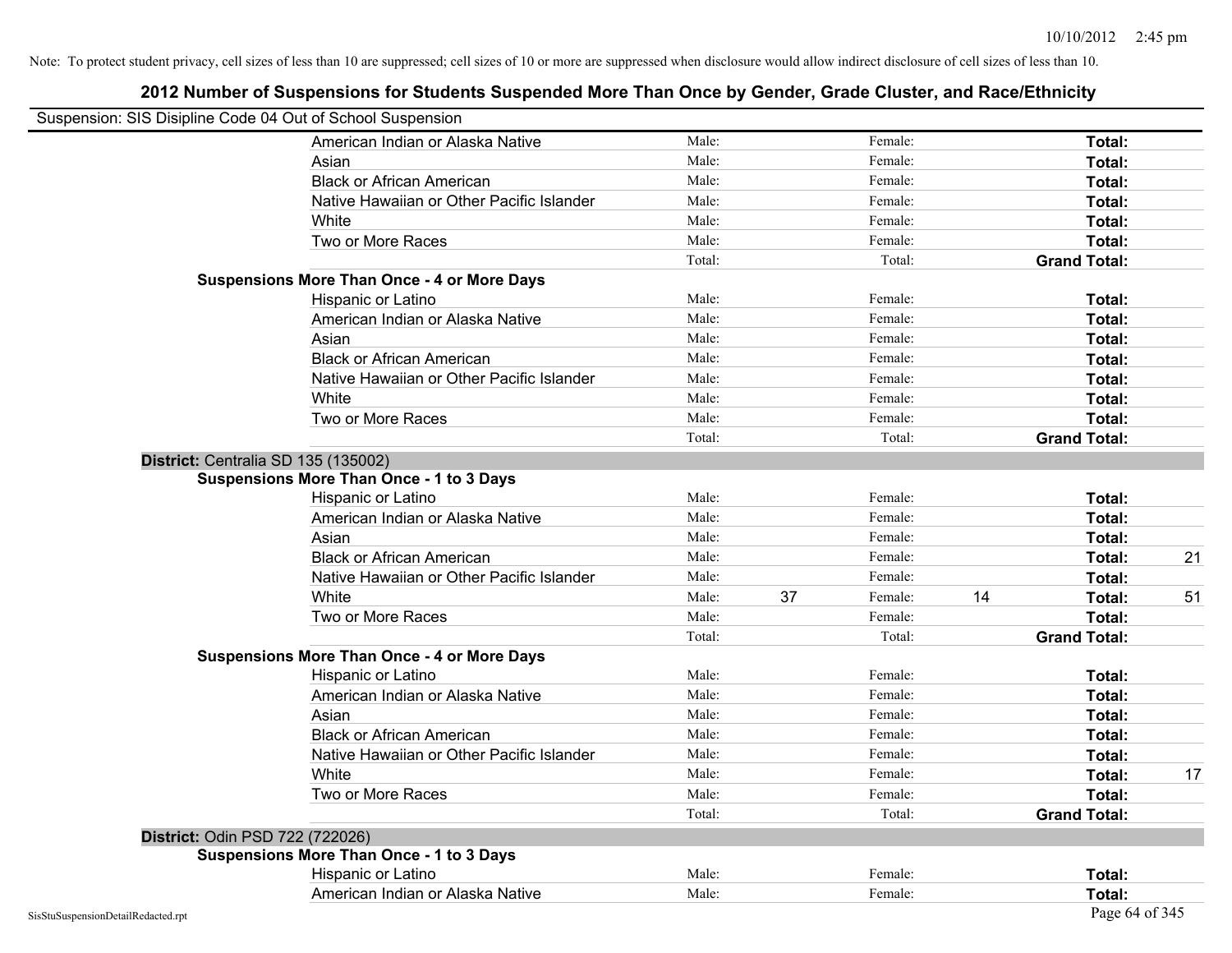| Suspension: SIS Disipline Code 04 Out of School Suspension |                                                    |        |         |                     |    |
|------------------------------------------------------------|----------------------------------------------------|--------|---------|---------------------|----|
|                                                            | Asian                                              | Male:  | Female: | Total:              |    |
|                                                            | <b>Black or African American</b>                   | Male:  | Female: | Total:              |    |
|                                                            | Native Hawaiian or Other Pacific Islander          | Male:  | Female: | Total:              |    |
|                                                            | White                                              | Male:  | Female: | Total:              | 10 |
|                                                            | Two or More Races                                  | Male:  | Female: | Total:              |    |
|                                                            |                                                    | Total: | Total:  | <b>Grand Total:</b> |    |
|                                                            | <b>Suspensions More Than Once - 4 or More Days</b> |        |         |                     |    |
|                                                            | Hispanic or Latino                                 | Male:  | Female: | Total:              |    |
|                                                            | American Indian or Alaska Native                   | Male:  | Female: | Total:              |    |
|                                                            | Asian                                              | Male:  | Female: | Total:              |    |
|                                                            | <b>Black or African American</b>                   | Male:  | Female: | Total:              |    |
|                                                            | Native Hawaiian or Other Pacific Islander          | Male:  | Female: | Total:              |    |
|                                                            | White                                              | Male:  | Female: | Total:              |    |
|                                                            | Two or More Races                                  | Male:  | Female: | Total:              |    |
|                                                            |                                                    | Total: | Total:  | <b>Grand Total:</b> |    |
|                                                            | District: Patoka CUSD 100 (100026)                 |        |         |                     |    |
|                                                            | <b>Suspensions More Than Once - 1 to 3 Days</b>    |        |         |                     |    |
|                                                            | Hispanic or Latino                                 | Male:  | Female: | Total:              |    |
|                                                            | American Indian or Alaska Native                   | Male:  | Female: | Total:              |    |
|                                                            | Asian                                              | Male:  | Female: | Total:              |    |
|                                                            | <b>Black or African American</b>                   | Male:  | Female: | Total:              |    |
|                                                            | Native Hawaiian or Other Pacific Islander          | Male:  | Female: | Total:              |    |
|                                                            | White                                              | Male:  | Female: | Total:              |    |
|                                                            | Two or More Races                                  | Male:  | Female: | Total:              |    |
|                                                            |                                                    | Total: | Total:  | <b>Grand Total:</b> |    |
|                                                            | District: Salem CHSD 600 (600016)                  |        |         |                     |    |
|                                                            | <b>Suspensions More Than Once - 1 to 3 Days</b>    |        |         |                     |    |
|                                                            | Hispanic or Latino                                 | Male:  | Female: | Total:              |    |
|                                                            | American Indian or Alaska Native                   | Male:  | Female: | Total:              |    |
|                                                            | Asian                                              | Male:  | Female: | Total:              |    |
|                                                            | <b>Black or African American</b>                   | Male:  | Female: | Total:              |    |
|                                                            | Native Hawaiian or Other Pacific Islander          | Male:  | Female: | Total:              |    |
|                                                            | White                                              | Male:  | Female: | Total:              | 15 |
|                                                            | Two or More Races                                  | Male:  | Female: | Total:              |    |
|                                                            |                                                    | Total: | Total:  | <b>Grand Total:</b> |    |
|                                                            | <b>Suspensions More Than Once - 4 or More Days</b> |        |         |                     |    |
|                                                            | Hispanic or Latino                                 | Male:  | Female: | Total:              |    |
|                                                            | American Indian or Alaska Native                   | Male:  | Female: | Total:              |    |
|                                                            | Asian                                              | Male:  | Female: | Total:              |    |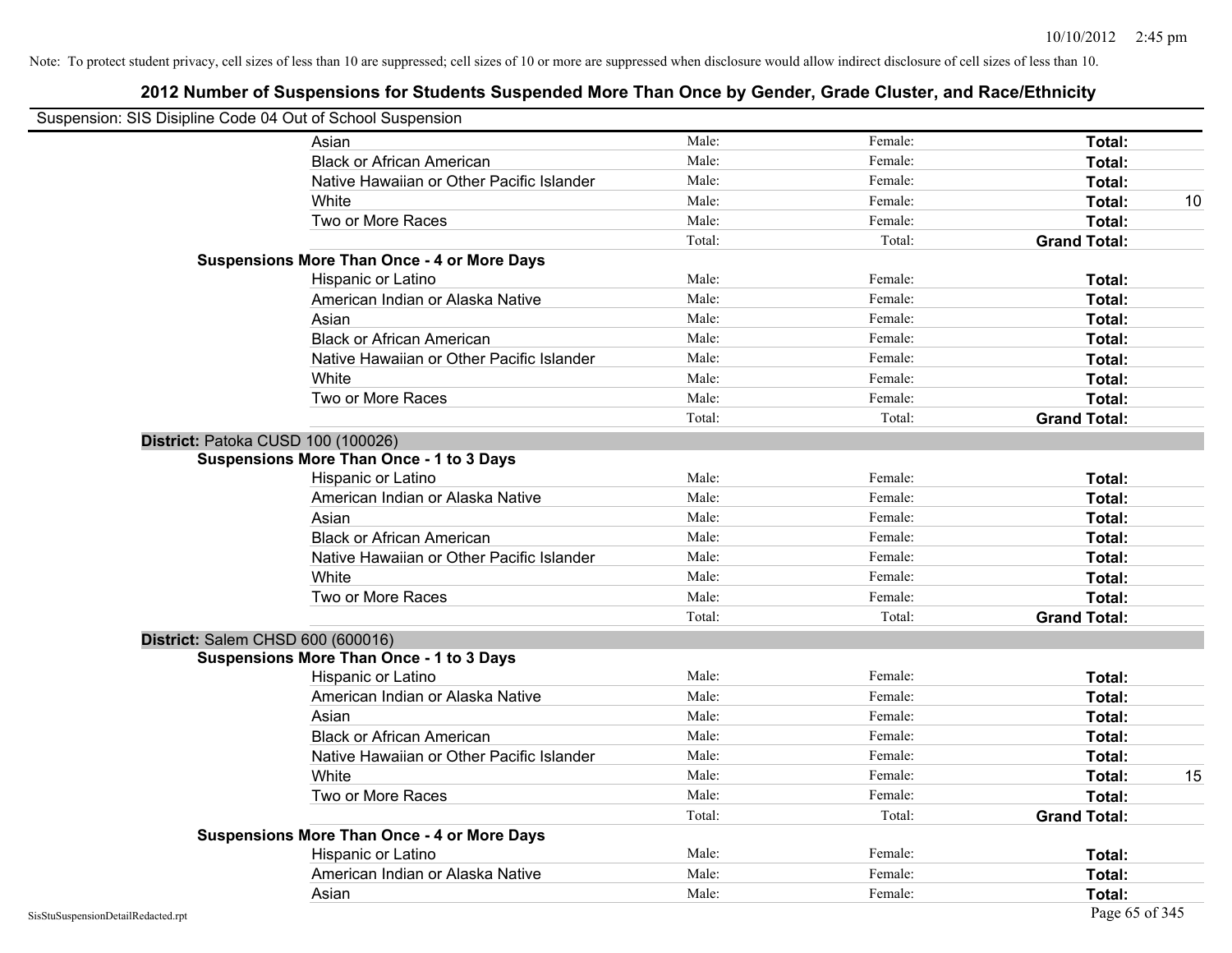| Suspension: SIS Disipline Code 04 Out of School Suspension |                                                    |        |    |         |    |                     |    |
|------------------------------------------------------------|----------------------------------------------------|--------|----|---------|----|---------------------|----|
|                                                            | <b>Black or African American</b>                   | Male:  |    | Female: |    | Total:              |    |
|                                                            | Native Hawaiian or Other Pacific Islander          | Male:  |    | Female: |    | Total:              |    |
|                                                            | White                                              | Male:  |    | Female: |    | Total:              |    |
|                                                            | Two or More Races                                  | Male:  |    | Female: |    | Total:              |    |
|                                                            |                                                    | Total: |    | Total:  |    | <b>Grand Total:</b> |    |
| District: Salem SD 111 (111002)                            |                                                    |        |    |         |    |                     |    |
|                                                            | <b>Suspensions More Than Once - 1 to 3 Days</b>    |        |    |         |    |                     |    |
|                                                            | Hispanic or Latino                                 | Male:  |    | Female: |    | Total:              |    |
|                                                            | American Indian or Alaska Native                   | Male:  |    | Female: |    | Total:              |    |
|                                                            | Asian                                              | Male:  |    | Female: |    | Total:              |    |
|                                                            | <b>Black or African American</b>                   | Male:  |    | Female: |    | Total:              |    |
|                                                            | Native Hawaiian or Other Pacific Islander          | Male:  |    | Female: |    | Total:              |    |
|                                                            | White                                              | Male:  |    | Female: |    | Total:              | 59 |
|                                                            | Two or More Races                                  | Male:  |    | Female: |    | Total:              |    |
|                                                            |                                                    | Total: |    | Total:  |    | <b>Grand Total:</b> |    |
|                                                            | <b>Suspensions More Than Once - 4 or More Days</b> |        |    |         |    |                     |    |
|                                                            | Hispanic or Latino                                 | Male:  |    | Female: |    | Total:              |    |
|                                                            | American Indian or Alaska Native                   | Male:  |    | Female: |    | Total:              |    |
|                                                            | Asian                                              | Male:  |    | Female: |    | Total:              |    |
|                                                            | <b>Black or African American</b>                   | Male:  |    | Female: |    | Total:              |    |
|                                                            | Native Hawaiian or Other Pacific Islander          | Male:  |    | Female: |    | Total:              |    |
|                                                            | White                                              | Male:  |    | Female: |    | Total:              |    |
|                                                            | Two or More Races                                  | Male:  |    | Female: |    | Total:              |    |
|                                                            |                                                    | Total: |    | Total:  |    | <b>Grand Total:</b> |    |
|                                                            | District: Sandoval CUSD 501 (501026)               |        |    |         |    |                     |    |
|                                                            | <b>Suspensions More Than Once - 1 to 3 Days</b>    |        |    |         |    |                     |    |
|                                                            | Hispanic or Latino                                 | Male:  |    | Female: |    | Total:              |    |
|                                                            | American Indian or Alaska Native                   | Male:  |    | Female: |    | Total:              |    |
|                                                            | Asian                                              | Male:  |    | Female: |    | Total:              |    |
|                                                            | <b>Black or African American</b>                   | Male:  |    | Female: |    | Total:              |    |
|                                                            | Native Hawaiian or Other Pacific Islander          | Male:  |    | Female: |    | Total:              |    |
|                                                            | White                                              | Male:  | 19 | Female: | 20 | Total:              | 39 |
|                                                            | Two or More Races                                  | Male:  |    | Female: |    | Total:              |    |
|                                                            |                                                    | Total: |    | Total:  |    | <b>Grand Total:</b> |    |
|                                                            | <b>Suspensions More Than Once - 4 or More Days</b> |        |    |         |    |                     |    |
|                                                            | Hispanic or Latino                                 | Male:  |    | Female: |    | Total:              |    |
|                                                            | American Indian or Alaska Native                   | Male:  |    | Female: |    | Total:              |    |
|                                                            | Asian                                              | Male:  |    | Female: |    | Total:              |    |
|                                                            | <b>Black or African American</b>                   | Male:  |    | Female: |    | Total:              |    |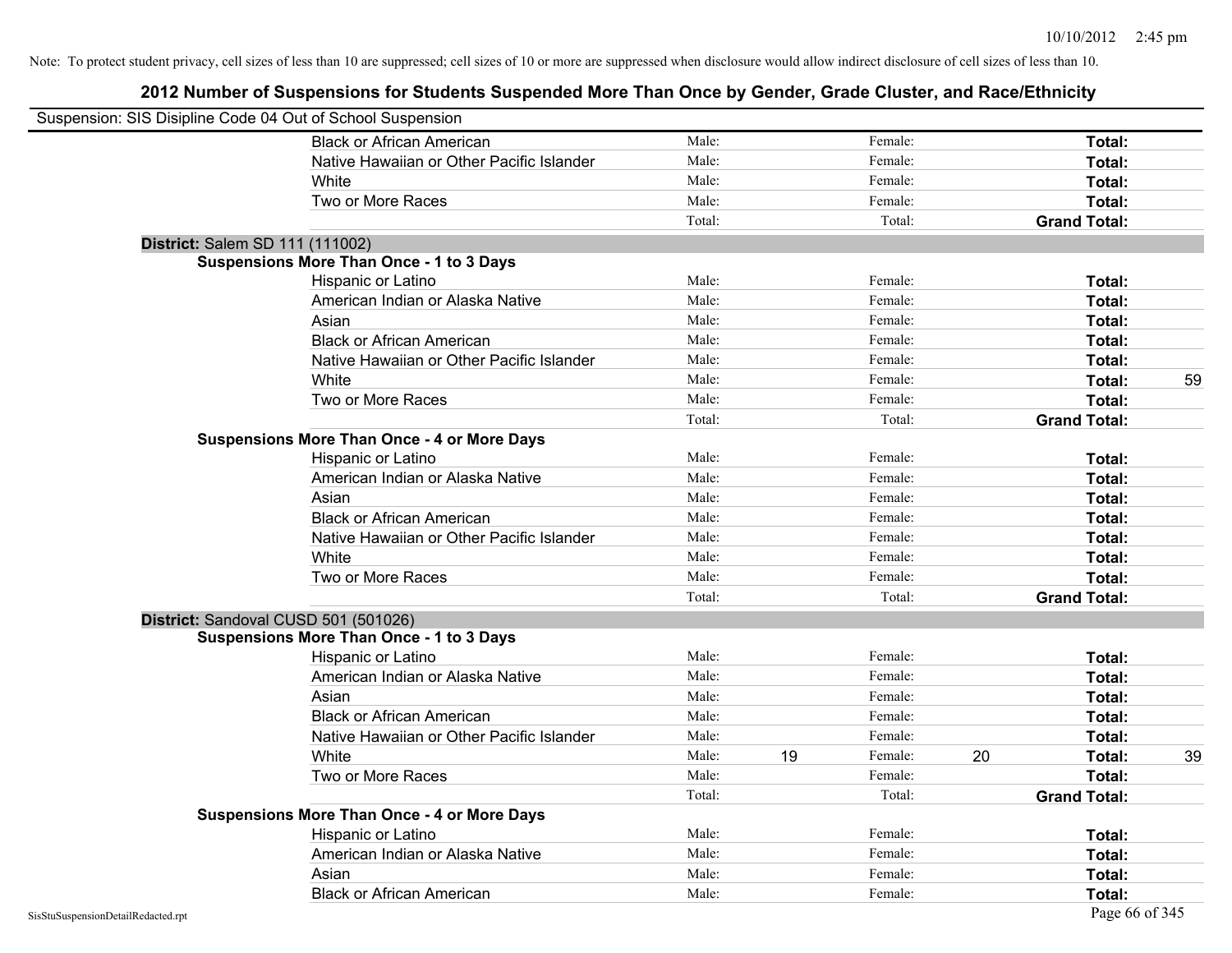| Suspension: SIS Disipline Code 04 Out of School Suspension |                                                    |        |         |                     |
|------------------------------------------------------------|----------------------------------------------------|--------|---------|---------------------|
|                                                            | Native Hawaiian or Other Pacific Islander          | Male:  | Female: | Total:              |
|                                                            | White                                              | Male:  | Female: | Total:              |
|                                                            | Two or More Races                                  | Male:  | Female: | Total:              |
|                                                            |                                                    | Total: | Total:  | <b>Grand Total:</b> |
|                                                            | District: South Central CUD 401 (401026)           |        |         |                     |
|                                                            | <b>Suspensions More Than Once - 1 to 3 Days</b>    |        |         |                     |
|                                                            | Hispanic or Latino                                 | Male:  | Female: | Total:              |
|                                                            | American Indian or Alaska Native                   | Male:  | Female: | Total:              |
|                                                            | Asian                                              | Male:  | Female: | Total:              |
|                                                            | <b>Black or African American</b>                   | Male:  | Female: | Total:              |
|                                                            | Native Hawaiian or Other Pacific Islander          | Male:  | Female: | Total:              |
|                                                            | White                                              | Male:  | Female: | Total:              |
|                                                            | Two or More Races                                  | Male:  | Female: | Total:              |
|                                                            |                                                    | Total: | Total:  | <b>Grand Total:</b> |
|                                                            | <b>Suspensions More Than Once - 4 or More Days</b> |        |         |                     |
|                                                            | Hispanic or Latino                                 | Male:  | Female: | Total:              |
|                                                            | American Indian or Alaska Native                   | Male:  | Female: | Total:              |
|                                                            | Asian                                              | Male:  | Female: | Total:              |
|                                                            | <b>Black or African American</b>                   | Male:  | Female: | Total:              |
|                                                            | Native Hawaiian or Other Pacific Islander          | Male:  | Female: | Total:              |
|                                                            | White                                              | Male:  | Female: | Total:              |
|                                                            | Two or More Races                                  | Male:  | Female: | Total:              |
|                                                            |                                                    | Total: | Total:  | <b>Grand Total:</b> |
| County: Non-Public School (000)                            |                                                    |        |         |                     |
|                                                            | District: Clinton/Marion/Washington ROE (000000)   |        |         |                     |
|                                                            | <b>Suspensions More Than Once - 4 or More Days</b> |        |         |                     |
|                                                            | Hispanic or Latino                                 | Male:  | Female: | Total:              |
|                                                            | American Indian or Alaska Native                   | Male:  | Female: | Total:              |
|                                                            | Asian                                              | Male:  | Female: | Total:              |
|                                                            | <b>Black or African American</b>                   | Male:  | Female: | Total:              |
|                                                            | Native Hawaiian or Other Pacific Islander          | Male:  | Female: | Total:              |
|                                                            | White                                              | Male:  | Female: | Total:              |
|                                                            | Two or More Races                                  | Male:  | Female: | Total:              |
|                                                            |                                                    | Total: | Total:  | <b>Grand Total:</b> |
| County: Washington (095)                                   |                                                    |        |         |                     |
| District: Ashley CCSD 15 (015004)                          |                                                    |        |         |                     |
|                                                            | <b>Suspensions More Than Once - 1 to 3 Days</b>    |        |         |                     |
|                                                            | Hispanic or Latino                                 | Male:  | Female: | Total:              |
|                                                            | American Indian or Alaska Native                   | Male:  | Female: | Total:              |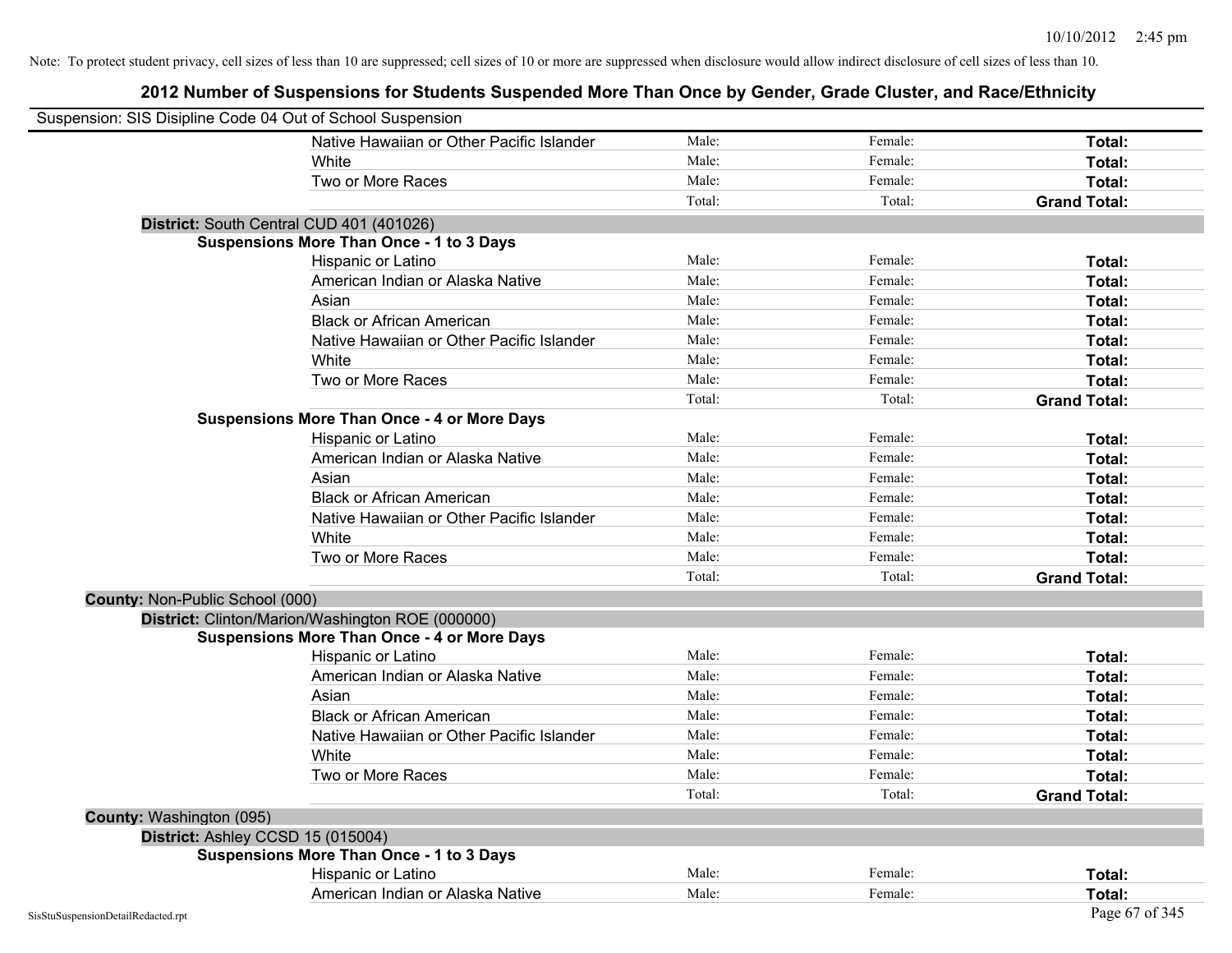| Suspension: SIS Disipline Code 04 Out of School Suspension |                                                    |        |         |                     |
|------------------------------------------------------------|----------------------------------------------------|--------|---------|---------------------|
|                                                            | Asian                                              | Male:  | Female: | Total:              |
|                                                            | <b>Black or African American</b>                   | Male:  | Female: | Total:              |
|                                                            | Native Hawaiian or Other Pacific Islander          | Male:  | Female: | Total:              |
|                                                            | White                                              | Male:  | Female: | Total:              |
|                                                            | Two or More Races                                  | Male:  | Female: | Total:              |
|                                                            |                                                    | Total: | Total:  | <b>Grand Total:</b> |
|                                                            | <b>Suspensions More Than Once - 4 or More Days</b> |        |         |                     |
|                                                            | Hispanic or Latino                                 | Male:  | Female: | Total:              |
|                                                            | American Indian or Alaska Native                   | Male:  | Female: | Total:              |
|                                                            | Asian                                              | Male:  | Female: | Total:              |
|                                                            | <b>Black or African American</b>                   | Male:  | Female: | Total:              |
|                                                            | Native Hawaiian or Other Pacific Islander          | Male:  | Female: | Total:              |
|                                                            | White                                              | Male:  | Female: | Total:              |
|                                                            | Two or More Races                                  | Male:  | Female: | Total:              |
|                                                            |                                                    | Total: | Total:  | <b>Grand Total:</b> |
| District: Nashville CCSD 49 (049004)                       |                                                    |        |         |                     |
|                                                            | <b>Suspensions More Than Once - 1 to 3 Days</b>    |        |         |                     |
|                                                            | Hispanic or Latino                                 | Male:  | Female: | Total:              |
|                                                            | American Indian or Alaska Native                   | Male:  | Female: | Total:              |
|                                                            | Asian                                              | Male:  | Female: | Total:              |
|                                                            | <b>Black or African American</b>                   | Male:  | Female: | Total:              |
|                                                            | Native Hawaiian or Other Pacific Islander          | Male:  | Female: | Total:              |
|                                                            | White                                              | Male:  | Female: | Total:              |
|                                                            | Two or More Races                                  | Male:  | Female: | Total:              |
|                                                            |                                                    | Total: | Total:  | <b>Grand Total:</b> |
|                                                            | <b>Suspensions More Than Once - 4 or More Days</b> |        |         |                     |
|                                                            | Hispanic or Latino                                 | Male:  | Female: | Total:              |
|                                                            | American Indian or Alaska Native                   | Male:  | Female: | Total:              |
|                                                            | Asian                                              | Male:  | Female: | Total:              |
|                                                            | <b>Black or African American</b>                   | Male:  | Female: | Total:              |
|                                                            | Native Hawaiian or Other Pacific Islander          | Male:  | Female: | Total:              |
|                                                            | White                                              | Male:  | Female: | Total:              |
|                                                            | Two or More Races                                  | Male:  | Female: | Total:              |
|                                                            |                                                    | Total: | Total:  | <b>Grand Total:</b> |
| District: Nashville CHSD 99 (099016)                       |                                                    |        |         |                     |
|                                                            | <b>Suspensions More Than Once - 1 to 3 Days</b>    |        |         |                     |
|                                                            | Hispanic or Latino                                 | Male:  | Female: | Total:              |
|                                                            | American Indian or Alaska Native                   | Male:  | Female: | Total:              |
|                                                            | Asian                                              | Male:  | Female: | Total:              |
| SisStuSuspensionDetailRedacted.rpt                         |                                                    |        |         | Page 68 of 345      |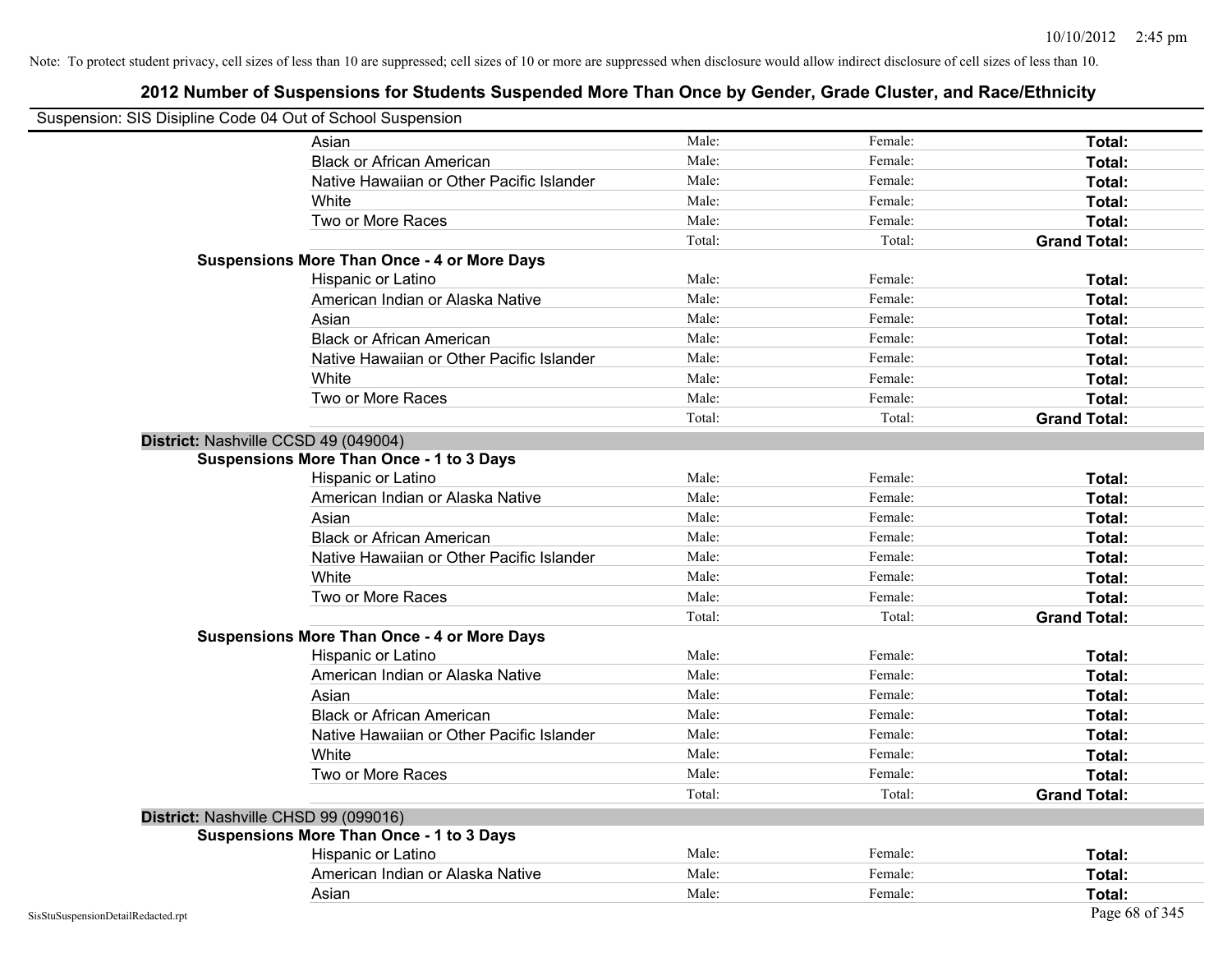## **2012 Number of Suspensions for Students Suspended More Than Once by Gender, Grade Cluster, and Race/Ethnicity**

| Male:<br><b>Black or African American</b><br>Female:<br>Total:<br>Male:<br>Female:<br>Native Hawaiian or Other Pacific Islander<br>Total:<br>Male:<br>10<br>Female:<br>11<br>White<br>Total:<br>Two or More Races<br>Male:<br>Female:<br>Total:<br>Total:<br>Total:<br><b>Grand Total:</b><br><b>Suspensions More Than Once - 4 or More Days</b><br>Male:<br>Female:<br>Total:<br>Hispanic or Latino<br>Male:<br>Female:<br>American Indian or Alaska Native<br>Total:<br>Male:<br>Female:<br>Asian<br>Total:<br>Male:<br><b>Black or African American</b><br>Female:<br>Total:<br>Male:<br>Female:<br>Native Hawaiian or Other Pacific Islander<br>Total:<br>Male:<br>Female:<br>White<br>Total:<br>Male:<br>Female:<br>Two or More Races<br>Total:<br>Total:<br>Total:<br><b>Grand Total:</b><br>District: West Washington Co CUD 10 (010026)<br><b>Suspensions More Than Once - 1 to 3 Days</b><br>Male:<br>Hispanic or Latino<br>Female:<br>Total:<br>American Indian or Alaska Native<br>Male:<br>Female:<br>Total:<br>Male:<br>Female:<br>Asian<br>Total:<br><b>Black or African American</b><br>Male:<br>Female:<br>Total:<br>Native Hawaiian or Other Pacific Islander<br>Male:<br>Female:<br>Total:<br>White<br>Male:<br>12<br>Female:<br>Total:<br>Two or More Races<br>Male:<br>Female:<br>Total:<br>Total:<br>Total:<br><b>Grand Total:</b><br><b>Suspensions More Than Once - 4 or More Days</b><br>Male:<br>Hispanic or Latino<br>Female:<br>Total:<br>American Indian or Alaska Native<br>Male:<br>Female:<br>Total:<br>Female:<br>Male:<br>Asian<br>Total:<br><b>Black or African American</b><br>Female:<br>Male:<br>Total:<br>Native Hawaiian or Other Pacific Islander<br>Male:<br>Female:<br>Total:<br>White<br>Male:<br>Female:<br>Total:<br>Two or More Races<br>Male:<br>Female:<br>Total:<br>Total:<br>Total:<br><b>Grand Total:</b> | Suspension: SIS Disipline Code 04 Out of School Suspension |  |  |  |    |
|--------------------------------------------------------------------------------------------------------------------------------------------------------------------------------------------------------------------------------------------------------------------------------------------------------------------------------------------------------------------------------------------------------------------------------------------------------------------------------------------------------------------------------------------------------------------------------------------------------------------------------------------------------------------------------------------------------------------------------------------------------------------------------------------------------------------------------------------------------------------------------------------------------------------------------------------------------------------------------------------------------------------------------------------------------------------------------------------------------------------------------------------------------------------------------------------------------------------------------------------------------------------------------------------------------------------------------------------------------------------------------------------------------------------------------------------------------------------------------------------------------------------------------------------------------------------------------------------------------------------------------------------------------------------------------------------------------------------------------------------------------------------------------------------------------------------------------------------------------------|------------------------------------------------------------|--|--|--|----|
|                                                                                                                                                                                                                                                                                                                                                                                                                                                                                                                                                                                                                                                                                                                                                                                                                                                                                                                                                                                                                                                                                                                                                                                                                                                                                                                                                                                                                                                                                                                                                                                                                                                                                                                                                                                                                                                              |                                                            |  |  |  |    |
|                                                                                                                                                                                                                                                                                                                                                                                                                                                                                                                                                                                                                                                                                                                                                                                                                                                                                                                                                                                                                                                                                                                                                                                                                                                                                                                                                                                                                                                                                                                                                                                                                                                                                                                                                                                                                                                              |                                                            |  |  |  |    |
|                                                                                                                                                                                                                                                                                                                                                                                                                                                                                                                                                                                                                                                                                                                                                                                                                                                                                                                                                                                                                                                                                                                                                                                                                                                                                                                                                                                                                                                                                                                                                                                                                                                                                                                                                                                                                                                              |                                                            |  |  |  | 21 |
|                                                                                                                                                                                                                                                                                                                                                                                                                                                                                                                                                                                                                                                                                                                                                                                                                                                                                                                                                                                                                                                                                                                                                                                                                                                                                                                                                                                                                                                                                                                                                                                                                                                                                                                                                                                                                                                              |                                                            |  |  |  |    |
|                                                                                                                                                                                                                                                                                                                                                                                                                                                                                                                                                                                                                                                                                                                                                                                                                                                                                                                                                                                                                                                                                                                                                                                                                                                                                                                                                                                                                                                                                                                                                                                                                                                                                                                                                                                                                                                              |                                                            |  |  |  |    |
|                                                                                                                                                                                                                                                                                                                                                                                                                                                                                                                                                                                                                                                                                                                                                                                                                                                                                                                                                                                                                                                                                                                                                                                                                                                                                                                                                                                                                                                                                                                                                                                                                                                                                                                                                                                                                                                              |                                                            |  |  |  |    |
|                                                                                                                                                                                                                                                                                                                                                                                                                                                                                                                                                                                                                                                                                                                                                                                                                                                                                                                                                                                                                                                                                                                                                                                                                                                                                                                                                                                                                                                                                                                                                                                                                                                                                                                                                                                                                                                              |                                                            |  |  |  |    |
|                                                                                                                                                                                                                                                                                                                                                                                                                                                                                                                                                                                                                                                                                                                                                                                                                                                                                                                                                                                                                                                                                                                                                                                                                                                                                                                                                                                                                                                                                                                                                                                                                                                                                                                                                                                                                                                              |                                                            |  |  |  |    |
|                                                                                                                                                                                                                                                                                                                                                                                                                                                                                                                                                                                                                                                                                                                                                                                                                                                                                                                                                                                                                                                                                                                                                                                                                                                                                                                                                                                                                                                                                                                                                                                                                                                                                                                                                                                                                                                              |                                                            |  |  |  |    |
|                                                                                                                                                                                                                                                                                                                                                                                                                                                                                                                                                                                                                                                                                                                                                                                                                                                                                                                                                                                                                                                                                                                                                                                                                                                                                                                                                                                                                                                                                                                                                                                                                                                                                                                                                                                                                                                              |                                                            |  |  |  |    |
|                                                                                                                                                                                                                                                                                                                                                                                                                                                                                                                                                                                                                                                                                                                                                                                                                                                                                                                                                                                                                                                                                                                                                                                                                                                                                                                                                                                                                                                                                                                                                                                                                                                                                                                                                                                                                                                              |                                                            |  |  |  |    |
|                                                                                                                                                                                                                                                                                                                                                                                                                                                                                                                                                                                                                                                                                                                                                                                                                                                                                                                                                                                                                                                                                                                                                                                                                                                                                                                                                                                                                                                                                                                                                                                                                                                                                                                                                                                                                                                              |                                                            |  |  |  |    |
|                                                                                                                                                                                                                                                                                                                                                                                                                                                                                                                                                                                                                                                                                                                                                                                                                                                                                                                                                                                                                                                                                                                                                                                                                                                                                                                                                                                                                                                                                                                                                                                                                                                                                                                                                                                                                                                              |                                                            |  |  |  |    |
|                                                                                                                                                                                                                                                                                                                                                                                                                                                                                                                                                                                                                                                                                                                                                                                                                                                                                                                                                                                                                                                                                                                                                                                                                                                                                                                                                                                                                                                                                                                                                                                                                                                                                                                                                                                                                                                              |                                                            |  |  |  |    |
|                                                                                                                                                                                                                                                                                                                                                                                                                                                                                                                                                                                                                                                                                                                                                                                                                                                                                                                                                                                                                                                                                                                                                                                                                                                                                                                                                                                                                                                                                                                                                                                                                                                                                                                                                                                                                                                              |                                                            |  |  |  |    |
|                                                                                                                                                                                                                                                                                                                                                                                                                                                                                                                                                                                                                                                                                                                                                                                                                                                                                                                                                                                                                                                                                                                                                                                                                                                                                                                                                                                                                                                                                                                                                                                                                                                                                                                                                                                                                                                              |                                                            |  |  |  |    |
|                                                                                                                                                                                                                                                                                                                                                                                                                                                                                                                                                                                                                                                                                                                                                                                                                                                                                                                                                                                                                                                                                                                                                                                                                                                                                                                                                                                                                                                                                                                                                                                                                                                                                                                                                                                                                                                              |                                                            |  |  |  |    |
|                                                                                                                                                                                                                                                                                                                                                                                                                                                                                                                                                                                                                                                                                                                                                                                                                                                                                                                                                                                                                                                                                                                                                                                                                                                                                                                                                                                                                                                                                                                                                                                                                                                                                                                                                                                                                                                              |                                                            |  |  |  |    |
|                                                                                                                                                                                                                                                                                                                                                                                                                                                                                                                                                                                                                                                                                                                                                                                                                                                                                                                                                                                                                                                                                                                                                                                                                                                                                                                                                                                                                                                                                                                                                                                                                                                                                                                                                                                                                                                              |                                                            |  |  |  |    |
|                                                                                                                                                                                                                                                                                                                                                                                                                                                                                                                                                                                                                                                                                                                                                                                                                                                                                                                                                                                                                                                                                                                                                                                                                                                                                                                                                                                                                                                                                                                                                                                                                                                                                                                                                                                                                                                              |                                                            |  |  |  |    |
|                                                                                                                                                                                                                                                                                                                                                                                                                                                                                                                                                                                                                                                                                                                                                                                                                                                                                                                                                                                                                                                                                                                                                                                                                                                                                                                                                                                                                                                                                                                                                                                                                                                                                                                                                                                                                                                              |                                                            |  |  |  |    |
|                                                                                                                                                                                                                                                                                                                                                                                                                                                                                                                                                                                                                                                                                                                                                                                                                                                                                                                                                                                                                                                                                                                                                                                                                                                                                                                                                                                                                                                                                                                                                                                                                                                                                                                                                                                                                                                              |                                                            |  |  |  |    |
|                                                                                                                                                                                                                                                                                                                                                                                                                                                                                                                                                                                                                                                                                                                                                                                                                                                                                                                                                                                                                                                                                                                                                                                                                                                                                                                                                                                                                                                                                                                                                                                                                                                                                                                                                                                                                                                              |                                                            |  |  |  |    |
|                                                                                                                                                                                                                                                                                                                                                                                                                                                                                                                                                                                                                                                                                                                                                                                                                                                                                                                                                                                                                                                                                                                                                                                                                                                                                                                                                                                                                                                                                                                                                                                                                                                                                                                                                                                                                                                              |                                                            |  |  |  |    |
|                                                                                                                                                                                                                                                                                                                                                                                                                                                                                                                                                                                                                                                                                                                                                                                                                                                                                                                                                                                                                                                                                                                                                                                                                                                                                                                                                                                                                                                                                                                                                                                                                                                                                                                                                                                                                                                              |                                                            |  |  |  |    |
|                                                                                                                                                                                                                                                                                                                                                                                                                                                                                                                                                                                                                                                                                                                                                                                                                                                                                                                                                                                                                                                                                                                                                                                                                                                                                                                                                                                                                                                                                                                                                                                                                                                                                                                                                                                                                                                              |                                                            |  |  |  |    |
|                                                                                                                                                                                                                                                                                                                                                                                                                                                                                                                                                                                                                                                                                                                                                                                                                                                                                                                                                                                                                                                                                                                                                                                                                                                                                                                                                                                                                                                                                                                                                                                                                                                                                                                                                                                                                                                              |                                                            |  |  |  |    |
|                                                                                                                                                                                                                                                                                                                                                                                                                                                                                                                                                                                                                                                                                                                                                                                                                                                                                                                                                                                                                                                                                                                                                                                                                                                                                                                                                                                                                                                                                                                                                                                                                                                                                                                                                                                                                                                              |                                                            |  |  |  |    |
|                                                                                                                                                                                                                                                                                                                                                                                                                                                                                                                                                                                                                                                                                                                                                                                                                                                                                                                                                                                                                                                                                                                                                                                                                                                                                                                                                                                                                                                                                                                                                                                                                                                                                                                                                                                                                                                              |                                                            |  |  |  |    |
|                                                                                                                                                                                                                                                                                                                                                                                                                                                                                                                                                                                                                                                                                                                                                                                                                                                                                                                                                                                                                                                                                                                                                                                                                                                                                                                                                                                                                                                                                                                                                                                                                                                                                                                                                                                                                                                              |                                                            |  |  |  |    |
|                                                                                                                                                                                                                                                                                                                                                                                                                                                                                                                                                                                                                                                                                                                                                                                                                                                                                                                                                                                                                                                                                                                                                                                                                                                                                                                                                                                                                                                                                                                                                                                                                                                                                                                                                                                                                                                              |                                                            |  |  |  |    |
|                                                                                                                                                                                                                                                                                                                                                                                                                                                                                                                                                                                                                                                                                                                                                                                                                                                                                                                                                                                                                                                                                                                                                                                                                                                                                                                                                                                                                                                                                                                                                                                                                                                                                                                                                                                                                                                              |                                                            |  |  |  |    |
|                                                                                                                                                                                                                                                                                                                                                                                                                                                                                                                                                                                                                                                                                                                                                                                                                                                                                                                                                                                                                                                                                                                                                                                                                                                                                                                                                                                                                                                                                                                                                                                                                                                                                                                                                                                                                                                              |                                                            |  |  |  |    |

**Region:** Clk/Cls/Cmbn/Dglas/Edgr/Mltr/Shlb (11)

#### **County:** Clark (012)

**District:** Casey-Westfield CUSD 4C (004C26) **Suspensions More Than Once - 1 to 3 Days**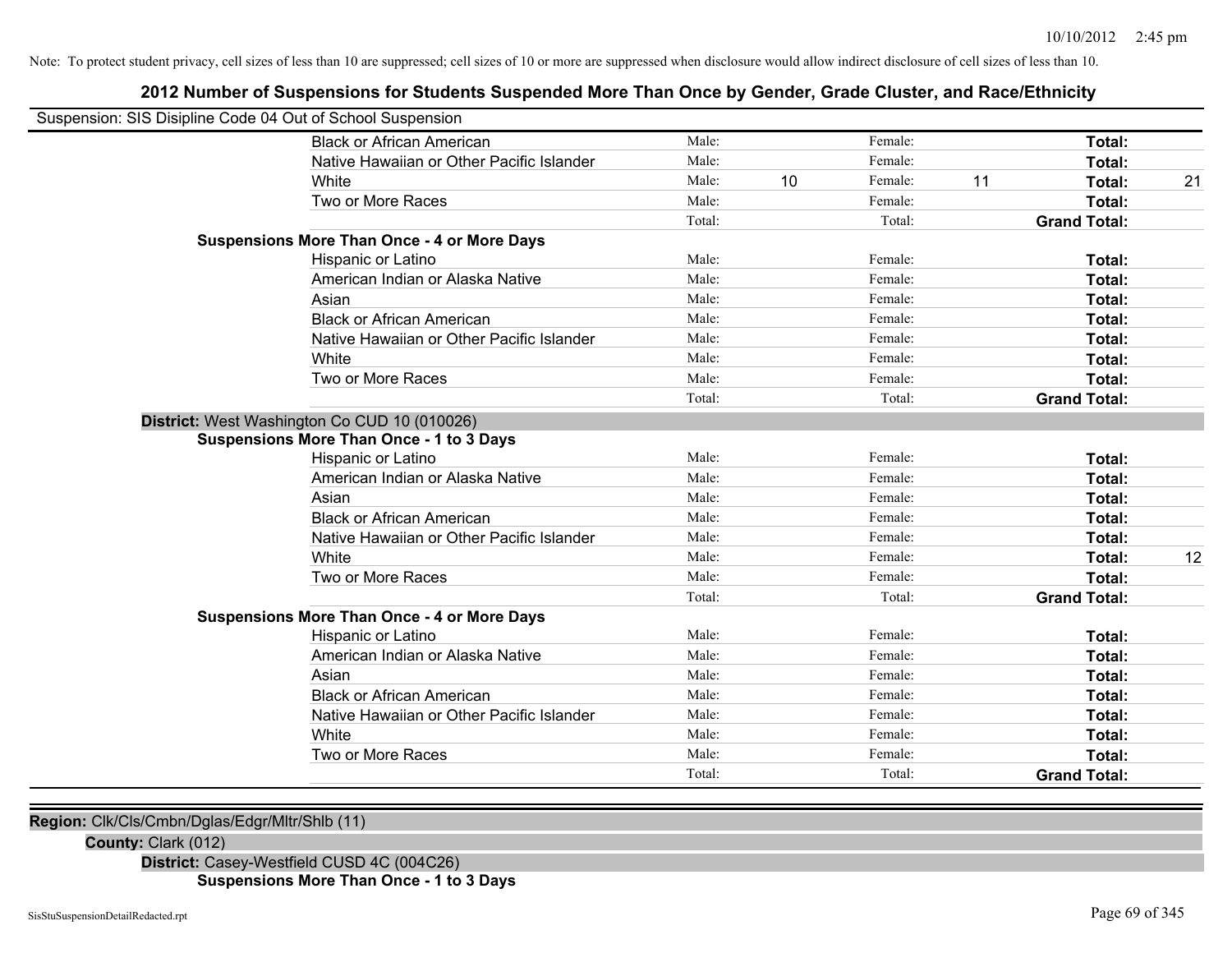| Suspension: SIS Disipline Code 04 Out of School Suspension |                                                    |        |         |                     |
|------------------------------------------------------------|----------------------------------------------------|--------|---------|---------------------|
|                                                            | Hispanic or Latino                                 | Male:  | Female: | Total:              |
|                                                            | American Indian or Alaska Native                   | Male:  | Female: | Total:              |
|                                                            | Asian                                              | Male:  | Female: | Total:              |
|                                                            | <b>Black or African American</b>                   | Male:  | Female: | Total:              |
|                                                            | Native Hawaiian or Other Pacific Islander          | Male:  | Female: | <b>Total:</b>       |
|                                                            | White                                              | Male:  | Female: | 11<br>Total:        |
|                                                            | Two or More Races                                  | Male:  | Female: | Total:              |
|                                                            |                                                    | Total: | Total:  | <b>Grand Total:</b> |
|                                                            | <b>Suspensions More Than Once - 4 or More Days</b> |        |         |                     |
|                                                            | Hispanic or Latino                                 | Male:  | Female: | Total:              |
|                                                            | American Indian or Alaska Native                   | Male:  | Female: | Total:              |
|                                                            | Asian                                              | Male:  | Female: | Total:              |
|                                                            | <b>Black or African American</b>                   | Male:  | Female: | Total:              |
|                                                            | Native Hawaiian or Other Pacific Islander          | Male:  | Female: | Total:              |
|                                                            | White                                              | Male:  | Female: | <b>Total:</b>       |
|                                                            | Two or More Races                                  | Male:  | Female: | Total:              |
|                                                            |                                                    | Total: | Total:  | <b>Grand Total:</b> |
|                                                            | District: Marshall CUSD 2C (002C26)                |        |         |                     |
|                                                            | <b>Suspensions More Than Once - 1 to 3 Days</b>    |        |         |                     |
|                                                            | Hispanic or Latino                                 | Male:  | Female: | Total:              |
|                                                            | American Indian or Alaska Native                   | Male:  | Female: | Total:              |
|                                                            | Asian                                              | Male:  | Female: | Total:              |
|                                                            | <b>Black or African American</b>                   | Male:  | Female: | Total:              |
|                                                            | Native Hawaiian or Other Pacific Islander          | Male:  | Female: | Total:              |
|                                                            | White                                              | Male:  | Female: | Total:<br>30        |
|                                                            | Two or More Races                                  | Male:  | Female: | Total:              |
|                                                            |                                                    | Total: | Total:  | <b>Grand Total:</b> |
|                                                            | <b>Suspensions More Than Once - 4 or More Days</b> |        |         |                     |
|                                                            | Hispanic or Latino                                 | Male:  | Female: | Total:              |
|                                                            | American Indian or Alaska Native                   | Male:  | Female: | Total:              |
|                                                            | Asian                                              | Male:  | Female: | Total:              |
|                                                            | <b>Black or African American</b>                   | Male:  | Female: | Total:              |
|                                                            | Native Hawaiian or Other Pacific Islander          | Male:  | Female: | <b>Total:</b>       |
|                                                            | White                                              | Male:  | Female: | <b>Total:</b>       |
|                                                            | Two or More Races                                  | Male:  | Female: | Total:              |
|                                                            |                                                    | Total: | Total:  | <b>Grand Total:</b> |
|                                                            | District: Martinsville CUSD 3C (003C26)            |        |         |                     |
|                                                            | <b>Suspensions More Than Once - 1 to 3 Days</b>    |        |         |                     |
|                                                            | Hispanic or Latino                                 | Male:  | Female: | Total:              |
| SisStuSuspensionDetailRedacted.rpt                         |                                                    |        |         | Page 70 of 345      |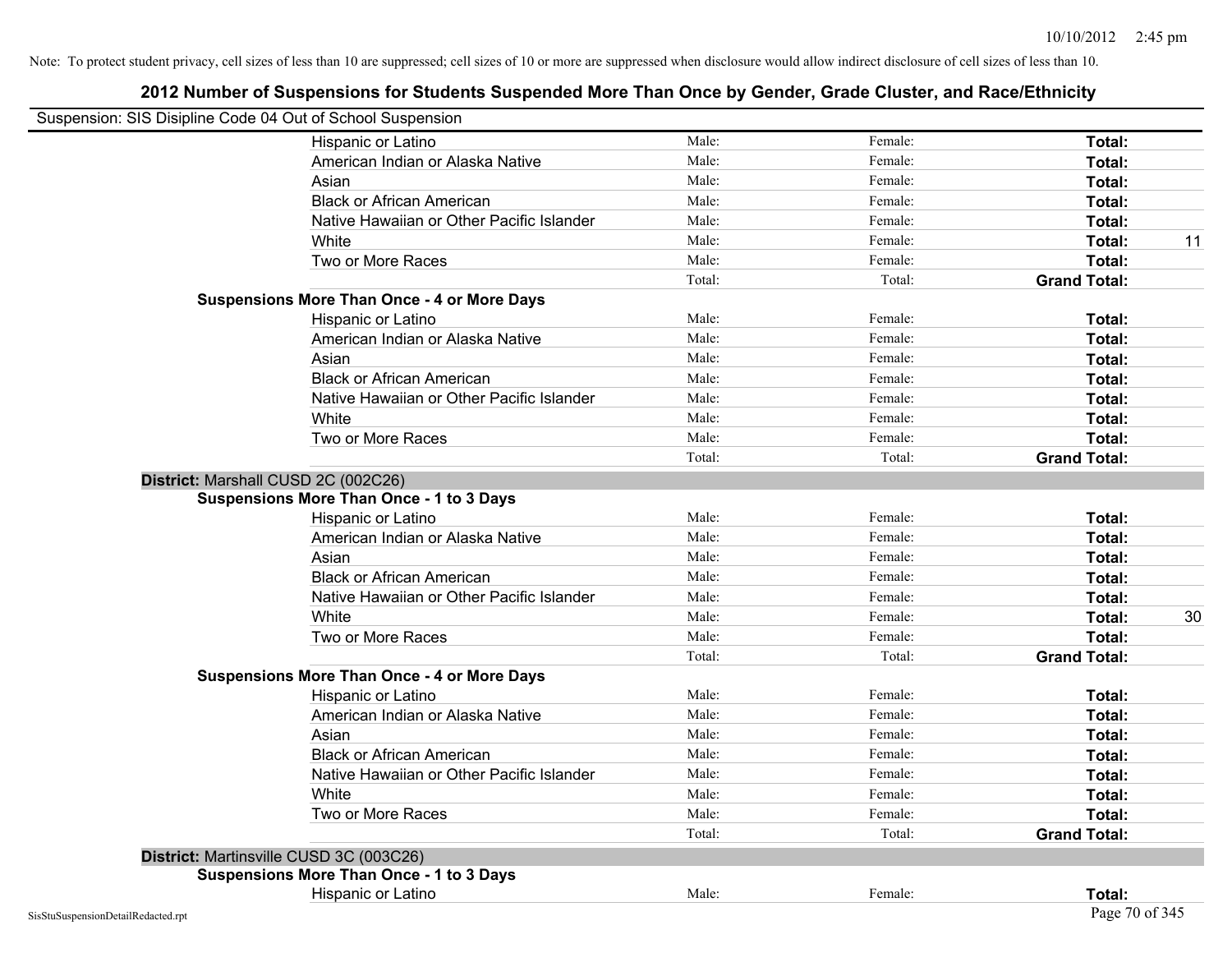| Suspension: SIS Disipline Code 04 Out of School Suspension |                                                    |        |    |         |    |                     |    |
|------------------------------------------------------------|----------------------------------------------------|--------|----|---------|----|---------------------|----|
|                                                            | American Indian or Alaska Native                   | Male:  |    | Female: |    | Total:              |    |
|                                                            | Asian                                              | Male:  |    | Female: |    | Total:              |    |
|                                                            | <b>Black or African American</b>                   | Male:  |    | Female: |    | Total:              |    |
|                                                            | Native Hawaiian or Other Pacific Islander          | Male:  |    | Female: |    | Total:              |    |
|                                                            | White                                              | Male:  |    | Female: |    | Total:              |    |
|                                                            | Two or More Races                                  | Male:  |    | Female: |    | Total:              |    |
|                                                            |                                                    | Total: |    | Total:  |    | <b>Grand Total:</b> |    |
|                                                            | <b>Suspensions More Than Once - 4 or More Days</b> |        |    |         |    |                     |    |
|                                                            | Hispanic or Latino                                 | Male:  |    | Female: |    | Total:              |    |
|                                                            | American Indian or Alaska Native                   | Male:  |    | Female: |    | Total:              |    |
|                                                            | Asian                                              | Male:  |    | Female: |    | Total:              |    |
|                                                            | <b>Black or African American</b>                   | Male:  |    | Female: |    | Total:              |    |
|                                                            | Native Hawaiian or Other Pacific Islander          | Male:  |    | Female: |    | Total:              |    |
|                                                            | White                                              | Male:  |    | Female: |    | Total:              |    |
|                                                            | Two or More Races                                  | Male:  |    | Female: |    | Total:              |    |
|                                                            |                                                    | Total: |    | Total:  |    | <b>Grand Total:</b> |    |
| County: Coles (015)                                        |                                                    |        |    |         |    |                     |    |
|                                                            | District: Charleston CUSD 1 (001026)               |        |    |         |    |                     |    |
|                                                            | <b>Suspensions More Than Once - 1 to 3 Days</b>    |        |    |         |    |                     |    |
|                                                            | Hispanic or Latino                                 | Male:  |    | Female: |    | Total:              |    |
|                                                            | American Indian or Alaska Native                   | Male:  |    | Female: |    | Total:              |    |
|                                                            | Asian                                              | Male:  |    | Female: |    | Total:              |    |
|                                                            | <b>Black or African American</b>                   | Male:  |    | Female: |    | Total:              |    |
|                                                            | Native Hawaiian or Other Pacific Islander          | Male:  |    | Female: |    | Total:              |    |
|                                                            | White                                              | Male:  | 27 | Female: | 10 | Total:              | 37 |
|                                                            | Two or More Races                                  | Male:  |    | Female: |    | Total:              |    |
|                                                            |                                                    | Total: |    | Total:  |    | <b>Grand Total:</b> |    |
|                                                            | <b>Suspensions More Than Once - 4 or More Days</b> |        |    |         |    |                     |    |
|                                                            | Hispanic or Latino                                 | Male:  |    | Female: |    | Total:              |    |
|                                                            | American Indian or Alaska Native                   | Male:  |    | Female: |    | Total:              |    |
|                                                            | Asian                                              | Male:  |    | Female: |    | Total:              |    |
|                                                            | <b>Black or African American</b>                   | Male:  |    | Female: |    | Total:              |    |
|                                                            | Native Hawaiian or Other Pacific Islander          | Male:  |    | Female: |    | Total:              |    |
|                                                            | White                                              | Male:  |    | Female: |    | Total:              |    |
|                                                            | Two or More Races                                  | Male:  |    | Female: |    | Total:              |    |
|                                                            |                                                    | Total: |    | Total:  |    | <b>Grand Total:</b> |    |
|                                                            | District: Mattoon CUSD 2 (002026)                  |        |    |         |    |                     |    |
|                                                            | <b>Suspensions More Than Once - 1 to 3 Days</b>    |        |    |         |    |                     |    |
|                                                            | Hispanic or Latino                                 | Male:  |    | Female: |    | Total:              | 13 |
| SisStuSuspensionDetailRedacted.rpt                         |                                                    |        |    |         |    | Page 71 of 345      |    |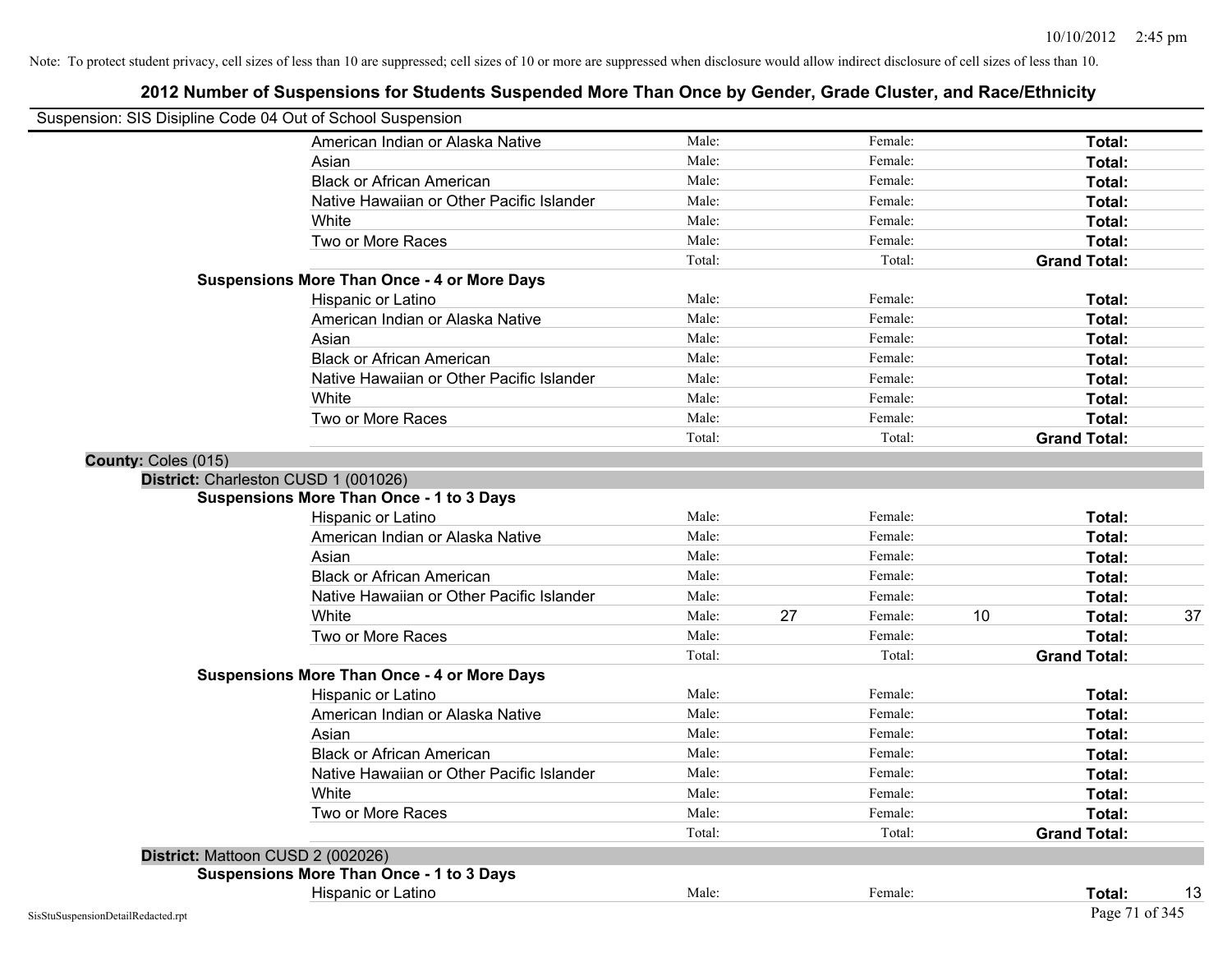| Suspension: SIS Disipline Code 04 Out of School Suspension |                                                    |        |         |                     |     |
|------------------------------------------------------------|----------------------------------------------------|--------|---------|---------------------|-----|
|                                                            | American Indian or Alaska Native                   | Male:  | Female: | Total:              |     |
|                                                            | Asian                                              | Male:  | Female: | Total:              |     |
|                                                            | <b>Black or African American</b>                   | Male:  | Female: | Total:              | 15  |
|                                                            | Native Hawaiian or Other Pacific Islander          | Male:  | Female: | Total:              |     |
|                                                            | White                                              | Male:  | Female: | Total:              | 108 |
|                                                            | Two or More Races                                  | Male:  | Female: | Total:              |     |
|                                                            |                                                    | Total: | Total:  | <b>Grand Total:</b> |     |
|                                                            | <b>Suspensions More Than Once - 4 or More Days</b> |        |         |                     |     |
|                                                            | Hispanic or Latino                                 | Male:  | Female: | Total:              |     |
|                                                            | American Indian or Alaska Native                   | Male:  | Female: | Total:              |     |
|                                                            | Asian                                              | Male:  | Female: | Total:              |     |
|                                                            | <b>Black or African American</b>                   | Male:  | Female: | Total:              |     |
|                                                            | Native Hawaiian or Other Pacific Islander          | Male:  | Female: | Total:              |     |
|                                                            | White                                              | Male:  | Female: | Total:              | 21  |
|                                                            | Two or More Races                                  | Male:  | Female: | Total:              |     |
|                                                            |                                                    | Total: | Total:  | <b>Grand Total:</b> |     |
| District: Non-Public School (7350)                         |                                                    |        |         |                     |     |
|                                                            | <b>Suspensions More Than Once - 4 or More Days</b> |        |         |                     |     |
|                                                            | Hispanic or Latino                                 | Male:  | Female: | Total:              |     |
|                                                            | American Indian or Alaska Native                   | Male:  | Female: | Total:              |     |
|                                                            | Asian                                              | Male:  | Female: | Total:              |     |
|                                                            | <b>Black or African American</b>                   | Male:  | Female: | Total:              |     |
|                                                            | Native Hawaiian or Other Pacific Islander          | Male:  | Female: | Total:              |     |
|                                                            | White                                              | Male:  | Female: | Total:              |     |
|                                                            | Two or More Races                                  | Male:  | Female: | Total:              |     |
|                                                            |                                                    | Total: | Total:  | <b>Grand Total:</b> |     |
| County: Cumberland (018)                                   |                                                    |        |         |                     |     |
|                                                            | District: Cumberland CUSD 77 (077026)              |        |         |                     |     |
|                                                            | <b>Suspensions More Than Once - 1 to 3 Days</b>    |        |         |                     |     |
|                                                            | Hispanic or Latino                                 | Male:  | Female: | Total:              |     |
|                                                            | American Indian or Alaska Native                   | Male:  | Female: | Total:              |     |
|                                                            | Asian                                              | Male:  | Female: | Total:              |     |
|                                                            | <b>Black or African American</b>                   | Male:  | Female: | Total:              |     |
|                                                            | Native Hawaiian or Other Pacific Islander          | Male:  | Female: | Total:              |     |
|                                                            | White                                              | Male:  | Female: | Total:              |     |
|                                                            | Two or More Races                                  | Male:  | Female: | Total:              |     |
|                                                            |                                                    | Total: | Total:  | <b>Grand Total:</b> |     |
|                                                            | <b>Suspensions More Than Once - 4 or More Days</b> |        |         |                     |     |
|                                                            | Hispanic or Latino                                 | Male:  | Female: | Total:              |     |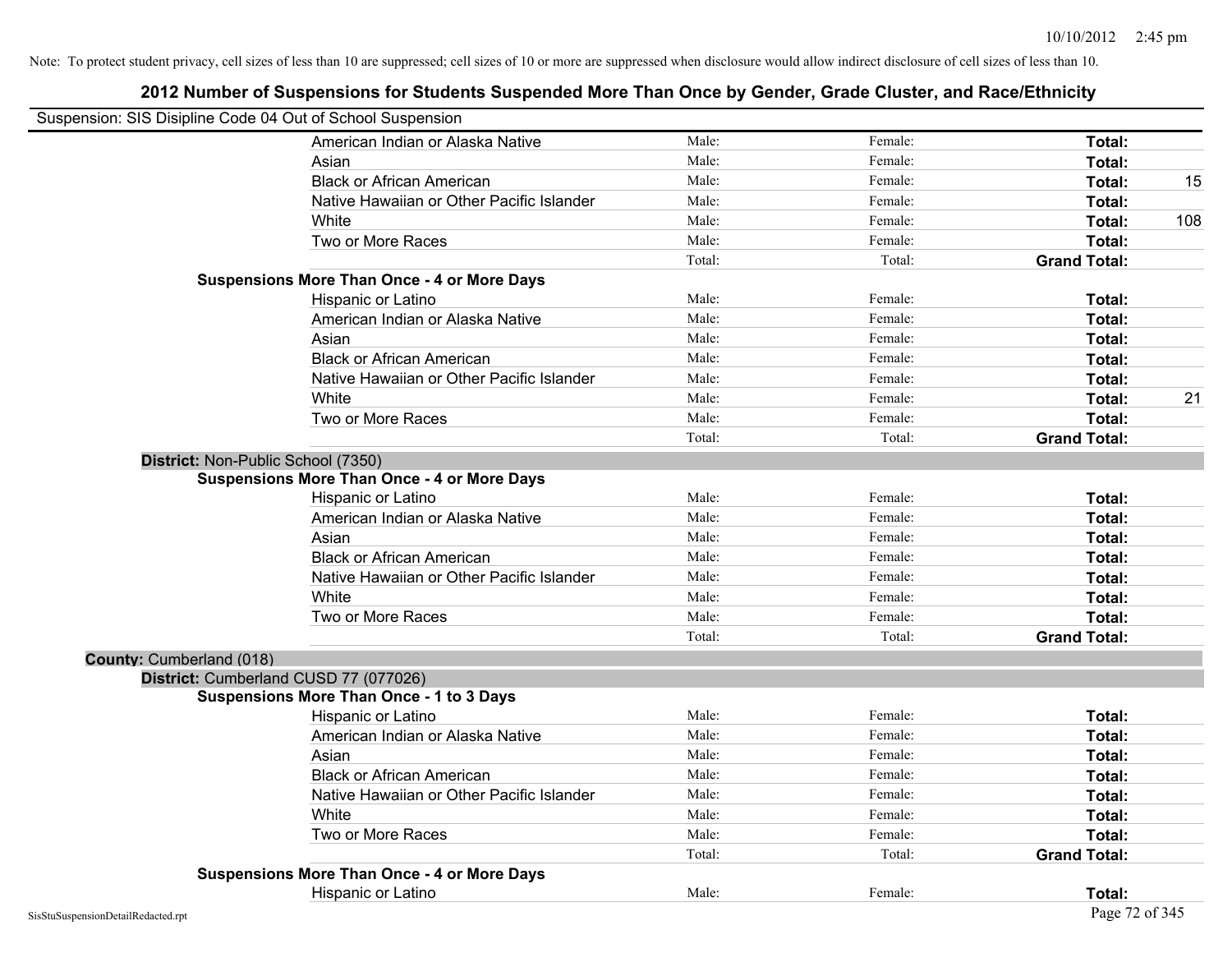|                              | Suspension: SIS Disipline Code 04 Out of School Suspension |        |         |                     |    |
|------------------------------|------------------------------------------------------------|--------|---------|---------------------|----|
|                              | American Indian or Alaska Native                           | Male:  | Female: | Total:              |    |
|                              | Asian                                                      | Male:  | Female: | Total:              |    |
|                              | <b>Black or African American</b>                           | Male:  | Female: | Total:              |    |
|                              | Native Hawaiian or Other Pacific Islander                  | Male:  | Female: | Total:              |    |
|                              | White                                                      | Male:  | Female: | Total:              |    |
|                              | Two or More Races                                          | Male:  | Female: | Total:              |    |
|                              |                                                            | Total: | Total:  | <b>Grand Total:</b> |    |
|                              | District: Neoga CUSD 3 (003026)                            |        |         |                     |    |
|                              | <b>Suspensions More Than Once - 1 to 3 Days</b>            |        |         |                     |    |
|                              | Hispanic or Latino                                         | Male:  | Female: | Total:              |    |
|                              | American Indian or Alaska Native                           | Male:  | Female: | Total:              |    |
|                              | Asian                                                      | Male:  | Female: | Total:              |    |
|                              | <b>Black or African American</b>                           | Male:  | Female: | Total:              |    |
|                              | Native Hawaiian or Other Pacific Islander                  | Male:  | Female: | Total:              |    |
|                              | White                                                      | Male:  | Female: | Total:              |    |
|                              | Two or More Races                                          | Male:  | Female: | Total:              |    |
|                              |                                                            | Total: | Total:  | <b>Grand Total:</b> |    |
|                              | <b>Suspensions More Than Once - 4 or More Days</b>         |        |         |                     |    |
|                              | Hispanic or Latino                                         | Male:  | Female: | Total:              |    |
|                              | American Indian or Alaska Native                           | Male:  | Female: | Total:              |    |
|                              | Asian                                                      | Male:  | Female: | Total:              |    |
|                              | <b>Black or African American</b>                           | Male:  | Female: | Total:              |    |
|                              | Native Hawaiian or Other Pacific Islander                  | Male:  | Female: | Total:              |    |
|                              | White                                                      | Male:  | Female: | Total:              |    |
|                              | Two or More Races                                          | Male:  | Female: | Total:              |    |
|                              |                                                            | Total: | Total:  | <b>Grand Total:</b> |    |
| <b>County: Douglas (021)</b> |                                                            |        |         |                     |    |
|                              | District: Arcola CUSD 306 (306026)                         |        |         |                     |    |
|                              | <b>Suspensions More Than Once - 1 to 3 Days</b>            |        |         |                     |    |
|                              | Hispanic or Latino                                         | Male:  | Female: | Total:              |    |
|                              | American Indian or Alaska Native                           | Male:  | Female: | Total:              |    |
|                              | Asian                                                      | Male:  | Female: | Total:              |    |
|                              | <b>Black or African American</b>                           | Male:  | Female: | Total:              |    |
|                              | Native Hawaiian or Other Pacific Islander                  | Male:  | Female: | Total:              |    |
|                              | White                                                      | Male:  | Female: | Total:              | 17 |
|                              | Two or More Races                                          | Male:  | Female: | Total:              |    |
|                              |                                                            | Total: | Total:  | <b>Grand Total:</b> |    |
|                              | <b>Suspensions More Than Once - 4 or More Days</b>         |        |         |                     |    |
|                              | Hispanic or Latino                                         | Male:  | Female: | Total:              |    |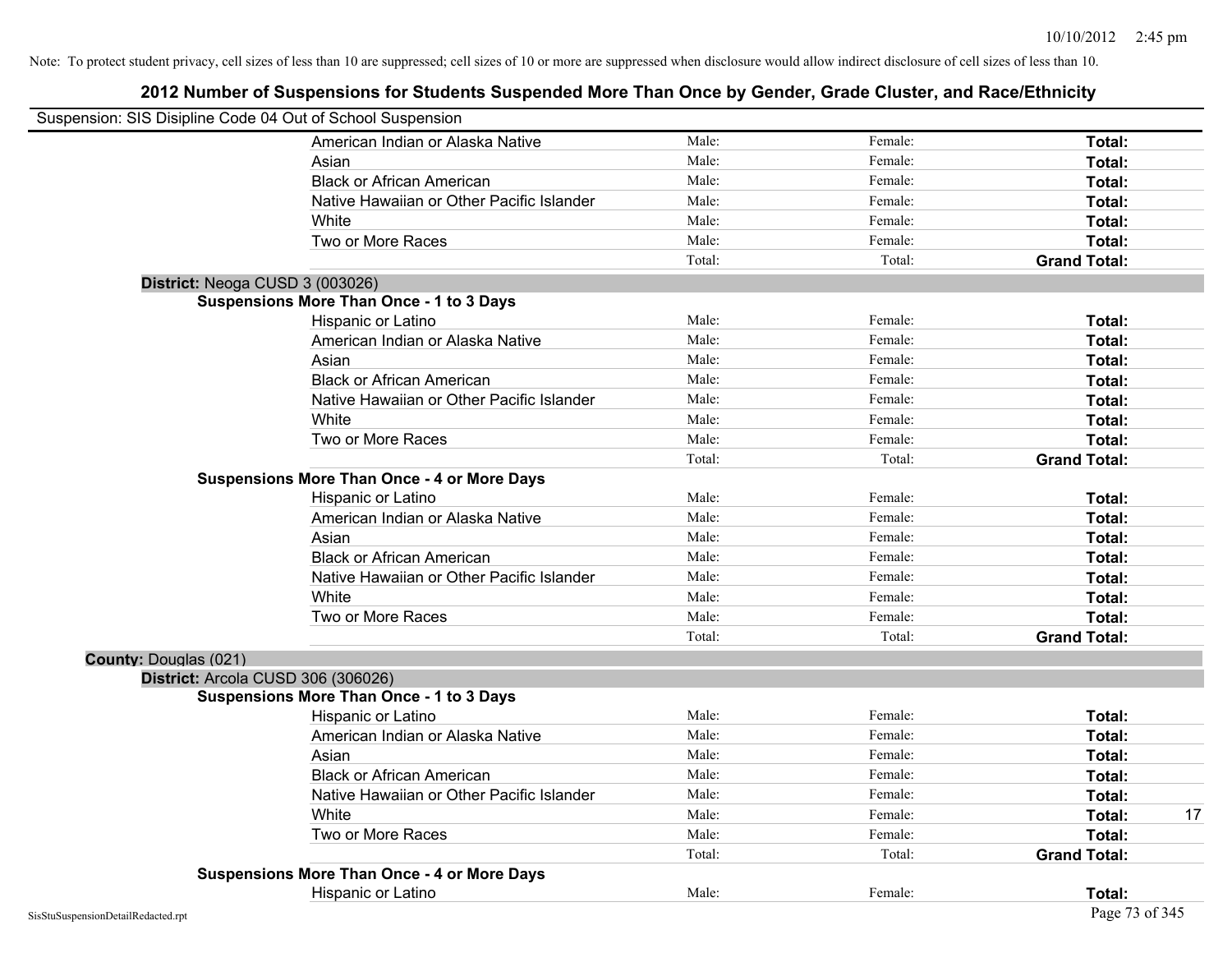## **2012 Number of Suspensions for Students Suspended More Than Once by Gender, Grade Cluster, and Race/Ethnicity**

|                     | Suspension: SIS Disipline Code 04 Out of School Suspension |        |         |                     |
|---------------------|------------------------------------------------------------|--------|---------|---------------------|
|                     | American Indian or Alaska Native                           | Male:  | Female: | Total:              |
|                     | Asian                                                      | Male:  | Female: | Total:              |
|                     | <b>Black or African American</b>                           | Male:  | Female: | Total:              |
|                     | Native Hawaiian or Other Pacific Islander                  | Male:  | Female: | Total:              |
|                     | White                                                      | Male:  | Female: | Total:              |
|                     | Two or More Races                                          | Male:  | Female: | Total:              |
|                     |                                                            | Total: | Total:  | <b>Grand Total:</b> |
|                     | District: Tuscola CUSD 301 (301026)                        |        |         |                     |
|                     | <b>Suspensions More Than Once - 1 to 3 Days</b>            |        |         |                     |
|                     | Hispanic or Latino                                         | Male:  | Female: | Total:              |
|                     | American Indian or Alaska Native                           | Male:  | Female: | Total:              |
|                     | Asian                                                      | Male:  | Female: | Total:              |
|                     | <b>Black or African American</b>                           | Male:  | Female: | Total:              |
|                     | Native Hawaiian or Other Pacific Islander                  | Male:  | Female: | Total:              |
|                     | White                                                      | Male:  | Female: | Total:              |
|                     | Two or More Races                                          | Male:  | Female: | Total:              |
|                     |                                                            | Total: | Total:  | <b>Grand Total:</b> |
|                     | District: Villa Grove CUSD 302 (302026)                    |        |         |                     |
|                     | <b>Suspensions More Than Once - 1 to 3 Days</b>            |        |         |                     |
|                     | Hispanic or Latino                                         | Male:  | Female: | Total:              |
|                     | American Indian or Alaska Native                           | Male:  | Female: | Total:              |
|                     | Asian                                                      | Male:  | Female: | Total:              |
|                     | <b>Black or African American</b>                           | Male:  | Female: | Total:              |
|                     | Native Hawaiian or Other Pacific Islander                  | Male:  | Female: | Total:              |
|                     | White                                                      | Male:  | Female: | Total:              |
|                     | Two or More Races                                          | Male:  | Female: | Total:              |
|                     |                                                            | Total: | Total:  | <b>Grand Total:</b> |
|                     | <b>Suspensions More Than Once - 4 or More Days</b>         |        |         |                     |
|                     | Hispanic or Latino                                         | Male:  | Female: | Total:              |
|                     | American Indian or Alaska Native                           | Male:  | Female: | Total:              |
|                     | Asian                                                      | Male:  | Female: | Total:              |
|                     | <b>Black or African American</b>                           | Male:  | Female: | Total:              |
|                     | Native Hawaiian or Other Pacific Islander                  | Male:  | Female: | Total:              |
|                     | White                                                      | Male:  | Female: | Total:              |
|                     | Two or More Races                                          | Male:  | Female: | Total:              |
|                     |                                                            | Total: | Total:  | <b>Grand Total:</b> |
| County: Edgar (023) |                                                            |        |         |                     |

**District:** Edgar County CUD 6 (006026)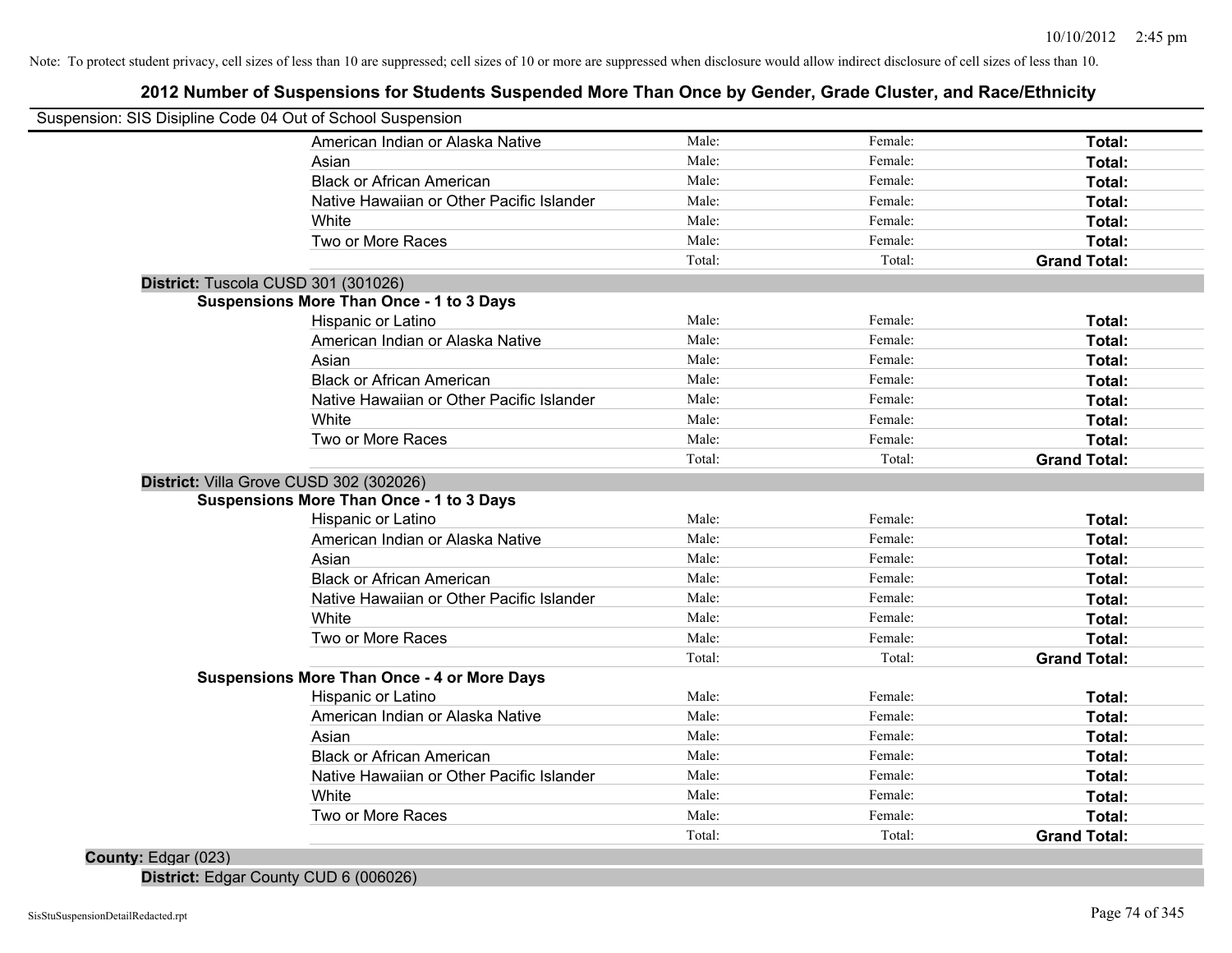| Suspension: SIS Disipline Code 04 Out of School Suspension    |                     |
|---------------------------------------------------------------|---------------------|
| <b>Suspensions More Than Once - 1 to 3 Days</b>               |                     |
| Male:<br>Female:<br>Hispanic or Latino                        | Total:              |
| Male:<br>Female:<br>American Indian or Alaska Native          | <b>Total:</b>       |
| Male:<br>Female:<br>Asian                                     | Total:              |
| Male:<br><b>Black or African American</b><br>Female:          | Total:              |
| Male:<br>Female:<br>Native Hawaiian or Other Pacific Islander | Total:              |
| Male:<br>Female:<br>White                                     | Total:              |
| Two or More Races<br>Male:<br>Female:                         | Total:              |
| Total:<br>Total:                                              | <b>Grand Total:</b> |
| District: Kansas CUSD 3 (003026)                              |                     |
| <b>Suspensions More Than Once - 1 to 3 Days</b>               |                     |
| Male:<br>Hispanic or Latino<br>Female:                        | Total:              |
| American Indian or Alaska Native<br>Male:<br>Female:          | Total:              |
| Male:<br>Female:<br>Asian                                     | Total:              |
| <b>Black or African American</b><br>Male:<br>Female:          | Total:              |
| Native Hawaiian or Other Pacific Islander<br>Male:<br>Female: | Total:              |
| White<br>Male:<br>Female:                                     | Total:              |
| Two or More Races<br>Male:<br>Female:                         | Total:              |
| Total:<br>Total:                                              | <b>Grand Total:</b> |
| <b>Suspensions More Than Once - 4 or More Days</b>            |                     |
| Hispanic or Latino<br>Male:<br>Female:                        | Total:              |
| American Indian or Alaska Native<br>Male:<br>Female:          | Total:              |
| Asian<br>Male:<br>Female:                                     | Total:              |
| <b>Black or African American</b><br>Male:<br>Female:          | Total:              |
| Native Hawaiian or Other Pacific Islander<br>Male:<br>Female: | Total:              |
| White<br>Male:<br>Female:                                     | Total:              |
| Two or More Races<br>Male:<br>Female:                         | Total:              |
| Total:<br>Total:                                              | <b>Grand Total:</b> |
| District: Paris-Union SD 95 (095025)                          |                     |
| <b>Suspensions More Than Once - 1 to 3 Days</b>               |                     |
| Male:<br>Female:<br>Hispanic or Latino                        | Total:              |
| Male:<br>Female:<br>American Indian or Alaska Native          | Total:              |
| Male:<br>Female:<br>Asian                                     | Total:              |
| <b>Black or African American</b><br>Male:<br>Female:          | Total:              |
| Male:<br>Native Hawaiian or Other Pacific Islander<br>Female: | Total:              |
| Male:<br>Female:<br>White                                     | Total:              |
| Two or More Races<br>Male:<br>Female:                         | Total:              |
| Total:<br>Total:                                              | <b>Grand Total:</b> |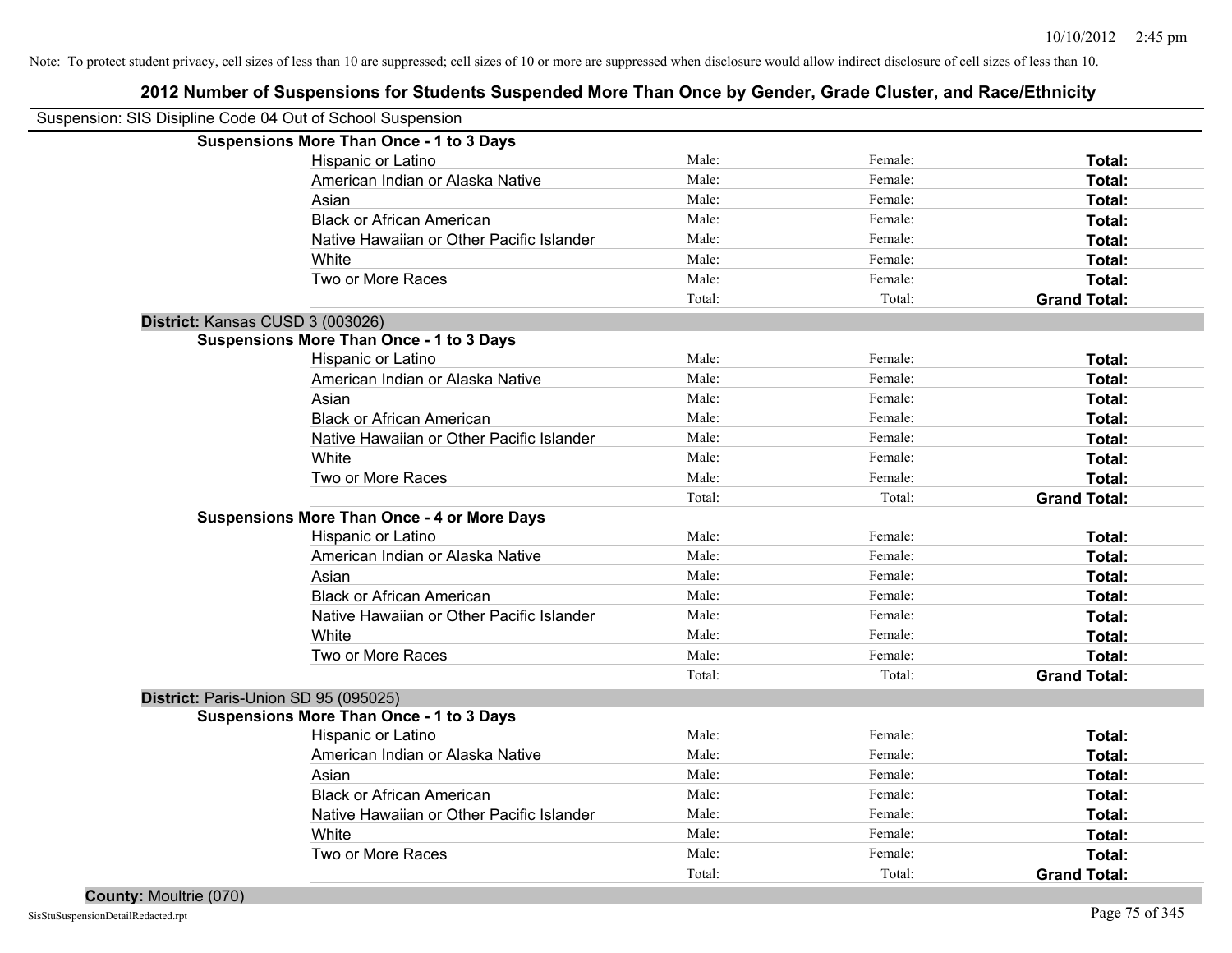|                      | Suspension: SIS Disipline Code 04 Out of School Suspension |        |    |         |    |                     |    |
|----------------------|------------------------------------------------------------|--------|----|---------|----|---------------------|----|
|                      | District: Okaw Valley CUSD 302 (302026)                    |        |    |         |    |                     |    |
|                      | <b>Suspensions More Than Once - 1 to 3 Days</b>            |        |    |         |    |                     |    |
|                      | Hispanic or Latino                                         | Male:  |    | Female: |    | Total:              |    |
|                      | American Indian or Alaska Native                           | Male:  |    | Female: |    | Total:              |    |
|                      | Asian                                                      | Male:  |    | Female: |    | Total:              |    |
|                      | <b>Black or African American</b>                           | Male:  |    | Female: |    | Total:              |    |
|                      | Native Hawaiian or Other Pacific Islander                  | Male:  |    | Female: |    | Total:              |    |
|                      | White                                                      | Male:  |    | Female: |    | Total:              |    |
|                      | Two or More Races                                          | Male:  |    | Female: |    | Total:              |    |
|                      |                                                            | Total: |    | Total:  |    | <b>Grand Total:</b> |    |
|                      | District: Sullivan CUSD 300 (300026)                       |        |    |         |    |                     |    |
|                      | <b>Suspensions More Than Once - 1 to 3 Days</b>            |        |    |         |    |                     |    |
|                      | Hispanic or Latino                                         | Male:  |    | Female: |    | Total:              |    |
|                      | American Indian or Alaska Native                           | Male:  |    | Female: |    | Total:              |    |
|                      | Asian                                                      | Male:  |    | Female: |    | Total:              |    |
|                      | <b>Black or African American</b>                           | Male:  |    | Female: |    | Total:              |    |
|                      | Native Hawaiian or Other Pacific Islander                  | Male:  |    | Female: |    | Total:              |    |
|                      | White                                                      | Male:  | 29 | Female: | 10 | Total:              | 39 |
|                      | Two or More Races                                          | Male:  |    | Female: |    | Total:              |    |
|                      |                                                            | Total: |    | Total:  |    | <b>Grand Total:</b> |    |
|                      | <b>Suspensions More Than Once - 4 or More Days</b>         |        |    |         |    |                     |    |
|                      | Hispanic or Latino                                         | Male:  |    | Female: |    | Total:              |    |
|                      | American Indian or Alaska Native                           | Male:  |    | Female: |    | Total:              |    |
|                      | Asian                                                      | Male:  |    | Female: |    | Total:              |    |
|                      | <b>Black or African American</b>                           | Male:  |    | Female: |    | Total:              |    |
|                      | Native Hawaiian or Other Pacific Islander                  | Male:  |    | Female: |    | Total:              |    |
|                      | White                                                      | Male:  |    | Female: |    | Total:              | 13 |
|                      | Two or More Races                                          | Male:  |    | Female: |    | Total:              |    |
|                      |                                                            | Total: |    | Total:  |    | <b>Grand Total:</b> |    |
| County: Shelby (087) |                                                            |        |    |         |    |                     |    |
|                      | District: Central A & M CUD 21 (021026)                    |        |    |         |    |                     |    |
|                      | <b>Suspensions More Than Once - 1 to 3 Days</b>            |        |    |         |    |                     |    |
|                      | Hispanic or Latino                                         | Male:  |    | Female: |    | Total:              |    |
|                      | American Indian or Alaska Native                           | Male:  |    | Female: |    | Total:              |    |
|                      | Asian                                                      | Male:  |    | Female: |    | Total:              |    |
|                      | <b>Black or African American</b>                           | Male:  |    | Female: |    | Total:              |    |
|                      | Native Hawaiian or Other Pacific Islander                  | Male:  |    | Female: |    | Total:              |    |
|                      | White                                                      | Male:  |    | Female: |    | Total:              | 21 |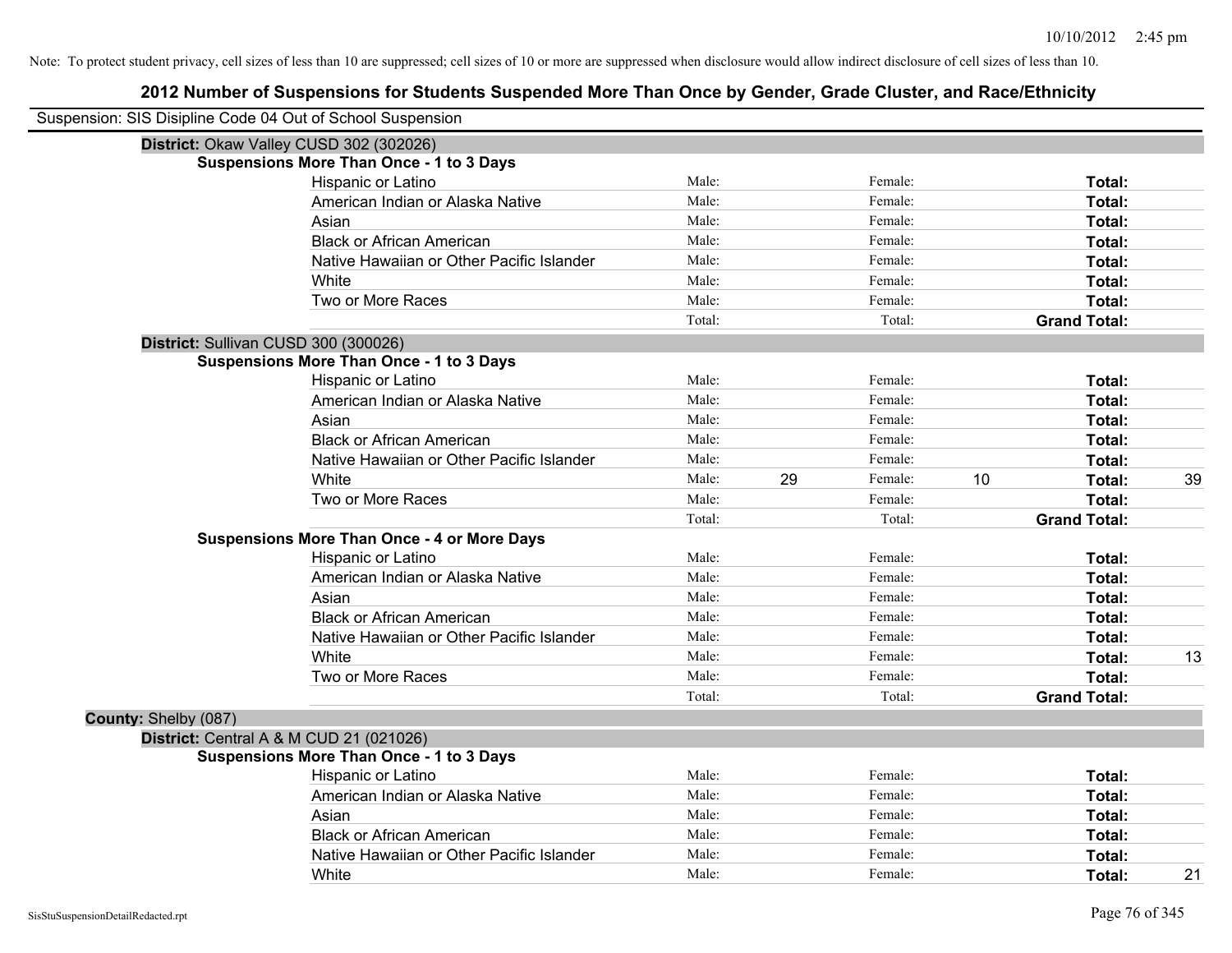|                                    | Suspension: SIS Disipline Code 04 Out of School Suspension |        |         |                     |    |
|------------------------------------|------------------------------------------------------------|--------|---------|---------------------|----|
|                                    | Two or More Races                                          | Male:  | Female: | Total:              |    |
|                                    |                                                            | Total: | Total:  | <b>Grand Total:</b> |    |
|                                    | <b>Suspensions More Than Once - 4 or More Days</b>         |        |         |                     |    |
|                                    | Hispanic or Latino                                         | Male:  | Female: | Total:              |    |
|                                    | American Indian or Alaska Native                           | Male:  | Female: | Total:              |    |
|                                    | Asian                                                      | Male:  | Female: | Total:              |    |
|                                    | <b>Black or African American</b>                           | Male:  | Female: | Total:              |    |
|                                    | Native Hawaiian or Other Pacific Islander                  | Male:  | Female: | Total:              |    |
|                                    | White                                                      | Male:  | Female: | Total:              |    |
|                                    | Two or More Races                                          | Male:  | Female: | Total:              |    |
|                                    |                                                            | Total: | Total:  | <b>Grand Total:</b> |    |
|                                    | District: Shelbyville CUSD 4 (004026)                      |        |         |                     |    |
|                                    | <b>Suspensions More Than Once - 1 to 3 Days</b>            |        |         |                     |    |
|                                    | Hispanic or Latino                                         | Male:  | Female: | Total:              |    |
|                                    | American Indian or Alaska Native                           | Male:  | Female: | Total:              |    |
|                                    | Asian                                                      | Male:  | Female: | Total:              |    |
|                                    | <b>Black or African American</b>                           | Male:  | Female: | Total:              |    |
|                                    | Native Hawaiian or Other Pacific Islander                  | Male:  | Female: | Total:              |    |
|                                    | White                                                      | Male:  | Female: | Total:              | 13 |
|                                    | Two or More Races                                          | Male:  | Female: | Total:              |    |
|                                    |                                                            | Total: | Total:  | <b>Grand Total:</b> |    |
|                                    | <b>Suspensions More Than Once - 4 or More Days</b>         |        |         |                     |    |
|                                    | Hispanic or Latino                                         | Male:  | Female: | Total:              |    |
|                                    | American Indian or Alaska Native                           | Male:  | Female: | Total:              |    |
|                                    | Asian                                                      | Male:  | Female: | Total:              |    |
|                                    | <b>Black or African American</b>                           | Male:  | Female: | Total:              |    |
|                                    | Native Hawaiian or Other Pacific Islander                  | Male:  | Female: | Total:              |    |
|                                    | White                                                      | Male:  | Female: | Total:              |    |
|                                    | Two or More Races                                          | Male:  | Female: | Total:              |    |
|                                    |                                                            | Total: | Total:  | <b>Grand Total:</b> |    |
|                                    | District: Stewardson-Strasburg CUD 5A (005A26)             |        |         |                     |    |
|                                    | <b>Suspensions More Than Once - 1 to 3 Days</b>            |        |         |                     |    |
|                                    | Hispanic or Latino                                         | Male:  | Female: | Total:              |    |
|                                    | American Indian or Alaska Native                           | Male:  | Female: | Total:              |    |
|                                    | Asian                                                      | Male:  | Female: | Total:              |    |
|                                    | <b>Black or African American</b>                           | Male:  | Female: | Total:              |    |
|                                    | Native Hawaiian or Other Pacific Islander                  | Male:  | Female: | Total:              |    |
|                                    | White                                                      | Male:  | Female: | Total:              |    |
|                                    | Two or More Races                                          | Male:  | Female: | Total:              |    |
| SisStuSuspensionDetailRedacted.rpt |                                                            |        |         | Page 77 of 345      |    |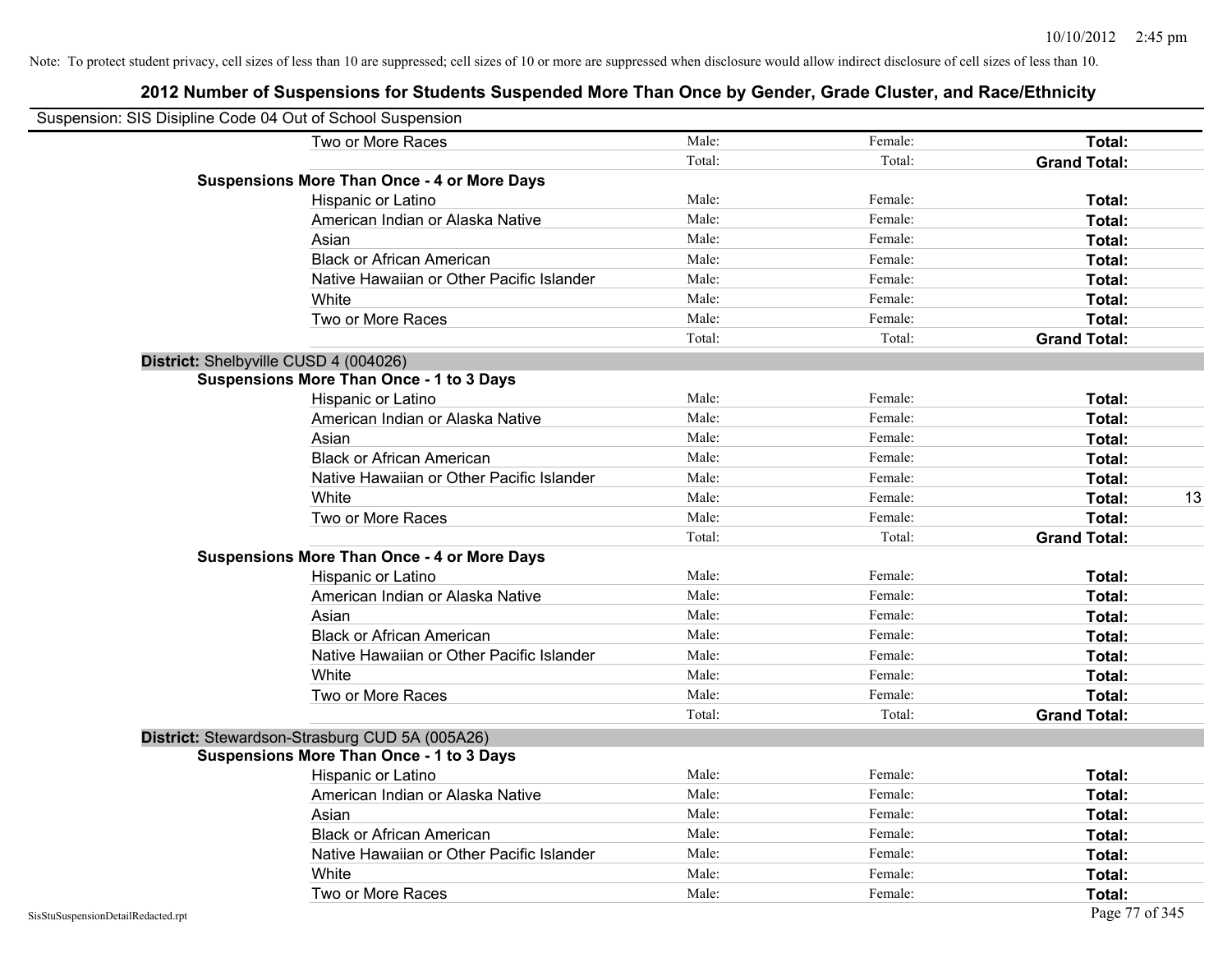| Suspension: SIS Disipline Code 04 Out of School Suspension |                                                    |        |        |         |       |                     |        |
|------------------------------------------------------------|----------------------------------------------------|--------|--------|---------|-------|---------------------|--------|
|                                                            |                                                    | Total: |        | Total:  |       | <b>Grand Total:</b> |        |
| District: Windsor CUSD 1 (001026)                          |                                                    |        |        |         |       |                     |        |
|                                                            | <b>Suspensions More Than Once - 1 to 3 Days</b>    |        |        |         |       |                     |        |
|                                                            | Hispanic or Latino                                 | Male:  |        | Female: |       | Total:              |        |
|                                                            | American Indian or Alaska Native                   | Male:  |        | Female: |       | <b>Total:</b>       |        |
|                                                            | Asian                                              | Male:  |        | Female: |       | Total:              |        |
|                                                            | <b>Black or African American</b>                   | Male:  |        | Female: |       | Total:              |        |
|                                                            | Native Hawaiian or Other Pacific Islander          | Male:  |        | Female: |       | Total:              |        |
|                                                            | White                                              | Male:  |        | Female: |       | Total:              |        |
|                                                            | Two or More Races                                  | Male:  |        | Female: |       | Total:              |        |
|                                                            |                                                    | Total: |        | Total:  |       | <b>Grand Total:</b> |        |
|                                                            | <b>Suspensions More Than Once - 4 or More Days</b> |        |        |         |       |                     |        |
|                                                            | Hispanic or Latino                                 | Male:  |        | Female: |       | Total:              |        |
|                                                            | American Indian or Alaska Native                   | Male:  |        | Female: |       | Total:              |        |
|                                                            | Asian                                              | Male:  |        | Female: |       | Total:              |        |
|                                                            | <b>Black or African American</b>                   | Male:  |        | Female: |       | Total:              |        |
|                                                            | Native Hawaiian or Other Pacific Islander          | Male:  |        | Female: |       | Total:              |        |
|                                                            | White                                              | Male:  |        | Female: |       | Total:              |        |
|                                                            | Two or More Races                                  | Male:  |        | Female: |       | Total:              |        |
|                                                            |                                                    | Total: |        | Total:  |       | <b>Grand Total:</b> |        |
| Region: Crawford-Lawrence Educ Serv Reg (15)               |                                                    |        |        |         |       |                     |        |
| County: Cook (016)                                         |                                                    |        |        |         |       |                     |        |
| District: City of Chicago SD 299 (299025)                  |                                                    |        |        |         |       |                     |        |
|                                                            | <b>Suspensions More Than Once - 1 to 3 Days</b>    |        |        |         |       |                     |        |
|                                                            | Hispanic or Latino                                 | Male:  | 5,061  | Female: | 1,676 | Total:              | 6,737  |
|                                                            | American Indian or Alaska Native                   | Male:  | 51     | Female: | 13    | Total:              | 64     |
|                                                            | Asian                                              | Male:  | 64     | Female: | 19    | Total:              | 83     |
|                                                            | <b>Black or African American</b>                   | Male:  | 18,244 | Female: | 9,056 | Total:              | 27,300 |
|                                                            | Native Hawaiian or Other Pacific Islander          | Male:  |        | Female: |       | Total:              | 14     |
|                                                            | White                                              | Male:  | 783    | Female: | 234   | Total:              | 1,017  |
|                                                            | Two or More Races                                  | Male:  | 205    | Female: | 60    | Total:              | 265    |
|                                                            |                                                    | Total: |        | Total:  |       | <b>Grand Total:</b> | 35,480 |
|                                                            | <b>Suspensions More Than Once - 4 or More Days</b> |        |        |         |       |                     |        |
|                                                            | Hispanic or Latino                                 | Male:  | 1,294  | Female: | 423   | Total:              | 1,717  |
|                                                            | American Indian or Alaska Native                   | Male:  |        | Female: |       | Total:              | 16     |
|                                                            | Asian                                              | Male:  |        | Female: |       | Total:              |        |
|                                                            | <b>Black or African American</b>                   | Male:  | 4,963  | Female: | 3,031 | Total:              | 7,994  |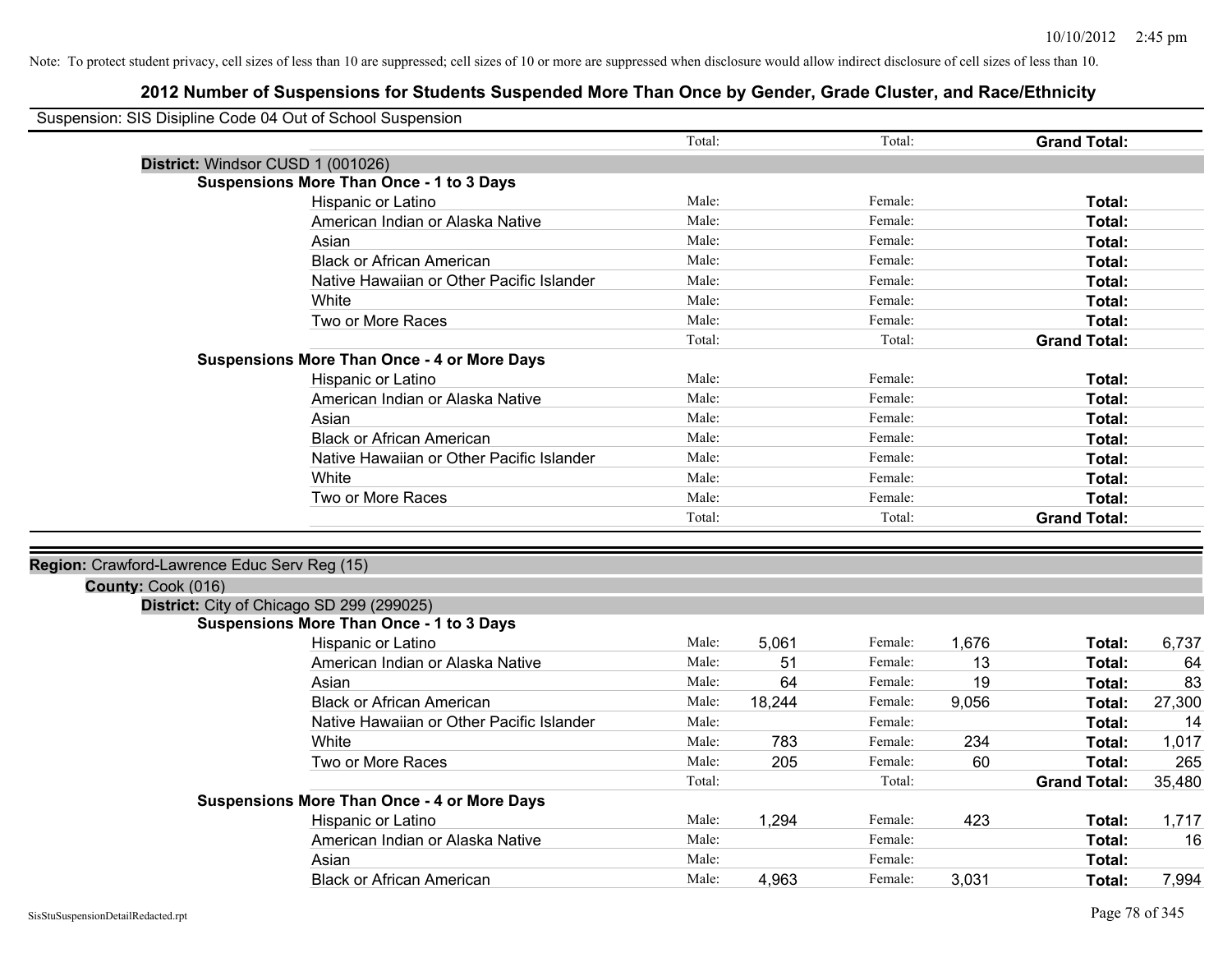|                          | Suspension: SIS Disipline Code 04 Out of School Suspension |        |     |         |    |                     |     |
|--------------------------|------------------------------------------------------------|--------|-----|---------|----|---------------------|-----|
|                          | Native Hawaiian or Other Pacific Islander                  | Male:  |     | Female: |    | Total:              | 10  |
|                          | White                                                      | Male:  | 153 | Female: | 35 | Total:              | 188 |
|                          | Two or More Races                                          | Male:  | 54  | Female: | 21 | Total:              | 75  |
|                          |                                                            | Total: |     | Total:  |    | <b>Grand Total:</b> |     |
| Region: De Kalb ROE (16) |                                                            |        |     |         |    |                     |     |
| County: Dekalb (019)     |                                                            |        |     |         |    |                     |     |
|                          | District: DeKalb CUSD 428 (428026)                         |        |     |         |    |                     |     |
|                          | <b>Suspensions More Than Once - 1 to 3 Days</b>            |        |     |         |    |                     |     |
|                          | Hispanic or Latino                                         | Male:  | 113 | Female: | 65 | Total:              | 178 |
|                          | American Indian or Alaska Native                           | Male:  |     | Female: |    | Total:              |     |
|                          | Asian                                                      | Male:  |     | Female: |    | Total:              |     |
|                          | <b>Black or African American</b>                           | Male:  | 123 | Female: | 84 | Total:              | 207 |
|                          | Native Hawaiian or Other Pacific Islander                  | Male:  |     | Female: |    | Total:              |     |
|                          | White                                                      | Male:  | 163 | Female: | 88 | Total:              | 251 |
|                          | Two or More Races                                          | Male:  | 38  | Female: | 11 | Total:              | 49  |
|                          |                                                            | Total: |     | Total:  |    | <b>Grand Total:</b> |     |
|                          | <b>Suspensions More Than Once - 4 or More Days</b>         |        |     |         |    |                     |     |
|                          | Hispanic or Latino                                         | Male:  | 13  | Female: | 13 | Total:              | 26  |
|                          | American Indian or Alaska Native                           | Male:  |     | Female: |    | Total:              |     |
|                          | Asian                                                      | Male:  |     | Female: |    | Total:              |     |
|                          | <b>Black or African American</b>                           | Male:  | 27  | Female: | 11 | Total:              | 38  |
|                          | Native Hawaiian or Other Pacific Islander                  | Male:  |     | Female: |    | Total:              |     |
|                          | White                                                      | Male:  | 24  | Female: | 10 | Total:              | 34  |
|                          | Two or More Races                                          | Male:  |     | Female: |    | Total:              |     |
|                          |                                                            | Total: |     | Total:  |    | <b>Grand Total:</b> | 108 |
|                          | District: Genoa Kingston CUSD 424 (424026)                 |        |     |         |    |                     |     |
|                          | <b>Suspensions More Than Once - 1 to 3 Days</b>            |        |     |         |    |                     |     |
|                          | Hispanic or Latino                                         | Male:  |     | Female: |    | Total:              |     |
|                          | American Indian or Alaska Native                           | Male:  |     | Female: |    | Total:              |     |
|                          | Asian                                                      | Male:  |     | Female: |    | Total:              |     |
|                          | <b>Black or African American</b>                           | Male:  |     | Female: |    | Total:              |     |
|                          | Native Hawaiian or Other Pacific Islander                  | Male:  |     | Female: |    | Total:              |     |
|                          | White                                                      | Male:  |     | Female: |    | Total:              | 12  |
|                          | Two or More Races                                          | Male:  |     | Female: |    | Total:              |     |
|                          |                                                            | Total: |     | Total:  |    | <b>Grand Total:</b> |     |
|                          | <b>Suspensions More Than Once - 4 or More Days</b>         |        |     |         |    |                     |     |
|                          | <b>Hispanic or Latino</b>                                  | Male:  |     | Female: |    | Total:              |     |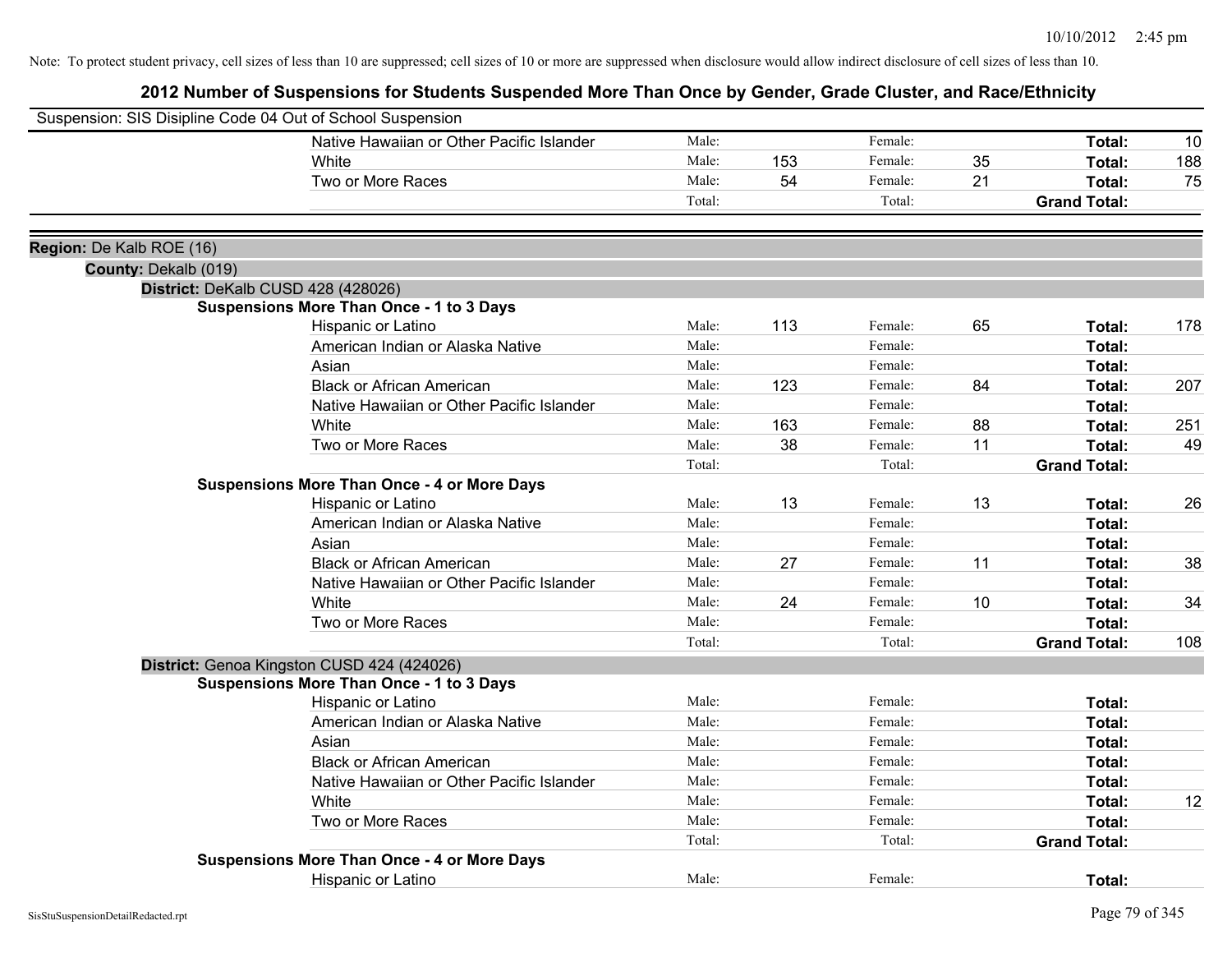## **2012 Number of Suspensions for Students Suspended More Than Once by Gender, Grade Cluster, and Race/Ethnicity**

| Suspension: SIS Disipline Code 04 Out of School Suspension |                                                 |        |         |                     |
|------------------------------------------------------------|-------------------------------------------------|--------|---------|---------------------|
|                                                            | American Indian or Alaska Native                | Male:  | Female: | Total:              |
|                                                            | Asian                                           | Male:  | Female: | Total:              |
|                                                            | <b>Black or African American</b>                | Male:  | Female: | Total:              |
|                                                            | Native Hawaiian or Other Pacific Islander       | Male:  | Female: | Total:              |
|                                                            | White                                           | Male:  | Female: | Total:              |
|                                                            | Two or More Races                               | Male:  | Female: | Total:              |
|                                                            |                                                 | Total: | Total:  | <b>Grand Total:</b> |
|                                                            | District: Hiawatha CUSD 426 (426026)            |        |         |                     |
|                                                            | <b>Suspensions More Than Once - 1 to 3 Days</b> |        |         |                     |
|                                                            | Hispanic or Latino                              | Male:  | Female: | Total:              |
|                                                            | American Indian or Alaska Native                | Male:  | Female: | Total:              |
|                                                            | Asian                                           | Male:  | Female: | Total:              |
|                                                            | <b>Black or African American</b>                | Male:  | Female: | Total:              |
|                                                            | Native Hawaiian or Other Pacific Islander       | Male:  | Female: | Total:              |
|                                                            | White                                           | Male:  | Female: | Total:              |
|                                                            | Two or More Races                               | Male:  | Female: | Total:              |
|                                                            |                                                 | Total: | Total:  | <b>Grand Total:</b> |
|                                                            | District: Hinckley Big Rock CUSD 429 (429026)   |        |         |                     |
|                                                            | <b>Suspensions More Than Once - 1 to 3 Days</b> |        |         |                     |
|                                                            | Hispanic or Latino                              | Male:  | Female: | Total:              |
|                                                            | American Indian or Alaska Native                | Male:  | Female: | Total:              |
|                                                            | Asian                                           | Male:  | Female: | Total:              |
|                                                            | <b>Black or African American</b>                | Male:  | Female: | Total:              |
|                                                            | Native Hawaiian or Other Pacific Islander       | Male:  | Female: | Total:              |
|                                                            | White                                           | Male:  | Female: | Total:              |
|                                                            | Two or More Races                               | Male:  | Female: | Total:              |
|                                                            |                                                 | Total: | Total:  | <b>Grand Total:</b> |
|                                                            | District: Indian Creek CUSD 425 (425026)        |        |         |                     |
|                                                            | <b>Suspensions More Than Once - 1 to 3 Days</b> |        |         |                     |
|                                                            | Hispanic or Latino                              | Male:  | Female: | Total:              |
|                                                            | American Indian or Alaska Native                | Male:  | Female: | Total:              |
|                                                            | Asian                                           | Male:  | Female: | Total:              |
|                                                            | <b>Black or African American</b>                | Male:  | Female: | Total:              |
|                                                            | Native Hawaiian or Other Pacific Islander       | Male:  | Female: | Total:              |
|                                                            | White                                           | Male:  | Female: | Total:              |
|                                                            | Two or More Races                               | Male:  | Female: | Total:              |
|                                                            |                                                 | Total: | Total:  | <b>Grand Total:</b> |

**Suspensions More Than Once - 4 or More Days**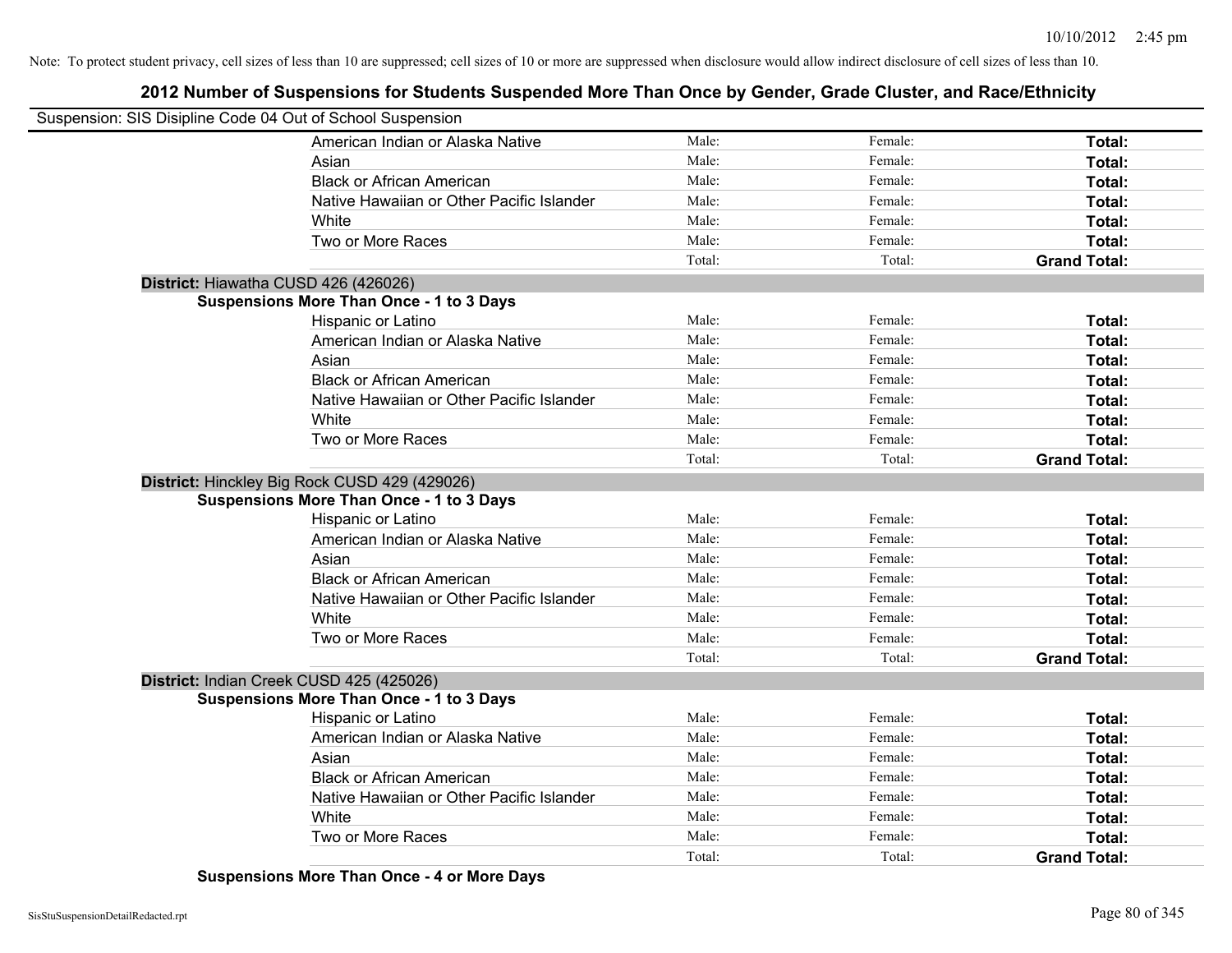## **2012 Number of Suspensions for Students Suspended More Than Once by Gender, Grade Cluster, and Race/Ethnicity**

|                                    | Suspension: SIS Disipline Code 04 Out of School Suspension |        |         |                     |    |
|------------------------------------|------------------------------------------------------------|--------|---------|---------------------|----|
|                                    | Hispanic or Latino                                         | Male:  | Female: | Total:              |    |
|                                    | American Indian or Alaska Native                           | Male:  | Female: | Total:              |    |
|                                    | Asian                                                      | Male:  | Female: | Total:              |    |
|                                    | <b>Black or African American</b>                           | Male:  | Female: | Total:              |    |
|                                    | Native Hawaiian or Other Pacific Islander                  | Male:  | Female: | Total:              |    |
|                                    | White                                                      | Male:  | Female: | Total:              |    |
|                                    | Two or More Races                                          | Male:  | Female: | Total:              |    |
|                                    |                                                            | Total: | Total:  | <b>Grand Total:</b> |    |
| District: Non-Public School (4300) |                                                            |        |         |                     |    |
|                                    | <b>Suspensions More Than Once - 1 to 3 Days</b>            |        |         |                     |    |
|                                    | Hispanic or Latino                                         | Male:  | Female: | Total:              |    |
|                                    | American Indian or Alaska Native                           | Male:  | Female: | Total:              |    |
|                                    | Asian                                                      | Male:  | Female: | Total:              |    |
|                                    | <b>Black or African American</b>                           | Male:  | Female: | Total:              |    |
|                                    | Native Hawaiian or Other Pacific Islander                  | Male:  | Female: | Total:              |    |
|                                    | White                                                      | Male:  | Female: | Total:              |    |
|                                    | Two or More Races                                          | Male:  | Female: | Total:              |    |
|                                    |                                                            | Total: | Total:  | <b>Grand Total:</b> |    |
|                                    | District: Sandwich CUSD 430 (430026)                       |        |         |                     |    |
|                                    | <b>Suspensions More Than Once - 1 to 3 Days</b>            |        |         |                     |    |
|                                    | Hispanic or Latino                                         | Male:  | Female: | Total:              |    |
|                                    | American Indian or Alaska Native                           | Male:  | Female: | Total:              |    |
|                                    | Asian                                                      | Male:  | Female: | Total:              |    |
|                                    | <b>Black or African American</b>                           | Male:  | Female: | Total:              |    |
|                                    | Native Hawaiian or Other Pacific Islander                  | Male:  | Female: | Total:              |    |
|                                    | White                                                      | Male:  | Female: | Total:              | 42 |
|                                    | Two or More Races                                          | Male:  | Female: | Total:              |    |
|                                    |                                                            | Total: | Total:  | <b>Grand Total:</b> |    |
|                                    | <b>Suspensions More Than Once - 4 or More Days</b>         |        |         |                     |    |
|                                    | Hispanic or Latino                                         | Male:  | Female: | Total:              |    |
|                                    | American Indian or Alaska Native                           | Male:  | Female: | Total:              |    |
|                                    | Asian                                                      | Male:  | Female: | Total:              |    |
|                                    | <b>Black or African American</b>                           | Male:  | Female: | Total:              |    |
|                                    | Native Hawaiian or Other Pacific Islander                  | Male:  | Female: | Total:              |    |
|                                    | White                                                      | Male:  | Female: | Total:              |    |
|                                    | Two or More Races                                          | Male:  | Female: | Total:              |    |
|                                    |                                                            | Total: | Total:  | <b>Grand Total:</b> |    |
|                                    |                                                            |        |         |                     |    |

**District:** Somonauk CUSD 432 (432026)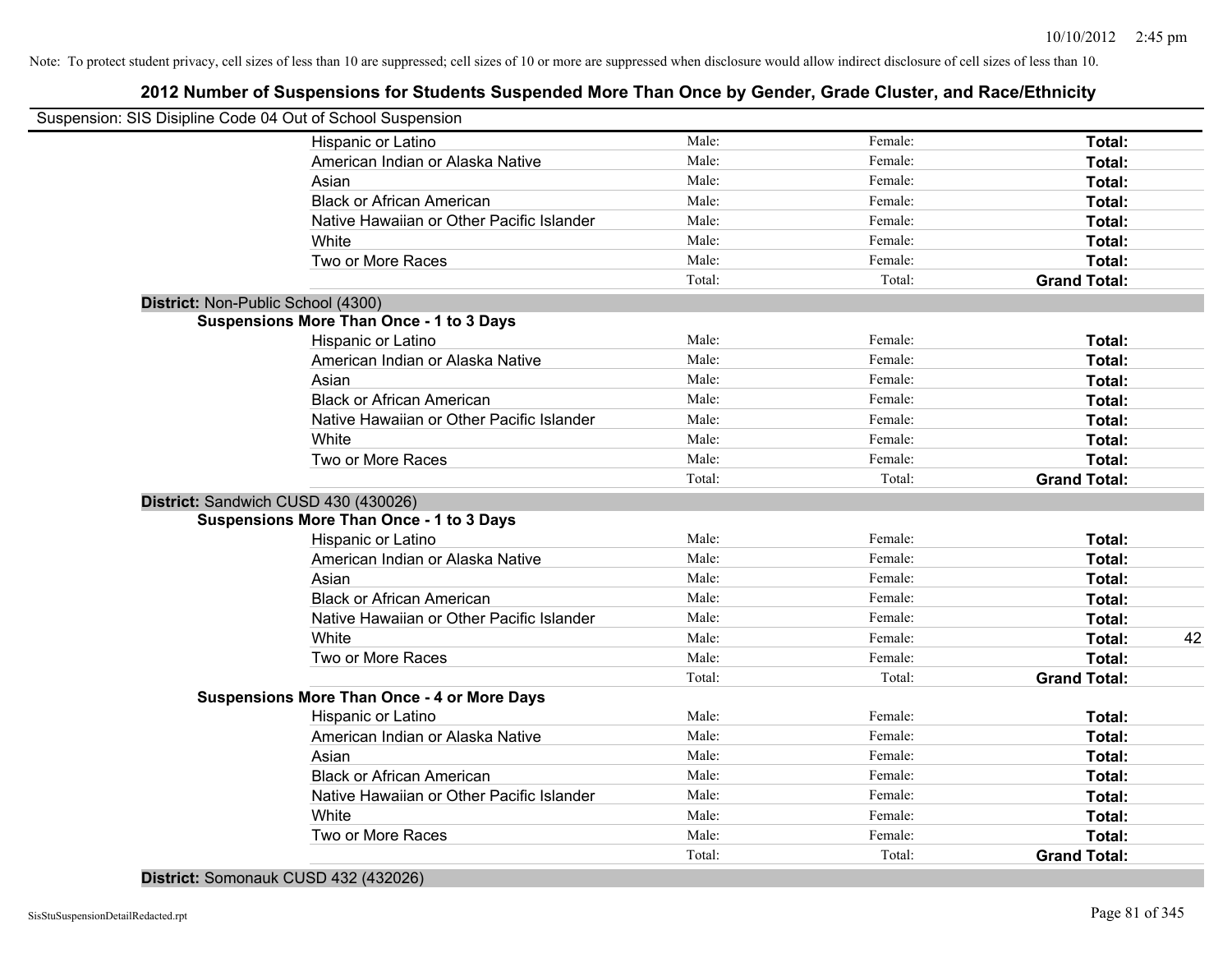| Suspension: SIS Disipline Code 04 Out of School Suspension |        |         |                     |    |
|------------------------------------------------------------|--------|---------|---------------------|----|
| <b>Suspensions More Than Once - 1 to 3 Days</b>            |        |         |                     |    |
| Hispanic or Latino                                         | Male:  | Female: | <b>Total:</b>       |    |
| American Indian or Alaska Native                           | Male:  | Female: | Total:              |    |
| Asian                                                      | Male:  | Female: | Total:              |    |
| <b>Black or African American</b>                           | Male:  | Female: | Total:              |    |
| Native Hawaiian or Other Pacific Islander                  | Male:  | Female: | Total:              |    |
| White                                                      | Male:  | Female: | Total:              | 13 |
| Two or More Races                                          | Male:  | Female: | Total:              |    |
|                                                            | Total: | Total:  | <b>Grand Total:</b> |    |
| <b>Suspensions More Than Once - 4 or More Days</b>         |        |         |                     |    |
| Hispanic or Latino                                         | Male:  | Female: | Total:              |    |
| American Indian or Alaska Native                           | Male:  | Female: | <b>Total:</b>       |    |
| Asian                                                      | Male:  | Female: | <b>Total:</b>       |    |
| <b>Black or African American</b>                           | Male:  | Female: | Total:              |    |
| Native Hawaiian or Other Pacific Islander                  | Male:  | Female: | Total:              |    |
| White                                                      | Male:  | Female: | Total:              |    |
| Two or More Races                                          | Male:  | Female: | Total:              |    |
|                                                            | Total: | Total:  | <b>Grand Total:</b> |    |
| District: Sycamore CUSD 427 (427026)                       |        |         |                     |    |
| <b>Suspensions More Than Once - 1 to 3 Days</b>            |        |         |                     |    |
| Hispanic or Latino                                         | Male:  | Female: | Total:              |    |
| American Indian or Alaska Native                           | Male:  | Female: | Total:              |    |
| Asian                                                      | Male:  | Female: | Total:              |    |
| <b>Black or African American</b>                           | Male:  | Female: | Total:              |    |
| Native Hawaiian or Other Pacific Islander                  | Male:  | Female: | Total:              |    |
| White                                                      | Male:  | Female: | Total:              | 56 |
| Two or More Races                                          | Male:  | Female: | Total:              |    |
|                                                            | Total: | Total:  | <b>Grand Total:</b> |    |
| <b>Suspensions More Than Once - 4 or More Days</b>         |        |         |                     |    |
| Hispanic or Latino                                         | Male:  | Female: | Total:              |    |
| American Indian or Alaska Native                           | Male:  | Female: | Total:              |    |
| Asian                                                      | Male:  | Female: | Total:              |    |
| <b>Black or African American</b>                           | Male:  | Female: | Total:              |    |
| Native Hawaiian or Other Pacific Islander                  | Male:  | Female: | Total:              |    |
| White                                                      | Male:  | Female: | <b>Total:</b>       | 12 |
| Two or More Races                                          | Male:  | Female: | Total:              |    |
|                                                            | Total: | Total:  | <b>Grand Total:</b> |    |

**2012 Number of Suspensions for Students Suspended More Than Once by Gender, Grade Cluster, and Race/Ethnicity**

**County:** Non-Public School (000) **District:** Non-Public School (0000)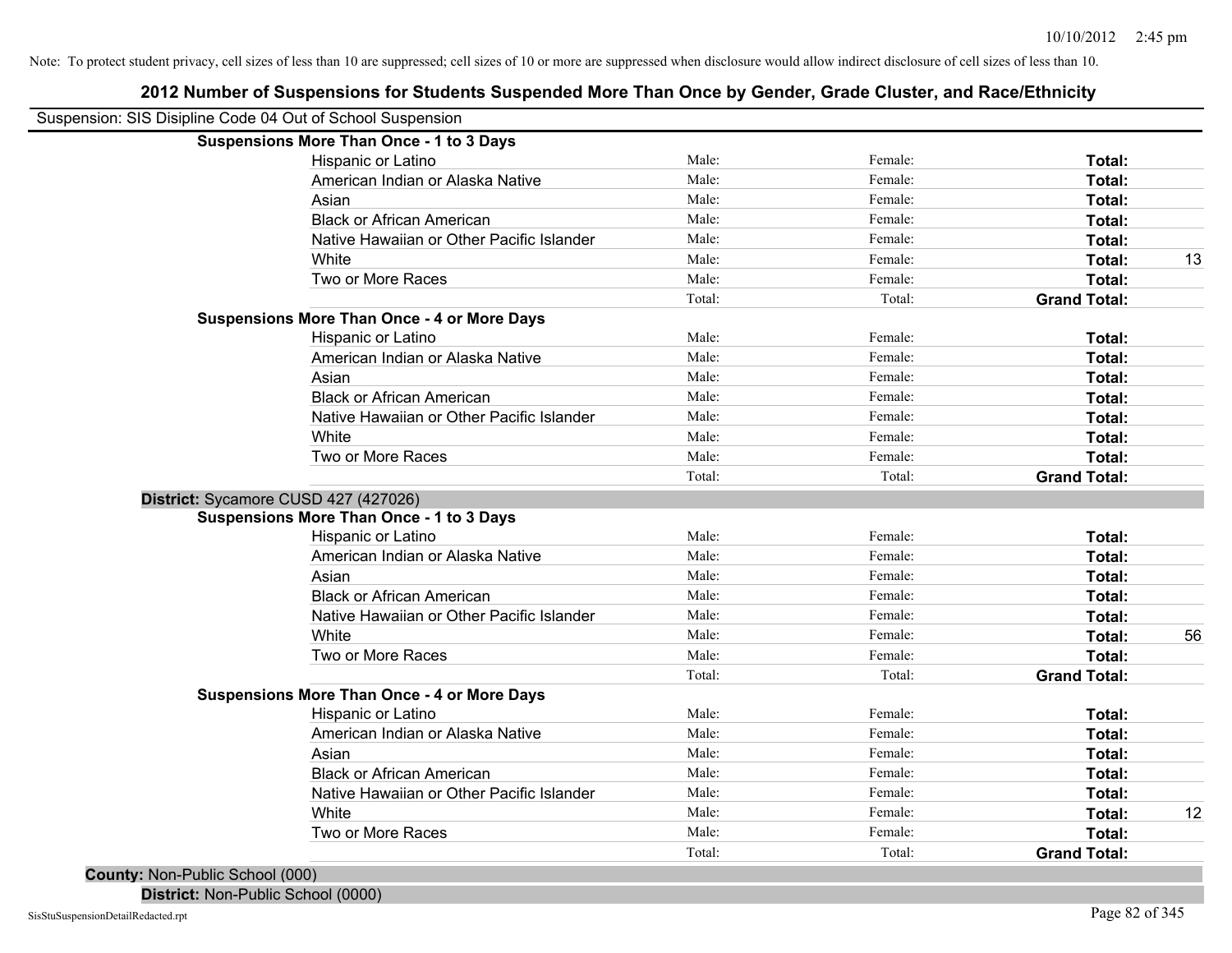|                                            | Suspension: SIS Disipline Code 04 Out of School Suspension                    |                |    |                    |    |                         |    |
|--------------------------------------------|-------------------------------------------------------------------------------|----------------|----|--------------------|----|-------------------------|----|
|                                            | <b>Suspensions More Than Once - 1 to 3 Days</b>                               |                |    |                    |    |                         |    |
|                                            | Hispanic or Latino                                                            | Male:          |    | Female:            |    | Total:                  |    |
|                                            | American Indian or Alaska Native                                              | Male:          |    | Female:            |    | Total:                  |    |
|                                            | Asian                                                                         | Male:          |    | Female:            |    | Total:                  |    |
|                                            | <b>Black or African American</b>                                              | Male:          |    | Female:            |    | Total:                  |    |
|                                            | Native Hawaiian or Other Pacific Islander                                     | Male:          |    | Female:            |    | Total:                  |    |
|                                            | White                                                                         | Male:          | 28 | Female:            | 18 | Total:                  | 46 |
|                                            | Two or More Races                                                             | Male:          |    | Female:            |    | Total:                  |    |
|                                            |                                                                               | Total:         |    | Total:             |    | <b>Grand Total:</b>     | 68 |
|                                            | <b>Suspensions More Than Once - 4 or More Days</b>                            |                |    |                    |    |                         |    |
|                                            | Hispanic or Latino                                                            | Male:          |    | Female:            |    | Total:                  |    |
|                                            | American Indian or Alaska Native                                              | Male:          |    | Female:            |    | Total:                  |    |
|                                            | Asian                                                                         | Male:          |    | Female:            |    | Total:                  |    |
|                                            | <b>Black or African American</b>                                              | Male:          |    | Female:            |    | Total:                  |    |
|                                            | Native Hawaiian or Other Pacific Islander                                     | Male:          |    | Female:            |    | Total:                  |    |
|                                            | White                                                                         | Male:          |    | Female:            |    | Total:                  | 13 |
|                                            | Two or More Races                                                             | Male:          |    | Female:            |    | Total:                  |    |
|                                            |                                                                               | Total:         |    | Total:             |    | <b>Grand Total:</b>     | 24 |
| Region: De Witt/Livingston/McLean ROE (17) |                                                                               |                |    |                    |    |                         |    |
| County: Dewitt (020)                       |                                                                               |                |    |                    |    |                         |    |
|                                            | District: Blue Ridge CUSD 18 (018026)                                         |                |    |                    |    |                         |    |
|                                            | <b>Suspensions More Than Once - 1 to 3 Days</b>                               |                |    |                    |    |                         |    |
|                                            | Hispanic or Latino                                                            | Male:          |    | Female:            |    | Total:                  |    |
|                                            | American Indian or Alaska Native                                              | Male:          |    | Female:            |    | Total:                  |    |
|                                            | Asian                                                                         | Male:          |    | Female:            |    | Total:                  |    |
|                                            | <b>Black or African American</b>                                              | Male:          |    | Female:            |    | Total:                  |    |
|                                            | Native Hawaiian or Other Pacific Islander                                     | Male:          |    | Female:            |    | Total:                  |    |
|                                            | White                                                                         | Male:          | 50 | Female:            | 12 | Total:                  | 62 |
|                                            | Two or More Races                                                             | Male:          |    | Female:            |    | Total:                  |    |
|                                            |                                                                               | Total:         |    | Total:             |    | <b>Grand Total:</b>     |    |
|                                            | District: Clinton CUSD 15 (015026)                                            |                |    |                    |    |                         |    |
|                                            |                                                                               |                |    |                    |    |                         |    |
|                                            | <b>Suspensions More Than Once - 1 to 3 Days</b>                               |                |    |                    |    |                         |    |
|                                            | Hispanic or Latino                                                            | Male:          |    | Female:            |    | Total:                  |    |
|                                            | American Indian or Alaska Native                                              | Male:          |    | Female:            |    | Total:                  |    |
|                                            | Asian                                                                         | Male:          |    | Female:            |    | Total:                  |    |
|                                            | <b>Black or African American</b><br>Native Hawaiian or Other Pacific Islander | Male:<br>Male: |    | Female:<br>Female: |    | <b>Total:</b><br>Total: |    |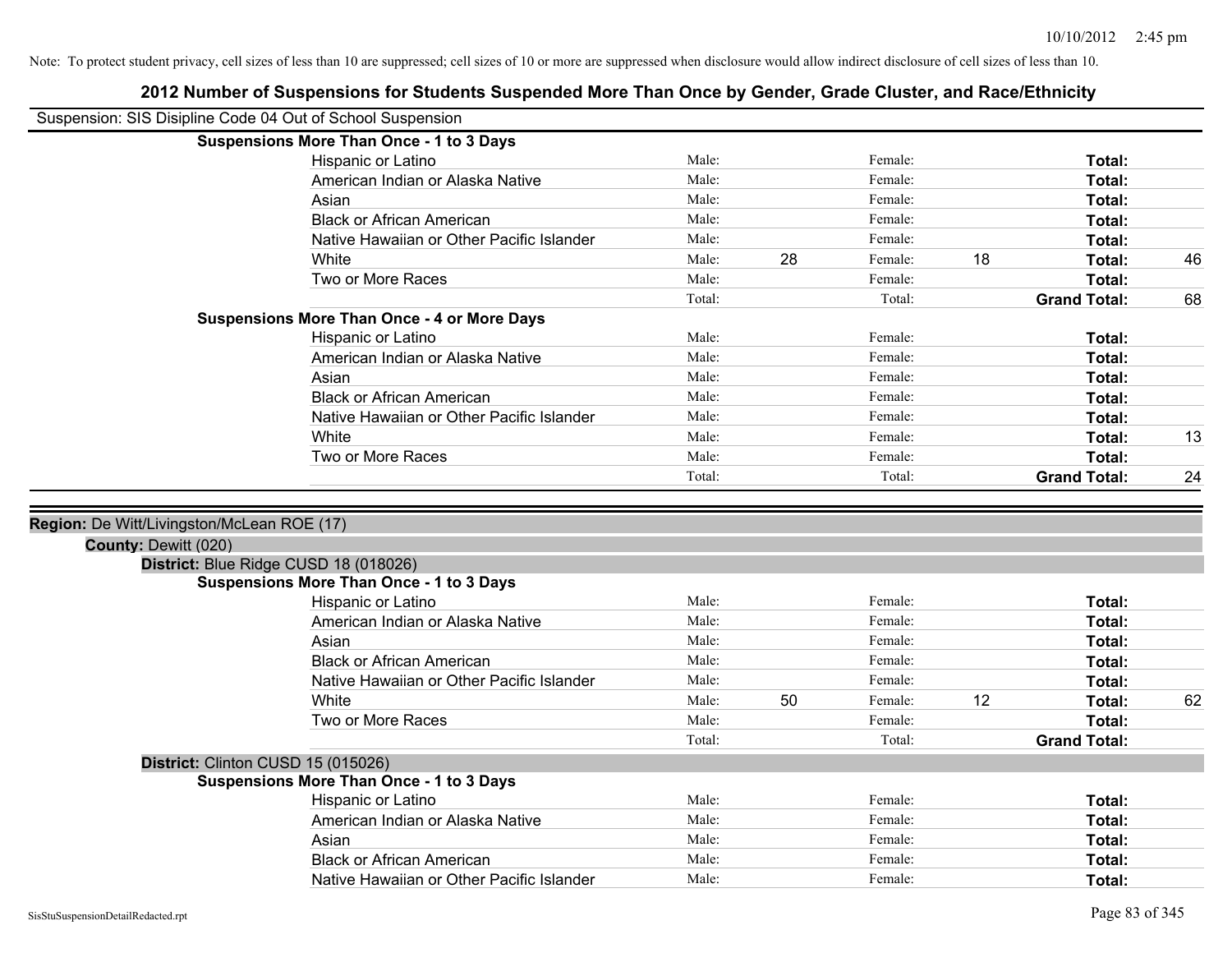| Suspension: SIS Disipline Code 04 Out of School Suspension |                                                    |        |         |                     |
|------------------------------------------------------------|----------------------------------------------------|--------|---------|---------------------|
|                                                            | White                                              | Male:  | Female: | Total:              |
|                                                            | Two or More Races                                  | Male:  | Female: | Total:              |
|                                                            |                                                    | Total: | Total:  | <b>Grand Total:</b> |
|                                                            | <b>Suspensions More Than Once - 4 or More Days</b> |        |         |                     |
|                                                            | Hispanic or Latino                                 | Male:  | Female: | Total:              |
|                                                            | American Indian or Alaska Native                   | Male:  | Female: | Total:              |
|                                                            | Asian                                              | Male:  | Female: | Total:              |
|                                                            | <b>Black or African American</b>                   | Male:  | Female: | Total:              |
|                                                            | Native Hawaiian or Other Pacific Islander          | Male:  | Female: | Total:              |
|                                                            | White                                              | Male:  | Female: | Total:              |
|                                                            | Two or More Races                                  | Male:  | Female: | Total:              |
|                                                            |                                                    | Total: | Total:  | <b>Grand Total:</b> |
| County: Livingston (053)                                   |                                                    |        |         |                     |
|                                                            | District: Dwight Common SD 232 (232002)            |        |         |                     |
|                                                            | <b>Suspensions More Than Once - 1 to 3 Days</b>    |        |         |                     |
|                                                            | Hispanic or Latino                                 | Male:  | Female: | Total:              |
|                                                            | American Indian or Alaska Native                   | Male:  | Female: | Total:              |
|                                                            | Asian                                              | Male:  | Female: | Total:              |
|                                                            | <b>Black or African American</b>                   | Male:  | Female: | Total:              |
|                                                            | Native Hawaiian or Other Pacific Islander          | Male:  | Female: | Total:              |
|                                                            | White                                              | Male:  | Female: | Total:              |
|                                                            | Two or More Races                                  | Male:  | Female: | Total:              |
|                                                            |                                                    | Total: | Total:  | <b>Grand Total:</b> |
|                                                            | <b>Suspensions More Than Once - 4 or More Days</b> |        |         |                     |
|                                                            | Hispanic or Latino                                 | Male:  | Female: | Total:              |
|                                                            | American Indian or Alaska Native                   | Male:  | Female: | Total:              |
|                                                            | Asian                                              | Male:  | Female: | Total:              |
|                                                            | <b>Black or African American</b>                   | Male:  | Female: | Total:              |
|                                                            | Native Hawaiian or Other Pacific Islander          | Male:  | Female: | Total:              |
|                                                            | White                                              | Male:  | Female: | Total:              |
|                                                            | Two or More Races                                  | Male:  | Female: | Total:              |
|                                                            |                                                    | Total: | Total:  | <b>Grand Total:</b> |
|                                                            | District: Dwight Twp HSD 230 (230017)              |        |         |                     |
|                                                            | <b>Suspensions More Than Once - 1 to 3 Days</b>    |        |         |                     |
|                                                            | Hispanic or Latino                                 | Male:  | Female: | Total:              |
|                                                            | American Indian or Alaska Native                   | Male:  | Female: | Total:              |
|                                                            | Asian                                              | Male:  | Female: | Total:              |
|                                                            | <b>Black or African American</b>                   | Male:  | Female: | Total:              |
|                                                            | Native Hawaiian or Other Pacific Islander          | Male:  | Female: | Total:              |
| SisStuSuspensionDetailRedacted.rpt                         |                                                    |        |         | Page 84 of 345      |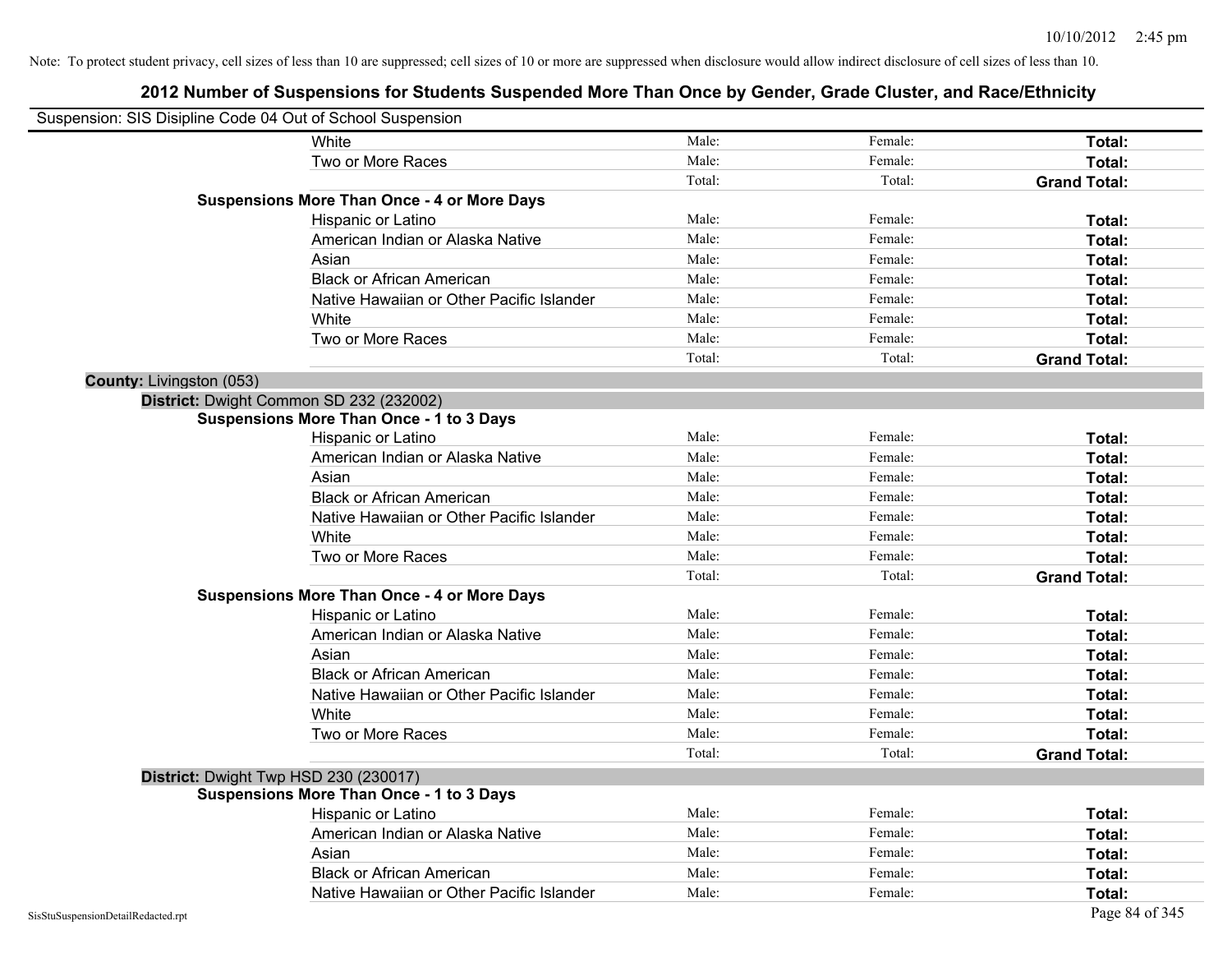|                                    | Suspension: SIS Disipline Code 04 Out of School Suspension |        |         |                     |
|------------------------------------|------------------------------------------------------------|--------|---------|---------------------|
|                                    | White                                                      | Male:  | Female: | <b>Total:</b><br>18 |
|                                    | Two or More Races                                          | Male:  | Female: | Total:              |
|                                    |                                                            | Total: | Total:  | <b>Grand Total:</b> |
|                                    | <b>Suspensions More Than Once - 4 or More Days</b>         |        |         |                     |
|                                    | Hispanic or Latino                                         | Male:  | Female: | Total:              |
|                                    | American Indian or Alaska Native                           | Male:  | Female: | Total:              |
|                                    | Asian                                                      | Male:  | Female: | Total:              |
|                                    | <b>Black or African American</b>                           | Male:  | Female: | Total:              |
|                                    | Native Hawaiian or Other Pacific Islander                  | Male:  | Female: | Total:              |
|                                    | White                                                      | Male:  | Female: | Total:              |
|                                    | Two or More Races                                          | Male:  | Female: | Total:              |
|                                    |                                                            | Total: | Total:  | <b>Grand Total:</b> |
|                                    | District: Flanagan-Cornell Dist 74 (074027)                |        |         |                     |
|                                    | <b>Suspensions More Than Once - 1 to 3 Days</b>            |        |         |                     |
|                                    | Hispanic or Latino                                         | Male:  | Female: | Total:              |
|                                    | American Indian or Alaska Native                           | Male:  | Female: | Total:              |
|                                    | Asian                                                      | Male:  | Female: | Total:              |
|                                    | <b>Black or African American</b>                           | Male:  | Female: | Total:              |
|                                    | Native Hawaiian or Other Pacific Islander                  | Male:  | Female: | Total:              |
|                                    | White                                                      | Male:  | Female: | Total:              |
|                                    | Two or More Races                                          | Male:  | Female: | Total:              |
|                                    |                                                            | Total: | Total:  | <b>Grand Total:</b> |
|                                    | <b>Suspensions More Than Once - 4 or More Days</b>         |        |         |                     |
|                                    | Hispanic or Latino                                         | Male:  | Female: | Total:              |
|                                    | American Indian or Alaska Native                           | Male:  | Female: | Total:              |
|                                    | Asian                                                      | Male:  | Female: | Total:              |
|                                    | <b>Black or African American</b>                           | Male:  | Female: | Total:              |
|                                    | Native Hawaiian or Other Pacific Islander                  | Male:  | Female: | Total:              |
|                                    | White                                                      | Male:  | Female: | Total:              |
|                                    | Two or More Races                                          | Male:  | Female: | Total:              |
|                                    |                                                            | Total: | Total:  | <b>Grand Total:</b> |
|                                    | District: Odell CCSD 435 (435004)                          |        |         |                     |
|                                    | <b>Suspensions More Than Once - 1 to 3 Days</b>            |        |         |                     |
|                                    | <b>Hispanic or Latino</b>                                  | Male:  | Female: | Total:              |
|                                    | American Indian or Alaska Native                           | Male:  | Female: | Total:              |
|                                    | Asian                                                      | Male:  | Female: | Total:              |
|                                    | <b>Black or African American</b>                           | Male:  | Female: | Total:              |
|                                    | Native Hawaiian or Other Pacific Islander                  | Male:  | Female: | Total:              |
|                                    | White                                                      | Male:  | Female: | Total:              |
| SisStuSuspensionDetailRedacted.rpt |                                                            |        |         | Page 85 of 345      |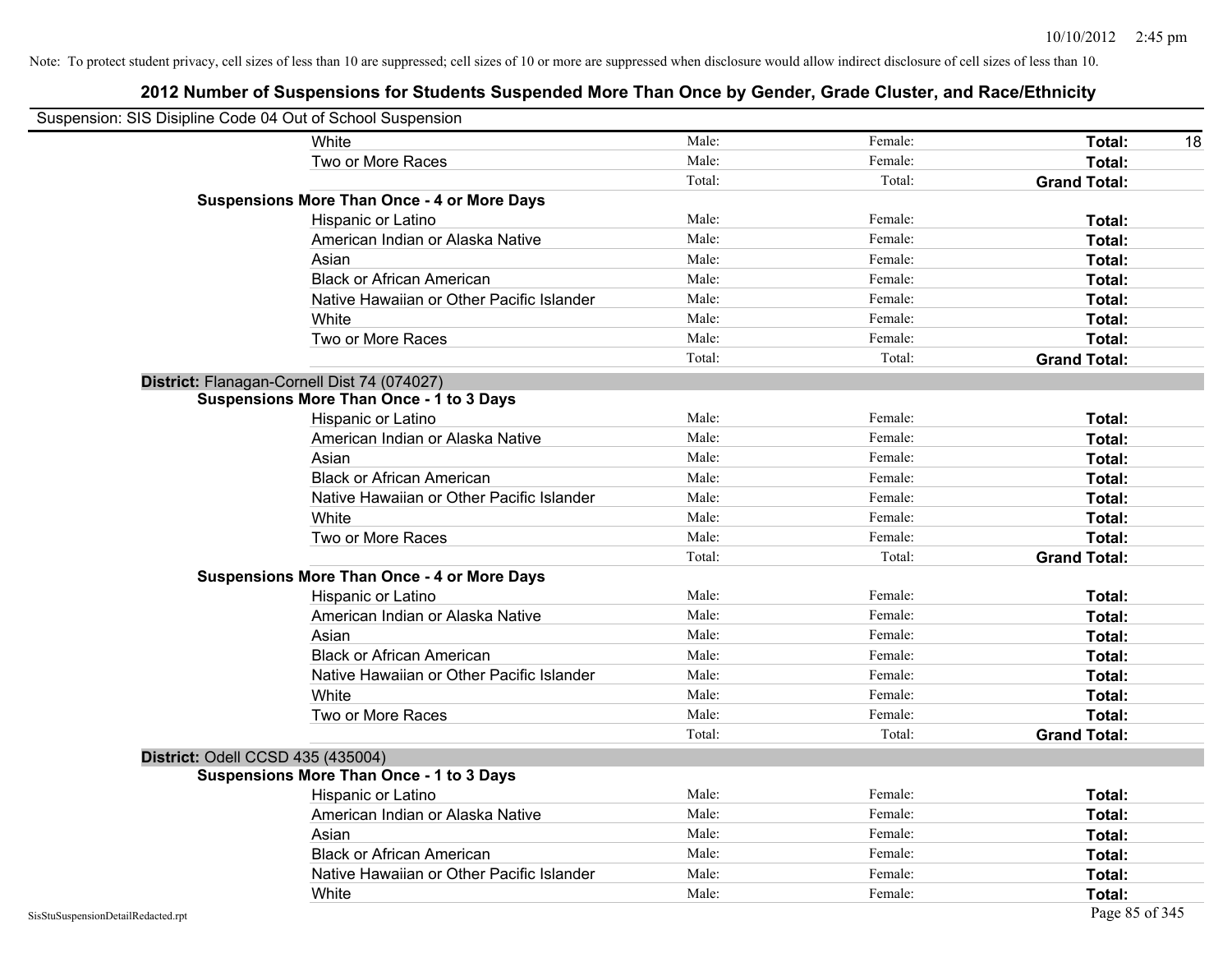| Suspension: SIS Disipline Code 04 Out of School Suspension |        |         |                     |    |
|------------------------------------------------------------|--------|---------|---------------------|----|
| Two or More Races                                          | Male:  | Female: | Total:              |    |
|                                                            | Total: | Total:  | <b>Grand Total:</b> |    |
| District: Pontiac CCSD 429 (429004)                        |        |         |                     |    |
| <b>Suspensions More Than Once - 1 to 3 Days</b>            |        |         |                     |    |
| Hispanic or Latino                                         | Male:  | Female: | Total:              |    |
| American Indian or Alaska Native                           | Male:  | Female: | Total:              |    |
| Asian                                                      | Male:  | Female: | Total:              |    |
| <b>Black or African American</b>                           | Male:  | Female: | Total:              |    |
| Native Hawaiian or Other Pacific Islander                  | Male:  | Female: | Total:              |    |
| White                                                      | Male:  | Female: | Total:              | 25 |
| Two or More Races                                          | Male:  | Female: | Total:              |    |
|                                                            | Total: | Total:  | <b>Grand Total:</b> |    |
| <b>Suspensions More Than Once - 4 or More Days</b>         |        |         |                     |    |
| Hispanic or Latino                                         | Male:  | Female: | Total:              |    |
| American Indian or Alaska Native                           | Male:  | Female: | Total:              |    |
| Asian                                                      | Male:  | Female: | Total:              |    |
| <b>Black or African American</b>                           | Male:  | Female: | Total:              |    |
| Native Hawaiian or Other Pacific Islander                  | Male:  | Female: | Total:              |    |
| White                                                      | Male:  | Female: | Total:              |    |
| Two or More Races                                          | Male:  | Female: | Total:              |    |
|                                                            | Total: | Total:  | <b>Grand Total:</b> |    |
| District: Pontiac Twp HSD 90 (090017)                      |        |         |                     |    |
| <b>Suspensions More Than Once - 1 to 3 Days</b>            |        |         |                     |    |
| Hispanic or Latino                                         | Male:  | Female: | Total:              |    |
| American Indian or Alaska Native                           | Male:  | Female: | Total:              |    |
| Asian                                                      | Male:  | Female: | Total:              |    |
| <b>Black or African American</b>                           | Male:  | Female: | Total:              |    |
| Native Hawaiian or Other Pacific Islander                  | Male:  | Female: | Total:              |    |
| White                                                      | Male:  | Female: | Total:              | 26 |
| Two or More Races                                          | Male:  | Female: | Total:              |    |
|                                                            | Total: | Total:  | <b>Grand Total:</b> |    |
| <b>Suspensions More Than Once - 4 or More Days</b>         |        |         |                     |    |
| Hispanic or Latino                                         | Male:  | Female: | Total:              |    |
| American Indian or Alaska Native                           | Male:  | Female: | Total:              |    |
| Asian                                                      | Male:  | Female: | Total:              |    |
| <b>Black or African American</b>                           | Male:  | Female: | Total:              |    |
| Native Hawaiian or Other Pacific Islander                  | Male:  | Female: | Total:              |    |
| White                                                      | Male:  | Female: | Total:              | 15 |
| Two or More Races                                          | Male:  | Female: | Total:              |    |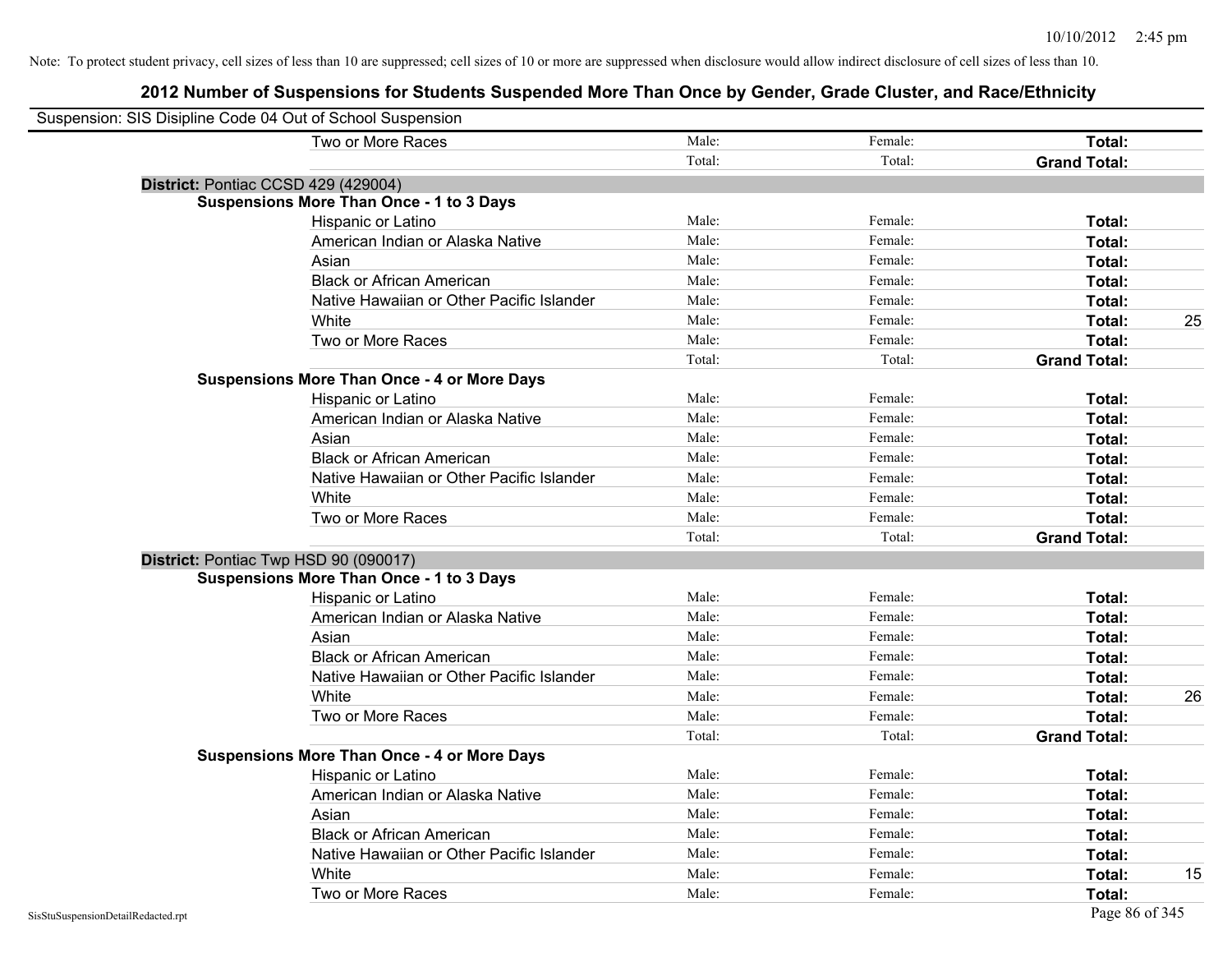| Suspension: SIS Disipline Code 04 Out of School Suspension |                                                                                              | Total: | Total:  | <b>Grand Total:</b> |    |
|------------------------------------------------------------|----------------------------------------------------------------------------------------------|--------|---------|---------------------|----|
|                                                            |                                                                                              |        |         |                     |    |
|                                                            | District: Prairie Central CUSD 8 (008026)<br><b>Suspensions More Than Once - 1 to 3 Days</b> |        |         |                     |    |
|                                                            | Hispanic or Latino                                                                           | Male:  | Female: | Total:              |    |
|                                                            | American Indian or Alaska Native                                                             | Male:  | Female: | Total:              |    |
|                                                            | Asian                                                                                        | Male:  | Female: | Total:              |    |
|                                                            | <b>Black or African American</b>                                                             | Male:  | Female: | Total:              |    |
|                                                            | Native Hawaiian or Other Pacific Islander                                                    | Male:  | Female: | Total:              |    |
|                                                            | White                                                                                        | Male:  | Female: | Total:              | 36 |
|                                                            | Two or More Races                                                                            | Male:  | Female: | Total:              |    |
|                                                            |                                                                                              | Total: | Total:  | <b>Grand Total:</b> |    |
|                                                            | <b>Suspensions More Than Once - 4 or More Days</b>                                           |        |         |                     |    |
|                                                            | Hispanic or Latino                                                                           | Male:  | Female: | Total:              |    |
|                                                            | American Indian or Alaska Native                                                             | Male:  | Female: | Total:              |    |
|                                                            | Asian                                                                                        | Male:  | Female: | Total:              |    |
|                                                            | <b>Black or African American</b>                                                             | Male:  | Female: | Total:              |    |
|                                                            | Native Hawaiian or Other Pacific Islander                                                    | Male:  | Female: | Total:              |    |
|                                                            | White                                                                                        | Male:  | Female: | Total:              |    |
|                                                            | Two or More Races                                                                            | Male:  | Female: | Total:              |    |
|                                                            |                                                                                              | Total: | Total:  | <b>Grand Total:</b> |    |
|                                                            | District: Tri Point CUSD 6-J (006J26)                                                        |        |         |                     |    |
|                                                            | <b>Suspensions More Than Once - 1 to 3 Days</b>                                              |        |         |                     |    |
|                                                            | Hispanic or Latino                                                                           | Male:  | Female: | Total:              |    |
|                                                            | American Indian or Alaska Native                                                             | Male:  | Female: | Total:              |    |
|                                                            | Asian                                                                                        | Male:  | Female: | Total:              |    |
|                                                            | <b>Black or African American</b>                                                             | Male:  | Female: | Total:              |    |
|                                                            | Native Hawaiian or Other Pacific Islander                                                    | Male:  | Female: | Total:              |    |
|                                                            | White                                                                                        | Male:  | Female: | Total:              | 20 |
|                                                            | Two or More Races                                                                            | Male:  | Female: | Total:              |    |
|                                                            |                                                                                              | Total: | Total:  | <b>Grand Total:</b> |    |
|                                                            | <b>Suspensions More Than Once - 4 or More Days</b>                                           |        |         |                     |    |
|                                                            | Hispanic or Latino                                                                           | Male:  | Female: | Total:              |    |
|                                                            | American Indian or Alaska Native                                                             | Male:  | Female: | Total:              |    |
|                                                            | Asian                                                                                        | Male:  | Female: | Total:              |    |
|                                                            | <b>Black or African American</b>                                                             | Male:  | Female: | Total:              |    |
|                                                            | Native Hawaiian or Other Pacific Islander                                                    | Male:  | Female: | Total:              |    |
|                                                            | White                                                                                        | Male:  | Female: | Total:              |    |
|                                                            | Two or More Races                                                                            | Male:  | Female: | Total:              |    |
|                                                            |                                                                                              | Total: | Total:  | <b>Grand Total:</b> |    |
| SisStuSuspensionDetailRedacted.rpt                         |                                                                                              |        |         | Page 87 of 345      |    |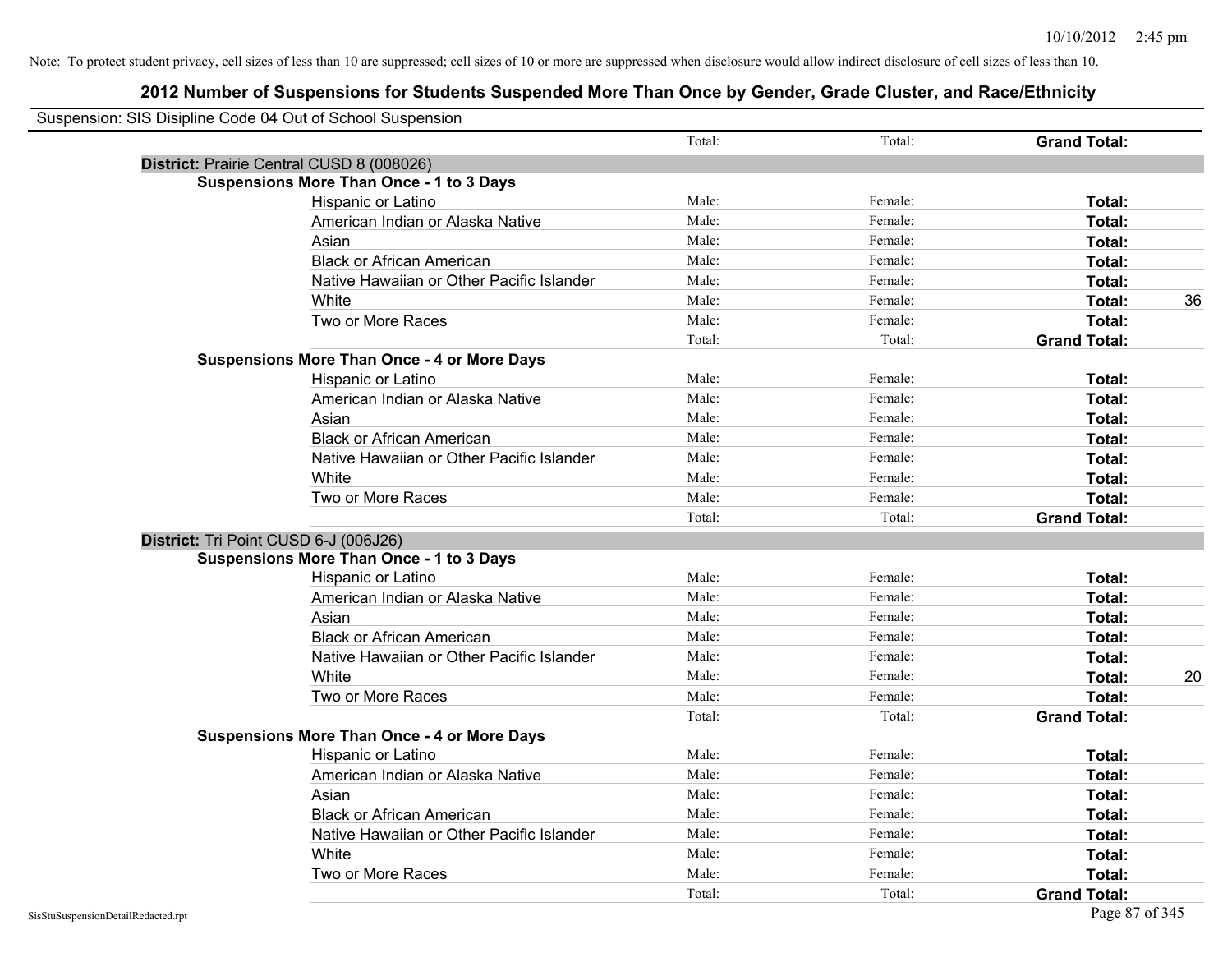|                      | Suspension: SIS Disipline Code 04 Out of School Suspension |        |     |         |    |                     |     |
|----------------------|------------------------------------------------------------|--------|-----|---------|----|---------------------|-----|
|                      | District: Woodland CUSD 5 (005026)                         |        |     |         |    |                     |     |
|                      | <b>Suspensions More Than Once - 1 to 3 Days</b>            |        |     |         |    |                     |     |
|                      | Hispanic or Latino                                         | Male:  |     | Female: |    | Total:              |     |
|                      | American Indian or Alaska Native                           | Male:  |     | Female: |    | Total:              |     |
|                      | Asian                                                      | Male:  |     | Female: |    | Total:              |     |
|                      | <b>Black or African American</b>                           | Male:  |     | Female: |    | Total:              |     |
|                      | Native Hawaiian or Other Pacific Islander                  | Male:  |     | Female: |    | Total:              |     |
|                      | White                                                      | Male:  |     | Female: |    | Total:              |     |
|                      | Two or More Races                                          | Male:  |     | Female: |    | <b>Total:</b>       |     |
|                      |                                                            | Total: |     | Total:  |    | <b>Grand Total:</b> |     |
| County: Mclean (064) |                                                            |        |     |         |    |                     |     |
|                      | District: Baby Fold (001500)                               |        |     |         |    |                     |     |
|                      | <b>Suspensions More Than Once - 4 or More Days</b>         |        |     |         |    |                     |     |
|                      | Hispanic or Latino                                         | Male:  |     | Female: |    | Total:              |     |
|                      | American Indian or Alaska Native                           | Male:  |     | Female: |    | Total:              |     |
|                      | Asian                                                      | Male:  |     | Female: |    | Total:              |     |
|                      | <b>Black or African American</b>                           | Male:  |     | Female: |    | Total:              |     |
|                      | Native Hawaiian or Other Pacific Islander                  | Male:  |     | Female: |    | Total:              |     |
|                      | White                                                      | Male:  |     | Female: |    | Total:              |     |
|                      | Two or More Races                                          | Male:  |     | Female: |    | <b>Total:</b>       |     |
|                      |                                                            | Total: |     | Total:  |    | <b>Grand Total:</b> |     |
|                      | District: Bloomington SD 87 (087025)                       |        |     |         |    |                     |     |
|                      | <b>Suspensions More Than Once - 1 to 3 Days</b>            |        |     |         |    |                     |     |
|                      | Hispanic or Latino                                         | Male:  | 32  | Female: | 10 | Total:              | 42  |
|                      | American Indian or Alaska Native                           | Male:  |     | Female: |    | Total:              |     |
|                      | Asian                                                      | Male:  |     | Female: |    | Total:              |     |
|                      | <b>Black or African American</b>                           | Male:  | 123 | Female: | 71 | Total:              | 194 |
|                      | Native Hawaiian or Other Pacific Islander                  | Male:  |     | Female: |    | Total:              |     |
|                      | White                                                      | Male:  | 65  | Female: | 18 | Total:              | 83  |
|                      | Two or More Races                                          | Male:  | 15  | Female: | 17 | <b>Total:</b>       | 32  |
|                      |                                                            | Total: |     | Total:  |    | <b>Grand Total:</b> |     |
|                      | <b>Suspensions More Than Once - 4 or More Days</b>         |        |     |         |    |                     |     |
|                      | Hispanic or Latino                                         | Male:  |     | Female: |    | Total:              | 10  |
|                      | American Indian or Alaska Native                           | Male:  |     | Female: |    | Total:              |     |
|                      | Asian                                                      | Male:  |     | Female: |    | Total:              |     |
|                      | <b>Black or African American</b>                           | Male:  | 49  | Female: | 37 | Total:              | 86  |
|                      | Native Hawaiian or Other Pacific Islander                  | Male:  |     | Female: |    | Total:              |     |
|                      | White                                                      | Male:  |     | Female: |    | Total:              | 23  |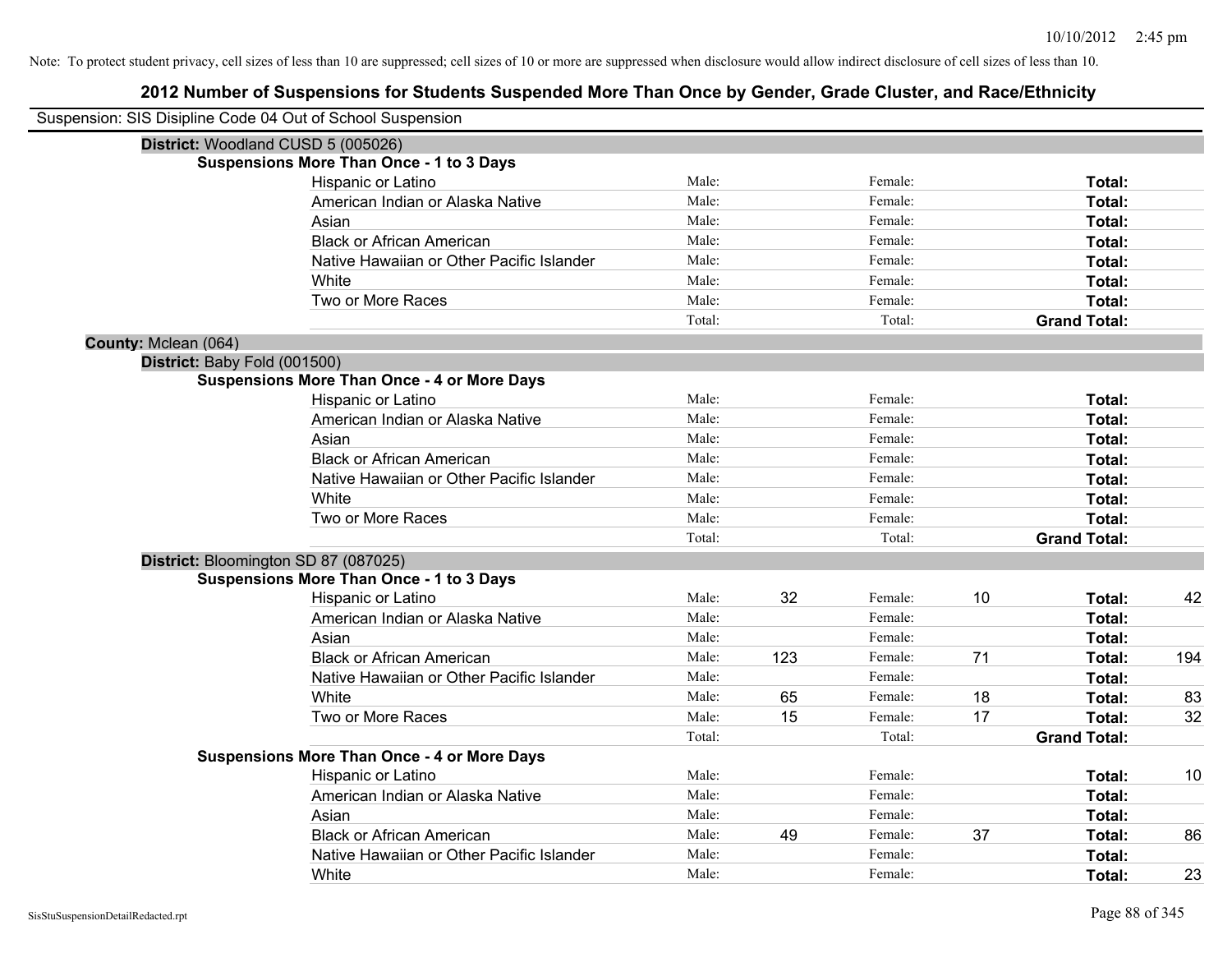| Suspension: SIS Disipline Code 04 Out of School Suspension |                                                    |        |         |                     |    |
|------------------------------------------------------------|----------------------------------------------------|--------|---------|---------------------|----|
|                                                            | Two or More Races                                  | Male:  | Female: | Total:              | 16 |
|                                                            |                                                    | Total: | Total:  | <b>Grand Total:</b> |    |
|                                                            | District: Heyworth CUSD 4 (004026)                 |        |         |                     |    |
|                                                            | <b>Suspensions More Than Once - 1 to 3 Days</b>    |        |         |                     |    |
|                                                            | Hispanic or Latino                                 | Male:  | Female: | Total:              |    |
|                                                            | American Indian or Alaska Native                   | Male:  | Female: | Total:              |    |
|                                                            | Asian                                              | Male:  | Female: | Total:              |    |
|                                                            | <b>Black or African American</b>                   | Male:  | Female: | Total:              |    |
|                                                            | Native Hawaiian or Other Pacific Islander          | Male:  | Female: | Total:              |    |
|                                                            | White                                              | Male:  | Female: | Total:              |    |
|                                                            | Two or More Races                                  | Male:  | Female: | Total:              |    |
|                                                            |                                                    | Total: | Total:  | <b>Grand Total:</b> |    |
|                                                            | <b>Suspensions More Than Once - 4 or More Days</b> |        |         |                     |    |
|                                                            | Hispanic or Latino                                 | Male:  | Female: | Total:              |    |
|                                                            | American Indian or Alaska Native                   | Male:  | Female: | Total:              |    |
|                                                            | Asian                                              | Male:  | Female: | Total:              |    |
|                                                            | <b>Black or African American</b>                   | Male:  | Female: | Total:              |    |
|                                                            | Native Hawaiian or Other Pacific Islander          | Male:  | Female: | Total:              |    |
|                                                            | White                                              | Male:  | Female: | Total:              |    |
|                                                            | Two or More Races                                  | Male:  | Female: | Total:              |    |
|                                                            |                                                    | Total: | Total:  | <b>Grand Total:</b> |    |
|                                                            | District: LeRoy CUSD 2 (002026)                    |        |         |                     |    |
|                                                            | <b>Suspensions More Than Once - 1 to 3 Days</b>    |        |         |                     |    |
|                                                            | Hispanic or Latino                                 | Male:  | Female: | Total:              |    |
|                                                            | American Indian or Alaska Native                   | Male:  | Female: | Total:              |    |
|                                                            | Asian                                              | Male:  | Female: | Total:              |    |
|                                                            | <b>Black or African American</b>                   | Male:  | Female: | Total:              |    |
|                                                            | Native Hawaiian or Other Pacific Islander          | Male:  | Female: | Total:              |    |
|                                                            | White                                              | Male:  | Female: | Total:              | 17 |
|                                                            | Two or More Races                                  | Male:  | Female: | Total:              |    |
|                                                            |                                                    | Total: | Total:  | <b>Grand Total:</b> |    |
|                                                            | <b>Suspensions More Than Once - 4 or More Days</b> |        |         |                     |    |
|                                                            | Hispanic or Latino                                 | Male:  | Female: | Total:              |    |
|                                                            | American Indian or Alaska Native                   | Male:  | Female: | Total:              |    |
|                                                            | Asian                                              | Male:  | Female: | Total:              |    |
|                                                            | <b>Black or African American</b>                   | Male:  | Female: | Total:              |    |
|                                                            | Native Hawaiian or Other Pacific Islander          | Male:  | Female: | Total:              |    |
|                                                            | White                                              | Male:  | Female: | <b>Total:</b>       |    |
|                                                            | Two or More Races                                  | Male:  | Female: | Total:              |    |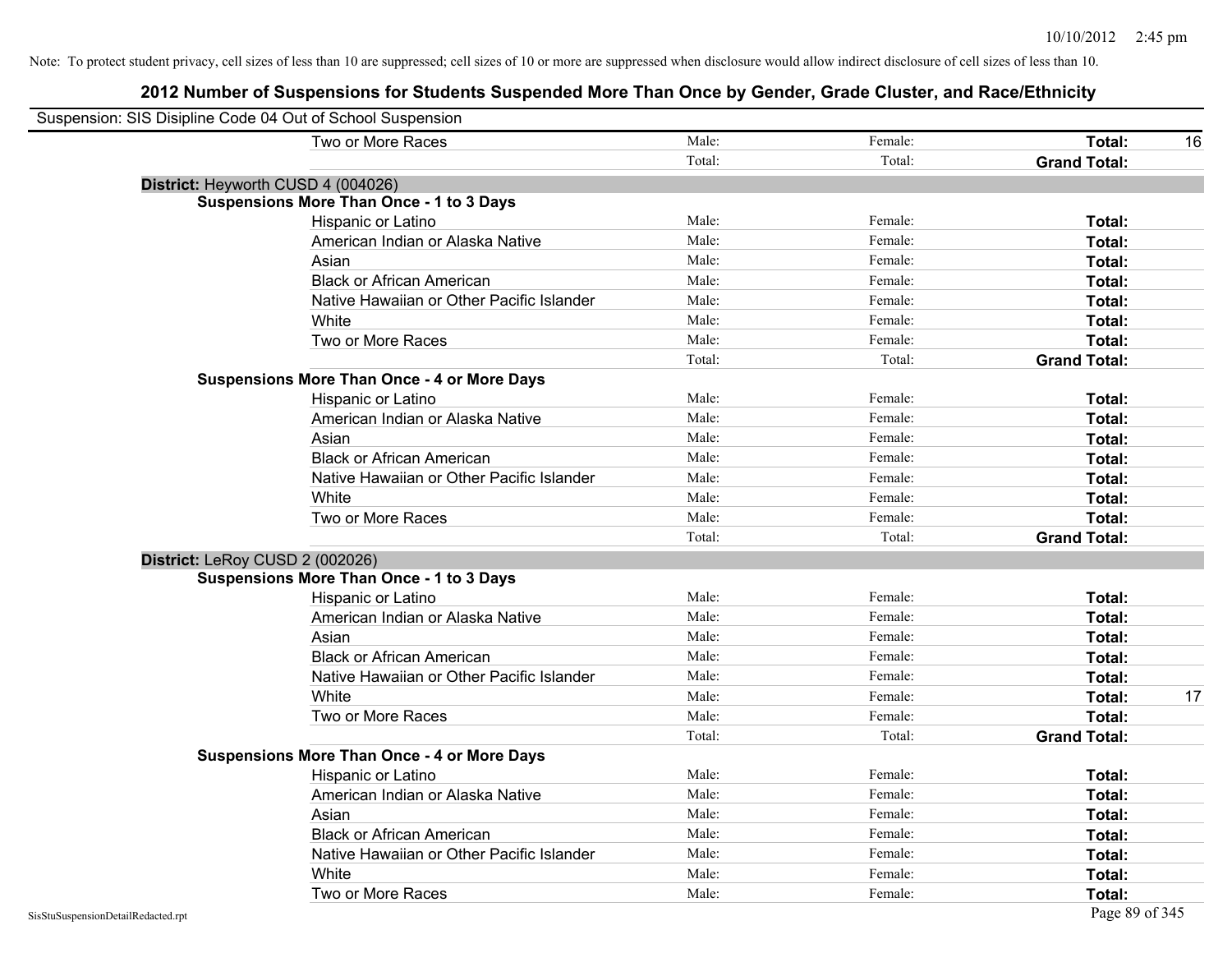|                                    | Suspension: SIS Disipline Code 04 Out of School Suspension                            |        |     |                   |    |                               |     |
|------------------------------------|---------------------------------------------------------------------------------------|--------|-----|-------------------|----|-------------------------------|-----|
|                                    |                                                                                       | Total: |     | Total:            |    | <b>Grand Total:</b>           |     |
|                                    | District: McLean County USD 5 (005026)                                                |        |     |                   |    |                               |     |
|                                    | <b>Suspensions More Than Once - 1 to 3 Days</b>                                       |        |     |                   |    |                               |     |
|                                    | Hispanic or Latino                                                                    | Male:  | 37  | Female:           | 12 | Total:                        | 49  |
|                                    | American Indian or Alaska Native                                                      | Male:  |     | Female:           |    | Total:                        |     |
|                                    | Asian                                                                                 | Male:  |     | Female:           |    | Total:                        |     |
|                                    | <b>Black or African American</b>                                                      | Male:  | 176 | Female:           | 58 | Total:                        | 234 |
|                                    | Native Hawaiian or Other Pacific Islander                                             | Male:  |     | Female:           |    | Total:                        |     |
|                                    | White                                                                                 | Male:  | 191 | Female:           | 51 | Total:                        | 242 |
|                                    | Two or More Races                                                                     | Male:  |     | Female:           |    | Total:                        | 43  |
|                                    |                                                                                       | Total: |     | Total:            |    | <b>Grand Total:</b>           |     |
|                                    | <b>Suspensions More Than Once - 4 or More Days</b>                                    |        |     |                   |    |                               |     |
|                                    | Hispanic or Latino                                                                    | Male:  |     | Female:           |    | Total:                        |     |
|                                    | American Indian or Alaska Native                                                      | Male:  |     | Female:           |    | Total:                        |     |
|                                    | Asian                                                                                 | Male:  |     | Female:           |    | Total:                        |     |
|                                    | <b>Black or African American</b>                                                      | Male:  | 34  | Female:           | 17 | Total:                        | 51  |
|                                    | Native Hawaiian or Other Pacific Islander                                             | Male:  |     | Female:           |    | Total:                        |     |
|                                    | White                                                                                 | Male:  |     | Female:           |    | Total:                        | 49  |
|                                    | Two or More Races                                                                     | Male:  |     | Female:           |    | Total:                        |     |
|                                    |                                                                                       | Total: |     | Total:            |    | <b>Grand Total:</b>           | 118 |
|                                    | District: Olympia CUSD 16 (016026)<br><b>Suspensions More Than Once - 1 to 3 Days</b> |        |     |                   |    |                               |     |
|                                    |                                                                                       | Male:  |     | Female:           |    | Total:                        |     |
|                                    | Hispanic or Latino                                                                    | Male:  |     | Female:           |    |                               |     |
|                                    | American Indian or Alaska Native                                                      | Male:  |     | Female:           |    | Total:                        |     |
|                                    | Asian                                                                                 | Male:  |     | Female:           |    | <b>Total:</b>                 |     |
|                                    | <b>Black or African American</b>                                                      | Male:  |     | Female:           |    | Total:                        |     |
|                                    | Native Hawaiian or Other Pacific Islander                                             | Male:  |     | Female:           |    | Total:                        |     |
|                                    | White                                                                                 | Male:  |     |                   |    | Total:                        | 15  |
|                                    | Two or More Races                                                                     | Total: |     | Female:<br>Total: |    | Total:<br><b>Grand Total:</b> |     |
|                                    | <b>Suspensions More Than Once - 4 or More Days</b>                                    |        |     |                   |    |                               |     |
|                                    | Hispanic or Latino                                                                    | Male:  |     | Female:           |    | Total:                        |     |
|                                    | American Indian or Alaska Native                                                      | Male:  |     | Female:           |    | <b>Total:</b>                 |     |
|                                    | Asian                                                                                 | Male:  |     | Female:           |    | Total:                        |     |
|                                    | <b>Black or African American</b>                                                      | Male:  |     | Female:           |    | Total:                        |     |
|                                    | Native Hawaiian or Other Pacific Islander                                             | Male:  |     | Female:           |    | Total:                        |     |
|                                    | White                                                                                 | Male:  |     | Female:           |    | Total:                        |     |
|                                    | Two or More Races                                                                     | Male:  |     | Female:           |    | Total:                        |     |
|                                    |                                                                                       | Total: |     | Total:            |    | <b>Grand Total:</b>           |     |
| SisStuSuspensionDetailRedacted.rpt |                                                                                       |        |     |                   |    | Page 90 of 345                |     |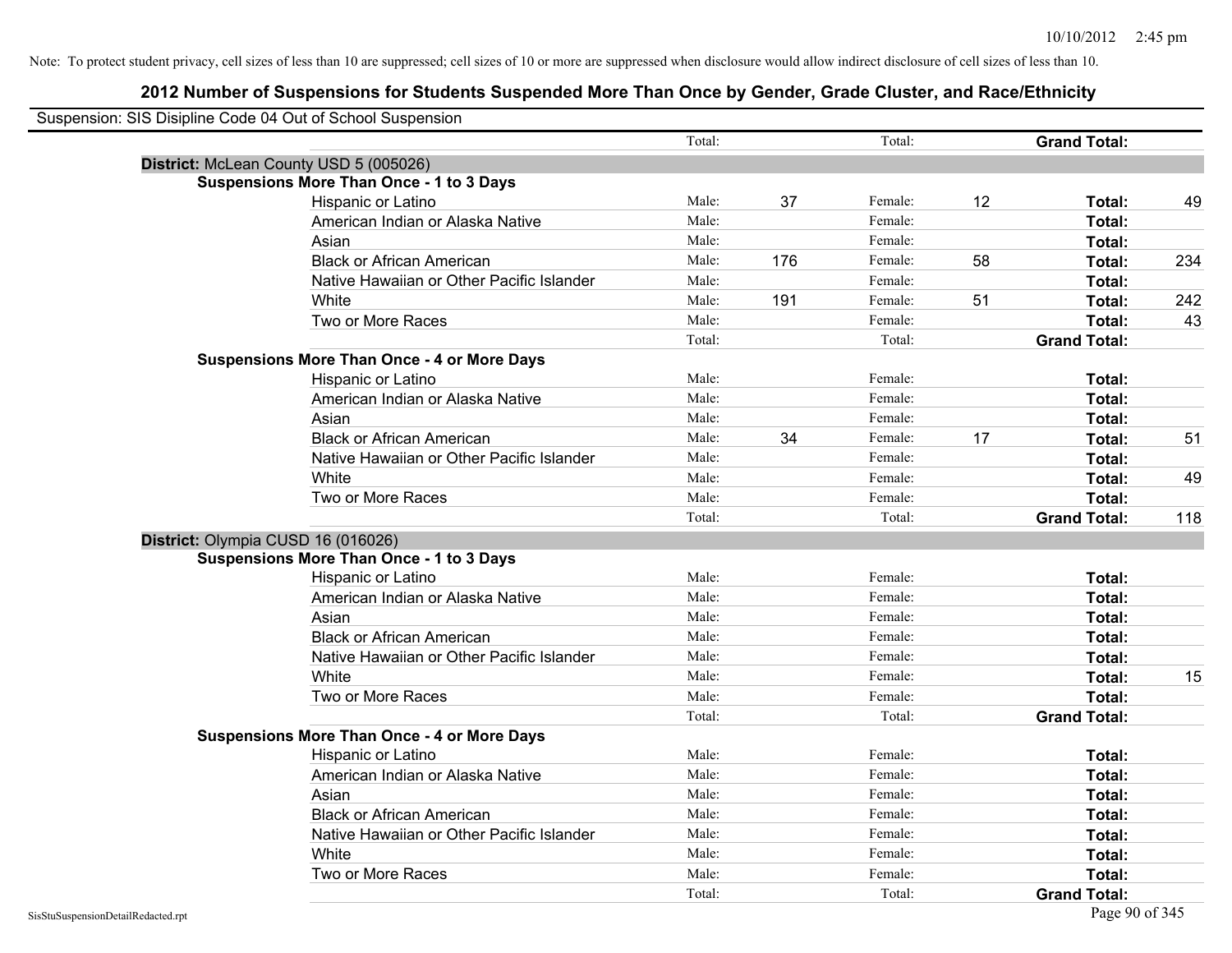| Suspension: SIS Disipline Code 04 Out of School Suspension |                                                    |        |         |                     |
|------------------------------------------------------------|----------------------------------------------------|--------|---------|---------------------|
| District: Ridgeview CUSD 19 (019026)                       |                                                    |        |         |                     |
|                                                            | <b>Suspensions More Than Once - 1 to 3 Days</b>    |        |         |                     |
|                                                            | Hispanic or Latino                                 | Male:  | Female: | Total:              |
|                                                            | American Indian or Alaska Native                   | Male:  | Female: | Total:              |
|                                                            | Asian                                              | Male:  | Female: | Total:              |
|                                                            | <b>Black or African American</b>                   | Male:  | Female: | Total:              |
|                                                            | Native Hawaiian or Other Pacific Islander          | Male:  | Female: | Total:              |
|                                                            | White                                              | Male:  | Female: | 11<br>Total:        |
|                                                            | Two or More Races                                  | Male:  | Female: | Total:              |
|                                                            |                                                    | Total: | Total:  | <b>Grand Total:</b> |
|                                                            | <b>Suspensions More Than Once - 4 or More Days</b> |        |         |                     |
|                                                            | Hispanic or Latino                                 | Male:  | Female: | Total:              |
|                                                            | American Indian or Alaska Native                   | Male:  | Female: | Total:              |
|                                                            | Asian                                              | Male:  | Female: | Total:              |
|                                                            | <b>Black or African American</b>                   | Male:  | Female: | Total:              |
|                                                            | Native Hawaiian or Other Pacific Islander          | Male:  | Female: | Total:              |
|                                                            | White                                              | Male:  | Female: | Total:              |
|                                                            | Two or More Races                                  | Male:  | Female: | Total:              |
|                                                            |                                                    | Total: | Total:  | <b>Grand Total:</b> |
| <b>County: Non-Public School (000)</b>                     |                                                    |        |         |                     |
|                                                            | District: De Witt/Livingston/McLean ROE (000000)   |        |         |                     |
|                                                            | <b>Suspensions More Than Once - 1 to 3 Days</b>    |        |         |                     |
|                                                            | Hispanic or Latino                                 | Male:  | Female: | Total:              |
|                                                            | American Indian or Alaska Native                   | Male:  | Female: | Total:              |
|                                                            | Asian                                              | Male:  | Female: | Total:              |
|                                                            | <b>Black or African American</b>                   | Male:  | Female: | Total:              |
|                                                            | Native Hawaiian or Other Pacific Islander          | Male:  | Female: | Total:              |
|                                                            | White                                              | Male:  | Female: | Total:              |
|                                                            | Two or More Races                                  | Male:  | Female: | Total:              |
|                                                            |                                                    | Total: | Total:  | <b>Grand Total:</b> |
|                                                            | <b>Suspensions More Than Once - 4 or More Days</b> |        |         |                     |
|                                                            | Hispanic or Latino                                 | Male:  | Female: | Total:              |
|                                                            | American Indian or Alaska Native                   | Male:  | Female: | Total:              |
|                                                            | Asian                                              | Male:  | Female: | Total:              |
|                                                            | <b>Black or African American</b>                   | Male:  | Female: | Total:              |
|                                                            | Native Hawaiian or Other Pacific Islander          | Male:  | Female: | Total:              |
|                                                            | White                                              | Male:  | Female: | Total:              |
|                                                            | Two or More Races                                  | Male:  | Female: | Total:              |
|                                                            |                                                    | Total: | Total:  | <b>Grand Total:</b> |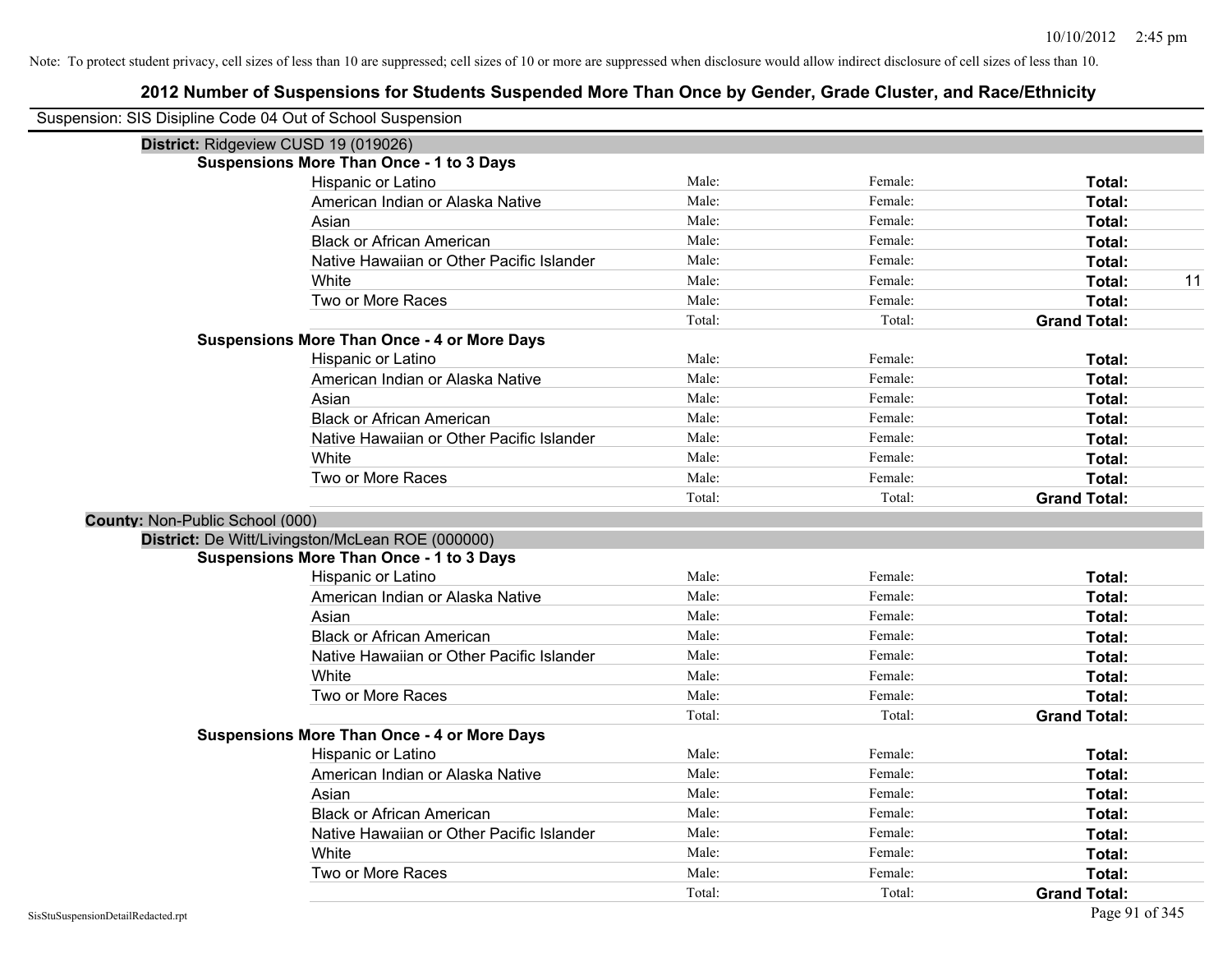## **2012 Number of Suspensions for Students Suspended More Than Once by Gender, Grade Cluster, and Race/Ethnicity**

Suspension: SIS Disipline Code 04 Out of School Suspension

| Region: DuPage ROE (19)                            |                                           |        |         |                     |    |
|----------------------------------------------------|-------------------------------------------|--------|---------|---------------------|----|
| County: Dupage (022)                               |                                           |        |         |                     |    |
| District: Abraxas Youth & Family Services (011400) |                                           |        |         |                     |    |
| <b>Suspensions More Than Once - 1 to 3 Days</b>    |                                           |        |         |                     |    |
| Hispanic or Latino                                 |                                           | Male:  | Female: | Total:              |    |
|                                                    | American Indian or Alaska Native          | Male:  | Female: | Total:              |    |
| Asian                                              |                                           | Male:  | Female: | Total:              |    |
| <b>Black or African American</b>                   |                                           | Male:  | Female: | Total:              |    |
|                                                    | Native Hawaiian or Other Pacific Islander | Male:  | Female: | Total:              |    |
| White                                              |                                           | Male:  | Female: | Total:              |    |
| Two or More Races                                  |                                           | Male:  | Female: | Total:              |    |
|                                                    |                                           | Total: | Total:  | <b>Grand Total:</b> |    |
| <b>Suspensions More Than Once - 4 or More Days</b> |                                           |        |         |                     |    |
| Hispanic or Latino                                 |                                           | Male:  | Female: | Total:              |    |
|                                                    | American Indian or Alaska Native          | Male:  | Female: | Total:              |    |
| Asian                                              |                                           | Male:  | Female: | Total:              |    |
| <b>Black or African American</b>                   |                                           | Male:  | Female: | Total:              |    |
|                                                    | Native Hawaiian or Other Pacific Islander | Male:  | Female: | Total:              |    |
| White                                              |                                           | Male:  | Female: | Total:              |    |
| Two or More Races                                  |                                           | Male:  | Female: | Total:              |    |
|                                                    |                                           | Total: | Total:  | <b>Grand Total:</b> |    |
| District: Addison SD 4 (004002)                    |                                           |        |         |                     |    |
| <b>Suspensions More Than Once - 1 to 3 Days</b>    |                                           |        |         |                     |    |
| Hispanic or Latino                                 |                                           | Male:  | Female: | Total:              | 14 |
|                                                    | American Indian or Alaska Native          | Male:  | Female: | Total:              |    |
| Asian                                              |                                           | Male:  | Female: | Total:              |    |
| <b>Black or African American</b>                   |                                           | Male:  | Female: | Total:              |    |
|                                                    | Native Hawaiian or Other Pacific Islander | Male:  | Female: | Total:              |    |
| White                                              |                                           | Male:  | Female: | Total:              |    |
| Two or More Races                                  |                                           | Male:  | Female: | Total:              |    |
|                                                    |                                           | Total: | Total:  | <b>Grand Total:</b> |    |
| <b>Suspensions More Than Once - 4 or More Days</b> |                                           |        |         |                     |    |
| Hispanic or Latino                                 |                                           | Male:  | Female: | Total:              |    |
|                                                    | American Indian or Alaska Native          | Male:  | Female: | Total:              |    |
| Asian                                              |                                           | Male:  | Female: | Total:              |    |
| <b>Black or African American</b>                   |                                           | Male:  | Female: | Total:              |    |
|                                                    | Native Hawaiian or Other Pacific Islander | Male:  | Female: | Total:              |    |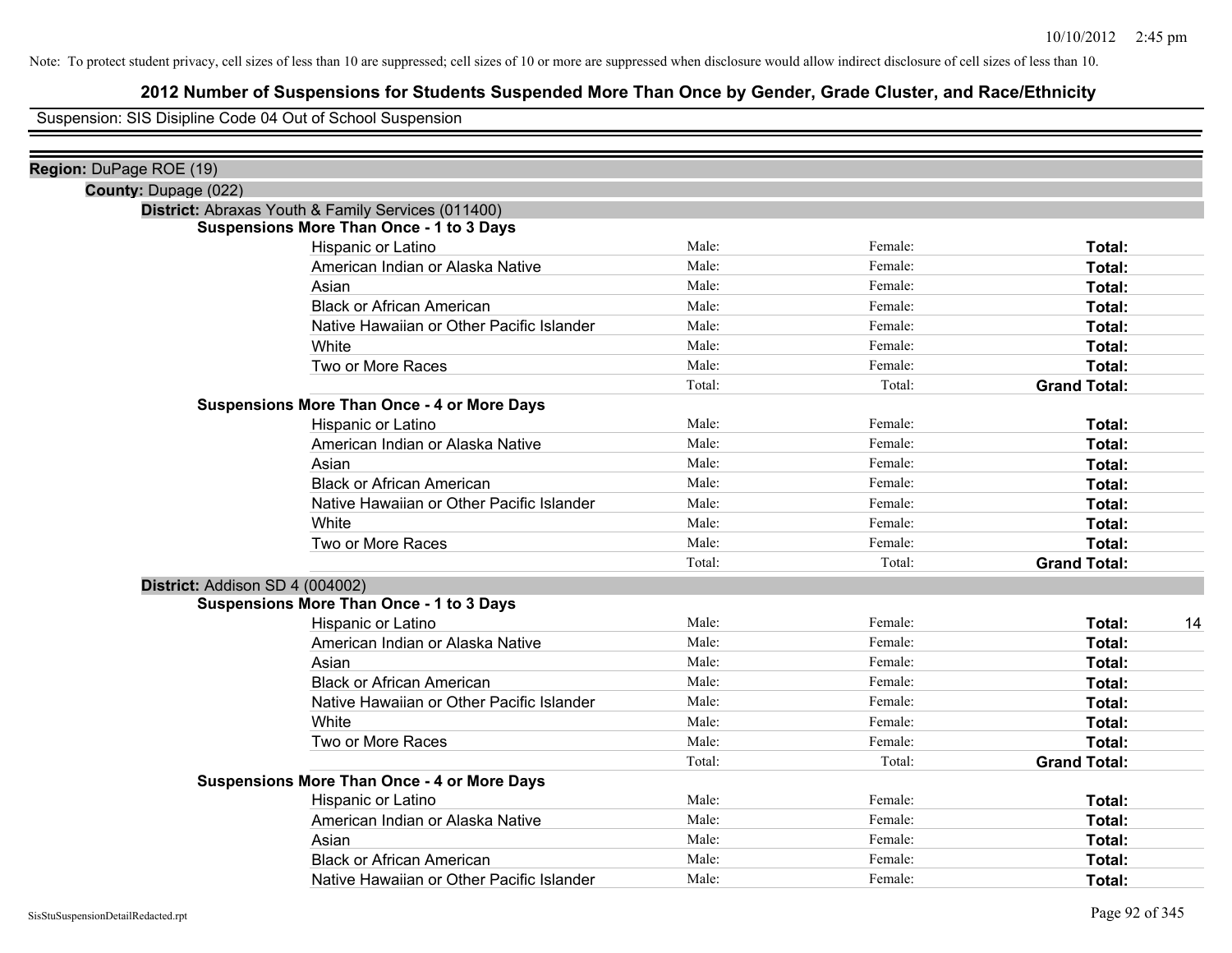| Suspension: SIS Disipline Code 04 Out of School Suspension |                                                    |        |    |         |    |                     |
|------------------------------------------------------------|----------------------------------------------------|--------|----|---------|----|---------------------|
|                                                            | White                                              | Male:  |    | Female: |    | Total:              |
|                                                            | Two or More Races                                  | Male:  |    | Female: |    | Total:              |
|                                                            |                                                    | Total: |    | Total:  |    | <b>Grand Total:</b> |
|                                                            | District: Adventist GlenOaks Hospital (024200)     |        |    |         |    |                     |
|                                                            | <b>Suspensions More Than Once - 1 to 3 Days</b>    |        |    |         |    |                     |
|                                                            | Hispanic or Latino                                 | Male:  |    | Female: |    | Total:              |
|                                                            | American Indian or Alaska Native                   | Male:  |    | Female: |    | Total:              |
|                                                            | Asian                                              | Male:  |    | Female: |    | Total:              |
|                                                            | <b>Black or African American</b>                   | Male:  |    | Female: |    | Total:              |
|                                                            | Native Hawaiian or Other Pacific Islander          | Male:  |    | Female: |    | Total:              |
|                                                            | White                                              | Male:  |    | Female: |    | Total:              |
|                                                            | Two or More Races                                  | Male:  |    | Female: |    | Total:              |
|                                                            |                                                    | Total: |    | Total:  |    | <b>Grand Total:</b> |
| <b>District: Cass SD 63 (063002)</b>                       |                                                    |        |    |         |    |                     |
|                                                            | <b>Suspensions More Than Once - 1 to 3 Days</b>    |        |    |         |    |                     |
|                                                            | Hispanic or Latino                                 | Male:  |    | Female: |    | Total:              |
|                                                            | American Indian or Alaska Native                   | Male:  |    | Female: |    | Total:              |
|                                                            | Asian                                              | Male:  |    | Female: |    | Total:              |
|                                                            | <b>Black or African American</b>                   | Male:  |    | Female: |    | Total:              |
|                                                            | Native Hawaiian or Other Pacific Islander          | Male:  |    | Female: |    | Total:              |
|                                                            | White                                              | Male:  |    | Female: |    | Total:              |
|                                                            | Two or More Races                                  | Male:  |    | Female: |    | Total:              |
|                                                            |                                                    | Total: |    | Total:  |    | <b>Grand Total:</b> |
|                                                            | <b>Suspensions More Than Once - 4 or More Days</b> |        |    |         |    |                     |
|                                                            | Hispanic or Latino                                 | Male:  |    | Female: |    | Total:              |
|                                                            | American Indian or Alaska Native                   | Male:  |    | Female: |    | Total:              |
|                                                            | Asian                                              | Male:  |    | Female: |    | Total:              |
|                                                            | <b>Black or African American</b>                   | Male:  |    | Female: |    | Total:              |
|                                                            | Native Hawaiian or Other Pacific Islander          | Male:  |    | Female: |    | Total:              |
|                                                            | White                                              | Male:  |    | Female: |    | Total:              |
|                                                            | Two or More Races                                  | Male:  |    | Female: |    | Total:              |
|                                                            |                                                    | Total: |    | Total:  |    | <b>Grand Total:</b> |
| District: CCSD 180 (180004)                                |                                                    |        |    |         |    |                     |
|                                                            | <b>Suspensions More Than Once - 1 to 3 Days</b>    |        |    |         |    |                     |
|                                                            | Hispanic or Latino                                 | Male:  |    | Female: |    | Total:              |
|                                                            | American Indian or Alaska Native                   | Male:  |    | Female: |    | Total:              |
|                                                            | Asian                                              | Male:  |    | Female: |    | Total:              |
|                                                            | <b>Black or African American</b>                   | Male:  | 56 | Female: | 15 | 71<br>Total:        |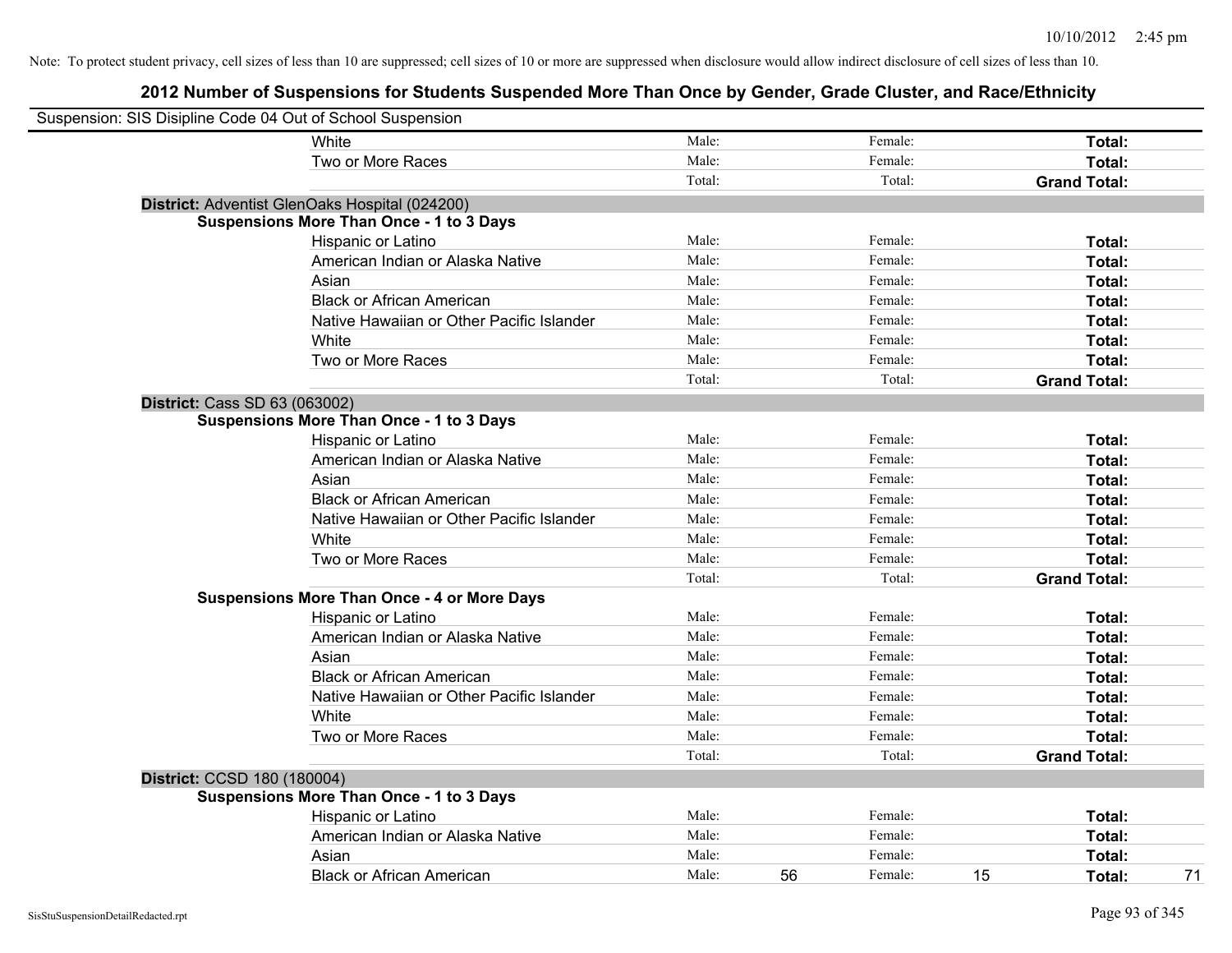| Suspension: SIS Disipline Code 04 Out of School Suspension |                                                    |        |         |                     |
|------------------------------------------------------------|----------------------------------------------------|--------|---------|---------------------|
|                                                            | Native Hawaiian or Other Pacific Islander          | Male:  | Female: | Total:              |
|                                                            | White                                              | Male:  | Female: | Total:              |
|                                                            | Two or More Races                                  | Male:  | Female: | Total:              |
|                                                            |                                                    | Total: | Total:  | <b>Grand Total:</b> |
|                                                            | <b>Suspensions More Than Once - 4 or More Days</b> |        |         |                     |
|                                                            | Hispanic or Latino                                 | Male:  | Female: | Total:              |
|                                                            | American Indian or Alaska Native                   | Male:  | Female: | Total:              |
|                                                            | Asian                                              | Male:  | Female: | Total:              |
|                                                            | <b>Black or African American</b>                   | Male:  | Female: | Total:              |
|                                                            | Native Hawaiian or Other Pacific Islander          | Male:  | Female: | Total:              |
|                                                            | White                                              | Male:  | Female: | Total:              |
|                                                            | Two or More Races                                  | Male:  | Female: | Total:              |
|                                                            |                                                    | Total: | Total:  | <b>Grand Total:</b> |
| District: CCSD 89 (089004)                                 |                                                    |        |         |                     |
|                                                            | Suspensions More Than Once - 1 to 3 Days           |        |         |                     |
|                                                            | Hispanic or Latino                                 | Male:  | Female: | Total:              |
|                                                            | American Indian or Alaska Native                   | Male:  | Female: | Total:              |
|                                                            | Asian                                              | Male:  | Female: | Total:              |
|                                                            | <b>Black or African American</b>                   | Male:  | Female: | Total:<br>11        |
|                                                            | Native Hawaiian or Other Pacific Islander          | Male:  | Female: | Total:              |
|                                                            | White                                              | Male:  | Female: | Total:              |
|                                                            | Two or More Races                                  | Male:  | Female: | Total:              |
|                                                            |                                                    | Total: | Total:  | <b>Grand Total:</b> |
|                                                            | <b>Suspensions More Than Once - 4 or More Days</b> |        |         |                     |
|                                                            | Hispanic or Latino                                 | Male:  | Female: | Total:              |
|                                                            | American Indian or Alaska Native                   | Male:  | Female: | Total:              |
|                                                            | Asian                                              | Male:  | Female: | Total:              |
|                                                            | <b>Black or African American</b>                   | Male:  | Female: | Total:              |
|                                                            | Native Hawaiian or Other Pacific Islander          | Male:  | Female: | Total:              |
|                                                            | White                                              | Male:  | Female: | Total:              |
|                                                            | Two or More Races                                  | Male:  | Female: | Total:              |
|                                                            |                                                    | Total: | Total:  | <b>Grand Total:</b> |
| District: CCSD 93 (093004)                                 |                                                    |        |         |                     |
|                                                            | <b>Suspensions More Than Once - 1 to 3 Days</b>    |        |         |                     |
|                                                            | Hispanic or Latino                                 | Male:  | Female: | Total:              |
|                                                            | American Indian or Alaska Native                   | Male:  | Female: | Total:              |
|                                                            | Asian                                              | Male:  | Female: | Total:              |
|                                                            | <b>Black or African American</b>                   | Male:  | Female: | Total:              |
|                                                            | Native Hawaiian or Other Pacific Islander          | Male:  | Female: | Total:              |
| SisStuSuspensionDetailRedacted.rpt                         |                                                    |        |         | Page 94 of 345      |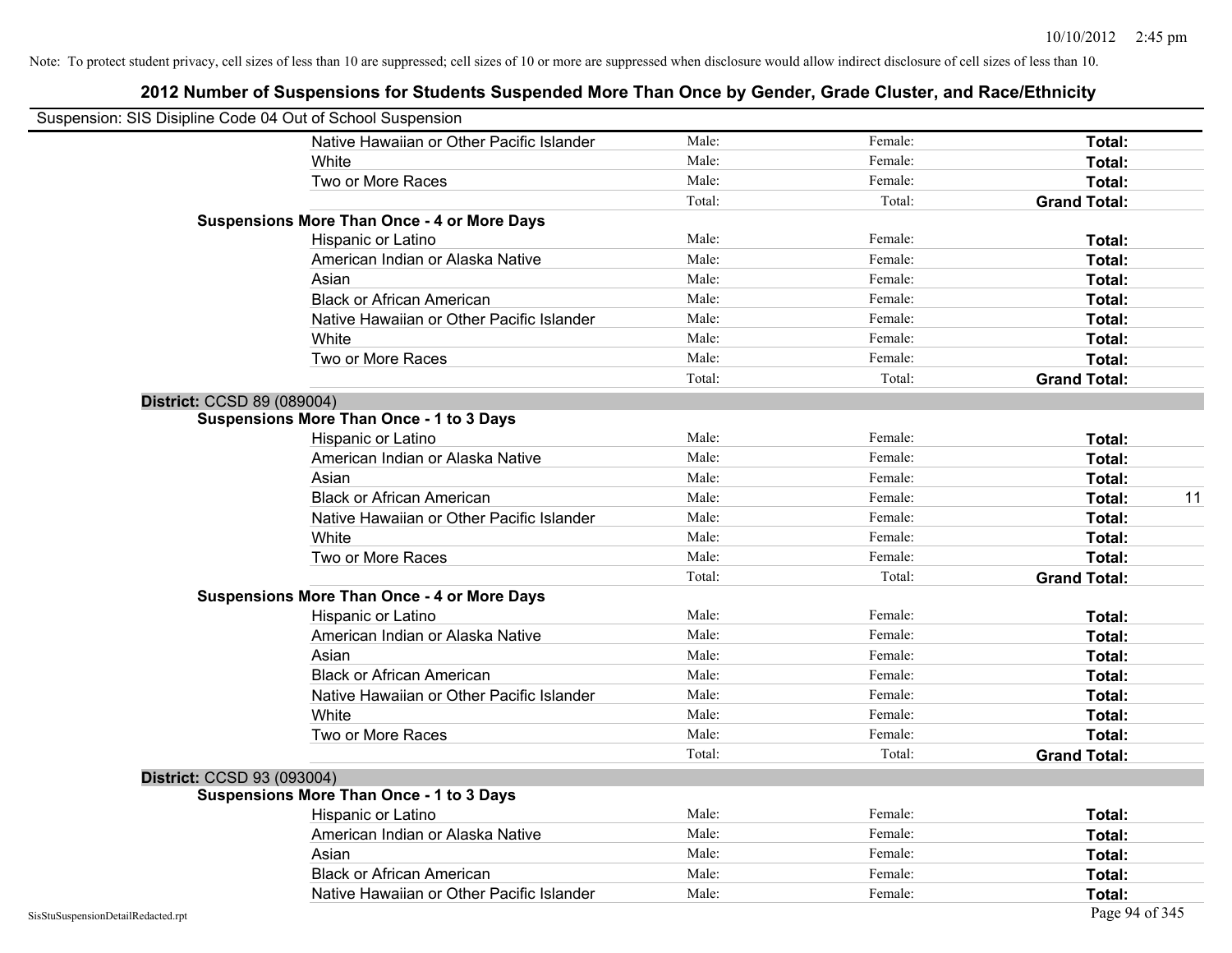|                                    | Suspension: SIS Disipline Code 04 Out of School Suspension |        |    |         |    |                     |    |
|------------------------------------|------------------------------------------------------------|--------|----|---------|----|---------------------|----|
|                                    | White                                                      | Male:  |    | Female: |    | Total:              |    |
|                                    | Two or More Races                                          | Male:  |    | Female: |    | Total:              |    |
|                                    |                                                            | Total: |    | Total:  |    | <b>Grand Total:</b> |    |
|                                    | <b>Suspensions More Than Once - 4 or More Days</b>         |        |    |         |    |                     |    |
|                                    | Hispanic or Latino                                         | Male:  |    | Female: |    | Total:              |    |
|                                    | American Indian or Alaska Native                           | Male:  |    | Female: |    | Total:              |    |
|                                    | Asian                                                      | Male:  |    | Female: |    | Total:              |    |
|                                    | <b>Black or African American</b>                           | Male:  |    | Female: |    | Total:              |    |
|                                    | Native Hawaiian or Other Pacific Islander                  | Male:  |    | Female: |    | Total:              |    |
|                                    | White                                                      | Male:  |    | Female: |    | Total:              |    |
|                                    | Two or More Races                                          | Male:  |    | Female: |    | Total:              |    |
|                                    |                                                            | Total: |    | Total:  |    | <b>Grand Total:</b> |    |
|                                    | District: Center Cass SD 66 (066002)                       |        |    |         |    |                     |    |
|                                    | <b>Suspensions More Than Once - 1 to 3 Days</b>            |        |    |         |    |                     |    |
|                                    | Hispanic or Latino                                         | Male:  |    | Female: |    | Total:              |    |
|                                    | American Indian or Alaska Native                           | Male:  |    | Female: |    | Total:              |    |
|                                    | Asian                                                      | Male:  |    | Female: |    | Total:              |    |
|                                    | <b>Black or African American</b>                           | Male:  |    | Female: |    | Total:              |    |
|                                    | Native Hawaiian or Other Pacific Islander                  | Male:  |    | Female: |    | Total:              |    |
|                                    | White                                                      | Male:  |    | Female: |    | Total:              |    |
|                                    | Two or More Races                                          | Male:  |    | Female: |    | Total:              |    |
|                                    |                                                            | Total: |    | Total:  |    | <b>Grand Total:</b> |    |
|                                    | <b>Suspensions More Than Once - 4 or More Days</b>         |        |    |         |    |                     |    |
|                                    | Hispanic or Latino                                         | Male:  |    | Female: |    | Total:              |    |
|                                    | American Indian or Alaska Native                           | Male:  |    | Female: |    | Total:              |    |
|                                    | Asian                                                      | Male:  |    | Female: |    | Total:              |    |
|                                    | <b>Black or African American</b>                           | Male:  |    | Female: |    | Total:              |    |
|                                    | Native Hawaiian or Other Pacific Islander                  | Male:  |    | Female: |    | Total:              |    |
|                                    | White                                                      | Male:  |    | Female: |    | Total:              |    |
|                                    | Two or More Races                                          | Male:  |    | Female: |    | Total:              |    |
|                                    |                                                            | Total: |    | Total:  |    | <b>Grand Total:</b> |    |
| District: CHSD 94 (094016)         |                                                            |        |    |         |    |                     |    |
|                                    | <b>Suspensions More Than Once - 1 to 3 Days</b>            |        |    |         |    |                     |    |
|                                    | Hispanic or Latino                                         | Male:  | 47 | Female: | 18 | Total:              | 65 |
|                                    | American Indian or Alaska Native                           | Male:  |    | Female: |    | Total:              |    |
|                                    | Asian                                                      | Male:  |    | Female: |    | Total:              |    |
|                                    | <b>Black or African American</b>                           | Male:  |    | Female: |    | Total:              |    |
|                                    | Native Hawaiian or Other Pacific Islander                  | Male:  |    | Female: |    | Total:              |    |
|                                    | White                                                      | Male:  |    | Female: |    | Total:              | 14 |
| SisStuSuspensionDetailRedacted.rpt |                                                            |        |    |         |    | Page 95 of 345      |    |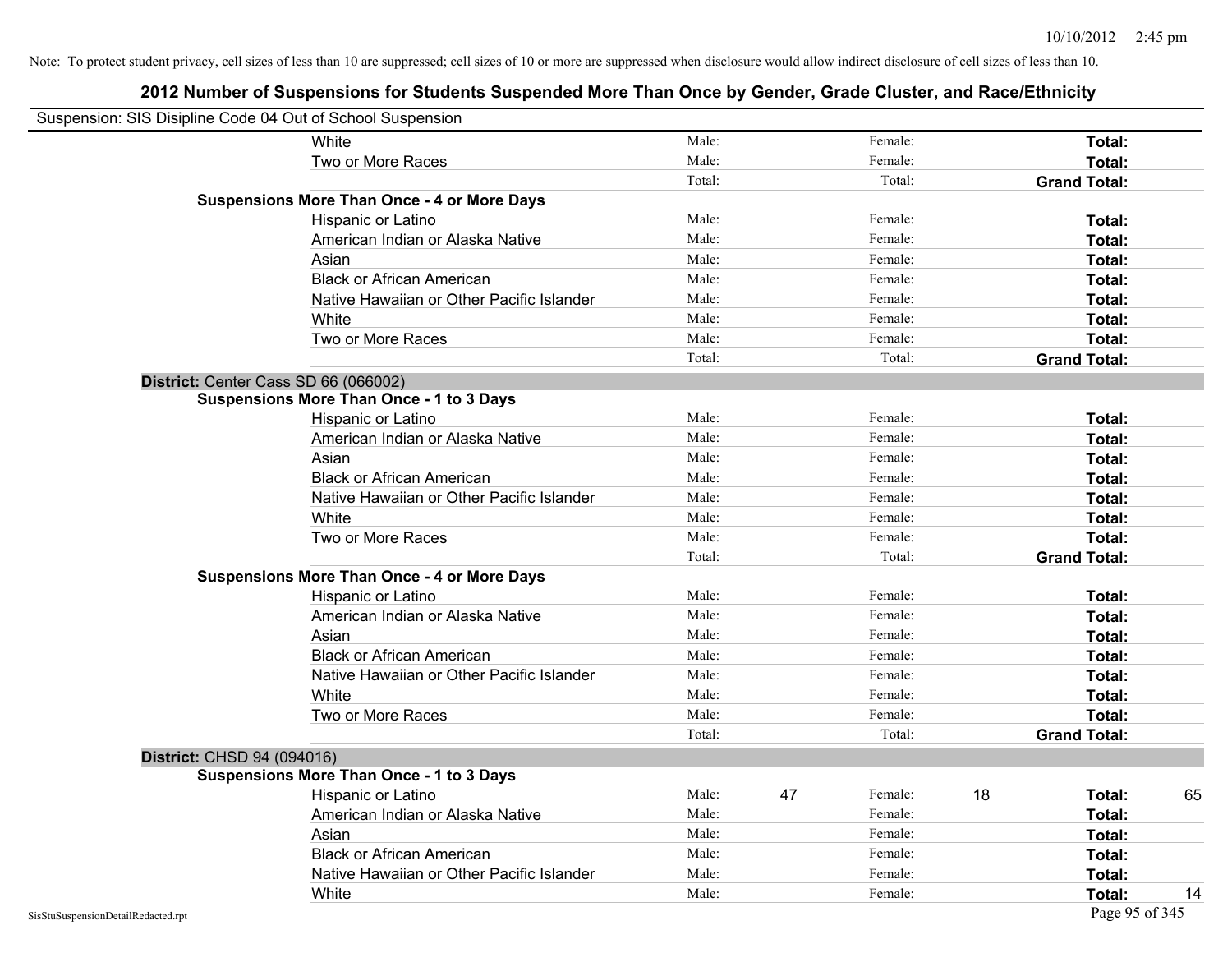| Suspension: SIS Disipline Code 04 Out of School Suspension |                                                    |        |    |         |    |                     |    |
|------------------------------------------------------------|----------------------------------------------------|--------|----|---------|----|---------------------|----|
|                                                            | Two or More Races                                  | Male:  |    | Female: |    | Total:              |    |
|                                                            |                                                    | Total: |    | Total:  |    | <b>Grand Total:</b> |    |
|                                                            | <b>Suspensions More Than Once - 4 or More Days</b> |        |    |         |    |                     |    |
|                                                            | Hispanic or Latino                                 | Male:  | 19 | Female: | 17 | Total:              | 36 |
|                                                            | American Indian or Alaska Native                   | Male:  |    | Female: |    | Total:              |    |
|                                                            | Asian                                              | Male:  |    | Female: |    | Total:              |    |
|                                                            | <b>Black or African American</b>                   | Male:  |    | Female: |    | Total:              |    |
|                                                            | Native Hawaiian or Other Pacific Islander          | Male:  |    | Female: |    | Total:              |    |
|                                                            | White                                              | Male:  |    | Female: |    | Total:              | 14 |
|                                                            | Two or More Races                                  | Male:  |    | Female: |    | Total:              |    |
|                                                            |                                                    | Total: |    | Total:  |    | <b>Grand Total:</b> |    |
| District: CHSD 99 (099016)                                 |                                                    |        |    |         |    |                     |    |
|                                                            | <b>Suspensions More Than Once - 1 to 3 Days</b>    |        |    |         |    |                     |    |
|                                                            | Hispanic or Latino                                 | Male:  |    | Female: |    | Total:              | 16 |
|                                                            | American Indian or Alaska Native                   | Male:  |    | Female: |    | Total:              |    |
|                                                            | Asian                                              | Male:  |    | Female: |    | Total:              |    |
|                                                            | <b>Black or African American</b>                   | Male:  | 46 | Female: | 19 | Total:              | 65 |
|                                                            | Native Hawaiian or Other Pacific Islander          | Male:  |    | Female: |    | Total:              |    |
|                                                            | White                                              | Male:  | 20 | Female: | 14 | Total:              | 34 |
|                                                            | Two or More Races                                  | Male:  |    | Female: |    | Total:              |    |
|                                                            |                                                    | Total: |    | Total:  |    | <b>Grand Total:</b> |    |
|                                                            | <b>Suspensions More Than Once - 4 or More Days</b> |        |    |         |    |                     |    |
|                                                            | Hispanic or Latino                                 | Male:  |    | Female: |    | Total:              | 10 |
|                                                            | American Indian or Alaska Native                   | Male:  |    | Female: |    | Total:              |    |
|                                                            | Asian                                              | Male:  |    | Female: |    | Total:              |    |
|                                                            | <b>Black or African American</b>                   | Male:  | 16 | Female: | 18 | Total:              | 34 |
|                                                            | Native Hawaiian or Other Pacific Islander          | Male:  |    | Female: |    | Total:              |    |
|                                                            | White                                              | Male:  |    | Female: |    | Total:              | 13 |
|                                                            | Two or More Races                                  | Male:  |    | Female: |    | Total:              |    |
|                                                            |                                                    | Total: |    | Total:  |    | <b>Grand Total:</b> |    |
|                                                            | District: Coop Assoc for Spec Educ (016061)        |        |    |         |    |                     |    |
|                                                            | <b>Suspensions More Than Once - 1 to 3 Days</b>    |        |    |         |    |                     |    |
|                                                            | Hispanic or Latino                                 | Male:  |    | Female: |    | Total:              |    |
|                                                            | American Indian or Alaska Native                   | Male:  |    | Female: |    | Total:              |    |
|                                                            | Asian                                              | Male:  |    | Female: |    | Total:              |    |
|                                                            | <b>Black or African American</b>                   | Male:  |    | Female: |    | Total:              | 14 |
|                                                            | Native Hawaiian or Other Pacific Islander          | Male:  |    | Female: |    | Total:              |    |
|                                                            | White                                              | Male:  |    | Female: |    | Total:              |    |
|                                                            | Two or More Races                                  | Male:  |    | Female: |    | Total:              |    |
| SisStuSuspensionDetailRedacted.rpt                         |                                                    |        |    |         |    | Page 96 of 345      |    |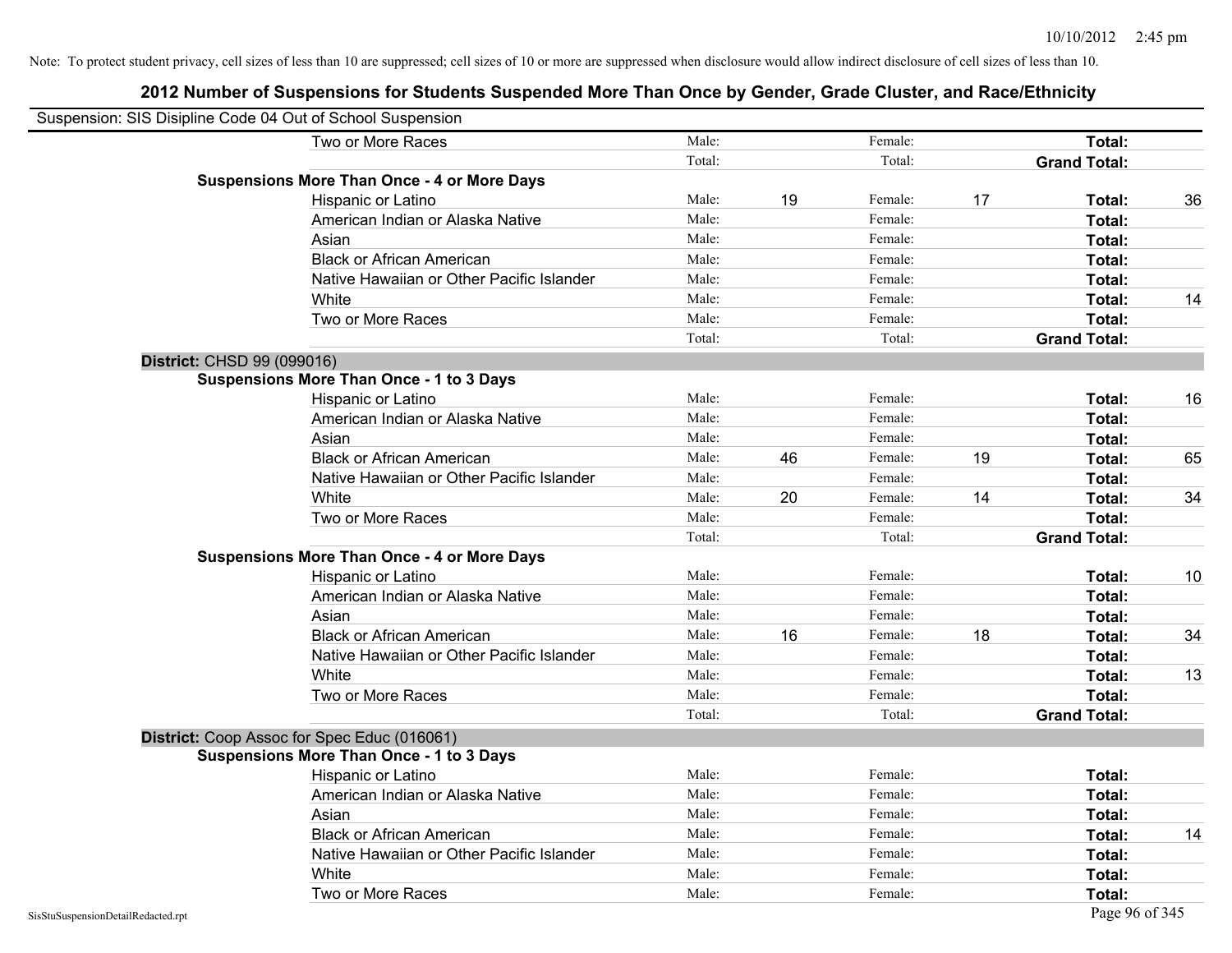| Suspension: SIS Disipline Code 04 Out of School Suspension |                                                    |        |    |         |    |                     |    |
|------------------------------------------------------------|----------------------------------------------------|--------|----|---------|----|---------------------|----|
|                                                            |                                                    | Total: |    | Total:  |    | <b>Grand Total:</b> |    |
|                                                            | <b>Suspensions More Than Once - 4 or More Days</b> |        |    |         |    |                     |    |
|                                                            | Hispanic or Latino                                 | Male:  |    | Female: |    | Total:              |    |
|                                                            | American Indian or Alaska Native                   | Male:  |    | Female: |    | Total:              |    |
|                                                            | Asian                                              | Male:  |    | Female: |    | Total:              |    |
|                                                            | <b>Black or African American</b>                   | Male:  |    | Female: |    | Total:              |    |
|                                                            | Native Hawaiian or Other Pacific Islander          | Male:  |    | Female: |    | Total:              |    |
|                                                            | White                                              | Male:  |    | Female: |    | Total:              |    |
|                                                            | Two or More Races                                  | Male:  |    | Female: |    | Total:              |    |
|                                                            |                                                    | Total: |    | Total:  |    | <b>Grand Total:</b> |    |
| District: CUSD 200 (200026)                                |                                                    |        |    |         |    |                     |    |
|                                                            | <b>Suspensions More Than Once - 1 to 3 Days</b>    |        |    |         |    |                     |    |
|                                                            | Hispanic or Latino                                 | Male:  |    | Female: |    | Total:              | 29 |
|                                                            | American Indian or Alaska Native                   | Male:  |    | Female: |    | Total:              |    |
|                                                            | Asian                                              | Male:  |    | Female: |    | Total:              |    |
|                                                            | <b>Black or African American</b>                   | Male:  | 45 | Female: | 23 | Total:              | 68 |
|                                                            | Native Hawaiian or Other Pacific Islander          | Male:  |    | Female: |    | Total:              |    |
|                                                            | White                                              | Male:  | 29 | Female: | 11 | Total:              | 40 |
|                                                            | Two or More Races                                  | Male:  |    | Female: |    | Total:              | 13 |
|                                                            |                                                    | Total: |    | Total:  |    | <b>Grand Total:</b> |    |
|                                                            | <b>Suspensions More Than Once - 4 or More Days</b> |        |    |         |    |                     |    |
|                                                            | Hispanic or Latino                                 | Male:  |    | Female: |    | Total:              | 11 |
|                                                            | American Indian or Alaska Native                   | Male:  |    | Female: |    | Total:              |    |
|                                                            | Asian                                              | Male:  |    | Female: |    | Total:              |    |
|                                                            | <b>Black or African American</b>                   | Male:  |    | Female: |    | Total:              |    |
|                                                            | Native Hawaiian or Other Pacific Islander          | Male:  |    | Female: |    | Total:              |    |
|                                                            | White                                              | Male:  |    | Female: |    | Total:              |    |
|                                                            | Two or More Races                                  | Male:  |    | Female: |    | Total:              |    |
|                                                            |                                                    | Total: |    | Total:  |    | <b>Grand Total:</b> | 28 |
| District: CUSD 201 (201026)                                |                                                    |        |    |         |    |                     |    |
|                                                            | <b>Suspensions More Than Once - 1 to 3 Days</b>    |        |    |         |    |                     |    |
|                                                            | Hispanic or Latino                                 | Male:  |    | Female: |    | Total:              | 40 |
|                                                            | American Indian or Alaska Native                   | Male:  |    | Female: |    | Total:              |    |
|                                                            | Asian                                              | Male:  |    | Female: |    | Total:              |    |
|                                                            | <b>Black or African American</b>                   | Male:  |    | Female: |    | Total:              | 12 |
|                                                            | Native Hawaiian or Other Pacific Islander          | Male:  |    | Female: |    | Total:              |    |
|                                                            | White                                              | Male:  | 60 | Female: | 15 | Total:              | 75 |
|                                                            | Two or More Races                                  | Male:  |    | Female: |    | Total:              |    |
|                                                            |                                                    | Total: |    | Total:  |    | <b>Grand Total:</b> |    |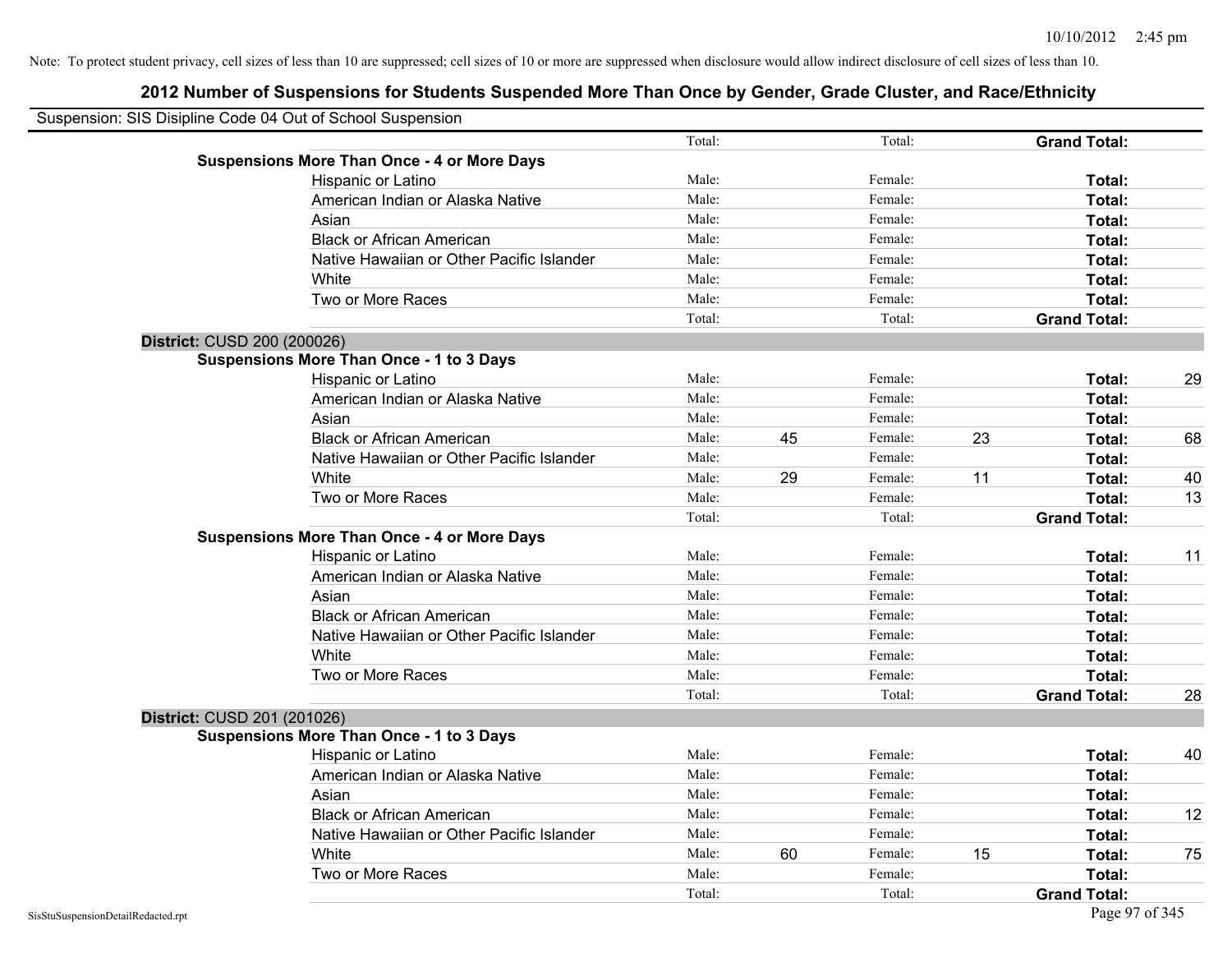| Suspension: SIS Disipline Code 04 Out of School Suspension |                                                    |        |    |         |    |                     |    |
|------------------------------------------------------------|----------------------------------------------------|--------|----|---------|----|---------------------|----|
|                                                            | <b>Suspensions More Than Once - 4 or More Days</b> |        |    |         |    |                     |    |
|                                                            | Hispanic or Latino                                 | Male:  |    | Female: |    | Total:              |    |
|                                                            | American Indian or Alaska Native                   | Male:  |    | Female: |    | Total:              |    |
|                                                            | Asian                                              | Male:  |    | Female: |    | Total:              |    |
|                                                            | <b>Black or African American</b>                   | Male:  |    | Female: |    | Total:              |    |
|                                                            | Native Hawaiian or Other Pacific Islander          | Male:  |    | Female: |    | Total:              |    |
|                                                            | White                                              | Male:  |    | Female: |    | Total:              |    |
|                                                            | Two or More Races                                  | Male:  |    | Female: |    | Total:              |    |
|                                                            |                                                    | Total: |    | Total:  |    | <b>Grand Total:</b> | 12 |
|                                                            | District: Downers Grove GSD 58 (058002)            |        |    |         |    |                     |    |
|                                                            | <b>Suspensions More Than Once - 1 to 3 Days</b>    |        |    |         |    |                     |    |
|                                                            | Hispanic or Latino                                 | Male:  |    | Female: |    | Total:              |    |
|                                                            | American Indian or Alaska Native                   | Male:  |    | Female: |    | Total:              |    |
|                                                            | Asian                                              | Male:  |    | Female: |    | Total:              |    |
|                                                            | <b>Black or African American</b>                   | Male:  |    | Female: |    | Total:              |    |
|                                                            | Native Hawaiian or Other Pacific Islander          | Male:  |    | Female: |    | Total:              |    |
|                                                            | White                                              | Male:  |    | Female: |    | Total:              |    |
|                                                            | Two or More Races                                  | Male:  |    | Female: |    | Total:              |    |
|                                                            |                                                    | Total: |    | Total:  |    | <b>Grand Total:</b> |    |
|                                                            | District: DuPage HSD 88 (088016)                   |        |    |         |    |                     |    |
|                                                            | <b>Suspensions More Than Once - 1 to 3 Days</b>    |        |    |         |    |                     |    |
|                                                            | Hispanic or Latino                                 | Male:  | 55 | Female: | 27 | Total:              | 82 |
|                                                            | American Indian or Alaska Native                   | Male:  |    | Female: |    | Total:              |    |
|                                                            | Asian                                              | Male:  |    | Female: |    | Total:              |    |
|                                                            | <b>Black or African American</b>                   | Male:  | 46 | Female: | 15 | Total:              | 61 |
|                                                            | Native Hawaiian or Other Pacific Islander          | Male:  |    | Female: |    | Total:              |    |
|                                                            | White                                              | Male:  | 30 | Female: | 22 | Total:              | 52 |
|                                                            | Two or More Races                                  | Male:  |    | Female: |    | Total:              |    |
|                                                            |                                                    | Total: |    | Total:  |    | <b>Grand Total:</b> |    |
|                                                            | <b>Suspensions More Than Once - 4 or More Days</b> |        |    |         |    |                     |    |
|                                                            | Hispanic or Latino                                 | Male:  | 28 | Female: | 15 | Total:              | 43 |
|                                                            | American Indian or Alaska Native                   | Male:  |    | Female: |    | Total:              |    |
|                                                            | Asian                                              | Male:  |    | Female: |    | Total:              |    |
|                                                            | <b>Black or African American</b>                   | Male:  |    | Female: |    | Total:              | 34 |
|                                                            | Native Hawaiian or Other Pacific Islander          | Male:  |    | Female: |    | Total:              |    |
|                                                            | White                                              | Male:  | 27 | Female: | 14 | Total:              | 41 |
|                                                            | Two or More Races                                  | Male:  |    | Female: |    | <b>Total:</b>       |    |
|                                                            |                                                    | Total: |    | Total:  |    | <b>Grand Total:</b> |    |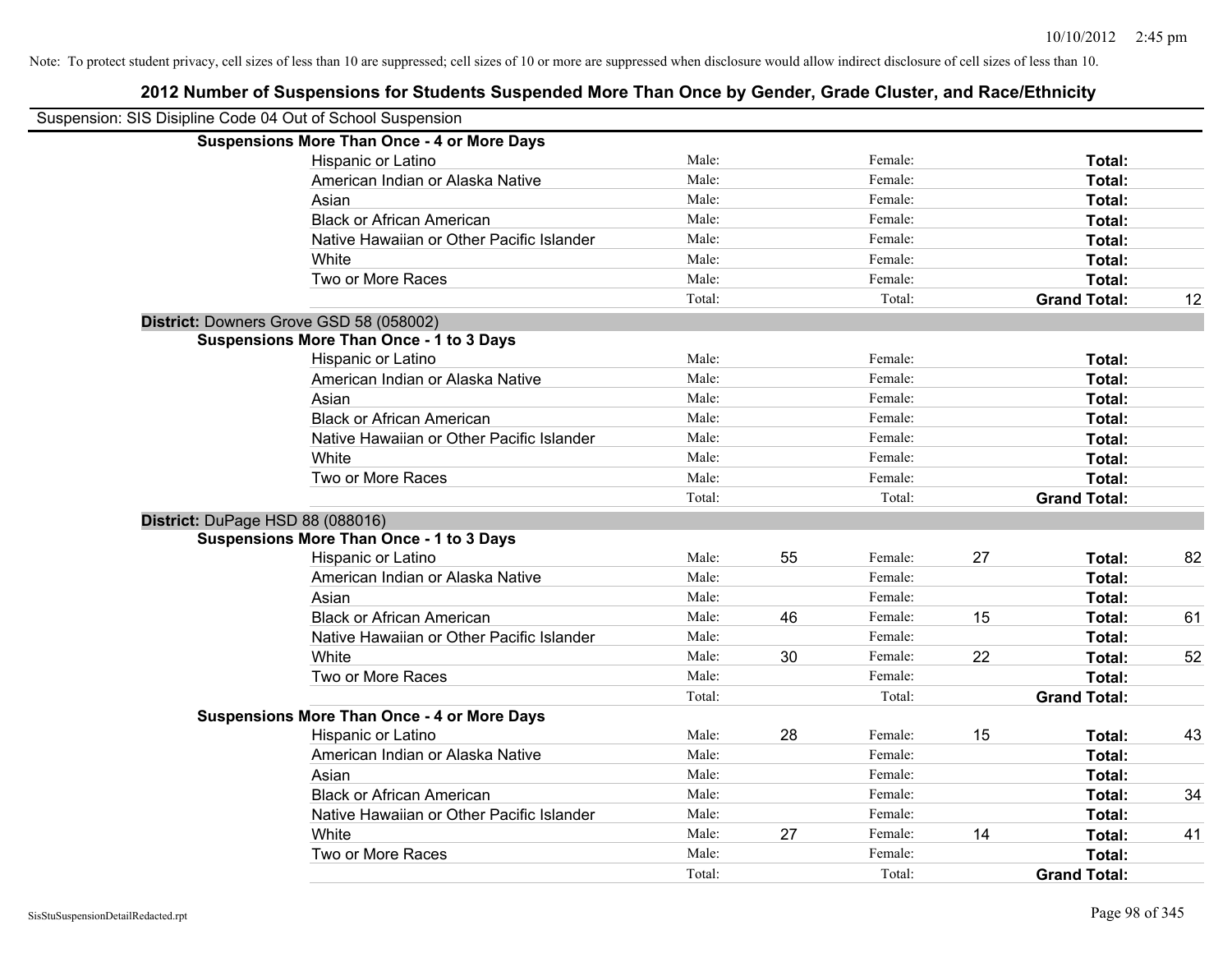| Suspension: SIS Disipline Code 04 Out of School Suspension |                                                    |                 |    |         |    |                                      |    |
|------------------------------------------------------------|----------------------------------------------------|-----------------|----|---------|----|--------------------------------------|----|
| District: Elmhurst SD 205 (205026)                         |                                                    |                 |    |         |    |                                      |    |
|                                                            | <b>Suspensions More Than Once - 1 to 3 Days</b>    |                 |    |         |    |                                      |    |
|                                                            | Hispanic or Latino                                 | Male:           |    | Female: |    | Total:                               | 12 |
|                                                            | American Indian or Alaska Native                   | Male:           |    | Female: |    | Total:                               |    |
|                                                            | Asian                                              | Male:           |    | Female: |    | Total:                               |    |
|                                                            | <b>Black or African American</b>                   | Male:           |    | Female: |    | Total:                               | 24 |
|                                                            | Native Hawaiian or Other Pacific Islander          | Male:           |    | Female: |    | Total:                               |    |
|                                                            | White                                              | Male:           | 60 | Female: | 11 | Total:                               | 71 |
|                                                            | Two or More Races                                  | Male:           |    | Female: |    | Total:                               |    |
|                                                            |                                                    | Total:          |    | Total:  |    | <b>Grand Total:</b>                  |    |
|                                                            | <b>Suspensions More Than Once - 4 or More Days</b> |                 |    |         |    |                                      |    |
|                                                            | Hispanic or Latino                                 | Male:           |    | Female: |    | Total:                               |    |
|                                                            | American Indian or Alaska Native                   | Male:           |    | Female: |    | Total:                               |    |
|                                                            | Asian                                              | Male:           |    | Female: |    | Total:                               |    |
|                                                            | <b>Black or African American</b>                   | Male:           |    | Female: |    | Total:                               |    |
|                                                            | Native Hawaiian or Other Pacific Islander          | Male:           |    | Female: |    | Total:                               |    |
|                                                            | White                                              | Male:           |    | Female: |    | Total:                               | 21 |
|                                                            | Two or More Races                                  | Male:           |    | Female: |    | Total:                               |    |
|                                                            |                                                    | Total:          | 22 | Total:  | 10 | <b>Grand Total:</b>                  | 32 |
|                                                            |                                                    |                 |    |         |    |                                      |    |
| District: Fenton CHSD 100 (100016)                         |                                                    |                 |    |         |    |                                      |    |
|                                                            | <b>Suspensions More Than Once - 1 to 3 Days</b>    |                 |    |         |    |                                      |    |
|                                                            | Hispanic or Latino                                 | Male:           |    | Female: |    | Total:                               | 42 |
|                                                            | American Indian or Alaska Native                   | Male:           |    | Female: |    | Total:                               |    |
|                                                            | Asian                                              | Male:           |    | Female: |    | Total:                               |    |
|                                                            | <b>Black or African American</b>                   | Male:           |    | Female: |    | Total:                               |    |
|                                                            | Native Hawaiian or Other Pacific Islander          | Male:           |    | Female: |    | Total:                               |    |
|                                                            | White                                              | Male:           |    | Female: |    | Total:                               | 12 |
|                                                            | Two or More Races                                  | Male:           |    | Female: |    | Total:                               |    |
|                                                            |                                                    | Total:          |    | Total:  |    | <b>Grand Total:</b>                  |    |
|                                                            | <b>Suspensions More Than Once - 4 or More Days</b> |                 |    |         |    |                                      |    |
|                                                            | Hispanic or Latino                                 | Male:           |    | Female: |    | Total:                               | 10 |
|                                                            | American Indian or Alaska Native                   | Male:           |    | Female: |    | Total:                               |    |
|                                                            | Asian                                              | Male:           |    | Female: |    | Total:                               |    |
|                                                            | <b>Black or African American</b>                   | Male:           |    | Female: |    | Total:                               |    |
|                                                            | Native Hawaiian or Other Pacific Islander          | Male:           |    | Female: |    | Total:                               |    |
|                                                            | White                                              | Male:           |    | Female: |    | Total:                               |    |
|                                                            | Two or More Races                                  | Male:<br>Total: |    | Female: |    | <b>Total:</b><br><b>Grand Total:</b> |    |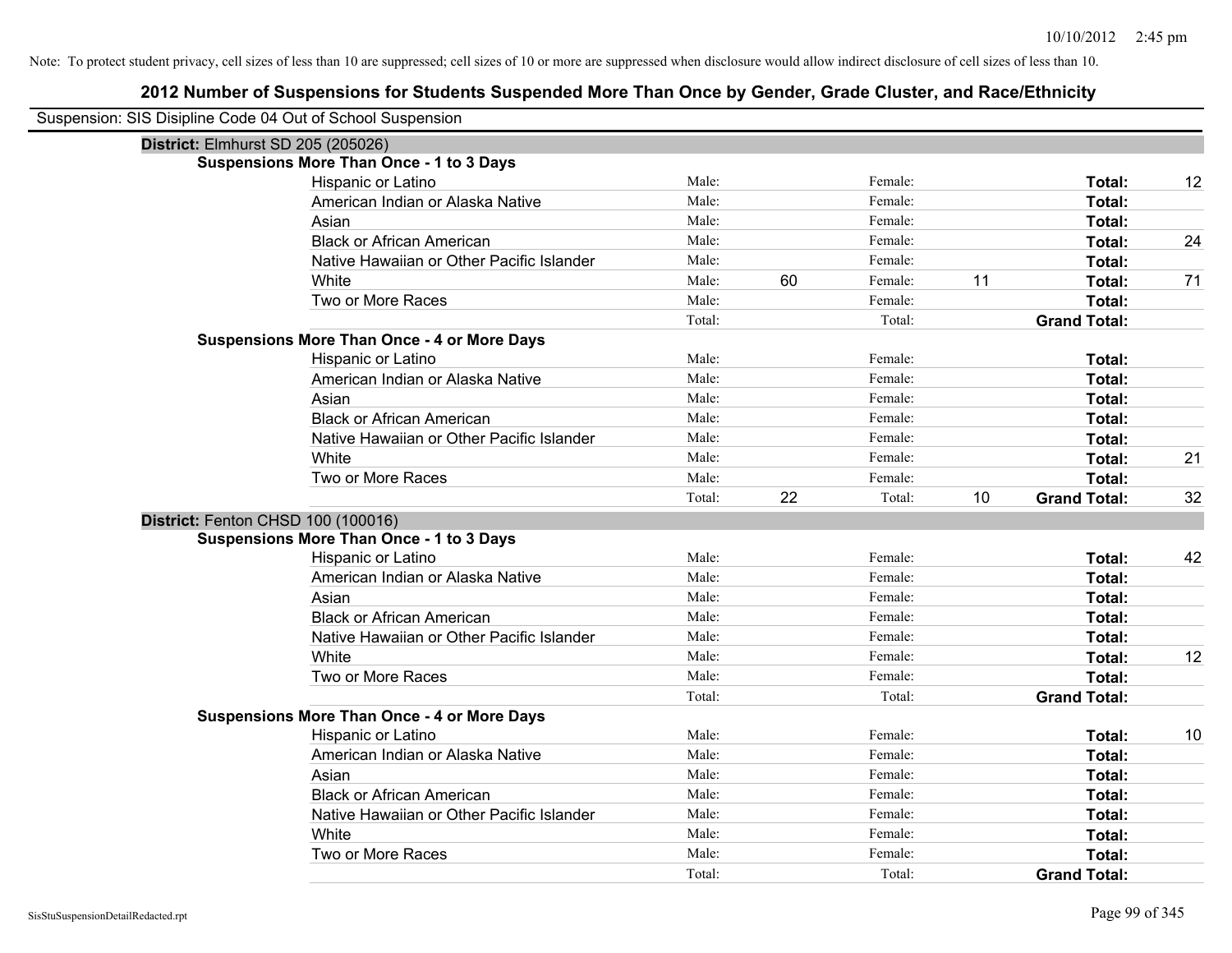| Suspension: SIS Disipline Code 04 Out of School Suspension |                                                    |        |    |         |    |                     |    |
|------------------------------------------------------------|----------------------------------------------------|--------|----|---------|----|---------------------|----|
| District: Glen Ellyn SD 41 (041002)                        |                                                    |        |    |         |    |                     |    |
|                                                            | <b>Suspensions More Than Once - 1 to 3 Days</b>    |        |    |         |    |                     |    |
|                                                            | Hispanic or Latino                                 | Male:  |    | Female: |    | Total:              |    |
|                                                            | American Indian or Alaska Native                   | Male:  |    | Female: |    | Total:              |    |
|                                                            | Asian                                              | Male:  |    | Female: |    | Total:              |    |
|                                                            | <b>Black or African American</b>                   | Male:  |    | Female: |    | Total:              |    |
|                                                            | Native Hawaiian or Other Pacific Islander          | Male:  |    | Female: |    | Total:              |    |
|                                                            | White                                              | Male:  |    | Female: |    | Total:              | 10 |
|                                                            | Two or More Races                                  | Male:  |    | Female: |    | Total:              |    |
|                                                            |                                                    | Total: |    | Total:  |    | <b>Grand Total:</b> |    |
|                                                            | <b>Suspensions More Than Once - 4 or More Days</b> |        |    |         |    |                     |    |
|                                                            | Hispanic or Latino                                 | Male:  |    | Female: |    | Total:              |    |
|                                                            | American Indian or Alaska Native                   | Male:  |    | Female: |    | Total:              |    |
|                                                            | Asian                                              | Male:  |    | Female: |    | Total:              |    |
|                                                            | <b>Black or African American</b>                   | Male:  |    | Female: |    | Total:              |    |
|                                                            | Native Hawaiian or Other Pacific Islander          | Male:  |    | Female: |    | Total:              |    |
|                                                            | White                                              | Male:  |    | Female: |    | Total:              |    |
|                                                            | Two or More Races                                  | Male:  |    | Female: |    | Total:              |    |
|                                                            |                                                    | Total: |    | Total:  |    | <b>Grand Total:</b> |    |
|                                                            | District: Glenbard Twp HSD 87 (087017)             |        |    |         |    |                     |    |
|                                                            | <b>Suspensions More Than Once - 1 to 3 Days</b>    |        |    |         |    |                     |    |
|                                                            | Hispanic or Latino                                 | Male:  |    | Female: |    | Total:              | 34 |
|                                                            | American Indian or Alaska Native                   | Male:  |    | Female: |    | Total:              |    |
|                                                            | Asian                                              | Male:  |    | Female: |    | Total:              |    |
|                                                            | <b>Black or African American</b>                   | Male:  | 23 | Female: | 15 | Total:              | 38 |
|                                                            | Native Hawaiian or Other Pacific Islander          | Male:  |    | Female: |    | Total:              |    |
|                                                            | White                                              | Male:  |    | Female: |    | Total:              | 37 |
|                                                            | Two or More Races                                  | Male:  |    | Female: |    | Total:              | 14 |
|                                                            |                                                    | Total: |    | Total:  |    | <b>Grand Total:</b> |    |
|                                                            | <b>Suspensions More Than Once - 4 or More Days</b> |        |    |         |    |                     |    |
|                                                            | Hispanic or Latino                                 | Male:  |    | Female: |    | Total:              | 15 |
|                                                            | American Indian or Alaska Native                   | Male:  |    | Female: |    | Total:              |    |
|                                                            | Asian                                              | Male:  |    | Female: |    | Total:              |    |
|                                                            | <b>Black or African American</b>                   | Male:  | 12 | Female: | 11 | Total:              | 23 |
|                                                            | Native Hawaiian or Other Pacific Islander          | Male:  |    | Female: |    | Total:              |    |
|                                                            | White                                              | Male:  |    | Female: |    | Total:              | 26 |
|                                                            | Two or More Races                                  | Male:  |    | Female: |    | Total:              |    |
|                                                            |                                                    | Total: |    | Total:  |    | <b>Grand Total:</b> |    |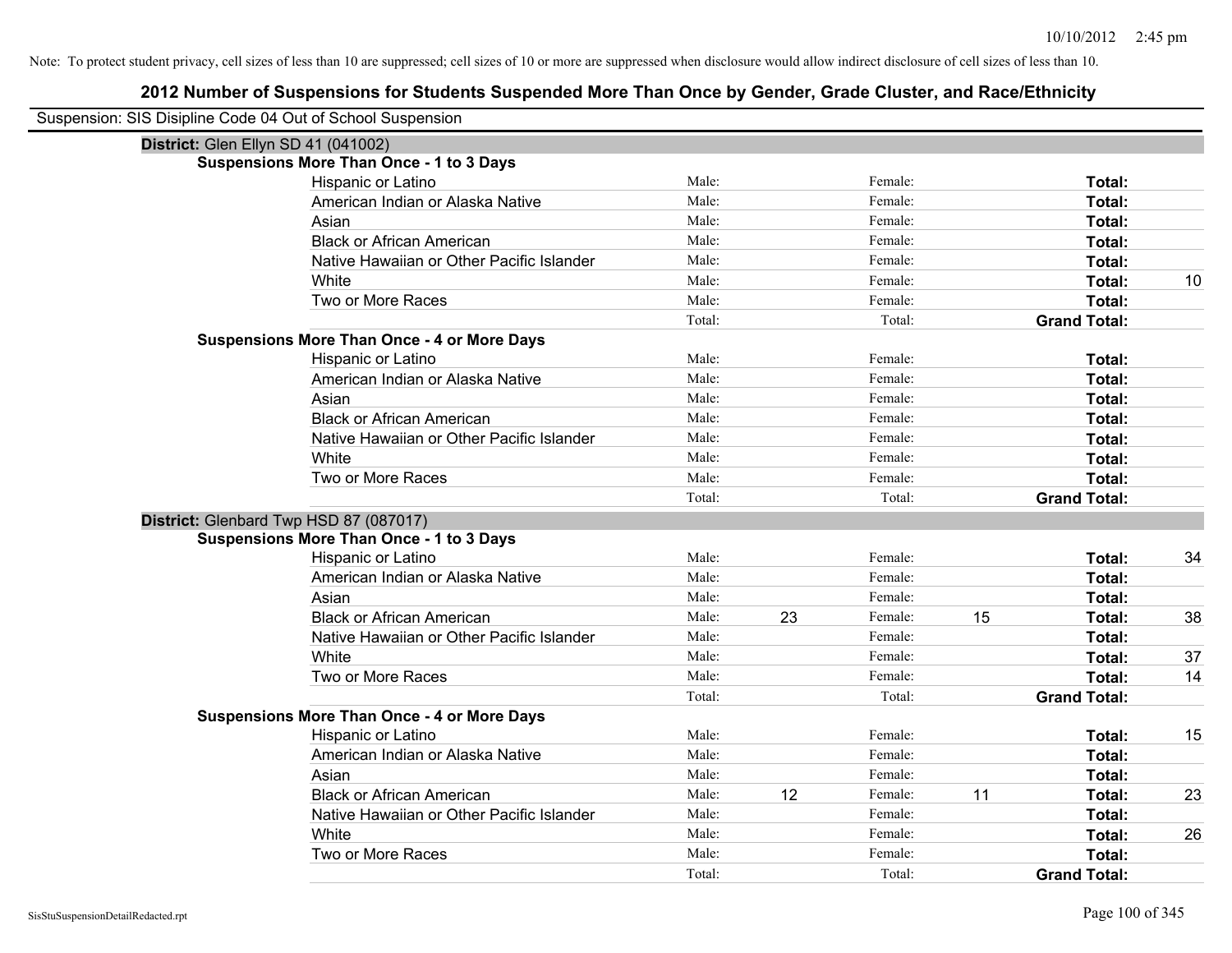| Suspension: SIS Disipline Code 04 Out of School Suspension |                                                    |        |    |         |    |                     |    |
|------------------------------------------------------------|----------------------------------------------------|--------|----|---------|----|---------------------|----|
| District: Gower SD 62 (062002)                             |                                                    |        |    |         |    |                     |    |
|                                                            | <b>Suspensions More Than Once - 1 to 3 Days</b>    |        |    |         |    |                     |    |
|                                                            | Hispanic or Latino                                 | Male:  |    | Female: |    | Total:              |    |
|                                                            | American Indian or Alaska Native                   | Male:  |    | Female: |    | Total:              |    |
|                                                            | Asian                                              | Male:  |    | Female: |    | Total:              |    |
|                                                            | <b>Black or African American</b>                   | Male:  |    | Female: |    | Total:              |    |
|                                                            | Native Hawaiian or Other Pacific Islander          | Male:  |    | Female: |    | Total:              |    |
|                                                            | White                                              | Male:  |    | Female: |    | Total:              |    |
|                                                            | Two or More Races                                  | Male:  |    | Female: |    | Total:              |    |
|                                                            |                                                    | Total: |    | Total:  |    | <b>Grand Total:</b> |    |
|                                                            | <b>Suspensions More Than Once - 4 or More Days</b> |        |    |         |    |                     |    |
|                                                            | Hispanic or Latino                                 | Male:  |    | Female: |    | Total:              |    |
|                                                            | American Indian or Alaska Native                   | Male:  |    | Female: |    | Total:              |    |
|                                                            | Asian                                              | Male:  |    | Female: |    | Total:              |    |
|                                                            | <b>Black or African American</b>                   | Male:  |    | Female: |    | Total:              |    |
|                                                            | Native Hawaiian or Other Pacific Islander          | Male:  |    | Female: |    | Total:              |    |
|                                                            | White                                              | Male:  |    | Female: |    | Total:              |    |
|                                                            | Two or More Races                                  | Male:  |    | Female: |    | Total:              |    |
|                                                            |                                                    | Total: |    | Total:  |    | <b>Grand Total:</b> |    |
| District: Hinsdale Twp HSD 86 (086017)                     |                                                    |        |    |         |    |                     |    |
|                                                            | <b>Suspensions More Than Once - 1 to 3 Days</b>    |        |    |         |    |                     |    |
|                                                            | Hispanic or Latino                                 | Male:  |    | Female: |    | Total:              | 16 |
|                                                            | American Indian or Alaska Native                   | Male:  |    | Female: |    | Total:              |    |
|                                                            | Asian                                              | Male:  |    | Female: |    | Total:              | 20 |
|                                                            | <b>Black or African American</b>                   | Male:  |    | Female: |    | Total:              | 59 |
|                                                            | Native Hawaiian or Other Pacific Islander          | Male:  |    | Female: |    | Total:              |    |
|                                                            | White                                              | Male:  | 57 | Female: | 12 | Total:              | 69 |
|                                                            | Two or More Races                                  | Male:  |    | Female: |    | Total:              |    |
|                                                            |                                                    | Total: |    | Total:  |    | <b>Grand Total:</b> |    |
|                                                            | <b>Suspensions More Than Once - 4 or More Days</b> |        |    |         |    |                     |    |
|                                                            | Hispanic or Latino                                 | Male:  |    | Female: |    | Total:              |    |
|                                                            | American Indian or Alaska Native                   | Male:  |    | Female: |    | Total:              |    |
|                                                            | Asian                                              | Male:  |    | Female: |    | Total:              |    |
|                                                            | <b>Black or African American</b>                   | Male:  |    | Female: |    | Total:              | 18 |
|                                                            | Native Hawaiian or Other Pacific Islander          | Male:  |    | Female: |    | Total:              |    |
|                                                            | White                                              | Male:  |    | Female: |    | <b>Total:</b>       | 12 |
|                                                            | Two or More Races                                  | Male:  |    | Female: |    | Total:              |    |
|                                                            |                                                    | Total: |    | Total:  |    | <b>Grand Total:</b> |    |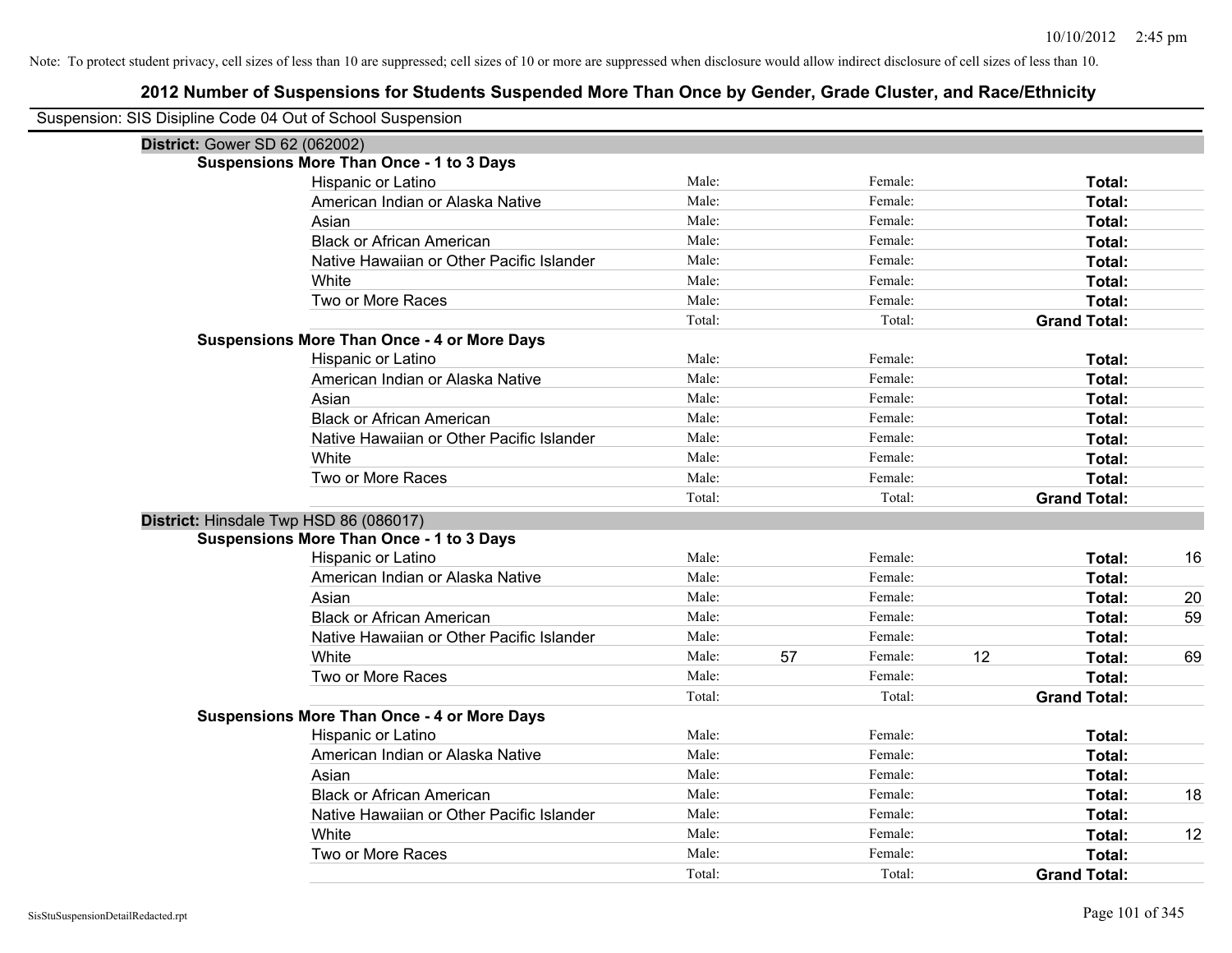| Suspension: SIS Disipline Code 04 Out of School Suspension |                                                    |        |     |         |    |                     |     |
|------------------------------------------------------------|----------------------------------------------------|--------|-----|---------|----|---------------------|-----|
|                                                            | District: Indian Prairie CUSD 204 (204026)         |        |     |         |    |                     |     |
|                                                            | <b>Suspensions More Than Once - 1 to 3 Days</b>    |        |     |         |    |                     |     |
|                                                            | Hispanic or Latino                                 | Male:  | 75  | Female: | 18 | Total:              | 93  |
|                                                            | American Indian or Alaska Native                   | Male:  |     | Female: |    | Total:              |     |
|                                                            | Asian                                              | Male:  |     | Female: |    | Total:              | 20  |
|                                                            | <b>Black or African American</b>                   | Male:  | 258 | Female: | 72 | Total:              | 330 |
|                                                            | Native Hawaiian or Other Pacific Islander          | Male:  |     | Female: |    | Total:              |     |
|                                                            | White                                              | Male:  | 134 | Female: | 25 | Total:              | 159 |
|                                                            | Two or More Races                                  | Male:  |     | Female: |    | Total:              | 39  |
|                                                            |                                                    | Total: |     | Total:  |    | <b>Grand Total:</b> |     |
|                                                            | <b>Suspensions More Than Once - 4 or More Days</b> |        |     |         |    |                     |     |
|                                                            | Hispanic or Latino                                 | Male:  |     | Female: |    | Total:              | 13  |
|                                                            | American Indian or Alaska Native                   | Male:  |     | Female: |    | Total:              |     |
|                                                            | Asian                                              | Male:  |     | Female: |    | Total:              |     |
|                                                            | <b>Black or African American</b>                   | Male:  | 68  | Female: | 23 | Total:              | 91  |
|                                                            | Native Hawaiian or Other Pacific Islander          | Male:  |     | Female: |    | Total:              |     |
|                                                            | White                                              | Male:  |     | Female: |    | Total:              | 47  |
|                                                            | Two or More Races                                  | Male:  |     | Female: |    | Total:              |     |
|                                                            |                                                    | Total: | 135 | Total:  | 33 | <b>Grand Total:</b> | 168 |
|                                                            | District: Keeneyville SD 20 (020002)               |        |     |         |    |                     |     |
|                                                            | <b>Suspensions More Than Once - 1 to 3 Days</b>    |        |     |         |    |                     |     |
|                                                            | Hispanic or Latino                                 | Male:  |     | Female: |    | Total:              |     |
|                                                            | American Indian or Alaska Native                   | Male:  |     | Female: |    | Total:              |     |
|                                                            | Asian                                              | Male:  |     | Female: |    | Total:              |     |
|                                                            | <b>Black or African American</b>                   | Male:  |     | Female: |    | Total:              | 19  |
|                                                            | Native Hawaiian or Other Pacific Islander          | Male:  |     | Female: |    | Total:              |     |
|                                                            | White                                              | Male:  |     | Female: |    | Total:              |     |
|                                                            | Two or More Races                                  | Male:  |     | Female: |    | Total:              |     |
|                                                            |                                                    | Total: |     | Total:  |    | <b>Grand Total:</b> |     |
|                                                            | <b>Suspensions More Than Once - 4 or More Days</b> |        |     |         |    |                     |     |
|                                                            | Hispanic or Latino                                 | Male:  |     | Female: |    | Total:              |     |
|                                                            | American Indian or Alaska Native                   | Male:  |     | Female: |    | Total:              |     |
|                                                            | Asian                                              | Male:  |     | Female: |    | Total:              |     |
|                                                            | <b>Black or African American</b>                   | Male:  |     | Female: |    | Total:              |     |
|                                                            | Native Hawaiian or Other Pacific Islander          | Male:  |     | Female: |    | Total:              |     |
|                                                            | White                                              | Male:  |     | Female: |    | Total:              |     |
|                                                            | Two or More Races                                  | Male:  |     | Female: |    | Total:              |     |
|                                                            |                                                    | Total: |     | Total:  |    | <b>Grand Total:</b> |     |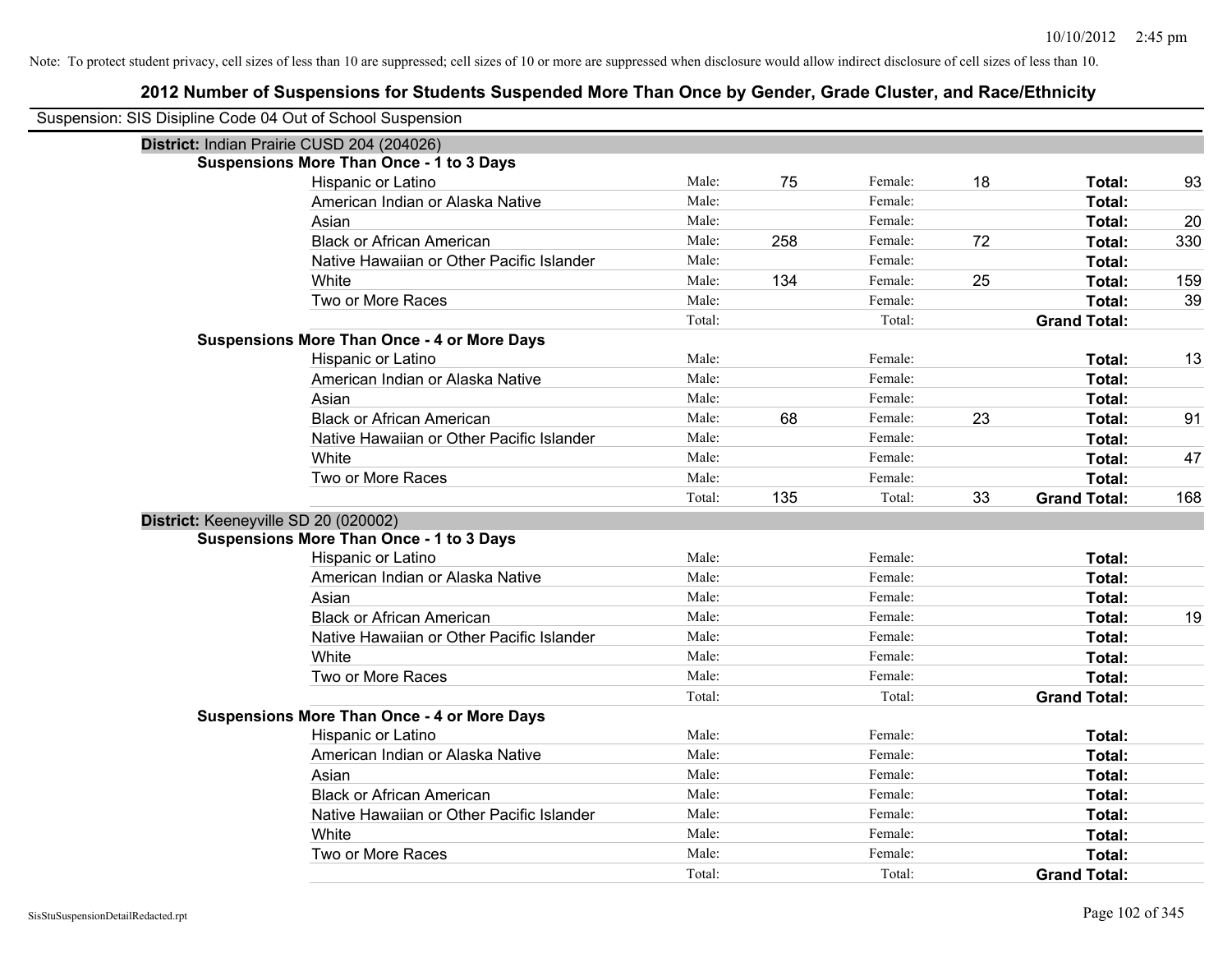| Suspension: SIS Disipline Code 04 Out of School Suspension |                                                    |        |         |                     |    |
|------------------------------------------------------------|----------------------------------------------------|--------|---------|---------------------|----|
| District: Lake Park CHSD 108 (108016)                      |                                                    |        |         |                     |    |
|                                                            | <b>Suspensions More Than Once - 1 to 3 Days</b>    |        |         |                     |    |
|                                                            | Hispanic or Latino                                 | Male:  | Female: | Total:              |    |
|                                                            | American Indian or Alaska Native                   | Male:  | Female: | <b>Total:</b>       |    |
|                                                            | Asian                                              | Male:  | Female: | Total:              |    |
|                                                            | <b>Black or African American</b>                   | Male:  | Female: | Total:              |    |
|                                                            | Native Hawaiian or Other Pacific Islander          | Male:  | Female: | Total:              |    |
|                                                            | White                                              | Male:  | Female: | Total:              |    |
|                                                            | Two or More Races                                  | Male:  | Female: | Total:              |    |
|                                                            |                                                    | Total: | Total:  | <b>Grand Total:</b> | 11 |
|                                                            | <b>Suspensions More Than Once - 4 or More Days</b> |        |         |                     |    |
|                                                            | Hispanic or Latino                                 | Male:  | Female: | Total:              |    |
|                                                            | American Indian or Alaska Native                   | Male:  | Female: | Total:              |    |
|                                                            | Asian                                              | Male:  | Female: | Total:              |    |
|                                                            | <b>Black or African American</b>                   | Male:  | Female: | Total:              |    |
|                                                            | Native Hawaiian or Other Pacific Islander          | Male:  | Female: | Total:              |    |
|                                                            | White                                              | Male:  | Female: | Total:              |    |
|                                                            | Two or More Races                                  | Male:  | Female: | Total:              |    |
|                                                            |                                                    | Total: | Total:  | <b>Grand Total:</b> | 11 |
| District: Lisle CUSD 202 (202026)                          |                                                    |        |         |                     |    |
|                                                            | <b>Suspensions More Than Once - 1 to 3 Days</b>    |        |         |                     |    |
|                                                            | Hispanic or Latino                                 | Male:  | Female: | Total:              |    |
|                                                            | American Indian or Alaska Native                   | Male:  | Female: | Total:              |    |
|                                                            | Asian                                              | Male:  | Female: | Total:              |    |
|                                                            | <b>Black or African American</b>                   | Male:  | Female: | Total:              | 19 |
|                                                            | Native Hawaiian or Other Pacific Islander          | Male:  | Female: | Total:              |    |
|                                                            | White                                              | Male:  | Female: | Total:              | 20 |
|                                                            | Two or More Races                                  | Male:  | Female: | Total:              |    |
|                                                            |                                                    | Total: | Total:  | <b>Grand Total:</b> | 53 |
|                                                            | <b>Suspensions More Than Once - 4 or More Days</b> |        |         |                     |    |
|                                                            | Hispanic or Latino                                 | Male:  | Female: | Total:              |    |
|                                                            | American Indian or Alaska Native                   | Male:  | Female: | Total:              |    |
|                                                            | Asian                                              | Male:  | Female: | Total:              |    |
|                                                            | <b>Black or African American</b>                   | Male:  | Female: | Total:              |    |
|                                                            | Native Hawaiian or Other Pacific Islander          | Male:  | Female: | Total:              |    |
|                                                            | White                                              | Male:  | Female: | Total:              |    |
|                                                            | Two or More Races                                  | Male:  | Female: | Total:              |    |
|                                                            |                                                    | Total: | Total:  | <b>Grand Total:</b> |    |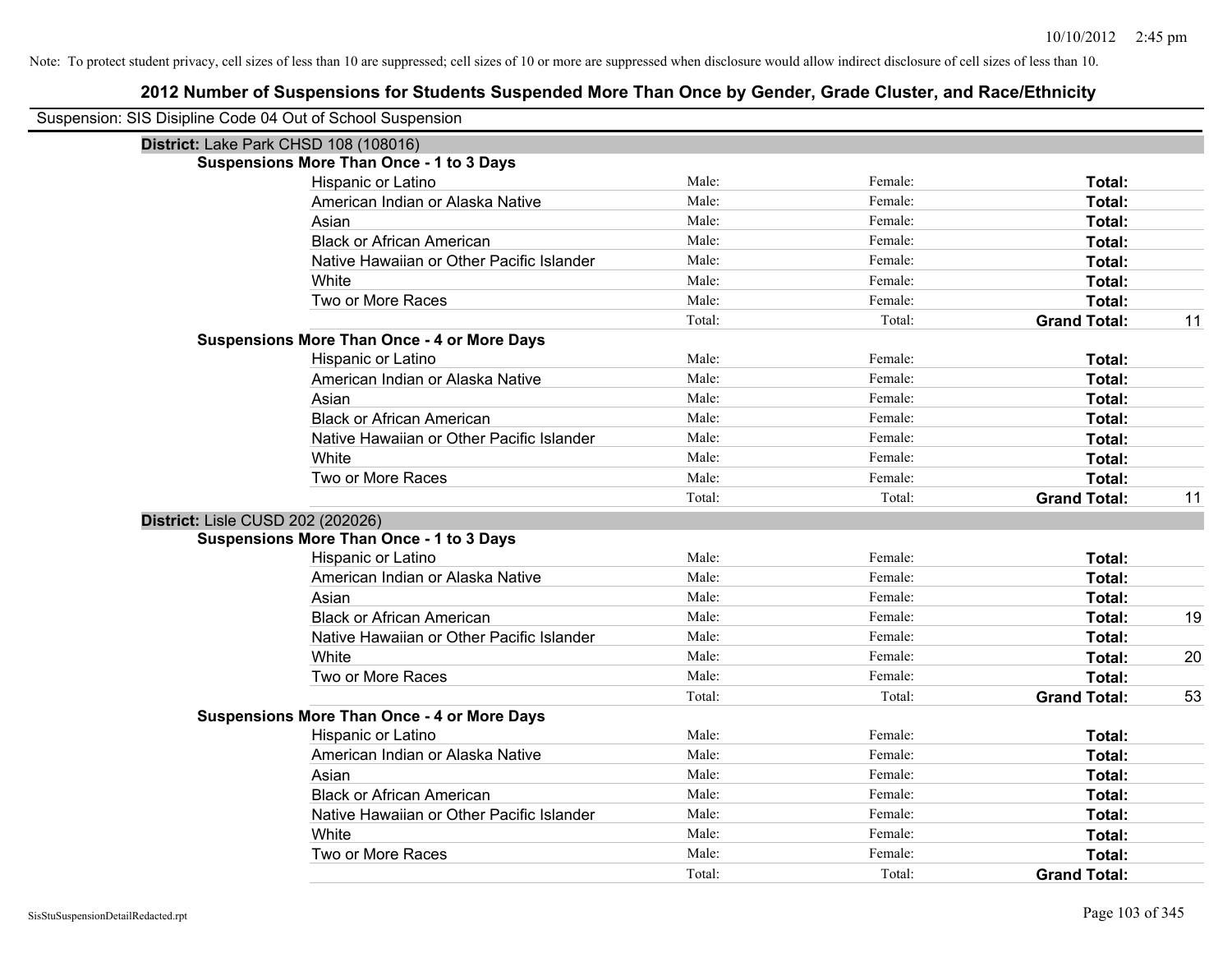| Suspension: SIS Disipline Code 04 Out of School Suspension |                                                    |        |         |                     |
|------------------------------------------------------------|----------------------------------------------------|--------|---------|---------------------|
| District: Lombard SD 44 (044002)                           |                                                    |        |         |                     |
|                                                            | <b>Suspensions More Than Once - 1 to 3 Days</b>    |        |         |                     |
|                                                            | Hispanic or Latino                                 | Male:  | Female: | Total:              |
|                                                            | American Indian or Alaska Native                   | Male:  | Female: | Total:              |
|                                                            | Asian                                              | Male:  | Female: | Total:              |
|                                                            | <b>Black or African American</b>                   | Male:  | Female: | Total:              |
|                                                            | Native Hawaiian or Other Pacific Islander          | Male:  | Female: | Total:              |
|                                                            | White                                              | Male:  | Female: | Total:              |
|                                                            | Two or More Races                                  | Male:  | Female: | Total:              |
|                                                            |                                                    | Total: | Total:  | <b>Grand Total:</b> |
|                                                            | <b>Suspensions More Than Once - 4 or More Days</b> |        |         |                     |
|                                                            | Hispanic or Latino                                 | Male:  | Female: | Total:              |
|                                                            | American Indian or Alaska Native                   | Male:  | Female: | Total:              |
|                                                            | Asian                                              | Male:  | Female: | Total:              |
|                                                            | <b>Black or African American</b>                   | Male:  | Female: | Total:              |
|                                                            | Native Hawaiian or Other Pacific Islander          | Male:  | Female: | Total:              |
|                                                            | White                                              | Male:  | Female: | Total:              |
|                                                            | Two or More Races                                  | Male:  | Female: | Total:              |
|                                                            |                                                    | Total: | Total:  | <b>Grand Total:</b> |
| District: Maercker SD 60 (060002)                          |                                                    |        |         |                     |
|                                                            | <b>Suspensions More Than Once - 1 to 3 Days</b>    |        |         |                     |
|                                                            | Hispanic or Latino                                 | Male:  | Female: | Total:              |
|                                                            | American Indian or Alaska Native                   | Male:  | Female: | Total:              |
|                                                            | Asian                                              | Male:  | Female: | Total:              |
|                                                            | <b>Black or African American</b>                   | Male:  | Female: | Total:              |
|                                                            | Native Hawaiian or Other Pacific Islander          | Male:  | Female: | Total:              |
|                                                            | White                                              | Male:  | Female: | Total:              |
|                                                            | Two or More Races                                  | Male:  | Female: | Total:              |
|                                                            |                                                    | Total: | Total:  | <b>Grand Total:</b> |
|                                                            | <b>Suspensions More Than Once - 4 or More Days</b> |        |         |                     |
|                                                            | Hispanic or Latino                                 | Male:  | Female: | Total:              |
|                                                            | American Indian or Alaska Native                   | Male:  | Female: | Total:              |
|                                                            | Asian                                              | Male:  | Female: | Total:              |
|                                                            | <b>Black or African American</b>                   | Male:  | Female: | Total:              |
|                                                            | Native Hawaiian or Other Pacific Islander          | Male:  | Female: | Total:              |
|                                                            | White                                              | Male:  | Female: | Total:              |
|                                                            | Two or More Races                                  | Male:  | Female: | Total:              |
|                                                            |                                                    | Total: | Total:  | <b>Grand Total:</b> |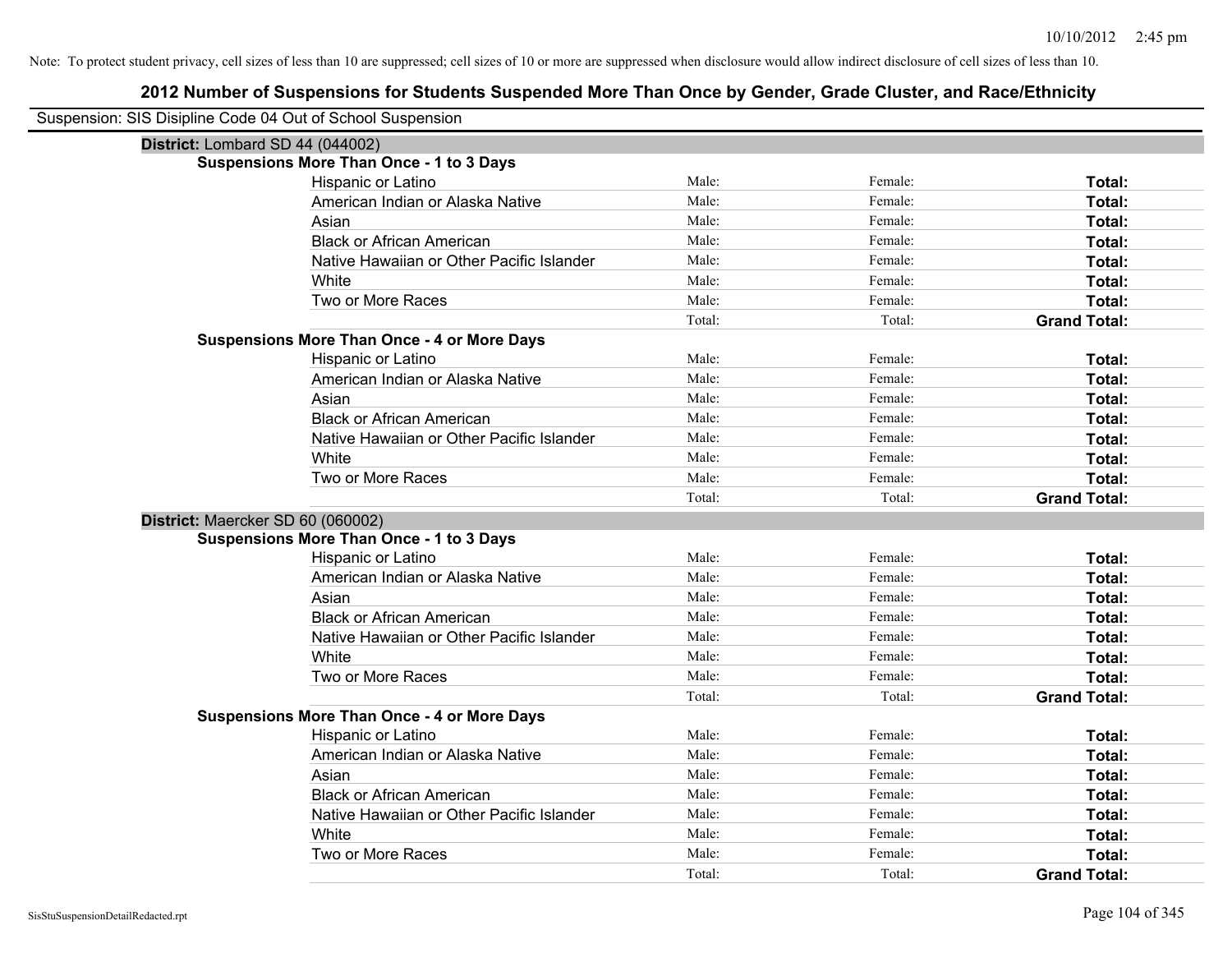| Suspension: SIS Disipline Code 04 Out of School Suspension |                                                    |        |    |         |    |                     |    |
|------------------------------------------------------------|----------------------------------------------------|--------|----|---------|----|---------------------|----|
| District: Marquardt SD 15 (015002)                         |                                                    |        |    |         |    |                     |    |
|                                                            | <b>Suspensions More Than Once - 1 to 3 Days</b>    |        |    |         |    |                     |    |
|                                                            | Hispanic or Latino                                 | Male:  |    | Female: |    | Total:              |    |
|                                                            | American Indian or Alaska Native                   | Male:  |    | Female: |    | Total:              |    |
|                                                            | Asian                                              | Male:  |    | Female: |    | Total:              |    |
|                                                            | <b>Black or African American</b>                   | Male:  |    | Female: |    | Total:              | 36 |
|                                                            | Native Hawaiian or Other Pacific Islander          | Male:  |    | Female: |    | <b>Total:</b>       |    |
|                                                            | White                                              | Male:  |    | Female: |    | Total:              |    |
|                                                            | Two or More Races                                  | Male:  |    | Female: |    | Total:              |    |
|                                                            |                                                    | Total: |    | Total:  |    | <b>Grand Total:</b> | 46 |
|                                                            | <b>Suspensions More Than Once - 4 or More Days</b> |        |    |         |    |                     |    |
|                                                            | Hispanic or Latino                                 | Male:  |    | Female: |    | Total:              |    |
|                                                            | American Indian or Alaska Native                   | Male:  |    | Female: |    | Total:              |    |
|                                                            | Asian                                              | Male:  |    | Female: |    | Total:              |    |
|                                                            | <b>Black or African American</b>                   | Male:  |    | Female: |    | Total:              |    |
|                                                            | Native Hawaiian or Other Pacific Islander          | Male:  |    | Female: |    | Total:              |    |
|                                                            | White                                              | Male:  |    | Female: |    | Total:              |    |
|                                                            | Two or More Races                                  | Male:  |    | Female: |    | Total:              |    |
|                                                            |                                                    | Total: |    | Total:  |    | <b>Grand Total:</b> |    |
|                                                            | District: Naperville CUSD 203 (203026)             |        |    |         |    |                     |    |
|                                                            | <b>Suspensions More Than Once - 1 to 3 Days</b>    |        |    |         |    |                     |    |
|                                                            | Hispanic or Latino                                 | Male:  |    | Female: |    | Total:              | 13 |
|                                                            | American Indian or Alaska Native                   | Male:  |    | Female: |    | Total:              |    |
|                                                            | Asian                                              | Male:  |    | Female: |    | Total:              |    |
|                                                            | <b>Black or African American</b>                   | Male:  | 36 | Female: | 12 | Total:              | 48 |
|                                                            | Native Hawaiian or Other Pacific Islander          | Male:  |    | Female: |    | Total:              |    |
|                                                            | White                                              | Male:  |    | Female: |    | Total:              | 44 |
|                                                            | Two or More Races                                  | Male:  |    | Female: |    | Total:              |    |
|                                                            |                                                    | Total: |    | Total:  |    | <b>Grand Total:</b> |    |
|                                                            | <b>Suspensions More Than Once - 4 or More Days</b> |        |    |         |    |                     |    |
|                                                            | Hispanic or Latino                                 | Male:  |    | Female: |    | Total:              |    |
|                                                            | American Indian or Alaska Native                   | Male:  |    | Female: |    | Total:              |    |
|                                                            | Asian                                              | Male:  |    | Female: |    | Total:              |    |
|                                                            | <b>Black or African American</b>                   | Male:  |    | Female: |    | Total:              |    |
|                                                            | Native Hawaiian or Other Pacific Islander          | Male:  |    | Female: |    | Total:              |    |
|                                                            | White                                              | Male:  |    | Female: |    | Total:              | 13 |
|                                                            | Two or More Races                                  | Male:  |    | Female: |    | Total:              |    |
|                                                            |                                                    | Total: |    | Total:  |    | <b>Grand Total:</b> |    |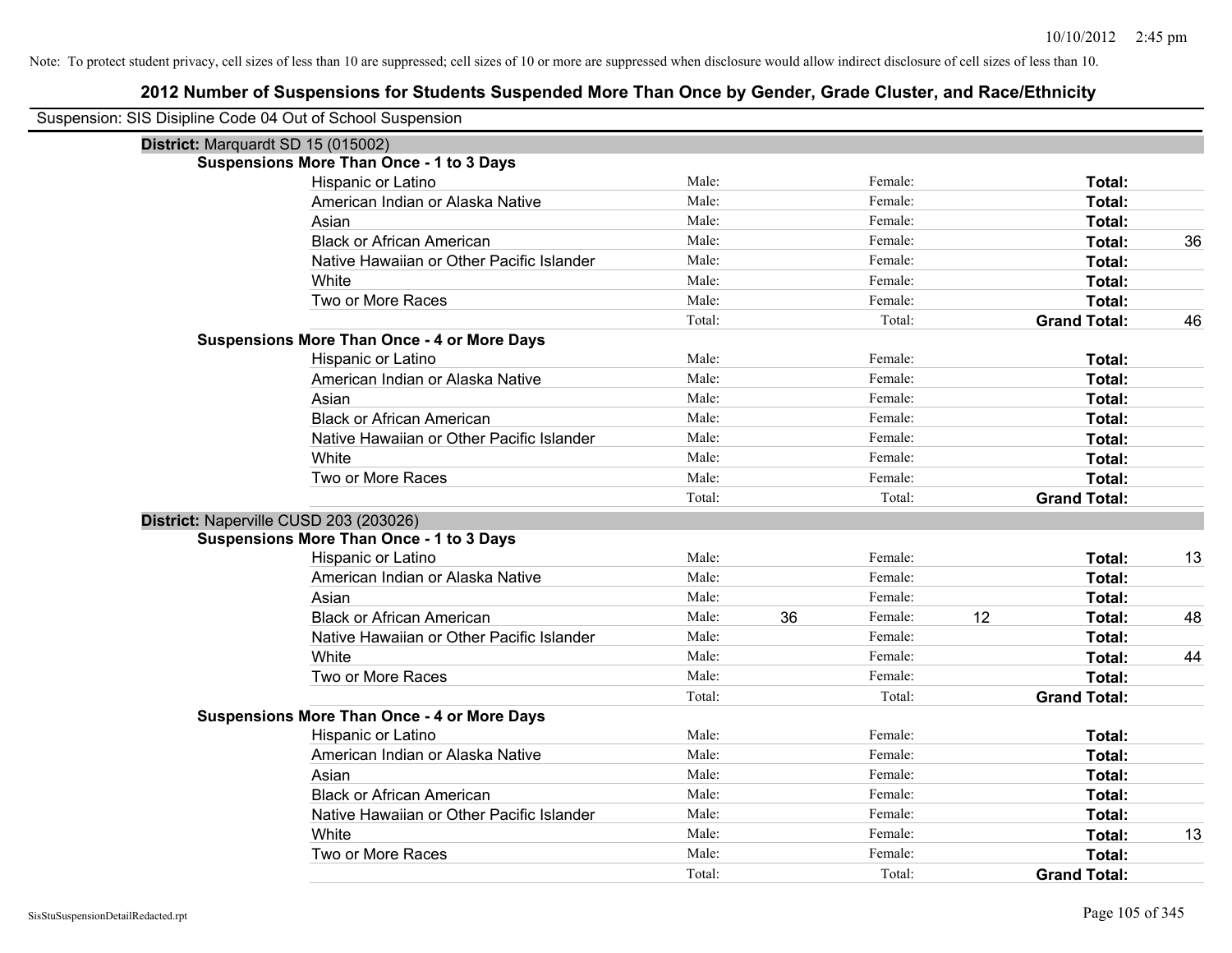| Suspension: SIS Disipline Code 04 Out of School Suspension |        |         |                     |
|------------------------------------------------------------|--------|---------|---------------------|
| District: Non-Public School (5020)                         |        |         |                     |
| <b>Suspensions More Than Once - 1 to 3 Days</b>            |        |         |                     |
| Hispanic or Latino                                         | Male:  | Female: | Total:              |
| American Indian or Alaska Native                           | Male:  | Female: | Total:              |
| Asian                                                      | Male:  | Female: | Total:              |
| <b>Black or African American</b>                           | Male:  | Female: | Total:              |
| Native Hawaiian or Other Pacific Islander                  | Male:  | Female: | Total:              |
| White                                                      | Male:  | Female: | Total:              |
| Two or More Races                                          | Male:  | Female: | Total:              |
|                                                            | Total: | Total:  | <b>Grand Total:</b> |
| District: PPAG LLC (009600)                                |        |         |                     |
| <b>Suspensions More Than Once - 1 to 3 Days</b>            |        |         |                     |
| Hispanic or Latino                                         | Male:  | Female: | Total:              |
| American Indian or Alaska Native                           | Male:  | Female: | Total:              |
| Asian                                                      | Male:  | Female: | Total:              |
| <b>Black or African American</b>                           | Male:  | Female: | Total:              |
| Native Hawaiian or Other Pacific Islander                  | Male:  | Female: | Total:              |
| White                                                      | Male:  | Female: | Total:              |
| Two or More Races                                          | Male:  | Female: | Total:              |
|                                                            | Total: | Total:  | <b>Grand Total:</b> |
| District: Roselle SD 12 (012002)                           |        |         |                     |
| <b>Suspensions More Than Once - 1 to 3 Days</b>            |        |         |                     |
| Hispanic or Latino                                         | Male:  | Female: | Total:              |
| American Indian or Alaska Native                           | Male:  | Female: | Total:              |
| Asian                                                      | Male:  | Female: | Total:              |
| <b>Black or African American</b>                           | Male:  | Female: | Total:              |
| Native Hawaiian or Other Pacific Islander                  | Male:  | Female: | Total:              |
| White                                                      | Male:  | Female: | Total:              |
| Two or More Races                                          | Male:  | Female: | Total:              |
|                                                            | Total: | Total:  | <b>Grand Total:</b> |
| District: Sch Assoc Sped Educ DuPage SASED (066061)        |        |         |                     |
| <b>Suspensions More Than Once - 1 to 3 Days</b>            |        |         |                     |
| Hispanic or Latino                                         | Male:  | Female: | Total:              |
| American Indian or Alaska Native                           | Male:  | Female: | Total:              |
| Asian                                                      | Male:  | Female: | Total:              |
| <b>Black or African American</b>                           | Male:  | Female: | Total:              |
| Native Hawaiian or Other Pacific Islander                  | Male:  | Female: | Total:              |
| White                                                      | Male:  | Female: | Total:              |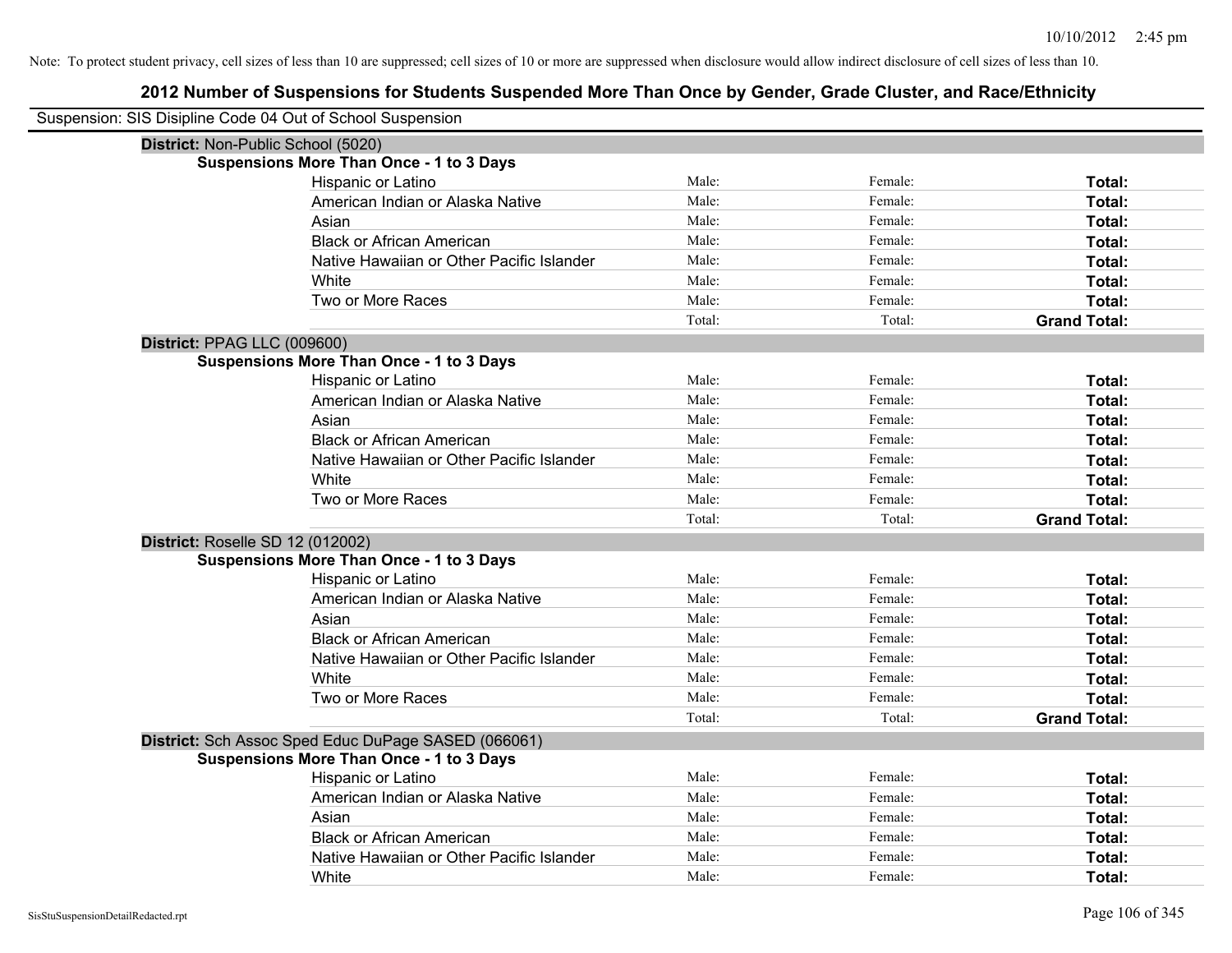| Suspension: SIS Disipline Code 04 Out of School Suspension |                                                    |        |         |                     |    |
|------------------------------------------------------------|----------------------------------------------------|--------|---------|---------------------|----|
|                                                            | Two or More Races                                  | Male:  | Female: | Total:              |    |
|                                                            |                                                    | Total: | Total:  | <b>Grand Total:</b> |    |
|                                                            | District: SD 45 DuPage County (045002)             |        |         |                     |    |
|                                                            | <b>Suspensions More Than Once - 1 to 3 Days</b>    |        |         |                     |    |
|                                                            | Hispanic or Latino                                 | Male:  | Female: | Total:              | 18 |
|                                                            | American Indian or Alaska Native                   | Male:  | Female: | <b>Total:</b>       |    |
|                                                            | Asian                                              | Male:  | Female: | Total:              |    |
|                                                            | <b>Black or African American</b>                   | Male:  | Female: | Total:              | 14 |
|                                                            | Native Hawaiian or Other Pacific Islander          | Male:  | Female: | Total:              |    |
|                                                            | White                                              | Male:  | Female: | Total:              | 23 |
|                                                            | Two or More Races                                  | Male:  | Female: | Total:              |    |
|                                                            |                                                    | Total: | Total:  | <b>Grand Total:</b> |    |
|                                                            | <b>Suspensions More Than Once - 4 or More Days</b> |        |         |                     |    |
|                                                            | Hispanic or Latino                                 | Male:  | Female: | Total:              |    |
|                                                            | American Indian or Alaska Native                   | Male:  | Female: | Total:              |    |
|                                                            | Asian                                              | Male:  | Female: | Total:              |    |
|                                                            | <b>Black or African American</b>                   | Male:  | Female: | Total:              |    |
|                                                            | Native Hawaiian or Other Pacific Islander          | Male:  | Female: | Total:              |    |
|                                                            | White                                              | Male:  | Female: | Total:              |    |
|                                                            | Two or More Races                                  | Male:  | Female: | Total:              |    |
|                                                            |                                                    | Total: | Total:  | <b>Grand Total:</b> | 22 |
| <b>District: SEAL (028200)</b>                             |                                                    |        |         |                     |    |
|                                                            | <b>Suspensions More Than Once - 1 to 3 Days</b>    |        |         |                     |    |
|                                                            | Hispanic or Latino                                 | Male:  | Female: | Total:              |    |
|                                                            | American Indian or Alaska Native                   | Male:  | Female: | Total:              |    |
|                                                            | Asian                                              | Male:  | Female: | Total:              |    |
|                                                            | <b>Black or African American</b>                   | Male:  | Female: | Total:              |    |
|                                                            | Native Hawaiian or Other Pacific Islander          | Male:  | Female: | Total:              |    |
|                                                            | White                                              | Male:  | Female: | Total:              |    |
|                                                            | Two or More Races                                  | Male:  | Female: | Total:              |    |
|                                                            |                                                    | Total: | Total:  | <b>Grand Total:</b> |    |
|                                                            | District: West Chicago ESD 33 (033002)             |        |         |                     |    |
|                                                            | <b>Suspensions More Than Once - 1 to 3 Days</b>    |        |         |                     |    |
|                                                            | Hispanic or Latino                                 | Male:  | Female: | Total:              | 13 |
|                                                            | American Indian or Alaska Native                   | Male:  | Female: | <b>Total:</b>       |    |
|                                                            | Asian                                              | Male:  | Female: | Total:              |    |
|                                                            | <b>Black or African American</b>                   | Male:  | Female: | <b>Total:</b>       | 11 |
|                                                            | Native Hawaiian or Other Pacific Islander          | Male:  | Female: | Total:              |    |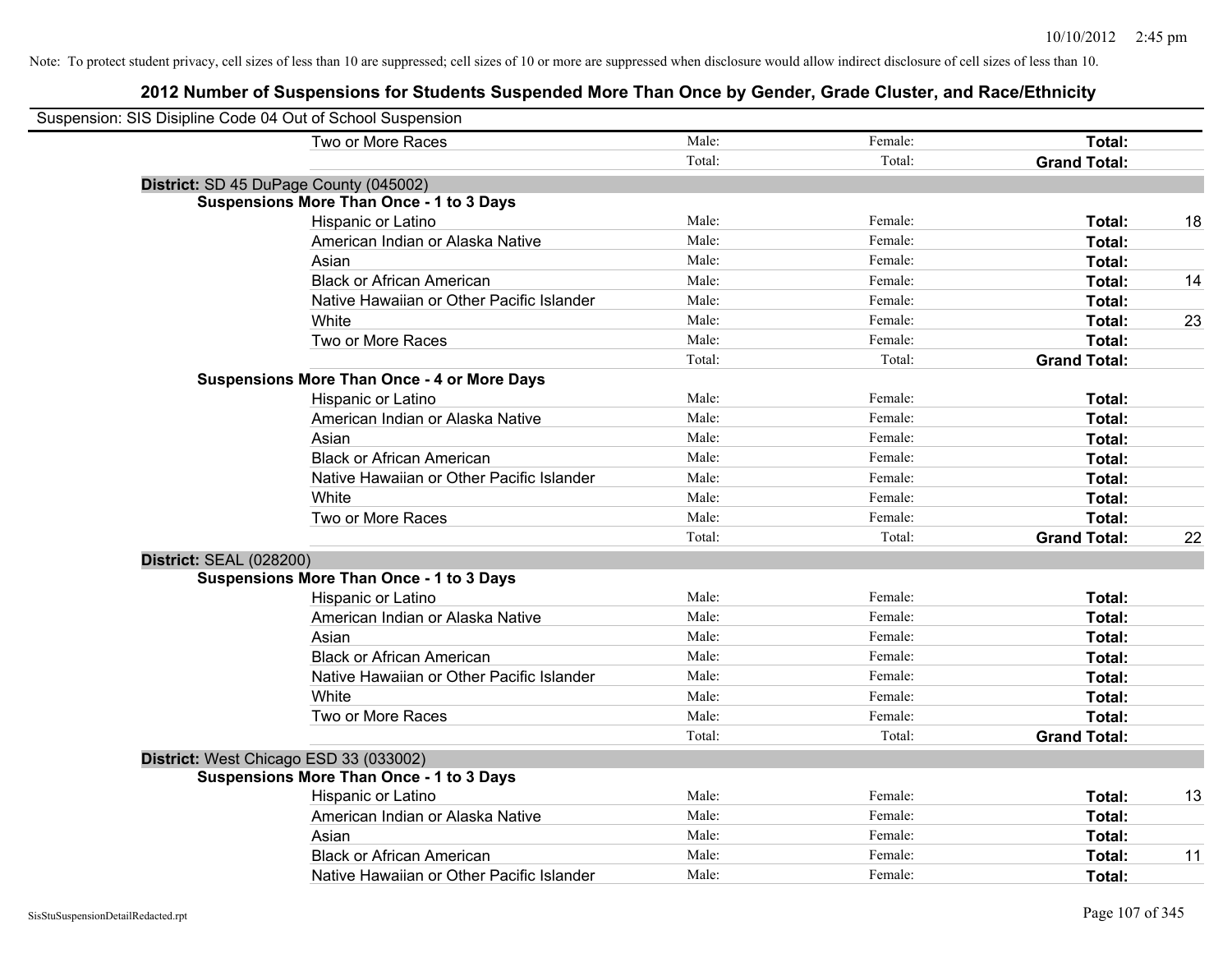|                                    | Suspension: SIS Disipline Code 04 Out of School Suspension |        |    |         |    |                     |    |
|------------------------------------|------------------------------------------------------------|--------|----|---------|----|---------------------|----|
|                                    | White                                                      | Male:  |    | Female: |    | <b>Total:</b>       |    |
|                                    | Two or More Races                                          | Male:  |    | Female: |    | Total:              |    |
|                                    |                                                            | Total: | 18 | Total:  | 16 | <b>Grand Total:</b> | 34 |
|                                    | <b>Suspensions More Than Once - 4 or More Days</b>         |        |    |         |    |                     |    |
|                                    | Hispanic or Latino                                         | Male:  |    | Female: |    | Total:              | 11 |
|                                    | American Indian or Alaska Native                           | Male:  |    | Female: |    | Total:              |    |
|                                    | Asian                                                      | Male:  |    | Female: |    | Total:              |    |
|                                    | <b>Black or African American</b>                           | Male:  |    | Female: |    | Total:              |    |
|                                    | Native Hawaiian or Other Pacific Islander                  | Male:  |    | Female: |    | Total:              |    |
|                                    | White                                                      | Male:  |    | Female: |    | Total:              |    |
|                                    | Two or More Races                                          | Male:  |    | Female: |    | Total:              |    |
|                                    |                                                            | Total: |    | Total:  |    | <b>Grand Total:</b> |    |
|                                    | District: Wood Dale SD 7 (007002)                          |        |    |         |    |                     |    |
|                                    | <b>Suspensions More Than Once - 1 to 3 Days</b>            |        |    |         |    |                     |    |
|                                    | Hispanic or Latino                                         | Male:  |    | Female: |    | Total:              |    |
|                                    | American Indian or Alaska Native                           | Male:  |    | Female: |    | Total:              |    |
|                                    | Asian                                                      | Male:  |    | Female: |    | Total:              |    |
|                                    | <b>Black or African American</b>                           | Male:  |    | Female: |    | Total:              |    |
|                                    | Native Hawaiian or Other Pacific Islander                  | Male:  |    | Female: |    | Total:              |    |
|                                    | White                                                      | Male:  |    | Female: |    | Total:              | 12 |
|                                    | Two or More Races                                          | Male:  |    | Female: |    | Total:              |    |
|                                    |                                                            | Total: |    | Total:  |    | <b>Grand Total:</b> |    |
|                                    | <b>Suspensions More Than Once - 4 or More Days</b>         |        |    |         |    |                     |    |
|                                    | Hispanic or Latino                                         | Male:  |    | Female: |    | Total:              |    |
|                                    | American Indian or Alaska Native                           | Male:  |    | Female: |    | Total:              |    |
|                                    | Asian                                                      | Male:  |    | Female: |    | Total:              |    |
|                                    | <b>Black or African American</b>                           | Male:  |    | Female: |    | Total:              |    |
|                                    | Native Hawaiian or Other Pacific Islander                  | Male:  |    | Female: |    | Total:              |    |
|                                    | White                                                      | Male:  |    | Female: |    | Total:              |    |
|                                    | Two or More Races                                          | Male:  |    | Female: |    | Total:              |    |
|                                    |                                                            | Total: |    | Total:  |    | <b>Grand Total:</b> |    |
|                                    | District: Woodridge SD 68 (068002)                         |        |    |         |    |                     |    |
|                                    | <b>Suspensions More Than Once - 1 to 3 Days</b>            |        |    |         |    |                     |    |
|                                    | Hispanic or Latino                                         | Male:  |    | Female: |    | Total:              |    |
|                                    | American Indian or Alaska Native                           | Male:  |    | Female: |    | Total:              |    |
|                                    | Asian                                                      | Male:  |    | Female: |    | Total:              |    |
|                                    | <b>Black or African American</b>                           | Male:  |    | Female: |    | Total:              |    |
|                                    | Native Hawaiian or Other Pacific Islander                  | Male:  |    | Female: |    | Total:              |    |
|                                    | White                                                      | Male:  |    | Female: |    | Total:              |    |
| SisStuSuspensionDetailRedacted.rpt |                                                            |        |    |         |    | Page 108 of 345     |    |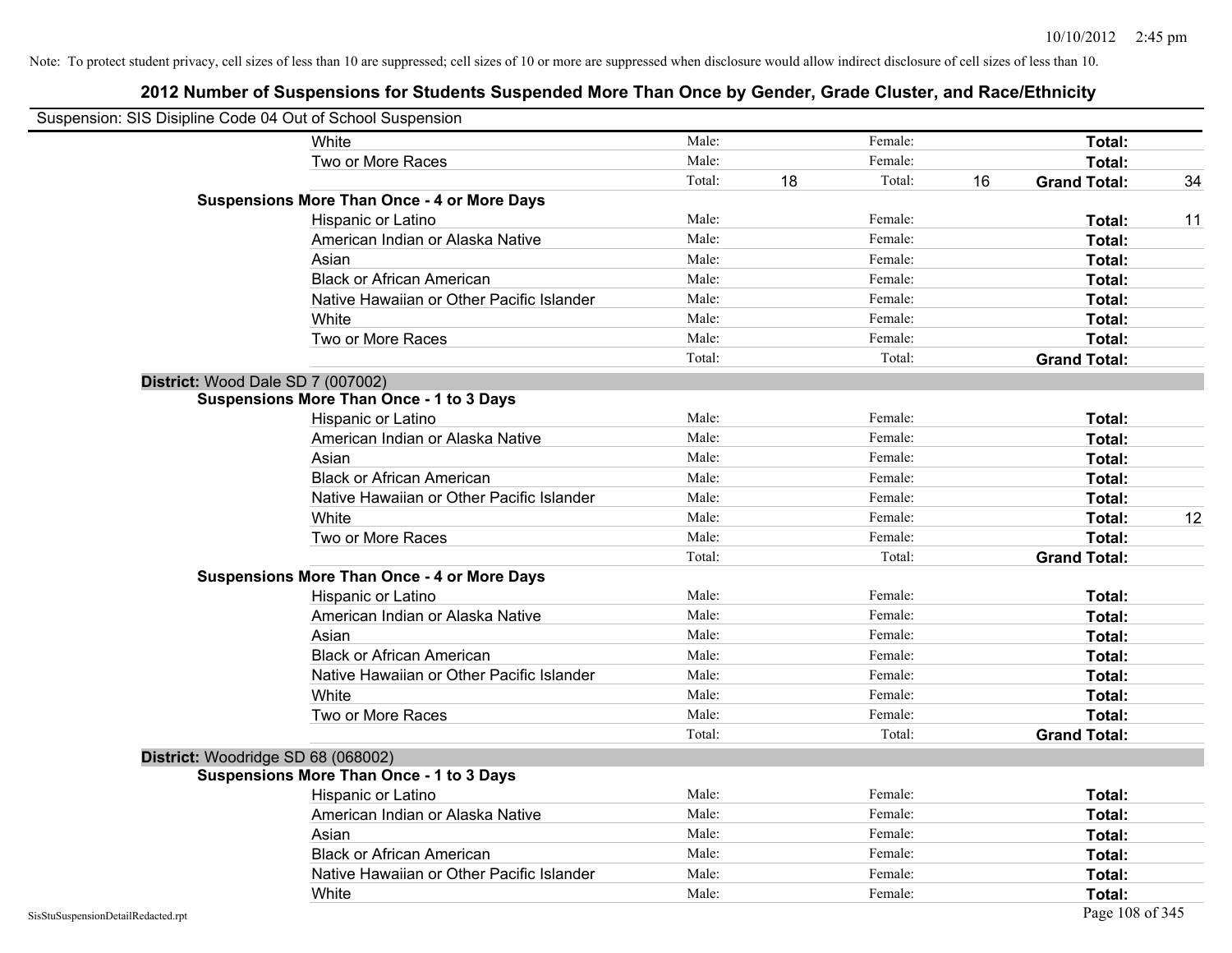|                                                | Suspension: SIS Disipline Code 04 Out of School Suspension |        |         |                     |
|------------------------------------------------|------------------------------------------------------------|--------|---------|---------------------|
|                                                | Two or More Races                                          | Male:  | Female: | Total:              |
|                                                |                                                            | Total: | Total:  | <b>Grand Total:</b> |
|                                                | <b>Suspensions More Than Once - 4 or More Days</b>         |        |         |                     |
|                                                | Hispanic or Latino                                         | Male:  | Female: | Total:              |
|                                                | American Indian or Alaska Native                           | Male:  | Female: | Total:              |
|                                                | Asian                                                      | Male:  | Female: | Total:              |
|                                                | <b>Black or African American</b>                           | Male:  | Female: | Total:              |
|                                                | Native Hawaiian or Other Pacific Islander                  | Male:  | Female: | Total:              |
|                                                | White                                                      | Male:  | Female: | Total:              |
|                                                | Two or More Races                                          | Male:  | Female: | Total:              |
|                                                |                                                            | Total: | Total:  | <b>Grand Total:</b> |
| County: Non-Public School (000)                |                                                            |        |         |                     |
|                                                | District: DuPage ROE (000000)                              |        |         |                     |
|                                                | <b>Suspensions More Than Once - 1 to 3 Days</b>            |        |         |                     |
|                                                | Hispanic or Latino                                         | Male:  | Female: | Total:              |
|                                                | American Indian or Alaska Native                           | Male:  | Female: | Total:              |
|                                                | Asian                                                      | Male:  | Female: | Total:              |
|                                                | <b>Black or African American</b>                           | Male:  | Female: | Total:              |
|                                                | Native Hawaiian or Other Pacific Islander                  | Male:  | Female: | Total:              |
|                                                | White                                                      | Male:  | Female: | Total:              |
|                                                | Two or More Races                                          | Male:  | Female: | Total:              |
|                                                |                                                            | Total: | Total:  | <b>Grand Total:</b> |
|                                                | <b>Suspensions More Than Once - 4 or More Days</b>         |        |         |                     |
|                                                | Hispanic or Latino                                         | Male:  | Female: | Total:              |
|                                                | American Indian or Alaska Native                           | Male:  | Female: | Total:              |
|                                                | Asian                                                      | Male:  | Female: | Total:              |
|                                                | <b>Black or African American</b>                           | Male:  | Female: | Total:              |
|                                                | Native Hawaiian or Other Pacific Islander                  | Male:  | Female: | Total:              |
|                                                | White                                                      | Male:  | Female: | Total:              |
|                                                | Two or More Races                                          | Male:  | Female: | Total:              |
|                                                |                                                            | Total: | Total:  | <b>Grand Total:</b> |
|                                                |                                                            |        |         |                     |
| Region: Edwd/Gltn/Hdin/Pop/Slne/Wbh/Wn/Wh (20) |                                                            |        |         |                     |
| County: Edwards (024)                          |                                                            |        |         |                     |
|                                                | District: Edwards County CUSD 1 (001026)                   |        |         |                     |
|                                                | <b>Suspensions More Than Once - 1 to 3 Days</b>            |        |         |                     |
|                                                | Hispanic or Latino                                         | Male:  | Female: | Total:              |
|                                                | American Indian or Alaska Native                           | Male:  | Female: | Total:              |
|                                                |                                                            |        |         |                     |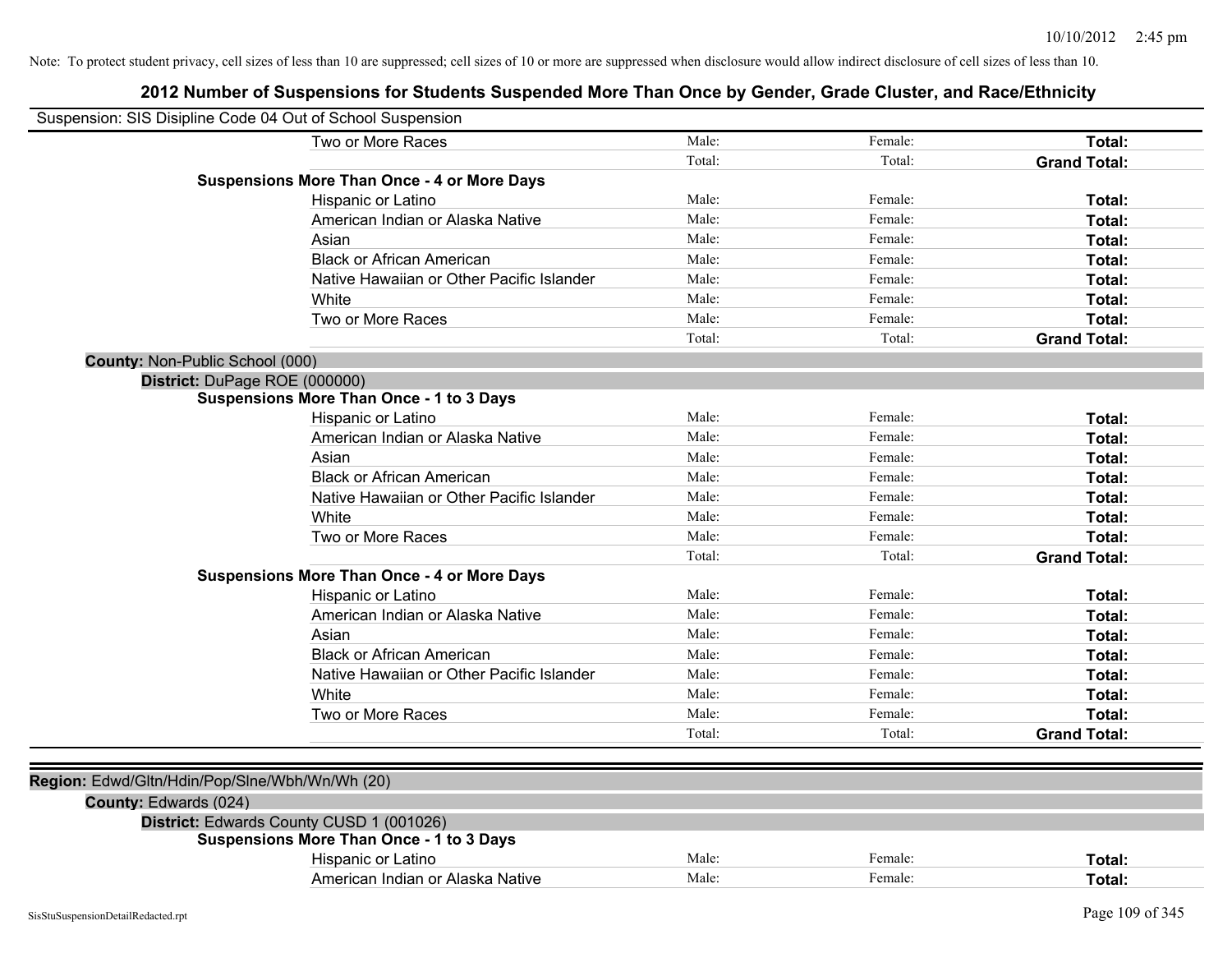|                        | Suspension: SIS Disipline Code 04 Out of School Suspension |        |         |                     |    |
|------------------------|------------------------------------------------------------|--------|---------|---------------------|----|
|                        | Asian                                                      | Male:  | Female: | Total:              |    |
|                        | <b>Black or African American</b>                           | Male:  | Female: | Total:              |    |
|                        | Native Hawaiian or Other Pacific Islander                  | Male:  | Female: | <b>Total:</b>       |    |
|                        | White                                                      | Male:  | Female: | Total:              | 13 |
|                        | Two or More Races                                          | Male:  | Female: | Total:              |    |
|                        |                                                            | Total: | Total:  | <b>Grand Total:</b> |    |
|                        | <b>Suspensions More Than Once - 4 or More Days</b>         |        |         |                     |    |
|                        | Hispanic or Latino                                         | Male:  | Female: | Total:              |    |
|                        | American Indian or Alaska Native                           | Male:  | Female: | Total:              |    |
|                        | Asian                                                      | Male:  | Female: | Total:              |    |
|                        | <b>Black or African American</b>                           | Male:  | Female: | Total:              |    |
|                        | Native Hawaiian or Other Pacific Islander                  | Male:  | Female: | Total:              |    |
|                        | White                                                      | Male:  | Female: | Total:              |    |
|                        | Two or More Races                                          | Male:  | Female: | Total:              |    |
|                        |                                                            | Total: | Total:  | <b>Grand Total:</b> |    |
| County: Gallatin (030) |                                                            |        |         |                     |    |
|                        | District: Gallatin CUSD 7 (007026)                         |        |         |                     |    |
|                        | <b>Suspensions More Than Once - 1 to 3 Days</b>            |        |         |                     |    |
|                        | Hispanic or Latino                                         | Male:  | Female: | Total:              |    |
|                        | American Indian or Alaska Native                           | Male:  | Female: | Total:              |    |
|                        | Asian                                                      | Male:  | Female: | Total:              |    |
|                        | <b>Black or African American</b>                           | Male:  | Female: | Total:              |    |
|                        | Native Hawaiian or Other Pacific Islander                  | Male:  | Female: | Total:              |    |
|                        | White                                                      | Male:  | Female: | Total:              | 16 |
|                        | Two or More Races                                          | Male:  | Female: | Total:              |    |
|                        |                                                            | Total: | Total:  | <b>Grand Total:</b> |    |
|                        | <b>Suspensions More Than Once - 4 or More Days</b>         |        |         |                     |    |
|                        | Hispanic or Latino                                         | Male:  | Female: | Total:              |    |
|                        | American Indian or Alaska Native                           | Male:  | Female: | Total:              |    |
|                        | Asian                                                      | Male:  | Female: | Total:              |    |
|                        | <b>Black or African American</b>                           | Male:  | Female: | <b>Total:</b>       |    |
|                        | Native Hawaiian or Other Pacific Islander                  | Male:  | Female: | Total:              |    |
|                        | White                                                      | Male:  | Female: | Total:              |    |
|                        | Two or More Races                                          | Male:  | Female: | Total:              |    |
|                        |                                                            | Total: | Total:  | <b>Grand Total:</b> |    |
| County: Hardin (035)   |                                                            |        |         |                     |    |
|                        | District: Hardin County CUSD 1 (001026)                    |        |         |                     |    |
|                        | <b>Suspensions More Than Once - 1 to 3 Days</b>            |        |         |                     |    |
|                        | Hispanic or Latino                                         | Male:  | Female: | Total:              |    |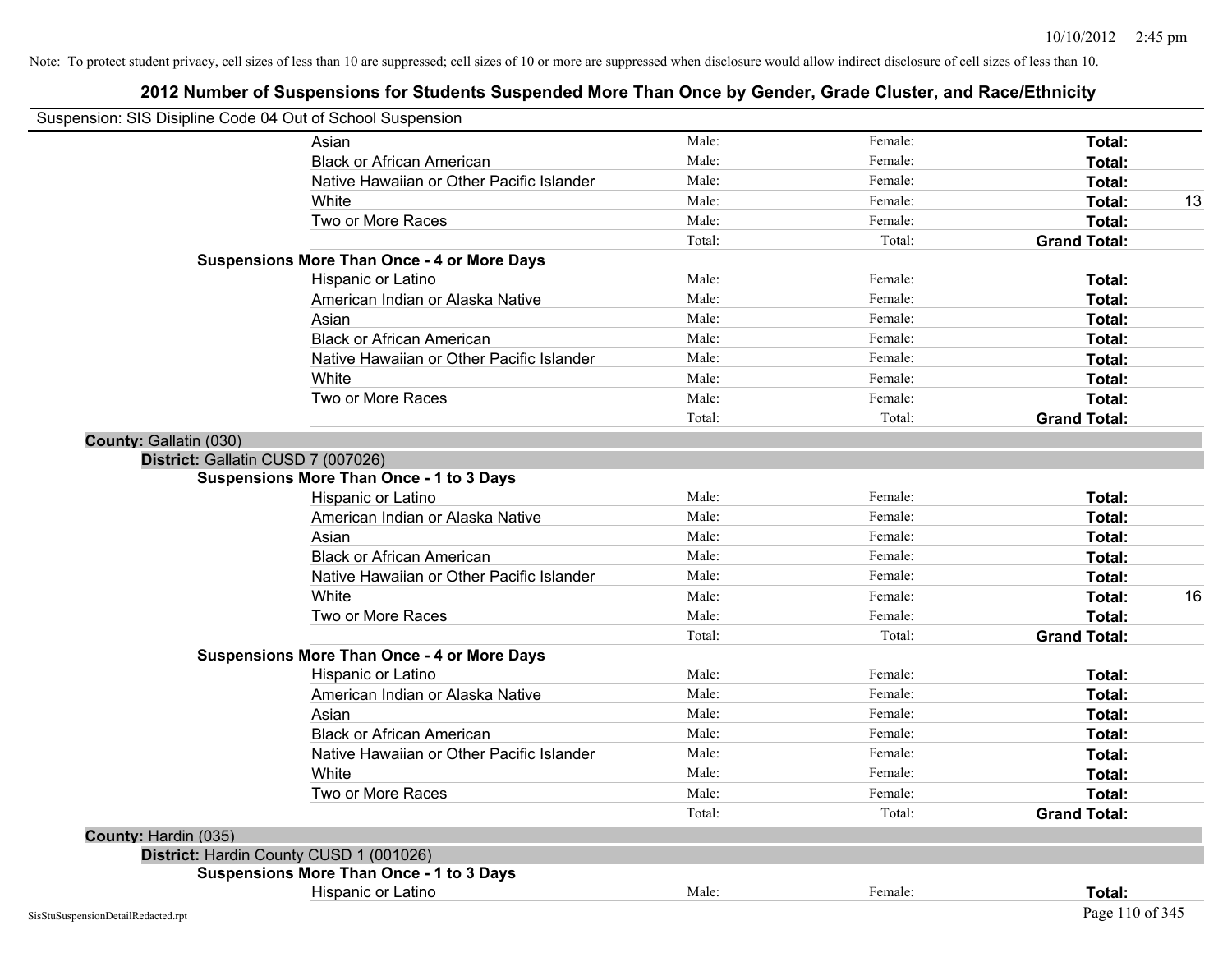## **2012 Number of Suspensions for Students Suspended More Than Once by Gender, Grade Cluster, and Race/Ethnicity**

| Suspension: SIS Disipline Code 04 Out of School Suspension |                                           |        |         |                     |    |
|------------------------------------------------------------|-------------------------------------------|--------|---------|---------------------|----|
| American Indian or Alaska Native                           |                                           | Male:  | Female: | Total:              |    |
| Asian                                                      |                                           | Male:  | Female: | Total:              |    |
| <b>Black or African American</b>                           |                                           | Male:  | Female: | Total:              |    |
|                                                            | Native Hawaiian or Other Pacific Islander | Male:  | Female: | Total:              |    |
| White                                                      |                                           | Male:  | Female: | Total:              | 29 |
| Two or More Races                                          |                                           | Male:  | Female: | Total:              |    |
|                                                            |                                           | Total: | Total:  | <b>Grand Total:</b> |    |
| <b>Suspensions More Than Once - 4 or More Days</b>         |                                           |        |         |                     |    |
| Hispanic or Latino                                         |                                           | Male:  | Female: | Total:              |    |
| American Indian or Alaska Native                           |                                           | Male:  | Female: | Total:              |    |
| Asian                                                      |                                           | Male:  | Female: | Total:              |    |
| <b>Black or African American</b>                           |                                           | Male:  | Female: | Total:              |    |
|                                                            | Native Hawaiian or Other Pacific Islander | Male:  | Female: | Total:              |    |
| White                                                      |                                           | Male:  | Female: | Total:              |    |
| Two or More Races                                          |                                           | Male:  | Female: | Total:              |    |
|                                                            |                                           | Total: | Total:  | <b>Grand Total:</b> |    |
| County: Pope (076)                                         |                                           |        |         |                     |    |
| District: Pope Co CUD 1 (001026)                           |                                           |        |         |                     |    |
| <b>Suspensions More Than Once - 1 to 3 Days</b>            |                                           |        |         |                     |    |
| <b>Hispanic or Latino</b>                                  |                                           | Male:  | Female: | Total:              |    |
| American Indian or Alaska Native                           |                                           | Male:  | Female: | <b>Total:</b>       |    |
| Asian                                                      |                                           | Male:  | Female: | Total:              |    |
| <b>Black or African American</b>                           |                                           | Male:  | Female: | Total:              |    |
|                                                            | Native Hawaiian or Other Pacific Islander | Male:  | Female: | <b>Total:</b>       |    |
| White                                                      |                                           | Male:  | Female: | Total:              | 20 |
| Two or More Races                                          |                                           | Male:  | Female: | Total:              |    |
|                                                            |                                           | Total: | Total:  | <b>Grand Total:</b> |    |
| <b>Suspensions More Than Once - 4 or More Days</b>         |                                           |        |         |                     |    |
| Hispanic or Latino                                         |                                           | Male:  | Female: | Total:              |    |
| American Indian or Alaska Native                           |                                           | Male:  | Female: | Total:              |    |
| Asian                                                      |                                           | Male:  | Female: | Total:              |    |
| <b>Black or African American</b>                           |                                           | Male:  | Female: | Total:              |    |
|                                                            | Native Hawaiian or Other Pacific Islander | Male:  | Female: | Total:              |    |
| White                                                      |                                           | Male:  | Female: | Total:              |    |
| Two or More Races                                          |                                           | Male:  | Female: | Total:              |    |
|                                                            |                                           | Total: | Total:  | <b>Grand Total:</b> |    |

**County:** Saline (083)

**District:** Carrier Mills-Stonefort CUSD 2 (002026)

**Suspensions More Than Once - 1 to 3 Days**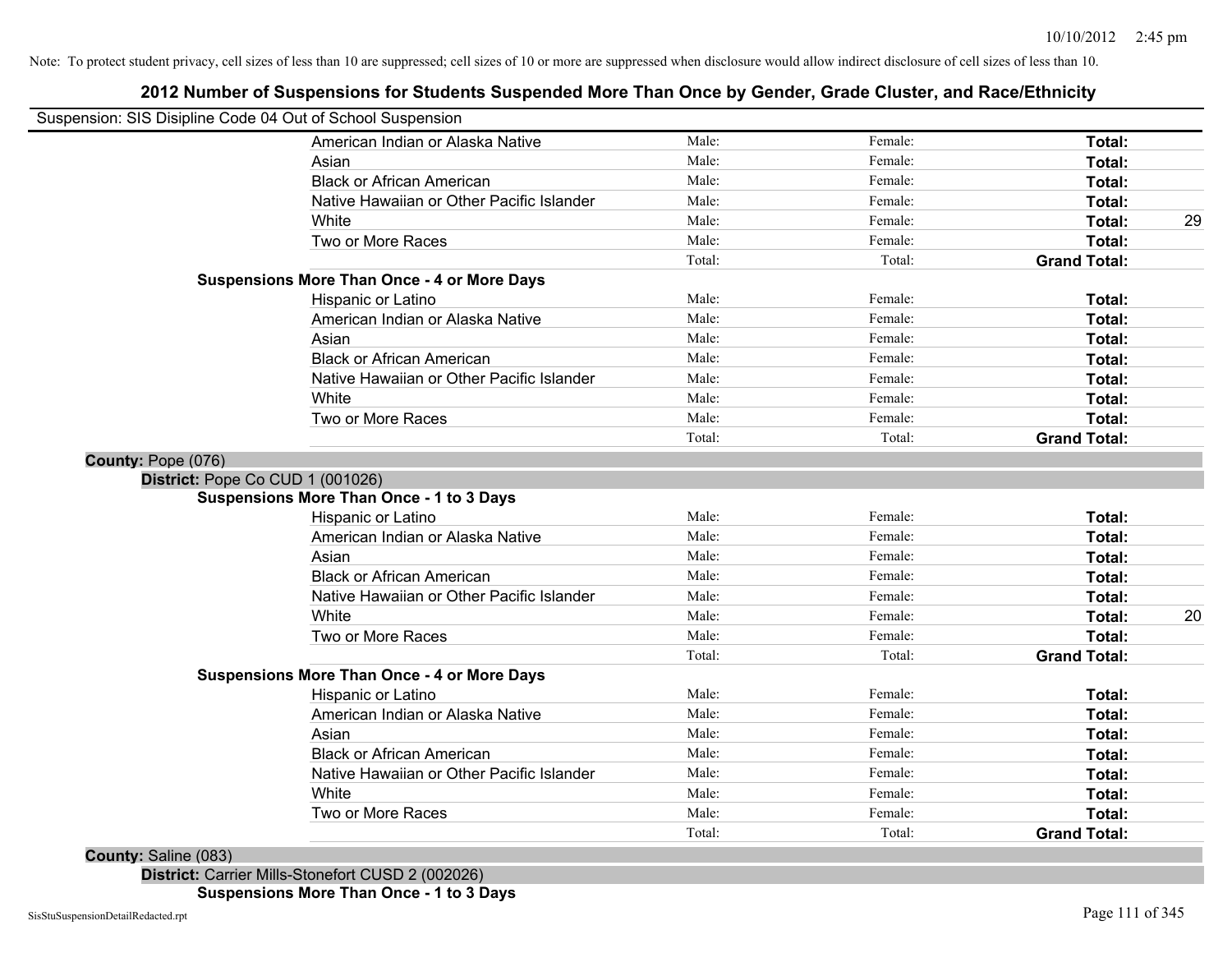| Suspension: SIS Disipline Code 04 Out of School Suspension |                                           |        |         |                     |    |
|------------------------------------------------------------|-------------------------------------------|--------|---------|---------------------|----|
| Hispanic or Latino                                         |                                           | Male:  | Female: | Total:              |    |
|                                                            | American Indian or Alaska Native          | Male:  | Female: | Total:              |    |
| Asian                                                      |                                           | Male:  | Female: | Total:              |    |
| <b>Black or African American</b>                           |                                           | Male:  | Female: | Total:              | 10 |
|                                                            | Native Hawaiian or Other Pacific Islander | Male:  | Female: | Total:              |    |
| White                                                      |                                           | Male:  | Female: | Total:              | 46 |
| Two or More Races                                          |                                           | Male:  | Female: | Total:              |    |
|                                                            |                                           | Total: | Total:  | <b>Grand Total:</b> |    |
| District: Eldorado CUSD 4 (004026)                         |                                           |        |         |                     |    |
| <b>Suspensions More Than Once - 1 to 3 Days</b>            |                                           |        |         |                     |    |
| Hispanic or Latino                                         |                                           | Male:  | Female: | Total:              |    |
|                                                            | American Indian or Alaska Native          | Male:  | Female: | Total:              |    |
| Asian                                                      |                                           | Male:  | Female: | Total:              |    |
| <b>Black or African American</b>                           |                                           | Male:  | Female: | Total:              |    |
|                                                            | Native Hawaiian or Other Pacific Islander | Male:  | Female: | Total:              |    |
| White                                                      |                                           | Male:  | Female: | Total:              |    |
| Two or More Races                                          |                                           | Male:  | Female: | Total:              |    |
|                                                            |                                           | Total: | Total:  | <b>Grand Total:</b> |    |
| <b>Suspensions More Than Once - 4 or More Days</b>         |                                           |        |         |                     |    |
| Hispanic or Latino                                         |                                           | Male:  | Female: | Total:              |    |
|                                                            | American Indian or Alaska Native          | Male:  | Female: | Total:              |    |
| Asian                                                      |                                           | Male:  | Female: | Total:              |    |
| <b>Black or African American</b>                           |                                           | Male:  | Female: | Total:              |    |
|                                                            | Native Hawaiian or Other Pacific Islander | Male:  | Female: | Total:              |    |
| White                                                      |                                           | Male:  | Female: | Total:              |    |
| Two or More Races                                          |                                           | Male:  | Female: | Total:              |    |
|                                                            |                                           | Total: | Total:  | <b>Grand Total:</b> |    |
| District: Galatia CUSD 1 (001026)                          |                                           |        |         |                     |    |
| <b>Suspensions More Than Once - 1 to 3 Days</b>            |                                           |        |         |                     |    |
| Hispanic or Latino                                         |                                           | Male:  | Female: | Total:              |    |
|                                                            | American Indian or Alaska Native          | Male:  | Female: | Total:              |    |
| Asian                                                      |                                           | Male:  | Female: | Total:              |    |
| <b>Black or African American</b>                           |                                           | Male:  | Female: | Total:              |    |
|                                                            | Native Hawaiian or Other Pacific Islander | Male:  | Female: | Total:              |    |
| White                                                      |                                           | Male:  | Female: | Total:              | 10 |
| Two or More Races                                          |                                           | Male:  | Female: | Total:              |    |
|                                                            |                                           | Total: | Total:  | <b>Grand Total:</b> |    |

**District:** Harrisburg CUSD 3 (003026)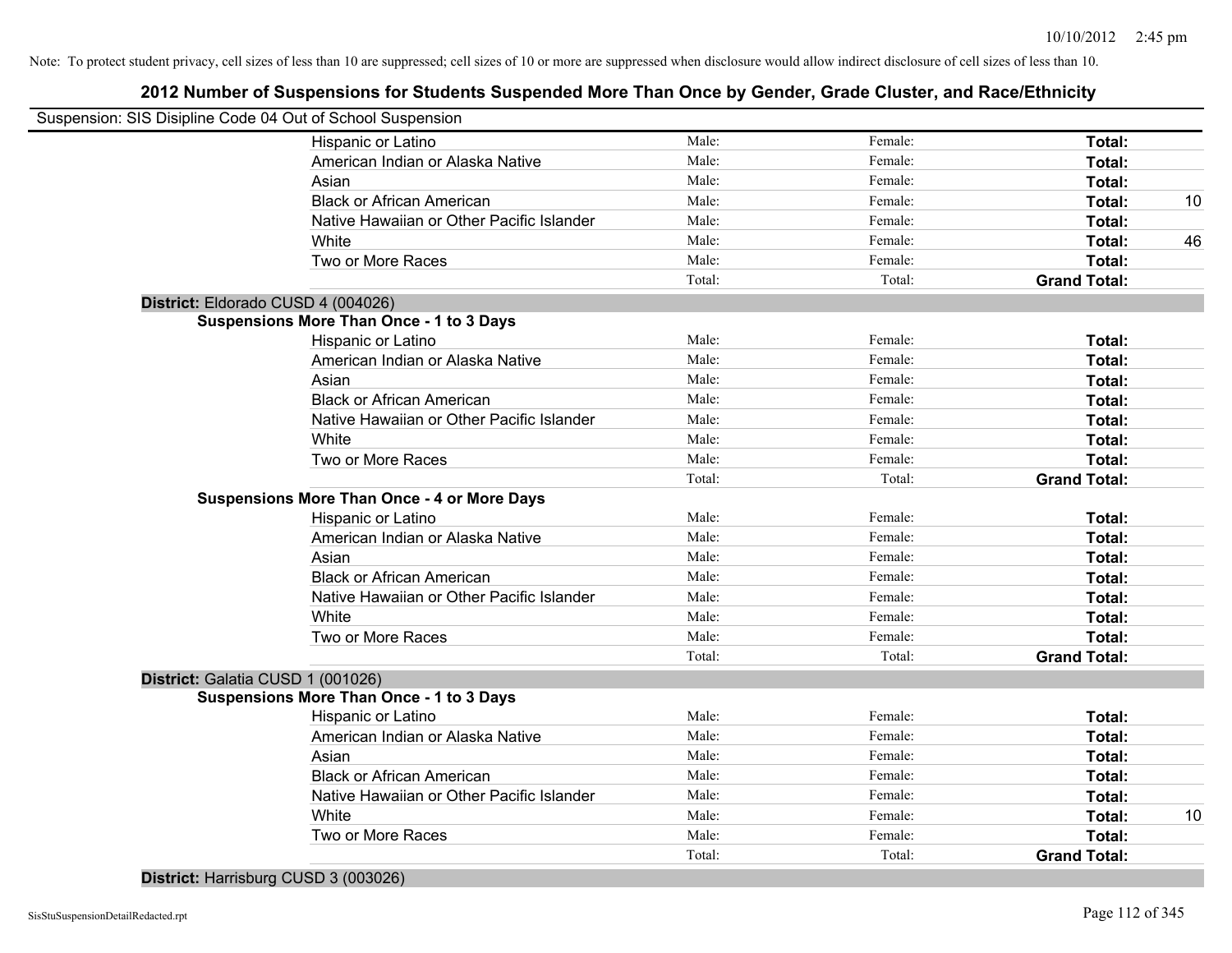| Suspension: SIS Disipline Code 04 Out of School Suspension |        |         |                     |    |
|------------------------------------------------------------|--------|---------|---------------------|----|
| <b>Suspensions More Than Once - 1 to 3 Days</b>            |        |         |                     |    |
| Hispanic or Latino                                         | Male:  | Female: | Total:              |    |
| American Indian or Alaska Native                           | Male:  | Female: | Total:              |    |
| Asian                                                      | Male:  | Female: | Total:              |    |
| <b>Black or African American</b>                           | Male:  | Female: | Total:              | 10 |
| Native Hawaiian or Other Pacific Islander                  | Male:  | Female: | Total:              |    |
| White                                                      | Male:  | Female: | Total:              | 40 |
| Two or More Races                                          | Male:  | Female: | Total:              |    |
|                                                            | Total: | Total:  | <b>Grand Total:</b> |    |
| <b>Suspensions More Than Once - 4 or More Days</b>         |        |         |                     |    |
| Hispanic or Latino                                         | Male:  | Female: | Total:              |    |
| American Indian or Alaska Native                           | Male:  | Female: | Total:              |    |
| Asian                                                      | Male:  | Female: | Total:              |    |
| <b>Black or African American</b>                           | Male:  | Female: | Total:              |    |
| Native Hawaiian or Other Pacific Islander                  | Male:  | Female: | Total:              |    |
| White                                                      | Male:  | Female: | Total:              | 10 |
| Two or More Races                                          | Male:  | Female: | Total:              |    |
|                                                            | Total: | Total:  | <b>Grand Total:</b> |    |
| County: Wabash (093)                                       |        |         |                     |    |
| District: Wabash CUSD 348 (348026)                         |        |         |                     |    |
| <b>Suspensions More Than Once - 1 to 3 Days</b>            |        |         |                     |    |
| Hispanic or Latino                                         | Male:  | Female: | Total:              |    |
| American Indian or Alaska Native                           | Male:  | Female: | Total:              |    |
| Asian                                                      | Male:  | Female: | Total:              |    |
| <b>Black or African American</b>                           | Male:  | Female: | Total:              |    |
| Native Hawaiian or Other Pacific Islander                  | Male:  | Female: | Total:              |    |
| White                                                      | Male:  | Female: | Total:              | 85 |
| Two or More Races                                          | Male:  | Female: | Total:              | 14 |
|                                                            | Total: | Total:  | <b>Grand Total:</b> |    |
| <b>Suspensions More Than Once - 4 or More Days</b>         | Male:  | Female: |                     |    |
| Hispanic or Latino                                         | Male:  | Female: | Total:              |    |
| American Indian or Alaska Native                           | Male:  | Female: | Total:              |    |
| Asian<br><b>Black or African American</b>                  | Male:  | Female: | Total:              |    |
| Native Hawaiian or Other Pacific Islander                  | Male:  | Female: | Total:              |    |
| White                                                      | Male:  | Female: | Total:              |    |
| Two or More Races                                          | Male:  | Female: | Total:<br>Total:    |    |
|                                                            | Total: | Total:  | <b>Grand Total:</b> |    |
|                                                            |        |         |                     |    |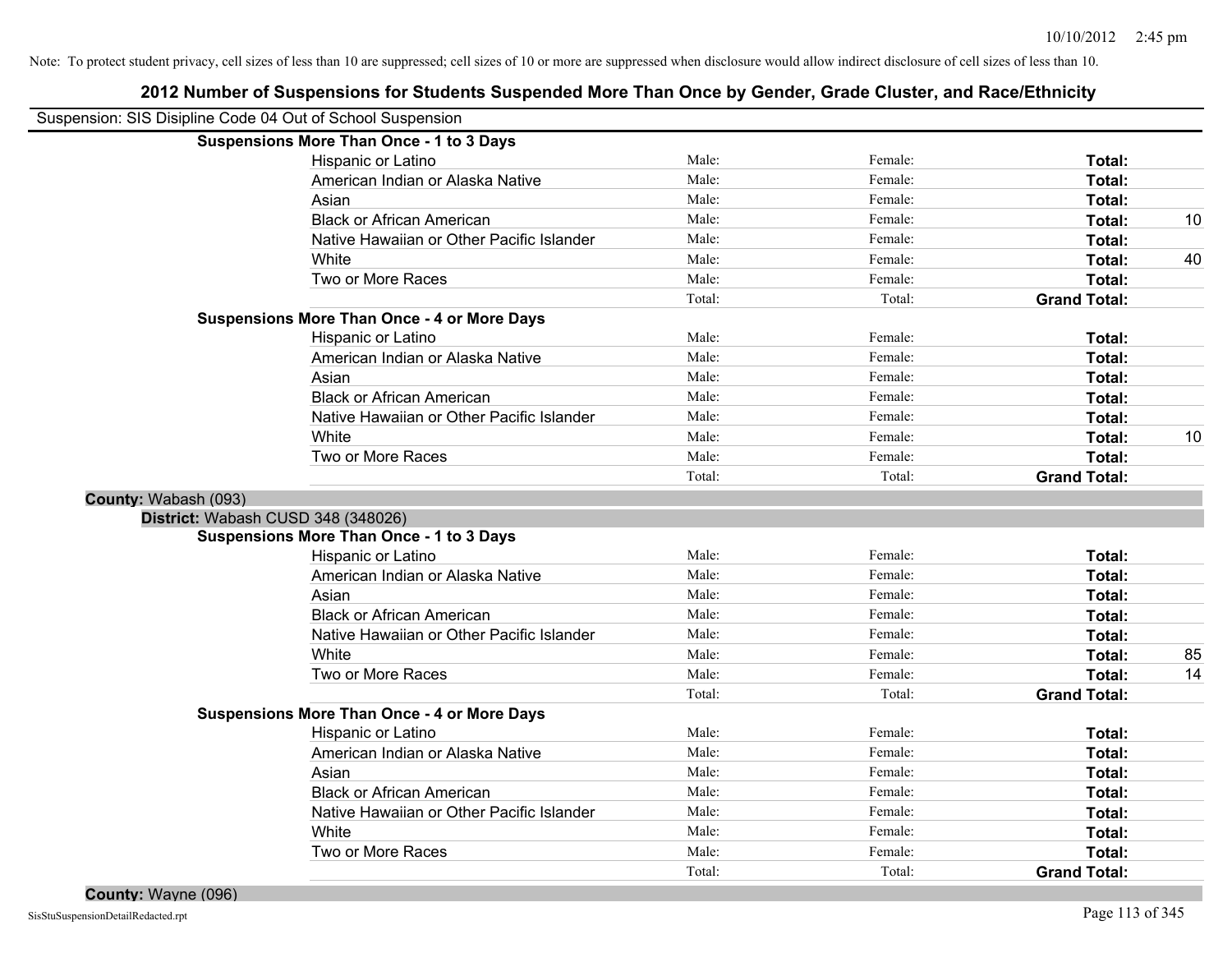| Suspension: SIS Disipline Code 04 Out of School Suspension |                                                    |        |         |                           |
|------------------------------------------------------------|----------------------------------------------------|--------|---------|---------------------------|
|                                                            | District: Fairfield Comm H S Dist 225 (225016)     |        |         |                           |
|                                                            | <b>Suspensions More Than Once - 1 to 3 Days</b>    |        |         |                           |
|                                                            | Hispanic or Latino                                 | Male:  | Female: | Total:                    |
|                                                            | American Indian or Alaska Native                   | Male:  | Female: | Total:                    |
|                                                            | Asian                                              | Male:  | Female: | Total:                    |
|                                                            | <b>Black or African American</b>                   | Male:  | Female: | Total:                    |
|                                                            | Native Hawaiian or Other Pacific Islander          | Male:  | Female: | Total:                    |
|                                                            | White                                              | Male:  | Female: | Total:                    |
|                                                            | Two or More Races                                  | Male:  | Female: | Total:                    |
|                                                            |                                                    | Total: | Total:  | <b>Grand Total:</b>       |
|                                                            | <b>Suspensions More Than Once - 4 or More Days</b> |        |         |                           |
|                                                            | Hispanic or Latino                                 | Male:  | Female: | Total:                    |
|                                                            | American Indian or Alaska Native                   | Male:  | Female: | Total:                    |
|                                                            | Asian                                              | Male:  | Female: | Total:                    |
|                                                            | <b>Black or African American</b>                   | Male:  | Female: | Total:                    |
|                                                            | Native Hawaiian or Other Pacific Islander          | Male:  | Female: | Total:                    |
|                                                            | White                                              | Male:  | Female: | Total:                    |
|                                                            | Two or More Races                                  | Male:  | Female: | Total:                    |
|                                                            |                                                    | Total: | Total:  | <b>Grand Total:</b>       |
|                                                            | District: Fairfield PSD 112 (112004)               |        |         |                           |
|                                                            | <b>Suspensions More Than Once - 1 to 3 Days</b>    |        |         |                           |
|                                                            | Hispanic or Latino                                 | Male:  | Female: | Total:                    |
|                                                            | American Indian or Alaska Native                   | Male:  | Female: | Total:                    |
|                                                            | Asian                                              | Male:  | Female: | Total:                    |
|                                                            | <b>Black or African American</b>                   | Male:  | Female: | Total:                    |
|                                                            | Native Hawaiian or Other Pacific Islander          | Male:  | Female: | Total:                    |
|                                                            | <b>White</b>                                       | Male:  | Female: | Total:                    |
|                                                            | Two or More Races                                  | Male:  | Female: | Total:                    |
|                                                            |                                                    | Total: | Total:  | <b>Grand Total:</b><br>13 |
|                                                            | District: New Hope CCSD 6 (006004)                 |        |         |                           |
|                                                            | <b>Suspensions More Than Once - 1 to 3 Days</b>    |        |         |                           |
|                                                            | Hispanic or Latino                                 | Male:  | Female: | Total:                    |
|                                                            | American Indian or Alaska Native                   | Male:  | Female: | Total:                    |
|                                                            | Asian                                              | Male:  | Female: | Total:                    |
|                                                            | <b>Black or African American</b>                   | Male:  | Female: | Total:                    |
|                                                            | Native Hawaiian or Other Pacific Islander          | Male:  | Female: | Total:                    |
|                                                            | White                                              | Male:  | Female: | Total:                    |
|                                                            | Two or More Races                                  | Male:  | Female: | Total:                    |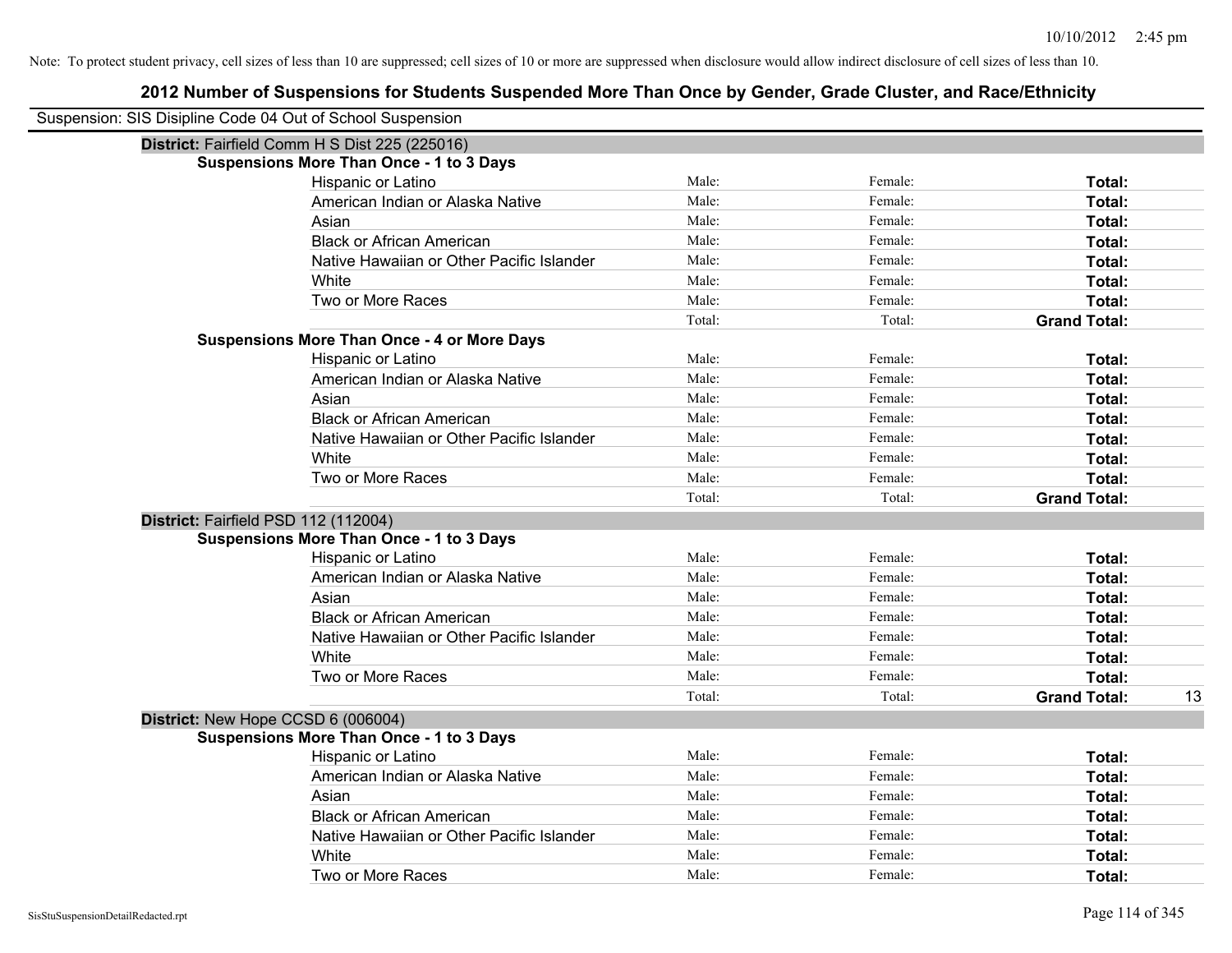|                     | Suspension: SIS Disipline Code 04 Out of School Suspension |        |         |                     |    |
|---------------------|------------------------------------------------------------|--------|---------|---------------------|----|
|                     |                                                            | Total: | Total:  | <b>Grand Total:</b> |    |
|                     | District: Wayne City CUSD 100 (100026)                     |        |         |                     |    |
|                     | <b>Suspensions More Than Once - 1 to 3 Days</b>            |        |         |                     |    |
|                     | Hispanic or Latino                                         | Male:  | Female: | Total:              |    |
|                     | American Indian or Alaska Native                           | Male:  | Female: | Total:              |    |
|                     | Asian                                                      | Male:  | Female: | Total:              |    |
|                     | <b>Black or African American</b>                           | Male:  | Female: | Total:              |    |
|                     | Native Hawaiian or Other Pacific Islander                  | Male:  | Female: | Total:              |    |
|                     | White                                                      | Male:  | Female: | Total:              | 35 |
|                     | Two or More Races                                          | Male:  | Female: | Total:              |    |
|                     |                                                            | Total: | Total:  | <b>Grand Total:</b> |    |
|                     | <b>Suspensions More Than Once - 4 or More Days</b>         |        |         |                     |    |
|                     | Hispanic or Latino                                         | Male:  | Female: | Total:              |    |
|                     | American Indian or Alaska Native                           | Male:  | Female: | Total:              |    |
|                     | Asian                                                      | Male:  | Female: | Total:              |    |
|                     | <b>Black or African American</b>                           | Male:  | Female: | Total:              |    |
|                     | Native Hawaiian or Other Pacific Islander                  | Male:  | Female: | Total:              |    |
|                     | White                                                      | Male:  | Female: | Total:              |    |
|                     | Two or More Races                                          | Male:  | Female: | Total:              |    |
|                     |                                                            | Total: | Total:  | <b>Grand Total:</b> |    |
| County: White (097) |                                                            |        |         |                     |    |
|                     | District: Carmi-White County CUSD 5 (005026)               |        |         |                     |    |
|                     | <b>Suspensions More Than Once - 1 to 3 Days</b>            |        |         |                     |    |
|                     | Hispanic or Latino                                         | Male:  | Female: | Total:              |    |
|                     | American Indian or Alaska Native                           | Male:  | Female: | Total:              |    |
|                     | Asian                                                      | Male:  | Female: | Total:              |    |
|                     | <b>Black or African American</b>                           | Male:  | Female: | Total:              |    |
|                     | Native Hawaiian or Other Pacific Islander                  | Male:  | Female: | Total:              |    |
|                     | White                                                      | Male:  | Female: | Total:              |    |
|                     | Two or More Races                                          | Male:  | Female: | Total:              |    |
|                     |                                                            | Total: | Total:  | <b>Grand Total:</b> |    |
|                     | <b>Suspensions More Than Once - 4 or More Days</b>         |        |         |                     |    |
|                     | Hispanic or Latino                                         | Male:  | Female: | Total:              |    |
|                     | American Indian or Alaska Native                           | Male:  | Female: | Total:              |    |
|                     | Asian                                                      | Male:  | Female: | Total:              |    |
|                     | <b>Black or African American</b>                           | Male:  | Female: | Total:              |    |
|                     | Native Hawaiian or Other Pacific Islander                  | Male:  | Female: | Total:              |    |
|                     | White                                                      | Male:  | Female: | Total:              |    |
|                     | Two or More Races                                          | Male:  | Female: | Total:              |    |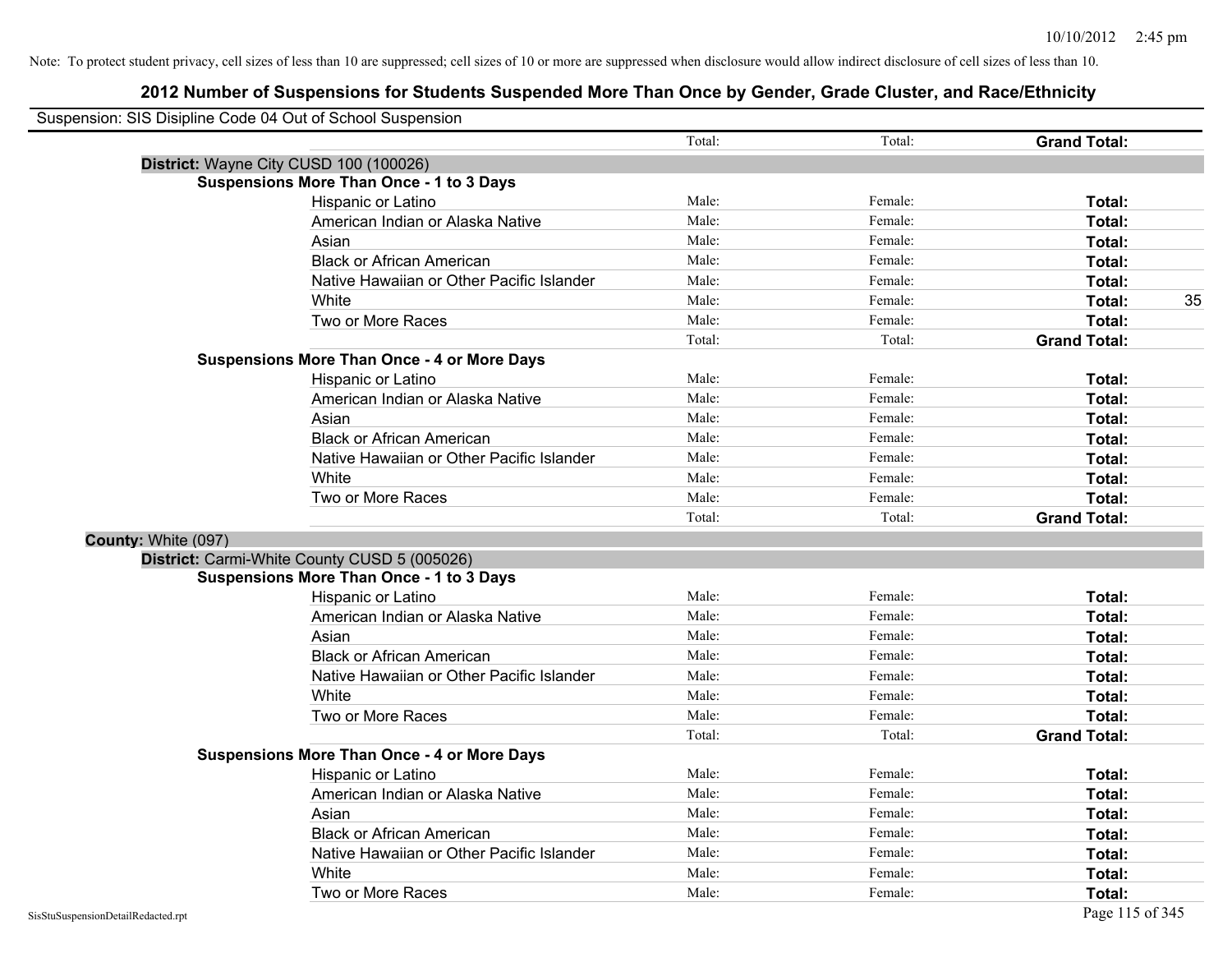| Suspension: SIS Disipline Code 04 Out of School Suspension |                                                    |        |         |                     |
|------------------------------------------------------------|----------------------------------------------------|--------|---------|---------------------|
|                                                            |                                                    | Total: | Total:  | <b>Grand Total:</b> |
|                                                            | District: Wabash & Ohio Valley Sp Ed Dist (801060) |        |         |                     |
|                                                            | <b>Suspensions More Than Once - 1 to 3 Days</b>    |        |         |                     |
|                                                            | Hispanic or Latino                                 | Male:  | Female: | Total:              |
|                                                            | American Indian or Alaska Native                   | Male:  | Female: | Total:              |
|                                                            | Asian                                              | Male:  | Female: | Total:              |
|                                                            | <b>Black or African American</b>                   | Male:  | Female: | Total:              |
|                                                            | Native Hawaiian or Other Pacific Islander          | Male:  | Female: | Total:              |
|                                                            | White                                              | Male:  | Female: | Total:              |
|                                                            | Two or More Races                                  | Male:  | Female: | Total:              |
|                                                            |                                                    | Total: | Total:  | <b>Grand Total:</b> |
|                                                            | <b>Suspensions More Than Once - 4 or More Days</b> |        |         |                     |
|                                                            | Hispanic or Latino                                 | Male:  | Female: | Total:              |
|                                                            | American Indian or Alaska Native                   | Male:  | Female: | Total:              |
|                                                            | Asian                                              | Male:  | Female: | Total:              |
|                                                            | <b>Black or African American</b>                   | Male:  | Female: | Total:              |
|                                                            | Native Hawaiian or Other Pacific Islander          | Male:  | Female: | Total:              |
|                                                            | White                                              | Male:  | Female: | Total:              |
|                                                            | Two or More Races                                  | Male:  | Female: | Total:              |
|                                                            |                                                    | Total: | Total:  | <b>Grand Total:</b> |
|                                                            |                                                    |        |         |                     |
| Region: Franklin/Williamson ROE (21)                       |                                                    |        |         |                     |
| County: Franklin (028)                                     |                                                    |        |         |                     |
| District: Akin CCSD 91 (091004)                            |                                                    |        |         |                     |
|                                                            | <b>Suspensions More Than Once - 1 to 3 Days</b>    |        |         |                     |
|                                                            | Hispanic or Latino                                 | Male:  | Female: | Total:              |
|                                                            | American Indian or Alaska Native                   | Male:  | Female: | Total:              |
|                                                            | Asian                                              | Male:  | Female: | Total:              |
|                                                            | <b>Black or African American</b>                   | Male:  | Female: | Total:              |
|                                                            | Native Hawaiian or Other Pacific Islander          | Male:  | Female: | Total:              |
|                                                            | White                                              | Male:  | Female: | Total:              |
|                                                            | Two or More Races                                  | Male:  | Female: | Total:              |
|                                                            |                                                    | Total: | Total:  | <b>Grand Total:</b> |
|                                                            | <b>Suspensions More Than Once - 4 or More Days</b> |        |         |                     |
|                                                            | Hispanic or Latino                                 | Male:  | Female: | Total:              |
|                                                            | American Indian or Alaska Native                   | Male:  | Female: | Total:              |
|                                                            | Asian                                              | Male:  | Female: | Total:              |
|                                                            | <b>Black or African American</b>                   | Male:  | Female: | Total:              |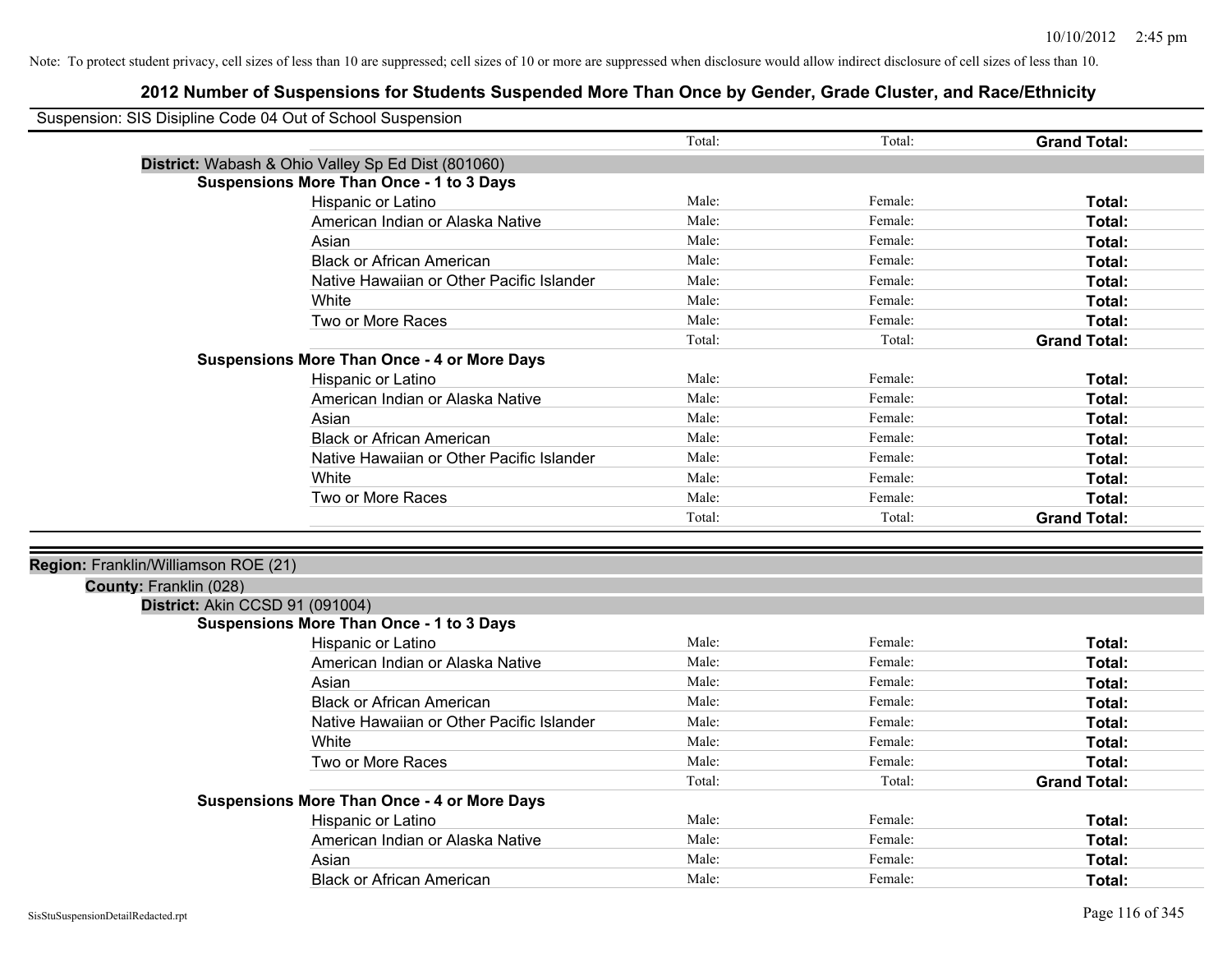| Suspension: SIS Disipline Code 04 Out of School Suspension |                                                    |        |    |         |    |                     |    |
|------------------------------------------------------------|----------------------------------------------------|--------|----|---------|----|---------------------|----|
|                                                            | Native Hawaiian or Other Pacific Islander          | Male:  |    | Female: |    | Total:              |    |
|                                                            | White                                              | Male:  |    | Female: |    | Total:              |    |
|                                                            | Two or More Races                                  | Male:  |    | Female: |    | Total:              |    |
|                                                            |                                                    | Total: |    | Total:  |    | <b>Grand Total:</b> |    |
| District: Benton CCSD 47 (047004)                          |                                                    |        |    |         |    |                     |    |
|                                                            | <b>Suspensions More Than Once - 1 to 3 Days</b>    |        |    |         |    |                     |    |
|                                                            | Hispanic or Latino                                 | Male:  |    | Female: |    | Total:              |    |
|                                                            | American Indian or Alaska Native                   | Male:  |    | Female: |    | Total:              |    |
|                                                            | Asian                                              | Male:  |    | Female: |    | Total:              |    |
|                                                            | <b>Black or African American</b>                   | Male:  |    | Female: |    | Total:              |    |
|                                                            | Native Hawaiian or Other Pacific Islander          | Male:  |    | Female: |    | Total:              |    |
|                                                            | White                                              | Male:  |    | Female: |    | Total:              |    |
|                                                            | Two or More Races                                  | Male:  |    | Female: |    | Total:              |    |
|                                                            |                                                    | Total: |    | Total:  |    | <b>Grand Total:</b> |    |
|                                                            | <b>Suspensions More Than Once - 4 or More Days</b> |        |    |         |    |                     |    |
|                                                            | Hispanic or Latino                                 | Male:  |    | Female: |    | Total:              |    |
|                                                            | American Indian or Alaska Native                   | Male:  |    | Female: |    | Total:              |    |
|                                                            | Asian                                              | Male:  |    | Female: |    | Total:              |    |
|                                                            | <b>Black or African American</b>                   | Male:  |    | Female: |    | Total:              |    |
|                                                            | Native Hawaiian or Other Pacific Islander          | Male:  |    | Female: |    | Total:              |    |
|                                                            | White                                              | Male:  |    | Female: |    | Total:              |    |
|                                                            | Two or More Races                                  | Male:  |    | Female: |    | Total:              |    |
|                                                            |                                                    | Total: |    | Total:  |    | <b>Grand Total:</b> |    |
| District: Benton Cons HSD 103 (103013)                     |                                                    |        |    |         |    |                     |    |
|                                                            | <b>Suspensions More Than Once - 1 to 3 Days</b>    |        |    |         |    |                     |    |
|                                                            | Hispanic or Latino                                 | Male:  |    | Female: |    | Total:              |    |
|                                                            | American Indian or Alaska Native                   | Male:  |    | Female: |    | Total:              |    |
|                                                            | Asian                                              | Male:  |    | Female: |    | Total:              |    |
|                                                            | <b>Black or African American</b>                   | Male:  |    | Female: |    | Total:              |    |
|                                                            | Native Hawaiian or Other Pacific Islander          | Male:  |    | Female: |    | Total:              |    |
|                                                            | White                                              | Male:  | 58 | Female: | 12 | <b>Total:</b>       | 70 |
|                                                            | Two or More Races                                  | Male:  |    | Female: |    | Total:              |    |
|                                                            |                                                    | Total: |    | Total:  |    | <b>Grand Total:</b> |    |
|                                                            | <b>Suspensions More Than Once - 4 or More Days</b> |        |    |         |    |                     |    |
|                                                            | Hispanic or Latino                                 | Male:  |    | Female: |    | Total:              |    |
|                                                            | American Indian or Alaska Native                   | Male:  |    | Female: |    | Total:              |    |
|                                                            | Asian                                              | Male:  |    | Female: |    | Total:              |    |
|                                                            | <b>Black or African American</b>                   | Male:  |    | Female: |    | <b>Total:</b>       |    |
|                                                            | Native Hawaiian or Other Pacific Islander          | Male:  |    | Female: |    | Total:              |    |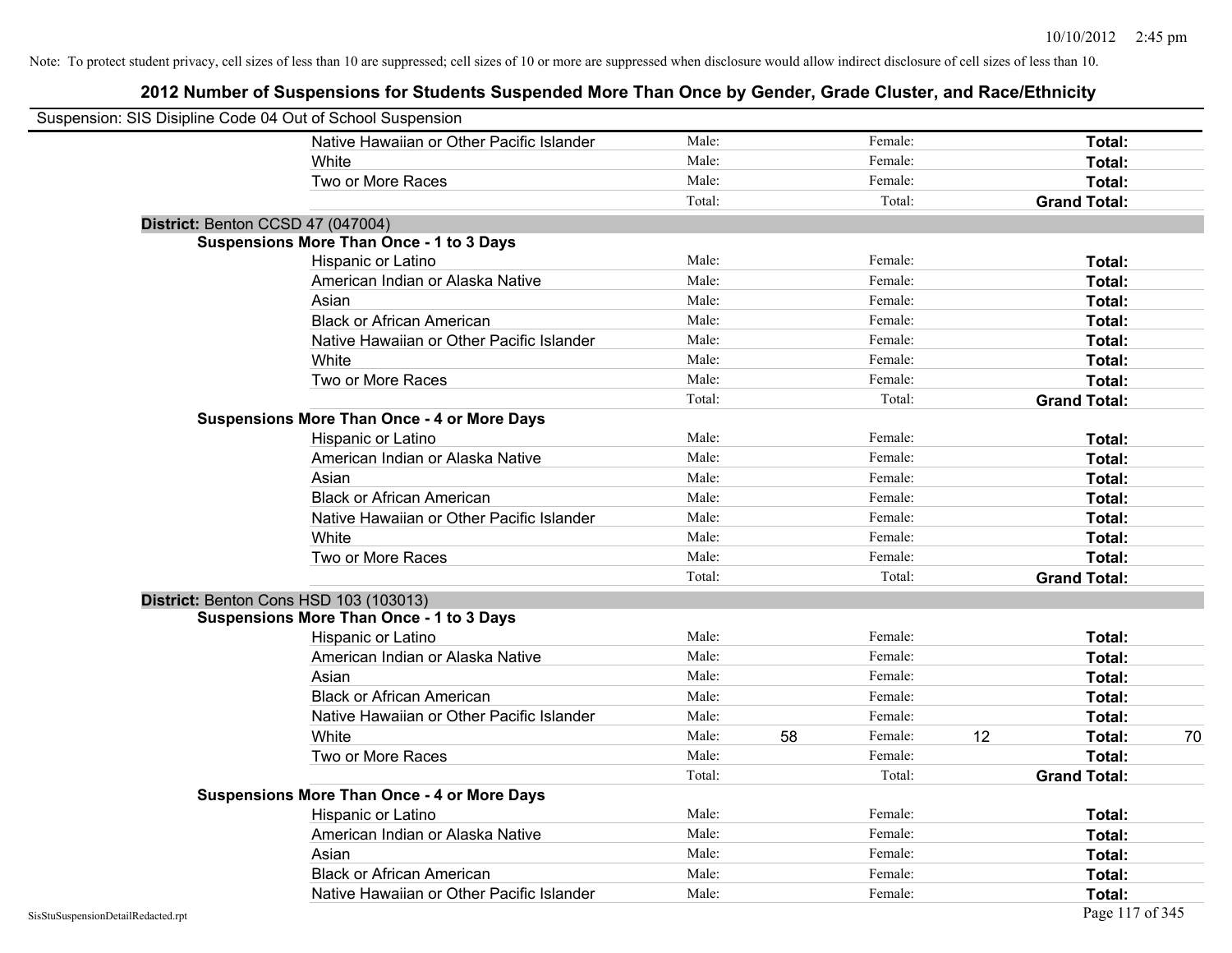| Suspension: SIS Disipline Code 04 Out of School Suspension |                                                 |        |         |                     |    |
|------------------------------------------------------------|-------------------------------------------------|--------|---------|---------------------|----|
|                                                            | White                                           | Male:  | Female: | Total:              | 10 |
|                                                            | Two or More Races                               | Male:  | Female: | Total:              |    |
|                                                            |                                                 | Total: | Total:  | <b>Grand Total:</b> |    |
| District: Christopher USD 99 (099026)                      |                                                 |        |         |                     |    |
|                                                            | <b>Suspensions More Than Once - 1 to 3 Days</b> |        |         |                     |    |
|                                                            | Hispanic or Latino                              | Male:  | Female: | Total:              |    |
|                                                            | American Indian or Alaska Native                | Male:  | Female: | Total:              |    |
|                                                            | Asian                                           | Male:  | Female: | Total:              |    |
|                                                            | <b>Black or African American</b>                | Male:  | Female: | Total:              |    |
|                                                            | Native Hawaiian or Other Pacific Islander       | Male:  | Female: | Total:              |    |
|                                                            | White                                           | Male:  | Female: | Total:              | 16 |
|                                                            | Two or More Races                               | Male:  | Female: | Total:              |    |
|                                                            |                                                 | Total: | Total:  | <b>Grand Total:</b> |    |
| District: Frankfort CUSD 168 (168026)                      |                                                 |        |         |                     |    |
|                                                            | <b>Suspensions More Than Once - 1 to 3 Days</b> |        |         |                     |    |
|                                                            | Hispanic or Latino                              | Male:  | Female: | Total:              |    |
|                                                            | American Indian or Alaska Native                | Male:  | Female: | Total:              |    |
|                                                            | Asian                                           | Male:  | Female: | Total:              |    |
|                                                            | <b>Black or African American</b>                | Male:  | Female: | Total:              |    |
|                                                            | Native Hawaiian or Other Pacific Islander       | Male:  | Female: | Total:              |    |
|                                                            | White                                           | Male:  | Female: | Total:              |    |
|                                                            | Two or More Races                               | Male:  | Female: | Total:              |    |
|                                                            |                                                 | Total: | Total:  | <b>Grand Total:</b> |    |
| District: Sesser-Valier CUSD 196 (196026)                  |                                                 |        |         |                     |    |
|                                                            | <b>Suspensions More Than Once - 1 to 3 Days</b> |        |         |                     |    |
|                                                            | Hispanic or Latino                              | Male:  | Female: | Total:              |    |
|                                                            | American Indian or Alaska Native                | Male:  | Female: | Total:              |    |
|                                                            | Asian                                           | Male:  | Female: | Total:              |    |
|                                                            | <b>Black or African American</b>                | Male:  | Female: | Total:              |    |
|                                                            | Native Hawaiian or Other Pacific Islander       | Male:  | Female: | Total:              |    |
|                                                            | White                                           | Male:  | Female: | Total:              |    |
|                                                            | Two or More Races                               | Male:  | Female: | Total:              |    |
|                                                            |                                                 | Total: | Total:  | <b>Grand Total:</b> |    |
| District: Thompsonville CUSD 174 (174026)                  |                                                 |        |         |                     |    |
|                                                            | <b>Suspensions More Than Once - 1 to 3 Days</b> |        |         |                     |    |
|                                                            | Hispanic or Latino                              | Male:  | Female: | Total:              |    |
|                                                            | American Indian or Alaska Native                | Male:  | Female: | Total:              |    |
|                                                            | Asian                                           | Male:  | Female: | Total:              |    |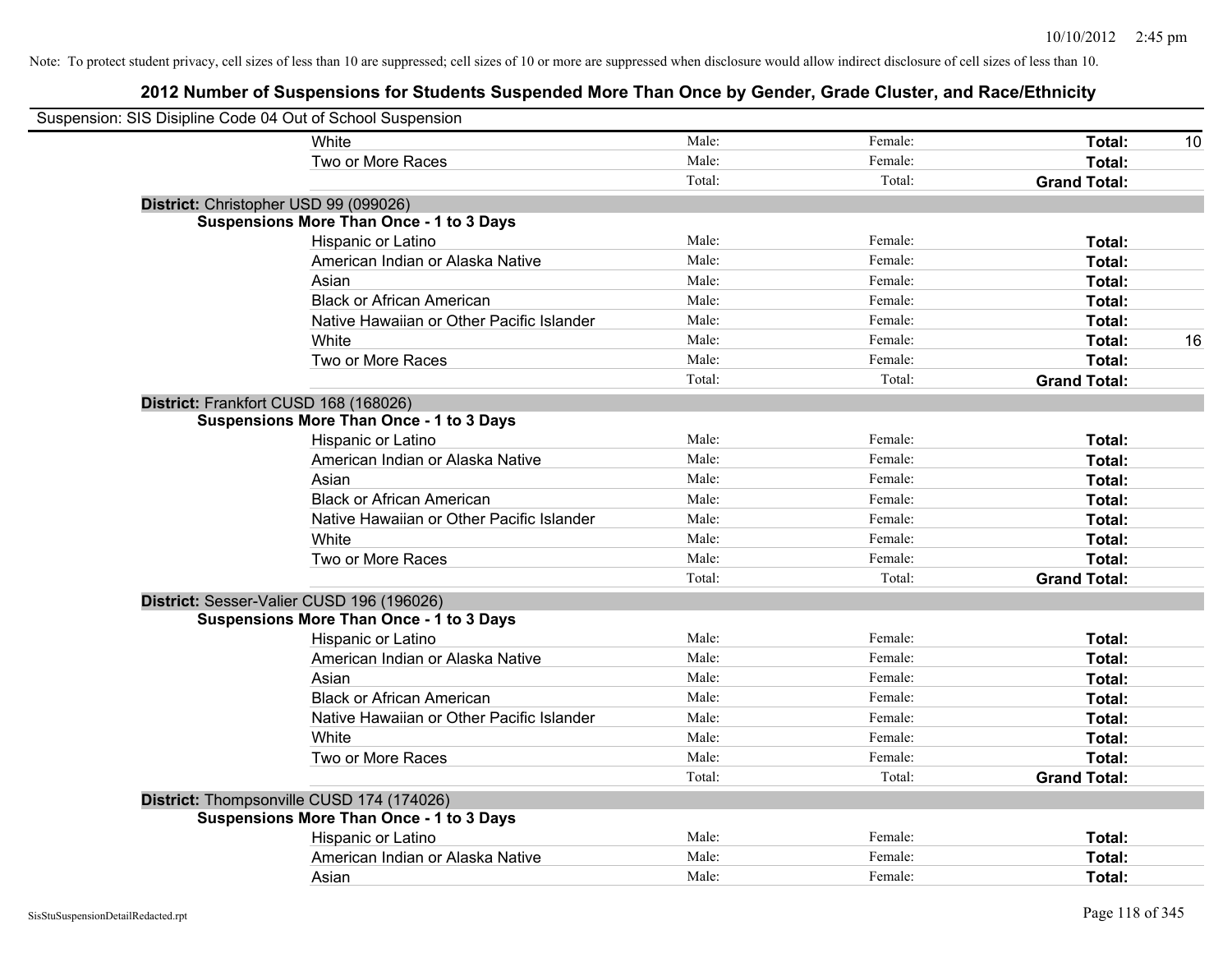|                          | Suspension: SIS Disipline Code 04 Out of School Suspension |        |    |         |    |                     |    |
|--------------------------|------------------------------------------------------------|--------|----|---------|----|---------------------|----|
|                          | <b>Black or African American</b>                           | Male:  |    | Female: |    | Total:              |    |
|                          | Native Hawaiian or Other Pacific Islander                  | Male:  |    | Female: |    | Total:              |    |
|                          | White                                                      | Male:  |    | Female: |    | Total:              |    |
|                          | Two or More Races                                          | Male:  |    | Female: |    | Total:              |    |
|                          |                                                            | Total: |    | Total:  |    | <b>Grand Total:</b> |    |
|                          | District: Zeigler-Royalton CUSD 188 (188026)               |        |    |         |    |                     |    |
|                          | <b>Suspensions More Than Once - 1 to 3 Days</b>            |        |    |         |    |                     |    |
|                          | Hispanic or Latino                                         | Male:  |    | Female: |    | Total:              |    |
|                          | American Indian or Alaska Native                           | Male:  |    | Female: |    | Total:              |    |
|                          | Asian                                                      | Male:  |    | Female: |    | Total:              |    |
|                          | <b>Black or African American</b>                           | Male:  |    | Female: |    | Total:              |    |
|                          | Native Hawaiian or Other Pacific Islander                  | Male:  |    | Female: |    | Total:              |    |
|                          | White                                                      | Male:  |    | Female: |    | Total:              |    |
|                          | Two or More Races                                          | Male:  |    | Female: |    | Total:              |    |
|                          |                                                            | Total: |    | Total:  |    | <b>Grand Total:</b> |    |
|                          | <b>Suspensions More Than Once - 4 or More Days</b>         |        |    |         |    |                     |    |
|                          | Hispanic or Latino                                         | Male:  |    | Female: |    | Total:              |    |
|                          | American Indian or Alaska Native                           | Male:  |    | Female: |    | Total:              |    |
|                          | Asian                                                      | Male:  |    | Female: |    | Total:              |    |
|                          | <b>Black or African American</b>                           | Male:  |    | Female: |    | Total:              |    |
|                          | Native Hawaiian or Other Pacific Islander                  | Male:  |    | Female: |    | Total:              |    |
|                          | White                                                      | Male:  |    | Female: |    | Total:              |    |
|                          | Two or More Races                                          | Male:  |    | Female: |    | Total:              |    |
|                          |                                                            | Total: |    | Total:  |    | <b>Grand Total:</b> |    |
| County: Williamson (100) |                                                            |        |    |         |    |                     |    |
|                          | District: Carterville CUSD 5 (005026)                      |        |    |         |    |                     |    |
|                          | <b>Suspensions More Than Once - 1 to 3 Days</b>            |        |    |         |    |                     |    |
|                          | Hispanic or Latino                                         | Male:  |    | Female: |    | Total:              |    |
|                          | American Indian or Alaska Native                           | Male:  |    | Female: |    | Total:              |    |
|                          | Asian                                                      | Male:  |    | Female: |    | Total:              |    |
|                          | <b>Black or African American</b>                           | Male:  |    | Female: |    | Total:              |    |
|                          | Native Hawaiian or Other Pacific Islander                  | Male:  |    | Female: |    | Total:              |    |
|                          | White                                                      | Male:  | 62 | Female: | 16 | Total:              | 78 |
|                          | Two or More Races                                          | Male:  |    | Female: |    | Total:              |    |
|                          |                                                            | Total: |    | Total:  |    | <b>Grand Total:</b> |    |
|                          | <b>Suspensions More Than Once - 4 or More Days</b>         |        |    |         |    |                     |    |
|                          | Hispanic or Latino                                         | Male:  |    | Female: |    | Total:              |    |
|                          | American Indian or Alaska Native                           | Male:  |    | Female: |    | <b>Total:</b>       |    |
|                          | Asian                                                      | Male:  |    | Female: |    | Total:              |    |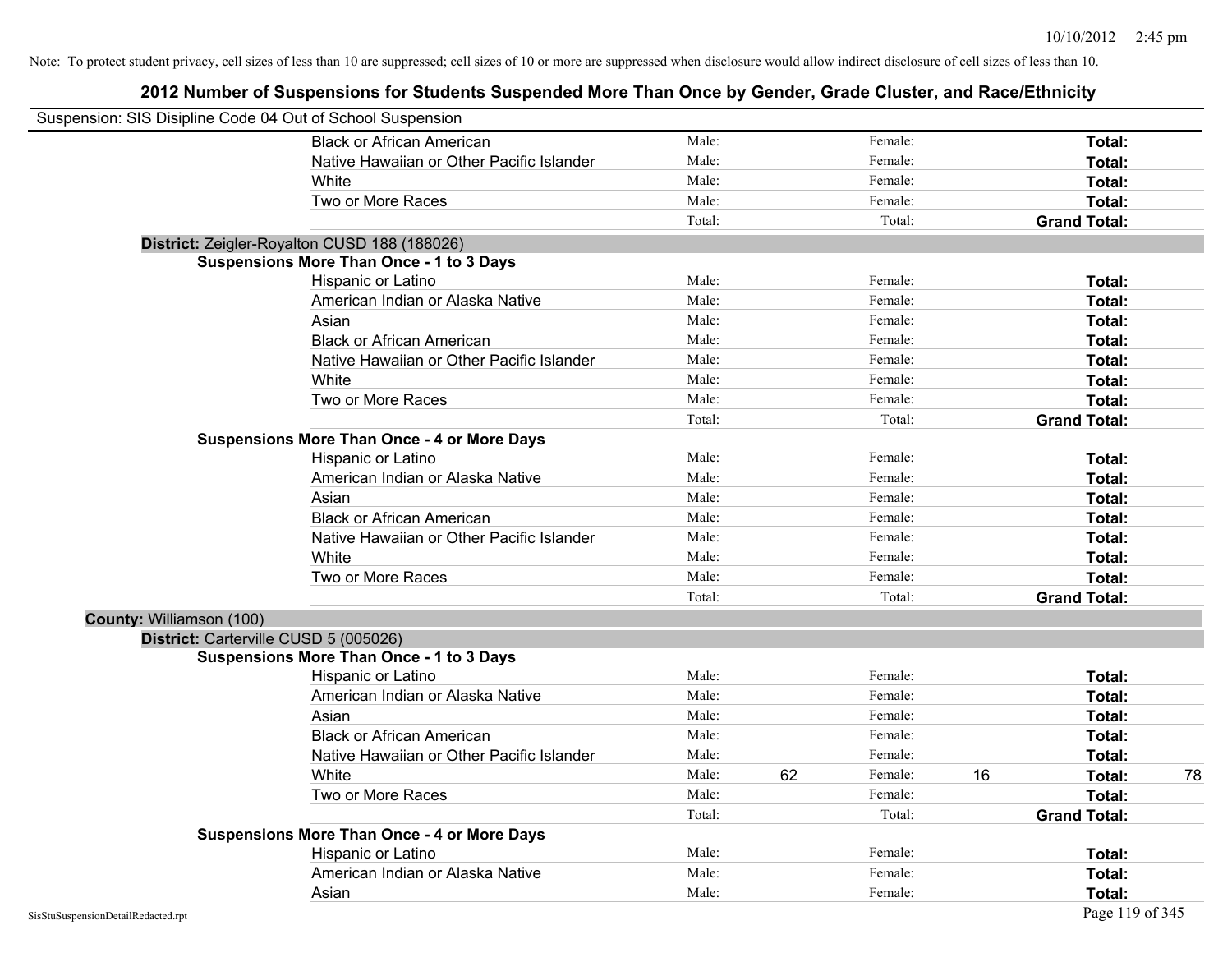| Suspension: SIS Disipline Code 04 Out of School Suspension |                                                    |        |    |         |    |                     |     |
|------------------------------------------------------------|----------------------------------------------------|--------|----|---------|----|---------------------|-----|
|                                                            | <b>Black or African American</b>                   | Male:  |    | Female: |    | Total:              |     |
|                                                            | Native Hawaiian or Other Pacific Islander          | Male:  |    | Female: |    | Total:              |     |
|                                                            | White                                              | Male:  |    | Female: |    | Total:              |     |
|                                                            | Two or More Races                                  | Male:  |    | Female: |    | Total:              |     |
|                                                            |                                                    | Total: |    | Total:  |    | <b>Grand Total:</b> |     |
| District: Herrin CUSD 4 (004026)                           |                                                    |        |    |         |    |                     |     |
|                                                            | Suspensions More Than Once - 1 to 3 Days           |        |    |         |    |                     |     |
|                                                            | Hispanic or Latino                                 | Male:  |    | Female: |    | Total:              |     |
|                                                            | American Indian or Alaska Native                   | Male:  |    | Female: |    | Total:              |     |
|                                                            | Asian                                              | Male:  |    | Female: |    | Total:              |     |
|                                                            | <b>Black or African American</b>                   | Male:  |    | Female: |    | Total:              | 25  |
|                                                            | Native Hawaiian or Other Pacific Islander          | Male:  |    | Female: |    | Total:              |     |
|                                                            | White                                              | Male:  | 90 | Female: | 15 | Total:              | 105 |
|                                                            | Two or More Races                                  | Male:  |    | Female: |    | Total:              | 10  |
|                                                            |                                                    | Total: |    | Total:  |    | <b>Grand Total:</b> |     |
|                                                            | <b>Suspensions More Than Once - 4 or More Days</b> |        |    |         |    |                     |     |
|                                                            | Hispanic or Latino                                 | Male:  |    | Female: |    | Total:              |     |
|                                                            | American Indian or Alaska Native                   | Male:  |    | Female: |    | Total:              |     |
|                                                            | Asian                                              | Male:  |    | Female: |    | Total:              |     |
|                                                            | <b>Black or African American</b>                   | Male:  |    | Female: |    | Total:              |     |
|                                                            | Native Hawaiian or Other Pacific Islander          | Male:  |    | Female: |    | Total:              |     |
|                                                            | White                                              | Male:  |    | Female: |    | Total:              | 19  |
|                                                            | Two or More Races                                  | Male:  |    | Female: |    | Total:              |     |
|                                                            |                                                    | Total: |    | Total:  |    | <b>Grand Total:</b> |     |
|                                                            | District: Johnston City CUSD 1 (001026)            |        |    |         |    |                     |     |
|                                                            | <b>Suspensions More Than Once - 1 to 3 Days</b>    |        |    |         |    |                     |     |
|                                                            | Hispanic or Latino                                 | Male:  |    | Female: |    | Total:              |     |
|                                                            | American Indian or Alaska Native                   | Male:  |    | Female: |    | Total:              |     |
|                                                            | Asian                                              | Male:  |    | Female: |    | Total:              |     |
|                                                            | <b>Black or African American</b>                   | Male:  |    | Female: |    | Total:              |     |
|                                                            | Native Hawaiian or Other Pacific Islander          | Male:  |    | Female: |    | Total:              |     |
|                                                            | <b>White</b>                                       | Male:  |    | Female: |    | Total:              | 26  |
|                                                            | Two or More Races                                  | Male:  |    | Female: |    | Total:              |     |
|                                                            |                                                    | Total: |    | Total:  |    | <b>Grand Total:</b> |     |
|                                                            | <b>Suspensions More Than Once - 4 or More Days</b> |        |    |         |    |                     |     |
|                                                            | Hispanic or Latino                                 | Male:  |    | Female: |    | Total:              |     |
|                                                            | American Indian or Alaska Native                   | Male:  |    | Female: |    | Total:              |     |
|                                                            | Asian                                              | Male:  |    | Female: |    | Total:              |     |
|                                                            | <b>Black or African American</b>                   | Male:  |    | Female: |    | Total:              |     |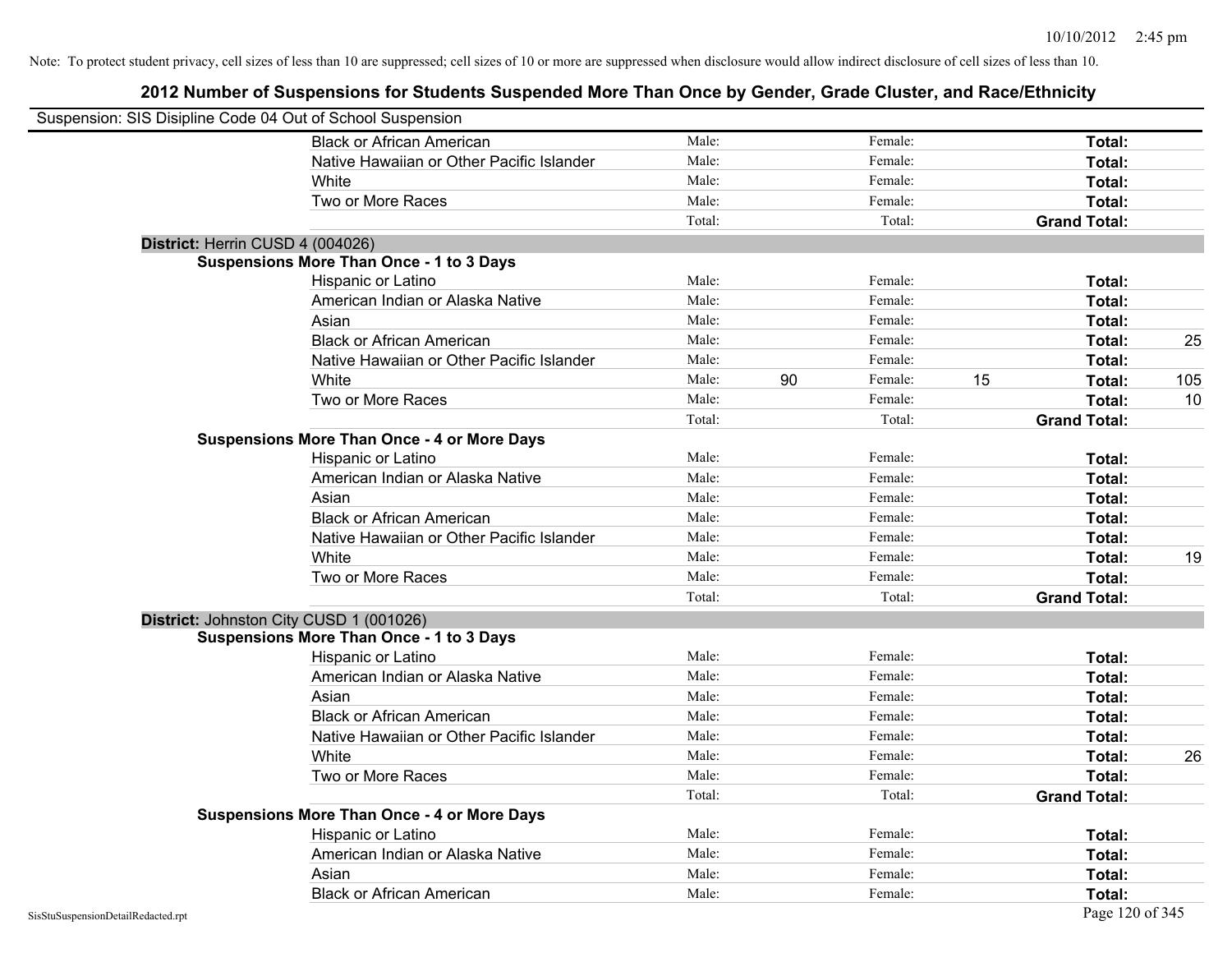| Suspension: SIS Disipline Code 04 Out of School Suspension |                                                    |        |         |                     |    |
|------------------------------------------------------------|----------------------------------------------------|--------|---------|---------------------|----|
|                                                            | Native Hawaiian or Other Pacific Islander          | Male:  | Female: | Total:              |    |
|                                                            | White                                              | Male:  | Female: | Total:              |    |
|                                                            | Two or More Races                                  | Male:  | Female: | Total:              |    |
|                                                            |                                                    | Total: | Total:  | <b>Grand Total:</b> |    |
| District: Marion CUSD 2 (002026)                           |                                                    |        |         |                     |    |
|                                                            | <b>Suspensions More Than Once - 1 to 3 Days</b>    |        |         |                     |    |
|                                                            | Hispanic or Latino                                 | Male:  | Female: | Total:              |    |
|                                                            | American Indian or Alaska Native                   | Male:  | Female: | Total:              |    |
|                                                            | Asian                                              | Male:  | Female: | Total:              |    |
|                                                            | <b>Black or African American</b>                   | Male:  | Female: | Total:              | 37 |
|                                                            | Native Hawaiian or Other Pacific Islander          | Male:  | Female: | Total:              |    |
|                                                            | White                                              | Male:  | Female: | Total:              | 77 |
|                                                            | Two or More Races                                  | Male:  | Female: | Total:              | 11 |
|                                                            |                                                    | Total: | Total:  | <b>Grand Total:</b> |    |
|                                                            | <b>Suspensions More Than Once - 4 or More Days</b> |        |         |                     |    |
|                                                            | Hispanic or Latino                                 | Male:  | Female: | Total:              |    |
|                                                            | American Indian or Alaska Native                   | Male:  | Female: | Total:              |    |
|                                                            | Asian                                              | Male:  | Female: | Total:              |    |
|                                                            | <b>Black or African American</b>                   | Male:  | Female: | Total:              | 12 |
|                                                            | Native Hawaiian or Other Pacific Islander          | Male:  | Female: | Total:              |    |
|                                                            | White                                              | Male:  | Female: | Total:              | 24 |
|                                                            | Two or More Races                                  | Male:  | Female: | Total:              |    |
|                                                            |                                                    | Total: | Total:  | <b>Grand Total:</b> |    |
| Region: Fulton/Schuyler ROE (22)<br>County: Fulton (029)   |                                                    |        |         |                     |    |
| District: Astoria CUSD 1 (001026)                          |                                                    |        |         |                     |    |
|                                                            | <b>Suspensions More Than Once - 1 to 3 Days</b>    |        |         |                     |    |
|                                                            | Hispanic or Latino                                 | Male:  | Female: | Total:              |    |
|                                                            | American Indian or Alaska Native                   | Male:  | Female: | Total:              |    |
|                                                            | Asian                                              | Male:  | Female: | Total:              |    |
|                                                            | <b>Black or African American</b>                   | Male:  | Female: | Total:              |    |
|                                                            | Native Hawaiian or Other Pacific Islander          | Male:  | Female: | Total:              |    |
|                                                            | White                                              | Male:  | Female: | Total:              | 12 |
|                                                            | Two or More Races                                  | Male:  | Female: | Total:              |    |
|                                                            |                                                    | Total: | Total:  | <b>Grand Total:</b> |    |
|                                                            | <b>Suspensions More Than Once - 4 or More Days</b> |        |         |                     |    |
|                                                            | <b>Hispanic or Latino</b>                          | Male:  | Female: | Total:              |    |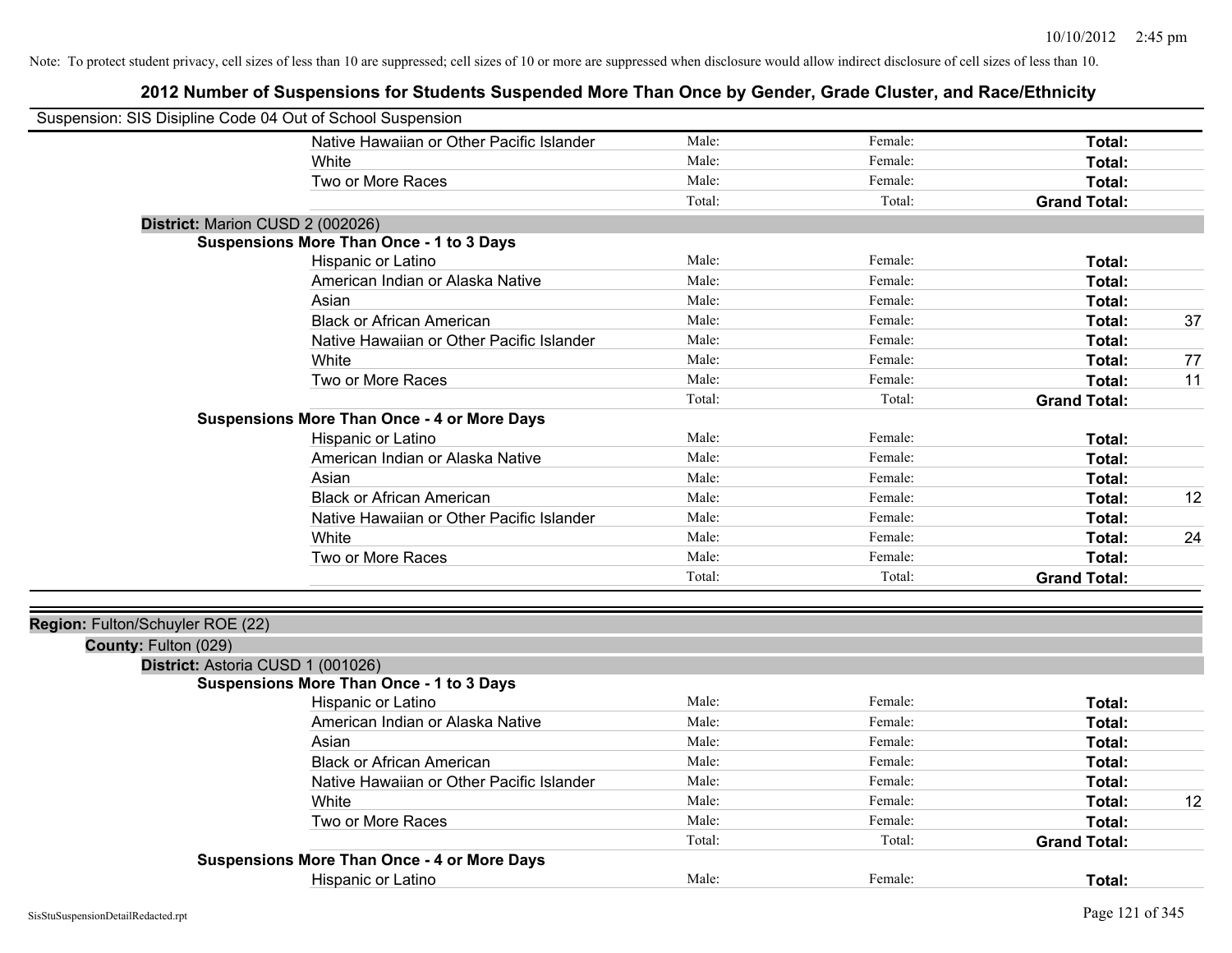|                                    | Suspension: SIS Disipline Code 04 Out of School Suspension |        |    |         |    |                     |    |
|------------------------------------|------------------------------------------------------------|--------|----|---------|----|---------------------|----|
|                                    | American Indian or Alaska Native                           | Male:  |    | Female: |    | Total:              |    |
|                                    | Asian                                                      | Male:  |    | Female: |    | Total:              |    |
|                                    | <b>Black or African American</b>                           | Male:  |    | Female: |    | Total:              |    |
|                                    | Native Hawaiian or Other Pacific Islander                  | Male:  |    | Female: |    | Total:              |    |
|                                    | White                                                      | Male:  |    | Female: |    | Total:              |    |
|                                    | Two or More Races                                          | Male:  |    | Female: |    | Total:              |    |
|                                    |                                                            | Total: |    | Total:  |    | <b>Grand Total:</b> |    |
|                                    | <b>District: Avon CUSD 176 (176026)</b>                    |        |    |         |    |                     |    |
|                                    | <b>Suspensions More Than Once - 1 to 3 Days</b>            |        |    |         |    |                     |    |
|                                    | Hispanic or Latino                                         | Male:  |    | Female: |    | Total:              |    |
|                                    | American Indian or Alaska Native                           | Male:  |    | Female: |    | Total:              |    |
|                                    | Asian                                                      | Male:  |    | Female: |    | Total:              |    |
|                                    | <b>Black or African American</b>                           | Male:  |    | Female: |    | Total:              |    |
|                                    | Native Hawaiian or Other Pacific Islander                  | Male:  |    | Female: |    | Total:              |    |
|                                    | White                                                      | Male:  |    | Female: |    | Total:              |    |
|                                    | Two or More Races                                          | Male:  |    | Female: |    | Total:              |    |
|                                    |                                                            | Total: |    | Total:  |    | <b>Grand Total:</b> |    |
|                                    | <b>Suspensions More Than Once - 4 or More Days</b>         |        |    |         |    |                     |    |
|                                    | Hispanic or Latino                                         | Male:  |    | Female: |    | Total:              |    |
|                                    | American Indian or Alaska Native                           | Male:  |    | Female: |    | Total:              |    |
|                                    | Asian                                                      | Male:  |    | Female: |    | Total:              |    |
|                                    | <b>Black or African American</b>                           | Male:  |    | Female: |    | Total:              |    |
|                                    | Native Hawaiian or Other Pacific Islander                  | Male:  |    | Female: |    | Total:              |    |
|                                    | White                                                      | Male:  |    | Female: |    | Total:              |    |
|                                    | Two or More Races                                          | Male:  |    | Female: |    | Total:              |    |
|                                    |                                                            | Total: |    | Total:  |    | <b>Grand Total:</b> |    |
|                                    | District: Canton Union SD 66 (066025)                      |        |    |         |    |                     |    |
|                                    | <b>Suspensions More Than Once - 1 to 3 Days</b>            |        |    |         |    |                     |    |
|                                    | Hispanic or Latino                                         | Male:  |    | Female: |    | Total:              |    |
|                                    | American Indian or Alaska Native                           | Male:  |    | Female: |    | Total:              |    |
|                                    | Asian                                                      | Male:  |    | Female: |    | Total:              |    |
|                                    | <b>Black or African American</b>                           | Male:  |    | Female: |    | Total:              |    |
|                                    | Native Hawaiian or Other Pacific Islander                  | Male:  |    | Female: |    | Total:              |    |
|                                    | White                                                      | Male:  | 13 | Female: | 10 | Total:              | 23 |
|                                    | Two or More Races                                          | Male:  |    | Female: |    | Total:              |    |
|                                    |                                                            | Total: |    | Total:  |    | <b>Grand Total:</b> |    |
|                                    | <b>Suspensions More Than Once - 4 or More Days</b>         |        |    |         |    |                     |    |
|                                    | Hispanic or Latino                                         | Male:  |    | Female: |    | Total:              |    |
|                                    | American Indian or Alaska Native                           | Male:  |    | Female: |    | Total:              |    |
| SisStuSuspensionDetailRedacted.rpt |                                                            |        |    |         |    | Page 122 of 345     |    |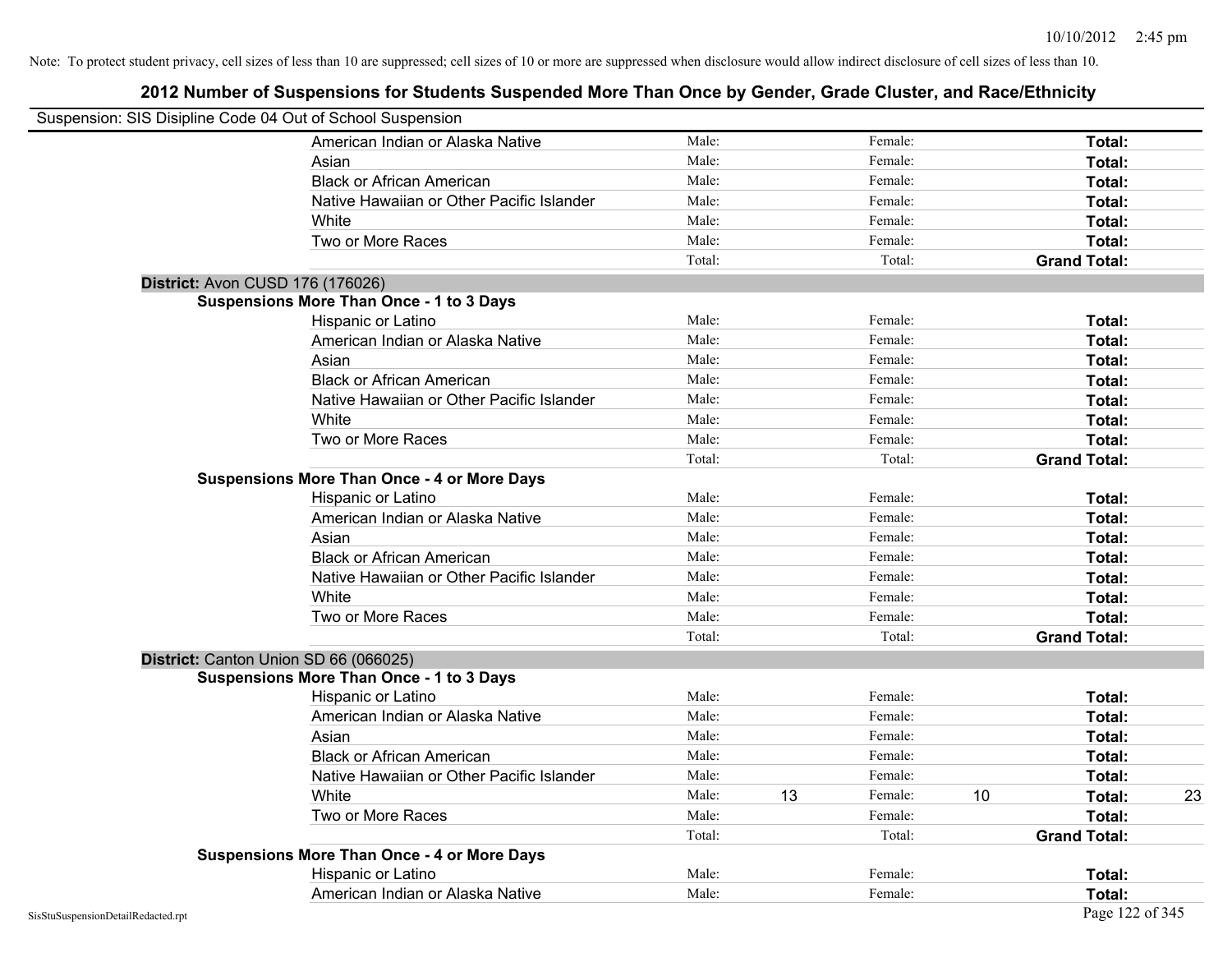| Suspension: SIS Disipline Code 04 Out of School Suspension |                                                    |        |         |                     |    |
|------------------------------------------------------------|----------------------------------------------------|--------|---------|---------------------|----|
|                                                            | Asian                                              | Male:  | Female: | Total:              |    |
|                                                            | <b>Black or African American</b>                   | Male:  | Female: | Total:              |    |
|                                                            | Native Hawaiian or Other Pacific Islander          | Male:  | Female: | Total:              |    |
|                                                            | White                                              | Male:  | Female: | Total:              |    |
|                                                            | Two or More Races                                  | Male:  | Female: | Total:              |    |
|                                                            |                                                    | Total: | Total:  | <b>Grand Total:</b> |    |
|                                                            | District: Lewistown CUSD 97 (097026)               |        |         |                     |    |
|                                                            | <b>Suspensions More Than Once - 1 to 3 Days</b>    |        |         |                     |    |
|                                                            | Hispanic or Latino                                 | Male:  | Female: | Total:              |    |
|                                                            | American Indian or Alaska Native                   | Male:  | Female: | Total:              |    |
|                                                            | Asian                                              | Male:  | Female: | Total:              |    |
|                                                            | <b>Black or African American</b>                   | Male:  | Female: | Total:              |    |
|                                                            | Native Hawaiian or Other Pacific Islander          | Male:  | Female: | Total:              |    |
|                                                            | White                                              | Male:  | Female: | Total:              | 53 |
|                                                            | Two or More Races                                  | Male:  | Female: | Total:              |    |
|                                                            |                                                    | Total: | Total:  | <b>Grand Total:</b> |    |
|                                                            | <b>Suspensions More Than Once - 4 or More Days</b> |        |         |                     |    |
|                                                            | Hispanic or Latino                                 | Male:  | Female: | Total:              |    |
|                                                            | American Indian or Alaska Native                   | Male:  | Female: | Total:              |    |
|                                                            | Asian                                              | Male:  | Female: | Total:              |    |
|                                                            | <b>Black or African American</b>                   | Male:  | Female: | Total:              |    |
|                                                            | Native Hawaiian or Other Pacific Islander          | Male:  | Female: | Total:              |    |
|                                                            | White                                              | Male:  | Female: | Total:              |    |
|                                                            | Two or More Races                                  | Male:  | Female: | Total:              |    |
|                                                            |                                                    | Total: | Total:  | <b>Grand Total:</b> |    |
|                                                            | District: Spoon River Valley CUSD 4 (004026)       |        |         |                     |    |
|                                                            | <b>Suspensions More Than Once - 1 to 3 Days</b>    |        |         |                     |    |
|                                                            | Hispanic or Latino                                 | Male:  | Female: | Total:              |    |
|                                                            | American Indian or Alaska Native                   | Male:  | Female: | Total:              |    |
|                                                            | Asian                                              | Male:  | Female: | Total:              |    |
|                                                            | <b>Black or African American</b>                   | Male:  | Female: | Total:              |    |
|                                                            | Native Hawaiian or Other Pacific Islander          | Male:  | Female: | Total:              |    |
|                                                            | White                                              | Male:  | Female: | Total:              | 48 |
|                                                            | Two or More Races                                  | Male:  | Female: | Total:              |    |
|                                                            |                                                    | Total: | Total:  | <b>Grand Total:</b> |    |
|                                                            | <b>Suspensions More Than Once - 4 or More Days</b> |        |         |                     |    |
|                                                            | Hispanic or Latino                                 | Male:  | Female: | Total:              |    |
|                                                            | American Indian or Alaska Native                   | Male:  | Female: | Total:              |    |
|                                                            | Asian                                              | Male:  | Female: | Total:              |    |
| SisStuSuspensionDetailRedacted.rpt                         |                                                    |        |         | Page 123 of 345     |    |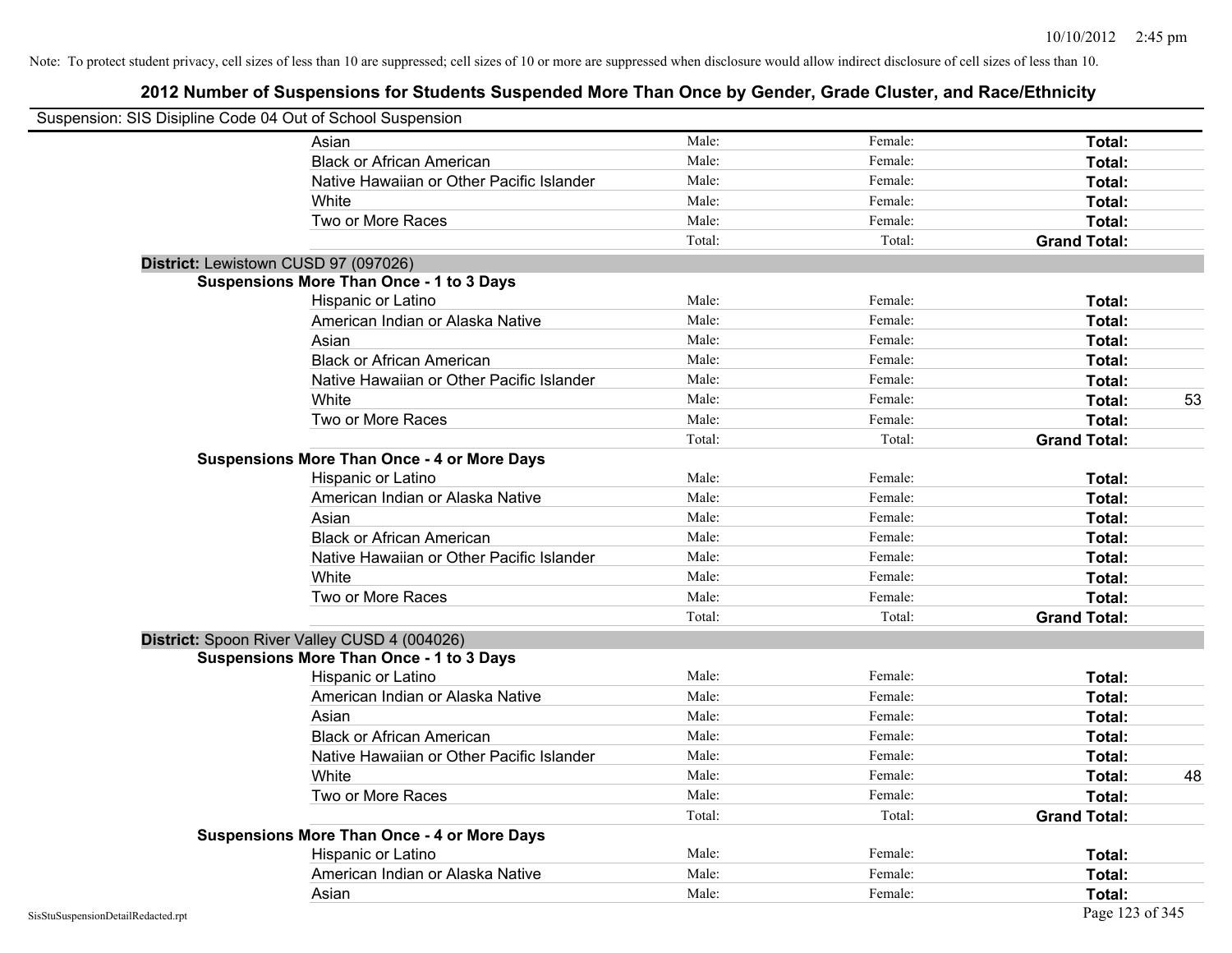| Suspension: SIS Disipline Code 04 Out of School Suspension |                                                    |        |         |                     |    |
|------------------------------------------------------------|----------------------------------------------------|--------|---------|---------------------|----|
|                                                            | <b>Black or African American</b>                   | Male:  | Female: | Total:              |    |
|                                                            | Native Hawaiian or Other Pacific Islander          | Male:  | Female: | Total:              |    |
|                                                            | White                                              | Male:  | Female: | Total:              |    |
|                                                            | Two or More Races                                  | Male:  | Female: | Total:              |    |
|                                                            |                                                    | Total: | Total:  | <b>Grand Total:</b> |    |
| District: V I T CUSD 2 (002026)                            |                                                    |        |         |                     |    |
|                                                            | <b>Suspensions More Than Once - 4 or More Days</b> |        |         |                     |    |
|                                                            | Hispanic or Latino                                 | Male:  | Female: | Total:              |    |
|                                                            | American Indian or Alaska Native                   | Male:  | Female: | Total:              |    |
|                                                            | Asian                                              | Male:  | Female: | Total:              |    |
|                                                            | <b>Black or African American</b>                   | Male:  | Female: | Total:              |    |
|                                                            | Native Hawaiian or Other Pacific Islander          | Male:  | Female: | Total:              |    |
|                                                            | White                                              | Male:  | Female: | Total:              |    |
|                                                            | Two or More Races                                  | Male:  | Female: | Total:              |    |
|                                                            |                                                    | Total: | Total:  | <b>Grand Total:</b> |    |
| County: Non-Public School (000)                            |                                                    |        |         |                     |    |
| District: Fulton/Schuyler ROE (000000)                     |                                                    |        |         |                     |    |
|                                                            | <b>Suspensions More Than Once - 1 to 3 Days</b>    |        |         |                     |    |
|                                                            | Hispanic or Latino                                 | Male:  | Female: | Total:              |    |
|                                                            | American Indian or Alaska Native                   | Male:  | Female: | Total:              |    |
|                                                            | Asian                                              | Male:  | Female: | Total:              |    |
|                                                            | <b>Black or African American</b>                   | Male:  | Female: | Total:              |    |
|                                                            | Native Hawaiian or Other Pacific Islander          | Male:  | Female: | Total:              |    |
|                                                            | White                                              | Male:  | Female: | Total:              | 26 |
|                                                            | Two or More Races                                  | Male:  | Female: | Total:              |    |
|                                                            |                                                    | Total: | Total:  | <b>Grand Total:</b> |    |
|                                                            | <b>Suspensions More Than Once - 4 or More Days</b> |        |         |                     |    |
|                                                            | Hispanic or Latino                                 | Male:  | Female: | Total:              |    |
|                                                            | American Indian or Alaska Native                   | Male:  | Female: | Total:              |    |
|                                                            | Asian                                              | Male:  | Female: | Total:              |    |
|                                                            | <b>Black or African American</b>                   | Male:  | Female: | Total:              |    |
|                                                            | Native Hawaiian or Other Pacific Islander          | Male:  | Female: | Total:              |    |
|                                                            | White                                              | Male:  | Female: | Total:              |    |
|                                                            | Two or More Races                                  | Male:  | Female: | Total:              |    |
|                                                            |                                                    | Total: | Total:  | <b>Grand Total:</b> |    |
| <b>County: Schuyler (085)</b>                              |                                                    |        |         |                     |    |
| District: Schuyler-Industry CUSD 5 (005026)                |                                                    |        |         |                     |    |
|                                                            | <b>Suspensions More Than Once - 1 to 3 Days</b>    |        |         |                     |    |
|                                                            | Hispanic or Latino                                 | Male:  | Female: | Total:              |    |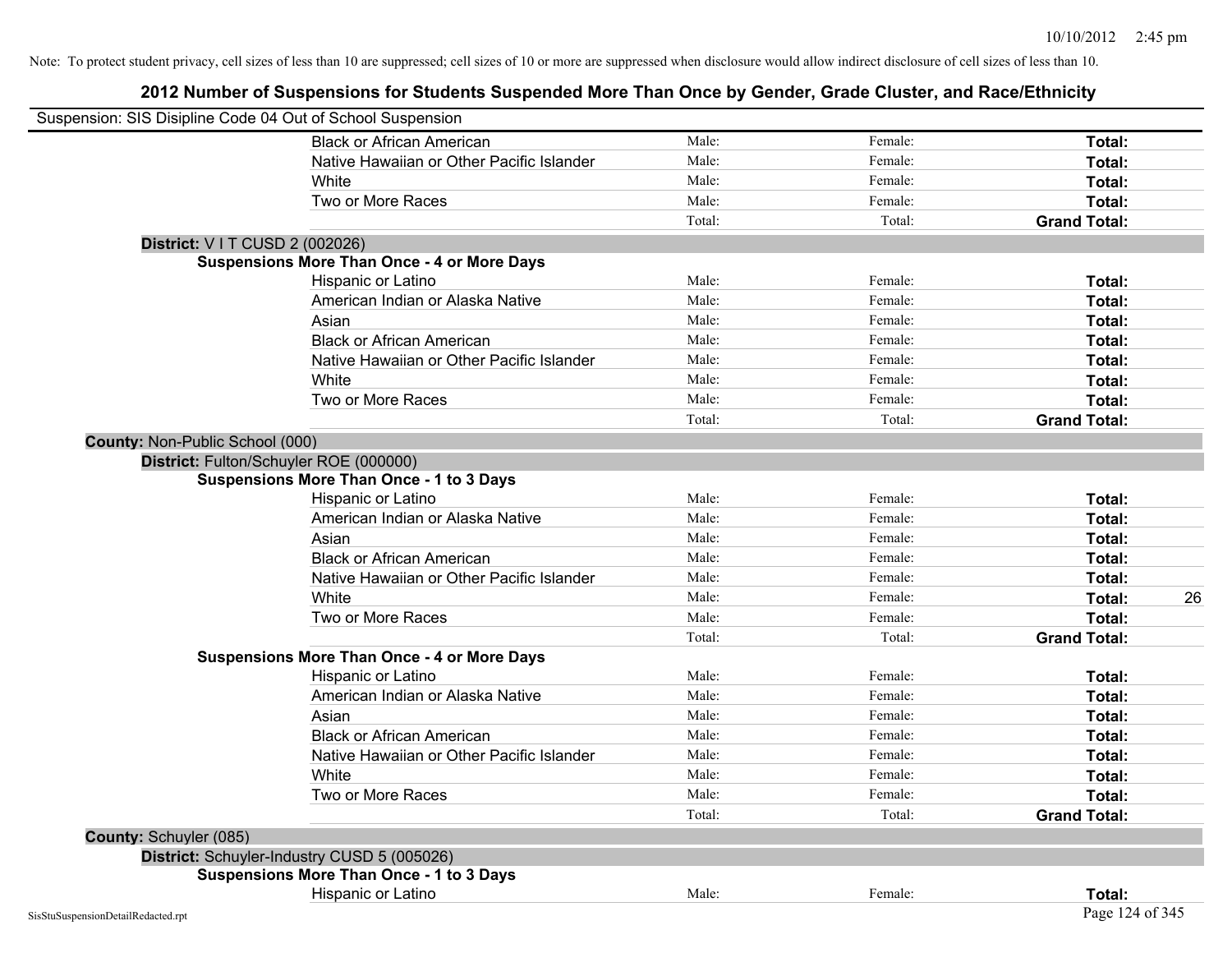| Suspension: SIS Disipline Code 04 Out of School Suspension |                                                    |        |         |                     |    |
|------------------------------------------------------------|----------------------------------------------------|--------|---------|---------------------|----|
|                                                            | American Indian or Alaska Native                   | Male:  | Female: | Total:              |    |
|                                                            | Asian                                              | Male:  | Female: | Total:              |    |
|                                                            | <b>Black or African American</b>                   | Male:  | Female: | Total:              |    |
|                                                            | Native Hawaiian or Other Pacific Islander          | Male:  | Female: | Total:              |    |
|                                                            | White                                              | Male:  | Female: | Total:              | 13 |
|                                                            | Two or More Races                                  | Male:  | Female: | Total:              |    |
|                                                            |                                                    | Total: | Total:  | <b>Grand Total:</b> |    |
|                                                            |                                                    |        |         |                     |    |
| Region: Grundy/Kendall ROE (24)                            |                                                    |        |         |                     |    |
| County: Grundy (032)                                       |                                                    |        |         |                     |    |
|                                                            | District: Coal City CUSD 1 (001026)                |        |         |                     |    |
|                                                            | <b>Suspensions More Than Once - 1 to 3 Days</b>    |        |         |                     |    |
|                                                            | Hispanic or Latino                                 | Male:  | Female: | Total:              |    |
|                                                            | American Indian or Alaska Native                   | Male:  | Female: | Total:              |    |
|                                                            | Asian                                              | Male:  | Female: | Total:              |    |
|                                                            | <b>Black or African American</b>                   | Male:  | Female: | Total:              |    |
|                                                            | Native Hawaiian or Other Pacific Islander          | Male:  | Female: | Total:              |    |
|                                                            | White                                              | Male:  | Female: | Total:              | 23 |
|                                                            | Two or More Races                                  | Male:  | Female: | Total:              |    |
|                                                            |                                                    | Total: | Total:  | <b>Grand Total:</b> |    |
|                                                            | <b>Suspensions More Than Once - 4 or More Days</b> |        |         |                     |    |
|                                                            | Hispanic or Latino                                 | Male:  | Female: | Total:              |    |
|                                                            | American Indian or Alaska Native                   | Male:  | Female: | Total:              |    |
|                                                            | Asian                                              | Male:  | Female: | Total:              |    |
|                                                            | <b>Black or African American</b>                   | Male:  | Female: | Total:              |    |
|                                                            | Native Hawaiian or Other Pacific Islander          | Male:  | Female: | Total:              |    |
|                                                            | White                                              | Male:  | Female: | Total:              |    |
|                                                            | Two or More Races                                  | Male:  | Female: | Total:              |    |
|                                                            |                                                    | Total: | Total:  | <b>Grand Total:</b> |    |
|                                                            | District: Gardner S Wilmington Twp HSD 73 (073017) |        |         |                     |    |
|                                                            | <b>Suspensions More Than Once - 1 to 3 Days</b>    |        |         |                     |    |
|                                                            | Hispanic or Latino                                 | Male:  | Female: | Total:              |    |
|                                                            | American Indian or Alaska Native                   | Male:  | Female: | Total:              |    |
|                                                            | Asian                                              | Male:  | Female: | Total:              |    |
|                                                            | <b>Black or African American</b>                   | Male:  | Female: | Total:              |    |
|                                                            | Native Hawaiian or Other Pacific Islander          | Male:  | Female: | Total:              |    |
|                                                            | White                                              | Male:  | Female: | Total:              | 16 |
|                                                            | Two or More Races                                  | Male:  | Female: | Total:              |    |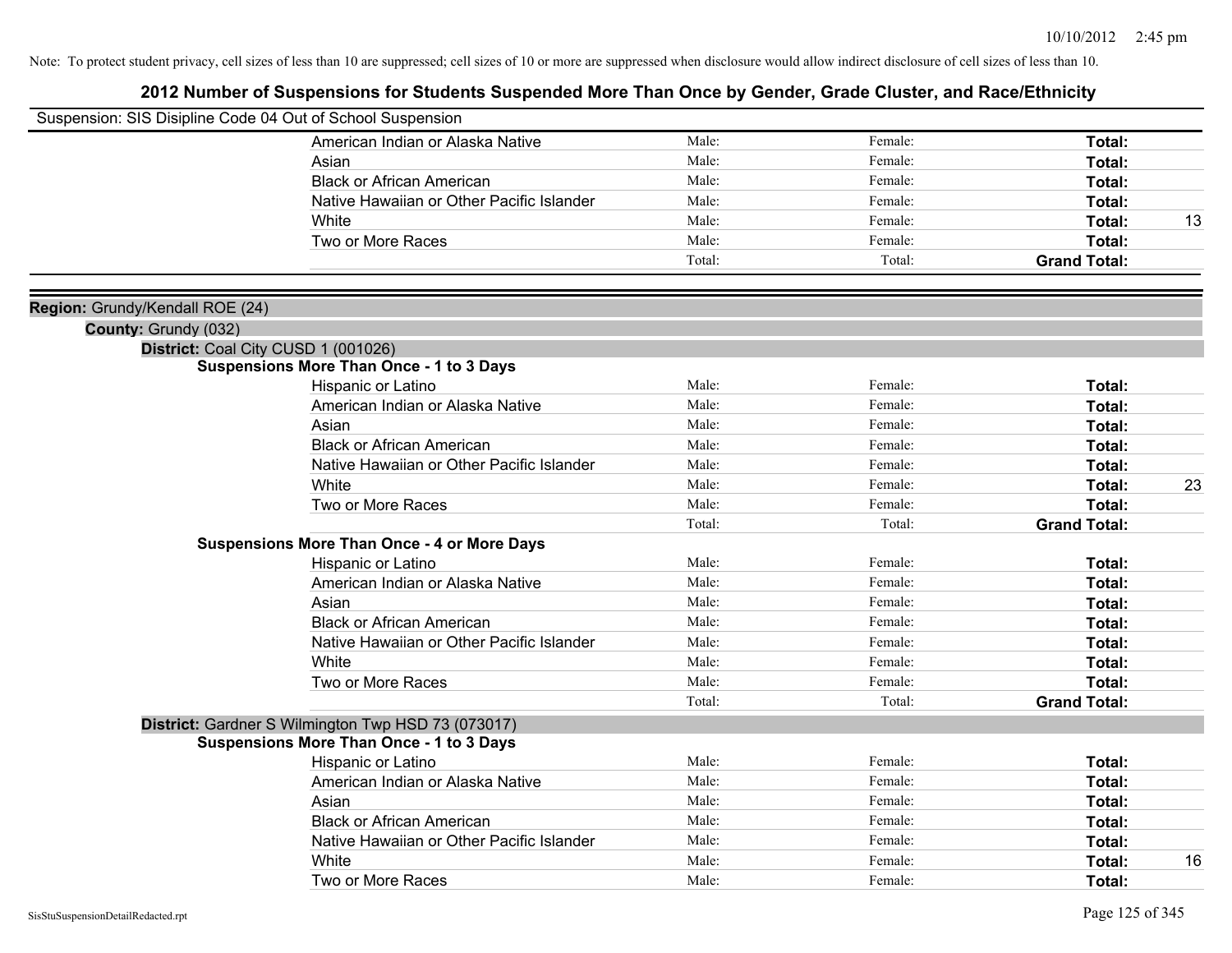| Suspension: SIS Disipline Code 04 Out of School Suspension |        |         |                     |    |
|------------------------------------------------------------|--------|---------|---------------------|----|
|                                                            | Total: | Total:  | <b>Grand Total:</b> |    |
| <b>Suspensions More Than Once - 4 or More Days</b>         |        |         |                     |    |
| Hispanic or Latino                                         | Male:  | Female: | Total:              |    |
| American Indian or Alaska Native                           | Male:  | Female: | Total:              |    |
| Asian                                                      | Male:  | Female: | Total:              |    |
| <b>Black or African American</b>                           | Male:  | Female: | Total:              |    |
| Native Hawaiian or Other Pacific Islander                  | Male:  | Female: | Total:              |    |
| White                                                      | Male:  | Female: | Total:              |    |
| Two or More Races                                          | Male:  | Female: | Total:              |    |
|                                                            | Total: | Total:  | <b>Grand Total:</b> |    |
| District: Minooka CCSD 201 (201004)                        |        |         |                     |    |
| <b>Suspensions More Than Once - 1 to 3 Days</b>            |        |         |                     |    |
| Hispanic or Latino                                         | Male:  | Female: | Total:              |    |
| American Indian or Alaska Native                           | Male:  | Female: | Total:              |    |
| Asian                                                      | Male:  | Female: | Total:              |    |
| <b>Black or African American</b>                           | Male:  | Female: | Total:              |    |
| Native Hawaiian or Other Pacific Islander                  | Male:  | Female: | Total:              |    |
| White                                                      | Male:  | Female: | Total:              | 15 |
| Two or More Races                                          | Male:  | Female: | Total:              |    |
|                                                            | Total: | Total:  | <b>Grand Total:</b> |    |
| <b>Suspensions More Than Once - 4 or More Days</b>         |        |         |                     |    |
| Hispanic or Latino                                         | Male:  | Female: | Total:              |    |
| American Indian or Alaska Native                           | Male:  | Female: | Total:              |    |
| Asian                                                      | Male:  | Female: | Total:              |    |
| <b>Black or African American</b>                           | Male:  | Female: | Total:              |    |
| Native Hawaiian or Other Pacific Islander                  | Male:  | Female: | Total:              |    |
| White                                                      | Male:  | Female: | Total:              |    |
| Two or More Races                                          | Male:  | Female: | Total:              |    |
|                                                            | Total: | Total:  | <b>Grand Total:</b> |    |
| District: Minooka CHSD 111 (111016)                        |        |         |                     |    |
| <b>Suspensions More Than Once - 1 to 3 Days</b>            |        |         |                     |    |
| Hispanic or Latino                                         | Male:  | Female: | Total:              |    |
| American Indian or Alaska Native                           | Male:  | Female: | Total:              |    |
| Asian                                                      | Male:  | Female: | Total:              |    |
| <b>Black or African American</b>                           | Male:  | Female: | Total:              |    |
| Native Hawaiian or Other Pacific Islander                  | Male:  | Female: | Total:              |    |
| White                                                      | Male:  | Female: | Total:              | 30 |
| Two or More Races                                          | Male:  | Female: | Total:              |    |
|                                                            | Total: | Total:  | <b>Grand Total:</b> |    |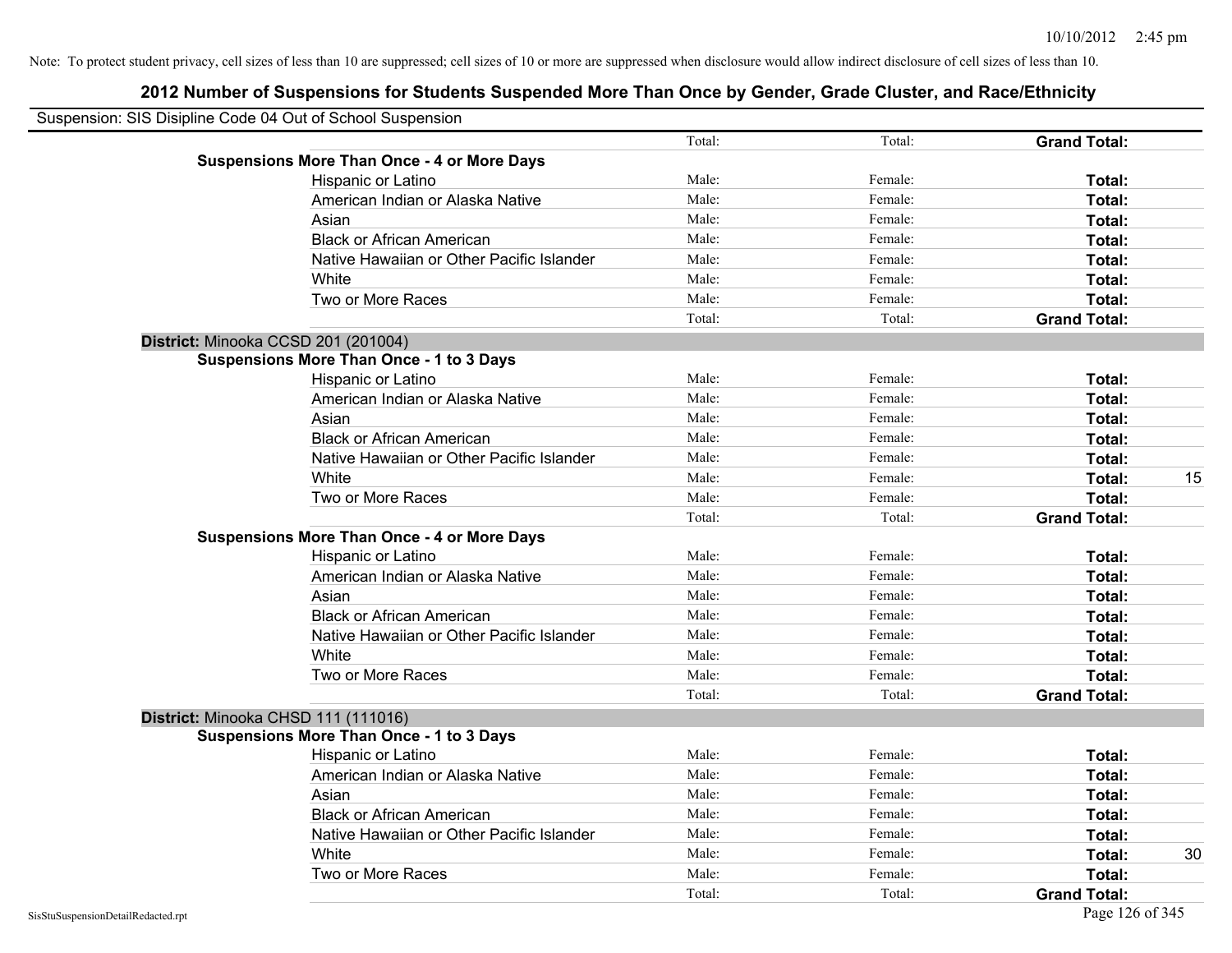# **2012 Number of Suspensions for Students Suspended More Than Once by Gender, Grade Cluster, and Race/Ethnicity**

| Suspension: SIS Disipline Code 04 Out of School Suspension |                                                    |        |         |                     |    |
|------------------------------------------------------------|----------------------------------------------------|--------|---------|---------------------|----|
|                                                            | <b>Suspensions More Than Once - 4 or More Days</b> |        |         |                     |    |
|                                                            | Hispanic or Latino                                 | Male:  | Female: | Total:              |    |
|                                                            | American Indian or Alaska Native                   | Male:  | Female: | Total:              |    |
|                                                            | Asian                                              | Male:  | Female: | Total:              |    |
|                                                            | <b>Black or African American</b>                   | Male:  | Female: | Total:              |    |
|                                                            | Native Hawaiian or Other Pacific Islander          | Male:  | Female: | Total:              |    |
|                                                            | White                                              | Male:  | Female: | Total:              | 10 |
|                                                            | Two or More Races                                  | Male:  | Female: | Total:              |    |
|                                                            |                                                    | Total: | Total:  | <b>Grand Total:</b> |    |
|                                                            | District: Morris CHSD 101 (101016)                 |        |         |                     |    |
|                                                            | <b>Suspensions More Than Once - 1 to 3 Days</b>    |        |         |                     |    |
|                                                            | Hispanic or Latino                                 | Male:  | Female: | Total:              |    |
|                                                            | American Indian or Alaska Native                   | Male:  | Female: | Total:              |    |
|                                                            | Asian                                              | Male:  | Female: | Total:              |    |
|                                                            | <b>Black or African American</b>                   | Male:  | Female: | Total:              |    |
|                                                            | Native Hawaiian or Other Pacific Islander          | Male:  | Female: | Total:              |    |
|                                                            | White                                              | Male:  | Female: | Total:              | 42 |
|                                                            | Two or More Races                                  | Male:  | Female: | Total:              |    |
|                                                            |                                                    | Total: | Total:  | <b>Grand Total:</b> |    |
|                                                            | <b>Suspensions More Than Once - 4 or More Days</b> |        |         |                     |    |
|                                                            | Hispanic or Latino                                 | Male:  | Female: | Total:              |    |
|                                                            | American Indian or Alaska Native                   | Male:  | Female: | Total:              |    |
|                                                            | Asian                                              | Male:  | Female: | Total:              |    |
|                                                            | <b>Black or African American</b>                   | Male:  | Female: | Total:              |    |
|                                                            | Native Hawaiian or Other Pacific Islander          | Male:  | Female: | Total:              |    |
|                                                            | White                                              | Male:  | Female: | Total:              |    |
|                                                            | Two or More Races                                  | Male:  | Female: | Total:              |    |
|                                                            |                                                    | Total: | Total:  | <b>Grand Total:</b> |    |
|                                                            | <b>District: Morris SD 54 (054002)</b>             |        |         |                     |    |
|                                                            | <b>Suspensions More Than Once - 1 to 3 Days</b>    |        |         |                     |    |
|                                                            | Hispanic or Latino                                 | Male:  | Female: | Total:              |    |
|                                                            | American Indian or Alaska Native                   | Male:  | Female: | Total:              |    |
|                                                            | Asian                                              | Male:  | Female: | Total:              |    |
|                                                            | <b>Black or African American</b>                   | Male:  | Female: | Total:              |    |
|                                                            | Native Hawaiian or Other Pacific Islander          | Male:  | Female: | Total:              |    |
|                                                            | White                                              | Male:  | Female: | Total:              |    |
|                                                            | Two or More Races                                  | Male:  | Female: | <b>Total:</b>       |    |
|                                                            |                                                    | Total: | Total:  | <b>Grand Total:</b> | 10 |

**Suspensions More Than Once - 4 or More Days**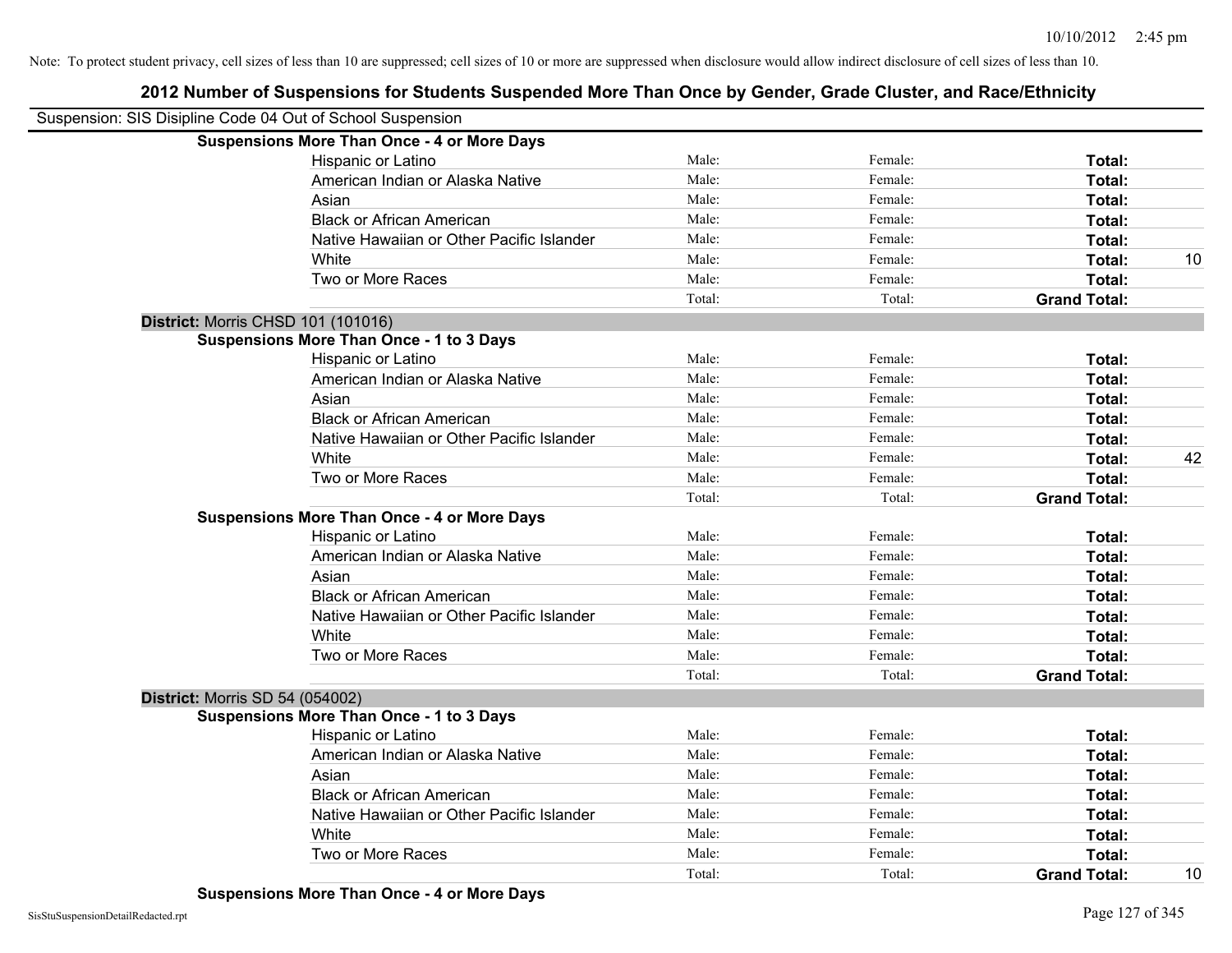| Suspension: SIS Disipline Code 04 Out of School Suspension |                                                    |        |     |         |    |                     |     |
|------------------------------------------------------------|----------------------------------------------------|--------|-----|---------|----|---------------------|-----|
|                                                            | Hispanic or Latino                                 | Male:  |     | Female: |    | Total:              |     |
|                                                            | American Indian or Alaska Native                   | Male:  |     | Female: |    | Total:              |     |
|                                                            | Asian                                              | Male:  |     | Female: |    | Total:              |     |
|                                                            | <b>Black or African American</b>                   | Male:  |     | Female: |    | Total:              |     |
|                                                            | Native Hawaiian or Other Pacific Islander          | Male:  |     | Female: |    | Total:              |     |
|                                                            | White                                              | Male:  |     | Female: |    | Total:              |     |
|                                                            | Two or More Races                                  | Male:  |     | Female: |    | Total:              |     |
|                                                            |                                                    | Total: |     | Total:  |    | <b>Grand Total:</b> |     |
| County: Kendall (047)                                      |                                                    |        |     |         |    |                     |     |
|                                                            | District: Newark CHSD 18 (018016)                  |        |     |         |    |                     |     |
|                                                            | <b>Suspensions More Than Once - 1 to 3 Days</b>    |        |     |         |    |                     |     |
|                                                            | Hispanic or Latino                                 | Male:  |     | Female: |    | Total:              |     |
|                                                            | American Indian or Alaska Native                   | Male:  |     | Female: |    | Total:              |     |
|                                                            | Asian                                              | Male:  |     | Female: |    | Total:              |     |
|                                                            | <b>Black or African American</b>                   | Male:  |     | Female: |    | Total:              |     |
|                                                            | Native Hawaiian or Other Pacific Islander          | Male:  |     | Female: |    | Total:              |     |
|                                                            | White                                              | Male:  |     | Female: |    | Total:              |     |
|                                                            | Two or More Races                                  | Male:  |     | Female: |    | Total:              |     |
|                                                            |                                                    | Total: |     | Total:  |    | <b>Grand Total:</b> |     |
|                                                            | District: Oswego CUSD 308 (308026)                 |        |     |         |    |                     |     |
|                                                            | <b>Suspensions More Than Once - 1 to 3 Days</b>    |        |     |         |    |                     |     |
|                                                            | Hispanic or Latino                                 | Male:  | 77  | Female: | 12 | Total:              | 89  |
|                                                            | American Indian or Alaska Native                   | Male:  |     | Female: |    | Total:              |     |
|                                                            | Asian                                              | Male:  |     | Female: |    | Total:              |     |
|                                                            | <b>Black or African American</b>                   | Male:  | 45  | Female: | 20 | Total:              | 65  |
|                                                            | Native Hawaiian or Other Pacific Islander          | Male:  |     | Female: |    | Total:              |     |
|                                                            | White                                              | Male:  | 126 | Female: | 46 | Total:              | 172 |
|                                                            | Two or More Races                                  | Male:  |     | Female: |    | Total:              | 12  |
|                                                            |                                                    | Total: |     | Total:  |    | <b>Grand Total:</b> |     |
|                                                            | <b>Suspensions More Than Once - 4 or More Days</b> |        |     |         |    |                     |     |
|                                                            | Hispanic or Latino                                 | Male:  |     | Female: |    | Total:              | 27  |
|                                                            | American Indian or Alaska Native                   | Male:  |     | Female: |    | Total:              |     |
|                                                            | Asian                                              | Male:  |     | Female: |    | Total:              |     |
|                                                            | <b>Black or African American</b>                   | Male:  |     | Female: |    | Total:              | 24  |
|                                                            | Native Hawaiian or Other Pacific Islander          | Male:  |     | Female: |    | Total:              |     |
|                                                            | White                                              | Male:  |     | Female: |    | Total:              | 32  |
|                                                            | Two or More Races                                  | Male:  |     | Female: |    | Total:              |     |
|                                                            |                                                    | Total: |     | Total:  |    | <b>Grand Total:</b> |     |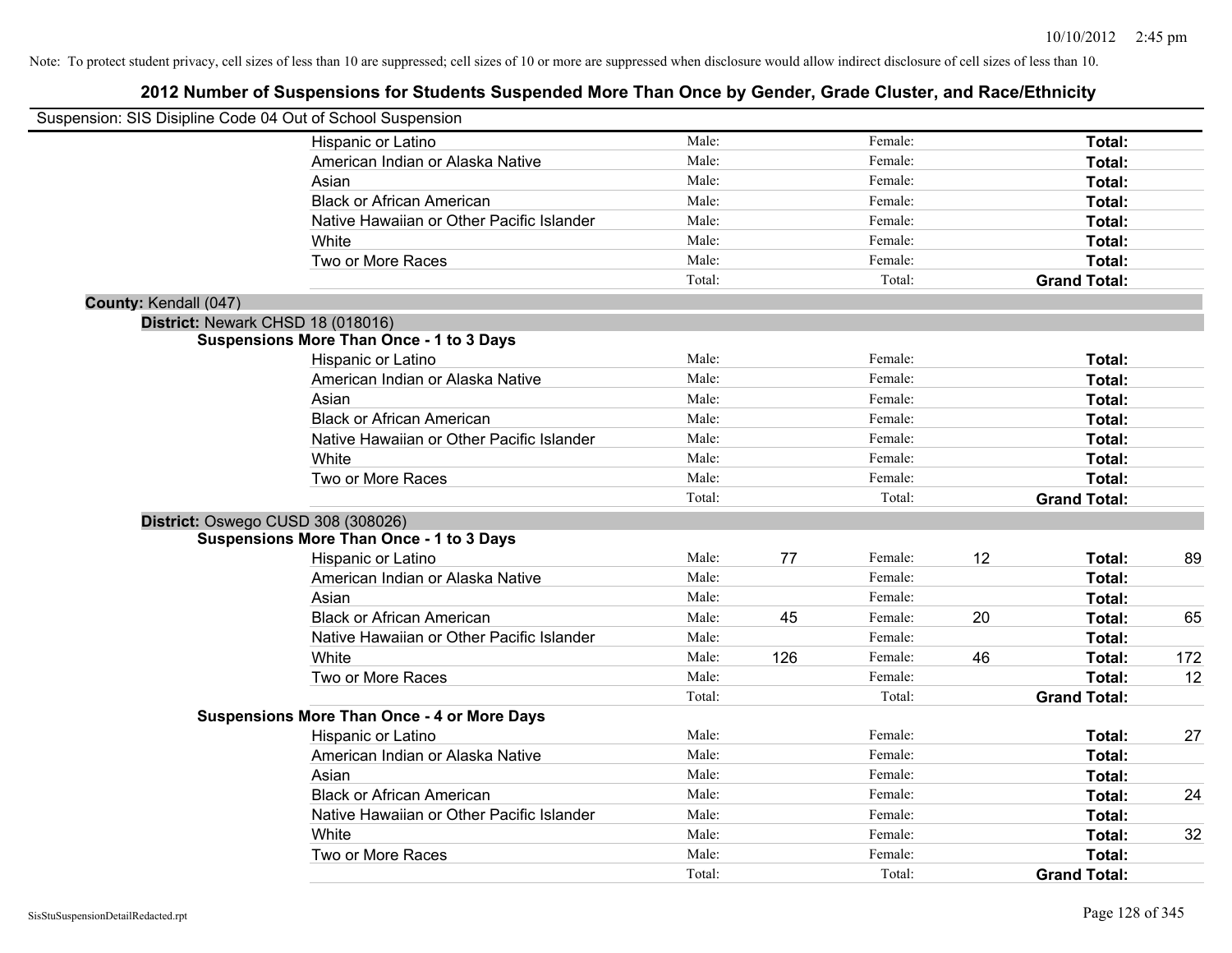| Suspension: SIS Disipline Code 04 Out of School Suspension |                                                    |        |    |         |    |                     |    |
|------------------------------------------------------------|----------------------------------------------------|--------|----|---------|----|---------------------|----|
| District: Plano CUSD 88 (088026)                           |                                                    |        |    |         |    |                     |    |
|                                                            | <b>Suspensions More Than Once - 1 to 3 Days</b>    |        |    |         |    |                     |    |
|                                                            | Hispanic or Latino                                 | Male:  |    | Female: |    | Total:              |    |
|                                                            | American Indian or Alaska Native                   | Male:  |    | Female: |    | Total:              |    |
|                                                            | Asian                                              | Male:  |    | Female: |    | Total:              |    |
|                                                            | <b>Black or African American</b>                   | Male:  |    | Female: |    | Total:              |    |
|                                                            | Native Hawaiian or Other Pacific Islander          | Male:  |    | Female: |    | Total:              |    |
|                                                            | White                                              | Male:  |    | Female: |    | Total:              | 10 |
|                                                            | Two or More Races                                  | Male:  |    | Female: |    | Total:              |    |
|                                                            |                                                    | Total: | 11 | Total:  | 12 | <b>Grand Total:</b> | 23 |
|                                                            | <b>Suspensions More Than Once - 4 or More Days</b> |        |    |         |    |                     |    |
|                                                            | Hispanic or Latino                                 | Male:  |    | Female: |    | Total:              |    |
|                                                            | American Indian or Alaska Native                   | Male:  |    | Female: |    | Total:              |    |
|                                                            | Asian                                              | Male:  |    | Female: |    | Total:              |    |
|                                                            | <b>Black or African American</b>                   | Male:  |    | Female: |    | Total:              |    |
|                                                            | Native Hawaiian or Other Pacific Islander          | Male:  |    | Female: |    | Total:              |    |
|                                                            | White                                              | Male:  |    | Female: |    | Total:              |    |
|                                                            | Two or More Races                                  | Male:  |    | Female: |    | Total:              |    |
|                                                            |                                                    | Total: |    | Total:  |    | <b>Grand Total:</b> | 13 |
| District: Yorkville CUSD 115 (115026)                      |                                                    |        |    |         |    |                     |    |
|                                                            | <b>Suspensions More Than Once - 1 to 3 Days</b>    |        |    |         |    |                     |    |
|                                                            | Hispanic or Latino                                 | Male:  |    | Female: |    | Total:              |    |
|                                                            | American Indian or Alaska Native                   | Male:  |    | Female: |    | Total:              |    |
|                                                            | Asian                                              | Male:  |    | Female: |    | Total:              |    |
|                                                            | <b>Black or African American</b>                   | Male:  |    | Female: |    | Total:              |    |
|                                                            | Native Hawaiian or Other Pacific Islander          | Male:  |    | Female: |    | Total:              |    |
|                                                            | White                                              | Male:  |    | Female: |    | Total:              | 16 |
|                                                            | Two or More Races                                  | Male:  |    | Female: |    | Total:              | 10 |
|                                                            |                                                    | Total: |    | Total:  |    | <b>Grand Total:</b> | 36 |
|                                                            | <b>Suspensions More Than Once - 4 or More Days</b> |        |    |         |    |                     |    |
|                                                            | Hispanic or Latino                                 | Male:  |    | Female: |    | Total:              |    |
|                                                            | American Indian or Alaska Native                   | Male:  |    | Female: |    | Total:              |    |
|                                                            | Asian                                              | Male:  |    | Female: |    | Total:              |    |
|                                                            | <b>Black or African American</b>                   | Male:  |    | Female: |    | Total:              |    |
|                                                            | Native Hawaiian or Other Pacific Islander          | Male:  |    | Female: |    | Total:              |    |
|                                                            | White                                              | Male:  |    | Female: |    | Total:              |    |
|                                                            | Two or More Races                                  | Male:  |    | Female: |    | Total:              |    |
|                                                            |                                                    | Total: |    | Total:  |    | <b>Grand Total:</b> | 12 |
|                                                            |                                                    |        |    |         |    |                     |    |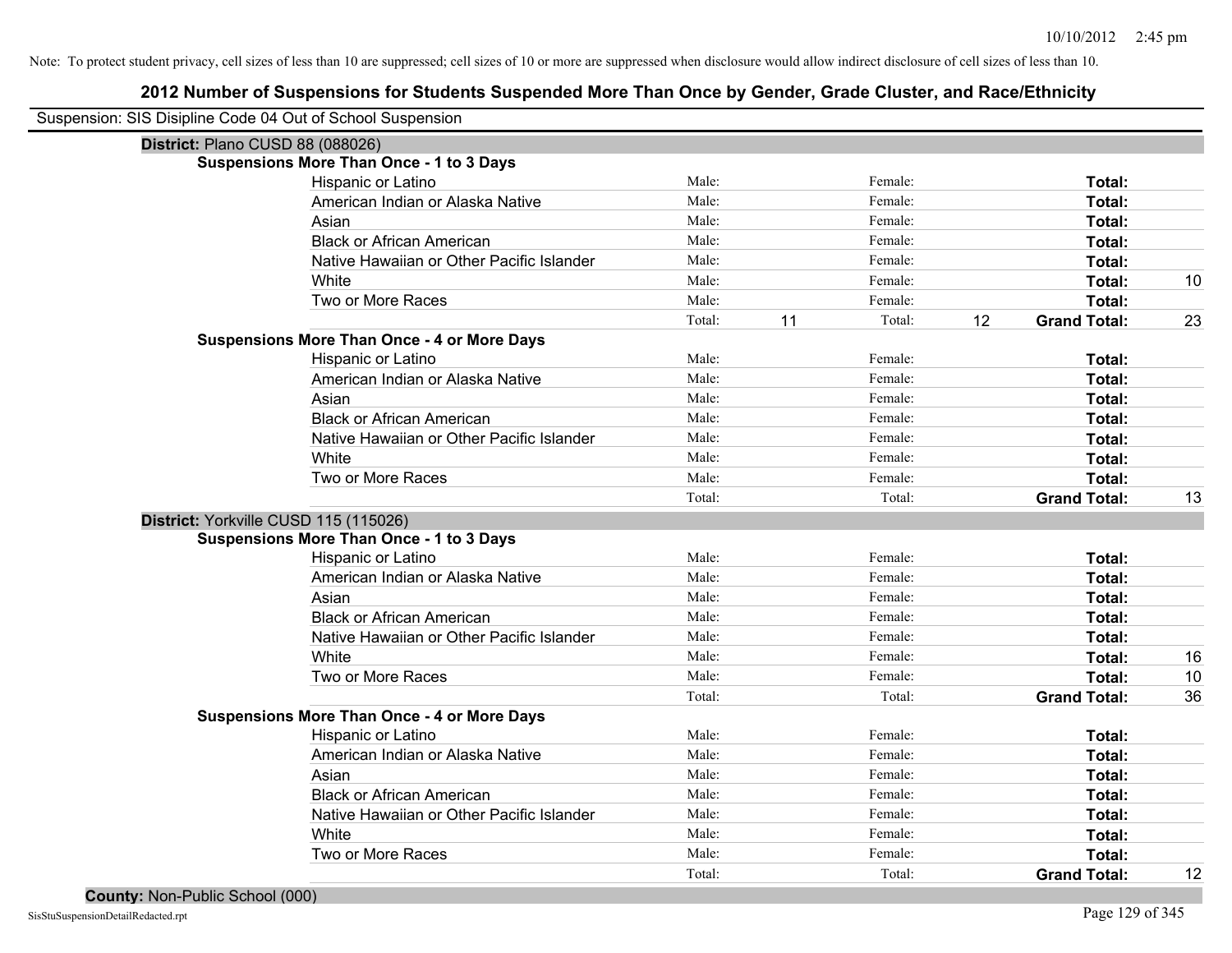| Suspension: SIS Disipline Code 04 Out of School Suspension |                                                    |        |         |                     |    |
|------------------------------------------------------------|----------------------------------------------------|--------|---------|---------------------|----|
|                                                            | District: Grundy/Kendall ROE (000000)              |        |         |                     |    |
|                                                            | <b>Suspensions More Than Once - 1 to 3 Days</b>    |        |         |                     |    |
|                                                            | Hispanic or Latino                                 | Male:  | Female: | Total:              |    |
|                                                            | American Indian or Alaska Native                   | Male:  | Female: | Total:              |    |
|                                                            | Asian                                              | Male:  | Female: | Total:              |    |
|                                                            | <b>Black or African American</b>                   | Male:  | Female: | Total:              | 10 |
|                                                            | Native Hawaiian or Other Pacific Islander          | Male:  | Female: | Total:              |    |
|                                                            | White                                              | Male:  | Female: | Total:              |    |
|                                                            | Two or More Races                                  | Male:  | Female: | Total:              |    |
|                                                            |                                                    | Total: | Total:  | <b>Grand Total:</b> | 24 |
|                                                            | <b>Suspensions More Than Once - 4 or More Days</b> |        |         |                     |    |
|                                                            | Hispanic or Latino                                 | Male:  | Female: | Total:              |    |
|                                                            | American Indian or Alaska Native                   | Male:  | Female: | Total:              |    |
|                                                            | Asian                                              | Male:  | Female: | Total:              |    |
|                                                            | <b>Black or African American</b>                   | Male:  | Female: | Total:              |    |
|                                                            | Native Hawaiian or Other Pacific Islander          | Male:  | Female: | Total:              |    |
|                                                            | White                                              | Male:  | Female: | Total:              |    |
|                                                            | Two or More Races                                  | Male:  | Female: | Total:              |    |
|                                                            |                                                    | Total: | Total:  | <b>Grand Total:</b> |    |
|                                                            |                                                    |        |         |                     |    |
| Region: Hamilton/Jefferson ROE (25)                        |                                                    |        |         |                     |    |
| County: Hamilton (033)                                     |                                                    |        |         |                     |    |
|                                                            | District: Hamilton Co CUSD 10 (010026)             |        |         |                     |    |
|                                                            | <b>Suspensions More Than Once - 1 to 3 Days</b>    |        |         |                     |    |
|                                                            | Hispanic or Latino                                 | Male:  | Female: | Total:              |    |
|                                                            | American Indian or Alaska Native                   | Male:  | Female: | Total:              |    |
|                                                            | Asian                                              | Male:  | Female: | Total:              |    |
|                                                            | <b>Black or African American</b>                   | Male:  | Female: | Total:              |    |
|                                                            | Native Hawaiian or Other Pacific Islander          | Male:  | Female: | Total:              |    |
|                                                            | White                                              | Male:  | Female: | Total:              | 42 |
|                                                            | Two or More Races                                  | Male:  | Female: | Total:              |    |
|                                                            |                                                    | Total: | Total:  | <b>Grand Total:</b> |    |
|                                                            | <b>Suspensions More Than Once - 4 or More Days</b> |        |         |                     |    |
|                                                            | Hispanic or Latino                                 | Male:  | Female: | Total:              |    |
|                                                            | American Indian or Alaska Native                   | Male:  | Female: | Total:              |    |
|                                                            | Asian                                              | Male:  | Female: | Total:              |    |
|                                                            | <b>Black or African American</b>                   | Male:  | Female: | Total:              |    |
|                                                            | Native Hawaiian or Other Pacific Islander          | Male:  | Female: | Total:              |    |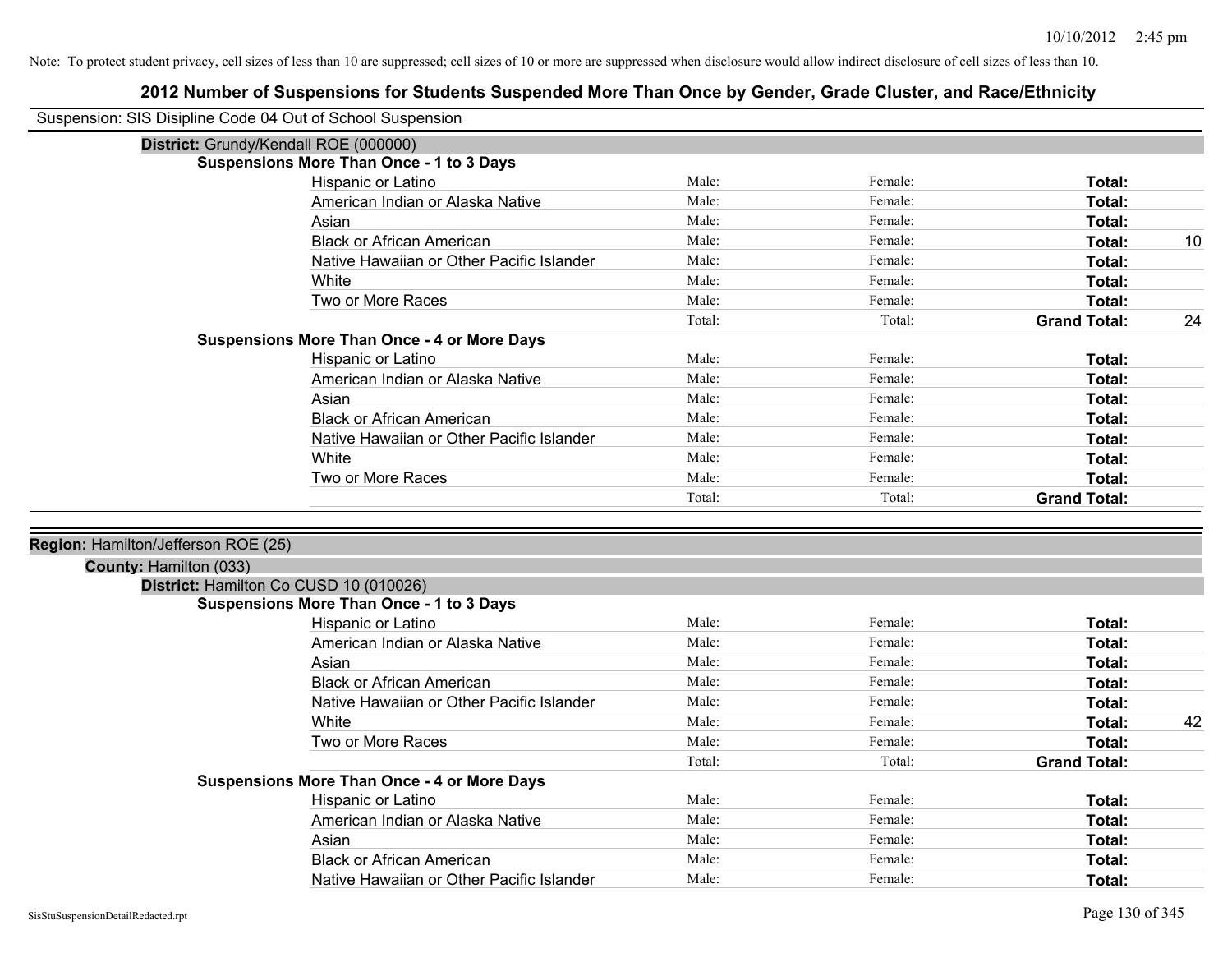|                         | Suspension: SIS Disipline Code 04 Out of School Suspension |        |    |         |    |                     |    |
|-------------------------|------------------------------------------------------------|--------|----|---------|----|---------------------|----|
|                         | White                                                      | Male:  |    | Female: |    | Total:              | 10 |
|                         | Two or More Races                                          | Male:  |    | Female: |    | Total:              |    |
|                         |                                                            | Total: |    | Total:  |    | <b>Grand Total:</b> |    |
| County: Jefferson (041) |                                                            |        |    |         |    |                     |    |
|                         | District: Bluford CCSD 114 (114004)                        |        |    |         |    |                     |    |
|                         | <b>Suspensions More Than Once - 1 to 3 Days</b>            |        |    |         |    |                     |    |
|                         | Hispanic or Latino                                         | Male:  |    | Female: |    | Total:              |    |
|                         | American Indian or Alaska Native                           | Male:  |    | Female: |    | Total:              |    |
|                         | Asian                                                      | Male:  |    | Female: |    | Total:              |    |
|                         | <b>Black or African American</b>                           | Male:  |    | Female: |    | Total:              |    |
|                         | Native Hawaiian or Other Pacific Islander                  | Male:  |    | Female: |    | Total:              |    |
|                         | White                                                      | Male:  |    | Female: |    | Total:              |    |
|                         | Two or More Races                                          | Male:  |    | Female: |    | Total:              |    |
|                         |                                                            | Total: |    | Total:  |    | <b>Grand Total:</b> |    |
|                         | District: Franklin-Jefferson Co Sp Ed Dist (801060)        |        |    |         |    |                     |    |
|                         | <b>Suspensions More Than Once - 1 to 3 Days</b>            |        |    |         |    |                     |    |
|                         | Hispanic or Latino                                         | Male:  |    | Female: |    | Total:              |    |
|                         | American Indian or Alaska Native                           | Male:  |    | Female: |    | Total:              |    |
|                         | Asian                                                      | Male:  |    | Female: |    | Total:              |    |
|                         | <b>Black or African American</b>                           | Male:  |    | Female: |    | Total:              |    |
|                         | Native Hawaiian or Other Pacific Islander                  | Male:  |    | Female: |    | Total:              |    |
|                         | White                                                      | Male:  |    | Female: |    | Total:              |    |
|                         | Two or More Races                                          | Male:  |    | Female: |    | Total:              |    |
|                         |                                                            | Total: |    | Total:  |    | <b>Grand Total:</b> |    |
|                         | District: Mount Vernon SD 80 (080002)                      |        |    |         |    |                     |    |
|                         | <b>Suspensions More Than Once - 1 to 3 Days</b>            |        |    |         |    |                     |    |
|                         | Hispanic or Latino                                         | Male:  |    | Female: |    | Total:              |    |
|                         | American Indian or Alaska Native                           | Male:  |    | Female: |    | Total:              |    |
|                         | Asian                                                      | Male:  |    | Female: |    | Total:              |    |
|                         | <b>Black or African American</b>                           | Male:  | 51 | Female: | 13 | Total:              | 64 |
|                         | Native Hawaiian or Other Pacific Islander                  | Male:  |    | Female: |    | Total:              |    |
|                         | White                                                      | Male:  | 50 | Female: | 11 | Total:              | 61 |
|                         | Two or More Races                                          | Male:  |    | Female: |    | Total:              | 12 |
|                         |                                                            | Total: |    | Total:  |    | <b>Grand Total:</b> |    |
|                         | <b>Suspensions More Than Once - 4 or More Days</b>         |        |    |         |    |                     |    |
|                         | Hispanic or Latino                                         | Male:  |    | Female: |    | Total:              |    |
|                         | American Indian or Alaska Native                           | Male:  |    | Female: |    | Total:              |    |
|                         | Asian                                                      | Male:  |    | Female: |    | Total:              |    |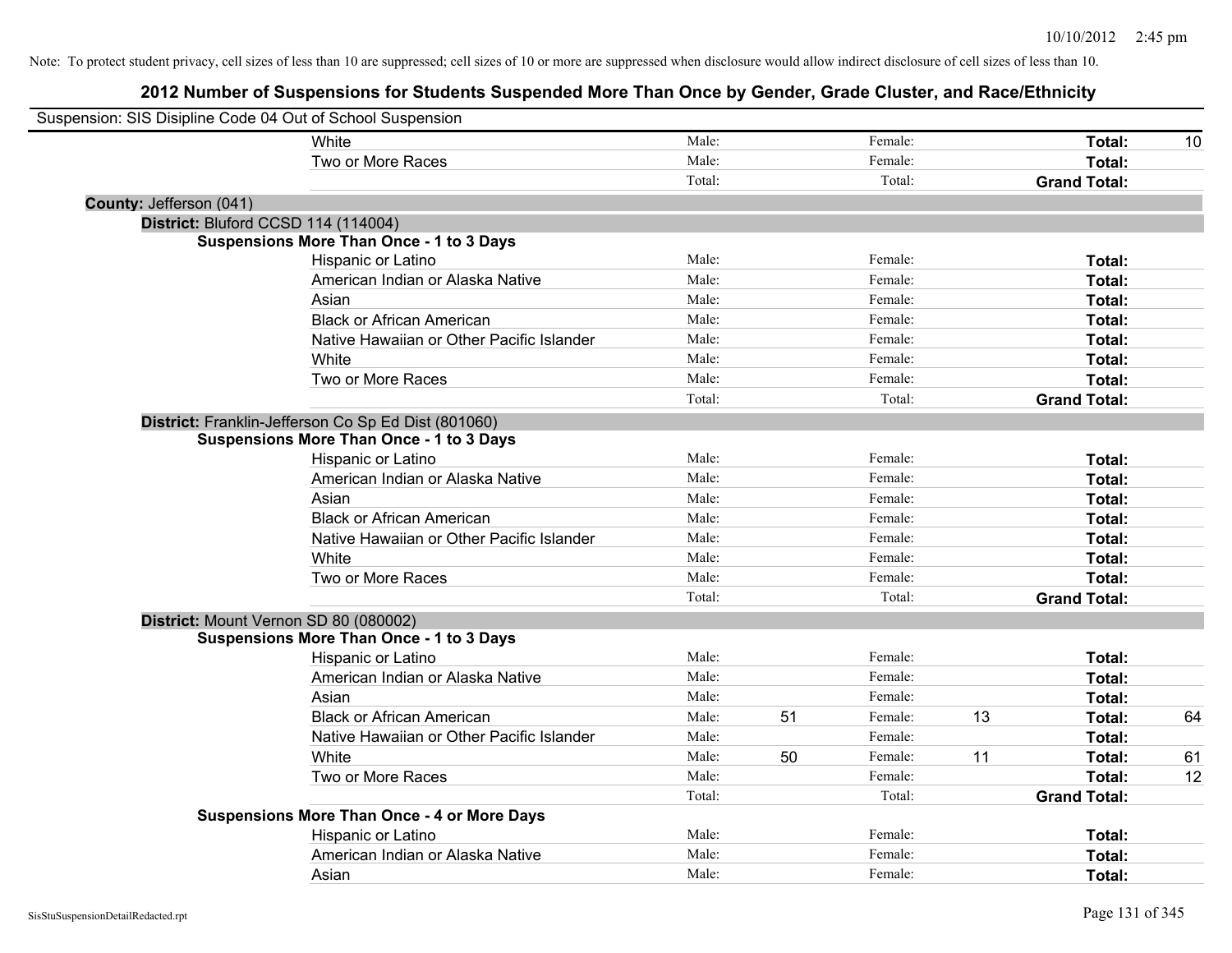| Suspension: SIS Disipline Code 04 Out of School Suspension |                                                    |        |    |         |                     |     |
|------------------------------------------------------------|----------------------------------------------------|--------|----|---------|---------------------|-----|
|                                                            | <b>Black or African American</b>                   | Male:  |    | Female: | Total:              | 19  |
|                                                            | Native Hawaiian or Other Pacific Islander          | Male:  |    | Female: | Total:              |     |
|                                                            | White                                              | Male:  |    | Female: | Total:              | 25  |
|                                                            | Two or More Races                                  | Male:  |    | Female: | Total:              | 10  |
|                                                            |                                                    | Total: |    | Total:  | <b>Grand Total:</b> |     |
|                                                            | District: Mt Vernon Twp HSD 201 (201017)           |        |    |         |                     |     |
|                                                            | <b>Suspensions More Than Once - 1 to 3 Days</b>    |        |    |         |                     |     |
|                                                            | Hispanic or Latino                                 | Male:  |    | Female: | Total:              | 10  |
|                                                            | American Indian or Alaska Native                   | Male:  |    | Female: | Total:              |     |
|                                                            | Asian                                              | Male:  |    | Female: | Total:              |     |
|                                                            | <b>Black or African American</b>                   | Male:  | 36 | Female: | 28<br>Total:        | 64  |
|                                                            | Native Hawaiian or Other Pacific Islander          | Male:  |    | Female: | Total:              |     |
|                                                            | White                                              | Male:  | 91 | Female: | 15<br>Total:        | 106 |
|                                                            | Two or More Races                                  | Male:  |    | Female: | Total:              |     |
|                                                            |                                                    | Total: |    | Total:  | <b>Grand Total:</b> |     |
|                                                            | <b>Suspensions More Than Once - 4 or More Days</b> |        |    |         |                     |     |
|                                                            | Hispanic or Latino                                 | Male:  |    | Female: | Total:              |     |
|                                                            | American Indian or Alaska Native                   | Male:  |    | Female: | Total:              |     |
|                                                            | Asian                                              | Male:  |    | Female: | Total:              |     |
|                                                            | <b>Black or African American</b>                   | Male:  |    | Female: | Total:              |     |
|                                                            | Native Hawaiian or Other Pacific Islander          | Male:  |    | Female: | Total:              |     |
|                                                            | White                                              | Male:  |    | Female: | Total:              | 11  |
|                                                            | Two or More Races                                  | Male:  |    | Female: | Total:              |     |
|                                                            |                                                    | Total: |    | Total:  | <b>Grand Total:</b> |     |
| District: Rome CCSD 2 (002004)                             |                                                    |        |    |         |                     |     |
|                                                            | <b>Suspensions More Than Once - 1 to 3 Days</b>    |        |    |         |                     |     |
|                                                            | Hispanic or Latino                                 | Male:  |    | Female: | Total:              |     |
|                                                            | American Indian or Alaska Native                   | Male:  |    | Female: | Total:              |     |
|                                                            | Asian                                              | Male:  |    | Female: | Total:              |     |
|                                                            | <b>Black or African American</b>                   | Male:  |    | Female: | Total:              |     |
|                                                            | Native Hawaiian or Other Pacific Islander          | Male:  |    | Female: | Total:              |     |
|                                                            | White                                              | Male:  |    | Female: | Total:              |     |
|                                                            | Two or More Races                                  | Male:  |    | Female: | Total:              |     |
|                                                            |                                                    | Total: |    | Total:  | <b>Grand Total:</b> |     |
|                                                            | <b>Suspensions More Than Once - 4 or More Days</b> |        |    |         |                     |     |
|                                                            | Hispanic or Latino                                 | Male:  |    | Female: | Total:              |     |
|                                                            | American Indian or Alaska Native                   | Male:  |    | Female: | Total:              |     |
|                                                            | Asian                                              | Male:  |    | Female: | Total:              |     |
|                                                            | <b>Black or African American</b>                   | Male:  |    | Female: | Total:              |     |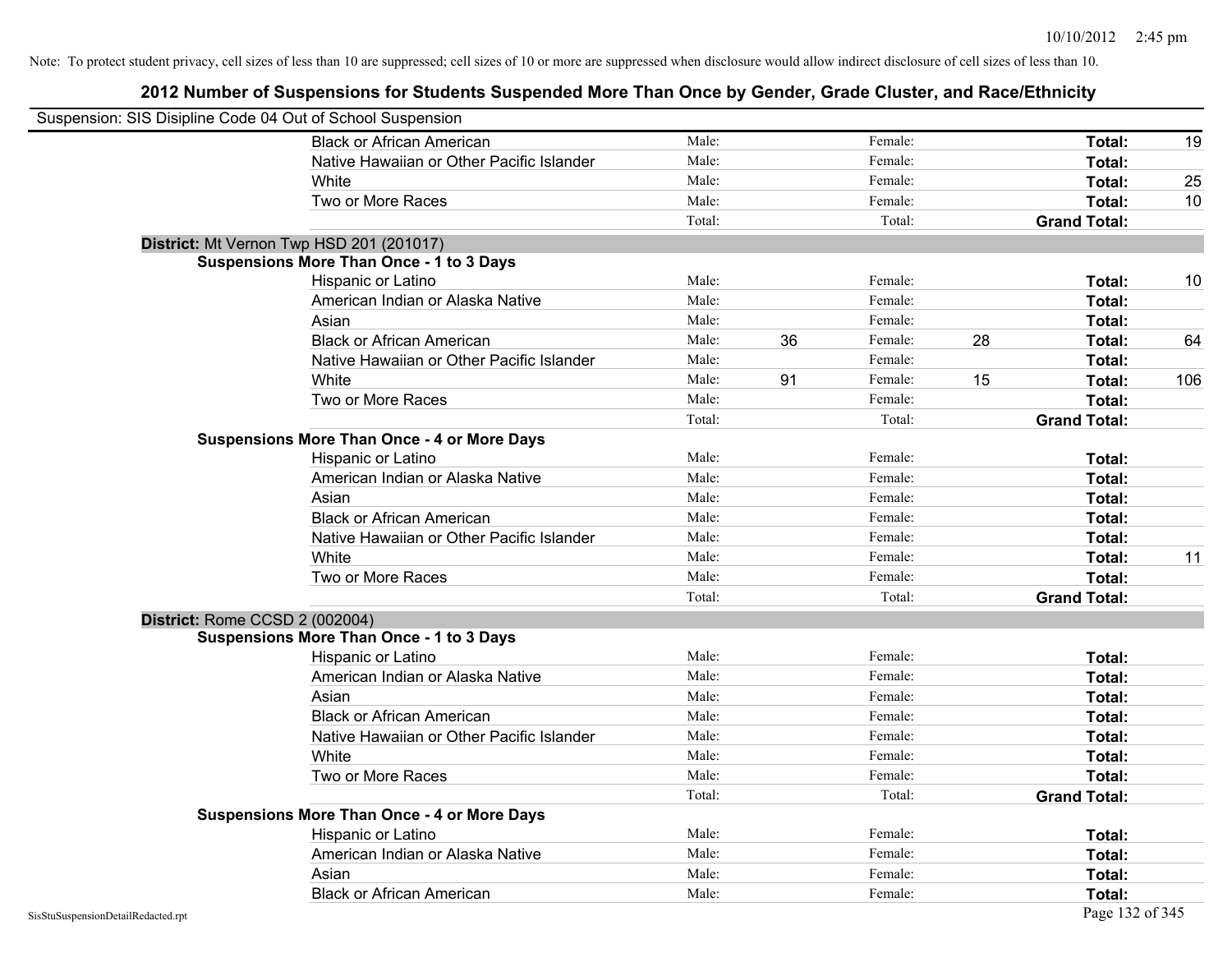| Suspension: SIS Disipline Code 04 Out of School Suspension |                                                    |        |    |         |    |                     |    |
|------------------------------------------------------------|----------------------------------------------------|--------|----|---------|----|---------------------|----|
|                                                            | Native Hawaiian or Other Pacific Islander          | Male:  |    | Female: |    | Total:              |    |
|                                                            | White                                              | Male:  |    | Female: |    | Total:              |    |
|                                                            | Two or More Races                                  | Male:  |    | Female: |    | Total:              |    |
|                                                            |                                                    | Total: |    | Total:  |    | <b>Grand Total:</b> |    |
| District: Waltonville CUSD 1 (001026)                      |                                                    |        |    |         |    |                     |    |
|                                                            | <b>Suspensions More Than Once - 1 to 3 Days</b>    |        |    |         |    |                     |    |
|                                                            | Hispanic or Latino                                 | Male:  |    | Female: |    | Total:              |    |
|                                                            | American Indian or Alaska Native                   | Male:  |    | Female: |    | Total:              |    |
|                                                            | Asian                                              | Male:  |    | Female: |    | Total:              |    |
|                                                            | <b>Black or African American</b>                   | Male:  |    | Female: |    | Total:              |    |
|                                                            | Native Hawaiian or Other Pacific Islander          | Male:  |    | Female: |    | Total:              |    |
|                                                            | White                                              | Male:  |    | Female: |    | Total:              | 11 |
|                                                            | Two or More Races                                  | Male:  |    | Female: |    | Total:              |    |
|                                                            |                                                    | Total: |    | Total:  |    | <b>Grand Total:</b> |    |
|                                                            | <b>Suspensions More Than Once - 4 or More Days</b> |        |    |         |    |                     |    |
|                                                            | Hispanic or Latino                                 | Male:  |    | Female: |    | Total:              |    |
|                                                            | American Indian or Alaska Native                   | Male:  |    | Female: |    | Total:              |    |
|                                                            | Asian                                              | Male:  |    | Female: |    | Total:              |    |
|                                                            | <b>Black or African American</b>                   | Male:  |    | Female: |    | Total:              |    |
|                                                            | Native Hawaiian or Other Pacific Islander          | Male:  |    | Female: |    | Total:              |    |
|                                                            | White                                              | Male:  |    | Female: |    | Total:              |    |
|                                                            | Two or More Races                                  | Male:  |    | Female: |    | Total:              |    |
|                                                            |                                                    | Total: |    | Total:  |    | <b>Grand Total:</b> |    |
| District: Webber Twp HSD 204 (204017)                      |                                                    |        |    |         |    |                     |    |
|                                                            | <b>Suspensions More Than Once - 1 to 3 Days</b>    |        |    |         |    |                     |    |
|                                                            | Hispanic or Latino                                 | Male:  |    | Female: |    | Total:              |    |
|                                                            | American Indian or Alaska Native                   | Male:  |    | Female: |    | Total:              |    |
|                                                            | Asian                                              | Male:  |    | Female: |    | Total:              |    |
|                                                            | <b>Black or African American</b>                   | Male:  |    | Female: |    | Total:              |    |
|                                                            | Native Hawaiian or Other Pacific Islander          | Male:  |    | Female: |    | Total:              |    |
|                                                            | White                                              | Male:  | 20 | Female: | 12 | Total:              | 32 |
|                                                            | Two or More Races                                  | Male:  |    | Female: |    | Total:              |    |
|                                                            |                                                    | Total: |    | Total:  |    | <b>Grand Total:</b> |    |
|                                                            | <b>Suspensions More Than Once - 4 or More Days</b> |        |    |         |    |                     |    |
|                                                            | Hispanic or Latino                                 | Male:  |    | Female: |    | Total:              |    |
|                                                            | American Indian or Alaska Native                   | Male:  |    | Female: |    | Total:              |    |
|                                                            | Asian                                              | Male:  |    | Female: |    | Total:              |    |
|                                                            | <b>Black or African American</b>                   | Male:  |    | Female: |    | Total:              |    |
|                                                            | Native Hawaiian or Other Pacific Islander          | Male:  |    | Female: |    | Total:              |    |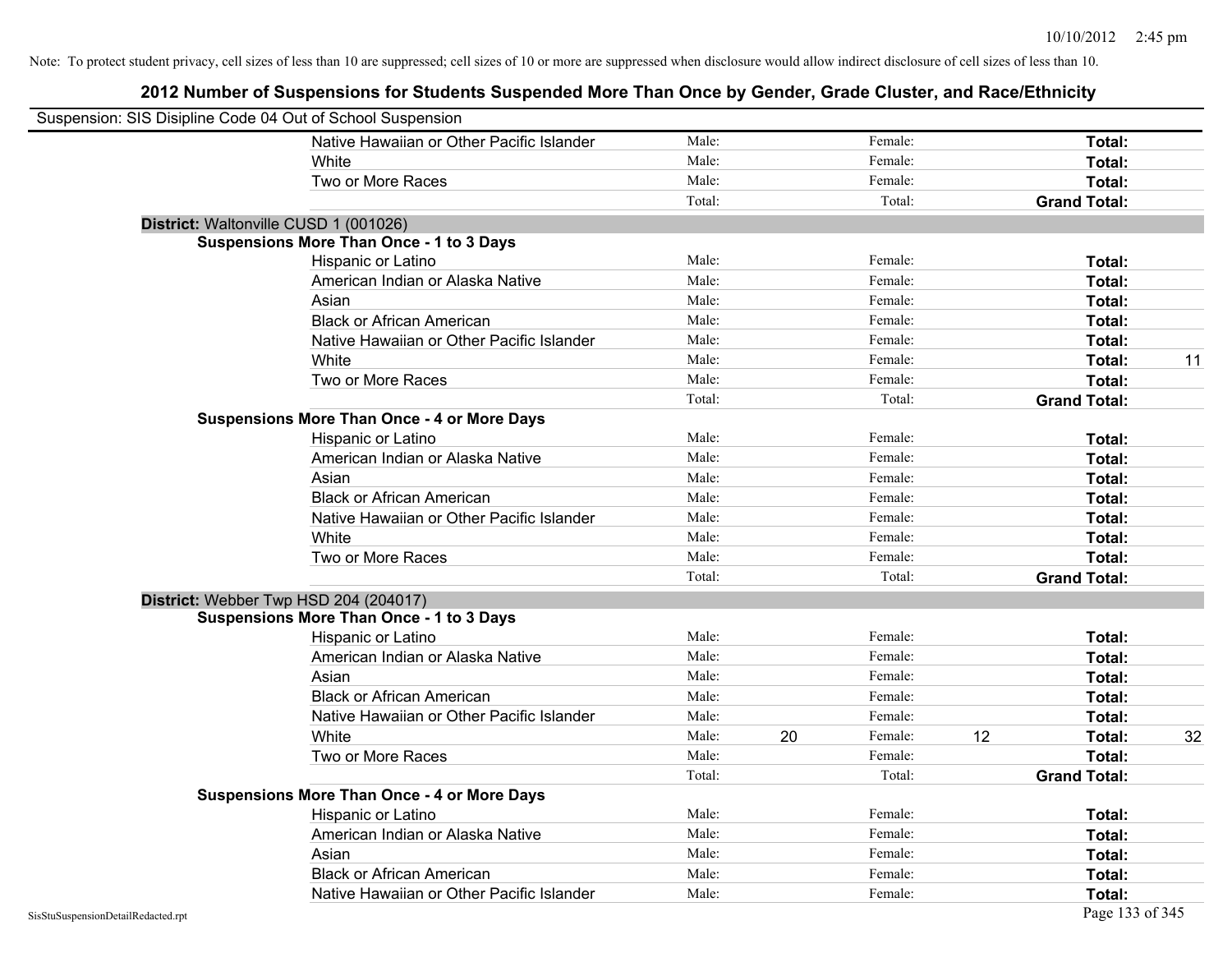| Suspension: SIS Disipline Code 04 Out of School Suspension |                                                    |        |         |                     |
|------------------------------------------------------------|----------------------------------------------------|--------|---------|---------------------|
|                                                            | White                                              | Male:  | Female: | Total:              |
|                                                            | Two or More Races                                  | Male:  | Female: | Total:              |
|                                                            |                                                    | Total: | Total:  | <b>Grand Total:</b> |
|                                                            | District: Woodlawn CHSD 205 (205016)               |        |         |                     |
|                                                            | <b>Suspensions More Than Once - 1 to 3 Days</b>    |        |         |                     |
|                                                            | Hispanic or Latino                                 | Male:  | Female: | Total:              |
|                                                            | American Indian or Alaska Native                   | Male:  | Female: | Total:              |
|                                                            | Asian                                              | Male:  | Female: | Total:              |
|                                                            | <b>Black or African American</b>                   | Male:  | Female: | Total:              |
|                                                            | Native Hawaiian or Other Pacific Islander          | Male:  | Female: | Total:              |
|                                                            | White                                              | Male:  | Female: | Total:              |
|                                                            | Two or More Races                                  | Male:  | Female: | Total:              |
|                                                            |                                                    | Total: | Total:  | <b>Grand Total:</b> |
|                                                            |                                                    |        |         |                     |
| Region: Hancock/McDonough ROE (26)                         |                                                    |        |         |                     |
| County: Hancock (034)                                      |                                                    |        |         |                     |
| District: Dallas ESD 327 (327004)                          |                                                    |        |         |                     |
|                                                            | <b>Suspensions More Than Once - 1 to 3 Days</b>    |        |         |                     |
|                                                            | Hispanic or Latino                                 | Male:  | Female: | Total:              |
|                                                            | American Indian or Alaska Native                   | Male:  | Female: | Total:              |
|                                                            | Asian                                              | Male:  | Female: | Total:              |
|                                                            | <b>Black or African American</b>                   | Male:  | Female: | Total:              |
|                                                            | Native Hawaiian or Other Pacific Islander          | Male:  | Female: | Total:              |
|                                                            | White                                              | Male:  | Female: | Total:              |
|                                                            | Two or More Races                                  | Male:  | Female: | Total:              |
|                                                            |                                                    | Total: | Total:  | <b>Grand Total:</b> |
|                                                            | <b>Suspensions More Than Once - 4 or More Days</b> |        |         |                     |
|                                                            | Hispanic or Latino                                 | Male:  | Female: | Total:              |
|                                                            | American Indian or Alaska Native                   | Male:  | Female: | Total:              |
|                                                            | Asian                                              | Male:  | Female: | Total:              |
|                                                            | <b>Black or African American</b>                   | Male:  | Female: | Total:              |
|                                                            | Native Hawaiian or Other Pacific Islander          | Male:  | Female: | Total:              |
|                                                            | White                                              | Male:  | Female: | Total:              |
|                                                            | Two or More Races                                  | Male:  | Female: | Total:              |
|                                                            |                                                    | Total: | Total:  | <b>Grand Total:</b> |
| District: Hamilton CCSD 328 (328024)                       |                                                    |        |         |                     |
|                                                            | <b>Suspensions More Than Once - 1 to 3 Days</b>    |        |         |                     |
|                                                            | Hispanic or Latino                                 | Male:  | Female: | Total:              |
|                                                            |                                                    |        |         |                     |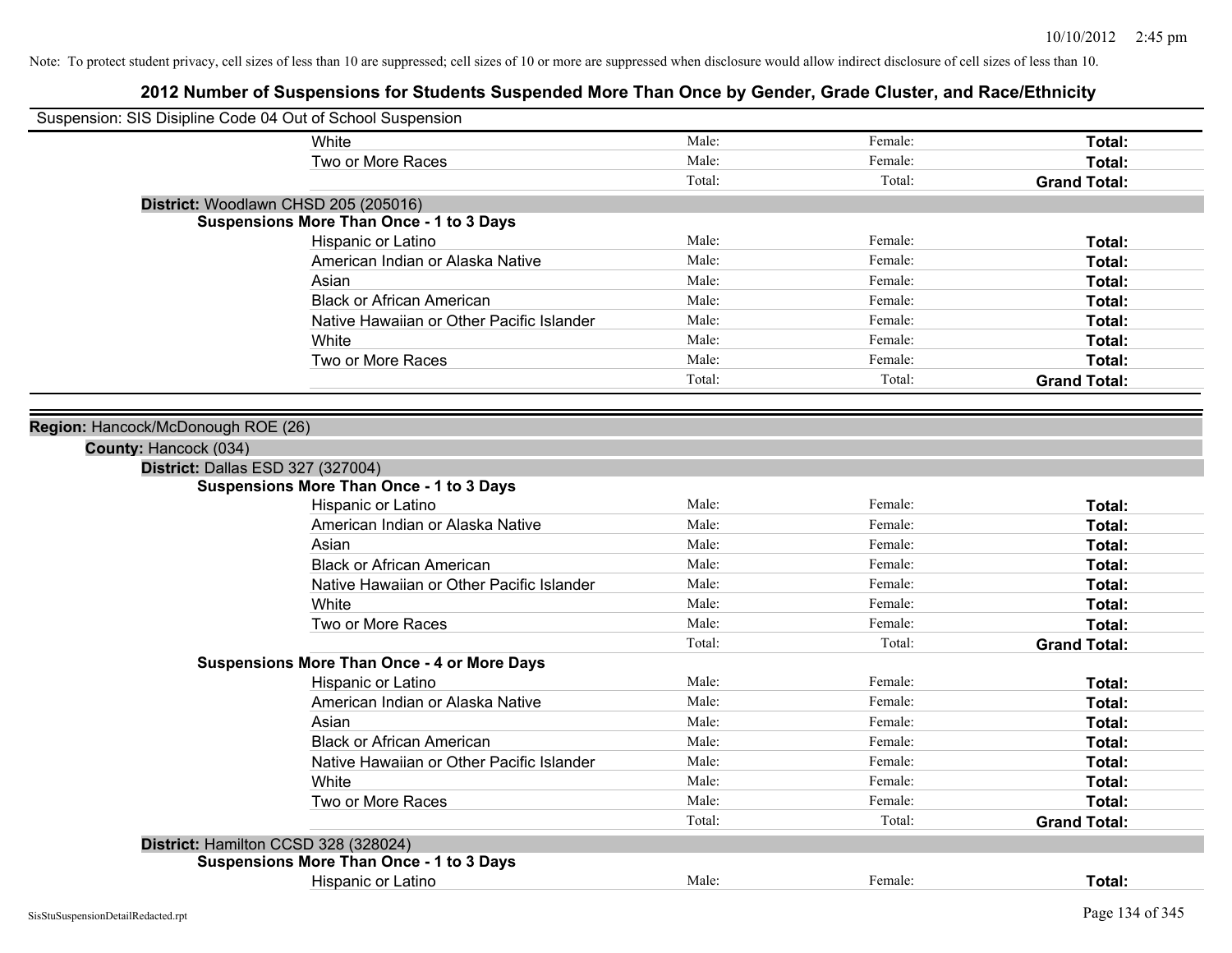| Suspension: SIS Disipline Code 04 Out of School Suspension |                                                    |        |         |                     |
|------------------------------------------------------------|----------------------------------------------------|--------|---------|---------------------|
|                                                            | American Indian or Alaska Native                   | Male:  | Female: | Total:              |
|                                                            | Asian                                              | Male:  | Female: | Total:              |
|                                                            | <b>Black or African American</b>                   | Male:  | Female: | Total:              |
|                                                            | Native Hawaiian or Other Pacific Islander          | Male:  | Female: | Total:              |
|                                                            | White                                              | Male:  | Female: | Total:              |
|                                                            | Two or More Races                                  | Male:  | Female: | Total:              |
|                                                            |                                                    | Total: | Total:  | <b>Grand Total:</b> |
|                                                            | <b>Suspensions More Than Once - 4 or More Days</b> |        |         |                     |
|                                                            | Hispanic or Latino                                 | Male:  | Female: | Total:              |
|                                                            | American Indian or Alaska Native                   | Male:  | Female: | Total:              |
|                                                            | Asian                                              | Male:  | Female: | Total:              |
|                                                            | <b>Black or African American</b>                   | Male:  | Female: | Total:              |
|                                                            | Native Hawaiian or Other Pacific Islander          | Male:  | Female: | Total:              |
|                                                            | White                                              | Male:  | Female: | Total:              |
|                                                            | Two or More Races                                  | Male:  | Female: | Total:              |
|                                                            |                                                    | Total: | Total:  | <b>Grand Total:</b> |
|                                                            | District: Illini West H S Dist 307 (307016)        |        |         |                     |
|                                                            | <b>Suspensions More Than Once - 1 to 3 Days</b>    |        |         |                     |
|                                                            | Hispanic or Latino                                 | Male:  | Female: | Total:              |
|                                                            | American Indian or Alaska Native                   | Male:  | Female: | Total:              |
|                                                            | Asian                                              | Male:  | Female: | Total:              |
|                                                            | <b>Black or African American</b>                   | Male:  | Female: | Total:              |
|                                                            | Native Hawaiian or Other Pacific Islander          | Male:  | Female: | Total:              |
|                                                            | White                                              | Male:  | Female: | 11<br>Total:        |
|                                                            | Two or More Races                                  | Male:  | Female: | Total:              |
|                                                            |                                                    | Total: | Total:  | <b>Grand Total:</b> |
|                                                            | <b>Suspensions More Than Once - 4 or More Days</b> |        |         |                     |
|                                                            | Hispanic or Latino                                 | Male:  | Female: | Total:              |
|                                                            | American Indian or Alaska Native                   | Male:  | Female: | Total:              |
|                                                            | Asian                                              | Male:  | Female: | Total:              |
|                                                            | <b>Black or African American</b>                   | Male:  | Female: | Total:              |
|                                                            | Native Hawaiian or Other Pacific Islander          | Male:  | Female: | Total:              |
|                                                            | White                                              | Male:  | Female: | Total:              |
|                                                            | Two or More Races                                  | Male:  | Female: | Total:              |
|                                                            |                                                    | Total: | Total:  | <b>Grand Total:</b> |
|                                                            | District: La Harpe CSD 347 (347004)                |        |         |                     |
|                                                            | <b>Suspensions More Than Once - 1 to 3 Days</b>    |        |         |                     |
|                                                            | Hispanic or Latino                                 | Male:  | Female: | Total:              |
|                                                            | American Indian or Alaska Native                   | Male:  | Female: | Total:              |
| SisStuSuspensionDetailRedacted.rpt                         |                                                    |        |         | Page 135 of 345     |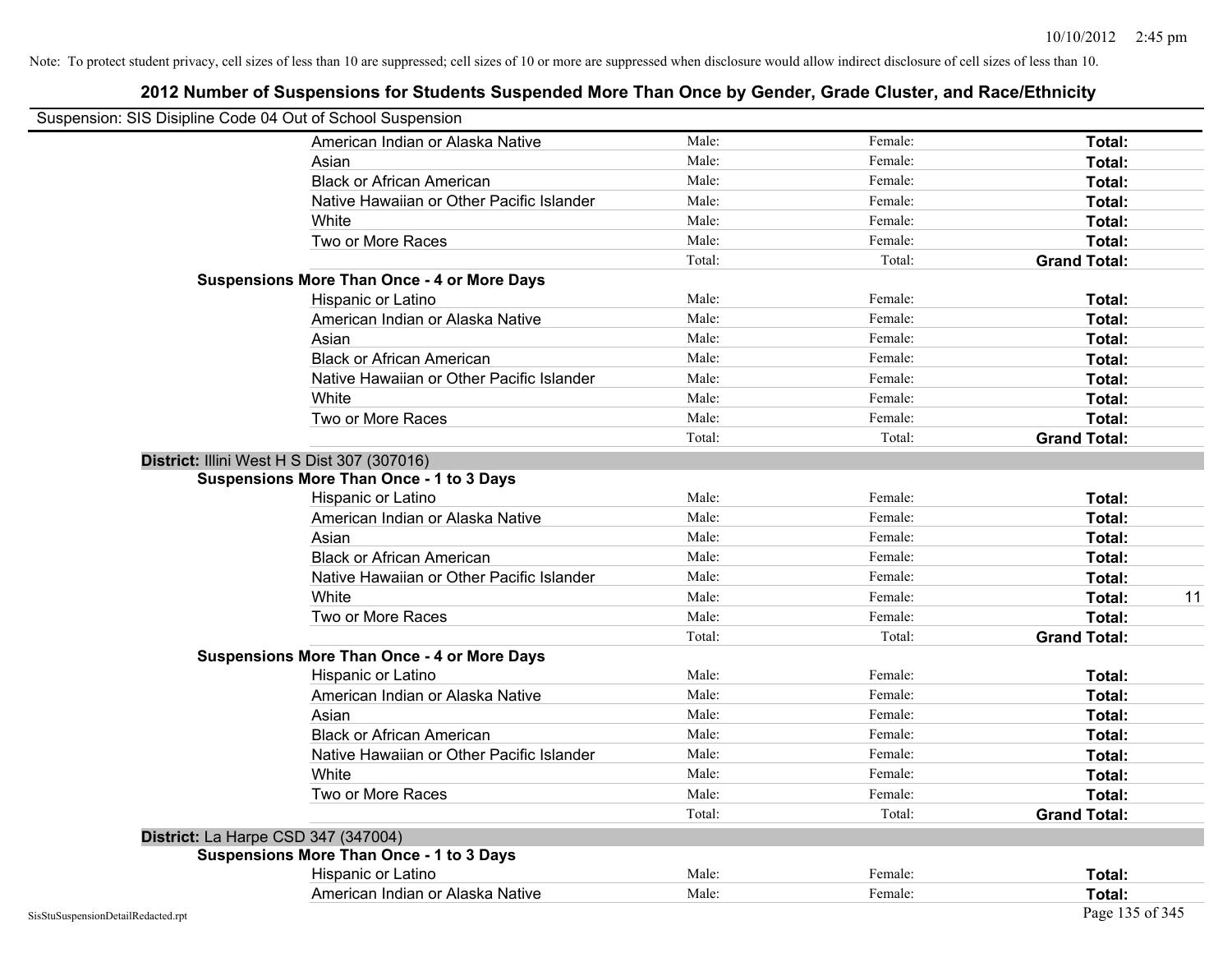## **2012 Number of Suspensions for Students Suspended More Than Once by Gender, Grade Cluster, and Race/Ethnicity**

|                         | Suspension: SIS Disipline Code 04 Out of School Suspension |        |         |                     |
|-------------------------|------------------------------------------------------------|--------|---------|---------------------|
|                         | Asian                                                      | Male:  | Female: | Total:              |
|                         | <b>Black or African American</b>                           | Male:  | Female: | Total:              |
|                         | Native Hawaiian or Other Pacific Islander                  | Male:  | Female: | Total:              |
|                         | White                                                      | Male:  | Female: | Total:              |
|                         | Two or More Races                                          | Male:  | Female: | Total:              |
|                         |                                                            | Total: | Total:  | <b>Grand Total:</b> |
|                         | District: Southeastern CUSD 337 (337026)                   |        |         |                     |
|                         | <b>Suspensions More Than Once - 1 to 3 Days</b>            |        |         |                     |
|                         | Hispanic or Latino                                         | Male:  | Female: | Total:              |
|                         | American Indian or Alaska Native                           | Male:  | Female: | Total:              |
|                         | Asian                                                      | Male:  | Female: | Total:              |
|                         | <b>Black or African American</b>                           | Male:  | Female: | Total:              |
|                         | Native Hawaiian or Other Pacific Islander                  | Male:  | Female: | Total:              |
|                         | White                                                      | Male:  | Female: | Total:              |
|                         | Two or More Races                                          | Male:  | Female: | Total:              |
|                         |                                                            | Total: | Total:  | <b>Grand Total:</b> |
|                         | <b>Suspensions More Than Once - 4 or More Days</b>         |        |         |                     |
|                         | Hispanic or Latino                                         | Male:  | Female: | Total:              |
|                         | American Indian or Alaska Native                           | Male:  | Female: | Total:              |
|                         | Asian                                                      | Male:  | Female: | Total:              |
|                         | <b>Black or African American</b>                           | Male:  | Female: | Total:              |
|                         | Native Hawaiian or Other Pacific Islander                  | Male:  | Female: | Total:              |
|                         | White                                                      | Male:  | Female: | Total:              |
|                         | Two or More Races                                          | Male:  | Female: | Total:              |
|                         |                                                            | Total: | Total:  | <b>Grand Total:</b> |
|                         | District: Warsaw CUSD 316 (316026)                         |        |         |                     |
|                         | <b>Suspensions More Than Once - 1 to 3 Days</b>            |        |         |                     |
|                         | Hispanic or Latino                                         | Male:  | Female: | Total:              |
|                         | American Indian or Alaska Native                           | Male:  | Female: | Total:              |
|                         | Asian                                                      | Male:  | Female: | Total:              |
|                         | <b>Black or African American</b>                           | Male:  | Female: | Total:              |
|                         | Native Hawaiian or Other Pacific Islander                  | Male:  | Female: | Total:              |
|                         | White                                                      | Male:  | Female: | Total:              |
|                         | Two or More Races                                          | Male:  | Female: | Total:              |
|                         |                                                            | Total: | Total:  | <b>Grand Total:</b> |
| County: Mcdonough (062) |                                                            |        |         |                     |

**Suspensions More Than Once - 1 to 3 Days**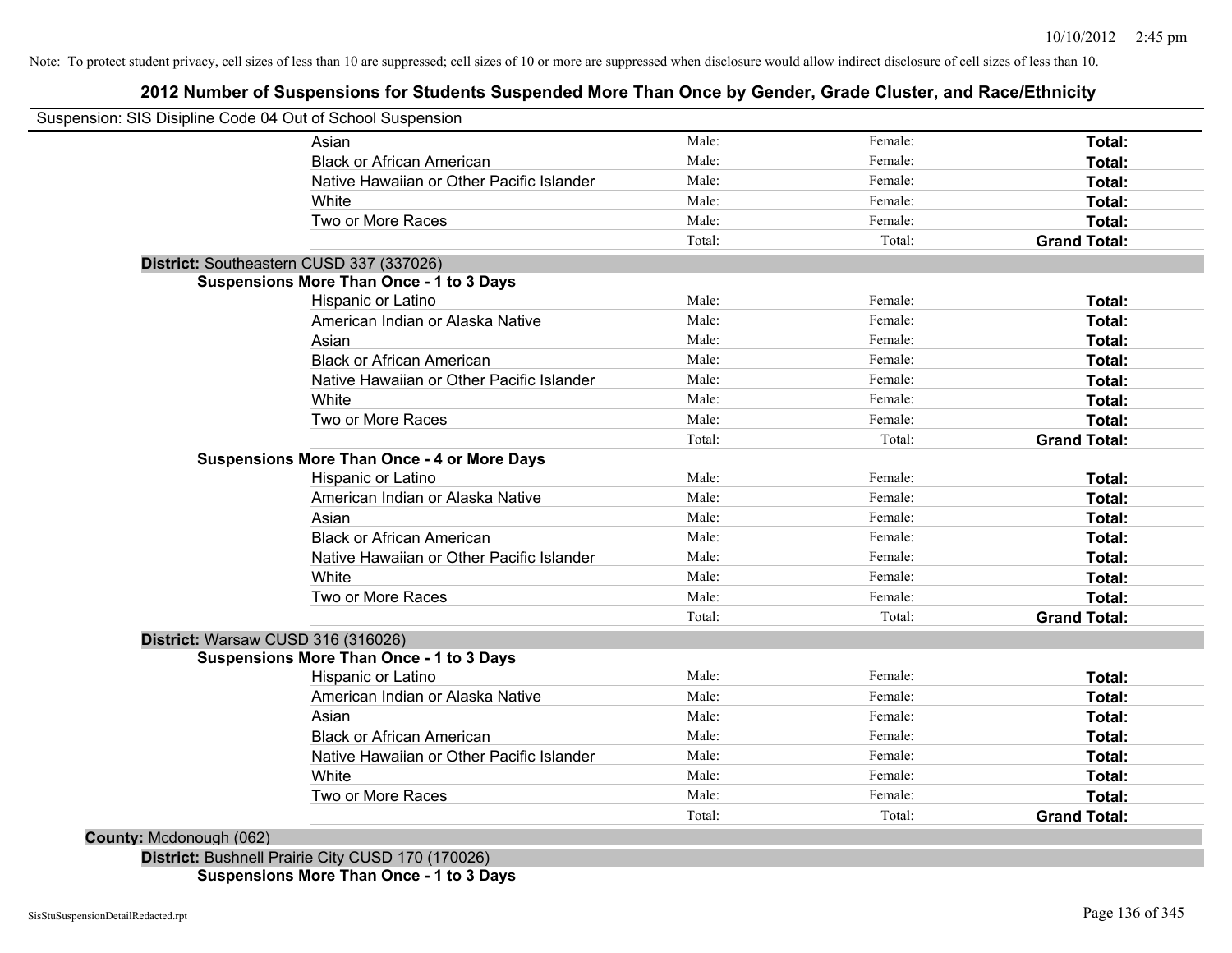| Suspension: SIS Disipline Code 04 Out of School Suspension |                                                    |        |    |         |    |                     |    |
|------------------------------------------------------------|----------------------------------------------------|--------|----|---------|----|---------------------|----|
|                                                            | Hispanic or Latino                                 | Male:  |    | Female: |    | Total:              |    |
|                                                            | American Indian or Alaska Native                   | Male:  |    | Female: |    | Total:              |    |
|                                                            | Asian                                              | Male:  |    | Female: |    | Total:              |    |
|                                                            | <b>Black or African American</b>                   | Male:  |    | Female: |    | Total:              |    |
|                                                            | Native Hawaiian or Other Pacific Islander          | Male:  |    | Female: |    | <b>Total:</b>       |    |
|                                                            | White                                              | Male:  |    | Female: |    | Total:              | 18 |
|                                                            | Two or More Races                                  | Male:  |    | Female: |    | Total:              |    |
|                                                            |                                                    | Total: |    | Total:  |    | <b>Grand Total:</b> |    |
|                                                            | <b>Suspensions More Than Once - 4 or More Days</b> |        |    |         |    |                     |    |
|                                                            | Hispanic or Latino                                 | Male:  |    | Female: |    | Total:              |    |
|                                                            | American Indian or Alaska Native                   | Male:  |    | Female: |    | Total:              |    |
|                                                            | Asian                                              | Male:  |    | Female: |    | Total:              |    |
|                                                            | <b>Black or African American</b>                   | Male:  |    | Female: |    | Total:              |    |
|                                                            | Native Hawaiian or Other Pacific Islander          | Male:  |    | Female: |    | Total:              |    |
|                                                            | White                                              | Male:  |    | Female: |    | <b>Total:</b>       |    |
|                                                            | Two or More Races                                  | Male:  |    | Female: |    | Total:              |    |
|                                                            |                                                    | Total: |    | Total:  |    | <b>Grand Total:</b> |    |
|                                                            | District: Macomb CUSD 185 (185026)                 |        |    |         |    |                     |    |
|                                                            | <b>Suspensions More Than Once - 1 to 3 Days</b>    |        |    |         |    |                     |    |
|                                                            | Hispanic or Latino                                 | Male:  |    | Female: |    | Total:              |    |
|                                                            | American Indian or Alaska Native                   | Male:  |    | Female: |    | Total:              |    |
|                                                            | Asian                                              | Male:  |    | Female: |    | Total:              |    |
|                                                            | <b>Black or African American</b>                   | Male:  |    | Female: |    | Total:              | 23 |
|                                                            | Native Hawaiian or Other Pacific Islander          | Male:  |    | Female: |    | Total:              |    |
|                                                            | White                                              | Male:  | 41 | Female: | 17 | Total:              | 58 |
|                                                            | Two or More Races                                  | Male:  |    | Female: |    | Total:              |    |
|                                                            |                                                    | Total: |    | Total:  |    | <b>Grand Total:</b> |    |
|                                                            | <b>Suspensions More Than Once - 4 or More Days</b> |        |    |         |    |                     |    |
|                                                            | Hispanic or Latino                                 | Male:  |    | Female: |    | Total:              |    |
|                                                            | American Indian or Alaska Native                   | Male:  |    | Female: |    | Total:              |    |
|                                                            | Asian                                              | Male:  |    | Female: |    | Total:              |    |
|                                                            | <b>Black or African American</b>                   | Male:  |    | Female: |    | Total:              |    |
|                                                            | Native Hawaiian or Other Pacific Islander          | Male:  |    | Female: |    | <b>Total:</b>       |    |
|                                                            | White                                              | Male:  |    | Female: |    | <b>Total:</b>       |    |
|                                                            | Two or More Races                                  | Male:  |    | Female: |    | Total:              |    |
|                                                            |                                                    | Total: |    | Total:  |    | <b>Grand Total:</b> |    |
|                                                            | District: West Central IL Spec Educ Coop (000061)  |        |    |         |    |                     |    |
|                                                            | <b>Suspensions More Than Once - 1 to 3 Days</b>    |        |    |         |    |                     |    |
|                                                            | Hispanic or Latino                                 | Male:  |    | Female: |    | Total:              |    |
| SisStuSuspensionDetailRedacted.rpt                         |                                                    |        |    |         |    | Page 137 of 345     |    |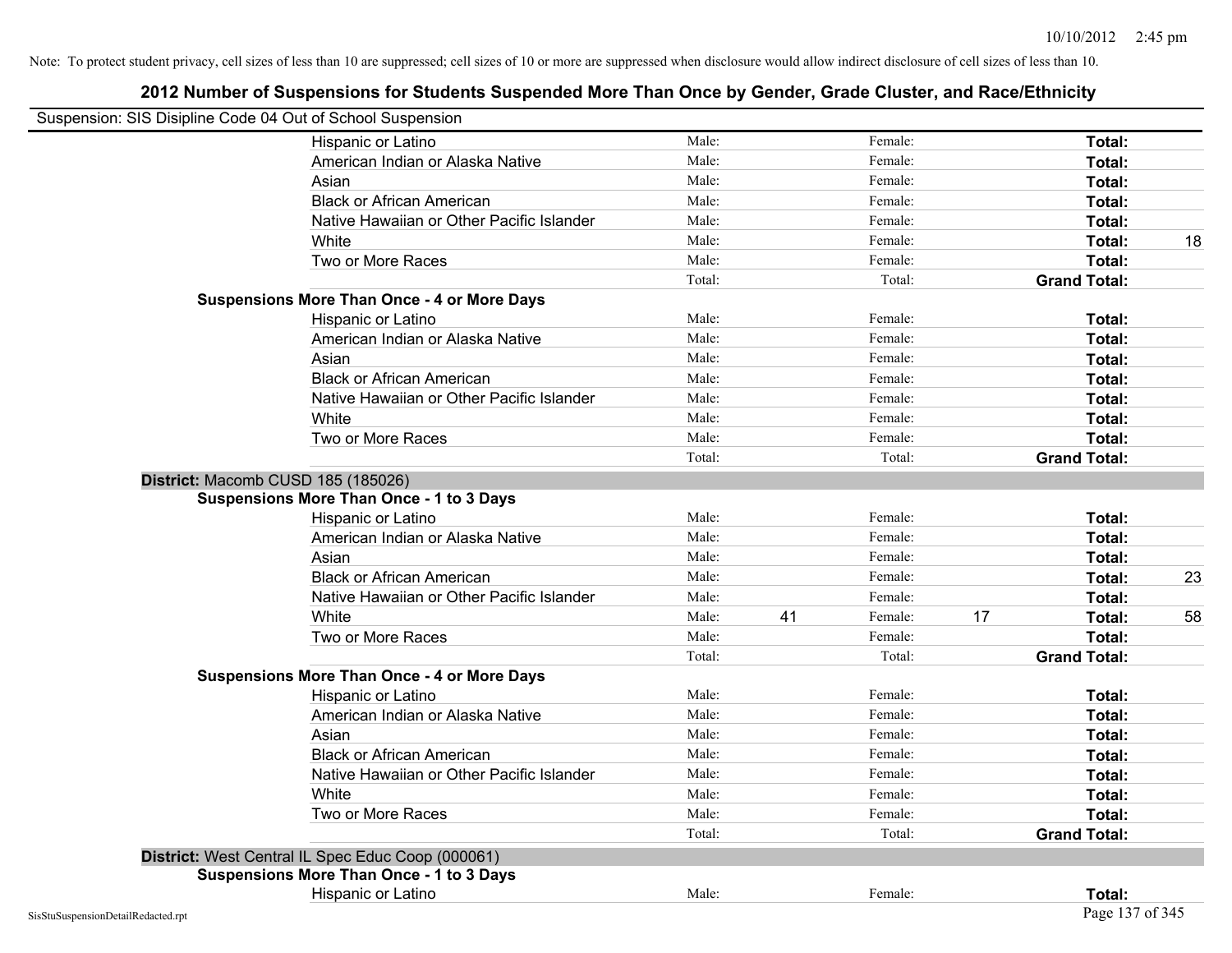|                                    | Suspension: SIS Disipline Code 04 Out of School Suspension |        |    |         |    |                     |     |
|------------------------------------|------------------------------------------------------------|--------|----|---------|----|---------------------|-----|
|                                    | American Indian or Alaska Native                           | Male:  |    | Female: |    | Total:              |     |
|                                    | Asian                                                      | Male:  |    | Female: |    | Total:              |     |
|                                    | <b>Black or African American</b>                           | Male:  |    | Female: |    | Total:              | 16  |
|                                    | Native Hawaiian or Other Pacific Islander                  | Male:  |    | Female: |    | Total:              |     |
|                                    | White                                                      | Male:  | 90 | Female: | 16 | Total:              | 106 |
|                                    | Two or More Races                                          | Male:  |    | Female: |    | Total:              | 20  |
|                                    |                                                            | Total: |    | Total:  |    | <b>Grand Total:</b> |     |
|                                    | <b>Suspensions More Than Once - 4 or More Days</b>         |        |    |         |    |                     |     |
|                                    | Hispanic or Latino                                         | Male:  |    | Female: |    | Total:              |     |
|                                    | American Indian or Alaska Native                           | Male:  |    | Female: |    | Total:              |     |
|                                    | Asian                                                      | Male:  |    | Female: |    | Total:              |     |
|                                    | <b>Black or African American</b>                           | Male:  |    | Female: |    | Total:              |     |
|                                    | Native Hawaiian or Other Pacific Islander                  | Male:  |    | Female: |    | Total:              |     |
|                                    | White                                                      | Male:  |    | Female: |    | Total:              |     |
|                                    | Two or More Races                                          | Male:  |    | Female: |    | Total:              |     |
|                                    |                                                            | Total: |    | Total:  |    | <b>Grand Total:</b> |     |
|                                    | District: West Prairie CUSD 103 (103026)                   |        |    |         |    |                     |     |
|                                    | <b>Suspensions More Than Once - 1 to 3 Days</b>            |        |    |         |    |                     |     |
|                                    | Hispanic or Latino                                         | Male:  |    | Female: |    | Total:              |     |
|                                    | American Indian or Alaska Native                           | Male:  |    | Female: |    | Total:              |     |
|                                    | Asian                                                      | Male:  |    | Female: |    | Total:              |     |
|                                    | <b>Black or African American</b>                           | Male:  |    | Female: |    | Total:              |     |
|                                    | Native Hawaiian or Other Pacific Islander                  | Male:  |    | Female: |    | Total:              |     |
|                                    | White                                                      | Male:  |    | Female: |    | Total:              | 27  |
|                                    | Two or More Races                                          | Male:  |    | Female: |    | Total:              |     |
|                                    |                                                            | Total: |    | Total:  |    | <b>Grand Total:</b> |     |
|                                    | <b>Suspensions More Than Once - 4 or More Days</b>         |        |    |         |    |                     |     |
|                                    | Hispanic or Latino                                         | Male:  |    | Female: |    | Total:              |     |
|                                    | American Indian or Alaska Native                           | Male:  |    | Female: |    | Total:              |     |
|                                    | Asian                                                      | Male:  |    | Female: |    | Total:              |     |
|                                    | <b>Black or African American</b>                           | Male:  |    | Female: |    | Total:              |     |
|                                    | Native Hawaiian or Other Pacific Islander                  | Male:  |    | Female: |    | Total:              |     |
|                                    | White                                                      | Male:  |    | Female: |    | Total:              |     |
|                                    | Two or More Races                                          | Male:  |    | Female: |    | Total:              |     |
|                                    |                                                            | Total: |    | Total:  |    | <b>Grand Total:</b> |     |
| County: Non-Public School (000)    |                                                            |        |    |         |    |                     |     |
| District: Non-Public School (0000) |                                                            |        |    |         |    |                     |     |
|                                    | <b>Suspensions More Than Once - 1 to 3 Days</b>            |        |    |         |    |                     |     |
|                                    | Hispanic or Latino                                         | Male:  |    | Female: |    | Total:              |     |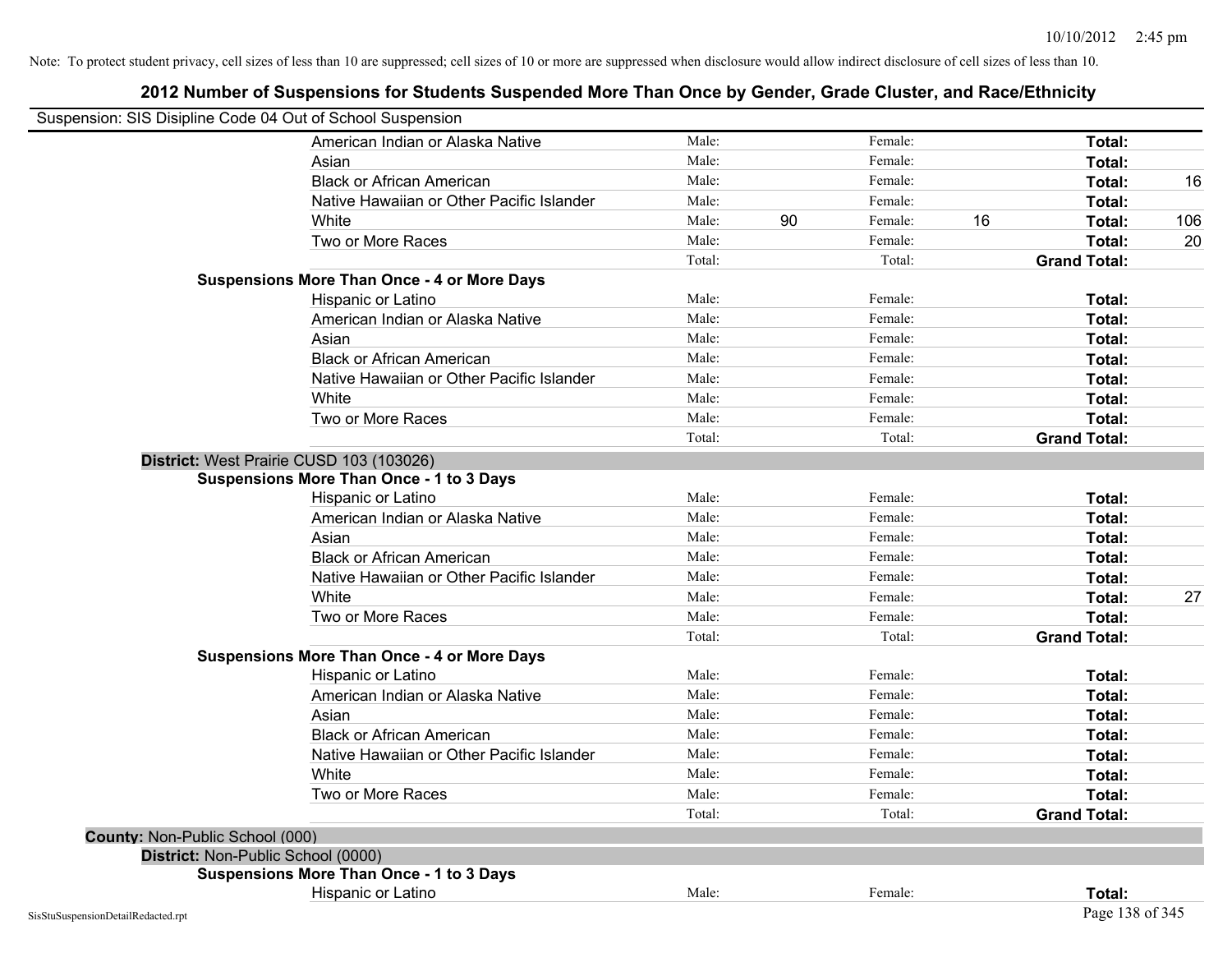|                                          | Suspension: SIS Disipline Code 04 Out of School Suspension |        |         |                     |    |
|------------------------------------------|------------------------------------------------------------|--------|---------|---------------------|----|
|                                          | American Indian or Alaska Native                           | Male:  | Female: | Total:              |    |
|                                          | Asian                                                      | Male:  | Female: | Total:              |    |
|                                          | <b>Black or African American</b>                           | Male:  | Female: | Total:              |    |
|                                          | Native Hawaiian or Other Pacific Islander                  | Male:  | Female: | Total:              |    |
|                                          | White                                                      | Male:  | Female: | Total:              |    |
|                                          | Two or More Races                                          | Male:  | Female: | Total:              |    |
|                                          |                                                            | Total: | Total:  | <b>Grand Total:</b> |    |
|                                          |                                                            |        |         |                     |    |
| Region: Henderson/Mercer/Warren ROE (27) |                                                            |        |         |                     |    |
| County: Henderson (036)                  |                                                            |        |         |                     |    |
|                                          | District: West Central CUSD 235 (235026)                   |        |         |                     |    |
|                                          | <b>Suspensions More Than Once - 1 to 3 Days</b>            |        |         |                     |    |
|                                          | Hispanic or Latino                                         | Male:  | Female: | Total:              |    |
|                                          | American Indian or Alaska Native                           | Male:  | Female: | Total:              |    |
|                                          | Asian                                                      | Male:  | Female: | Total:              |    |
|                                          | <b>Black or African American</b>                           | Male:  | Female: | Total:              |    |
|                                          | Native Hawaiian or Other Pacific Islander                  | Male:  | Female: | Total:              |    |
|                                          | White                                                      | Male:  | Female: | Total:              | 56 |
|                                          | Two or More Races                                          | Male:  | Female: | Total:              |    |
|                                          |                                                            | Total: | Total:  | <b>Grand Total:</b> |    |
|                                          | <b>Suspensions More Than Once - 4 or More Days</b>         |        |         |                     |    |
|                                          | Hispanic or Latino                                         | Male:  | Female: | Total:              |    |
|                                          | American Indian or Alaska Native                           | Male:  | Female: | Total:              |    |
|                                          | Asian                                                      | Male:  | Female: | Total:              |    |
|                                          | <b>Black or African American</b>                           | Male:  | Female: | Total:              |    |
|                                          | Native Hawaiian or Other Pacific Islander                  | Male:  | Female: | Total:              |    |
|                                          | White                                                      | Male:  | Female: | Total:              |    |
|                                          | Two or More Races                                          | Male:  | Female: | Total:              |    |
|                                          |                                                            | Total: | Total:  | <b>Grand Total:</b> |    |
| County: Mercer (066)                     |                                                            |        |         |                     |    |
|                                          | District: Mercer County School District 404 (404026)       |        |         |                     |    |
|                                          | <b>Suspensions More Than Once - 1 to 3 Days</b>            | Male:  | Female: |                     |    |
|                                          | Hispanic or Latino                                         |        |         | Total:              |    |
|                                          | American Indian or Alaska Native                           | Male:  | Female: | Total:              |    |
|                                          | Asian                                                      | Male:  | Female: | Total:              |    |
|                                          | <b>Black or African American</b>                           | Male:  | Female: | Total:              |    |
|                                          | Native Hawaiian or Other Pacific Islander                  | Male:  | Female: | Total:              |    |
|                                          | White                                                      | Male:  | Female: | Total:              | 52 |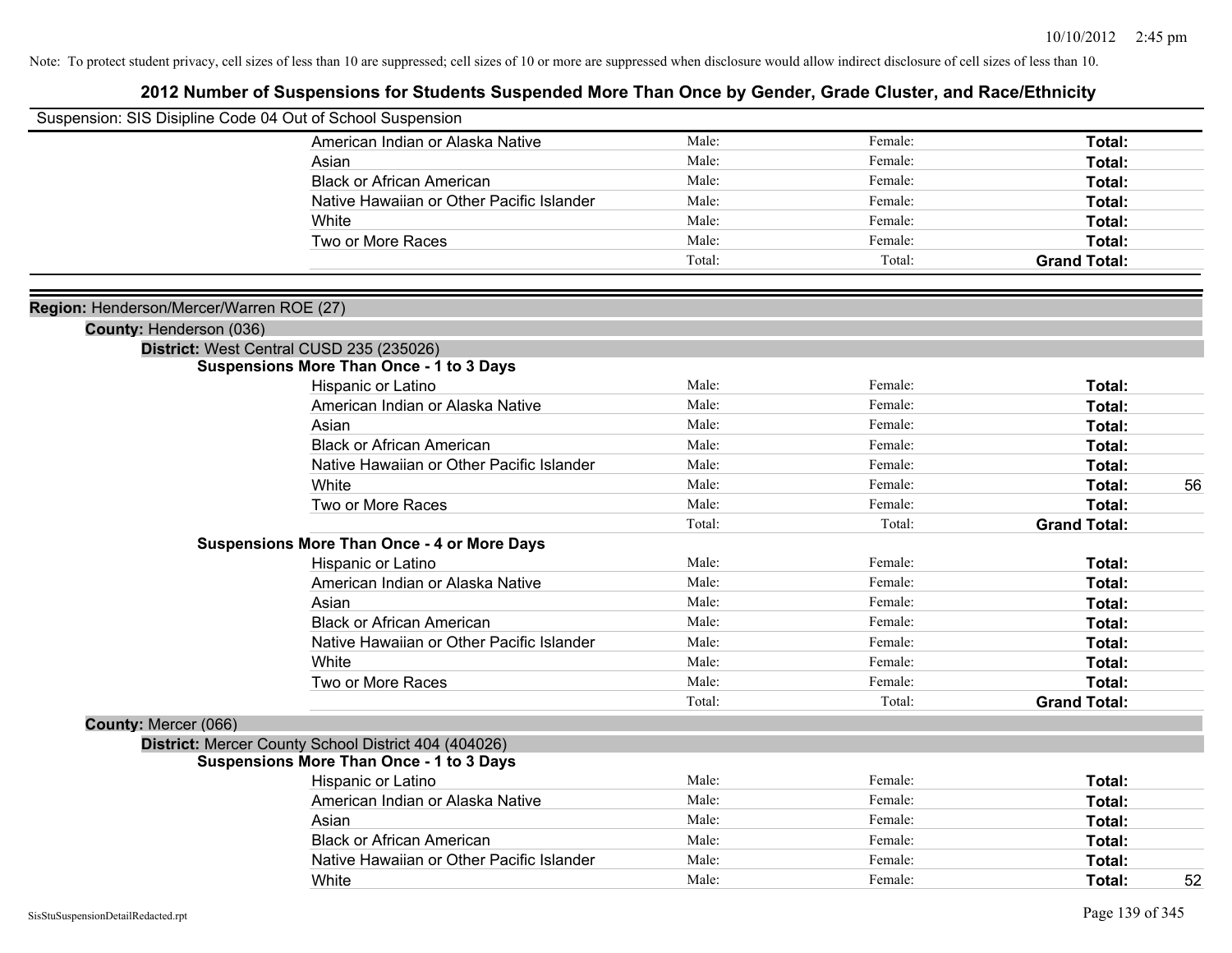|                      | Suspension: SIS Disipline Code 04 Out of School Suspension |        |         |                     |    |
|----------------------|------------------------------------------------------------|--------|---------|---------------------|----|
|                      | Two or More Races                                          | Male:  | Female: | Total:              |    |
|                      |                                                            | Total: | Total:  | <b>Grand Total:</b> |    |
|                      | <b>Suspensions More Than Once - 4 or More Days</b>         |        |         |                     |    |
|                      | Hispanic or Latino                                         | Male:  | Female: | Total:              |    |
|                      | American Indian or Alaska Native                           | Male:  | Female: | Total:              |    |
|                      | Asian                                                      | Male:  | Female: | Total:              |    |
|                      | <b>Black or African American</b>                           | Male:  | Female: | Total:              |    |
|                      | Native Hawaiian or Other Pacific Islander                  | Male:  | Female: | Total:              |    |
|                      | White                                                      | Male:  | Female: | Total:              |    |
|                      | Two or More Races                                          | Male:  | Female: | Total:              |    |
|                      |                                                            | Total: | Total:  | <b>Grand Total:</b> |    |
| County: Warren (094) |                                                            |        |         |                     |    |
|                      | District: Monmouth-Roseville CUSD 238 (238026)             |        |         |                     |    |
|                      | <b>Suspensions More Than Once - 1 to 3 Days</b>            |        |         |                     |    |
|                      | Hispanic or Latino                                         | Male:  | Female: | <b>Total:</b>       |    |
|                      | American Indian or Alaska Native                           | Male:  | Female: | Total:              |    |
|                      | Asian                                                      | Male:  | Female: | Total:              |    |
|                      | <b>Black or African American</b>                           | Male:  | Female: | Total:              |    |
|                      | Native Hawaiian or Other Pacific Islander                  | Male:  | Female: | Total:              |    |
|                      | White                                                      | Male:  | Female: | Total:              | 48 |
|                      | Two or More Races                                          | Male:  | Female: | Total:              | 11 |
|                      |                                                            | Total: | Total:  | <b>Grand Total:</b> |    |
|                      | <b>Suspensions More Than Once - 4 or More Days</b>         |        |         |                     |    |
|                      | Hispanic or Latino                                         | Male:  | Female: | Total:              |    |
|                      | American Indian or Alaska Native                           | Male:  | Female: | Total:              |    |
|                      | Asian                                                      | Male:  | Female: | Total:              |    |
|                      | <b>Black or African American</b>                           | Male:  | Female: | Total:              |    |
|                      | Native Hawaiian or Other Pacific Islander                  | Male:  | Female: | Total:              |    |
|                      | White                                                      | Male:  | Female: | <b>Total:</b>       |    |
|                      | Two or More Races                                          | Male:  | Female: | Total:              |    |
|                      |                                                            | Total: | Total:  | <b>Grand Total:</b> |    |
|                      | District: United CUSD 304 (304026)                         |        |         |                     |    |
|                      | <b>Suspensions More Than Once - 1 to 3 Days</b>            |        |         |                     |    |
|                      | Hispanic or Latino                                         | Male:  | Female: | Total:              |    |
|                      | American Indian or Alaska Native                           | Male:  | Female: | Total:              |    |
|                      | Asian                                                      | Male:  | Female: | Total:              |    |
|                      | <b>Black or African American</b>                           | Male:  | Female: | Total:              |    |
|                      | Native Hawaiian or Other Pacific Islander                  | Male:  | Female: | Total:              |    |
|                      | White                                                      | Male:  | Female: | Total:              | 12 |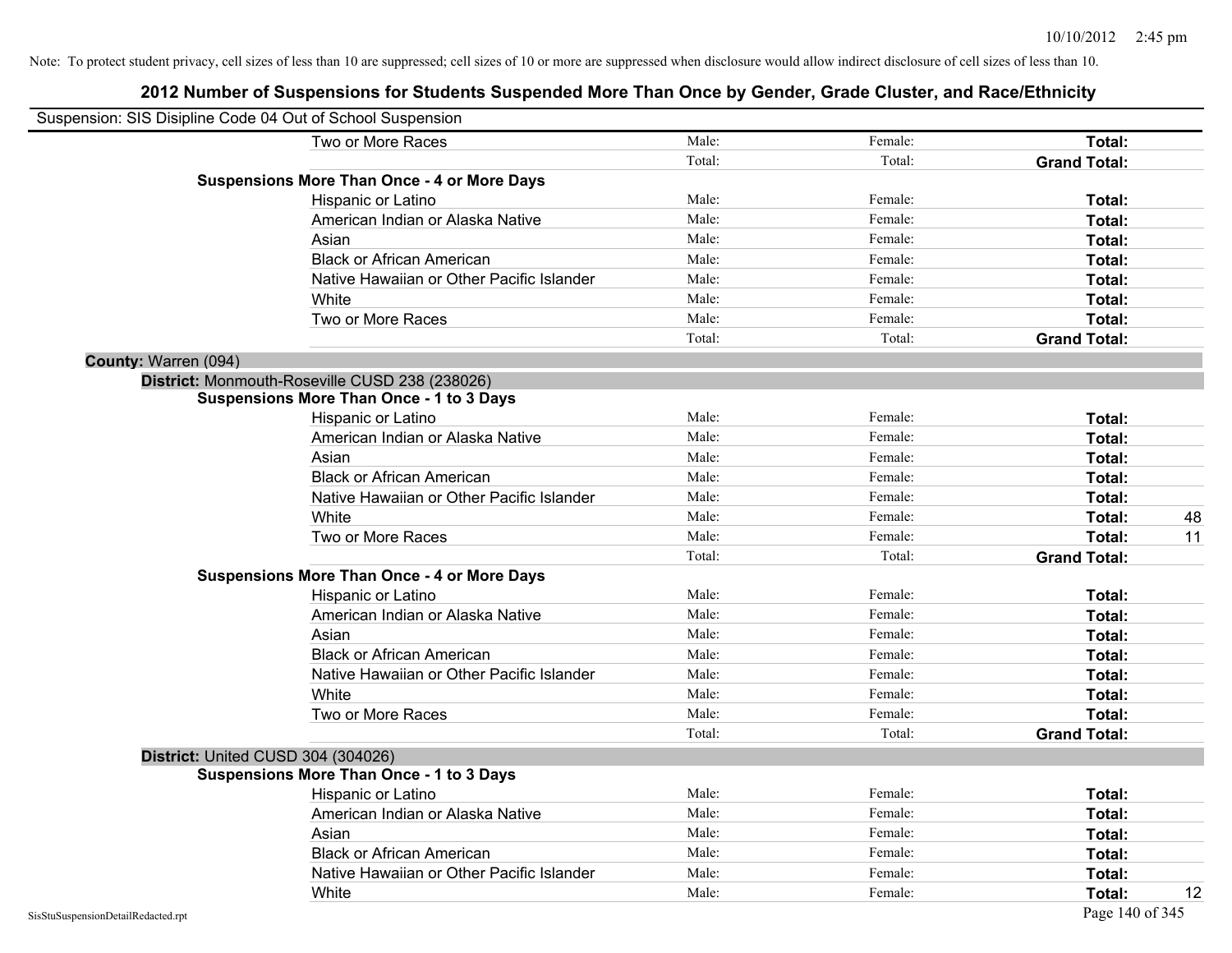| Suspension: SIS Disipline Code 04 Out of School Suspension |                                                    |        |         |                     |
|------------------------------------------------------------|----------------------------------------------------|--------|---------|---------------------|
|                                                            | Two or More Races                                  | Male:  | Female: | Total:              |
|                                                            |                                                    | Total: | Total:  | <b>Grand Total:</b> |
|                                                            | <b>Suspensions More Than Once - 4 or More Days</b> |        |         |                     |
|                                                            | Hispanic or Latino                                 | Male:  | Female: | Total:              |
|                                                            | American Indian or Alaska Native                   | Male:  | Female: | Total:              |
|                                                            | Asian                                              | Male:  | Female: | Total:              |
|                                                            | <b>Black or African American</b>                   | Male:  | Female: | Total:              |
|                                                            | Native Hawaiian or Other Pacific Islander          | Male:  | Female: | Total:              |
|                                                            | White                                              | Male:  | Female: | Total:              |
|                                                            | Two or More Races                                  | Male:  | Female: | Total:              |
|                                                            |                                                    | Total: | Total:  | <b>Grand Total:</b> |
|                                                            |                                                    |        |         |                     |
| Region: Iroquois/Kankakee ROE (32)                         |                                                    |        |         |                     |
| County: Iroquois (038)                                     |                                                    |        |         |                     |
| District: Central CUSD 4 (004026)                          |                                                    |        |         |                     |
|                                                            | <b>Suspensions More Than Once - 1 to 3 Days</b>    |        |         |                     |
|                                                            | Hispanic or Latino                                 | Male:  | Female: | Total:              |
|                                                            | American Indian or Alaska Native                   | Male:  | Female: | Total:              |
|                                                            | Asian                                              | Male:  | Female: | Total:              |
|                                                            | <b>Black or African American</b>                   | Male:  | Female: | Total:              |
|                                                            | Native Hawaiian or Other Pacific Islander          | Male:  | Female: | Total:              |
|                                                            | White                                              | Male:  | Female: | Total:              |
|                                                            | Two or More Races                                  | Male:  | Female: | Total:              |
|                                                            |                                                    | Total: | Total:  | <b>Grand Total:</b> |
|                                                            | <b>Suspensions More Than Once - 4 or More Days</b> |        |         |                     |
|                                                            | Hispanic or Latino                                 | Male:  | Female: | Total:              |
|                                                            | American Indian or Alaska Native                   | Male:  | Female: | Total:              |
|                                                            | Asian                                              | Male:  | Female: | Total:              |
|                                                            | <b>Black or African American</b>                   | Male:  | Female: | Total:              |
|                                                            | Native Hawaiian or Other Pacific Islander          | Male:  | Female: | Total:              |
|                                                            | White                                              | Male:  | Female: | Total:              |
|                                                            | Two or More Races                                  | Male:  | Female: | Total:              |
|                                                            |                                                    | Total: | Total:  | <b>Grand Total:</b> |
| District: Cissna Park CUSD 6 (006026)                      |                                                    |        |         |                     |
|                                                            | <b>Suspensions More Than Once - 1 to 3 Days</b>    |        |         |                     |
|                                                            | Hispanic or Latino                                 | Male:  | Female: | Total:              |
|                                                            | American Indian or Alaska Native                   | Male:  | Female: | Total:              |
|                                                            | Asian                                              | Male:  | Female: | Total:              |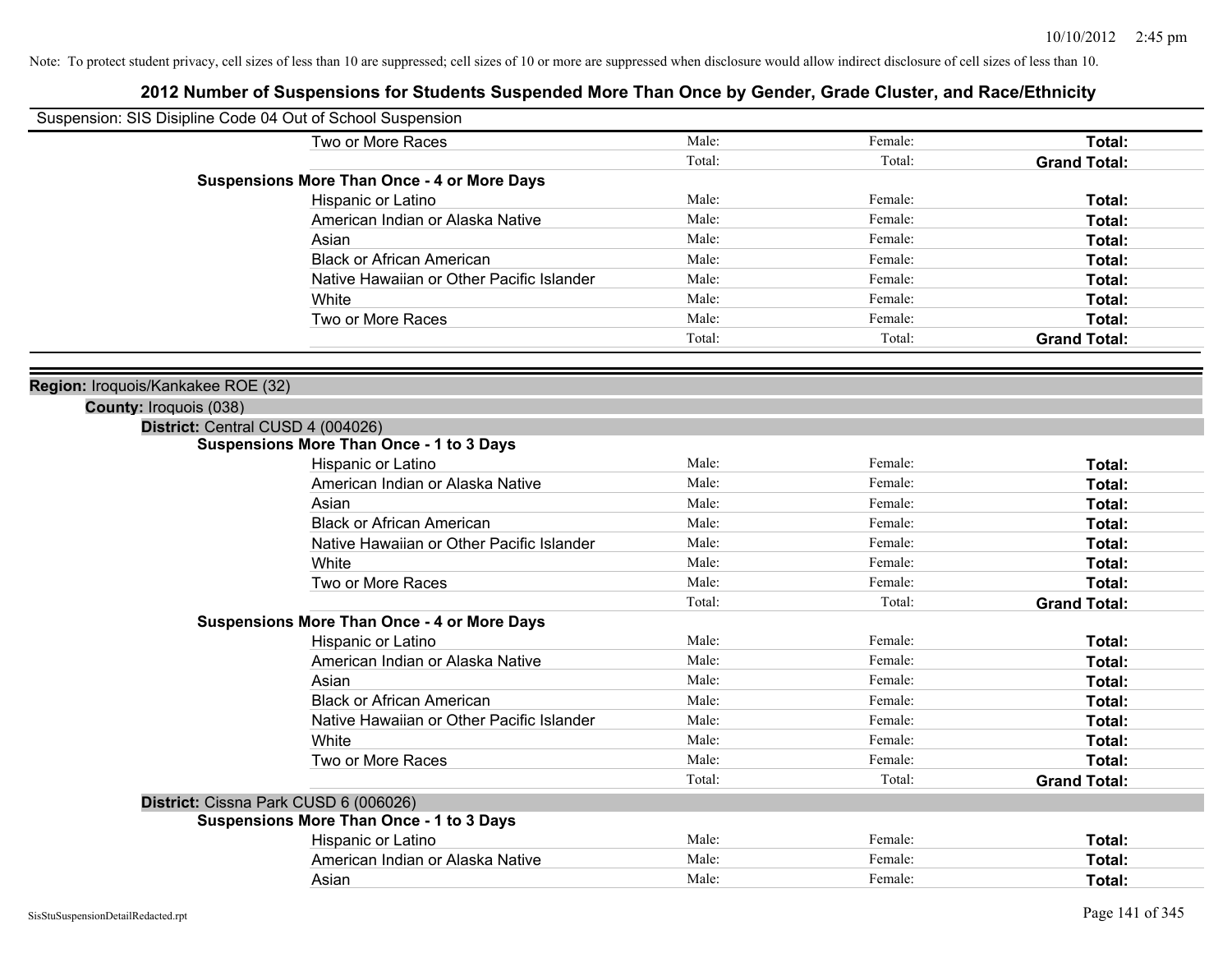| Suspension: SIS Disipline Code 04 Out of School Suspension |                                                    |        |         |                     |
|------------------------------------------------------------|----------------------------------------------------|--------|---------|---------------------|
|                                                            | <b>Black or African American</b>                   | Male:  | Female: | Total:              |
|                                                            | Native Hawaiian or Other Pacific Islander          | Male:  | Female: | Total:              |
|                                                            | White                                              | Male:  | Female: | Total:<br>13        |
|                                                            | Two or More Races                                  | Male:  | Female: | Total:              |
|                                                            |                                                    | Total: | Total:  | <b>Grand Total:</b> |
|                                                            | District: Donovan CUSD 3 (003026)                  |        |         |                     |
|                                                            | <b>Suspensions More Than Once - 1 to 3 Days</b>    |        |         |                     |
|                                                            | Hispanic or Latino                                 | Male:  | Female: | Total:              |
|                                                            | American Indian or Alaska Native                   | Male:  | Female: | Total:              |
|                                                            | Asian                                              | Male:  | Female: | Total:              |
|                                                            | <b>Black or African American</b>                   | Male:  | Female: | Total:              |
|                                                            | Native Hawaiian or Other Pacific Islander          | Male:  | Female: | Total:              |
|                                                            | White                                              | Male:  | Female: | Total:              |
|                                                            | Two or More Races                                  | Male:  | Female: | Total:              |
|                                                            |                                                    | Total: | Total:  | <b>Grand Total:</b> |
|                                                            | <b>Suspensions More Than Once - 4 or More Days</b> |        |         |                     |
|                                                            | Hispanic or Latino                                 | Male:  | Female: | Total:              |
|                                                            | American Indian or Alaska Native                   | Male:  | Female: | Total:              |
|                                                            | Asian                                              | Male:  | Female: | Total:              |
|                                                            | <b>Black or African American</b>                   | Male:  | Female: | Total:              |
|                                                            | Native Hawaiian or Other Pacific Islander          | Male:  | Female: | Total:              |
|                                                            | White                                              | Male:  | Female: | Total:              |
|                                                            | Two or More Races                                  | Male:  | Female: | Total:              |
|                                                            |                                                    | Total: | Total:  | <b>Grand Total:</b> |
|                                                            | District: Iroquois County CUSD 9 (009026)          |        |         |                     |
|                                                            | <b>Suspensions More Than Once - 1 to 3 Days</b>    |        |         |                     |
|                                                            | Hispanic or Latino                                 | Male:  | Female: | Total:              |
|                                                            | American Indian or Alaska Native                   | Male:  | Female: | Total:              |
|                                                            | Asian                                              | Male:  | Female: | Total:              |
|                                                            | <b>Black or African American</b>                   | Male:  | Female: | Total:              |
|                                                            | Native Hawaiian or Other Pacific Islander          | Male:  | Female: | Total:              |
|                                                            | White                                              | Male:  | Female: | 20<br>Total:        |
|                                                            | Two or More Races                                  | Male:  | Female: | Total:              |
|                                                            |                                                    | Total: | Total:  | <b>Grand Total:</b> |
|                                                            | <b>Suspensions More Than Once - 4 or More Days</b> |        |         |                     |
|                                                            | Hispanic or Latino                                 | Male:  | Female: | Total:              |
|                                                            | American Indian or Alaska Native                   | Male:  | Female: | Total:              |
|                                                            | Asian                                              | Male:  | Female: | <b>Total:</b>       |
|                                                            | <b>Black or African American</b>                   | Male:  | Female: | Total:              |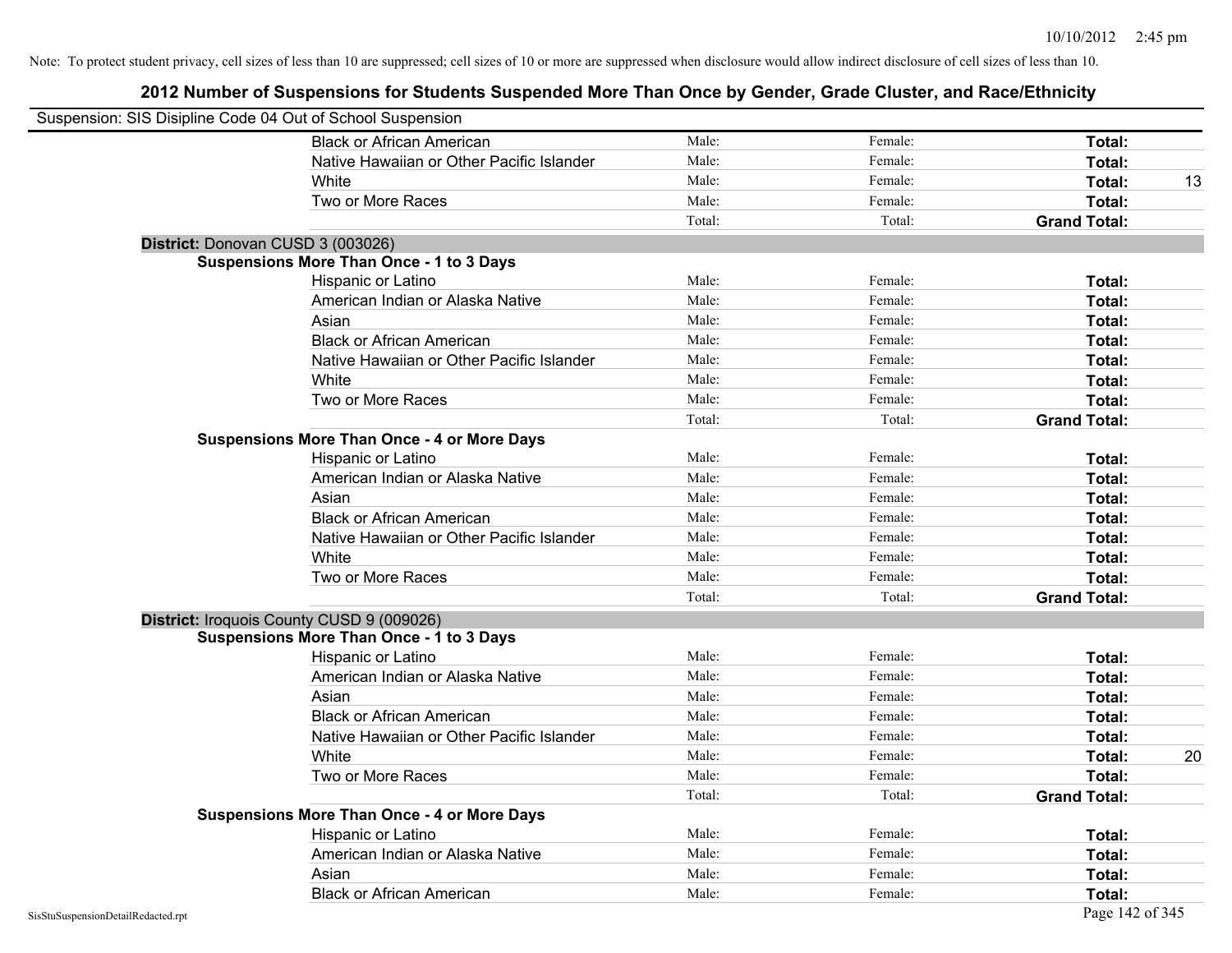| Suspension: SIS Disipline Code 04 Out of School Suspension |                                                    |        |         |                     |    |
|------------------------------------------------------------|----------------------------------------------------|--------|---------|---------------------|----|
|                                                            | Native Hawaiian or Other Pacific Islander          | Male:  | Female: | Total:              |    |
|                                                            | White                                              | Male:  | Female: | Total:              |    |
|                                                            | Two or More Races                                  | Male:  | Female: | Total:              |    |
|                                                            |                                                    | Total: | Total:  | <b>Grand Total:</b> |    |
| District: Iroquois West CUSD 10 (010026)                   |                                                    |        |         |                     |    |
|                                                            | <b>Suspensions More Than Once - 1 to 3 Days</b>    |        |         |                     |    |
|                                                            | Hispanic or Latino                                 | Male:  | Female: | Total:              |    |
|                                                            | American Indian or Alaska Native                   | Male:  | Female: | Total:              |    |
|                                                            | Asian                                              | Male:  | Female: | Total:              |    |
|                                                            | <b>Black or African American</b>                   | Male:  | Female: | Total:              |    |
|                                                            | Native Hawaiian or Other Pacific Islander          | Male:  | Female: | Total:              |    |
|                                                            | White                                              | Male:  | Female: | Total:              | 14 |
|                                                            | Two or More Races                                  | Male:  | Female: | Total:              |    |
|                                                            |                                                    | Total: | Total:  | <b>Grand Total:</b> |    |
|                                                            | <b>Suspensions More Than Once - 4 or More Days</b> |        |         |                     |    |
|                                                            | Hispanic or Latino                                 | Male:  | Female: | Total:              |    |
|                                                            | American Indian or Alaska Native                   | Male:  | Female: | Total:              |    |
|                                                            | Asian                                              | Male:  | Female: | Total:              |    |
|                                                            | <b>Black or African American</b>                   | Male:  | Female: | Total:              |    |
|                                                            | Native Hawaiian or Other Pacific Islander          | Male:  | Female: | Total:              |    |
|                                                            | White                                              | Male:  | Female: | Total:              |    |
|                                                            | Two or More Races                                  | Male:  | Female: | Total:              |    |
|                                                            |                                                    | Total: | Total:  | <b>Grand Total:</b> |    |
| District: Milford CCSD 280 (280004)                        |                                                    |        |         |                     |    |
|                                                            | <b>Suspensions More Than Once - 1 to 3 Days</b>    |        |         |                     |    |
|                                                            | Hispanic or Latino                                 | Male:  | Female: | Total:              |    |
|                                                            | American Indian or Alaska Native                   | Male:  | Female: | Total:              |    |
|                                                            | Asian                                              | Male:  | Female: | Total:              |    |
|                                                            | <b>Black or African American</b>                   | Male:  | Female: | Total:              |    |
|                                                            | Native Hawaiian or Other Pacific Islander          | Male:  | Female: | Total:              |    |
|                                                            | White                                              | Male:  | Female: | Total:              |    |
|                                                            | Two or More Races                                  | Male:  | Female: | Total:              |    |
|                                                            |                                                    | Total: | Total:  | <b>Grand Total:</b> |    |
| District: Milford Twp HSD 233 (233017)                     |                                                    |        |         |                     |    |
|                                                            | <b>Suspensions More Than Once - 1 to 3 Days</b>    |        |         |                     |    |
|                                                            | Hispanic or Latino                                 | Male:  | Female: | Total:              |    |
|                                                            | American Indian or Alaska Native                   | Male:  | Female: | Total:              |    |
|                                                            | Asian                                              | Male:  | Female: | Total:              |    |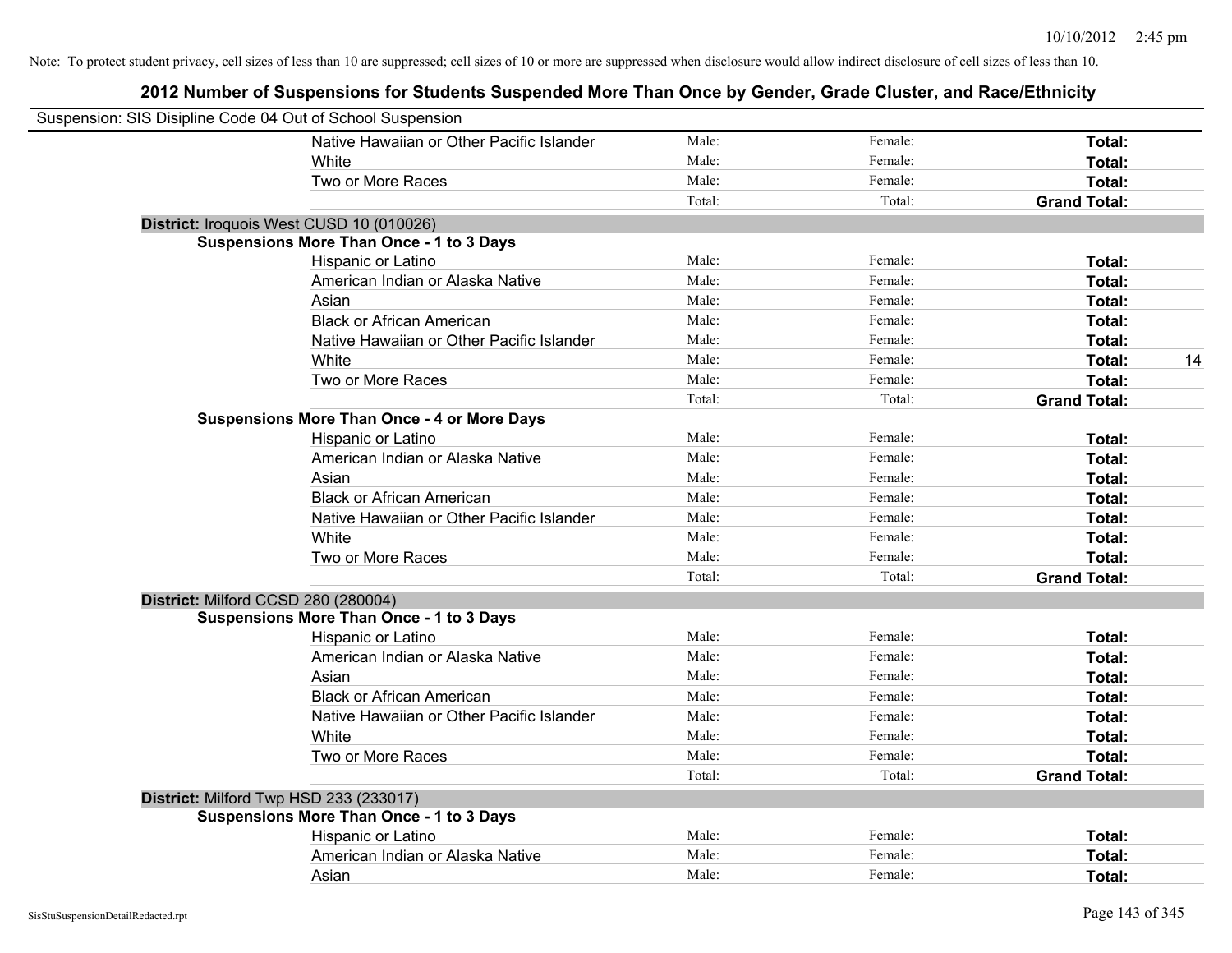|                                    | Suspension: SIS Disipline Code 04 Out of School Suspension |        |    |         |    |                     |    |
|------------------------------------|------------------------------------------------------------|--------|----|---------|----|---------------------|----|
|                                    | <b>Black or African American</b>                           | Male:  |    | Female: |    | <b>Total:</b>       |    |
|                                    | Native Hawaiian or Other Pacific Islander                  | Male:  |    | Female: |    | Total:              |    |
|                                    | White                                                      | Male:  |    | Female: |    | Total:              |    |
|                                    | Two or More Races                                          | Male:  |    | Female: |    | Total:              |    |
|                                    |                                                            | Total: |    | Total:  |    | <b>Grand Total:</b> |    |
|                                    | <b>Suspensions More Than Once - 4 or More Days</b>         |        |    |         |    |                     |    |
|                                    | Hispanic or Latino                                         | Male:  |    | Female: |    | Total:              |    |
|                                    | American Indian or Alaska Native                           | Male:  |    | Female: |    | Total:              |    |
|                                    | Asian                                                      | Male:  |    | Female: |    | Total:              |    |
|                                    | <b>Black or African American</b>                           | Male:  |    | Female: |    | Total:              |    |
|                                    | Native Hawaiian or Other Pacific Islander                  | Male:  |    | Female: |    | Total:              |    |
|                                    | White                                                      | Male:  |    | Female: |    | Total:              |    |
|                                    | Two or More Races                                          | Male:  |    | Female: |    | Total:              |    |
|                                    |                                                            | Total: |    | Total:  |    | <b>Grand Total:</b> |    |
| County: Kankakee (046)             |                                                            |        |    |         |    |                     |    |
|                                    | District: Bourbonnais SD 53 (053002)                       |        |    |         |    |                     |    |
|                                    | <b>Suspensions More Than Once - 1 to 3 Days</b>            |        |    |         |    |                     |    |
|                                    | Hispanic or Latino                                         | Male:  |    | Female: |    | Total:              |    |
|                                    | American Indian or Alaska Native                           | Male:  |    | Female: |    | Total:              |    |
|                                    | Asian                                                      | Male:  |    | Female: |    | Total:              |    |
|                                    | <b>Black or African American</b>                           | Male:  |    | Female: |    | Total:              | 21 |
|                                    | Native Hawaiian or Other Pacific Islander                  | Male:  |    | Female: |    | Total:              |    |
|                                    | White                                                      | Male:  | 30 | Female: | 11 | Total:              | 41 |
|                                    | Two or More Races                                          | Male:  |    | Female: |    | <b>Total:</b>       |    |
|                                    |                                                            | Total: |    | Total:  |    | <b>Grand Total:</b> | 73 |
|                                    | <b>Suspensions More Than Once - 4 or More Days</b>         |        |    |         |    |                     |    |
|                                    | Hispanic or Latino                                         | Male:  |    | Female: |    | Total:              |    |
|                                    | American Indian or Alaska Native                           | Male:  |    | Female: |    | Total:              |    |
|                                    | Asian                                                      | Male:  |    | Female: |    | Total:              |    |
|                                    | <b>Black or African American</b>                           | Male:  |    | Female: |    | Total:              |    |
|                                    | Native Hawaiian or Other Pacific Islander                  | Male:  |    | Female: |    | Total:              |    |
|                                    | White                                                      | Male:  |    | Female: |    | Total:              | 10 |
|                                    | Two or More Races                                          | Male:  |    | Female: |    | <b>Total:</b>       |    |
|                                    |                                                            | Total: |    | Total:  |    | <b>Grand Total:</b> | 21 |
|                                    | District: Bradley Bourbonnais CHSD 307 (307016)            |        |    |         |    |                     |    |
|                                    | Suspensions More Than Once - 1 to 3 Days                   |        |    |         |    |                     |    |
|                                    | Hispanic or Latino                                         | Male:  |    | Female: |    | Total:              | 20 |
|                                    | American Indian or Alaska Native                           | Male:  |    | Female: |    | Total:              |    |
|                                    | Asian                                                      | Male:  |    | Female: |    | Total:              |    |
| SisStuSuspensionDetailRedacted.rpt |                                                            |        |    |         |    | Page 144 of 345     |    |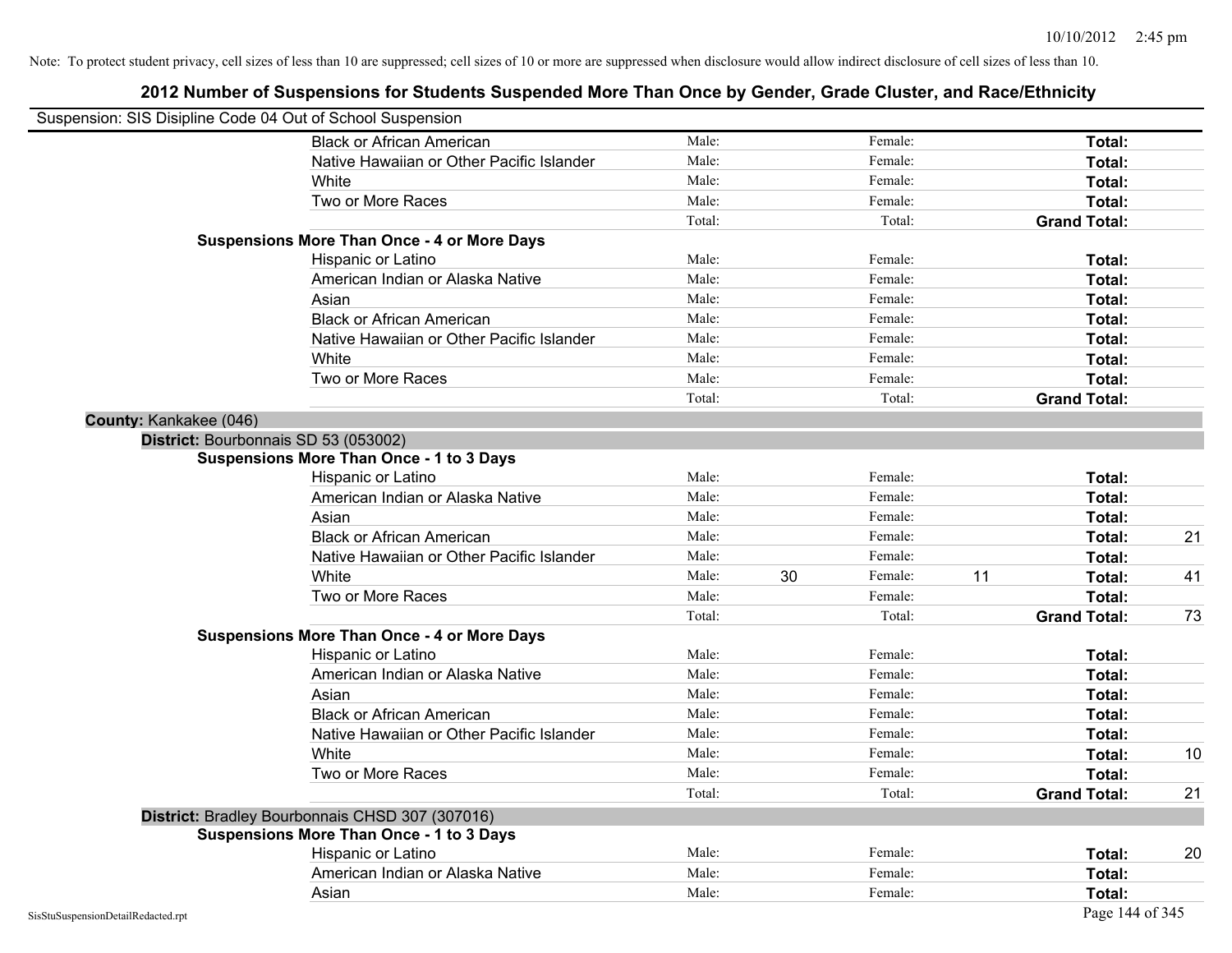|                                    | Suspension: SIS Disipline Code 04 Out of School Suspension |        |     |         |    |                     |     |
|------------------------------------|------------------------------------------------------------|--------|-----|---------|----|---------------------|-----|
|                                    | <b>Black or African American</b>                           | Male:  | 33  | Female: | 10 | Total:              | 43  |
|                                    | Native Hawaiian or Other Pacific Islander                  | Male:  |     | Female: |    | Total:              |     |
|                                    | White                                                      | Male:  | 100 | Female: | 44 | Total:              | 144 |
|                                    | Two or More Races                                          | Male:  |     | Female: |    | Total:              | 11  |
|                                    |                                                            | Total: |     | Total:  |    | <b>Grand Total:</b> |     |
|                                    | <b>Suspensions More Than Once - 4 or More Days</b>         |        |     |         |    |                     |     |
|                                    | Hispanic or Latino                                         | Male:  |     | Female: |    | Total:              | 13  |
|                                    | American Indian or Alaska Native                           | Male:  |     | Female: |    | Total:              |     |
|                                    | Asian                                                      | Male:  |     | Female: |    | Total:              |     |
|                                    | <b>Black or African American</b>                           | Male:  |     | Female: |    | Total:              | 21  |
|                                    | Native Hawaiian or Other Pacific Islander                  | Male:  |     | Female: |    | Total:              |     |
|                                    | White                                                      | Male:  | 56  | Female: | 19 | Total:              | 75  |
|                                    | Two or More Races                                          | Male:  |     | Female: |    | Total:              |     |
|                                    |                                                            | Total: |     | Total:  |    | <b>Grand Total:</b> |     |
|                                    | District: Bradley SD 61 (061002)                           |        |     |         |    |                     |     |
|                                    | <b>Suspensions More Than Once - 1 to 3 Days</b>            |        |     |         |    |                     |     |
|                                    | Hispanic or Latino                                         | Male:  |     | Female: |    | Total:              |     |
|                                    | American Indian or Alaska Native                           | Male:  |     | Female: |    | Total:              |     |
|                                    | Asian                                                      | Male:  |     | Female: |    | Total:              |     |
|                                    | <b>Black or African American</b>                           | Male:  |     | Female: |    | Total:              | 12  |
|                                    | Native Hawaiian or Other Pacific Islander                  | Male:  |     | Female: |    | Total:              |     |
|                                    | White                                                      | Male:  |     | Female: |    | Total:              | 17  |
|                                    | Two or More Races                                          | Male:  |     | Female: |    | Total:              |     |
|                                    |                                                            | Total: |     | Total:  |    | <b>Grand Total:</b> | 41  |
|                                    | <b>Suspensions More Than Once - 4 or More Days</b>         |        |     |         |    |                     |     |
|                                    | Hispanic or Latino                                         | Male:  |     | Female: |    | Total:              |     |
|                                    | American Indian or Alaska Native                           | Male:  |     | Female: |    | Total:              |     |
|                                    | Asian                                                      | Male:  |     | Female: |    | Total:              |     |
|                                    | <b>Black or African American</b>                           | Male:  |     | Female: |    | Total:              |     |
|                                    | Native Hawaiian or Other Pacific Islander                  | Male:  |     | Female: |    | Total:              |     |
|                                    | White                                                      | Male:  |     | Female: |    | Total:              |     |
|                                    | Two or More Races                                          | Male:  |     | Female: |    | Total:              |     |
|                                    |                                                            | Total: |     | Total:  |    | <b>Grand Total:</b> |     |
|                                    | District: Grant Park CUSD 6 (006026)                       |        |     |         |    |                     |     |
|                                    | <b>Suspensions More Than Once - 1 to 3 Days</b>            |        |     |         |    |                     |     |
|                                    | Hispanic or Latino                                         | Male:  |     | Female: |    | Total:              |     |
|                                    | American Indian or Alaska Native                           | Male:  |     | Female: |    | Total:              |     |
|                                    | Asian                                                      | Male:  |     | Female: |    | Total:              |     |
|                                    | <b>Black or African American</b>                           | Male:  |     | Female: |    | Total:              |     |
| SisStuSuspensionDetailRedacted.rpt |                                                            |        |     |         |    | Page 145 of 345     |     |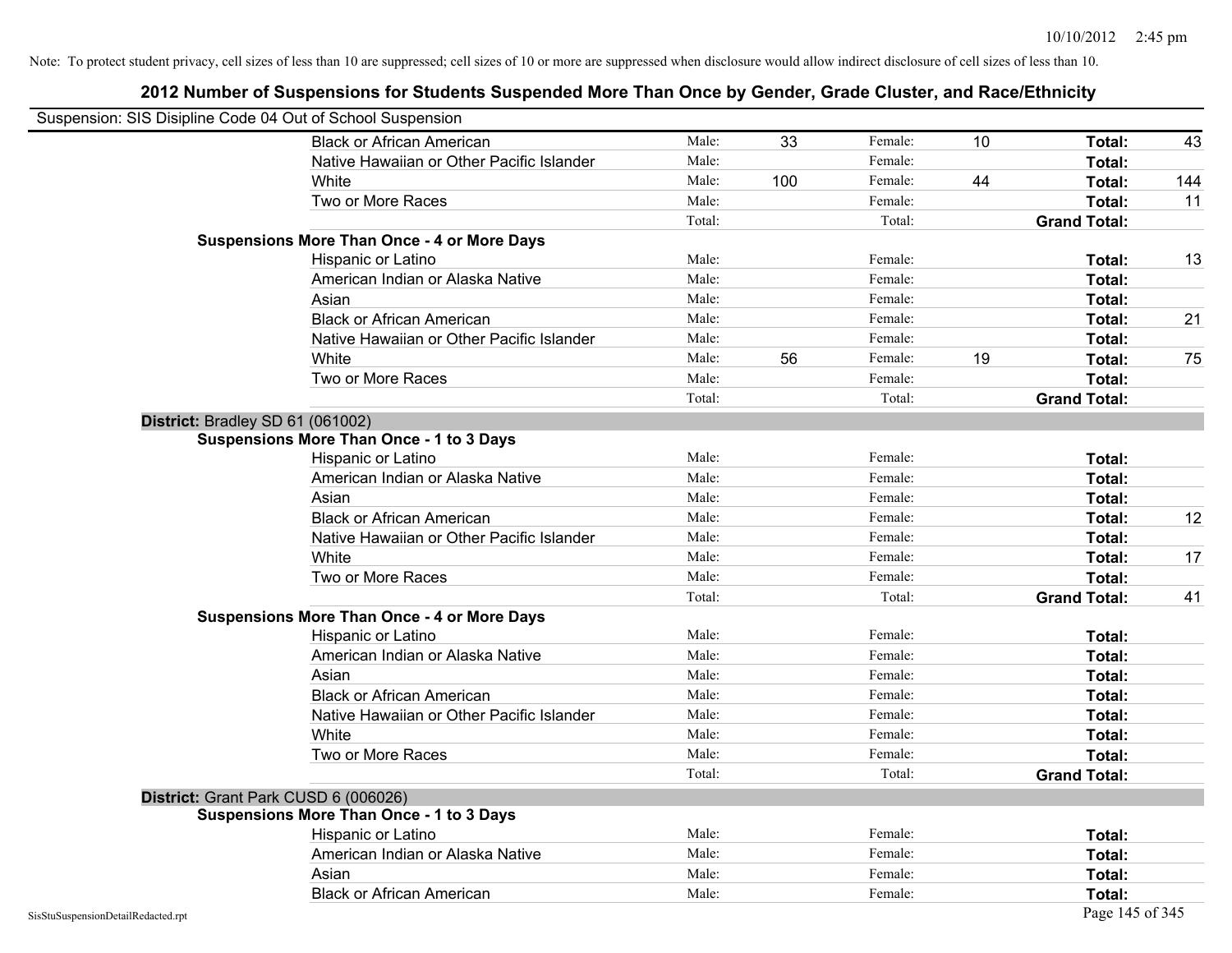| Suspension: SIS Disipline Code 04 Out of School Suspension |                                                    |        |       |         |     |                     |       |
|------------------------------------------------------------|----------------------------------------------------|--------|-------|---------|-----|---------------------|-------|
|                                                            | Native Hawaiian or Other Pacific Islander          | Male:  |       | Female: |     | Total:              |       |
|                                                            | White                                              | Male:  |       | Female: |     | Total:              | 20    |
|                                                            | Two or More Races                                  | Male:  |       | Female: |     | Total:              |       |
|                                                            |                                                    | Total: |       | Total:  |     | <b>Grand Total:</b> |       |
|                                                            | <b>Suspensions More Than Once - 4 or More Days</b> |        |       |         |     |                     |       |
|                                                            | Hispanic or Latino                                 | Male:  |       | Female: |     | Total:              |       |
|                                                            | American Indian or Alaska Native                   | Male:  |       | Female: |     | Total:              |       |
|                                                            | Asian                                              | Male:  |       | Female: |     | Total:              |       |
|                                                            | <b>Black or African American</b>                   | Male:  |       | Female: |     | Total:              |       |
|                                                            | Native Hawaiian or Other Pacific Islander          | Male:  |       | Female: |     | Total:              |       |
|                                                            | White                                              | Male:  |       | Female: |     | Total:              |       |
|                                                            | Two or More Races                                  | Male:  |       | Female: |     | Total:              |       |
|                                                            |                                                    | Total: |       | Total:  |     | <b>Grand Total:</b> |       |
|                                                            | District: Herscher CUSD 2 (002026)                 |        |       |         |     |                     |       |
|                                                            | <b>Suspensions More Than Once - 1 to 3 Days</b>    |        |       |         |     |                     |       |
|                                                            | Hispanic or Latino                                 | Male:  |       | Female: |     | Total:              |       |
|                                                            | American Indian or Alaska Native                   | Male:  |       | Female: |     | Total:              |       |
|                                                            | Asian                                              | Male:  |       | Female: |     | Total:              |       |
|                                                            | <b>Black or African American</b>                   | Male:  |       | Female: |     | Total:              |       |
|                                                            | Native Hawaiian or Other Pacific Islander          | Male:  |       | Female: |     | Total:              |       |
|                                                            | White                                              | Male:  |       | Female: |     | Total:              | 29    |
|                                                            | Two or More Races                                  | Male:  |       | Female: |     | Total:              |       |
|                                                            |                                                    | Total: |       | Total:  |     | <b>Grand Total:</b> |       |
|                                                            | <b>Suspensions More Than Once - 4 or More Days</b> |        |       |         |     |                     |       |
|                                                            | Hispanic or Latino                                 | Male:  |       | Female: |     | Total:              |       |
|                                                            | American Indian or Alaska Native                   | Male:  |       | Female: |     | Total:              |       |
|                                                            | Asian                                              | Male:  |       | Female: |     | Total:              |       |
|                                                            | <b>Black or African American</b>                   | Male:  |       | Female: |     | Total:              |       |
|                                                            | Native Hawaiian or Other Pacific Islander          | Male:  |       | Female: |     | Total:              |       |
|                                                            | White                                              | Male:  |       | Female: |     | Total:              | 19    |
|                                                            | Two or More Races                                  | Male:  |       | Female: |     | Total:              |       |
|                                                            |                                                    | Total: |       | Total:  |     | <b>Grand Total:</b> |       |
|                                                            | District: Kankakee SD 111 (111025)                 |        |       |         |     |                     |       |
|                                                            | <b>Suspensions More Than Once - 1 to 3 Days</b>    |        |       |         |     |                     |       |
|                                                            | Hispanic or Latino                                 | Male:  | 112   | Female: | 85  | Total:              | 197   |
|                                                            | American Indian or Alaska Native                   | Male:  |       | Female: |     | Total:              |       |
|                                                            | Asian                                              | Male:  |       | Female: |     | Total:              |       |
|                                                            | <b>Black or African American</b>                   | Male:  | 1,261 | Female: | 428 | Total:              | 1.689 |
|                                                            | Native Hawaiian or Other Pacific Islander          | Male:  |       | Female: |     | Total:              |       |
| SisStuSuspensionDetailRedacted.rpt                         |                                                    |        |       |         |     | Page 146 of 345     |       |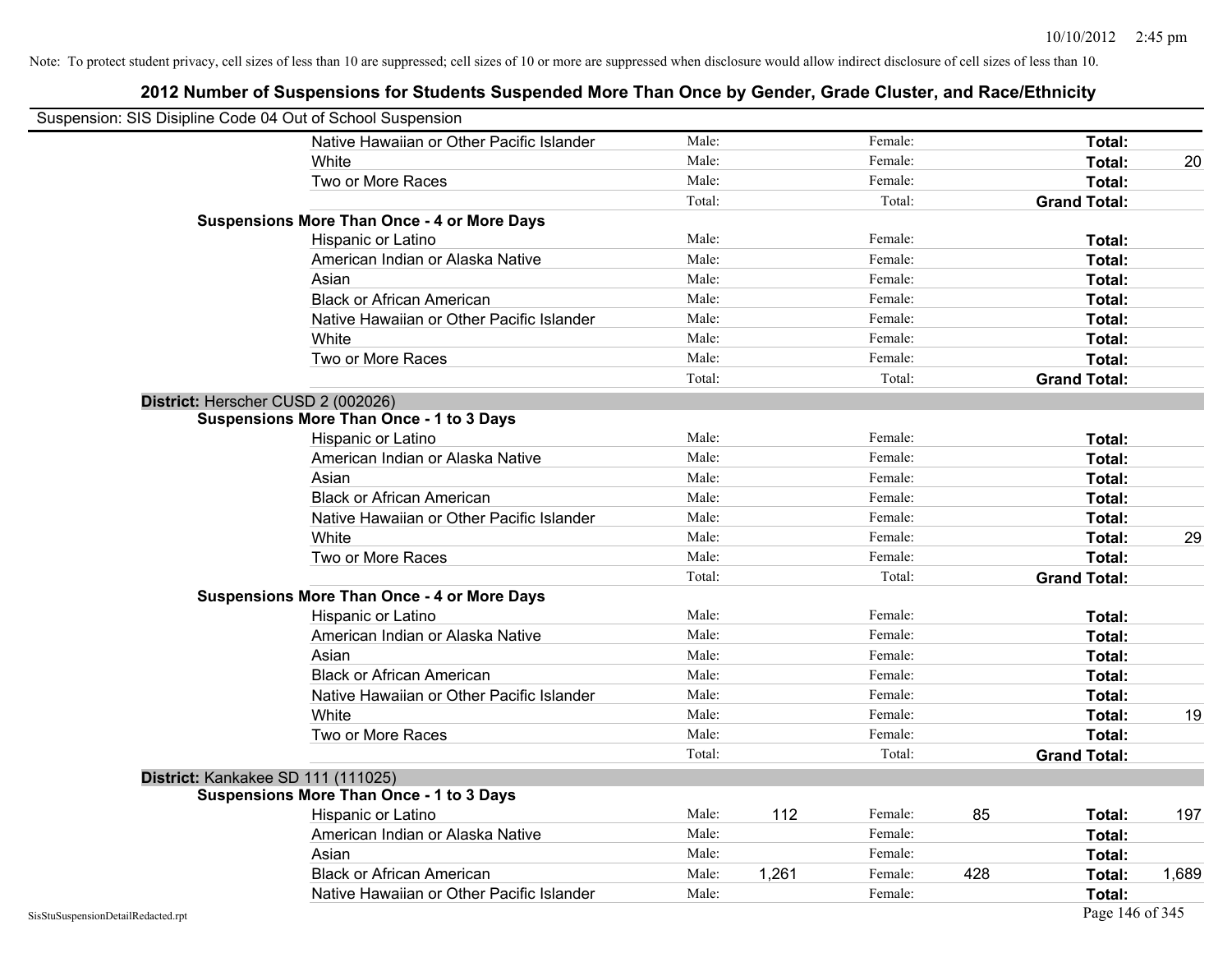| Suspension: SIS Disipline Code 04 Out of School Suspension |                                                    |        |     |         |    |                     |     |
|------------------------------------------------------------|----------------------------------------------------|--------|-----|---------|----|---------------------|-----|
|                                                            | White                                              | Male:  | 96  | Female: | 52 | Total:              | 148 |
|                                                            | Two or More Races                                  | Male:  | 72  | Female: | 17 | Total:              | 89  |
|                                                            |                                                    | Total: |     | Total:  |    | <b>Grand Total:</b> |     |
|                                                            | <b>Suspensions More Than Once - 4 or More Days</b> |        |     |         |    |                     |     |
|                                                            | Hispanic or Latino                                 | Male:  | 12  | Female: | 17 | Total:              | 29  |
|                                                            | American Indian or Alaska Native                   | Male:  |     | Female: |    | Total:              |     |
|                                                            | Asian                                              | Male:  |     | Female: |    | Total:              |     |
|                                                            | <b>Black or African American</b>                   | Male:  | 155 | Female: | 97 | Total:              | 252 |
|                                                            | Native Hawaiian or Other Pacific Islander          | Male:  |     | Female: |    | Total:              |     |
|                                                            | White                                              | Male:  |     | Female: |    | Total:              | 16  |
|                                                            | Two or More Races                                  | Male:  |     | Female: |    | Total:              | 15  |
|                                                            |                                                    | Total: |     | Total:  |    | <b>Grand Total:</b> |     |
|                                                            | District: Manteno CUSD 5 (005026)                  |        |     |         |    |                     |     |
|                                                            | <b>Suspensions More Than Once - 1 to 3 Days</b>    |        |     |         |    |                     |     |
|                                                            | Hispanic or Latino                                 | Male:  |     | Female: |    | Total:              | 12  |
|                                                            | American Indian or Alaska Native                   | Male:  |     | Female: |    | Total:              |     |
|                                                            | Asian                                              | Male:  |     | Female: |    | Total:              |     |
|                                                            | <b>Black or African American</b>                   | Male:  |     | Female: |    | Total:              |     |
|                                                            | Native Hawaiian or Other Pacific Islander          | Male:  |     | Female: |    | Total:              |     |
|                                                            | White                                              | Male:  |     | Female: |    | Total:              | 35  |
|                                                            | Two or More Races                                  | Male:  |     | Female: |    | Total:              |     |
|                                                            |                                                    | Total: |     | Total:  |    | <b>Grand Total:</b> |     |
|                                                            | <b>Suspensions More Than Once - 4 or More Days</b> |        |     |         |    |                     |     |
|                                                            | Hispanic or Latino                                 | Male:  |     | Female: |    | Total:              |     |
|                                                            | American Indian or Alaska Native                   | Male:  |     | Female: |    | Total:              |     |
|                                                            | Asian                                              | Male:  |     | Female: |    | Total:              |     |
|                                                            | <b>Black or African American</b>                   | Male:  |     | Female: |    | Total:              |     |
|                                                            | Native Hawaiian or Other Pacific Islander          | Male:  |     | Female: |    | Total:              |     |
|                                                            | White                                              | Male:  |     | Female: |    | Total:              |     |
|                                                            | Two or More Races                                  | Male:  |     | Female: |    | Total:              |     |
|                                                            |                                                    | Total: |     | Total:  |    | <b>Grand Total:</b> |     |
|                                                            | District: Momence CUSD 1 (001026)                  |        |     |         |    |                     |     |
|                                                            | <b>Suspensions More Than Once - 1 to 3 Days</b>    |        |     |         |    |                     |     |
|                                                            | Hispanic or Latino                                 | Male:  |     | Female: |    | Total:              |     |
|                                                            | American Indian or Alaska Native                   | Male:  |     | Female: |    | Total:              |     |
|                                                            | Asian                                              | Male:  |     | Female: |    | Total:              |     |
|                                                            | <b>Black or African American</b>                   | Male:  |     | Female: |    | Total:              | 16  |
|                                                            | Native Hawaiian or Other Pacific Islander          | Male:  |     | Female: |    | Total:              |     |
|                                                            | White                                              | Male:  |     | Female: |    | Total:              | 10  |
| SisStuSuspensionDetailRedacted.rpt                         |                                                    |        |     |         |    | Page 147 of 345     |     |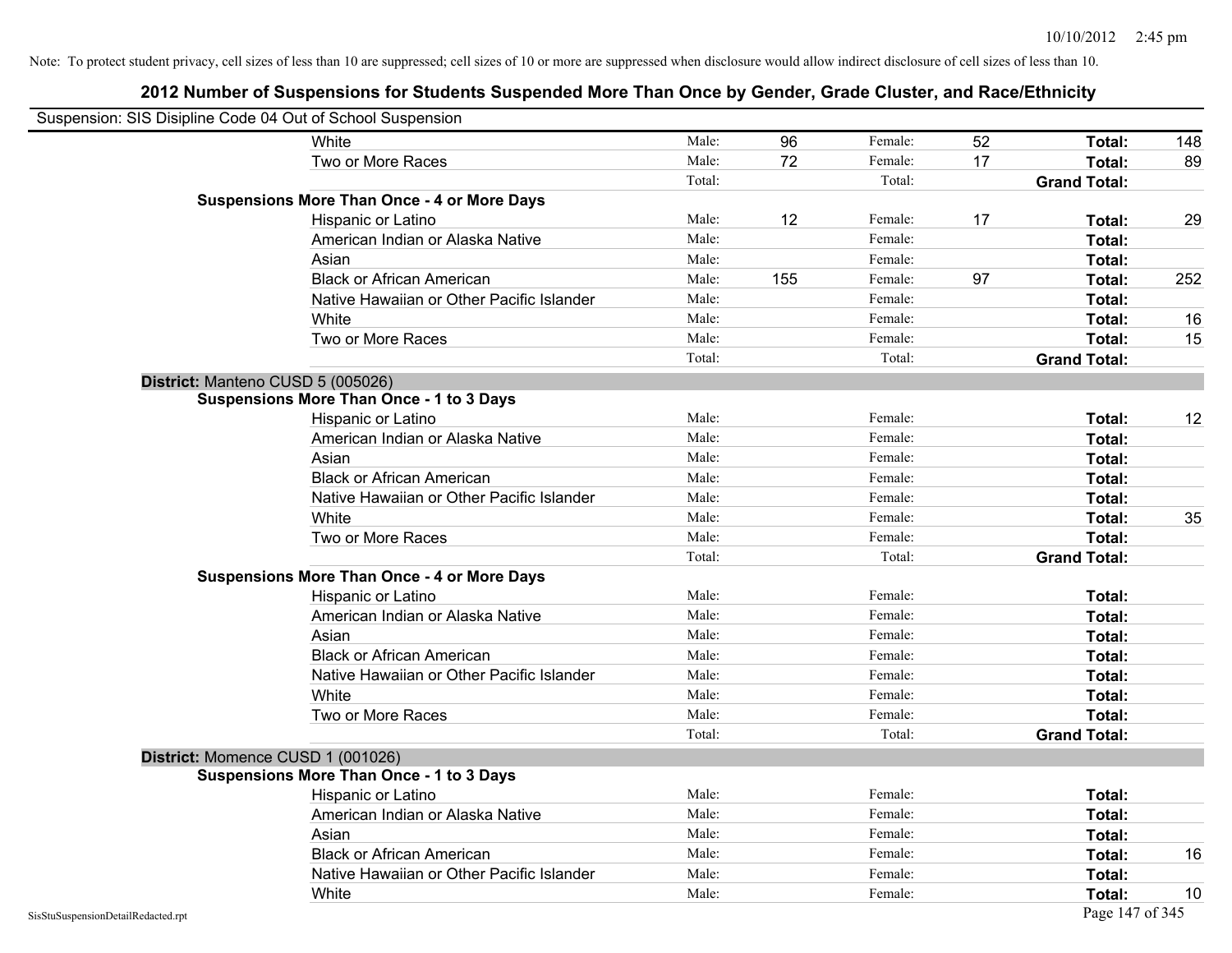| Suspension: SIS Disipline Code 04 Out of School Suspension |                                                    |        |    |         |    |                     |    |
|------------------------------------------------------------|----------------------------------------------------|--------|----|---------|----|---------------------|----|
|                                                            | Two or More Races                                  | Male:  |    | Female: |    | Total:              |    |
|                                                            |                                                    | Total: | 25 | Total:  | 11 | <b>Grand Total:</b> | 36 |
|                                                            | <b>Suspensions More Than Once - 4 or More Days</b> |        |    |         |    |                     |    |
|                                                            | Hispanic or Latino                                 | Male:  |    | Female: |    | Total:              |    |
|                                                            | American Indian or Alaska Native                   | Male:  |    | Female: |    | Total:              |    |
|                                                            | Asian                                              | Male:  |    | Female: |    | Total:              |    |
|                                                            | <b>Black or African American</b>                   | Male:  |    | Female: |    | Total:              |    |
|                                                            | Native Hawaiian or Other Pacific Islander          | Male:  |    | Female: |    | Total:              |    |
|                                                            | White                                              | Male:  |    | Female: |    | Total:              |    |
|                                                            | Two or More Races                                  | Male:  |    | Female: |    | Total:              |    |
|                                                            |                                                    | Total: |    | Total:  |    | <b>Grand Total:</b> |    |
|                                                            | District: Pembroke CCSD 259 (259004)               |        |    |         |    |                     |    |
|                                                            | <b>Suspensions More Than Once - 1 to 3 Days</b>    |        |    |         |    |                     |    |
|                                                            | Hispanic or Latino                                 | Male:  |    | Female: |    | Total:              |    |
|                                                            | American Indian or Alaska Native                   | Male:  |    | Female: |    | Total:              |    |
|                                                            | Asian                                              | Male:  |    | Female: |    | Total:              |    |
|                                                            | <b>Black or African American</b>                   | Male:  |    | Female: |    | Total:              | 40 |
|                                                            | Native Hawaiian or Other Pacific Islander          | Male:  |    | Female: |    | Total:              |    |
|                                                            | White                                              | Male:  |    | Female: |    | Total:              |    |
|                                                            | Two or More Races                                  | Male:  |    | Female: |    | Total:              |    |
|                                                            |                                                    | Total: |    | Total:  |    | <b>Grand Total:</b> |    |
|                                                            | <b>Suspensions More Than Once - 4 or More Days</b> |        |    |         |    |                     |    |
|                                                            | Hispanic or Latino                                 | Male:  |    | Female: |    | Total:              |    |
|                                                            | American Indian or Alaska Native                   | Male:  |    | Female: |    | Total:              |    |
|                                                            | Asian                                              | Male:  |    | Female: |    | Total:              |    |
|                                                            | <b>Black or African American</b>                   | Male:  |    | Female: |    | Total:              |    |
|                                                            | Native Hawaiian or Other Pacific Islander          | Male:  |    | Female: |    | Total:              |    |
|                                                            | White                                              | Male:  |    | Female: |    | Total:              |    |
|                                                            | Two or More Races                                  | Male:  |    | Female: |    | Total:              |    |
|                                                            |                                                    | Total: |    | Total:  |    | <b>Grand Total:</b> |    |
|                                                            | <b>District: St Anne CHSD 302 (302016)</b>         |        |    |         |    |                     |    |
|                                                            | <b>Suspensions More Than Once - 1 to 3 Days</b>    |        |    |         |    |                     |    |
|                                                            | Hispanic or Latino                                 | Male:  |    | Female: |    | Total:              |    |
|                                                            | American Indian or Alaska Native                   | Male:  |    | Female: |    | Total:              |    |
|                                                            | Asian                                              | Male:  |    | Female: |    | Total:              |    |
|                                                            | <b>Black or African American</b>                   | Male:  | 11 | Female: | 11 | Total:              | 22 |
|                                                            | Native Hawaiian or Other Pacific Islander          | Male:  |    | Female: |    | Total:              |    |
|                                                            | White                                              | Male:  |    | Female: |    | Total:              |    |
|                                                            | Two or More Races                                  | Male:  |    | Female: |    | Total:              |    |
| SisStuSuspensionDetailRedacted.rpt                         |                                                    |        |    |         |    | Page 148 of 345     |    |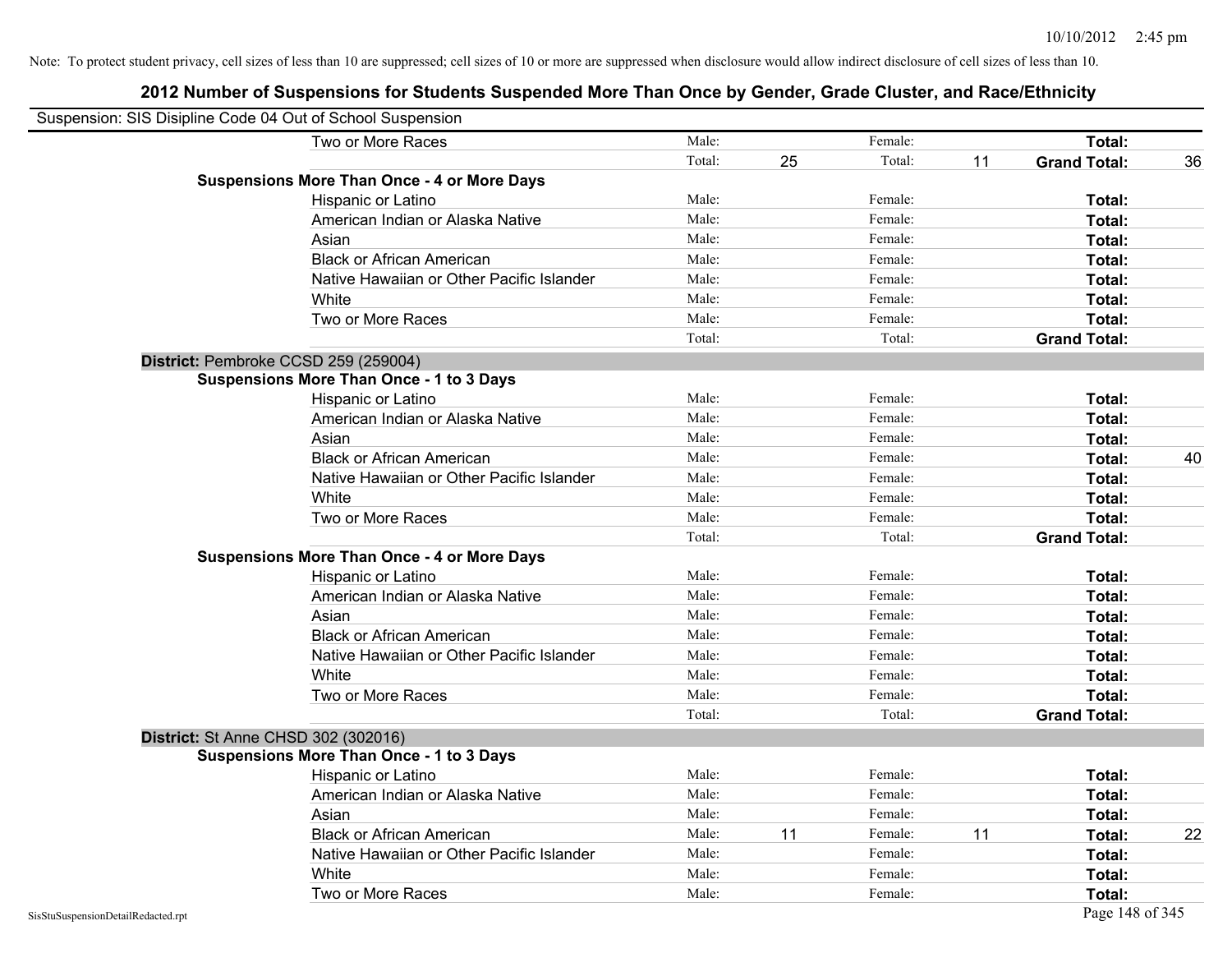| Suspension: SIS Disipline Code 04 Out of School Suspension |                                                    |        |    |         |    |                     |    |
|------------------------------------------------------------|----------------------------------------------------|--------|----|---------|----|---------------------|----|
|                                                            |                                                    | Total: |    | Total:  |    | <b>Grand Total:</b> |    |
|                                                            | <b>Suspensions More Than Once - 4 or More Days</b> |        |    |         |    |                     |    |
|                                                            | Hispanic or Latino                                 | Male:  |    | Female: |    | Total:              |    |
|                                                            | American Indian or Alaska Native                   | Male:  |    | Female: |    | Total:              |    |
|                                                            | Asian                                              | Male:  |    | Female: |    | Total:              |    |
|                                                            | <b>Black or African American</b>                   | Male:  |    | Female: |    | Total:              | 10 |
|                                                            | Native Hawaiian or Other Pacific Islander          | Male:  |    | Female: |    | Total:              |    |
|                                                            | White                                              | Male:  |    | Female: |    | Total:              |    |
|                                                            | Two or More Races                                  | Male:  |    | Female: |    | Total:              |    |
|                                                            |                                                    | Total: |    | Total:  |    | <b>Grand Total:</b> |    |
| District: St George CCSD 258 (258004)                      |                                                    |        |    |         |    |                     |    |
|                                                            | <b>Suspensions More Than Once - 1 to 3 Days</b>    |        |    |         |    |                     |    |
|                                                            | Hispanic or Latino                                 | Male:  |    | Female: |    | Total:              |    |
|                                                            | American Indian or Alaska Native                   | Male:  |    | Female: |    | Total:              |    |
|                                                            | Asian                                              | Male:  |    | Female: |    | Total:              |    |
|                                                            | <b>Black or African American</b>                   | Male:  |    | Female: |    | Total:              |    |
|                                                            | Native Hawaiian or Other Pacific Islander          | Male:  |    | Female: |    | Total:              |    |
|                                                            | White                                              | Male:  |    | Female: |    | Total:              |    |
|                                                            | Two or More Races                                  | Male:  |    | Female: |    | Total:              |    |
|                                                            |                                                    | Total: |    | Total:  |    | <b>Grand Total:</b> |    |
|                                                            | <b>Suspensions More Than Once - 4 or More Days</b> |        |    |         |    |                     |    |
|                                                            | Hispanic or Latino                                 | Male:  |    | Female: |    | Total:              |    |
|                                                            | American Indian or Alaska Native                   | Male:  |    | Female: |    | Total:              |    |
|                                                            | Asian                                              | Male:  |    | Female: |    | Total:              |    |
|                                                            | <b>Black or African American</b>                   | Male:  |    | Female: |    | Total:              |    |
|                                                            | Native Hawaiian or Other Pacific Islander          | Male:  |    | Female: |    | Total:              |    |
|                                                            | White                                              | Male:  |    | Female: |    | Total:              |    |
|                                                            | Two or More Races                                  | Male:  |    | Female: |    | Total:              |    |
|                                                            |                                                    | Total: |    | Total:  |    | <b>Grand Total:</b> |    |
| County: Non-Public School (000)                            |                                                    |        |    |         |    |                     |    |
| District: Iroquois/Kankakee ROE (000000)                   |                                                    |        |    |         |    |                     |    |
|                                                            | <b>Suspensions More Than Once - 1 to 3 Days</b>    |        |    |         |    |                     |    |
|                                                            | <b>Hispanic or Latino</b>                          | Male:  |    | Female: |    | Total:              | 11 |
|                                                            | American Indian or Alaska Native                   | Male:  |    | Female: |    | Total:              |    |
|                                                            | Asian                                              | Male:  |    | Female: |    | Total:              |    |
|                                                            | <b>Black or African American</b>                   | Male:  | 33 | Female: | 36 | Total:              | 69 |
|                                                            | Native Hawaiian or Other Pacific Islander          | Male:  |    | Female: |    | Total:              |    |
|                                                            | White                                              | Male:  |    | Female: |    | Total:              |    |
|                                                            | Two or More Races                                  | Male:  |    | Female: |    | Total:              |    |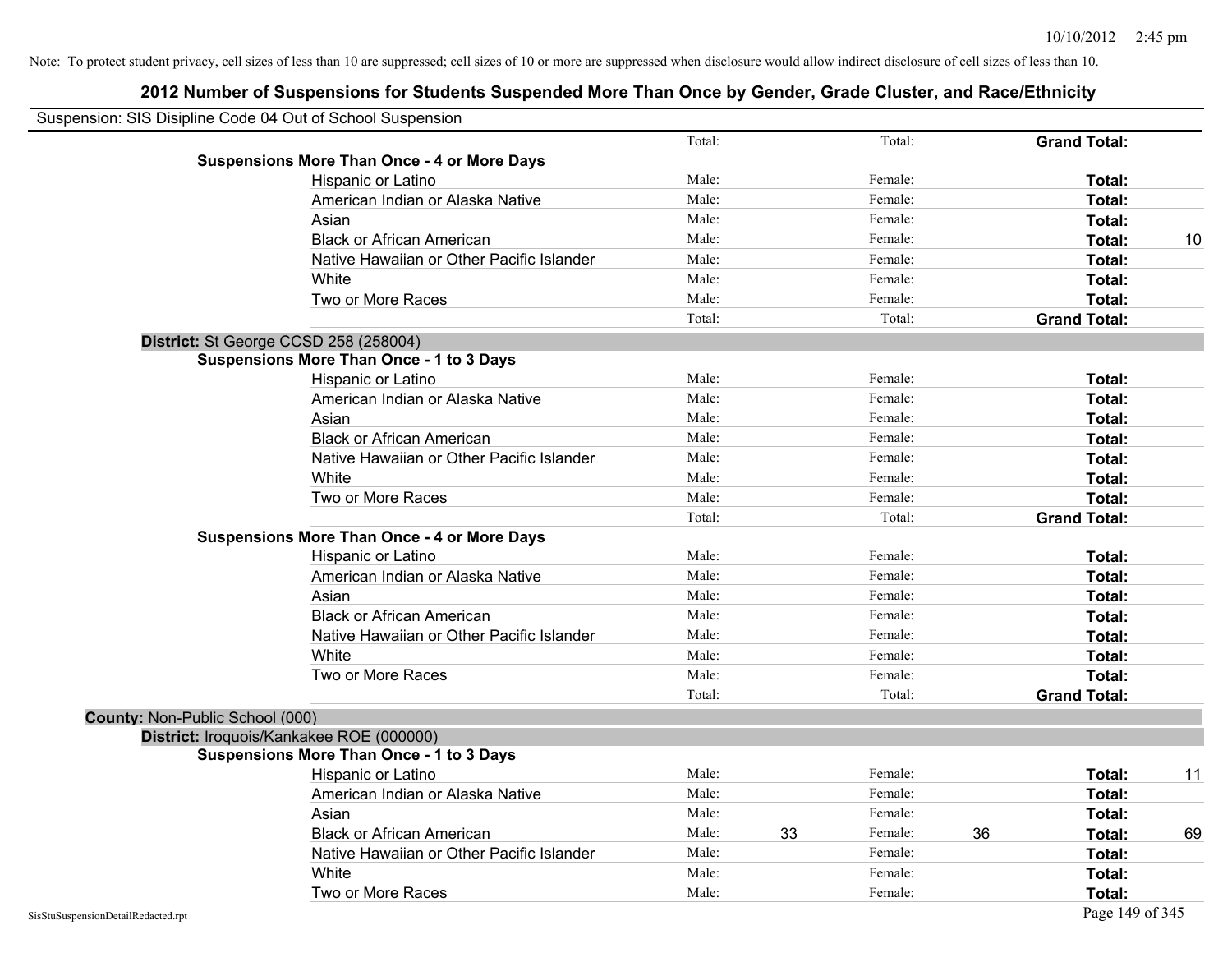| Suspension: SIS Disipline Code 04 Out of School Suspension |                                                    |        |    |         |    |                     |     |
|------------------------------------------------------------|----------------------------------------------------|--------|----|---------|----|---------------------|-----|
|                                                            |                                                    | Total: |    | Total:  |    | <b>Grand Total:</b> |     |
|                                                            | <b>Suspensions More Than Once - 4 or More Days</b> |        |    |         |    |                     |     |
|                                                            | Hispanic or Latino                                 | Male:  |    | Female: |    | Total:              |     |
|                                                            | American Indian or Alaska Native                   | Male:  |    | Female: |    | Total:              |     |
|                                                            | Asian                                              | Male:  |    | Female: |    | Total:              |     |
|                                                            | <b>Black or African American</b>                   | Male:  | 26 | Female: | 35 | Total:              | 61  |
|                                                            | Native Hawaiian or Other Pacific Islander          | Male:  |    | Female: |    | Total:              |     |
|                                                            | White                                              | Male:  |    | Female: |    | Total:              |     |
|                                                            | Two or More Races                                  | Male:  |    | Female: |    | Total:              |     |
|                                                            |                                                    | Total: |    | Total:  |    | <b>Grand Total:</b> |     |
| Region: Jackson/Perry ROE (30)                             |                                                    |        |    |         |    |                     |     |
| County: Jackson (039)                                      |                                                    |        |    |         |    |                     |     |
|                                                            | District: Carbondale CHSD 165 (165016)             |        |    |         |    |                     |     |
|                                                            | <b>Suspensions More Than Once - 1 to 3 Days</b>    |        |    |         |    |                     |     |
|                                                            | Hispanic or Latino                                 | Male:  |    | Female: |    | Total:              |     |
|                                                            | American Indian or Alaska Native                   | Male:  |    | Female: |    | Total:              |     |
|                                                            | Asian                                              | Male:  |    | Female: |    | Total:              |     |
|                                                            | <b>Black or African American</b>                   | Male:  | 89 | Female: | 32 | Total:              | 121 |
|                                                            | Native Hawaiian or Other Pacific Islander          | Male:  |    | Female: |    | Total:              |     |
|                                                            | White                                              | Male:  |    | Female: |    | Total:              |     |
|                                                            | Two or More Races                                  | Male:  |    | Female: |    | Total:              |     |
|                                                            |                                                    | Total: |    | Total:  |    | <b>Grand Total:</b> |     |
|                                                            | <b>Suspensions More Than Once - 4 or More Days</b> |        |    |         |    |                     |     |
|                                                            | Hispanic or Latino                                 | Male:  |    | Female: |    | Total:              |     |
|                                                            | American Indian or Alaska Native                   | Male:  |    | Female: |    | Total:              |     |
|                                                            | Asian                                              | Male:  |    | Female: |    | Total:              |     |
|                                                            | <b>Black or African American</b>                   | Male:  |    | Female: |    | Total:              | 28  |
|                                                            | Native Hawaiian or Other Pacific Islander          | Male:  |    | Female: |    | Total:              |     |
|                                                            | <b>White</b>                                       | Male:  |    | Female: |    | Total:              |     |
|                                                            | Two or More Races                                  | Male:  |    | Female: |    | Total:              |     |
|                                                            |                                                    | Total: |    | Total:  |    | <b>Grand Total:</b> |     |
|                                                            | District: Carbondale ESD 95 (095002)               |        |    |         |    |                     |     |
|                                                            | <b>Suspensions More Than Once - 1 to 3 Days</b>    |        |    |         |    |                     |     |
|                                                            | Hispanic or Latino                                 | Male:  |    | Female: |    | Total:              |     |
|                                                            | American Indian or Alaska Native                   | Male:  |    | Female: |    | Total:              |     |
|                                                            | Asian                                              | Male:  |    | Female: |    | Total:              |     |
|                                                            | <b>Black or African American</b>                   | Male:  |    | Female: |    | Total:              | 41  |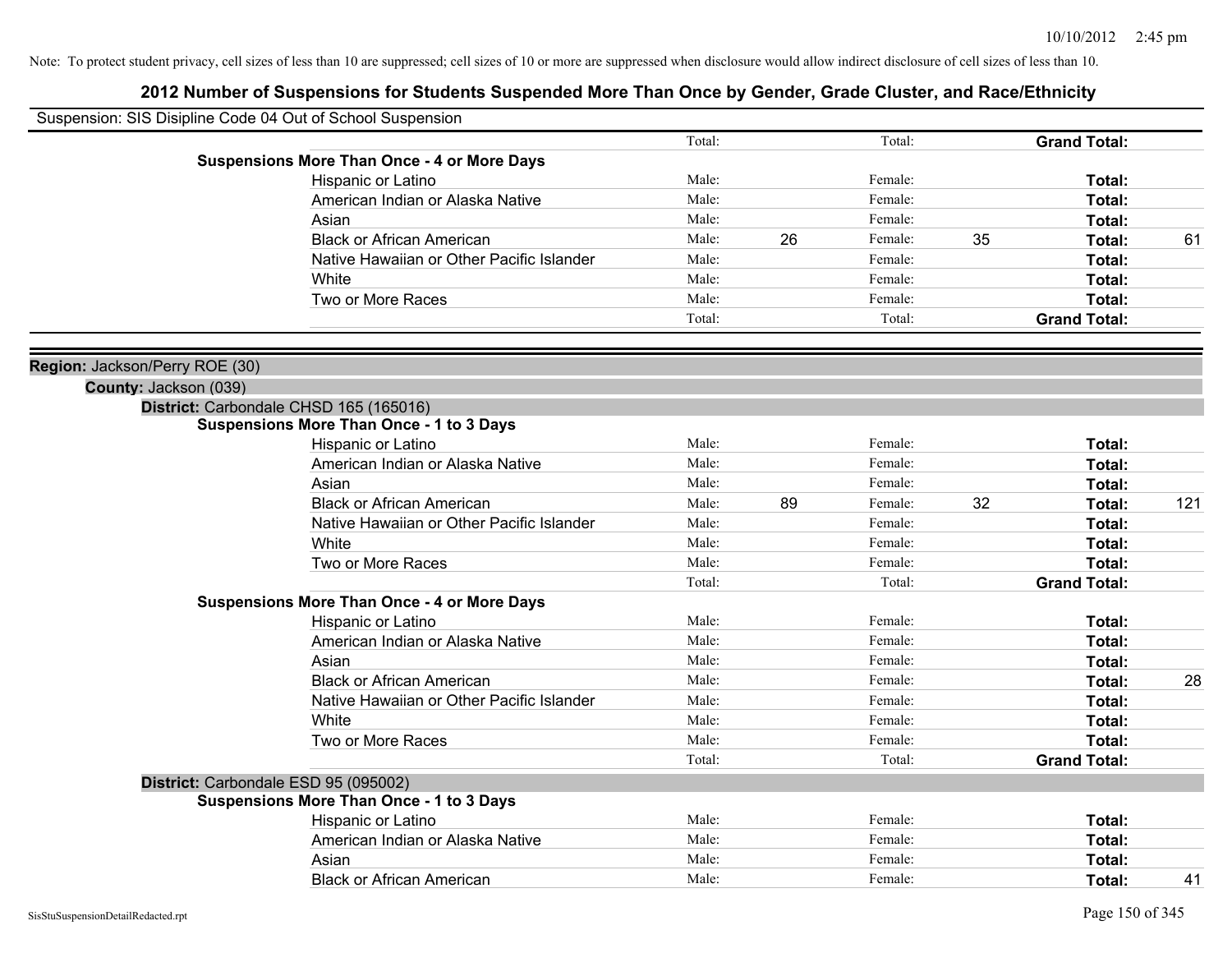| Suspension: SIS Disipline Code 04 Out of School Suspension |                                                    |        |         |                     |
|------------------------------------------------------------|----------------------------------------------------|--------|---------|---------------------|
|                                                            | Native Hawaiian or Other Pacific Islander          | Male:  | Female: | Total:              |
|                                                            | White                                              | Male:  | Female: | Total:<br>16        |
|                                                            | Two or More Races                                  | Male:  | Female: | Total:              |
|                                                            |                                                    | Total: | Total:  | <b>Grand Total:</b> |
|                                                            | <b>Suspensions More Than Once - 4 or More Days</b> |        |         |                     |
|                                                            | Hispanic or Latino                                 | Male:  | Female: | Total:              |
|                                                            | American Indian or Alaska Native                   | Male:  | Female: | Total:              |
|                                                            | Asian                                              | Male:  | Female: | Total:              |
|                                                            | <b>Black or African American</b>                   | Male:  | Female: | Total:              |
|                                                            | Native Hawaiian or Other Pacific Islander          | Male:  | Female: | Total:              |
|                                                            | White                                              | Male:  | Female: | Total:              |
|                                                            | Two or More Races                                  | Male:  | Female: | Total:              |
|                                                            |                                                    | Total: | Total:  | <b>Grand Total:</b> |
|                                                            | District: Elverado CUSD 196 (196026)               |        |         |                     |
|                                                            | <b>Suspensions More Than Once - 1 to 3 Days</b>    |        |         |                     |
|                                                            | Hispanic or Latino                                 | Male:  | Female: | Total:              |
|                                                            | American Indian or Alaska Native                   | Male:  | Female: | Total:              |
|                                                            | Asian                                              | Male:  | Female: | Total:              |
|                                                            | <b>Black or African American</b>                   | Male:  | Female: | Total:              |
|                                                            | Native Hawaiian or Other Pacific Islander          | Male:  | Female: | Total:              |
|                                                            | White                                              | Male:  | Female: | Total:              |
|                                                            | Two or More Races                                  | Male:  | Female: | Total:              |
|                                                            |                                                    | Total: | Total:  | <b>Grand Total:</b> |
|                                                            | <b>Suspensions More Than Once - 4 or More Days</b> |        |         |                     |
|                                                            | Hispanic or Latino                                 | Male:  | Female: | Total:              |
|                                                            | American Indian or Alaska Native                   | Male:  | Female: | Total:              |
|                                                            | Asian                                              | Male:  | Female: | Total:              |
|                                                            | <b>Black or African American</b>                   | Male:  | Female: | Total:              |
|                                                            | Native Hawaiian or Other Pacific Islander          | Male:  | Female: | Total:              |
|                                                            | White                                              | Male:  | Female: | Total:              |
|                                                            | Two or More Races                                  | Male:  | Female: | Total:              |
|                                                            |                                                    | Total: | Total:  | <b>Grand Total:</b> |
|                                                            | District: Giant City CCSD 130 (130004)             |        |         |                     |
|                                                            | <b>Suspensions More Than Once - 1 to 3 Days</b>    |        |         |                     |
|                                                            | Hispanic or Latino                                 | Male:  | Female: | Total:              |
|                                                            | American Indian or Alaska Native                   | Male:  | Female: | Total:              |
|                                                            | Asian                                              | Male:  | Female: | Total:              |
|                                                            | <b>Black or African American</b>                   | Male:  | Female: | Total:              |
|                                                            | Native Hawaiian or Other Pacific Islander          | Male:  | Female: | Total:              |
| SisStuSuspensionDetailRedacted.rpt                         |                                                    |        |         | Page 151 of 345     |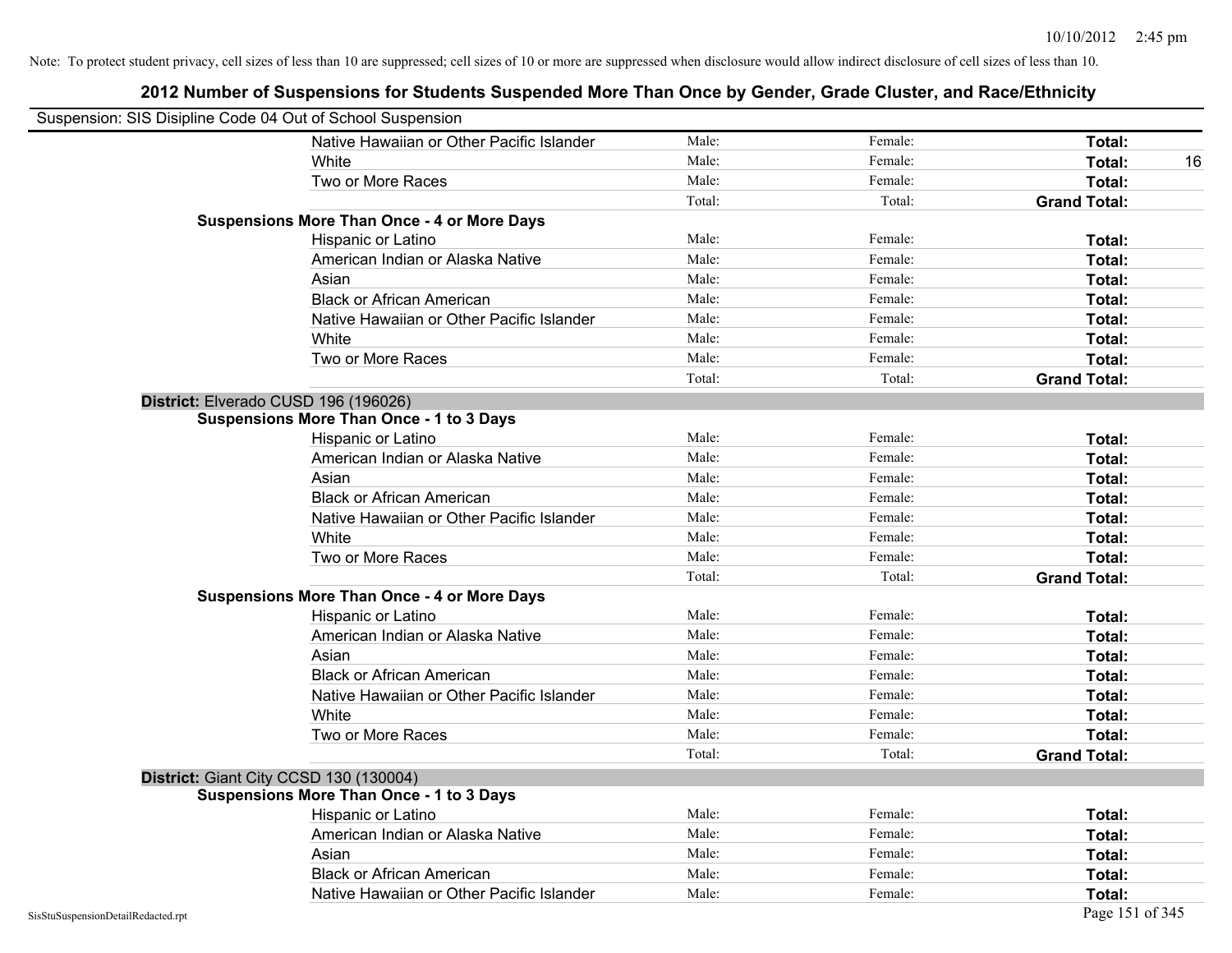| Suspension: SIS Disipline Code 04 Out of School Suspension |                                                    |        |    |         |                     |     |
|------------------------------------------------------------|----------------------------------------------------|--------|----|---------|---------------------|-----|
|                                                            | White                                              | Male:  |    | Female: | Total:              |     |
|                                                            | Two or More Races                                  | Male:  |    | Female: | Total:              |     |
|                                                            |                                                    | Total: |    | Total:  | <b>Grand Total:</b> |     |
|                                                            | District: Murphysboro CUSD 186 (186026)            |        |    |         |                     |     |
|                                                            | <b>Suspensions More Than Once - 1 to 3 Days</b>    |        |    |         |                     |     |
|                                                            | Hispanic or Latino                                 | Male:  |    | Female: | Total:              | 16  |
|                                                            | American Indian or Alaska Native                   | Male:  |    | Female: | Total:              |     |
|                                                            | Asian                                              | Male:  |    | Female: | Total:              |     |
|                                                            | <b>Black or African American</b>                   | Male:  | 77 | Female: | 27<br>Total:        | 104 |
|                                                            | Native Hawaiian or Other Pacific Islander          | Male:  |    | Female: | Total:              |     |
|                                                            | White                                              | Male:  | 88 | Female: | 19<br>Total:        | 107 |
|                                                            | Two or More Races                                  | Male:  |    | Female: | Total:              | 16  |
|                                                            |                                                    | Total: |    | Total:  | <b>Grand Total:</b> |     |
|                                                            | <b>Suspensions More Than Once - 4 or More Days</b> |        |    |         |                     |     |
|                                                            | Hispanic or Latino                                 | Male:  |    | Female: | Total:              |     |
|                                                            | American Indian or Alaska Native                   | Male:  |    | Female: | Total:              |     |
|                                                            | Asian                                              | Male:  |    | Female: | Total:              |     |
|                                                            | <b>Black or African American</b>                   | Male:  |    | Female: | Total:              |     |
|                                                            | Native Hawaiian or Other Pacific Islander          | Male:  |    | Female: | Total:              |     |
|                                                            | White                                              | Male:  |    | Female: | Total:              |     |
|                                                            | Two or More Races                                  | Male:  |    | Female: | Total:              |     |
|                                                            |                                                    | Total: |    | Total:  | <b>Grand Total:</b> | 17  |
|                                                            | District: Trico CUSD 176 (176026)                  |        |    |         |                     |     |
|                                                            | <b>Suspensions More Than Once - 1 to 3 Days</b>    |        |    |         |                     |     |
|                                                            | Hispanic or Latino                                 | Male:  |    | Female: | Total:              |     |
|                                                            | American Indian or Alaska Native                   | Male:  |    | Female: | Total:              |     |
|                                                            | Asian                                              | Male:  |    | Female: | Total:              |     |
|                                                            | <b>Black or African American</b>                   | Male:  |    | Female: | Total:              |     |
|                                                            | Native Hawaiian or Other Pacific Islander          | Male:  |    | Female: | Total:              |     |
|                                                            | White                                              | Male:  |    | Female: | Total:              | 17  |
|                                                            | Two or More Races                                  | Male:  |    | Female: | Total:              |     |
|                                                            |                                                    | Total: |    | Total:  | <b>Grand Total:</b> |     |
|                                                            | <b>Suspensions More Than Once - 4 or More Days</b> |        |    |         |                     |     |
|                                                            | Hispanic or Latino                                 | Male:  |    | Female: | Total:              |     |
|                                                            | American Indian or Alaska Native                   | Male:  |    | Female: | Total:              |     |
|                                                            | Asian                                              | Male:  |    | Female: | Total:              |     |
|                                                            | <b>Black or African American</b>                   | Male:  |    | Female: | Total:              |     |
|                                                            | Native Hawaiian or Other Pacific Islander          | Male:  |    | Female: | Total:              |     |
|                                                            | White                                              | Male:  |    | Female: | Total:              |     |
| SisStuSuspensionDetailRedacted.rpt                         |                                                    |        |    |         | Page 152 of 345     |     |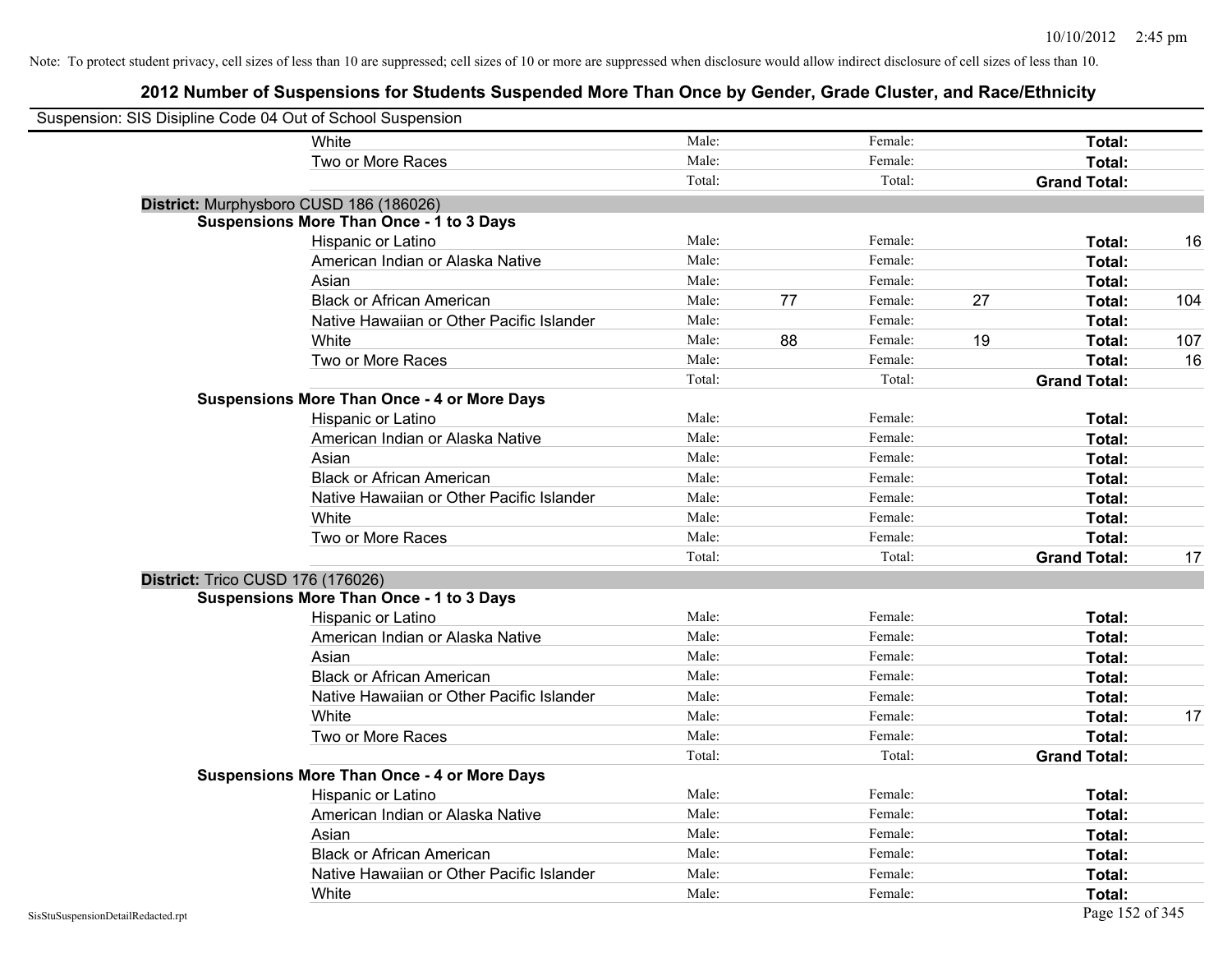| Suspension: SIS Disipline Code 04 Out of School Suspension |                                                    |        |         |                     |    |
|------------------------------------------------------------|----------------------------------------------------|--------|---------|---------------------|----|
|                                                            | Two or More Races                                  | Male:  | Female: | Total:              |    |
|                                                            |                                                    | Total: | Total:  | <b>Grand Total:</b> |    |
|                                                            | District: Tri-County Sp Ed Jnt Agreement (186061)  |        |         |                     |    |
|                                                            | <b>Suspensions More Than Once - 1 to 3 Days</b>    |        |         |                     |    |
|                                                            | Hispanic or Latino                                 | Male:  | Female: | Total:              |    |
|                                                            | American Indian or Alaska Native                   | Male:  | Female: | Total:              |    |
|                                                            | Asian                                              | Male:  | Female: | Total:              |    |
|                                                            | <b>Black or African American</b>                   | Male:  | Female: | Total:              |    |
|                                                            | Native Hawaiian or Other Pacific Islander          | Male:  | Female: | Total:              |    |
|                                                            | White                                              | Male:  | Female: | Total:              |    |
|                                                            | Two or More Races                                  | Male:  | Female: | Total:              |    |
|                                                            |                                                    | Total: | Total:  | <b>Grand Total:</b> |    |
|                                                            | <b>Suspensions More Than Once - 4 or More Days</b> |        |         |                     |    |
|                                                            | Hispanic or Latino                                 | Male:  | Female: | Total:              |    |
|                                                            | American Indian or Alaska Native                   | Male:  | Female: | Total:              |    |
|                                                            | Asian                                              | Male:  | Female: | Total:              |    |
|                                                            | <b>Black or African American</b>                   | Male:  | Female: | Total:              |    |
|                                                            | Native Hawaiian or Other Pacific Islander          | Male:  | Female: | Total:              |    |
|                                                            | White                                              | Male:  | Female: | Total:              |    |
|                                                            | Two or More Races                                  | Male:  | Female: | Total:              |    |
|                                                            |                                                    | Total: | Total:  | <b>Grand Total:</b> |    |
|                                                            | District: Unity Point CCSD 140 (140004)            |        |         |                     |    |
|                                                            | <b>Suspensions More Than Once - 1 to 3 Days</b>    |        |         |                     |    |
|                                                            | Hispanic or Latino                                 | Male:  | Female: | Total:              |    |
|                                                            | American Indian or Alaska Native                   | Male:  | Female: | Total:              |    |
|                                                            | Asian                                              | Male:  | Female: | Total:              |    |
|                                                            | <b>Black or African American</b>                   | Male:  | Female: | Total:              |    |
|                                                            | Native Hawaiian or Other Pacific Islander          | Male:  | Female: | Total:              |    |
|                                                            | White                                              | Male:  | Female: | Total:              |    |
|                                                            | Two or More Races                                  | Male:  | Female: | Total:              |    |
|                                                            |                                                    | Total: | Total:  | <b>Grand Total:</b> | 18 |
|                                                            | <b>Suspensions More Than Once - 4 or More Days</b> |        |         |                     |    |
|                                                            | Hispanic or Latino                                 | Male:  | Female: | Total:              |    |
|                                                            | American Indian or Alaska Native                   | Male:  | Female: | Total:              |    |
|                                                            | Asian                                              | Male:  | Female: | Total:              |    |
|                                                            | <b>Black or African American</b>                   | Male:  | Female: | Total:              |    |
|                                                            | Native Hawaiian or Other Pacific Islander          | Male:  | Female: | Total:              |    |
|                                                            | White                                              | Male:  | Female: | Total:              |    |
|                                                            | Two or More Races                                  | Male:  | Female: | Total:              |    |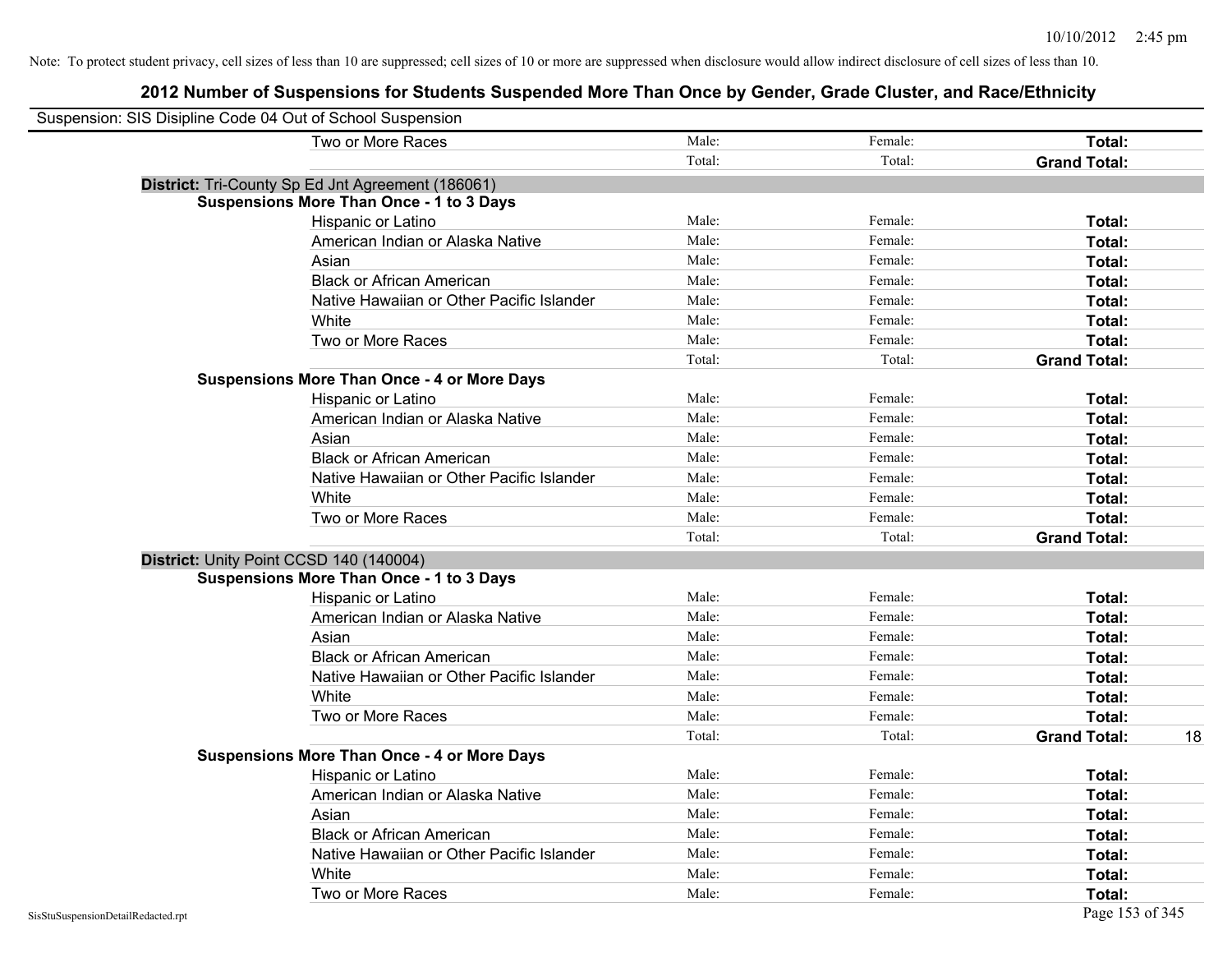|                       | Suspension: SIS Disipline Code 04 Out of School Suspension |        |         |                     |    |
|-----------------------|------------------------------------------------------------|--------|---------|---------------------|----|
|                       |                                                            | Total: | Total:  | <b>Grand Total:</b> |    |
| County: Perry (073)   |                                                            |        |         |                     |    |
|                       | District: Pinckneyville CHSD 101 (101016)                  |        |         |                     |    |
|                       | <b>Suspensions More Than Once - 1 to 3 Days</b>            |        |         |                     |    |
|                       | Hispanic or Latino                                         | Male:  | Female: | Total:              |    |
|                       | American Indian or Alaska Native                           | Male:  | Female: | Total:              |    |
|                       | Asian                                                      | Male:  | Female: | Total:              |    |
|                       | <b>Black or African American</b>                           | Male:  | Female: | Total:              |    |
|                       | Native Hawaiian or Other Pacific Islander                  | Male:  | Female: | Total:              |    |
|                       | White                                                      | Male:  | Female: | Total:              | 15 |
|                       | Two or More Races                                          | Male:  | Female: | Total:              |    |
|                       |                                                            | Total: | Total:  | <b>Grand Total:</b> |    |
|                       | <b>Suspensions More Than Once - 4 or More Days</b>         |        |         |                     |    |
|                       | Hispanic or Latino                                         | Male:  | Female: | Total:              |    |
|                       | American Indian or Alaska Native                           | Male:  | Female: | Total:              |    |
|                       | Asian                                                      | Male:  | Female: | Total:              |    |
|                       | <b>Black or African American</b>                           | Male:  | Female: | Total:              |    |
|                       | Native Hawaiian or Other Pacific Islander                  | Male:  | Female: | Total:              |    |
|                       | White                                                      | Male:  | Female: | Total:              |    |
|                       | Two or More Races                                          | Male:  | Female: | Total:              |    |
|                       |                                                            | Total: | Total:  | <b>Grand Total:</b> |    |
|                       | District: Pinckneyville SD 50 (050002)                     |        |         |                     |    |
|                       | <b>Suspensions More Than Once - 1 to 3 Days</b>            |        |         |                     |    |
|                       | Hispanic or Latino                                         | Male:  | Female: | Total:              |    |
|                       | American Indian or Alaska Native                           | Male:  | Female: | Total:              |    |
|                       | Asian                                                      | Male:  | Female: | Total:              |    |
|                       | <b>Black or African American</b>                           | Male:  | Female: | Total:              |    |
|                       | Native Hawaiian or Other Pacific Islander                  | Male:  | Female: | Total:              |    |
|                       | White                                                      | Male:  | Female: | Total:              |    |
|                       | Two or More Races                                          | Male:  | Female: | Total:              |    |
|                       |                                                            | Total: | Total:  | <b>Grand Total:</b> | 12 |
| Region: Kane ROE (31) |                                                            |        |         |                     |    |
| County: Kane (045)    |                                                            |        |         |                     |    |
|                       | District: Aurora East USD 131 (131022)                     |        |         |                     |    |
|                       | <b>Suspensions More Than Once - 1 to 3 Days</b>            |        |         |                     |    |
|                       | Hispanic or Latino                                         | Male:  | Female: | Total:              |    |
|                       | American Indian or Alaska Native                           | Male:  | Female: | Total:              |    |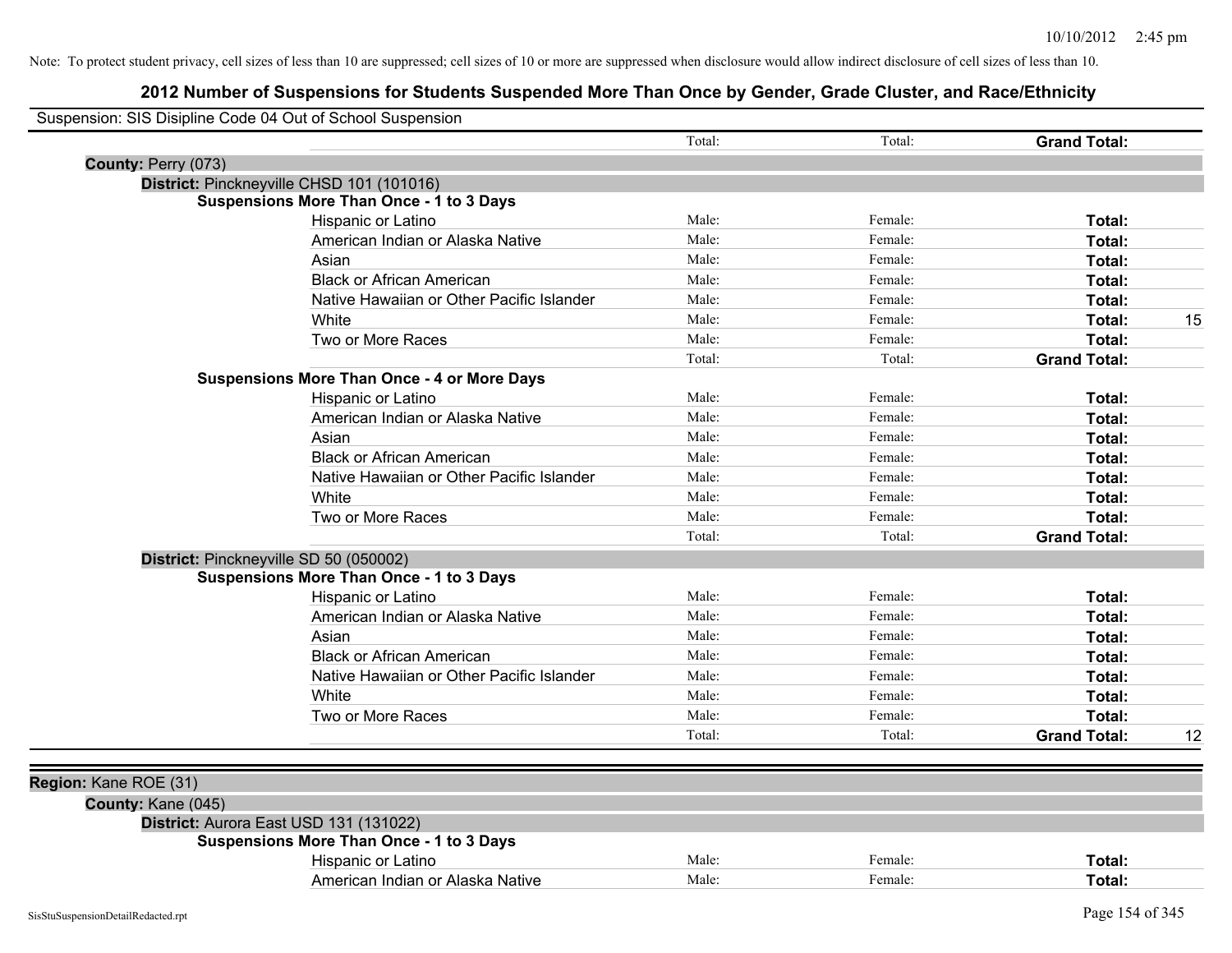|                                    | Suspension: SIS Disipline Code 04 Out of School Suspension |        |     |         |     |                     |       |
|------------------------------------|------------------------------------------------------------|--------|-----|---------|-----|---------------------|-------|
|                                    | Asian                                                      | Male:  |     | Female: |     | Total:              |       |
|                                    | <b>Black or African American</b>                           | Male:  |     | Female: |     | Total:              |       |
|                                    | Native Hawaiian or Other Pacific Islander                  | Male:  |     | Female: |     | Total:              |       |
|                                    | White                                                      | Male:  |     | Female: |     | Total:              |       |
|                                    | Two or More Races                                          | Male:  |     | Female: |     | Total:              |       |
|                                    |                                                            | Total: |     | Total:  |     | <b>Grand Total:</b> | 10    |
|                                    | <b>Suspensions More Than Once - 4 or More Days</b>         |        |     |         |     |                     |       |
|                                    | Hispanic or Latino                                         | Male:  |     | Female: |     | Total:              | 10    |
|                                    | American Indian or Alaska Native                           | Male:  |     | Female: |     | Total:              |       |
|                                    | Asian                                                      | Male:  |     | Female: |     | Total:              |       |
|                                    | <b>Black or African American</b>                           | Male:  |     | Female: |     | Total:              |       |
|                                    | Native Hawaiian or Other Pacific Islander                  | Male:  |     | Female: |     | Total:              |       |
|                                    | White                                                      | Male:  |     | Female: |     | Total:              |       |
|                                    | Two or More Races                                          | Male:  |     | Female: |     | Total:              |       |
|                                    |                                                            | Total: |     | Total:  |     | <b>Grand Total:</b> |       |
|                                    | District: Aurora West USD 129 (129022)                     |        |     |         |     |                     |       |
|                                    | <b>Suspensions More Than Once - 1 to 3 Days</b>            |        |     |         |     |                     |       |
|                                    | Hispanic or Latino                                         | Male:  | 406 | Female: | 156 | Total:              | 562   |
|                                    | American Indian or Alaska Native                           | Male:  |     | Female: |     | Total:              |       |
|                                    | Asian                                                      | Male:  |     | Female: |     | Total:              |       |
|                                    | <b>Black or African American</b>                           | Male:  | 261 | Female: | 161 | Total:              | 422   |
|                                    | Native Hawaiian or Other Pacific Islander                  | Male:  |     | Female: |     | Total:              |       |
|                                    | White                                                      | Male:  | 133 | Female: | 24  | <b>Total:</b>       | 157   |
|                                    | Two or More Races                                          | Male:  | 29  | Female: | 20  | Total:              | 49    |
|                                    |                                                            | Total: |     | Total:  |     | <b>Grand Total:</b> | 1,201 |
|                                    | <b>Suspensions More Than Once - 4 or More Days</b>         |        |     |         |     |                     |       |
|                                    | Hispanic or Latino                                         | Male:  | 69  | Female: | 31  | Total:              | 100   |
|                                    | American Indian or Alaska Native                           | Male:  |     | Female: |     | <b>Total:</b>       |       |
|                                    | Asian                                                      | Male:  |     | Female: |     | Total:              |       |
|                                    | <b>Black or African American</b>                           | Male:  | 40  | Female: | 33  | Total:              | 73    |
|                                    | Native Hawaiian or Other Pacific Islander                  | Male:  |     | Female: |     | Total:              |       |
|                                    | White                                                      | Male:  |     | Female: |     | Total:              | 43    |
|                                    | Two or More Races                                          | Male:  |     | Female: |     | Total:              |       |
|                                    |                                                            | Total: | 148 | Total:  | 80  | <b>Grand Total:</b> | 228   |
|                                    | District: Batavia USD 101 (101022)                         |        |     |         |     |                     |       |
|                                    | <b>Suspensions More Than Once - 1 to 3 Days</b>            |        |     |         |     |                     |       |
|                                    | Hispanic or Latino                                         | Male:  |     | Female: |     | Total:              |       |
|                                    | American Indian or Alaska Native                           | Male:  |     | Female: |     | Total:              |       |
|                                    | Asian                                                      | Male:  |     | Female: |     | <b>Total:</b>       |       |
| SisStuSuspensionDetailRedacted.rpt |                                                            |        |     |         |     | Page 155 of 345     |       |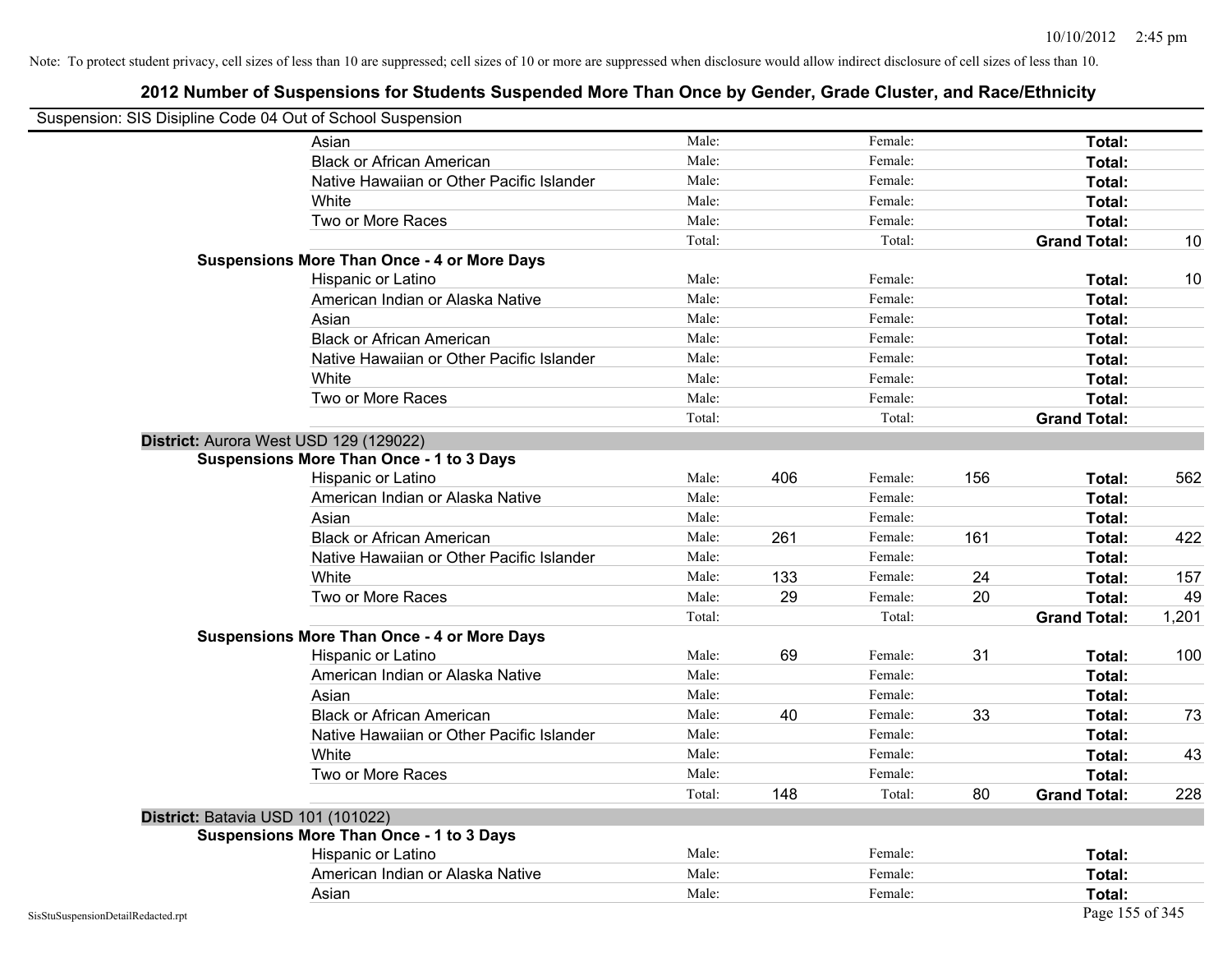| Suspension: SIS Disipline Code 04 Out of School Suspension |                                                    |        |     |         |     |                     |     |
|------------------------------------------------------------|----------------------------------------------------|--------|-----|---------|-----|---------------------|-----|
|                                                            | <b>Black or African American</b>                   | Male:  |     | Female: |     | Total:              |     |
|                                                            | Native Hawaiian or Other Pacific Islander          | Male:  |     | Female: |     | Total:              |     |
|                                                            | White                                              | Male:  |     | Female: |     | Total:              | 34  |
|                                                            | Two or More Races                                  | Male:  |     | Female: |     | Total:              |     |
|                                                            |                                                    | Total: |     | Total:  |     | <b>Grand Total:</b> | 48  |
|                                                            | <b>Suspensions More Than Once - 4 or More Days</b> |        |     |         |     |                     |     |
|                                                            | Hispanic or Latino                                 | Male:  |     | Female: |     | Total:              |     |
|                                                            | American Indian or Alaska Native                   | Male:  |     | Female: |     | Total:              |     |
|                                                            | Asian                                              | Male:  |     | Female: |     | Total:              |     |
|                                                            | <b>Black or African American</b>                   | Male:  |     | Female: |     | Total:              |     |
|                                                            | Native Hawaiian or Other Pacific Islander          | Male:  |     | Female: |     | Total:              |     |
|                                                            | White                                              | Male:  |     | Female: |     | Total:              | 30  |
|                                                            | Two or More Races                                  | Male:  |     | Female: |     | Total:              |     |
|                                                            |                                                    | Total: |     | Total:  |     | <b>Grand Total:</b> |     |
|                                                            | District: Central CUSD 301 (301026)                |        |     |         |     |                     |     |
|                                                            | <b>Suspensions More Than Once - 1 to 3 Days</b>    |        |     |         |     |                     |     |
|                                                            | Hispanic or Latino                                 | Male:  |     | Female: |     | Total:              |     |
|                                                            | American Indian or Alaska Native                   | Male:  |     | Female: |     | Total:              |     |
|                                                            | Asian                                              | Male:  |     | Female: |     | Total:              |     |
|                                                            | <b>Black or African American</b>                   | Male:  |     | Female: |     | Total:              |     |
|                                                            | Native Hawaiian or Other Pacific Islander          | Male:  |     | Female: |     | Total:              |     |
|                                                            | White                                              | Male:  |     | Female: |     | Total:              |     |
|                                                            | Two or More Races                                  | Male:  |     | Female: |     | Total:              |     |
|                                                            |                                                    | Total: |     | Total:  |     | <b>Grand Total:</b> | 15  |
|                                                            | <b>Suspensions More Than Once - 4 or More Days</b> |        |     |         |     |                     |     |
|                                                            | Hispanic or Latino                                 | Male:  |     | Female: |     | Total:              |     |
|                                                            | American Indian or Alaska Native                   | Male:  |     | Female: |     | Total:              |     |
|                                                            | Asian                                              | Male:  |     | Female: |     | Total:              |     |
|                                                            | <b>Black or African American</b>                   | Male:  |     | Female: |     | Total:              |     |
|                                                            | Native Hawaiian or Other Pacific Islander          | Male:  |     | Female: |     | Total:              |     |
|                                                            | White                                              | Male:  |     | Female: |     | Total:              |     |
|                                                            | Two or More Races                                  | Male:  |     | Female: |     | Total:              |     |
|                                                            |                                                    | Total: |     | Total:  |     | <b>Grand Total:</b> |     |
| District: CUSD 300 (300026)                                |                                                    |        |     |         |     |                     |     |
|                                                            | <b>Suspensions More Than Once - 1 to 3 Days</b>    |        |     |         |     |                     |     |
|                                                            | Hispanic or Latino                                 | Male:  | 280 | Female: | 116 | Total:              | 396 |
|                                                            | American Indian or Alaska Native                   | Male:  |     | Female: |     | Total:              |     |
|                                                            | Asian                                              | Male:  |     | Female: |     | Total:              |     |
|                                                            | <b>Black or African American</b>                   | Male:  | 133 | Female: | 65  | Total:              | 198 |
| SisStuSuspensionDetailRedacted.rpt                         |                                                    |        |     |         |     | Page 156 of 345     |     |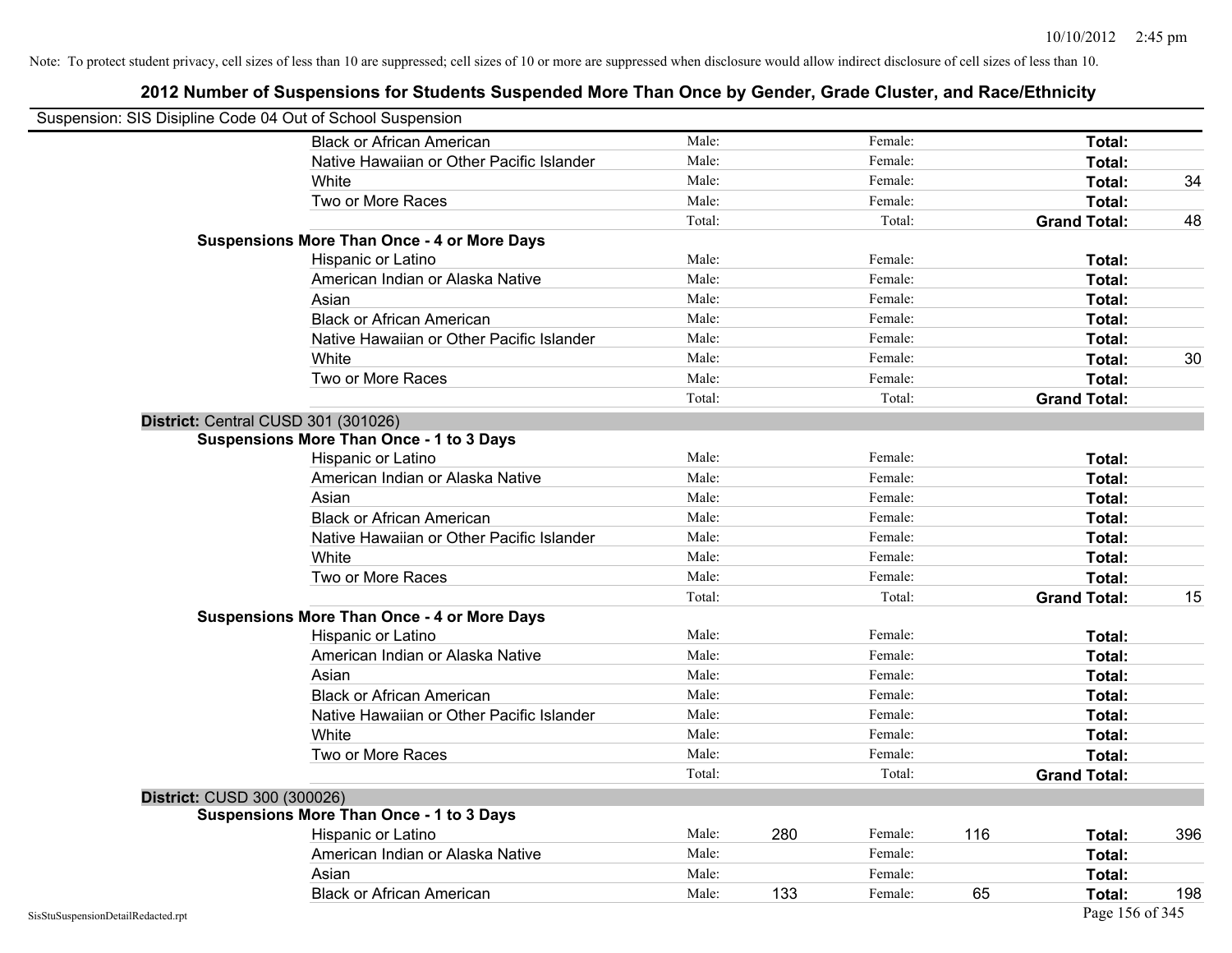| Suspension: SIS Disipline Code 04 Out of School Suspension |                                                    |        |     |         |    |                     |     |
|------------------------------------------------------------|----------------------------------------------------|--------|-----|---------|----|---------------------|-----|
|                                                            | Native Hawaiian or Other Pacific Islander          | Male:  |     | Female: |    | Total:              |     |
|                                                            | White                                              | Male:  | 241 | Female: | 52 | Total:              | 293 |
|                                                            | Two or More Races                                  | Male:  |     | Female: |    | Total:              | 28  |
|                                                            |                                                    | Total: |     | Total:  |    | <b>Grand Total:</b> |     |
|                                                            | <b>Suspensions More Than Once - 4 or More Days</b> |        |     |         |    |                     |     |
|                                                            | Hispanic or Latino                                 | Male:  | 14  | Female: | 16 | Total:              | 30  |
|                                                            | American Indian or Alaska Native                   | Male:  |     | Female: |    | Total:              |     |
|                                                            | Asian                                              | Male:  |     | Female: |    | Total:              |     |
|                                                            | <b>Black or African American</b>                   | Male:  |     | Female: |    | Total:              | 21  |
|                                                            | Native Hawaiian or Other Pacific Islander          | Male:  |     | Female: |    | Total:              |     |
|                                                            | White                                              | Male:  |     | Female: |    | Total:              | 27  |
|                                                            | Two or More Races                                  | Male:  |     | Female: |    | Total:              |     |
|                                                            |                                                    | Total: |     | Total:  |    | <b>Grand Total:</b> |     |
|                                                            | District: Geneva CUSD 304 (304026)                 |        |     |         |    |                     |     |
|                                                            | Suspensions More Than Once - 1 to 3 Days           |        |     |         |    |                     |     |
|                                                            | Hispanic or Latino                                 | Male:  |     | Female: |    | Total:              |     |
|                                                            | American Indian or Alaska Native                   | Male:  |     | Female: |    | Total:              |     |
|                                                            | Asian                                              | Male:  |     | Female: |    | Total:              |     |
|                                                            | <b>Black or African American</b>                   | Male:  |     | Female: |    | Total:              |     |
|                                                            | Native Hawaiian or Other Pacific Islander          | Male:  |     | Female: |    | Total:              |     |
|                                                            | White                                              | Male:  | 13  | Female: | 14 | Total:              | 27  |
|                                                            | Two or More Races                                  | Male:  |     | Female: |    | Total:              |     |
|                                                            |                                                    | Total: |     | Total:  |    | <b>Grand Total:</b> |     |
|                                                            | <b>Suspensions More Than Once - 4 or More Days</b> |        |     |         |    |                     |     |
|                                                            | Hispanic or Latino                                 | Male:  |     | Female: |    | Total:              |     |
|                                                            | American Indian or Alaska Native                   | Male:  |     | Female: |    | Total:              |     |
|                                                            | Asian                                              | Male:  |     | Female: |    | Total:              |     |
|                                                            | <b>Black or African American</b>                   | Male:  |     | Female: |    | Total:              |     |
|                                                            | Native Hawaiian or Other Pacific Islander          | Male:  |     | Female: |    | Total:              |     |
|                                                            | White                                              | Male:  |     | Female: |    | Total:              |     |
|                                                            | Two or More Races                                  | Male:  |     | Female: |    | Total:              |     |
|                                                            |                                                    | Total: |     | Total:  |    | <b>Grand Total:</b> |     |
|                                                            | District: Kaneland CUSD 302 (302026)               |        |     |         |    |                     |     |
|                                                            | <b>Suspensions More Than Once - 1 to 3 Days</b>    |        |     |         |    |                     |     |
|                                                            | Hispanic or Latino                                 | Male:  |     | Female: |    | Total:              | 14  |
|                                                            | American Indian or Alaska Native                   | Male:  |     | Female: |    | Total:              |     |
|                                                            | Asian                                              | Male:  |     | Female: |    | Total:              |     |
|                                                            | <b>Black or African American</b>                   | Male:  |     | Female: |    | Total:              |     |
|                                                            | Native Hawaiian or Other Pacific Islander          | Male:  |     | Female: |    | Total:              |     |
| SisStuSuspensionDetailRedacted.rpt                         |                                                    |        |     |         |    | Page 157 of 345     |     |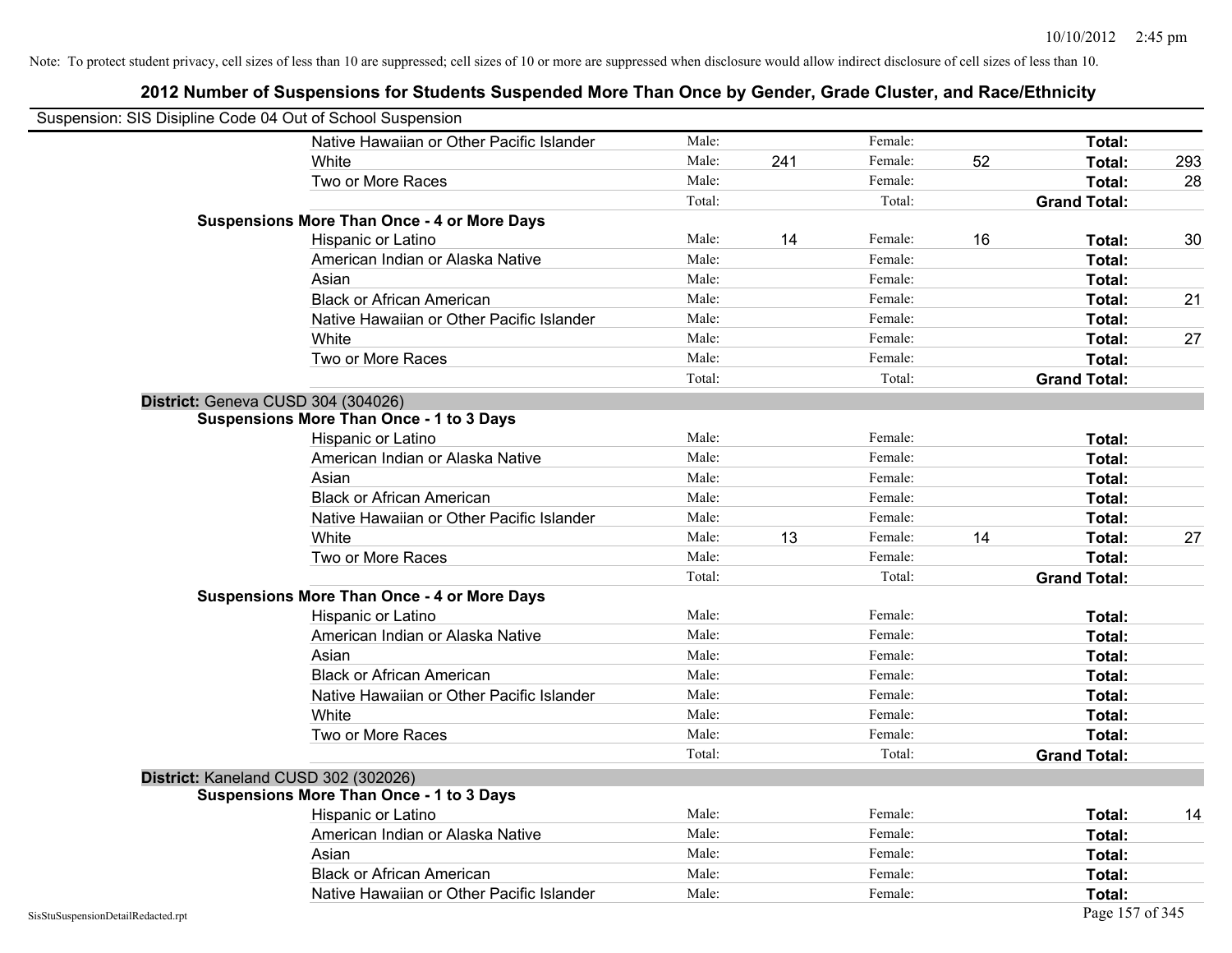| Suspension: SIS Disipline Code 04 Out of School Suspension |                                                    |        |         |                     |    |
|------------------------------------------------------------|----------------------------------------------------|--------|---------|---------------------|----|
|                                                            | <b>White</b>                                       | Male:  | Female: | Total:              | 24 |
|                                                            | Two or More Races                                  | Male:  | Female: | Total:              |    |
|                                                            |                                                    | Total: | Total:  | <b>Grand Total:</b> |    |
|                                                            | <b>Suspensions More Than Once - 4 or More Days</b> |        |         |                     |    |
|                                                            | Hispanic or Latino                                 | Male:  | Female: | Total:              |    |
|                                                            | American Indian or Alaska Native                   | Male:  | Female: | Total:              |    |
|                                                            | Asian                                              | Male:  | Female: | Total:              |    |
|                                                            | <b>Black or African American</b>                   | Male:  | Female: | Total:              |    |
|                                                            | Native Hawaiian or Other Pacific Islander          | Male:  | Female: | Total:              |    |
|                                                            | White                                              | Male:  | Female: | Total:              | 11 |
|                                                            | Two or More Races                                  | Male:  | Female: | Total:              |    |
|                                                            |                                                    | Total: | Total:  | <b>Grand Total:</b> |    |
| District: Larkin Center (012500)                           |                                                    |        |         |                     |    |
|                                                            | <b>Suspensions More Than Once - 1 to 3 Days</b>    |        |         |                     |    |
|                                                            | Hispanic or Latino                                 | Male:  | Female: | Total:              |    |
|                                                            | American Indian or Alaska Native                   | Male:  | Female: | Total:              |    |
|                                                            | Asian                                              | Male:  | Female: | Total:              |    |
|                                                            | <b>Black or African American</b>                   | Male:  | Female: | Total:              |    |
|                                                            | Native Hawaiian or Other Pacific Islander          | Male:  | Female: | Total:              |    |
|                                                            | White                                              | Male:  | Female: | Total:              |    |
|                                                            | Two or More Races                                  | Male:  | Female: | Total:              |    |
|                                                            |                                                    | Total: | Total:  | <b>Grand Total:</b> |    |
| District: Non-Public School (068S)                         |                                                    |        |         |                     |    |
|                                                            | <b>Suspensions More Than Once - 1 to 3 Days</b>    |        |         |                     |    |
|                                                            | Hispanic or Latino                                 | Male:  | Female: | Total:              |    |
|                                                            | American Indian or Alaska Native                   | Male:  | Female: | Total:              |    |
|                                                            | Asian                                              | Male:  | Female: | Total:              |    |
|                                                            | <b>Black or African American</b>                   | Male:  | Female: | Total:              |    |
|                                                            | Native Hawaiian or Other Pacific Islander          | Male:  | Female: | Total:              |    |
|                                                            | White                                              | Male:  | Female: | Total:              |    |
|                                                            | Two or More Races                                  | Male:  | Female: | Total:              |    |
|                                                            |                                                    | Total: | Total:  | <b>Grand Total:</b> |    |
| District: Non-Public School (3020)                         |                                                    |        |         |                     |    |
|                                                            | <b>Suspensions More Than Once - 1 to 3 Days</b>    |        |         |                     |    |
|                                                            | Hispanic or Latino                                 | Male:  | Female: | Total:              |    |
|                                                            | American Indian or Alaska Native                   | Male:  | Female: | Total:              |    |
|                                                            | Asian                                              | Male:  | Female: | Total:              |    |
|                                                            | <b>Black or African American</b>                   | Male:  | Female: | Total:              |    |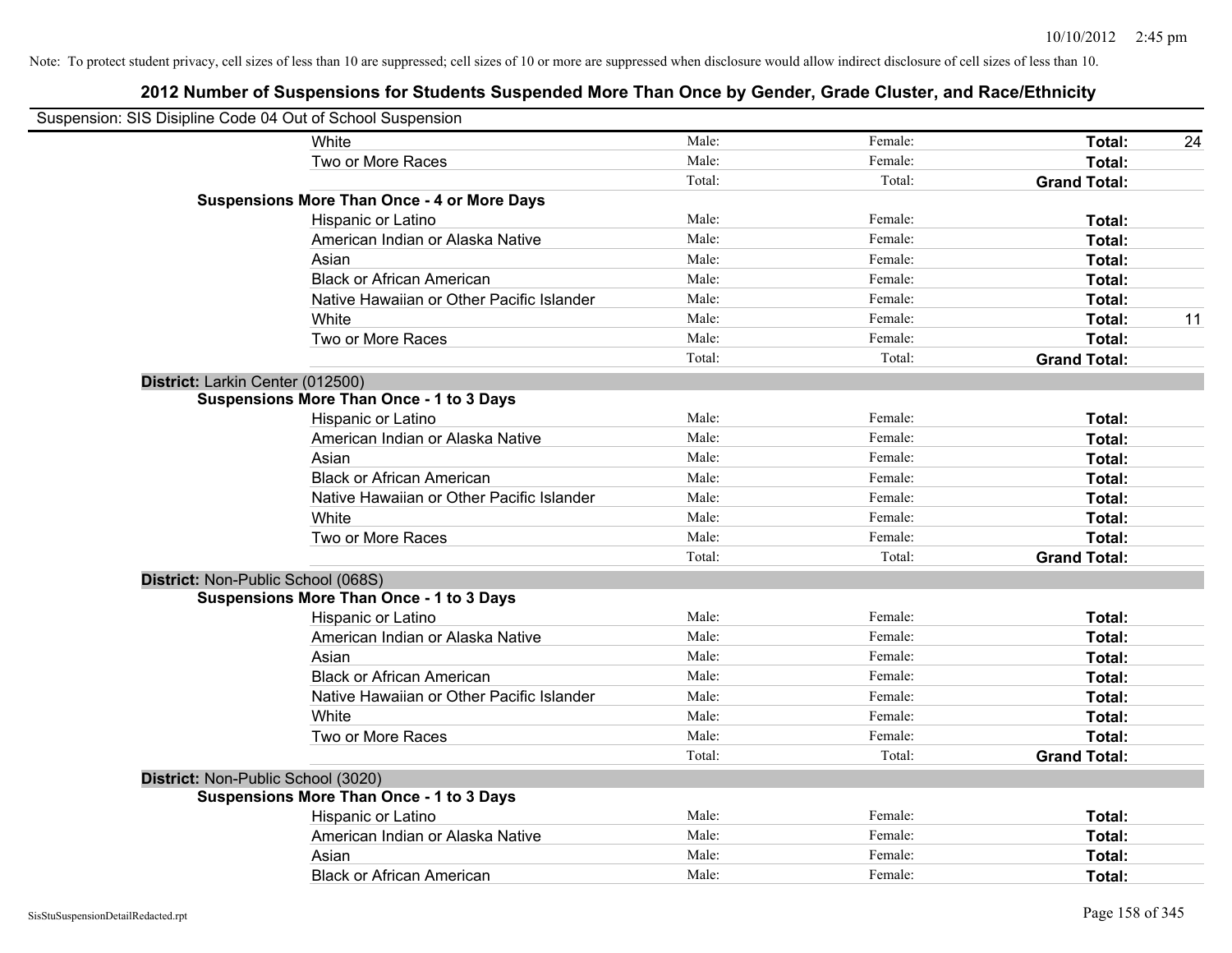| Suspension: SIS Disipline Code 04 Out of School Suspension |                                                    |        |       |         |     |                     |       |
|------------------------------------------------------------|----------------------------------------------------|--------|-------|---------|-----|---------------------|-------|
|                                                            | Native Hawaiian or Other Pacific Islander          | Male:  |       | Female: |     | Total:              |       |
|                                                            | White                                              | Male:  |       | Female: |     | Total:              |       |
|                                                            | Two or More Races                                  | Male:  |       | Female: |     | Total:              |       |
|                                                            |                                                    | Total: |       | Total:  |     | <b>Grand Total:</b> |       |
| District: SD U-46 (046022)                                 |                                                    |        |       |         |     |                     |       |
|                                                            | <b>Suspensions More Than Once - 1 to 3 Days</b>    |        |       |         |     |                     |       |
|                                                            | Hispanic or Latino                                 | Male:  | 1,193 | Female: | 289 | Total:              | 1,482 |
|                                                            | American Indian or Alaska Native                   | Male:  |       | Female: |     | Total:              |       |
|                                                            | Asian                                              | Male:  |       | Female: |     | Total:              | 34    |
|                                                            | <b>Black or African American</b>                   | Male:  | 481   | Female: | 202 | Total:              | 683   |
|                                                            | Native Hawaiian or Other Pacific Islander          | Male:  |       | Female: |     | Total:              |       |
|                                                            | White                                              | Male:  | 427   | Female: | 106 | Total:              | 533   |
|                                                            | Two or More Races                                  | Male:  | 88    | Female: | 32  | Total:              | 120   |
|                                                            |                                                    | Total: | 2,226 | Total:  | 641 | <b>Grand Total:</b> | 2,867 |
|                                                            | <b>Suspensions More Than Once - 4 or More Days</b> |        |       |         |     |                     |       |
|                                                            | Hispanic or Latino                                 | Male:  | 180   | Female: | 58  | Total:              | 238   |
|                                                            | American Indian or Alaska Native                   | Male:  |       | Female: |     | Total:              |       |
|                                                            | Asian                                              | Male:  |       | Female: |     | Total:              |       |
|                                                            | <b>Black or African American</b>                   | Male:  | 64    | Female: | 15  | Total:              | 79    |
|                                                            | Native Hawaiian or Other Pacific Islander          | Male:  |       | Female: |     | Total:              |       |
|                                                            | White                                              | Male:  |       | Female: |     | Total:              | 45    |
|                                                            | Two or More Races                                  | Male:  |       | Female: |     | Total:              | 10    |
|                                                            |                                                    | Total: |       | Total:  |     | <b>Grand Total:</b> |       |
|                                                            | District: Special Education Services (020200)      |        |       |         |     |                     |       |
|                                                            | <b>Suspensions More Than Once - 1 to 3 Days</b>    |        |       |         |     |                     |       |
|                                                            | Hispanic or Latino                                 | Male:  |       | Female: |     | Total:              |       |
|                                                            | American Indian or Alaska Native                   | Male:  |       | Female: |     | Total:              |       |
|                                                            | Asian                                              | Male:  |       | Female: |     | Total:              |       |
|                                                            | <b>Black or African American</b>                   | Male:  |       | Female: |     | Total:              |       |
|                                                            | Native Hawaiian or Other Pacific Islander          | Male:  |       | Female: |     | Total:              |       |
|                                                            | White                                              | Male:  |       | Female: |     | Total:              |       |
|                                                            | Two or More Races                                  | Male:  |       | Female: |     | Total:              |       |
|                                                            |                                                    | Total: |       | Total:  |     | <b>Grand Total:</b> |       |
|                                                            | <b>Suspensions More Than Once - 4 or More Days</b> |        |       |         |     |                     |       |
|                                                            | Hispanic or Latino                                 | Male:  |       | Female: |     | Total:              |       |
|                                                            | American Indian or Alaska Native                   | Male:  |       | Female: |     | Total:              |       |
|                                                            | Asian                                              | Male:  |       | Female: |     | Total:              |       |
|                                                            | <b>Black or African American</b>                   | Male:  |       | Female: |     | Total:              |       |
|                                                            | Native Hawaiian or Other Pacific Islander          | Male:  |       | Female: |     | Total:              |       |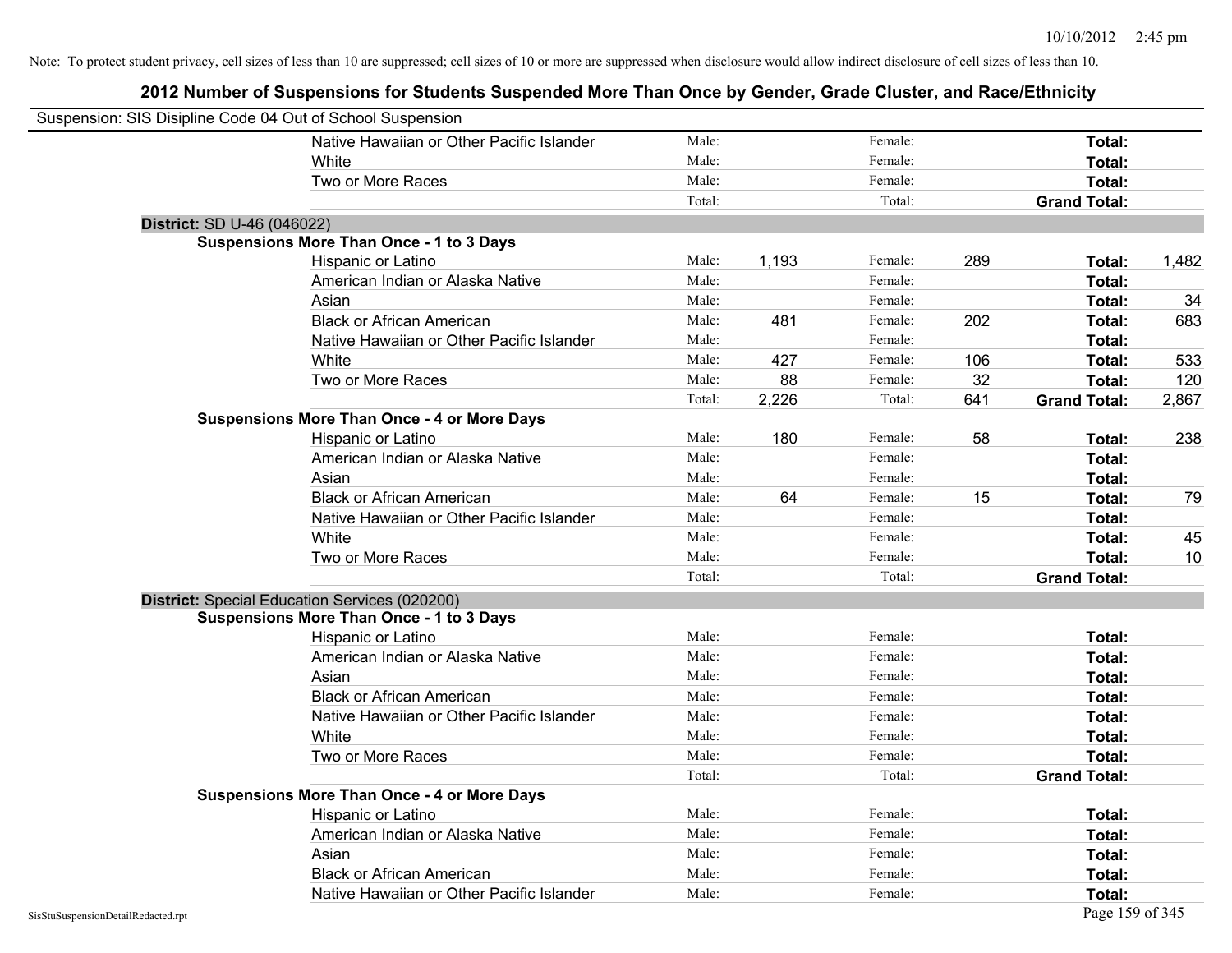| Suspension: SIS Disipline Code 04 Out of School Suspension |                                                    |        |     |         |                     |     |
|------------------------------------------------------------|----------------------------------------------------|--------|-----|---------|---------------------|-----|
|                                                            | White                                              | Male:  |     | Female: | Total:              |     |
|                                                            | Two or More Races                                  | Male:  |     | Female: | Total:              |     |
|                                                            |                                                    | Total: |     | Total:  | <b>Grand Total:</b> |     |
| District: St Charles CUSD 303 (303026)                     |                                                    |        |     |         |                     |     |
|                                                            | <b>Suspensions More Than Once - 1 to 3 Days</b>    |        |     |         |                     |     |
|                                                            | Hispanic or Latino                                 | Male:  |     | Female: | Total:              | 35  |
|                                                            | American Indian or Alaska Native                   | Male:  |     | Female: | Total:              |     |
|                                                            | Asian                                              | Male:  |     | Female: | Total:              |     |
|                                                            | <b>Black or African American</b>                   | Male:  |     | Female: | Total:              | 10  |
|                                                            | Native Hawaiian or Other Pacific Islander          | Male:  |     | Female: | Total:              |     |
|                                                            | White                                              | Male:  | 125 | Female: | 14<br>Total:        | 139 |
|                                                            | Two or More Races                                  | Male:  |     | Female: | Total:              |     |
|                                                            |                                                    | Total: |     | Total:  | <b>Grand Total:</b> |     |
|                                                            | <b>Suspensions More Than Once - 4 or More Days</b> |        |     |         |                     |     |
|                                                            | Hispanic or Latino                                 | Male:  |     | Female: | Total:              |     |
|                                                            | American Indian or Alaska Native                   | Male:  |     | Female: | Total:              |     |
|                                                            | Asian                                              | Male:  |     | Female: | Total:              |     |
|                                                            | <b>Black or African American</b>                   | Male:  |     | Female: | Total:              |     |
|                                                            | Native Hawaiian or Other Pacific Islander          | Male:  |     | Female: | Total:              |     |
|                                                            | White                                              | Male:  |     | Female: | Total:              | 43  |
|                                                            | Two or More Races                                  | Male:  |     | Female: | Total:              |     |
|                                                            |                                                    | Total: |     | Total:  | <b>Grand Total:</b> | 55  |
| County: Non-Public School (000)                            |                                                    |        |     |         |                     |     |
| District: Kane ROE (000000)                                |                                                    |        |     |         |                     |     |
|                                                            | <b>Suspensions More Than Once - 1 to 3 Days</b>    |        |     |         |                     |     |
|                                                            | Hispanic or Latino                                 | Male:  |     | Female: | Total:              |     |
|                                                            | American Indian or Alaska Native                   | Male:  |     | Female: | Total:              |     |
|                                                            | Asian                                              | Male:  |     | Female: | Total:              |     |
|                                                            | <b>Black or African American</b>                   | Male:  |     | Female: | Total:              |     |
|                                                            | Native Hawaiian or Other Pacific Islander          | Male:  |     | Female: | Total:              |     |
|                                                            | White                                              | Male:  |     | Female: | Total:              |     |
|                                                            | Two or More Races                                  | Male:  |     | Female: | Total:              |     |
|                                                            |                                                    | Total: |     | Total:  | <b>Grand Total:</b> |     |
|                                                            | <b>Suspensions More Than Once - 4 or More Days</b> |        |     |         |                     |     |
|                                                            | Hispanic or Latino                                 | Male:  |     | Female: | Total:              |     |
|                                                            | American Indian or Alaska Native                   | Male:  |     | Female: | Total:              |     |
|                                                            | Asian                                              | Male:  |     | Female: | Total:              |     |
|                                                            | <b>Black or African American</b>                   | Male:  |     | Female: | Total:              |     |
|                                                            | Native Hawaiian or Other Pacific Islander          | Male:  |     | Female: | Total:              |     |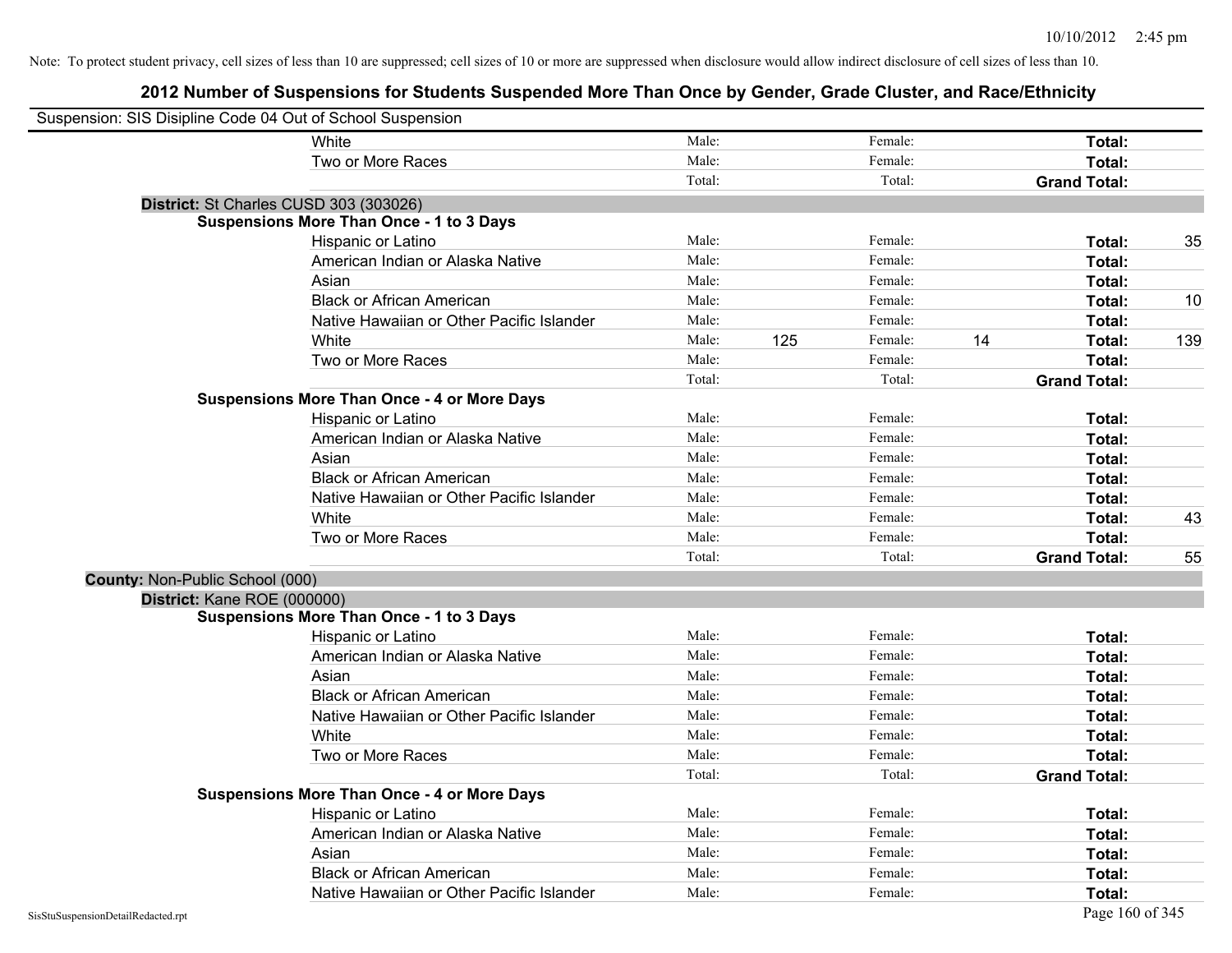| Suspension: SIS Disipline Code 04 Out of School Suspension |                                                    |        |     |         |    |                     |     |
|------------------------------------------------------------|----------------------------------------------------|--------|-----|---------|----|---------------------|-----|
|                                                            | White                                              | Male:  |     | Female: |    | Total:              |     |
|                                                            | Two or More Races                                  | Male:  |     | Female: |    | Total:              |     |
|                                                            |                                                    | Total: |     | Total:  |    | <b>Grand Total:</b> |     |
|                                                            |                                                    |        |     |         |    |                     |     |
| Region: Knox ROE (33)                                      |                                                    |        |     |         |    |                     |     |
| County: Knox (048)                                         |                                                    |        |     |         |    |                     |     |
|                                                            | District: Abingdon CUSD 217 (217026)               |        |     |         |    |                     |     |
|                                                            | <b>Suspensions More Than Once - 1 to 3 Days</b>    |        |     |         |    |                     |     |
|                                                            | Hispanic or Latino                                 | Male:  |     | Female: |    | Total:              |     |
|                                                            | American Indian or Alaska Native                   | Male:  |     | Female: |    | Total:              |     |
|                                                            | Asian                                              | Male:  |     | Female: |    | Total:              |     |
|                                                            | <b>Black or African American</b>                   | Male:  |     | Female: |    | Total:              |     |
|                                                            | Native Hawaiian or Other Pacific Islander          | Male:  |     | Female: |    | Total:              |     |
|                                                            | White                                              | Male:  | 45  | Female: | 13 | Total:              | 58  |
|                                                            | Two or More Races                                  | Male:  |     | Female: |    | Total:              |     |
|                                                            |                                                    | Total: |     | Total:  |    | <b>Grand Total:</b> |     |
|                                                            | <b>Suspensions More Than Once - 4 or More Days</b> |        |     |         |    |                     |     |
|                                                            | Hispanic or Latino                                 | Male:  |     | Female: |    | Total:              |     |
|                                                            | American Indian or Alaska Native                   | Male:  |     | Female: |    | Total:              |     |
|                                                            | Asian                                              | Male:  |     | Female: |    | Total:              |     |
|                                                            | <b>Black or African American</b>                   | Male:  |     | Female: |    | Total:              |     |
|                                                            | Native Hawaiian or Other Pacific Islander          | Male:  |     | Female: |    | Total:              |     |
|                                                            | White                                              | Male:  |     | Female: |    | Total:              | 17  |
|                                                            | Two or More Races                                  | Male:  |     | Female: |    | Total:              |     |
|                                                            |                                                    | Total: |     | Total:  |    | <b>Grand Total:</b> |     |
|                                                            | District: Galesburg CUSD 205 (205026)              |        |     |         |    |                     |     |
|                                                            | <b>Suspensions More Than Once - 1 to 3 Days</b>    |        |     |         |    |                     |     |
|                                                            | Hispanic or Latino                                 | Male:  | 24  | Female: | 13 | Total:              | 37  |
|                                                            | American Indian or Alaska Native                   | Male:  |     | Female: |    | Total:              |     |
|                                                            | Asian                                              | Male:  |     | Female: |    | Total:              |     |
|                                                            | <b>Black or African American</b>                   | Male:  | 73  | Female: | 22 | Total:              | 95  |
|                                                            | Native Hawaiian or Other Pacific Islander          | Male:  |     | Female: |    | Total:              |     |
|                                                            | White                                              | Male:  | 208 | Female: | 24 | Total:              | 232 |
|                                                            | Two or More Races                                  | Male:  | 31  | Female: | 11 | Total:              | 42  |
|                                                            |                                                    | Total: |     | Total:  |    | <b>Grand Total:</b> |     |
|                                                            | <b>Suspensions More Than Once - 4 or More Days</b> |        |     |         |    |                     |     |
|                                                            | Hispanic or Latino                                 | Male:  |     | Female: |    | Total:              |     |
|                                                            | American Indian or Alaska Native                   | Male:  |     | Female: |    | Total:              |     |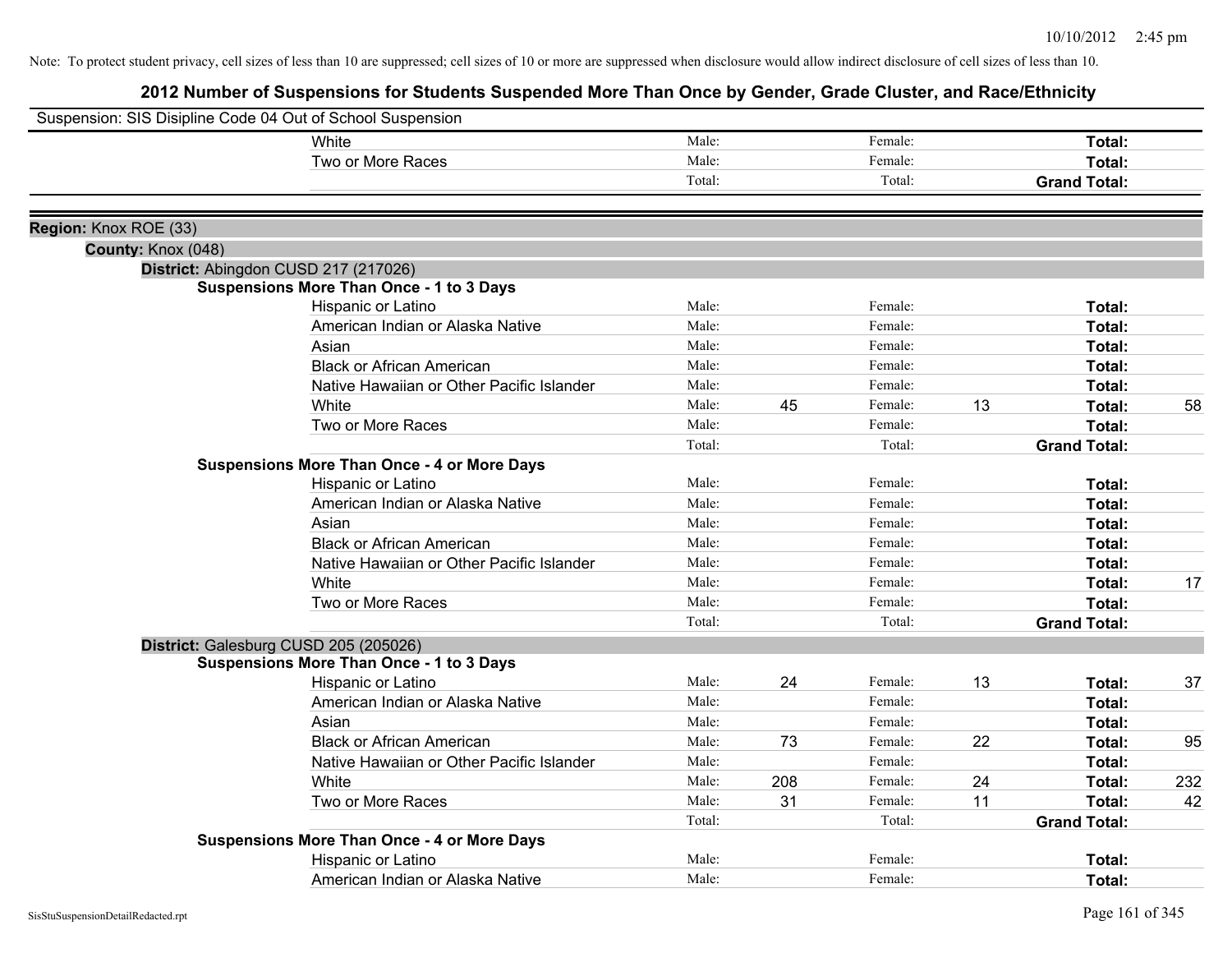| Suspension: SIS Disipline Code 04 Out of School Suspension |                                                    |        |    |         |    |                     |    |
|------------------------------------------------------------|----------------------------------------------------|--------|----|---------|----|---------------------|----|
|                                                            | Asian                                              | Male:  |    | Female: |    | Total:              |    |
|                                                            | <b>Black or African American</b>                   | Male:  | 20 | Female: | 11 | Total:              | 31 |
|                                                            | Native Hawaiian or Other Pacific Islander          | Male:  |    | Female: |    | Total:              |    |
|                                                            | White                                              | Male:  |    | Female: |    | Total:              | 52 |
|                                                            | Two or More Races                                  | Male:  |    | Female: |    | Total:              | 11 |
|                                                            |                                                    | Total: |    | Total:  |    | <b>Grand Total:</b> |    |
|                                                            | District: Knoxville CUSD 202 (202026)              |        |    |         |    |                     |    |
|                                                            | <b>Suspensions More Than Once - 1 to 3 Days</b>    |        |    |         |    |                     |    |
|                                                            | Hispanic or Latino                                 | Male:  |    | Female: |    | Total:              |    |
|                                                            | American Indian or Alaska Native                   | Male:  |    | Female: |    | Total:              |    |
|                                                            | Asian                                              | Male:  |    | Female: |    | Total:              |    |
|                                                            | <b>Black or African American</b>                   | Male:  |    | Female: |    | Total:              |    |
|                                                            | Native Hawaiian or Other Pacific Islander          | Male:  |    | Female: |    | Total:              |    |
|                                                            | White                                              | Male:  |    | Female: |    | Total:              | 24 |
|                                                            | Two or More Races                                  | Male:  |    | Female: |    | Total:              |    |
|                                                            |                                                    | Total: |    | Total:  |    | <b>Grand Total:</b> |    |
|                                                            | <b>Suspensions More Than Once - 4 or More Days</b> |        |    |         |    |                     |    |
|                                                            | Hispanic or Latino                                 | Male:  |    | Female: |    | Total:              |    |
|                                                            | American Indian or Alaska Native                   | Male:  |    | Female: |    | Total:              |    |
|                                                            | Asian                                              | Male:  |    | Female: |    | Total:              |    |
|                                                            | <b>Black or African American</b>                   | Male:  |    | Female: |    | Total:              |    |
|                                                            | Native Hawaiian or Other Pacific Islander          | Male:  |    | Female: |    | Total:              |    |
|                                                            | White                                              | Male:  |    | Female: |    | Total:              |    |
|                                                            | Two or More Races                                  | Male:  |    | Female: |    | Total:              |    |
|                                                            |                                                    | Total: |    | Total:  |    | <b>Grand Total:</b> |    |
|                                                            | <b>District: R O W V A CUSD 208 (208026)</b>       |        |    |         |    |                     |    |
|                                                            | <b>Suspensions More Than Once - 1 to 3 Days</b>    |        |    |         |    |                     |    |
|                                                            | Hispanic or Latino                                 | Male:  |    | Female: |    | Total:              |    |
|                                                            | American Indian or Alaska Native                   | Male:  |    | Female: |    | Total:              |    |
|                                                            | Asian                                              | Male:  |    | Female: |    | Total:              |    |
|                                                            | <b>Black or African American</b>                   | Male:  |    | Female: |    | Total:              |    |
|                                                            | Native Hawaiian or Other Pacific Islander          | Male:  |    | Female: |    | Total:              |    |
|                                                            | White                                              | Male:  | 10 | Female: | 10 | Total:              | 20 |
|                                                            | Two or More Races                                  | Male:  |    | Female: |    | Total:              |    |
|                                                            |                                                    | Total: |    | Total:  |    | <b>Grand Total:</b> |    |
|                                                            | <b>Suspensions More Than Once - 4 or More Days</b> |        |    |         |    |                     |    |
|                                                            | Hispanic or Latino                                 | Male:  |    | Female: |    | Total:              |    |
|                                                            | American Indian or Alaska Native                   | Male:  |    | Female: |    | Total:              |    |
|                                                            | Asian                                              | Male:  |    | Female: |    | Total:              |    |
| SisStuSuspensionDetailRedacted.rpt                         |                                                    |        |    |         |    | Page 162 of 345     |    |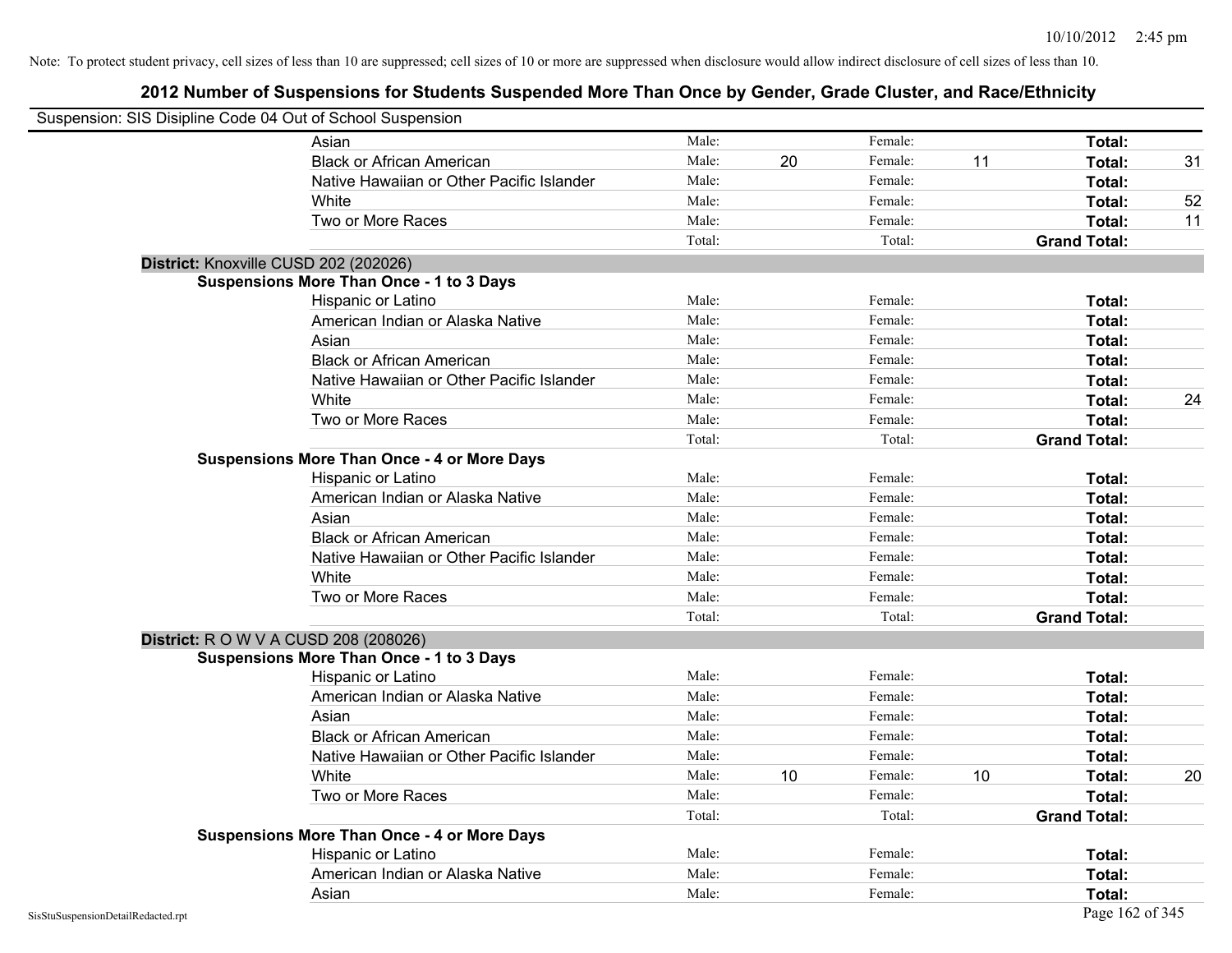| Suspension: SIS Disipline Code 04 Out of School Suspension |                                                    |        |         |                     |    |
|------------------------------------------------------------|----------------------------------------------------|--------|---------|---------------------|----|
|                                                            | <b>Black or African American</b>                   | Male:  | Female: | Total:              |    |
|                                                            | Native Hawaiian or Other Pacific Islander          | Male:  | Female: | Total:              |    |
|                                                            | White                                              | Male:  | Female: | Total:              |    |
|                                                            | Two or More Races                                  | Male:  | Female: | Total:              |    |
|                                                            |                                                    | Total: | Total:  | <b>Grand Total:</b> |    |
|                                                            | District: Williamsfield CUSD 210 (210026)          |        |         |                     |    |
|                                                            | <b>Suspensions More Than Once - 1 to 3 Days</b>    |        |         |                     |    |
|                                                            | Hispanic or Latino                                 | Male:  | Female: | Total:              |    |
|                                                            | American Indian or Alaska Native                   | Male:  | Female: | Total:              |    |
|                                                            | Asian                                              | Male:  | Female: | Total:              |    |
|                                                            | <b>Black or African American</b>                   | Male:  | Female: | Total:              |    |
|                                                            | Native Hawaiian or Other Pacific Islander          | Male:  | Female: | Total:              |    |
|                                                            | White                                              | Male:  | Female: | Total:              |    |
|                                                            | Two or More Races                                  | Male:  | Female: | Total:              |    |
|                                                            |                                                    | Total: | Total:  | <b>Grand Total:</b> |    |
|                                                            |                                                    |        |         |                     |    |
| Region: La Salle ROE (35)                                  |                                                    |        |         |                     |    |
| County: Lasalle (050)                                      |                                                    |        |         |                     |    |
| District: Earlville CUSD 9 (009026)                        |                                                    |        |         |                     |    |
|                                                            | <b>Suspensions More Than Once - 1 to 3 Days</b>    |        |         |                     |    |
|                                                            | Hispanic or Latino                                 | Male:  | Female: | Total:              |    |
|                                                            | American Indian or Alaska Native                   | Male:  | Female: | Total:              |    |
|                                                            | Asian                                              | Male:  | Female: | Total:              |    |
|                                                            | <b>Black or African American</b>                   | Male:  | Female: | Total:              |    |
|                                                            | Native Hawaiian or Other Pacific Islander          | Male:  | Female: | Total:              |    |
|                                                            | White                                              | Male:  | Female: | Total:              | 11 |
|                                                            | Two or More Races                                  | Male:  | Female: | Total:              |    |
|                                                            |                                                    | Total: | Total:  | <b>Grand Total:</b> |    |
|                                                            | <b>Suspensions More Than Once - 4 or More Days</b> |        |         |                     |    |
|                                                            | Hispanic or Latino                                 | Male:  | Female: | Total:              |    |
|                                                            | American Indian or Alaska Native                   | Male:  | Female: | Total:              |    |
|                                                            | Asian                                              | Male:  | Female: | Total:              |    |
|                                                            | <b>Black or African American</b>                   | Male:  | Female: | Total:              |    |
|                                                            | Native Hawaiian or Other Pacific Islander          | Male:  | Female: | Total:              |    |
|                                                            | White                                              | Male:  | Female: | Total:              |    |
|                                                            | Two or More Races                                  | Male:  | Female: | Total:              |    |
|                                                            |                                                    | Total: | Total:  | <b>Grand Total:</b> |    |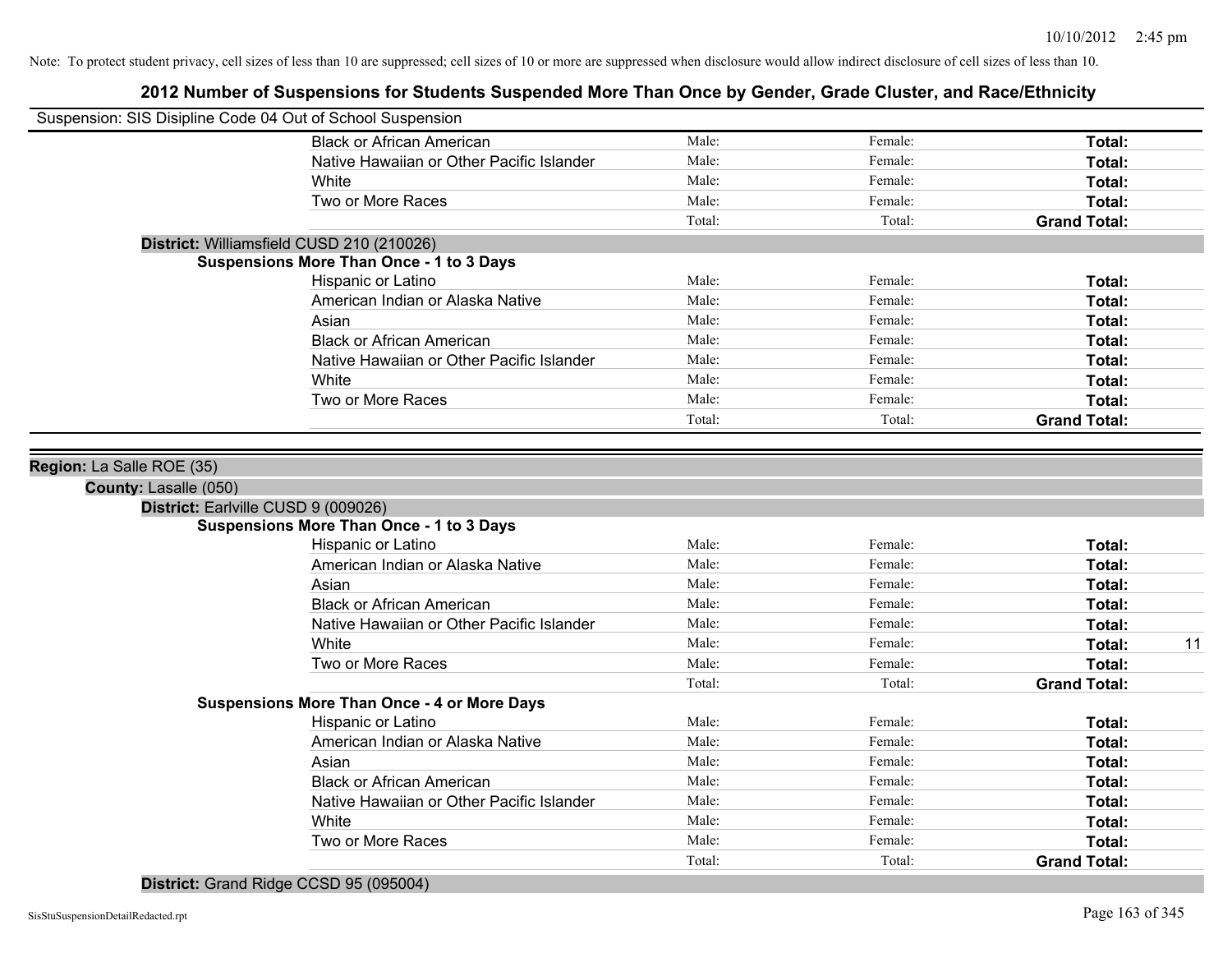| Suspension: SIS Disipline Code 04 Out of School Suspension |                                                    |        |    |         |    |                     |     |
|------------------------------------------------------------|----------------------------------------------------|--------|----|---------|----|---------------------|-----|
|                                                            | <b>Suspensions More Than Once - 1 to 3 Days</b>    |        |    |         |    |                     |     |
|                                                            | Hispanic or Latino                                 | Male:  |    | Female: |    | Total:              |     |
|                                                            | American Indian or Alaska Native                   | Male:  |    | Female: |    | Total:              |     |
|                                                            | Asian                                              | Male:  |    | Female: |    | Total:              |     |
|                                                            | <b>Black or African American</b>                   | Male:  |    | Female: |    | Total:              |     |
|                                                            | Native Hawaiian or Other Pacific Islander          | Male:  |    | Female: |    | Total:              |     |
|                                                            | White                                              | Male:  |    | Female: |    | Total:              |     |
|                                                            | Two or More Races                                  | Male:  |    | Female: |    | Total:              |     |
|                                                            |                                                    | Total: |    | Total:  |    | <b>Grand Total:</b> |     |
|                                                            | District: La Salle ESD 122 (122002)                |        |    |         |    |                     |     |
|                                                            | <b>Suspensions More Than Once - 1 to 3 Days</b>    |        |    |         |    |                     |     |
|                                                            | Hispanic or Latino                                 | Male:  |    | Female: |    | Total:              |     |
|                                                            | American Indian or Alaska Native                   | Male:  |    | Female: |    | Total:              |     |
|                                                            | Asian                                              | Male:  |    | Female: |    | Total:              |     |
|                                                            | <b>Black or African American</b>                   | Male:  |    | Female: |    | Total:              |     |
|                                                            | Native Hawaiian or Other Pacific Islander          | Male:  |    | Female: |    | Total:              |     |
|                                                            | White                                              | Male:  |    | Female: |    | Total:              |     |
|                                                            | Two or More Races                                  | Male:  |    | Female: |    | Total:              |     |
|                                                            |                                                    | Total: |    | Total:  |    | <b>Grand Total:</b> |     |
|                                                            | <b>Suspensions More Than Once - 4 or More Days</b> |        |    |         |    |                     |     |
|                                                            | Hispanic or Latino                                 | Male:  |    | Female: |    | Total:              |     |
|                                                            | American Indian or Alaska Native                   | Male:  |    | Female: |    | Total:              |     |
|                                                            | Asian                                              | Male:  |    | Female: |    | Total:              |     |
|                                                            | <b>Black or African American</b>                   | Male:  |    | Female: |    | Total:              |     |
|                                                            | Native Hawaiian or Other Pacific Islander          | Male:  |    | Female: |    | Total:              |     |
|                                                            | White                                              | Male:  |    | Female: |    | Total:              |     |
|                                                            | Two or More Races                                  | Male:  |    | Female: |    | Total:              |     |
|                                                            |                                                    | Total: |    | Total:  |    | <b>Grand Total:</b> |     |
|                                                            | District: La Salle-Peru Twp HSD 120 (120017)       |        |    |         |    |                     |     |
|                                                            | <b>Suspensions More Than Once - 1 to 3 Days</b>    |        |    |         |    |                     |     |
|                                                            | Hispanic or Latino                                 | Male:  |    | Female: |    | Total:              | 24  |
|                                                            | American Indian or Alaska Native                   | Male:  |    | Female: |    | Total:              |     |
|                                                            | Asian                                              | Male:  |    | Female: |    | Total:              |     |
|                                                            | <b>Black or African American</b>                   | Male:  |    | Female: |    | Total:              |     |
|                                                            | Native Hawaiian or Other Pacific Islander          | Male:  |    | Female: |    | Total:              |     |
|                                                            | White                                              | Male:  | 95 | Female: | 39 | Total:              | 134 |
|                                                            | Two or More Races                                  | Male:  |    | Female: |    | <b>Total:</b>       |     |
|                                                            |                                                    | Total: |    | Total:  |    | <b>Grand Total:</b> | 169 |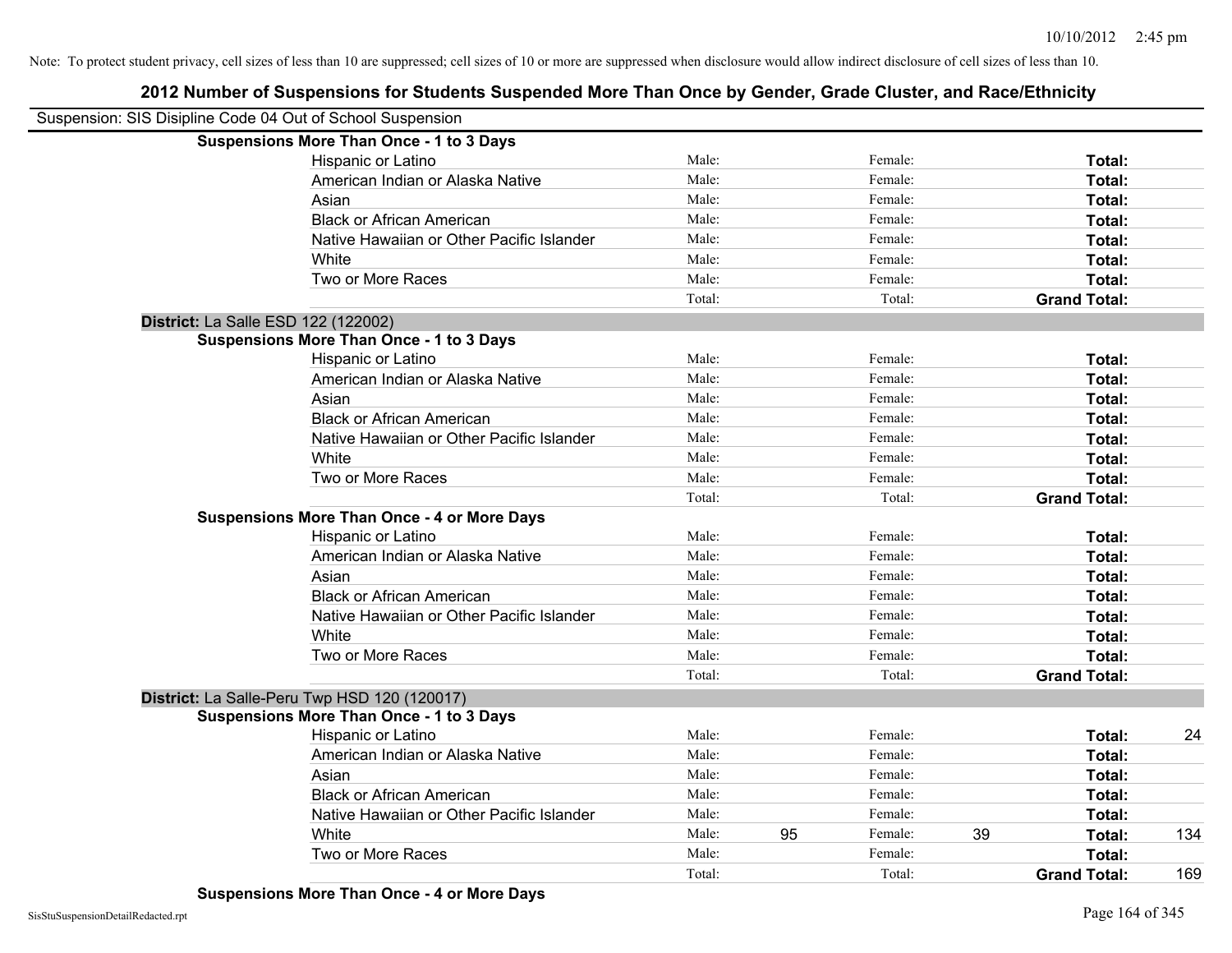| Suspension: SIS Disipline Code 04 Out of School Suspension |        |         |                     |    |
|------------------------------------------------------------|--------|---------|---------------------|----|
| Hispanic or Latino                                         | Male:  | Female: | Total:              |    |
| American Indian or Alaska Native                           | Male:  | Female: | Total:              |    |
| Asian                                                      | Male:  | Female: | Total:              |    |
| <b>Black or African American</b>                           | Male:  | Female: | Total:              |    |
| Native Hawaiian or Other Pacific Islander                  | Male:  | Female: | Total:              |    |
| White                                                      | Male:  | Female: | Total:              | 18 |
| Two or More Races                                          | Male:  | Female: | Total:              |    |
|                                                            | Total: | Total:  | <b>Grand Total:</b> |    |
| District: LaSalle Putnam Alliance (000061)                 |        |         |                     |    |
| <b>Suspensions More Than Once - 1 to 3 Days</b>            |        |         |                     |    |
| Hispanic or Latino                                         | Male:  | Female: | Total:              |    |
| American Indian or Alaska Native                           | Male:  | Female: | Total:              |    |
| Asian                                                      | Male:  | Female: | Total:              |    |
| <b>Black or African American</b>                           | Male:  | Female: | Total:              |    |
| Native Hawaiian or Other Pacific Islander                  | Male:  | Female: | Total:              |    |
| White                                                      | Male:  | Female: | Total:              |    |
| Two or More Races                                          | Male:  | Female: | Total:              |    |
|                                                            | Total: | Total:  | <b>Grand Total:</b> |    |
| District: Leland CUSD 1 (001026)                           |        |         |                     |    |
| <b>Suspensions More Than Once - 1 to 3 Days</b>            |        |         |                     |    |
| Hispanic or Latino                                         | Male:  | Female: | Total:              |    |
| American Indian or Alaska Native                           | Male:  | Female: | Total:              |    |
| Asian                                                      | Male:  | Female: | Total:              |    |
| <b>Black or African American</b>                           | Male:  | Female: | Total:              |    |
| Native Hawaiian or Other Pacific Islander                  | Male:  | Female: | Total:              |    |
| White                                                      | Male:  | Female: | Total:              | 16 |
| Two or More Races                                          | Male:  | Female: | Total:              |    |
|                                                            | Total: | Total:  | <b>Grand Total:</b> |    |
| District: Lostant CUSD 425 (425026)                        |        |         |                     |    |
| <b>Suspensions More Than Once - 1 to 3 Days</b>            |        |         |                     |    |
| Hispanic or Latino                                         | Male:  | Female: | Total:              |    |
| American Indian or Alaska Native                           | Male:  | Female: | Total:              |    |
| Asian                                                      | Male:  | Female: | Total:              |    |
| <b>Black or African American</b>                           | Male:  | Female: | Total:              |    |
| Native Hawaiian or Other Pacific Islander                  | Male:  | Female: | Total:              |    |
| White                                                      | Male:  | Female: | Total:              |    |
| Two or More Races                                          | Male:  | Female: | <b>Total:</b>       |    |
|                                                            | Total: | Total:  | <b>Grand Total:</b> |    |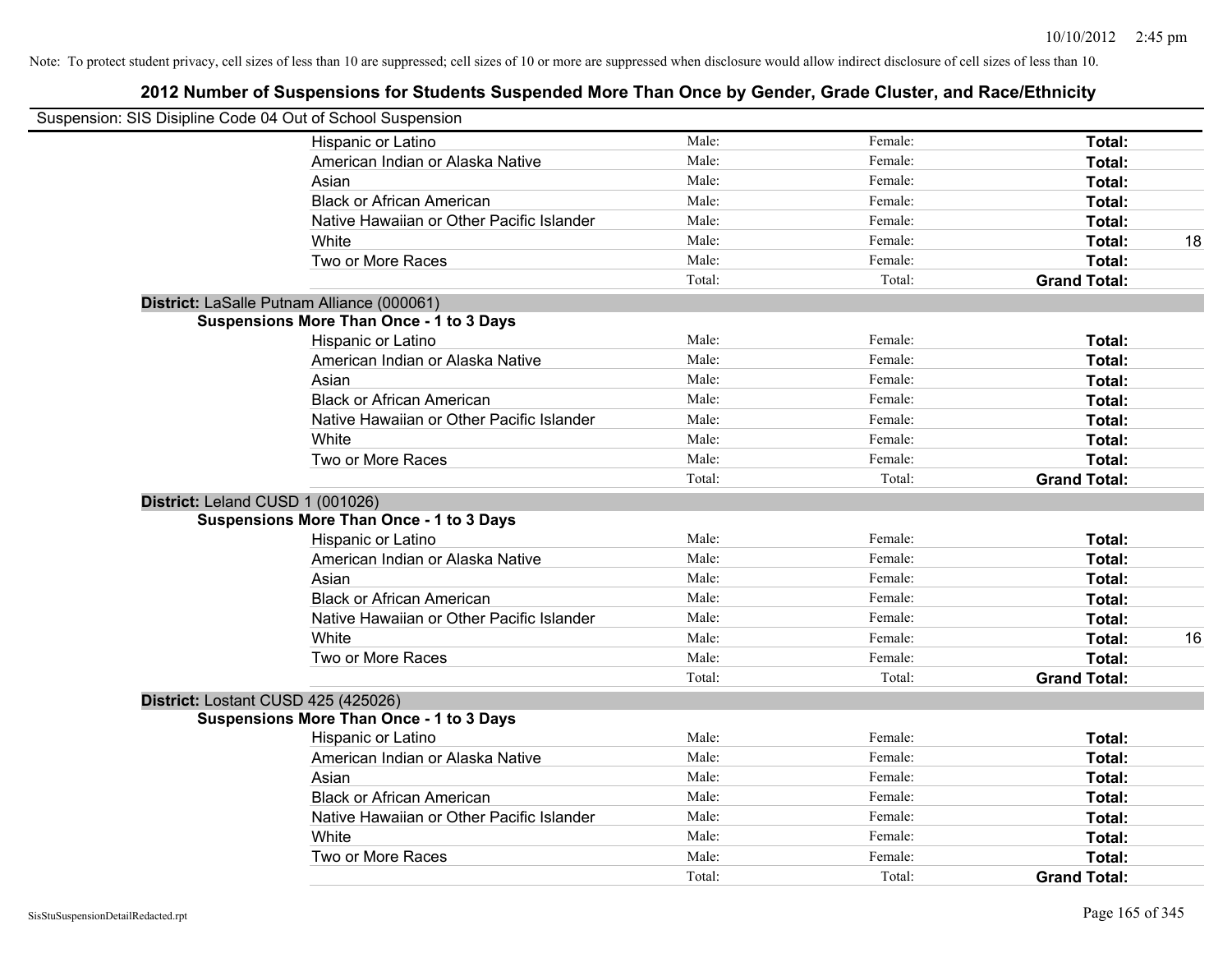| Suspension: SIS Disipline Code 04 Out of School Suspension |                                                    |        |    |         |    |                     |    |
|------------------------------------------------------------|----------------------------------------------------|--------|----|---------|----|---------------------|----|
|                                                            | <b>Suspensions More Than Once - 4 or More Days</b> |        |    |         |    |                     |    |
|                                                            | Hispanic or Latino                                 | Male:  |    | Female: |    | Total:              |    |
|                                                            | American Indian or Alaska Native                   | Male:  |    | Female: |    | <b>Total:</b>       |    |
|                                                            | Asian                                              | Male:  |    | Female: |    | Total:              |    |
|                                                            | <b>Black or African American</b>                   | Male:  |    | Female: |    | Total:              |    |
|                                                            | Native Hawaiian or Other Pacific Islander          | Male:  |    | Female: |    | Total:              |    |
|                                                            | White                                              | Male:  |    | Female: |    | Total:              |    |
|                                                            | Two or More Races                                  | Male:  |    | Female: |    | Total:              |    |
|                                                            |                                                    | Total: |    | Total:  |    | <b>Grand Total:</b> |    |
|                                                            | District: Marseilles ESD 150 (150002)              |        |    |         |    |                     |    |
|                                                            | <b>Suspensions More Than Once - 1 to 3 Days</b>    |        |    |         |    |                     |    |
|                                                            | Hispanic or Latino                                 | Male:  |    | Female: |    | Total:              |    |
|                                                            | American Indian or Alaska Native                   | Male:  |    | Female: |    | Total:              |    |
|                                                            | Asian                                              | Male:  |    | Female: |    | Total:              |    |
|                                                            | <b>Black or African American</b>                   | Male:  |    | Female: |    | Total:              |    |
|                                                            | Native Hawaiian or Other Pacific Islander          | Male:  |    | Female: |    | Total:              |    |
|                                                            | White                                              | Male:  |    | Female: |    | Total:              | 27 |
|                                                            | Two or More Races                                  | Male:  |    | Female: |    | Total:              |    |
|                                                            |                                                    | Total: |    | Total:  |    | <b>Grand Total:</b> |    |
|                                                            | <b>Suspensions More Than Once - 4 or More Days</b> |        |    |         |    |                     |    |
|                                                            | Hispanic or Latino                                 | Male:  |    | Female: |    | Total:              |    |
|                                                            | American Indian or Alaska Native                   | Male:  |    | Female: |    | Total:              |    |
|                                                            | Asian                                              | Male:  |    | Female: |    | Total:              |    |
|                                                            | <b>Black or African American</b>                   | Male:  |    | Female: |    | Total:              |    |
|                                                            | Native Hawaiian or Other Pacific Islander          | Male:  |    | Female: |    | Total:              |    |
|                                                            | White                                              | Male:  |    | Female: |    | Total:              |    |
|                                                            | Two or More Races                                  | Male:  |    | Female: |    | Total:              |    |
|                                                            |                                                    | Total: |    | Total:  |    | <b>Grand Total:</b> |    |
|                                                            | District: Mendota Twp HSD 280 (280017)             |        |    |         |    |                     |    |
|                                                            | <b>Suspensions More Than Once - 1 to 3 Days</b>    |        |    |         |    |                     |    |
|                                                            | Hispanic or Latino                                 | Male:  | 15 | Female: | 10 | Total:              | 25 |
|                                                            | American Indian or Alaska Native                   | Male:  |    | Female: |    | <b>Total:</b>       |    |
|                                                            | Asian                                              | Male:  |    | Female: |    | Total:              |    |
|                                                            | <b>Black or African American</b>                   | Male:  |    | Female: |    | Total:              |    |
|                                                            | Native Hawaiian or Other Pacific Islander          | Male:  |    | Female: |    | Total:              |    |
|                                                            | White                                              | Male:  |    | Female: |    | <b>Total:</b>       | 30 |
|                                                            | Two or More Races                                  | Male:  |    | Female: |    | Total:              |    |
|                                                            |                                                    | Total: |    | Total:  |    | <b>Grand Total:</b> |    |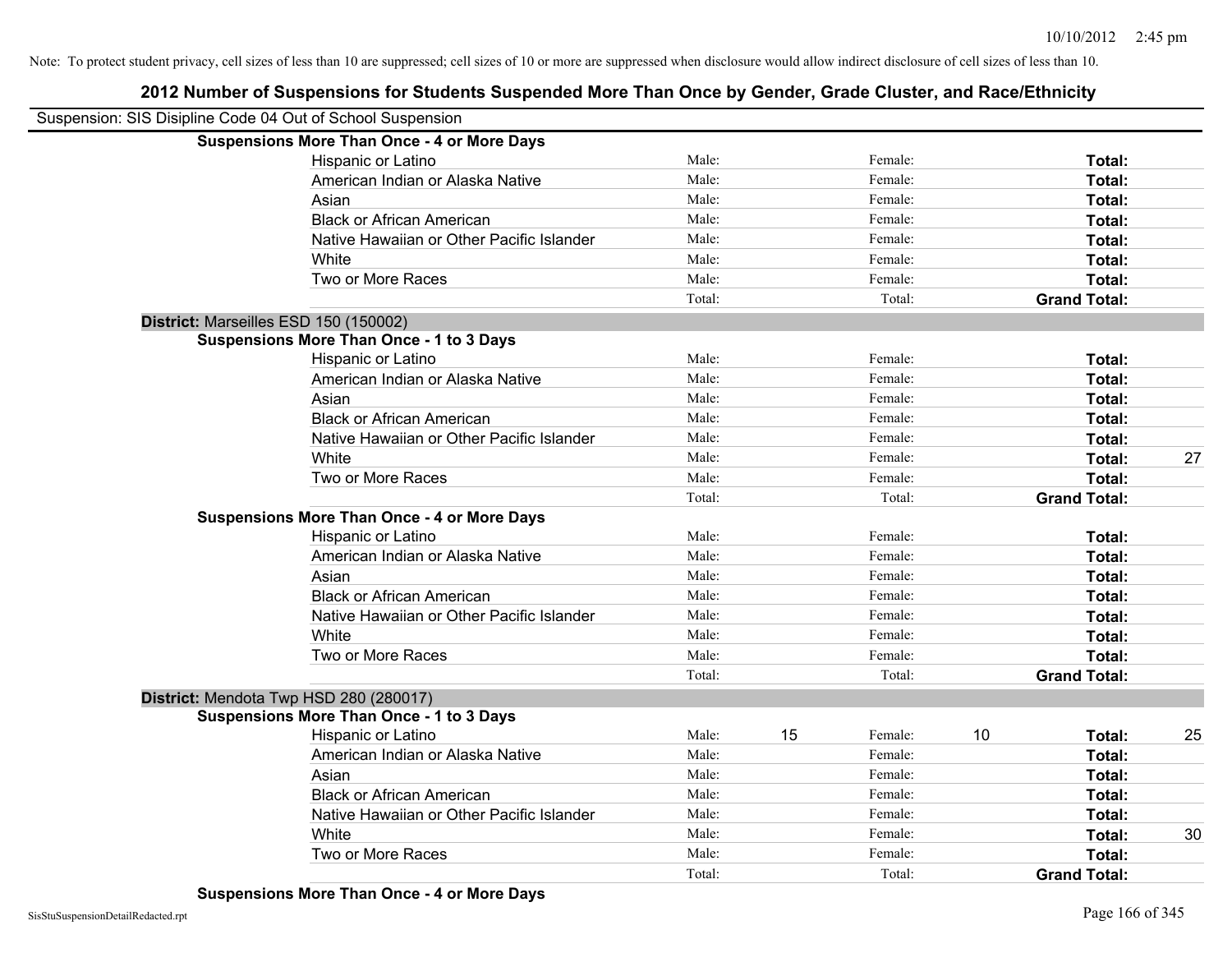| Suspension: SIS Disipline Code 04 Out of School Suspension |                 |                   |                               |    |
|------------------------------------------------------------|-----------------|-------------------|-------------------------------|----|
| Hispanic or Latino                                         | Male:           | Female:           | Total:                        |    |
| American Indian or Alaska Native                           | Male:           | Female:           | Total:                        |    |
| Asian                                                      | Male:           | Female:           | Total:                        |    |
| <b>Black or African American</b>                           | Male:           | Female:           | Total:                        |    |
| Native Hawaiian or Other Pacific Islander                  | Male:           | Female:           | Total:                        |    |
| White                                                      | Male:           | Female:           | Total:                        | 17 |
| Two or More Races                                          | Male:           | Female:           | Total:                        |    |
|                                                            | Total:          | Total:            | <b>Grand Total:</b>           |    |
| District: Non-Public School (1200)                         |                 |                   |                               |    |
| <b>Suspensions More Than Once - 1 to 3 Days</b>            |                 |                   |                               |    |
| Hispanic or Latino                                         | Male:           | Female:           | Total:                        |    |
| American Indian or Alaska Native                           | Male:           | Female:           | Total:                        |    |
| Asian                                                      | Male:           | Female:           | Total:                        |    |
| <b>Black or African American</b>                           | Male:           | Female:           | Total:                        |    |
| Native Hawaiian or Other Pacific Islander                  | Male:           | Female:           | Total:                        |    |
| White                                                      | Male:           | Female:           | Total:                        |    |
| Two or More Races                                          | Male:           | Female:           | Total:                        |    |
|                                                            | Total:          | Total:            | <b>Grand Total:</b>           |    |
| District: Oglesby ESD 125 (125002)                         |                 |                   |                               |    |
| <b>Suspensions More Than Once - 1 to 3 Days</b>            |                 |                   |                               |    |
| Hispanic or Latino                                         | Male:           | Female:           | Total:                        |    |
| American Indian or Alaska Native                           | Male:           | Female:           | Total:                        |    |
| Asian                                                      | Male:           | Female:           | Total:                        |    |
| <b>Black or African American</b>                           | Male:           | Female:           | Total:                        |    |
| Native Hawaiian or Other Pacific Islander                  | Male:           | Female:           | Total:                        |    |
| White                                                      | Male:           | Female:           | Total:                        | 28 |
| Two or More Races                                          | Male:           | Female:           | Total:                        |    |
|                                                            | Total:          | Total:            | <b>Grand Total:</b>           |    |
| <b>Suspensions More Than Once - 4 or More Days</b>         |                 |                   |                               |    |
| Hispanic or Latino                                         | Male:           | Female:           | Total:                        |    |
| American Indian or Alaska Native                           | Male:           | Female:           | Total:                        |    |
|                                                            | Male:           | Female:           | Total:                        |    |
| Asian                                                      |                 |                   |                               |    |
| <b>Black or African American</b>                           | Male:           | Female:           | Total:                        |    |
| Native Hawaiian or Other Pacific Islander                  | Male:           | Female:           | Total:                        |    |
| White                                                      | Male:           | Female:           | Total:                        |    |
| Two or More Races                                          | Male:<br>Total: | Female:<br>Total: | Total:<br><b>Grand Total:</b> |    |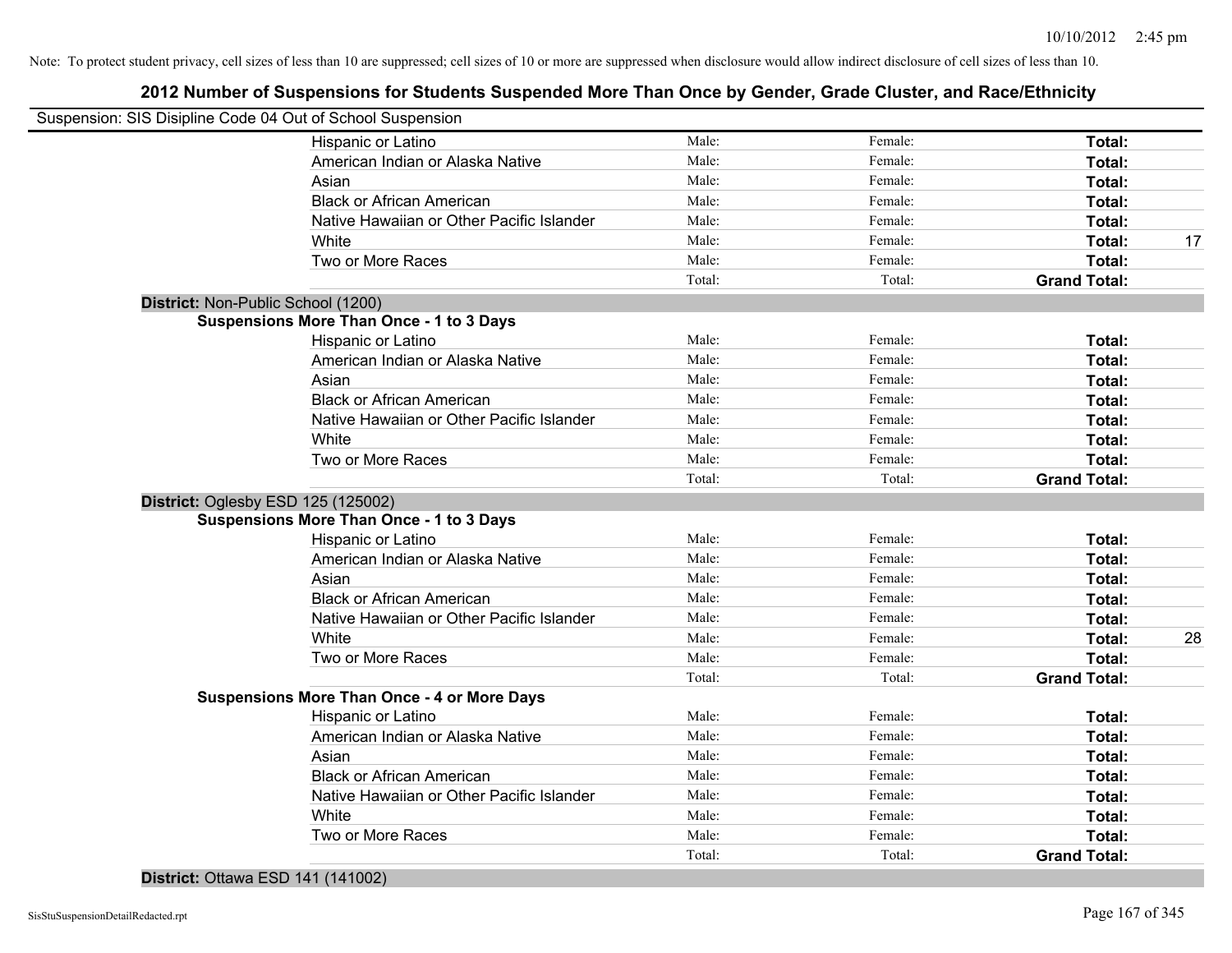|                                                            | 2012 Number of Suspensions for Students Suspended More Than Once by Gender, Grade Cluster, and Race/Ethnicity |        |     |         |     |                     |     |
|------------------------------------------------------------|---------------------------------------------------------------------------------------------------------------|--------|-----|---------|-----|---------------------|-----|
| Suspension: SIS Disipline Code 04 Out of School Suspension |                                                                                                               |        |     |         |     |                     |     |
|                                                            | <b>Suspensions More Than Once - 1 to 3 Days</b>                                                               |        |     |         |     |                     |     |
|                                                            | Hispanic or Latino                                                                                            | Male:  |     | Female: |     | Total:              |     |
|                                                            | American Indian or Alaska Native                                                                              | Male:  |     | Female: |     | Total:              |     |
|                                                            | Asian                                                                                                         | Male:  |     | Female: |     | <b>Total:</b>       |     |
|                                                            | <b>Black or African American</b>                                                                              | Male:  |     | Female: |     | Total:              |     |
|                                                            | Native Hawaiian or Other Pacific Islander                                                                     | Male:  |     | Female: |     | Total:              |     |
|                                                            | White                                                                                                         | Male:  |     | Female: |     | Total:              | 34  |
|                                                            | Two or More Races                                                                                             | Male:  |     | Female: |     | Total:              |     |
|                                                            |                                                                                                               | Total: |     | Total:  |     | <b>Grand Total:</b> | 45  |
|                                                            | <b>Suspensions More Than Once - 4 or More Days</b>                                                            |        |     |         |     |                     |     |
|                                                            | Hispanic or Latino                                                                                            | Male:  |     | Female: |     | Total:              |     |
|                                                            | American Indian or Alaska Native                                                                              | Male:  |     | Female: |     | Total:              |     |
|                                                            | Asian                                                                                                         | Male:  |     | Female: |     | Total:              |     |
|                                                            | <b>Black or African American</b>                                                                              | Male:  |     | Female: |     | Total:              |     |
|                                                            | Native Hawaiian or Other Pacific Islander                                                                     | Male:  |     | Female: |     | Total:              |     |
|                                                            | White                                                                                                         | Male:  |     | Female: |     | Total:              |     |
|                                                            | Two or More Races                                                                                             | Male:  |     | Female: |     | Total:              |     |
|                                                            |                                                                                                               | Total: |     | Total:  |     | <b>Grand Total:</b> |     |
|                                                            | District: Ottawa Twp HSD 140 (140017)                                                                         |        |     |         |     |                     |     |
|                                                            | <b>Suspensions More Than Once - 1 to 3 Days</b>                                                               |        |     |         |     |                     |     |
|                                                            | Hispanic or Latino                                                                                            | Male:  | 46  | Female: | 32  | Total:              | 78  |
|                                                            | American Indian or Alaska Native                                                                              | Male:  |     | Female: |     | Total:              |     |
|                                                            | Asian                                                                                                         | Male:  |     | Female: |     | Total:              |     |
|                                                            | <b>Black or African American</b>                                                                              | Male:  | 22  | Female: | 13  | Total:              | 35  |
|                                                            | Native Hawaiian or Other Pacific Islander                                                                     | Male:  |     | Female: |     | Total:              |     |
|                                                            | White                                                                                                         | Male:  | 259 | Female: | 180 | Total:              | 439 |
|                                                            | Two or More Races                                                                                             | Male:  |     | Female: |     | Total:              |     |
|                                                            |                                                                                                               | Total: |     | Total:  |     | <b>Grand Total:</b> |     |
|                                                            | <b>Suspensions More Than Once - 4 or More Days</b>                                                            |        |     |         |     |                     |     |
|                                                            | Hispanic or Latino                                                                                            | Male:  |     | Female: |     | Total:              |     |
|                                                            | American Indian or Alaska Native                                                                              | Male:  |     | Female: |     | Total:              |     |
|                                                            | Asian                                                                                                         | Male:  |     | Female: |     | Total:              |     |
|                                                            | <b>Black or African American</b>                                                                              | Male:  |     | Female: |     | Total:              |     |
|                                                            | Native Hawaiian or Other Pacific Islander                                                                     | Male:  |     | Female: |     | Total:              |     |
|                                                            | White                                                                                                         | Male:  |     | Female: |     | Total:              | 10  |
|                                                            | Two or More Races                                                                                             | Male:  |     | Female: |     | Total:              |     |
|                                                            |                                                                                                               | Total: |     | Total:  |     | <b>Grand Total:</b> |     |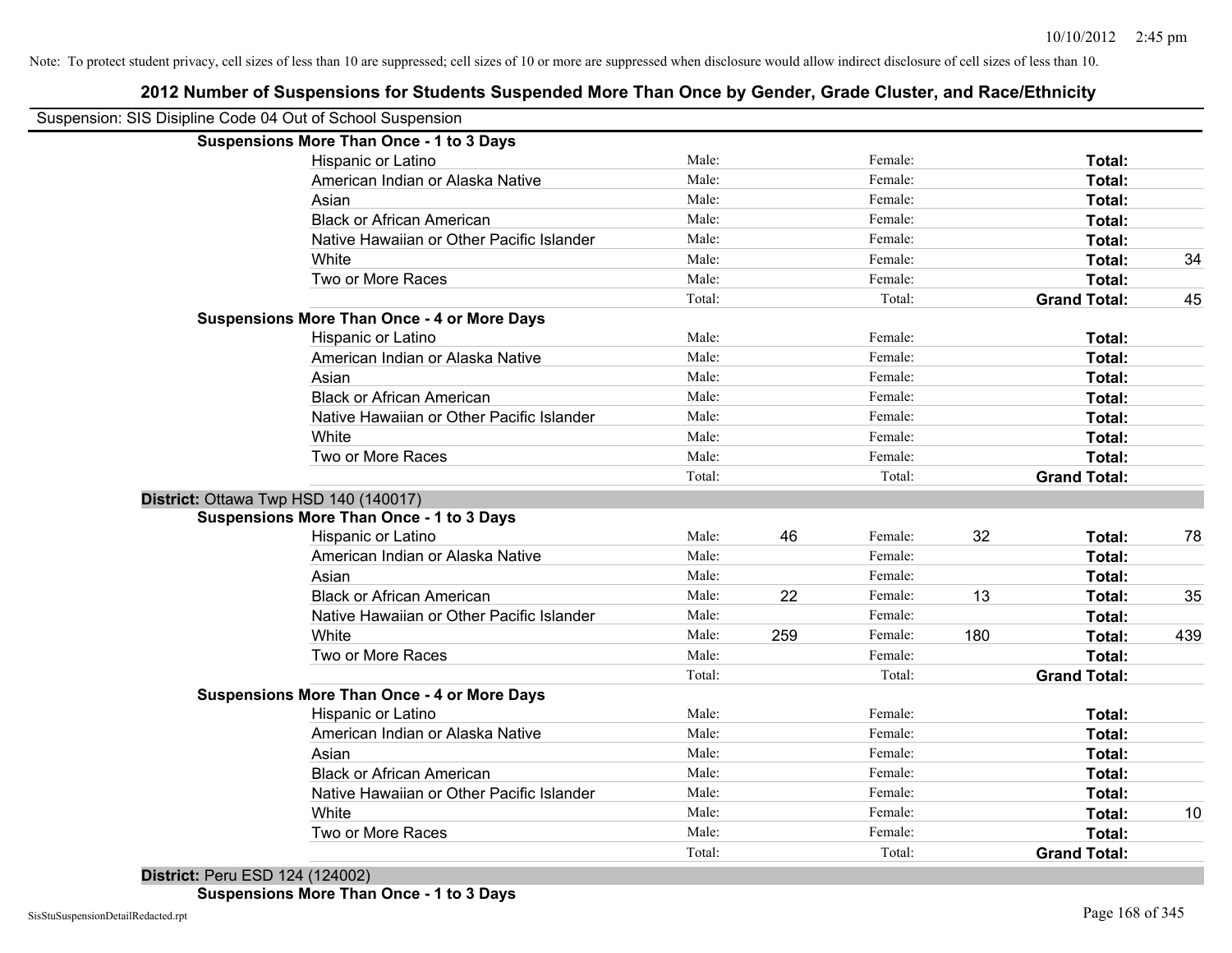| Suspension: SIS Disipline Code 04 Out of School Suspension |                                                    |        |         |                     |
|------------------------------------------------------------|----------------------------------------------------|--------|---------|---------------------|
|                                                            | Hispanic or Latino                                 | Male:  | Female: | Total:              |
|                                                            | American Indian or Alaska Native                   | Male:  | Female: | Total:              |
|                                                            | Asian                                              | Male:  | Female: | Total:              |
|                                                            | <b>Black or African American</b>                   | Male:  | Female: | Total:              |
|                                                            | Native Hawaiian or Other Pacific Islander          | Male:  | Female: | <b>Total:</b>       |
|                                                            | White                                              | Male:  | Female: | 38<br>Total:        |
|                                                            | Two or More Races                                  | Male:  | Female: | Total:              |
|                                                            |                                                    | Total: | Total:  | <b>Grand Total:</b> |
|                                                            | <b>Suspensions More Than Once - 4 or More Days</b> |        |         |                     |
|                                                            | Hispanic or Latino                                 | Male:  | Female: | Total:              |
|                                                            | American Indian or Alaska Native                   | Male:  | Female: | Total:              |
|                                                            | Asian                                              | Male:  | Female: | Total:              |
|                                                            | <b>Black or African American</b>                   | Male:  | Female: | Total:              |
|                                                            | Native Hawaiian or Other Pacific Islander          | Male:  | Female: | Total:              |
|                                                            | White                                              | Male:  | Female: | <b>Total:</b>       |
|                                                            | Two or More Races                                  | Male:  | Female: | Total:              |
|                                                            |                                                    | Total: | Total:  | <b>Grand Total:</b> |
|                                                            | District: Seneca Twp HSD 160 (160017)              |        |         |                     |
|                                                            | <b>Suspensions More Than Once - 1 to 3 Days</b>    |        |         |                     |
|                                                            | Hispanic or Latino                                 | Male:  | Female: | Total:              |
|                                                            | American Indian or Alaska Native                   | Male:  | Female: | Total:              |
|                                                            | Asian                                              | Male:  | Female: | Total:              |
|                                                            | <b>Black or African American</b>                   | Male:  | Female: | Total:              |
|                                                            | Native Hawaiian or Other Pacific Islander          | Male:  | Female: | Total:              |
|                                                            | White                                              | Male:  | Female: | Total:              |
|                                                            | Two or More Races                                  | Male:  | Female: | Total:              |
|                                                            |                                                    | Total: | Total:  | <b>Grand Total:</b> |
|                                                            | <b>Suspensions More Than Once - 4 or More Days</b> |        |         |                     |
|                                                            | Hispanic or Latino                                 | Male:  | Female: | Total:              |
|                                                            | American Indian or Alaska Native                   | Male:  | Female: | Total:              |
|                                                            | Asian                                              | Male:  | Female: | Total:              |
|                                                            | <b>Black or African American</b>                   | Male:  | Female: | Total:              |
|                                                            | Native Hawaiian or Other Pacific Islander          | Male:  | Female: | <b>Total:</b>       |
|                                                            | White                                              | Male:  | Female: | <b>Total:</b>       |
|                                                            | Two or More Races                                  | Male:  | Female: | Total:              |
|                                                            |                                                    | Total: | Total:  | <b>Grand Total:</b> |
| District: Serena CUSD 2 (002026)                           |                                                    |        |         |                     |
|                                                            | <b>Suspensions More Than Once - 1 to 3 Days</b>    |        |         |                     |
|                                                            | Hispanic or Latino                                 | Male:  | Female: | Total:              |
| SisStuSuspensionDetailRedacted.rpt                         |                                                    |        |         | Page 169 of 345     |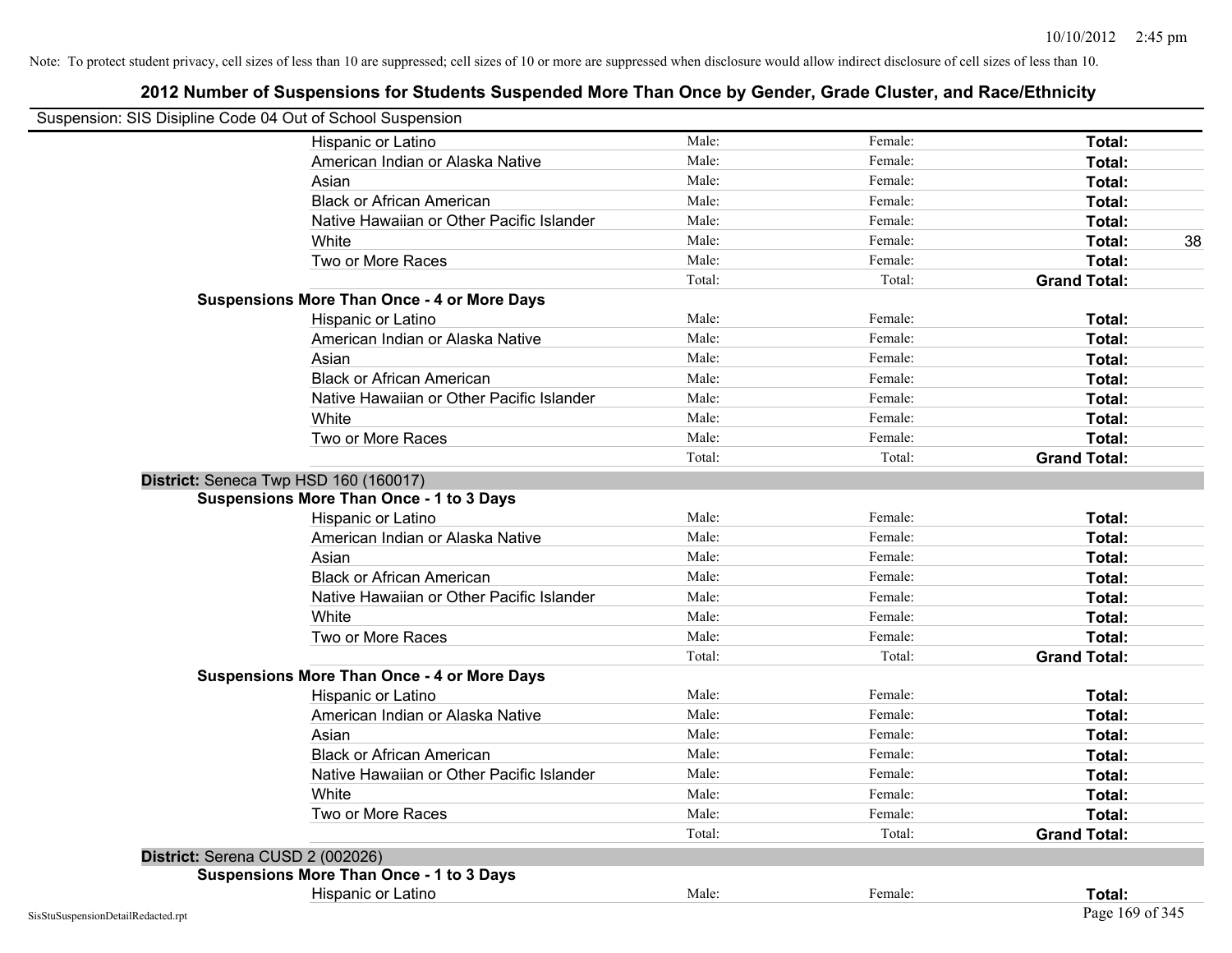|                                    | Suspension: SIS Disipline Code 04 Out of School Suspension |        |    |         |    |                     |     |
|------------------------------------|------------------------------------------------------------|--------|----|---------|----|---------------------|-----|
|                                    | American Indian or Alaska Native                           | Male:  |    | Female: |    | Total:              |     |
|                                    | Asian                                                      | Male:  |    | Female: |    | Total:              |     |
|                                    | <b>Black or African American</b>                           | Male:  |    | Female: |    | Total:              |     |
|                                    | Native Hawaiian or Other Pacific Islander                  | Male:  |    | Female: |    | Total:              |     |
|                                    | White                                                      | Male:  |    | Female: |    | Total:              |     |
|                                    | Two or More Races                                          | Male:  |    | Female: |    | Total:              |     |
|                                    |                                                            | Total: |    | Total:  |    | <b>Grand Total:</b> |     |
|                                    | District: Streator ESD 44 (044002)                         |        |    |         |    |                     |     |
|                                    | <b>Suspensions More Than Once - 1 to 3 Days</b>            |        |    |         |    |                     |     |
|                                    | Hispanic or Latino                                         | Male:  |    | Female: |    | Total:              | 11  |
|                                    | American Indian or Alaska Native                           | Male:  |    | Female: |    | Total:              |     |
|                                    | Asian                                                      | Male:  |    | Female: |    | Total:              |     |
|                                    | <b>Black or African American</b>                           | Male:  |    | Female: |    | Total:              |     |
|                                    | Native Hawaiian or Other Pacific Islander                  | Male:  |    | Female: |    | Total:              |     |
|                                    | White                                                      | Male:  | 33 | Female: | 10 | Total:              | 43  |
|                                    | Two or More Races                                          | Male:  |    | Female: |    | Total:              | 10  |
|                                    |                                                            | Total: |    | Total:  |    | <b>Grand Total:</b> |     |
|                                    | <b>Suspensions More Than Once - 4 or More Days</b>         |        |    |         |    |                     |     |
|                                    | Hispanic or Latino                                         | Male:  |    | Female: |    | Total:              |     |
|                                    | American Indian or Alaska Native                           | Male:  |    | Female: |    | Total:              |     |
|                                    | Asian                                                      | Male:  |    | Female: |    | Total:              |     |
|                                    | <b>Black or African American</b>                           | Male:  |    | Female: |    | Total:              |     |
|                                    | Native Hawaiian or Other Pacific Islander                  | Male:  |    | Female: |    | Total:              |     |
|                                    | White                                                      | Male:  |    | Female: |    | Total:              | 33  |
|                                    | Two or More Races                                          | Male:  |    | Female: |    | Total:              |     |
|                                    |                                                            | Total: | 32 | Total:  | 14 | <b>Grand Total:</b> | 46  |
|                                    | District: Streator Twp HSD 40 (040017)                     |        |    |         |    |                     |     |
|                                    | <b>Suspensions More Than Once - 1 to 3 Days</b>            |        |    |         |    |                     |     |
|                                    | Hispanic or Latino                                         | Male:  |    | Female: |    | Total:              | 17  |
|                                    | American Indian or Alaska Native                           | Male:  |    | Female: |    | Total:              |     |
|                                    | Asian                                                      | Male:  |    | Female: |    | Total:              |     |
|                                    | <b>Black or African American</b>                           | Male:  | 25 | Female: | 13 | Total:              | 38  |
|                                    | Native Hawaiian or Other Pacific Islander                  | Male:  |    | Female: |    | Total:              |     |
|                                    | White                                                      | Male:  | 86 | Female: | 87 | Total:              | 173 |
|                                    | Two or More Races                                          | Male:  |    | Female: |    | Total:              | 16  |
|                                    |                                                            | Total: |    | Total:  |    | <b>Grand Total:</b> |     |
|                                    | <b>Suspensions More Than Once - 4 or More Days</b>         |        |    |         |    |                     |     |
|                                    | Hispanic or Latino                                         | Male:  |    | Female: |    | Total:              |     |
|                                    | American Indian or Alaska Native                           | Male:  |    | Female: |    | Total:              |     |
| SisStuSuspensionDetailRedacted.rpt |                                                            |        |    |         |    | Page 170 of 345     |     |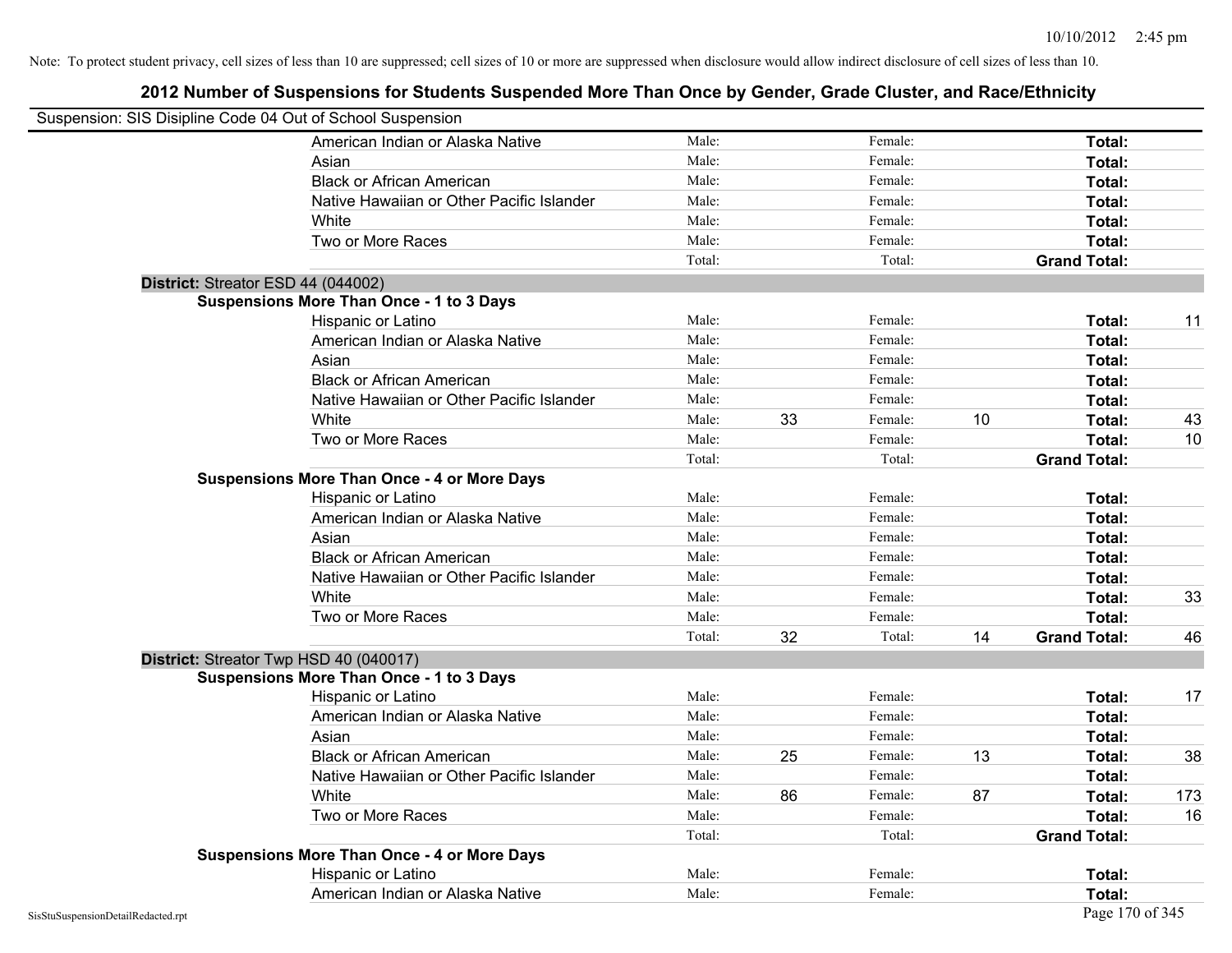| Suspension: SIS Disipline Code 04 Out of School Suspension |        |    |         |    |                     |    |
|------------------------------------------------------------|--------|----|---------|----|---------------------|----|
| Asian                                                      | Male:  |    | Female: |    | Total:              |    |
| <b>Black or African American</b>                           | Male:  |    | Female: |    | Total:              |    |
| Native Hawaiian or Other Pacific Islander                  | Male:  |    | Female: |    | Total:              |    |
| White                                                      | Male:  | 13 | Female: | 23 | Total:              | 36 |
| Two or More Races                                          | Male:  |    | Female: |    | <b>Total:</b>       |    |
|                                                            | Total: |    | Total:  |    | <b>Grand Total:</b> | 50 |
| District: Tonica CCSD 79 (079004)                          |        |    |         |    |                     |    |
| <b>Suspensions More Than Once - 1 to 3 Days</b>            |        |    |         |    |                     |    |
| Hispanic or Latino                                         | Male:  |    | Female: |    | Total:              |    |
| American Indian or Alaska Native                           | Male:  |    | Female: |    | Total:              |    |
| Asian                                                      | Male:  |    | Female: |    | Total:              |    |
| <b>Black or African American</b>                           | Male:  |    | Female: |    | Total:              |    |
| Native Hawaiian or Other Pacific Islander                  | Male:  |    | Female: |    | Total:              |    |
| White                                                      | Male:  |    | Female: |    | Total:              |    |
| Two or More Races                                          | Male:  |    | Female: |    | Total:              |    |
|                                                            | Total: |    | Total:  |    | <b>Grand Total:</b> |    |
| County: Non-Public School (000)                            |        |    |         |    |                     |    |
| District: La Salle ROE (000000)                            |        |    |         |    |                     |    |
| <b>Suspensions More Than Once - 1 to 3 Days</b>            |        |    |         |    |                     |    |
| Hispanic or Latino                                         | Male:  |    | Female: |    | Total:              |    |
| American Indian or Alaska Native                           | Male:  |    | Female: |    | Total:              |    |
| Asian                                                      | Male:  |    | Female: |    | Total:              |    |
| <b>Black or African American</b>                           | Male:  |    | Female: |    | Total:              |    |
| Native Hawaiian or Other Pacific Islander                  | Male:  |    | Female: |    | Total:              |    |
| White                                                      | Male:  |    | Female: |    | Total:              |    |
| Two or More Races                                          | Male:  |    | Female: |    | Total:              |    |
|                                                            | Total: |    | Total:  |    | <b>Grand Total:</b> |    |
|                                                            |        |    |         |    |                     |    |
| Region: Lake ROE (34)                                      |        |    |         |    |                     |    |
| County: Lake (049)                                         |        |    |         |    |                     |    |
| District: Adlai E Stevenson HSD 125 (125013)               |        |    |         |    |                     |    |
| <b>Suspensions More Than Once - 1 to 3 Days</b>            |        |    |         |    |                     |    |
| Hispanic or Latino                                         | Male:  |    | Female: |    | Total:              |    |
| American Indian or Alaska Native                           | Male:  |    | Female: |    | Total:              |    |
| Asian                                                      | Male:  |    | Female: |    | Total:              |    |
| <b>Black or African American</b>                           | Male:  |    | Female: |    | Total:              |    |
| Native Hawaiian or Other Pacific Islander                  | Male:  |    | Female: |    | Total:              |    |
| White                                                      | Male:  |    | Female: |    | Total:              |    |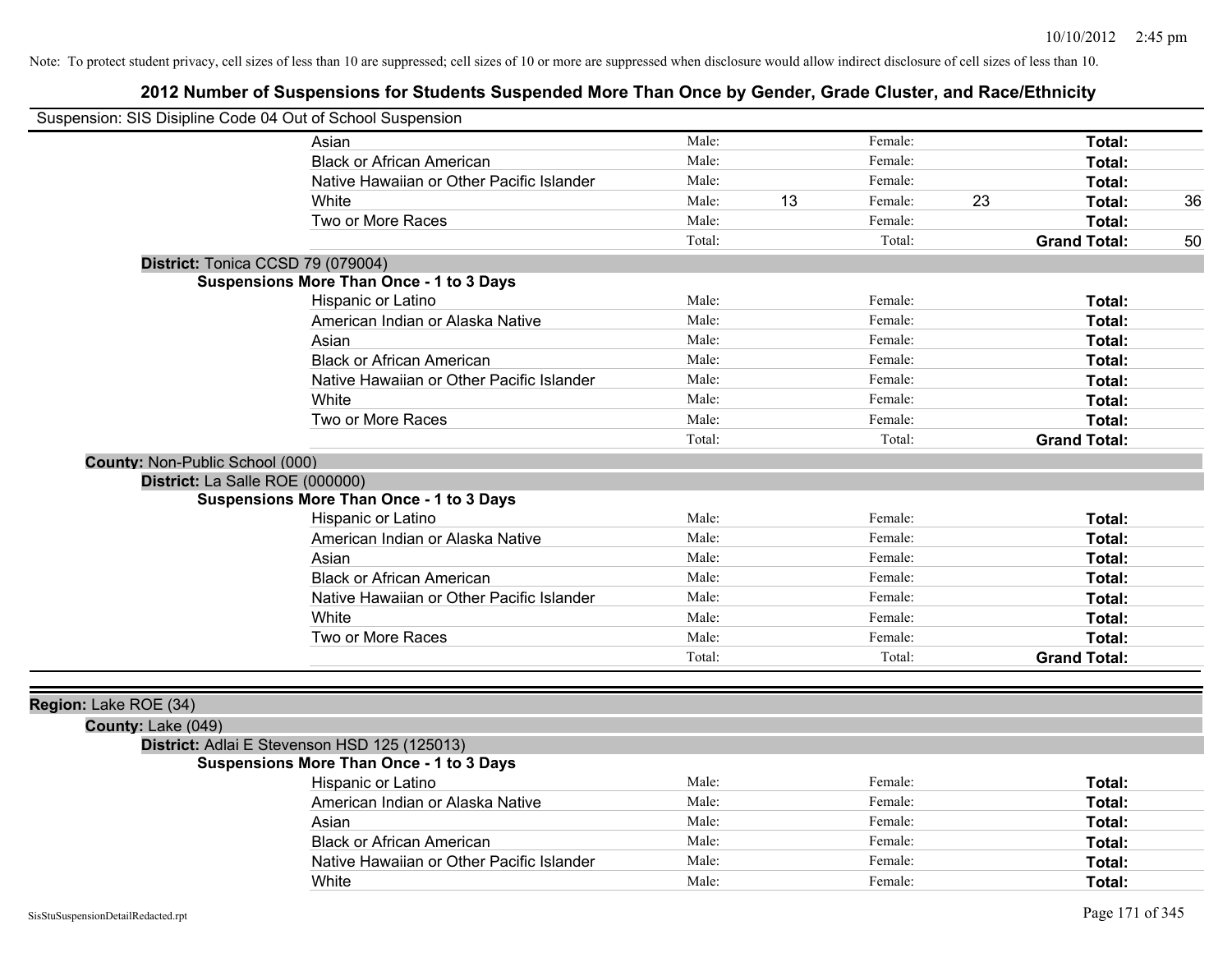|                                    | Suspension: SIS Disipline Code 04 Out of School Suspension |        |         |                     |    |
|------------------------------------|------------------------------------------------------------|--------|---------|---------------------|----|
|                                    | Two or More Races                                          | Male:  | Female: | Total:              |    |
|                                    |                                                            | Total: | Total:  | <b>Grand Total:</b> |    |
|                                    | <b>Suspensions More Than Once - 4 or More Days</b>         |        |         |                     |    |
|                                    | Hispanic or Latino                                         | Male:  | Female: | Total:              |    |
|                                    | American Indian or Alaska Native                           | Male:  | Female: | Total:              |    |
|                                    | Asian                                                      | Male:  | Female: | Total:              |    |
|                                    | <b>Black or African American</b>                           | Male:  | Female: | Total:              |    |
|                                    | Native Hawaiian or Other Pacific Islander                  | Male:  | Female: | Total:              |    |
|                                    | White                                                      | Male:  | Female: | Total:              |    |
|                                    | Two or More Races                                          | Male:  | Female: | Total:              |    |
|                                    |                                                            | Total: | Total:  | <b>Grand Total:</b> |    |
|                                    | District: Antioch CCSD 34 (034004)                         |        |         |                     |    |
|                                    | <b>Suspensions More Than Once - 1 to 3 Days</b>            |        |         |                     |    |
|                                    | Hispanic or Latino                                         | Male:  | Female: | Total:              |    |
|                                    | American Indian or Alaska Native                           | Male:  | Female: | Total:              |    |
|                                    | Asian                                                      | Male:  | Female: | Total:              |    |
|                                    | <b>Black or African American</b>                           | Male:  | Female: | Total:              |    |
|                                    | Native Hawaiian or Other Pacific Islander                  | Male:  | Female: | Total:              |    |
|                                    | White                                                      | Male:  | Female: | Total:              | 16 |
|                                    | Two or More Races                                          | Male:  | Female: | Total:              |    |
|                                    |                                                            | Total: | Total:  | <b>Grand Total:</b> |    |
|                                    | <b>Suspensions More Than Once - 4 or More Days</b>         |        |         |                     |    |
|                                    | Hispanic or Latino                                         | Male:  | Female: | Total:              |    |
|                                    | American Indian or Alaska Native                           | Male:  | Female: | Total:              |    |
|                                    | Asian                                                      | Male:  | Female: | Total:              |    |
|                                    | <b>Black or African American</b>                           | Male:  | Female: | Total:              |    |
|                                    | Native Hawaiian or Other Pacific Islander                  | Male:  | Female: | Total:              |    |
|                                    | White                                                      | Male:  | Female: | Total:              |    |
|                                    | Two or More Races                                          | Male:  | Female: | Total:              |    |
|                                    |                                                            | Total: | Total:  | <b>Grand Total:</b> |    |
|                                    | District: Barrington CUSD 220 (220026)                     |        |         |                     |    |
|                                    | Suspensions More Than Once - 1 to 3 Days                   |        |         |                     |    |
|                                    | Hispanic or Latino                                         | Male:  | Female: | Total:              | 14 |
|                                    | American Indian or Alaska Native                           | Male:  | Female: | Total:              |    |
|                                    | Asian                                                      | Male:  | Female: | Total:              |    |
|                                    | <b>Black or African American</b>                           | Male:  | Female: | Total:              |    |
|                                    | Native Hawaiian or Other Pacific Islander                  | Male:  | Female: | Total:              |    |
|                                    | White                                                      | Male:  | Female: | Total:              |    |
|                                    | Two or More Races                                          | Male:  | Female: | Total:              |    |
| SisStuSuspensionDetailRedacted.rpt |                                                            |        |         | Page 172 of 345     |    |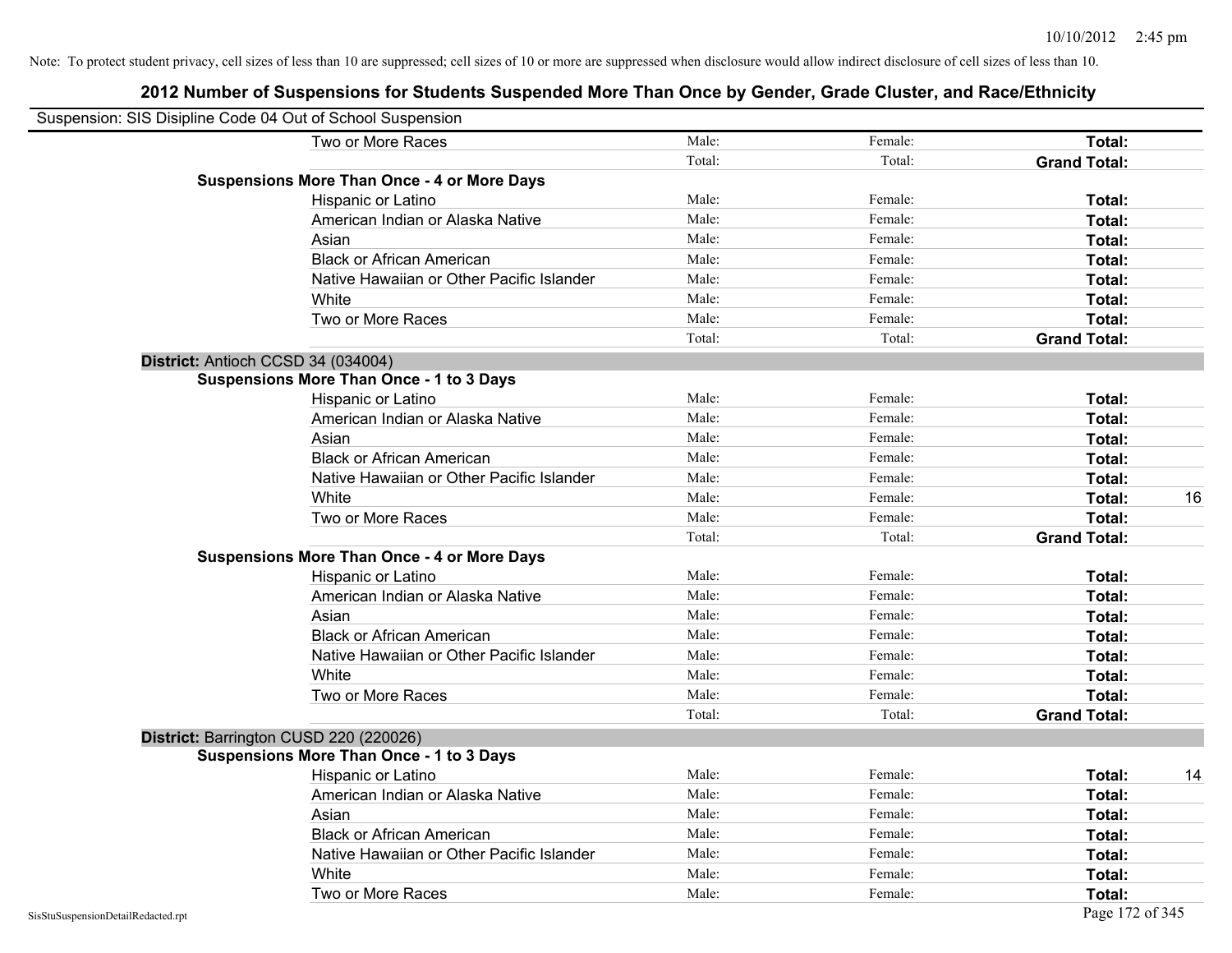| Suspension: SIS Disipline Code 04 Out of School Suspension |                                                    |        |    |         |    |                     |     |
|------------------------------------------------------------|----------------------------------------------------|--------|----|---------|----|---------------------|-----|
|                                                            |                                                    | Total: |    | Total:  |    | <b>Grand Total:</b> |     |
|                                                            | <b>Suspensions More Than Once - 4 or More Days</b> |        |    |         |    |                     |     |
|                                                            | Hispanic or Latino                                 | Male:  |    | Female: |    | Total:              |     |
|                                                            | American Indian or Alaska Native                   | Male:  |    | Female: |    | Total:              |     |
|                                                            | Asian                                              | Male:  |    | Female: |    | Total:              |     |
|                                                            | <b>Black or African American</b>                   | Male:  |    | Female: |    | Total:              |     |
|                                                            | Native Hawaiian or Other Pacific Islander          | Male:  |    | Female: |    | Total:              |     |
|                                                            | White                                              | Male:  |    | Female: |    | Total:              |     |
|                                                            | Two or More Races                                  | Male:  |    | Female: |    | Total:              |     |
|                                                            |                                                    | Total: |    | Total:  |    | <b>Grand Total:</b> |     |
|                                                            | District: Beach Park CCSD 3 (003004)               |        |    |         |    |                     |     |
|                                                            | <b>Suspensions More Than Once - 1 to 3 Days</b>    |        |    |         |    |                     |     |
|                                                            | Hispanic or Latino                                 | Male:  | 51 | Female: | 15 | Total:              | 66  |
|                                                            | American Indian or Alaska Native                   | Male:  |    | Female: |    | Total:              |     |
|                                                            | Asian                                              | Male:  |    | Female: |    | Total:              |     |
|                                                            | <b>Black or African American</b>                   | Male:  | 97 | Female: | 23 | Total:              | 120 |
|                                                            | Native Hawaiian or Other Pacific Islander          | Male:  |    | Female: |    | Total:              |     |
|                                                            | White                                              | Male:  |    | Female: |    | Total:              | 51  |
|                                                            | Two or More Races                                  | Male:  |    | Female: |    | Total:              |     |
|                                                            |                                                    | Total: |    | Total:  |    | <b>Grand Total:</b> |     |
|                                                            | <b>Suspensions More Than Once - 4 or More Days</b> |        |    |         |    |                     |     |
|                                                            | Hispanic or Latino                                 | Male:  |    | Female: |    | Total:              |     |
|                                                            | American Indian or Alaska Native                   | Male:  |    | Female: |    | Total:              |     |
|                                                            | Asian                                              | Male:  |    | Female: |    | Total:              |     |
|                                                            | <b>Black or African American</b>                   | Male:  |    | Female: |    | Total:              | 14  |
|                                                            | Native Hawaiian or Other Pacific Islander          | Male:  |    | Female: |    | Total:              |     |
|                                                            | White                                              | Male:  |    | Female: |    | Total:              |     |
|                                                            | Two or More Races                                  | Male:  |    | Female: |    | Total:              |     |
|                                                            |                                                    | Total: | 17 | Total:  | 10 | <b>Grand Total:</b> | 27  |
|                                                            | District: Big Hollow SD 38 (038002)                |        |    |         |    |                     |     |
|                                                            | <b>Suspensions More Than Once - 1 to 3 Days</b>    |        |    |         |    |                     |     |
|                                                            | Hispanic or Latino                                 | Male:  |    | Female: |    | Total:              |     |
|                                                            | American Indian or Alaska Native                   | Male:  |    | Female: |    | Total:              |     |
|                                                            | Asian                                              | Male:  |    | Female: |    | Total:              |     |
|                                                            | <b>Black or African American</b>                   | Male:  |    | Female: |    | Total:              |     |
|                                                            | Native Hawaiian or Other Pacific Islander          | Male:  |    | Female: |    | Total:              |     |
|                                                            | White                                              | Male:  |    | Female: |    | Total:              | 26  |
|                                                            | Two or More Races                                  | Male:  |    | Female: |    | Total:              |     |
|                                                            |                                                    | Total: |    | Total:  |    | <b>Grand Total:</b> |     |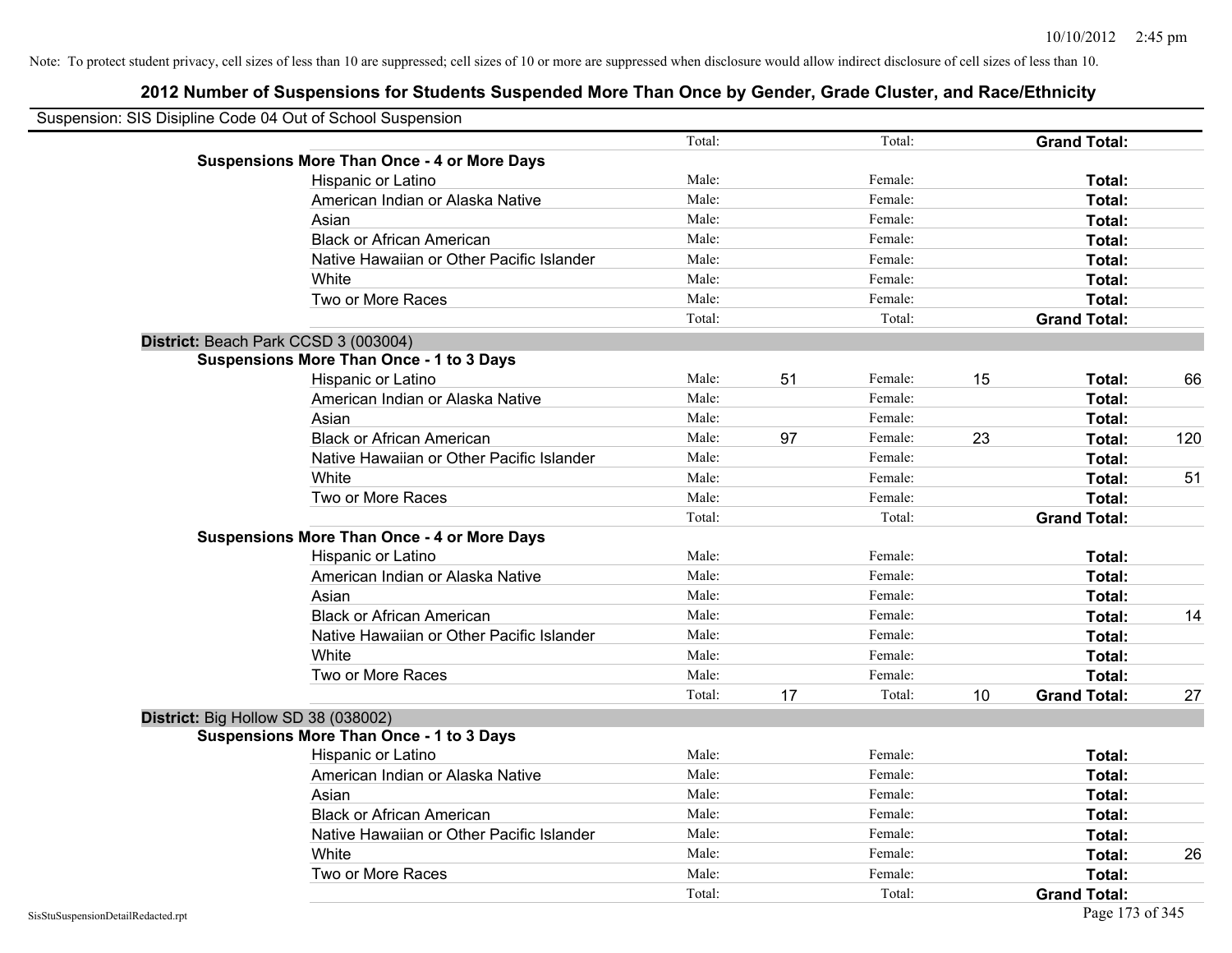| Suspension: SIS Disipline Code 04 Out of School Suspension |                                                    |        |    |         |    |                     |    |
|------------------------------------------------------------|----------------------------------------------------|--------|----|---------|----|---------------------|----|
|                                                            | <b>Suspensions More Than Once - 4 or More Days</b> |        |    |         |    |                     |    |
|                                                            | Hispanic or Latino                                 | Male:  |    | Female: |    | Total:              |    |
|                                                            | American Indian or Alaska Native                   | Male:  |    | Female: |    | Total:              |    |
|                                                            | Asian                                              | Male:  |    | Female: |    | Total:              |    |
|                                                            | <b>Black or African American</b>                   | Male:  |    | Female: |    | Total:              |    |
|                                                            | Native Hawaiian or Other Pacific Islander          | Male:  |    | Female: |    | Total:              |    |
|                                                            | White                                              | Male:  |    | Female: |    | Total:              |    |
|                                                            | Two or More Races                                  | Male:  |    | Female: |    | Total:              |    |
|                                                            |                                                    | Total: |    | Total:  |    | <b>Grand Total:</b> |    |
| District: CHSD 117 (117016)                                |                                                    |        |    |         |    |                     |    |
|                                                            | <b>Suspensions More Than Once - 1 to 3 Days</b>    |        |    |         |    |                     |    |
|                                                            | Hispanic or Latino                                 | Male:  |    | Female: |    | Total:              |    |
|                                                            | American Indian or Alaska Native                   | Male:  |    | Female: |    | Total:              |    |
|                                                            | Asian                                              | Male:  |    | Female: |    | Total:              |    |
|                                                            | <b>Black or African American</b>                   | Male:  |    | Female: |    | Total:              |    |
|                                                            | Native Hawaiian or Other Pacific Islander          | Male:  |    | Female: |    | Total:              |    |
|                                                            | White                                              | Male:  | 50 | Female: | 10 | Total:              | 60 |
|                                                            | Two or More Races                                  | Male:  |    | Female: |    | Total:              |    |
|                                                            |                                                    | Total: |    | Total:  |    | <b>Grand Total:</b> | 72 |
|                                                            | <b>Suspensions More Than Once - 4 or More Days</b> |        |    |         |    |                     |    |
|                                                            | Hispanic or Latino                                 | Male:  |    | Female: |    | Total:              |    |
|                                                            | American Indian or Alaska Native                   | Male:  |    | Female: |    | Total:              |    |
|                                                            | Asian                                              | Male:  |    | Female: |    | Total:              |    |
|                                                            | <b>Black or African American</b>                   | Male:  |    | Female: |    | Total:              |    |
|                                                            | Native Hawaiian or Other Pacific Islander          | Male:  |    | Female: |    | Total:              |    |
|                                                            | White                                              | Male:  |    | Female: |    | Total:              | 17 |
|                                                            | Two or More Races                                  | Male:  |    | Female: |    | Total:              |    |
|                                                            |                                                    | Total: |    | Total:  |    | <b>Grand Total:</b> |    |
| District: CHSD 128 (128016)                                |                                                    |        |    |         |    |                     |    |
|                                                            | <b>Suspensions More Than Once - 1 to 3 Days</b>    |        |    |         |    |                     |    |
|                                                            | Hispanic or Latino                                 | Male:  |    | Female: |    | Total:              |    |
|                                                            | American Indian or Alaska Native                   | Male:  |    | Female: |    | Total:              |    |
|                                                            | Asian                                              | Male:  |    | Female: |    | Total:              |    |
|                                                            | <b>Black or African American</b>                   | Male:  |    | Female: |    | Total:              |    |
|                                                            | Native Hawaiian or Other Pacific Islander          | Male:  |    | Female: |    | Total:              |    |
|                                                            | White                                              | Male:  |    | Female: |    | Total:              |    |
|                                                            | Two or More Races                                  | Male:  |    | Female: |    | <b>Total:</b>       |    |
|                                                            |                                                    | Total: |    | Total:  |    | <b>Grand Total:</b> |    |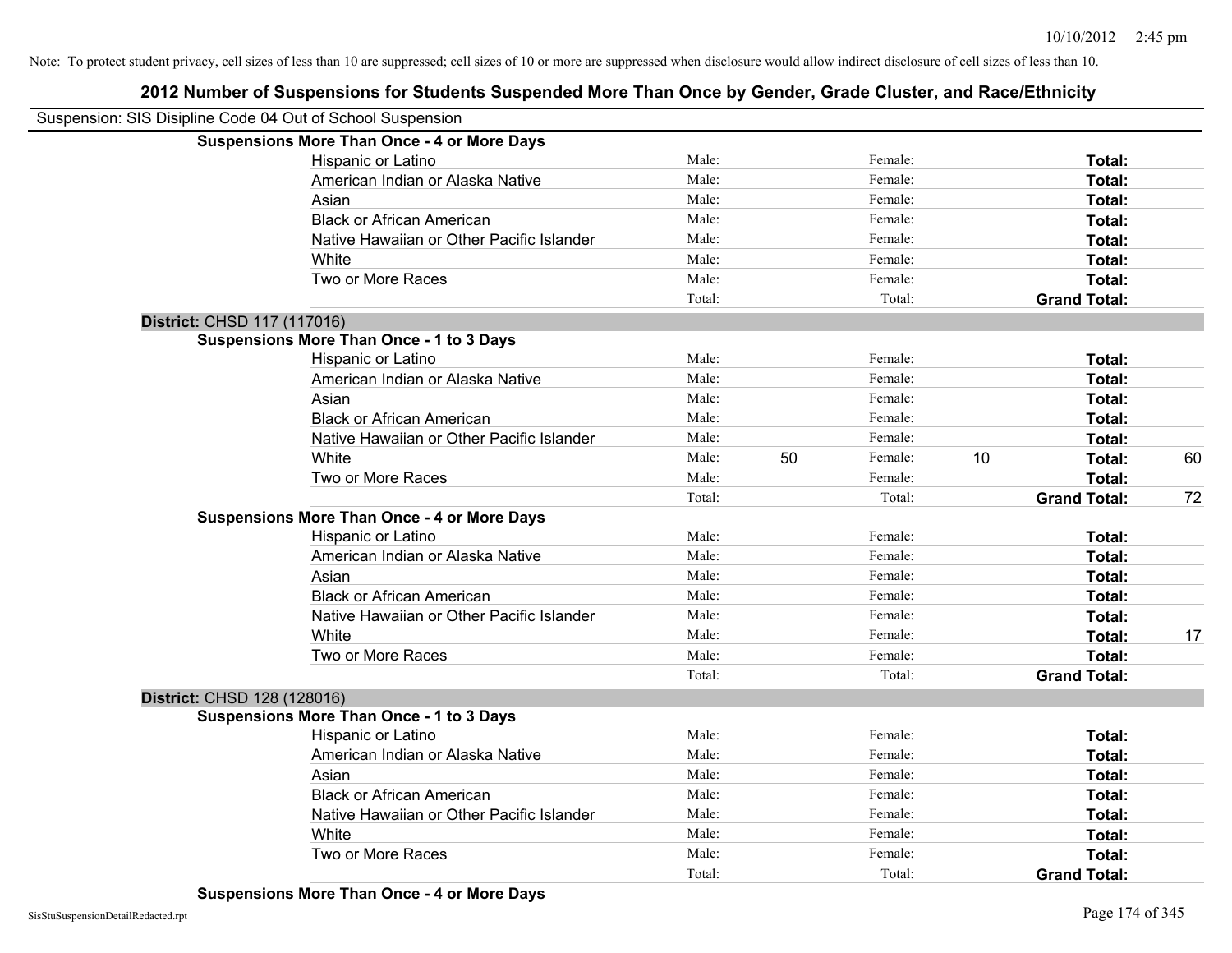| Suspension: SIS Disipline Code 04 Out of School Suspension |                                                 |        |         |                     |
|------------------------------------------------------------|-------------------------------------------------|--------|---------|---------------------|
|                                                            | Hispanic or Latino                              | Male:  | Female: | Total:              |
|                                                            | American Indian or Alaska Native                | Male:  | Female: | Total:              |
|                                                            | Asian                                           | Male:  | Female: | Total:              |
|                                                            | <b>Black or African American</b>                | Male:  | Female: | Total:              |
|                                                            | Native Hawaiian or Other Pacific Islander       | Male:  | Female: | Total:              |
|                                                            | White                                           | Male:  | Female: | Total:              |
|                                                            | Two or More Races                               | Male:  | Female: | Total:              |
|                                                            |                                                 | Total: | Total:  | <b>Grand Total:</b> |
|                                                            | District: Connections Day School (025200)       |        |         |                     |
|                                                            | <b>Suspensions More Than Once - 1 to 3 Days</b> |        |         |                     |
|                                                            | Hispanic or Latino                              | Male:  | Female: | Total:              |
|                                                            | American Indian or Alaska Native                | Male:  | Female: | Total:              |
|                                                            | Asian                                           | Male:  | Female: | Total:              |
|                                                            | <b>Black or African American</b>                | Male:  | Female: | Total:              |
|                                                            | Native Hawaiian or Other Pacific Islander       | Male:  | Female: | Total:              |
|                                                            | White                                           | Male:  | Female: | Total:              |
|                                                            | Two or More Races                               | Male:  | Female: | Total:              |
|                                                            |                                                 | Total: | Total:  | <b>Grand Total:</b> |
|                                                            | District: Diamond Lake SD 76 (076002)           |        |         |                     |
|                                                            | <b>Suspensions More Than Once - 1 to 3 Days</b> |        |         |                     |
|                                                            | Hispanic or Latino                              | Male:  | Female: | Total:              |
|                                                            | American Indian or Alaska Native                | Male:  | Female: | Total:              |
|                                                            | Asian                                           | Male:  | Female: | Total:              |
|                                                            | <b>Black or African American</b>                | Male:  | Female: | Total:              |
|                                                            | Native Hawaiian or Other Pacific Islander       | Male:  | Female: | Total:              |
|                                                            | White                                           | Male:  | Female: | <b>Total:</b>       |
|                                                            | Two or More Races                               | Male:  | Female: | Total:              |
|                                                            |                                                 | Total: | Total:  | <b>Grand Total:</b> |
|                                                            | <b>District:</b> Fox Lake GSD 114 (114002)      |        |         |                     |
|                                                            | <b>Suspensions More Than Once - 1 to 3 Days</b> |        |         |                     |
|                                                            | Hispanic or Latino                              | Male:  | Female: | Total:              |
|                                                            | American Indian or Alaska Native                | Male:  | Female: | Total:              |
|                                                            | Asian                                           | Male:  | Female: | Total:              |
|                                                            | <b>Black or African American</b>                | Male:  | Female: | Total:              |
|                                                            | Native Hawaiian or Other Pacific Islander       | Male:  | Female: | Total:              |
|                                                            | White                                           | Male:  | Female: | 10<br>Total:        |
|                                                            | Two or More Races                               | Male:  | Female: | Total:              |
|                                                            |                                                 | Total: | Total:  | <b>Grand Total:</b> |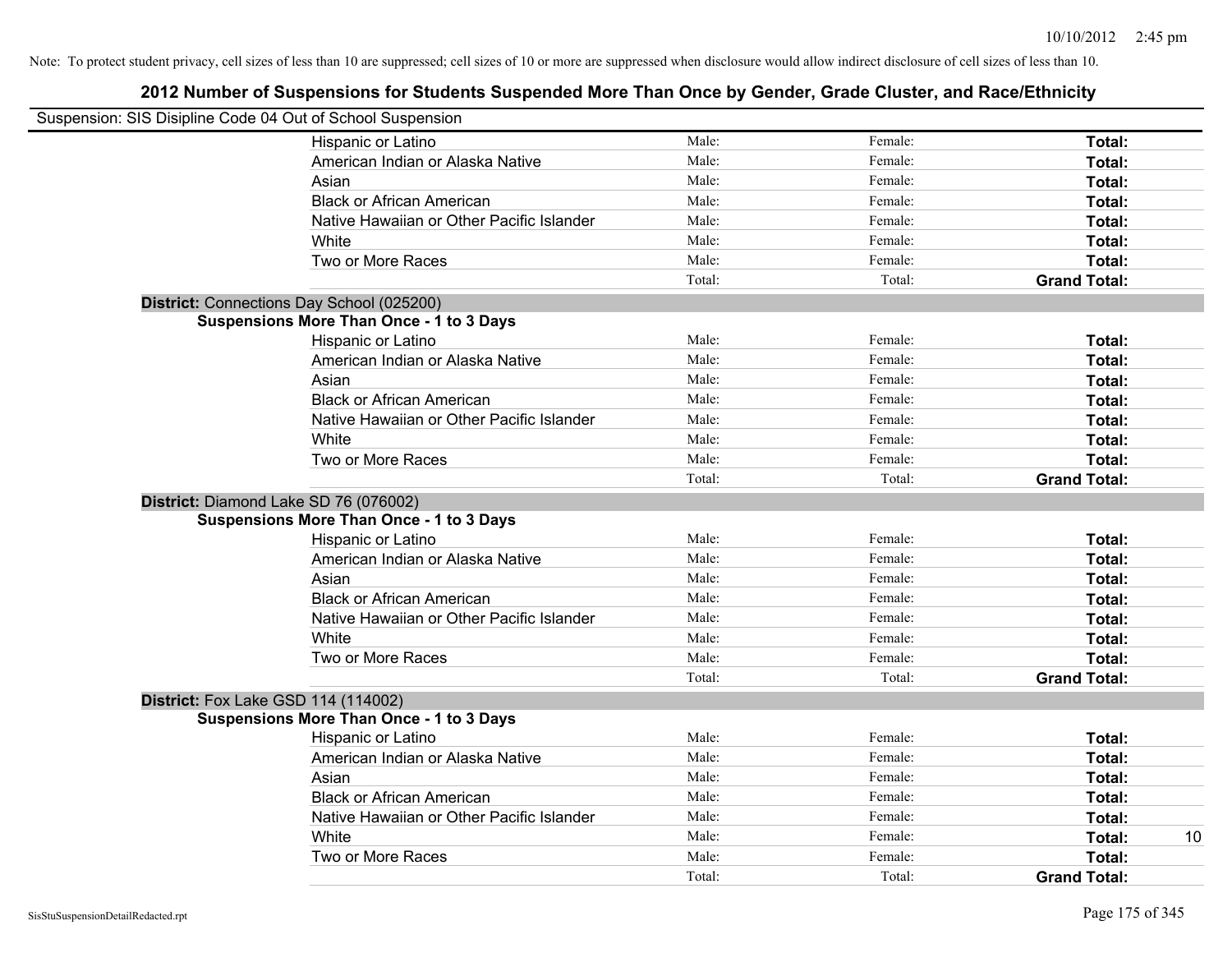| Suspension: SIS Disipline Code 04 Out of School Suspension |                                                    |        |         |                     |    |
|------------------------------------------------------------|----------------------------------------------------|--------|---------|---------------------|----|
|                                                            | <b>Suspensions More Than Once - 4 or More Days</b> |        |         |                     |    |
|                                                            | Hispanic or Latino                                 | Male:  | Female: | Total:              |    |
|                                                            | American Indian or Alaska Native                   | Male:  | Female: | Total:              |    |
|                                                            | Asian                                              | Male:  | Female: | Total:              |    |
|                                                            | <b>Black or African American</b>                   | Male:  | Female: | Total:              |    |
|                                                            | Native Hawaiian or Other Pacific Islander          | Male:  | Female: | Total:              |    |
|                                                            | White                                              | Male:  | Female: | Total:              |    |
|                                                            | Two or More Races                                  | Male:  | Female: | Total:              |    |
|                                                            |                                                    | Total: | Total:  | <b>Grand Total:</b> |    |
| District: Fremont SD 79 (079002)                           |                                                    |        |         |                     |    |
|                                                            | <b>Suspensions More Than Once - 1 to 3 Days</b>    |        |         |                     |    |
|                                                            | Hispanic or Latino                                 | Male:  | Female: | Total:              |    |
|                                                            | American Indian or Alaska Native                   | Male:  | Female: | Total:              |    |
|                                                            | Asian                                              | Male:  | Female: | Total:              |    |
|                                                            | <b>Black or African American</b>                   | Male:  | Female: | Total:              |    |
|                                                            | Native Hawaiian or Other Pacific Islander          | Male:  | Female: | Total:              |    |
|                                                            | White                                              | Male:  | Female: | Total:              |    |
|                                                            | Two or More Races                                  | Male:  | Female: | Total:              |    |
|                                                            |                                                    | Total: | Total:  | <b>Grand Total:</b> |    |
| District: Gavin SD 37 (037002)                             |                                                    |        |         |                     |    |
|                                                            | <b>Suspensions More Than Once - 1 to 3 Days</b>    |        |         |                     |    |
|                                                            | Hispanic or Latino                                 | Male:  | Female: | Total:              |    |
|                                                            | American Indian or Alaska Native                   | Male:  | Female: | Total:              |    |
|                                                            | Asian                                              | Male:  | Female: | Total:              |    |
|                                                            | <b>Black or African American</b>                   | Male:  | Female: | Total:              |    |
|                                                            | Native Hawaiian or Other Pacific Islander          | Male:  | Female: | Total:              |    |
|                                                            | White                                              | Male:  | Female: | Total:              | 27 |
|                                                            | Two or More Races                                  | Male:  | Female: | Total:              |    |
|                                                            |                                                    | Total: | Total:  | <b>Grand Total:</b> |    |
|                                                            | <b>Suspensions More Than Once - 4 or More Days</b> |        |         |                     |    |
|                                                            | Hispanic or Latino                                 | Male:  | Female: | Total:              |    |
|                                                            | American Indian or Alaska Native                   | Male:  | Female: | Total:              |    |
|                                                            | Asian                                              | Male:  | Female: | Total:              |    |
|                                                            | <b>Black or African American</b>                   | Male:  | Female: | Total:              |    |
|                                                            | Native Hawaiian or Other Pacific Islander          | Male:  | Female: | Total:              |    |
|                                                            | White                                              | Male:  | Female: | Total:              |    |
|                                                            | Two or More Races                                  | Male:  | Female: | <b>Total:</b>       |    |
|                                                            |                                                    | Total: | Total:  | <b>Grand Total:</b> |    |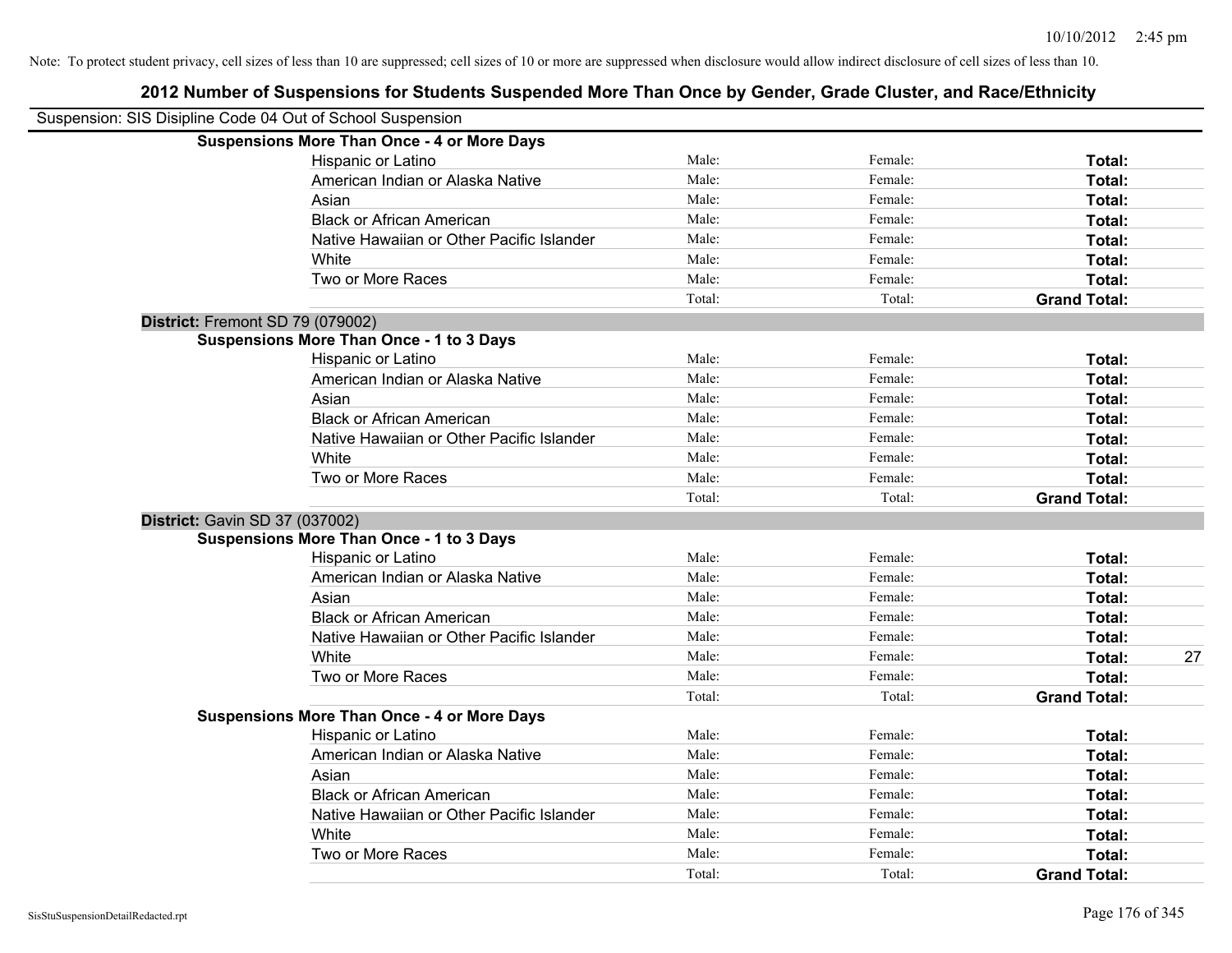| Suspension: SIS Disipline Code 04 Out of School Suspension |        |    |         |    |                     |    |
|------------------------------------------------------------|--------|----|---------|----|---------------------|----|
| <b>District: Grant CHSD 124 (124016)</b>                   |        |    |         |    |                     |    |
| <b>Suspensions More Than Once - 1 to 3 Days</b>            |        |    |         |    |                     |    |
| Hispanic or Latino                                         | Male:  |    | Female: |    | Total:              | 20 |
| American Indian or Alaska Native                           | Male:  |    | Female: |    | Total:              |    |
| Asian                                                      | Male:  |    | Female: |    | Total:              |    |
| <b>Black or African American</b>                           | Male:  |    | Female: |    | Total:              | 13 |
| Native Hawaiian or Other Pacific Islander                  | Male:  |    | Female: |    | Total:              |    |
| White                                                      | Male:  | 64 | Female: | 15 | Total:              | 79 |
| Two or More Races                                          | Male:  |    | Female: |    | Total:              |    |
|                                                            | Total: |    | Total:  |    | <b>Grand Total:</b> |    |
| <b>Suspensions More Than Once - 4 or More Days</b>         |        |    |         |    |                     |    |
| Hispanic or Latino                                         | Male:  |    | Female: |    | Total:              |    |
| American Indian or Alaska Native                           | Male:  |    | Female: |    | Total:              |    |
| Asian                                                      | Male:  |    | Female: |    | Total:              |    |
| <b>Black or African American</b>                           | Male:  |    | Female: |    | Total:              |    |
| Native Hawaiian or Other Pacific Islander                  | Male:  |    | Female: |    | Total:              |    |
| White                                                      | Male:  |    | Female: |    | Total:              |    |
| Two or More Races                                          | Male:  |    | Female: |    | Total:              |    |
|                                                            | Total: |    | Total:  |    | <b>Grand Total:</b> |    |
| District: Grass Lake SD 36 (036002)                        |        |    |         |    |                     |    |
| <b>Suspensions More Than Once - 1 to 3 Days</b>            |        |    |         |    |                     |    |
| Hispanic or Latino                                         | Male:  |    | Female: |    | Total:              |    |
| American Indian or Alaska Native                           | Male:  |    | Female: |    | Total:              |    |
| Asian                                                      | Male:  |    | Female: |    | Total:              |    |
| <b>Black or African American</b>                           | Male:  |    | Female: |    | Total:              |    |
| Native Hawaiian or Other Pacific Islander                  | Male:  |    | Female: |    | Total:              |    |
| White                                                      | Male:  |    | Female: |    | Total:              |    |
| Two or More Races                                          | Male:  |    | Female: |    | Total:              |    |
|                                                            | Total: |    | Total:  |    | <b>Grand Total:</b> |    |
| District: Grayslake CCSD 46 (046004)                       |        |    |         |    |                     |    |
| <b>Suspensions More Than Once - 1 to 3 Days</b>            |        |    |         |    |                     |    |
| Hispanic or Latino                                         | Male:  |    | Female: |    | Total:              | 14 |
| American Indian or Alaska Native                           | Male:  |    | Female: |    | Total:              |    |
| Asian                                                      | Male:  |    | Female: |    | Total:              |    |
| <b>Black or African American</b>                           | Male:  |    | Female: |    | Total:              |    |
| Native Hawaiian or Other Pacific Islander                  | Male:  |    | Female: |    | Total:              |    |
| White                                                      | Male:  |    | Female: |    | Total:              |    |
| Two or More Races                                          | Male:  |    | Female: |    | Total:              |    |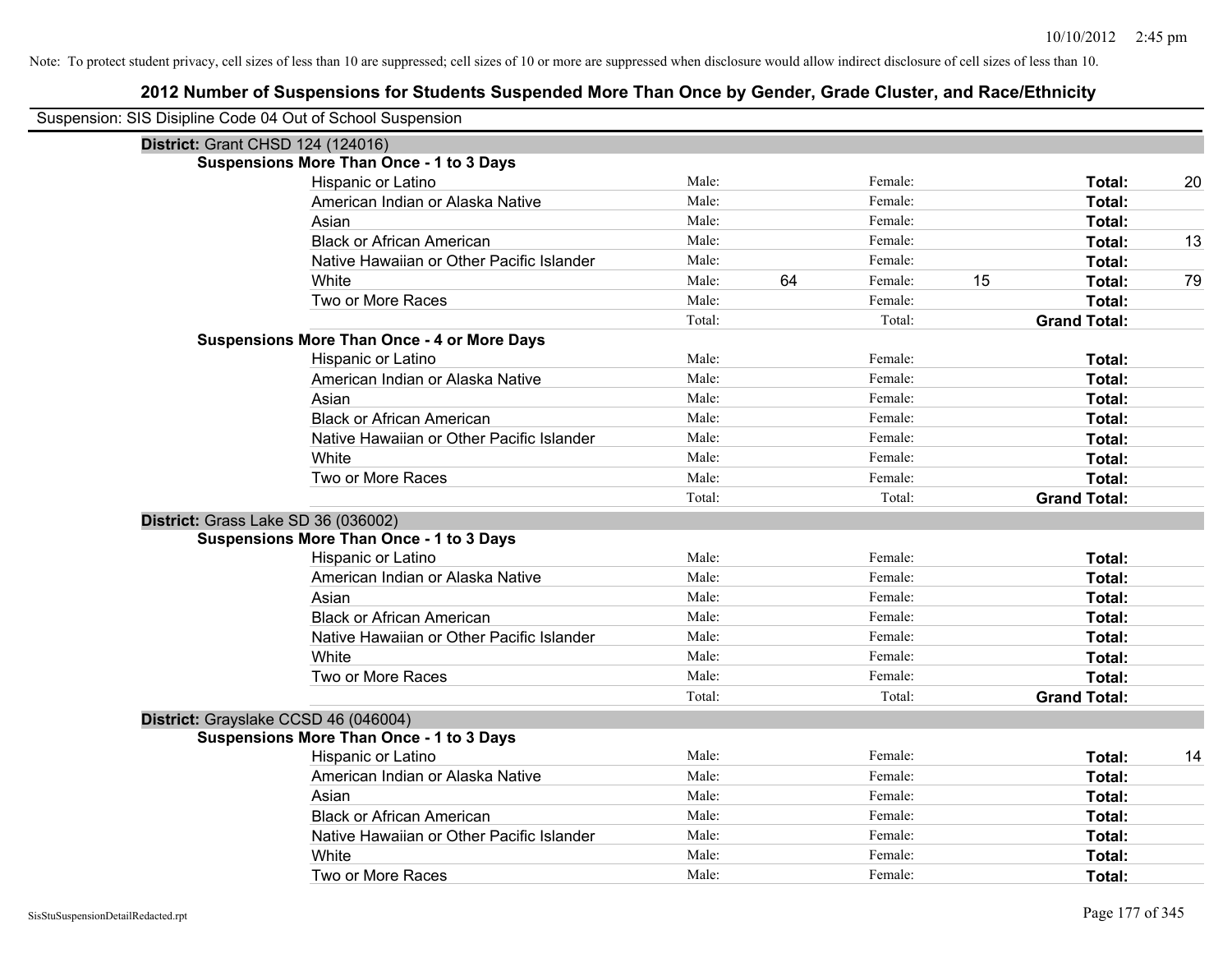| Suspension: SIS Disipline Code 04 Out of School Suspension |                                                    |        |    |         |    |                     |    |
|------------------------------------------------------------|----------------------------------------------------|--------|----|---------|----|---------------------|----|
|                                                            |                                                    | Total: |    | Total:  |    | <b>Grand Total:</b> | 28 |
|                                                            | <b>Suspensions More Than Once - 4 or More Days</b> |        |    |         |    |                     |    |
|                                                            | Hispanic or Latino                                 | Male:  |    | Female: |    | Total:              |    |
|                                                            | American Indian or Alaska Native                   | Male:  |    | Female: |    | Total:              |    |
|                                                            | Asian                                              | Male:  |    | Female: |    | Total:              |    |
|                                                            | <b>Black or African American</b>                   | Male:  |    | Female: |    | Total:              |    |
|                                                            | Native Hawaiian or Other Pacific Islander          | Male:  |    | Female: |    | Total:              |    |
|                                                            | White                                              | Male:  |    | Female: |    | Total:              |    |
|                                                            | Two or More Races                                  | Male:  |    | Female: |    | Total:              |    |
|                                                            |                                                    | Total: |    | Total:  |    | <b>Grand Total:</b> |    |
|                                                            | District: Grayslake CHSD 127 (127016)              |        |    |         |    |                     |    |
|                                                            | <b>Suspensions More Than Once - 1 to 3 Days</b>    |        |    |         |    |                     |    |
|                                                            | Hispanic or Latino                                 | Male:  |    | Female: |    | Total:              | 57 |
|                                                            | American Indian or Alaska Native                   | Male:  |    | Female: |    | Total:              |    |
|                                                            | Asian                                              | Male:  |    | Female: |    | Total:              |    |
|                                                            | <b>Black or African American</b>                   | Male:  |    | Female: |    | Total:              | 23 |
|                                                            | Native Hawaiian or Other Pacific Islander          | Male:  |    | Female: |    | Total:              |    |
|                                                            | White                                              | Male:  | 42 | Female: | 21 | Total:              | 63 |
|                                                            | Two or More Races                                  | Male:  |    | Female: |    | Total:              |    |
|                                                            |                                                    | Total: |    | Total:  |    | <b>Grand Total:</b> |    |
|                                                            | <b>Suspensions More Than Once - 4 or More Days</b> |        |    |         |    |                     |    |
|                                                            | Hispanic or Latino                                 | Male:  |    | Female: |    | Total:              | 10 |
|                                                            | American Indian or Alaska Native                   | Male:  |    | Female: |    | Total:              |    |
|                                                            | Asian                                              | Male:  |    | Female: |    | Total:              |    |
|                                                            | <b>Black or African American</b>                   | Male:  |    | Female: |    | Total:              |    |
|                                                            | Native Hawaiian or Other Pacific Islander          | Male:  |    | Female: |    | Total:              |    |
|                                                            | White                                              | Male:  |    | Female: |    | Total:              | 25 |
|                                                            | Two or More Races                                  | Male:  |    | Female: |    | Total:              |    |
|                                                            |                                                    | Total: |    | Total:  |    | <b>Grand Total:</b> |    |
| <b>District: Gurnee SD 56 (056002)</b>                     |                                                    |        |    |         |    |                     |    |
|                                                            | <b>Suspensions More Than Once - 1 to 3 Days</b>    |        |    |         |    |                     |    |
|                                                            | Hispanic or Latino                                 | Male:  |    | Female: |    | Total:              | 17 |
|                                                            | American Indian or Alaska Native                   | Male:  |    | Female: |    | Total:              |    |
|                                                            | Asian                                              | Male:  |    | Female: |    | Total:              |    |
|                                                            | <b>Black or African American</b>                   | Male:  |    | Female: |    | Total:              | 18 |
|                                                            | Native Hawaiian or Other Pacific Islander          | Male:  |    | Female: |    | Total:              |    |
|                                                            | White                                              | Male:  |    | Female: |    | Total:              |    |
|                                                            | Two or More Races                                  | Male:  |    | Female: |    | Total:              |    |
|                                                            |                                                    | Total: |    | Total:  |    | <b>Grand Total:</b> | 46 |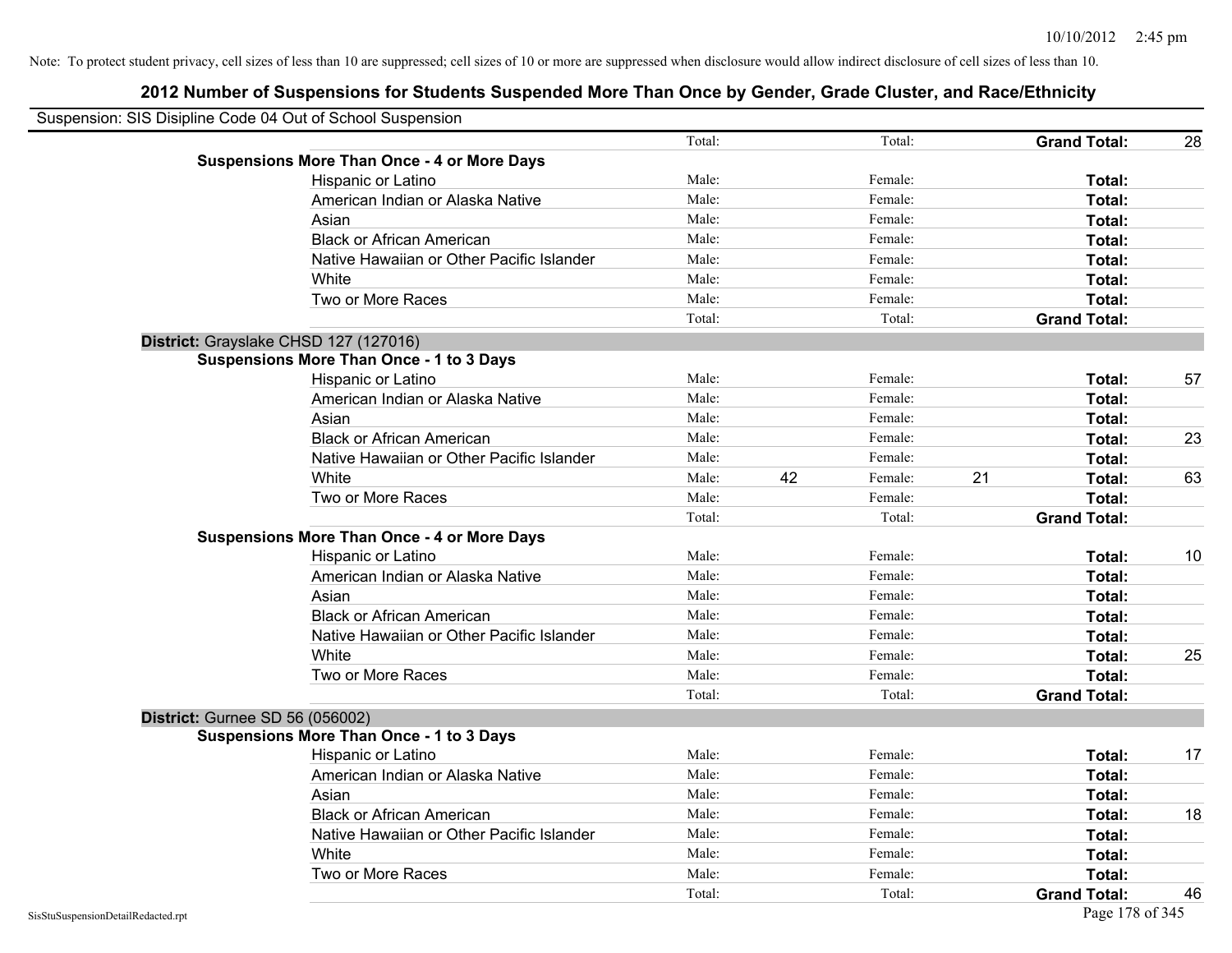| Suspension: SIS Disipline Code 04 Out of School Suspension |                                                    |        |         |                     |    |
|------------------------------------------------------------|----------------------------------------------------|--------|---------|---------------------|----|
|                                                            | <b>Suspensions More Than Once - 4 or More Days</b> |        |         |                     |    |
|                                                            | Hispanic or Latino                                 | Male:  | Female: | Total:              |    |
|                                                            | American Indian or Alaska Native                   | Male:  | Female: | Total:              |    |
|                                                            | Asian                                              | Male:  | Female: | Total:              |    |
|                                                            | <b>Black or African American</b>                   | Male:  | Female: | Total:              |    |
|                                                            | Native Hawaiian or Other Pacific Islander          | Male:  | Female: | Total:              |    |
|                                                            | White                                              | Male:  | Female: | Total:              |    |
|                                                            | Two or More Races                                  | Male:  | Female: | Total:              |    |
|                                                            |                                                    | Total: | Total:  | <b>Grand Total:</b> | 17 |
|                                                            | District: Hawthorn CCSD 73 (073004)                |        |         |                     |    |
|                                                            | <b>Suspensions More Than Once - 1 to 3 Days</b>    |        |         |                     |    |
|                                                            | Hispanic or Latino                                 | Male:  | Female: | Total:              |    |
|                                                            | American Indian or Alaska Native                   | Male:  | Female: | Total:              |    |
|                                                            | Asian                                              | Male:  | Female: | Total:              |    |
|                                                            | <b>Black or African American</b>                   | Male:  | Female: | Total:              |    |
|                                                            | Native Hawaiian or Other Pacific Islander          | Male:  | Female: | Total:              |    |
|                                                            | White                                              | Male:  | Female: | Total:              |    |
|                                                            | Two or More Races                                  | Male:  | Female: | Total:              |    |
|                                                            |                                                    | Total: | Total:  | <b>Grand Total:</b> | 10 |
|                                                            | <b>Suspensions More Than Once - 4 or More Days</b> |        |         |                     |    |
|                                                            | Hispanic or Latino                                 | Male:  | Female: | Total:              |    |
|                                                            | American Indian or Alaska Native                   | Male:  | Female: | Total:              |    |
|                                                            | Asian                                              | Male:  | Female: | Total:              |    |
|                                                            | <b>Black or African American</b>                   | Male:  | Female: | Total:              |    |
|                                                            | Native Hawaiian or Other Pacific Islander          | Male:  | Female: | Total:              |    |
|                                                            | White                                              | Male:  | Female: | Total:              |    |
|                                                            | Two or More Races                                  | Male:  | Female: | Total:              |    |
|                                                            |                                                    | Total: | Total:  | <b>Grand Total:</b> |    |
|                                                            | District: Kildeer Countryside CCSD 96 (096004)     |        |         |                     |    |
|                                                            | <b>Suspensions More Than Once - 1 to 3 Days</b>    |        |         |                     |    |
|                                                            | Hispanic or Latino                                 | Male:  | Female: | Total:              |    |
|                                                            | American Indian or Alaska Native                   | Male:  | Female: | Total:              |    |
|                                                            | Asian                                              | Male:  | Female: | Total:              |    |
|                                                            | <b>Black or African American</b>                   | Male:  | Female: | Total:              |    |
|                                                            | Native Hawaiian or Other Pacific Islander          | Male:  | Female: | Total:              |    |
|                                                            | White                                              | Male:  | Female: | Total:              |    |
|                                                            | Two or More Races                                  | Male:  | Female: | Total:              |    |
|                                                            |                                                    | Total: | Total:  | <b>Grand Total:</b> |    |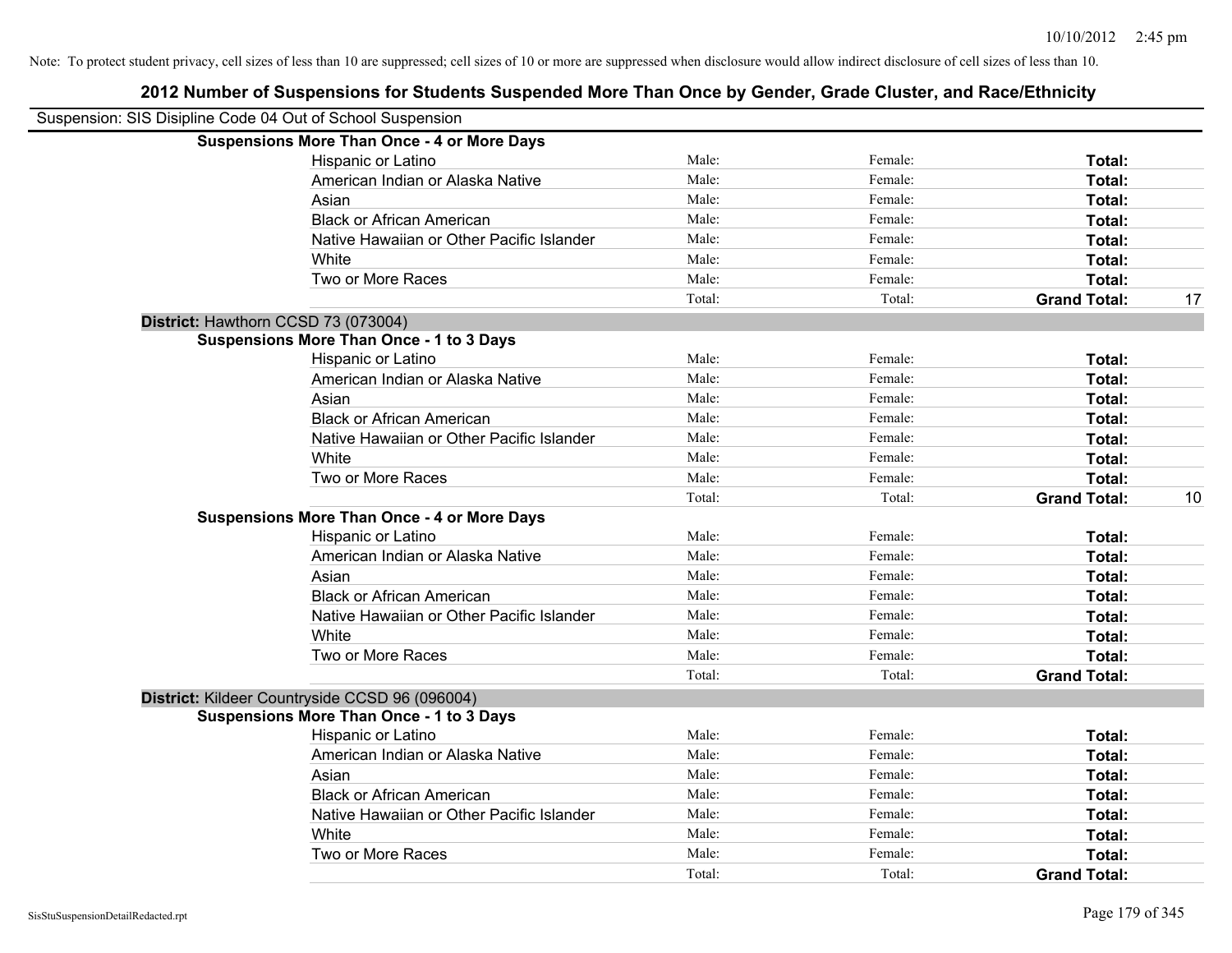| Suspension: SIS Disipline Code 04 Out of School Suspension |                                                    |        |         |                     |
|------------------------------------------------------------|----------------------------------------------------|--------|---------|---------------------|
| District: Lake Forest CHSD 115 (115016)                    |                                                    |        |         |                     |
|                                                            | <b>Suspensions More Than Once - 1 to 3 Days</b>    |        |         |                     |
|                                                            | Hispanic or Latino                                 | Male:  | Female: | Total:              |
|                                                            | American Indian or Alaska Native                   | Male:  | Female: | Total:              |
|                                                            | Asian                                              | Male:  | Female: | Total:              |
|                                                            | <b>Black or African American</b>                   | Male:  | Female: | Total:              |
|                                                            | Native Hawaiian or Other Pacific Islander          | Male:  | Female: | Total:              |
|                                                            | White                                              | Male:  | Female: | Total:              |
|                                                            | Two or More Races                                  | Male:  | Female: | Total:              |
|                                                            |                                                    | Total: | Total:  | <b>Grand Total:</b> |
|                                                            | <b>Suspensions More Than Once - 4 or More Days</b> |        |         |                     |
|                                                            | Hispanic or Latino                                 | Male:  | Female: | Total:              |
|                                                            | American Indian or Alaska Native                   | Male:  | Female: | Total:              |
|                                                            | Asian                                              | Male:  | Female: | Total:              |
|                                                            | <b>Black or African American</b>                   | Male:  | Female: | Total:              |
|                                                            | Native Hawaiian or Other Pacific Islander          | Male:  | Female: | Total:              |
|                                                            | White                                              | Male:  | Female: | Total:              |
|                                                            | Two or More Races                                  | Male:  | Female: | Total:              |
|                                                            |                                                    | Total: | Total:  | <b>Grand Total:</b> |
| District: Lake Forest SD 67 (067005)                       |                                                    |        |         |                     |
|                                                            | <b>Suspensions More Than Once - 1 to 3 Days</b>    |        |         |                     |
|                                                            | Hispanic or Latino                                 | Male:  | Female: | Total:              |
|                                                            | American Indian or Alaska Native                   | Male:  | Female: | Total:              |
|                                                            | Asian                                              | Male:  | Female: | Total:              |
|                                                            | <b>Black or African American</b>                   | Male:  | Female: | Total:              |
|                                                            | Native Hawaiian or Other Pacific Islander          | Male:  | Female: | Total:              |
|                                                            | White                                              | Male:  | Female: | Total:              |
|                                                            | Two or More Races                                  | Male:  | Female: | Total:              |
|                                                            |                                                    | Total: | Total:  | <b>Grand Total:</b> |
| District: Lake Villa CCSD 41 (041004)                      |                                                    |        |         |                     |
|                                                            | <b>Suspensions More Than Once - 1 to 3 Days</b>    |        |         |                     |
|                                                            | Hispanic or Latino                                 | Male:  | Female: | Total:              |
|                                                            | American Indian or Alaska Native                   | Male:  | Female: | Total:              |
|                                                            | Asian                                              | Male:  | Female: | Total:              |
|                                                            | <b>Black or African American</b>                   | Male:  | Female: | Total:              |
|                                                            | Native Hawaiian or Other Pacific Islander          | Male:  | Female: | Total:              |
|                                                            | White                                              | Male:  | Female: | <b>Total:</b>       |
|                                                            | Two or More Races                                  | Male:  | Female: | Total:              |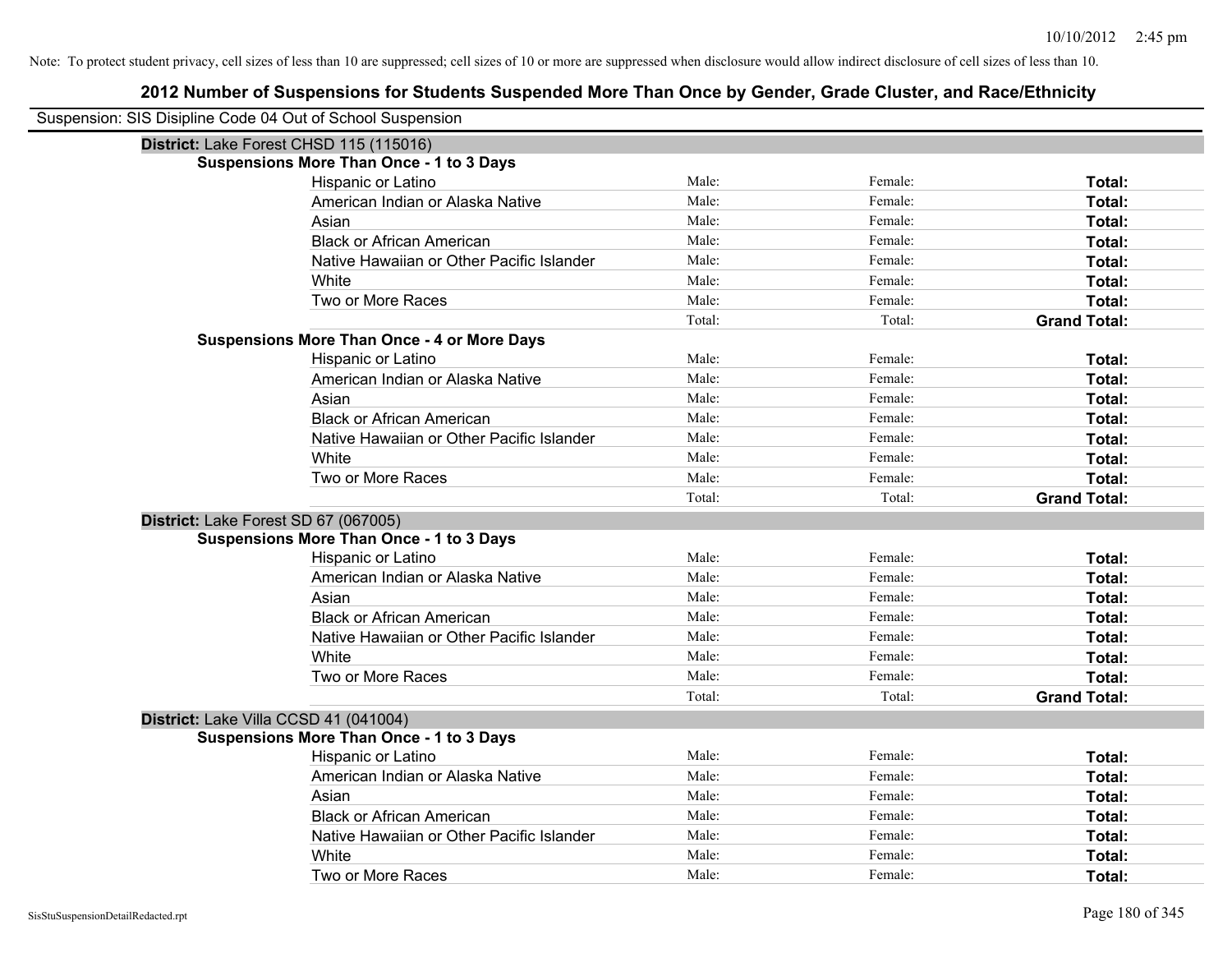| Suspension: SIS Disipline Code 04 Out of School Suspension |                                                    |        |         |                     |    |
|------------------------------------------------------------|----------------------------------------------------|--------|---------|---------------------|----|
|                                                            |                                                    | Total: | Total:  | <b>Grand Total:</b> | 16 |
|                                                            | <b>Suspensions More Than Once - 4 or More Days</b> |        |         |                     |    |
|                                                            | Hispanic or Latino                                 | Male:  | Female: | Total:              |    |
|                                                            | American Indian or Alaska Native                   | Male:  | Female: | Total:              |    |
|                                                            | Asian                                              | Male:  | Female: | Total:              |    |
|                                                            | <b>Black or African American</b>                   | Male:  | Female: | Total:              |    |
|                                                            | Native Hawaiian or Other Pacific Islander          | Male:  | Female: | Total:              |    |
|                                                            | White                                              | Male:  | Female: | Total:              |    |
|                                                            | Two or More Races                                  | Male:  | Female: | Total:              |    |
|                                                            |                                                    | Total: | Total:  | <b>Grand Total:</b> |    |
|                                                            | District: Lake Zurich CUSD 95 (095026)             |        |         |                     |    |
|                                                            | <b>Suspensions More Than Once - 1 to 3 Days</b>    |        |         |                     |    |
|                                                            | Hispanic or Latino                                 | Male:  | Female: | Total:              |    |
|                                                            | American Indian or Alaska Native                   | Male:  | Female: | Total:              |    |
|                                                            | Asian                                              | Male:  | Female: | Total:              |    |
|                                                            | <b>Black or African American</b>                   | Male:  | Female: | Total:              |    |
|                                                            | Native Hawaiian or Other Pacific Islander          | Male:  | Female: | Total:              |    |
|                                                            | White                                              | Male:  | Female: | Total:              |    |
|                                                            | Two or More Races                                  | Male:  | Female: | Total:              |    |
|                                                            |                                                    | Total: | Total:  | <b>Grand Total:</b> |    |
|                                                            | <b>Suspensions More Than Once - 4 or More Days</b> |        |         |                     |    |
|                                                            | Hispanic or Latino                                 | Male:  | Female: | Total:              |    |
|                                                            | American Indian or Alaska Native                   | Male:  | Female: | Total:              |    |
|                                                            | Asian                                              | Male:  | Female: | Total:              |    |
|                                                            | <b>Black or African American</b>                   | Male:  | Female: | Total:              |    |
|                                                            | Native Hawaiian or Other Pacific Islander          | Male:  | Female: | Total:              |    |
|                                                            | White                                              | Male:  | Female: | Total:              |    |
|                                                            | Two or More Races                                  | Male:  | Female: | Total:              |    |
|                                                            |                                                    | Total: | Total:  | <b>Grand Total:</b> |    |
|                                                            | District: Libertyville SD 70 (070002)              |        |         |                     |    |
|                                                            | <b>Suspensions More Than Once - 1 to 3 Days</b>    |        |         |                     |    |
|                                                            | Hispanic or Latino                                 | Male:  | Female: | Total:              |    |
|                                                            | American Indian or Alaska Native                   | Male:  | Female: | Total:              |    |
|                                                            | Asian                                              | Male:  | Female: | Total:              |    |
|                                                            | <b>Black or African American</b>                   | Male:  | Female: | Total:              |    |
|                                                            | Native Hawaiian or Other Pacific Islander          | Male:  | Female: | Total:              |    |
|                                                            | White                                              | Male:  | Female: | Total:              |    |
|                                                            | Two or More Races                                  | Male:  | Female: | Total:              |    |
|                                                            |                                                    | Total: | Total:  | <b>Grand Total:</b> |    |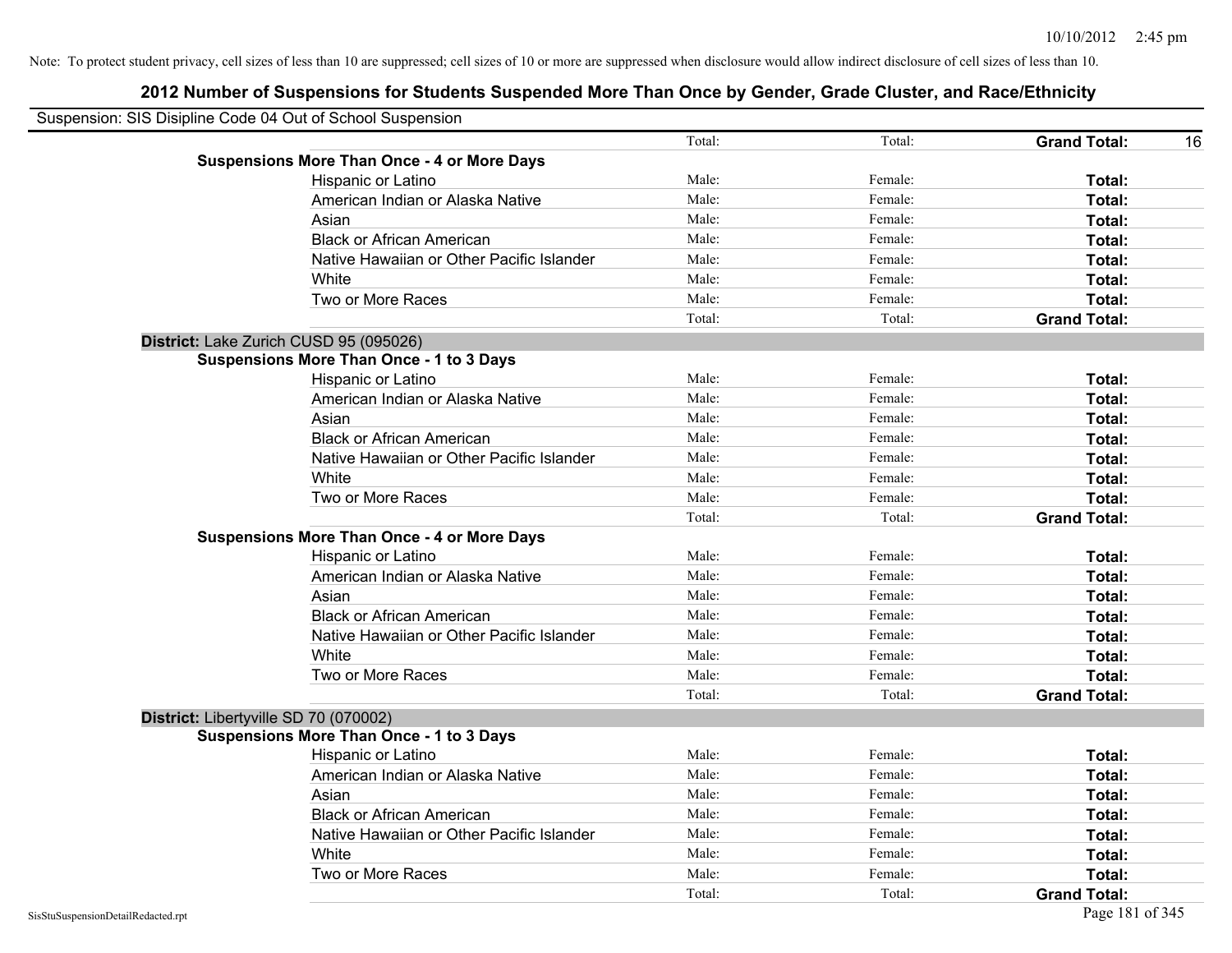| Suspension: SIS Disipline Code 04 Out of School Suspension |                                                    |        |         |                     |    |
|------------------------------------------------------------|----------------------------------------------------|--------|---------|---------------------|----|
| District: Millburn CCSD 24 (024004)                        |                                                    |        |         |                     |    |
|                                                            | <b>Suspensions More Than Once - 1 to 3 Days</b>    |        |         |                     |    |
|                                                            | Hispanic or Latino                                 | Male:  | Female: | Total:              |    |
|                                                            | American Indian or Alaska Native                   | Male:  | Female: | Total:              |    |
|                                                            | Asian                                              | Male:  | Female: | Total:              |    |
|                                                            | <b>Black or African American</b>                   | Male:  | Female: | Total:              |    |
|                                                            | Native Hawaiian or Other Pacific Islander          | Male:  | Female: | Total:              |    |
|                                                            | White                                              | Male:  | Female: | Total:              |    |
|                                                            | Two or More Races                                  | Male:  | Female: | Total:              |    |
|                                                            |                                                    | Total: | Total:  | <b>Grand Total:</b> |    |
|                                                            | District: Mundelein Cons HSD 120 (120013)          |        |         |                     |    |
|                                                            | <b>Suspensions More Than Once - 1 to 3 Days</b>    |        |         |                     |    |
|                                                            | Hispanic or Latino                                 | Male:  | Female: | Total:              | 12 |
|                                                            | American Indian or Alaska Native                   | Male:  | Female: | Total:              |    |
|                                                            | Asian                                              | Male:  | Female: | Total:              |    |
|                                                            | <b>Black or African American</b>                   | Male:  | Female: | Total:              |    |
|                                                            | Native Hawaiian or Other Pacific Islander          | Male:  | Female: | Total:              |    |
|                                                            | White                                              | Male:  | Female: | Total:              |    |
|                                                            | Two or More Races                                  | Male:  | Female: | Total:              |    |
|                                                            |                                                    | Total: | Total:  | <b>Grand Total:</b> |    |
|                                                            | <b>Suspensions More Than Once - 4 or More Days</b> |        |         |                     |    |
|                                                            | Hispanic or Latino                                 | Male:  | Female: | Total:              | 18 |
|                                                            | American Indian or Alaska Native                   | Male:  | Female: | Total:              |    |
|                                                            | Asian                                              | Male:  | Female: | Total:              |    |
|                                                            | <b>Black or African American</b>                   | Male:  | Female: | Total:              |    |
|                                                            | Native Hawaiian or Other Pacific Islander          | Male:  | Female: | Total:              |    |
|                                                            | White                                              | Male:  | Female: | Total:              |    |
|                                                            | Two or More Races                                  | Male:  | Female: | Total:              |    |
|                                                            |                                                    | Total: | Total:  | <b>Grand Total:</b> |    |
| District: Mundelein ESD 75 (075002)                        |                                                    |        |         |                     |    |
|                                                            | <b>Suspensions More Than Once - 1 to 3 Days</b>    |        |         |                     |    |
|                                                            | Hispanic or Latino                                 | Male:  | Female: | Total:              | 15 |
|                                                            | American Indian or Alaska Native                   | Male:  | Female: | Total:              |    |
|                                                            | Asian                                              | Male:  | Female: | Total:              |    |
|                                                            | <b>Black or African American</b>                   | Male:  | Female: | Total:              |    |
|                                                            | Native Hawaiian or Other Pacific Islander          | Male:  | Female: | Total:              |    |
|                                                            | White                                              | Male:  | Female: | Total:              |    |
|                                                            | Two or More Races                                  | Male:  | Female: | Total:              |    |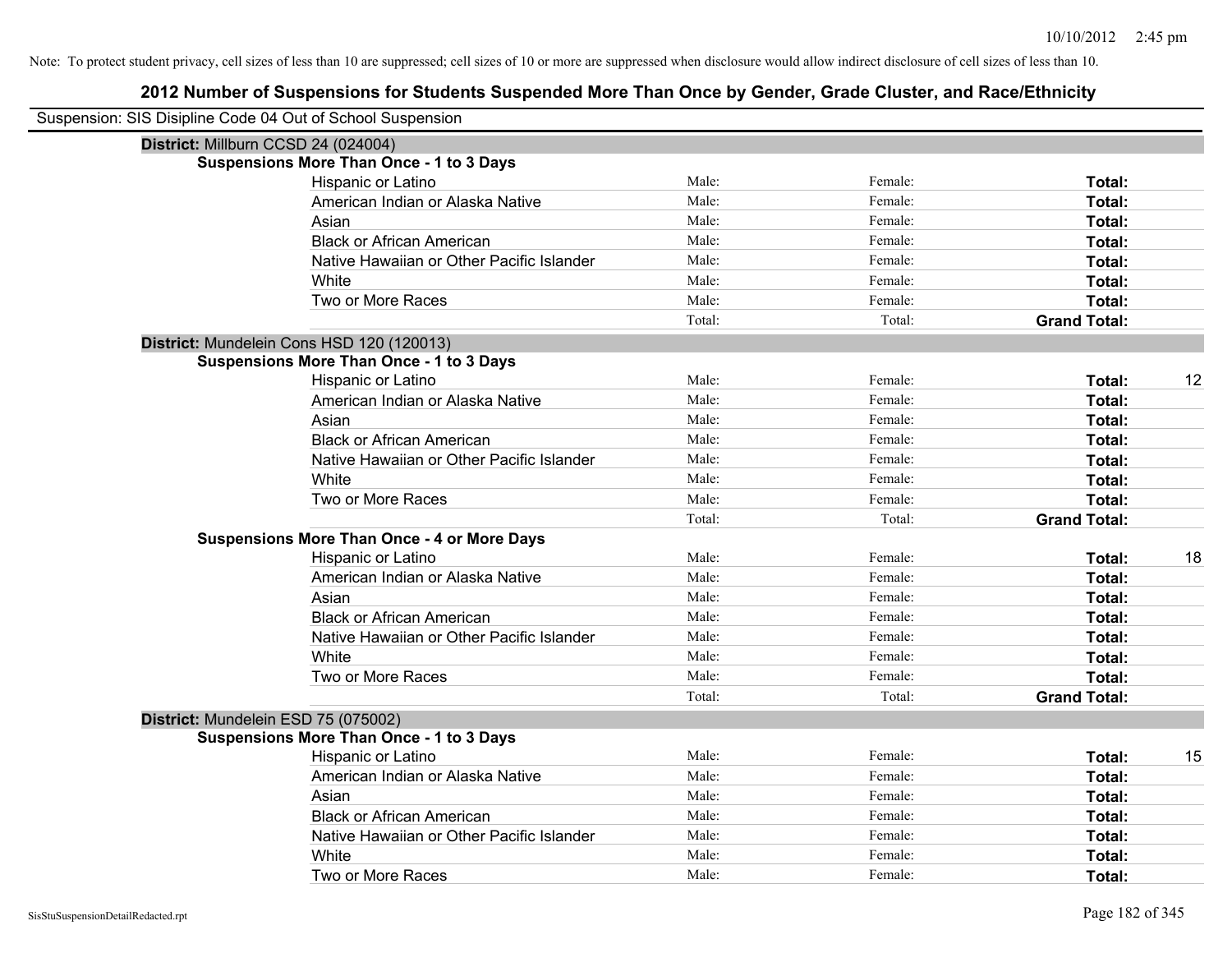| Suspension: SIS Disipline Code 04 Out of School Suspension |                                                    |        |     |         |    |                     |     |
|------------------------------------------------------------|----------------------------------------------------|--------|-----|---------|----|---------------------|-----|
|                                                            |                                                    | Total: |     | Total:  |    | <b>Grand Total:</b> |     |
|                                                            | District: Non-Public School (044Z)                 |        |     |         |    |                     |     |
|                                                            | <b>Suspensions More Than Once - 4 or More Days</b> |        |     |         |    |                     |     |
|                                                            | Hispanic or Latino                                 | Male:  |     | Female: |    | Total:              |     |
|                                                            | American Indian or Alaska Native                   | Male:  |     | Female: |    | Total:              |     |
|                                                            | Asian                                              | Male:  |     | Female: |    | Total:              |     |
|                                                            | <b>Black or African American</b>                   | Male:  |     | Female: |    | Total:              |     |
|                                                            | Native Hawaiian or Other Pacific Islander          | Male:  |     | Female: |    | Total:              |     |
|                                                            | White                                              | Male:  |     | Female: |    | Total:              |     |
|                                                            | Two or More Races                                  | Male:  |     | Female: |    | Total:              |     |
|                                                            |                                                    | Total: |     | Total:  |    | <b>Grand Total:</b> |     |
|                                                            | District: North Chicago SD 187 (187026)            |        |     |         |    |                     |     |
|                                                            | <b>Suspensions More Than Once - 1 to 3 Days</b>    |        |     |         |    |                     |     |
|                                                            | Hispanic or Latino                                 | Male:  |     | Female: |    | Total:              | 43  |
|                                                            | American Indian or Alaska Native                   | Male:  |     | Female: |    | Total:              |     |
|                                                            | Asian                                              | Male:  |     | Female: |    | Total:              |     |
|                                                            | <b>Black or African American</b>                   | Male:  | 113 | Female: | 52 | Total:              | 165 |
|                                                            | Native Hawaiian or Other Pacific Islander          | Male:  |     | Female: |    | Total:              |     |
|                                                            | White                                              | Male:  |     | Female: |    | Total:              |     |
|                                                            | Two or More Races                                  | Male:  |     | Female: |    | Total:              | 14  |
|                                                            |                                                    | Total: |     | Total:  |    | <b>Grand Total:</b> |     |
|                                                            | <b>Suspensions More Than Once - 4 or More Days</b> |        |     |         |    |                     |     |
|                                                            | Hispanic or Latino                                 | Male:  |     | Female: |    | Total:              |     |
|                                                            | American Indian or Alaska Native                   | Male:  |     | Female: |    | Total:              |     |
|                                                            | Asian                                              | Male:  |     | Female: |    | Total:              |     |
|                                                            | <b>Black or African American</b>                   | Male:  |     | Female: |    | Total:              | 27  |
|                                                            | Native Hawaiian or Other Pacific Islander          | Male:  |     | Female: |    | Total:              |     |
|                                                            | <b>White</b>                                       | Male:  |     | Female: |    | Total:              |     |
|                                                            | Two or More Races                                  | Male:  |     | Female: |    | Total:              |     |
|                                                            |                                                    | Total: |     | Total:  |    | <b>Grand Total:</b> | 38  |
|                                                            | District: North Shore SD 112 (112002)              |        |     |         |    |                     |     |
|                                                            | <b>Suspensions More Than Once - 1 to 3 Days</b>    |        |     |         |    |                     |     |
|                                                            | Hispanic or Latino                                 | Male:  |     | Female: |    | Total:              |     |
|                                                            | American Indian or Alaska Native                   | Male:  |     | Female: |    | Total:              |     |
|                                                            | Asian                                              | Male:  |     | Female: |    | Total:              |     |
|                                                            | <b>Black or African American</b>                   | Male:  |     | Female: |    | Total:              |     |
|                                                            | Native Hawaiian or Other Pacific Islander          | Male:  |     | Female: |    | Total:              |     |
|                                                            | White                                              | Male:  |     | Female: |    | Total:              | 14  |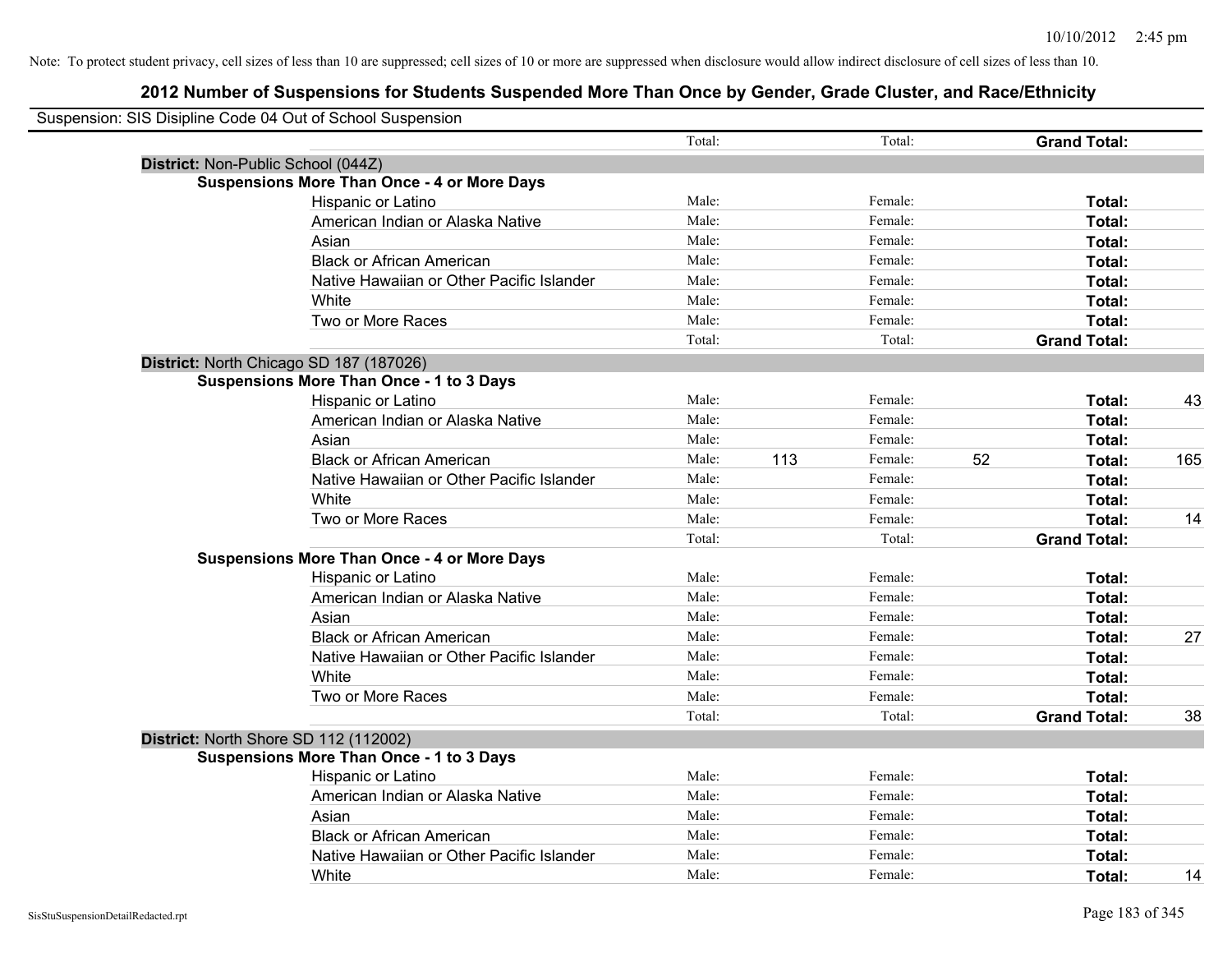| Suspension: SIS Disipline Code 04 Out of School Suspension |        |     |         |    |                     |     |
|------------------------------------------------------------|--------|-----|---------|----|---------------------|-----|
| Two or More Races                                          | Male:  |     | Female: |    | Total:              |     |
|                                                            | Total: |     | Total:  |    | <b>Grand Total:</b> |     |
| District: Northern Suburban Spec Ed Dist (804060)          |        |     |         |    |                     |     |
| <b>Suspensions More Than Once - 1 to 3 Days</b>            |        |     |         |    |                     |     |
| Hispanic or Latino                                         | Male:  |     | Female: |    | Total:              |     |
| American Indian or Alaska Native                           | Male:  |     | Female: |    | Total:              |     |
| Asian                                                      | Male:  |     | Female: |    | Total:              |     |
| <b>Black or African American</b>                           | Male:  |     | Female: |    | Total:              |     |
| Native Hawaiian or Other Pacific Islander                  | Male:  |     | Female: |    | Total:              |     |
| White                                                      | Male:  |     | Female: |    | Total:              |     |
| Two or More Races                                          | Male:  |     | Female: |    | Total:              |     |
|                                                            | Total: |     | Total:  |    | <b>Grand Total:</b> |     |
| District: Oak Grove SD 68 (068002)                         |        |     |         |    |                     |     |
| <b>Suspensions More Than Once - 1 to 3 Days</b>            |        |     |         |    |                     |     |
| Hispanic or Latino                                         | Male:  |     | Female: |    | Total:              |     |
| American Indian or Alaska Native                           | Male:  |     | Female: |    | Total:              |     |
| Asian                                                      | Male:  |     | Female: |    | Total:              |     |
| <b>Black or African American</b>                           | Male:  |     | Female: |    | Total:              |     |
| Native Hawaiian or Other Pacific Islander                  | Male:  |     | Female: |    | Total:              |     |
| White                                                      | Male:  |     | Female: |    | Total:              |     |
| Two or More Races                                          | Male:  |     | Female: |    | Total:              |     |
|                                                            | Total: |     | Total:  |    | <b>Grand Total:</b> |     |
| District: Round Lake CUSD 116 (116026)                     |        |     |         |    |                     |     |
| <b>Suspensions More Than Once - 1 to 3 Days</b>            |        |     |         |    |                     |     |
| Hispanic or Latino                                         | Male:  | 236 | Female: | 64 | Total:              | 300 |
| American Indian or Alaska Native                           | Male:  |     | Female: |    | Total:              |     |
| Asian                                                      | Male:  |     | Female: |    | Total:              |     |
| <b>Black or African American</b>                           | Male:  | 54  | Female: | 50 | Total:              | 104 |
| Native Hawaiian or Other Pacific Islander                  | Male:  |     | Female: |    | Total:              |     |
| White                                                      | Male:  | 67  | Female: | 25 | Total:              | 92  |
| Two or More Races                                          | Male:  |     | Female: |    | Total:              |     |
|                                                            | Total: |     | Total:  |    | <b>Grand Total:</b> |     |
| <b>Suspensions More Than Once - 4 or More Days</b>         |        |     |         |    |                     |     |
| Hispanic or Latino                                         | Male:  | 41  | Female: | 16 | Total:              | 57  |
| American Indian or Alaska Native                           | Male:  |     | Female: |    | Total:              |     |
| Asian                                                      | Male:  |     | Female: |    | Total:              |     |
| <b>Black or African American</b>                           | Male:  |     | Female: |    | Total:              | 22  |
| Native Hawaiian or Other Pacific Islander                  | Male:  |     | Female: |    | Total:              |     |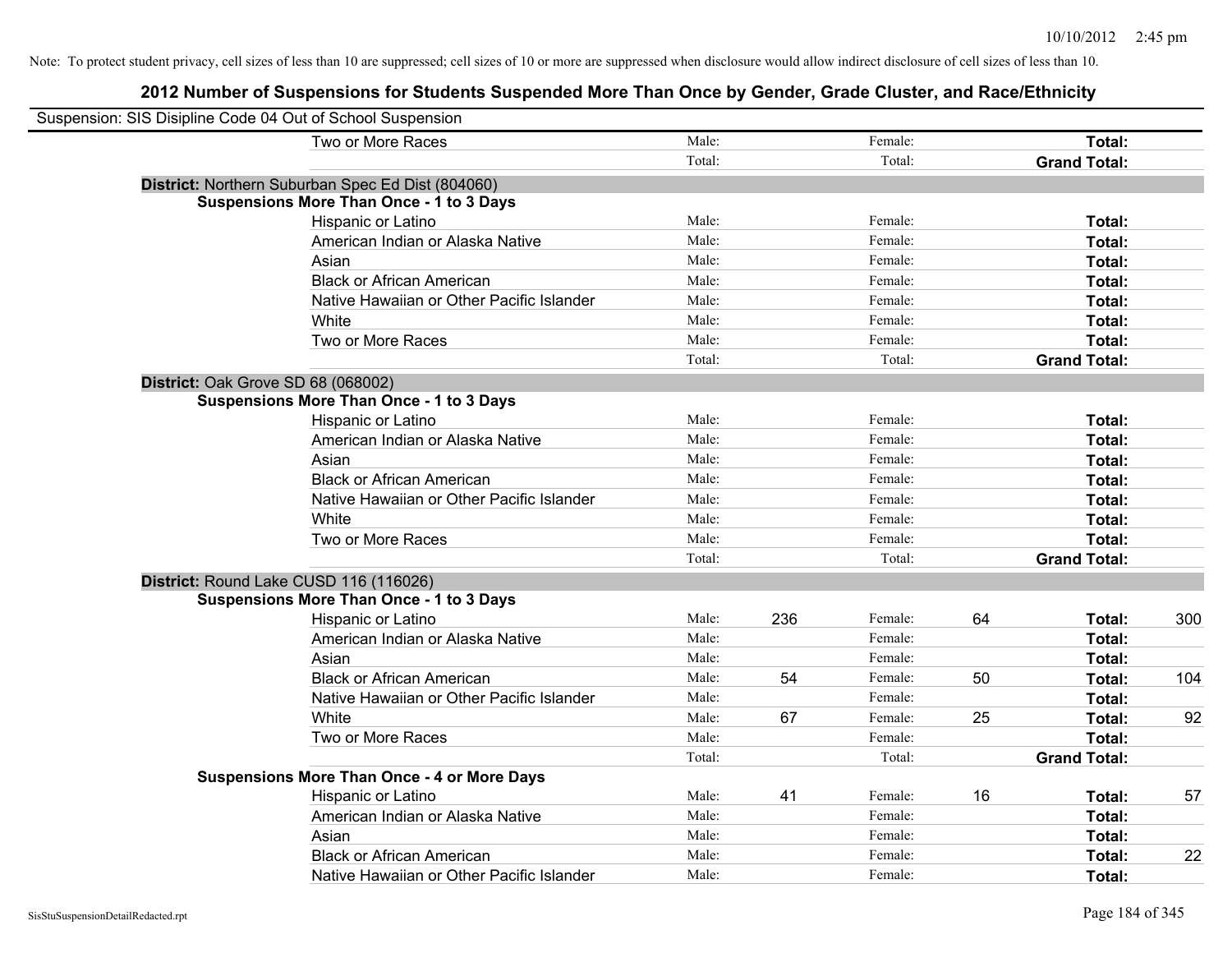| Suspension: SIS Disipline Code 04 Out of School Suspension |                                                     |        |     |         |    |                     |     |
|------------------------------------------------------------|-----------------------------------------------------|--------|-----|---------|----|---------------------|-----|
|                                                            | White                                               | Male:  |     | Female: |    | Total:              | 13  |
|                                                            | Two or More Races                                   | Male:  |     | Female: |    | Total:              |     |
|                                                            |                                                     | Total: |     | Total:  |    | <b>Grand Total:</b> |     |
|                                                            | District: Spec Educ Dist Lake County/Sedol (825060) |        |     |         |    |                     |     |
|                                                            | <b>Suspensions More Than Once - 1 to 3 Days</b>     |        |     |         |    |                     |     |
|                                                            | Hispanic or Latino                                  | Male:  |     | Female: |    | Total:              |     |
|                                                            | American Indian or Alaska Native                    | Male:  |     | Female: |    | Total:              |     |
|                                                            | Asian                                               | Male:  |     | Female: |    | Total:              |     |
|                                                            | <b>Black or African American</b>                    | Male:  |     | Female: |    | Total:              | 24  |
|                                                            | Native Hawaiian or Other Pacific Islander           | Male:  |     | Female: |    | Total:              |     |
|                                                            | White                                               | Male:  |     | Female: |    | Total:              |     |
|                                                            | Two or More Races                                   | Male:  |     | Female: |    | Total:              |     |
|                                                            |                                                     | Total: |     | Total:  |    | <b>Grand Total:</b> |     |
|                                                            | <b>Suspensions More Than Once - 4 or More Days</b>  |        |     |         |    |                     |     |
|                                                            | Hispanic or Latino                                  | Male:  |     | Female: |    | Total:              |     |
|                                                            | American Indian or Alaska Native                    | Male:  |     | Female: |    | Total:              |     |
|                                                            | Asian                                               | Male:  |     | Female: |    | Total:              |     |
|                                                            | <b>Black or African American</b>                    | Male:  |     | Female: |    | Total:              |     |
|                                                            | Native Hawaiian or Other Pacific Islander           | Male:  |     | Female: |    | Total:              |     |
|                                                            | White                                               | Male:  |     | Female: |    | Total:              |     |
|                                                            | Two or More Races                                   | Male:  |     | Female: |    | Total:              |     |
|                                                            |                                                     | Total: |     | Total:  |    | <b>Grand Total:</b> |     |
|                                                            | District: Warren Twp HSD 121 (121017)               |        |     |         |    |                     |     |
|                                                            | <b>Suspensions More Than Once - 1 to 3 Days</b>     |        |     |         |    |                     |     |
|                                                            | Hispanic or Latino                                  | Male:  | 110 | Female: | 24 | Total:              | 134 |
|                                                            | American Indian or Alaska Native                    | Male:  |     | Female: |    | Total:              |     |
|                                                            | Asian                                               | Male:  |     | Female: |    | Total:              |     |
|                                                            | <b>Black or African American</b>                    | Male:  | 62  | Female: | 10 | Total:              | 72  |
|                                                            | Native Hawaiian or Other Pacific Islander           | Male:  |     | Female: |    | Total:              |     |
|                                                            | White                                               | Male:  |     | Female: |    | Total:              | 64  |
|                                                            | Two or More Races                                   | Male:  |     | Female: |    | Total:              |     |
|                                                            |                                                     | Total: |     | Total:  |    | <b>Grand Total:</b> |     |
|                                                            | <b>Suspensions More Than Once - 4 or More Days</b>  |        |     |         |    |                     |     |
|                                                            | Hispanic or Latino                                  | Male:  |     | Female: |    | Total:              | 24  |
|                                                            | American Indian or Alaska Native                    | Male:  |     | Female: |    | Total:              |     |
|                                                            | Asian                                               | Male:  |     | Female: |    | Total:              |     |
|                                                            | <b>Black or African American</b>                    | Male:  |     | Female: |    | Total:              | 21  |
|                                                            | Native Hawaiian or Other Pacific Islander           | Male:  |     | Female: |    | Total:              |     |
|                                                            | White                                               | Male:  |     | Female: |    | Total:              | 15  |
| SisStuSuspensionDetailRedacted.rpt                         |                                                     |        |     |         |    | Page 185 of 345     |     |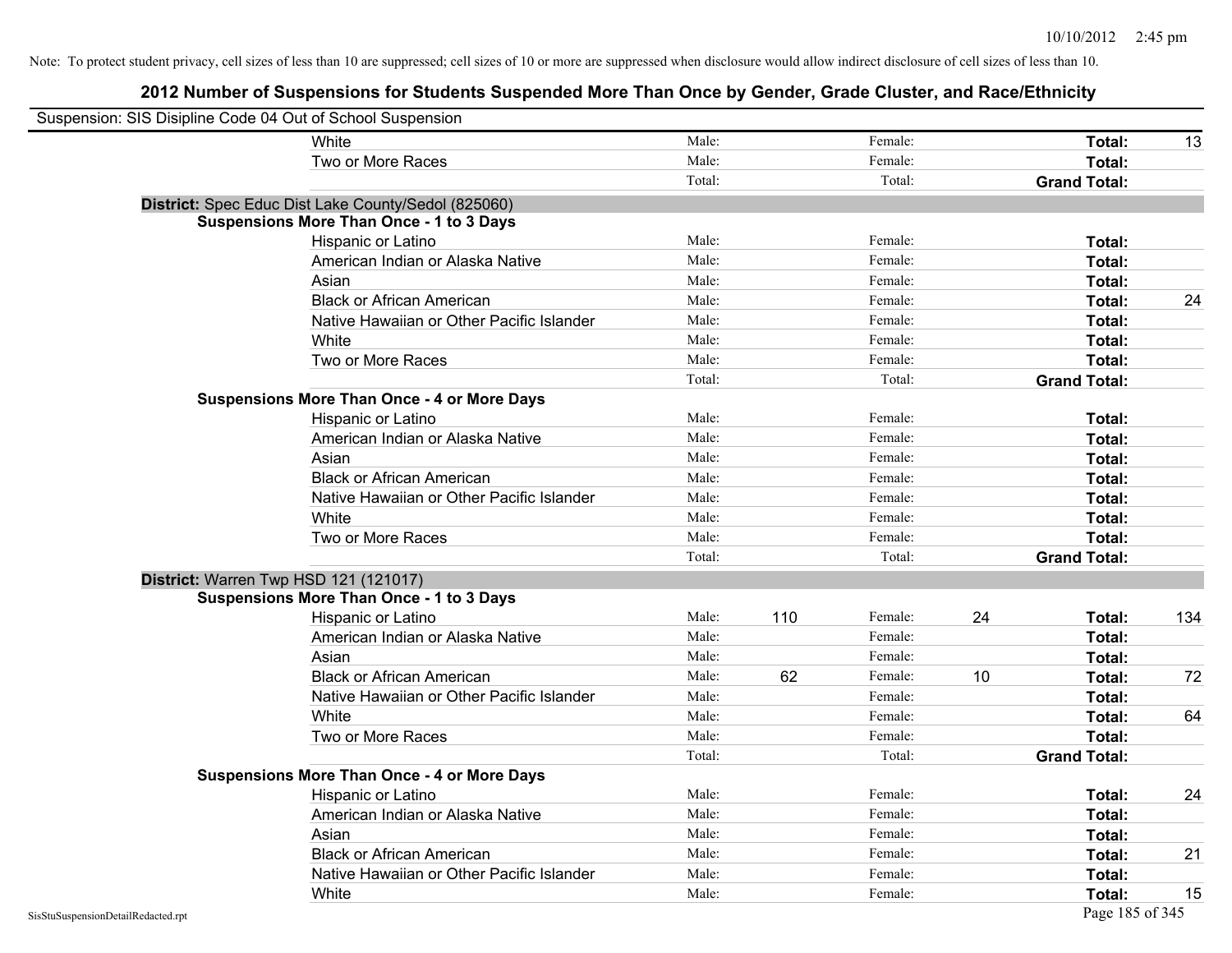| Suspension: SIS Disipline Code 04 Out of School Suspension |                                                    |        |     |         |     |                     |     |
|------------------------------------------------------------|----------------------------------------------------|--------|-----|---------|-----|---------------------|-----|
|                                                            | Two or More Races                                  | Male:  |     | Female: |     | Total:              |     |
|                                                            |                                                    | Total: |     | Total:  |     | <b>Grand Total:</b> |     |
| District: Wauconda CUSD 118 (118026)                       |                                                    |        |     |         |     |                     |     |
|                                                            | <b>Suspensions More Than Once - 1 to 3 Days</b>    |        |     |         |     |                     |     |
|                                                            | Hispanic or Latino                                 | Male:  |     | Female: |     | Total:              | 23  |
|                                                            | American Indian or Alaska Native                   | Male:  |     | Female: |     | Total:              |     |
|                                                            | Asian                                              | Male:  |     | Female: |     | Total:              |     |
|                                                            | <b>Black or African American</b>                   | Male:  |     | Female: |     | Total:              |     |
|                                                            | Native Hawaiian or Other Pacific Islander          | Male:  |     | Female: |     | Total:              |     |
|                                                            | White                                              | Male:  | 27  | Female: | 16  | Total:              | 43  |
|                                                            | Two or More Races                                  | Male:  |     | Female: |     | Total:              |     |
|                                                            |                                                    | Total: |     | Total:  |     | <b>Grand Total:</b> |     |
|                                                            | <b>Suspensions More Than Once - 4 or More Days</b> |        |     |         |     |                     |     |
|                                                            | Hispanic or Latino                                 | Male:  |     | Female: |     | Total:              | 13  |
|                                                            | American Indian or Alaska Native                   | Male:  |     | Female: |     | Total:              |     |
|                                                            | Asian                                              | Male:  |     | Female: |     | Total:              |     |
|                                                            | <b>Black or African American</b>                   | Male:  |     | Female: |     | Total:              |     |
|                                                            | Native Hawaiian or Other Pacific Islander          | Male:  |     | Female: |     | Total:              |     |
|                                                            | White                                              | Male:  |     | Female: |     | Total:              |     |
|                                                            | Two or More Races                                  | Male:  |     | Female: |     | Total:              |     |
|                                                            |                                                    | Total: |     | Total:  |     | <b>Grand Total:</b> |     |
| District: Waukegan CUSD 60 (060026)                        |                                                    |        |     |         |     |                     |     |
|                                                            | <b>Suspensions More Than Once - 1 to 3 Days</b>    |        |     |         |     |                     |     |
|                                                            | Hispanic or Latino                                 | Male:  | 674 | Female: | 294 | Total:              | 968 |
|                                                            | American Indian or Alaska Native                   | Male:  |     | Female: |     | Total:              |     |
|                                                            | Asian                                              | Male:  |     | Female: |     | Total:              |     |
|                                                            | <b>Black or African American</b>                   | Male:  | 563 | Female: | 392 | Total:              | 955 |
|                                                            | Native Hawaiian or Other Pacific Islander          | Male:  |     | Female: |     | Total:              |     |
|                                                            | White                                              | Male:  |     | Female: |     | Total:              | 54  |
|                                                            | Two or More Races                                  | Male:  | 25  | Female: | 15  | Total:              | 40  |
|                                                            |                                                    | Total: |     | Total:  |     | <b>Grand Total:</b> |     |
|                                                            | <b>Suspensions More Than Once - 4 or More Days</b> |        |     |         |     |                     |     |
|                                                            | Hispanic or Latino                                 | Male:  | 116 | Female: | 47  | Total:              | 163 |
|                                                            | American Indian or Alaska Native                   | Male:  |     | Female: |     | Total:              |     |
|                                                            | Asian                                              | Male:  |     | Female: |     | Total:              |     |
|                                                            | <b>Black or African American</b>                   | Male:  | 116 | Female: | 83  | Total:              | 199 |
|                                                            | Native Hawaiian or Other Pacific Islander          | Male:  |     | Female: |     | Total:              |     |
|                                                            | White                                              | Male:  |     | Female: |     | Total:              |     |
|                                                            | Two or More Races                                  | Male:  |     | Female: |     | Total:              |     |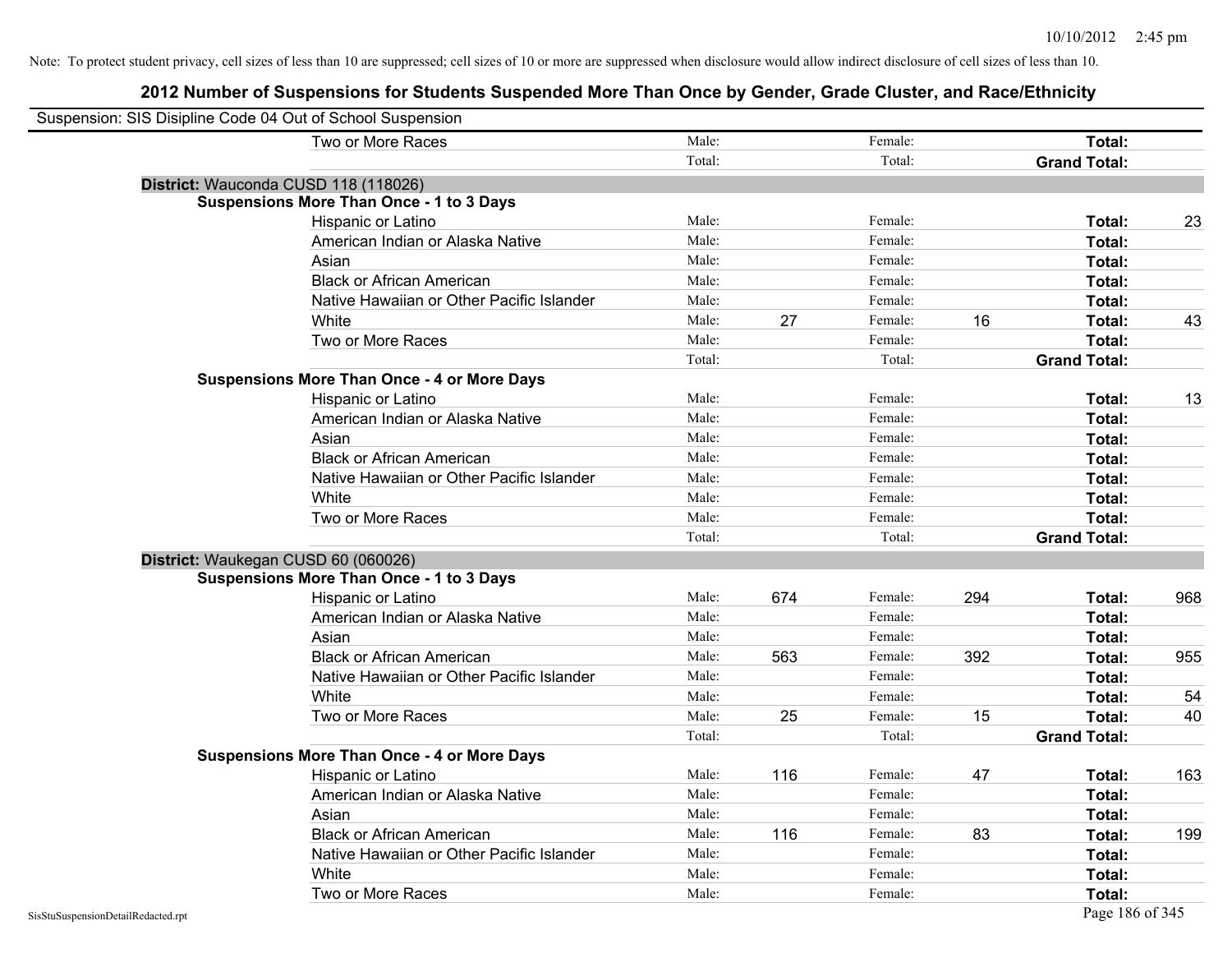| Suspension: SIS Disipline Code 04 Out of School Suspension |                                                    |        |     |         |    |                     |     |
|------------------------------------------------------------|----------------------------------------------------|--------|-----|---------|----|---------------------|-----|
|                                                            |                                                    | Total: |     | Total:  |    | <b>Grand Total:</b> | 374 |
| District: Winthrop Harbor SD 1 (001002)                    |                                                    |        |     |         |    |                     |     |
| <b>Suspensions More Than Once - 1 to 3 Days</b>            |                                                    |        |     |         |    |                     |     |
|                                                            | Hispanic or Latino                                 | Male:  |     | Female: |    | Total:              |     |
|                                                            | American Indian or Alaska Native                   | Male:  |     | Female: |    | Total:              |     |
| Asian                                                      |                                                    | Male:  |     | Female: |    | Total:              |     |
|                                                            | <b>Black or African American</b>                   | Male:  |     | Female: |    | Total:              |     |
|                                                            | Native Hawaiian or Other Pacific Islander          | Male:  |     | Female: |    | Total:              |     |
| White                                                      |                                                    | Male:  |     | Female: |    | Total:              |     |
|                                                            | Two or More Races                                  | Male:  |     | Female: |    | Total:              |     |
|                                                            |                                                    | Total: |     | Total:  |    | <b>Grand Total:</b> |     |
| District: Woodland CCSD 50 (050004)                        |                                                    |        |     |         |    |                     |     |
| <b>Suspensions More Than Once - 1 to 3 Days</b>            |                                                    |        |     |         |    |                     |     |
|                                                            | Hispanic or Latino                                 | Male:  |     | Female: |    | Total:              |     |
|                                                            | American Indian or Alaska Native                   | Male:  |     | Female: |    | Total:              |     |
| Asian                                                      |                                                    | Male:  |     | Female: |    | Total:              |     |
|                                                            | <b>Black or African American</b>                   | Male:  |     | Female: |    | Total:              |     |
|                                                            | Native Hawaiian or Other Pacific Islander          | Male:  |     | Female: |    | Total:              |     |
| White                                                      |                                                    | Male:  |     | Female: |    | Total:              |     |
|                                                            | Two or More Races                                  | Male:  |     | Female: |    | Total:              |     |
|                                                            |                                                    | Total: |     | Total:  |    | <b>Grand Total:</b> |     |
|                                                            | <b>Suspensions More Than Once - 4 or More Days</b> |        |     |         |    |                     |     |
|                                                            | Hispanic or Latino                                 | Male:  |     | Female: |    | Total:              |     |
|                                                            | American Indian or Alaska Native                   | Male:  |     | Female: |    | Total:              |     |
| Asian                                                      |                                                    | Male:  |     | Female: |    | Total:              |     |
|                                                            | <b>Black or African American</b>                   | Male:  |     | Female: |    | Total:              |     |
|                                                            | Native Hawaiian or Other Pacific Islander          | Male:  |     | Female: |    | Total:              |     |
| White                                                      |                                                    | Male:  |     | Female: |    | Total:              |     |
|                                                            | Two or More Races                                  | Male:  |     | Female: |    | Total:              |     |
|                                                            |                                                    | Total: |     | Total:  |    | <b>Grand Total:</b> |     |
| <b>District: Zion ESD 6 (006002)</b>                       |                                                    |        |     |         |    |                     |     |
| <b>Suspensions More Than Once - 1 to 3 Days</b>            |                                                    |        |     |         |    |                     |     |
|                                                            | Hispanic or Latino                                 | Male:  | 21  | Female: | 17 | Total:              | 38  |
|                                                            | American Indian or Alaska Native                   | Male:  |     | Female: |    | Total:              |     |
| Asian                                                      |                                                    | Male:  |     | Female: |    | Total:              |     |
|                                                            | <b>Black or African American</b>                   | Male:  | 167 | Female: | 47 | Total:              | 214 |
|                                                            | Native Hawaiian or Other Pacific Islander          | Male:  |     | Female: |    | Total:              |     |
| White                                                      |                                                    | Male:  |     | Female: |    | Total:              | 15  |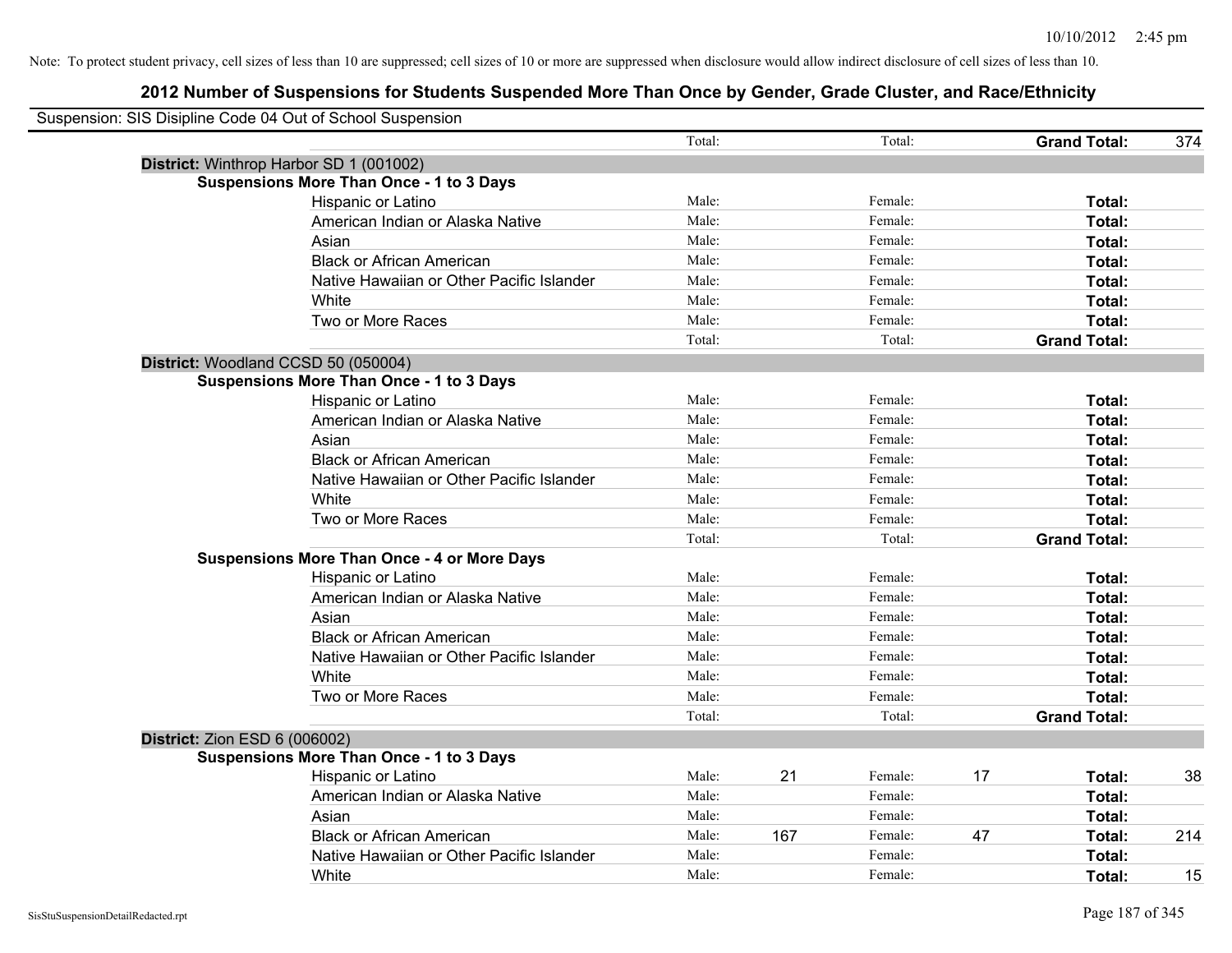| Suspension: SIS Disipline Code 04 Out of School Suspension |                                                    |        |    |         |    |                     |    |
|------------------------------------------------------------|----------------------------------------------------|--------|----|---------|----|---------------------|----|
|                                                            | Two or More Races                                  | Male:  |    | Female: |    | Total:              | 26 |
|                                                            |                                                    | Total: |    | Total:  |    | <b>Grand Total:</b> |    |
|                                                            | <b>Suspensions More Than Once - 4 or More Days</b> |        |    |         |    |                     |    |
|                                                            | Hispanic or Latino                                 | Male:  |    | Female: |    | Total:              |    |
|                                                            | American Indian or Alaska Native                   | Male:  |    | Female: |    | Total:              |    |
|                                                            | Asian                                              | Male:  |    | Female: |    | Total:              |    |
|                                                            | <b>Black or African American</b>                   | Male:  |    | Female: |    | Total:              | 27 |
|                                                            | Native Hawaiian or Other Pacific Islander          | Male:  |    | Female: |    | Total:              |    |
|                                                            | White                                              | Male:  |    | Female: |    | Total:              |    |
|                                                            | Two or More Races                                  | Male:  |    | Female: |    | Total:              |    |
|                                                            |                                                    | Total: |    | Total:  |    | <b>Grand Total:</b> |    |
|                                                            | District: Zion-Benton Twp HSD 126 (126017)         |        |    |         |    |                     |    |
|                                                            | <b>Suspensions More Than Once - 1 to 3 Days</b>    |        |    |         |    |                     |    |
|                                                            | Hispanic or Latino                                 | Male:  |    | Female: |    | Total:              | 41 |
|                                                            | American Indian or Alaska Native                   | Male:  |    | Female: |    | Total:              |    |
|                                                            | Asian                                              | Male:  |    | Female: |    | Total:              |    |
|                                                            | <b>Black or African American</b>                   | Male:  | 44 | Female: | 17 | Total:              | 61 |
|                                                            | Native Hawaiian or Other Pacific Islander          | Male:  |    | Female: |    | Total:              |    |
|                                                            | White                                              | Male:  | 42 | Female: | 11 | Total:              | 53 |
|                                                            | Two or More Races                                  | Male:  |    | Female: |    | Total:              | 15 |
|                                                            |                                                    | Total: |    | Total:  |    | <b>Grand Total:</b> |    |
|                                                            | <b>Suspensions More Than Once - 4 or More Days</b> |        |    |         |    |                     |    |
|                                                            | Hispanic or Latino                                 | Male:  |    | Female: |    | Total:              |    |
|                                                            | American Indian or Alaska Native                   | Male:  |    | Female: |    | Total:              |    |
|                                                            | Asian                                              | Male:  |    | Female: |    | Total:              |    |
|                                                            | <b>Black or African American</b>                   | Male:  |    | Female: |    | Total:              | 29 |
|                                                            | Native Hawaiian or Other Pacific Islander          | Male:  |    | Female: |    | Total:              |    |
|                                                            | White                                              | Male:  |    | Female: |    | Total:              |    |
|                                                            | Two or More Races                                  | Male:  |    | Female: |    | Total:              |    |
|                                                            |                                                    | Total: | 38 | Total:  | 10 | <b>Grand Total:</b> | 48 |
|                                                            |                                                    |        |    |         |    |                     |    |
| Region: Lee/Ogle ROE (47)                                  |                                                    |        |    |         |    |                     |    |
| County: Lee (052)                                          |                                                    |        |    |         |    |                     |    |
| District: Amboy CUSD 272 (272026)                          |                                                    |        |    |         |    |                     |    |
|                                                            | <b>Suspensions More Than Once - 1 to 3 Days</b>    |        |    |         |    |                     |    |
|                                                            | Hispanic or Latino                                 | Male:  |    | Female: |    | Total:              |    |
|                                                            | American Indian or Alaska Native                   | Male:  |    | Female: |    | Total:              |    |
|                                                            | Asian                                              | Male:  |    | Female: |    | Total:              |    |
|                                                            |                                                    |        |    |         |    |                     |    |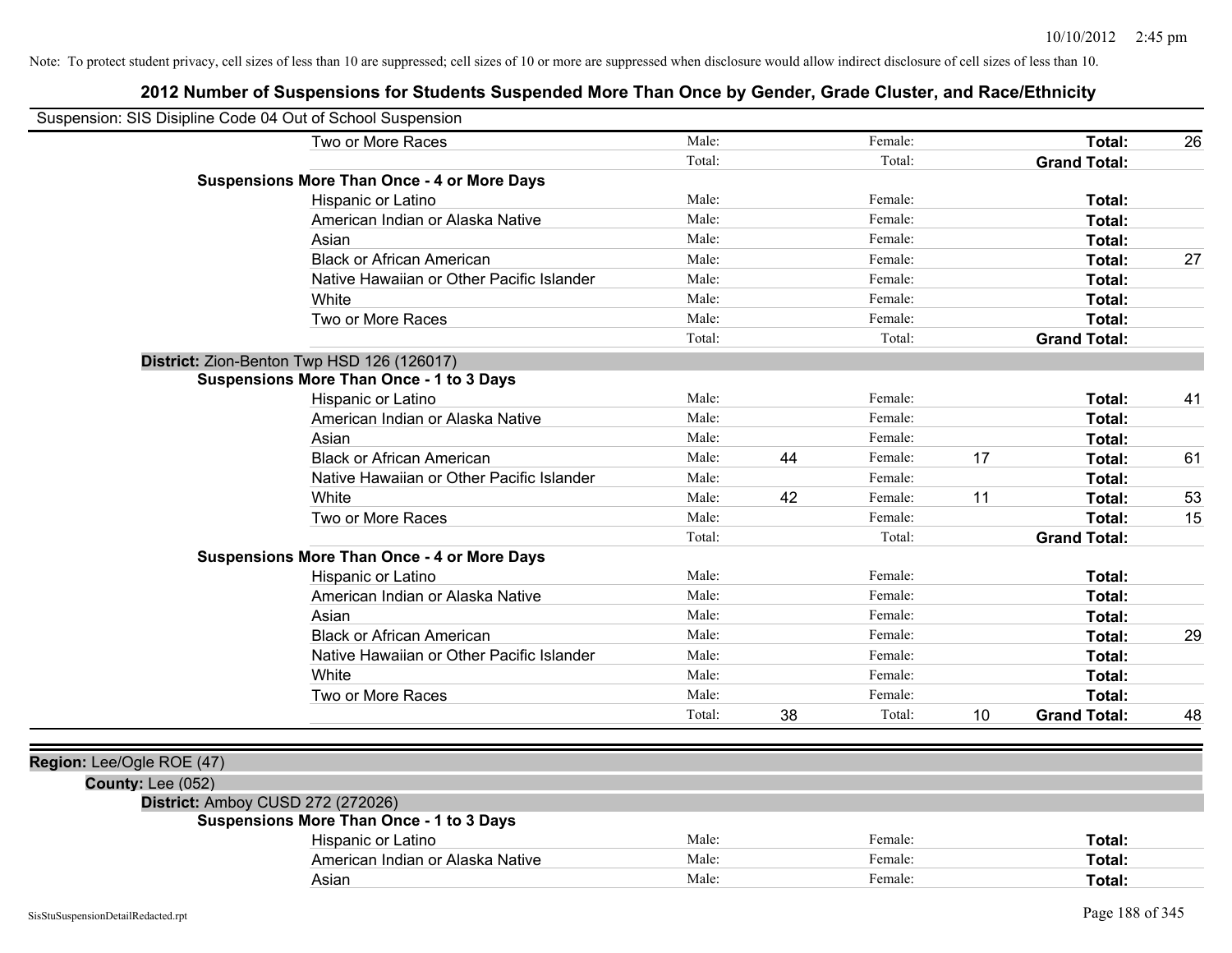| Suspension: SIS Disipline Code 04 Out of School Suspension |                                                    |        |    |         |    |                     |    |
|------------------------------------------------------------|----------------------------------------------------|--------|----|---------|----|---------------------|----|
|                                                            | <b>Black or African American</b>                   | Male:  |    | Female: |    | Total:              |    |
|                                                            | Native Hawaiian or Other Pacific Islander          | Male:  |    | Female: |    | Total:              |    |
|                                                            | White                                              | Male:  | 56 | Female: | 18 | Total:              | 74 |
|                                                            | Two or More Races                                  | Male:  |    | Female: |    | Total:              |    |
|                                                            |                                                    | Total: |    | Total:  |    | <b>Grand Total:</b> |    |
|                                                            | <b>Suspensions More Than Once - 4 or More Days</b> |        |    |         |    |                     |    |
|                                                            | Hispanic or Latino                                 | Male:  |    | Female: |    | Total:              |    |
|                                                            | American Indian or Alaska Native                   | Male:  |    | Female: |    | Total:              |    |
|                                                            | Asian                                              | Male:  |    | Female: |    | Total:              |    |
|                                                            | <b>Black or African American</b>                   | Male:  |    | Female: |    | Total:              |    |
|                                                            | Native Hawaiian or Other Pacific Islander          | Male:  |    | Female: |    | Total:              |    |
|                                                            | White                                              | Male:  |    | Female: |    | Total:              |    |
|                                                            | Two or More Races                                  | Male:  |    | Female: |    | Total:              |    |
|                                                            |                                                    | Total: |    | Total:  |    | <b>Grand Total:</b> |    |
|                                                            | District: Ashton-Franklin Center CUSD 275 (275026) |        |    |         |    |                     |    |
|                                                            | Suspensions More Than Once - 1 to 3 Days           |        |    |         |    |                     |    |
|                                                            | Hispanic or Latino                                 | Male:  |    | Female: |    | Total:              |    |
|                                                            | American Indian or Alaska Native                   | Male:  |    | Female: |    | Total:              |    |
|                                                            | Asian                                              | Male:  |    | Female: |    | Total:              |    |
|                                                            | <b>Black or African American</b>                   | Male:  |    | Female: |    | Total:              |    |
|                                                            | Native Hawaiian or Other Pacific Islander          | Male:  |    | Female: |    | Total:              |    |
|                                                            | White                                              | Male:  |    | Female: |    | Total:              |    |
|                                                            | Two or More Races                                  | Male:  |    | Female: |    | Total:              |    |
|                                                            |                                                    | Total: |    | Total:  |    | <b>Grand Total:</b> |    |
|                                                            | <b>Suspensions More Than Once - 4 or More Days</b> |        |    |         |    |                     |    |
|                                                            | Hispanic or Latino                                 | Male:  |    | Female: |    | Total:              |    |
|                                                            | American Indian or Alaska Native                   | Male:  |    | Female: |    | Total:              |    |
|                                                            | Asian                                              | Male:  |    | Female: |    | Total:              |    |
|                                                            | <b>Black or African American</b>                   | Male:  |    | Female: |    | Total:              |    |
|                                                            | Native Hawaiian or Other Pacific Islander          | Male:  |    | Female: |    | Total:              |    |
|                                                            | White                                              | Male:  |    | Female: |    | Total:              |    |
|                                                            | Two or More Races                                  | Male:  |    | Female: |    | Total:              |    |
|                                                            |                                                    | Total: |    | Total:  |    | <b>Grand Total:</b> |    |
|                                                            | <b>District: Dixon USD 170 (170022)</b>            |        |    |         |    |                     |    |
|                                                            | <b>Suspensions More Than Once - 1 to 3 Days</b>    |        |    |         |    |                     |    |
|                                                            | Hispanic or Latino                                 | Male:  |    | Female: |    | Total:              | 19 |
|                                                            | American Indian or Alaska Native                   | Male:  |    | Female: |    | Total:              |    |
|                                                            | Asian                                              | Male:  |    | Female: |    | Total:              |    |
|                                                            | <b>Black or African American</b>                   | Male:  |    | Female: |    | Total:              | 21 |
| SisStuSuspensionDetailRedacted.rpt                         |                                                    |        |    |         |    | Page 189 of 345     |    |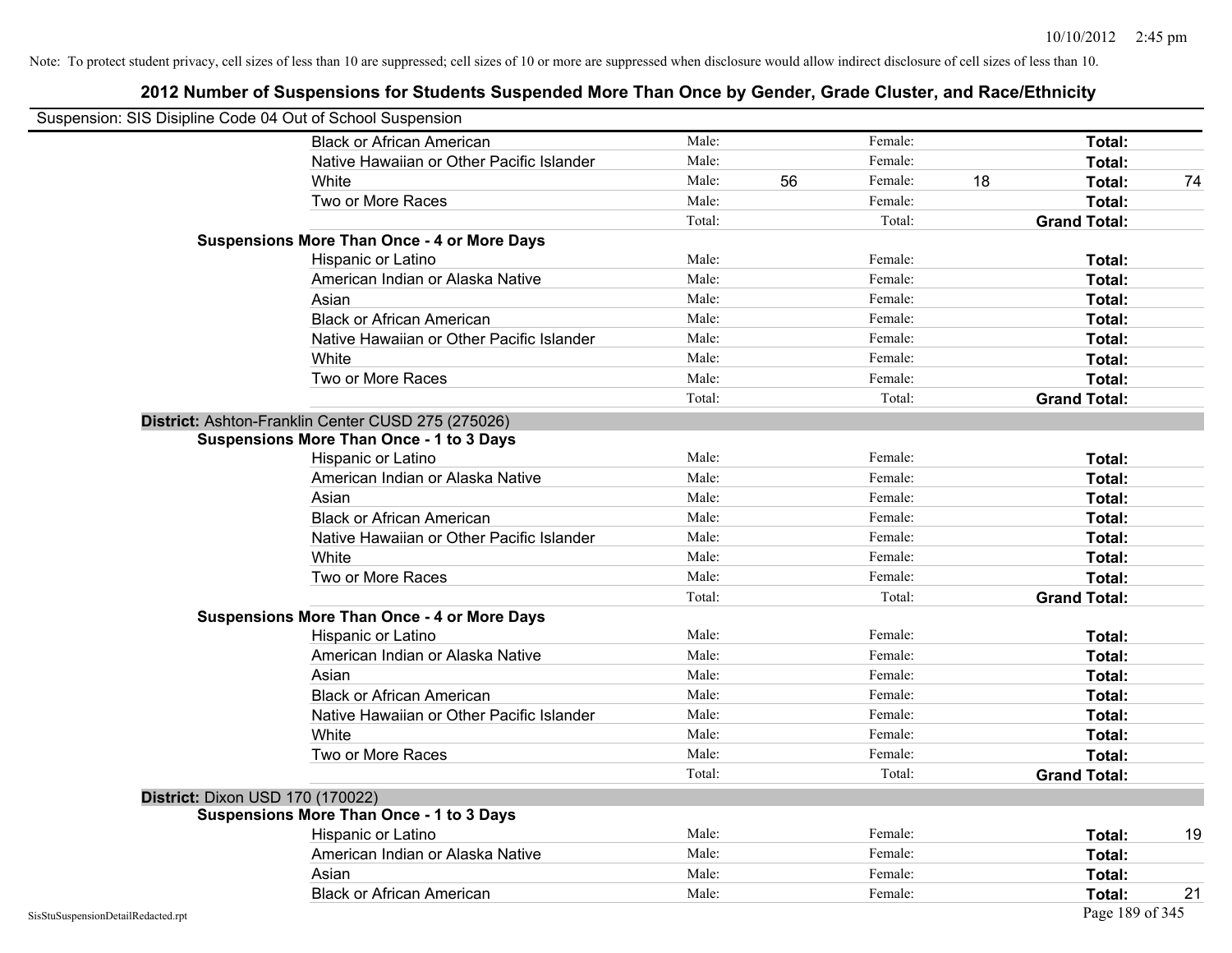| Suspension: SIS Disipline Code 04 Out of School Suspension |                                                    |        |     |         |    |                     |     |
|------------------------------------------------------------|----------------------------------------------------|--------|-----|---------|----|---------------------|-----|
|                                                            | Native Hawaiian or Other Pacific Islander          | Male:  |     | Female: |    | Total:              |     |
|                                                            | White                                              | Male:  | 133 | Female: | 84 | Total:              | 217 |
|                                                            | Two or More Races                                  | Male:  |     | Female: |    | Total:              | 22  |
|                                                            |                                                    | Total: |     | Total:  |    | <b>Grand Total:</b> |     |
|                                                            | <b>Suspensions More Than Once - 4 or More Days</b> |        |     |         |    |                     |     |
|                                                            | Hispanic or Latino                                 | Male:  |     | Female: |    | Total:              |     |
|                                                            | American Indian or Alaska Native                   | Male:  |     | Female: |    | Total:              |     |
|                                                            | Asian                                              | Male:  |     | Female: |    | Total:              |     |
|                                                            | <b>Black or African American</b>                   | Male:  |     | Female: |    | Total:              |     |
|                                                            | Native Hawaiian or Other Pacific Islander          | Male:  |     | Female: |    | Total:              |     |
|                                                            | White                                              | Male:  | 25  | Female: | 12 | Total:              | 37  |
|                                                            | Two or More Races                                  | Male:  |     | Female: |    | Total:              |     |
|                                                            |                                                    | Total: |     | Total:  |    | <b>Grand Total:</b> | 47  |
| District: Paw Paw CUSD 271 (271026)                        |                                                    |        |     |         |    |                     |     |
|                                                            | <b>Suspensions More Than Once - 1 to 3 Days</b>    |        |     |         |    |                     |     |
|                                                            | Hispanic or Latino                                 | Male:  |     | Female: |    | Total:              |     |
|                                                            | American Indian or Alaska Native                   | Male:  |     | Female: |    | Total:              |     |
|                                                            | Asian                                              | Male:  |     | Female: |    | Total:              |     |
|                                                            | <b>Black or African American</b>                   | Male:  |     | Female: |    | Total:              |     |
|                                                            | Native Hawaiian or Other Pacific Islander          | Male:  |     | Female: |    | Total:              |     |
|                                                            | White                                              | Male:  |     | Female: |    | Total:              |     |
|                                                            | Two or More Races                                  | Male:  |     | Female: |    | Total:              |     |
|                                                            |                                                    | Total: |     | Total:  |    | <b>Grand Total:</b> |     |
| District: Steward ESD 220 (220002)                         |                                                    |        |     |         |    |                     |     |
|                                                            | <b>Suspensions More Than Once - 1 to 3 Days</b>    |        |     |         |    |                     |     |
|                                                            | Hispanic or Latino                                 | Male:  |     | Female: |    | Total:              |     |
|                                                            | American Indian or Alaska Native                   | Male:  |     | Female: |    | Total:              |     |
|                                                            | Asian                                              | Male:  |     | Female: |    | Total:              |     |
|                                                            | <b>Black or African American</b>                   | Male:  |     | Female: |    | Total:              |     |
|                                                            | Native Hawaiian or Other Pacific Islander          | Male:  |     | Female: |    | Total:              |     |
|                                                            | White                                              | Male:  |     | Female: |    | Total:              |     |
|                                                            | Two or More Races                                  | Male:  |     | Female: |    | Total:              |     |
|                                                            |                                                    | Total: |     | Total:  |    | <b>Grand Total:</b> |     |
| <b>County: Non-Public School (000)</b>                     |                                                    |        |     |         |    |                     |     |
| District: Lee/Ogle ROE (000000)                            |                                                    |        |     |         |    |                     |     |
|                                                            | <b>Suspensions More Than Once - 1 to 3 Days</b>    |        |     |         |    |                     |     |
|                                                            | Hispanic or Latino                                 | Male:  |     | Female: |    | Total:              |     |
|                                                            | American Indian or Alaska Native                   | Male:  |     | Female: |    | Total:              |     |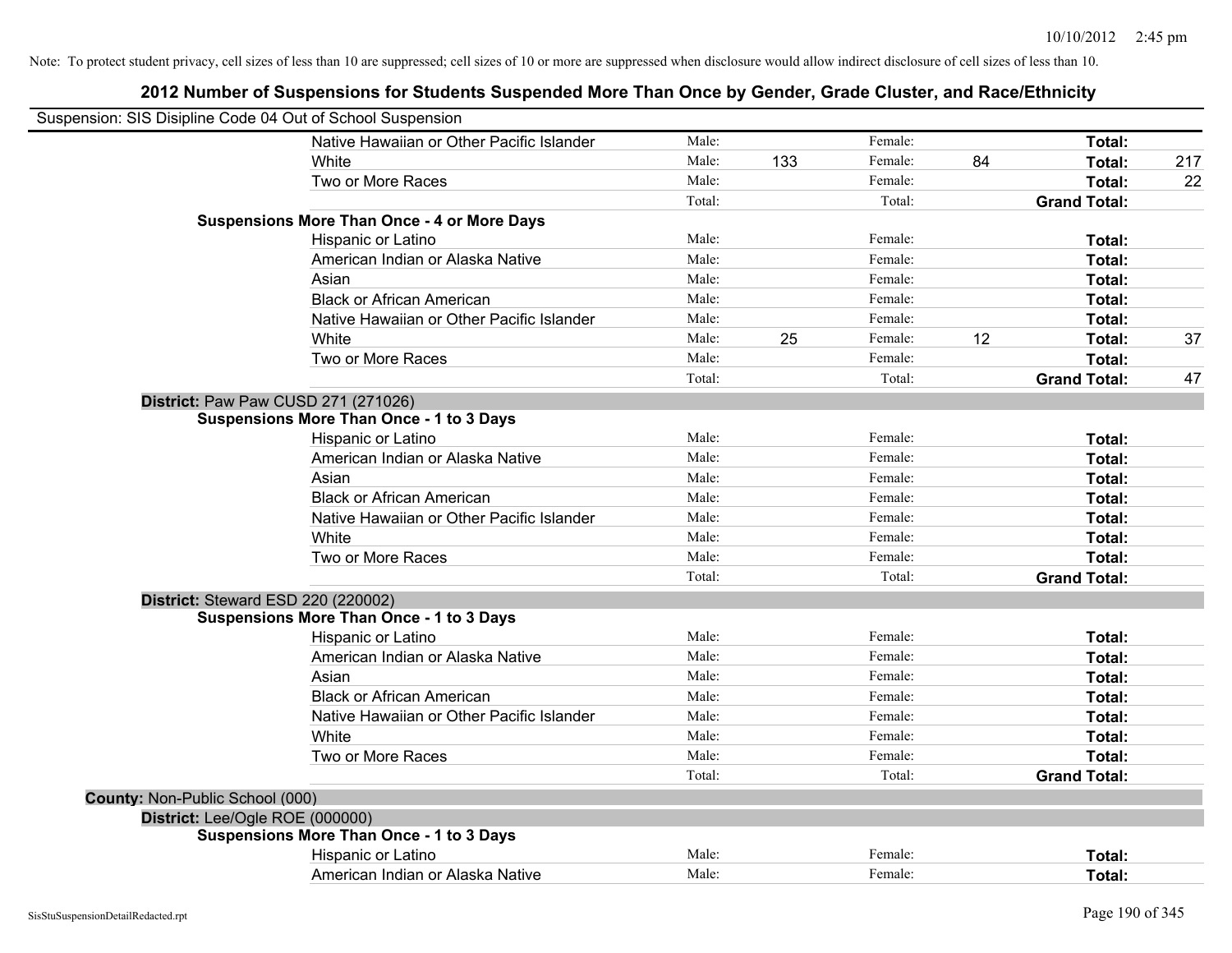|                                    | Suspension: SIS Disipline Code 04 Out of School Suspension |        |         |                     |
|------------------------------------|------------------------------------------------------------|--------|---------|---------------------|
|                                    | Asian                                                      | Male:  | Female: | Total:              |
|                                    | <b>Black or African American</b>                           | Male:  | Female: | Total:              |
|                                    | Native Hawaiian or Other Pacific Islander                  | Male:  | Female: | Total:              |
|                                    | White                                                      | Male:  | Female: | Total:              |
|                                    | Two or More Races                                          | Male:  | Female: | Total:              |
|                                    |                                                            | Total: | Total:  | <b>Grand Total:</b> |
|                                    | <b>Suspensions More Than Once - 4 or More Days</b>         |        |         |                     |
|                                    | Hispanic or Latino                                         | Male:  | Female: | Total:              |
|                                    | American Indian or Alaska Native                           | Male:  | Female: | Total:              |
|                                    | Asian                                                      | Male:  | Female: | Total:              |
|                                    | <b>Black or African American</b>                           | Male:  | Female: | Total:              |
|                                    | Native Hawaiian or Other Pacific Islander                  | Male:  | Female: | Total:              |
|                                    | White                                                      | Male:  | Female: | Total:              |
|                                    | Two or More Races                                          | Male:  | Female: | Total:              |
|                                    |                                                            | Total: | Total:  | <b>Grand Total:</b> |
| County: Ogle (071)                 |                                                            |        |         |                     |
|                                    | District: Forrestville Valley CUSD 221 (221026)            |        |         |                     |
|                                    | <b>Suspensions More Than Once - 1 to 3 Days</b>            |        |         |                     |
|                                    | Hispanic or Latino                                         | Male:  | Female: | Total:              |
|                                    | American Indian or Alaska Native                           | Male:  | Female: | Total:              |
|                                    | Asian                                                      | Male:  | Female: | Total:              |
|                                    | <b>Black or African American</b>                           | Male:  | Female: | Total:              |
|                                    | Native Hawaiian or Other Pacific Islander                  | Male:  | Female: | Total:              |
|                                    | White                                                      | Male:  | Female: | 12<br>Total:        |
|                                    | Two or More Races                                          | Male:  | Female: | Total:              |
|                                    |                                                            | Total: | Total:  | <b>Grand Total:</b> |
|                                    | <b>Suspensions More Than Once - 4 or More Days</b>         |        |         |                     |
|                                    | Hispanic or Latino                                         | Male:  | Female: | Total:              |
|                                    | American Indian or Alaska Native                           | Male:  | Female: | Total:              |
|                                    | Asian                                                      | Male:  | Female: | Total:              |
|                                    | <b>Black or African American</b>                           | Male:  | Female: | Total:              |
|                                    | Native Hawaiian or Other Pacific Islander                  | Male:  | Female: | Total:              |
|                                    | White                                                      | Male:  | Female: | Total:              |
|                                    | Two or More Races                                          | Male:  | Female: | Total:              |
|                                    |                                                            | Total: | Total:  | <b>Grand Total:</b> |
|                                    | District: Meridian CUSD 223 (223026)                       |        |         |                     |
|                                    | <b>Suspensions More Than Once - 1 to 3 Days</b>            |        |         |                     |
|                                    | Hispanic or Latino                                         | Male:  | Female: | Total:              |
|                                    | American Indian or Alaska Native                           | Male:  | Female: | Total:              |
| SisStuSuspensionDetailRedacted.rpt |                                                            |        |         | Page 191 of 345     |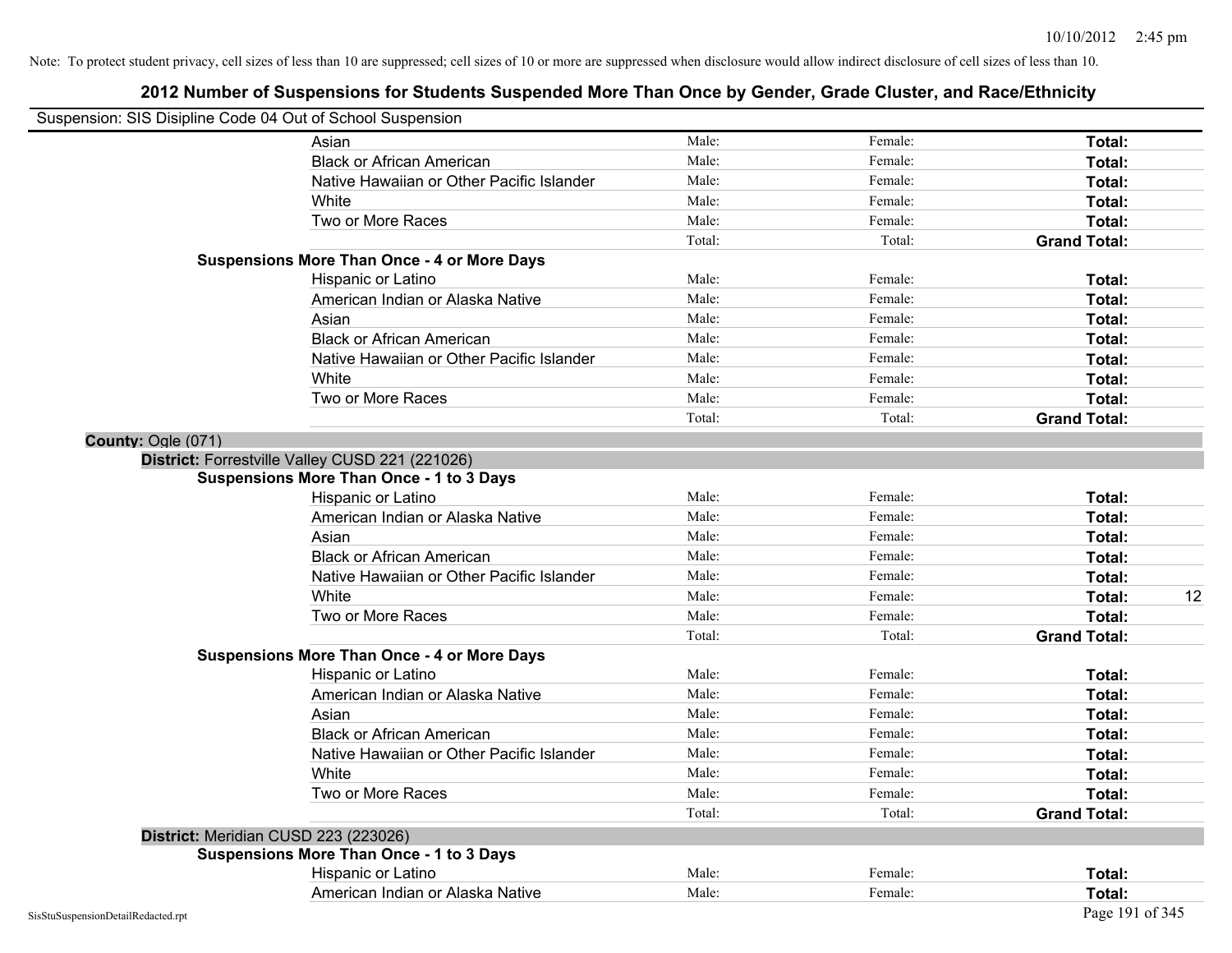| Suspension: SIS Disipline Code 04 Out of School Suspension |                                                    |        |         |                     |    |
|------------------------------------------------------------|----------------------------------------------------|--------|---------|---------------------|----|
|                                                            | Asian                                              | Male:  | Female: | Total:              |    |
|                                                            | <b>Black or African American</b>                   | Male:  | Female: | Total:              |    |
|                                                            | Native Hawaiian or Other Pacific Islander          | Male:  | Female: | Total:              |    |
|                                                            | White                                              | Male:  | Female: | Total:              | 20 |
|                                                            | Two or More Races                                  | Male:  | Female: | Total:              |    |
|                                                            |                                                    | Total: | Total:  | <b>Grand Total:</b> |    |
|                                                            | <b>Suspensions More Than Once - 4 or More Days</b> |        |         |                     |    |
|                                                            | Hispanic or Latino                                 | Male:  | Female: | Total:              |    |
|                                                            | American Indian or Alaska Native                   | Male:  | Female: | Total:              |    |
|                                                            | Asian                                              | Male:  | Female: | Total:              |    |
|                                                            | <b>Black or African American</b>                   | Male:  | Female: | Total:              |    |
|                                                            | Native Hawaiian or Other Pacific Islander          | Male:  | Female: | Total:              |    |
|                                                            | White                                              | Male:  | Female: | Total:              |    |
|                                                            | Two or More Races                                  | Male:  | Female: | Total:              |    |
|                                                            |                                                    | Total: | Total:  | <b>Grand Total:</b> |    |
|                                                            | District: Ogle Co Education Cooperative (801060)   |        |         |                     |    |
|                                                            | <b>Suspensions More Than Once - 1 to 3 Days</b>    |        |         |                     |    |
|                                                            | Hispanic or Latino                                 | Male:  | Female: | Total:              |    |
|                                                            | American Indian or Alaska Native                   | Male:  | Female: | Total:              |    |
|                                                            | Asian                                              | Male:  | Female: | Total:              |    |
|                                                            | <b>Black or African American</b>                   | Male:  | Female: | Total:              |    |
|                                                            | Native Hawaiian or Other Pacific Islander          | Male:  | Female: | Total:              |    |
|                                                            | White                                              | Male:  | Female: | Total:              |    |
|                                                            | Two or More Races                                  | Male:  | Female: | Total:              |    |
|                                                            |                                                    | Total: | Total:  | <b>Grand Total:</b> |    |
| District: Oregon CUSD 220 (220026)                         |                                                    |        |         |                     |    |
|                                                            | <b>Suspensions More Than Once - 1 to 3 Days</b>    |        |         |                     |    |
|                                                            | Hispanic or Latino                                 | Male:  | Female: | Total:              |    |
|                                                            | American Indian or Alaska Native                   | Male:  | Female: | Total:              |    |
|                                                            | Asian                                              | Male:  | Female: | Total:              |    |
|                                                            | <b>Black or African American</b>                   | Male:  | Female: | Total:              |    |
|                                                            | Native Hawaiian or Other Pacific Islander          | Male:  | Female: | Total:              |    |
|                                                            | White                                              | Male:  | Female: | Total:              | 52 |
|                                                            | Two or More Races                                  | Male:  | Female: | Total:              |    |
|                                                            |                                                    | Total: | Total:  | <b>Grand Total:</b> |    |
|                                                            | <b>Suspensions More Than Once - 4 or More Days</b> |        |         |                     |    |
|                                                            | Hispanic or Latino                                 | Male:  | Female: | Total:              |    |
|                                                            | American Indian or Alaska Native                   | Male:  | Female: | Total:              |    |
|                                                            | Asian                                              | Male:  | Female: | Total:              |    |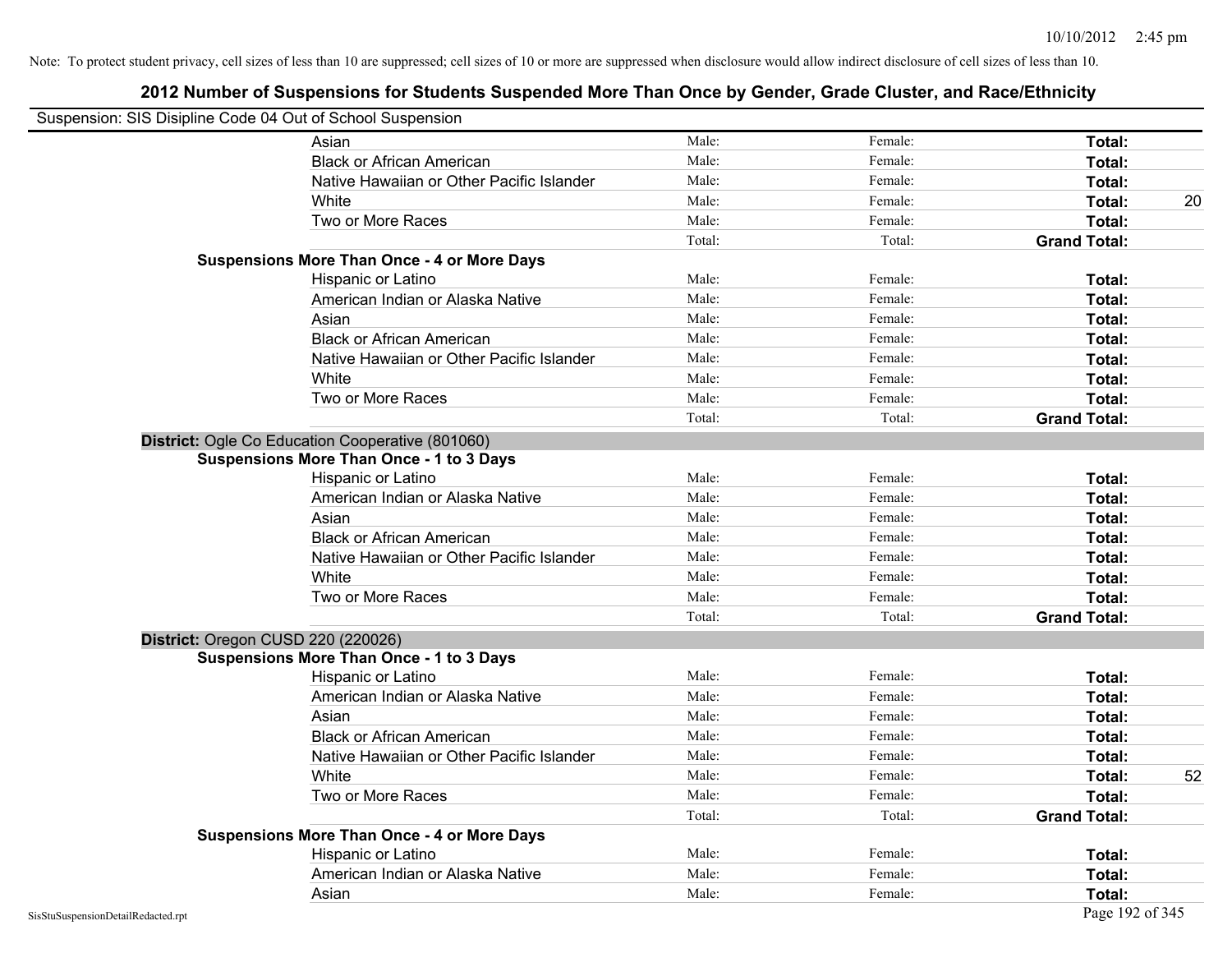| Suspension: SIS Disipline Code 04 Out of School Suspension |                                                    |        |         |                     |    |
|------------------------------------------------------------|----------------------------------------------------|--------|---------|---------------------|----|
|                                                            | <b>Black or African American</b>                   | Male:  | Female: | Total:              |    |
|                                                            | Native Hawaiian or Other Pacific Islander          | Male:  | Female: | Total:              |    |
|                                                            | White                                              | Male:  | Female: | Total:              | 16 |
|                                                            | Two or More Races                                  | Male:  | Female: | Total:              |    |
|                                                            |                                                    | Total: | Total:  | <b>Grand Total:</b> |    |
| District: Polo CUSD 222 (222026)                           |                                                    |        |         |                     |    |
|                                                            | <b>Suspensions More Than Once - 1 to 3 Days</b>    |        |         |                     |    |
|                                                            | Hispanic or Latino                                 | Male:  | Female: | Total:              |    |
|                                                            | American Indian or Alaska Native                   | Male:  | Female: | Total:              |    |
|                                                            | Asian                                              | Male:  | Female: | Total:              |    |
|                                                            | <b>Black or African American</b>                   | Male:  | Female: | Total:              |    |
|                                                            | Native Hawaiian or Other Pacific Islander          | Male:  | Female: | Total:              |    |
|                                                            | White                                              | Male:  | Female: | Total:              | 25 |
|                                                            | Two or More Races                                  | Male:  | Female: | Total:              |    |
|                                                            |                                                    | Total: | Total:  | <b>Grand Total:</b> |    |
|                                                            | <b>Suspensions More Than Once - 4 or More Days</b> |        |         |                     |    |
|                                                            | Hispanic or Latino                                 | Male:  | Female: | Total:              |    |
|                                                            | American Indian or Alaska Native                   | Male:  | Female: | Total:              |    |
|                                                            | Asian                                              | Male:  | Female: | Total:              |    |
|                                                            | <b>Black or African American</b>                   | Male:  | Female: | Total:              |    |
|                                                            | Native Hawaiian or Other Pacific Islander          | Male:  | Female: | Total:              |    |
|                                                            | White                                              | Male:  | Female: | Total:              |    |
|                                                            | Two or More Races                                  | Male:  | Female: | Total:              |    |
|                                                            |                                                    | Total: | Total:  | <b>Grand Total:</b> |    |
|                                                            | District: Rochelle CCSD 231 (231004)               |        |         |                     |    |
|                                                            | <b>Suspensions More Than Once - 1 to 3 Days</b>    |        |         |                     |    |
|                                                            | Hispanic or Latino                                 | Male:  | Female: | Total:              |    |
|                                                            | American Indian or Alaska Native                   | Male:  | Female: | Total:              |    |
|                                                            | Asian                                              | Male:  | Female: | Total:              |    |
|                                                            | <b>Black or African American</b>                   | Male:  | Female: | Total:              |    |
|                                                            | Native Hawaiian or Other Pacific Islander          | Male:  | Female: | Total:              |    |
|                                                            | White                                              | Male:  | Female: | Total:              | 11 |
|                                                            | Two or More Races                                  | Male:  | Female: | Total:              |    |
|                                                            |                                                    | Total: | Total:  | <b>Grand Total:</b> | 21 |
|                                                            | <b>Suspensions More Than Once - 4 or More Days</b> |        |         |                     |    |
|                                                            | Hispanic or Latino                                 | Male:  | Female: | Total:              |    |
|                                                            | American Indian or Alaska Native                   | Male:  | Female: | Total:              |    |
|                                                            | Asian                                              | Male:  | Female: | Total:              |    |
|                                                            | <b>Black or African American</b>                   | Male:  | Female: | Total:              |    |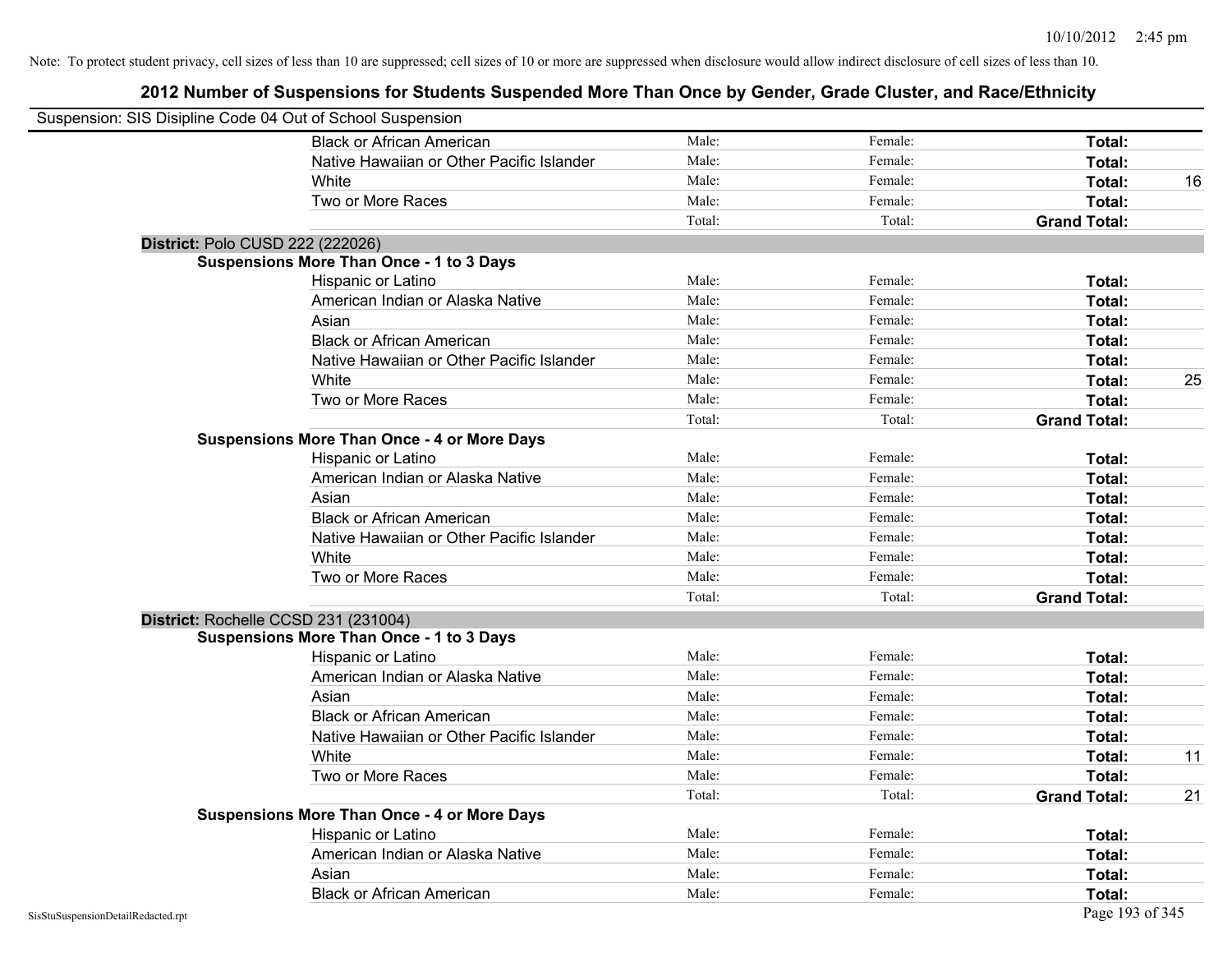| Suspension: SIS Disipline Code 04 Out of School Suspension |                                                    |        |         |                     |    |
|------------------------------------------------------------|----------------------------------------------------|--------|---------|---------------------|----|
|                                                            | Native Hawaiian or Other Pacific Islander          | Male:  | Female: | Total:              |    |
|                                                            | White                                              | Male:  | Female: | Total:              |    |
|                                                            | Two or More Races                                  | Male:  | Female: | Total:              |    |
|                                                            |                                                    | Total: | Total:  | <b>Grand Total:</b> |    |
|                                                            | District: Rochelle Twp HSD 212 (212017)            |        |         |                     |    |
|                                                            | <b>Suspensions More Than Once - 1 to 3 Days</b>    |        |         |                     |    |
|                                                            | Hispanic or Latino                                 | Male:  | Female: | Total:              |    |
|                                                            | American Indian or Alaska Native                   | Male:  | Female: | Total:              |    |
|                                                            | Asian                                              | Male:  | Female: | Total:              |    |
|                                                            | <b>Black or African American</b>                   | Male:  | Female: | Total:              |    |
|                                                            | Native Hawaiian or Other Pacific Islander          | Male:  | Female: | Total:              |    |
|                                                            | White                                              | Male:  | Female: | Total:              |    |
|                                                            | Two or More Races                                  | Male:  | Female: | Total:              |    |
|                                                            |                                                    | Total: | Total:  | <b>Grand Total:</b> | 21 |
|                                                            | <b>Suspensions More Than Once - 4 or More Days</b> |        |         |                     |    |
|                                                            | Hispanic or Latino                                 | Male:  | Female: | Total:              |    |
|                                                            | American Indian or Alaska Native                   | Male:  | Female: | Total:              |    |
|                                                            | Asian                                              | Male:  | Female: | Total:              |    |
|                                                            | <b>Black or African American</b>                   | Male:  | Female: | Total:              |    |
|                                                            | Native Hawaiian or Other Pacific Islander          | Male:  | Female: | Total:              |    |
|                                                            | White                                              | Male:  | Female: | Total:              |    |
|                                                            | Two or More Races                                  | Male:  | Female: | Total:              |    |
|                                                            |                                                    | Total: | Total:  | <b>Grand Total:</b> | 15 |
| Region: Logan/Mason/Menard ROE (38)                        |                                                    |        |         |                     |    |
| County: Logan (054)                                        |                                                    |        |         |                     |    |
|                                                            | District: Chester-East Lincoln CCSD 61 (061004)    |        |         |                     |    |
|                                                            | <b>Suspensions More Than Once - 1 to 3 Days</b>    |        |         |                     |    |
|                                                            | Hispanic or Latino                                 | Male:  | Female: | Total:              |    |
|                                                            | American Indian or Alaska Native                   | Male:  | Female: | Total:              |    |
|                                                            | Asian                                              | Male:  | Female: | Total:              |    |
|                                                            | <b>Black or African American</b>                   | Male:  | Female: | Total:              |    |
|                                                            | Native Hawaiian or Other Pacific Islander          | Male:  | Female: | Total:              |    |
|                                                            | White                                              | Male:  | Female: | Total:              |    |
|                                                            | Two or More Races                                  | Male:  | Female: | Total:              |    |
|                                                            |                                                    | Total: | Total:  | <b>Grand Total:</b> |    |
|                                                            | <b>Suspensions More Than Once - 4 or More Days</b> |        |         |                     |    |
|                                                            | Hispanic or Latino                                 | Male:  | Female: | Total:              |    |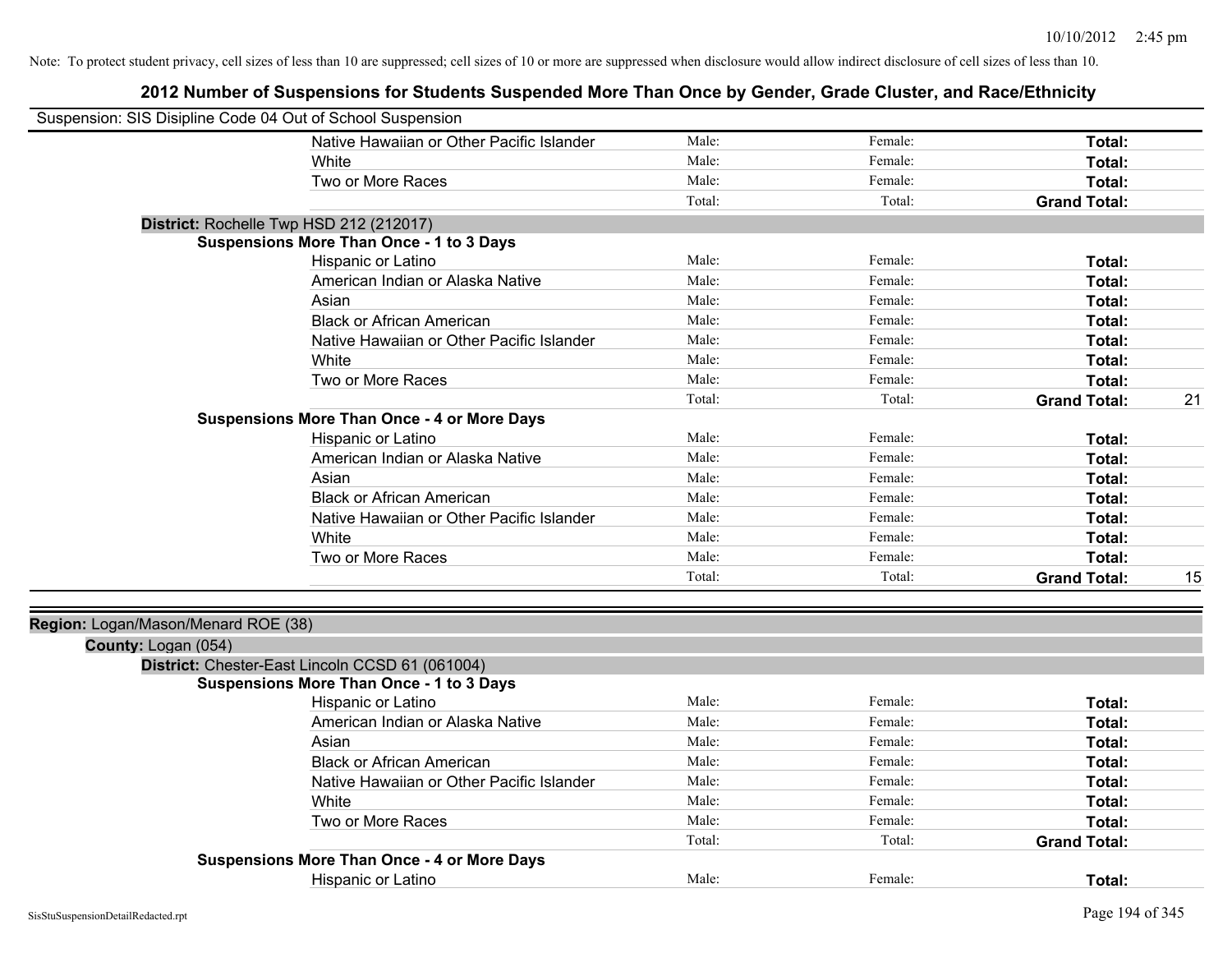| Suspension: SIS Disipline Code 04 Out of School Suspension |        |    |         |    |                     |     |
|------------------------------------------------------------|--------|----|---------|----|---------------------|-----|
| American Indian or Alaska Native                           | Male:  |    | Female: |    | Total:              |     |
| Asian                                                      | Male:  |    | Female: |    | Total:              |     |
| <b>Black or African American</b>                           | Male:  |    | Female: |    | Total:              |     |
| Native Hawaiian or Other Pacific Islander                  | Male:  |    | Female: |    | Total:              |     |
| White                                                      | Male:  |    | Female: |    | Total:              |     |
| Two or More Races                                          | Male:  |    | Female: |    | Total:              |     |
|                                                            | Total: |    | Total:  |    | <b>Grand Total:</b> |     |
| District: Lincoln CHSD 404 (404016)                        |        |    |         |    |                     |     |
| <b>Suspensions More Than Once - 1 to 3 Days</b>            |        |    |         |    |                     |     |
| Hispanic or Latino                                         | Male:  |    | Female: |    | Total:              |     |
| American Indian or Alaska Native                           | Male:  |    | Female: |    | Total:              |     |
| Asian                                                      | Male:  |    | Female: |    | Total:              |     |
| <b>Black or African American</b>                           | Male:  |    | Female: |    | Total:              | 15  |
| Native Hawaiian or Other Pacific Islander                  | Male:  |    | Female: |    | Total:              |     |
| White                                                      | Male:  | 97 | Female: | 42 | Total:              | 139 |
| Two or More Races                                          | Male:  |    | Female: |    | Total:              |     |
|                                                            | Total: |    | Total:  |    | <b>Grand Total:</b> |     |
| <b>Suspensions More Than Once - 4 or More Days</b>         |        |    |         |    |                     |     |
| Hispanic or Latino                                         | Male:  |    | Female: |    | Total:              |     |
| American Indian or Alaska Native                           | Male:  |    | Female: |    | Total:              |     |
| Asian                                                      | Male:  |    | Female: |    | Total:              |     |
| <b>Black or African American</b>                           | Male:  |    | Female: |    | Total:              |     |
| Native Hawaiian or Other Pacific Islander                  | Male:  |    | Female: |    | Total:              |     |
| White                                                      | Male:  |    | Female: |    | Total:              | 17  |
| Two or More Races                                          | Male:  |    | Female: |    | <b>Total:</b>       |     |
|                                                            | Total: |    | Total:  |    | <b>Grand Total:</b> |     |
| District: Lincoln ESD 27 (027002)                          |        |    |         |    |                     |     |
| <b>Suspensions More Than Once - 1 to 3 Days</b>            |        |    |         |    |                     |     |
| Hispanic or Latino                                         | Male:  |    | Female: |    | Total:              |     |
| American Indian or Alaska Native                           | Male:  |    | Female: |    | Total:              |     |
| Asian                                                      | Male:  |    | Female: |    | Total:              |     |
| <b>Black or African American</b>                           | Male:  |    | Female: |    | Total:              |     |
| Native Hawaiian or Other Pacific Islander                  | Male:  |    | Female: |    | Total:              |     |
| White                                                      | Male:  |    | Female: |    | Total:              | 31  |
| Two or More Races                                          | Male:  |    | Female: |    | Total:              |     |
|                                                            | Total: |    | Total:  |    | <b>Grand Total:</b> |     |
| <b>Suspensions More Than Once - 4 or More Days</b>         |        |    |         |    |                     |     |
| Hispanic or Latino                                         | Male:  |    | Female: |    | Total:              |     |
| American Indian or Alaska Native                           | Male:  |    | Female: |    | Total:              |     |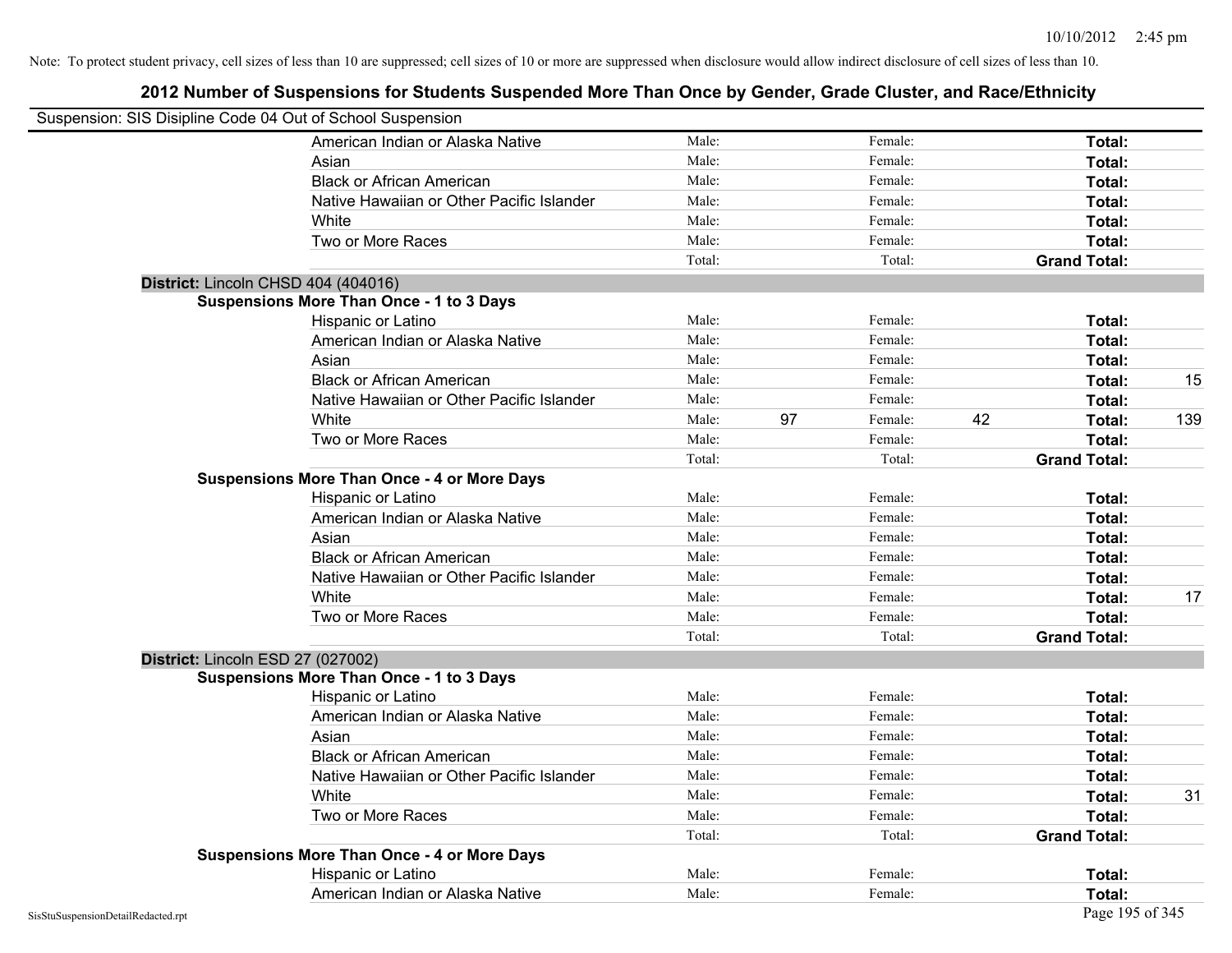### **2012 Number of Suspensions for Students Suspended More Than Once by Gender, Grade Cluster, and Race/Ethnicity**

| Suspension: SIS Disipline Code 04 Out of School Suspension |        |         |                     |
|------------------------------------------------------------|--------|---------|---------------------|
| Asian                                                      | Male:  | Female: | Total:              |
| <b>Black or African American</b>                           | Male:  | Female: | Total:              |
| Native Hawaiian or Other Pacific Islander                  | Male:  | Female: | Total:              |
| White                                                      | Male:  | Female: | Total:              |
| Two or More Races                                          | Male:  | Female: | Total:              |
|                                                            | Total: | Total:  | <b>Grand Total:</b> |
| District: Mt Pulaski CUSD 23 (023026)                      |        |         |                     |
| <b>Suspensions More Than Once - 1 to 3 Days</b>            |        |         |                     |
| Hispanic or Latino                                         | Male:  | Female: | Total:              |
| American Indian or Alaska Native                           | Male:  | Female: | Total:              |
| Asian                                                      | Male:  | Female: | Total:              |
| <b>Black or African American</b>                           | Male:  | Female: | Total:              |
| Native Hawaiian or Other Pacific Islander                  | Male:  | Female: | Total:              |
| White                                                      | Male:  | Female: | Total:              |
| Two or More Races                                          | Male:  | Female: | Total:              |
|                                                            | Total: | Total:  | <b>Grand Total:</b> |
| <b>Suspensions More Than Once - 4 or More Days</b>         |        |         |                     |
| Hispanic or Latino                                         | Male:  | Female: | Total:              |
| American Indian or Alaska Native                           | Male:  | Female: | Total:              |
| Asian                                                      | Male:  | Female: | Total:              |
| <b>Black or African American</b>                           | Male:  | Female: | Total:              |
| Native Hawaiian or Other Pacific Islander                  | Male:  | Female: | Total:              |
| White                                                      | Male:  | Female: | Total:              |
| Two or More Races                                          | Male:  | Female: | Total:              |
|                                                            | Total: | Total:  | <b>Grand Total:</b> |
| District: New Holland-Middletown ED 88 (088002)            |        |         |                     |
| <b>Suspensions More Than Once - 1 to 3 Days</b>            |        |         |                     |
| Hispanic or Latino                                         | Male:  | Female: | Total:              |
| American Indian or Alaska Native                           | Male:  | Female: | Total:              |
| Asian                                                      | Male:  | Female: | Total:              |
| <b>Black or African American</b>                           | Male:  | Female: | Total:              |
| Native Hawaiian or Other Pacific Islander                  | Male:  | Female: | Total:              |
| White                                                      | Male:  | Female: | Total:              |
| Two or More Races                                          | Male:  | Female: | Total:              |
|                                                            | Total: | Total:  | <b>Grand Total:</b> |

**Suspensions More Than Once - 1 to 3 Days**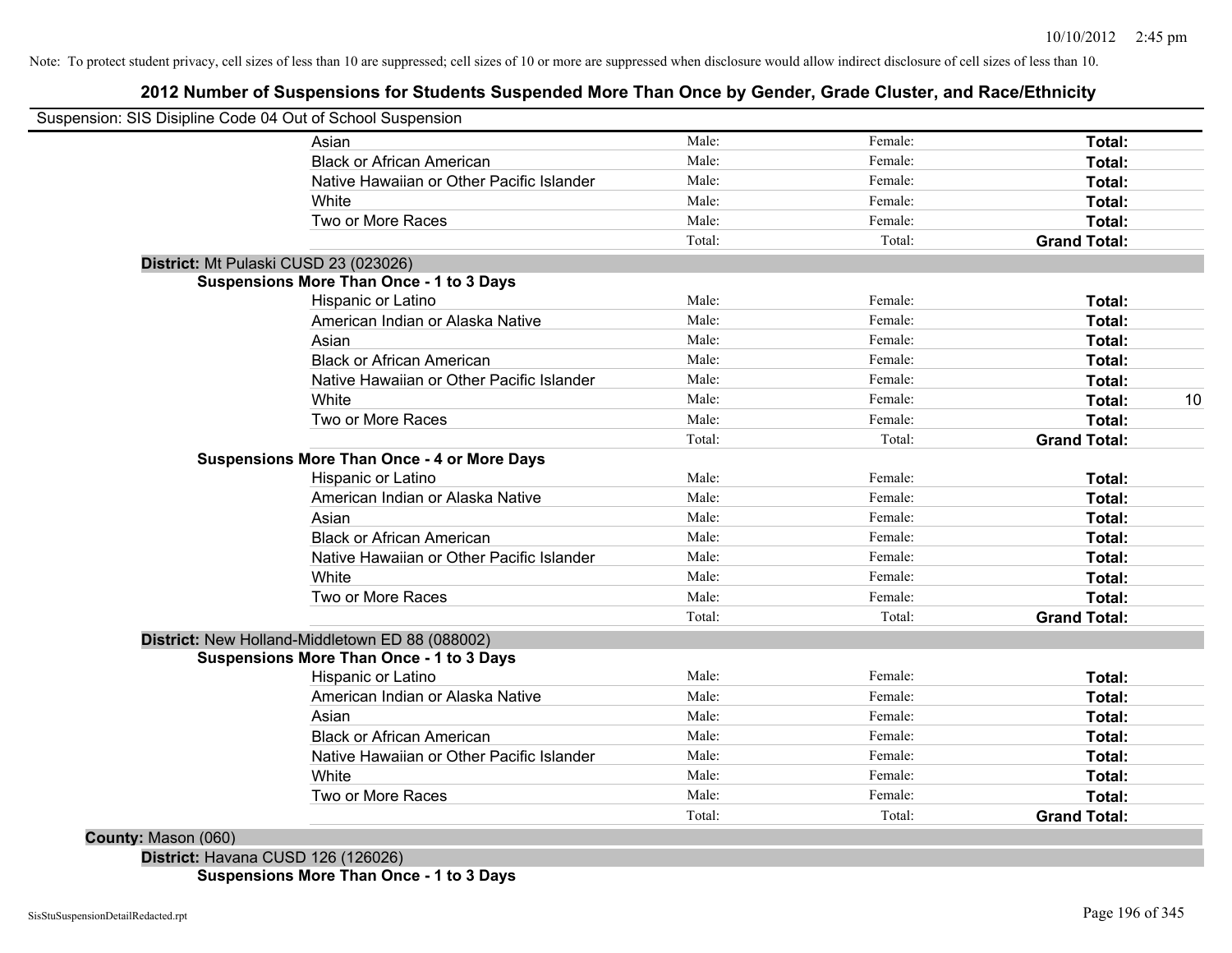|                                    | Suspension: SIS Disipline Code 04 Out of School Suspension |        |         |                     |
|------------------------------------|------------------------------------------------------------|--------|---------|---------------------|
|                                    | Hispanic or Latino                                         | Male:  | Female: | Total:              |
|                                    | American Indian or Alaska Native                           | Male:  | Female: | Total:              |
|                                    | Asian                                                      | Male:  | Female: | Total:              |
|                                    | <b>Black or African American</b>                           | Male:  | Female: | Total:              |
|                                    | Native Hawaiian or Other Pacific Islander                  | Male:  | Female: | Total:              |
|                                    | White                                                      | Male:  | Female: | Total:              |
|                                    | Two or More Races                                          | Male:  | Female: | Total:              |
|                                    |                                                            | Total: | Total:  | <b>Grand Total:</b> |
|                                    | <b>Suspensions More Than Once - 4 or More Days</b>         |        |         |                     |
|                                    | Hispanic or Latino                                         | Male:  | Female: | Total:              |
|                                    | American Indian or Alaska Native                           | Male:  | Female: | Total:              |
|                                    | Asian                                                      | Male:  | Female: | Total:              |
|                                    | <b>Black or African American</b>                           | Male:  | Female: | Total:              |
|                                    | Native Hawaiian or Other Pacific Islander                  | Male:  | Female: | Total:              |
|                                    | White                                                      | Male:  | Female: | Total:              |
|                                    | Two or More Races                                          | Male:  | Female: | Total:              |
|                                    |                                                            | Total: | Total:  | <b>Grand Total:</b> |
|                                    | District: Illini Central CUSD 189 (189026)                 |        |         |                     |
|                                    | <b>Suspensions More Than Once - 1 to 3 Days</b>            |        |         |                     |
|                                    | Hispanic or Latino                                         | Male:  | Female: | Total:              |
|                                    | American Indian or Alaska Native                           | Male:  | Female: | Total:              |
|                                    | Asian                                                      | Male:  | Female: | Total:              |
|                                    | <b>Black or African American</b>                           | Male:  | Female: | Total:              |
|                                    | Native Hawaiian or Other Pacific Islander                  | Male:  | Female: | Total:              |
|                                    | White                                                      | Male:  | Female: | Total:<br>43        |
|                                    | Two or More Races                                          | Male:  | Female: | Total:              |
|                                    |                                                            | Total: | Total:  | <b>Grand Total:</b> |
|                                    | <b>Suspensions More Than Once - 4 or More Days</b>         |        |         |                     |
|                                    | Hispanic or Latino                                         | Male:  | Female: | Total:              |
|                                    | American Indian or Alaska Native                           | Male:  | Female: | Total:              |
|                                    | Asian                                                      | Male:  | Female: | Total:              |
|                                    | <b>Black or African American</b>                           | Male:  | Female: | Total:              |
|                                    | Native Hawaiian or Other Pacific Islander                  | Male:  | Female: | Total:              |
|                                    | White                                                      | Male:  | Female: | Total:              |
|                                    | Two or More Races                                          | Male:  | Female: | Total:              |
|                                    |                                                            | Total: | Total:  | <b>Grand Total:</b> |
|                                    | District: Midwest Central CUSD 191 (191026)                |        |         |                     |
|                                    | <b>Suspensions More Than Once - 1 to 3 Days</b>            |        |         |                     |
|                                    | Hispanic or Latino                                         | Male:  | Female: | Total:              |
| SisStuSuspensionDetailRedacted.rpt |                                                            |        |         | Page 197 of 345     |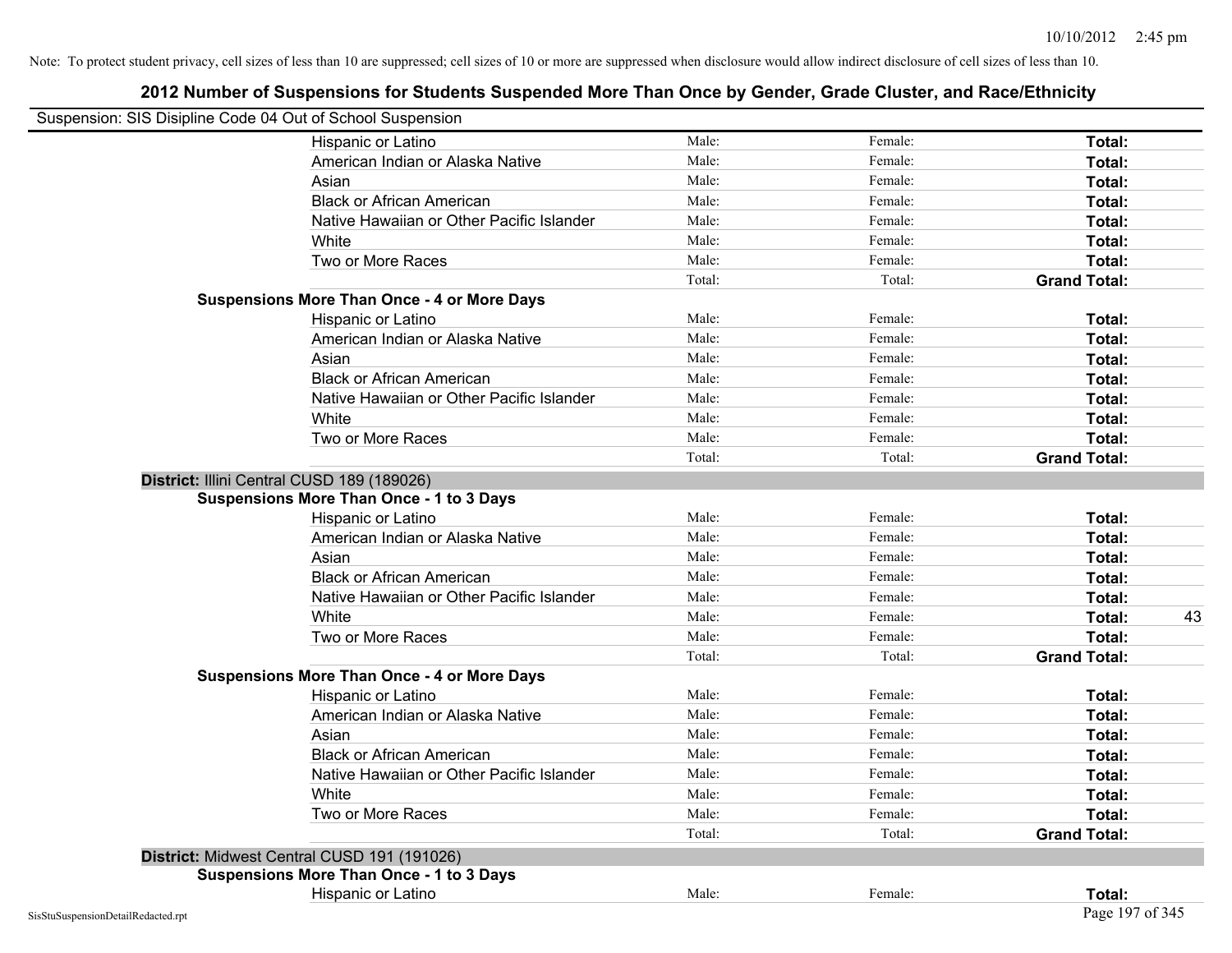| Suspension: SIS Disipline Code 04 Out of School Suspension |                                                    |        |         |                     |    |
|------------------------------------------------------------|----------------------------------------------------|--------|---------|---------------------|----|
|                                                            | American Indian or Alaska Native                   | Male:  | Female: | Total:              |    |
|                                                            | Asian                                              | Male:  | Female: | Total:              |    |
|                                                            | <b>Black or African American</b>                   | Male:  | Female: | <b>Total:</b>       |    |
|                                                            | Native Hawaiian or Other Pacific Islander          | Male:  | Female: | Total:              |    |
|                                                            | White                                              | Male:  | Female: | Total:              | 51 |
|                                                            | Two or More Races                                  | Male:  | Female: | Total:              |    |
|                                                            |                                                    | Total: | Total:  | <b>Grand Total:</b> |    |
|                                                            | <b>Suspensions More Than Once - 4 or More Days</b> |        |         |                     |    |
|                                                            | Hispanic or Latino                                 | Male:  | Female: | Total:              |    |
|                                                            | American Indian or Alaska Native                   | Male:  | Female: | Total:              |    |
|                                                            | Asian                                              | Male:  | Female: | Total:              |    |
|                                                            | <b>Black or African American</b>                   | Male:  | Female: | Total:              |    |
|                                                            | Native Hawaiian or Other Pacific Islander          | Male:  | Female: | Total:              |    |
|                                                            | White                                              | Male:  | Female: | Total:              |    |
|                                                            | Two or More Races                                  | Male:  | Female: | Total:              |    |
|                                                            |                                                    | Total: | Total:  | <b>Grand Total:</b> |    |
| County: Menard (065)                                       |                                                    |        |         |                     |    |
| District: Athens CUSD 213 (213026)                         |                                                    |        |         |                     |    |
|                                                            | <b>Suspensions More Than Once - 1 to 3 Days</b>    |        |         |                     |    |
|                                                            | Hispanic or Latino                                 | Male:  | Female: | Total:              |    |
|                                                            | American Indian or Alaska Native                   | Male:  | Female: | Total:              |    |
|                                                            | Asian                                              | Male:  | Female: | Total:              |    |
|                                                            | <b>Black or African American</b>                   | Male:  | Female: | Total:              |    |
|                                                            | Native Hawaiian or Other Pacific Islander          | Male:  | Female: | Total:              |    |
|                                                            | White                                              | Male:  | Female: | Total:              |    |
|                                                            | Two or More Races                                  | Male:  | Female: | Total:              |    |
|                                                            |                                                    | Total: | Total:  | <b>Grand Total:</b> |    |
| District: Porta CUSD 202 (202026)                          |                                                    |        |         |                     |    |
|                                                            | <b>Suspensions More Than Once - 1 to 3 Days</b>    |        |         |                     |    |
|                                                            | Hispanic or Latino                                 | Male:  | Female: | Total:              |    |
|                                                            | American Indian or Alaska Native                   | Male:  | Female: | Total:              |    |
|                                                            | Asian                                              | Male:  | Female: | Total:              |    |
|                                                            | <b>Black or African American</b>                   | Male:  | Female: | Total:              |    |
|                                                            | Native Hawaiian or Other Pacific Islander          | Male:  | Female: | Total:              |    |
|                                                            | White                                              | Male:  | Female: | Total:              |    |
|                                                            | Two or More Races                                  | Male:  | Female: | Total:              |    |
|                                                            |                                                    | Total: | Total:  | <b>Grand Total:</b> |    |
|                                                            | <b>Suspensions More Than Once - 4 or More Days</b> |        |         |                     |    |
|                                                            | Hispanic or Latino                                 | Male:  | Female: | Total:              |    |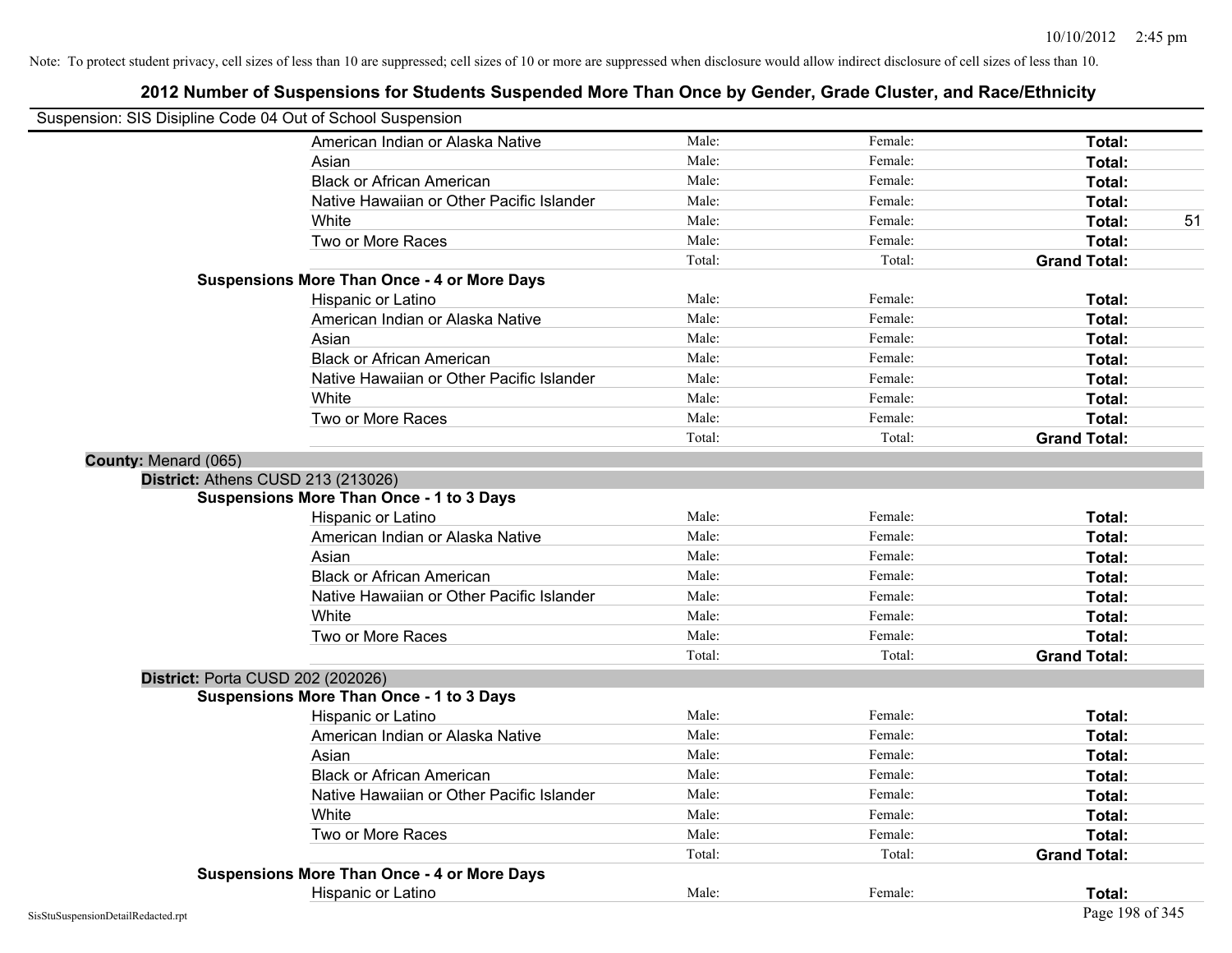| Suspension: SIS Disipline Code 04 Out of School Suspension |                                                                                             |        |     |         |     |                     |       |
|------------------------------------------------------------|---------------------------------------------------------------------------------------------|--------|-----|---------|-----|---------------------|-------|
|                                                            | American Indian or Alaska Native                                                            | Male:  |     | Female: |     | Total:              |       |
|                                                            | Asian                                                                                       | Male:  |     | Female: |     | Total:              |       |
|                                                            | <b>Black or African American</b>                                                            | Male:  |     | Female: |     | Total:              |       |
|                                                            | Native Hawaiian or Other Pacific Islander                                                   | Male:  |     | Female: |     | Total:              |       |
|                                                            | White                                                                                       | Male:  |     | Female: |     | Total:              |       |
|                                                            | Two or More Races                                                                           | Male:  |     | Female: |     | Total:              |       |
|                                                            |                                                                                             | Total: |     | Total:  |     | <b>Grand Total:</b> |       |
|                                                            |                                                                                             |        |     |         |     |                     |       |
| Region: Macon/Piatt ROE (39)                               |                                                                                             |        |     |         |     |                     |       |
| County: Macon (055)                                        |                                                                                             |        |     |         |     |                     |       |
|                                                            | District: Argenta-Oreana CUSD 1 (001026)<br><b>Suspensions More Than Once - 1 to 3 Days</b> |        |     |         |     |                     |       |
|                                                            | Hispanic or Latino                                                                          | Male:  |     | Female: |     | Total:              |       |
|                                                            | American Indian or Alaska Native                                                            | Male:  |     | Female: |     | Total:              |       |
|                                                            | Asian                                                                                       | Male:  |     | Female: |     | Total:              |       |
|                                                            | <b>Black or African American</b>                                                            | Male:  |     | Female: |     | Total:              |       |
|                                                            | Native Hawaiian or Other Pacific Islander                                                   | Male:  |     | Female: |     | Total:              |       |
|                                                            | White                                                                                       | Male:  |     | Female: |     | Total:              | 38    |
|                                                            | Two or More Races                                                                           | Male:  |     | Female: |     | Total:              |       |
|                                                            |                                                                                             | Total: |     | Total:  |     | <b>Grand Total:</b> |       |
|                                                            | <b>Suspensions More Than Once - 4 or More Days</b>                                          |        |     |         |     |                     |       |
|                                                            | Hispanic or Latino                                                                          | Male:  |     | Female: |     | Total:              |       |
|                                                            | American Indian or Alaska Native                                                            | Male:  |     | Female: |     | Total:              |       |
|                                                            | Asian                                                                                       | Male:  |     | Female: |     | Total:              |       |
|                                                            | <b>Black or African American</b>                                                            | Male:  |     | Female: |     | Total:              |       |
|                                                            | Native Hawaiian or Other Pacific Islander                                                   | Male:  |     | Female: |     | Total:              |       |
|                                                            | White                                                                                       | Male:  |     | Female: |     | Total:              | 28    |
|                                                            | Two or More Races                                                                           | Male:  |     | Female: |     | Total:              |       |
|                                                            |                                                                                             | Total: |     | Total:  |     | <b>Grand Total:</b> | 40    |
|                                                            | District: Decatur SD 61 (061025)                                                            |        |     |         |     |                     |       |
|                                                            | <b>Suspensions More Than Once - 1 to 3 Days</b>                                             |        |     |         |     |                     |       |
|                                                            | Hispanic or Latino                                                                          | Male:  |     | Female: |     | Total:              | 18    |
|                                                            | American Indian or Alaska Native                                                            | Male:  |     | Female: |     | Total:              |       |
|                                                            | Asian                                                                                       | Male:  |     | Female: |     | Total:              |       |
|                                                            | <b>Black or African American</b>                                                            | Male:  | 988 | Female: | 442 | Total:              | 1,430 |
|                                                            | Native Hawaiian or Other Pacific Islander                                                   | Male:  |     | Female: |     | Total:              |       |
|                                                            | White                                                                                       | Male:  | 255 | Female: | 118 | Total:              | 373   |
|                                                            | Two or More Races                                                                           | Male:  | 123 | Female: | 81  | Total:              | 204   |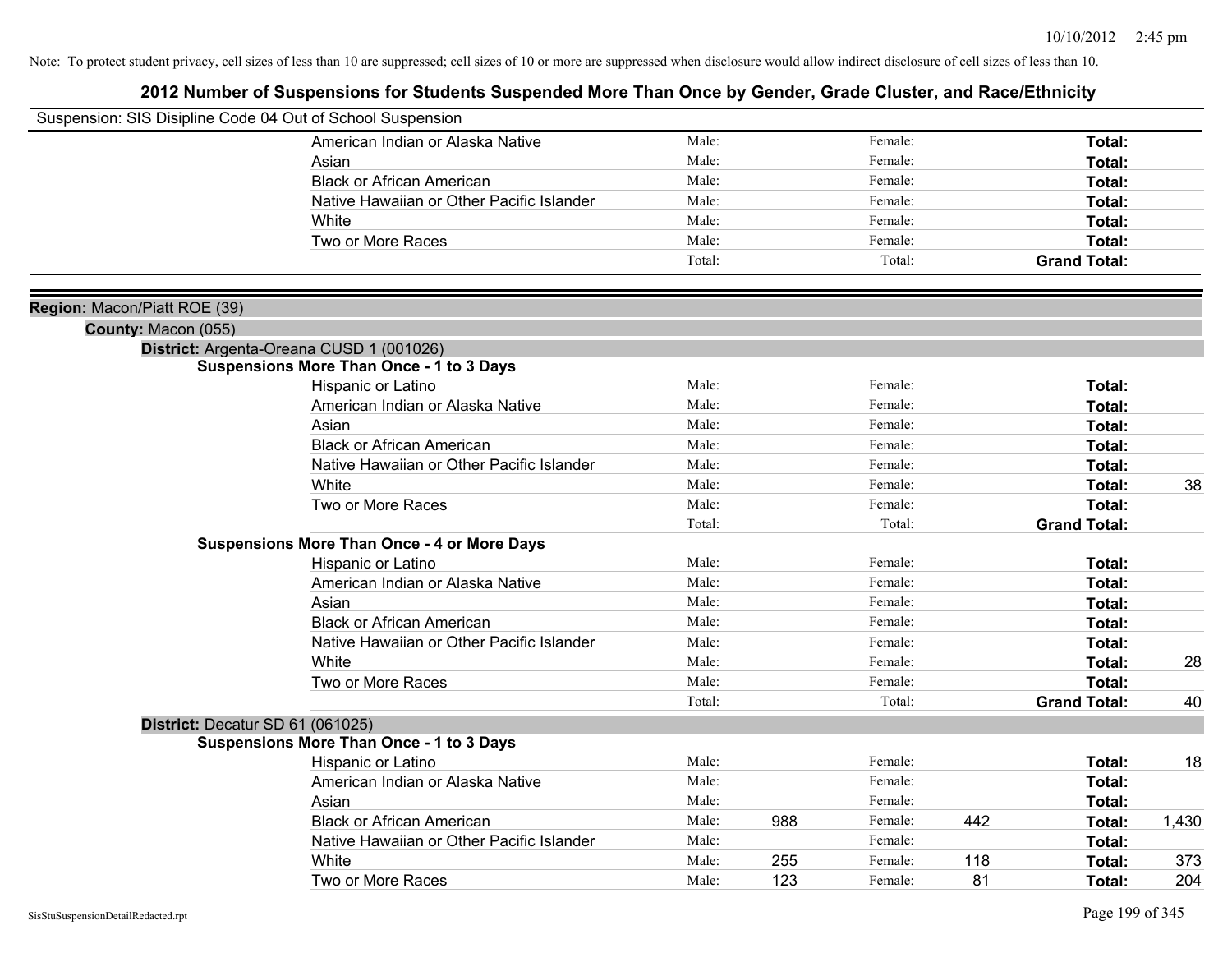| Suspension: SIS Disipline Code 04 Out of School Suspension |                                                    |        |     |         |     |                     |     |
|------------------------------------------------------------|----------------------------------------------------|--------|-----|---------|-----|---------------------|-----|
|                                                            |                                                    | Total: |     | Total:  |     | <b>Grand Total:</b> |     |
|                                                            | <b>Suspensions More Than Once - 4 or More Days</b> |        |     |         |     |                     |     |
|                                                            | Hispanic or Latino                                 | Male:  |     | Female: |     | Total:              |     |
|                                                            | American Indian or Alaska Native                   | Male:  |     | Female: |     | Total:              |     |
|                                                            | Asian                                              | Male:  |     | Female: |     | Total:              |     |
|                                                            | <b>Black or African American</b>                   | Male:  | 239 | Female: | 112 | Total:              | 351 |
|                                                            | Native Hawaiian or Other Pacific Islander          | Male:  |     | Female: |     | Total:              |     |
|                                                            | White                                              | Male:  | 30  | Female: | 20  | Total:              | 50  |
|                                                            | Two or More Races                                  | Male:  | 22  | Female: | 16  | Total:              | 38  |
|                                                            |                                                    | Total: |     | Total:  |     | <b>Grand Total:</b> |     |
|                                                            | District: Maroa Forsyth CUSD 2 (002026)            |        |     |         |     |                     |     |
|                                                            | Suspensions More Than Once - 1 to 3 Days           |        |     |         |     |                     |     |
|                                                            | Hispanic or Latino                                 | Male:  |     | Female: |     | Total:              |     |
|                                                            | American Indian or Alaska Native                   | Male:  |     | Female: |     | Total:              |     |
|                                                            | Asian                                              | Male:  |     | Female: |     | Total:              |     |
|                                                            | <b>Black or African American</b>                   | Male:  |     | Female: |     | Total:              |     |
|                                                            | Native Hawaiian or Other Pacific Islander          | Male:  |     | Female: |     | Total:              |     |
|                                                            | White                                              | Male:  |     | Female: |     | Total:              | 12  |
|                                                            | Two or More Races                                  | Male:  |     | Female: |     | Total:              |     |
|                                                            |                                                    | Total: |     | Total:  |     | <b>Grand Total:</b> |     |
| District: Meridian CUSD 15 (015026)                        |                                                    |        |     |         |     |                     |     |
|                                                            | <b>Suspensions More Than Once - 1 to 3 Days</b>    |        |     |         |     |                     |     |
|                                                            | Hispanic or Latino                                 | Male:  |     | Female: |     | Total:              |     |
|                                                            | American Indian or Alaska Native                   | Male:  |     | Female: |     | Total:              |     |
|                                                            | Asian                                              | Male:  |     | Female: |     | Total:              |     |
|                                                            | <b>Black or African American</b>                   | Male:  |     | Female: |     | Total:              |     |
|                                                            | Native Hawaiian or Other Pacific Islander          | Male:  |     | Female: |     | Total:              |     |
|                                                            | White                                              | Male:  | 31  | Female: | 16  | Total:              | 47  |
|                                                            | Two or More Races                                  | Male:  |     | Female: |     | Total:              |     |
|                                                            |                                                    | Total: |     | Total:  |     | <b>Grand Total:</b> |     |
|                                                            | <b>Suspensions More Than Once - 4 or More Days</b> |        |     |         |     |                     |     |
|                                                            | Hispanic or Latino                                 | Male:  |     | Female: |     | Total:              |     |
|                                                            | American Indian or Alaska Native                   | Male:  |     | Female: |     | Total:              |     |
|                                                            | Asian                                              | Male:  |     | Female: |     | Total:              |     |
|                                                            | <b>Black or African American</b>                   | Male:  |     | Female: |     | Total:              |     |
|                                                            | Native Hawaiian or Other Pacific Islander          | Male:  |     | Female: |     | Total:              |     |
|                                                            | White                                              | Male:  |     | Female: |     | Total:              | 11  |
|                                                            | Two or More Races                                  | Male:  |     | Female: |     | Total:              |     |
|                                                            |                                                    | Total: |     | Total:  |     | <b>Grand Total:</b> |     |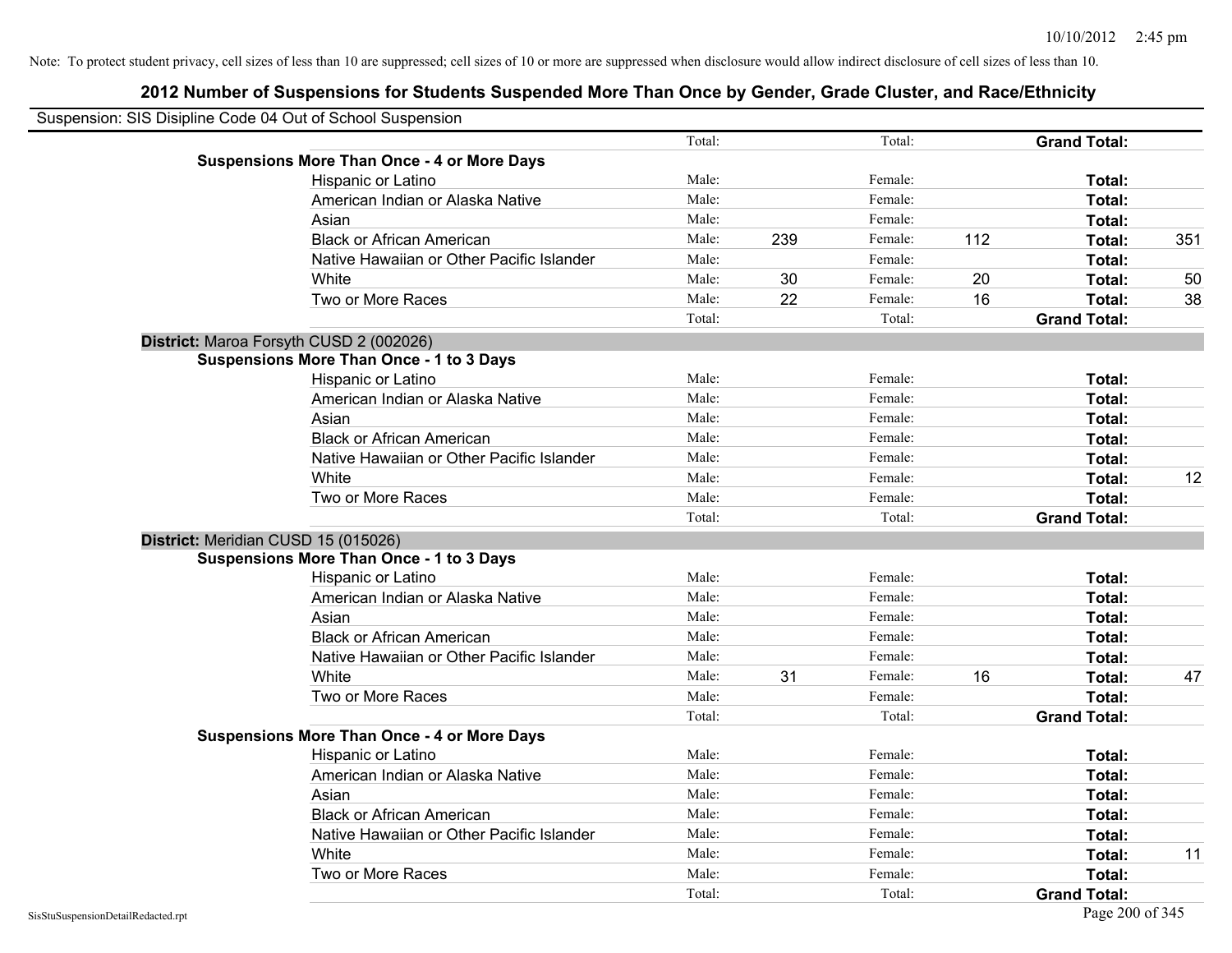| Suspension: SIS Disipline Code 04 Out of School Suspension |                                                    |        |    |         |    |                     |    |
|------------------------------------------------------------|----------------------------------------------------|--------|----|---------|----|---------------------|----|
| District: Mt Zion CUSD 3 (003026)                          |                                                    |        |    |         |    |                     |    |
|                                                            | <b>Suspensions More Than Once - 1 to 3 Days</b>    |        |    |         |    |                     |    |
|                                                            | Hispanic or Latino                                 | Male:  |    | Female: |    | Total:              |    |
|                                                            | American Indian or Alaska Native                   | Male:  |    | Female: |    | Total:              |    |
|                                                            | Asian                                              | Male:  |    | Female: |    | Total:              |    |
|                                                            | <b>Black or African American</b>                   | Male:  |    | Female: |    | Total:              |    |
|                                                            | Native Hawaiian or Other Pacific Islander          | Male:  |    | Female: |    | Total:              |    |
|                                                            | White                                              | Male:  |    | Female: |    | Total:              | 29 |
|                                                            | Two or More Races                                  | Male:  |    | Female: |    | Total:              |    |
|                                                            |                                                    | Total: |    | Total:  |    | <b>Grand Total:</b> |    |
|                                                            | <b>Suspensions More Than Once - 4 or More Days</b> |        |    |         |    |                     |    |
|                                                            | Hispanic or Latino                                 | Male:  |    | Female: |    | Total:              |    |
|                                                            | American Indian or Alaska Native                   | Male:  |    | Female: |    | Total:              |    |
|                                                            | Asian                                              | Male:  |    | Female: |    | Total:              |    |
|                                                            | <b>Black or African American</b>                   | Male:  |    | Female: |    | Total:              |    |
|                                                            | Native Hawaiian or Other Pacific Islander          | Male:  |    | Female: |    | Total:              |    |
|                                                            | White                                              | Male:  |    | Female: |    | Total:              |    |
|                                                            | Two or More Races                                  | Male:  |    | Female: |    | Total:              |    |
|                                                            |                                                    | Total: |    | Total:  |    | <b>Grand Total:</b> |    |
|                                                            | District: Sangamon Valley CUSD 9 (009026)          |        |    |         |    |                     |    |
|                                                            | <b>Suspensions More Than Once - 1 to 3 Days</b>    |        |    |         |    |                     |    |
|                                                            | Hispanic or Latino                                 | Male:  |    | Female: |    | Total:              |    |
|                                                            | American Indian or Alaska Native                   | Male:  |    | Female: |    | Total:              |    |
|                                                            | Asian                                              | Male:  |    | Female: |    | Total:              |    |
|                                                            | <b>Black or African American</b>                   | Male:  |    | Female: |    | Total:              |    |
|                                                            | Native Hawaiian or Other Pacific Islander          | Male:  |    | Female: |    | Total:              |    |
|                                                            | White                                              | Male:  | 18 | Female: | 10 | Total:              | 28 |
|                                                            | Two or More Races                                  | Male:  |    | Female: |    | Total:              |    |
|                                                            |                                                    | Total: |    | Total:  |    | <b>Grand Total:</b> |    |
|                                                            | <b>Suspensions More Than Once - 4 or More Days</b> |        |    |         |    |                     |    |
|                                                            | Hispanic or Latino                                 | Male:  |    | Female: |    | Total:              |    |
|                                                            | American Indian or Alaska Native                   | Male:  |    | Female: |    | Total:              |    |
|                                                            | Asian                                              | Male:  |    | Female: |    | Total:              |    |
|                                                            | <b>Black or African American</b>                   | Male:  |    | Female: |    | Total:              |    |
|                                                            | Native Hawaiian or Other Pacific Islander          | Male:  |    | Female: |    | Total:              |    |
|                                                            | White                                              | Male:  |    | Female: |    | Total:              |    |
|                                                            | Two or More Races                                  | Male:  |    | Female: |    | Total:              |    |
|                                                            |                                                    | Total: |    | Total:  |    | <b>Grand Total:</b> |    |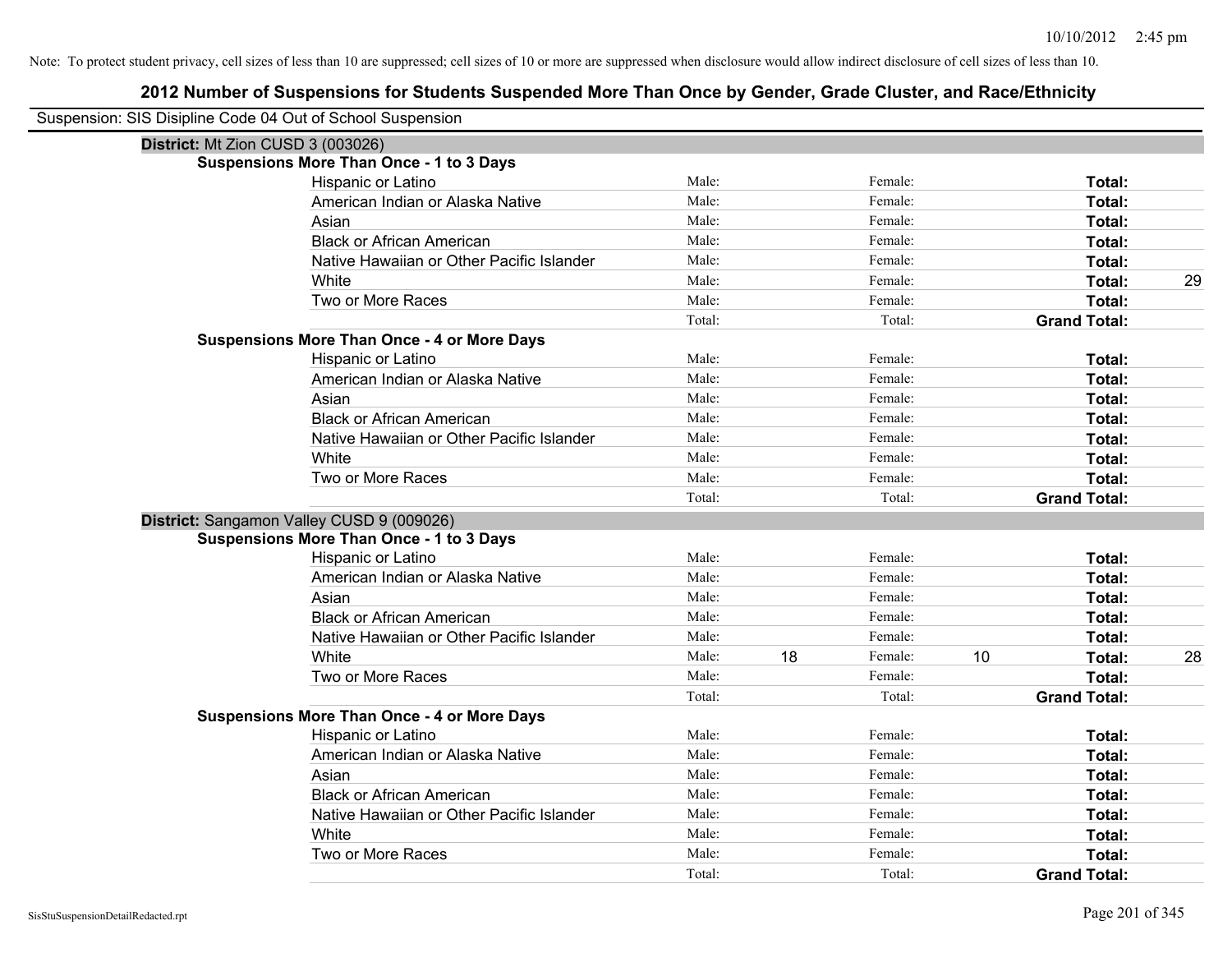| Suspension: SIS Disipline Code 04 Out of School Suspension |                                                    |        |         |                     |
|------------------------------------------------------------|----------------------------------------------------|--------|---------|---------------------|
|                                                            | District: Warrensburg-Latham CUSD 11 (011026)      |        |         |                     |
|                                                            | <b>Suspensions More Than Once - 1 to 3 Days</b>    |        |         |                     |
|                                                            | Hispanic or Latino                                 | Male:  | Female: | Total:              |
|                                                            | American Indian or Alaska Native                   | Male:  | Female: | Total:              |
|                                                            | Asian                                              | Male:  | Female: | Total:              |
|                                                            | <b>Black or African American</b>                   | Male:  | Female: | Total:              |
|                                                            | Native Hawaiian or Other Pacific Islander          | Male:  | Female: | Total:              |
|                                                            | White                                              | Male:  | Female: | 38<br>Total:        |
|                                                            | Two or More Races                                  | Male:  | Female: | Total:              |
|                                                            |                                                    | Total: | Total:  | <b>Grand Total:</b> |
|                                                            | <b>Suspensions More Than Once - 4 or More Days</b> |        |         |                     |
|                                                            | Hispanic or Latino                                 | Male:  | Female: | Total:              |
|                                                            | American Indian or Alaska Native                   | Male:  | Female: | Total:              |
|                                                            | Asian                                              | Male:  | Female: | Total:              |
|                                                            | <b>Black or African American</b>                   | Male:  | Female: | Total:              |
|                                                            | Native Hawaiian or Other Pacific Islander          | Male:  | Female: | Total:              |
|                                                            | White                                              | Male:  | Female: | Total:              |
|                                                            | Two or More Races                                  | Male:  | Female: | Total:              |
|                                                            |                                                    | Total: | Total:  | <b>Grand Total:</b> |
| County: Piatt (074)                                        |                                                    |        |         |                     |
|                                                            | District: Atwood Hammond CUSD 39 (039026)          |        |         |                     |
|                                                            | <b>Suspensions More Than Once - 1 to 3 Days</b>    |        |         |                     |
|                                                            | <b>Hispanic or Latino</b>                          | Male:  | Female: | Total:              |
|                                                            | American Indian or Alaska Native                   | Male:  | Female: | Total:              |
|                                                            | Asian                                              | Male:  | Female: | Total:              |
|                                                            | <b>Black or African American</b>                   | Male:  | Female: | Total:              |
|                                                            | Native Hawaiian or Other Pacific Islander          | Male:  | Female: | Total:              |
|                                                            | White                                              | Male:  | Female: | Total:              |
|                                                            | Two or More Races                                  | Male:  | Female: | Total:              |
|                                                            |                                                    | Total: | Total:  | <b>Grand Total:</b> |
|                                                            | <b>Suspensions More Than Once - 4 or More Days</b> |        |         |                     |
|                                                            | Hispanic or Latino                                 | Male:  | Female: | Total:              |
|                                                            | American Indian or Alaska Native                   | Male:  | Female: | Total:              |
|                                                            | Asian                                              | Male:  | Female: | Total:              |
|                                                            | <b>Black or African American</b>                   | Male:  | Female: | Total:              |
|                                                            | Native Hawaiian or Other Pacific Islander          | Male:  | Female: | Total:              |
|                                                            | White                                              | Male:  | Female: | Total:              |
|                                                            | Two or More Races                                  | Male:  | Female: | Total:              |
|                                                            |                                                    | Total: | Total:  | <b>Grand Total:</b> |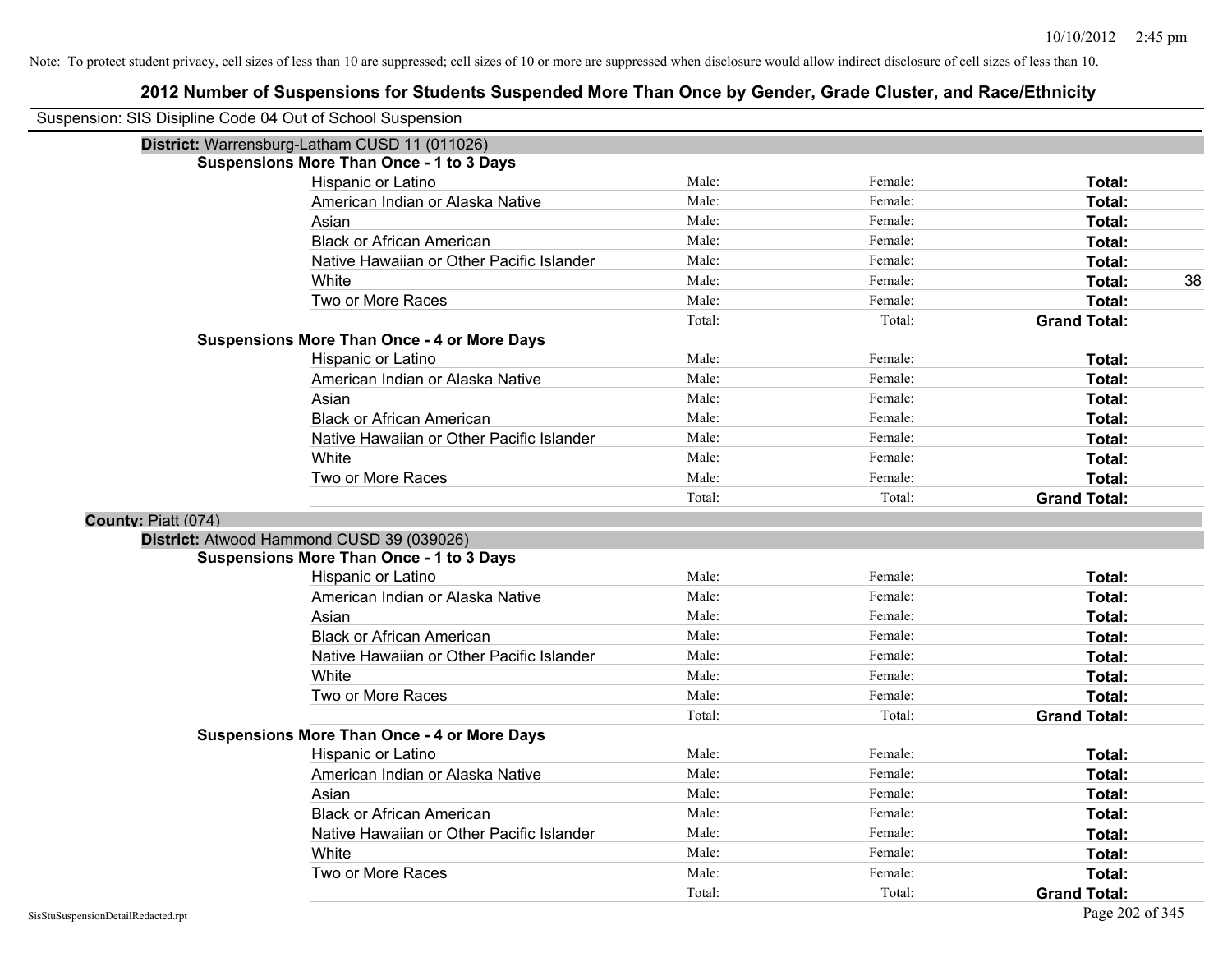| Suspension: SIS Disipline Code 04 Out of School Suspension |                                                    |        |         |                     |
|------------------------------------------------------------|----------------------------------------------------|--------|---------|---------------------|
| District: Bement CUSD 5 (005026)                           |                                                    |        |         |                     |
|                                                            | <b>Suspensions More Than Once - 1 to 3 Days</b>    |        |         |                     |
|                                                            | Hispanic or Latino                                 | Male:  | Female: | Total:              |
|                                                            | American Indian or Alaska Native                   | Male:  | Female: | Total:              |
|                                                            | Asian                                              | Male:  | Female: | Total:              |
|                                                            | <b>Black or African American</b>                   | Male:  | Female: | Total:              |
|                                                            | Native Hawaiian or Other Pacific Islander          | Male:  | Female: | Total:              |
|                                                            | White                                              | Male:  | Female: | Total:              |
|                                                            | Two or More Races                                  | Male:  | Female: | Total:              |
|                                                            |                                                    | Total: | Total:  | <b>Grand Total:</b> |
|                                                            | <b>Suspensions More Than Once - 4 or More Days</b> |        |         |                     |
|                                                            | Hispanic or Latino                                 | Male:  | Female: | Total:              |
|                                                            | American Indian or Alaska Native                   | Male:  | Female: | Total:              |
|                                                            | Asian                                              | Male:  | Female: | Total:              |
|                                                            | <b>Black or African American</b>                   | Male:  | Female: | Total:              |
|                                                            | Native Hawaiian or Other Pacific Islander          | Male:  | Female: | Total:              |
|                                                            | White                                              | Male:  | Female: | Total:              |
|                                                            | Two or More Races                                  | Male:  | Female: | Total:              |
|                                                            |                                                    | Total: | Total:  | <b>Grand Total:</b> |
|                                                            | District: Cerro Gordo CUSD 100 (100026)            |        |         |                     |
|                                                            | <b>Suspensions More Than Once - 1 to 3 Days</b>    |        |         |                     |
|                                                            | Hispanic or Latino                                 | Male:  | Female: | Total:              |
|                                                            | American Indian or Alaska Native                   | Male:  | Female: | Total:              |
|                                                            | Asian                                              | Male:  | Female: | Total:              |
|                                                            | <b>Black or African American</b>                   | Male:  | Female: | Total:              |
|                                                            | Native Hawaiian or Other Pacific Islander          | Male:  | Female: | Total:              |
|                                                            | <b>White</b>                                       | Male:  | Female: | Total:              |
|                                                            | Two or More Races                                  | Male:  | Female: | Total:              |
|                                                            |                                                    | Total: | Total:  | <b>Grand Total:</b> |
|                                                            | <b>Suspensions More Than Once - 4 or More Days</b> |        |         |                     |
|                                                            | Hispanic or Latino                                 | Male:  | Female: | Total:              |
|                                                            | American Indian or Alaska Native                   | Male:  | Female: | Total:              |
|                                                            | Asian                                              | Male:  | Female: | Total:              |
|                                                            | <b>Black or African American</b>                   | Male:  | Female: | Total:              |
|                                                            | Native Hawaiian or Other Pacific Islander          | Male:  | Female: | Total:              |
|                                                            | White                                              | Male:  | Female: | Total:              |
|                                                            | Two or More Races                                  | Male:  | Female: | Total:              |
|                                                            |                                                    | Total: | Total:  | <b>Grand Total:</b> |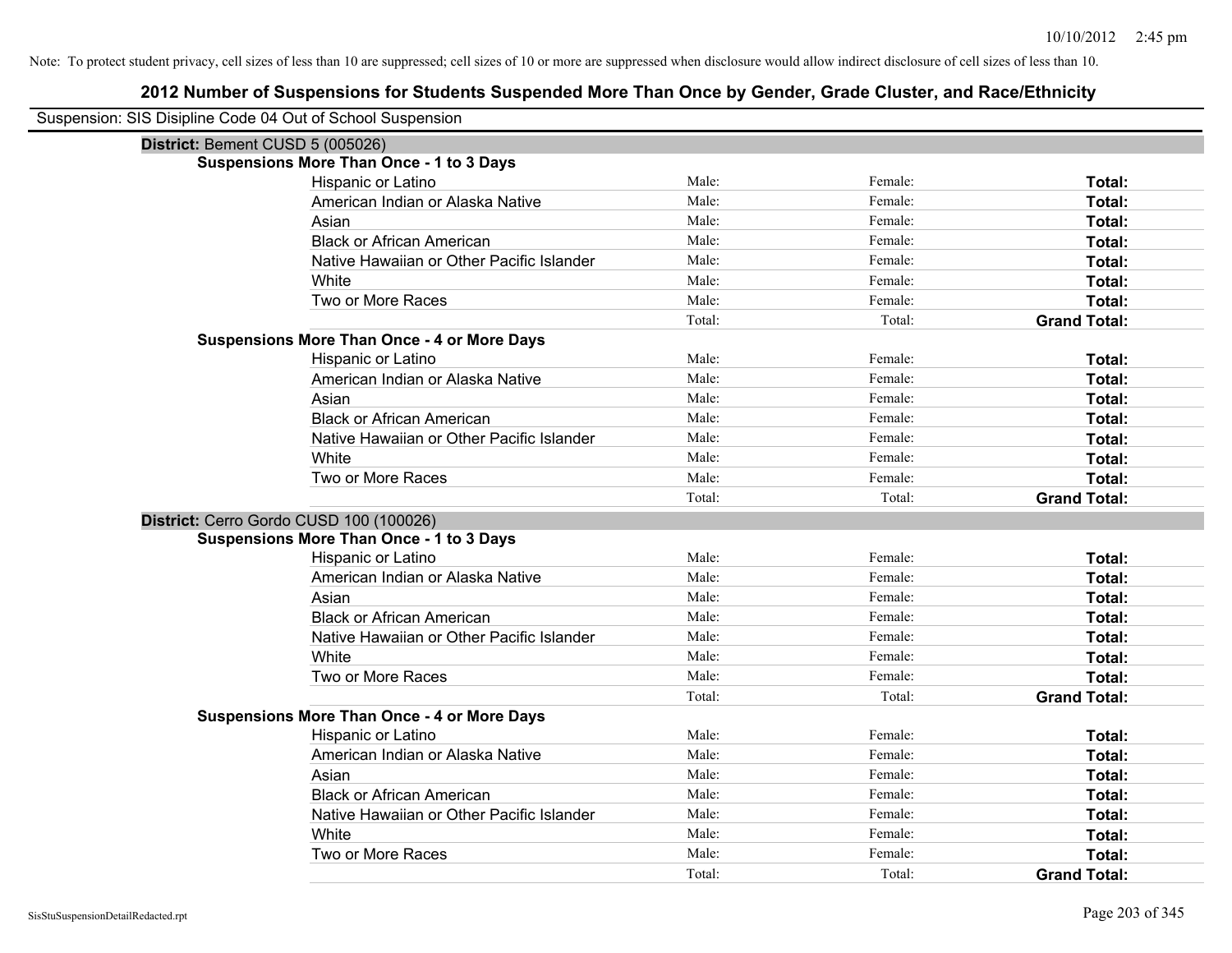|                          | Suspension: SIS Disipline Code 04 Out of School Suspension |        |     |         |    |                     |     |
|--------------------------|------------------------------------------------------------|--------|-----|---------|----|---------------------|-----|
|                          | District: Monticello CUSD 25 (025026)                      |        |     |         |    |                     |     |
|                          | <b>Suspensions More Than Once - 1 to 3 Days</b>            |        |     |         |    |                     |     |
|                          | Hispanic or Latino                                         | Male:  |     | Female: |    | Total:              |     |
|                          | American Indian or Alaska Native                           | Male:  |     | Female: |    | Total:              |     |
|                          | Asian                                                      | Male:  |     | Female: |    | Total:              |     |
|                          | <b>Black or African American</b>                           | Male:  |     | Female: |    | Total:              |     |
|                          | Native Hawaiian or Other Pacific Islander                  | Male:  |     | Female: |    | Total:              |     |
|                          | White                                                      | Male:  |     | Female: |    | Total:              | 23  |
|                          | Two or More Races                                          | Male:  |     | Female: |    | Total:              |     |
|                          |                                                            | Total: |     | Total:  |    | <b>Grand Total:</b> |     |
|                          | <b>Suspensions More Than Once - 4 or More Days</b>         |        |     |         |    |                     |     |
|                          | Hispanic or Latino                                         | Male:  |     | Female: |    | Total:              |     |
|                          | American Indian or Alaska Native                           | Male:  |     | Female: |    | Total:              |     |
|                          | Asian                                                      | Male:  |     | Female: |    | Total:              |     |
|                          | <b>Black or African American</b>                           | Male:  |     | Female: |    | Total:              |     |
|                          | Native Hawaiian or Other Pacific Islander                  | Male:  |     | Female: |    | Total:              |     |
|                          | White                                                      | Male:  |     | Female: |    | Total:              |     |
|                          | Two or More Races                                          | Male:  |     | Female: |    | Total:              |     |
|                          |                                                            | Total: |     | Total:  |    | <b>Grand Total:</b> |     |
|                          |                                                            |        |     |         |    |                     |     |
| Region: Madison ROE (41) |                                                            |        |     |         |    |                     |     |
| County: Madison (057)    |                                                            |        |     |         |    |                     |     |
|                          | District: Alton CUSD 11 (011026)                           |        |     |         |    |                     |     |
|                          | <b>Suspensions More Than Once - 1 to 3 Days</b>            |        |     |         |    |                     |     |
|                          | Hispanic or Latino                                         | Male:  |     | Female: |    | Total:              |     |
|                          | American Indian or Alaska Native                           | Male:  |     | Female: |    | Total:              |     |
|                          | Asian                                                      | Male:  |     | Female: |    | Total:              |     |
|                          | <b>Black or African American</b>                           | Male:  | 136 | Female: | 51 | Total:              | 187 |
|                          | Native Hawaiian or Other Pacific Islander                  | Male:  |     | Female: |    | Total:              |     |
|                          | White                                                      | Male:  | 93  | Female: | 32 | Total:              | 125 |
|                          | Two or More Races                                          | Male:  |     | Female: |    | Total:              | 26  |
|                          |                                                            | Total: |     | Total:  |    | <b>Grand Total:</b> |     |
|                          | <b>Suspensions More Than Once - 4 or More Days</b>         |        |     |         |    |                     |     |
|                          | Hispanic or Latino                                         | Male:  |     | Female: |    | Total:              |     |
|                          | American Indian or Alaska Native                           | Male:  |     | Female: |    | Total:              |     |
|                          | Asian                                                      | Male:  |     | Female: |    | Total:              |     |
|                          | <b>Black or African American</b>                           | Male:  | 38  | Female: | 23 | Total:              | 61  |
|                          | Native Hawaiian or Other Pacific Islander                  | Male:  |     | Female: |    | Total:              |     |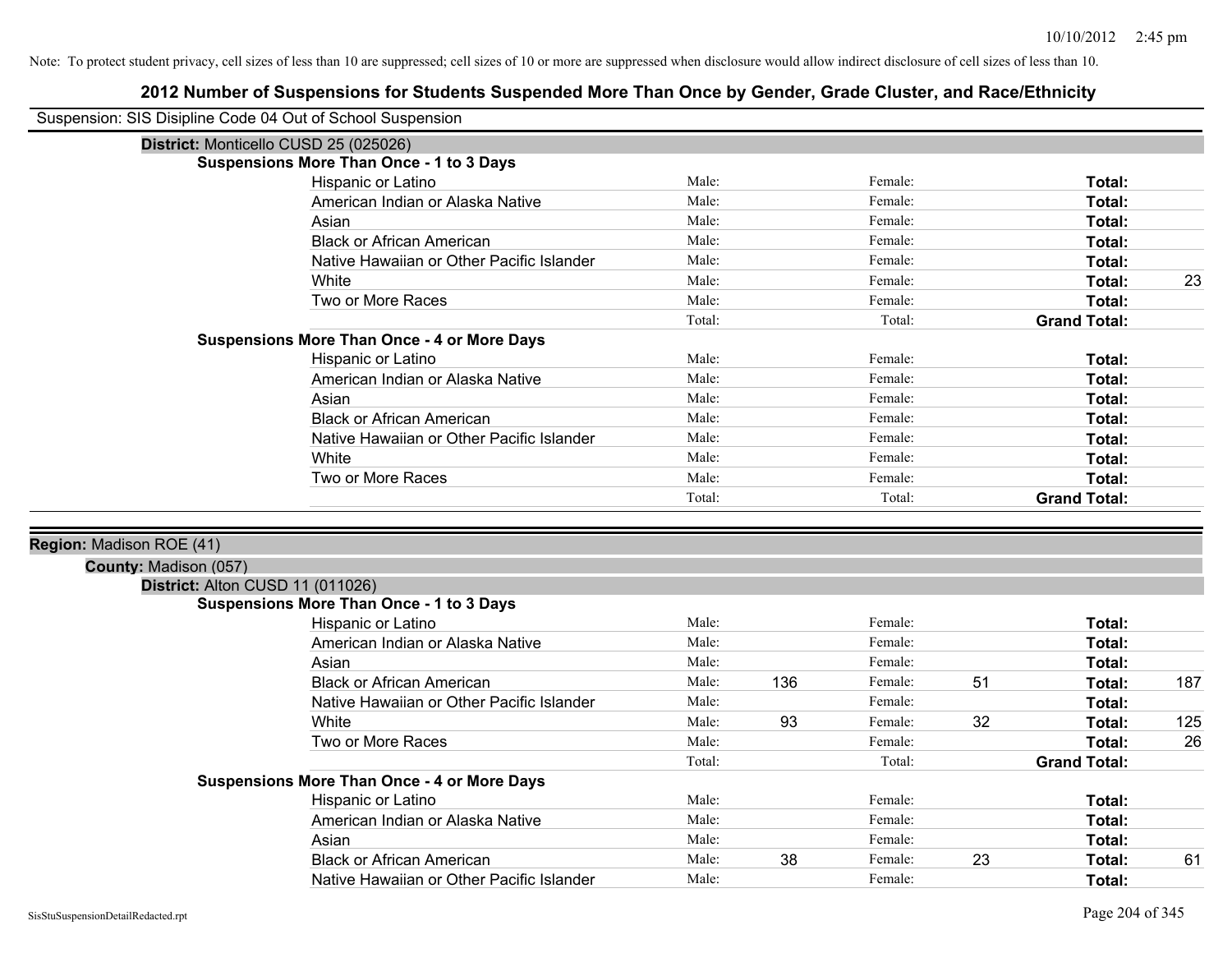| Suspension: SIS Disipline Code 04 Out of School Suspension |                                                    |        |     |         |    |                     |     |
|------------------------------------------------------------|----------------------------------------------------|--------|-----|---------|----|---------------------|-----|
|                                                            | White                                              | Male:  |     | Female: |    | Total:              | 32  |
|                                                            | Two or More Races                                  | Male:  |     | Female: |    | Total:              |     |
|                                                            |                                                    | Total: |     | Total:  |    | <b>Grand Total:</b> |     |
| District: Bethalto CUSD 8 (008026)                         |                                                    |        |     |         |    |                     |     |
|                                                            | <b>Suspensions More Than Once - 1 to 3 Days</b>    |        |     |         |    |                     |     |
|                                                            | Hispanic or Latino                                 | Male:  |     | Female: |    | Total:              |     |
|                                                            | American Indian or Alaska Native                   | Male:  |     | Female: |    | Total:              |     |
|                                                            | Asian                                              | Male:  |     | Female: |    | Total:              |     |
|                                                            | <b>Black or African American</b>                   | Male:  |     | Female: |    | Total:              |     |
|                                                            | Native Hawaiian or Other Pacific Islander          | Male:  |     | Female: |    | Total:              |     |
|                                                            | White                                              | Male:  | 46  | Female: | 14 | Total:              | 60  |
|                                                            | Two or More Races                                  | Male:  |     | Female: |    | Total:              |     |
|                                                            |                                                    | Total: |     | Total:  |    | <b>Grand Total:</b> | 76  |
|                                                            | <b>Suspensions More Than Once - 4 or More Days</b> |        |     |         |    |                     |     |
|                                                            | Hispanic or Latino                                 | Male:  |     | Female: |    | Total:              |     |
|                                                            | American Indian or Alaska Native                   | Male:  |     | Female: |    | Total:              |     |
|                                                            | Asian                                              | Male:  |     | Female: |    | Total:              |     |
|                                                            | <b>Black or African American</b>                   | Male:  |     | Female: |    | Total:              |     |
|                                                            | Native Hawaiian or Other Pacific Islander          | Male:  |     | Female: |    | Total:              |     |
|                                                            | White                                              | Male:  |     | Female: |    | Total:              |     |
|                                                            | Two or More Races                                  | Male:  |     | Female: |    | Total:              |     |
|                                                            |                                                    | Total: |     | Total:  |    | <b>Grand Total:</b> | 10  |
|                                                            | District: Collinsville CUSD 10 (010026)            |        |     |         |    |                     |     |
|                                                            | <b>Suspensions More Than Once - 1 to 3 Days</b>    |        |     |         |    |                     |     |
|                                                            | Hispanic or Latino                                 | Male:  | 57  | Female: | 26 | Total:              | 83  |
|                                                            | American Indian or Alaska Native                   | Male:  |     | Female: |    | Total:              |     |
|                                                            | Asian                                              | Male:  |     | Female: |    | Total:              |     |
|                                                            | <b>Black or African American</b>                   | Male:  | 95  | Female: | 65 | Total:              | 160 |
|                                                            | Native Hawaiian or Other Pacific Islander          | Male:  |     | Female: |    | Total:              |     |
|                                                            | White                                              | Male:  | 400 | Female: | 79 | Total:              | 479 |
|                                                            | Two or More Races                                  | Male:  |     | Female: |    | Total:              | 25  |
|                                                            |                                                    | Total: |     | Total:  |    | <b>Grand Total:</b> |     |
|                                                            | <b>Suspensions More Than Once - 4 or More Days</b> |        |     |         |    |                     |     |
|                                                            | Hispanic or Latino                                 | Male:  |     | Female: |    | Total:              | 18  |
|                                                            | American Indian or Alaska Native                   | Male:  |     | Female: |    | Total:              |     |
|                                                            | Asian                                              | Male:  |     | Female: |    | Total:              |     |
|                                                            | <b>Black or African American</b>                   | Male:  |     | Female: |    | Total:              | 32  |
|                                                            | Native Hawaiian or Other Pacific Islander          | Male:  |     | Female: |    | Total:              |     |
|                                                            | White                                              | Male:  | 71  | Female: | 18 | Total:              | 89  |
| SisStuSuspensionDetailRedacted.rpt                         |                                                    |        |     |         |    | Page 205 of 345     |     |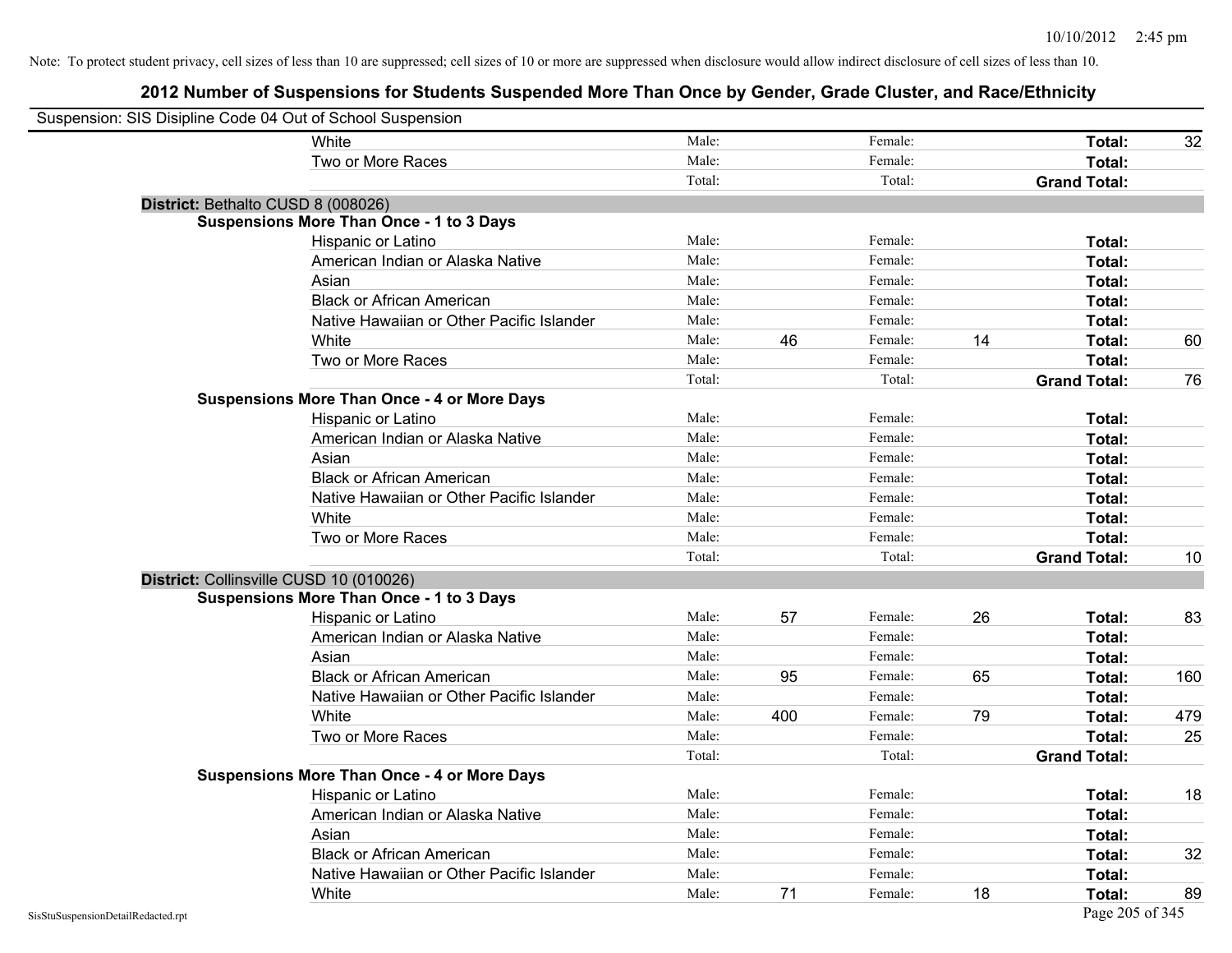| Suspension: SIS Disipline Code 04 Out of School Suspension |        |         |                     |
|------------------------------------------------------------|--------|---------|---------------------|
| Two or More Races                                          | Male:  | Female: | Total:              |
|                                                            | Total: | Total:  | <b>Grand Total:</b> |
| District: Coordinated Youth & Human Service (006000)       |        |         |                     |
| <b>Suspensions More Than Once - 1 to 3 Days</b>            |        |         |                     |
| Hispanic or Latino                                         | Male:  | Female: | Total:              |
| American Indian or Alaska Native                           | Male:  | Female: | Total:              |
| Asian                                                      | Male:  | Female: | Total:              |
| <b>Black or African American</b>                           | Male:  | Female: | Total:              |
| Native Hawaiian or Other Pacific Islander                  | Male:  | Female: | Total:              |
| White                                                      | Male:  | Female: | Total:              |
| Two or More Races                                          | Male:  | Female: | Total:              |
|                                                            | Total: | Total:  | <b>Grand Total:</b> |
| <b>Suspensions More Than Once - 4 or More Days</b>         |        |         |                     |
| Hispanic or Latino                                         | Male:  | Female: | Total:              |
| American Indian or Alaska Native                           | Male:  | Female: | Total:              |
| Asian                                                      | Male:  | Female: | Total:              |
| <b>Black or African American</b>                           | Male:  | Female: | Total:              |
| Native Hawaiian or Other Pacific Islander                  | Male:  | Female: | Total:              |
| White                                                      | Male:  | Female: | Total:              |
| Two or More Races                                          | Male:  | Female: | Total:              |
|                                                            | Total: | Total:  | <b>Grand Total:</b> |
| District: East Alton SD 13 (013002)                        |        |         |                     |
| <b>Suspensions More Than Once - 1 to 3 Days</b>            |        |         |                     |
| Hispanic or Latino                                         | Male:  | Female: | Total:              |
| American Indian or Alaska Native                           | Male:  | Female: | Total:              |
| Asian                                                      | Male:  | Female: | Total:              |
| <b>Black or African American</b>                           | Male:  | Female: | Total:              |
| Native Hawaiian or Other Pacific Islander                  | Male:  | Female: | Total:              |
| White                                                      | Male:  | Female: | Total:              |
| Two or More Races                                          | Male:  | Female: | Total:              |
|                                                            | Total: | Total:  | <b>Grand Total:</b> |
| District: East Alton-Wood River CHSD 14 (014016)           |        |         |                     |
| <b>Suspensions More Than Once - 1 to 3 Days</b>            |        |         |                     |
| Hispanic or Latino                                         | Male:  | Female: | Total:              |
| American Indian or Alaska Native                           | Male:  | Female: | Total:              |
| Asian                                                      | Male:  | Female: | Total:              |
| <b>Black or African American</b>                           | Male:  | Female: | 11<br>Total:        |
| Native Hawaiian or Other Pacific Islander                  | Male:  | Female: | Total:              |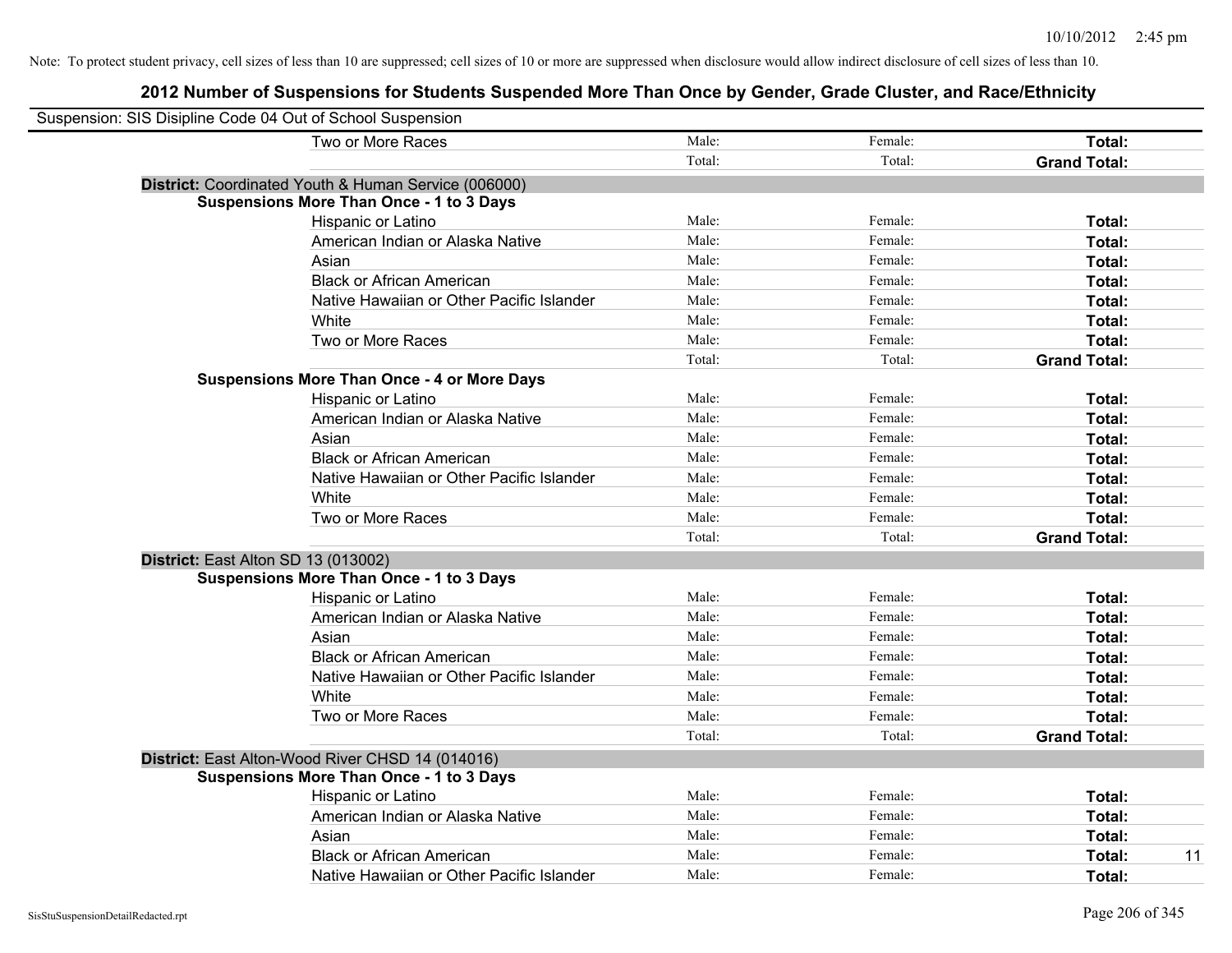| Suspension: SIS Disipline Code 04 Out of School Suspension |                                                    |        |     |         |    |                     |     |
|------------------------------------------------------------|----------------------------------------------------|--------|-----|---------|----|---------------------|-----|
|                                                            | White                                              | Male:  | 138 | Female: | 23 | Total:              | 161 |
|                                                            | Two or More Races                                  | Male:  |     | Female: |    | Total:              |     |
|                                                            |                                                    | Total: |     | Total:  |    | <b>Grand Total:</b> |     |
|                                                            | <b>Suspensions More Than Once - 4 or More Days</b> |        |     |         |    |                     |     |
|                                                            | Hispanic or Latino                                 | Male:  |     | Female: |    | Total:              |     |
|                                                            | American Indian or Alaska Native                   | Male:  |     | Female: |    | Total:              |     |
|                                                            | Asian                                              | Male:  |     | Female: |    | Total:              |     |
|                                                            | <b>Black or African American</b>                   | Male:  |     | Female: |    | Total:              |     |
|                                                            | Native Hawaiian or Other Pacific Islander          | Male:  |     | Female: |    | Total:              |     |
|                                                            | White                                              | Male:  |     | Female: |    | Total:              | 13  |
|                                                            | Two or More Races                                  | Male:  |     | Female: |    | Total:              |     |
|                                                            |                                                    | Total: |     | Total:  |    | <b>Grand Total:</b> |     |
|                                                            | District: Edwardsville CUSD 7 (007026)             |        |     |         |    |                     |     |
|                                                            | <b>Suspensions More Than Once - 1 to 3 Days</b>    |        |     |         |    |                     |     |
|                                                            | Hispanic or Latino                                 | Male:  |     | Female: |    | Total:              |     |
|                                                            | American Indian or Alaska Native                   | Male:  |     | Female: |    | Total:              |     |
|                                                            | Asian                                              | Male:  |     | Female: |    | Total:              |     |
|                                                            | <b>Black or African American</b>                   | Male:  |     | Female: |    | Total:              | 29  |
|                                                            | Native Hawaiian or Other Pacific Islander          | Male:  |     | Female: |    | Total:              |     |
|                                                            | White                                              | Male:  | 169 | Female: | 32 | Total:              | 201 |
|                                                            | Two or More Races                                  | Male:  |     | Female: |    | Total:              | 16  |
|                                                            |                                                    | Total: |     | Total:  |    | <b>Grand Total:</b> |     |
|                                                            | <b>Suspensions More Than Once - 4 or More Days</b> |        |     |         |    |                     |     |
|                                                            | Hispanic or Latino                                 | Male:  |     | Female: |    | Total:              |     |
|                                                            | American Indian or Alaska Native                   | Male:  |     | Female: |    | Total:              |     |
|                                                            | Asian                                              | Male:  |     | Female: |    | Total:              |     |
|                                                            | <b>Black or African American</b>                   | Male:  |     | Female: |    | Total:              |     |
|                                                            | Native Hawaiian or Other Pacific Islander          | Male:  |     | Female: |    | Total:              |     |
|                                                            | White                                              | Male:  |     | Female: |    | Total:              | 38  |
|                                                            | Two or More Races                                  | Male:  |     | Female: |    | Total:              |     |
|                                                            |                                                    | Total: |     | Total:  |    | <b>Grand Total:</b> |     |
|                                                            | District: Granite City CUSD 9 (009026)             |        |     |         |    |                     |     |
|                                                            | <b>Suspensions More Than Once - 1 to 3 Days</b>    |        |     |         |    |                     |     |
|                                                            | Hispanic or Latino                                 | Male:  |     | Female: |    | Total:              | 30  |
|                                                            | American Indian or Alaska Native                   | Male:  |     | Female: |    | Total:              |     |
|                                                            | Asian                                              | Male:  |     | Female: |    | Total:              |     |
|                                                            | <b>Black or African American</b>                   | Male:  | 75  | Female: | 32 | Total:              | 107 |
|                                                            | Native Hawaiian or Other Pacific Islander          | Male:  |     | Female: |    | Total:              |     |
|                                                            | White                                              | Male:  | 164 | Female: | 32 | Total:              | 196 |
| SisStuSuspensionDetailRedacted.rpt                         |                                                    |        |     |         |    | Page 207 of 345     |     |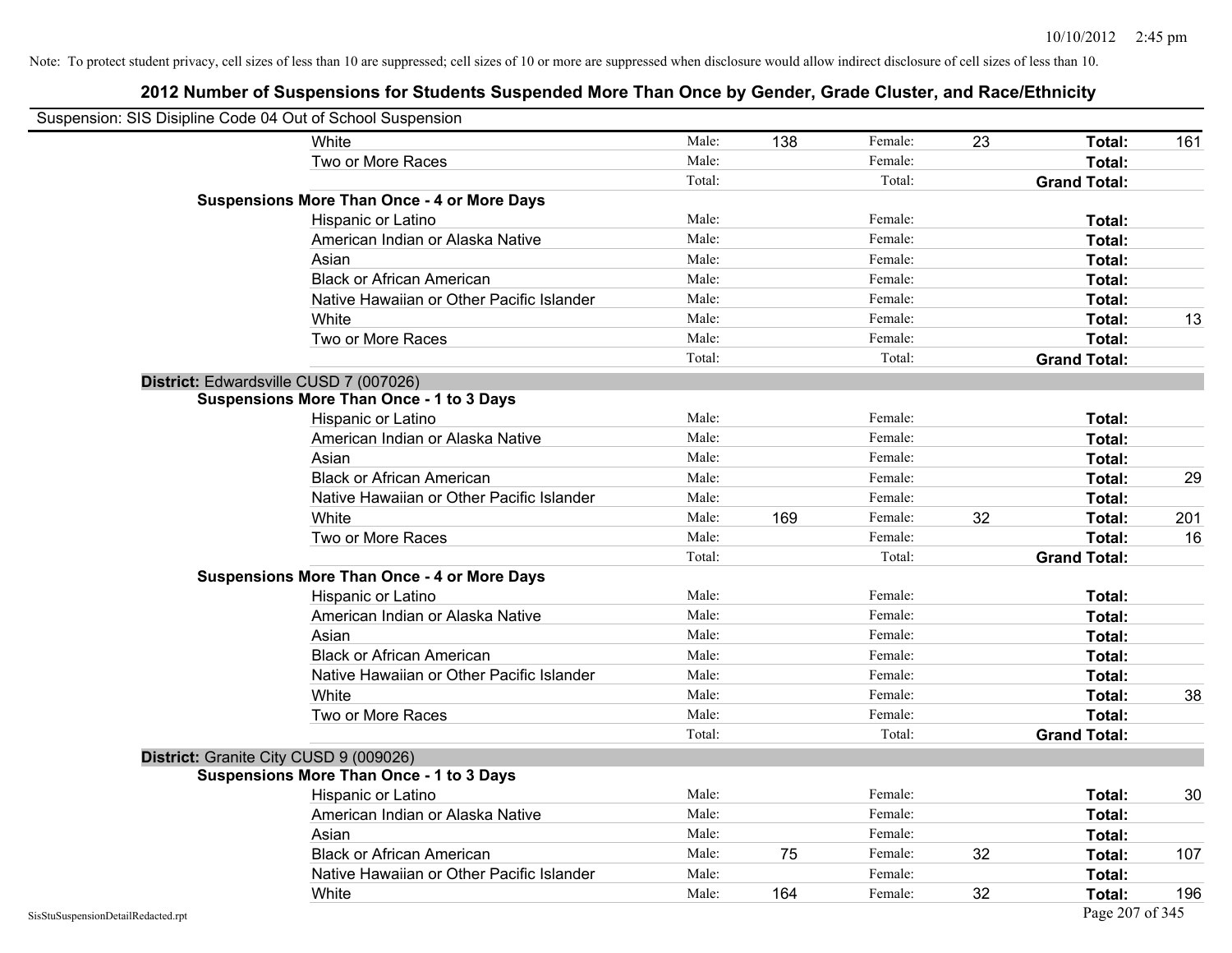| Suspension: SIS Disipline Code 04 Out of School Suspension |                                                     |        |    |         |    |                     |    |
|------------------------------------------------------------|-----------------------------------------------------|--------|----|---------|----|---------------------|----|
|                                                            | Two or More Races                                   | Male:  |    | Female: |    | Total:              |    |
|                                                            |                                                     | Total: |    | Total:  |    | <b>Grand Total:</b> |    |
|                                                            | <b>Suspensions More Than Once - 4 or More Days</b>  |        |    |         |    |                     |    |
|                                                            | Hispanic or Latino                                  | Male:  |    | Female: |    | Total:              | 20 |
|                                                            | American Indian or Alaska Native                    | Male:  |    | Female: |    | Total:              |    |
|                                                            | Asian                                               | Male:  |    | Female: |    | Total:              |    |
|                                                            | <b>Black or African American</b>                    | Male:  | 25 | Female: | 24 | Total:              | 49 |
|                                                            | Native Hawaiian or Other Pacific Islander           | Male:  |    | Female: |    | Total:              |    |
|                                                            | White                                               | Male:  | 71 | Female: | 19 | Total:              | 90 |
|                                                            | Two or More Races                                   | Male:  |    | Female: |    | Total:              |    |
|                                                            |                                                     | Total: |    | Total:  |    | <b>Grand Total:</b> |    |
|                                                            | District: Highland CUSD 5 (005026)                  |        |    |         |    |                     |    |
|                                                            | <b>Suspensions More Than Once - 1 to 3 Days</b>     |        |    |         |    |                     |    |
|                                                            | Hispanic or Latino                                  | Male:  |    | Female: |    | Total:              |    |
|                                                            | American Indian or Alaska Native                    | Male:  |    | Female: |    | Total:              |    |
|                                                            | Asian                                               | Male:  |    | Female: |    | Total:              |    |
|                                                            | <b>Black or African American</b>                    | Male:  |    | Female: |    | Total:              |    |
|                                                            | Native Hawaiian or Other Pacific Islander           | Male:  |    | Female: |    | Total:              |    |
|                                                            | White                                               | Male:  |    | Female: |    | Total:              | 21 |
|                                                            | Two or More Races                                   | Male:  |    | Female: |    | Total:              |    |
|                                                            |                                                     | Total: |    | Total:  |    | <b>Grand Total:</b> |    |
|                                                            | <b>Suspensions More Than Once - 4 or More Days</b>  |        |    |         |    |                     |    |
|                                                            | Hispanic or Latino                                  | Male:  |    | Female: |    | Total:              |    |
|                                                            | American Indian or Alaska Native                    | Male:  |    | Female: |    | Total:              |    |
|                                                            | Asian                                               | Male:  |    | Female: |    | Total:              |    |
|                                                            | <b>Black or African American</b>                    | Male:  |    | Female: |    | Total:              |    |
|                                                            | Native Hawaiian or Other Pacific Islander           | Male:  |    | Female: |    | Total:              |    |
|                                                            | White                                               | Male:  |    | Female: |    | Total:              | 22 |
|                                                            | Two or More Races                                   | Male:  |    | Female: |    | Total:              |    |
|                                                            |                                                     | Total: |    | Total:  |    | <b>Grand Total:</b> |    |
|                                                            | District: Madison Co Regional Office of Ed (028400) |        |    |         |    |                     |    |
|                                                            | <b>Suspensions More Than Once - 1 to 3 Days</b>     |        |    |         |    |                     |    |
|                                                            | Hispanic or Latino                                  | Male:  |    | Female: |    | Total:              |    |
|                                                            | American Indian or Alaska Native                    | Male:  |    | Female: |    | Total:              |    |
|                                                            | Asian                                               | Male:  |    | Female: |    | Total:              |    |
|                                                            | <b>Black or African American</b>                    | Male:  |    | Female: |    | Total:              |    |
|                                                            | Native Hawaiian or Other Pacific Islander           | Male:  |    | Female: |    | Total:              |    |
|                                                            | White                                               | Male:  |    | Female: |    | Total:              |    |
|                                                            | Two or More Races                                   | Male:  |    | Female: |    | Total:              |    |
| SisStuSuspensionDetailRedacted.rpt                         |                                                     |        |    |         |    | Page 208 of 345     |    |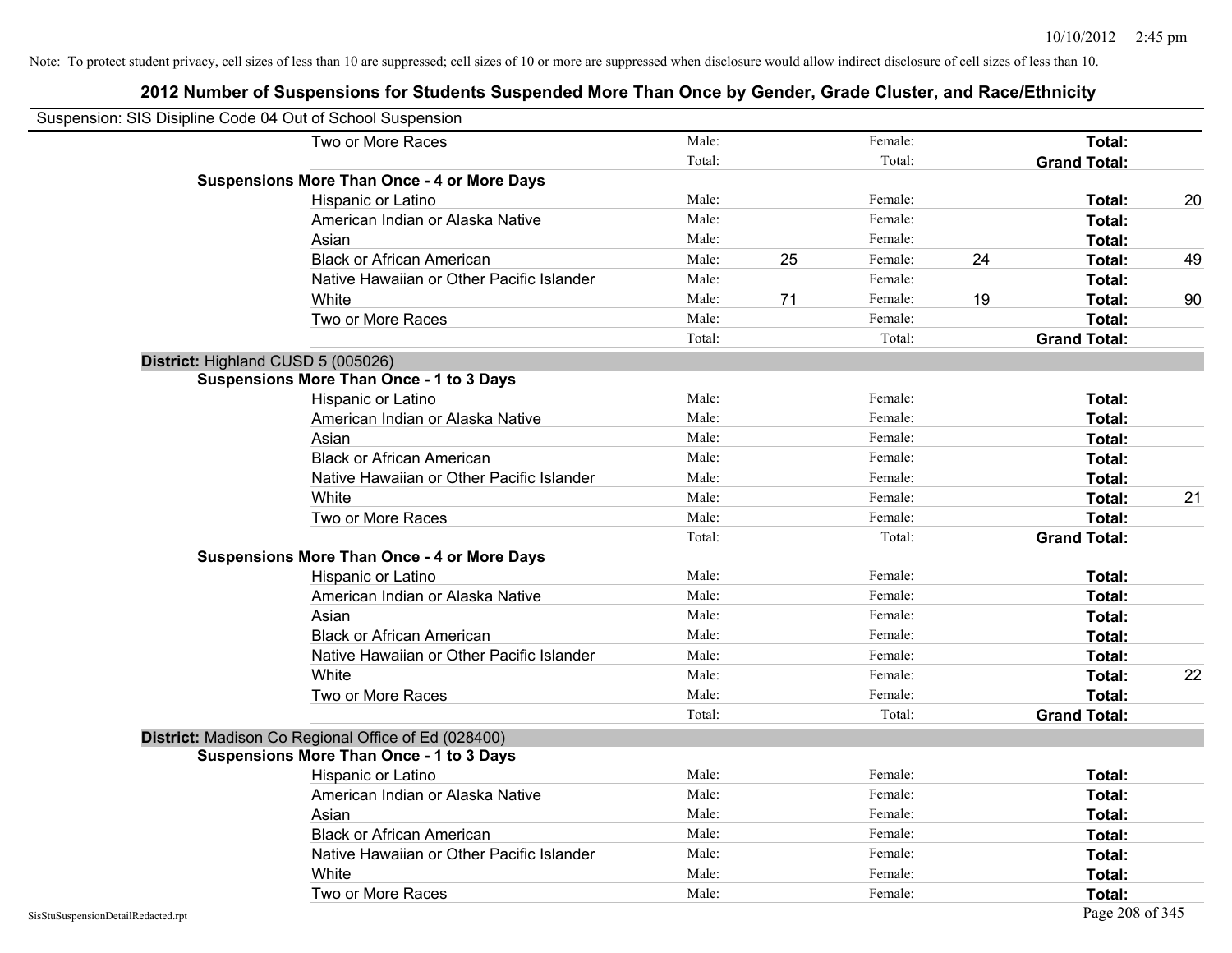| Suspension: SIS Disipline Code 04 Out of School Suspension |                                                    |        |    |         |    |                     |    |
|------------------------------------------------------------|----------------------------------------------------|--------|----|---------|----|---------------------|----|
|                                                            |                                                    | Total: |    | Total:  |    | <b>Grand Total:</b> |    |
| District: Madison CUSD 12 (012026)                         |                                                    |        |    |         |    |                     |    |
|                                                            | <b>Suspensions More Than Once - 1 to 3 Days</b>    |        |    |         |    |                     |    |
|                                                            | Hispanic or Latino                                 | Male:  |    | Female: |    | Total:              |    |
|                                                            | American Indian or Alaska Native                   | Male:  |    | Female: |    | Total:              |    |
|                                                            | Asian                                              | Male:  |    | Female: |    | Total:              |    |
|                                                            | <b>Black or African American</b>                   | Male:  | 48 | Female: | 24 | Total:              | 72 |
|                                                            | Native Hawaiian or Other Pacific Islander          | Male:  |    | Female: |    | Total:              |    |
|                                                            | White                                              | Male:  |    | Female: |    | Total:              |    |
|                                                            | Two or More Races                                  | Male:  |    | Female: |    | Total:              |    |
|                                                            |                                                    | Total: |    | Total:  |    | <b>Grand Total:</b> |    |
|                                                            | <b>Suspensions More Than Once - 4 or More Days</b> |        |    |         |    |                     |    |
|                                                            | Hispanic or Latino                                 | Male:  |    | Female: |    | Total:              |    |
|                                                            | American Indian or Alaska Native                   | Male:  |    | Female: |    | Total:              |    |
|                                                            | Asian                                              | Male:  |    | Female: |    | Total:              |    |
|                                                            | <b>Black or African American</b>                   | Male:  |    | Female: |    | Total:              | 26 |
|                                                            | Native Hawaiian or Other Pacific Islander          | Male:  |    | Female: |    | Total:              |    |
|                                                            | White                                              | Male:  |    | Female: |    | Total:              |    |
|                                                            | Two or More Races                                  | Male:  |    | Female: |    | Total:              |    |
|                                                            |                                                    | Total: |    | Total:  |    | <b>Grand Total:</b> |    |
| District: Non-Public School (0100)                         |                                                    |        |    |         |    |                     |    |
|                                                            | <b>Suspensions More Than Once - 1 to 3 Days</b>    |        |    |         |    |                     |    |
|                                                            | <b>Hispanic or Latino</b>                          | Male:  |    | Female: |    | Total:              |    |
|                                                            | American Indian or Alaska Native                   | Male:  |    | Female: |    | Total:              |    |
|                                                            | Asian                                              | Male:  |    | Female: |    | Total:              |    |
|                                                            | <b>Black or African American</b>                   | Male:  |    | Female: |    | Total:              |    |
|                                                            | Native Hawaiian or Other Pacific Islander          | Male:  |    | Female: |    | Total:              |    |
|                                                            | White                                              | Male:  |    | Female: |    | Total:              | 28 |
|                                                            | Two or More Races                                  | Male:  |    | Female: |    | Total:              |    |
|                                                            |                                                    | Total: |    | Total:  |    | <b>Grand Total:</b> |    |
|                                                            | <b>Suspensions More Than Once - 4 or More Days</b> |        |    |         |    |                     |    |
|                                                            | Hispanic or Latino                                 | Male:  |    | Female: |    | Total:              |    |
|                                                            | American Indian or Alaska Native                   | Male:  |    | Female: |    | Total:              |    |
|                                                            | Asian                                              | Male:  |    | Female: |    | Total:              |    |
|                                                            | <b>Black or African American</b>                   | Male:  |    | Female: |    | Total:              |    |
|                                                            | Native Hawaiian or Other Pacific Islander          | Male:  |    | Female: |    | Total:              |    |
|                                                            | White                                              | Male:  |    | Female: |    | Total:              |    |
|                                                            | Two or More Races                                  | Male:  |    | Female: |    | <b>Total:</b>       |    |
|                                                            |                                                    | Total: |    | Total:  |    | <b>Grand Total:</b> |    |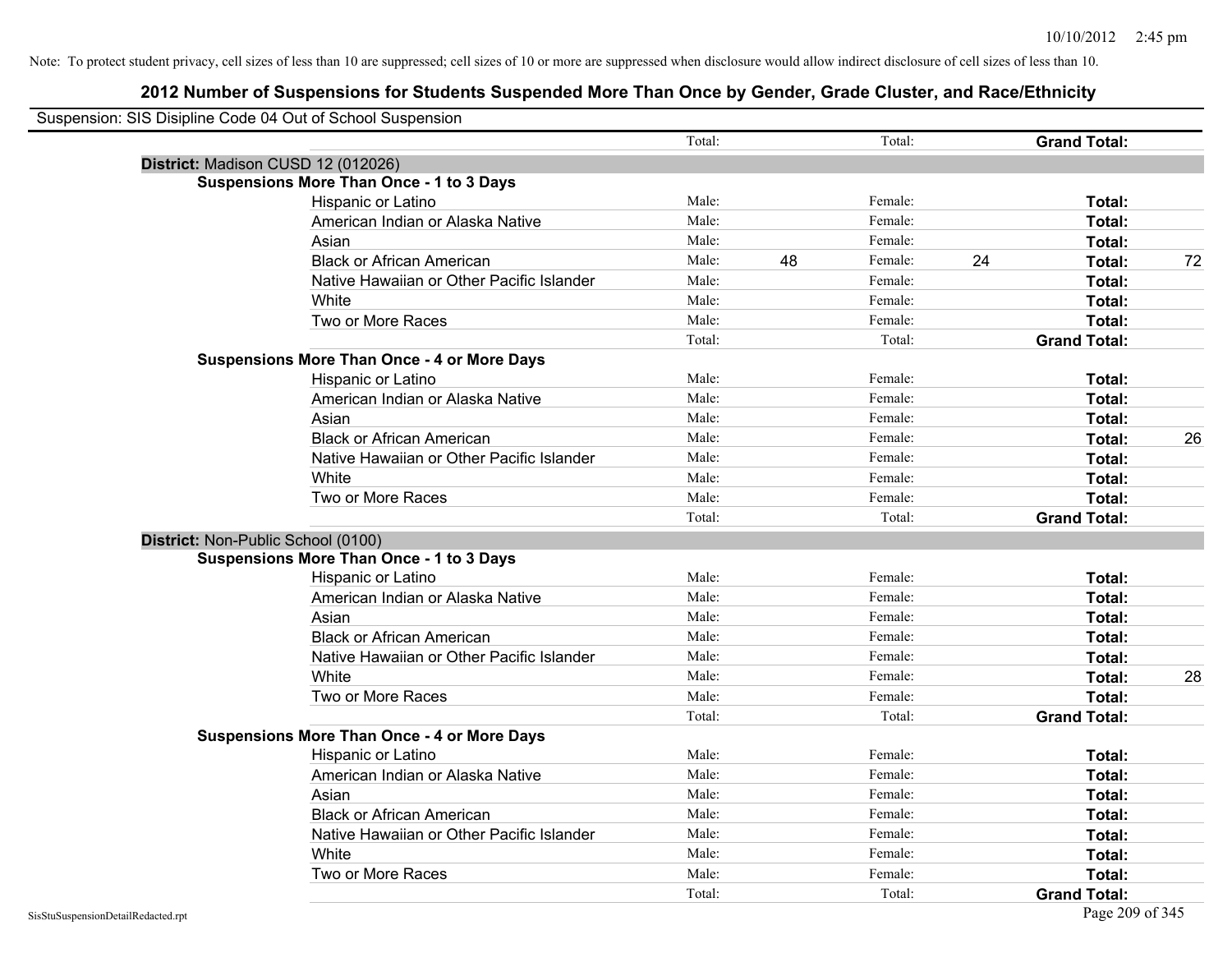| Suspension: SIS Disipline Code 04 Out of School Suspension |                                                    |        |    |         |    |                     |    |
|------------------------------------------------------------|----------------------------------------------------|--------|----|---------|----|---------------------|----|
| District: Non-Public School (055S)                         |                                                    |        |    |         |    |                     |    |
|                                                            | <b>Suspensions More Than Once - 1 to 3 Days</b>    |        |    |         |    |                     |    |
|                                                            | Hispanic or Latino                                 | Male:  |    | Female: |    | Total:              |    |
|                                                            | American Indian or Alaska Native                   | Male:  |    | Female: |    | Total:              |    |
|                                                            | Asian                                              | Male:  |    | Female: |    | <b>Total:</b>       |    |
|                                                            | <b>Black or African American</b>                   | Male:  |    | Female: |    | <b>Total:</b>       |    |
|                                                            | Native Hawaiian or Other Pacific Islander          | Male:  |    | Female: |    | Total:              |    |
|                                                            | White                                              | Male:  |    | Female: |    | Total:              |    |
|                                                            | Two or More Races                                  | Male:  |    | Female: |    | Total:              |    |
|                                                            |                                                    | Total: |    | Total:  |    | <b>Grand Total:</b> |    |
| District: Roxana CUSD 1 (001026)                           |                                                    |        |    |         |    |                     |    |
|                                                            | <b>Suspensions More Than Once - 1 to 3 Days</b>    |        |    |         |    |                     |    |
|                                                            | Hispanic or Latino                                 | Male:  |    | Female: |    | Total:              |    |
|                                                            | American Indian or Alaska Native                   | Male:  |    | Female: |    | Total:              |    |
|                                                            | Asian                                              | Male:  |    | Female: |    | Total:              |    |
|                                                            | <b>Black or African American</b>                   | Male:  |    | Female: |    | Total:              |    |
|                                                            | Native Hawaiian or Other Pacific Islander          | Male:  |    | Female: |    | Total:              |    |
|                                                            | White                                              | Male:  | 45 | Female: | 11 | Total:              | 56 |
|                                                            | Two or More Races                                  | Male:  |    | Female: |    | Total:              | 11 |
|                                                            |                                                    | Total: |    | Total:  |    | <b>Grand Total:</b> |    |
|                                                            | <b>Suspensions More Than Once - 4 or More Days</b> |        |    |         |    |                     |    |
|                                                            | Hispanic or Latino                                 | Male:  |    | Female: |    | Total:              |    |
|                                                            | American Indian or Alaska Native                   | Male:  |    | Female: |    | Total:              |    |
|                                                            | Asian                                              | Male:  |    | Female: |    | Total:              |    |
|                                                            | <b>Black or African American</b>                   | Male:  |    | Female: |    | Total:              |    |
|                                                            | Native Hawaiian or Other Pacific Islander          | Male:  |    | Female: |    | Total:              |    |
|                                                            | White                                              | Male:  |    | Female: |    | Total:              | 16 |
|                                                            | Two or More Races                                  | Male:  |    | Female: |    | Total:              |    |
|                                                            |                                                    | Total: |    | Total:  |    | <b>Grand Total:</b> |    |
| District: Triad CUSD 2 (002026)                            |                                                    |        |    |         |    |                     |    |
|                                                            | <b>Suspensions More Than Once - 1 to 3 Days</b>    |        |    |         |    |                     |    |
|                                                            | Hispanic or Latino                                 | Male:  |    | Female: |    | Total:              |    |
|                                                            | American Indian or Alaska Native                   | Male:  |    | Female: |    | Total:              |    |
|                                                            | Asian                                              | Male:  |    | Female: |    | Total:              |    |
|                                                            | <b>Black or African American</b>                   | Male:  |    | Female: |    | Total:              |    |
|                                                            | Native Hawaiian or Other Pacific Islander          | Male:  |    | Female: |    | Total:              |    |
|                                                            | White                                              | Male:  | 42 | Female: | 41 | <b>Total:</b>       | 83 |
|                                                            | Two or More Races                                  | Male:  |    | Female: |    | Total:              |    |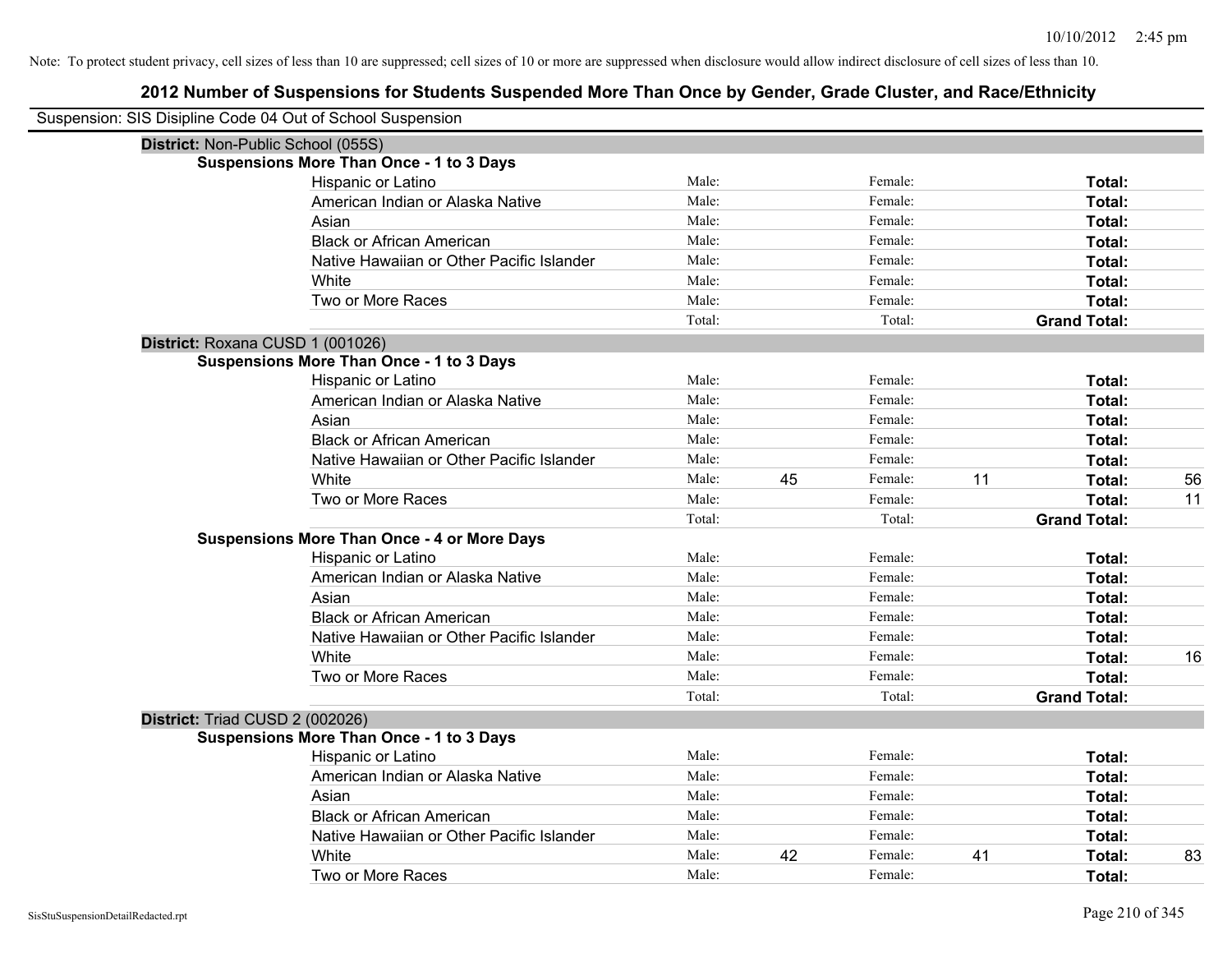|                                 | Suspension: SIS Disipline Code 04 Out of School Suspension |        |         |                     |    |
|---------------------------------|------------------------------------------------------------|--------|---------|---------------------|----|
|                                 |                                                            | Total: | Total:  | <b>Grand Total:</b> | 95 |
|                                 | <b>Suspensions More Than Once - 4 or More Days</b>         |        |         |                     |    |
|                                 | Hispanic or Latino                                         | Male:  | Female: | Total:              |    |
|                                 | American Indian or Alaska Native                           | Male:  | Female: | Total:              |    |
|                                 | Asian                                                      | Male:  | Female: | Total:              |    |
|                                 | <b>Black or African American</b>                           | Male:  | Female: | Total:              |    |
|                                 | Native Hawaiian or Other Pacific Islander                  | Male:  | Female: | Total:              |    |
|                                 | White                                                      | Male:  | Female: | Total:              | 12 |
|                                 | Two or More Races                                          | Male:  | Female: | Total:              |    |
|                                 |                                                            | Total: | Total:  | <b>Grand Total:</b> |    |
|                                 | District: Venice CUSD 3 (003026)                           |        |         |                     |    |
|                                 | <b>Suspensions More Than Once - 1 to 3 Days</b>            |        |         |                     |    |
|                                 | Hispanic or Latino                                         | Male:  | Female: | Total:              |    |
|                                 | American Indian or Alaska Native                           | Male:  | Female: | Total:              |    |
|                                 | Asian                                                      | Male:  | Female: | Total:              |    |
|                                 | <b>Black or African American</b>                           | Male:  | Female: | Total:              | 29 |
|                                 | Native Hawaiian or Other Pacific Islander                  | Male:  | Female: | Total:              |    |
|                                 | White                                                      | Male:  | Female: | Total:              |    |
|                                 | Two or More Races                                          | Male:  | Female: | Total:              |    |
|                                 |                                                            | Total: | Total:  | <b>Grand Total:</b> |    |
|                                 | District: Wood River-Hartford ESD 15 (015003)              |        |         |                     |    |
|                                 | <b>Suspensions More Than Once - 1 to 3 Days</b>            |        |         |                     |    |
|                                 | Hispanic or Latino                                         | Male:  | Female: | Total:              |    |
|                                 | American Indian or Alaska Native                           | Male:  | Female: | Total:              |    |
|                                 | Asian                                                      | Male:  | Female: | Total:              |    |
|                                 | <b>Black or African American</b>                           | Male:  | Female: | Total:              |    |
|                                 | Native Hawaiian or Other Pacific Islander                  | Male:  | Female: | Total:              |    |
|                                 | White                                                      | Male:  | Female: | Total:              | 35 |
|                                 | Two or More Races                                          | Male:  | Female: | Total:              |    |
|                                 |                                                            | Total: | Total:  | <b>Grand Total:</b> |    |
| County: Non-Public School (000) |                                                            |        |         |                     |    |
|                                 | District: Madison ROE (000000)                             |        |         |                     |    |
|                                 | Suspensions More Than Once - 1 to 3 Days                   |        |         |                     |    |
|                                 | Hispanic or Latino                                         | Male:  | Female: | Total:              |    |
|                                 | American Indian or Alaska Native                           | Male:  | Female: | Total:              |    |
|                                 | Asian                                                      | Male:  | Female: | Total:              |    |
|                                 | <b>Black or African American</b>                           | Male:  | Female: | Total:              | 12 |
|                                 | Native Hawaiian or Other Pacific Islander                  | Male:  | Female: | Total:              |    |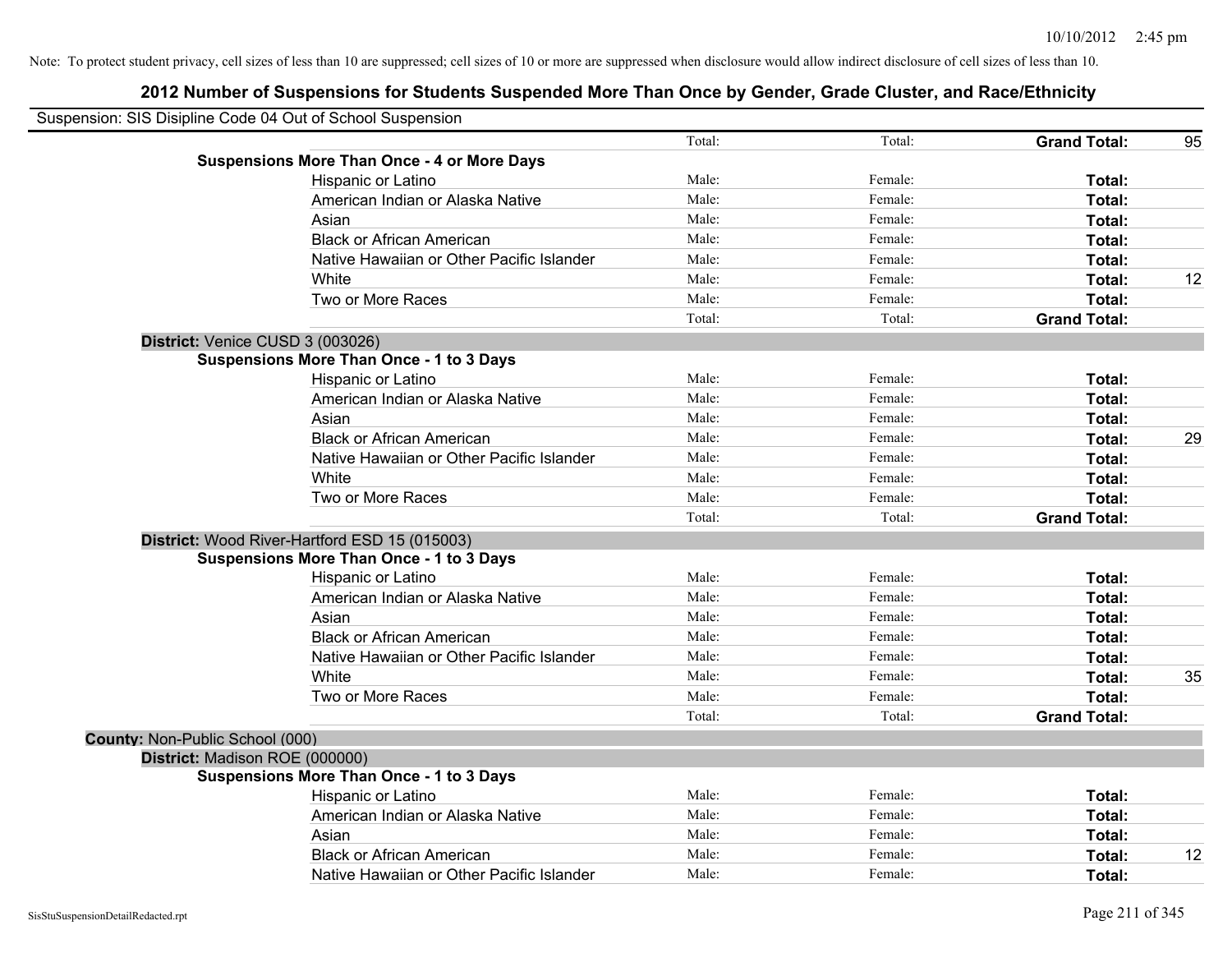| Suspension: SIS Disipline Code 04 Out of School Suspension |                                                                                               |        |    |         |    |                     |    |
|------------------------------------------------------------|-----------------------------------------------------------------------------------------------|--------|----|---------|----|---------------------|----|
|                                                            | White                                                                                         | Male:  |    | Female: |    | Total:              |    |
|                                                            | Two or More Races                                                                             | Male:  |    | Female: |    | Total:              |    |
|                                                            |                                                                                               | Total: |    | Total:  |    | <b>Grand Total:</b> |    |
|                                                            |                                                                                               |        |    |         |    |                     |    |
| Region: Marshall/Putnam/Woodford ROE (43)                  |                                                                                               |        |    |         |    |                     |    |
| County: Marshall (059)                                     |                                                                                               |        |    |         |    |                     |    |
|                                                            | District: Henry-Senachwine CUSD 5 (005026)<br><b>Suspensions More Than Once - 1 to 3 Days</b> |        |    |         |    |                     |    |
|                                                            | Hispanic or Latino                                                                            | Male:  |    | Female: |    | Total:              |    |
|                                                            | American Indian or Alaska Native                                                              | Male:  |    | Female: |    | Total:              |    |
|                                                            | Asian                                                                                         | Male:  |    | Female: |    | Total:              |    |
|                                                            | <b>Black or African American</b>                                                              | Male:  |    | Female: |    | Total:              |    |
|                                                            | Native Hawaiian or Other Pacific Islander                                                     | Male:  |    | Female: |    | Total:              |    |
|                                                            | White                                                                                         | Male:  |    | Female: |    | Total:              | 12 |
|                                                            | Two or More Races                                                                             | Male:  |    | Female: |    | Total:              |    |
|                                                            |                                                                                               | Total: |    | Total:  |    | <b>Grand Total:</b> |    |
|                                                            | <b>Suspensions More Than Once - 4 or More Days</b>                                            |        |    |         |    |                     |    |
|                                                            | Hispanic or Latino                                                                            | Male:  |    | Female: |    | Total:              |    |
|                                                            | American Indian or Alaska Native                                                              | Male:  |    | Female: |    | Total:              |    |
|                                                            | Asian                                                                                         | Male:  |    | Female: |    | Total:              |    |
|                                                            | <b>Black or African American</b>                                                              | Male:  |    | Female: |    | Total:              |    |
|                                                            | Native Hawaiian or Other Pacific Islander                                                     | Male:  |    | Female: |    | Total:              |    |
|                                                            | White                                                                                         | Male:  |    | Female: |    | Total:              |    |
|                                                            | Two or More Races                                                                             | Male:  |    | Female: |    | Total:              |    |
|                                                            |                                                                                               | Total: |    | Total:  |    | <b>Grand Total:</b> |    |
|                                                            | District: Midland CUSD 7 (007026)                                                             |        |    |         |    |                     |    |
|                                                            | <b>Suspensions More Than Once - 1 to 3 Days</b>                                               |        |    |         |    |                     |    |
|                                                            | Hispanic or Latino                                                                            | Male:  |    | Female: |    | Total:              |    |
|                                                            | American Indian or Alaska Native                                                              | Male:  |    | Female: |    | Total:              |    |
|                                                            | Asian                                                                                         | Male:  |    | Female: |    | Total:              |    |
|                                                            | <b>Black or African American</b>                                                              | Male:  |    | Female: |    | Total:              |    |
|                                                            | Native Hawaiian or Other Pacific Islander                                                     | Male:  |    | Female: |    | Total:              |    |
|                                                            | White                                                                                         | Male:  | 26 | Female: | 13 | Total:              | 39 |
|                                                            | Two or More Races                                                                             | Male:  |    | Female: |    | Total:              |    |
|                                                            |                                                                                               | Total: |    | Total:  |    | <b>Grand Total:</b> |    |
|                                                            | <b>Suspensions More Than Once - 4 or More Days</b>                                            |        |    |         |    |                     |    |
|                                                            | Hispanic or Latino                                                                            | Male:  |    | Female: |    | Total:              |    |
|                                                            | American Indian or Alaska Native                                                              | Male:  |    | Female: |    | Total:              |    |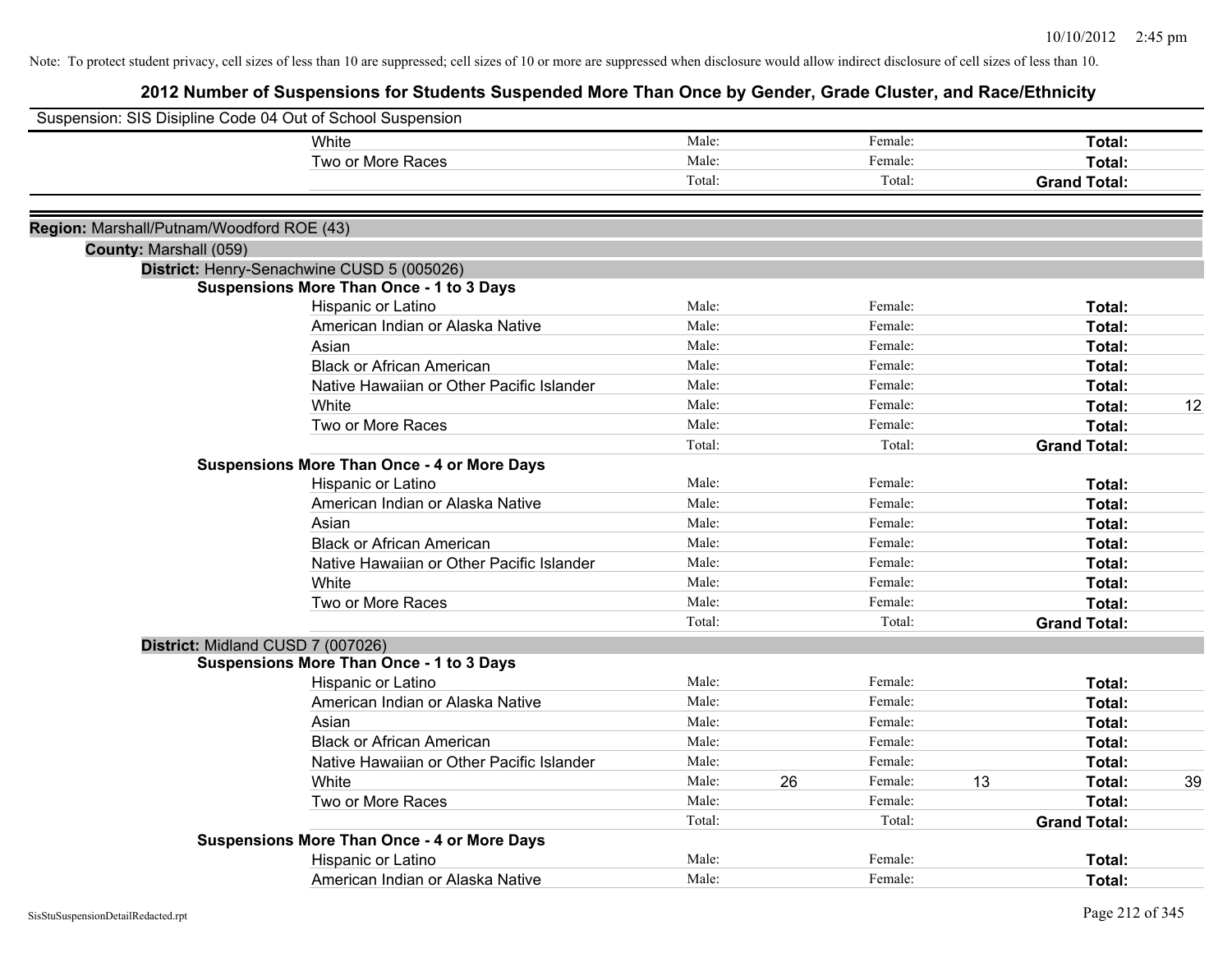|                        | Suspension: SIS Disipline Code 04 Out of School Suspension |        |    |         |    |                     |    |
|------------------------|------------------------------------------------------------|--------|----|---------|----|---------------------|----|
|                        | Asian                                                      | Male:  |    | Female: |    | Total:              |    |
|                        | <b>Black or African American</b>                           | Male:  |    | Female: |    | Total:              |    |
|                        | Native Hawaiian or Other Pacific Islander                  | Male:  |    | Female: |    | Total:              |    |
|                        | White                                                      | Male:  |    | Female: |    | Total:              |    |
|                        | Two or More Races                                          | Male:  |    | Female: |    | Total:              |    |
|                        |                                                            | Total: |    | Total:  |    | <b>Grand Total:</b> |    |
| County: Putnam (078)   |                                                            |        |    |         |    |                     |    |
|                        | District: Putnam County CUSD 535 (535026)                  |        |    |         |    |                     |    |
|                        | <b>Suspensions More Than Once - 1 to 3 Days</b>            |        |    |         |    |                     |    |
|                        | Hispanic or Latino                                         | Male:  |    | Female: |    | Total:              |    |
|                        | American Indian or Alaska Native                           | Male:  |    | Female: |    | Total:              |    |
|                        | Asian                                                      | Male:  |    | Female: |    | Total:              |    |
|                        | <b>Black or African American</b>                           | Male:  |    | Female: |    | Total:              |    |
|                        | Native Hawaiian or Other Pacific Islander                  | Male:  |    | Female: |    | Total:              |    |
|                        | White                                                      | Male:  |    | Female: |    | Total:              | 38 |
|                        | Two or More Races                                          | Male:  |    | Female: |    | Total:              |    |
|                        |                                                            | Total: |    | Total:  |    | <b>Grand Total:</b> |    |
|                        | <b>Suspensions More Than Once - 4 or More Days</b>         |        |    |         |    |                     |    |
|                        | Hispanic or Latino                                         | Male:  |    | Female: |    | Total:              |    |
|                        | American Indian or Alaska Native                           | Male:  |    | Female: |    | Total:              |    |
|                        | Asian                                                      | Male:  |    | Female: |    | Total:              |    |
|                        | <b>Black or African American</b>                           | Male:  |    | Female: |    | Total:              |    |
|                        | Native Hawaiian or Other Pacific Islander                  | Male:  |    | Female: |    | Total:              |    |
|                        | White                                                      | Male:  |    | Female: |    | <b>Total:</b>       | 12 |
|                        | Two or More Races                                          | Male:  |    | Female: |    | Total:              |    |
|                        |                                                            | Total: |    | Total:  |    | <b>Grand Total:</b> |    |
| County: Woodford (102) |                                                            |        |    |         |    |                     |    |
|                        | District: County of Woodford School (122017)               |        |    |         |    |                     |    |
|                        | <b>Suspensions More Than Once - 1 to 3 Days</b>            |        |    |         |    |                     |    |
|                        | Hispanic or Latino                                         | Male:  |    | Female: |    | Total:              |    |
|                        | American Indian or Alaska Native                           | Male:  |    | Female: |    | Total:              |    |
|                        | Asian                                                      | Male:  |    | Female: |    | Total:              |    |
|                        | <b>Black or African American</b>                           | Male:  |    | Female: |    | Total:              |    |
|                        | Native Hawaiian or Other Pacific Islander                  | Male:  |    | Female: |    | Total:              |    |
|                        | White                                                      | Male:  | 24 | Female: | 13 | Total:              | 37 |
|                        | Two or More Races                                          | Male:  |    | Female: |    | Total:              |    |
|                        |                                                            | Total: |    | Total:  |    | <b>Grand Total:</b> |    |
|                        | <b>Suspensions More Than Once - 4 or More Days</b>         |        |    |         |    |                     |    |
|                        | Hispanic or Latino                                         | Male:  |    | Female: |    | Total:              |    |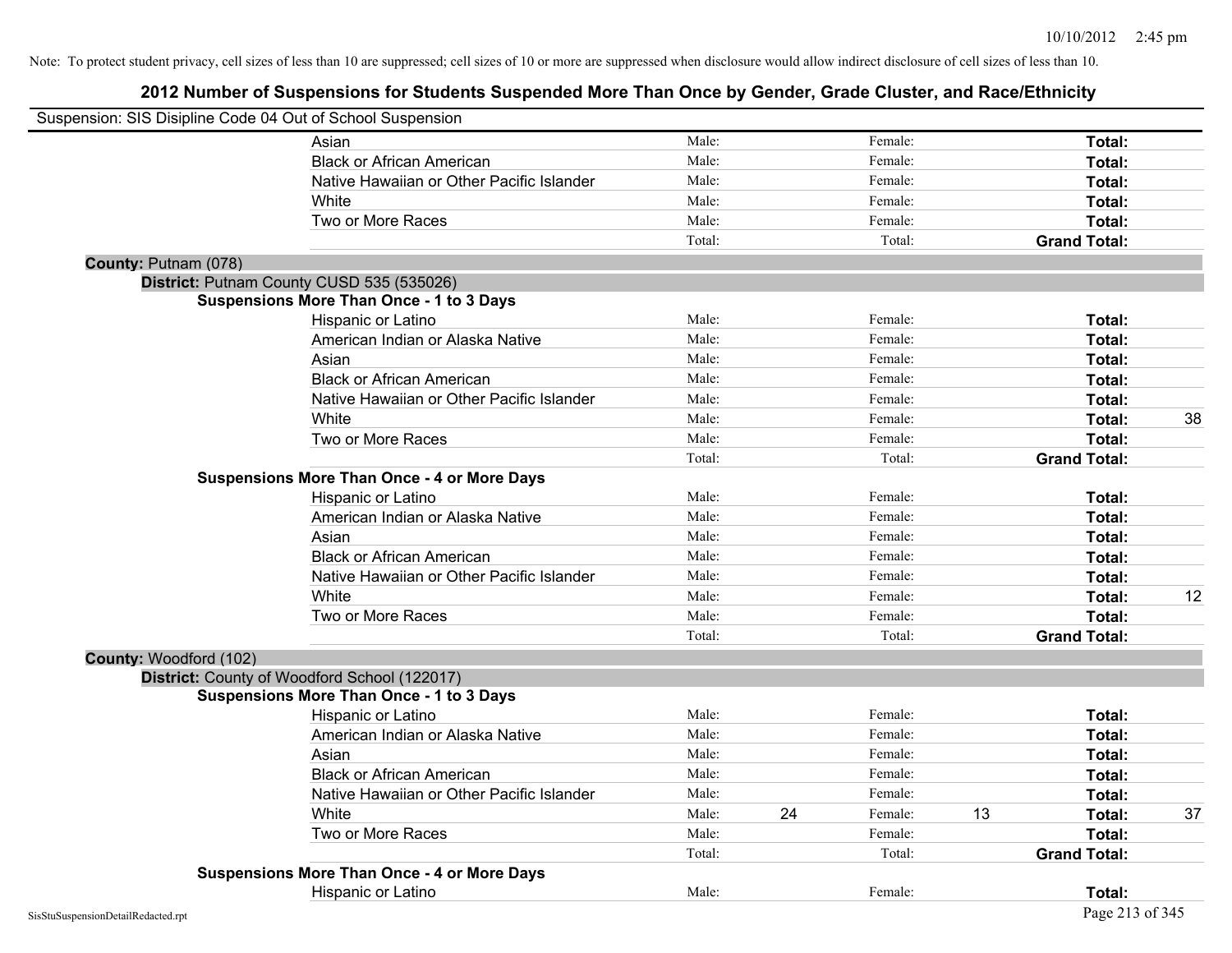# **2012 Number of Suspensions for Students Suspended More Than Once by Gender, Grade Cluster, and Race/Ethnicity**

| Suspension: SIS Disipline Code 04 Out of School Suspension |        |         |                     |    |
|------------------------------------------------------------|--------|---------|---------------------|----|
| American Indian or Alaska Native                           | Male:  | Female: | Total:              |    |
| Asian                                                      | Male:  | Female: | Total:              |    |
| <b>Black or African American</b>                           | Male:  | Female: | Total:              |    |
| Native Hawaiian or Other Pacific Islander                  | Male:  | Female: | Total:              |    |
| White                                                      | Male:  | Female: | Total:              |    |
| Two or More Races                                          | Male:  | Female: | Total:              |    |
|                                                            | Total: | Total:  | <b>Grand Total:</b> |    |
| District: El Paso-Gridley CUSD 11 (011026)                 |        |         |                     |    |
| <b>Suspensions More Than Once - 1 to 3 Days</b>            |        |         |                     |    |
| Hispanic or Latino                                         | Male:  | Female: | Total:              |    |
| American Indian or Alaska Native                           | Male:  | Female: | Total:              |    |
| Asian                                                      | Male:  | Female: | Total:              |    |
| <b>Black or African American</b>                           | Male:  | Female: | Total:              |    |
| Native Hawaiian or Other Pacific Islander                  | Male:  | Female: | Total:              |    |
| White                                                      | Male:  | Female: | Total:              |    |
| Two or More Races                                          | Male:  | Female: | Total:              |    |
|                                                            | Total: | Total:  | <b>Grand Total:</b> |    |
| District: Eureka CUD 140 (140026)                          |        |         |                     |    |
| <b>Suspensions More Than Once - 1 to 3 Days</b>            |        |         |                     |    |
| Hispanic or Latino                                         | Male:  | Female: | Total:              |    |
| American Indian or Alaska Native                           | Male:  | Female: | Total:              |    |
| Asian                                                      | Male:  | Female: | Total:              |    |
| <b>Black or African American</b>                           | Male:  | Female: | Total:              |    |
| Native Hawaiian or Other Pacific Islander                  | Male:  | Female: | Total:              |    |
| White                                                      | Male:  | Female: | Total:              |    |
| Two or More Races                                          | Male:  | Female: | Total:              |    |
|                                                            | Total: | Total:  | <b>Grand Total:</b> | 13 |
| <b>Suspensions More Than Once - 4 or More Days</b>         |        |         |                     |    |
| Hispanic or Latino                                         | Male:  | Female: | Total:              |    |
| American Indian or Alaska Native                           | Male:  | Female: | Total:              |    |
| Asian                                                      | Male:  | Female: | Total:              |    |
| <b>Black or African American</b>                           | Male:  | Female: | Total:              |    |
| Native Hawaiian or Other Pacific Islander                  | Male:  | Female: | Total:              |    |
| White                                                      | Male:  | Female: | Total:              |    |
| Two or More Races                                          | Male:  | Female: | Total:              |    |
|                                                            | Total: | Total:  | <b>Grand Total:</b> |    |
| $D_{i}$ to the Left and CHCD C (000000)                    |        |         |                     |    |

**District:** Fieldcrest CUSD 6 (006026) **Suspensions More Than Once - 1 to 3 Days**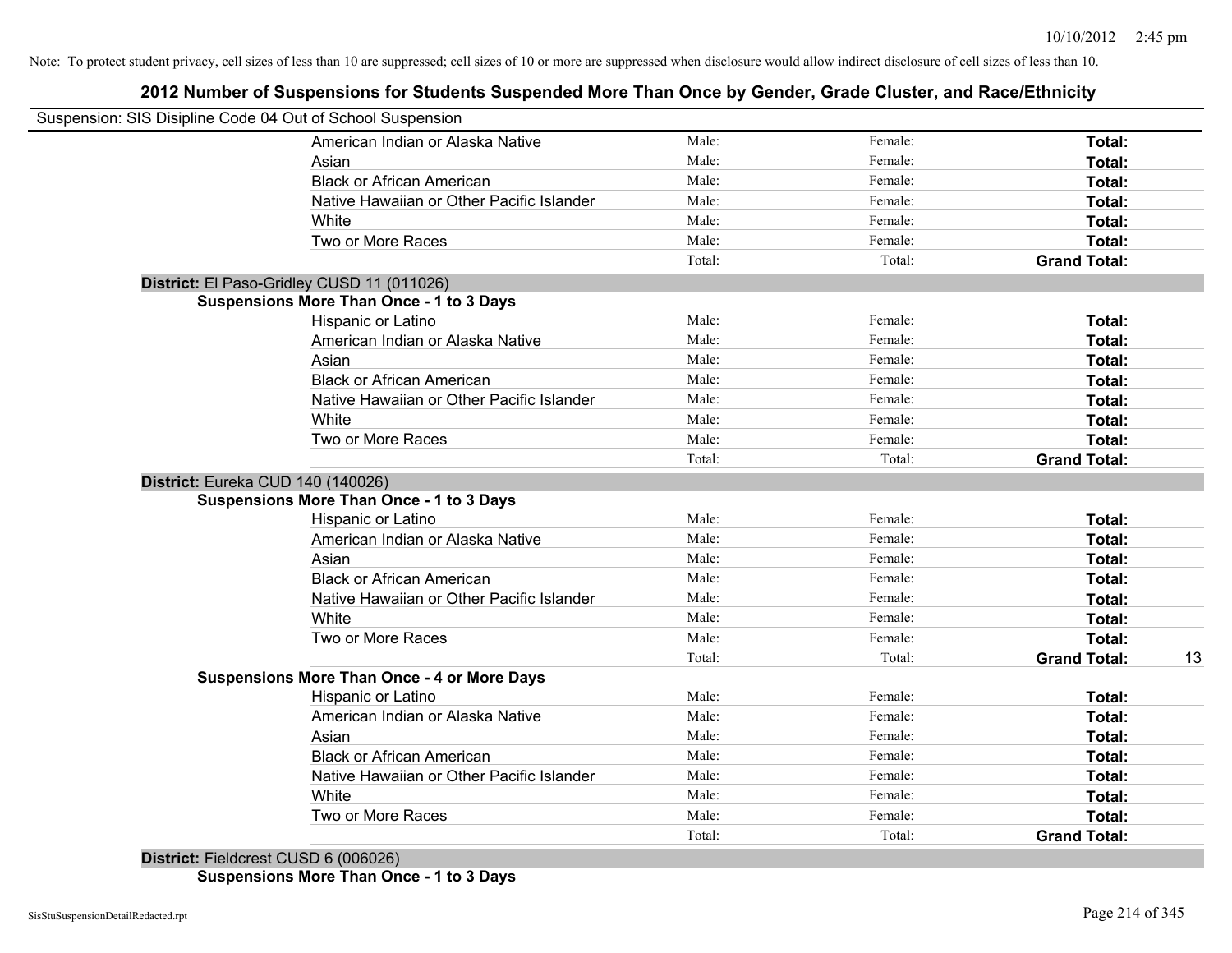| Suspension: SIS Disipline Code 04 Out of School Suspension |                                                    |        |         |                           |
|------------------------------------------------------------|----------------------------------------------------|--------|---------|---------------------------|
|                                                            | Hispanic or Latino                                 | Male:  | Female: | Total:                    |
|                                                            | American Indian or Alaska Native                   | Male:  | Female: | Total:                    |
|                                                            | Asian                                              | Male:  | Female: | Total:                    |
|                                                            | <b>Black or African American</b>                   | Male:  | Female: | Total:                    |
|                                                            | Native Hawaiian or Other Pacific Islander          | Male:  | Female: | Total:                    |
|                                                            | White                                              | Male:  | Female: | Total:                    |
|                                                            | Two or More Races                                  | Male:  | Female: | Total:                    |
|                                                            |                                                    | Total: | Total:  | <b>Grand Total:</b><br>10 |
|                                                            | <b>Suspensions More Than Once - 4 or More Days</b> |        |         |                           |
|                                                            | Hispanic or Latino                                 | Male:  | Female: | Total:                    |
|                                                            | American Indian or Alaska Native                   | Male:  | Female: | Total:                    |
|                                                            | Asian                                              | Male:  | Female: | Total:                    |
|                                                            | <b>Black or African American</b>                   | Male:  | Female: | Total:                    |
|                                                            | Native Hawaiian or Other Pacific Islander          | Male:  | Female: | Total:                    |
|                                                            | White                                              | Male:  | Female: | Total:                    |
|                                                            | Two or More Races                                  | Male:  | Female: | Total:                    |
|                                                            |                                                    | Total: | Total:  | <b>Grand Total:</b>       |
|                                                            | District: Lowpoint-Washburn CUSD 21 (021026)       |        |         |                           |
|                                                            | <b>Suspensions More Than Once - 1 to 3 Days</b>    |        |         |                           |
|                                                            | Hispanic or Latino                                 | Male:  | Female: | Total:                    |
|                                                            | American Indian or Alaska Native                   | Male:  | Female: | Total:                    |
|                                                            | Asian                                              | Male:  | Female: | Total:                    |
|                                                            | <b>Black or African American</b>                   | Male:  | Female: | Total:                    |
|                                                            | Native Hawaiian or Other Pacific Islander          | Male:  | Female: | Total:                    |
|                                                            | White                                              | Male:  | Female: | Total:                    |
|                                                            | Two or More Races                                  | Male:  | Female: | Total:                    |
|                                                            |                                                    | Total: | Total:  | <b>Grand Total:</b>       |
|                                                            | <b>Suspensions More Than Once - 4 or More Days</b> |        |         |                           |
|                                                            | Hispanic or Latino                                 | Male:  | Female: | Total:                    |
|                                                            | American Indian or Alaska Native                   | Male:  | Female: | Total:                    |
|                                                            | Asian                                              | Male:  | Female: | Total:                    |
|                                                            | <b>Black or African American</b>                   | Male:  | Female: | Total:                    |
|                                                            | Native Hawaiian or Other Pacific Islander          | Male:  | Female: | Total:                    |
|                                                            | White                                              | Male:  | Female: | Total:                    |
|                                                            | Two or More Races                                  | Male:  | Female: | Total:                    |
|                                                            |                                                    | Total: | Total:  | <b>Grand Total:</b>       |
|                                                            | District: Metamora CCSD 1 (001004)                 |        |         |                           |
|                                                            | <b>Suspensions More Than Once - 1 to 3 Days</b>    |        |         |                           |
|                                                            | Hispanic or Latino                                 | Male:  | Female: | Total:                    |
| SisStuSuspensionDetailRedacted.rpt                         |                                                    |        |         | Page 215 of 345           |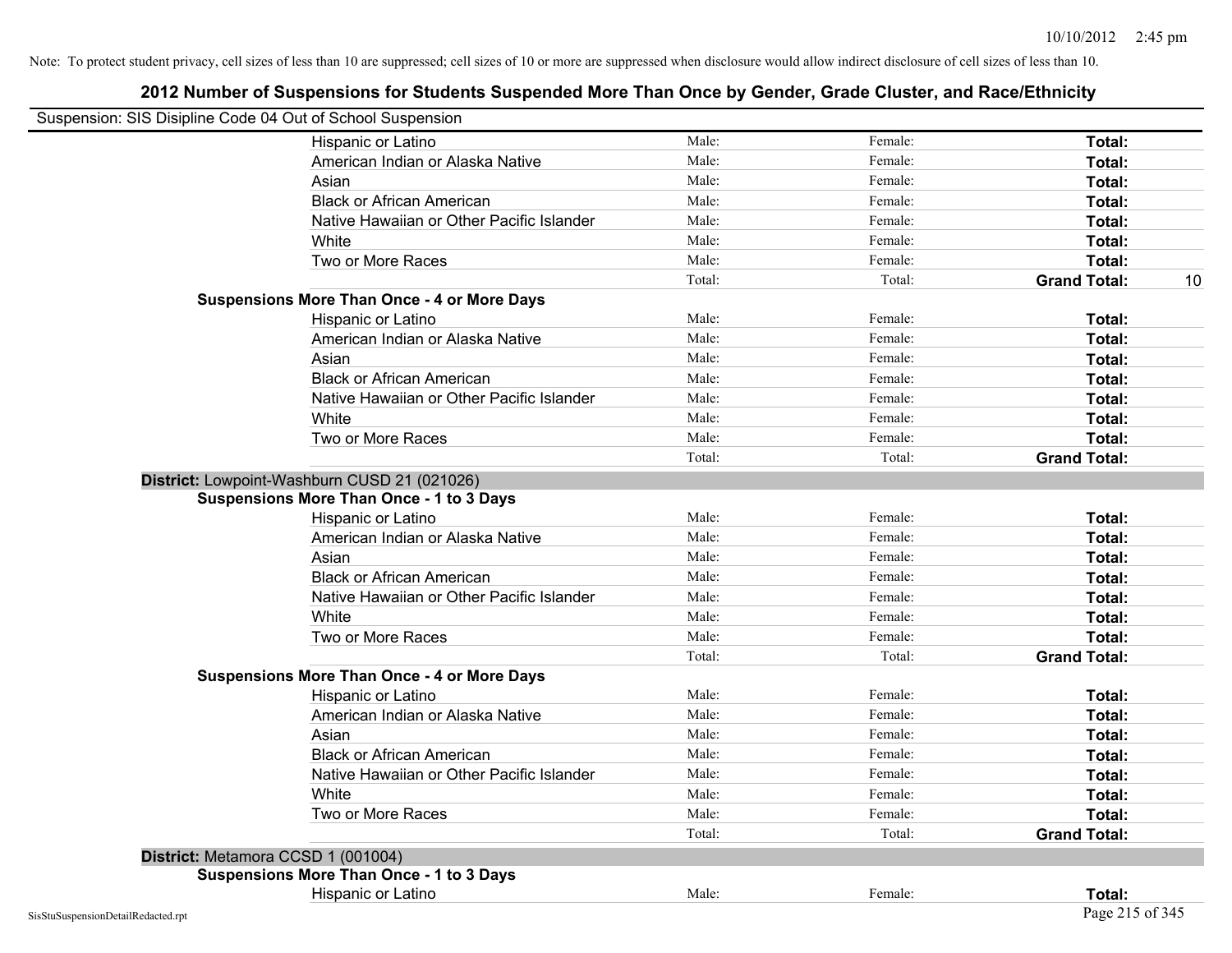|                          | Suspension: SIS Disipline Code 04 Out of School Suspension |        |         |                     |
|--------------------------|------------------------------------------------------------|--------|---------|---------------------|
|                          | American Indian or Alaska Native                           | Male:  | Female: | Total:              |
|                          | Asian                                                      | Male:  | Female: | Total:              |
|                          | <b>Black or African American</b>                           | Male:  | Female: | Total:              |
|                          | Native Hawaiian or Other Pacific Islander                  | Male:  | Female: | Total:              |
|                          | <b>White</b>                                               | Male:  | Female: | Total:              |
|                          | Two or More Races                                          | Male:  | Female: | Total:              |
|                          |                                                            | Total: | Total:  | <b>Grand Total:</b> |
|                          | District: Riverview CCSD 2 (002004)                        |        |         |                     |
|                          | <b>Suspensions More Than Once - 1 to 3 Days</b>            |        |         |                     |
|                          | Hispanic or Latino                                         | Male:  | Female: | Total:              |
|                          | American Indian or Alaska Native                           | Male:  | Female: | Total:              |
|                          | Asian                                                      | Male:  | Female: | Total:              |
|                          | <b>Black or African American</b>                           | Male:  | Female: | Total:              |
|                          | Native Hawaiian or Other Pacific Islander                  | Male:  | Female: | Total:              |
|                          | White                                                      | Male:  | Female: | Total:              |
|                          | Two or More Races                                          | Male:  | Female: | Total:              |
|                          |                                                            | Total: | Total:  | <b>Grand Total:</b> |
|                          | District: Roanoke Benson CUSD 60 (060026)                  |        |         |                     |
|                          | <b>Suspensions More Than Once - 1 to 3 Days</b>            |        |         |                     |
|                          | Hispanic or Latino                                         | Male:  | Female: | Total:              |
|                          | American Indian or Alaska Native                           | Male:  | Female: | Total:              |
|                          | Asian                                                      | Male:  | Female: | Total:              |
|                          | <b>Black or African American</b>                           | Male:  | Female: | Total:              |
|                          | Native Hawaiian or Other Pacific Islander                  | Male:  | Female: | Total:              |
|                          | White                                                      | Male:  | Female: | Total:              |
|                          | Two or More Races                                          | Male:  | Female: | Total:              |
|                          |                                                            | Total: | Total:  | <b>Grand Total:</b> |
|                          |                                                            |        |         |                     |
| Region: McHenry ROE (44) |                                                            |        |         |                     |
| County: Mchenry (063)    |                                                            |        |         |                     |
|                          | District: Alden Hebron SD 19 (019024)                      |        |         |                     |
|                          | <b>Suspensions More Than Once - 1 to 3 Days</b>            |        |         |                     |
|                          | Hispanic or Latino                                         | Male:  | Female: | Total:              |
|                          | American Indian or Alaska Native                           | Male:  | Female: | Total:              |
|                          | Asian                                                      | Male:  | Female: | Total:              |
|                          | <b>Black or African American</b>                           | Male:  | Female: | Total:              |
|                          | Native Hawaiian or Other Pacific Islander                  | Male:  | Female: | Total:              |
|                          | White                                                      | Male:  | Female: | 15<br>Total:        |
|                          |                                                            |        |         |                     |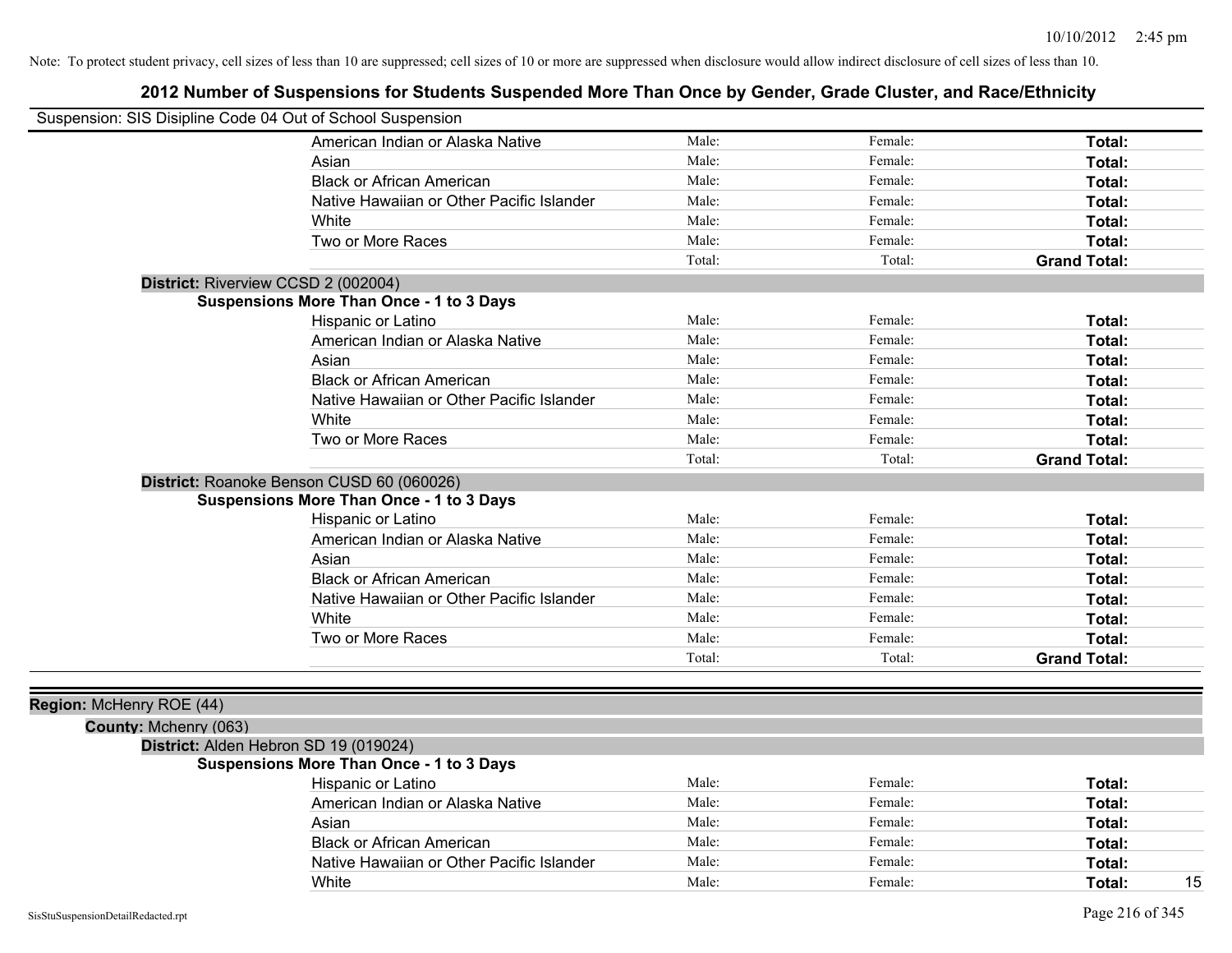| Suspension: SIS Disipline Code 04 Out of School Suspension |                                                    |        |     |         |    |                     |     |
|------------------------------------------------------------|----------------------------------------------------|--------|-----|---------|----|---------------------|-----|
|                                                            | Two or More Races                                  | Male:  |     | Female: |    | Total:              |     |
|                                                            |                                                    | Total: |     | Total:  |    | <b>Grand Total:</b> |     |
| <b>District: Cary CCSD 26 (026004)</b>                     |                                                    |        |     |         |    |                     |     |
|                                                            | <b>Suspensions More Than Once - 1 to 3 Days</b>    |        |     |         |    |                     |     |
|                                                            | Hispanic or Latino                                 | Male:  |     | Female: |    | Total:              |     |
|                                                            | American Indian or Alaska Native                   | Male:  |     | Female: |    | Total:              |     |
|                                                            | Asian                                              | Male:  |     | Female: |    | Total:              |     |
|                                                            | <b>Black or African American</b>                   | Male:  |     | Female: |    | Total:              |     |
|                                                            | Native Hawaiian or Other Pacific Islander          | Male:  |     | Female: |    | Total:              |     |
|                                                            | White                                              | Male:  |     | Female: |    | Total:              |     |
|                                                            | Two or More Races                                  | Male:  |     | Female: |    | Total:              |     |
|                                                            |                                                    | Total: |     | Total:  |    | <b>Grand Total:</b> |     |
|                                                            | <b>Suspensions More Than Once - 4 or More Days</b> |        |     |         |    |                     |     |
|                                                            | Hispanic or Latino                                 | Male:  |     | Female: |    | Total:              |     |
|                                                            | American Indian or Alaska Native                   | Male:  |     | Female: |    | Total:              |     |
|                                                            | Asian                                              | Male:  |     | Female: |    | Total:              |     |
|                                                            | <b>Black or African American</b>                   | Male:  |     | Female: |    | Total:              |     |
|                                                            | Native Hawaiian or Other Pacific Islander          | Male:  |     | Female: |    | Total:              |     |
|                                                            | White                                              | Male:  |     | Female: |    | Total:              |     |
|                                                            | Two or More Races                                  | Male:  |     | Female: |    | Total:              |     |
|                                                            |                                                    | Total: |     | Total:  |    | <b>Grand Total:</b> |     |
| District: CHSD 155 (155016)                                |                                                    |        |     |         |    |                     |     |
|                                                            | <b>Suspensions More Than Once - 1 to 3 Days</b>    |        |     |         |    |                     |     |
|                                                            | Hispanic or Latino                                 | Male:  |     | Female: |    | Total:              | 45  |
|                                                            | American Indian or Alaska Native                   | Male:  |     | Female: |    | Total:              |     |
|                                                            | Asian                                              | Male:  |     | Female: |    | Total:              |     |
|                                                            | <b>Black or African American</b>                   | Male:  |     | Female: |    | Total:              |     |
|                                                            | Native Hawaiian or Other Pacific Islander          | Male:  |     | Female: |    | Total:              |     |
|                                                            | White                                              | Male:  | 142 | Female: | 26 | Total:              | 168 |
|                                                            | Two or More Races                                  | Male:  |     | Female: |    | <b>Total:</b>       |     |
|                                                            |                                                    | Total: |     | Total:  |    | <b>Grand Total:</b> | 223 |
|                                                            | <b>Suspensions More Than Once - 4 or More Days</b> |        |     |         |    |                     |     |
|                                                            | Hispanic or Latino                                 | Male:  |     | Female: |    | Total:              | 19  |
|                                                            | American Indian or Alaska Native                   | Male:  |     | Female: |    | Total:              |     |
|                                                            | Asian                                              | Male:  |     | Female: |    | Total:              |     |
|                                                            | <b>Black or African American</b>                   | Male:  |     | Female: |    | Total:              |     |
|                                                            | Native Hawaiian or Other Pacific Islander          | Male:  |     | Female: |    | Total:              |     |
|                                                            | White                                              | Male:  |     | Female: |    | Total:              | 31  |
|                                                            | Two or More Races                                  | Male:  |     | Female: |    | Total:              |     |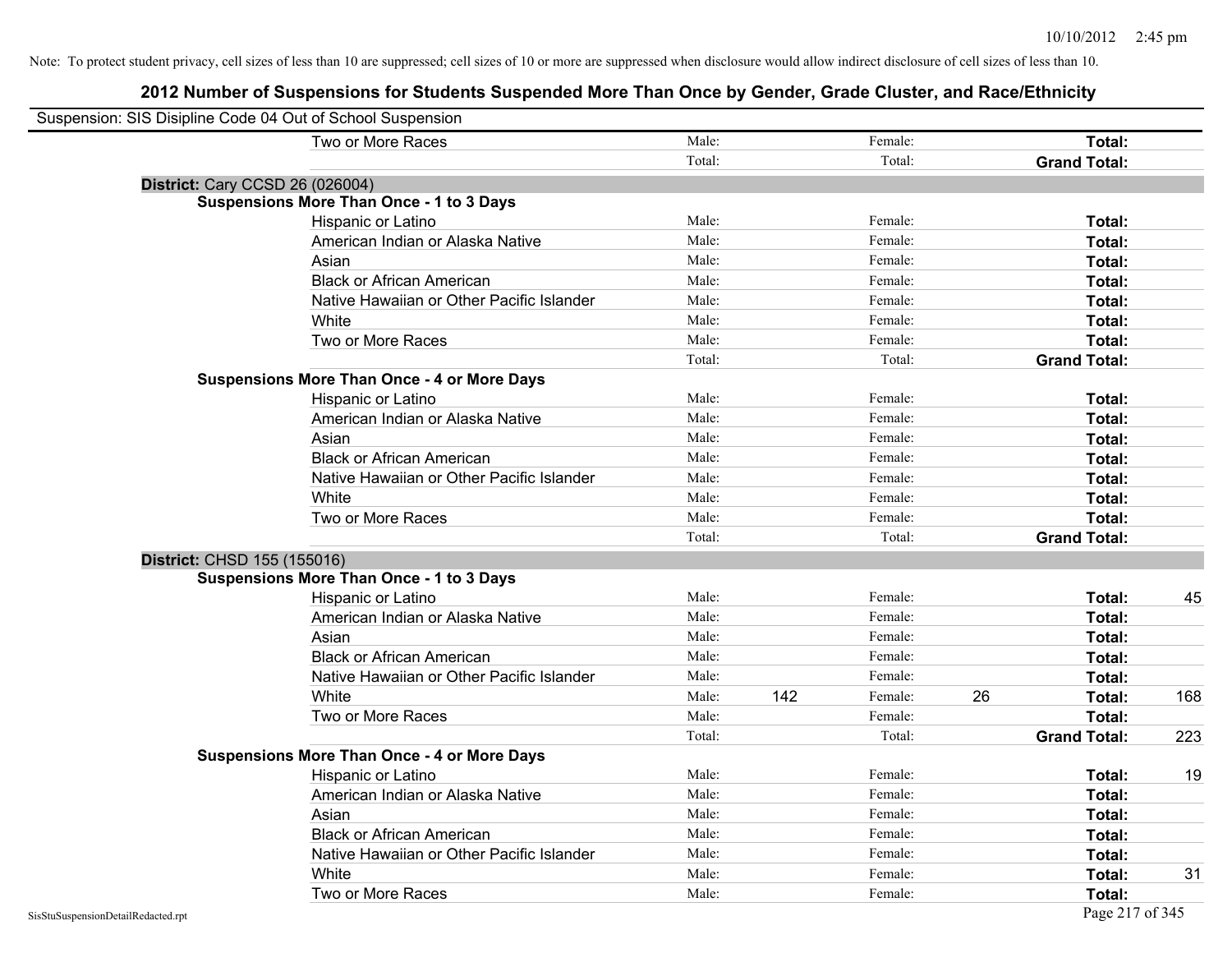| Suspension: SIS Disipline Code 04 Out of School Suspension |                                                    |        |    |         |    |                     |    |
|------------------------------------------------------------|----------------------------------------------------|--------|----|---------|----|---------------------|----|
|                                                            |                                                    | Total: |    | Total:  |    | <b>Grand Total:</b> |    |
|                                                            | District: Cons SD 158 (158022)                     |        |    |         |    |                     |    |
|                                                            | <b>Suspensions More Than Once - 1 to 3 Days</b>    |        |    |         |    |                     |    |
|                                                            | Hispanic or Latino                                 | Male:  |    | Female: |    | Total:              |    |
|                                                            | American Indian or Alaska Native                   | Male:  |    | Female: |    | Total:              |    |
|                                                            | Asian                                              | Male:  |    | Female: |    | Total:              |    |
|                                                            | <b>Black or African American</b>                   | Male:  |    | Female: |    | Total:              |    |
|                                                            | Native Hawaiian or Other Pacific Islander          | Male:  |    | Female: |    | Total:              |    |
|                                                            | White                                              | Male:  |    | Female: |    | Total:              | 10 |
|                                                            | Two or More Races                                  | Male:  |    | Female: |    | Total:              |    |
|                                                            |                                                    | Total: |    | Total:  |    | <b>Grand Total:</b> |    |
|                                                            | <b>Suspensions More Than Once - 4 or More Days</b> |        |    |         |    |                     |    |
|                                                            | Hispanic or Latino                                 | Male:  |    | Female: |    | Total:              |    |
|                                                            | American Indian or Alaska Native                   | Male:  |    | Female: |    | Total:              |    |
|                                                            | Asian                                              | Male:  |    | Female: |    | Total:              |    |
|                                                            | <b>Black or African American</b>                   | Male:  |    | Female: |    | Total:              |    |
|                                                            | Native Hawaiian or Other Pacific Islander          | Male:  |    | Female: |    | Total:              |    |
|                                                            | White                                              | Male:  |    | Female: |    | Total:              |    |
|                                                            | Two or More Races                                  | Male:  |    | Female: |    | Total:              |    |
|                                                            |                                                    | Total: |    | Total:  |    | <b>Grand Total:</b> |    |
|                                                            | District: Crystal Lake CCSD 47 (047004)            |        |    |         |    |                     |    |
|                                                            | <b>Suspensions More Than Once - 1 to 3 Days</b>    |        |    |         |    |                     |    |
|                                                            | Hispanic or Latino                                 | Male:  |    | Female: |    | Total:              |    |
|                                                            | American Indian or Alaska Native                   | Male:  |    | Female: |    | Total:              |    |
|                                                            | Asian                                              | Male:  |    | Female: |    | Total:              |    |
|                                                            | <b>Black or African American</b>                   | Male:  |    | Female: |    | Total:              |    |
|                                                            | Native Hawaiian or Other Pacific Islander          | Male:  |    | Female: |    | Total:              |    |
|                                                            | White                                              | Male:  | 50 | Female: | 14 | Total:              | 64 |
|                                                            | Two or More Races                                  | Male:  |    | Female: |    | Total:              |    |
|                                                            |                                                    | Total: |    | Total:  |    | <b>Grand Total:</b> |    |
|                                                            | <b>Suspensions More Than Once - 4 or More Days</b> |        |    |         |    |                     |    |
|                                                            | Hispanic or Latino                                 | Male:  |    | Female: |    | Total:              |    |
|                                                            | American Indian or Alaska Native                   | Male:  |    | Female: |    | Total:              |    |
|                                                            | Asian                                              | Male:  |    | Female: |    | Total:              |    |
|                                                            | <b>Black or African American</b>                   | Male:  |    | Female: |    | Total:              |    |
|                                                            | Native Hawaiian or Other Pacific Islander          | Male:  |    | Female: |    | Total:              |    |
|                                                            | White                                              | Male:  |    | Female: |    | Total:              |    |
|                                                            | Two or More Races                                  | Male:  |    | Female: |    | Total:              |    |
|                                                            |                                                    | Total: |    | Total:  |    | <b>Grand Total:</b> |    |
| SisStuSuspensionDetailRedacted.rpt                         |                                                    |        |    |         |    | Page 218 of 345     |    |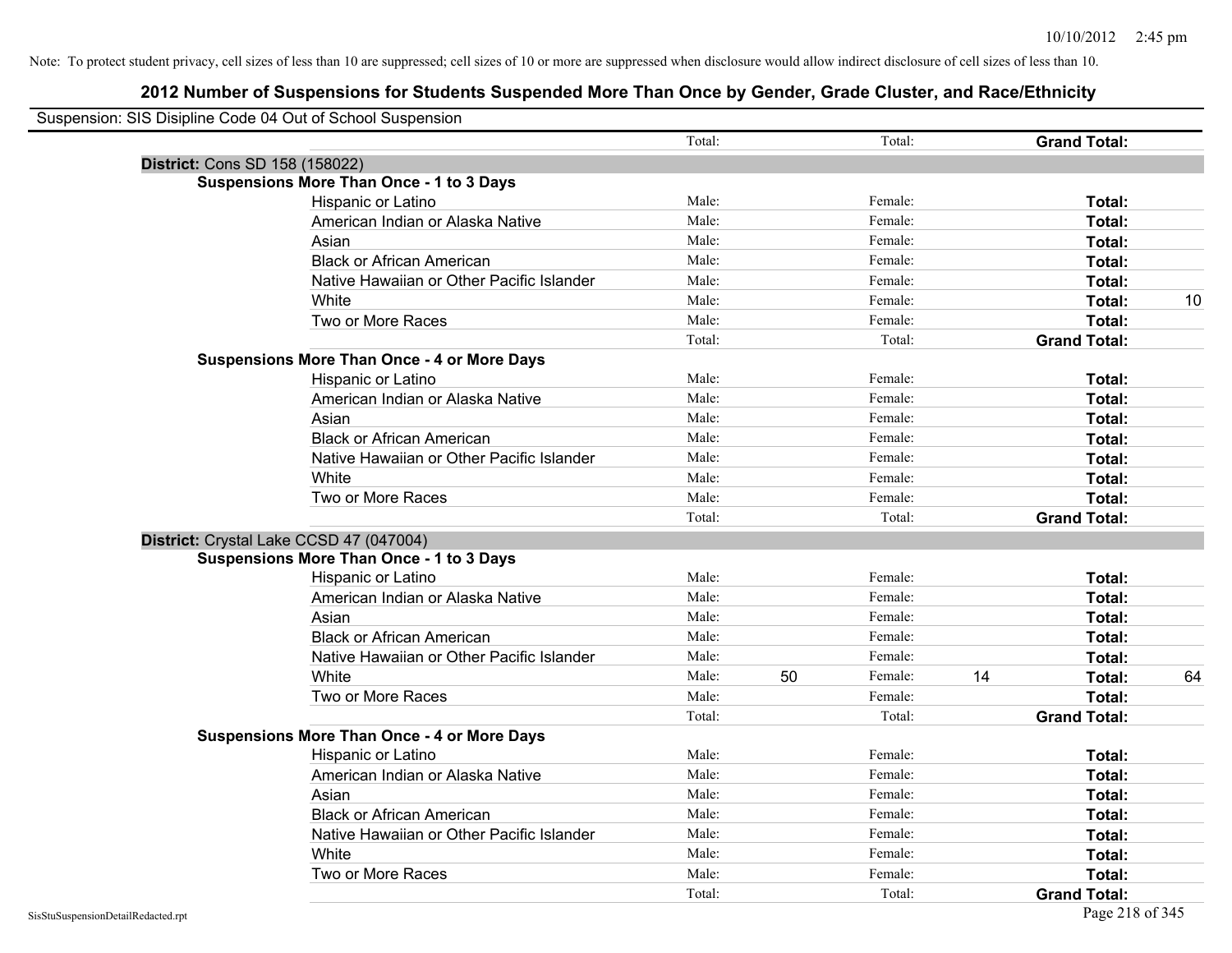| Suspension: SIS Disipline Code 04 Out of School Suspension |        |    |         |    |                     |    |
|------------------------------------------------------------|--------|----|---------|----|---------------------|----|
| District: Fox River Grove Cons SD 3 (003003)               |        |    |         |    |                     |    |
| <b>Suspensions More Than Once - 1 to 3 Days</b>            |        |    |         |    |                     |    |
| Hispanic or Latino                                         | Male:  |    | Female: |    | Total:              |    |
| American Indian or Alaska Native                           | Male:  |    | Female: |    | Total:              |    |
| Asian                                                      | Male:  |    | Female: |    | Total:              |    |
| <b>Black or African American</b>                           | Male:  |    | Female: |    | Total:              |    |
| Native Hawaiian or Other Pacific Islander                  | Male:  |    | Female: |    | Total:              |    |
| White                                                      | Male:  |    | Female: |    | Total:              |    |
| Two or More Races                                          | Male:  |    | Female: |    | Total:              |    |
|                                                            | Total: |    | Total:  |    | <b>Grand Total:</b> |    |
| District: Harrison SD 36 (036002)                          |        |    |         |    |                     |    |
| <b>Suspensions More Than Once - 1 to 3 Days</b>            |        |    |         |    |                     |    |
| Hispanic or Latino                                         | Male:  |    | Female: |    | Total:              |    |
| American Indian or Alaska Native                           | Male:  |    | Female: |    | Total:              |    |
| Asian                                                      | Male:  |    | Female: |    | Total:              |    |
| <b>Black or African American</b>                           | Male:  |    | Female: |    | Total:              |    |
| Native Hawaiian or Other Pacific Islander                  | Male:  |    | Female: |    | Total:              |    |
| White                                                      | Male:  |    | Female: |    | Total:              |    |
| Two or More Races                                          | Male:  |    | Female: |    | Total:              |    |
|                                                            | Total: |    | Total:  |    | <b>Grand Total:</b> |    |
| District: Harvard CUSD 50 (050026)                         |        |    |         |    |                     |    |
| <b>Suspensions More Than Once - 1 to 3 Days</b>            |        |    |         |    |                     |    |
| Hispanic or Latino                                         | Male:  | 47 | Female: | 11 | Total:              | 58 |
| American Indian or Alaska Native                           | Male:  |    | Female: |    | Total:              |    |
| Asian                                                      | Male:  |    | Female: |    | Total:              |    |
| <b>Black or African American</b>                           | Male:  |    | Female: |    | Total:              |    |
| Native Hawaiian or Other Pacific Islander                  | Male:  |    | Female: |    | Total:              |    |
| White                                                      | Male:  |    | Female: |    | Total:              | 30 |
| Two or More Races                                          | Male:  |    | Female: |    | Total:              |    |
|                                                            | Total: |    | Total:  |    | <b>Grand Total:</b> | 98 |
| <b>Suspensions More Than Once - 4 or More Days</b>         |        |    |         |    |                     |    |
| Hispanic or Latino                                         | Male:  |    | Female: |    | Total:              |    |
| American Indian or Alaska Native                           | Male:  |    | Female: |    | Total:              |    |
| Asian                                                      | Male:  |    | Female: |    | Total:              |    |
| <b>Black or African American</b>                           | Male:  |    | Female: |    | Total:              |    |
| Native Hawaiian or Other Pacific Islander                  | Male:  |    | Female: |    | Total:              |    |
| White                                                      | Male:  |    | Female: |    | Total:              |    |
| Two or More Races                                          | Male:  |    | Female: |    | Total:              |    |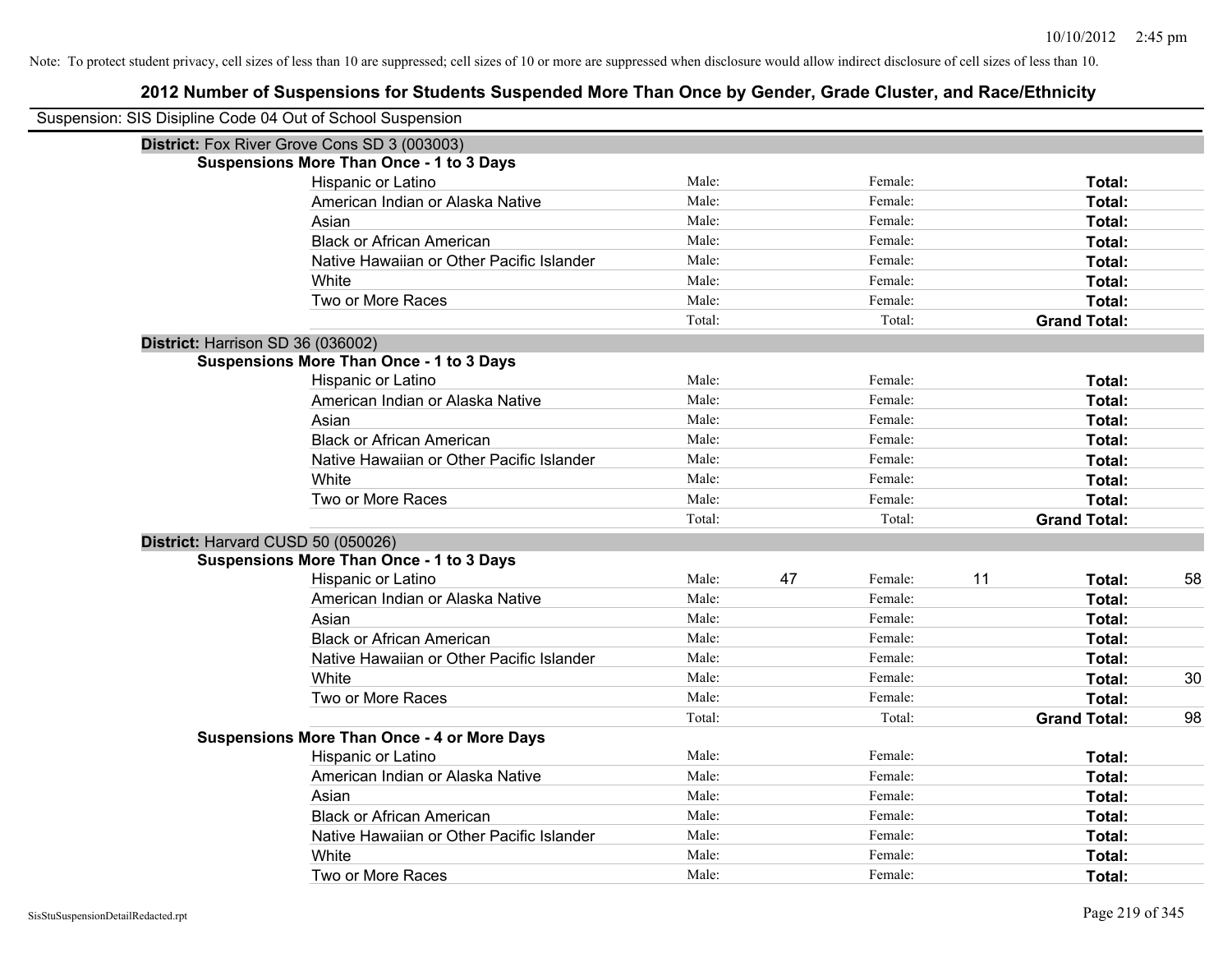| Suspension: SIS Disipline Code 04 Out of School Suspension |        |         |                     |    |
|------------------------------------------------------------|--------|---------|---------------------|----|
|                                                            | Total: | Total:  | <b>Grand Total:</b> |    |
| District: Johnsburg CUSD 12 (012026)                       |        |         |                     |    |
| <b>Suspensions More Than Once - 1 to 3 Days</b>            |        |         |                     |    |
| Hispanic or Latino                                         | Male:  | Female: | Total:              |    |
| American Indian or Alaska Native                           | Male:  | Female: | Total:              |    |
| Asian                                                      | Male:  | Female: | Total:              |    |
| <b>Black or African American</b>                           | Male:  | Female: | Total:              |    |
| Native Hawaiian or Other Pacific Islander                  | Male:  | Female: | Total:              |    |
| White                                                      | Male:  | Female: | Total:              | 40 |
| Two or More Races                                          | Male:  | Female: | Total:              |    |
|                                                            | Total: | Total:  | <b>Grand Total:</b> | 50 |
| <b>Suspensions More Than Once - 4 or More Days</b>         |        |         |                     |    |
| Hispanic or Latino                                         | Male:  | Female: | Total:              |    |
| American Indian or Alaska Native                           | Male:  | Female: | Total:              |    |
| Asian                                                      | Male:  | Female: | Total:              |    |
| <b>Black or African American</b>                           | Male:  | Female: | Total:              |    |
| Native Hawaiian or Other Pacific Islander                  | Male:  | Female: | Total:              |    |
| White                                                      | Male:  | Female: | Total:              | 32 |
| Two or More Races                                          | Male:  | Female: | Total:              |    |
|                                                            | Total: | Total:  | <b>Grand Total:</b> |    |
| District: Marengo CHSD 154 (154016)                        |        |         |                     |    |
| <b>Suspensions More Than Once - 1 to 3 Days</b>            |        |         |                     |    |
| Hispanic or Latino                                         | Male:  | Female: | Total:              |    |
| American Indian or Alaska Native                           | Male:  | Female: | Total:              |    |
| Asian                                                      | Male:  | Female: | Total:              |    |
| <b>Black or African American</b>                           | Male:  | Female: | Total:              |    |
| Native Hawaiian or Other Pacific Islander                  | Male:  | Female: | Total:              |    |
| White                                                      | Male:  | Female: | Total:              |    |
| Two or More Races                                          | Male:  | Female: | Total:              |    |
|                                                            | Total: | Total:  | <b>Grand Total:</b> |    |
| District: Marengo-Union E Cons D 165 (165003)              |        |         |                     |    |
| <b>Suspensions More Than Once - 1 to 3 Days</b>            |        |         |                     |    |
| Hispanic or Latino                                         | Male:  | Female: | Total:              |    |
| American Indian or Alaska Native                           | Male:  | Female: | Total:              |    |
| Asian                                                      | Male:  | Female: | Total:              |    |
| <b>Black or African American</b>                           | Male:  | Female: | Total:              |    |
| Native Hawaiian or Other Pacific Islander                  | Male:  | Female: | Total:              |    |
| White                                                      | Male:  | Female: | Total:              |    |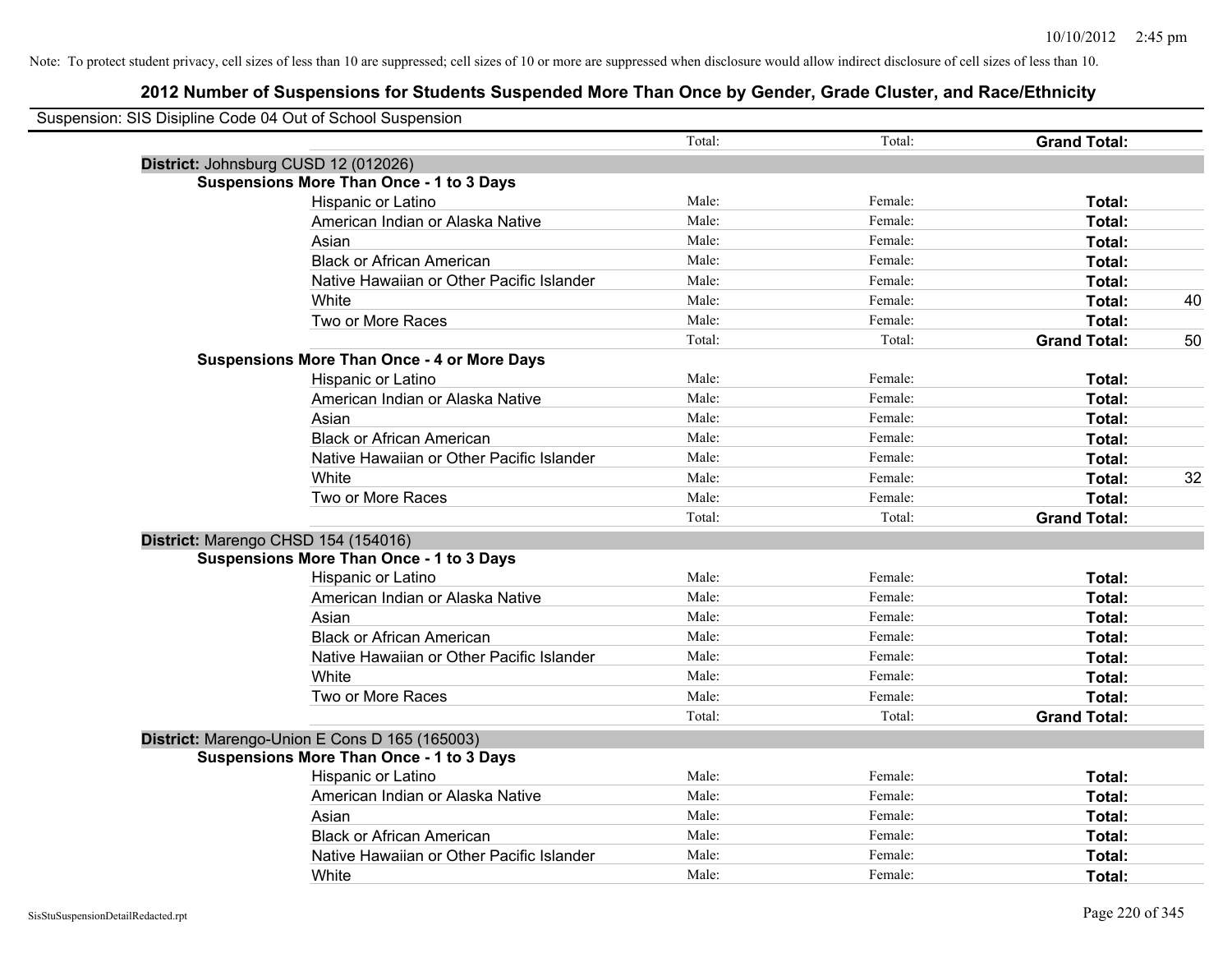| Suspension: SIS Disipline Code 04 Out of School Suspension |                                                    |        |         |                     |    |
|------------------------------------------------------------|----------------------------------------------------|--------|---------|---------------------|----|
|                                                            | Two or More Races                                  | Male:  | Female: | Total:              |    |
|                                                            |                                                    | Total: | Total:  | <b>Grand Total:</b> |    |
|                                                            | District: McHenry CCSD 15 (015004)                 |        |         |                     |    |
|                                                            | <b>Suspensions More Than Once - 1 to 3 Days</b>    |        |         |                     |    |
|                                                            | Hispanic or Latino                                 | Male:  | Female: | Total:              | 11 |
|                                                            | American Indian or Alaska Native                   | Male:  | Female: | Total:              |    |
|                                                            | Asian                                              | Male:  | Female: | Total:              |    |
|                                                            | <b>Black or African American</b>                   | Male:  | Female: | Total:              |    |
|                                                            | Native Hawaiian or Other Pacific Islander          | Male:  | Female: | Total:              |    |
|                                                            | White                                              | Male:  | Female: | Total:              | 13 |
|                                                            | Two or More Races                                  | Male:  | Female: | Total:              |    |
|                                                            |                                                    | Total: | Total:  | <b>Grand Total:</b> |    |
|                                                            | <b>Suspensions More Than Once - 4 or More Days</b> |        |         |                     |    |
|                                                            | Hispanic or Latino                                 | Male:  | Female: | Total:              |    |
|                                                            | American Indian or Alaska Native                   | Male:  | Female: | Total:              |    |
|                                                            | Asian                                              | Male:  | Female: | Total:              |    |
|                                                            | <b>Black or African American</b>                   | Male:  | Female: | Total:              |    |
|                                                            | Native Hawaiian or Other Pacific Islander          | Male:  | Female: | Total:              |    |
|                                                            | White                                              | Male:  | Female: | Total:              |    |
|                                                            | Two or More Races                                  | Male:  | Female: | Total:              |    |
|                                                            |                                                    | Total: | Total:  | <b>Grand Total:</b> |    |
|                                                            | District: McHenry CHSD 156 (156016)                |        |         |                     |    |
|                                                            | <b>Suspensions More Than Once - 1 to 3 Days</b>    |        |         |                     |    |
|                                                            | Hispanic or Latino                                 | Male:  | Female: | Total:              |    |
|                                                            | American Indian or Alaska Native                   | Male:  | Female: | Total:              |    |
|                                                            | Asian                                              | Male:  | Female: | Total:              |    |
|                                                            | <b>Black or African American</b>                   | Male:  | Female: | Total:              |    |
|                                                            | Native Hawaiian or Other Pacific Islander          | Male:  | Female: | Total:              |    |
|                                                            | White                                              | Male:  | Female: | Total:              | 26 |
|                                                            | Two or More Races                                  | Male:  | Female: | Total:              |    |
|                                                            |                                                    | Total: | Total:  | <b>Grand Total:</b> |    |
|                                                            | <b>Suspensions More Than Once - 4 or More Days</b> |        |         |                     |    |
|                                                            | Hispanic or Latino                                 | Male:  | Female: | Total:              |    |
|                                                            | American Indian or Alaska Native                   | Male:  | Female: | Total:              |    |
|                                                            | Asian                                              | Male:  | Female: | Total:              |    |
|                                                            | <b>Black or African American</b>                   | Male:  | Female: | Total:              |    |
|                                                            | Native Hawaiian or Other Pacific Islander          | Male:  | Female: | Total:              |    |
|                                                            | White                                              | Male:  | Female: | Total:              | 28 |
|                                                            | Two or More Races                                  | Male:  | Female: | Total:              |    |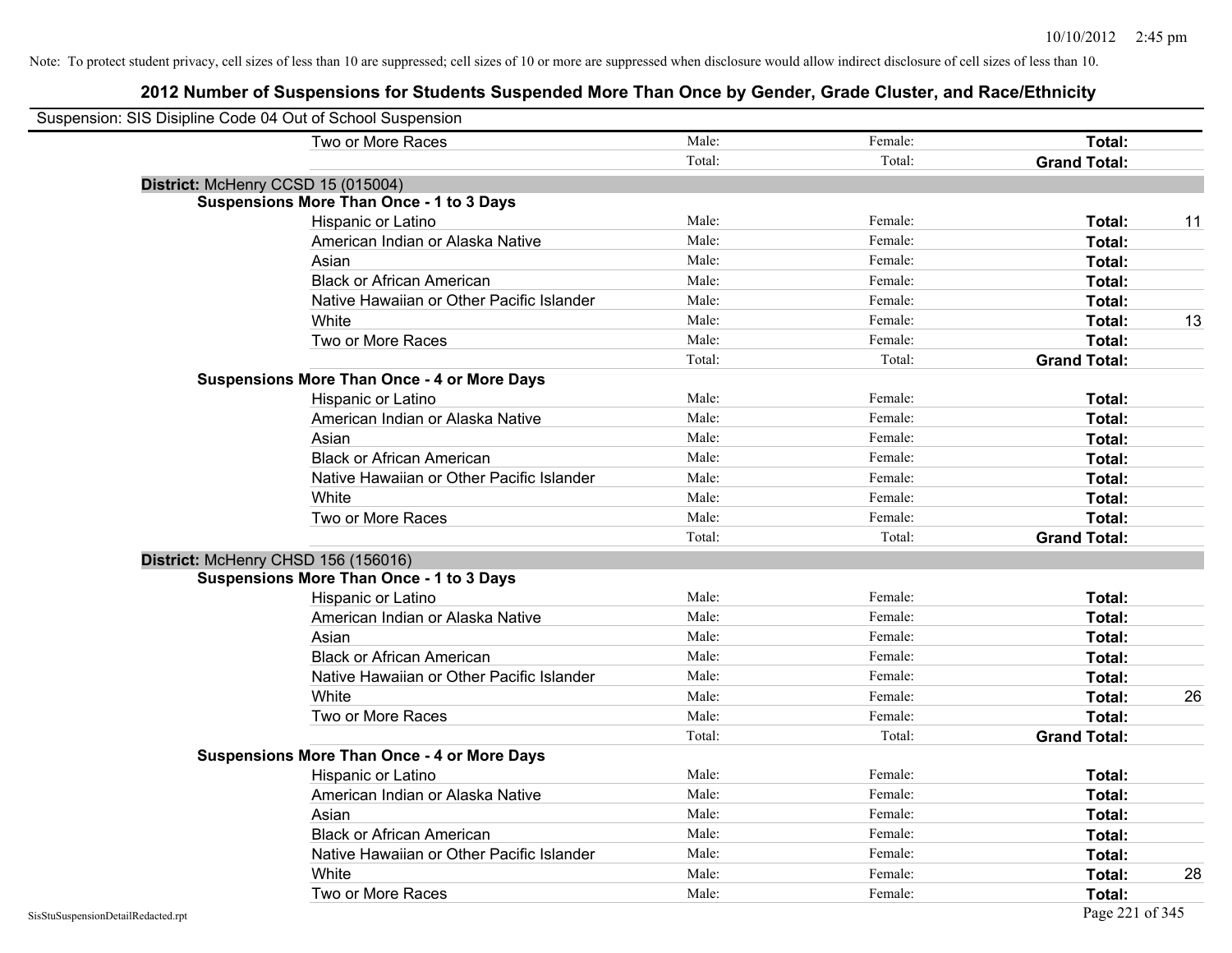| Suspension: SIS Disipline Code 04 Out of School Suspension |                                           |        |         |                     |    |
|------------------------------------------------------------|-------------------------------------------|--------|---------|---------------------|----|
|                                                            |                                           | Total: | Total:  | <b>Grand Total:</b> |    |
| District: Nippersink SD 2 (002003)                         |                                           |        |         |                     |    |
| <b>Suspensions More Than Once - 1 to 3 Days</b>            |                                           |        |         |                     |    |
| Hispanic or Latino                                         |                                           | Male:  | Female: | Total:              |    |
|                                                            | American Indian or Alaska Native          | Male:  | Female: | Total:              |    |
| Asian                                                      |                                           | Male:  | Female: | Total:              |    |
| <b>Black or African American</b>                           |                                           | Male:  | Female: | Total:              |    |
|                                                            | Native Hawaiian or Other Pacific Islander | Male:  | Female: | Total:              |    |
| White                                                      |                                           | Male:  | Female: | Total:              |    |
| Two or More Races                                          |                                           | Male:  | Female: | Total:              |    |
|                                                            |                                           | Total: | Total:  | <b>Grand Total:</b> |    |
| District: Prairie Grove CSD 46 (046003)                    |                                           |        |         |                     |    |
| <b>Suspensions More Than Once - 1 to 3 Days</b>            |                                           |        |         |                     |    |
| Hispanic or Latino                                         |                                           | Male:  | Female: | Total:              |    |
|                                                            | American Indian or Alaska Native          | Male:  | Female: | Total:              |    |
| Asian                                                      |                                           | Male:  | Female: | Total:              |    |
| <b>Black or African American</b>                           |                                           | Male:  | Female: | Total:              |    |
|                                                            | Native Hawaiian or Other Pacific Islander | Male:  | Female: | Total:              |    |
| White                                                      |                                           | Male:  | Female: | Total:              |    |
| Two or More Races                                          |                                           | Male:  | Female: | Total:              |    |
|                                                            |                                           | Total: | Total:  | <b>Grand Total:</b> |    |
| <b>Suspensions More Than Once - 4 or More Days</b>         |                                           |        |         |                     |    |
| Hispanic or Latino                                         |                                           | Male:  | Female: | Total:              |    |
|                                                            | American Indian or Alaska Native          | Male:  | Female: | Total:              |    |
| Asian                                                      |                                           | Male:  | Female: | Total:              |    |
| <b>Black or African American</b>                           |                                           | Male:  | Female: | Total:              |    |
|                                                            | Native Hawaiian or Other Pacific Islander | Male:  | Female: | Total:              |    |
| White                                                      |                                           | Male:  | Female: | Total:              |    |
| Two or More Races                                          |                                           | Male:  | Female: | Total:              |    |
|                                                            |                                           | Total: | Total:  | <b>Grand Total:</b> |    |
| District: Richmond-Burton CHSD 157 (157016)                |                                           |        |         |                     |    |
| <b>Suspensions More Than Once - 1 to 3 Days</b>            |                                           |        |         |                     |    |
| Hispanic or Latino                                         |                                           | Male:  | Female: | Total:              |    |
|                                                            | American Indian or Alaska Native          | Male:  | Female: | Total:              |    |
| Asian                                                      |                                           | Male:  | Female: | Total:              |    |
| <b>Black or African American</b>                           |                                           | Male:  | Female: | Total:              |    |
|                                                            | Native Hawaiian or Other Pacific Islander | Male:  | Female: | Total:              |    |
| White                                                      |                                           | Male:  | Female: | Total:              | 19 |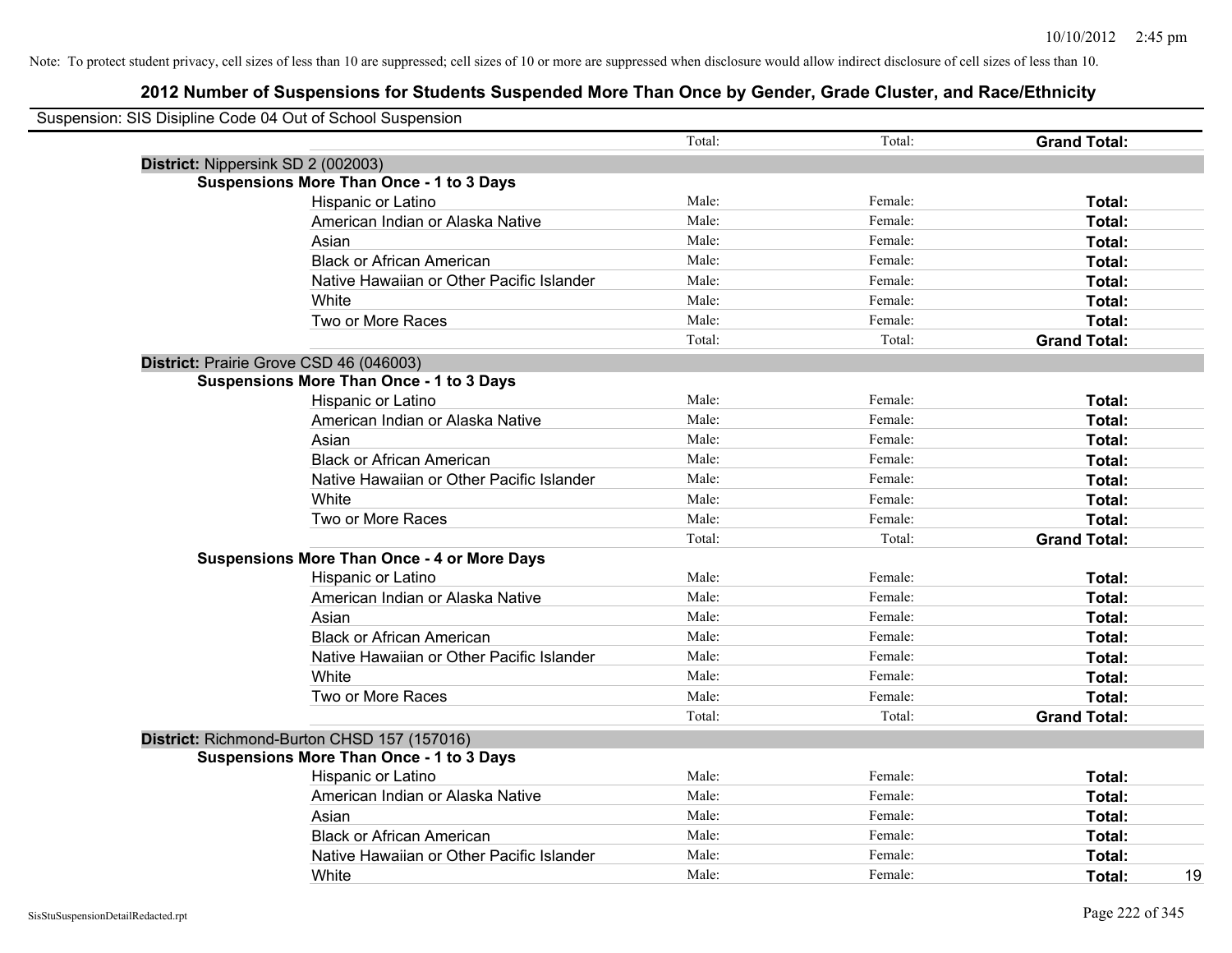|                                 | Suspension: SIS Disipline Code 04 Out of School Suspension |        |     |         |    |                     |     |
|---------------------------------|------------------------------------------------------------|--------|-----|---------|----|---------------------|-----|
|                                 | Two or More Races                                          | Male:  |     | Female: |    | Total:              |     |
|                                 |                                                            | Total: |     | Total:  |    | <b>Grand Total:</b> |     |
|                                 | <b>Suspensions More Than Once - 4 or More Days</b>         |        |     |         |    |                     |     |
|                                 | Hispanic or Latino                                         | Male:  |     | Female: |    | Total:              |     |
|                                 | American Indian or Alaska Native                           | Male:  |     | Female: |    | Total:              |     |
|                                 | Asian                                                      | Male:  |     | Female: |    | Total:              |     |
|                                 | <b>Black or African American</b>                           | Male:  |     | Female: |    | Total:              |     |
|                                 | Native Hawaiian or Other Pacific Islander                  | Male:  |     | Female: |    | Total:              |     |
|                                 | White                                                      | Male:  |     | Female: |    | Total:              |     |
|                                 | Two or More Races                                          | Male:  |     | Female: |    | Total:              |     |
|                                 |                                                            | Total: |     | Total:  |    | <b>Grand Total:</b> |     |
|                                 | District: Woodstock CUSD 200 (200026)                      |        |     |         |    |                     |     |
|                                 | <b>Suspensions More Than Once - 1 to 3 Days</b>            |        |     |         |    |                     |     |
|                                 | Hispanic or Latino                                         | Male:  | 54  | Female: | 12 | Total:              | 66  |
|                                 | American Indian or Alaska Native                           | Male:  |     | Female: |    | <b>Total:</b>       |     |
|                                 | Asian                                                      | Male:  |     | Female: |    | Total:              |     |
|                                 | <b>Black or African American</b>                           | Male:  |     | Female: |    | Total:              | 13  |
|                                 | Native Hawaiian or Other Pacific Islander                  | Male:  |     | Female: |    | Total:              |     |
|                                 | White                                                      | Male:  | 114 | Female: | 19 | Total:              | 133 |
|                                 | Two or More Races                                          | Male:  |     | Female: |    | Total:              |     |
|                                 |                                                            | Total: |     | Total:  |    | <b>Grand Total:</b> |     |
|                                 | <b>Suspensions More Than Once - 4 or More Days</b>         |        |     |         |    |                     |     |
|                                 | Hispanic or Latino                                         | Male:  |     | Female: |    | Total:              | 15  |
|                                 | American Indian or Alaska Native                           | Male:  |     | Female: |    | Total:              |     |
|                                 | Asian                                                      | Male:  |     | Female: |    | Total:              |     |
|                                 | <b>Black or African American</b>                           | Male:  |     | Female: |    | Total:              |     |
|                                 | Native Hawaiian or Other Pacific Islander                  | Male:  |     | Female: |    | Total:              |     |
|                                 | White                                                      | Male:  |     | Female: |    | Total:              | 35  |
|                                 | Two or More Races                                          | Male:  |     | Female: |    | Total:              |     |
|                                 |                                                            | Total: |     | Total:  |    | <b>Grand Total:</b> |     |
| County: Non-Public School (000) |                                                            |        |     |         |    |                     |     |
|                                 | District: McHenry ROE (000000)                             |        |     |         |    |                     |     |
|                                 | <b>Suspensions More Than Once - 1 to 3 Days</b>            |        |     |         |    |                     |     |
|                                 | Hispanic or Latino                                         | Male:  |     | Female: |    | Total:              |     |
|                                 | American Indian or Alaska Native                           | Male:  |     | Female: |    | Total:              |     |
|                                 | Asian                                                      | Male:  |     | Female: |    | Total:              |     |
|                                 | <b>Black or African American</b>                           | Male:  |     | Female: |    | Total:              |     |
|                                 | Native Hawaiian or Other Pacific Islander                  | Male:  |     | Female: |    | Total:              |     |
|                                 | White                                                      | Male:  |     | Female: |    | Total:              |     |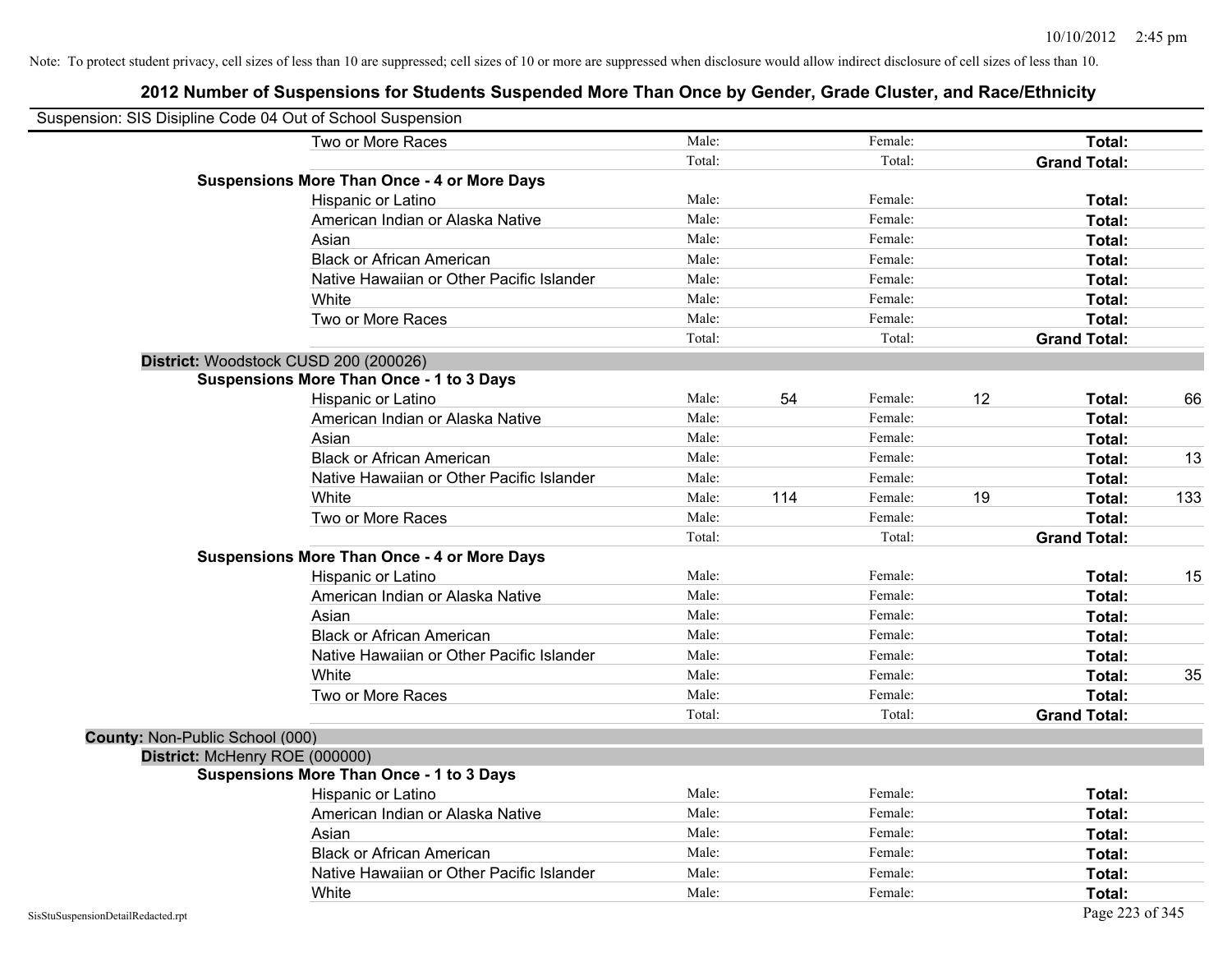|                                  | Suspension: SIS Disipline Code 04 Out of School Suspension |        |         |                     |    |
|----------------------------------|------------------------------------------------------------|--------|---------|---------------------|----|
|                                  | Two or More Races                                          | Male:  | Female: | Total:              |    |
|                                  |                                                            | Total: | Total:  | <b>Grand Total:</b> |    |
|                                  | <b>Suspensions More Than Once - 4 or More Days</b>         |        |         |                     |    |
|                                  | Hispanic or Latino                                         | Male:  | Female: | Total:              |    |
|                                  | American Indian or Alaska Native                           | Male:  | Female: | Total:              |    |
|                                  | Asian                                                      | Male:  | Female: | Total:              |    |
|                                  | <b>Black or African American</b>                           | Male:  | Female: | Total:              |    |
|                                  | Native Hawaiian or Other Pacific Islander                  | Male:  | Female: | Total:              |    |
|                                  | White                                                      | Male:  | Female: | Total:              |    |
|                                  | Two or More Races                                          | Male:  | Female: | Total:              |    |
|                                  |                                                            | Total: | Total:  | <b>Grand Total:</b> |    |
|                                  |                                                            |        |         |                     |    |
| Region: Monroe/Randolph ROE (45) |                                                            |        |         |                     |    |
| County: Monroe (067)             |                                                            |        |         |                     |    |
|                                  | District: Columbia CUSD 4 (004026)                         |        |         |                     |    |
|                                  | <b>Suspensions More Than Once - 1 to 3 Days</b>            |        |         |                     |    |
|                                  | Hispanic or Latino                                         | Male:  | Female: | Total:              |    |
|                                  | American Indian or Alaska Native                           | Male:  | Female: | Total:              |    |
|                                  | Asian                                                      | Male:  | Female: | Total:              |    |
|                                  | <b>Black or African American</b>                           | Male:  | Female: | Total:              |    |
|                                  | Native Hawaiian or Other Pacific Islander                  | Male:  | Female: | Total:              |    |
|                                  | White                                                      | Male:  | Female: | Total:              | 12 |
|                                  | Two or More Races                                          | Male:  | Female: | Total:              |    |
|                                  |                                                            | Total: | Total:  | <b>Grand Total:</b> | 23 |
|                                  | <b>Suspensions More Than Once - 4 or More Days</b>         |        |         |                     |    |
|                                  | Hispanic or Latino                                         | Male:  | Female: | Total:              |    |
|                                  | American Indian or Alaska Native                           | Male:  | Female: | Total:              |    |
|                                  | Asian                                                      | Male:  | Female: | Total:              |    |
|                                  | <b>Black or African American</b>                           | Male:  | Female: | Total:              |    |
|                                  | Native Hawaiian or Other Pacific Islander                  | Male:  | Female: | Total:              |    |
|                                  | White                                                      | Male:  | Female: | Total:              |    |
|                                  | Two or More Races                                          | Male:  | Female: | Total:              |    |
|                                  |                                                            | Total: | Total:  | <b>Grand Total:</b> |    |
|                                  | District: Waterloo CUSD 5 (005026)                         |        |         |                     |    |
|                                  | <b>Suspensions More Than Once - 1 to 3 Days</b>            |        |         |                     |    |
|                                  | Hispanic or Latino                                         | Male:  | Female: | Total:              |    |
|                                  | American Indian or Alaska Native                           | Male:  | Female: | Total:              |    |
|                                  | Asian                                                      | Male:  | Female: | Total:              |    |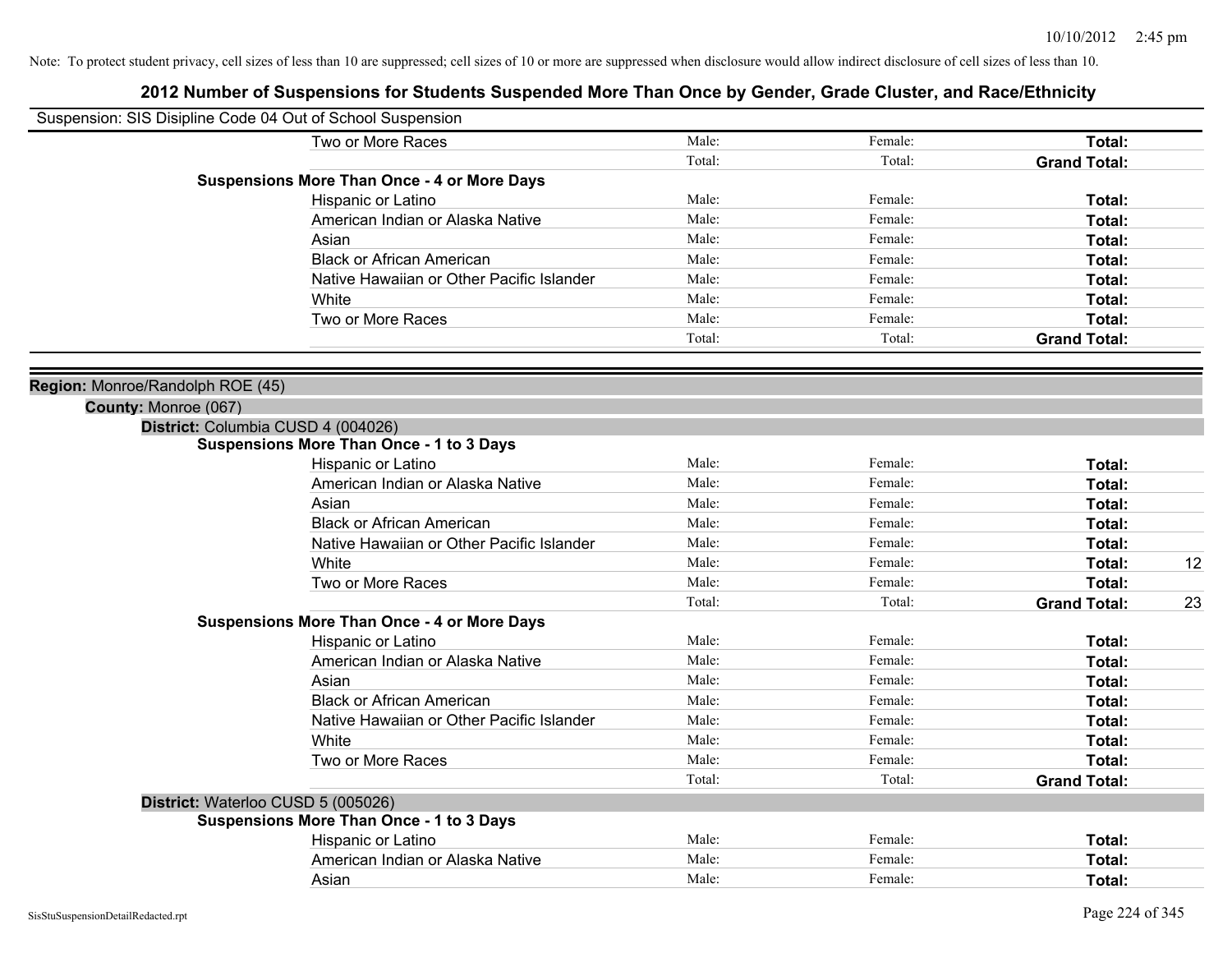| Suspension: SIS Disipline Code 04 Out of School Suspension |                                                    |        |         |                     |
|------------------------------------------------------------|----------------------------------------------------|--------|---------|---------------------|
|                                                            | <b>Black or African American</b>                   | Male:  | Female: | <b>Total:</b>       |
|                                                            | Native Hawaiian or Other Pacific Islander          | Male:  | Female: | Total:              |
|                                                            | White                                              | Male:  | Female: | 11<br>Total:        |
|                                                            | Two or More Races                                  | Male:  | Female: | Total:              |
|                                                            |                                                    | Total: | Total:  | <b>Grand Total:</b> |
|                                                            | <b>Suspensions More Than Once - 4 or More Days</b> |        |         |                     |
|                                                            | Hispanic or Latino                                 | Male:  | Female: | Total:              |
|                                                            | American Indian or Alaska Native                   | Male:  | Female: | Total:              |
|                                                            | Asian                                              | Male:  | Female: | Total:              |
|                                                            | <b>Black or African American</b>                   | Male:  | Female: | Total:              |
|                                                            | Native Hawaiian or Other Pacific Islander          | Male:  | Female: | Total:              |
|                                                            | White                                              | Male:  | Female: | Total:              |
|                                                            | Two or More Races                                  | Male:  | Female: | Total:              |
|                                                            |                                                    | Total: | Total:  | <b>Grand Total:</b> |
| <b>County: Non-Public School (000)</b>                     |                                                    |        |         |                     |
|                                                            | District: Monroe/Randolph ROE (000000)             |        |         |                     |
|                                                            | Suspensions More Than Once - 1 to 3 Days           |        |         |                     |
|                                                            | Hispanic or Latino                                 | Male:  | Female: | Total:              |
|                                                            | American Indian or Alaska Native                   | Male:  | Female: | Total:              |
|                                                            | Asian                                              | Male:  | Female: | Total:              |
|                                                            | <b>Black or African American</b>                   | Male:  | Female: | Total:              |
|                                                            | Native Hawaiian or Other Pacific Islander          | Male:  | Female: | Total:              |
|                                                            | White                                              | Male:  | Female: | 12<br>Total:        |
|                                                            | Two or More Races                                  | Male:  | Female: | Total:              |
|                                                            |                                                    | Total: | Total:  | <b>Grand Total:</b> |
|                                                            | <b>Suspensions More Than Once - 4 or More Days</b> |        |         |                     |
|                                                            | Hispanic or Latino                                 | Male:  | Female: | Total:              |
|                                                            | American Indian or Alaska Native                   | Male:  | Female: | Total:              |
|                                                            | Asian                                              | Male:  | Female: | Total:              |
|                                                            | <b>Black or African American</b>                   | Male:  | Female: | Total:              |
|                                                            | Native Hawaiian or Other Pacific Islander          | Male:  | Female: | Total:              |
|                                                            | White                                              | Male:  | Female: | Total:              |
|                                                            | Two or More Races                                  | Male:  | Female: | Total:              |
|                                                            |                                                    | Total: | Total:  | <b>Grand Total:</b> |
|                                                            | District: Non-Public School (0000)                 |        |         |                     |
|                                                            | <b>Suspensions More Than Once - 1 to 3 Days</b>    |        |         |                     |
|                                                            | Hispanic or Latino                                 | Male:  | Female: | Total:              |
|                                                            | American Indian or Alaska Native                   | Male:  | Female: | Total:              |
|                                                            | Asian                                              | Male:  | Female: | Total:              |
| SisStuSuspensionDetailRedacted.rpt                         |                                                    |        |         | Page 225 of 345     |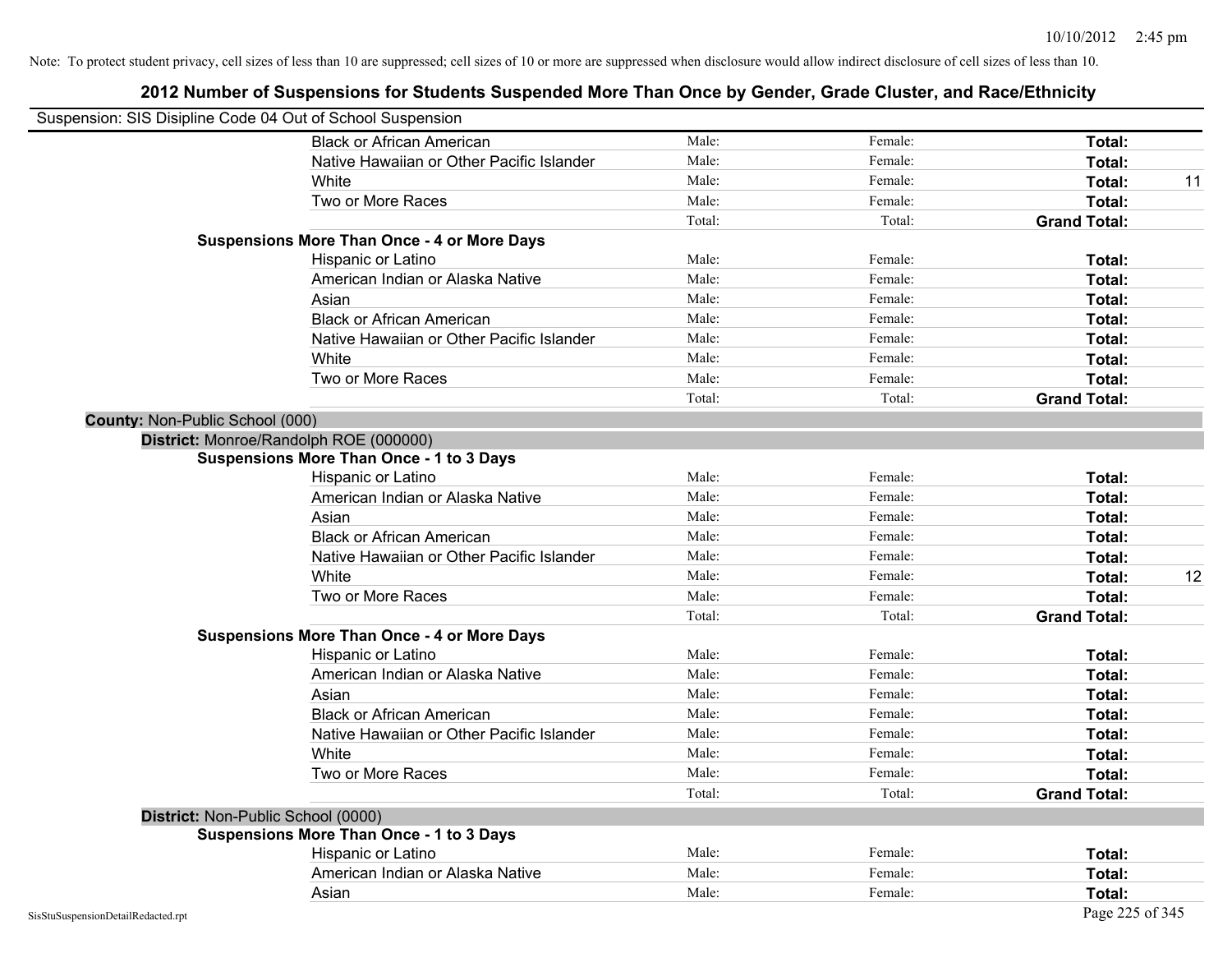| Suspension: SIS Disipline Code 04 Out of School Suspension |                                                    |        |    |         |    |                     |    |
|------------------------------------------------------------|----------------------------------------------------|--------|----|---------|----|---------------------|----|
|                                                            | <b>Black or African American</b>                   | Male:  |    | Female: |    | Total:              |    |
|                                                            | Native Hawaiian or Other Pacific Islander          | Male:  |    | Female: |    | Total:              |    |
|                                                            | White                                              | Male:  |    | Female: |    | Total:              |    |
|                                                            | Two or More Races                                  | Male:  |    | Female: |    | Total:              |    |
|                                                            |                                                    | Total: |    | Total:  |    | <b>Grand Total:</b> |    |
| County: Randolph (079)                                     |                                                    |        |    |         |    |                     |    |
|                                                            | District: Chester CUSD 139 (139026)                |        |    |         |    |                     |    |
|                                                            | <b>Suspensions More Than Once - 1 to 3 Days</b>    |        |    |         |    |                     |    |
|                                                            | Hispanic or Latino                                 | Male:  |    | Female: |    | Total:              |    |
|                                                            | American Indian or Alaska Native                   | Male:  |    | Female: |    | Total:              |    |
|                                                            | Asian                                              | Male:  |    | Female: |    | Total:              |    |
|                                                            | <b>Black or African American</b>                   | Male:  |    | Female: |    | Total:              |    |
|                                                            | Native Hawaiian or Other Pacific Islander          | Male:  |    | Female: |    | Total:              |    |
|                                                            | White                                              | Male:  | 16 | Female: | 10 | Total:              | 26 |
|                                                            | Two or More Races                                  | Male:  |    | Female: |    | Total:              |    |
|                                                            |                                                    | Total: |    | Total:  |    | <b>Grand Total:</b> |    |
|                                                            | <b>Suspensions More Than Once - 4 or More Days</b> |        |    |         |    |                     |    |
|                                                            | Hispanic or Latino                                 | Male:  |    | Female: |    | Total:              |    |
|                                                            | American Indian or Alaska Native                   | Male:  |    | Female: |    | Total:              |    |
|                                                            | Asian                                              | Male:  |    | Female: |    | Total:              |    |
|                                                            | <b>Black or African American</b>                   | Male:  |    | Female: |    | Total:              |    |
|                                                            | Native Hawaiian or Other Pacific Islander          | Male:  |    | Female: |    | Total:              |    |
|                                                            | <b>White</b>                                       | Male:  |    | Female: |    | Total:              |    |
|                                                            | Two or More Races                                  | Male:  |    | Female: |    | Total:              |    |
|                                                            |                                                    | Total: |    | Total:  |    | <b>Grand Total:</b> |    |
|                                                            | District: Coulterville USD 1 (001022)              |        |    |         |    |                     |    |
|                                                            | <b>Suspensions More Than Once - 1 to 3 Days</b>    |        |    |         |    |                     |    |
|                                                            | Hispanic or Latino                                 | Male:  |    | Female: |    | Total:              |    |
|                                                            | American Indian or Alaska Native                   | Male:  |    | Female: |    | Total:              |    |
|                                                            | Asian                                              | Male:  |    | Female: |    | Total:              |    |
|                                                            | <b>Black or African American</b>                   | Male:  |    | Female: |    | Total:              |    |
|                                                            | Native Hawaiian or Other Pacific Islander          | Male:  |    | Female: |    | Total:              |    |
|                                                            | White                                              | Male:  |    | Female: |    | Total:              |    |
|                                                            | Two or More Races                                  | Male:  |    | Female: |    | Total:              |    |
|                                                            |                                                    | Total: |    | Total:  |    | <b>Grand Total:</b> |    |
|                                                            | District: Perandoe Spec Educ District (132061)     |        |    |         |    |                     |    |
|                                                            | <b>Suspensions More Than Once - 1 to 3 Days</b>    |        |    |         |    |                     |    |
|                                                            | <b>Hispanic or Latino</b>                          | Male:  |    | Female: |    | Total:              |    |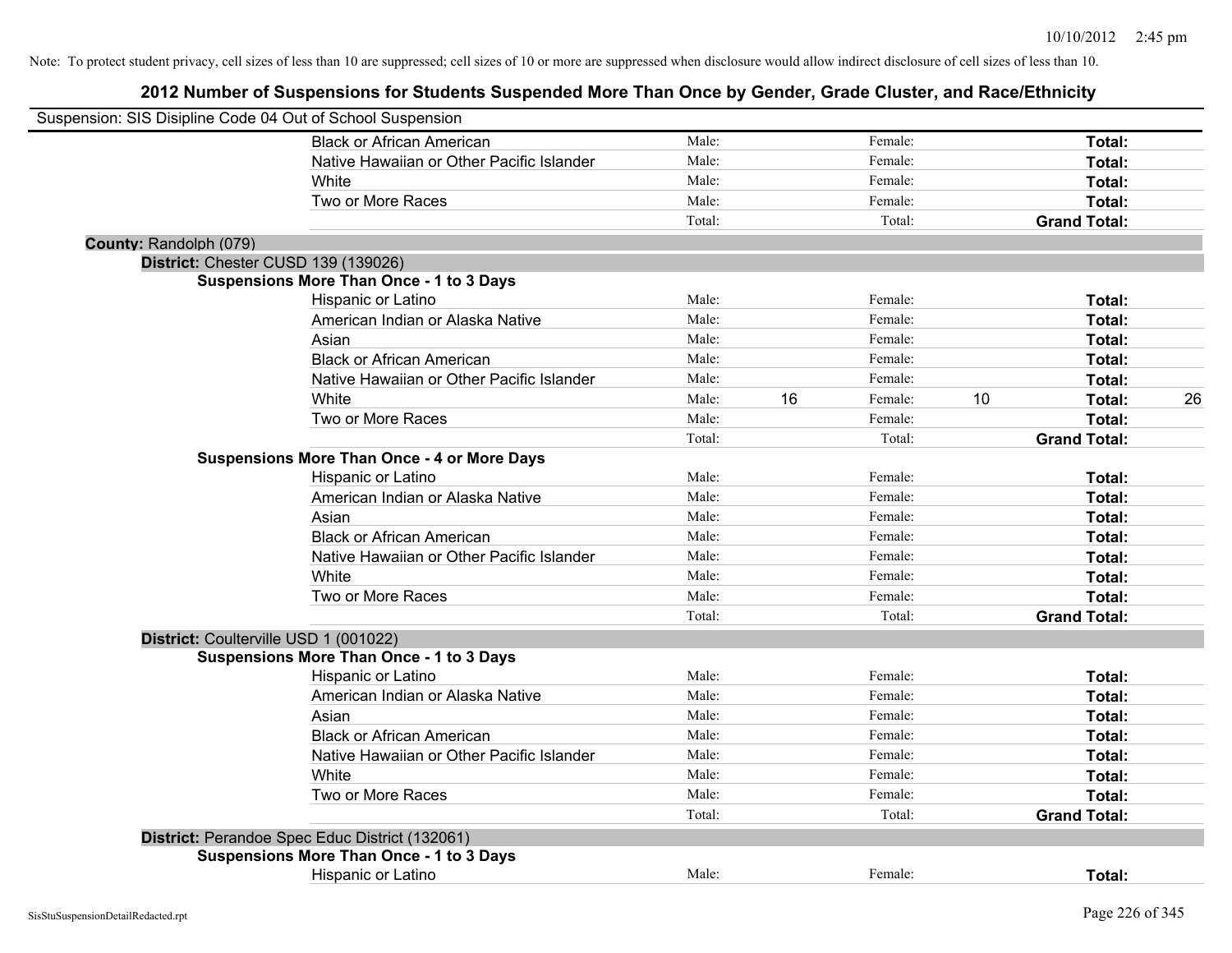| Suspension: SIS Disipline Code 04 Out of School Suspension |        |         |                     |    |
|------------------------------------------------------------|--------|---------|---------------------|----|
| American Indian or Alaska Native                           | Male:  | Female: | Total:              |    |
| Asian                                                      | Male:  | Female: | Total:              |    |
| <b>Black or African American</b>                           | Male:  | Female: | Total:              |    |
| Native Hawaiian or Other Pacific Islander                  | Male:  | Female: | Total:              |    |
| White                                                      | Male:  | Female: | Total:              |    |
| Two or More Races                                          | Male:  | Female: | Total:              |    |
|                                                            | Total: | Total:  | <b>Grand Total:</b> |    |
| District: Red Bud CUSD 132 (132026)                        |        |         |                     |    |
| <b>Suspensions More Than Once - 1 to 3 Days</b>            |        |         |                     |    |
| Hispanic or Latino                                         | Male:  | Female: | Total:              |    |
| American Indian or Alaska Native                           | Male:  | Female: | Total:              |    |
| Asian                                                      | Male:  | Female: | Total:              |    |
| <b>Black or African American</b>                           | Male:  | Female: | Total:              |    |
| Native Hawaiian or Other Pacific Islander                  | Male:  | Female: | Total:              |    |
| White                                                      | Male:  | Female: | Total:              | 24 |
| Two or More Races                                          | Male:  | Female: | Total:              |    |
|                                                            | Total: | Total:  | <b>Grand Total:</b> |    |
| <b>Suspensions More Than Once - 4 or More Days</b>         |        |         |                     |    |
| Hispanic or Latino                                         | Male:  | Female: | Total:              |    |
| American Indian or Alaska Native                           | Male:  | Female: | Total:              |    |
| Asian                                                      | Male:  | Female: | Total:              |    |
| <b>Black or African American</b>                           | Male:  | Female: | Total:              |    |
| Native Hawaiian or Other Pacific Islander                  | Male:  | Female: | Total:              |    |
| White                                                      | Male:  | Female: | Total:              |    |
| Two or More Races                                          | Male:  | Female: | Total:              |    |
|                                                            | Total: | Total:  | <b>Grand Total:</b> |    |
| District: Sparta CUSD 140 (140026)                         |        |         |                     |    |
| <b>Suspensions More Than Once - 1 to 3 Days</b>            |        |         |                     |    |
| Hispanic or Latino                                         | Male:  | Female: | <b>Total:</b>       |    |
| American Indian or Alaska Native                           | Male:  | Female: | Total:              |    |
| Asian                                                      | Male:  | Female: | Total:              |    |
| <b>Black or African American</b>                           | Male:  | Female: | Total:              |    |
| Native Hawaiian or Other Pacific Islander                  | Male:  | Female: | Total:              |    |
| White                                                      | Male:  | Female: | Total:              |    |
| Two or More Races                                          | Male:  | Female: | Total:              |    |
|                                                            | Total: | Total:  | <b>Grand Total:</b> |    |
| <b>Suspensions More Than Once - 4 or More Days</b>         |        |         |                     |    |
| Hispanic or Latino                                         | Male:  | Female: | Total:              |    |
| American Indian or Alaska Native                           | Male:  | Female: | Total:              |    |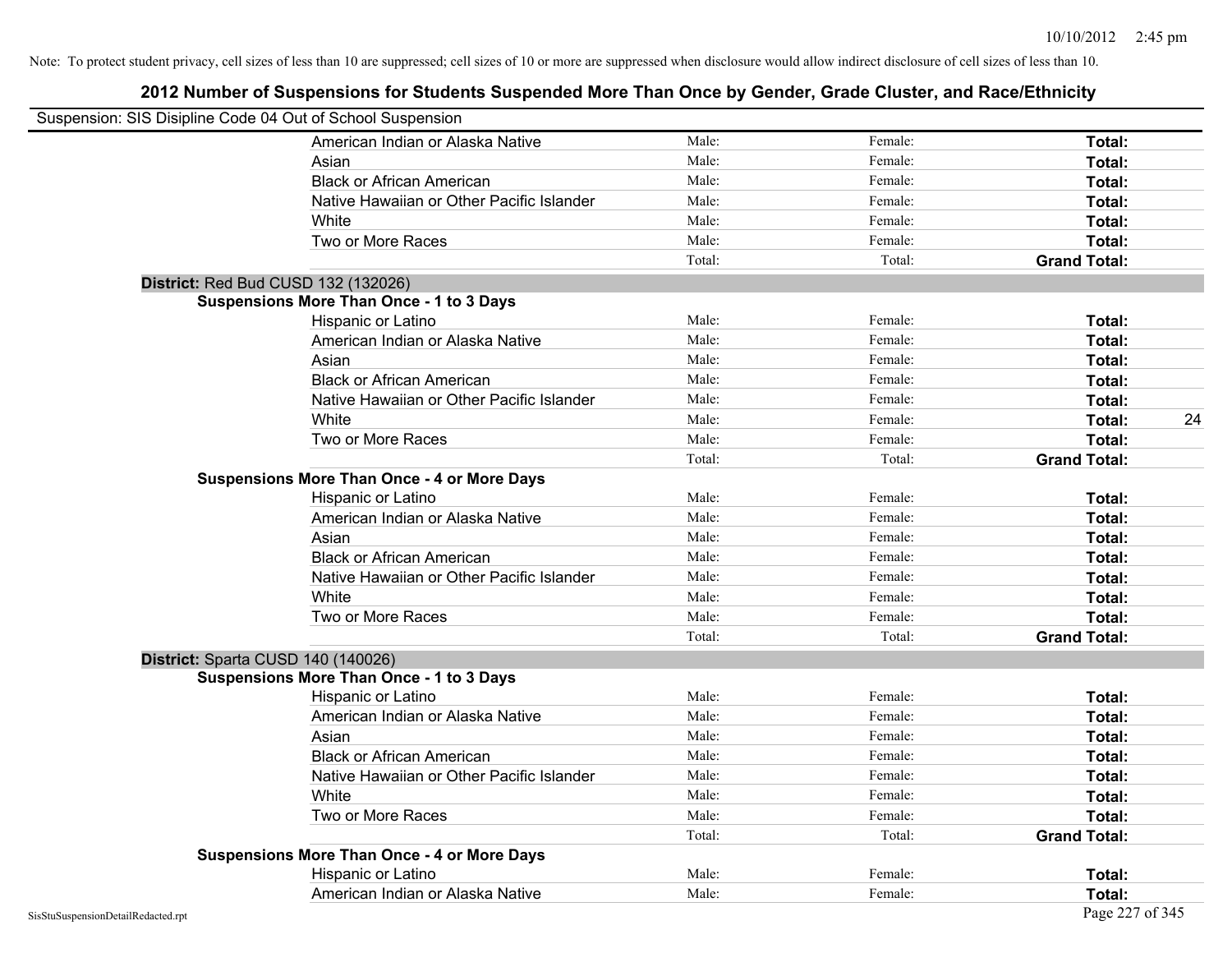| Suspension: SIS Disipline Code 04 Out of School Suspension |                                                    |                |                    |                     |
|------------------------------------------------------------|----------------------------------------------------|----------------|--------------------|---------------------|
|                                                            | Asian                                              | Male:          | Female:            | Total:              |
|                                                            | <b>Black or African American</b>                   | Male:          | Female:            | Total:              |
|                                                            | Native Hawaiian or Other Pacific Islander          | Male:          | Female:            | Total:              |
|                                                            | White                                              | Male:          | Female:            | Total:              |
|                                                            | Two or More Races                                  | Male:          | Female:            | Total:              |
|                                                            |                                                    | Total:         | Total:             | <b>Grand Total:</b> |
|                                                            | District: Steeleville CUSD 138 (138026)            |                |                    |                     |
|                                                            | <b>Suspensions More Than Once - 1 to 3 Days</b>    |                |                    |                     |
|                                                            | Hispanic or Latino                                 | Male:          | Female:            | Total:              |
|                                                            | American Indian or Alaska Native                   | Male:          | Female:            | Total:              |
|                                                            | Asian                                              | Male:          | Female:            | Total:              |
|                                                            | <b>Black or African American</b>                   | Male:          | Female:            | Total:              |
|                                                            | Native Hawaiian or Other Pacific Islander          | Male:          | Female:            | Total:              |
|                                                            | White                                              | Male:          | Female:            | Total:              |
|                                                            | Two or More Races                                  | Male:          | Female:            | Total:              |
|                                                            |                                                    | Total:         | Total:             | <b>Grand Total:</b> |
|                                                            |                                                    |                |                    |                     |
|                                                            |                                                    |                |                    |                     |
| County: Non-Public School (777)                            |                                                    |                |                    |                     |
|                                                            | District: Camelot Schools (027000)                 |                |                    |                     |
|                                                            | <b>Suspensions More Than Once - 1 to 3 Days</b>    |                |                    |                     |
|                                                            | Hispanic or Latino                                 | Male:          | Female:<br>Female: | Total:              |
|                                                            | American Indian or Alaska Native                   | Male:          | Female:            | Total:              |
|                                                            | Asian                                              | Male:<br>Male: | Female:            | Total:              |
|                                                            | <b>Black or African American</b>                   | Male:          | Female:            | Total:<br>Total:    |
|                                                            | Native Hawaiian or Other Pacific Islander<br>White | Male:          | Female:            | Total:              |
|                                                            | Two or More Races                                  | Male:          | Female:            | Total:              |
|                                                            |                                                    | Total:         | Total:             | <b>Grand Total:</b> |
|                                                            | <b>Suspensions More Than Once - 4 or More Days</b> |                |                    |                     |
|                                                            | Hispanic or Latino                                 | Male:          | Female:            | Total:              |
|                                                            | American Indian or Alaska Native                   | Male:          | Female:            | Total:              |
|                                                            | Asian                                              | Male:          | Female:            | Total:              |
|                                                            | <b>Black or African American</b>                   | Male:          | Female:            | Total:              |
|                                                            | Native Hawaiian or Other Pacific Islander          | Male:          | Female:            | Total:              |
|                                                            | White                                              | Male:          | Female:            | Total:              |
|                                                            | Two or More Races                                  | Male:          | Female:            | <b>Total:</b>       |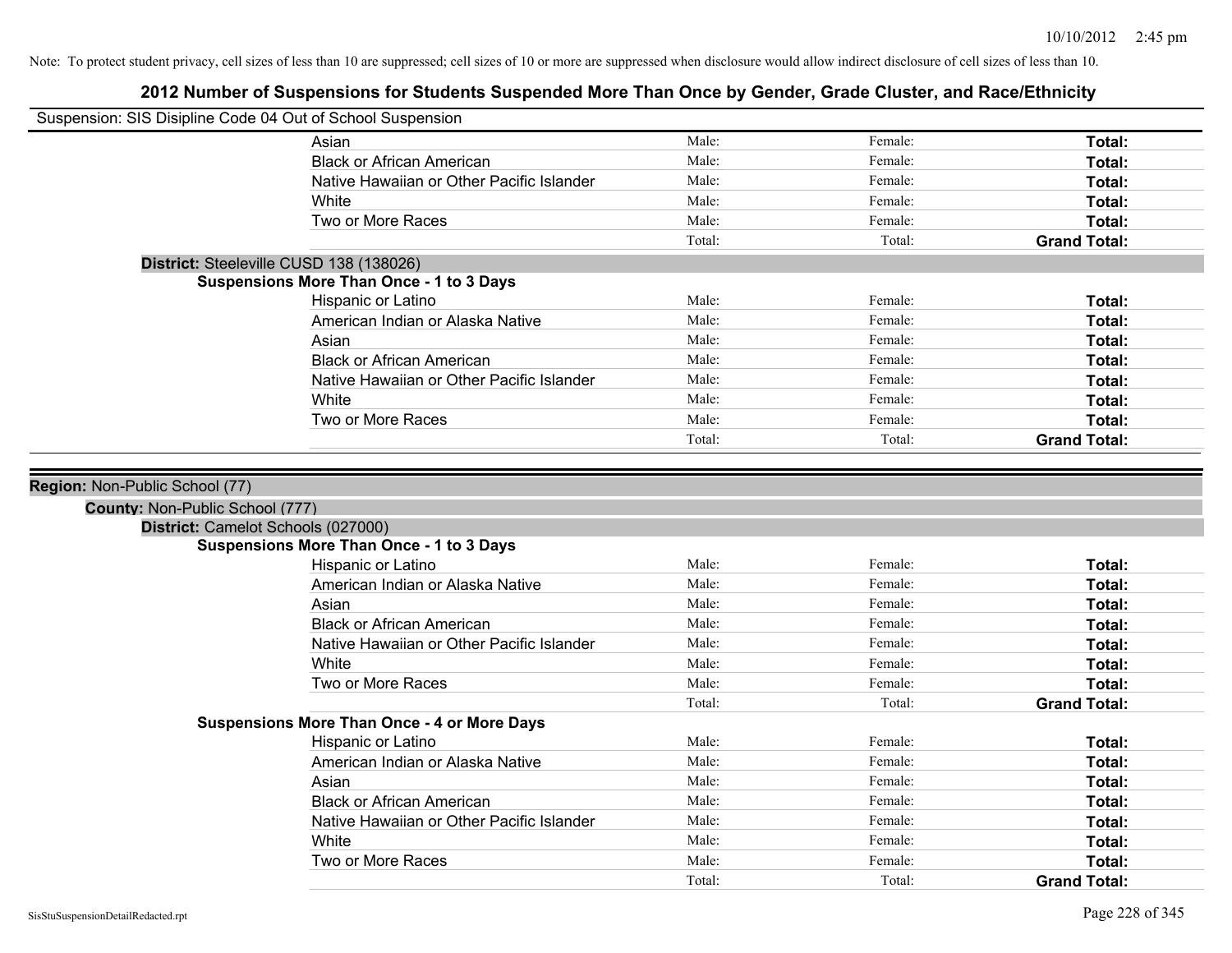|                                 | Suspension: SIS Disipline Code 04 Out of School Suspension |        |         |                     |    |
|---------------------------------|------------------------------------------------------------|--------|---------|---------------------|----|
|                                 | District: ECH Every Childs Hope (031400)                   |        |         |                     |    |
|                                 | <b>Suspensions More Than Once - 1 to 3 Days</b>            |        |         |                     |    |
|                                 | Hispanic or Latino                                         | Male:  | Female: | Total:              |    |
|                                 | American Indian or Alaska Native                           | Male:  | Female: | Total:              |    |
|                                 | Asian                                                      | Male:  | Female: | Total:              |    |
|                                 | <b>Black or African American</b>                           | Male:  | Female: | Total:              |    |
|                                 | Native Hawaiian or Other Pacific Islander                  | Male:  | Female: | Total:              |    |
|                                 | White                                                      | Male:  | Female: | Total:              |    |
|                                 | Two or More Races                                          | Male:  | Female: | Total:              |    |
|                                 |                                                            | Total: | Total:  | <b>Grand Total:</b> |    |
|                                 | District: German St Vincent Orphan Assoc (032400)          |        |         |                     |    |
|                                 | <b>Suspensions More Than Once - 1 to 3 Days</b>            |        |         |                     |    |
|                                 | Hispanic or Latino                                         | Male:  | Female: | Total:              |    |
|                                 | American Indian or Alaska Native                           | Male:  | Female: | Total:              |    |
|                                 | Asian                                                      | Male:  | Female: | Total:              |    |
|                                 | <b>Black or African American</b>                           | Male:  | Female: | Total:              | 19 |
|                                 | Native Hawaiian or Other Pacific Islander                  | Male:  | Female: | Total:              |    |
|                                 | White                                                      | Male:  | Female: | Total:              |    |
|                                 | Two or More Races                                          | Male:  | Female: | Total:              |    |
|                                 |                                                            | Total: | Total:  | <b>Grand Total:</b> |    |
|                                 | District: Logos School (026800)                            |        |         |                     |    |
|                                 | <b>Suspensions More Than Once - 1 to 3 Days</b>            |        |         |                     |    |
|                                 | Hispanic or Latino                                         | Male:  | Female: | Total:              |    |
|                                 | American Indian or Alaska Native                           | Male:  | Female: | Total:              |    |
|                                 | Asian                                                      | Male:  | Female: | Total:              |    |
|                                 | <b>Black or African American</b>                           | Male:  | Female: | Total:              | 10 |
|                                 | Native Hawaiian or Other Pacific Islander                  | Male:  | Female: | Total:              |    |
|                                 | White                                                      | Male:  | Female: | Total:              | 23 |
|                                 | Two or More Races                                          | Male:  | Female: | Total:              |    |
|                                 |                                                            | Total: | Total:  | <b>Grand Total:</b> |    |
|                                 |                                                            |        |         |                     |    |
| Region: Peoria ROE (48)         |                                                            |        |         |                     |    |
| County: Non-Public School (000) |                                                            |        |         |                     |    |
|                                 | District: Peoria ROE (000000)                              |        |         |                     |    |
|                                 | <b>Suspensions More Than Once - 1 to 3 Days</b>            |        |         |                     |    |
|                                 | <b>Hispanic or Latino</b>                                  | Male:  | Female: | Total:              |    |
|                                 | American Indian or Alaska Native                           | Male:  | Female: | Total:              |    |
|                                 | Asian                                                      | Male:  | Female: | Total:              |    |
|                                 |                                                            |        |         |                     |    |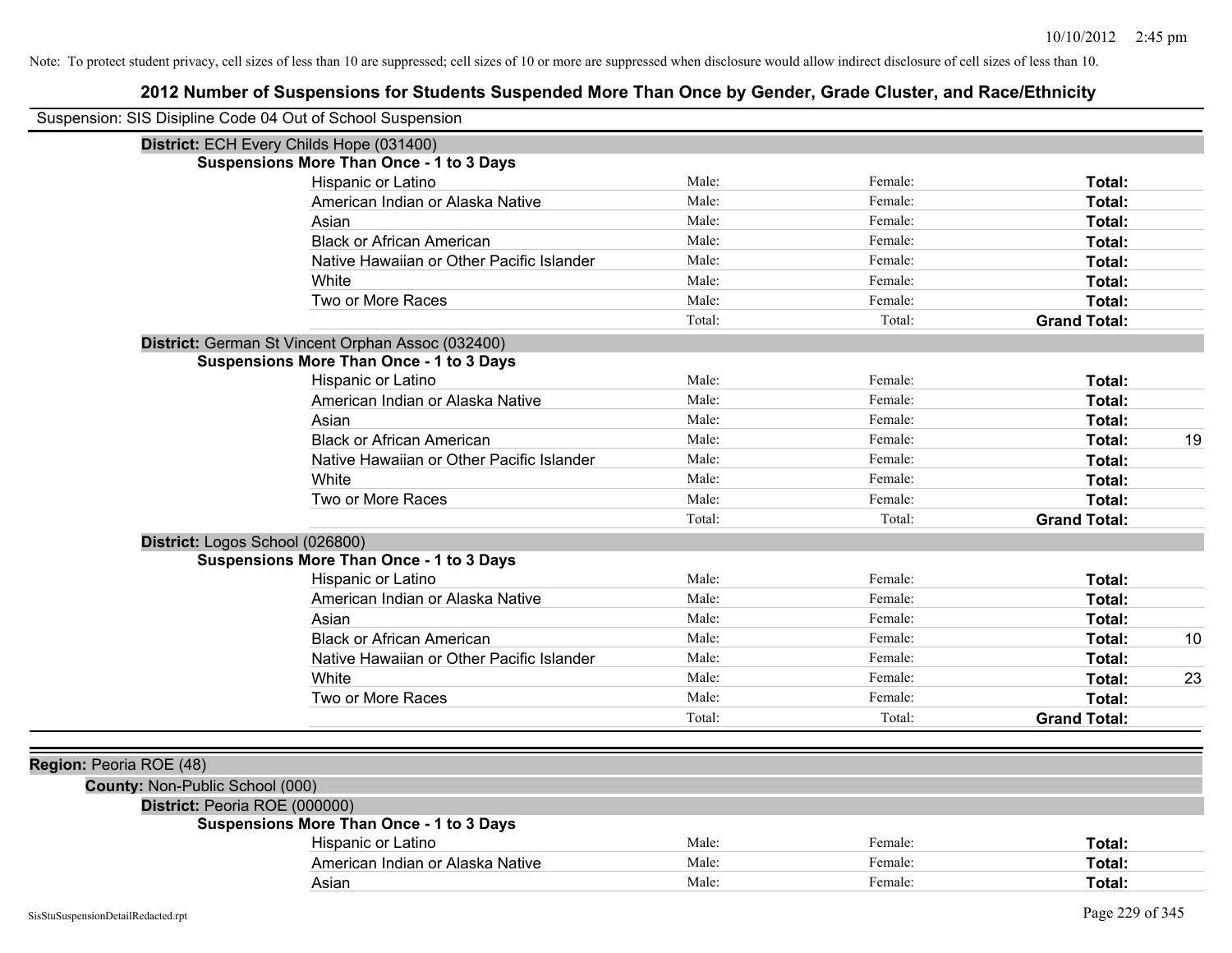| Suspension: SIS Disipline Code 04 Out of School Suspension |                                                    |        |    |         |    |                     |     |
|------------------------------------------------------------|----------------------------------------------------|--------|----|---------|----|---------------------|-----|
|                                                            | <b>Black or African American</b>                   | Male:  | 69 | Female: | 43 | Total:              | 112 |
|                                                            | Native Hawaiian or Other Pacific Islander          | Male:  |    | Female: |    | Total:              |     |
|                                                            | <b>White</b>                                       | Male:  |    | Female: |    | Total:              | 13  |
|                                                            | Two or More Races                                  | Male:  |    | Female: |    | <b>Total:</b>       | 14  |
|                                                            |                                                    | Total: |    | Total:  |    | <b>Grand Total:</b> |     |
|                                                            | <b>Suspensions More Than Once - 4 or More Days</b> |        |    |         |    |                     |     |
|                                                            | Hispanic or Latino                                 | Male:  |    | Female: |    | Total:              |     |
|                                                            | American Indian or Alaska Native                   | Male:  |    | Female: |    | Total:              |     |
|                                                            | Asian                                              | Male:  |    | Female: |    | Total:              |     |
|                                                            | <b>Black or African American</b>                   | Male:  | 33 | Female: | 19 | Total:              | 52  |
|                                                            | Native Hawaiian or Other Pacific Islander          | Male:  |    | Female: |    | Total:              |     |
|                                                            | White                                              | Male:  |    | Female: |    | Total:              |     |
|                                                            | Two or More Races                                  | Male:  |    | Female: |    | Total:              |     |
|                                                            |                                                    | Total: |    | Total:  |    | <b>Grand Total:</b> | 64  |
| County: Peoria (072)                                       |                                                    |        |    |         |    |                     |     |
|                                                            | District: Bartonville SD 66 (066002)               |        |    |         |    |                     |     |
|                                                            | <b>Suspensions More Than Once - 1 to 3 Days</b>    |        |    |         |    |                     |     |
|                                                            | Hispanic or Latino                                 | Male:  |    | Female: |    | Total:              |     |
|                                                            | American Indian or Alaska Native                   | Male:  |    | Female: |    | Total:              |     |
|                                                            | Asian                                              | Male:  |    | Female: |    | Total:              |     |
|                                                            | <b>Black or African American</b>                   | Male:  |    | Female: |    | Total:              |     |
|                                                            | Native Hawaiian or Other Pacific Islander          | Male:  |    | Female: |    | Total:              |     |
|                                                            | White                                              | Male:  |    | Female: |    | Total:              |     |
|                                                            | Two or More Races                                  | Male:  |    | Female: |    | Total:              |     |
|                                                            |                                                    | Total: |    | Total:  |    | <b>Grand Total:</b> |     |
|                                                            | District: Childrens Home Assoc of IL (005200)      |        |    |         |    |                     |     |
|                                                            | <b>Suspensions More Than Once - 1 to 3 Days</b>    |        |    |         |    |                     |     |
|                                                            | Hispanic or Latino                                 | Male:  |    | Female: |    | Total:              |     |
|                                                            | American Indian or Alaska Native                   | Male:  |    | Female: |    | Total:              |     |
|                                                            | Asian                                              | Male:  |    | Female: |    | Total:              |     |
|                                                            | <b>Black or African American</b>                   | Male:  |    | Female: |    | Total:              |     |
|                                                            | Native Hawaiian or Other Pacific Islander          | Male:  |    | Female: |    | Total:              |     |
|                                                            | White                                              | Male:  |    | Female: |    | Total:              |     |
|                                                            | Two or More Races                                  | Male:  |    | Female: |    | Total:              |     |
|                                                            |                                                    | Total: |    | Total:  |    | <b>Grand Total:</b> |     |
|                                                            | District: Dunlap CUSD 323 (323026)                 |        |    |         |    |                     |     |
|                                                            | <b>Suspensions More Than Once - 1 to 3 Days</b>    |        |    |         |    |                     |     |
|                                                            | Hispanic or Latino                                 | Male:  |    | Female: |    | Total:              |     |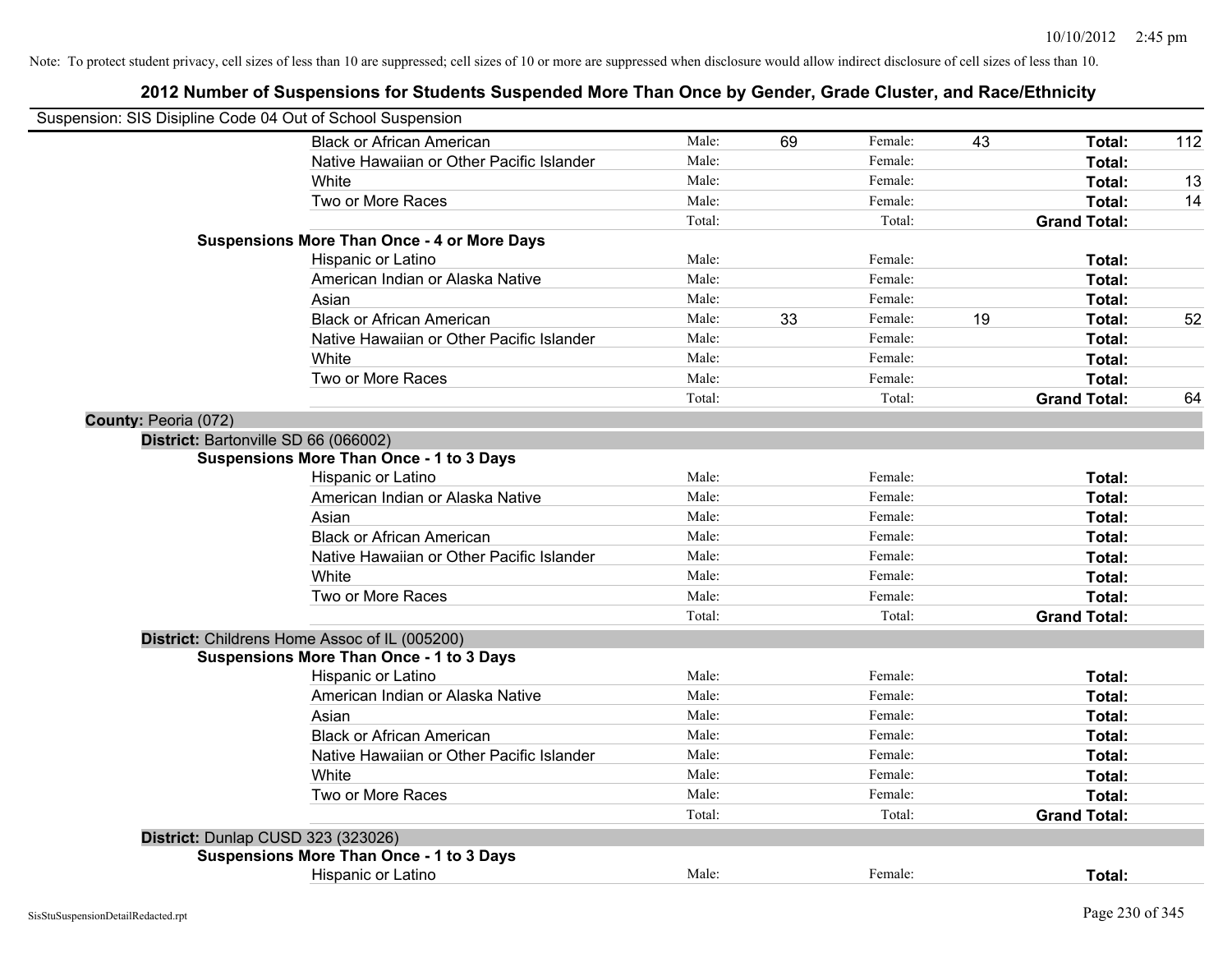| Suspension: SIS Disipline Code 04 Out of School Suspension |                                                    |        |         |                     |    |
|------------------------------------------------------------|----------------------------------------------------|--------|---------|---------------------|----|
|                                                            | American Indian or Alaska Native                   | Male:  | Female: | Total:              |    |
|                                                            | Asian                                              | Male:  | Female: | Total:              |    |
|                                                            | <b>Black or African American</b>                   | Male:  | Female: | Total:              |    |
|                                                            | Native Hawaiian or Other Pacific Islander          | Male:  | Female: | Total:              |    |
|                                                            | White                                              | Male:  | Female: | Total:              | 37 |
|                                                            | Two or More Races                                  | Male:  | Female: | Total:              |    |
|                                                            |                                                    | Total: | Total:  | <b>Grand Total:</b> |    |
|                                                            | <b>Suspensions More Than Once - 4 or More Days</b> |        |         |                     |    |
|                                                            | Hispanic or Latino                                 | Male:  | Female: | Total:              |    |
|                                                            | American Indian or Alaska Native                   | Male:  | Female: | Total:              |    |
|                                                            | Asian                                              | Male:  | Female: | Total:              |    |
|                                                            | <b>Black or African American</b>                   | Male:  | Female: | Total:              |    |
|                                                            | Native Hawaiian or Other Pacific Islander          | Male:  | Female: | Total:              |    |
|                                                            | White                                              | Male:  | Female: | Total:              | 11 |
|                                                            | Two or More Races                                  | Male:  | Female: | Total:              |    |
|                                                            |                                                    | Total: | Total:  | <b>Grand Total:</b> |    |
|                                                            | District: Elmwood CUSD 322 (322026)                |        |         |                     |    |
|                                                            | <b>Suspensions More Than Once - 1 to 3 Days</b>    |        |         |                     |    |
|                                                            | Hispanic or Latino                                 | Male:  | Female: | Total:              |    |
|                                                            | American Indian or Alaska Native                   | Male:  | Female: | Total:              |    |
|                                                            | Asian                                              | Male:  | Female: | Total:              |    |
|                                                            | <b>Black or African American</b>                   | Male:  | Female: | Total:              |    |
|                                                            | Native Hawaiian or Other Pacific Islander          | Male:  | Female: | Total:              |    |
|                                                            | White                                              | Male:  | Female: | Total:              |    |
|                                                            | Two or More Races                                  | Male:  | Female: | Total:              |    |
|                                                            |                                                    | Total: | Total:  | <b>Grand Total:</b> |    |
|                                                            | District: Farmington Central CUSD 265 (265026)     |        |         |                     |    |
|                                                            | <b>Suspensions More Than Once - 1 to 3 Days</b>    |        |         |                     |    |
|                                                            | Hispanic or Latino                                 | Male:  | Female: | Total:              |    |
|                                                            | American Indian or Alaska Native                   | Male:  | Female: | Total:              |    |
|                                                            | Asian                                              | Male:  | Female: | Total:              |    |
|                                                            | <b>Black or African American</b>                   | Male:  | Female: | Total:              |    |
|                                                            | Native Hawaiian or Other Pacific Islander          | Male:  | Female: | Total:              |    |
|                                                            | White                                              | Male:  | Female: | Total:              | 36 |
|                                                            | Two or More Races                                  | Male:  | Female: | Total:              |    |
|                                                            |                                                    | Total: | Total:  | <b>Grand Total:</b> |    |
|                                                            | <b>Suspensions More Than Once - 4 or More Days</b> |        |         |                     |    |
|                                                            | Hispanic or Latino                                 | Male:  | Female: | Total:              |    |
|                                                            | American Indian or Alaska Native                   | Male:  | Female: | Total:              |    |
| SisStuSuspensionDetailRedacted.rpt                         |                                                    |        |         | Page 231 of 345     |    |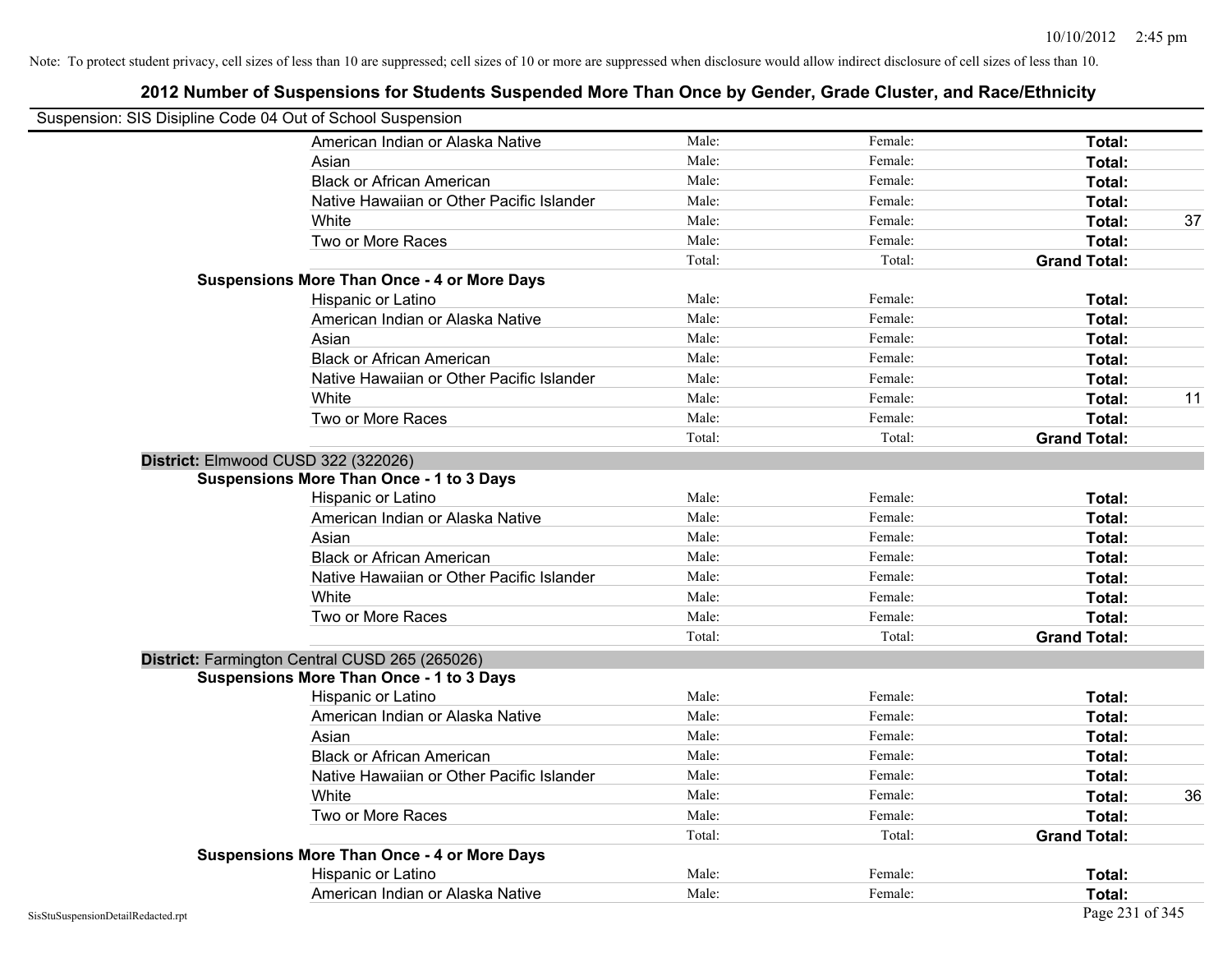| Suspension: SIS Disipline Code 04 Out of School Suspension |                                                    |        |         |                     |
|------------------------------------------------------------|----------------------------------------------------|--------|---------|---------------------|
|                                                            | Asian                                              | Male:  | Female: | Total:              |
|                                                            | <b>Black or African American</b>                   | Male:  | Female: | Total:              |
|                                                            | Native Hawaiian or Other Pacific Islander          | Male:  | Female: | Total:              |
|                                                            | White                                              | Male:  | Female: | 12<br>Total:        |
|                                                            | Two or More Races                                  | Male:  | Female: | Total:              |
|                                                            |                                                    | Total: | Total:  | <b>Grand Total:</b> |
|                                                            | District: Il Valley Central USD 321 (321026)       |        |         |                     |
|                                                            | <b>Suspensions More Than Once - 1 to 3 Days</b>    |        |         |                     |
|                                                            | Hispanic or Latino                                 | Male:  | Female: | Total:              |
|                                                            | American Indian or Alaska Native                   | Male:  | Female: | Total:              |
|                                                            | Asian                                              | Male:  | Female: | Total:              |
|                                                            | <b>Black or African American</b>                   | Male:  | Female: | Total:              |
|                                                            | Native Hawaiian or Other Pacific Islander          | Male:  | Female: | Total:              |
|                                                            | White                                              | Male:  | Female: | 25<br>Total:        |
|                                                            | Two or More Races                                  | Male:  | Female: | Total:              |
|                                                            |                                                    | Total: | Total:  | <b>Grand Total:</b> |
|                                                            | <b>Suspensions More Than Once - 4 or More Days</b> |        |         |                     |
|                                                            | Hispanic or Latino                                 | Male:  | Female: | Total:              |
|                                                            | American Indian or Alaska Native                   | Male:  | Female: | Total:              |
|                                                            | Asian                                              | Male:  | Female: | Total:              |
|                                                            | <b>Black or African American</b>                   | Male:  | Female: | Total:              |
|                                                            | Native Hawaiian or Other Pacific Islander          | Male:  | Female: | Total:              |
|                                                            | White                                              | Male:  | Female: | Total:              |
|                                                            | Two or More Races                                  | Male:  | Female: | Total:              |
|                                                            |                                                    | Total: | Total:  | <b>Grand Total:</b> |
|                                                            | District: Illini Bluffs CUSD 327 (327026)          |        |         |                     |
|                                                            | <b>Suspensions More Than Once - 1 to 3 Days</b>    |        |         |                     |
|                                                            | Hispanic or Latino                                 | Male:  | Female: | Total:              |
|                                                            | American Indian or Alaska Native                   | Male:  | Female: | Total:              |
|                                                            | Asian                                              | Male:  | Female: | Total:              |
|                                                            | <b>Black or African American</b>                   | Male:  | Female: | Total:              |
|                                                            | Native Hawaiian or Other Pacific Islander          | Male:  | Female: | Total:              |
|                                                            | White                                              | Male:  | Female: | Total:              |
|                                                            | Two or More Races                                  | Male:  | Female: | Total:              |
|                                                            |                                                    | Total: | Total:  | <b>Grand Total:</b> |
|                                                            | <b>Suspensions More Than Once - 4 or More Days</b> |        |         |                     |
|                                                            | Hispanic or Latino                                 | Male:  | Female: | Total:              |
|                                                            | American Indian or Alaska Native                   | Male:  | Female: | Total:              |
|                                                            | Asian                                              | Male:  | Female: | Total:              |
| SisStuSuspensionDetailRedacted.rpt                         |                                                    |        |         | Page 232 of 345     |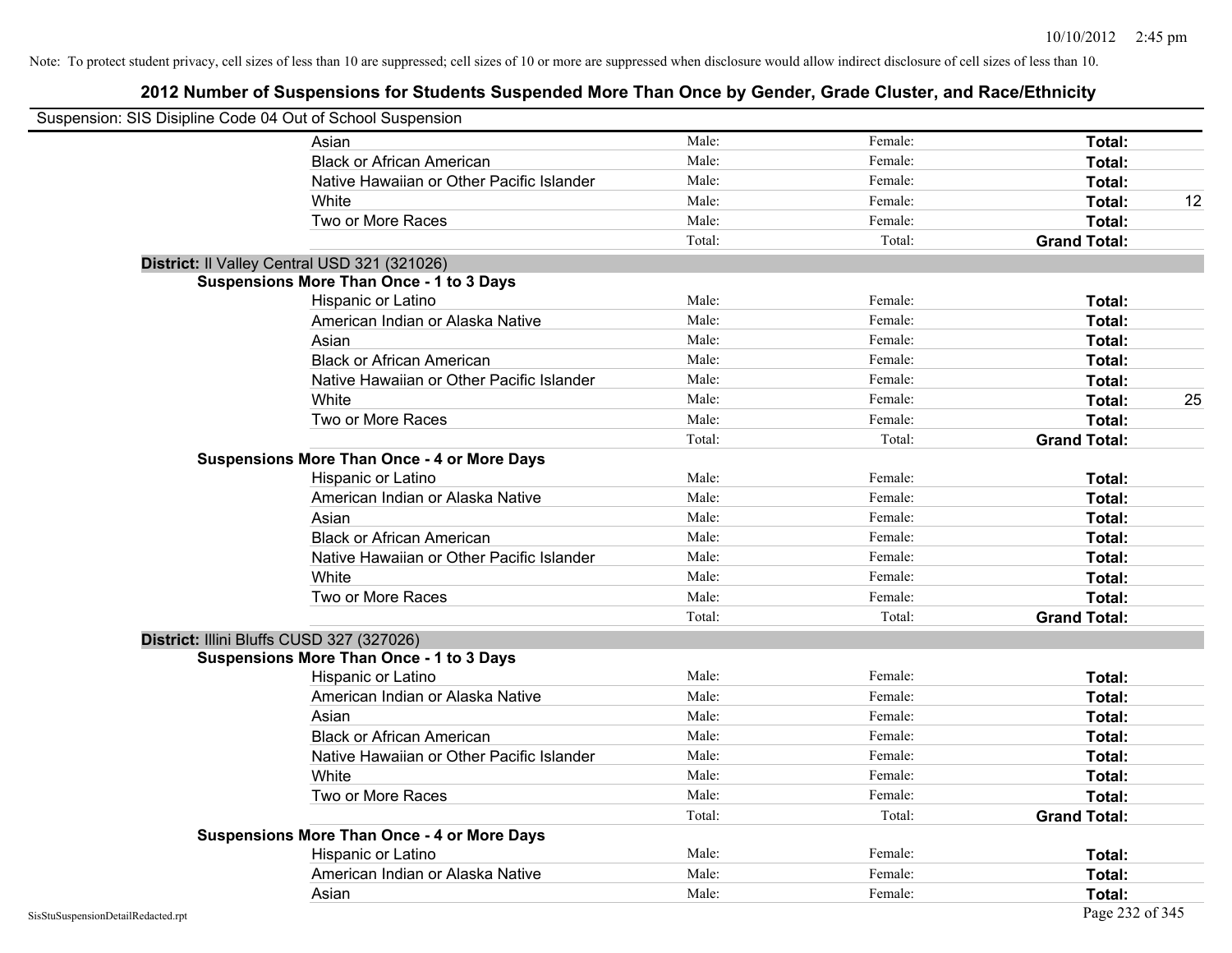| Suspension: SIS Disipline Code 04 Out of School Suspension |                                                    |        |     |         |    |                     |     |
|------------------------------------------------------------|----------------------------------------------------|--------|-----|---------|----|---------------------|-----|
|                                                            | <b>Black or African American</b>                   | Male:  |     | Female: |    | Total:              |     |
|                                                            | Native Hawaiian or Other Pacific Islander          | Male:  |     | Female: |    | Total:              |     |
|                                                            | White                                              | Male:  |     | Female: |    | Total:              |     |
|                                                            | Two or More Races                                  | Male:  |     | Female: |    | Total:              |     |
|                                                            |                                                    | Total: |     | Total:  |    | <b>Grand Total:</b> |     |
|                                                            | District: Limestone CHSD 310 (310016)              |        |     |         |    |                     |     |
|                                                            | <b>Suspensions More Than Once - 1 to 3 Days</b>    |        |     |         |    |                     |     |
|                                                            | Hispanic or Latino                                 | Male:  |     | Female: |    | Total:              | 12  |
|                                                            | American Indian or Alaska Native                   | Male:  |     | Female: |    | Total:              |     |
|                                                            | Asian                                              | Male:  |     | Female: |    | Total:              |     |
|                                                            | <b>Black or African American</b>                   | Male:  | 34  | Female: | 27 | Total:              | 61  |
|                                                            | Native Hawaiian or Other Pacific Islander          | Male:  |     | Female: |    | Total:              |     |
|                                                            | White                                              | Male:  | 113 | Female: | 31 | Total:              | 144 |
|                                                            | Two or More Races                                  | Male:  | 11  | Female: | 19 | Total:              | 30  |
|                                                            |                                                    | Total: |     | Total:  |    | <b>Grand Total:</b> |     |
|                                                            | <b>Suspensions More Than Once - 4 or More Days</b> |        |     |         |    |                     |     |
|                                                            | Hispanic or Latino                                 | Male:  |     | Female: |    | Total:              |     |
|                                                            | American Indian or Alaska Native                   | Male:  |     | Female: |    | Total:              |     |
|                                                            | Asian                                              | Male:  |     | Female: |    | Total:              |     |
|                                                            | <b>Black or African American</b>                   | Male:  |     | Female: |    | Total:              |     |
|                                                            | Native Hawaiian or Other Pacific Islander          | Male:  |     | Female: |    | Total:              |     |
|                                                            | White                                              | Male:  |     | Female: |    | Total:              | 13  |
|                                                            | Two or More Races                                  | Male:  |     | Female: |    | Total:              |     |
|                                                            |                                                    | Total: |     | Total:  |    | <b>Grand Total:</b> |     |
| District: Monroe SD 70 (070002)                            |                                                    |        |     |         |    |                     |     |
|                                                            | <b>Suspensions More Than Once - 1 to 3 Days</b>    |        |     |         |    |                     |     |
|                                                            | Hispanic or Latino                                 | Male:  |     | Female: |    | Total:              |     |
|                                                            | American Indian or Alaska Native                   | Male:  |     | Female: |    | Total:              |     |
|                                                            | Asian                                              | Male:  |     | Female: |    | Total:              |     |
|                                                            | <b>Black or African American</b>                   | Male:  |     | Female: |    | Total:              |     |
|                                                            | Native Hawaiian or Other Pacific Islander          | Male:  |     | Female: |    | Total:              |     |
|                                                            | White                                              | Male:  |     | Female: |    | Total:              |     |
|                                                            | Two or More Races                                  | Male:  |     | Female: |    | Total:              |     |
|                                                            |                                                    | Total: |     | Total:  |    | <b>Grand Total:</b> |     |
|                                                            | <b>Suspensions More Than Once - 4 or More Days</b> |        |     |         |    |                     |     |
|                                                            | Hispanic or Latino                                 | Male:  |     | Female: |    | Total:              |     |
|                                                            | American Indian or Alaska Native                   | Male:  |     | Female: |    | Total:              |     |
|                                                            | Asian                                              | Male:  |     | Female: |    | Total:              |     |
|                                                            | <b>Black or African American</b>                   | Male:  |     | Female: |    | Total:              |     |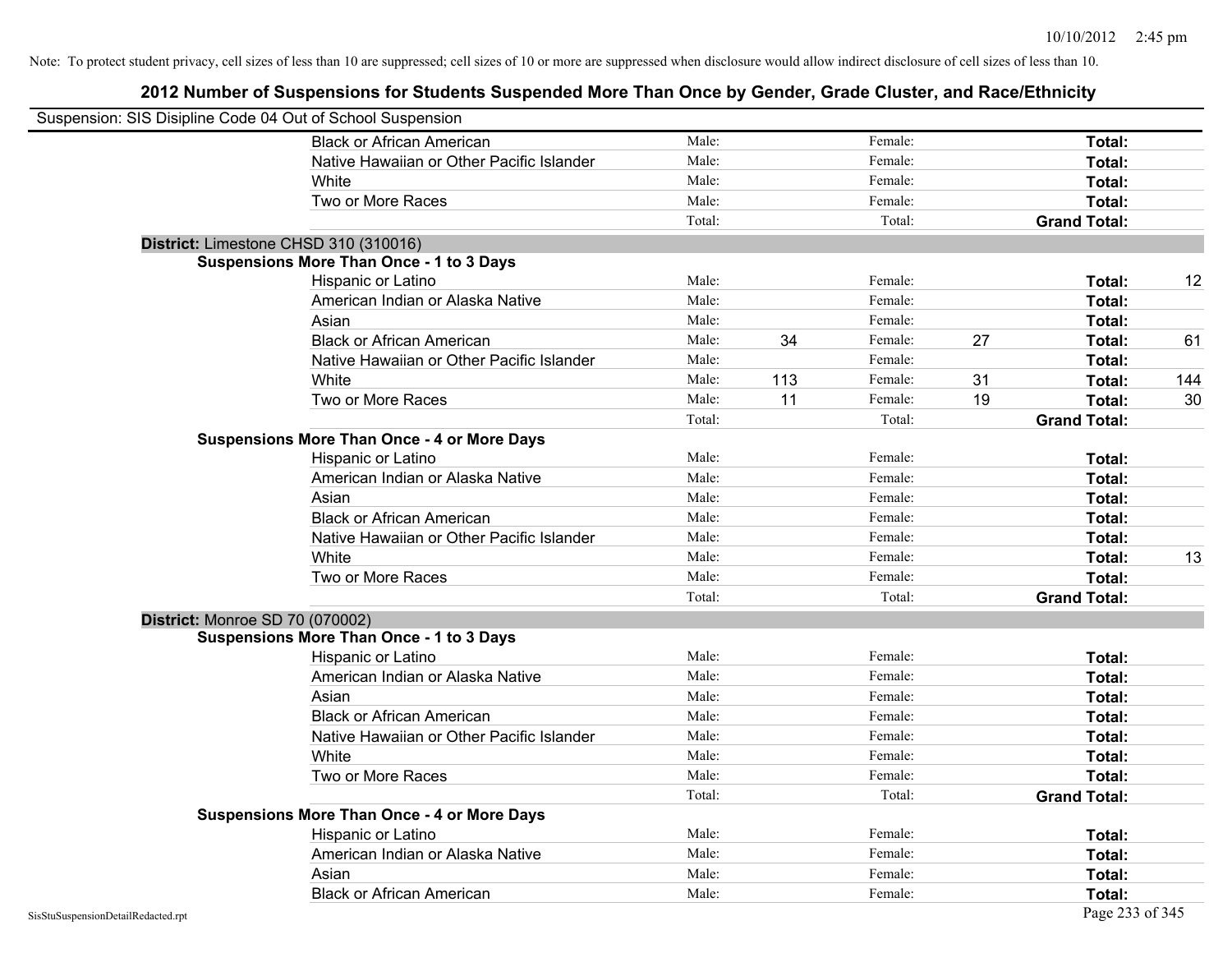| Suspension: SIS Disipline Code 04 Out of School Suspension |                                                    |        |         |                     |    |
|------------------------------------------------------------|----------------------------------------------------|--------|---------|---------------------|----|
|                                                            | Native Hawaiian or Other Pacific Islander          | Male:  | Female: | Total:              |    |
|                                                            | White                                              | Male:  | Female: | Total:              |    |
|                                                            | Two or More Races                                  | Male:  | Female: | Total:              |    |
|                                                            |                                                    | Total: | Total:  | <b>Grand Total:</b> |    |
| District: Norwood ESD 63 (063002)                          |                                                    |        |         |                     |    |
|                                                            | <b>Suspensions More Than Once - 1 to 3 Days</b>    |        |         |                     |    |
|                                                            | Hispanic or Latino                                 | Male:  | Female: | Total:              |    |
|                                                            | American Indian or Alaska Native                   | Male:  | Female: | Total:              |    |
|                                                            | Asian                                              | Male:  | Female: | Total:              |    |
|                                                            | <b>Black or African American</b>                   | Male:  | Female: | Total:              |    |
|                                                            | Native Hawaiian or Other Pacific Islander          | Male:  | Female: | Total:              |    |
|                                                            | White                                              | Male:  | Female: | Total:              | 10 |
|                                                            | Two or More Races                                  | Male:  | Female: | Total:              |    |
|                                                            |                                                    | Total: | Total:  | <b>Grand Total:</b> |    |
|                                                            | <b>Suspensions More Than Once - 4 or More Days</b> |        |         |                     |    |
|                                                            | Hispanic or Latino                                 | Male:  | Female: | Total:              |    |
|                                                            | American Indian or Alaska Native                   | Male:  | Female: | Total:              |    |
|                                                            | Asian                                              | Male:  | Female: | Total:              |    |
|                                                            | <b>Black or African American</b>                   | Male:  | Female: | Total:              |    |
|                                                            | Native Hawaiian or Other Pacific Islander          | Male:  | Female: | Total:              |    |
|                                                            | White                                              | Male:  | Female: | Total:              |    |
|                                                            | Two or More Races                                  | Male:  | Female: | Total:              |    |
|                                                            |                                                    | Total: | Total:  | <b>Grand Total:</b> |    |
| District: Oak Grove SD 68 (068002)                         |                                                    |        |         |                     |    |
|                                                            | <b>Suspensions More Than Once - 1 to 3 Days</b>    |        |         |                     |    |
|                                                            | Hispanic or Latino                                 | Male:  | Female: | Total:              |    |
|                                                            | American Indian or Alaska Native                   | Male:  | Female: | Total:              |    |
|                                                            | Asian                                              | Male:  | Female: | Total:              |    |
|                                                            | <b>Black or African American</b>                   | Male:  | Female: | Total:              |    |
|                                                            | Native Hawaiian or Other Pacific Islander          | Male:  | Female: | Total:              |    |
|                                                            | White                                              | Male:  | Female: | <b>Total:</b>       | 14 |
|                                                            | Two or More Races                                  | Male:  | Female: | Total:              |    |
|                                                            |                                                    | Total: | Total:  | <b>Grand Total:</b> |    |
|                                                            | <b>Suspensions More Than Once - 4 or More Days</b> |        |         |                     |    |
|                                                            | Hispanic or Latino                                 | Male:  | Female: | Total:              |    |
|                                                            | American Indian or Alaska Native                   | Male:  | Female: | Total:              |    |
|                                                            | Asian                                              | Male:  | Female: | Total:              |    |
|                                                            | <b>Black or African American</b>                   | Male:  | Female: | <b>Total:</b>       |    |
|                                                            | Native Hawaiian or Other Pacific Islander          | Male:  | Female: | Total:              |    |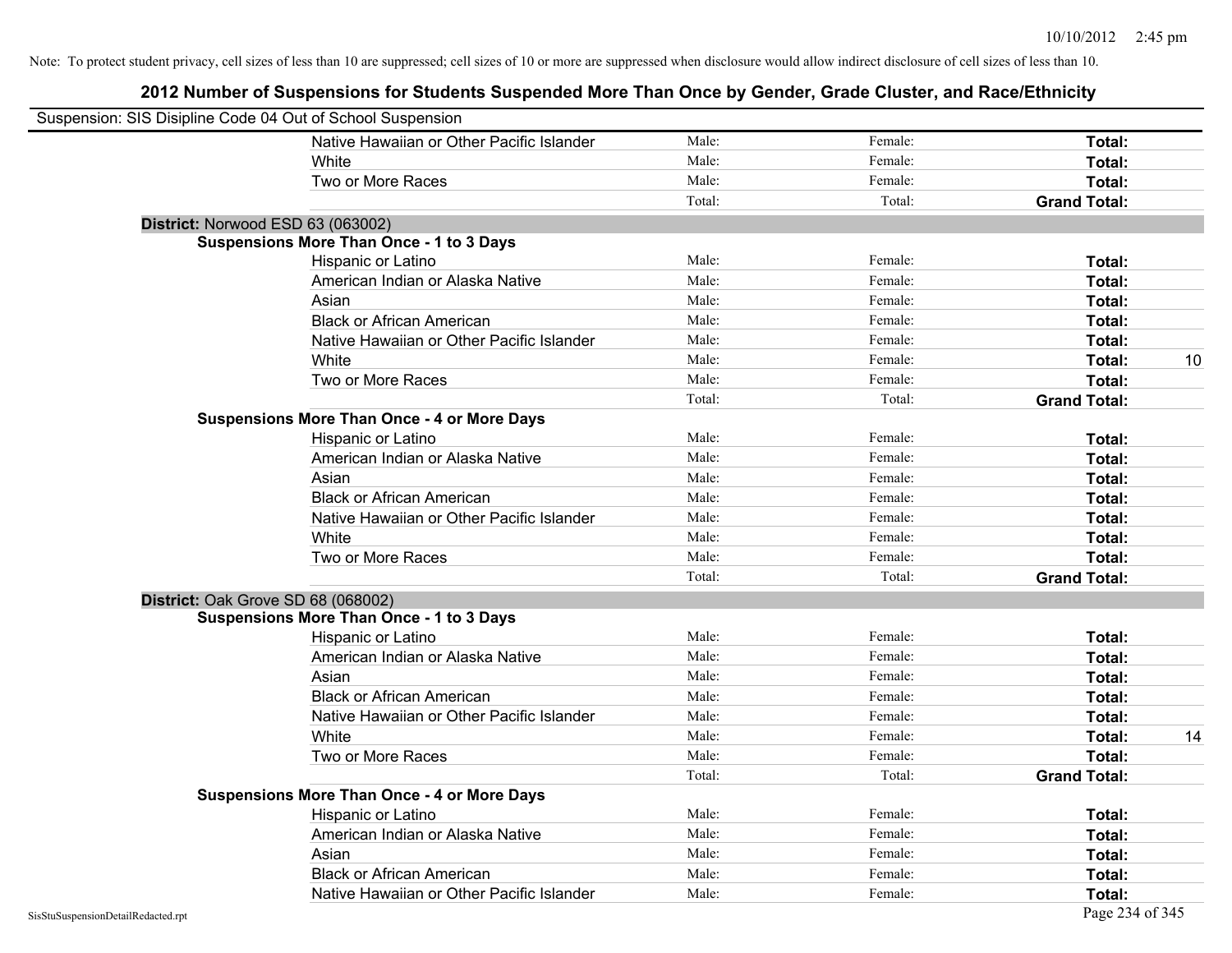| Suspension: SIS Disipline Code 04 Out of School Suspension |                                                    |        |       |         |       |                     |       |
|------------------------------------------------------------|----------------------------------------------------|--------|-------|---------|-------|---------------------|-------|
|                                                            | White                                              | Male:  |       | Female: |       | Total:              |       |
|                                                            | Two or More Races                                  | Male:  |       | Female: |       | Total:              |       |
|                                                            |                                                    | Total: |       | Total:  |       | <b>Grand Total:</b> |       |
|                                                            | District: Peoria Heights CUSD 325 (325026)         |        |       |         |       |                     |       |
|                                                            | <b>Suspensions More Than Once - 1 to 3 Days</b>    |        |       |         |       |                     |       |
|                                                            | Hispanic or Latino                                 | Male:  |       | Female: |       | Total:              |       |
|                                                            | American Indian or Alaska Native                   | Male:  |       | Female: |       | <b>Total:</b>       |       |
|                                                            | Asian                                              | Male:  |       | Female: |       | Total:              |       |
|                                                            | <b>Black or African American</b>                   | Male:  |       | Female: |       | Total:              | 17    |
|                                                            | Native Hawaiian or Other Pacific Islander          | Male:  |       | Female: |       | Total:              |       |
|                                                            | White                                              | Male:  | 31    | Female: | 15    | <b>Total:</b>       | 46    |
|                                                            | Two or More Races                                  | Male:  |       | Female: |       | <b>Total:</b>       |       |
|                                                            |                                                    | Total: |       | Total:  |       | <b>Grand Total:</b> |       |
|                                                            | <b>Suspensions More Than Once - 4 or More Days</b> |        |       |         |       |                     |       |
|                                                            | Hispanic or Latino                                 | Male:  |       | Female: |       | Total:              |       |
|                                                            | American Indian or Alaska Native                   | Male:  |       | Female: |       | Total:              |       |
|                                                            | Asian                                              | Male:  |       | Female: |       | <b>Total:</b>       |       |
|                                                            | <b>Black or African American</b>                   | Male:  |       | Female: |       | Total:              |       |
|                                                            | Native Hawaiian or Other Pacific Islander          | Male:  |       | Female: |       | Total:              |       |
|                                                            | White                                              | Male:  |       | Female: |       | Total:              |       |
|                                                            | Two or More Races                                  | Male:  |       | Female: |       | Total:              |       |
|                                                            |                                                    | Total: |       | Total:  |       | <b>Grand Total:</b> | 10    |
| <b>District: Peoria SD 150 (150025)</b>                    |                                                    |        |       |         |       |                     |       |
|                                                            | <b>Suspensions More Than Once - 1 to 3 Days</b>    |        |       |         |       |                     |       |
|                                                            | Hispanic or Latino                                 | Male:  |       | Female: |       | Total:              | 62    |
|                                                            | American Indian or Alaska Native                   | Male:  |       | Female: |       | Total:              |       |
|                                                            | Asian                                              | Male:  |       | Female: |       | Total:              |       |
|                                                            | <b>Black or African American</b>                   | Male:  | 1,592 | Female: | 1,116 | Total:              | 2,708 |
|                                                            | Native Hawaiian or Other Pacific Islander          | Male:  |       | Female: |       | <b>Total:</b>       |       |
|                                                            | White                                              | Male:  | 183   | Female: | 87    | Total:              | 270   |
|                                                            | Two or More Races                                  | Male:  | 140   | Female: | 91    | Total:              | 231   |
|                                                            |                                                    | Total: |       | Total:  |       | <b>Grand Total:</b> | 3,284 |
|                                                            | <b>Suspensions More Than Once - 4 or More Days</b> |        |       |         |       |                     |       |
|                                                            | Hispanic or Latino                                 | Male:  |       | Female: |       | Total:              | 15    |
|                                                            | American Indian or Alaska Native                   | Male:  |       | Female: |       | Total:              |       |
|                                                            | Asian                                              | Male:  |       | Female: |       | Total:              |       |
|                                                            | <b>Black or African American</b>                   | Male:  | 358   | Female: | 361   | Total:              | 719   |
|                                                            | Native Hawaiian or Other Pacific Islander          | Male:  |       | Female: |       | <b>Total:</b>       |       |
|                                                            | White                                              | Male:  |       | Female: |       | Total:              | 38    |
| SisStuSuspensionDetailRedacted.rpt                         |                                                    |        |       |         |       | Page 235 of 345     |       |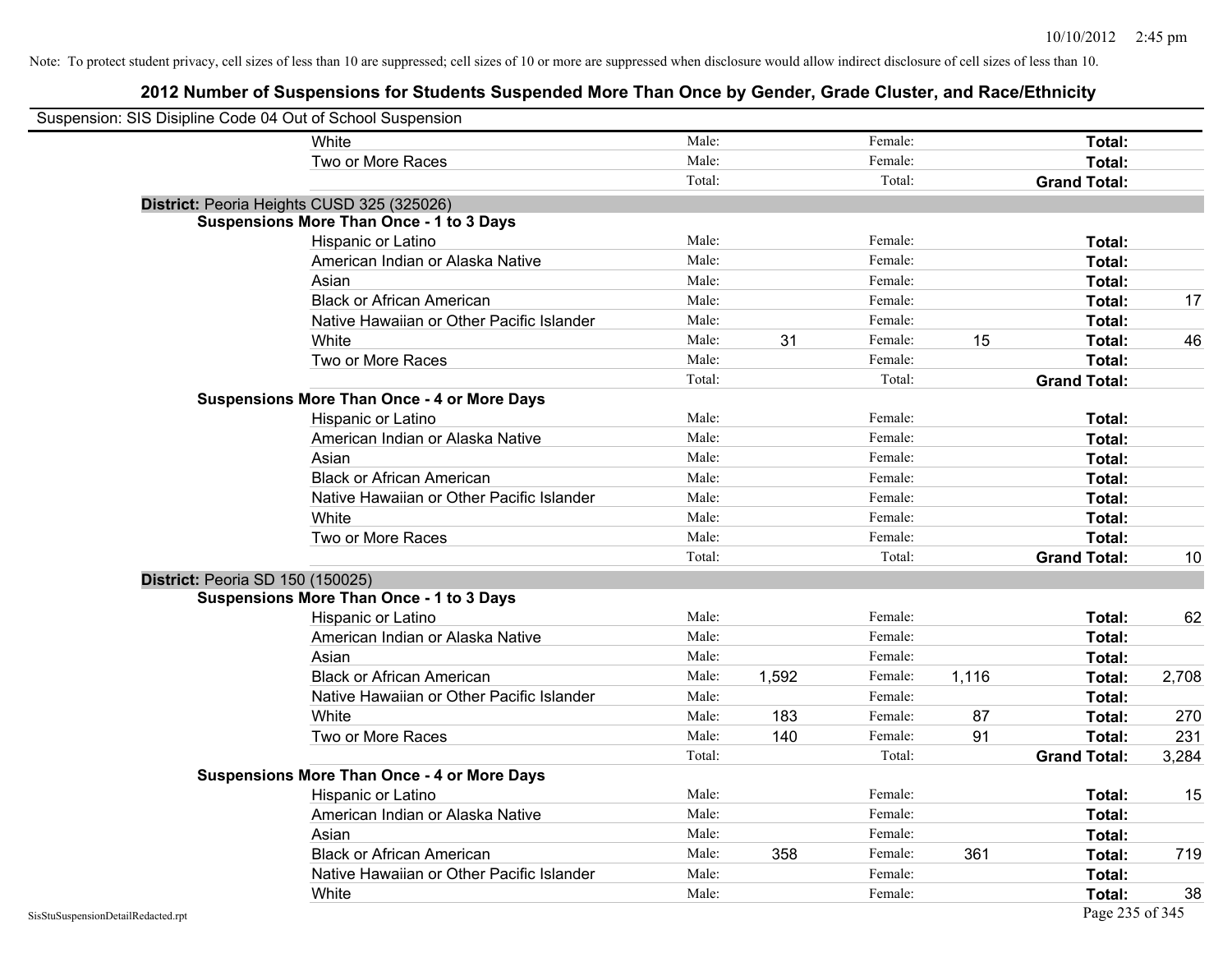| Suspension: SIS Disipline Code 04 Out of School Suspension |                                                    |        |    |         |    |                     |    |
|------------------------------------------------------------|----------------------------------------------------|--------|----|---------|----|---------------------|----|
|                                                            | Two or More Races                                  | Male:  | 33 | Female: | 19 | Total:              | 52 |
|                                                            |                                                    | Total: |    | Total:  |    | <b>Grand Total:</b> |    |
|                                                            | District: Pleasant Hill SD 69 (069002)             |        |    |         |    |                     |    |
|                                                            | <b>Suspensions More Than Once - 1 to 3 Days</b>    |        |    |         |    |                     |    |
|                                                            | Hispanic or Latino                                 | Male:  |    | Female: |    | Total:              |    |
|                                                            | American Indian or Alaska Native                   | Male:  |    | Female: |    | Total:              |    |
|                                                            | Asian                                              | Male:  |    | Female: |    | Total:              |    |
|                                                            | <b>Black or African American</b>                   | Male:  |    | Female: |    | Total:              |    |
|                                                            | Native Hawaiian or Other Pacific Islander          | Male:  |    | Female: |    | Total:              |    |
|                                                            | White                                              | Male:  |    | Female: |    | Total:              |    |
|                                                            | Two or More Races                                  | Male:  |    | Female: |    | Total:              |    |
|                                                            |                                                    | Total: |    | Total:  |    | <b>Grand Total:</b> |    |
|                                                            | <b>Suspensions More Than Once - 4 or More Days</b> |        |    |         |    |                     |    |
|                                                            | Hispanic or Latino                                 | Male:  |    | Female: |    | Total:              |    |
|                                                            | American Indian or Alaska Native                   | Male:  |    | Female: |    | Total:              |    |
|                                                            | Asian                                              | Male:  |    | Female: |    | Total:              |    |
|                                                            | <b>Black or African American</b>                   | Male:  |    | Female: |    | Total:              |    |
|                                                            | Native Hawaiian or Other Pacific Islander          | Male:  |    | Female: |    | Total:              |    |
|                                                            | White                                              | Male:  |    | Female: |    | Total:              |    |
|                                                            | Two or More Races                                  | Male:  |    | Female: |    | Total:              |    |
|                                                            |                                                    | Total: |    | Total:  |    | <b>Grand Total:</b> |    |
|                                                            | District: Pleasant Valley SD 62 (062002)           |        |    |         |    |                     |    |
|                                                            | <b>Suspensions More Than Once - 1 to 3 Days</b>    |        |    |         |    |                     |    |
|                                                            | Hispanic or Latino                                 | Male:  |    | Female: |    | Total:              |    |
|                                                            | American Indian or Alaska Native                   | Male:  |    | Female: |    | Total:              |    |
|                                                            | Asian                                              | Male:  |    | Female: |    | Total:              |    |
|                                                            | <b>Black or African American</b>                   | Male:  | 51 | Female: | 13 | Total:              | 64 |
|                                                            | Native Hawaiian or Other Pacific Islander          | Male:  |    | Female: |    | Total:              |    |
|                                                            | White                                              | Male:  |    | Female: |    | Total:              | 26 |
|                                                            | Two or More Races                                  | Male:  |    | Female: |    | Total:              |    |
|                                                            |                                                    | Total: |    | Total:  |    | <b>Grand Total:</b> |    |
|                                                            | <b>Suspensions More Than Once - 4 or More Days</b> |        |    |         |    |                     |    |
|                                                            | Hispanic or Latino                                 | Male:  |    | Female: |    | Total:              |    |
|                                                            | American Indian or Alaska Native                   | Male:  |    | Female: |    | Total:              |    |
|                                                            | Asian                                              | Male:  |    | Female: |    | Total:              |    |
|                                                            | <b>Black or African American</b>                   | Male:  |    | Female: |    | Total:              | 15 |
|                                                            | Native Hawaiian or Other Pacific Islander          | Male:  |    | Female: |    | Total:              |    |
|                                                            | White                                              | Male:  |    | Female: |    | Total:              |    |
|                                                            | Two or More Races                                  | Male:  |    | Female: |    | Total:              |    |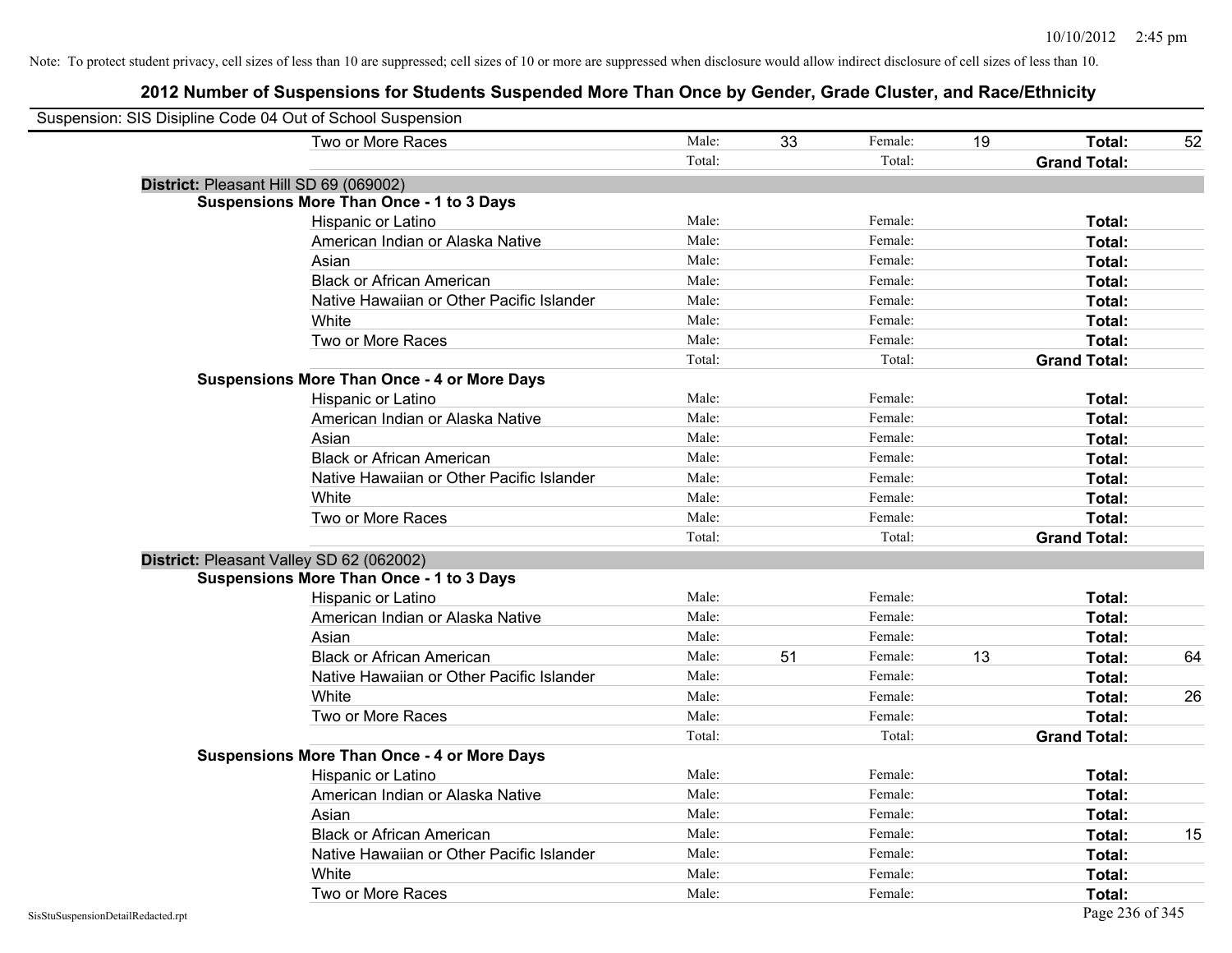| Suspension: SIS Disipline Code 04 Out of School Suspension |        |         |                     |    |
|------------------------------------------------------------|--------|---------|---------------------|----|
|                                                            | Total: | Total:  | <b>Grand Total:</b> |    |
| District: Princeville CUSD 326 (326026)                    |        |         |                     |    |
| <b>Suspensions More Than Once - 1 to 3 Days</b>            |        |         |                     |    |
| Hispanic or Latino                                         | Male:  | Female: | Total:              |    |
| American Indian or Alaska Native                           | Male:  | Female: | Total:              |    |
| Asian                                                      | Male:  | Female: | Total:              |    |
| <b>Black or African American</b>                           | Male:  | Female: | Total:              |    |
| Native Hawaiian or Other Pacific Islander                  | Male:  | Female: | Total:              |    |
| White                                                      | Male:  | Female: | Total:              |    |
| Two or More Races                                          | Male:  | Female: | Total:              |    |
|                                                            | Total: | Total:  | <b>Grand Total:</b> | 12 |
| <b>Suspensions More Than Once - 4 or More Days</b>         |        |         |                     |    |
| Hispanic or Latino                                         | Male:  | Female: | Total:              |    |
| American Indian or Alaska Native                           | Male:  | Female: | Total:              |    |
| Asian                                                      | Male:  | Female: | Total:              |    |
| <b>Black or African American</b>                           | Male:  | Female: | Total:              |    |
| Native Hawaiian or Other Pacific Islander                  | Male:  | Female: | Total:              |    |
| White                                                      | Male:  | Female: | Total:              |    |
| Two or More Races                                          | Male:  | Female: | Total:              |    |
|                                                            | Total: | Total:  | <b>Grand Total:</b> |    |
|                                                            |        |         |                     |    |
| Region: Region 05 North Cook ISC 1 (05)                    |        |         |                     |    |
| County: Cook (016)                                         |        |         |                     |    |
| District: Arlington Heights SD 25 (025002)                 |        |         |                     |    |
| <b>Suspensions More Than Once - 1 to 3 Days</b>            |        |         |                     |    |
| Hispanic or Latino                                         | Male:  | Female: | Total:              |    |
| American Indian or Alaska Native                           | Male:  | Female: | Total:              |    |
| Asian                                                      | Male:  | Female: | Total:              |    |
| <b>Black or African American</b>                           | Male:  | Female: | Total:              |    |
| Native Hawaiian or Other Pacific Islander                  | Male:  | Female: | Total:              |    |
| White                                                      | Male:  | Female: | Total:              |    |
| Two or More Races                                          | Male:  | Female: | Total:              |    |
|                                                            | Total: | Total:  | <b>Grand Total:</b> |    |
| District: CCSD 62 (062004)                                 |        |         |                     |    |
| <b>Suspensions More Than Once - 1 to 3 Days</b>            |        |         |                     |    |
| Hispanic or Latino                                         | Male:  | Female: | Total:              |    |
| American Indian or Alaska Native                           | Male:  | Female: | Total:              |    |
| Asian                                                      | Male:  | Female: | Total:              |    |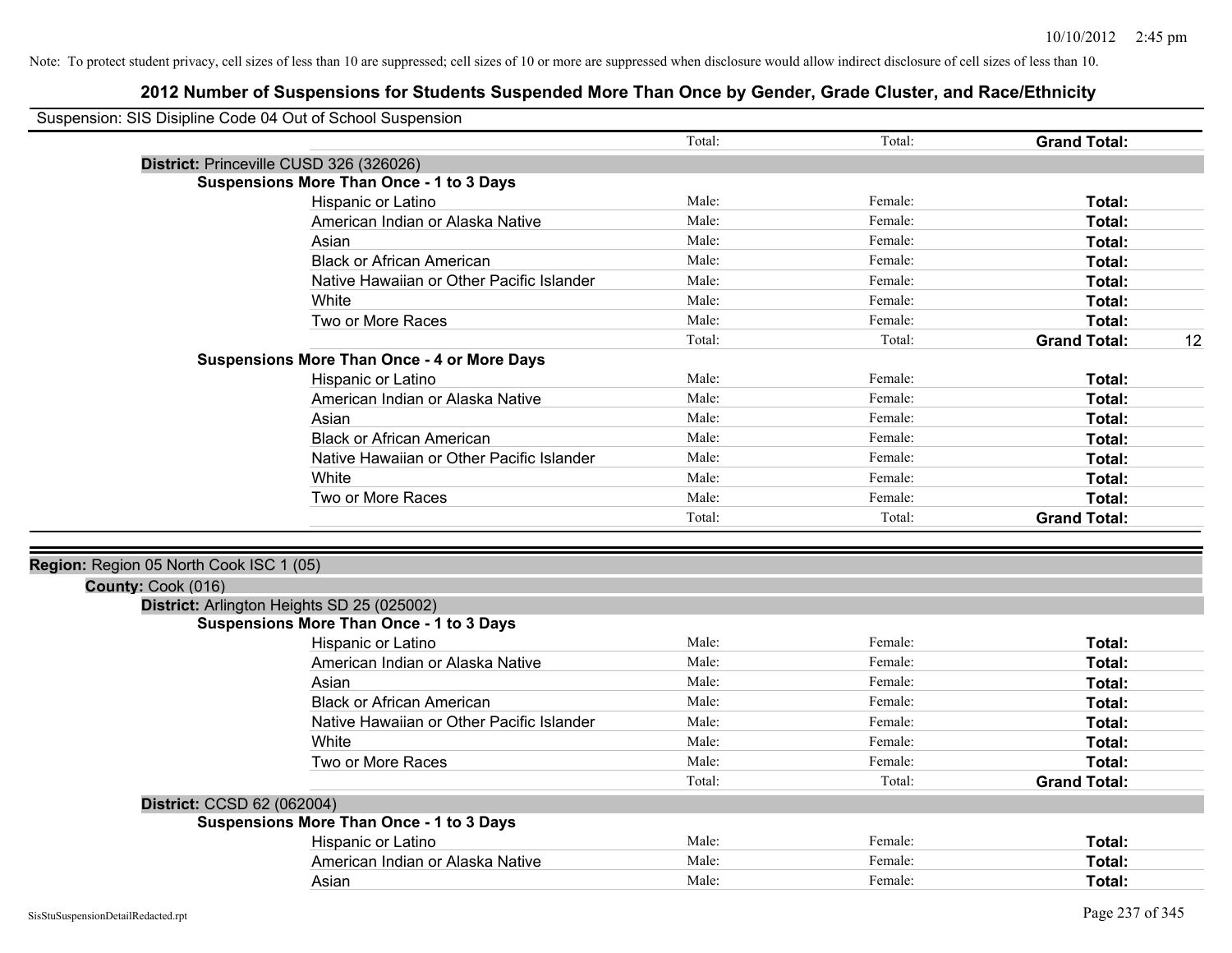| Suspension: SIS Disipline Code 04 Out of School Suspension |                                                    |        |              |                           |    |
|------------------------------------------------------------|----------------------------------------------------|--------|--------------|---------------------------|----|
|                                                            | <b>Black or African American</b>                   | Male:  | Female:      | Total:                    | 20 |
|                                                            | Native Hawaiian or Other Pacific Islander          | Male:  | Female:      | Total:                    |    |
|                                                            | White                                              | Male:  | Female:      | Total:                    | 23 |
|                                                            | Two or More Races                                  | Male:  | Female:      | Total:                    |    |
|                                                            |                                                    | Total: | Total:       | <b>Grand Total:</b>       | 53 |
|                                                            | <b>Suspensions More Than Once - 4 or More Days</b> |        |              |                           |    |
|                                                            | Hispanic or Latino                                 | Male:  | Female:      | Total:                    |    |
|                                                            | American Indian or Alaska Native                   | Male:  | Female:      | Total:                    |    |
|                                                            | Asian                                              | Male:  | Female:      | Total:                    |    |
|                                                            | <b>Black or African American</b>                   | Male:  | Female:      | Total:                    |    |
|                                                            | Native Hawaiian or Other Pacific Islander          | Male:  | Female:      | Total:                    |    |
|                                                            | White                                              | Male:  | Female:      | Total:                    |    |
|                                                            | Two or More Races                                  | Male:  | Female:      | Total:                    |    |
|                                                            |                                                    | Total: | Total:       | <b>Grand Total:</b>       |    |
| District: Comm Cons SD 59 (059004)                         |                                                    |        |              |                           |    |
|                                                            | Suspensions More Than Once - 1 to 3 Days           |        |              |                           |    |
|                                                            | Hispanic or Latino                                 | Male:  | Female:      | Total:                    | 11 |
|                                                            | American Indian or Alaska Native                   | Male:  | Female:      | Total:                    |    |
|                                                            | Asian                                              | Male:  | Female:      | Total:                    |    |
|                                                            | <b>Black or African American</b>                   | Male:  | Female:      | Total:                    |    |
|                                                            | Native Hawaiian or Other Pacific Islander          | Male:  | Female:      | Total:                    |    |
|                                                            | White                                              | Male:  | Female:      | Total:                    |    |
|                                                            | Two or More Races                                  | Male:  | Female:      | Total:                    |    |
|                                                            |                                                    | Total: | 13<br>Total: | 11<br><b>Grand Total:</b> | 24 |
|                                                            | <b>Suspensions More Than Once - 4 or More Days</b> |        |              |                           |    |
|                                                            | Hispanic or Latino                                 | Male:  | Female:      | Total:                    | 11 |
|                                                            | American Indian or Alaska Native                   | Male:  | Female:      | Total:                    |    |
|                                                            | Asian                                              | Male:  | Female:      | Total:                    |    |
|                                                            | <b>Black or African American</b>                   | Male:  | Female:      | Total:                    |    |
|                                                            | Native Hawaiian or Other Pacific Islander          | Male:  | Female:      | Total:                    |    |
|                                                            | White                                              | Male:  | Female:      | Total:                    |    |
|                                                            | Two or More Races                                  | Male:  | Female:      | Total:                    |    |
|                                                            |                                                    | Total: | Total:       | <b>Grand Total:</b>       |    |
| District: East Maine SD 63 (063002)                        |                                                    |        |              |                           |    |
|                                                            | <b>Suspensions More Than Once - 1 to 3 Days</b>    |        |              |                           |    |
|                                                            | Hispanic or Latino                                 | Male:  | Female:      | Total:                    |    |
|                                                            | American Indian or Alaska Native                   | Male:  | Female:      | Total:                    |    |
|                                                            | Asian                                              | Male:  | Female:      | Total:                    |    |
|                                                            | <b>Black or African American</b>                   | Male:  | Female:      | Total:                    |    |
| SisStuSuspensionDetailRedacted.rpt                         |                                                    |        |              | Page 238 of 345           |    |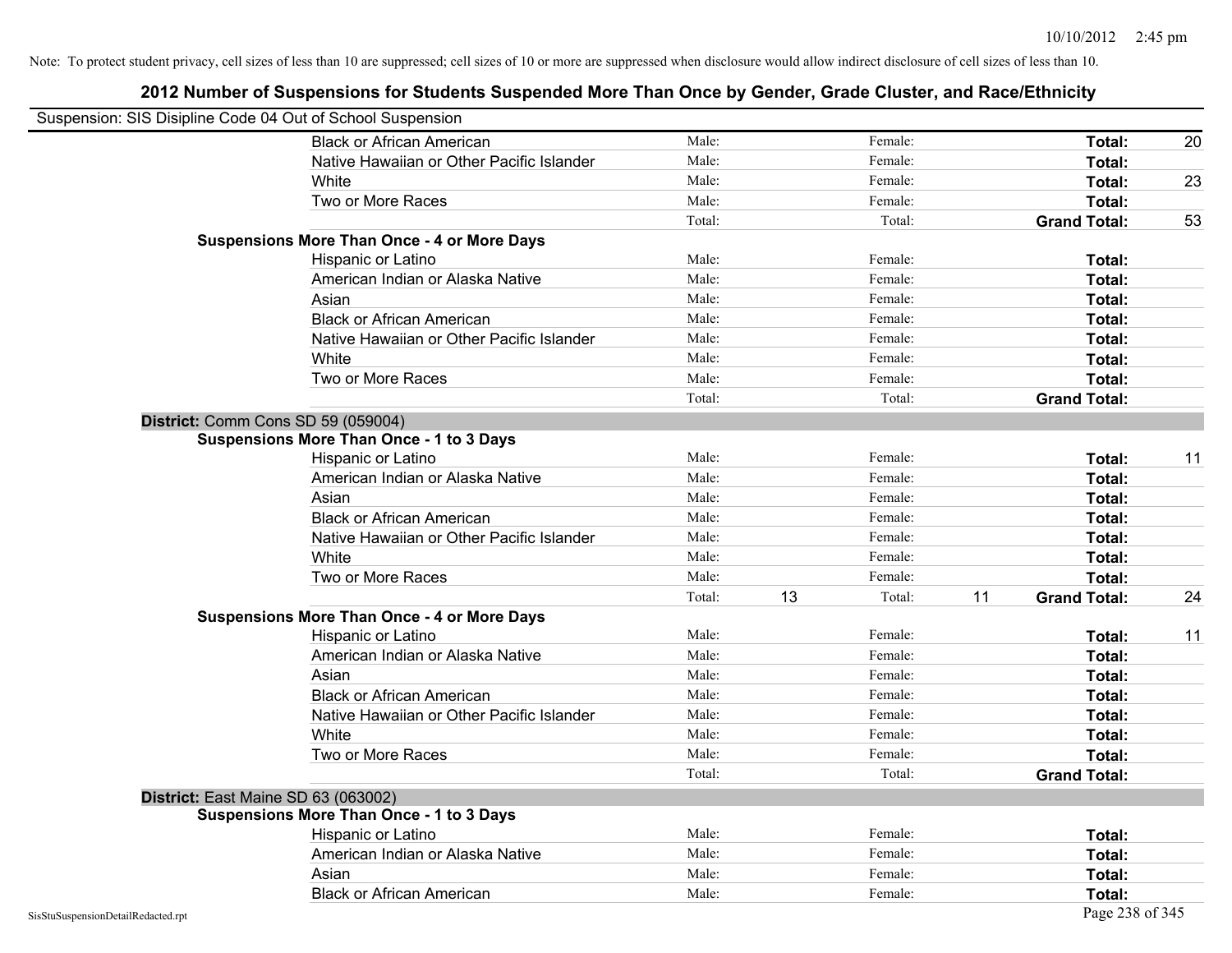| Suspension: SIS Disipline Code 04 Out of School Suspension |                                                    |        |    |         |    |                     |     |
|------------------------------------------------------------|----------------------------------------------------|--------|----|---------|----|---------------------|-----|
|                                                            | Native Hawaiian or Other Pacific Islander          | Male:  |    | Female: |    | Total:              |     |
|                                                            | White                                              | Male:  |    | Female: |    | Total:              |     |
|                                                            | Two or More Races                                  | Male:  |    | Female: |    | Total:              |     |
|                                                            |                                                    | Total: |    | Total:  |    | <b>Grand Total:</b> |     |
|                                                            | <b>Suspensions More Than Once - 4 or More Days</b> |        |    |         |    |                     |     |
|                                                            | Hispanic or Latino                                 | Male:  |    | Female: |    | Total:              |     |
|                                                            | American Indian or Alaska Native                   | Male:  |    | Female: |    | Total:              |     |
|                                                            | Asian                                              | Male:  |    | Female: |    | Total:              |     |
|                                                            | <b>Black or African American</b>                   | Male:  |    | Female: |    | Total:              |     |
|                                                            | Native Hawaiian or Other Pacific Islander          | Male:  |    | Female: |    | Total:              |     |
|                                                            | White                                              | Male:  |    | Female: |    | Total:              |     |
|                                                            | Two or More Races                                  | Male:  |    | Female: |    | Total:              |     |
|                                                            |                                                    | Total: |    | Total:  |    | <b>Grand Total:</b> |     |
|                                                            | District: Evanston CCSD 65 (065004)                |        |    |         |    |                     |     |
|                                                            | <b>Suspensions More Than Once - 1 to 3 Days</b>    |        |    |         |    |                     |     |
|                                                            | Hispanic or Latino                                 | Male:  |    | Female: |    | Total:              | 15  |
|                                                            | American Indian or Alaska Native                   | Male:  |    | Female: |    | Total:              |     |
|                                                            | Asian                                              | Male:  |    | Female: |    | Total:              |     |
|                                                            | <b>Black or African American</b>                   | Male:  | 71 | Female: | 27 | Total:              | 98  |
|                                                            | Native Hawaiian or Other Pacific Islander          | Male:  |    | Female: |    | Total:              |     |
|                                                            | White                                              | Male:  |    | Female: |    | Total:              |     |
|                                                            | Two or More Races                                  | Male:  |    | Female: |    | Total:              |     |
|                                                            |                                                    | Total: |    | Total:  |    | <b>Grand Total:</b> |     |
|                                                            | <b>Suspensions More Than Once - 4 or More Days</b> |        |    |         |    |                     |     |
|                                                            | Hispanic or Latino                                 | Male:  |    | Female: |    | Total:              |     |
|                                                            | American Indian or Alaska Native                   | Male:  |    | Female: |    | Total:              |     |
|                                                            | Asian                                              | Male:  |    | Female: |    | Total:              |     |
|                                                            | <b>Black or African American</b>                   | Male:  |    | Female: |    | Total:              | 33  |
|                                                            | Native Hawaiian or Other Pacific Islander          | Male:  |    | Female: |    | Total:              |     |
|                                                            | White                                              | Male:  |    | Female: |    | Total:              |     |
|                                                            | Two or More Races                                  | Male:  |    | Female: |    | Total:              |     |
|                                                            |                                                    | Total: |    | Total:  |    | <b>Grand Total:</b> |     |
|                                                            | District: Evanston Twp HSD 202 (202017)            |        |    |         |    |                     |     |
|                                                            | <b>Suspensions More Than Once - 1 to 3 Days</b>    |        |    |         |    |                     |     |
|                                                            | Hispanic or Latino                                 | Male:  | 16 | Female: | 10 | Total:              | 26  |
|                                                            | American Indian or Alaska Native                   | Male:  |    | Female: |    | Total:              |     |
|                                                            | Asian                                              | Male:  |    | Female: |    | Total:              |     |
|                                                            | <b>Black or African American</b>                   | Male:  | 86 | Female: | 20 | Total:              | 106 |
|                                                            | Native Hawaiian or Other Pacific Islander          | Male:  |    | Female: |    | Total:              |     |
| SisStuSuspensionDetailRedacted.rpt                         |                                                    |        |    |         |    | Page 239 of 345     |     |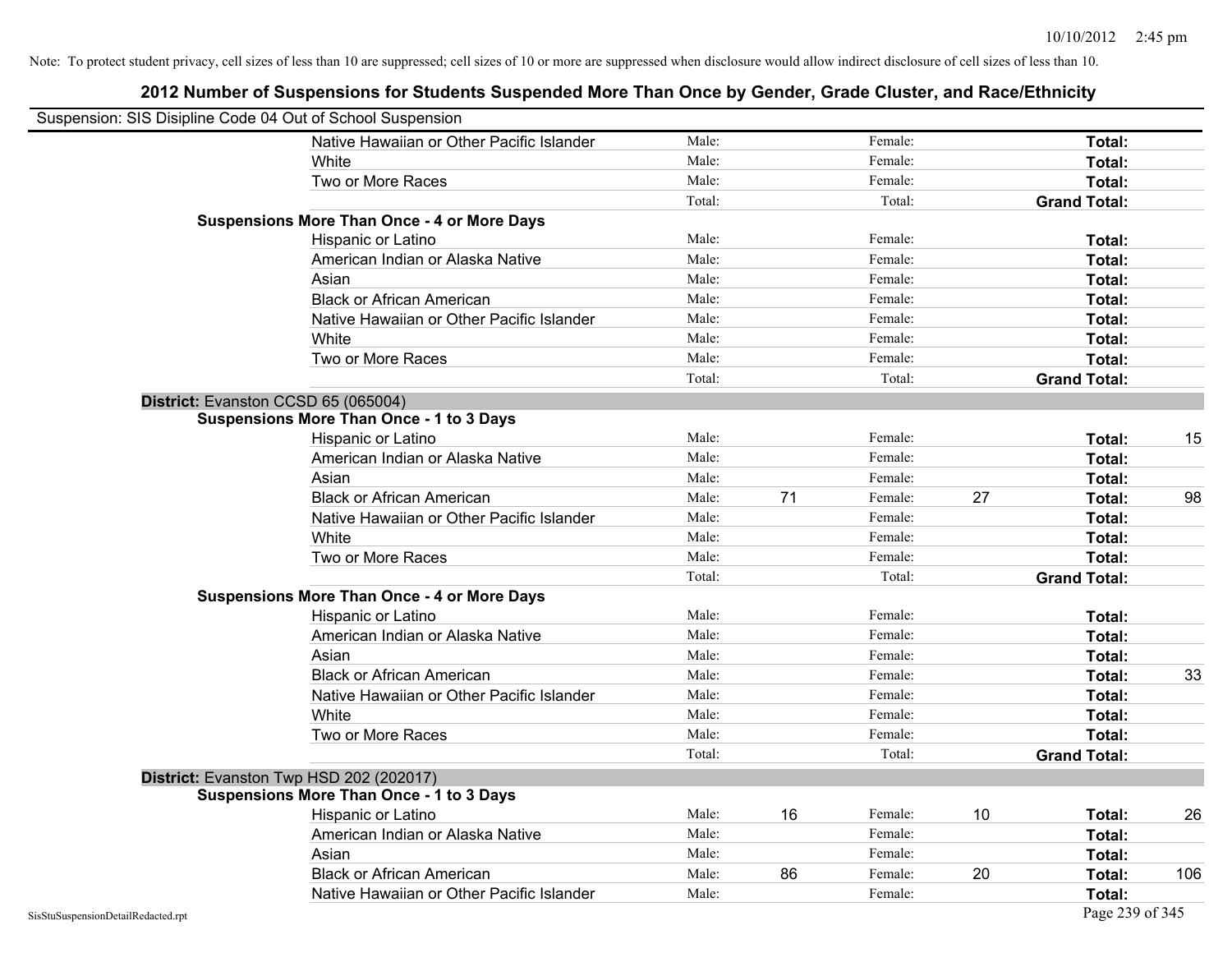| Suspension: SIS Disipline Code 04 Out of School Suspension |                                                    |        |    |         |    |                     |     |
|------------------------------------------------------------|----------------------------------------------------|--------|----|---------|----|---------------------|-----|
|                                                            | <b>White</b>                                       | Male:  |    | Female: |    | Total:              |     |
|                                                            | Two or More Races                                  | Male:  |    | Female: |    | Total:              |     |
|                                                            |                                                    | Total: |    | Total:  |    | <b>Grand Total:</b> | 142 |
|                                                            | <b>Suspensions More Than Once - 4 or More Days</b> |        |    |         |    |                     |     |
|                                                            | Hispanic or Latino                                 | Male:  |    | Female: |    | Total:              | 13  |
|                                                            | American Indian or Alaska Native                   | Male:  |    | Female: |    | Total:              |     |
|                                                            | Asian                                              | Male:  |    | Female: |    | Total:              |     |
|                                                            | <b>Black or African American</b>                   | Male:  |    | Female: |    | Total:              | 36  |
|                                                            | Native Hawaiian or Other Pacific Islander          | Male:  |    | Female: |    | Total:              |     |
|                                                            | White                                              | Male:  |    | Female: |    | Total:              |     |
|                                                            | Two or More Races                                  | Male:  |    | Female: |    | Total:              |     |
|                                                            |                                                    | Total: |    | Total:  |    | <b>Grand Total:</b> |     |
| District: Golf ESD 67 (067002)                             |                                                    |        |    |         |    |                     |     |
|                                                            | <b>Suspensions More Than Once - 1 to 3 Days</b>    |        |    |         |    |                     |     |
|                                                            | Hispanic or Latino                                 | Male:  |    | Female: |    | Total:              |     |
|                                                            | American Indian or Alaska Native                   | Male:  |    | Female: |    | Total:              |     |
|                                                            | Asian                                              | Male:  |    | Female: |    | Total:              |     |
|                                                            | <b>Black or African American</b>                   | Male:  |    | Female: |    | Total:              |     |
|                                                            | Native Hawaiian or Other Pacific Islander          | Male:  |    | Female: |    | Total:              |     |
|                                                            | White                                              | Male:  |    | Female: |    | Total:              |     |
|                                                            | Two or More Races                                  | Male:  |    | Female: |    | Total:              |     |
|                                                            |                                                    | Total: |    | Total:  |    | <b>Grand Total:</b> |     |
|                                                            | District: Keystone Ed Management Services (030500) |        |    |         |    |                     |     |
|                                                            | <b>Suspensions More Than Once - 1 to 3 Days</b>    |        |    |         |    |                     |     |
|                                                            | Hispanic or Latino                                 | Male:  |    | Female: |    | Total:              |     |
|                                                            | American Indian or Alaska Native                   | Male:  |    | Female: |    | Total:              |     |
|                                                            | Asian                                              | Male:  |    | Female: |    | Total:              |     |
|                                                            | <b>Black or African American</b>                   | Male:  |    | Female: |    | Total:              |     |
|                                                            | Native Hawaiian or Other Pacific Islander          | Male:  |    | Female: |    | Total:              |     |
|                                                            | <b>White</b>                                       | Male:  |    | Female: |    | Total:              |     |
|                                                            | Two or More Races                                  | Male:  |    | Female: |    | Total:              |     |
|                                                            |                                                    | Total: |    | Total:  |    | <b>Grand Total:</b> |     |
|                                                            | District: Maine Township HSD 207 (207017)          |        |    |         |    |                     |     |
|                                                            | <b>Suspensions More Than Once - 1 to 3 Days</b>    |        |    |         |    |                     |     |
|                                                            | Hispanic or Latino                                 | Male:  | 36 | Female: | 26 | Total:              | 62  |
|                                                            | American Indian or Alaska Native                   | Male:  |    | Female: |    | Total:              |     |
|                                                            | Asian                                              | Male:  |    | Female: |    | Total:              |     |
|                                                            | <b>Black or African American</b>                   | Male:  |    | Female: |    | Total:              | 27  |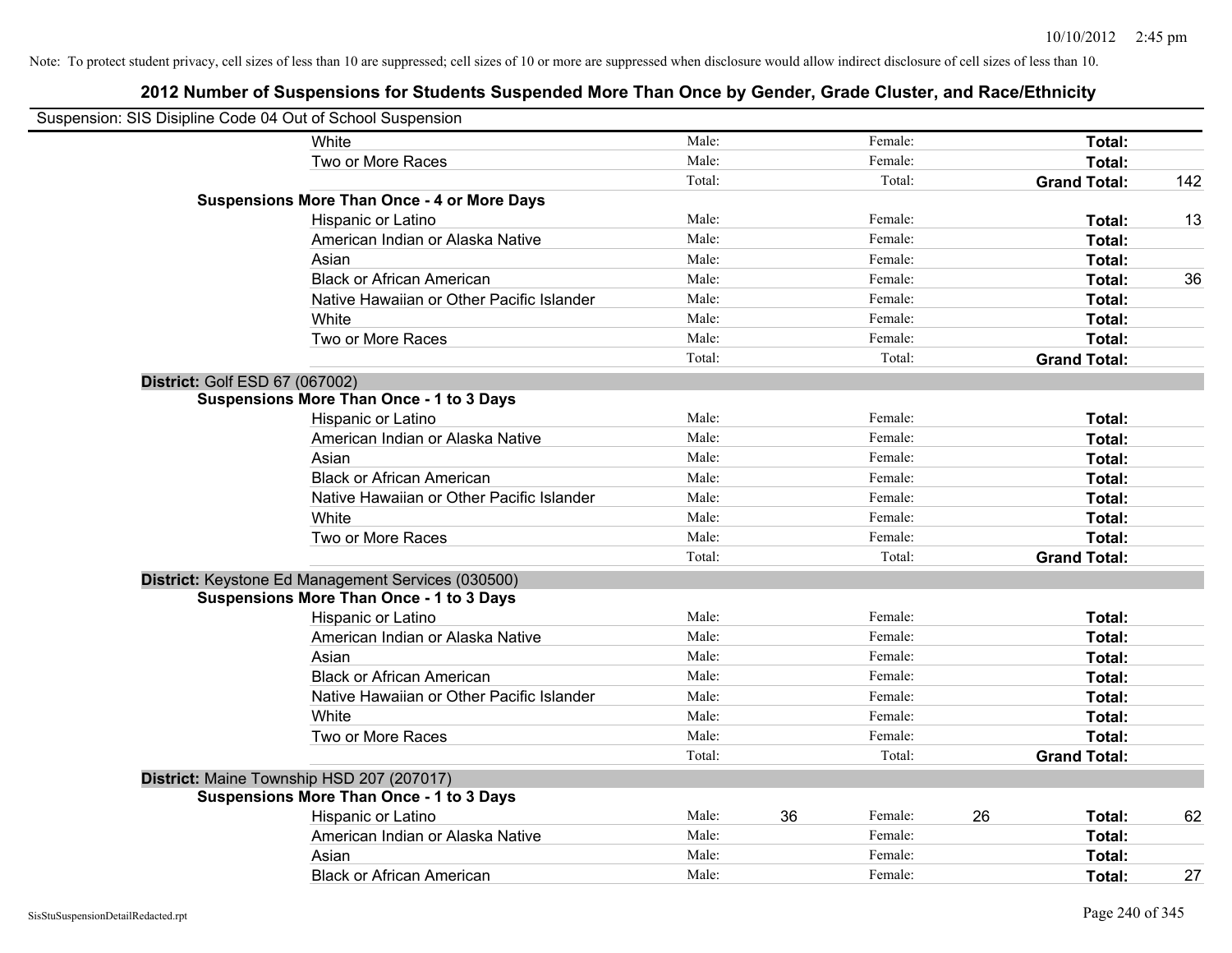| Suspension: SIS Disipline Code 04 Out of School Suspension |                                                    |        |    |         |    |                     |     |
|------------------------------------------------------------|----------------------------------------------------|--------|----|---------|----|---------------------|-----|
|                                                            | Native Hawaiian or Other Pacific Islander          | Male:  |    | Female: |    | Total:              |     |
|                                                            | White                                              | Male:  | 57 | Female: | 23 | Total:              | 80  |
|                                                            | Two or More Races                                  | Male:  |    | Female: |    | Total:              |     |
|                                                            |                                                    | Total: |    | Total:  |    | <b>Grand Total:</b> | 183 |
|                                                            | <b>Suspensions More Than Once - 4 or More Days</b> |        |    |         |    |                     |     |
|                                                            | Hispanic or Latino                                 | Male:  |    | Female: |    | Total:              | 22  |
|                                                            | American Indian or Alaska Native                   | Male:  |    | Female: |    | Total:              |     |
|                                                            | Asian                                              | Male:  |    | Female: |    | Total:              |     |
|                                                            | <b>Black or African American</b>                   | Male:  |    | Female: |    | Total:              |     |
|                                                            | Native Hawaiian or Other Pacific Islander          | Male:  |    | Female: |    | Total:              |     |
|                                                            | White                                              | Male:  |    | Female: |    | Total:              | 23  |
|                                                            | Two or More Races                                  | Male:  |    | Female: |    | Total:              |     |
|                                                            |                                                    | Total: | 39 | Total:  | 18 | <b>Grand Total:</b> | 57  |
| District: Morton Grove SD 70 (070002)                      |                                                    |        |    |         |    |                     |     |
|                                                            | <b>Suspensions More Than Once - 1 to 3 Days</b>    |        |    |         |    |                     |     |
|                                                            | Hispanic or Latino                                 | Male:  |    | Female: |    | Total:              |     |
|                                                            | American Indian or Alaska Native                   | Male:  |    | Female: |    | Total:              |     |
|                                                            | Asian                                              | Male:  |    | Female: |    | Total:              |     |
|                                                            | <b>Black or African American</b>                   | Male:  |    | Female: |    | Total:              |     |
|                                                            | Native Hawaiian or Other Pacific Islander          | Male:  |    | Female: |    | Total:              |     |
|                                                            | White                                              | Male:  |    | Female: |    | Total:              |     |
|                                                            | Two or More Races                                  | Male:  |    | Female: |    | Total:              |     |
|                                                            |                                                    | Total: |    | Total:  |    | <b>Grand Total:</b> |     |
| District: Mount Prospect SD 57 (057002)                    |                                                    |        |    |         |    |                     |     |
|                                                            | <b>Suspensions More Than Once - 1 to 3 Days</b>    |        |    |         |    |                     |     |
|                                                            | Hispanic or Latino                                 | Male:  |    | Female: |    | Total:              |     |
|                                                            | American Indian or Alaska Native                   | Male:  |    | Female: |    | Total:              |     |
|                                                            | Asian                                              | Male:  |    | Female: |    | Total:              |     |
|                                                            | <b>Black or African American</b>                   | Male:  |    | Female: |    | Total:              |     |
|                                                            | Native Hawaiian or Other Pacific Islander          | Male:  |    | Female: |    | Total:              |     |
|                                                            | White                                              | Male:  |    | Female: |    | Total:              |     |
|                                                            | Two or More Races                                  | Male:  |    | Female: |    | Total:              |     |
|                                                            |                                                    | Total: |    | Total:  |    | <b>Grand Total:</b> |     |
|                                                            | District: New Trier Twp HSD 203 (203017)           |        |    |         |    |                     |     |
|                                                            | <b>Suspensions More Than Once - 1 to 3 Days</b>    |        |    |         |    |                     |     |
|                                                            | Hispanic or Latino                                 | Male:  |    | Female: |    | Total:              |     |
|                                                            | American Indian or Alaska Native                   | Male:  |    | Female: |    | Total:              |     |
|                                                            | Asian                                              | Male:  |    | Female: |    | Total:              |     |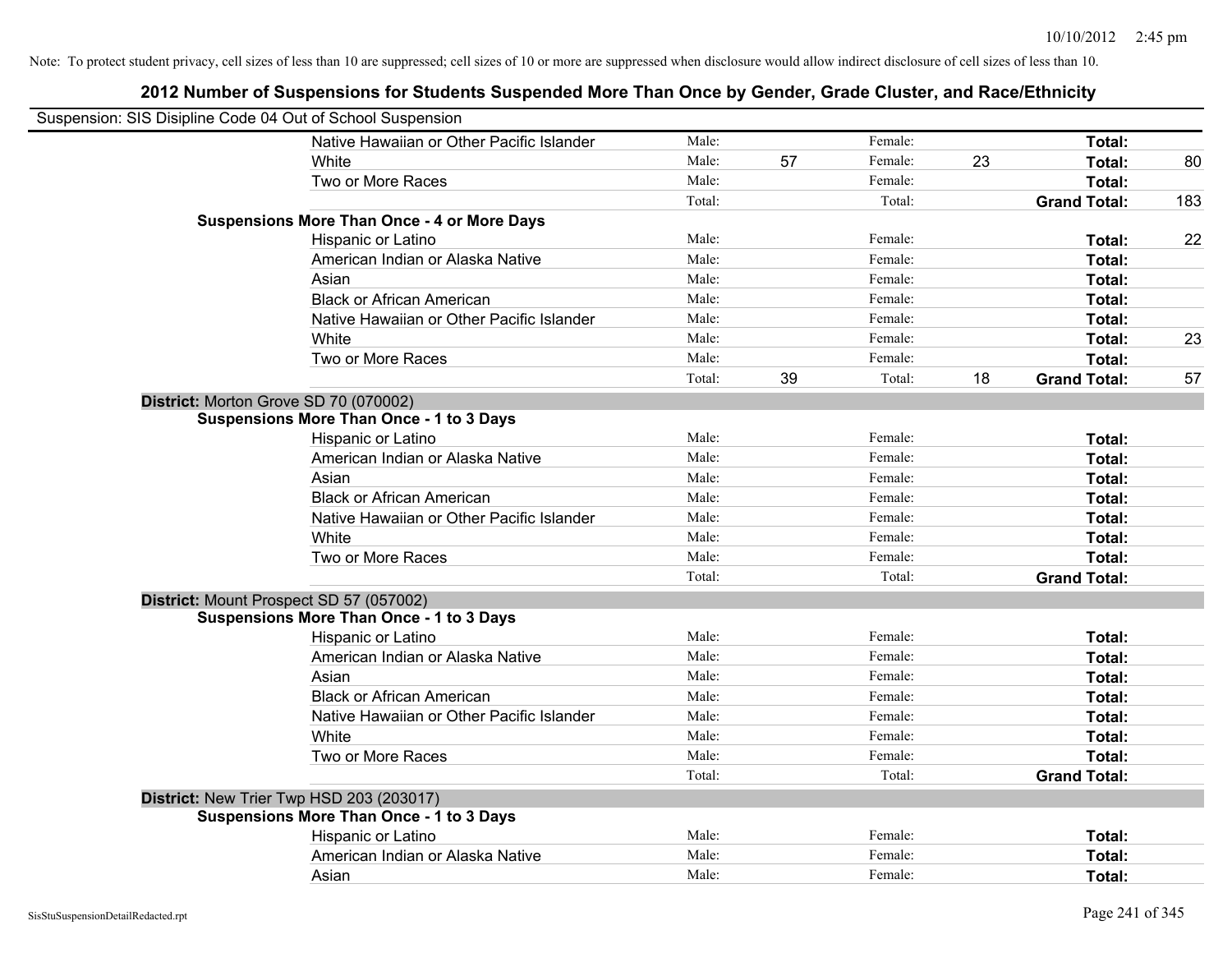| Suspension: SIS Disipline Code 04 Out of School Suspension |                                                    |        |    |         |    |                     |    |
|------------------------------------------------------------|----------------------------------------------------|--------|----|---------|----|---------------------|----|
|                                                            | <b>Black or African American</b>                   | Male:  |    | Female: |    | <b>Total:</b>       |    |
|                                                            | Native Hawaiian or Other Pacific Islander          | Male:  |    | Female: |    | Total:              |    |
|                                                            | White                                              | Male:  |    | Female: |    | Total:              | 19 |
|                                                            | Two or More Races                                  | Male:  |    | Female: |    | Total:              |    |
|                                                            |                                                    | Total: |    | Total:  |    | <b>Grand Total:</b> |    |
|                                                            | <b>Suspensions More Than Once - 4 or More Days</b> |        |    |         |    |                     |    |
|                                                            | Hispanic or Latino                                 | Male:  |    | Female: |    | Total:              |    |
|                                                            | American Indian or Alaska Native                   | Male:  |    | Female: |    | Total:              |    |
|                                                            | Asian                                              | Male:  |    | Female: |    | Total:              |    |
|                                                            | <b>Black or African American</b>                   | Male:  |    | Female: |    | Total:              |    |
|                                                            | Native Hawaiian or Other Pacific Islander          | Male:  |    | Female: |    | Total:              |    |
|                                                            | White                                              | Male:  |    | Female: |    | Total:              |    |
|                                                            | Two or More Races                                  | Male:  |    | Female: |    | Total:              |    |
|                                                            |                                                    | Total: |    | Total:  |    | <b>Grand Total:</b> |    |
| <b>District: Niles ESD 71 (071002)</b>                     |                                                    |        |    |         |    |                     |    |
|                                                            | <b>Suspensions More Than Once - 1 to 3 Days</b>    |        |    |         |    |                     |    |
|                                                            | Hispanic or Latino                                 | Male:  |    | Female: |    | Total:              |    |
|                                                            | American Indian or Alaska Native                   | Male:  |    | Female: |    | Total:              |    |
|                                                            | Asian                                              | Male:  |    | Female: |    | Total:              |    |
|                                                            | <b>Black or African American</b>                   | Male:  |    | Female: |    | Total:              |    |
|                                                            | Native Hawaiian or Other Pacific Islander          | Male:  |    | Female: |    | Total:              |    |
|                                                            | White                                              | Male:  |    | Female: |    | Total:              |    |
|                                                            | Two or More Races                                  | Male:  |    | Female: |    | Total:              |    |
|                                                            |                                                    | Total: |    | Total:  |    | <b>Grand Total:</b> |    |
|                                                            | District: Niles Twp CHSD 219 (219017)              |        |    |         |    |                     |    |
|                                                            | <b>Suspensions More Than Once - 1 to 3 Days</b>    |        |    |         |    |                     |    |
|                                                            | Hispanic or Latino                                 | Male:  |    | Female: |    | Total:              | 15 |
|                                                            | American Indian or Alaska Native                   | Male:  |    | Female: |    | <b>Total:</b>       |    |
|                                                            | Asian                                              | Male:  |    | Female: |    | Total:              |    |
|                                                            | <b>Black or African American</b>                   | Male:  |    | Female: |    | Total:              | 21 |
|                                                            | Native Hawaiian or Other Pacific Islander          | Male:  |    | Female: |    | Total:              |    |
|                                                            | White                                              | Male:  |    | Female: |    | Total:              | 38 |
|                                                            | Two or More Races                                  | Male:  |    | Female: |    | Total:              |    |
|                                                            |                                                    | Total: | 68 | Total:  | 19 | <b>Grand Total:</b> | 87 |
|                                                            | <b>Suspensions More Than Once - 4 or More Days</b> |        |    |         |    |                     |    |
|                                                            | Hispanic or Latino                                 | Male:  |    | Female: |    | Total:              |    |
|                                                            | American Indian or Alaska Native                   | Male:  |    | Female: |    | Total:              |    |
|                                                            | Asian                                              | Male:  |    | Female: |    | Total:              |    |
|                                                            | <b>Black or African American</b>                   | Male:  |    | Female: |    | Total:              | 13 |
| SisStuSuspensionDetailRedacted.rpt                         |                                                    |        |    |         |    | Page 242 of 345     |    |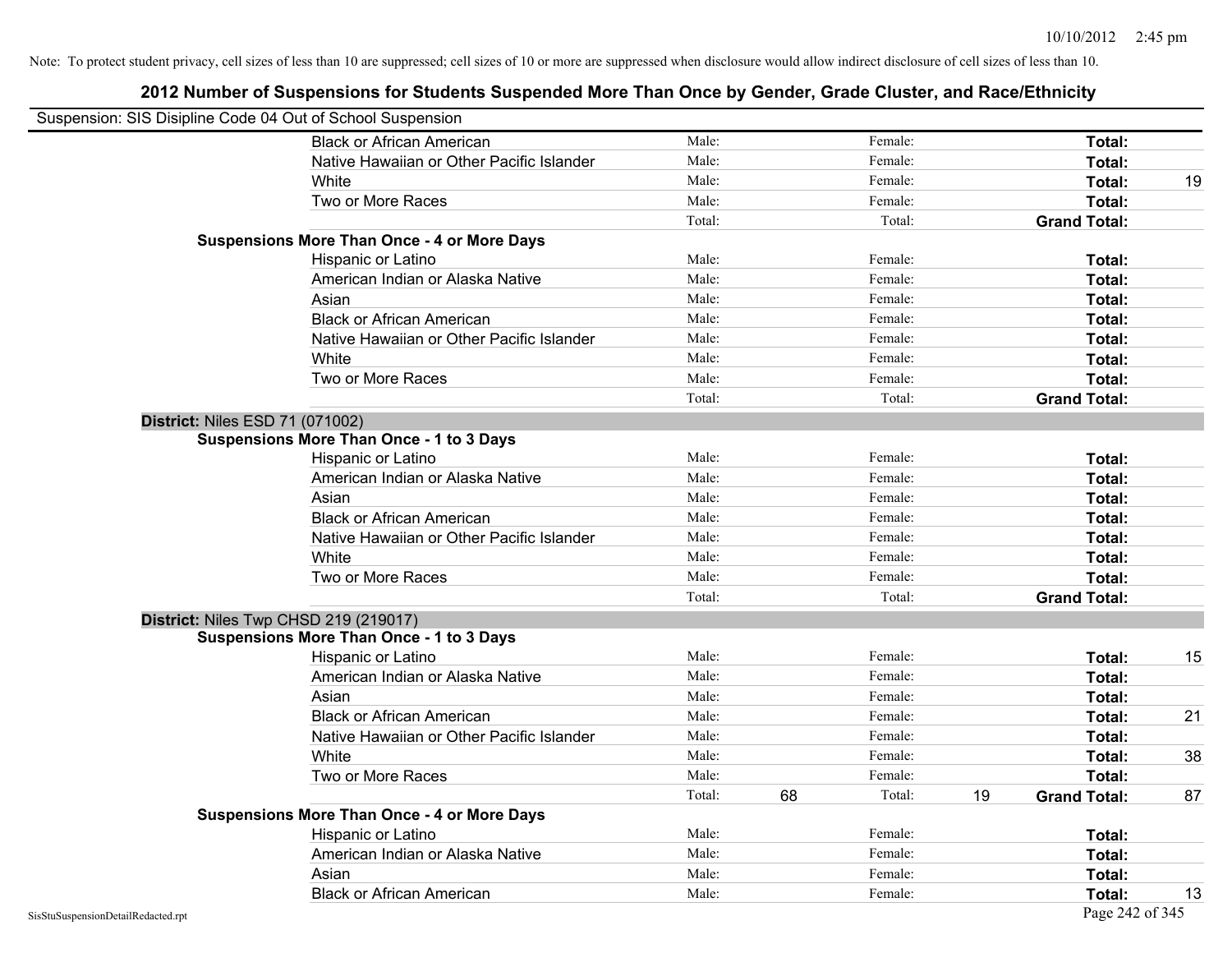| Suspension: SIS Disipline Code 04 Out of School Suspension |                                                    |        |    |         |    |                     |    |
|------------------------------------------------------------|----------------------------------------------------|--------|----|---------|----|---------------------|----|
|                                                            | Native Hawaiian or Other Pacific Islander          | Male:  |    | Female: |    | Total:              |    |
|                                                            | White                                              | Male:  |    | Female: |    | Total:              | 13 |
|                                                            | Two or More Races                                  | Male:  |    | Female: |    | Total:              |    |
|                                                            |                                                    | Total: | 27 | Total:  | 13 | <b>Grand Total:</b> | 40 |
|                                                            | District: Northfield Twp HSD 225 (225017)          |        |    |         |    |                     |    |
|                                                            | <b>Suspensions More Than Once - 1 to 3 Days</b>    |        |    |         |    |                     |    |
|                                                            | Hispanic or Latino                                 | Male:  |    | Female: |    | Total:              |    |
|                                                            | American Indian or Alaska Native                   | Male:  |    | Female: |    | Total:              |    |
|                                                            | Asian                                              | Male:  |    | Female: |    | Total:              |    |
|                                                            | <b>Black or African American</b>                   | Male:  |    | Female: |    | Total:              |    |
|                                                            | Native Hawaiian or Other Pacific Islander          | Male:  |    | Female: |    | Total:              |    |
|                                                            | White                                              | Male:  |    | Female: |    | Total:              | 19 |
|                                                            | Two or More Races                                  | Male:  |    | Female: |    | Total:              |    |
|                                                            |                                                    | Total: |    | Total:  |    | <b>Grand Total:</b> |    |
|                                                            | <b>Suspensions More Than Once - 4 or More Days</b> |        |    |         |    |                     |    |
|                                                            | Hispanic or Latino                                 | Male:  |    | Female: |    | Total:              |    |
|                                                            | American Indian or Alaska Native                   | Male:  |    | Female: |    | Total:              |    |
|                                                            | Asian                                              | Male:  |    | Female: |    | Total:              |    |
|                                                            | <b>Black or African American</b>                   | Male:  |    | Female: |    | Total:              |    |
|                                                            | Native Hawaiian or Other Pacific Islander          | Male:  |    | Female: |    | Total:              |    |
|                                                            | White                                              | Male:  |    | Female: |    | Total:              | 16 |
|                                                            | Two or More Races                                  | Male:  |    | Female: |    | Total:              |    |
|                                                            |                                                    | Total: |    | Total:  |    | <b>Grand Total:</b> | 27 |
| District: Palatine CCSD 15 (015004)                        |                                                    |        |    |         |    |                     |    |
|                                                            | <b>Suspensions More Than Once - 1 to 3 Days</b>    |        |    |         |    |                     |    |
|                                                            | Hispanic or Latino                                 | Male:  |    | Female: |    | Total:              | 17 |
|                                                            | American Indian or Alaska Native                   | Male:  |    | Female: |    | Total:              |    |
|                                                            | Asian                                              | Male:  |    | Female: |    | Total:              |    |
|                                                            | <b>Black or African American</b>                   | Male:  |    | Female: |    | Total:              |    |
|                                                            | Native Hawaiian or Other Pacific Islander          | Male:  |    | Female: |    | Total:              |    |
|                                                            | White                                              | Male:  |    | Female: |    | Total:              | 10 |
|                                                            | Two or More Races                                  | Male:  |    | Female: |    | Total:              |    |
|                                                            |                                                    | Total: |    | Total:  |    | <b>Grand Total:</b> |    |
|                                                            | <b>Suspensions More Than Once - 4 or More Days</b> |        |    |         |    |                     |    |
|                                                            | Hispanic or Latino                                 | Male:  |    | Female: |    | Total:              |    |
|                                                            | American Indian or Alaska Native                   | Male:  |    | Female: |    | Total:              |    |
|                                                            | Asian                                              | Male:  |    | Female: |    | Total:              |    |
|                                                            | <b>Black or African American</b>                   | Male:  |    | Female: |    | Total:              |    |
|                                                            | Native Hawaiian or Other Pacific Islander          | Male:  |    | Female: |    | Total:              |    |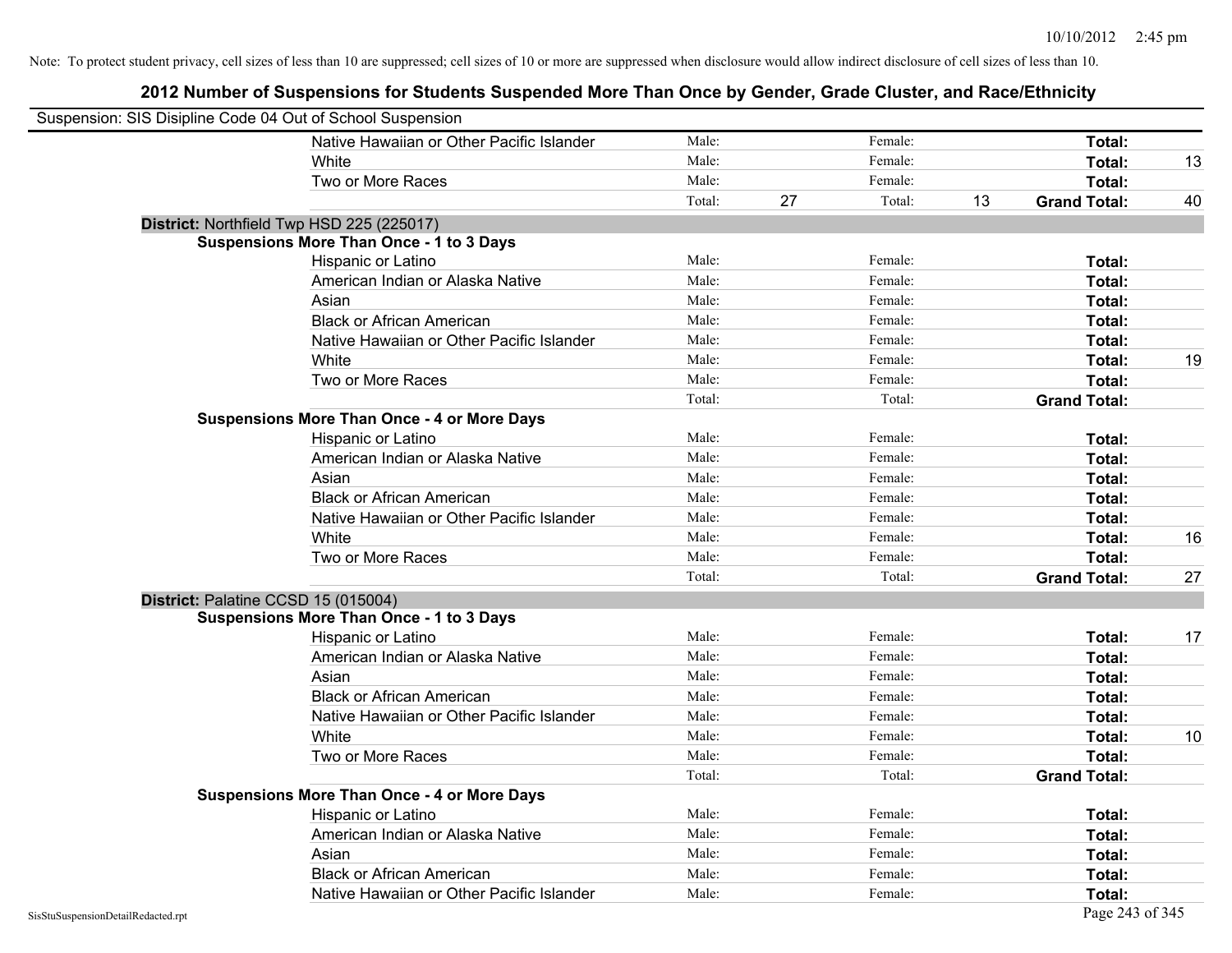| Suspension: SIS Disipline Code 04 Out of School Suspension |                                                    |        |         |                     |
|------------------------------------------------------------|----------------------------------------------------|--------|---------|---------------------|
|                                                            | <b>White</b>                                       | Male:  | Female: | Total:              |
|                                                            | Two or More Races                                  | Male:  | Female: | Total:              |
|                                                            |                                                    | Total: | Total:  | <b>Grand Total:</b> |
| District: Park Ridge CCSD 64 (064004)                      |                                                    |        |         |                     |
|                                                            | <b>Suspensions More Than Once - 1 to 3 Days</b>    |        |         |                     |
|                                                            | Hispanic or Latino                                 | Male:  | Female: | Total:              |
|                                                            | American Indian or Alaska Native                   | Male:  | Female: | Total:              |
|                                                            | Asian                                              | Male:  | Female: | Total:              |
|                                                            | <b>Black or African American</b>                   | Male:  | Female: | Total:              |
|                                                            | Native Hawaiian or Other Pacific Islander          | Male:  | Female: | Total:              |
|                                                            | White                                              | Male:  | Female: | Total:              |
|                                                            | Two or More Races                                  | Male:  | Female: | Total:              |
|                                                            |                                                    | Total: | Total:  | <b>Grand Total:</b> |
|                                                            | <b>Suspensions More Than Once - 4 or More Days</b> |        |         |                     |
|                                                            | Hispanic or Latino                                 | Male:  | Female: | Total:              |
|                                                            | American Indian or Alaska Native                   | Male:  | Female: | Total:              |
|                                                            | Asian                                              | Male:  | Female: | Total:              |
|                                                            | <b>Black or African American</b>                   | Male:  | Female: | Total:              |
|                                                            | Native Hawaiian or Other Pacific Islander          | Male:  | Female: | Total:              |
|                                                            | White                                              | Male:  | Female: | Total:              |
|                                                            | Two or More Races                                  | Male:  | Female: | Total:              |
|                                                            |                                                    | Total: | Total:  | <b>Grand Total:</b> |
| District: Prospect Heights SD 23 (023002)                  |                                                    |        |         |                     |
|                                                            | <b>Suspensions More Than Once - 1 to 3 Days</b>    |        |         |                     |
|                                                            | Hispanic or Latino                                 | Male:  | Female: | Total:              |
|                                                            | American Indian or Alaska Native                   | Male:  | Female: | Total:              |
|                                                            | Asian                                              | Male:  | Female: | Total:              |
|                                                            | <b>Black or African American</b>                   | Male:  | Female: | Total:              |
|                                                            | Native Hawaiian or Other Pacific Islander          | Male:  | Female: | Total:              |
|                                                            | White                                              | Male:  | Female: | Total:              |
|                                                            | Two or More Races                                  | Male:  | Female: | Total:              |
|                                                            |                                                    | Total: | Total:  | <b>Grand Total:</b> |
|                                                            | <b>Suspensions More Than Once - 4 or More Days</b> |        |         |                     |
|                                                            | Hispanic or Latino                                 | Male:  | Female: | Total:              |
|                                                            | American Indian or Alaska Native                   | Male:  | Female: | Total:              |
|                                                            | Asian                                              | Male:  | Female: | Total:              |
|                                                            | <b>Black or African American</b>                   | Male:  | Female: | Total:              |
|                                                            | Native Hawaiian or Other Pacific Islander          | Male:  | Female: | Total:              |
|                                                            | White                                              | Male:  | Female: | Total:              |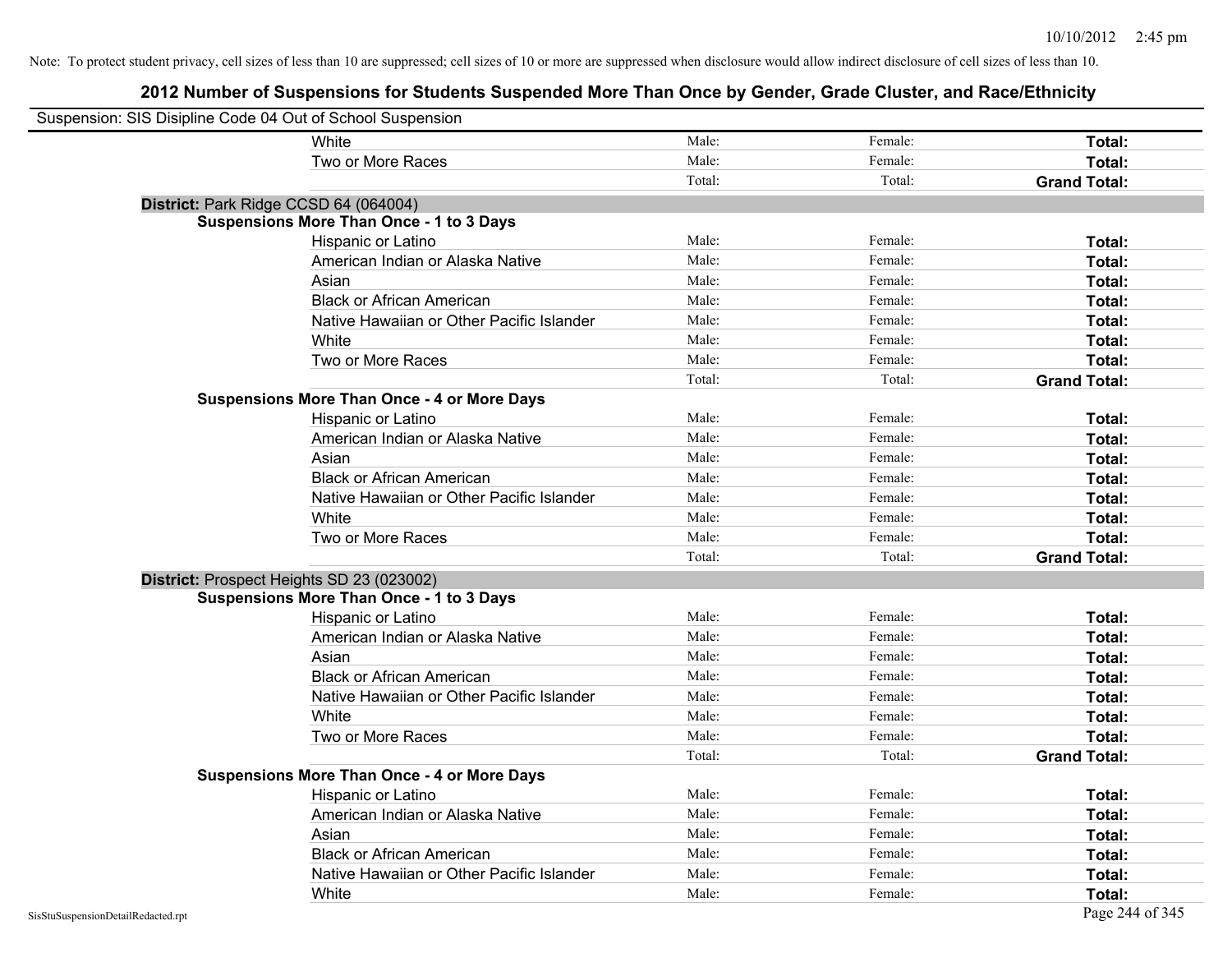| Suspension: SIS Disipline Code 04 Out of School Suspension |                                                    |        |         |                     |    |
|------------------------------------------------------------|----------------------------------------------------|--------|---------|---------------------|----|
|                                                            | Two or More Races                                  | Male:  | Female: | Total:              |    |
|                                                            |                                                    | Total: | Total:  | <b>Grand Total:</b> |    |
|                                                            | District: River Trails SD 26 (026002)              |        |         |                     |    |
|                                                            | <b>Suspensions More Than Once - 1 to 3 Days</b>    |        |         |                     |    |
|                                                            | Hispanic or Latino                                 | Male:  | Female: | Total:              |    |
|                                                            | American Indian or Alaska Native                   | Male:  | Female: | Total:              |    |
|                                                            | Asian                                              | Male:  | Female: | Total:              |    |
|                                                            | <b>Black or African American</b>                   | Male:  | Female: | Total:              |    |
|                                                            | Native Hawaiian or Other Pacific Islander          | Male:  | Female: | Total:              |    |
|                                                            | White                                              | Male:  | Female: | Total:              |    |
|                                                            | Two or More Races                                  | Male:  | Female: | Total:              |    |
|                                                            |                                                    | Total: | Total:  | <b>Grand Total:</b> |    |
|                                                            | District: Schaumburg CCSD 54 (054004)              |        |         |                     |    |
|                                                            | <b>Suspensions More Than Once - 1 to 3 Days</b>    |        |         |                     |    |
|                                                            | Hispanic or Latino                                 | Male:  | Female: | Total:              | 13 |
|                                                            | American Indian or Alaska Native                   | Male:  | Female: | Total:              |    |
|                                                            | Asian                                              | Male:  | Female: | Total:              |    |
|                                                            | <b>Black or African American</b>                   | Male:  | Female: | Total:              | 22 |
|                                                            | Native Hawaiian or Other Pacific Islander          | Male:  | Female: | Total:              |    |
|                                                            | White                                              | Male:  | Female: | Total:              | 26 |
|                                                            | Two or More Races                                  | Male:  | Female: | Total:              |    |
|                                                            |                                                    | Total: | Total:  | <b>Grand Total:</b> |    |
|                                                            | <b>Suspensions More Than Once - 4 or More Days</b> |        |         |                     |    |
|                                                            | Hispanic or Latino                                 | Male:  | Female: | Total:              |    |
|                                                            | American Indian or Alaska Native                   | Male:  | Female: | Total:              |    |
|                                                            | Asian                                              | Male:  | Female: | Total:              |    |
|                                                            | <b>Black or African American</b>                   | Male:  | Female: | Total:              |    |
|                                                            | Native Hawaiian or Other Pacific Islander          | Male:  | Female: | Total:              |    |
|                                                            | White                                              | Male:  | Female: | Total:              |    |
|                                                            | Two or More Races                                  | Male:  | Female: | Total:              |    |
|                                                            |                                                    | Total: | Total:  | <b>Grand Total:</b> |    |
|                                                            | District: Skokie SD 68 (068002)                    |        |         |                     |    |
|                                                            | <b>Suspensions More Than Once - 1 to 3 Days</b>    |        |         |                     |    |
|                                                            | Hispanic or Latino                                 | Male:  | Female: | Total:              |    |
|                                                            | American Indian or Alaska Native                   | Male:  | Female: | Total:              |    |
|                                                            | Asian                                              | Male:  | Female: | Total:              |    |
|                                                            | <b>Black or African American</b>                   | Male:  | Female: | Total:              |    |
|                                                            | Native Hawaiian or Other Pacific Islander          | Male:  | Female: | Total:              |    |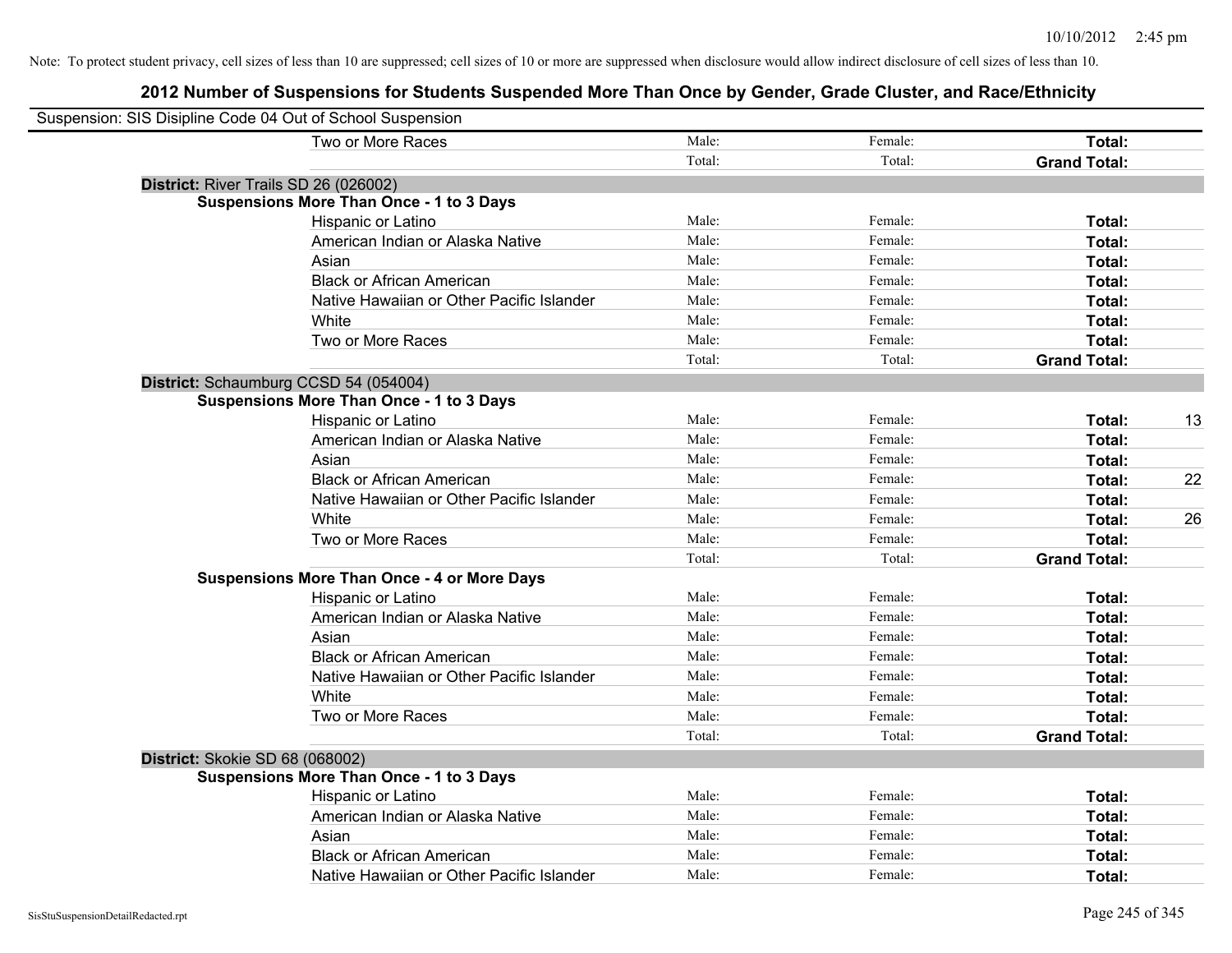| Suspension: SIS Disipline Code 04 Out of School Suspension |                                                    |        |         |                     |    |
|------------------------------------------------------------|----------------------------------------------------|--------|---------|---------------------|----|
|                                                            | White                                              | Male:  | Female: | <b>Total:</b>       |    |
|                                                            | Two or More Races                                  | Male:  | Female: | Total:              |    |
|                                                            |                                                    | Total: | Total:  | <b>Grand Total:</b> | 25 |
|                                                            | <b>Suspensions More Than Once - 4 or More Days</b> |        |         |                     |    |
|                                                            | Hispanic or Latino                                 | Male:  | Female: | Total:              |    |
|                                                            | American Indian or Alaska Native                   | Male:  | Female: | Total:              |    |
|                                                            | Asian                                              | Male:  | Female: | Total:              |    |
|                                                            | <b>Black or African American</b>                   | Male:  | Female: | Total:              |    |
|                                                            | Native Hawaiian or Other Pacific Islander          | Male:  | Female: | Total:              |    |
|                                                            | White                                              | Male:  | Female: | Total:              |    |
|                                                            | Two or More Races                                  | Male:  | Female: | Total:              |    |
|                                                            |                                                    | Total: | Total:  | <b>Grand Total:</b> |    |
|                                                            | District: Skokie SD 69 (069002)                    |        |         |                     |    |
|                                                            | <b>Suspensions More Than Once - 1 to 3 Days</b>    |        |         |                     |    |
|                                                            | Hispanic or Latino                                 | Male:  | Female: | Total:              |    |
|                                                            | American Indian or Alaska Native                   | Male:  | Female: | Total:              |    |
|                                                            | Asian                                              | Male:  | Female: | Total:              |    |
|                                                            | <b>Black or African American</b>                   | Male:  | Female: | Total:              |    |
|                                                            | Native Hawaiian or Other Pacific Islander          | Male:  | Female: | Total:              |    |
|                                                            | White                                              | Male:  | Female: | Total:              |    |
|                                                            | Two or More Races                                  | Male:  | Female: | Total:              |    |
|                                                            |                                                    | Total: | Total:  | <b>Grand Total:</b> |    |
|                                                            | District: Skokie SD 73-5 (073502)                  |        |         |                     |    |
|                                                            | <b>Suspensions More Than Once - 1 to 3 Days</b>    |        |         |                     |    |
|                                                            | Hispanic or Latino                                 | Male:  | Female: | Total:              |    |
|                                                            | American Indian or Alaska Native                   | Male:  | Female: | Total:              |    |
|                                                            | Asian                                              | Male:  | Female: | Total:              |    |
|                                                            | <b>Black or African American</b>                   | Male:  | Female: | Total:              |    |
|                                                            | Native Hawaiian or Other Pacific Islander          | Male:  | Female: | Total:              |    |
|                                                            | White                                              | Male:  | Female: | Total:              |    |
|                                                            | Two or More Races                                  | Male:  | Female: | Total:              |    |
|                                                            |                                                    | Total: | Total:  | <b>Grand Total:</b> | 15 |
|                                                            | <b>Suspensions More Than Once - 4 or More Days</b> |        |         |                     |    |
|                                                            | Hispanic or Latino                                 | Male:  | Female: | Total:              |    |
|                                                            | American Indian or Alaska Native                   | Male:  | Female: | Total:              |    |
|                                                            | Asian                                              | Male:  | Female: | Total:              |    |
|                                                            | <b>Black or African American</b>                   | Male:  | Female: | Total:              |    |
|                                                            | Native Hawaiian or Other Pacific Islander          | Male:  | Female: | Total:              |    |
|                                                            | White                                              | Male:  | Female: | Total:              |    |
| SisStuSuspensionDetailRedacted.rpt                         |                                                    |        |         | Page 246 of 345     |    |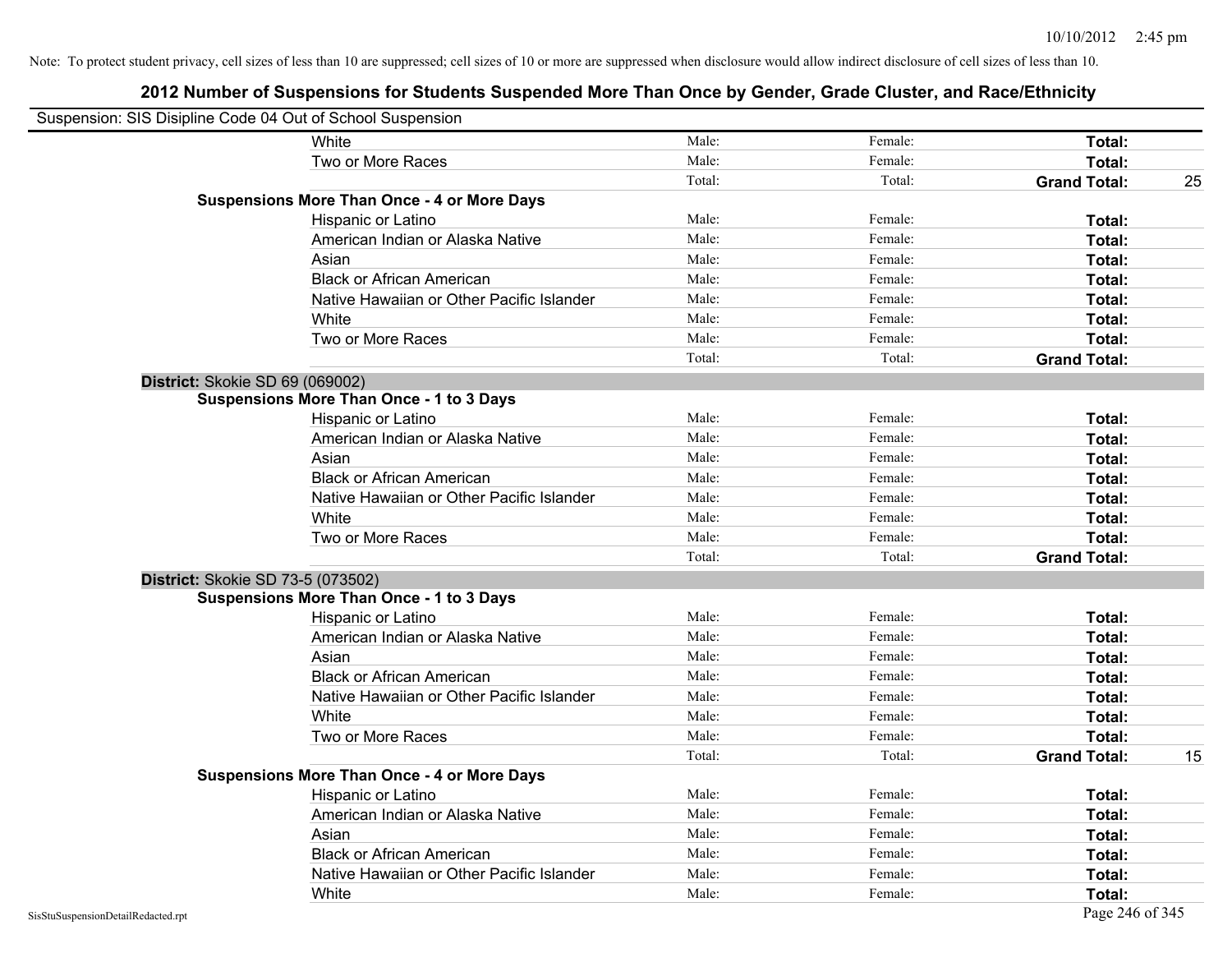| Suspension: SIS Disipline Code 04 Out of School Suspension |                                                    |        |     |         |    |                     |     |
|------------------------------------------------------------|----------------------------------------------------|--------|-----|---------|----|---------------------|-----|
|                                                            | Two or More Races                                  | Male:  |     | Female: |    | Total:              |     |
|                                                            |                                                    | Total: |     | Total:  |    | <b>Grand Total:</b> |     |
| District: Township HSD 211 (211017)                        |                                                    |        |     |         |    |                     |     |
|                                                            | Suspensions More Than Once - 1 to 3 Days           |        |     |         |    |                     |     |
|                                                            | Hispanic or Latino                                 | Male:  | 202 | Female: | 86 | Total:              | 288 |
|                                                            | American Indian or Alaska Native                   | Male:  |     | Female: |    | Total:              |     |
|                                                            | Asian                                              | Male:  |     | Female: |    | Total:              | 10  |
|                                                            | <b>Black or African American</b>                   | Male:  | 73  | Female: | 45 | Total:              | 118 |
|                                                            | Native Hawaiian or Other Pacific Islander          | Male:  |     | Female: |    | Total:              |     |
|                                                            | White                                              | Male:  | 95  | Female: | 29 | Total:              | 124 |
|                                                            | Two or More Races                                  | Male:  |     | Female: |    | Total:              | 18  |
|                                                            |                                                    | Total: |     | Total:  |    | <b>Grand Total:</b> |     |
|                                                            | <b>Suspensions More Than Once - 4 or More Days</b> |        |     |         |    |                     |     |
|                                                            | Hispanic or Latino                                 | Male:  | 19  | Female: | 12 | Total:              | 31  |
|                                                            | American Indian or Alaska Native                   | Male:  |     | Female: |    | Total:              |     |
|                                                            | Asian                                              | Male:  |     | Female: |    | Total:              |     |
|                                                            | <b>Black or African American</b>                   | Male:  |     | Female: |    | Total:              |     |
|                                                            | Native Hawaiian or Other Pacific Islander          | Male:  |     | Female: |    | Total:              |     |
|                                                            | White                                              | Male:  |     | Female: |    | Total:              | 12  |
|                                                            | Two or More Races                                  | Male:  |     | Female: |    | Total:              |     |
|                                                            |                                                    | Total: | 30  | Total:  | 24 | <b>Grand Total:</b> | 54  |
| District: Township HSD 214 (214017)                        |                                                    |        |     |         |    |                     |     |
|                                                            | <b>Suspensions More Than Once - 1 to 3 Days</b>    |        |     |         |    |                     |     |
|                                                            | Hispanic or Latino                                 | Male:  | 147 | Female: | 37 | Total:              | 184 |
|                                                            | American Indian or Alaska Native                   | Male:  |     | Female: |    | Total:              |     |
|                                                            | Asian                                              | Male:  |     | Female: |    | Total:              |     |
|                                                            | <b>Black or African American</b>                   | Male:  |     | Female: |    | Total:              | 18  |
|                                                            | Native Hawaiian or Other Pacific Islander          | Male:  |     | Female: |    | Total:              |     |
|                                                            | White                                              | Male:  |     | Female: |    | Total:              | 61  |
|                                                            | Two or More Races                                  | Male:  |     | Female: |    | Total:              |     |
|                                                            |                                                    | Total: |     | Total:  |    | <b>Grand Total:</b> |     |
|                                                            | <b>Suspensions More Than Once - 4 or More Days</b> |        |     |         |    |                     |     |
|                                                            | Hispanic or Latino                                 | Male:  | 38  | Female: | 12 | Total:              | 50  |
|                                                            | American Indian or Alaska Native                   | Male:  |     | Female: |    | Total:              |     |
|                                                            | Asian                                              | Male:  |     | Female: |    | Total:              |     |
|                                                            | <b>Black or African American</b>                   | Male:  |     | Female: |    | Total:              |     |
|                                                            | Native Hawaiian or Other Pacific Islander          | Male:  |     | Female: |    | Total:              |     |
|                                                            | White                                              | Male:  |     | Female: |    | Total:              | 10  |
|                                                            | Two or More Races                                  | Male:  |     | Female: |    | Total:              |     |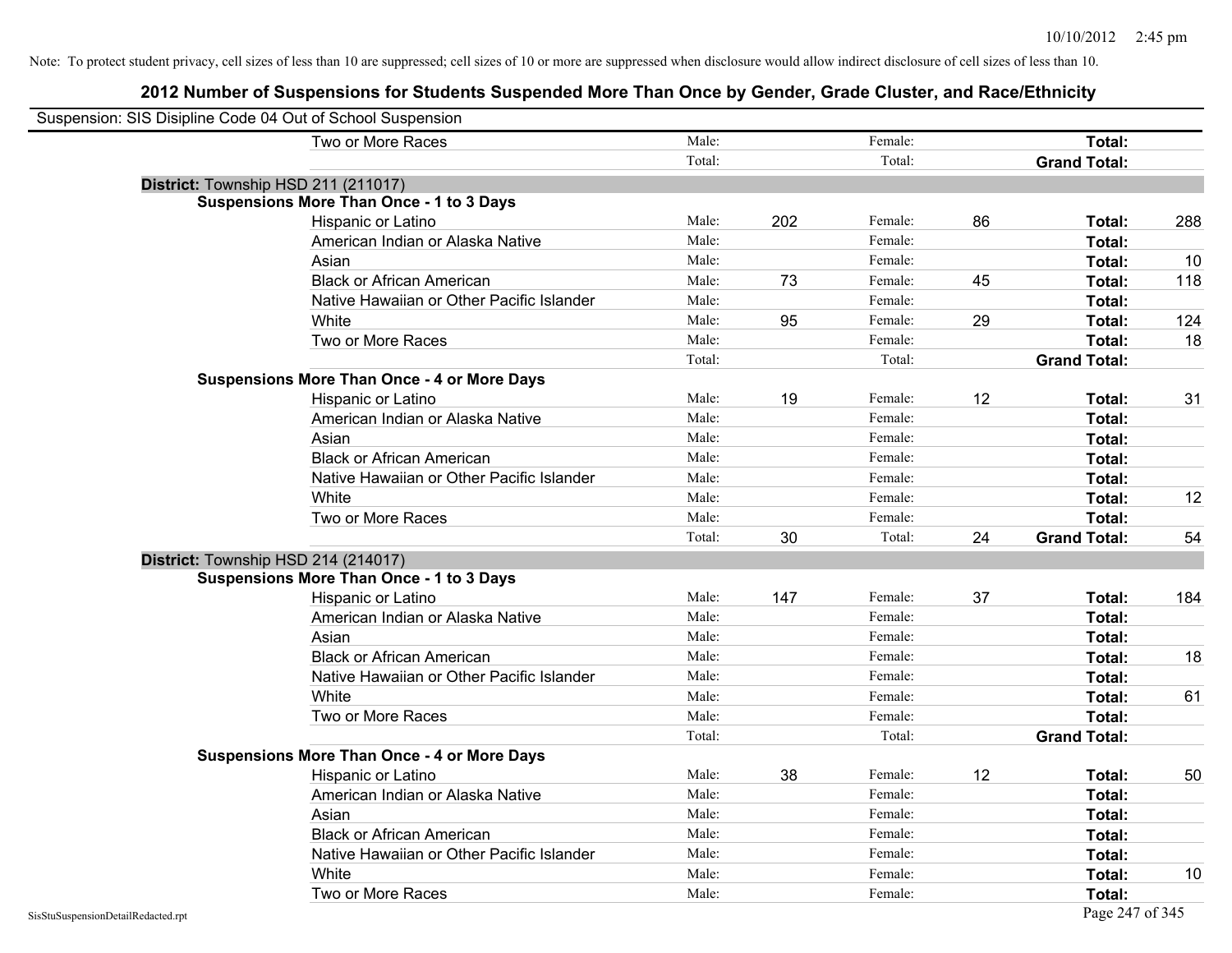| Suspension: SIS Disipline Code 04 Out of School Suspension |                                                    |        |    |         |    |                     |    |
|------------------------------------------------------------|----------------------------------------------------|--------|----|---------|----|---------------------|----|
|                                                            |                                                    | Total: |    | Total:  |    | <b>Grand Total:</b> |    |
|                                                            | District: Wheeling CCSD 21 (021004)                |        |    |         |    |                     |    |
|                                                            | <b>Suspensions More Than Once - 1 to 3 Days</b>    |        |    |         |    |                     |    |
|                                                            | Hispanic or Latino                                 | Male:  |    | Female: |    | Total:              |    |
|                                                            | American Indian or Alaska Native                   | Male:  |    | Female: |    | <b>Total:</b>       |    |
|                                                            | Asian                                              | Male:  |    | Female: |    | Total:              |    |
|                                                            | <b>Black or African American</b>                   | Male:  |    | Female: |    | Total:              |    |
|                                                            | Native Hawaiian or Other Pacific Islander          | Male:  |    | Female: |    | Total:              |    |
|                                                            | White                                              | Male:  |    | Female: |    | Total:              |    |
|                                                            | Two or More Races                                  | Male:  |    | Female: |    | Total:              |    |
|                                                            |                                                    | Total: |    | Total:  |    | <b>Grand Total:</b> | 15 |
|                                                            | <b>Suspensions More Than Once - 4 or More Days</b> |        |    |         |    |                     |    |
|                                                            | Hispanic or Latino                                 | Male:  |    | Female: |    | Total:              |    |
|                                                            | American Indian or Alaska Native                   | Male:  |    | Female: |    | Total:              |    |
|                                                            | Asian                                              | Male:  |    | Female: |    | Total:              |    |
|                                                            | <b>Black or African American</b>                   | Male:  |    | Female: |    | Total:              |    |
|                                                            | Native Hawaiian or Other Pacific Islander          | Male:  |    | Female: |    | Total:              |    |
|                                                            | White                                              | Male:  |    | Female: |    | Total:              |    |
|                                                            | Two or More Races                                  | Male:  |    | Female: |    | Total:              |    |
|                                                            |                                                    | Total: |    | Total:  |    | <b>Grand Total:</b> |    |
|                                                            |                                                    |        |    |         |    |                     |    |
| Region: Region 06 West Cook ISC 2 (06)                     |                                                    |        |    |         |    |                     |    |
| County: Cook (016)                                         |                                                    |        |    |         |    |                     |    |
| District: Bellwood SD 88 (088002)                          |                                                    |        |    |         |    |                     |    |
|                                                            | <b>Suspensions More Than Once - 1 to 3 Days</b>    |        |    |         |    |                     |    |
|                                                            | Hispanic or Latino                                 | Male:  |    | Female: |    | Total:              | 17 |
|                                                            | American Indian or Alaska Native                   | Male:  |    | Female: |    | <b>Total:</b>       |    |
|                                                            | Asian                                              | Male:  |    | Female: |    | Total:              |    |
|                                                            | <b>Black or African American</b>                   | Male:  | 37 | Female: | 36 | Total:              | 73 |
|                                                            | Native Hawaiian or Other Pacific Islander          | Male:  |    | Female: |    | Total:              |    |
|                                                            | White                                              | Male:  |    | Female: |    | Total:              |    |
|                                                            | Two or More Races                                  | Male:  |    | Female: |    | Total:              |    |
|                                                            |                                                    | Total: |    | Total:  |    | <b>Grand Total:</b> |    |
|                                                            | <b>Suspensions More Than Once - 4 or More Days</b> |        |    |         |    |                     |    |
|                                                            | Hispanic or Latino                                 | Male:  |    | Female: |    | Total:              |    |
|                                                            | American Indian or Alaska Native                   | Male:  |    | Female: |    | Total:              |    |
|                                                            | Asian                                              | Male:  |    | Female: |    | Total:              |    |
|                                                            | <b>Black or African American</b>                   | Male:  |    | Female: |    | Total:              | 14 |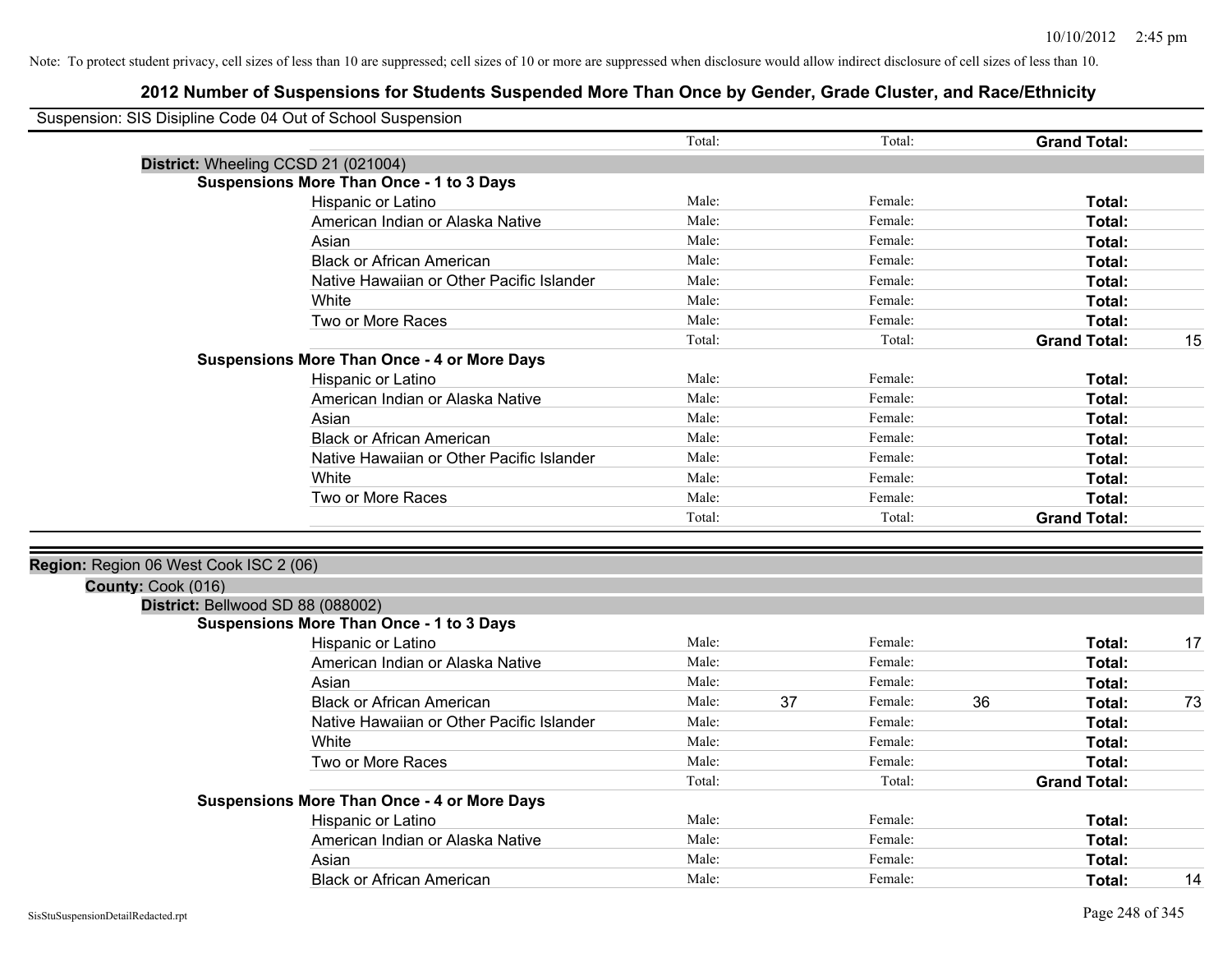| Suspension: SIS Disipline Code 04 Out of School Suspension |                                                    |        |    |         |    |                     |    |
|------------------------------------------------------------|----------------------------------------------------|--------|----|---------|----|---------------------|----|
|                                                            | Native Hawaiian or Other Pacific Islander          | Male:  |    | Female: |    | Total:              |    |
|                                                            | White                                              | Male:  |    | Female: |    | Total:              |    |
|                                                            | Two or More Races                                  | Male:  |    | Female: |    | Total:              |    |
|                                                            |                                                    | Total: |    | Total:  |    | <b>Grand Total:</b> |    |
| District: Berkeley SD 87 (087002)                          |                                                    |        |    |         |    |                     |    |
|                                                            | <b>Suspensions More Than Once - 1 to 3 Days</b>    |        |    |         |    |                     |    |
|                                                            | Hispanic or Latino                                 | Male:  |    | Female: |    | Total:              | 17 |
|                                                            | American Indian or Alaska Native                   | Male:  |    | Female: |    | Total:              |    |
|                                                            | Asian                                              | Male:  |    | Female: |    | Total:              |    |
|                                                            | <b>Black or African American</b>                   | Male:  | 54 | Female: | 27 | Total:              | 81 |
|                                                            | Native Hawaiian or Other Pacific Islander          | Male:  |    | Female: |    | Total:              |    |
|                                                            | White                                              | Male:  |    | Female: |    | Total:              |    |
|                                                            | Two or More Races                                  | Male:  |    | Female: |    | Total:              |    |
|                                                            |                                                    | Total: |    | Total:  |    | <b>Grand Total:</b> |    |
|                                                            | <b>Suspensions More Than Once - 4 or More Days</b> |        |    |         |    |                     |    |
|                                                            | Hispanic or Latino                                 | Male:  |    | Female: |    | Total:              |    |
|                                                            | American Indian or Alaska Native                   | Male:  |    | Female: |    | Total:              |    |
|                                                            | Asian                                              | Male:  |    | Female: |    | Total:              |    |
|                                                            | <b>Black or African American</b>                   | Male:  |    | Female: |    | Total:              | 10 |
|                                                            | Native Hawaiian or Other Pacific Islander          | Male:  |    | Female: |    | Total:              |    |
|                                                            | White                                              | Male:  |    | Female: |    | Total:              |    |
|                                                            | Two or More Races                                  | Male:  |    | Female: |    | Total:              |    |
|                                                            |                                                    | Total: |    | Total:  |    | <b>Grand Total:</b> |    |
| District: Berwyn North SD 98 (098002)                      |                                                    |        |    |         |    |                     |    |
|                                                            | <b>Suspensions More Than Once - 1 to 3 Days</b>    |        |    |         |    |                     |    |
|                                                            | Hispanic or Latino                                 | Male:  |    | Female: |    | Total:              | 16 |
|                                                            | American Indian or Alaska Native                   | Male:  |    | Female: |    | Total:              |    |
|                                                            | Asian                                              | Male:  |    | Female: |    | Total:              |    |
|                                                            | <b>Black or African American</b>                   | Male:  |    | Female: |    | Total:              |    |
|                                                            | Native Hawaiian or Other Pacific Islander          | Male:  |    | Female: |    | Total:              |    |
|                                                            | White                                              | Male:  |    | Female: |    | Total:              |    |
|                                                            | Two or More Races                                  | Male:  |    | Female: |    | Total:              |    |
|                                                            |                                                    | Total: |    | Total:  |    | <b>Grand Total:</b> |    |
|                                                            | <b>Suspensions More Than Once - 4 or More Days</b> |        |    |         |    |                     |    |
|                                                            | Hispanic or Latino                                 | Male:  |    | Female: |    | Total:              |    |
|                                                            | American Indian or Alaska Native                   | Male:  |    | Female: |    | Total:              |    |
|                                                            | Asian                                              | Male:  |    | Female: |    | Total:              |    |
|                                                            | <b>Black or African American</b>                   | Male:  |    | Female: |    | <b>Total:</b>       |    |
|                                                            | Native Hawaiian or Other Pacific Islander          | Male:  |    | Female: |    | Total:              |    |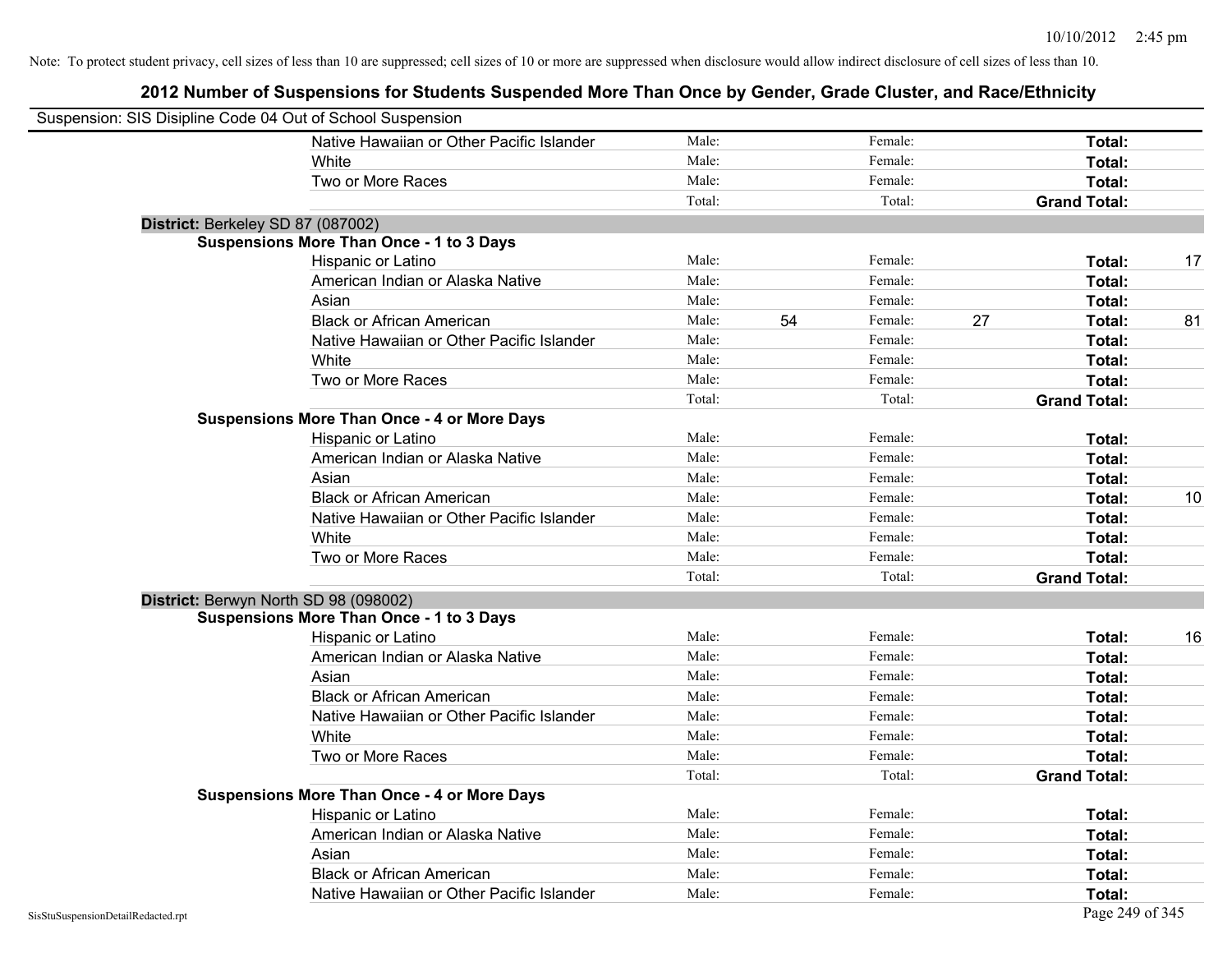| Suspension: SIS Disipline Code 04 Out of School Suspension |                                                    |        |     |         |    |                     |     |
|------------------------------------------------------------|----------------------------------------------------|--------|-----|---------|----|---------------------|-----|
|                                                            | White                                              | Male:  |     | Female: |    | Total:              |     |
|                                                            | Two or More Races                                  | Male:  |     | Female: |    | Total:              |     |
|                                                            |                                                    | Total: |     | Total:  |    | <b>Grand Total:</b> |     |
| District: Berwyn South SD 100 (100002)                     |                                                    |        |     |         |    |                     |     |
|                                                            | <b>Suspensions More Than Once - 1 to 3 Days</b>    |        |     |         |    |                     |     |
|                                                            | Hispanic or Latino                                 | Male:  |     | Female: |    | Total:              | 77  |
|                                                            | American Indian or Alaska Native                   | Male:  |     | Female: |    | Total:              |     |
|                                                            | Asian                                              | Male:  |     | Female: |    | Total:              |     |
|                                                            | <b>Black or African American</b>                   | Male:  |     | Female: |    | Total:              | 20  |
|                                                            | Native Hawaiian or Other Pacific Islander          | Male:  |     | Female: |    | Total:              |     |
|                                                            | White                                              | Male:  |     | Female: |    | Total:              | 22  |
|                                                            | Two or More Races                                  | Male:  |     | Female: |    | Total:              |     |
|                                                            |                                                    | Total: |     | Total:  |    | <b>Grand Total:</b> |     |
|                                                            | <b>Suspensions More Than Once - 4 or More Days</b> |        |     |         |    |                     |     |
|                                                            | Hispanic or Latino                                 | Male:  |     | Female: |    | Total:              |     |
|                                                            | American Indian or Alaska Native                   | Male:  |     | Female: |    | Total:              |     |
|                                                            | Asian                                              | Male:  |     | Female: |    | Total:              |     |
|                                                            | <b>Black or African American</b>                   | Male:  |     | Female: |    | Total:              |     |
|                                                            | Native Hawaiian or Other Pacific Islander          | Male:  |     | Female: |    | Total:              |     |
|                                                            | White                                              | Male:  |     | Female: |    | Total:              |     |
|                                                            | Two or More Races                                  | Male:  |     | Female: |    | Total:              |     |
|                                                            |                                                    | Total: |     | Total:  |    | <b>Grand Total:</b> | 21  |
|                                                            | District: Brookfield Lagrange Park SD 95 (095002)  |        |     |         |    |                     |     |
|                                                            | <b>Suspensions More Than Once - 1 to 3 Days</b>    |        |     |         |    |                     |     |
|                                                            | Hispanic or Latino                                 | Male:  |     | Female: |    | Total:              |     |
|                                                            | American Indian or Alaska Native                   | Male:  |     | Female: |    | Total:              |     |
|                                                            | Asian                                              | Male:  |     | Female: |    | Total:              |     |
|                                                            | <b>Black or African American</b>                   | Male:  |     | Female: |    | Total:              |     |
|                                                            | Native Hawaiian or Other Pacific Islander          | Male:  |     | Female: |    | Total:              |     |
|                                                            | White                                              | Male:  |     | Female: |    | Total:              |     |
|                                                            | Two or More Races                                  | Male:  |     | Female: |    | Total:              |     |
|                                                            |                                                    | Total: |     | Total:  |    | <b>Grand Total:</b> |     |
| District: Cicero SD 99 (099002)                            |                                                    |        |     |         |    |                     |     |
|                                                            | <b>Suspensions More Than Once - 1 to 3 Days</b>    |        |     |         |    |                     |     |
|                                                            | Hispanic or Latino                                 | Male:  | 232 | Female: | 50 | Total:              | 282 |
|                                                            | American Indian or Alaska Native                   | Male:  |     | Female: |    | Total:              |     |
|                                                            | Asian                                              | Male:  |     | Female: |    | Total:              |     |
|                                                            | <b>Black or African American</b>                   | Male:  | 35  | Female: | 10 | Total:              | 45  |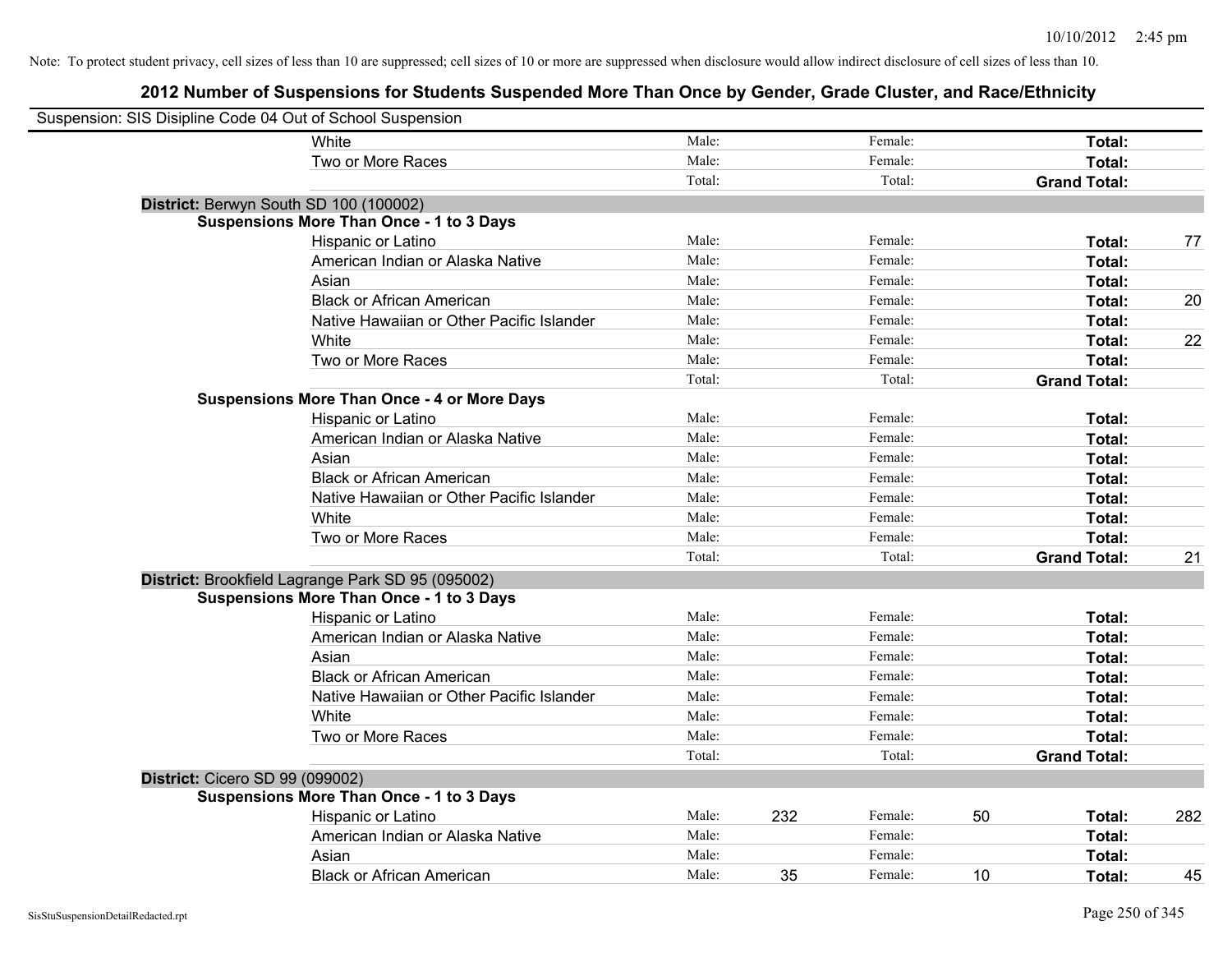| Suspension: SIS Disipline Code 04 Out of School Suspension |                                                    |        |    |         |    |                     |    |
|------------------------------------------------------------|----------------------------------------------------|--------|----|---------|----|---------------------|----|
|                                                            | Native Hawaiian or Other Pacific Islander          | Male:  |    | Female: |    | Total:              |    |
|                                                            | White                                              | Male:  |    | Female: |    | Total:              | 18 |
|                                                            | Two or More Races                                  | Male:  |    | Female: |    | Total:              |    |
|                                                            |                                                    | Total: |    | Total:  |    | <b>Grand Total:</b> |    |
|                                                            | <b>Suspensions More Than Once - 4 or More Days</b> |        |    |         |    |                     |    |
|                                                            | Hispanic or Latino                                 | Male:  | 50 | Female: | 13 | Total:              | 63 |
|                                                            | American Indian or Alaska Native                   | Male:  |    | Female: |    | Total:              |    |
|                                                            | Asian                                              | Male:  |    | Female: |    | Total:              |    |
|                                                            | <b>Black or African American</b>                   | Male:  |    | Female: |    | Total:              |    |
|                                                            | Native Hawaiian or Other Pacific Islander          | Male:  |    | Female: |    | Total:              |    |
|                                                            | White                                              | Male:  |    | Female: |    | Total:              |    |
|                                                            | Two or More Races                                  | Male:  |    | Female: |    | Total:              |    |
|                                                            |                                                    | Total: |    | Total:  |    | <b>Grand Total:</b> | 75 |
|                                                            | District: Elmwood Park CUSD 401 (401026)           |        |    |         |    |                     |    |
|                                                            | <b>Suspensions More Than Once - 1 to 3 Days</b>    |        |    |         |    |                     |    |
|                                                            | Hispanic or Latino                                 | Male:  | 41 | Female: | 17 | Total:              | 58 |
|                                                            | American Indian or Alaska Native                   | Male:  |    | Female: |    | Total:              |    |
|                                                            | Asian                                              | Male:  |    | Female: |    | Total:              |    |
|                                                            | <b>Black or African American</b>                   | Male:  |    | Female: |    | Total:              | 14 |
|                                                            | Native Hawaiian or Other Pacific Islander          | Male:  |    | Female: |    | Total:              |    |
|                                                            | White                                              | Male:  |    | Female: |    | Total:              | 25 |
|                                                            | Two or More Races                                  | Male:  |    | Female: |    | Total:              |    |
|                                                            |                                                    | Total: |    | Total:  |    | <b>Grand Total:</b> |    |
|                                                            | <b>Suspensions More Than Once - 4 or More Days</b> |        |    |         |    |                     |    |
|                                                            | Hispanic or Latino                                 | Male:  |    | Female: |    | Total:              |    |
|                                                            | American Indian or Alaska Native                   | Male:  |    | Female: |    | Total:              |    |
|                                                            | Asian                                              | Male:  |    | Female: |    | Total:              |    |
|                                                            | <b>Black or African American</b>                   | Male:  |    | Female: |    | Total:              |    |
|                                                            | Native Hawaiian or Other Pacific Islander          | Male:  |    | Female: |    | Total:              |    |
|                                                            | White                                              | Male:  |    | Female: |    | Total:              |    |
|                                                            | Two or More Races                                  | Male:  |    | Female: |    | Total:              |    |
|                                                            |                                                    | Total: |    | Total:  |    | <b>Grand Total:</b> | 11 |
|                                                            | District: Forest Park SD 91 (091002)               |        |    |         |    |                     |    |
|                                                            | <b>Suspensions More Than Once - 1 to 3 Days</b>    |        |    |         |    |                     |    |
|                                                            | Hispanic or Latino                                 | Male:  |    | Female: |    | Total:              |    |
|                                                            | American Indian or Alaska Native                   | Male:  |    | Female: |    | Total:              |    |
|                                                            | Asian                                              | Male:  |    | Female: |    | Total:              |    |
|                                                            | <b>Black or African American</b>                   | Male:  |    | Female: |    | Total:              | 12 |
|                                                            | Native Hawaiian or Other Pacific Islander          | Male:  |    | Female: |    | Total:              |    |
| SisStuSuspensionDetailRedacted.rpt                         |                                                    |        |    |         |    | Page 251 of 345     |    |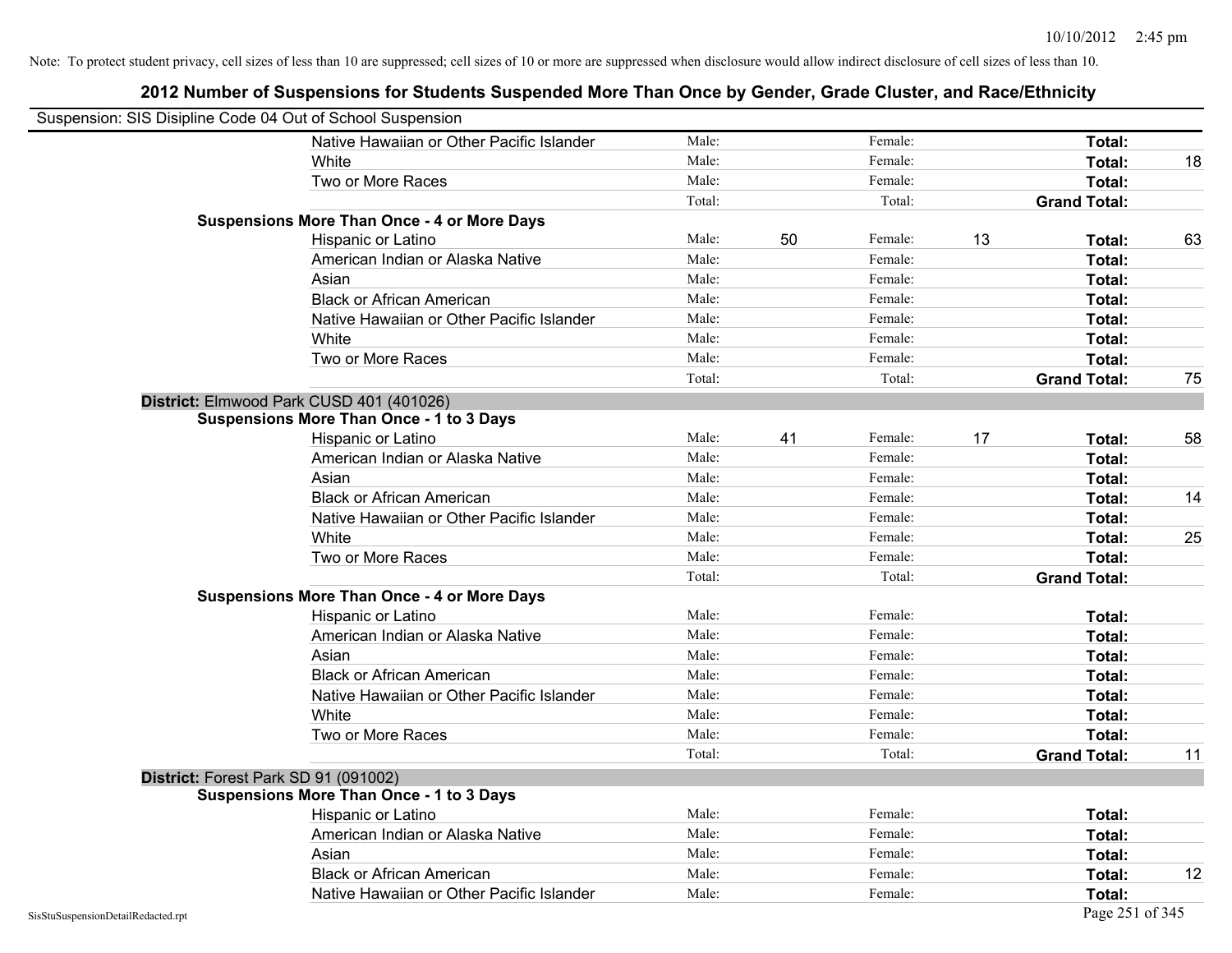|                                    | Suspension: SIS Disipline Code 04 Out of School Suspension |        |       |         |     |                     |       |
|------------------------------------|------------------------------------------------------------|--------|-------|---------|-----|---------------------|-------|
|                                    | White                                                      | Male:  |       | Female: |     | Total:              |       |
|                                    | Two or More Races                                          | Male:  |       | Female: |     | Total:              |       |
|                                    |                                                            | Total: |       | Total:  |     | <b>Grand Total:</b> |       |
|                                    | <b>Suspensions More Than Once - 4 or More Days</b>         |        |       |         |     |                     |       |
|                                    | Hispanic or Latino                                         | Male:  |       | Female: |     | Total:              |       |
|                                    | American Indian or Alaska Native                           | Male:  |       | Female: |     | Total:              |       |
|                                    | Asian                                                      | Male:  |       | Female: |     | Total:              |       |
|                                    | <b>Black or African American</b>                           | Male:  |       | Female: |     | Total:              |       |
|                                    | Native Hawaiian or Other Pacific Islander                  | Male:  |       | Female: |     | Total:              |       |
|                                    | White                                                      | Male:  |       | Female: |     | Total:              |       |
|                                    | Two or More Races                                          | Male:  |       | Female: |     | Total:              |       |
|                                    |                                                            | Total: |       | Total:  |     | <b>Grand Total:</b> |       |
|                                    | District: J S Morton HSD 201 (201017)                      |        |       |         |     |                     |       |
|                                    | <b>Suspensions More Than Once - 1 to 3 Days</b>            |        |       |         |     |                     |       |
|                                    | Hispanic or Latino                                         | Male:  | 1,840 | Female: | 726 | Total:              | 2,566 |
|                                    | American Indian or Alaska Native                           | Male:  |       | Female: |     | Total:              |       |
|                                    | Asian                                                      | Male:  |       | Female: |     | Total:              | 18    |
|                                    | <b>Black or African American</b>                           | Male:  | 206   | Female: | 81  | Total:              | 287   |
|                                    | Native Hawaiian or Other Pacific Islander                  | Male:  |       | Female: |     | Total:              |       |
|                                    | White                                                      | Male:  | 131   | Female: | 53  | Total:              | 184   |
|                                    | Two or More Races                                          | Male:  |       | Female: |     | Total:              | 20    |
|                                    |                                                            | Total: |       | Total:  |     | <b>Grand Total:</b> |       |
|                                    | <b>Suspensions More Than Once - 4 or More Days</b>         |        |       |         |     |                     |       |
|                                    | Hispanic or Latino                                         | Male:  | 379   | Female: | 176 | Total:              | 555   |
|                                    | American Indian or Alaska Native                           | Male:  |       | Female: |     | Total:              |       |
|                                    | Asian                                                      | Male:  |       | Female: |     | Total:              |       |
|                                    | <b>Black or African American</b>                           | Male:  | 36    | Female: | 16  | Total:              | 52    |
|                                    | Native Hawaiian or Other Pacific Islander                  | Male:  |       | Female: |     | Total:              |       |
|                                    | White                                                      | Male:  | 21    | Female: | 12  | Total:              | 33    |
|                                    | Two or More Races                                          | Male:  |       | Female: |     | Total:              |       |
|                                    |                                                            | Total: |       | Total:  |     | <b>Grand Total:</b> |       |
|                                    | District: Komarek SD 94 (094002)                           |        |       |         |     |                     |       |
|                                    | <b>Suspensions More Than Once - 1 to 3 Days</b>            |        |       |         |     |                     |       |
|                                    | Hispanic or Latino                                         | Male:  |       | Female: |     | Total:              |       |
|                                    | American Indian or Alaska Native                           | Male:  |       | Female: |     | Total:              |       |
|                                    | Asian                                                      | Male:  |       | Female: |     | Total:              |       |
|                                    | <b>Black or African American</b>                           | Male:  |       | Female: |     | Total:              | 10    |
|                                    | Native Hawaiian or Other Pacific Islander                  | Male:  |       | Female: |     | Total:              |       |
|                                    | White                                                      | Male:  |       | Female: |     | Total:              |       |
| SisStuSuspensionDetailRedacted.rpt |                                                            |        |       |         |     | Page 252 of 345     |       |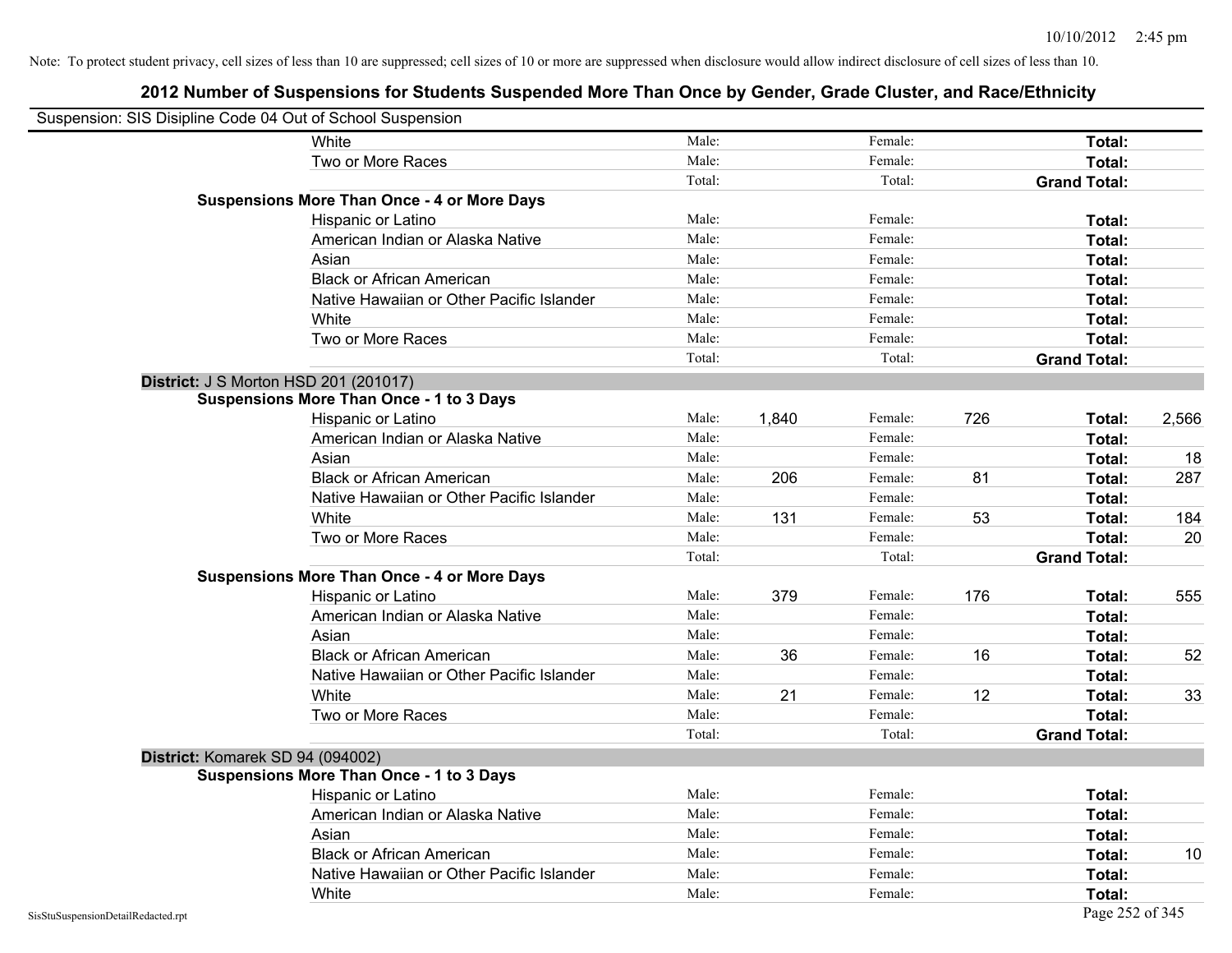| Suspension: SIS Disipline Code 04 Out of School Suspension |                                                    |        |         |                     |
|------------------------------------------------------------|----------------------------------------------------|--------|---------|---------------------|
|                                                            | Two or More Races                                  | Male:  | Female: | Total:              |
|                                                            |                                                    | Total: | Total:  | <b>Grand Total:</b> |
|                                                            | <b>Suspensions More Than Once - 4 or More Days</b> |        |         |                     |
|                                                            | Hispanic or Latino                                 | Male:  | Female: | Total:              |
|                                                            | American Indian or Alaska Native                   | Male:  | Female: | Total:              |
|                                                            | Asian                                              | Male:  | Female: | Total:              |
|                                                            | <b>Black or African American</b>                   | Male:  | Female: | Total:              |
|                                                            | Native Hawaiian or Other Pacific Islander          | Male:  | Female: | Total:              |
|                                                            | White                                              | Male:  | Female: | Total:              |
|                                                            | Two or More Races                                  | Male:  | Female: | Total:              |
|                                                            |                                                    | Total: | Total:  | <b>Grand Total:</b> |
|                                                            | <b>District:</b> La Grange SD 102 (102002)         |        |         |                     |
|                                                            | <b>Suspensions More Than Once - 1 to 3 Days</b>    |        |         |                     |
|                                                            | Hispanic or Latino                                 | Male:  | Female: | Total:              |
|                                                            | American Indian or Alaska Native                   | Male:  | Female: | Total:              |
|                                                            | Asian                                              | Male:  | Female: | Total:              |
|                                                            | <b>Black or African American</b>                   | Male:  | Female: | Total:              |
|                                                            | Native Hawaiian or Other Pacific Islander          | Male:  | Female: | Total:              |
|                                                            | White                                              | Male:  | Female: | Total:              |
|                                                            | Two or More Races                                  | Male:  | Female: | Total:              |
|                                                            |                                                    | Total: | Total:  | <b>Grand Total:</b> |
|                                                            | <b>Suspensions More Than Once - 4 or More Days</b> |        |         |                     |
|                                                            | Hispanic or Latino                                 | Male:  | Female: | Total:              |
|                                                            | American Indian or Alaska Native                   | Male:  | Female: | Total:              |
|                                                            | Asian                                              | Male:  | Female: | Total:              |
|                                                            | <b>Black or African American</b>                   | Male:  | Female: | Total:              |
|                                                            | Native Hawaiian or Other Pacific Islander          | Male:  | Female: | Total:              |
|                                                            | White                                              | Male:  | Female: | Total:              |
|                                                            | Two or More Races                                  | Male:  | Female: | Total:              |
|                                                            |                                                    | Total: | Total:  | <b>Grand Total:</b> |
|                                                            | District: La Grange SD 105 South (105002)          |        |         |                     |
|                                                            | <b>Suspensions More Than Once - 1 to 3 Days</b>    |        |         |                     |
|                                                            | Hispanic or Latino                                 | Male:  | Female: | Total:              |
|                                                            | American Indian or Alaska Native                   | Male:  | Female: | Total:              |
|                                                            | Asian                                              | Male:  | Female: | Total:              |
|                                                            | <b>Black or African American</b>                   | Male:  | Female: | Total:              |
|                                                            | Native Hawaiian or Other Pacific Islander          | Male:  | Female: | Total:              |
|                                                            | White                                              | Male:  | Female: | Total:              |
|                                                            | Two or More Races                                  | Male:  | Female: | Total:              |
| SisStuSuspensionDetailRedacted.rpt                         |                                                    |        |         | Page 253 of 345     |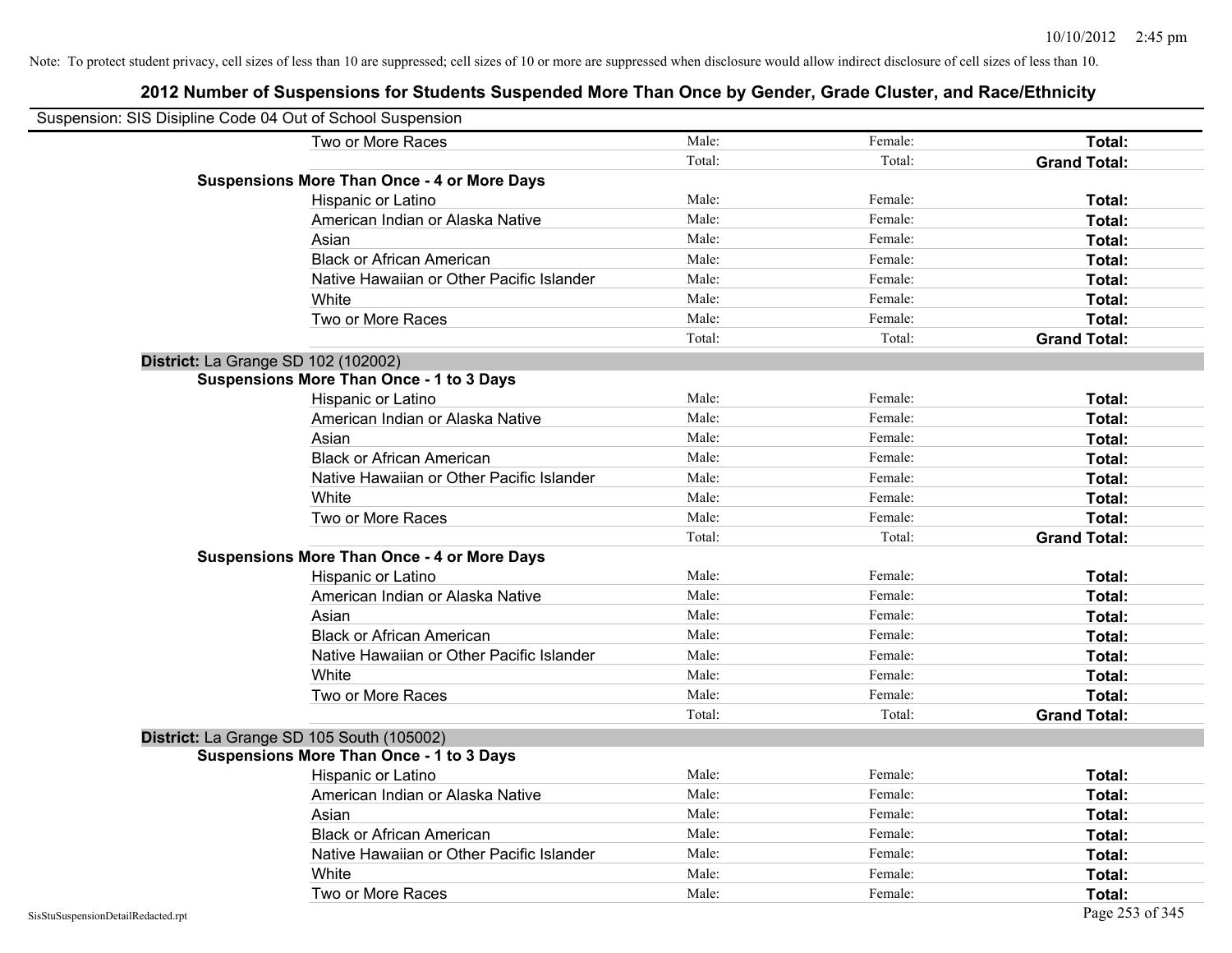|                                    | Suspension: SIS Disipline Code 04 Out of School Suspension |        |     |         |     |                     |     |
|------------------------------------|------------------------------------------------------------|--------|-----|---------|-----|---------------------|-----|
|                                    |                                                            | Total: |     | Total:  |     | <b>Grand Total:</b> |     |
|                                    | District: LaGrange Highlands SD 106 (106002)               |        |     |         |     |                     |     |
|                                    | <b>Suspensions More Than Once - 1 to 3 Days</b>            |        |     |         |     |                     |     |
|                                    | Hispanic or Latino                                         | Male:  |     | Female: |     | Total:              |     |
|                                    | American Indian or Alaska Native                           | Male:  |     | Female: |     | Total:              |     |
|                                    | Asian                                                      | Male:  |     | Female: |     | Total:              |     |
|                                    | <b>Black or African American</b>                           | Male:  |     | Female: |     | Total:              |     |
|                                    | Native Hawaiian or Other Pacific Islander                  | Male:  |     | Female: |     | Total:              |     |
|                                    | White                                                      | Male:  |     | Female: |     | Total:              |     |
|                                    | Two or More Races                                          | Male:  |     | Female: |     | Total:              |     |
|                                    |                                                            | Total: |     | Total:  |     | <b>Grand Total:</b> |     |
|                                    | <b>Suspensions More Than Once - 4 or More Days</b>         |        |     |         |     |                     |     |
|                                    | Hispanic or Latino                                         | Male:  |     | Female: |     | Total:              |     |
|                                    | American Indian or Alaska Native                           | Male:  |     | Female: |     | Total:              |     |
|                                    | Asian                                                      | Male:  |     | Female: |     | Total:              |     |
|                                    | <b>Black or African American</b>                           | Male:  |     | Female: |     | Total:              |     |
|                                    | Native Hawaiian or Other Pacific Islander                  | Male:  |     | Female: |     | Total:              |     |
|                                    | White                                                      | Male:  |     | Female: |     | Total:              |     |
|                                    | Two or More Races                                          | Male:  |     | Female: |     | Total:              |     |
|                                    |                                                            | Total: |     | Total:  |     | <b>Grand Total:</b> |     |
|                                    | District: Leyden CHSD 212 (212016)                         |        |     |         |     |                     |     |
|                                    | <b>Suspensions More Than Once - 1 to 3 Days</b>            |        |     |         |     |                     |     |
|                                    | Hispanic or Latino                                         | Male:  | 371 | Female: | 133 | Total:              | 504 |
|                                    | American Indian or Alaska Native                           | Male:  |     | Female: |     | Total:              | 12  |
|                                    | Asian                                                      | Male:  |     | Female: |     | Total:              |     |
|                                    | <b>Black or African American</b>                           | Male:  | 24  | Female: | 11  | Total:              | 35  |
|                                    | Native Hawaiian or Other Pacific Islander                  | Male:  |     | Female: |     | Total:              |     |
|                                    | White                                                      | Male:  | 165 | Female: | 33  | Total:              | 198 |
|                                    | Two or More Races                                          | Male:  |     | Female: |     | Total:              | 15  |
|                                    |                                                            | Total: |     | Total:  |     | <b>Grand Total:</b> |     |
|                                    | <b>Suspensions More Than Once - 4 or More Days</b>         |        |     |         |     |                     |     |
|                                    | Hispanic or Latino                                         | Male:  | 90  | Female: | 28  | Total:              | 118 |
|                                    | American Indian or Alaska Native                           | Male:  |     | Female: |     | Total:              |     |
|                                    | Asian                                                      | Male:  |     | Female: |     | Total:              |     |
|                                    | <b>Black or African American</b>                           | Male:  |     | Female: |     | Total:              |     |
|                                    | Native Hawaiian or Other Pacific Islander                  | Male:  |     | Female: |     | Total:              |     |
|                                    | White                                                      | Male:  | 53  | Female: | 10  | Total:              | 63  |
|                                    | Two or More Races                                          | Male:  |     | Female: |     | Total:              |     |
|                                    |                                                            | Total: |     | Total:  |     | <b>Grand Total:</b> | 192 |
| SisStuSuspensionDetailRedacted.rpt |                                                            |        |     |         |     | Page 254 of 345     |     |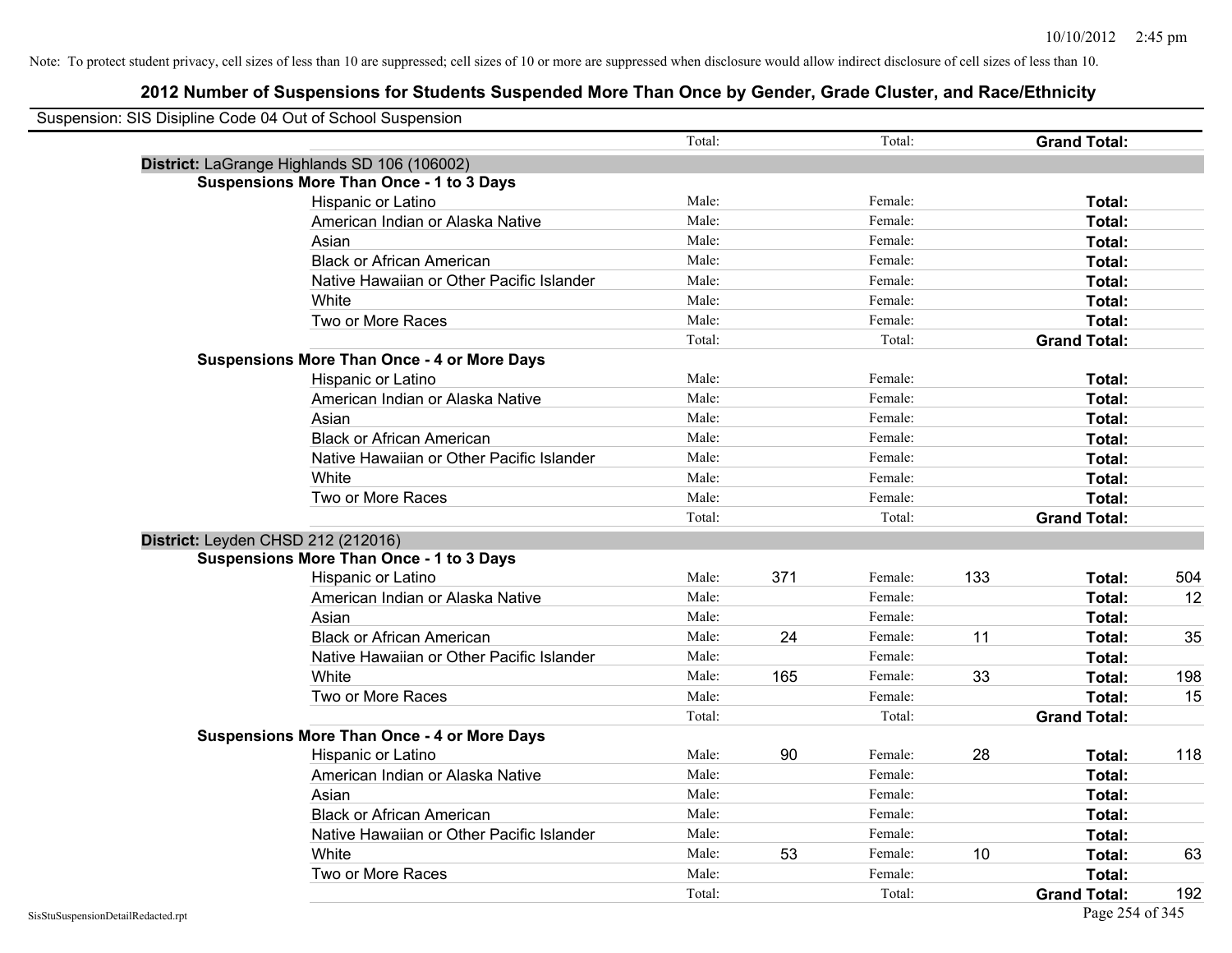| Suspension: SIS Disipline Code 04 Out of School Suspension |                                                    |        |         |                     |
|------------------------------------------------------------|----------------------------------------------------|--------|---------|---------------------|
| District: Lindop SD 92 (092002)                            |                                                    |        |         |                     |
|                                                            | <b>Suspensions More Than Once - 1 to 3 Days</b>    |        |         |                     |
|                                                            | Hispanic or Latino                                 | Male:  | Female: | Total:              |
|                                                            | American Indian or Alaska Native                   | Male:  | Female: | Total:              |
|                                                            | Asian                                              | Male:  | Female: | Total:              |
|                                                            | <b>Black or African American</b>                   | Male:  | Female: | Total:<br>54        |
|                                                            | Native Hawaiian or Other Pacific Islander          | Male:  | Female: | Total:              |
|                                                            | White                                              | Male:  | Female: | Total:              |
|                                                            | Two or More Races                                  | Male:  | Female: | Total:              |
|                                                            |                                                    | Total: | Total:  | <b>Grand Total:</b> |
|                                                            | <b>Suspensions More Than Once - 4 or More Days</b> |        |         |                     |
|                                                            | Hispanic or Latino                                 | Male:  | Female: | Total:              |
|                                                            | American Indian or Alaska Native                   | Male:  | Female: | Total:              |
|                                                            | Asian                                              | Male:  | Female: | Total:              |
|                                                            | <b>Black or African American</b>                   | Male:  | Female: | Total:              |
|                                                            | Native Hawaiian or Other Pacific Islander          | Male:  | Female: | Total:              |
|                                                            | White                                              | Male:  | Female: | Total:              |
|                                                            | Two or More Races                                  | Male:  | Female: | Total:              |
|                                                            |                                                    | Total: | Total:  | <b>Grand Total:</b> |
| District: Lyons SD 103 (103002)                            |                                                    |        |         |                     |
|                                                            | <b>Suspensions More Than Once - 1 to 3 Days</b>    |        |         |                     |
|                                                            | Hispanic or Latino                                 | Male:  | Female: | Total:              |
|                                                            | American Indian or Alaska Native                   | Male:  | Female: | Total:              |
|                                                            | Asian                                              | Male:  | Female: | Total:              |
|                                                            | <b>Black or African American</b>                   | Male:  | Female: | Total:              |
|                                                            | Native Hawaiian or Other Pacific Islander          | Male:  | Female: | <b>Total:</b>       |
|                                                            | White                                              | Male:  | Female: | Total:              |
|                                                            | Two or More Races                                  | Male:  | Female: | Total:              |
|                                                            |                                                    | Total: | Total:  | <b>Grand Total:</b> |
|                                                            | <b>Suspensions More Than Once - 4 or More Days</b> |        |         |                     |
|                                                            | Hispanic or Latino                                 | Male:  | Female: | Total:              |
|                                                            | American Indian or Alaska Native                   | Male:  | Female: | Total:              |
|                                                            | Asian                                              | Male:  | Female: | Total:              |
|                                                            | <b>Black or African American</b>                   | Male:  | Female: | Total:              |
|                                                            | Native Hawaiian or Other Pacific Islander          | Male:  | Female: | Total:              |
|                                                            | White                                              | Male:  | Female: | Total:              |
|                                                            | Two or More Races                                  | Male:  | Female: | Total:              |
|                                                            |                                                    | Total: | Total:  | <b>Grand Total:</b> |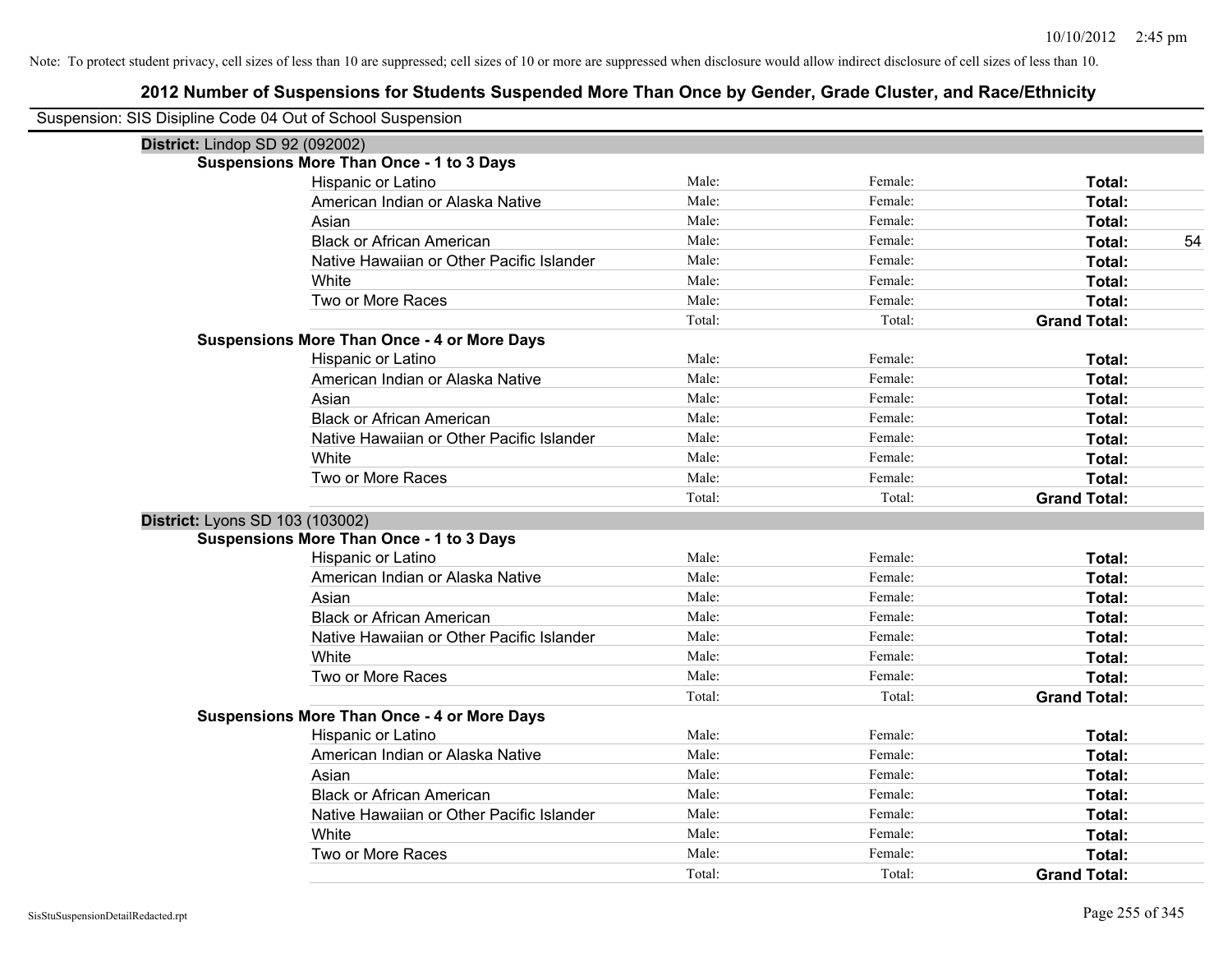| Suspension: SIS Disipline Code 04 Out of School Suspension |                                                    |        |              |                           |    |
|------------------------------------------------------------|----------------------------------------------------|--------|--------------|---------------------------|----|
| District: Lyons Twp HSD 204 (204017)                       |                                                    |        |              |                           |    |
|                                                            | <b>Suspensions More Than Once - 1 to 3 Days</b>    |        |              |                           |    |
|                                                            | Hispanic or Latino                                 | Male:  | Female:      | Total:                    |    |
|                                                            | American Indian or Alaska Native                   | Male:  | Female:      | Total:                    |    |
|                                                            | Asian                                              | Male:  | Female:      | Total:                    |    |
|                                                            | <b>Black or African American</b>                   | Male:  | Female:      | Total:                    |    |
|                                                            | Native Hawaiian or Other Pacific Islander          | Male:  | Female:      | Total:                    |    |
|                                                            | White                                              | Male:  | Female:      | Total:                    |    |
|                                                            | Two or More Races                                  | Male:  | Female:      | Total:                    |    |
|                                                            |                                                    | Total: | Total:       | <b>Grand Total:</b>       |    |
|                                                            | <b>Suspensions More Than Once - 4 or More Days</b> |        |              |                           |    |
|                                                            | Hispanic or Latino                                 | Male:  | Female:      | Total:                    |    |
|                                                            | American Indian or Alaska Native                   | Male:  | Female:      | Total:                    |    |
|                                                            | Asian                                              | Male:  | Female:      | Total:                    |    |
|                                                            | <b>Black or African American</b>                   | Male:  | Female:      | Total:                    |    |
|                                                            | Native Hawaiian or Other Pacific Islander          | Male:  | Female:      | Total:                    |    |
|                                                            | White                                              | Male:  | Female:      | Total:                    |    |
|                                                            | Two or More Races                                  | Male:  | Female:      | Total:                    |    |
|                                                            |                                                    | Total: | Total:       | <b>Grand Total:</b>       |    |
| District: Mannheim SD 83 (083002)                          |                                                    |        |              |                           |    |
|                                                            | <b>Suspensions More Than Once - 1 to 3 Days</b>    |        |              |                           |    |
|                                                            | Hispanic or Latino                                 | Male:  | Female:      | Total:                    | 58 |
|                                                            | American Indian or Alaska Native                   | Male:  | Female:      | Total:                    |    |
|                                                            | Asian                                              | Male:  | Female:      | Total:                    |    |
|                                                            | <b>Black or African American</b>                   | Male:  | Female:      | Total:                    |    |
|                                                            | Native Hawaiian or Other Pacific Islander          | Male:  | Female:      | Total:                    |    |
|                                                            | White                                              | Male:  | Female:      | Total:                    |    |
|                                                            | Two or More Races                                  | Male:  | Female:      | Total:                    |    |
|                                                            |                                                    | Total: | 55<br>Total: | 13<br><b>Grand Total:</b> | 68 |
|                                                            | <b>Suspensions More Than Once - 4 or More Days</b> |        |              |                           |    |
|                                                            | Hispanic or Latino                                 | Male:  | Female:      | Total:                    |    |
|                                                            | American Indian or Alaska Native                   | Male:  | Female:      | Total:                    |    |
|                                                            | Asian                                              | Male:  | Female:      | Total:                    |    |
|                                                            | <b>Black or African American</b>                   | Male:  | Female:      | Total:                    |    |
|                                                            | Native Hawaiian or Other Pacific Islander          | Male:  | Female:      | Total:                    |    |
|                                                            | White                                              | Male:  | Female:      | Total:                    |    |
|                                                            | Two or More Races                                  | Male:  | Female:      | Total:                    |    |
|                                                            |                                                    | Total: | Total:       | <b>Grand Total:</b>       |    |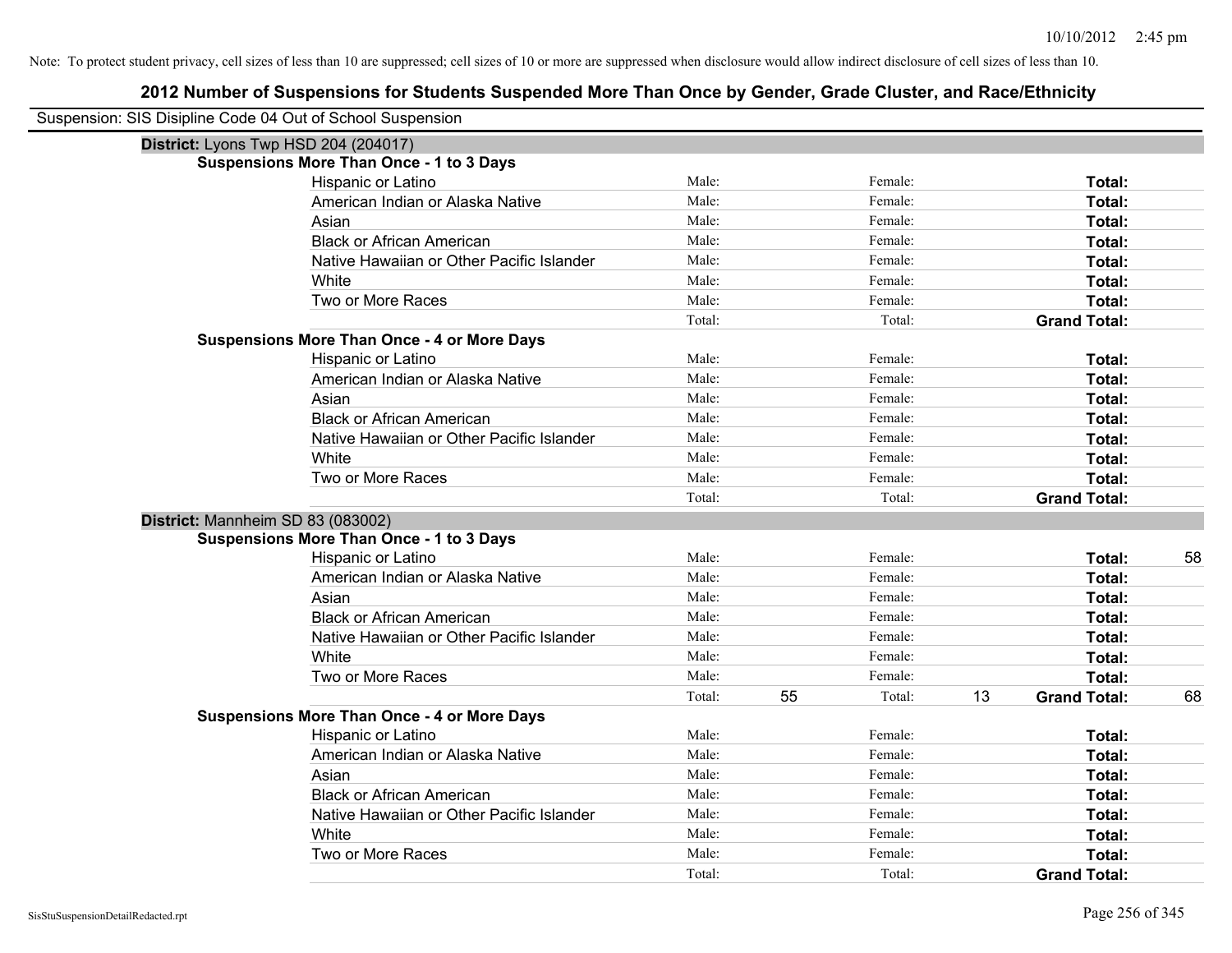| Suspension: SIS Disipline Code 04 Out of School Suspension |                                                      |        |     |         |    |                     |     |
|------------------------------------------------------------|------------------------------------------------------|--------|-----|---------|----|---------------------|-----|
|                                                            | District: Maywood-Melrose Park-Broadview 89 (089002) |        |     |         |    |                     |     |
|                                                            | <b>Suspensions More Than Once - 1 to 3 Days</b>      |        |     |         |    |                     |     |
|                                                            | Hispanic or Latino                                   | Male:  |     | Female: |    | Total:              | 29  |
|                                                            | American Indian or Alaska Native                     | Male:  |     | Female: |    | Total:              |     |
|                                                            | Asian                                                | Male:  |     | Female: |    | Total:              |     |
|                                                            | <b>Black or African American</b>                     | Male:  | 215 | Female: | 90 | Total:              | 305 |
|                                                            | Native Hawaiian or Other Pacific Islander            | Male:  |     | Female: |    | Total:              |     |
|                                                            | White                                                | Male:  |     | Female: |    | Total:              |     |
|                                                            | Two or More Races                                    | Male:  |     | Female: |    | Total:              |     |
|                                                            |                                                      | Total: |     | Total:  |    | <b>Grand Total:</b> | 344 |
|                                                            | <b>Suspensions More Than Once - 4 or More Days</b>   |        |     |         |    |                     |     |
|                                                            | Hispanic or Latino                                   | Male:  |     | Female: |    | Total:              |     |
|                                                            | American Indian or Alaska Native                     | Male:  |     | Female: |    | Total:              |     |
|                                                            | Asian                                                | Male:  |     | Female: |    | Total:              |     |
|                                                            | <b>Black or African American</b>                     | Male:  |     | Female: |    | Total:              | 19  |
|                                                            | Native Hawaiian or Other Pacific Islander            | Male:  |     | Female: |    | <b>Total:</b>       |     |
|                                                            | White                                                | Male:  |     | Female: |    | Total:              |     |
|                                                            | Two or More Races                                    | Male:  |     | Female: |    | Total:              |     |
|                                                            |                                                      | Total: |     | Total:  |    | <b>Grand Total:</b> |     |
|                                                            | District: Oak Park - River Forest SD 200 (200013)    |        |     |         |    |                     |     |
|                                                            | <b>Suspensions More Than Once - 1 to 3 Days</b>      |        |     |         |    |                     |     |
|                                                            | Hispanic or Latino                                   | Male:  |     | Female: |    | Total:              |     |
|                                                            | American Indian or Alaska Native                     | Male:  |     | Female: |    | Total:              |     |
|                                                            | Asian                                                | Male:  |     | Female: |    | Total:              |     |
|                                                            | <b>Black or African American</b>                     | Male:  | 26  | Female: | 16 | Total:              | 42  |
|                                                            | Native Hawaiian or Other Pacific Islander            | Male:  |     | Female: |    | Total:              |     |
|                                                            | White                                                | Male:  |     | Female: |    | Total:              |     |
|                                                            | Two or More Races                                    | Male:  |     | Female: |    | Total:              | 10  |
|                                                            |                                                      | Total: |     | Total:  |    | <b>Grand Total:</b> |     |
|                                                            | <b>Suspensions More Than Once - 4 or More Days</b>   |        |     |         |    |                     |     |
|                                                            | Hispanic or Latino                                   | Male:  |     | Female: |    | Total:              |     |
|                                                            | American Indian or Alaska Native                     | Male:  |     | Female: |    | Total:              |     |
|                                                            | Asian                                                | Male:  |     | Female: |    | Total:              |     |
|                                                            | <b>Black or African American</b>                     | Male:  |     | Female: |    | Total:              | 27  |
|                                                            | Native Hawaiian or Other Pacific Islander            | Male:  |     | Female: |    | Total:              |     |
|                                                            | White                                                | Male:  |     | Female: |    | Total:              |     |
|                                                            | Two or More Races                                    | Male:  |     | Female: |    | <b>Total:</b>       | 10  |
|                                                            |                                                      | Total: |     | Total:  |    | <b>Grand Total:</b> |     |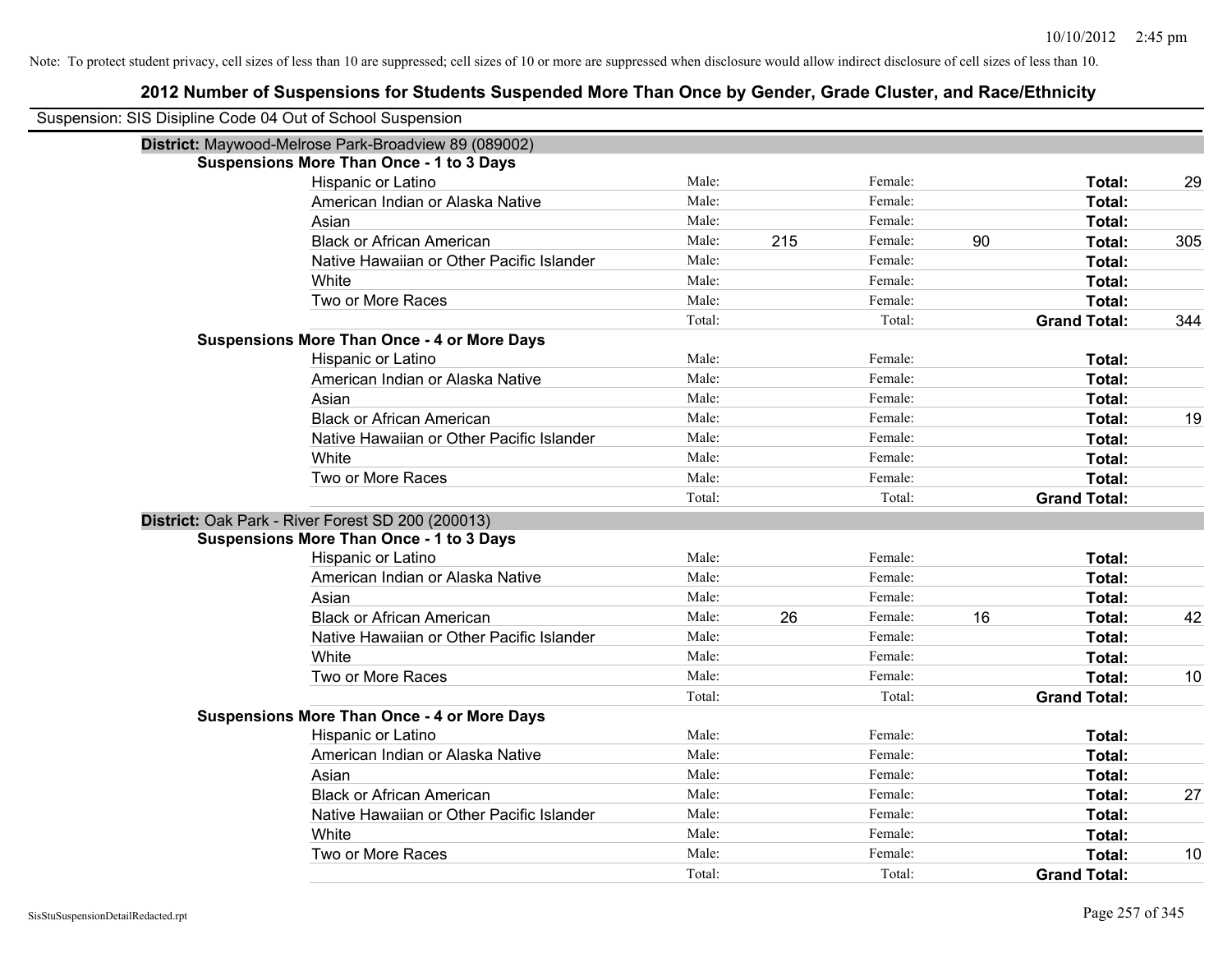| Suspension: SIS Disipline Code 04 Out of School Suspension |                                                    |        |     |         |     |                     |       |
|------------------------------------------------------------|----------------------------------------------------|--------|-----|---------|-----|---------------------|-------|
| District: Oak Park ESD 97 (097002)                         |                                                    |        |     |         |     |                     |       |
|                                                            | <b>Suspensions More Than Once - 1 to 3 Days</b>    |        |     |         |     |                     |       |
|                                                            | Hispanic or Latino                                 | Male:  |     | Female: |     | Total:              |       |
|                                                            | American Indian or Alaska Native                   | Male:  |     | Female: |     | Total:              |       |
|                                                            | Asian                                              | Male:  |     | Female: |     | Total:              |       |
|                                                            | <b>Black or African American</b>                   | Male:  |     | Female: |     | Total:              |       |
|                                                            | Native Hawaiian or Other Pacific Islander          | Male:  |     | Female: |     | Total:              |       |
|                                                            | White                                              | Male:  |     | Female: |     | Total:              |       |
|                                                            | Two or More Races                                  | Male:  |     | Female: |     | Total:              |       |
|                                                            |                                                    | Total: |     | Total:  |     | <b>Grand Total:</b> | 10    |
|                                                            | <b>Suspensions More Than Once - 4 or More Days</b> |        |     |         |     |                     |       |
|                                                            | Hispanic or Latino                                 | Male:  |     | Female: |     | Total:              |       |
|                                                            | American Indian or Alaska Native                   | Male:  |     | Female: |     | Total:              |       |
|                                                            | Asian                                              | Male:  |     | Female: |     | Total:              |       |
|                                                            | <b>Black or African American</b>                   | Male:  |     | Female: |     | Total:              |       |
|                                                            | Native Hawaiian or Other Pacific Islander          | Male:  |     | Female: |     | Total:              |       |
|                                                            | White                                              | Male:  |     | Female: |     | Total:              |       |
|                                                            | Two or More Races                                  | Male:  |     | Female: |     | Total:              |       |
|                                                            |                                                    | Total: |     | Total:  |     | <b>Grand Total:</b> |       |
| District: Pleasantdale SD 107 (107002)                     |                                                    |        |     |         |     |                     |       |
|                                                            | <b>Suspensions More Than Once - 1 to 3 Days</b>    |        |     |         |     |                     |       |
|                                                            | Hispanic or Latino                                 | Male:  |     | Female: |     | Total:              |       |
|                                                            | American Indian or Alaska Native                   | Male:  |     | Female: |     | Total:              |       |
|                                                            | Asian                                              | Male:  |     | Female: |     | Total:              |       |
|                                                            | <b>Black or African American</b>                   | Male:  |     | Female: |     | Total:              |       |
|                                                            | Native Hawaiian or Other Pacific Islander          | Male:  |     | Female: |     | Total:              |       |
|                                                            | White                                              | Male:  |     | Female: |     | Total:              |       |
|                                                            | Two or More Races                                  | Male:  |     | Female: |     | Total:              |       |
|                                                            |                                                    | Total: |     | Total:  |     | <b>Grand Total:</b> |       |
| District: Proviso Twp HSD 209 (209017)                     |                                                    |        |     |         |     |                     |       |
|                                                            | <b>Suspensions More Than Once - 1 to 3 Days</b>    |        |     |         |     |                     |       |
|                                                            | Hispanic or Latino                                 | Male:  | 212 | Female: | 77  | Total:              | 289   |
|                                                            | American Indian or Alaska Native                   | Male:  |     | Female: |     | Total:              |       |
|                                                            | Asian                                              | Male:  |     | Female: |     | Total:              |       |
|                                                            | <b>Black or African American</b>                   | Male:  | 914 | Female: | 513 | Total:              | 1,427 |
|                                                            | Native Hawaiian or Other Pacific Islander          | Male:  |     | Female: |     | Total:              |       |
|                                                            | White                                              | Male:  |     | Female: |     | Total:              | 11    |
|                                                            | Two or More Races                                  | Male:  | 10  | Female: | 12  | Total:              | 22    |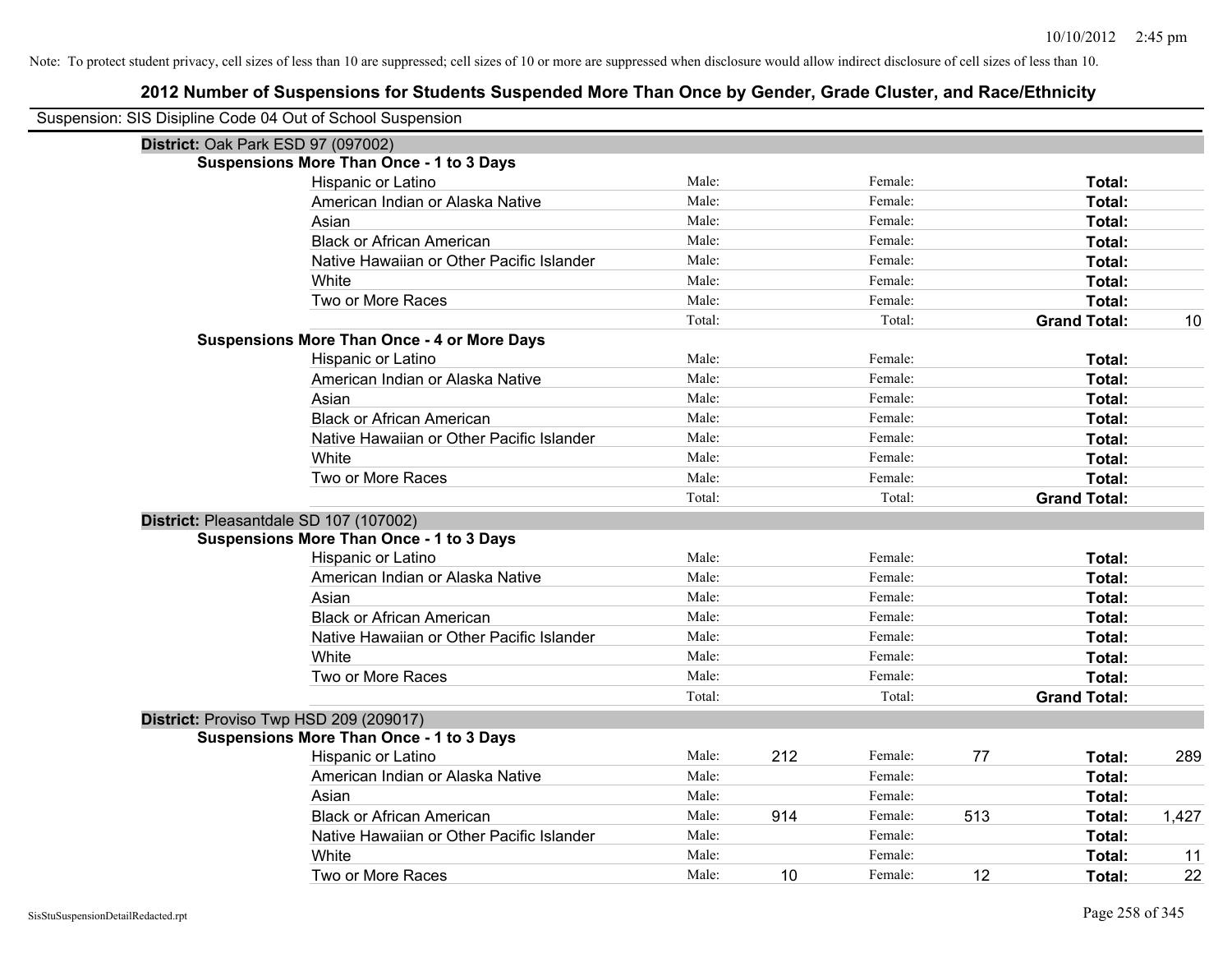| Suspension: SIS Disipline Code 04 Out of School Suspension |                                                    |        |     |         |     |                     |     |
|------------------------------------------------------------|----------------------------------------------------|--------|-----|---------|-----|---------------------|-----|
|                                                            |                                                    | Total: |     | Total:  |     | <b>Grand Total:</b> |     |
|                                                            | <b>Suspensions More Than Once - 4 or More Days</b> |        |     |         |     |                     |     |
|                                                            | Hispanic or Latino                                 | Male:  | 31  | Female: | 18  | Total:              | 49  |
|                                                            | American Indian or Alaska Native                   | Male:  |     | Female: |     | Total:              |     |
|                                                            | Asian                                              | Male:  |     | Female: |     | Total:              |     |
|                                                            | <b>Black or African American</b>                   | Male:  | 207 | Female: | 100 | Total:              | 307 |
|                                                            | Native Hawaiian or Other Pacific Islander          | Male:  |     | Female: |     | Total:              |     |
|                                                            | White                                              | Male:  |     | Female: |     | Total:              |     |
|                                                            | Two or More Races                                  | Male:  |     | Female: |     | Total:              |     |
|                                                            |                                                    | Total: |     | Total:  |     | <b>Grand Total:</b> | 367 |
|                                                            | District: Ridgewood CHSD 234 (234016)              |        |     |         |     |                     |     |
|                                                            | <b>Suspensions More Than Once - 1 to 3 Days</b>    |        |     |         |     |                     |     |
|                                                            | Hispanic or Latino                                 | Male:  |     | Female: |     | Total:              |     |
|                                                            | American Indian or Alaska Native                   | Male:  |     | Female: |     | Total:              |     |
|                                                            | Asian                                              | Male:  |     | Female: |     | Total:              |     |
|                                                            | <b>Black or African American</b>                   | Male:  |     | Female: |     | Total:              |     |
|                                                            | Native Hawaiian or Other Pacific Islander          | Male:  |     | Female: |     | Total:              |     |
|                                                            | White                                              | Male:  |     | Female: |     | Total:              | 18  |
|                                                            | Two or More Races                                  | Male:  |     | Female: |     | Total:              |     |
|                                                            |                                                    | Total: |     | Total:  |     | <b>Grand Total:</b> |     |
|                                                            | <b>Suspensions More Than Once - 4 or More Days</b> |        |     |         |     |                     |     |
|                                                            | Hispanic or Latino                                 | Male:  |     | Female: |     | Total:              |     |
|                                                            | American Indian or Alaska Native                   | Male:  |     | Female: |     | Total:              |     |
|                                                            | Asian                                              | Male:  |     | Female: |     | Total:              |     |
|                                                            | <b>Black or African American</b>                   | Male:  |     | Female: |     | Total:              |     |
|                                                            | Native Hawaiian or Other Pacific Islander          | Male:  |     | Female: |     | Total:              |     |
|                                                            | White                                              | Male:  |     | Female: |     | Total:              |     |
|                                                            | Two or More Races                                  | Male:  |     | Female: |     | Total:              |     |
|                                                            |                                                    | Total: |     | Total:  |     | <b>Grand Total:</b> |     |
|                                                            | District: River Forest SD 90 (090002)              |        |     |         |     |                     |     |
|                                                            | <b>Suspensions More Than Once - 1 to 3 Days</b>    |        |     |         |     |                     |     |
|                                                            | Hispanic or Latino                                 | Male:  |     | Female: |     | Total:              |     |
|                                                            | American Indian or Alaska Native                   | Male:  |     | Female: |     | Total:              |     |
|                                                            | Asian                                              | Male:  |     | Female: |     | Total:              |     |
|                                                            | <b>Black or African American</b>                   | Male:  |     | Female: |     | Total:              |     |
|                                                            | Native Hawaiian or Other Pacific Islander          | Male:  |     | Female: |     | Total:              |     |
|                                                            | White                                              | Male:  |     | Female: |     | Total:              |     |
|                                                            | Two or More Races                                  | Male:  |     | Female: |     | Total:              |     |
|                                                            |                                                    | Total: |     | Total:  |     | <b>Grand Total:</b> |     |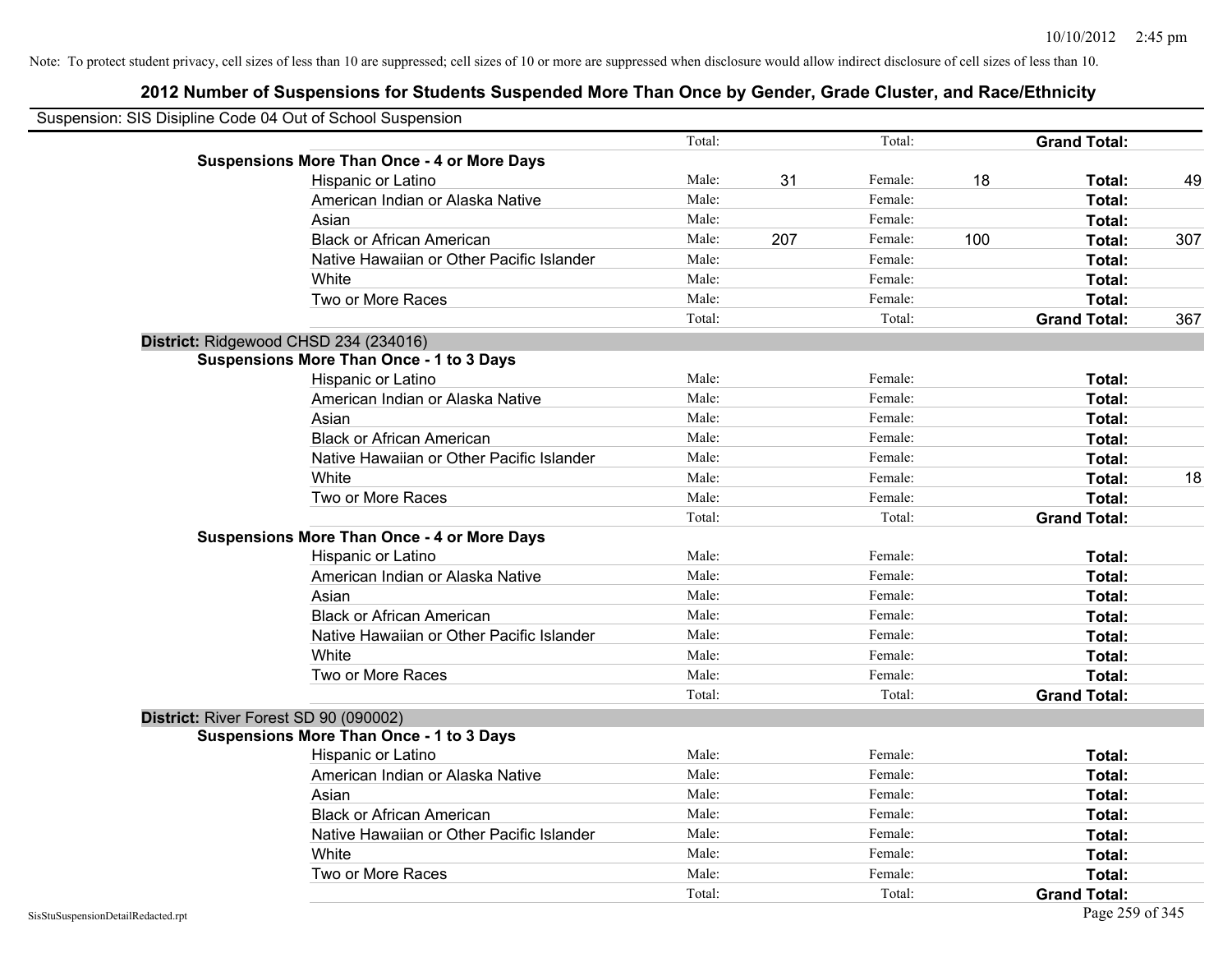| Suspension: SIS Disipline Code 04 Out of School Suspension |                                                    |        |         |                     |    |
|------------------------------------------------------------|----------------------------------------------------|--------|---------|---------------------|----|
| <b>District: River Grove SD 85-5 (085502)</b>              |                                                    |        |         |                     |    |
|                                                            | <b>Suspensions More Than Once - 1 to 3 Days</b>    |        |         |                     |    |
|                                                            | Hispanic or Latino                                 | Male:  | Female: | Total:              |    |
|                                                            | American Indian or Alaska Native                   | Male:  | Female: | Total:              |    |
|                                                            | Asian                                              | Male:  | Female: | Total:              |    |
|                                                            | <b>Black or African American</b>                   | Male:  | Female: | Total:              |    |
|                                                            | Native Hawaiian or Other Pacific Islander          | Male:  | Female: | Total:              |    |
|                                                            | White                                              | Male:  | Female: | Total:              |    |
|                                                            | Two or More Races                                  | Male:  | Female: | Total:              |    |
|                                                            |                                                    | Total: | Total:  | <b>Grand Total:</b> |    |
|                                                            | <b>Suspensions More Than Once - 4 or More Days</b> |        |         |                     |    |
|                                                            | Hispanic or Latino                                 | Male:  | Female: | Total:              |    |
|                                                            | American Indian or Alaska Native                   | Male:  | Female: | Total:              |    |
|                                                            | Asian                                              | Male:  | Female: | Total:              |    |
|                                                            | <b>Black or African American</b>                   | Male:  | Female: | Total:              |    |
|                                                            | Native Hawaiian or Other Pacific Islander          | Male:  | Female: | Total:              |    |
|                                                            | White                                              | Male:  | Female: | Total:              |    |
|                                                            | Two or More Races                                  | Male:  | Female: | Total:              |    |
|                                                            |                                                    | Total: | Total:  | <b>Grand Total:</b> |    |
| District: Riverside SD 96 (096002)                         |                                                    |        |         |                     |    |
|                                                            | <b>Suspensions More Than Once - 1 to 3 Days</b>    |        |         |                     |    |
|                                                            | Hispanic or Latino                                 | Male:  | Female: | Total:              |    |
|                                                            | American Indian or Alaska Native                   | Male:  | Female: | Total:              |    |
|                                                            | Asian                                              | Male:  | Female: | Total:              |    |
|                                                            | <b>Black or African American</b>                   | Male:  | Female: | Total:              |    |
|                                                            | Native Hawaiian or Other Pacific Islander          | Male:  | Female: | Total:              |    |
|                                                            | White                                              | Male:  | Female: | Total:              |    |
|                                                            | Two or More Races                                  | Male:  | Female: | Total:              |    |
|                                                            |                                                    | Total: | Total:  | <b>Grand Total:</b> |    |
|                                                            | District: Riverside-Brookfield Twp SD 208 (208017) |        |         |                     |    |
|                                                            | <b>Suspensions More Than Once - 1 to 3 Days</b>    |        |         |                     |    |
|                                                            | Hispanic or Latino                                 | Male:  | Female: | Total:              | 19 |
|                                                            | American Indian or Alaska Native                   | Male:  | Female: | Total:              |    |
|                                                            | Asian                                              | Male:  | Female: | Total:              |    |
|                                                            | <b>Black or African American</b>                   | Male:  | Female: | Total:              | 12 |
|                                                            | Native Hawaiian or Other Pacific Islander          | Male:  | Female: | Total:              |    |
|                                                            | White                                              | Male:  | Female: | Total:              | 43 |
|                                                            | Two or More Races                                  | Male:  | Female: | Total:              |    |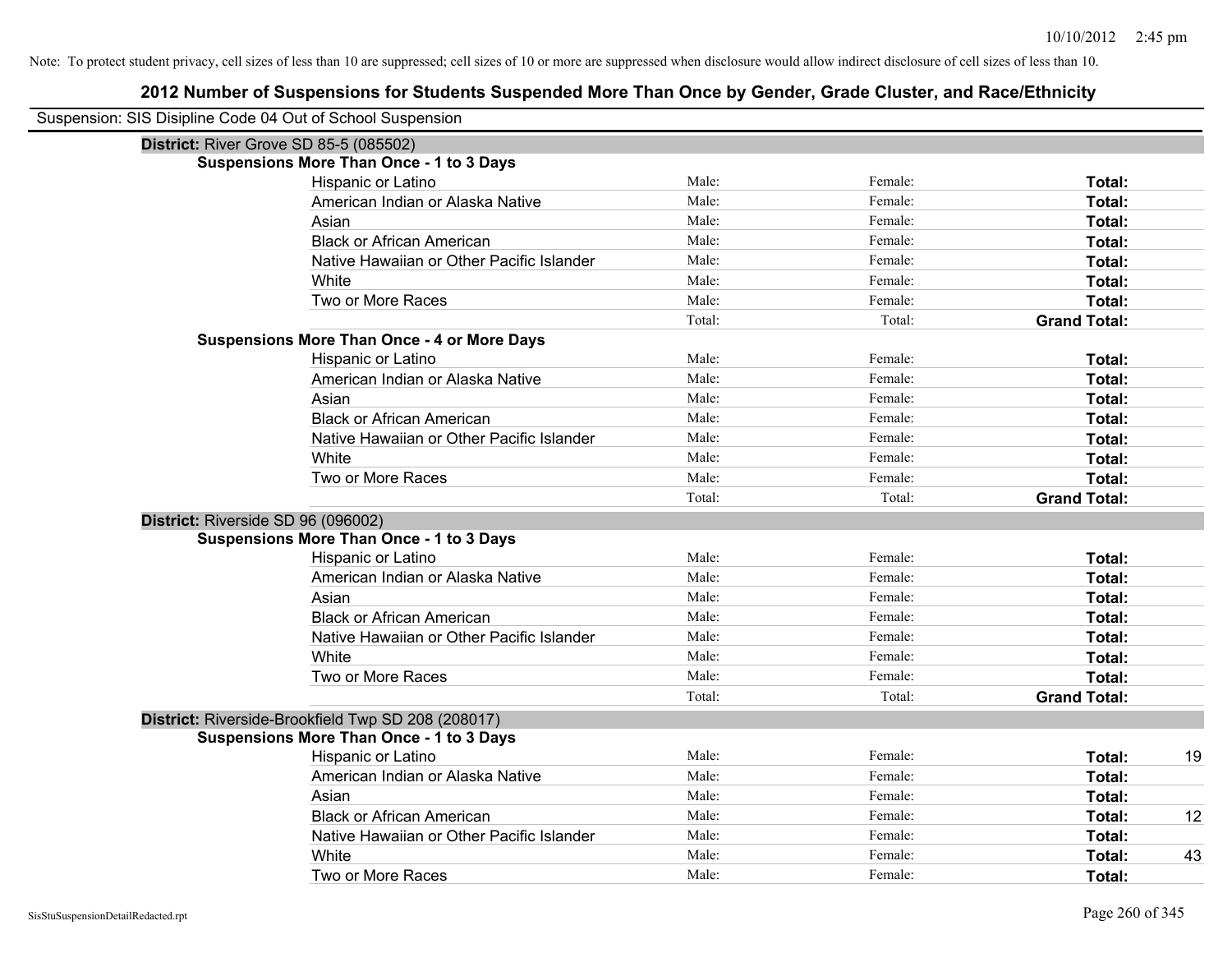|                                 | Suspension: SIS Disipline Code 04 Out of School Suspension |        |    |         |    |                     |    |
|---------------------------------|------------------------------------------------------------|--------|----|---------|----|---------------------|----|
|                                 |                                                            | Total: |    | Total:  |    | <b>Grand Total:</b> |    |
|                                 | <b>Suspensions More Than Once - 4 or More Days</b>         |        |    |         |    |                     |    |
|                                 | Hispanic or Latino                                         | Male:  |    | Female: |    | Total:              |    |
|                                 | American Indian or Alaska Native                           | Male:  |    | Female: |    | Total:              |    |
|                                 | Asian                                                      | Male:  |    | Female: |    | Total:              |    |
|                                 | <b>Black or African American</b>                           | Male:  |    | Female: |    | Total:              |    |
|                                 | Native Hawaiian or Other Pacific Islander                  | Male:  |    | Female: |    | Total:              |    |
|                                 | White                                                      | Male:  |    | Female: |    | Total:              |    |
|                                 | Two or More Races                                          | Male:  |    | Female: |    | Total:              |    |
|                                 |                                                            | Total: |    | Total:  |    | <b>Grand Total:</b> | 13 |
|                                 | District: Westchester SD 92-5 (092502)                     |        |    |         |    |                     |    |
|                                 | <b>Suspensions More Than Once - 1 to 3 Days</b>            |        |    |         |    |                     |    |
|                                 | Hispanic or Latino                                         | Male:  |    | Female: |    | Total:              | 10 |
|                                 | American Indian or Alaska Native                           | Male:  |    | Female: |    | Total:              |    |
|                                 | Asian                                                      | Male:  |    | Female: |    | Total:              |    |
|                                 | <b>Black or African American</b>                           | Male:  |    | Female: |    | Total:              |    |
|                                 | Native Hawaiian or Other Pacific Islander                  | Male:  |    | Female: |    | Total:              |    |
|                                 | White                                                      | Male:  |    | Female: |    | Total:              |    |
|                                 | Two or More Races                                          | Male:  |    | Female: |    | Total:              |    |
|                                 |                                                            | Total: |    | Total:  |    | <b>Grand Total:</b> |    |
| County: Non-Public School (000) |                                                            |        |    |         |    |                     |    |
|                                 | District: Region 06 West Cook ISC 2 (000000)               |        |    |         |    |                     |    |
|                                 | <b>Suspensions More Than Once - 1 to 3 Days</b>            |        |    |         |    |                     |    |
|                                 | Hispanic or Latino                                         | Male:  | 14 | Female: | 12 | Total:              | 26 |
|                                 | American Indian or Alaska Native                           | Male:  |    | Female: |    | <b>Total:</b>       |    |
|                                 | Asian                                                      | Male:  |    | Female: |    | Total:              |    |
|                                 | <b>Black or African American</b>                           | Male:  |    | Female: |    | Total:              | 17 |
|                                 | Native Hawaiian or Other Pacific Islander                  | Male:  |    | Female: |    | Total:              |    |
|                                 | White                                                      | Male:  |    | Female: |    | Total:              |    |
|                                 | Two or More Races                                          | Male:  |    | Female: |    | Total:              |    |
|                                 |                                                            | Total: |    | Total:  |    | <b>Grand Total:</b> |    |
|                                 | <b>Suspensions More Than Once - 4 or More Days</b>         |        |    |         |    |                     |    |
|                                 | Hispanic or Latino                                         | Male:  |    | Female: |    | Total:              |    |
|                                 | American Indian or Alaska Native                           | Male:  |    | Female: |    | Total:              |    |
|                                 | Asian                                                      | Male:  |    | Female: |    | Total:              |    |
|                                 | <b>Black or African American</b>                           | Male:  |    | Female: |    | Total:              |    |
|                                 | Native Hawaiian or Other Pacific Islander                  | Male:  |    | Female: |    | Total:              |    |
|                                 | White                                                      | Male:  |    | Female: |    | <b>Total:</b>       |    |
|                                 | Two or More Races                                          | Male:  |    | Female: |    | Total:              |    |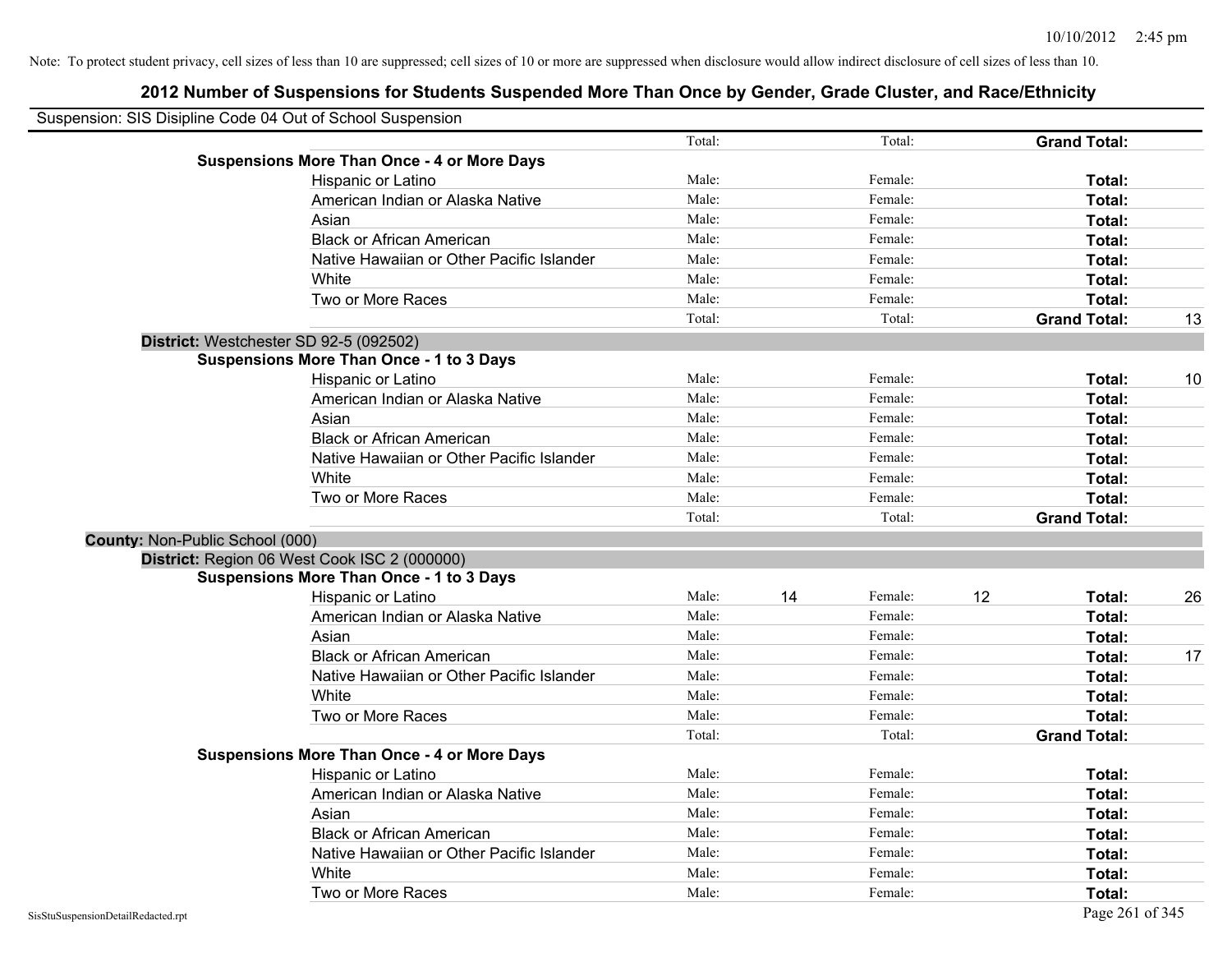| Suspension: SIS Disipline Code 04 Out of School Suspension |                                                    |        |         |                     |    |
|------------------------------------------------------------|----------------------------------------------------|--------|---------|---------------------|----|
|                                                            |                                                    | Total: | Total:  | <b>Grand Total:</b> |    |
| Region: Region 07 South Cook ISC 4 (07)                    |                                                    |        |         |                     |    |
| County: Cook (016)                                         |                                                    |        |         |                     |    |
|                                                            | District: Alsip-Hazlgrn-Oaklwn SD 126 (126002)     |        |         |                     |    |
|                                                            | <b>Suspensions More Than Once - 1 to 3 Days</b>    |        |         |                     |    |
|                                                            | Hispanic or Latino                                 | Male:  | Female: | Total:              |    |
|                                                            | American Indian or Alaska Native                   | Male:  | Female: | Total:              |    |
|                                                            | Asian                                              | Male:  | Female: | Total:              |    |
|                                                            | <b>Black or African American</b>                   | Male:  | Female: | Total:              |    |
|                                                            | Native Hawaiian or Other Pacific Islander          | Male:  | Female: | Total:              |    |
|                                                            | White                                              | Male:  | Female: | Total:              |    |
|                                                            | Two or More Races                                  | Male:  | Female: | Total:              |    |
|                                                            |                                                    | Total: | Total:  | <b>Grand Total:</b> | 12 |
|                                                            | <b>Suspensions More Than Once - 4 or More Days</b> |        |         |                     |    |
|                                                            | Hispanic or Latino                                 | Male:  | Female: | Total:              |    |
|                                                            | American Indian or Alaska Native                   | Male:  | Female: | Total:              |    |
|                                                            | Asian                                              | Male:  | Female: | Total:              |    |
|                                                            | <b>Black or African American</b>                   | Male:  | Female: | Total:              |    |
|                                                            | Native Hawaiian or Other Pacific Islander          | Male:  | Female: | Total:              |    |
|                                                            | White                                              | Male:  | Female: | Total:              |    |
|                                                            | Two or More Races                                  | Male:  | Female: | Total:              |    |
|                                                            |                                                    | Total: | Total:  | <b>Grand Total:</b> |    |
|                                                            | District: Arbor Park SD 145 (145002)               |        |         |                     |    |
|                                                            | <b>Suspensions More Than Once - 1 to 3 Days</b>    |        |         |                     |    |
|                                                            | Hispanic or Latino                                 | Male:  | Female: | Total:              |    |
|                                                            | American Indian or Alaska Native                   | Male:  | Female: | Total:              |    |
|                                                            | Asian                                              | Male:  | Female: | Total:              |    |
|                                                            | <b>Black or African American</b>                   | Male:  | Female: | Total:              |    |
|                                                            | Native Hawaiian or Other Pacific Islander          | Male:  | Female: | Total:              |    |
|                                                            | White                                              | Male:  | Female: | Total:              |    |
|                                                            | Two or More Races                                  | Male:  | Female: | Total:              |    |
|                                                            |                                                    | Total: | Total:  | <b>Grand Total:</b> | 11 |
|                                                            | <b>Suspensions More Than Once - 4 or More Days</b> |        |         |                     |    |
|                                                            | Hispanic or Latino                                 | Male:  | Female: | Total:              |    |
|                                                            | American Indian or Alaska Native                   | Male:  | Female: | Total:              |    |
|                                                            | Asian                                              | Male:  | Female: | Total:              |    |
|                                                            | <b>Black or African American</b>                   | Male:  | Female: | Total:              |    |
|                                                            |                                                    |        |         |                     |    |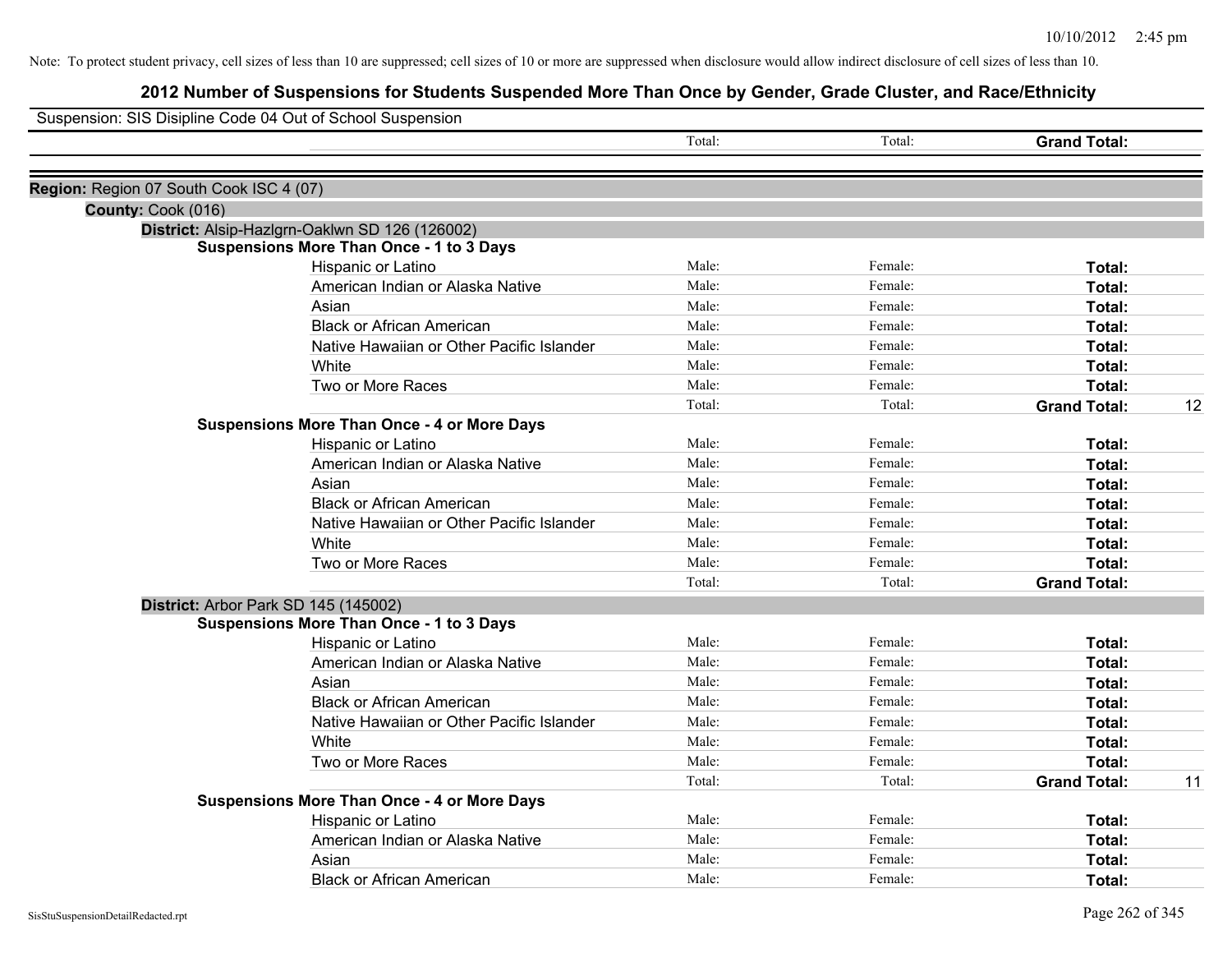|                                    | Suspension: SIS Disipline Code 04 Out of School Suspension |        |       |         |     |                     |       |
|------------------------------------|------------------------------------------------------------|--------|-------|---------|-----|---------------------|-------|
|                                    | Native Hawaiian or Other Pacific Islander                  | Male:  |       | Female: |     | Total:              |       |
|                                    | White                                                      | Male:  |       | Female: |     | Total:              |       |
|                                    | Two or More Races                                          | Male:  |       | Female: |     | Total:              |       |
|                                    |                                                            | Total: |       | Total:  |     | <b>Grand Total:</b> |       |
|                                    | District: Argo CHSD 217 (217016)                           |        |       |         |     |                     |       |
|                                    | <b>Suspensions More Than Once - 1 to 3 Days</b>            |        |       |         |     |                     |       |
|                                    | Hispanic or Latino                                         | Male:  | 80    | Female: | 22  | Total:              | 102   |
|                                    | American Indian or Alaska Native                           | Male:  |       | Female: |     | Total:              |       |
|                                    | Asian                                                      | Male:  |       | Female: |     | Total:              |       |
|                                    | <b>Black or African American</b>                           | Male:  | 58    | Female: | 22  | Total:              | 80    |
|                                    | Native Hawaiian or Other Pacific Islander                  | Male:  |       | Female: |     | Total:              |       |
|                                    | White                                                      | Male:  | 96    | Female: | 17  | Total:              | 113   |
|                                    | Two or More Races                                          | Male:  |       | Female: |     | Total:              |       |
|                                    |                                                            | Total: |       | Total:  |     | <b>Grand Total:</b> |       |
|                                    | <b>Suspensions More Than Once - 4 or More Days</b>         |        |       |         |     |                     |       |
|                                    | Hispanic or Latino                                         | Male:  |       | Female: |     | Total:              | 12    |
|                                    | American Indian or Alaska Native                           | Male:  |       | Female: |     | Total:              |       |
|                                    | Asian                                                      | Male:  |       | Female: |     | Total:              |       |
|                                    | <b>Black or African American</b>                           | Male:  |       | Female: |     | Total:              | 15    |
|                                    | Native Hawaiian or Other Pacific Islander                  | Male:  |       | Female: |     | Total:              |       |
|                                    | White                                                      | Male:  |       | Female: |     | Total:              | 18    |
|                                    | Two or More Races                                          | Male:  |       | Female: |     | Total:              |       |
|                                    |                                                            | Total: |       | Total:  |     | <b>Grand Total:</b> |       |
|                                    | District: Bloom Twp HSD 206 (206017)                       |        |       |         |     |                     |       |
|                                    | <b>Suspensions More Than Once - 1 to 3 Days</b>            |        |       |         |     |                     |       |
|                                    | Hispanic or Latino                                         | Male:  | 162   | Female: | 45  | Total:              | 207   |
|                                    | American Indian or Alaska Native                           | Male:  |       | Female: |     | Total:              |       |
|                                    | Asian                                                      | Male:  |       | Female: |     | Total:              |       |
|                                    | <b>Black or African American</b>                           | Male:  | 1,019 | Female: | 548 | Total:              | 1,567 |
|                                    | Native Hawaiian or Other Pacific Islander                  | Male:  |       | Female: |     | Total:              |       |
|                                    | White                                                      | Male:  | 45    | Female: | 15  | Total:              | 60    |
|                                    | Two or More Races                                          | Male:  | 47    | Female: | 23  | Total:              | 70    |
|                                    |                                                            | Total: |       | Total:  |     | <b>Grand Total:</b> |       |
|                                    | <b>Suspensions More Than Once - 4 or More Days</b>         |        |       |         |     |                     |       |
|                                    | Hispanic or Latino                                         | Male:  | 34    | Female: | 13  | Total:              | 47    |
|                                    | American Indian or Alaska Native                           | Male:  |       | Female: |     | Total:              |       |
|                                    | Asian                                                      | Male:  |       | Female: |     | Total:              |       |
|                                    | <b>Black or African American</b>                           | Male:  | 311   | Female: | 150 | Total:              | 461   |
|                                    | Native Hawaiian or Other Pacific Islander                  | Male:  |       | Female: |     | Total:              |       |
| SisStuSuspensionDetailRedacted.rpt |                                                            |        |       |         |     | Page 263 of 345     |       |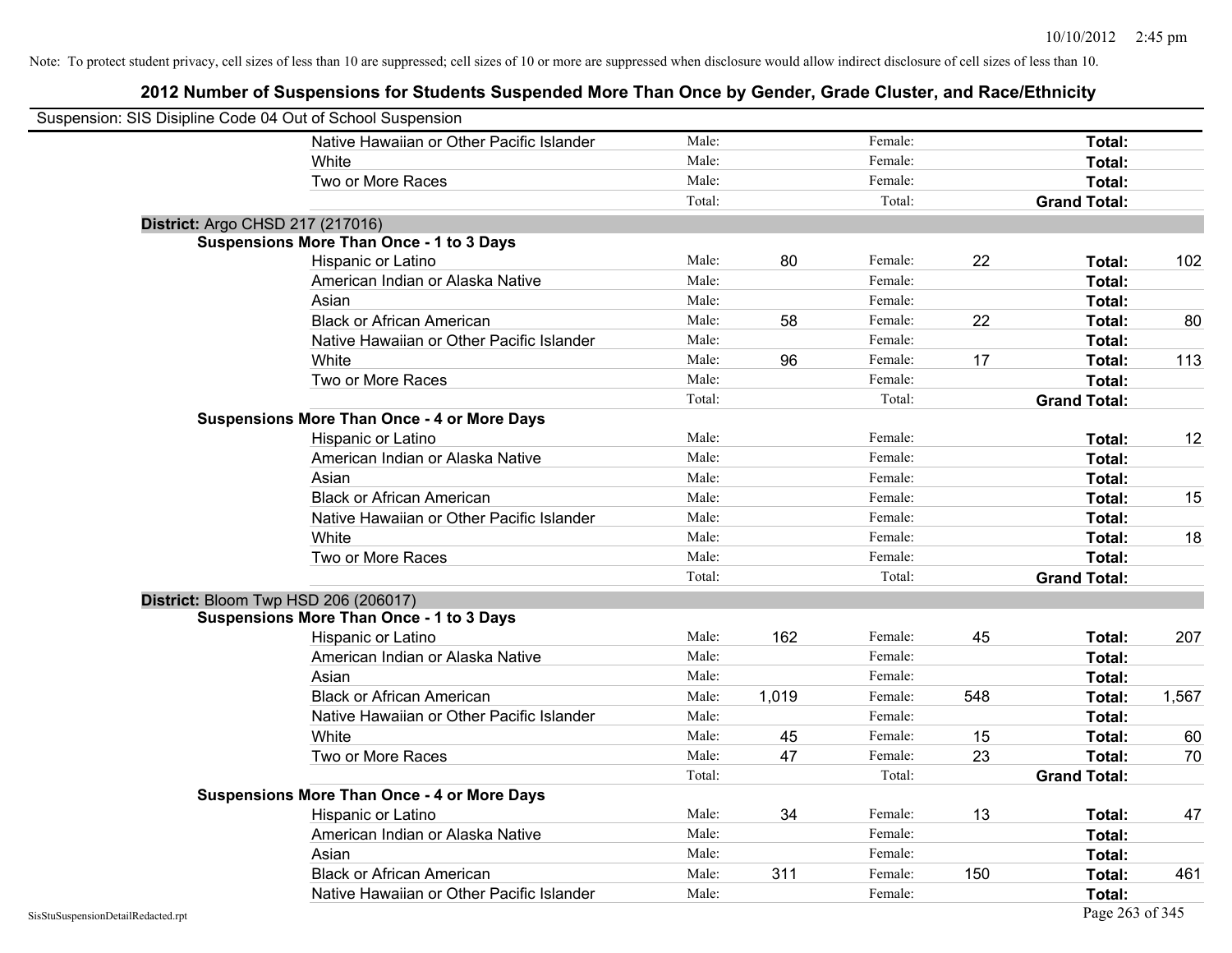| Suspension: SIS Disipline Code 04 Out of School Suspension |                                                    |        |    |         |    |                     |     |
|------------------------------------------------------------|----------------------------------------------------|--------|----|---------|----|---------------------|-----|
|                                                            | White                                              | Male:  |    | Female: |    | Total:              | 21  |
|                                                            | Two or More Races                                  | Male:  |    | Female: |    | Total:              | 16  |
|                                                            |                                                    | Total: |    | Total:  |    | <b>Grand Total:</b> |     |
|                                                            | District: Bremen CHSD 228 (228016)                 |        |    |         |    |                     |     |
|                                                            | <b>Suspensions More Than Once - 1 to 3 Days</b>    |        |    |         |    |                     |     |
|                                                            | Hispanic or Latino                                 | Male:  | 18 | Female: | 15 | Total:              | 33  |
|                                                            | American Indian or Alaska Native                   | Male:  |    | Female: |    | Total:              |     |
|                                                            | Asian                                              | Male:  |    | Female: |    | Total:              |     |
|                                                            | <b>Black or African American</b>                   | Male:  | 98 | Female: | 85 | Total:              | 183 |
|                                                            | Native Hawaiian or Other Pacific Islander          | Male:  |    | Female: |    | Total:              |     |
|                                                            | White                                              | Male:  | 54 | Female: | 16 | Total:              | 70  |
|                                                            | Two or More Races                                  | Male:  |    | Female: |    | Total:              |     |
|                                                            |                                                    | Total: |    | Total:  |    | <b>Grand Total:</b> |     |
|                                                            | <b>Suspensions More Than Once - 4 or More Days</b> |        |    |         |    |                     |     |
|                                                            | Hispanic or Latino                                 | Male:  |    | Female: |    | Total:              | 10  |
|                                                            | American Indian or Alaska Native                   | Male:  |    | Female: |    | Total:              |     |
|                                                            | Asian                                              | Male:  |    | Female: |    | Total:              |     |
|                                                            | <b>Black or African American</b>                   | Male:  | 29 | Female: | 30 | Total:              | 59  |
|                                                            | Native Hawaiian or Other Pacific Islander          | Male:  |    | Female: |    | Total:              |     |
|                                                            | White                                              | Male:  |    | Female: |    | Total:              | 13  |
|                                                            | Two or More Races                                  | Male:  |    | Female: |    | Total:              |     |
|                                                            |                                                    | Total: |    | Total:  |    | <b>Grand Total:</b> |     |
|                                                            | District: Brookwood SD 167 (167002)                |        |    |         |    |                     |     |
|                                                            | <b>Suspensions More Than Once - 1 to 3 Days</b>    |        |    |         |    |                     |     |
|                                                            | Hispanic or Latino                                 | Male:  |    | Female: |    | Total:              |     |
|                                                            | American Indian or Alaska Native                   | Male:  |    | Female: |    | Total:              |     |
|                                                            | Asian                                              | Male:  |    | Female: |    | Total:              |     |
|                                                            | <b>Black or African American</b>                   | Male:  |    | Female: |    | Total:              | 10  |
|                                                            | Native Hawaiian or Other Pacific Islander          | Male:  |    | Female: |    | Total:              |     |
|                                                            | White                                              | Male:  |    | Female: |    | Total:              |     |
|                                                            | Two or More Races                                  | Male:  |    | Female: |    | Total:              |     |
|                                                            |                                                    | Total: |    | Total:  |    | <b>Grand Total:</b> |     |
|                                                            | <b>Suspensions More Than Once - 4 or More Days</b> |        |    |         |    |                     |     |
|                                                            | Hispanic or Latino                                 | Male:  |    | Female: |    | Total:              |     |
|                                                            | American Indian or Alaska Native                   | Male:  |    | Female: |    | Total:              |     |
|                                                            | Asian                                              | Male:  |    | Female: |    | Total:              |     |
|                                                            | <b>Black or African American</b>                   | Male:  |    | Female: |    | Total:              |     |
|                                                            | Native Hawaiian or Other Pacific Islander          | Male:  |    | Female: |    | Total:              |     |
|                                                            | White                                              | Male:  |    | Female: |    | Total:              |     |
| SisStuSuspensionDetailRedacted.rpt                         |                                                    |        |    |         |    | Page 264 of 345     |     |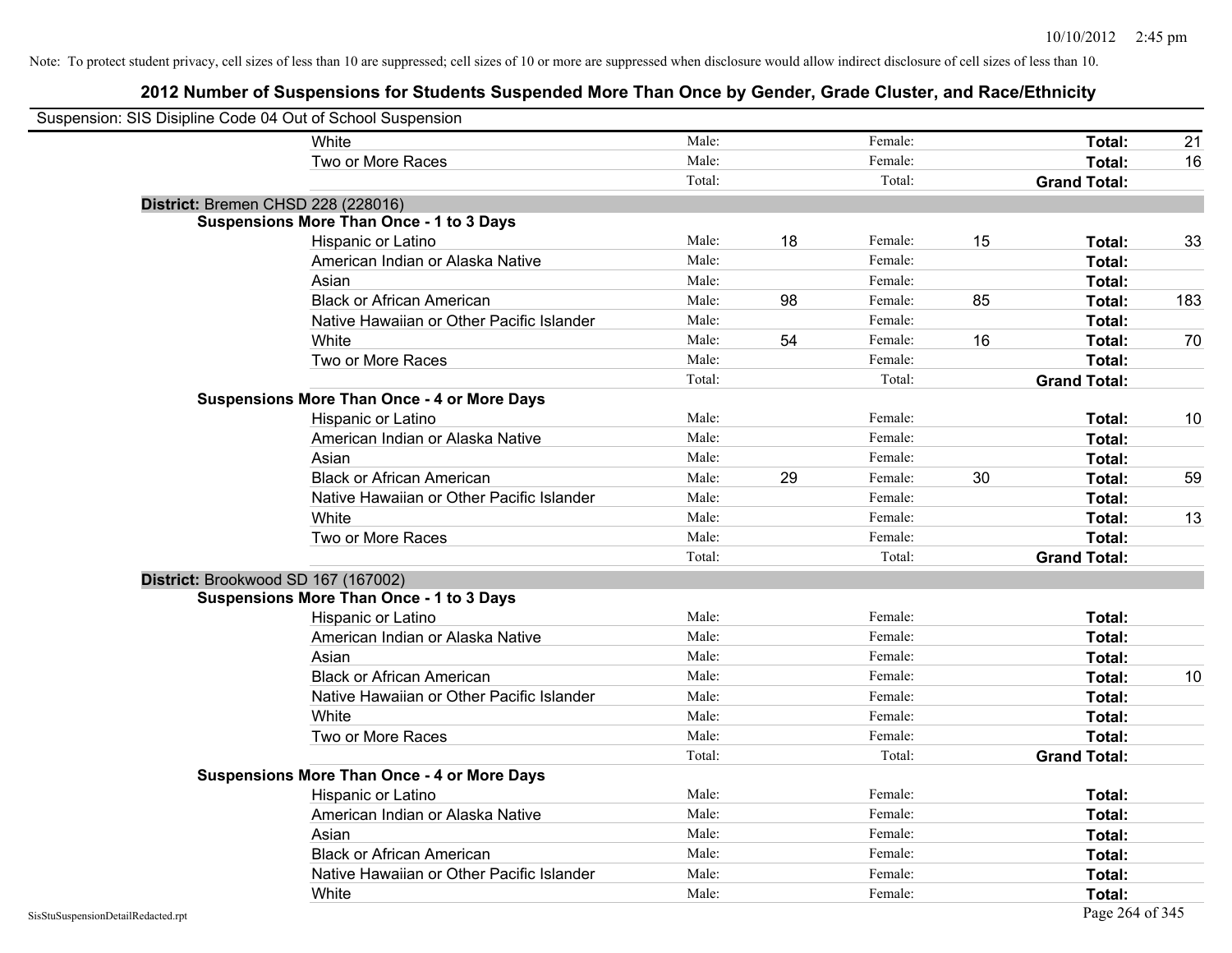|                                    | Suspension: SIS Disipline Code 04 Out of School Suspension |        |     |         |    |                     |     |
|------------------------------------|------------------------------------------------------------|--------|-----|---------|----|---------------------|-----|
|                                    | Two or More Races                                          | Male:  |     | Female: |    | Total:              |     |
|                                    |                                                            | Total: |     | Total:  |    | <b>Grand Total:</b> |     |
|                                    | District: Burbank SD 111 (111002)                          |        |     |         |    |                     |     |
|                                    | <b>Suspensions More Than Once - 1 to 3 Days</b>            |        |     |         |    |                     |     |
|                                    | Hispanic or Latino                                         | Male:  | 23  | Female: | 16 | Total:              | 39  |
|                                    | American Indian or Alaska Native                           | Male:  |     | Female: |    | Total:              |     |
|                                    | Asian                                                      | Male:  |     | Female: |    | Total:              |     |
|                                    | <b>Black or African American</b>                           | Male:  |     | Female: |    | Total:              |     |
|                                    | Native Hawaiian or Other Pacific Islander                  | Male:  |     | Female: |    | Total:              |     |
|                                    | White                                                      | Male:  | 20  | Female: | 12 | Total:              | 32  |
|                                    | Two or More Races                                          | Male:  |     | Female: |    | Total:              |     |
|                                    |                                                            | Total: |     | Total:  |    | <b>Grand Total:</b> |     |
|                                    | <b>Suspensions More Than Once - 4 or More Days</b>         |        |     |         |    |                     |     |
|                                    | Hispanic or Latino                                         | Male:  |     | Female: |    | Total:              |     |
|                                    | American Indian or Alaska Native                           | Male:  |     | Female: |    | Total:              |     |
|                                    | Asian                                                      | Male:  |     | Female: |    | Total:              |     |
|                                    | <b>Black or African American</b>                           | Male:  |     | Female: |    | Total:              |     |
|                                    | Native Hawaiian or Other Pacific Islander                  | Male:  |     | Female: |    | Total:              |     |
|                                    | White                                                      | Male:  |     | Female: |    | Total:              |     |
|                                    | Two or More Races                                          | Male:  |     | Female: |    | Total:              |     |
|                                    |                                                            | Total: |     | Total:  |    | <b>Grand Total:</b> |     |
|                                    | District: Calumet City SD 155 (155002)                     |        |     |         |    |                     |     |
|                                    | <b>Suspensions More Than Once - 1 to 3 Days</b>            |        |     |         |    |                     |     |
|                                    | Hispanic or Latino                                         | Male:  | 21  | Female: | 11 | Total:              | 32  |
|                                    | American Indian or Alaska Native                           | Male:  |     | Female: |    | Total:              |     |
|                                    | Asian                                                      | Male:  |     | Female: |    | Total:              |     |
|                                    | <b>Black or African American</b>                           | Male:  | 100 | Female: | 82 | Total:              | 182 |
|                                    | Native Hawaiian or Other Pacific Islander                  | Male:  |     | Female: |    | Total:              |     |
|                                    | White                                                      | Male:  |     | Female: |    | Total:              | 11  |
|                                    | Two or More Races                                          | Male:  |     | Female: |    | Total:              |     |
|                                    |                                                            | Total: |     | Total:  |    | <b>Grand Total:</b> |     |
|                                    | <b>Suspensions More Than Once - 4 or More Days</b>         |        |     |         |    |                     |     |
|                                    | Hispanic or Latino                                         | Male:  |     | Female: |    | Total:              |     |
|                                    | American Indian or Alaska Native                           | Male:  |     | Female: |    | Total:              |     |
|                                    | Asian                                                      | Male:  |     | Female: |    | Total:              |     |
|                                    | <b>Black or African American</b>                           | Male:  | 14  | Female: | 18 | Total:              | 32  |
|                                    | Native Hawaiian or Other Pacific Islander                  | Male:  |     | Female: |    | Total:              |     |
|                                    | White                                                      | Male:  |     | Female: |    | Total:              |     |
|                                    | Two or More Races                                          | Male:  |     | Female: |    | Total:              |     |
| SisStuSuspensionDetailRedacted.rpt |                                                            |        |     |         |    | Page 265 of 345     |     |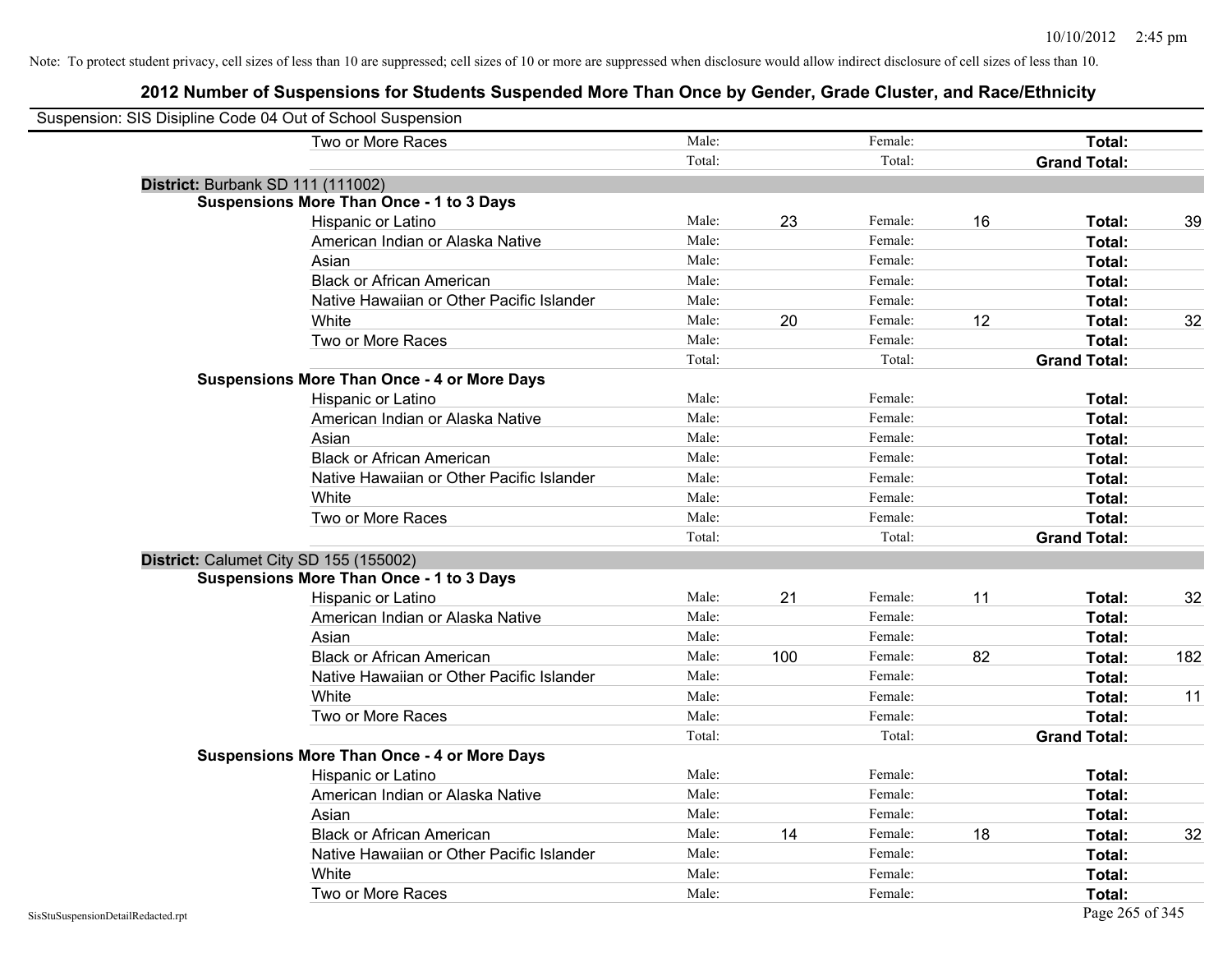| Suspension: SIS Disipline Code 04 Out of School Suspension |                                                    |        |    |         |    |                     |    |
|------------------------------------------------------------|----------------------------------------------------|--------|----|---------|----|---------------------|----|
|                                                            |                                                    | Total: |    | Total:  |    | <b>Grand Total:</b> | 43 |
| District: Calumet Public SD 132 (132002)                   |                                                    |        |    |         |    |                     |    |
|                                                            | <b>Suspensions More Than Once - 1 to 3 Days</b>    |        |    |         |    |                     |    |
|                                                            | Hispanic or Latino                                 | Male:  |    | Female: |    | Total:              |    |
|                                                            | American Indian or Alaska Native                   | Male:  |    | Female: |    | Total:              |    |
|                                                            | Asian                                              | Male:  |    | Female: |    | Total:              |    |
|                                                            | <b>Black or African American</b>                   | Male:  | 37 | Female: | 15 | Total:              | 52 |
|                                                            | Native Hawaiian or Other Pacific Islander          | Male:  |    | Female: |    | Total:              |    |
|                                                            | White                                              | Male:  |    | Female: |    | Total:              |    |
|                                                            | Two or More Races                                  | Male:  |    | Female: |    | Total:              |    |
|                                                            |                                                    | Total: |    | Total:  |    | <b>Grand Total:</b> |    |
|                                                            | <b>Suspensions More Than Once - 4 or More Days</b> |        |    |         |    |                     |    |
|                                                            | Hispanic or Latino                                 | Male:  |    | Female: |    | Total:              |    |
|                                                            | American Indian or Alaska Native                   | Male:  |    | Female: |    | Total:              |    |
|                                                            | Asian                                              | Male:  |    | Female: |    | Total:              |    |
|                                                            | <b>Black or African American</b>                   | Male:  | 16 | Female: | 11 | Total:              | 27 |
|                                                            | Native Hawaiian or Other Pacific Islander          | Male:  |    | Female: |    | Total:              |    |
|                                                            | White                                              | Male:  |    | Female: |    | Total:              |    |
|                                                            | Two or More Races                                  | Male:  |    | Female: |    | Total:              |    |
|                                                            |                                                    | Total: |    | Total:  |    | <b>Grand Total:</b> |    |
| District: CCSD 146 (146004)                                |                                                    |        |    |         |    |                     |    |
|                                                            | <b>Suspensions More Than Once - 1 to 3 Days</b>    |        |    |         |    |                     |    |
|                                                            | Hispanic or Latino                                 | Male:  |    | Female: |    | Total:              |    |
|                                                            | American Indian or Alaska Native                   | Male:  |    | Female: |    | Total:              |    |
|                                                            | Asian                                              | Male:  |    | Female: |    | Total:              |    |
|                                                            | <b>Black or African American</b>                   | Male:  |    | Female: |    | Total:              |    |
|                                                            | Native Hawaiian or Other Pacific Islander          | Male:  |    | Female: |    | Total:              |    |
|                                                            | White                                              | Male:  |    | Female: |    | Total:              | 21 |
|                                                            | Two or More Races                                  | Male:  |    | Female: |    | Total:              |    |
|                                                            |                                                    | Total: |    | Total:  |    | <b>Grand Total:</b> |    |
|                                                            | <b>Suspensions More Than Once - 4 or More Days</b> |        |    |         |    |                     |    |
|                                                            | Hispanic or Latino                                 | Male:  |    | Female: |    | Total:              |    |
|                                                            | American Indian or Alaska Native                   | Male:  |    | Female: |    | Total:              |    |
|                                                            | Asian                                              | Male:  |    | Female: |    | Total:              |    |
|                                                            | <b>Black or African American</b>                   | Male:  |    | Female: |    | Total:              |    |
|                                                            | Native Hawaiian or Other Pacific Islander          | Male:  |    | Female: |    | Total:              |    |
|                                                            | White                                              | Male:  |    | Female: |    | Total:              |    |
|                                                            | Two or More Races                                  | Male:  |    | Female: |    | Total:              |    |
|                                                            |                                                    | Total: |    | Total:  |    | <b>Grand Total:</b> |    |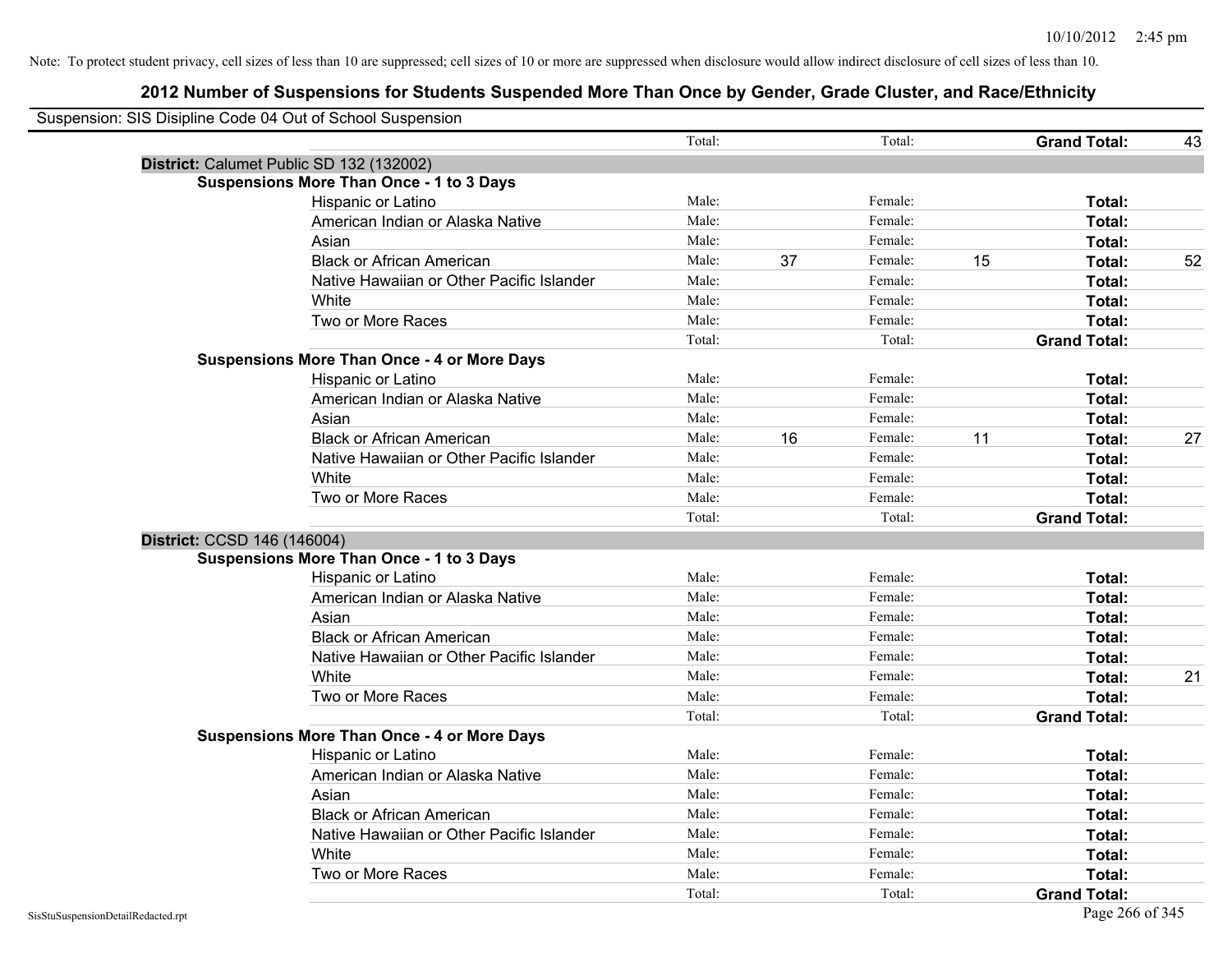| Suspension: SIS Disipline Code 04 Out of School Suspension |                                                    |        |    |         |    |                     |     |
|------------------------------------------------------------|----------------------------------------------------|--------|----|---------|----|---------------------|-----|
| District: CCSD 168 (168004)                                |                                                    |        |    |         |    |                     |     |
|                                                            | <b>Suspensions More Than Once - 1 to 3 Days</b>    |        |    |         |    |                     |     |
|                                                            | Hispanic or Latino                                 | Male:  |    | Female: |    | Total:              |     |
|                                                            | American Indian or Alaska Native                   | Male:  |    | Female: |    | Total:              |     |
|                                                            | Asian                                              | Male:  |    | Female: |    | Total:              |     |
|                                                            | <b>Black or African American</b>                   | Male:  | 53 | Female: | 43 | Total:              | 96  |
|                                                            | Native Hawaiian or Other Pacific Islander          | Male:  |    | Female: |    | Total:              |     |
|                                                            | White                                              | Male:  |    | Female: |    | Total:              |     |
|                                                            | Two or More Races                                  | Male:  |    | Female: |    | Total:              |     |
|                                                            |                                                    | Total: |    | Total:  |    | <b>Grand Total:</b> |     |
|                                                            | <b>Suspensions More Than Once - 4 or More Days</b> |        |    |         |    |                     |     |
|                                                            | Hispanic or Latino                                 | Male:  |    | Female: |    | Total:              |     |
|                                                            | American Indian or Alaska Native                   | Male:  |    | Female: |    | Total:              |     |
|                                                            | Asian                                              | Male:  |    | Female: |    | Total:              |     |
|                                                            | <b>Black or African American</b>                   | Male:  | 21 | Female: | 15 | Total:              | 36  |
|                                                            | Native Hawaiian or Other Pacific Islander          | Male:  |    | Female: |    | Total:              |     |
|                                                            | White                                              | Male:  |    | Female: |    | Total:              |     |
|                                                            | Two or More Races                                  | Male:  |    | Female: |    | Total:              |     |
|                                                            |                                                    | Total: |    | Total:  |    | <b>Grand Total:</b> |     |
|                                                            | District: Central Stickney SD 110 (110002)         |        |    |         |    |                     |     |
|                                                            | Suspensions More Than Once - 1 to 3 Days           |        |    |         |    |                     |     |
|                                                            | Hispanic or Latino                                 | Male:  |    | Female: |    | Total:              |     |
|                                                            | American Indian or Alaska Native                   | Male:  |    | Female: |    | Total:              |     |
|                                                            | Asian                                              | Male:  |    | Female: |    | Total:              |     |
|                                                            | <b>Black or African American</b>                   | Male:  |    | Female: |    | Total:              |     |
|                                                            | Native Hawaiian or Other Pacific Islander          | Male:  |    | Female: |    | <b>Total:</b>       |     |
|                                                            | White                                              | Male:  |    | Female: |    | Total:              |     |
|                                                            | Two or More Races                                  | Male:  |    | Female: |    | Total:              |     |
|                                                            |                                                    | Total: |    | Total:  |    | <b>Grand Total:</b> |     |
|                                                            | District: Chicago Heights SD 170 (170002)          |        |    |         |    |                     |     |
|                                                            | <b>Suspensions More Than Once - 1 to 3 Days</b>    |        |    |         |    |                     |     |
|                                                            | Hispanic or Latino                                 | Male:  |    | Female: |    | Total:              | 37  |
|                                                            | American Indian or Alaska Native                   | Male:  |    | Female: |    | Total:              |     |
|                                                            | Asian                                              | Male:  |    | Female: |    | Total:              |     |
|                                                            | <b>Black or African American</b>                   | Male:  | 82 | Female: | 24 | Total:              | 106 |
|                                                            | Native Hawaiian or Other Pacific Islander          | Male:  |    | Female: |    | Total:              |     |
|                                                            | White                                              | Male:  |    | Female: |    | Total:              |     |
|                                                            | Two or More Races                                  | Male:  |    | Female: |    | Total:              |     |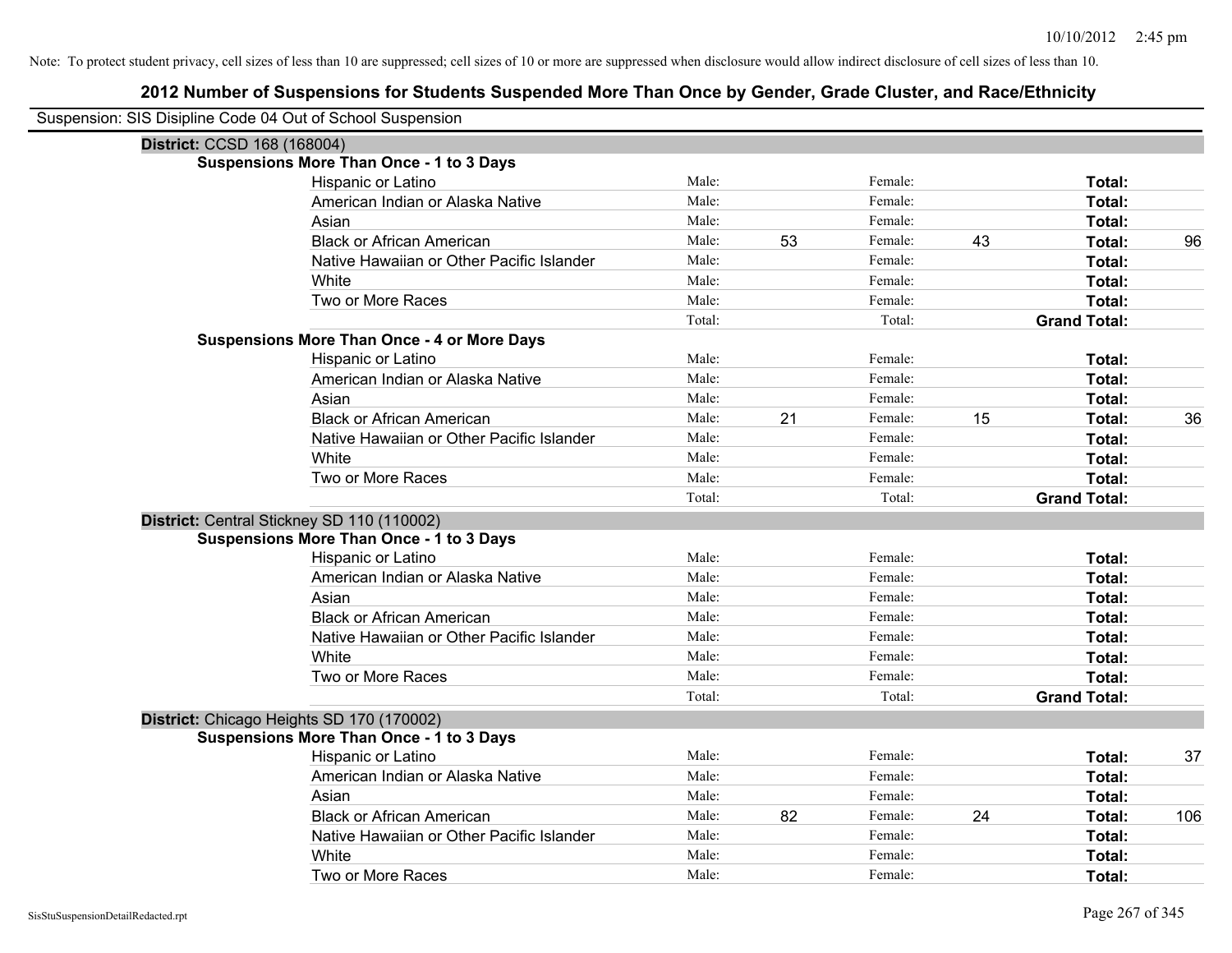| Suspension: SIS Disipline Code 04 Out of School Suspension |                                                    |        |     |         |     |                     |     |
|------------------------------------------------------------|----------------------------------------------------|--------|-----|---------|-----|---------------------|-----|
|                                                            |                                                    | Total: |     | Total:  |     | <b>Grand Total:</b> |     |
|                                                            | <b>Suspensions More Than Once - 4 or More Days</b> |        |     |         |     |                     |     |
|                                                            | Hispanic or Latino                                 | Male:  |     | Female: |     | Total:              |     |
|                                                            | American Indian or Alaska Native                   | Male:  |     | Female: |     | Total:              |     |
|                                                            | Asian                                              | Male:  |     | Female: |     | Total:              |     |
|                                                            | <b>Black or African American</b>                   | Male:  |     | Female: |     | Total:              | 22  |
|                                                            | Native Hawaiian or Other Pacific Islander          | Male:  |     | Female: |     | Total:              |     |
|                                                            | White                                              | Male:  |     | Female: |     | Total:              |     |
|                                                            | Two or More Races                                  | Male:  |     | Female: |     | Total:              |     |
|                                                            |                                                    | Total: |     | Total:  |     | <b>Grand Total:</b> |     |
|                                                            | District: Chicago Ridge SD 127-5 (127502)          |        |     |         |     |                     |     |
|                                                            | <b>Suspensions More Than Once - 1 to 3 Days</b>    |        |     |         |     |                     |     |
|                                                            | Hispanic or Latino                                 | Male:  |     | Female: |     | Total:              |     |
|                                                            | American Indian or Alaska Native                   | Male:  |     | Female: |     | Total:              |     |
|                                                            | Asian                                              | Male:  |     | Female: |     | Total:              |     |
|                                                            | <b>Black or African American</b>                   | Male:  |     | Female: |     | Total:              |     |
|                                                            | Native Hawaiian or Other Pacific Islander          | Male:  |     | Female: |     | Total:              |     |
|                                                            | White                                              | Male:  |     | Female: |     | Total:              |     |
|                                                            | Two or More Races                                  | Male:  |     | Female: |     | Total:              |     |
|                                                            |                                                    | Total: |     | Total:  |     | <b>Grand Total:</b> |     |
|                                                            | <b>Suspensions More Than Once - 4 or More Days</b> |        |     |         |     |                     |     |
|                                                            | Hispanic or Latino                                 | Male:  |     | Female: |     | Total:              |     |
|                                                            | American Indian or Alaska Native                   | Male:  |     | Female: |     | Total:              |     |
|                                                            | Asian                                              | Male:  |     | Female: |     | Total:              |     |
|                                                            | <b>Black or African American</b>                   | Male:  |     | Female: |     | Total:              |     |
|                                                            | Native Hawaiian or Other Pacific Islander          | Male:  |     | Female: |     | Total:              |     |
|                                                            | White                                              | Male:  |     | Female: |     | Total:              |     |
|                                                            | Two or More Races                                  | Male:  |     | Female: |     | Total:              |     |
|                                                            |                                                    | Total: |     | Total:  |     | <b>Grand Total:</b> |     |
| District: CHSD 218 (218016)                                |                                                    |        |     |         |     |                     |     |
|                                                            | <b>Suspensions More Than Once - 1 to 3 Days</b>    |        |     |         |     |                     |     |
|                                                            | Hispanic or Latino                                 | Male:  | 90  | Female: | 16  | Total:              | 106 |
|                                                            | American Indian or Alaska Native                   | Male:  |     | Female: |     | Total:              |     |
|                                                            | Asian                                              | Male:  |     | Female: |     | Total:              | 11  |
|                                                            | <b>Black or African American</b>                   | Male:  | 186 | Female: | 133 | Total:              | 319 |
|                                                            | Native Hawaiian or Other Pacific Islander          | Male:  |     | Female: |     | Total:              |     |
|                                                            | White                                              | Male:  | 140 | Female: | 48  | Total:              | 188 |
|                                                            | Two or More Races                                  | Male:  |     | Female: |     | Total:              |     |
|                                                            |                                                    | Total: |     | Total:  |     | <b>Grand Total:</b> | 635 |
| SisStuSuspensionDetailRedacted.rpt                         |                                                    |        |     |         |     | Page 268 of 345     |     |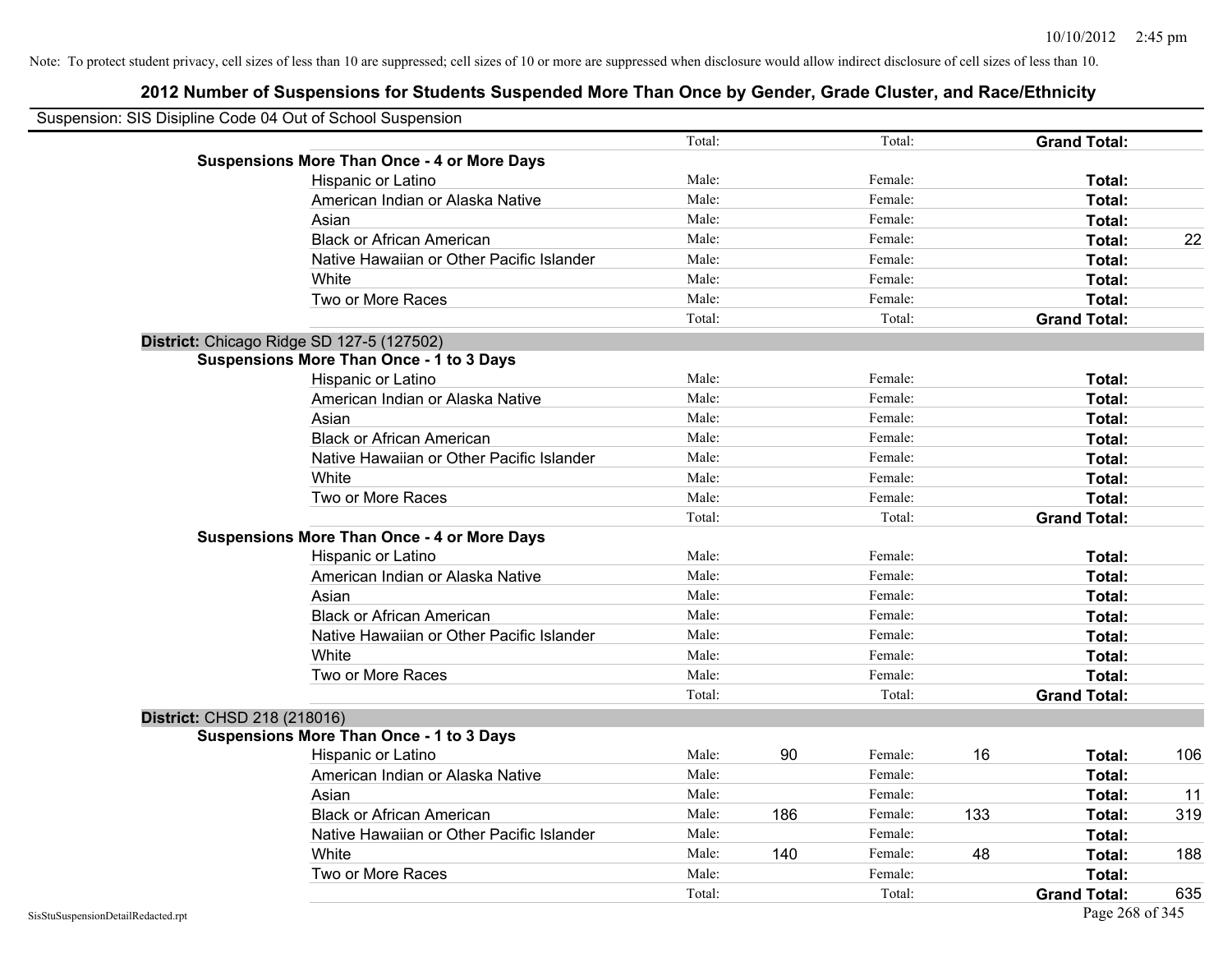| Suspension: SIS Disipline Code 04 Out of School Suspension |                                                    |        |     |         |     |                     |     |
|------------------------------------------------------------|----------------------------------------------------|--------|-----|---------|-----|---------------------|-----|
|                                                            | <b>Suspensions More Than Once - 4 or More Days</b> |        |     |         |     |                     |     |
|                                                            | Hispanic or Latino                                 | Male:  | 29  | Female: | 12  | Total:              | 41  |
|                                                            | American Indian or Alaska Native                   | Male:  |     | Female: |     | Total:              |     |
|                                                            | Asian                                              | Male:  |     | Female: |     | Total:              |     |
|                                                            | <b>Black or African American</b>                   | Male:  | 87  | Female: | 72  | Total:              | 159 |
|                                                            | Native Hawaiian or Other Pacific Islander          | Male:  |     | Female: |     | Total:              |     |
|                                                            | White                                              | Male:  | 30  | Female: | 11  | Total:              | 41  |
|                                                            | Two or More Races                                  | Male:  |     | Female: |     | Total:              |     |
|                                                            |                                                    | Total: |     | Total:  |     | <b>Grand Total:</b> | 253 |
| District: Cons HSD 230 (230013)                            |                                                    |        |     |         |     |                     |     |
|                                                            | <b>Suspensions More Than Once - 1 to 3 Days</b>    |        |     |         |     |                     |     |
|                                                            | Hispanic or Latino                                 | Male:  | 42  | Female: | 43  | Total:              | 85  |
|                                                            | American Indian or Alaska Native                   | Male:  |     | Female: |     | Total:              |     |
|                                                            | Asian                                              | Male:  |     | Female: |     | Total:              |     |
|                                                            | <b>Black or African American</b>                   | Male:  | 59  | Female: | 31  | Total:              | 90  |
|                                                            | Native Hawaiian or Other Pacific Islander          | Male:  |     | Female: |     | Total:              |     |
|                                                            | White                                              | Male:  | 343 | Female: | 165 | Total:              | 508 |
|                                                            | Two or More Races                                  | Male:  |     | Female: |     | Total:              | 13  |
|                                                            |                                                    | Total: |     | Total:  |     | <b>Grand Total:</b> | 709 |
|                                                            | <b>Suspensions More Than Once - 4 or More Days</b> |        |     |         |     |                     |     |
|                                                            | Hispanic or Latino                                 | Male:  |     | Female: |     | Total:              | 21  |
|                                                            | American Indian or Alaska Native                   | Male:  |     | Female: |     | Total:              |     |
|                                                            | Asian                                              | Male:  |     | Female: |     | Total:              |     |
|                                                            | <b>Black or African American</b>                   | Male:  |     | Female: |     | Total:              | 12  |
|                                                            | Native Hawaiian or Other Pacific Islander          | Male:  |     | Female: |     | Total:              |     |
|                                                            | White                                              | Male:  | 49  | Female: | 19  | Total:              | 68  |
|                                                            | Two or More Races                                  | Male:  |     | Female: |     | Total:              |     |
|                                                            |                                                    | Total: |     | Total:  |     | <b>Grand Total:</b> |     |
|                                                            | District: Cook County SD 130 (130002)              |        |     |         |     |                     |     |
|                                                            | <b>Suspensions More Than Once - 1 to 3 Days</b>    |        |     |         |     |                     |     |
|                                                            | Hispanic or Latino                                 | Male:  |     | Female: |     | Total:              |     |
|                                                            | American Indian or Alaska Native                   | Male:  |     | Female: |     | Total:              |     |
|                                                            | Asian                                              | Male:  |     | Female: |     | Total:              |     |
|                                                            | <b>Black or African American</b>                   | Male:  |     | Female: |     | Total:              | 27  |
|                                                            | Native Hawaiian or Other Pacific Islander          | Male:  |     | Female: |     | Total:              |     |
|                                                            | White                                              | Male:  |     | Female: |     | Total:              |     |
|                                                            | Two or More Races                                  | Male:  |     | Female: |     | <b>Total:</b>       |     |
|                                                            |                                                    | Total: |     | Total:  |     | <b>Grand Total:</b> | 41  |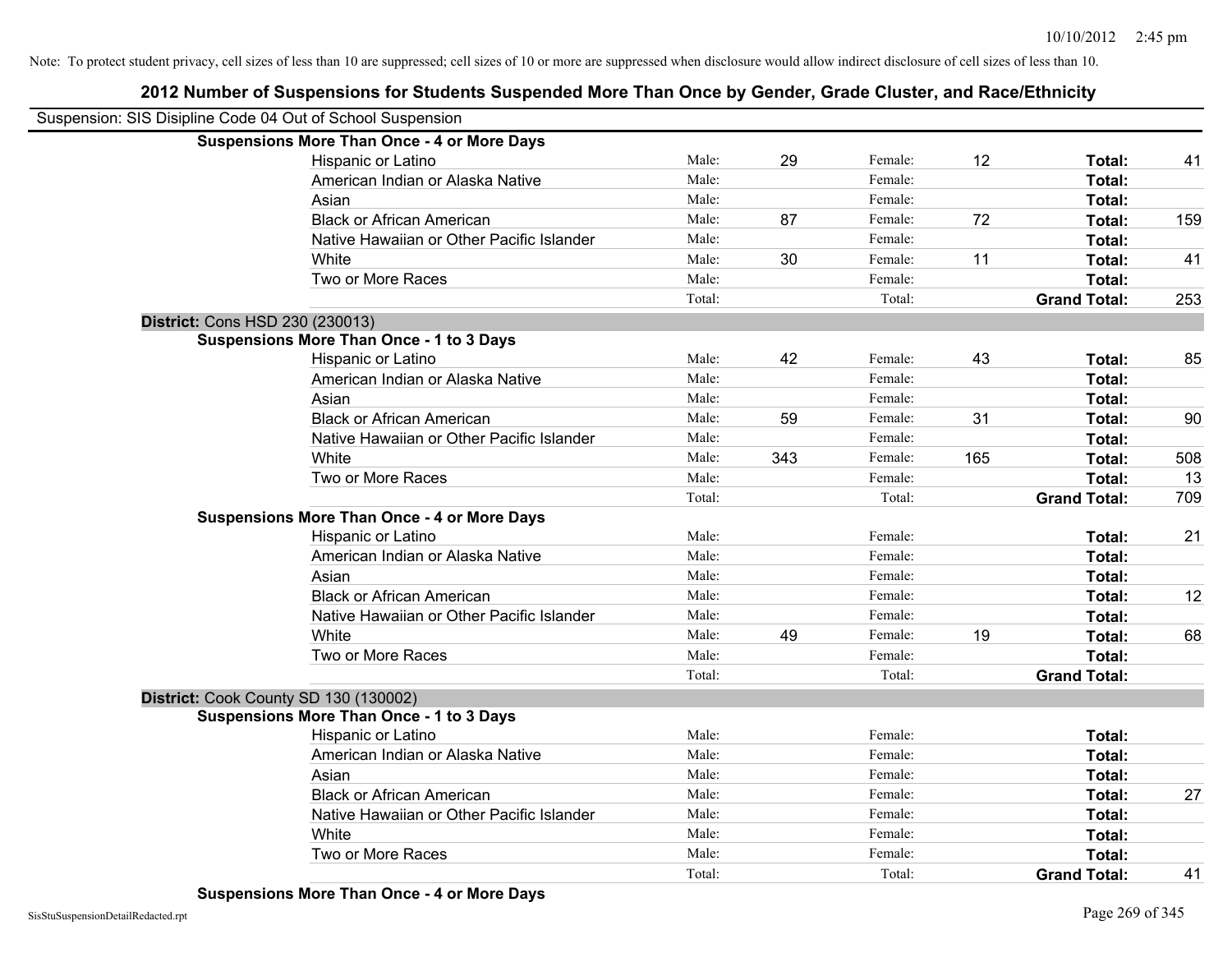| Suspension: SIS Disipline Code 04 Out of School Suspension |                                                    |        |     |         |    |                     |     |
|------------------------------------------------------------|----------------------------------------------------|--------|-----|---------|----|---------------------|-----|
|                                                            | Hispanic or Latino                                 | Male:  |     | Female: |    | Total:              |     |
|                                                            | American Indian or Alaska Native                   | Male:  |     | Female: |    | Total:              |     |
|                                                            | Asian                                              | Male:  |     | Female: |    | Total:              |     |
|                                                            | <b>Black or African American</b>                   | Male:  |     | Female: |    | Total:              |     |
|                                                            | Native Hawaiian or Other Pacific Islander          | Male:  |     | Female: |    | Total:              |     |
|                                                            | White                                              | Male:  |     | Female: |    | Total:              |     |
|                                                            | Two or More Races                                  | Male:  |     | Female: |    | Total:              |     |
|                                                            |                                                    | Total: |     | Total:  |    | <b>Grand Total:</b> | 10  |
|                                                            | District: Country Club Hills SD 160 (160002)       |        |     |         |    |                     |     |
|                                                            | <b>Suspensions More Than Once - 1 to 3 Days</b>    |        |     |         |    |                     |     |
|                                                            | Hispanic or Latino                                 | Male:  |     | Female: |    | Total:              |     |
|                                                            | American Indian or Alaska Native                   | Male:  |     | Female: |    | Total:              |     |
|                                                            | Asian                                              | Male:  |     | Female: |    | Total:              |     |
|                                                            | <b>Black or African American</b>                   | Male:  | 33  | Female: | 39 | Total:              | 72  |
|                                                            | Native Hawaiian or Other Pacific Islander          | Male:  |     | Female: |    | Total:              |     |
|                                                            | White                                              | Male:  |     | Female: |    | Total:              |     |
|                                                            | Two or More Races                                  | Male:  |     | Female: |    | Total:              |     |
|                                                            |                                                    | Total: |     | Total:  |    | <b>Grand Total:</b> |     |
|                                                            | <b>Suspensions More Than Once - 4 or More Days</b> |        |     |         |    |                     |     |
|                                                            | Hispanic or Latino                                 | Male:  |     | Female: |    | Total:              |     |
|                                                            | American Indian or Alaska Native                   | Male:  |     | Female: |    | Total:              |     |
|                                                            | Asian                                              | Male:  |     | Female: |    | Total:              |     |
|                                                            | <b>Black or African American</b>                   | Male:  | 23  | Female: | 15 | Total:              | 38  |
|                                                            | Native Hawaiian or Other Pacific Islander          | Male:  |     | Female: |    | Total:              |     |
|                                                            | White                                              | Male:  |     | Female: |    | Total:              |     |
|                                                            | Two or More Races                                  | Male:  |     | Female: |    | Total:              |     |
|                                                            |                                                    | Total: |     | Total:  |    | <b>Grand Total:</b> |     |
| District: Dolton SD 148 (148002)                           |                                                    |        |     |         |    |                     |     |
|                                                            | <b>Suspensions More Than Once - 1 to 3 Days</b>    |        |     |         |    |                     |     |
|                                                            | Hispanic or Latino                                 | Male:  |     | Female: |    | Total:              |     |
|                                                            | American Indian or Alaska Native                   | Male:  |     | Female: |    | Total:              |     |
|                                                            | Asian                                              | Male:  |     | Female: |    | Total:              |     |
|                                                            | <b>Black or African American</b>                   | Male:  | 136 | Female: | 48 | Total:              | 184 |
|                                                            | Native Hawaiian or Other Pacific Islander          | Male:  |     | Female: |    | Total:              |     |
|                                                            | <b>White</b>                                       | Male:  |     | Female: |    | Total:              |     |
|                                                            | Two or More Races                                  | Male:  |     | Female: |    | Total:              |     |
|                                                            |                                                    | Total: |     | Total:  |    | <b>Grand Total:</b> |     |
|                                                            | <b>Suspensions More Than Once - 4 or More Days</b> |        |     |         |    |                     |     |
|                                                            | Hispanic or Latino                                 | Male:  |     | Female: |    | Total:              |     |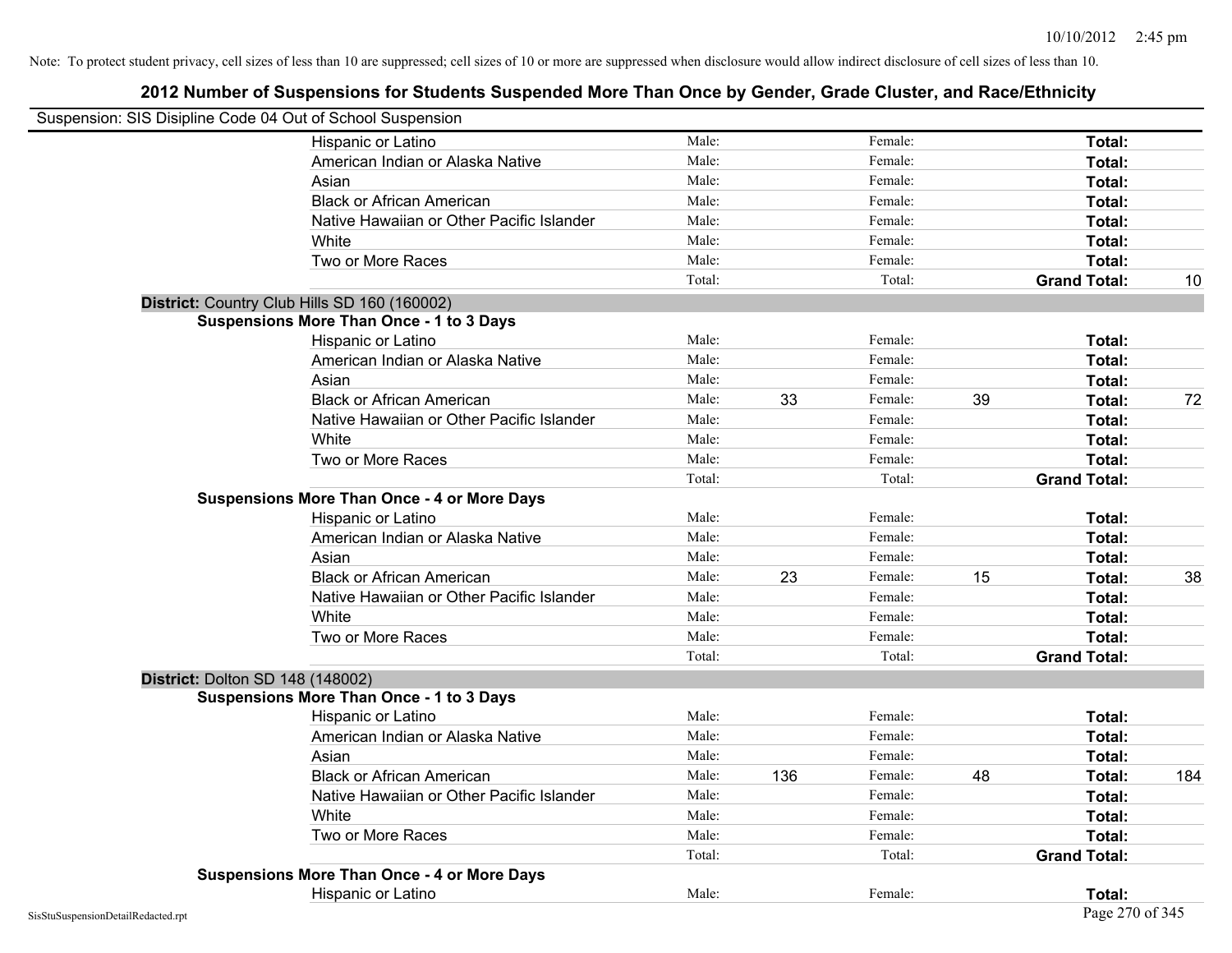|                                    | Suspension: SIS Disipline Code 04 Out of School Suspension |        |    |         |    |                     |     |
|------------------------------------|------------------------------------------------------------|--------|----|---------|----|---------------------|-----|
|                                    | American Indian or Alaska Native                           | Male:  |    | Female: |    | Total:              |     |
|                                    | Asian                                                      | Male:  |    | Female: |    | Total:              |     |
|                                    | <b>Black or African American</b>                           | Male:  | 12 | Female: | 11 | Total:              | 23  |
|                                    | Native Hawaiian or Other Pacific Islander                  | Male:  |    | Female: |    | Total:              |     |
|                                    | White                                                      | Male:  |    | Female: |    | Total:              |     |
|                                    | Two or More Races                                          | Male:  |    | Female: |    | Total:              |     |
|                                    |                                                            | Total: |    | Total:  |    | <b>Grand Total:</b> |     |
|                                    | <b>District: Dolton SD 149 (149002)</b>                    |        |    |         |    |                     |     |
|                                    | <b>Suspensions More Than Once - 1 to 3 Days</b>            |        |    |         |    |                     |     |
|                                    | Hispanic or Latino                                         | Male:  |    | Female: |    | Total:              |     |
|                                    | American Indian or Alaska Native                           | Male:  |    | Female: |    | Total:              |     |
|                                    | Asian                                                      | Male:  |    | Female: |    | Total:              |     |
|                                    | <b>Black or African American</b>                           | Male:  |    | Female: |    | Total:              | 52  |
|                                    | Native Hawaiian or Other Pacific Islander                  | Male:  |    | Female: |    | Total:              |     |
|                                    | White                                                      | Male:  |    | Female: |    | Total:              |     |
|                                    | Two or More Races                                          | Male:  |    | Female: |    | Total:              |     |
|                                    |                                                            | Total: |    | Total:  |    | <b>Grand Total:</b> |     |
|                                    | <b>Suspensions More Than Once - 4 or More Days</b>         |        |    |         |    |                     |     |
|                                    | Hispanic or Latino                                         | Male:  |    | Female: |    | Total:              |     |
|                                    | American Indian or Alaska Native                           | Male:  |    | Female: |    | Total:              |     |
|                                    | Asian                                                      | Male:  |    | Female: |    | Total:              |     |
|                                    | <b>Black or African American</b>                           | Male:  |    | Female: |    | Total:              | 28  |
|                                    | Native Hawaiian or Other Pacific Islander                  | Male:  |    | Female: |    | Total:              |     |
|                                    | White                                                      | Male:  |    | Female: |    | Total:              |     |
|                                    | Two or More Races                                          | Male:  |    | Female: |    | Total:              |     |
|                                    |                                                            | Total: |    | Total:  |    | <b>Grand Total:</b> |     |
|                                    | District: ESD 159 (159002)                                 |        |    |         |    |                     |     |
|                                    | <b>Suspensions More Than Once - 1 to 3 Days</b>            |        |    |         |    |                     |     |
|                                    | Hispanic or Latino                                         | Male:  |    | Female: |    | Total:              |     |
|                                    | American Indian or Alaska Native                           | Male:  |    | Female: |    | Total:              |     |
|                                    | Asian                                                      | Male:  |    | Female: |    | Total:              |     |
|                                    | <b>Black or African American</b>                           | Male:  | 74 | Female: | 28 | Total:              | 102 |
|                                    | Native Hawaiian or Other Pacific Islander                  | Male:  |    | Female: |    | Total:              |     |
|                                    | White                                                      | Male:  |    | Female: |    | Total:              |     |
|                                    | Two or More Races                                          | Male:  |    | Female: |    | Total:              |     |
|                                    |                                                            | Total: |    | Total:  |    | <b>Grand Total:</b> |     |
|                                    | <b>Suspensions More Than Once - 4 or More Days</b>         |        |    |         |    |                     |     |
|                                    | Hispanic or Latino                                         | Male:  |    | Female: |    | Total:              |     |
|                                    | American Indian or Alaska Native                           | Male:  |    | Female: |    | Total:              |     |
| SisStuSuspensionDetailRedacted.rpt |                                                            |        |    |         |    | Page 271 of 345     |     |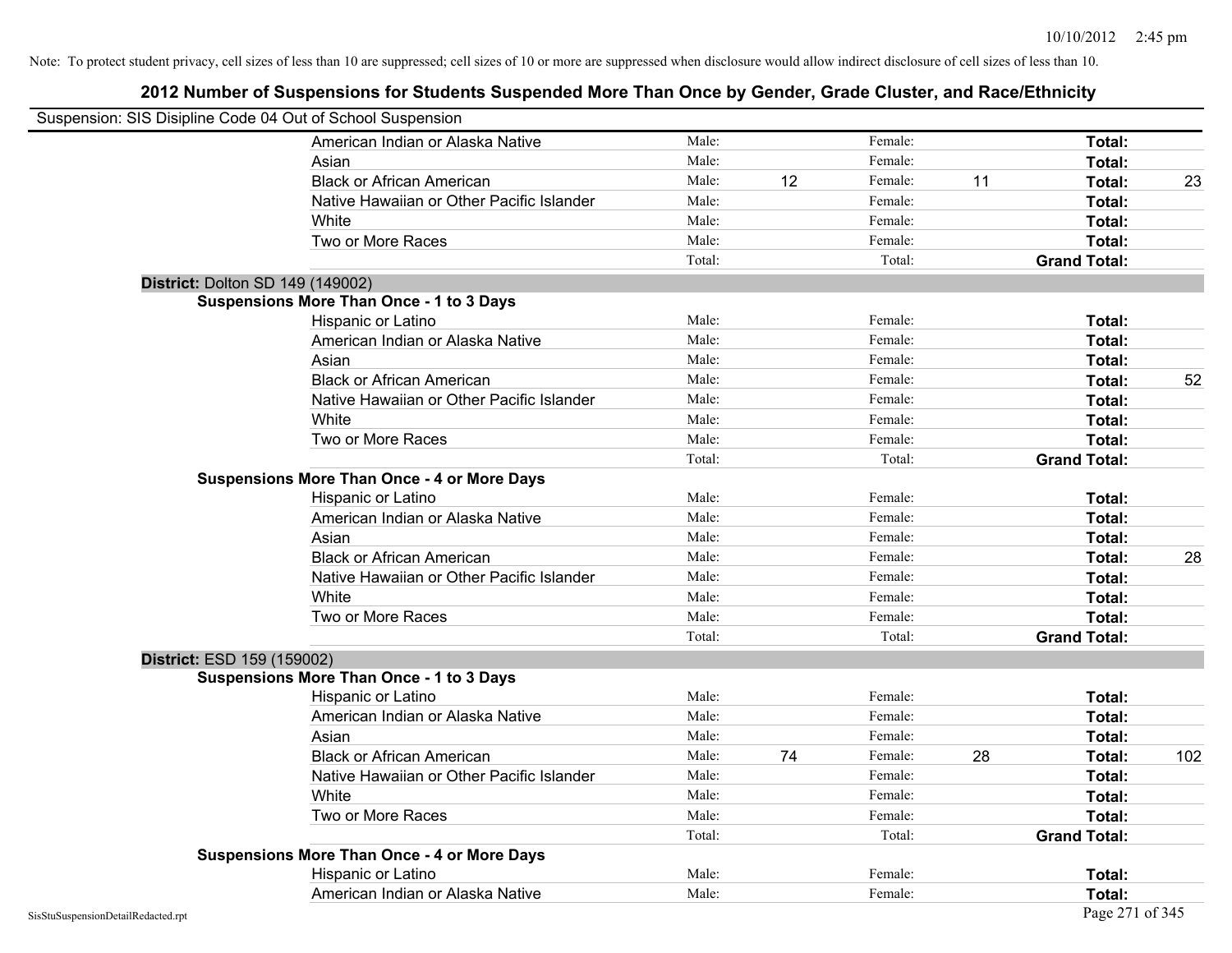|                                    | Suspension: SIS Disipline Code 04 Out of School Suspension |        |    |         |    |                     |    |
|------------------------------------|------------------------------------------------------------|--------|----|---------|----|---------------------|----|
|                                    | Asian                                                      | Male:  |    | Female: |    | Total:              |    |
|                                    | <b>Black or African American</b>                           | Male:  | 21 | Female: | 10 | Total:              | 31 |
|                                    | Native Hawaiian or Other Pacific Islander                  | Male:  |    | Female: |    | Total:              |    |
|                                    | White                                                      | Male:  |    | Female: |    | Total:              |    |
|                                    | Two or More Races                                          | Male:  |    | Female: |    | Total:              |    |
|                                    |                                                            | Total: |    | Total:  |    | <b>Grand Total:</b> |    |
|                                    | District: Evergreen Park CHSD 231 (231016)                 |        |    |         |    |                     |    |
|                                    | <b>Suspensions More Than Once - 1 to 3 Days</b>            |        |    |         |    |                     |    |
|                                    | Hispanic or Latino                                         | Male:  |    | Female: |    | Total:              | 22 |
|                                    | American Indian or Alaska Native                           | Male:  |    | Female: |    | Total:              |    |
|                                    | Asian                                                      | Male:  |    | Female: |    | Total:              |    |
|                                    | <b>Black or African American</b>                           | Male:  | 25 | Female: | 22 | Total:              | 47 |
|                                    | Native Hawaiian or Other Pacific Islander                  | Male:  |    | Female: |    | Total:              |    |
|                                    | White                                                      | Male:  | 37 | Female: | 25 | Total:              | 62 |
|                                    | Two or More Races                                          | Male:  |    | Female: |    | Total:              |    |
|                                    |                                                            | Total: |    | Total:  |    | <b>Grand Total:</b> |    |
|                                    | <b>Suspensions More Than Once - 4 or More Days</b>         |        |    |         |    |                     |    |
|                                    | Hispanic or Latino                                         | Male:  |    | Female: |    | Total:              |    |
|                                    | American Indian or Alaska Native                           | Male:  |    | Female: |    | Total:              |    |
|                                    | Asian                                                      | Male:  |    | Female: |    | Total:              |    |
|                                    | <b>Black or African American</b>                           | Male:  |    | Female: |    | Total:              |    |
|                                    | Native Hawaiian or Other Pacific Islander                  | Male:  |    | Female: |    | Total:              |    |
|                                    | White                                                      | Male:  |    | Female: |    | Total:              |    |
|                                    | Two or More Races                                          | Male:  |    | Female: |    | Total:              |    |
|                                    |                                                            | Total: |    | Total:  |    | <b>Grand Total:</b> | 13 |
|                                    | District: Evergreen Park ESD 124 (124002)                  |        |    |         |    |                     |    |
|                                    | <b>Suspensions More Than Once - 1 to 3 Days</b>            |        |    |         |    |                     |    |
|                                    | Hispanic or Latino                                         | Male:  |    | Female: |    | Total:              |    |
|                                    | American Indian or Alaska Native                           | Male:  |    | Female: |    | Total:              |    |
|                                    | Asian                                                      | Male:  |    | Female: |    | Total:              |    |
|                                    | <b>Black or African American</b>                           | Male:  |    | Female: |    | Total:              |    |
|                                    | Native Hawaiian or Other Pacific Islander                  | Male:  |    | Female: |    | Total:              |    |
|                                    | White                                                      | Male:  |    | Female: |    | Total:              |    |
|                                    | Two or More Races                                          | Male:  |    | Female: |    | Total:              |    |
|                                    |                                                            | Total: |    | Total:  |    | <b>Grand Total:</b> | 13 |
|                                    | <b>Suspensions More Than Once - 4 or More Days</b>         |        |    |         |    |                     |    |
|                                    | Hispanic or Latino                                         | Male:  |    | Female: |    | Total:              |    |
|                                    | American Indian or Alaska Native                           | Male:  |    | Female: |    | Total:              |    |
|                                    | Asian                                                      | Male:  |    | Female: |    | Total:              |    |
| SisStuSuspensionDetailRedacted.rpt |                                                            |        |    |         |    | Page 272 of 345     |    |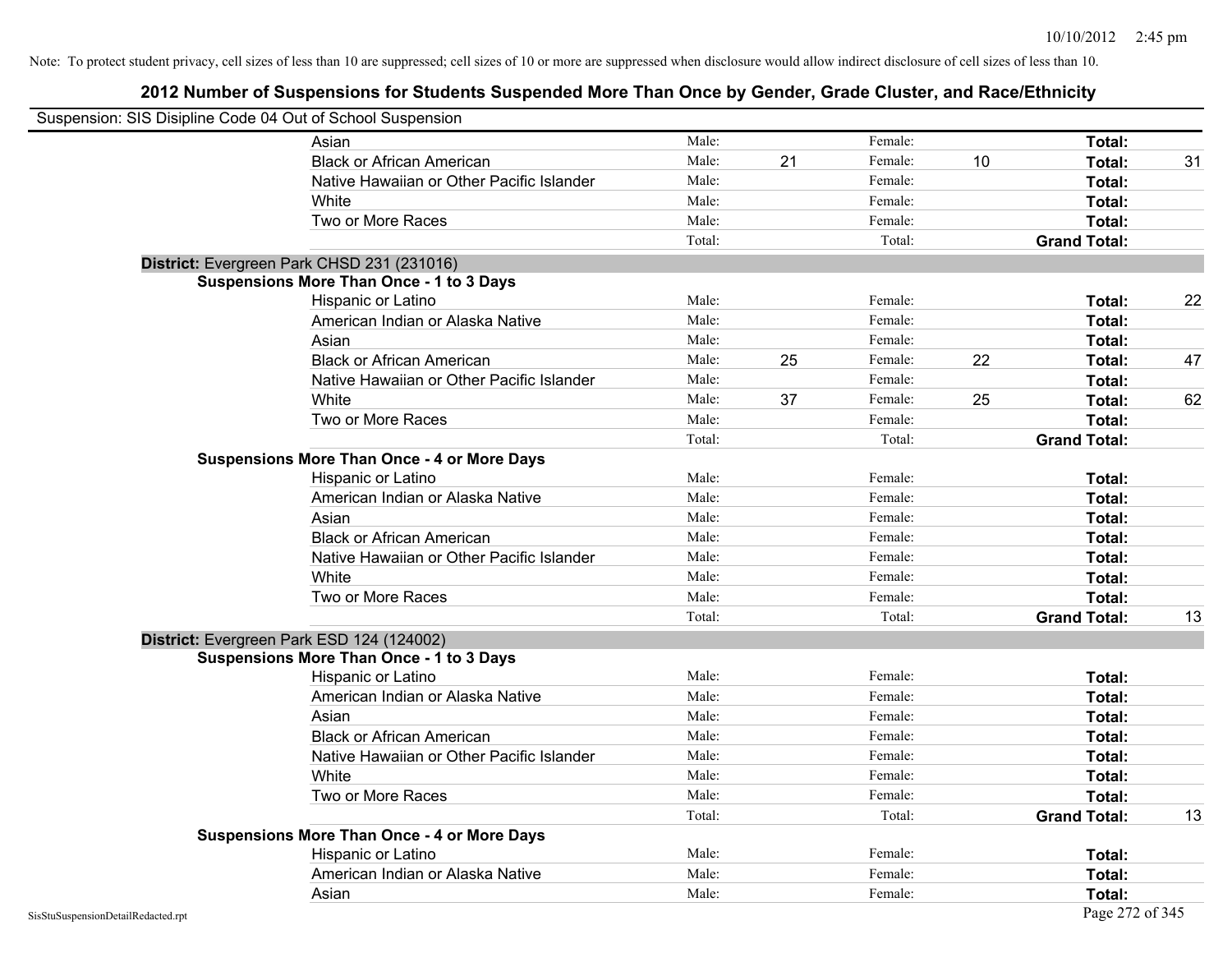|                                    | Suspension: SIS Disipline Code 04 Out of School Suspension |        |    |         |    |                     |     |
|------------------------------------|------------------------------------------------------------|--------|----|---------|----|---------------------|-----|
|                                    | <b>Black or African American</b>                           | Male:  |    | Female: |    | <b>Total:</b>       |     |
|                                    | Native Hawaiian or Other Pacific Islander                  | Male:  |    | Female: |    | Total:              |     |
|                                    | White                                                      | Male:  |    | Female: |    | Total:              |     |
|                                    | Two or More Races                                          | Male:  |    | Female: |    | Total:              |     |
|                                    |                                                            | Total: |    | Total:  |    | <b>Grand Total:</b> |     |
|                                    | District: Exc Children Have Opportunities (150061)         |        |    |         |    |                     |     |
|                                    | <b>Suspensions More Than Once - 1 to 3 Days</b>            |        |    |         |    |                     |     |
|                                    | Hispanic or Latino                                         | Male:  |    | Female: |    | Total:              |     |
|                                    | American Indian or Alaska Native                           | Male:  |    | Female: |    | Total:              |     |
|                                    | Asian                                                      | Male:  |    | Female: |    | Total:              |     |
|                                    | <b>Black or African American</b>                           | Male:  |    | Female: |    | Total:              | 13  |
|                                    | Native Hawaiian or Other Pacific Islander                  | Male:  |    | Female: |    | Total:              |     |
|                                    | White                                                      | Male:  |    | Female: |    | Total:              |     |
|                                    | Two or More Races                                          | Male:  |    | Female: |    | Total:              |     |
|                                    |                                                            | Total: |    | Total:  |    | <b>Grand Total:</b> |     |
|                                    | <b>Suspensions More Than Once - 4 or More Days</b>         |        |    |         |    |                     |     |
|                                    | Hispanic or Latino                                         | Male:  |    | Female: |    | Total:              |     |
|                                    | American Indian or Alaska Native                           | Male:  |    | Female: |    | Total:              |     |
|                                    | Asian                                                      | Male:  |    | Female: |    | Total:              |     |
|                                    | <b>Black or African American</b>                           | Male:  |    | Female: |    | Total:              |     |
|                                    | Native Hawaiian or Other Pacific Islander                  | Male:  |    | Female: |    | Total:              |     |
|                                    | White                                                      | Male:  |    | Female: |    | Total:              |     |
|                                    | Two or More Races                                          | Male:  |    | Female: |    | Total:              |     |
|                                    |                                                            | Total: |    | Total:  |    | <b>Grand Total:</b> |     |
|                                    | District: Flossmoor SD 161 (161002)                        |        |    |         |    |                     |     |
|                                    | <b>Suspensions More Than Once - 1 to 3 Days</b>            |        |    |         |    |                     |     |
|                                    | Hispanic or Latino                                         | Male:  |    | Female: |    | Total:              |     |
|                                    | American Indian or Alaska Native                           | Male:  |    | Female: |    | Total:              |     |
|                                    | Asian                                                      | Male:  |    | Female: |    | Total:              |     |
|                                    | <b>Black or African American</b>                           | Male:  | 90 | Female: | 15 | Total:              | 105 |
|                                    | Native Hawaiian or Other Pacific Islander                  | Male:  |    | Female: |    | Total:              |     |
|                                    | White                                                      | Male:  |    | Female: |    | Total:              |     |
|                                    | Two or More Races                                          | Male:  |    | Female: |    | Total:              |     |
|                                    |                                                            | Total: |    | Total:  |    | <b>Grand Total:</b> |     |
|                                    | <b>Suspensions More Than Once - 4 or More Days</b>         |        |    |         |    |                     |     |
|                                    | Hispanic or Latino                                         | Male:  |    | Female: |    | Total:              |     |
|                                    | American Indian or Alaska Native                           | Male:  |    | Female: |    | Total:              |     |
|                                    | Asian                                                      | Male:  |    | Female: |    | Total:              |     |
|                                    | <b>Black or African American</b>                           | Male:  |    | Female: |    | Total:              |     |
| SisStuSuspensionDetailRedacted.rpt |                                                            |        |    |         |    | Page 273 of 345     |     |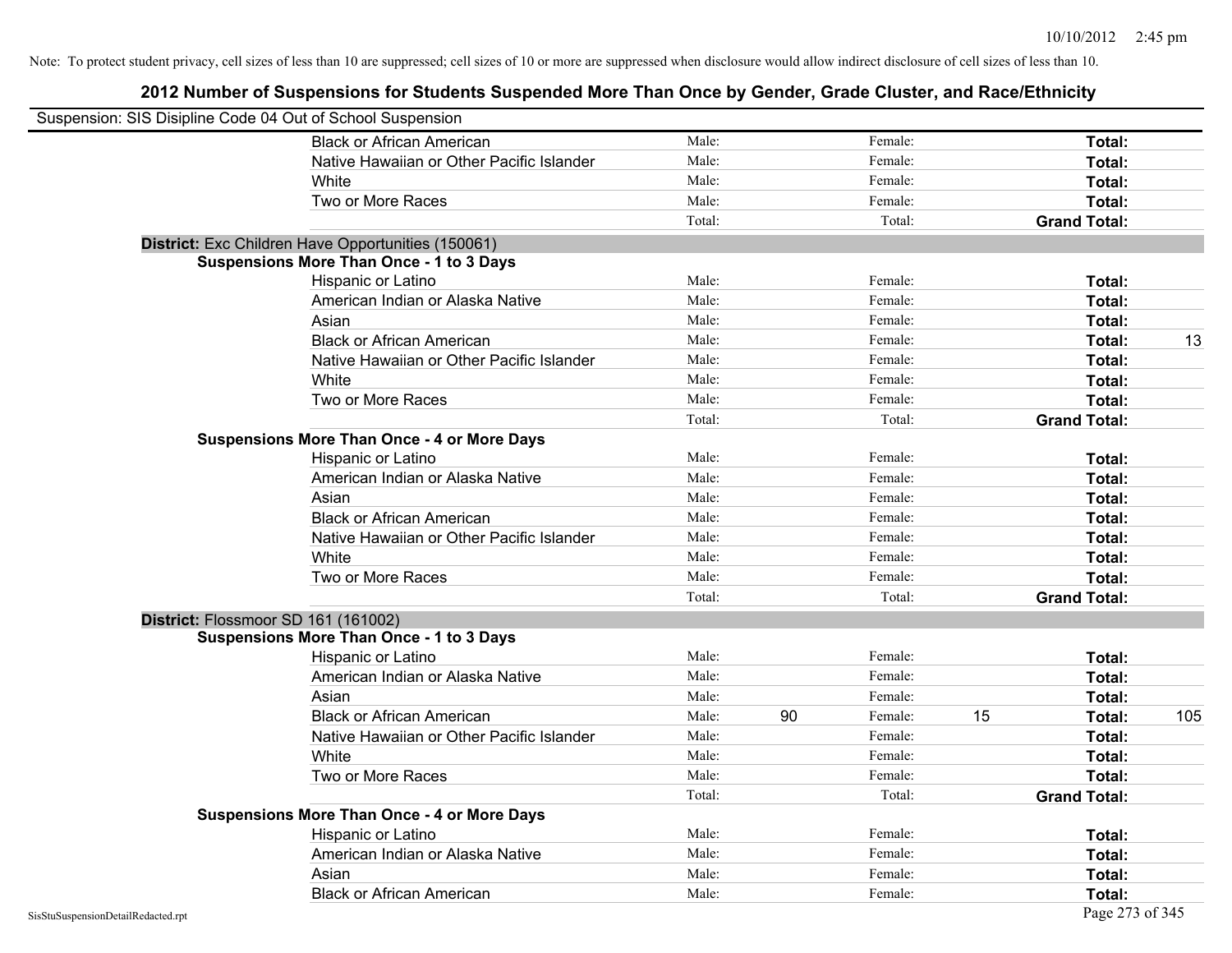| Suspension: SIS Disipline Code 04 Out of School Suspension |                                                    |        |    |         |    |                     |     |
|------------------------------------------------------------|----------------------------------------------------|--------|----|---------|----|---------------------|-----|
|                                                            | Native Hawaiian or Other Pacific Islander          | Male:  |    | Female: |    | Total:              |     |
|                                                            | White                                              | Male:  |    | Female: |    | Total:              |     |
|                                                            | Two or More Races                                  | Male:  |    | Female: |    | Total:              |     |
|                                                            |                                                    | Total: |    | Total:  |    | <b>Grand Total:</b> | 11  |
| District: Ford Heights SD 169 (169002)                     |                                                    |        |    |         |    |                     |     |
|                                                            | <b>Suspensions More Than Once - 1 to 3 Days</b>    |        |    |         |    |                     |     |
|                                                            | Hispanic or Latino                                 | Male:  |    | Female: |    | Total:              |     |
|                                                            | American Indian or Alaska Native                   | Male:  |    | Female: |    | Total:              |     |
|                                                            | Asian                                              | Male:  |    | Female: |    | Total:              |     |
|                                                            | <b>Black or African American</b>                   | Male:  | 90 | Female: | 24 | Total:              | 114 |
|                                                            | Native Hawaiian or Other Pacific Islander          | Male:  |    | Female: |    | Total:              |     |
|                                                            | White                                              | Male:  |    | Female: |    | Total:              |     |
|                                                            | Two or More Races                                  | Male:  |    | Female: |    | Total:              |     |
|                                                            |                                                    | Total: |    | Total:  |    | <b>Grand Total:</b> |     |
|                                                            | <b>Suspensions More Than Once - 4 or More Days</b> |        |    |         |    |                     |     |
|                                                            | Hispanic or Latino                                 | Male:  |    | Female: |    | Total:              |     |
|                                                            | American Indian or Alaska Native                   | Male:  |    | Female: |    | Total:              |     |
|                                                            | Asian                                              | Male:  |    | Female: |    | Total:              |     |
|                                                            | <b>Black or African American</b>                   | Male:  |    | Female: |    | Total:              |     |
|                                                            | Native Hawaiian or Other Pacific Islander          | Male:  |    | Female: |    | Total:              |     |
|                                                            | White                                              | Male:  |    | Female: |    | Total:              |     |
|                                                            | Two or More Races                                  | Male:  |    | Female: |    | Total:              |     |
|                                                            |                                                    | Total: |    | Total:  |    | <b>Grand Total:</b> |     |
| District: Forest Ridge SD 142 (142002)                     |                                                    |        |    |         |    |                     |     |
|                                                            | <b>Suspensions More Than Once - 1 to 3 Days</b>    |        |    |         |    |                     |     |
|                                                            | Hispanic or Latino                                 | Male:  |    | Female: |    | Total:              |     |
|                                                            | American Indian or Alaska Native                   | Male:  |    | Female: |    | Total:              |     |
|                                                            | Asian                                              | Male:  |    | Female: |    | Total:              |     |
|                                                            | <b>Black or African American</b>                   | Male:  |    | Female: |    | Total:              |     |
|                                                            | Native Hawaiian or Other Pacific Islander          | Male:  |    | Female: |    | Total:              |     |
|                                                            | White                                              | Male:  |    | Female: |    | Total:              |     |
|                                                            | Two or More Races                                  | Male:  |    | Female: |    | Total:              |     |
|                                                            |                                                    | Total: |    | Total:  |    | <b>Grand Total:</b> |     |
|                                                            | <b>Suspensions More Than Once - 4 or More Days</b> |        |    |         |    |                     |     |
|                                                            | Hispanic or Latino                                 | Male:  |    | Female: |    | Total:              |     |
|                                                            | American Indian or Alaska Native                   | Male:  |    | Female: |    | Total:              |     |
|                                                            | Asian                                              | Male:  |    | Female: |    | Total:              |     |
|                                                            | <b>Black or African American</b>                   | Male:  |    | Female: |    | Total:              |     |
|                                                            | Native Hawaiian or Other Pacific Islander          | Male:  |    | Female: |    | Total:              |     |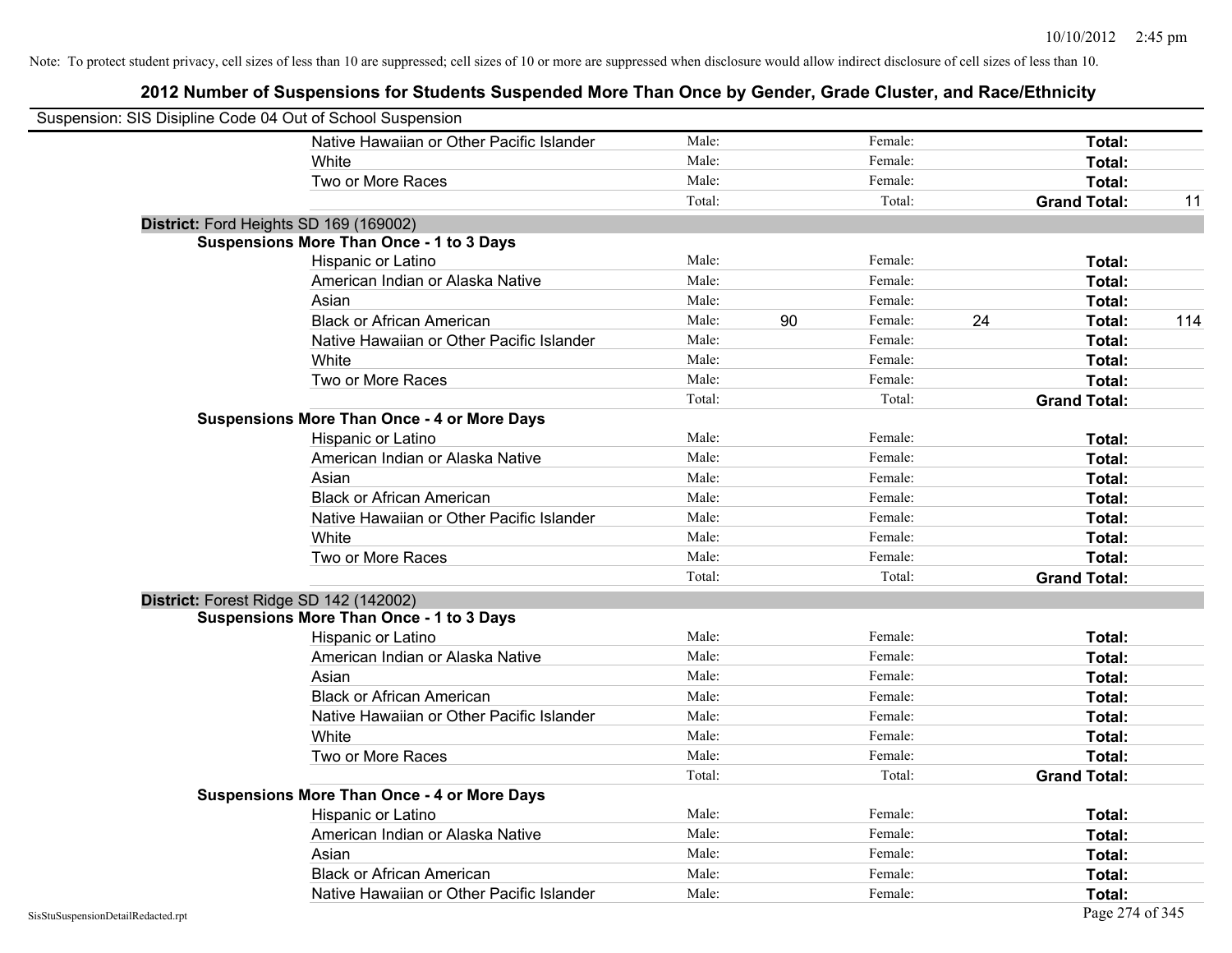| Suspension: SIS Disipline Code 04 Out of School Suspension |                                                    |        |     |         |    |                     |     |
|------------------------------------------------------------|----------------------------------------------------|--------|-----|---------|----|---------------------|-----|
|                                                            | White                                              | Male:  |     | Female: |    | Total:              |     |
|                                                            | Two or More Races                                  | Male:  |     | Female: |    | Total:              |     |
|                                                            |                                                    | Total: |     | Total:  |    | <b>Grand Total:</b> |     |
|                                                            | District: Gen George Patton SD 133 (133002)        |        |     |         |    |                     |     |
|                                                            | <b>Suspensions More Than Once - 1 to 3 Days</b>    |        |     |         |    |                     |     |
|                                                            | Hispanic or Latino                                 | Male:  |     | Female: |    | Total:              |     |
|                                                            | American Indian or Alaska Native                   | Male:  |     | Female: |    | <b>Total:</b>       |     |
|                                                            | Asian                                              | Male:  |     | Female: |    | Total:              |     |
|                                                            | <b>Black or African American</b>                   | Male:  | 43  | Female: | 25 | Total:              | 68  |
|                                                            | Native Hawaiian or Other Pacific Islander          | Male:  |     | Female: |    | <b>Total:</b>       |     |
|                                                            | White                                              | Male:  |     | Female: |    | <b>Total:</b>       |     |
|                                                            | Two or More Races                                  | Male:  |     | Female: |    | <b>Total:</b>       |     |
|                                                            |                                                    | Total: |     | Total:  |    | <b>Grand Total:</b> |     |
|                                                            | <b>Suspensions More Than Once - 4 or More Days</b> |        |     |         |    |                     |     |
|                                                            | Hispanic or Latino                                 | Male:  |     | Female: |    | Total:              |     |
|                                                            | American Indian or Alaska Native                   | Male:  |     | Female: |    | Total:              |     |
|                                                            | Asian                                              | Male:  |     | Female: |    | Total:              |     |
|                                                            | <b>Black or African American</b>                   | Male:  |     | Female: |    | Total:              |     |
|                                                            | Native Hawaiian or Other Pacific Islander          | Male:  |     | Female: |    | Total:              |     |
|                                                            | White                                              | Male:  |     | Female: |    | Total:              |     |
|                                                            | Two or More Races                                  | Male:  |     | Female: |    | Total:              |     |
|                                                            |                                                    | Total: |     | Total:  |    | <b>Grand Total:</b> |     |
| District: Harvey SD 152 (152002)                           |                                                    |        |     |         |    |                     |     |
|                                                            | <b>Suspensions More Than Once - 1 to 3 Days</b>    |        |     |         |    |                     |     |
|                                                            | Hispanic or Latino                                 | Male:  |     | Female: |    | <b>Total:</b>       |     |
|                                                            | American Indian or Alaska Native                   | Male:  |     | Female: |    | Total:              |     |
|                                                            | Asian                                              | Male:  |     | Female: |    | <b>Total:</b>       |     |
|                                                            | <b>Black or African American</b>                   | Male:  | 203 | Female: | 68 | Total:              | 271 |
|                                                            | Native Hawaiian or Other Pacific Islander          | Male:  |     | Female: |    | <b>Total:</b>       |     |
|                                                            | White                                              | Male:  |     | Female: |    | <b>Total:</b>       |     |
|                                                            | Two or More Races                                  | Male:  |     | Female: |    | Total:              |     |
|                                                            |                                                    | Total: |     | Total:  |    | <b>Grand Total:</b> |     |
|                                                            | <b>Suspensions More Than Once - 4 or More Days</b> |        |     |         |    |                     |     |
|                                                            | Hispanic or Latino                                 | Male:  |     | Female: |    | Total:              |     |
|                                                            | American Indian or Alaska Native                   | Male:  |     | Female: |    | <b>Total:</b>       |     |
|                                                            | Asian                                              | Male:  |     | Female: |    | Total:              |     |
|                                                            | <b>Black or African American</b>                   | Male:  |     | Female: |    | Total:              | 16  |
|                                                            | Native Hawaiian or Other Pacific Islander          | Male:  |     | Female: |    | <b>Total:</b>       |     |
|                                                            | White                                              | Male:  |     | Female: |    | <b>Total:</b>       |     |
| SisStuSuspensionDetailRedacted.rpt                         |                                                    |        |     |         |    | Page 275 of 345     |     |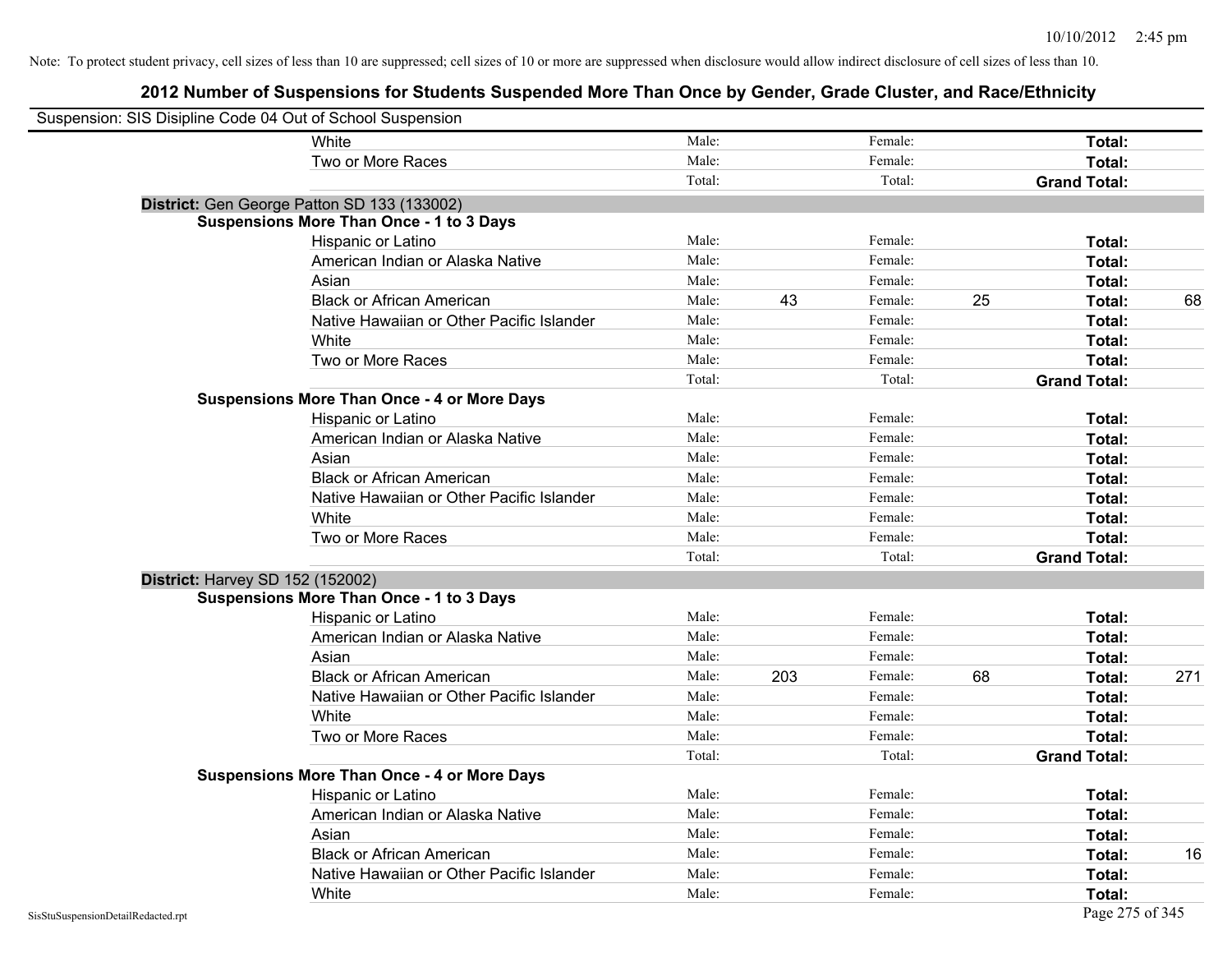| Suspension: SIS Disipline Code 04 Out of School Suspension |        |    |         |    |                     |     |
|------------------------------------------------------------|--------|----|---------|----|---------------------|-----|
| Two or More Races                                          | Male:  |    | Female: |    | Total:              |     |
|                                                            | Total: |    | Total:  |    | <b>Grand Total:</b> |     |
| District: Hazel Crest SD 152-5 (152502)                    |        |    |         |    |                     |     |
| <b>Suspensions More Than Once - 1 to 3 Days</b>            |        |    |         |    |                     |     |
| Hispanic or Latino                                         | Male:  |    | Female: |    | Total:              |     |
| American Indian or Alaska Native                           | Male:  |    | Female: |    | Total:              |     |
| Asian                                                      | Male:  |    | Female: |    | Total:              |     |
| <b>Black or African American</b>                           | Male:  |    | Female: |    | Total:              | 84  |
| Native Hawaiian or Other Pacific Islander                  | Male:  |    | Female: |    | Total:              |     |
| White                                                      | Male:  |    | Female: |    | Total:              |     |
| Two or More Races                                          | Male:  |    | Female: |    | Total:              |     |
|                                                            | Total: |    | Total:  |    | <b>Grand Total:</b> |     |
| <b>Suspensions More Than Once - 4 or More Days</b>         |        |    |         |    |                     |     |
| Hispanic or Latino                                         | Male:  |    | Female: |    | Total:              |     |
| American Indian or Alaska Native                           | Male:  |    | Female: |    | Total:              |     |
| Asian                                                      | Male:  |    | Female: |    | Total:              |     |
| <b>Black or African American</b>                           | Male:  |    | Female: |    | Total:              | 23  |
| Native Hawaiian or Other Pacific Islander                  | Male:  |    | Female: |    | Total:              |     |
| White                                                      | Male:  |    | Female: |    | Total:              |     |
| Two or More Races                                          | Male:  |    | Female: |    | Total:              |     |
|                                                            | Total: |    | Total:  |    | <b>Grand Total:</b> |     |
| District: Homewood Flossmoor CHSD 233 (233016)             |        |    |         |    |                     |     |
| <b>Suspensions More Than Once - 1 to 3 Days</b>            |        |    |         |    |                     |     |
| Hispanic or Latino                                         | Male:  |    | Female: |    | Total:              | 16  |
| American Indian or Alaska Native                           | Male:  |    | Female: |    | Total:              |     |
| Asian                                                      | Male:  |    | Female: |    | Total:              |     |
| <b>Black or African American</b>                           | Male:  | 97 | Female: | 50 | Total:              | 147 |
| Native Hawaiian or Other Pacific Islander                  | Male:  |    | Female: |    | Total:              |     |
| White                                                      | Male:  |    | Female: |    | Total:              |     |
| Two or More Races                                          | Male:  |    | Female: |    | Total:              |     |
|                                                            | Total: |    | Total:  |    | <b>Grand Total:</b> | 173 |
| <b>Suspensions More Than Once - 4 or More Days</b>         |        |    |         |    |                     |     |
| Hispanic or Latino                                         | Male:  |    | Female: |    | Total:              |     |
| American Indian or Alaska Native                           | Male:  |    | Female: |    | Total:              |     |
| Asian                                                      | Male:  |    | Female: |    | Total:              |     |
| <b>Black or African American</b>                           | Male:  | 62 | Female: | 15 | Total:              | 77  |
| Native Hawaiian or Other Pacific Islander                  | Male:  |    | Female: |    | Total:              |     |
| White                                                      | Male:  |    | Female: |    | Total:              |     |
| Two or More Races                                          | Male:  |    | Female: |    | Total:              |     |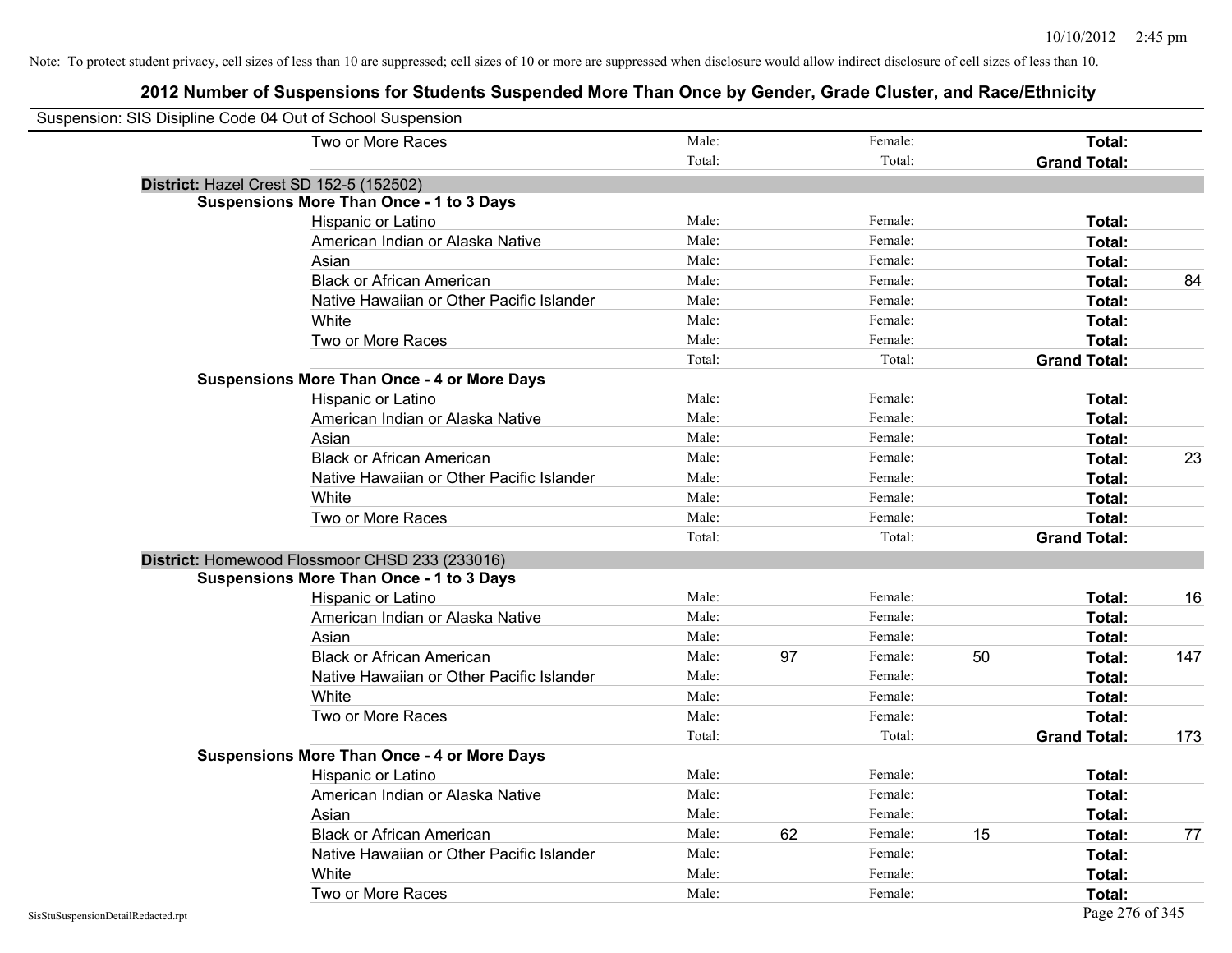|                                    | Suspension: SIS Disipline Code 04 Out of School Suspension |        |     |         |    |                     |     |
|------------------------------------|------------------------------------------------------------|--------|-----|---------|----|---------------------|-----|
|                                    |                                                            | Total: |     | Total:  |    | <b>Grand Total:</b> | 91  |
|                                    | District: Homewood SD 153 (153002)                         |        |     |         |    |                     |     |
|                                    | <b>Suspensions More Than Once - 1 to 3 Days</b>            |        |     |         |    |                     |     |
|                                    | Hispanic or Latino                                         | Male:  |     | Female: |    | Total:              |     |
|                                    | American Indian or Alaska Native                           | Male:  |     | Female: |    | Total:              |     |
|                                    | Asian                                                      | Male:  |     | Female: |    | Total:              |     |
|                                    | <b>Black or African American</b>                           | Male:  |     | Female: |    | Total:              | 43  |
|                                    | Native Hawaiian or Other Pacific Islander                  | Male:  |     | Female: |    | Total:              |     |
|                                    | White                                                      | Male:  |     | Female: |    | Total:              |     |
|                                    | Two or More Races                                          | Male:  |     | Female: |    | Total:              |     |
|                                    |                                                            | Total: |     | Total:  |    | <b>Grand Total:</b> | 58  |
|                                    | <b>Suspensions More Than Once - 4 or More Days</b>         |        |     |         |    |                     |     |
|                                    | Hispanic or Latino                                         | Male:  |     | Female: |    | Total:              |     |
|                                    | American Indian or Alaska Native                           | Male:  |     | Female: |    | Total:              |     |
|                                    | Asian                                                      | Male:  |     | Female: |    | Total:              |     |
|                                    | <b>Black or African American</b>                           | Male:  |     | Female: |    | Total:              | 10  |
|                                    | Native Hawaiian or Other Pacific Islander                  | Male:  |     | Female: |    | Total:              |     |
|                                    | White                                                      | Male:  |     | Female: |    | Total:              |     |
|                                    | Two or More Races                                          | Male:  |     | Female: |    | Total:              |     |
|                                    |                                                            | Total: |     | Total:  |    | <b>Grand Total:</b> |     |
|                                    | District: Hoover-Schrum Memorial SD 157 (157002)           |        |     |         |    |                     |     |
|                                    | <b>Suspensions More Than Once - 1 to 3 Days</b>            |        |     |         |    |                     |     |
|                                    | Hispanic or Latino                                         | Male:  |     | Female: |    | Total:              | 36  |
|                                    | American Indian or Alaska Native                           | Male:  |     | Female: |    | Total:              |     |
|                                    | Asian                                                      | Male:  |     | Female: |    | Total:              |     |
|                                    | <b>Black or African American</b>                           | Male:  | 282 | Female: | 77 | Total:              | 359 |
|                                    | Native Hawaiian or Other Pacific Islander                  | Male:  |     | Female: |    | Total:              |     |
|                                    | White                                                      | Male:  |     | Female: |    | Total:              | 13  |
|                                    | Two or More Races                                          | Male:  |     | Female: |    | Total:              |     |
|                                    |                                                            | Total: |     | Total:  |    | <b>Grand Total:</b> |     |
|                                    | <b>Suspensions More Than Once - 4 or More Days</b>         |        |     |         |    |                     |     |
|                                    | Hispanic or Latino                                         | Male:  |     | Female: |    | Total:              |     |
|                                    | American Indian or Alaska Native                           | Male:  |     | Female: |    | Total:              |     |
|                                    | Asian                                                      | Male:  |     | Female: |    | Total:              |     |
|                                    | <b>Black or African American</b>                           | Male:  |     | Female: |    | Total:              | 22  |
|                                    | Native Hawaiian or Other Pacific Islander                  | Male:  |     | Female: |    | Total:              |     |
|                                    | White                                                      | Male:  |     | Female: |    | Total:              |     |
|                                    | Two or More Races                                          | Male:  |     | Female: |    | Total:              |     |
|                                    |                                                            | Total: |     | Total:  |    | <b>Grand Total:</b> |     |
| SisStuSuspensionDetailRedacted.rpt |                                                            |        |     |         |    | Page 277 of 345     |     |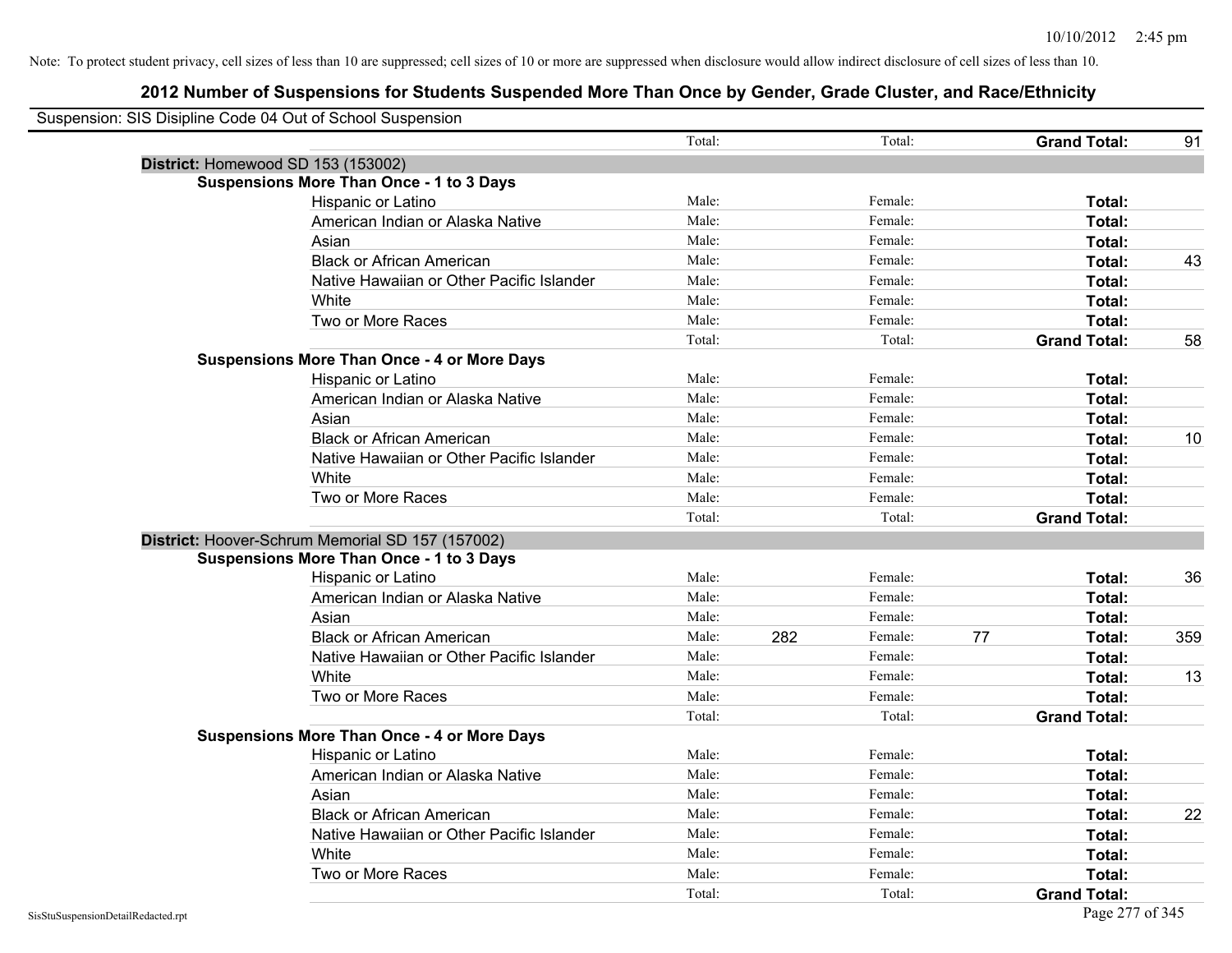| Suspension: SIS Disipline Code 04 Out of School Suspension |                                                    |        |         |                     |    |
|------------------------------------------------------------|----------------------------------------------------|--------|---------|---------------------|----|
| District: Indian Springs SD 109 (109002)                   |                                                    |        |         |                     |    |
|                                                            | <b>Suspensions More Than Once - 1 to 3 Days</b>    |        |         |                     |    |
|                                                            | Hispanic or Latino                                 | Male:  | Female: | Total:              |    |
|                                                            | American Indian or Alaska Native                   | Male:  | Female: | Total:              |    |
|                                                            | Asian                                              | Male:  | Female: | Total:              |    |
|                                                            | <b>Black or African American</b>                   | Male:  | Female: | Total:              | 21 |
|                                                            | Native Hawaiian or Other Pacific Islander          | Male:  | Female: | Total:              |    |
|                                                            | White                                              | Male:  | Female: | Total:              |    |
|                                                            | Two or More Races                                  | Male:  | Female: | Total:              |    |
|                                                            |                                                    | Total: | Total:  | <b>Grand Total:</b> | 33 |
|                                                            | <b>Suspensions More Than Once - 4 or More Days</b> |        |         |                     |    |
|                                                            | Hispanic or Latino                                 | Male:  | Female: | Total:              |    |
|                                                            | American Indian or Alaska Native                   | Male:  | Female: | Total:              |    |
|                                                            | Asian                                              | Male:  | Female: | Total:              |    |
|                                                            | <b>Black or African American</b>                   | Male:  | Female: | Total:              |    |
|                                                            | Native Hawaiian or Other Pacific Islander          | Male:  | Female: | Total:              |    |
|                                                            | White                                              | Male:  | Female: | Total:              |    |
|                                                            | Two or More Races                                  | Male:  | Female: | Total:              |    |
|                                                            |                                                    | Total: | Total:  | <b>Grand Total:</b> |    |
| District: Kirby SD 140 (140002)                            |                                                    |        |         |                     |    |
|                                                            | <b>Suspensions More Than Once - 1 to 3 Days</b>    |        |         |                     |    |
|                                                            | Hispanic or Latino                                 | Male:  | Female: | Total:              |    |
|                                                            | American Indian or Alaska Native                   | Male:  | Female: | Total:              |    |
|                                                            | Asian                                              | Male:  | Female: | Total:              |    |
|                                                            | <b>Black or African American</b>                   | Male:  | Female: | Total:              |    |
|                                                            | Native Hawaiian or Other Pacific Islander          | Male:  | Female: | Total:              |    |
|                                                            | White                                              | Male:  | Female: | Total:              | 10 |
|                                                            | Two or More Races                                  | Male:  | Female: | Total:              |    |
|                                                            |                                                    | Total: | Total:  | <b>Grand Total:</b> |    |
|                                                            | <b>Suspensions More Than Once - 4 or More Days</b> |        |         |                     |    |
|                                                            | Hispanic or Latino                                 | Male:  | Female: | Total:              |    |
|                                                            | American Indian or Alaska Native                   | Male:  | Female: | Total:              |    |
|                                                            | Asian                                              | Male:  | Female: | Total:              |    |
|                                                            | <b>Black or African American</b>                   | Male:  | Female: | Total:              |    |
|                                                            | Native Hawaiian or Other Pacific Islander          | Male:  | Female: | Total:              |    |
|                                                            | White                                              | Male:  | Female: | Total:              |    |
|                                                            | Two or More Races                                  | Male:  | Female: | Total:              |    |
|                                                            |                                                    | Total: | Total:  | <b>Grand Total:</b> |    |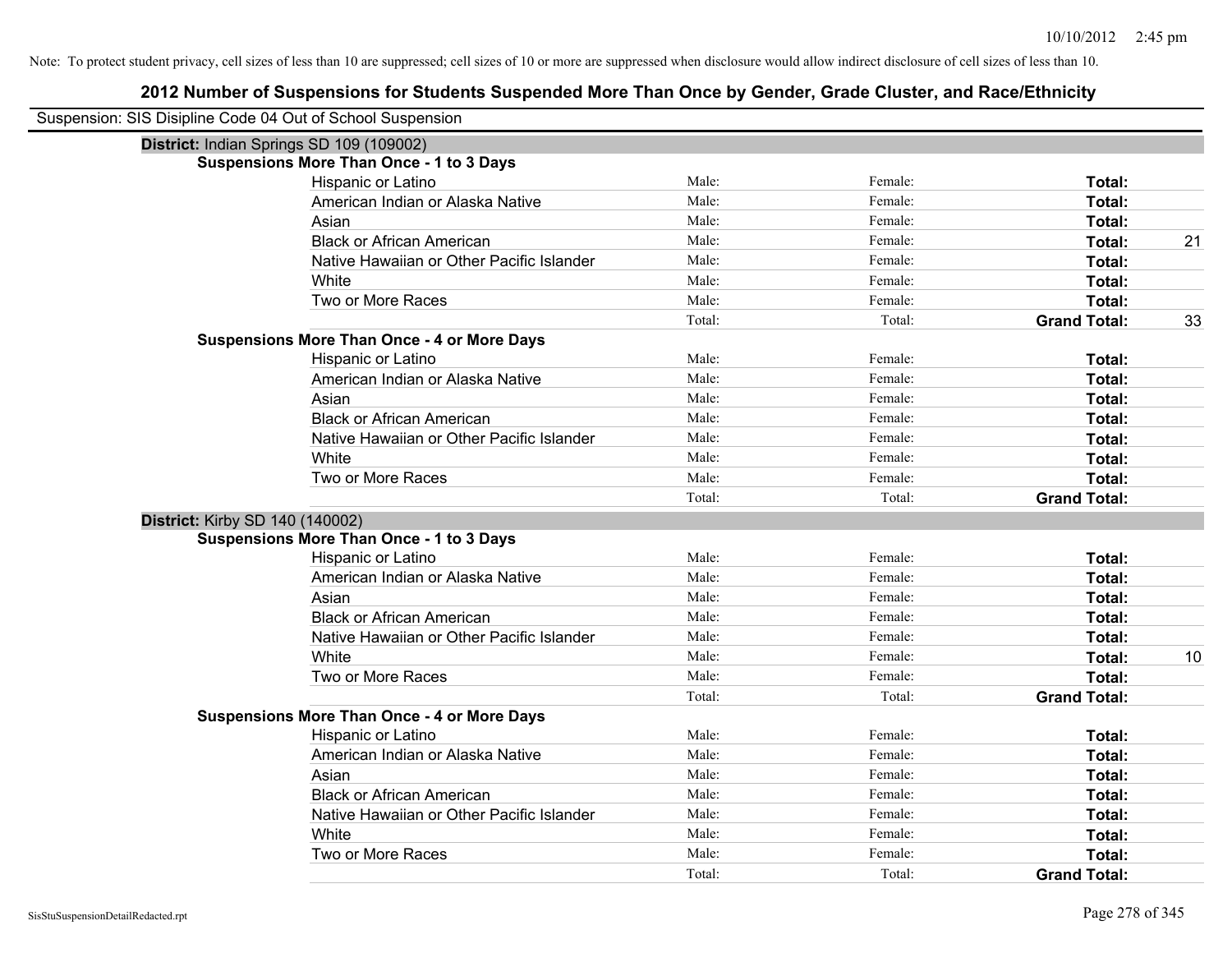| Suspension: SIS Disipline Code 04 Out of School Suspension |                                                    |                 |     |                   |    |                               |     |
|------------------------------------------------------------|----------------------------------------------------|-----------------|-----|-------------------|----|-------------------------------|-----|
| <b>District: Lansing SD 158 (158002)</b>                   |                                                    |                 |     |                   |    |                               |     |
|                                                            | <b>Suspensions More Than Once - 1 to 3 Days</b>    |                 |     |                   |    |                               |     |
|                                                            | Hispanic or Latino                                 | Male:           |     | Female:           |    | Total:                        | 10  |
|                                                            | American Indian or Alaska Native                   | Male:           |     | Female:           |    | Total:                        |     |
|                                                            | Asian                                              | Male:           |     | Female:           |    | Total:                        |     |
|                                                            | <b>Black or African American</b>                   | Male:           | 37  | Female:           | 21 | Total:                        | 58  |
|                                                            | Native Hawaiian or Other Pacific Islander          | Male:           |     | Female:           |    | Total:                        |     |
|                                                            | White                                              | Male:           |     | Female:           |    | Total:                        |     |
|                                                            | Two or More Races                                  | Male:           |     | Female:           |    | Total:                        |     |
|                                                            |                                                    | Total:          |     | Total:            |    | <b>Grand Total:</b>           | 78  |
|                                                            | <b>Suspensions More Than Once - 4 or More Days</b> |                 |     |                   |    |                               |     |
|                                                            | Hispanic or Latino                                 | Male:           |     | Female:           |    | Total:                        |     |
|                                                            | American Indian or Alaska Native                   | Male:           |     | Female:           |    | Total:                        |     |
|                                                            | Asian                                              | Male:           |     | Female:           |    | Total:                        |     |
|                                                            | <b>Black or African American</b>                   | Male:           |     | Female:           |    | Total:                        |     |
|                                                            | Native Hawaiian or Other Pacific Islander          | Male:           |     | Female:           |    | Total:                        |     |
|                                                            | White                                              | Male:           |     | Female:           |    | Total:                        |     |
|                                                            | Two or More Races                                  | Male:           |     | Female:           |    | Total:                        |     |
|                                                            |                                                    | Total:          |     | Total:            |    | <b>Grand Total:</b>           |     |
| District: Lemont Twp HSD 210 (210017)                      |                                                    |                 |     |                   |    |                               |     |
|                                                            | <b>Suspensions More Than Once - 1 to 3 Days</b>    |                 |     |                   |    |                               |     |
|                                                            | Hispanic or Latino                                 | Male:           | 18  | Female:           | 12 | Total:                        | 30  |
|                                                            | American Indian or Alaska Native                   | Male:           |     | Female:           |    | Total:                        |     |
|                                                            | Asian                                              | Male:           |     | Female:           |    | Total:                        |     |
|                                                            | <b>Black or African American</b>                   | Male:           |     | Female:           |    | Total:                        |     |
|                                                            | Native Hawaiian or Other Pacific Islander          | Male:           |     | Female:           |    | Total:                        |     |
|                                                            | White                                              | Male:           | 124 | Female:           | 11 | Total:                        | 135 |
|                                                            | Two or More Races                                  | Male:           |     | Female:           |    | Total:                        |     |
|                                                            |                                                    | Total:          |     | Total:            |    | <b>Grand Total:</b>           |     |
|                                                            | <b>Suspensions More Than Once - 4 or More Days</b> |                 |     |                   |    |                               |     |
|                                                            | Hispanic or Latino                                 | Male:           |     | Female:           |    | Total:                        |     |
|                                                            |                                                    | Male:           |     | Female:           |    | Total:                        |     |
|                                                            | American Indian or Alaska Native                   |                 |     |                   |    |                               |     |
|                                                            | Asian                                              | Male:           |     | Female:           |    | Total:                        |     |
|                                                            | <b>Black or African American</b>                   | Male:           |     | Female:           |    | Total:                        |     |
|                                                            | Native Hawaiian or Other Pacific Islander          | Male:           |     | Female:           |    | Total:                        |     |
|                                                            | White                                              | Male:           |     | Female:           |    | Total:                        | 20  |
|                                                            | Two or More Races                                  | Male:<br>Total: |     | Female:<br>Total: |    | Total:<br><b>Grand Total:</b> |     |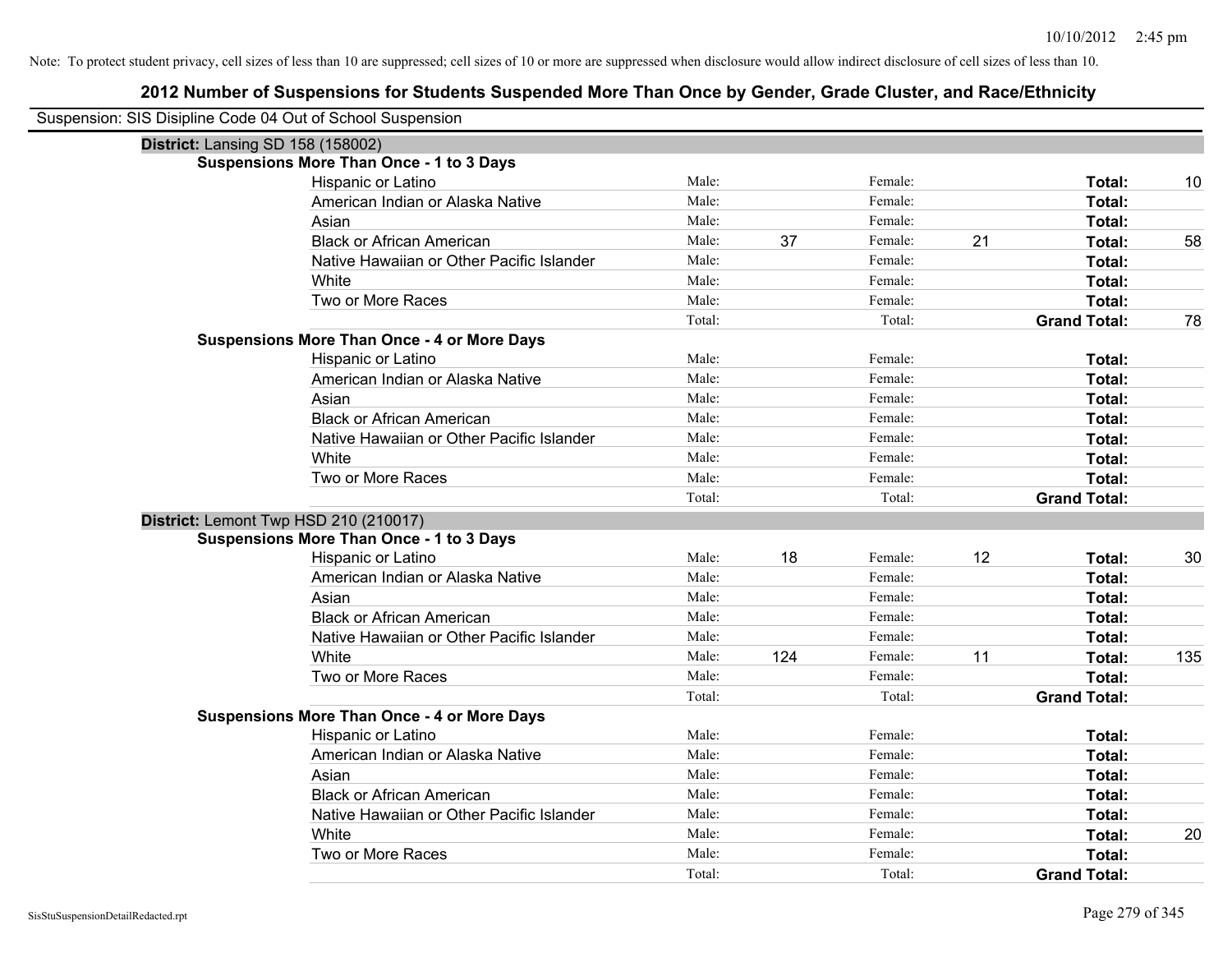| Suspension: SIS Disipline Code 04 Out of School Suspension |                                                    |        |     |         |    |                     |     |
|------------------------------------------------------------|----------------------------------------------------|--------|-----|---------|----|---------------------|-----|
|                                                            | District: Lemont-Bromberek CSD 113A (113A02)       |        |     |         |    |                     |     |
|                                                            | <b>Suspensions More Than Once - 1 to 3 Days</b>    |        |     |         |    |                     |     |
|                                                            | Hispanic or Latino                                 | Male:  |     | Female: |    | Total:              | 14  |
|                                                            | American Indian or Alaska Native                   | Male:  |     | Female: |    | Total:              |     |
|                                                            | Asian                                              | Male:  |     | Female: |    | Total:              |     |
|                                                            | <b>Black or African American</b>                   | Male:  |     | Female: |    | Total:              |     |
|                                                            | Native Hawaiian or Other Pacific Islander          | Male:  |     | Female: |    | Total:              |     |
|                                                            | White                                              | Male:  | 37  | Female: | 13 | Total:              | 50  |
|                                                            | Two or More Races                                  | Male:  |     | Female: |    | Total:              |     |
|                                                            |                                                    | Total: |     | Total:  |    | <b>Grand Total:</b> |     |
|                                                            | <b>Suspensions More Than Once - 4 or More Days</b> |        |     |         |    |                     |     |
|                                                            | Hispanic or Latino                                 | Male:  |     | Female: |    | Total:              |     |
|                                                            | American Indian or Alaska Native                   | Male:  |     | Female: |    | Total:              |     |
|                                                            | Asian                                              | Male:  |     | Female: |    | Total:              |     |
|                                                            | <b>Black or African American</b>                   | Male:  |     | Female: |    | Total:              |     |
|                                                            | Native Hawaiian or Other Pacific Islander          | Male:  |     | Female: |    | Total:              |     |
|                                                            | White                                              | Male:  |     | Female: |    | Total:              |     |
|                                                            | Two or More Races                                  | Male:  |     | Female: |    | Total:              |     |
|                                                            |                                                    | Total: |     | Total:  |    | <b>Grand Total:</b> |     |
| District: Lincoln ESD 156 (156002)                         |                                                    |        |     |         |    |                     |     |
|                                                            | <b>Suspensions More Than Once - 1 to 3 Days</b>    |        |     |         |    |                     |     |
|                                                            | Hispanic or Latino                                 | Male:  |     | Female: |    | Total:              |     |
|                                                            | American Indian or Alaska Native                   | Male:  |     | Female: |    | Total:              |     |
|                                                            | Asian                                              | Male:  |     | Female: |    | Total:              |     |
|                                                            | <b>Black or African American</b>                   | Male:  | 129 | Female: | 31 | Total:              | 160 |
|                                                            | Native Hawaiian or Other Pacific Islander          | Male:  |     | Female: |    | Total:              |     |
|                                                            | White                                              | Male:  |     | Female: |    | Total:              |     |
|                                                            | Two or More Races                                  | Male:  |     | Female: |    | Total:              |     |
|                                                            |                                                    | Total: |     | Total:  |    | <b>Grand Total:</b> | 171 |
|                                                            | <b>Suspensions More Than Once - 4 or More Days</b> |        |     |         |    |                     |     |
|                                                            | Hispanic or Latino                                 | Male:  |     | Female: |    | Total:              |     |
|                                                            | American Indian or Alaska Native                   | Male:  |     | Female: |    | Total:              |     |
|                                                            | Asian                                              | Male:  |     | Female: |    | Total:              |     |
|                                                            | <b>Black or African American</b>                   | Male:  |     | Female: |    | Total:              | 20  |
|                                                            | Native Hawaiian or Other Pacific Islander          | Male:  |     | Female: |    | Total:              |     |
|                                                            | White                                              | Male:  |     | Female: |    | Total:              |     |
|                                                            | Two or More Races                                  | Male:  |     | Female: |    | <b>Total:</b>       |     |
|                                                            |                                                    | Total: |     | Total:  |    | <b>Grand Total:</b> |     |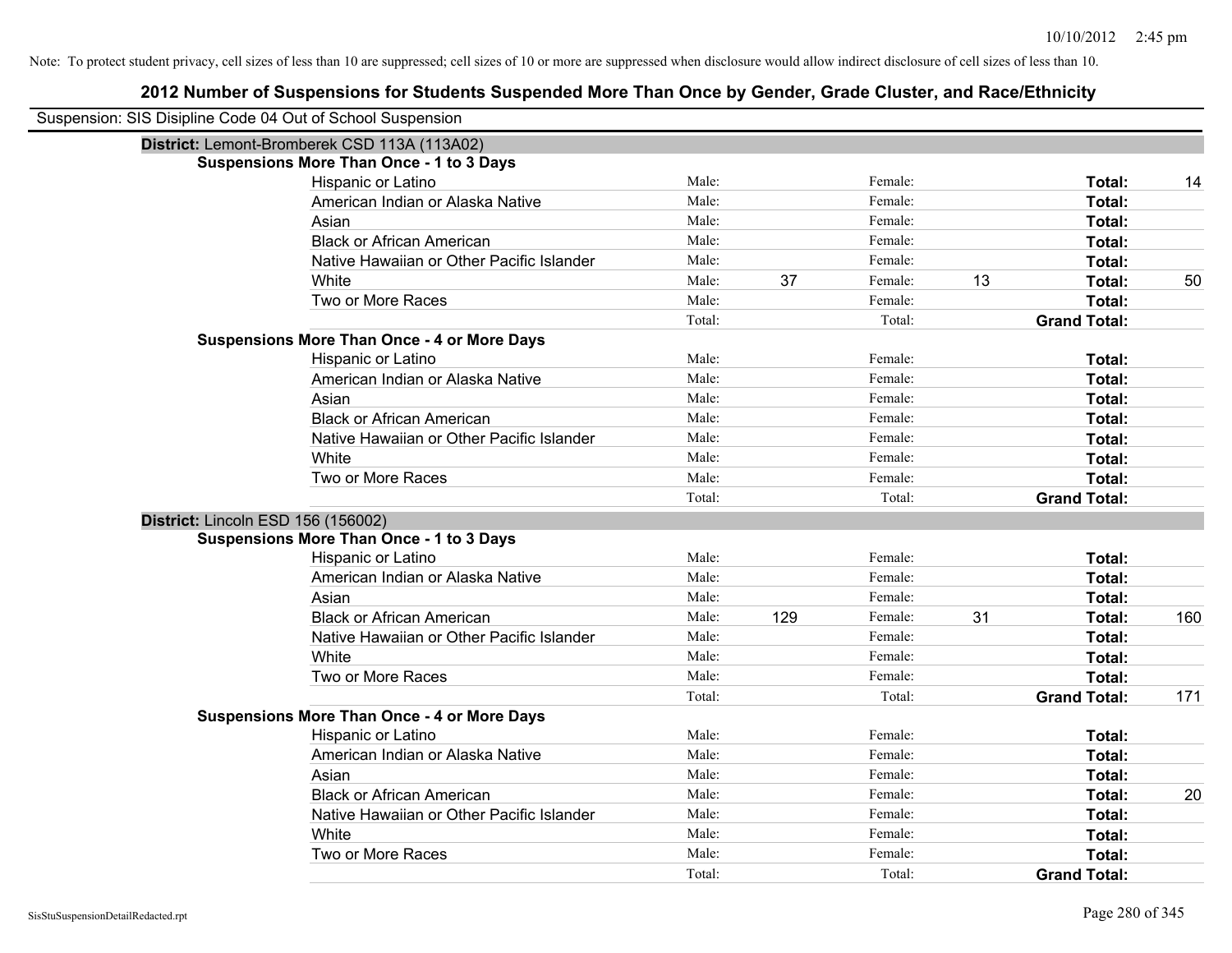| Suspension: SIS Disipline Code 04 Out of School Suspension |                                                    |        |    |         |    |                     |    |
|------------------------------------------------------------|----------------------------------------------------|--------|----|---------|----|---------------------|----|
| District: Matteson ESD 162 (162002)                        |                                                    |        |    |         |    |                     |    |
|                                                            | <b>Suspensions More Than Once - 1 to 3 Days</b>    |        |    |         |    |                     |    |
|                                                            | Hispanic or Latino                                 | Male:  |    | Female: |    | Total:              |    |
|                                                            | American Indian or Alaska Native                   | Male:  |    | Female: |    | Total:              |    |
|                                                            | Asian                                              | Male:  |    | Female: |    | Total:              |    |
|                                                            | <b>Black or African American</b>                   | Male:  | 81 | Female: | 12 | Total:              | 93 |
|                                                            | Native Hawaiian or Other Pacific Islander          | Male:  |    | Female: |    | Total:              |    |
|                                                            | White                                              | Male:  |    | Female: |    | Total:              |    |
|                                                            | Two or More Races                                  | Male:  |    | Female: |    | Total:              |    |
|                                                            |                                                    | Total: |    | Total:  |    | <b>Grand Total:</b> |    |
|                                                            | <b>Suspensions More Than Once - 4 or More Days</b> |        |    |         |    |                     |    |
|                                                            | Hispanic or Latino                                 | Male:  |    | Female: |    | Total:              |    |
|                                                            | American Indian or Alaska Native                   | Male:  |    | Female: |    | Total:              |    |
|                                                            | Asian                                              | Male:  |    | Female: |    | Total:              |    |
|                                                            | <b>Black or African American</b>                   | Male:  |    | Female: |    | Total:              | 27 |
|                                                            | Native Hawaiian or Other Pacific Islander          | Male:  |    | Female: |    | Total:              |    |
|                                                            | White                                              | Male:  |    | Female: |    | Total:              |    |
|                                                            | Two or More Races                                  | Male:  |    | Female: |    | Total:              |    |
|                                                            |                                                    | Total: |    | Total:  |    | <b>Grand Total:</b> |    |
| District: Midlothian SD 143 (143002)                       |                                                    |        |    |         |    |                     |    |
|                                                            | <b>Suspensions More Than Once - 1 to 3 Days</b>    |        |    |         |    |                     |    |
|                                                            | Hispanic or Latino                                 | Male:  |    | Female: |    | Total:              | 14 |
|                                                            | American Indian or Alaska Native                   | Male:  |    | Female: |    | Total:              |    |
|                                                            | Asian                                              | Male:  |    | Female: |    | Total:              |    |
|                                                            | <b>Black or African American</b>                   | Male:  | 27 | Female: | 16 | Total:              | 43 |
|                                                            | Native Hawaiian or Other Pacific Islander          | Male:  |    | Female: |    | Total:              |    |
|                                                            | White                                              | Male:  |    | Female: |    | Total:              |    |
|                                                            | Two or More Races                                  | Male:  |    | Female: |    | Total:              |    |
|                                                            |                                                    | Total: |    | Total:  |    | <b>Grand Total:</b> |    |
| District: North Palos SD 117 (117002)                      |                                                    |        |    |         |    |                     |    |
|                                                            | <b>Suspensions More Than Once - 1 to 3 Days</b>    |        |    |         |    |                     |    |
|                                                            | Hispanic or Latino                                 | Male:  |    | Female: |    | Total:              |    |
|                                                            | American Indian or Alaska Native                   | Male:  |    | Female: |    | Total:              |    |
|                                                            | Asian                                              | Male:  |    | Female: |    | Total:              |    |
|                                                            | <b>Black or African American</b>                   | Male:  |    | Female: |    | Total:              |    |
|                                                            | Native Hawaiian or Other Pacific Islander          | Male:  |    | Female: |    | Total:              |    |
|                                                            | White                                              | Male:  |    | Female: |    | Total:              | 19 |
|                                                            | Two or More Races                                  | Male:  |    | Female: |    | Total:              |    |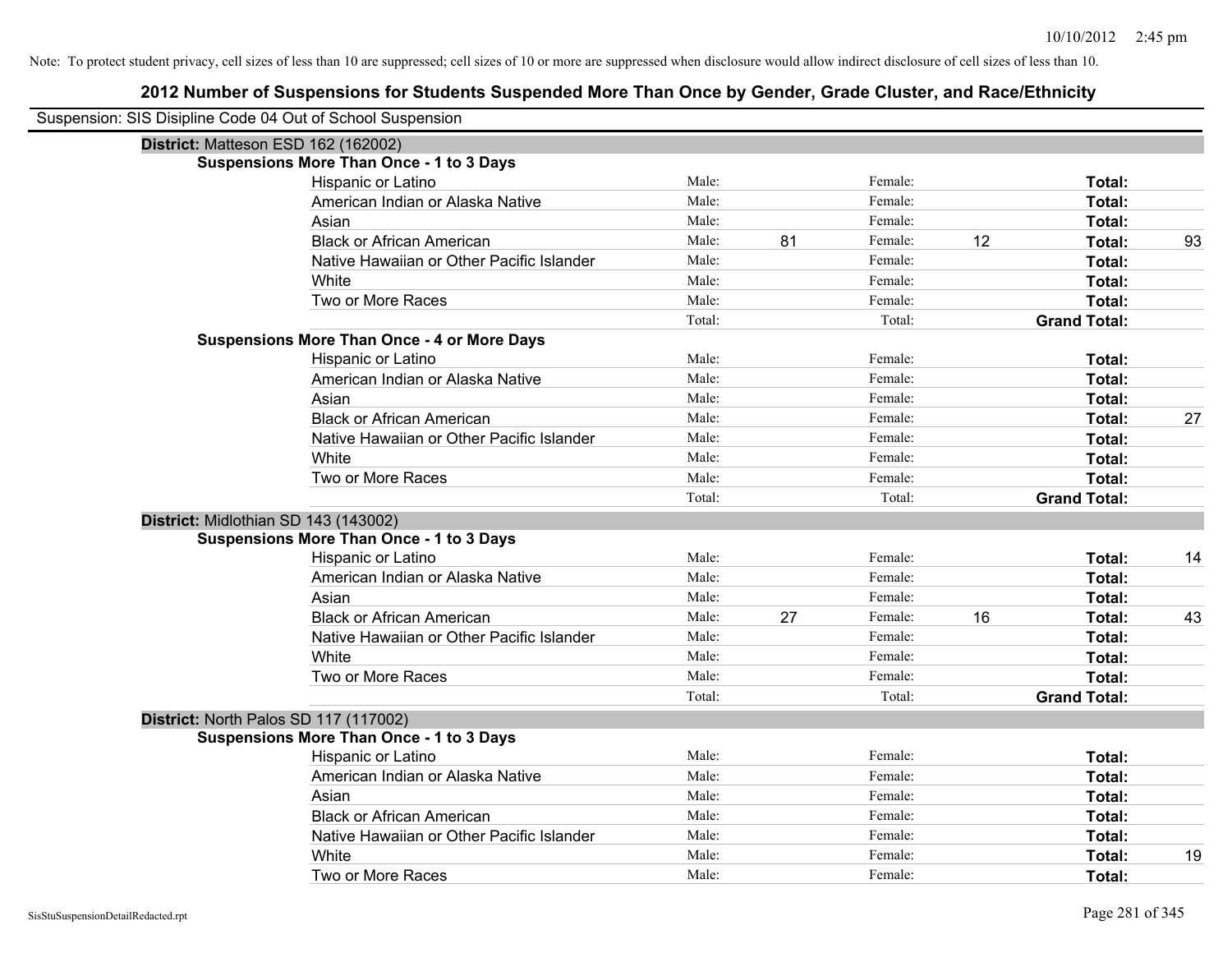| Suspension: SIS Disipline Code 04 Out of School Suspension |                                                    |        |     |         |    |                     |     |
|------------------------------------------------------------|----------------------------------------------------|--------|-----|---------|----|---------------------|-----|
|                                                            |                                                    | Total: |     | Total:  |    | <b>Grand Total:</b> | 39  |
|                                                            | <b>Suspensions More Than Once - 4 or More Days</b> |        |     |         |    |                     |     |
|                                                            | Hispanic or Latino                                 | Male:  |     | Female: |    | Total:              |     |
|                                                            | American Indian or Alaska Native                   | Male:  |     | Female: |    | Total:              |     |
|                                                            | Asian                                              | Male:  |     | Female: |    | Total:              |     |
|                                                            | <b>Black or African American</b>                   | Male:  |     | Female: |    | Total:              |     |
|                                                            | Native Hawaiian or Other Pacific Islander          | Male:  |     | Female: |    | Total:              |     |
|                                                            | White                                              | Male:  |     | Female: |    | Total:              |     |
|                                                            | Two or More Races                                  | Male:  |     | Female: |    | Total:              |     |
|                                                            |                                                    | Total: |     | Total:  |    | <b>Grand Total:</b> |     |
|                                                            | District: Oak Lawn CHSD 229 (229016)               |        |     |         |    |                     |     |
|                                                            | <b>Suspensions More Than Once - 1 to 3 Days</b>    |        |     |         |    |                     |     |
|                                                            | Hispanic or Latino                                 | Male:  | 86  | Female: | 48 | Total:              | 134 |
|                                                            | American Indian or Alaska Native                   | Male:  |     | Female: |    | Total:              |     |
|                                                            | Asian                                              | Male:  |     | Female: |    | Total:              |     |
|                                                            | <b>Black or African American</b>                   | Male:  | 53  | Female: | 17 | Total:              | 70  |
|                                                            | Native Hawaiian or Other Pacific Islander          | Male:  |     | Female: |    | Total:              |     |
|                                                            | White                                              | Male:  | 177 | Female: | 72 | Total:              | 249 |
|                                                            | Two or More Races                                  | Male:  |     | Female: |    | Total:              |     |
|                                                            |                                                    | Total: |     | Total:  |    | <b>Grand Total:</b> |     |
|                                                            | <b>Suspensions More Than Once - 4 or More Days</b> |        |     |         |    |                     |     |
|                                                            | Hispanic or Latino                                 | Male:  |     | Female: |    | Total:              |     |
|                                                            | American Indian or Alaska Native                   | Male:  |     | Female: |    | Total:              |     |
|                                                            | Asian                                              | Male:  |     | Female: |    | Total:              |     |
|                                                            | <b>Black or African American</b>                   | Male:  |     | Female: |    | Total:              |     |
|                                                            | Native Hawaiian or Other Pacific Islander          | Male:  |     | Female: |    | Total:              |     |
|                                                            | White                                              | Male:  |     | Female: |    | Total:              | 20  |
|                                                            | Two or More Races                                  | Male:  |     | Female: |    | Total:              |     |
|                                                            |                                                    | Total: | 27  | Total:  | 10 | <b>Grand Total:</b> | 37  |
|                                                            | District: Oak Lawn-Hometown SD 123 (123002)        |        |     |         |    |                     |     |
|                                                            | <b>Suspensions More Than Once - 1 to 3 Days</b>    |        |     |         |    |                     |     |
|                                                            | Hispanic or Latino                                 | Male:  |     | Female: |    | Total:              |     |
|                                                            | American Indian or Alaska Native                   | Male:  |     | Female: |    | Total:              |     |
|                                                            | Asian                                              | Male:  |     | Female: |    | Total:              |     |
|                                                            | <b>Black or African American</b>                   | Male:  |     | Female: |    | Total:              |     |
|                                                            | Native Hawaiian or Other Pacific Islander          | Male:  |     | Female: |    | Total:              |     |
|                                                            | White                                              | Male:  |     | Female: |    | Total:              |     |
|                                                            | Two or More Races                                  | Male:  |     | Female: |    | Total:              |     |
|                                                            |                                                    | Total: |     | Total:  |    | <b>Grand Total:</b> |     |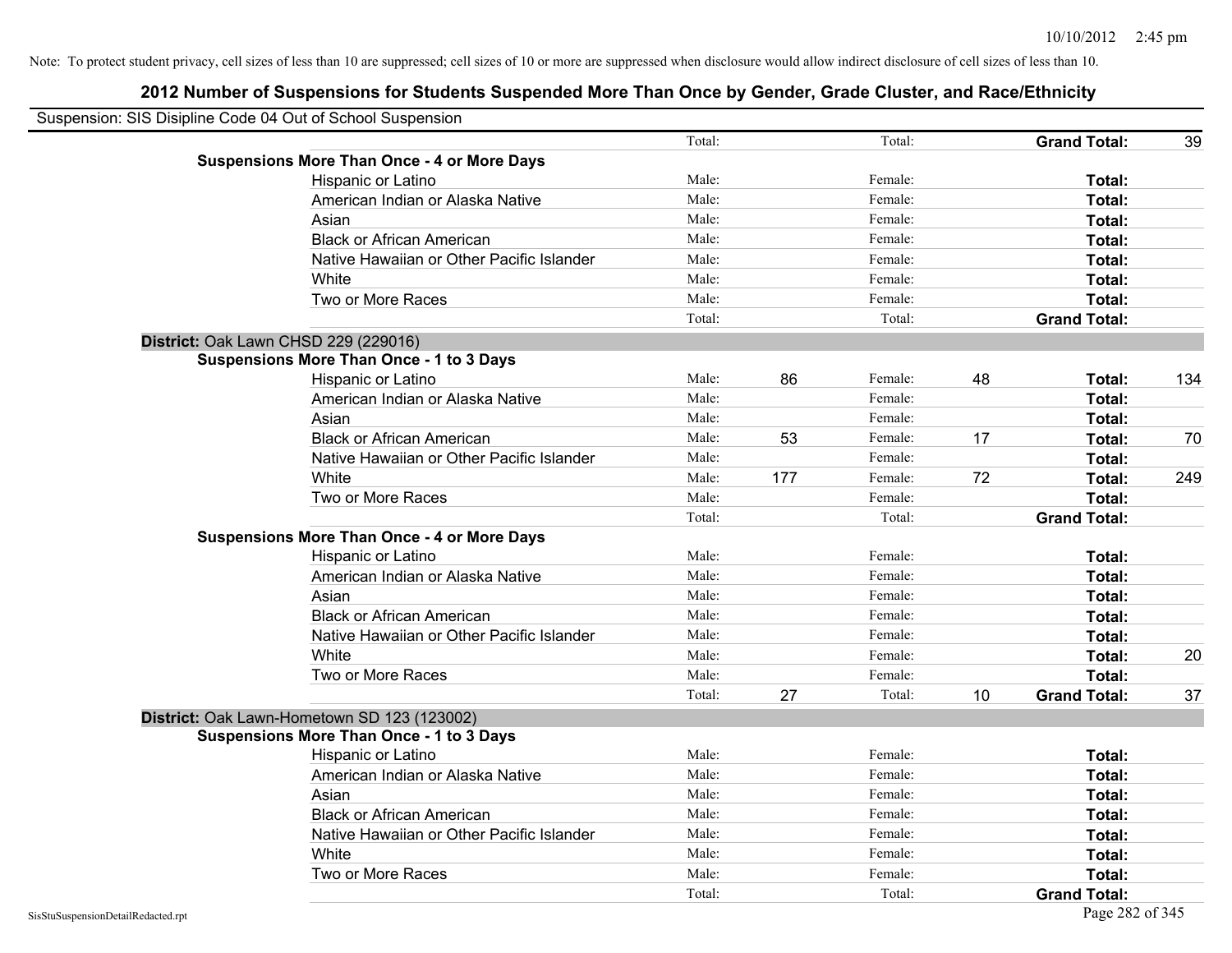| Suspension: SIS Disipline Code 04 Out of School Suspension |                                                    |        |         |                     |    |
|------------------------------------------------------------|----------------------------------------------------|--------|---------|---------------------|----|
|                                                            | <b>Suspensions More Than Once - 4 or More Days</b> |        |         |                     |    |
|                                                            | Hispanic or Latino                                 | Male:  | Female: | Total:              |    |
|                                                            | American Indian or Alaska Native                   | Male:  | Female: | Total:              |    |
|                                                            | Asian                                              | Male:  | Female: | <b>Total:</b>       |    |
|                                                            | <b>Black or African American</b>                   | Male:  | Female: | Total:              |    |
|                                                            | Native Hawaiian or Other Pacific Islander          | Male:  | Female: | Total:              |    |
|                                                            | White                                              | Male:  | Female: | Total:              | 13 |
|                                                            | Two or More Races                                  | Male:  | Female: | Total:              |    |
|                                                            |                                                    | Total: | Total:  | <b>Grand Total:</b> |    |
| <b>District: Orland SD 135 (135002)</b>                    |                                                    |        |         |                     |    |
|                                                            | <b>Suspensions More Than Once - 1 to 3 Days</b>    |        |         |                     |    |
|                                                            | Hispanic or Latino                                 | Male:  | Female: | Total:              |    |
|                                                            | American Indian or Alaska Native                   | Male:  | Female: | Total:              |    |
|                                                            | Asian                                              | Male:  | Female: | Total:              |    |
|                                                            | <b>Black or African American</b>                   | Male:  | Female: | Total:              |    |
|                                                            | Native Hawaiian or Other Pacific Islander          | Male:  | Female: | Total:              |    |
|                                                            | White                                              | Male:  | Female: | Total:              | 28 |
|                                                            | Two or More Races                                  | Male:  | Female: | Total:              |    |
|                                                            |                                                    | Total: | Total:  | <b>Grand Total:</b> | 44 |
|                                                            | <b>Suspensions More Than Once - 4 or More Days</b> |        |         |                     |    |
|                                                            | Hispanic or Latino                                 | Male:  | Female: | Total:              |    |
|                                                            | American Indian or Alaska Native                   | Male:  | Female: | Total:              |    |
|                                                            | Asian                                              | Male:  | Female: | Total:              |    |
|                                                            | <b>Black or African American</b>                   | Male:  | Female: | Total:              |    |
|                                                            | Native Hawaiian or Other Pacific Islander          | Male:  | Female: | Total:              |    |
|                                                            | White                                              | Male:  | Female: | Total:              |    |
|                                                            | Two or More Races                                  | Male:  | Female: | Total:              |    |
|                                                            |                                                    | Total: | Total:  | <b>Grand Total:</b> |    |
|                                                            | District: Palos CCSD 118 (118004)                  |        |         |                     |    |
|                                                            | <b>Suspensions More Than Once - 1 to 3 Days</b>    |        |         |                     |    |
|                                                            | Hispanic or Latino                                 | Male:  | Female: | Total:              |    |
|                                                            | American Indian or Alaska Native                   | Male:  | Female: | Total:              |    |
|                                                            | Asian                                              | Male:  | Female: | Total:              |    |
|                                                            | <b>Black or African American</b>                   | Male:  | Female: | Total:              |    |
|                                                            | Native Hawaiian or Other Pacific Islander          | Male:  | Female: | Total:              |    |
|                                                            | White                                              | Male:  | Female: | Total:              |    |
|                                                            | Two or More Races                                  | Male:  | Female: | Total:              |    |
|                                                            |                                                    | Total: | Total:  | <b>Grand Total:</b> |    |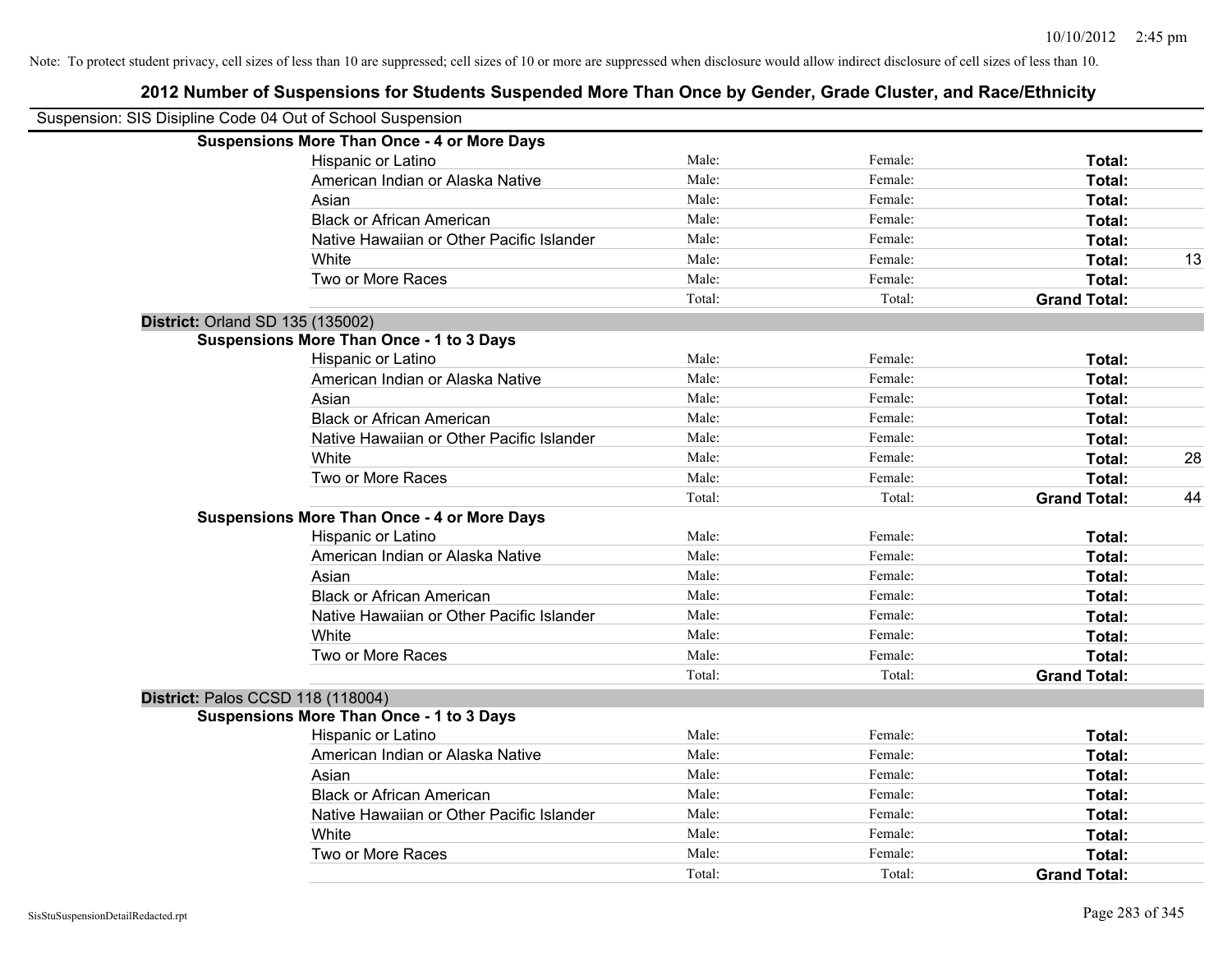| Suspension: SIS Disipline Code 04 Out of School Suspension |                                                    |        |    |         |    |                     |    |
|------------------------------------------------------------|----------------------------------------------------|--------|----|---------|----|---------------------|----|
| District: Palos Heights SD 128 (128002)                    |                                                    |        |    |         |    |                     |    |
|                                                            | <b>Suspensions More Than Once - 1 to 3 Days</b>    |        |    |         |    |                     |    |
|                                                            | Hispanic or Latino                                 | Male:  |    | Female: |    | Total:              |    |
|                                                            | American Indian or Alaska Native                   | Male:  |    | Female: |    | Total:              |    |
|                                                            | Asian                                              | Male:  |    | Female: |    | Total:              |    |
|                                                            | <b>Black or African American</b>                   | Male:  |    | Female: |    | Total:              |    |
|                                                            | Native Hawaiian or Other Pacific Islander          | Male:  |    | Female: |    | Total:              |    |
|                                                            | White                                              | Male:  |    | Female: |    | Total:              |    |
|                                                            | Two or More Races                                  | Male:  |    | Female: |    | Total:              |    |
|                                                            |                                                    | Total: |    | Total:  |    | <b>Grand Total:</b> |    |
|                                                            | <b>Suspensions More Than Once - 4 or More Days</b> |        |    |         |    |                     |    |
|                                                            | Hispanic or Latino                                 | Male:  |    | Female: |    | Total:              |    |
|                                                            | American Indian or Alaska Native                   | Male:  |    | Female: |    | Total:              |    |
|                                                            | Asian                                              | Male:  |    | Female: |    | Total:              |    |
|                                                            | <b>Black or African American</b>                   | Male:  |    | Female: |    | Total:              |    |
|                                                            | Native Hawaiian or Other Pacific Islander          | Male:  |    | Female: |    | Total:              |    |
|                                                            | White                                              | Male:  |    | Female: |    | Total:              |    |
|                                                            | Two or More Races                                  | Male:  |    | Female: |    | Total:              |    |
|                                                            |                                                    | Total: |    | Total:  |    | <b>Grand Total:</b> |    |
| District: Park Forest SD 163 (163002)                      |                                                    |        |    |         |    |                     |    |
|                                                            | <b>Suspensions More Than Once - 1 to 3 Days</b>    |        |    |         |    |                     |    |
|                                                            | Hispanic or Latino                                 | Male:  |    | Female: |    | Total:              |    |
|                                                            | American Indian or Alaska Native                   | Male:  |    | Female: |    | Total:              |    |
|                                                            | Asian                                              | Male:  |    | Female: |    | Total:              |    |
|                                                            | <b>Black or African American</b>                   | Male:  | 69 | Female: | 26 | Total:              | 95 |
|                                                            | Native Hawaiian or Other Pacific Islander          | Male:  |    | Female: |    | Total:              |    |
|                                                            | White                                              | Male:  |    | Female: |    | Total:              |    |
|                                                            | Two or More Races                                  | Male:  |    | Female: |    | Total:              |    |
|                                                            |                                                    | Total: |    | Total:  |    | <b>Grand Total:</b> |    |
|                                                            | <b>Suspensions More Than Once - 4 or More Days</b> |        |    |         |    |                     |    |
|                                                            | Hispanic or Latino                                 | Male:  |    | Female: |    | Total:              |    |
|                                                            | American Indian or Alaska Native                   | Male:  |    | Female: |    | Total:              |    |
|                                                            | Asian                                              | Male:  |    | Female: |    | Total:              |    |
|                                                            | <b>Black or African American</b>                   | Male:  | 25 | Female: | 19 | Total:              | 44 |
|                                                            | Native Hawaiian or Other Pacific Islander          | Male:  |    | Female: |    | Total:              |    |
|                                                            | White                                              | Male:  |    | Female: |    | Total:              |    |
|                                                            | Two or More Races                                  | Male:  |    | Female: |    | Total:              |    |
|                                                            |                                                    | Total: |    | Total:  |    | <b>Grand Total:</b> |    |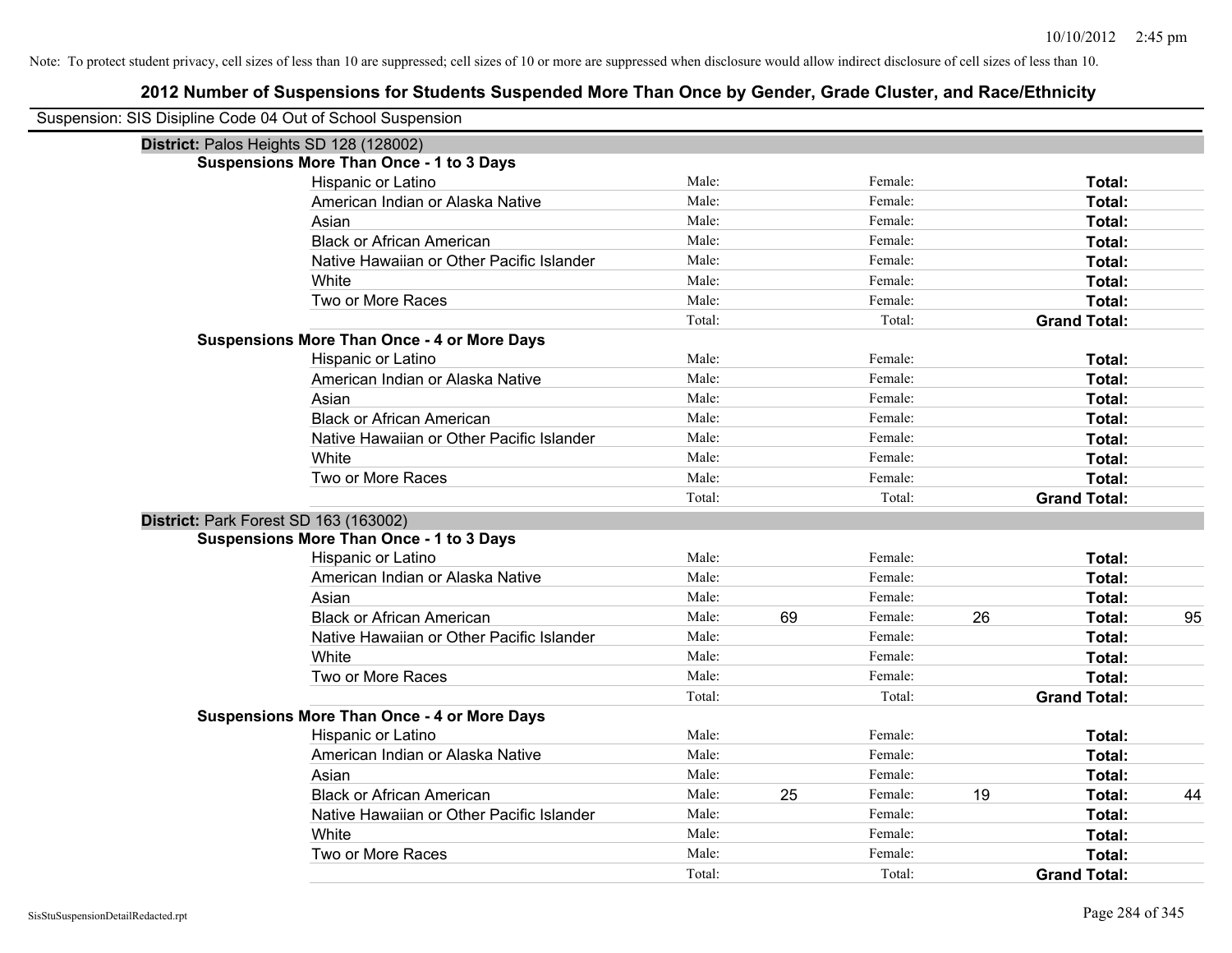| Suspension: SIS Disipline Code 04 Out of School Suspension |                                                    |                 |     |                   |    |                               |     |
|------------------------------------------------------------|----------------------------------------------------|-----------------|-----|-------------------|----|-------------------------------|-----|
|                                                            | District: Posen-Robbins ESD 143-5 (143502)         |                 |     |                   |    |                               |     |
|                                                            | <b>Suspensions More Than Once - 1 to 3 Days</b>    |                 |     |                   |    |                               |     |
|                                                            | Hispanic or Latino                                 | Male:           | 22  | Female:           | 12 | Total:                        | 34  |
|                                                            | American Indian or Alaska Native                   | Male:           |     | Female:           |    | Total:                        |     |
|                                                            | Asian                                              | Male:           |     | Female:           |    | Total:                        |     |
|                                                            | <b>Black or African American</b>                   | Male:           | 45  | Female:           | 13 | Total:                        | 58  |
|                                                            | Native Hawaiian or Other Pacific Islander          | Male:           |     | Female:           |    | Total:                        |     |
|                                                            | White                                              | Male:           |     | Female:           |    | Total:                        |     |
|                                                            | Two or More Races                                  | Male:           |     | Female:           |    | Total:                        |     |
|                                                            |                                                    | Total:          |     | Total:            |    | <b>Grand Total:</b>           |     |
|                                                            | <b>Suspensions More Than Once - 4 or More Days</b> |                 |     |                   |    |                               |     |
|                                                            | Hispanic or Latino                                 | Male:           |     | Female:           |    | Total:                        |     |
|                                                            | American Indian or Alaska Native                   | Male:           |     | Female:           |    | Total:                        |     |
|                                                            | Asian                                              | Male:           |     | Female:           |    | Total:                        |     |
|                                                            | <b>Black or African American</b>                   | Male:           |     | Female:           |    | Total:                        | 15  |
|                                                            | Native Hawaiian or Other Pacific Islander          | Male:           |     | Female:           |    | Total:                        |     |
|                                                            | White                                              | Male:           |     | Female:           |    | Total:                        |     |
|                                                            | Two or More Races                                  | Male:           |     | Female:           |    | Total:                        |     |
|                                                            |                                                    | Total:          |     | Total:            |    | <b>Grand Total:</b>           |     |
|                                                            | District: Prairie-Hills ESD 144 (144002)           |                 |     |                   |    |                               |     |
|                                                            | <b>Suspensions More Than Once - 1 to 3 Days</b>    |                 |     |                   |    |                               |     |
|                                                            | Hispanic or Latino                                 | Male:           |     | Female:           |    | Total:                        |     |
|                                                            | American Indian or Alaska Native                   | Male:           |     | Female:           |    | Total:                        |     |
|                                                            | Asian                                              | Male:           |     | Female:           |    | Total:                        |     |
|                                                            |                                                    |                 |     |                   |    |                               |     |
|                                                            | <b>Black or African American</b>                   | Male:           | 144 | Female:           | 99 | Total:                        | 243 |
|                                                            | Native Hawaiian or Other Pacific Islander          | Male:           |     | Female:           |    | Total:                        |     |
|                                                            | White                                              | Male:           |     | Female:           |    | Total:                        |     |
|                                                            | Two or More Races                                  | Male:           |     | Female:           |    | Total:                        |     |
|                                                            |                                                    | Total:          |     | Total:            |    | <b>Grand Total:</b>           |     |
|                                                            | <b>Suspensions More Than Once - 4 or More Days</b> |                 |     |                   |    |                               |     |
|                                                            | Hispanic or Latino                                 | Male:           |     | Female:           |    | Total:                        |     |
|                                                            | American Indian or Alaska Native                   | Male:           |     | Female:           |    | Total:                        |     |
|                                                            | Asian                                              | Male:           |     | Female:           |    | Total:                        |     |
|                                                            | <b>Black or African American</b>                   | Male:           | 29  | Female:           | 21 | Total:                        | 50  |
|                                                            | Native Hawaiian or Other Pacific Islander          | Male:           |     | Female:           |    | Total:                        |     |
|                                                            | White                                              | Male:           |     | Female:           |    | Total:                        |     |
|                                                            | Two or More Races                                  | Male:<br>Total: |     | Female:<br>Total: |    | Total:<br><b>Grand Total:</b> |     |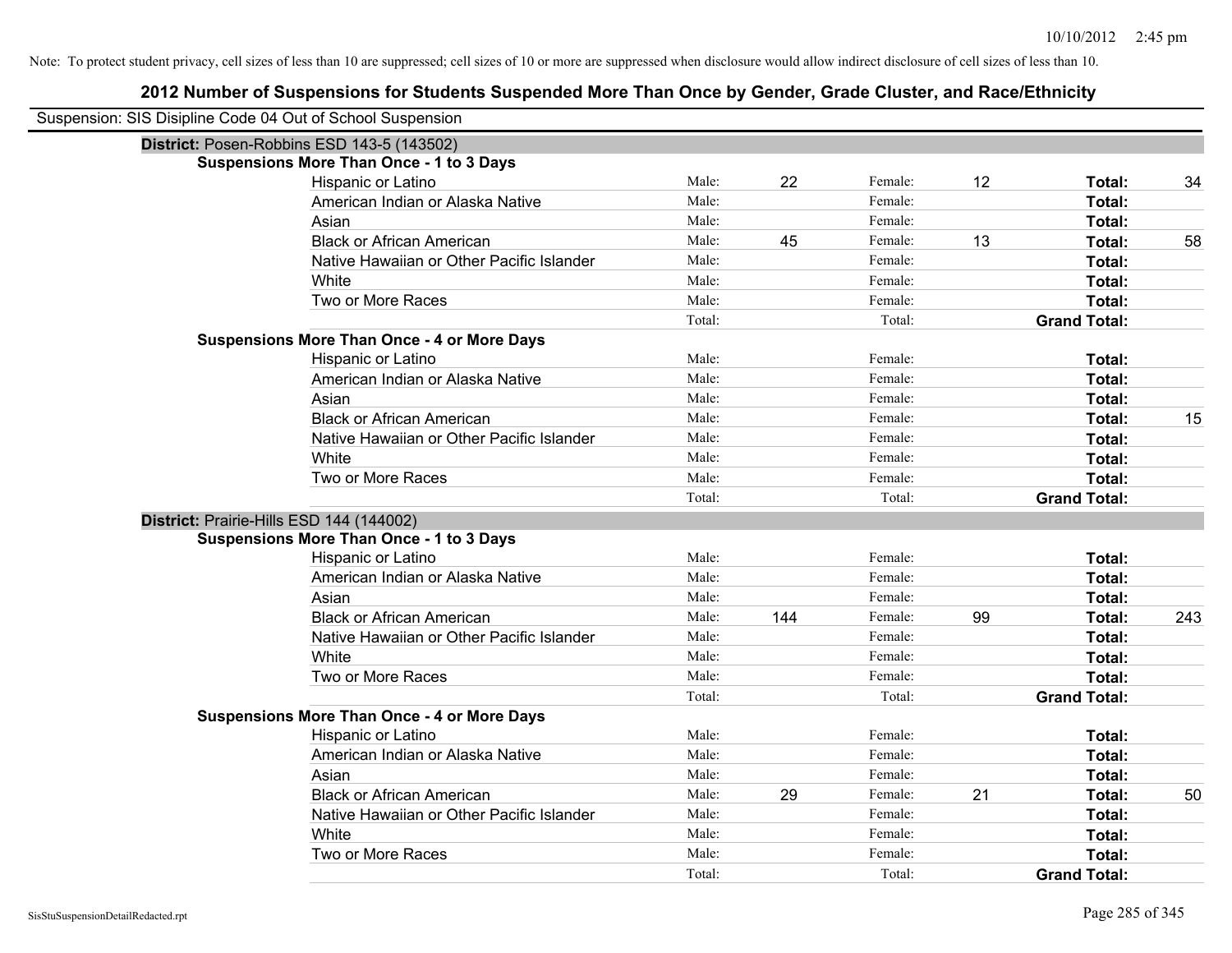| Suspension: SIS Disipline Code 04 Out of School Suspension |                                                    |        |     |         |     |                     |     |
|------------------------------------------------------------|----------------------------------------------------|--------|-----|---------|-----|---------------------|-----|
| District: Reavis Twp HSD 220 (220017)                      |                                                    |        |     |         |     |                     |     |
|                                                            | <b>Suspensions More Than Once - 1 to 3 Days</b>    |        |     |         |     |                     |     |
|                                                            | Hispanic or Latino                                 | Male:  | 99  | Female: | 31  | Total:              | 130 |
|                                                            | American Indian or Alaska Native                   | Male:  |     | Female: |     | Total:              |     |
|                                                            | Asian                                              | Male:  |     | Female: |     | Total:              |     |
|                                                            | <b>Black or African American</b>                   | Male:  |     | Female: |     | Total:              |     |
|                                                            | Native Hawaiian or Other Pacific Islander          | Male:  |     | Female: |     | Total:              |     |
|                                                            | White                                              | Male:  | 124 | Female: | 42  | Total:              | 166 |
|                                                            | Two or More Races                                  | Male:  |     | Female: |     | Total:              |     |
|                                                            |                                                    | Total: |     | Total:  |     | <b>Grand Total:</b> | 306 |
|                                                            | <b>Suspensions More Than Once - 4 or More Days</b> |        |     |         |     |                     |     |
|                                                            | Hispanic or Latino                                 | Male:  |     | Female: |     | Total:              | 12  |
|                                                            | American Indian or Alaska Native                   | Male:  |     | Female: |     | Total:              |     |
|                                                            | Asian                                              | Male:  |     | Female: |     | Total:              |     |
|                                                            | <b>Black or African American</b>                   | Male:  |     | Female: |     | Total:              |     |
|                                                            | Native Hawaiian or Other Pacific Islander          | Male:  |     | Female: |     | Total:              |     |
|                                                            | White                                              | Male:  |     | Female: |     | Total:              | 13  |
|                                                            | Two or More Races                                  | Male:  |     | Female: |     | Total:              |     |
|                                                            |                                                    | Total: |     | Total:  |     | <b>Grand Total:</b> |     |
| <b>District: Rich Twp HSD 227 (227017)</b>                 |                                                    |        |     |         |     |                     |     |
|                                                            | <b>Suspensions More Than Once - 1 to 3 Days</b>    |        |     |         |     |                     |     |
|                                                            | Hispanic or Latino                                 | Male:  |     | Female: |     | Total:              | 10  |
|                                                            | American Indian or Alaska Native                   | Male:  |     | Female: |     | Total:              |     |
|                                                            | Asian                                              | Male:  |     | Female: |     | Total:              |     |
|                                                            | <b>Black or African American</b>                   | Male:  | 300 | Female: | 141 | Total:              | 441 |
|                                                            | Native Hawaiian or Other Pacific Islander          | Male:  |     | Female: |     | Total:              |     |
|                                                            | White                                              | Male:  |     | Female: |     | Total:              | 14  |
|                                                            | Two or More Races                                  | Male:  |     | Female: |     | Total:              |     |
|                                                            |                                                    | Total: |     | Total:  |     | <b>Grand Total:</b> |     |
|                                                            | <b>Suspensions More Than Once - 4 or More Days</b> |        |     |         |     |                     |     |
|                                                            | Hispanic or Latino                                 | Male:  |     | Female: |     | Total:              |     |
|                                                            | American Indian or Alaska Native                   | Male:  |     | Female: |     | Total:              |     |
|                                                            | Asian                                              | Male:  |     | Female: |     | Total:              |     |
|                                                            | <b>Black or African American</b>                   | Male:  | 141 | Female: | 46  | Total:              | 187 |
|                                                            | Native Hawaiian or Other Pacific Islander          | Male:  |     | Female: |     | Total:              |     |
|                                                            | White                                              | Male:  |     | Female: |     | Total:              |     |
|                                                            | Two or More Races                                  | Male:  |     | Female: |     | <b>Total:</b>       |     |
|                                                            |                                                    | Total: |     | Total:  |     | <b>Grand Total:</b> |     |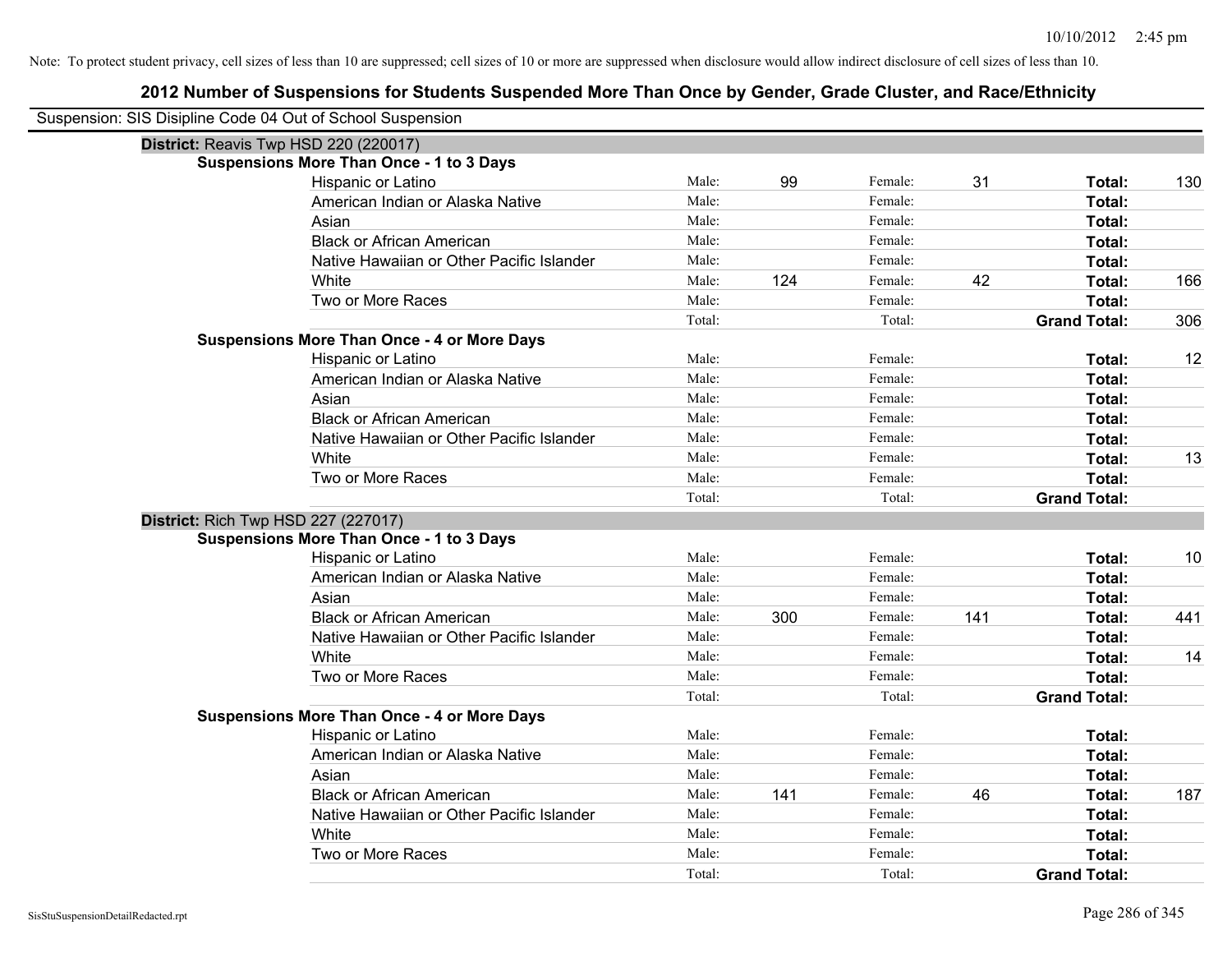| Suspension: SIS Disipline Code 04 Out of School Suspension |                 |    |                   |    |                               |    |
|------------------------------------------------------------|-----------------|----|-------------------|----|-------------------------------|----|
| District: Ridgeland SD 122 (122002)                        |                 |    |                   |    |                               |    |
| <b>Suspensions More Than Once - 1 to 3 Days</b>            |                 |    |                   |    |                               |    |
| Hispanic or Latino                                         | Male:           |    | Female:           |    | Total:                        |    |
| American Indian or Alaska Native                           | Male:           |    | Female:           |    | Total:                        |    |
| Asian                                                      | Male:           |    | Female:           |    | Total:                        |    |
| <b>Black or African American</b>                           | Male:           |    | Female:           |    | Total:                        |    |
| Native Hawaiian or Other Pacific Islander                  | Male:           |    | Female:           |    | Total:                        |    |
| White                                                      | Male:           |    | Female:           |    | Total:                        |    |
| Two or More Races                                          | Male:           |    | Female:           |    | Total:                        |    |
|                                                            | Total:          |    | Total:            |    | <b>Grand Total:</b>           | 15 |
| <b>Suspensions More Than Once - 4 or More Days</b>         |                 |    |                   |    |                               |    |
| Hispanic or Latino                                         | Male:           |    | Female:           |    | Total:                        |    |
| American Indian or Alaska Native                           | Male:           |    | Female:           |    | Total:                        |    |
| Asian                                                      | Male:           |    | Female:           |    | Total:                        |    |
| <b>Black or African American</b>                           | Male:           |    | Female:           |    | Total:                        |    |
| Native Hawaiian or Other Pacific Islander                  | Male:           |    | Female:           |    | Total:                        |    |
| White                                                      | Male:           |    | Female:           |    | Total:                        |    |
| Two or More Races                                          | Male:           |    | Female:           |    | Total:                        |    |
|                                                            | Total:          |    | Total:            |    | <b>Grand Total:</b>           |    |
| District: South Holland SD 150 (150002)                    |                 |    |                   |    |                               |    |
|                                                            |                 |    |                   |    |                               |    |
| <b>Suspensions More Than Once - 1 to 3 Days</b>            |                 |    |                   |    |                               |    |
| Hispanic or Latino                                         | Male:           |    | Female:           |    | Total:                        |    |
| American Indian or Alaska Native                           | Male:           |    | Female:           |    | Total:                        |    |
| Asian                                                      | Male:           |    | Female:           |    | Total:                        |    |
| <b>Black or African American</b>                           | Male:           | 48 | Female:           | 10 | Total:                        | 58 |
| Native Hawaiian or Other Pacific Islander                  | Male:           |    | Female:           |    | Total:                        |    |
| White                                                      | Male:           |    | Female:           |    | Total:                        |    |
| Two or More Races                                          | Male:           |    | Female:           |    | Total:                        |    |
|                                                            | Total:          |    | Total:            |    | <b>Grand Total:</b>           |    |
| <b>Suspensions More Than Once - 4 or More Days</b>         |                 |    |                   |    |                               |    |
| Hispanic or Latino                                         | Male:           |    | Female:           |    | Total:                        |    |
| American Indian or Alaska Native                           | Male:           |    | Female:           |    | Total:                        |    |
| Asian                                                      | Male:           |    | Female:           |    | Total:                        |    |
| <b>Black or African American</b>                           | Male:           |    | Female:           |    | Total:                        |    |
| Native Hawaiian or Other Pacific Islander                  | Male:           |    | Female:           |    | Total:                        |    |
| White                                                      | Male:           |    | Female:           |    | Total:                        |    |
| Two or More Races                                          | Male:<br>Total: |    | Female:<br>Total: |    | Total:<br><b>Grand Total:</b> |    |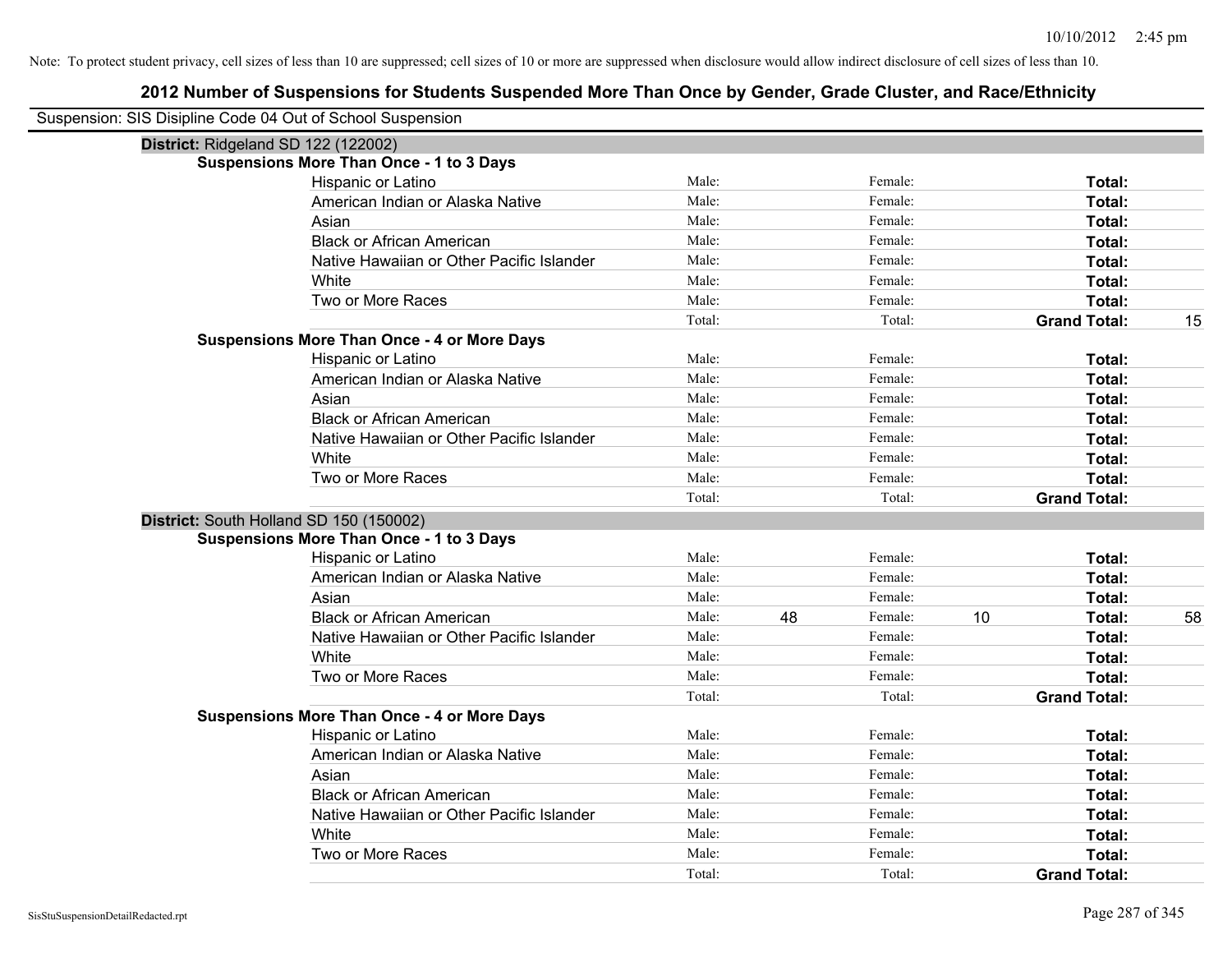| Suspension: SIS Disipline Code 04 Out of School Suspension |                                                    |        |    |         |    |                               |     |
|------------------------------------------------------------|----------------------------------------------------|--------|----|---------|----|-------------------------------|-----|
| District: South Holland SD 151 (151002)                    |                                                    |        |    |         |    |                               |     |
|                                                            | <b>Suspensions More Than Once - 1 to 3 Days</b>    |        |    |         |    |                               |     |
|                                                            | Hispanic or Latino                                 | Male:  |    | Female: |    | Total:                        |     |
|                                                            | American Indian or Alaska Native                   | Male:  |    | Female: |    | Total:                        |     |
|                                                            | Asian                                              | Male:  |    | Female: |    | Total:                        |     |
|                                                            | <b>Black or African American</b>                   | Male:  | 72 | Female: | 44 | Total:                        | 116 |
|                                                            | Native Hawaiian or Other Pacific Islander          | Male:  |    | Female: |    | Total:                        |     |
|                                                            | White                                              | Male:  |    | Female: |    | Total:                        |     |
|                                                            | Two or More Races                                  | Male:  |    | Female: |    | Total:                        |     |
|                                                            |                                                    | Total: |    | Total:  |    | <b>Grand Total:</b>           | 132 |
|                                                            | <b>Suspensions More Than Once - 4 or More Days</b> |        |    |         |    |                               |     |
|                                                            | Hispanic or Latino                                 | Male:  |    | Female: |    | Total:                        |     |
|                                                            | American Indian or Alaska Native                   | Male:  |    | Female: |    | Total:                        |     |
|                                                            | Asian                                              | Male:  |    | Female: |    | Total:                        |     |
|                                                            | <b>Black or African American</b>                   | Male:  | 17 | Female: | 10 | Total:                        | 27  |
|                                                            | Native Hawaiian or Other Pacific Islander          | Male:  |    | Female: |    | Total:                        |     |
|                                                            | White                                              | Male:  |    | Female: |    | Total:                        |     |
|                                                            | Two or More Races                                  | Male:  |    | Female: |    | Total:                        |     |
|                                                            |                                                    | Total: |    | Total:  |    | <b>Grand Total:</b>           |     |
|                                                            |                                                    |        |    |         |    |                               |     |
| District: Southland College Prep (901025)                  |                                                    |        |    |         |    |                               |     |
|                                                            | <b>Suspensions More Than Once - 1 to 3 Days</b>    |        |    |         |    |                               |     |
|                                                            | Hispanic or Latino                                 | Male:  |    | Female: |    | Total:                        |     |
|                                                            | American Indian or Alaska Native                   | Male:  |    | Female: |    | Total:                        |     |
|                                                            | Asian                                              | Male:  |    | Female: |    | Total:                        |     |
|                                                            | <b>Black or African American</b>                   | Male:  | 17 | Female: | 46 | Total:                        | 63  |
|                                                            | Native Hawaiian or Other Pacific Islander          | Male:  |    | Female: |    | Total:                        |     |
|                                                            | White                                              | Male:  |    | Female: |    | Total:                        |     |
|                                                            | Two or More Races                                  | Male:  |    | Female: |    | Total:                        |     |
|                                                            |                                                    | Total: |    | Total:  |    | <b>Grand Total:</b>           |     |
|                                                            | <b>Suspensions More Than Once - 4 or More Days</b> |        |    |         |    |                               |     |
|                                                            | Hispanic or Latino                                 | Male:  |    | Female: |    | Total:                        |     |
|                                                            | American Indian or Alaska Native                   | Male:  |    | Female: |    | Total:                        |     |
|                                                            | Asian                                              | Male:  |    | Female: |    | Total:                        |     |
|                                                            | <b>Black or African American</b>                   | Male:  |    | Female: |    | Total:                        |     |
|                                                            | Native Hawaiian or Other Pacific Islander          | Male:  |    | Female: |    | Total:                        |     |
|                                                            | White                                              | Male:  |    | Female: |    | Total:                        |     |
|                                                            | Two or More Races                                  | Male:  |    | Female: |    | Total:<br><b>Grand Total:</b> |     |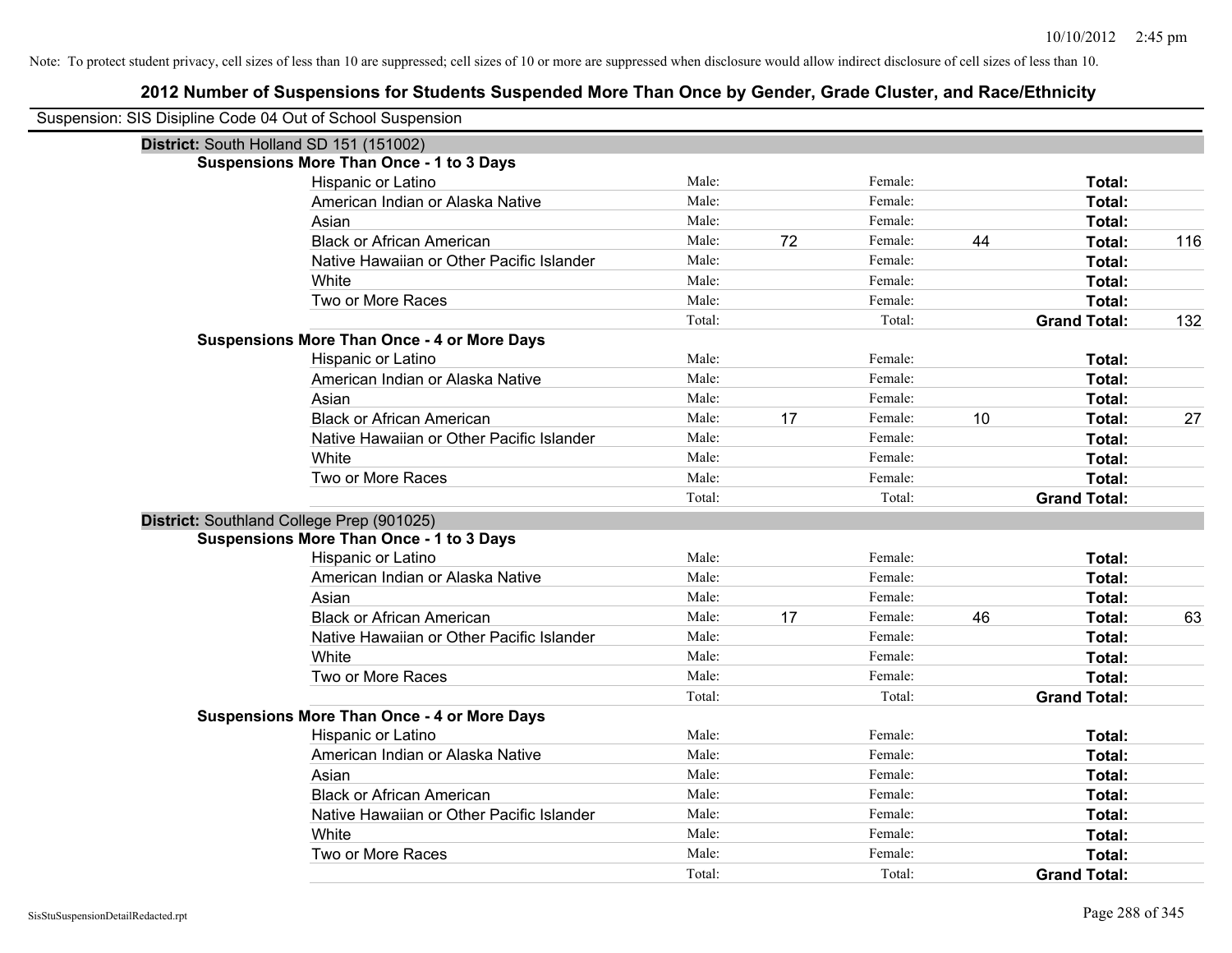| Suspension: SIS Disipline Code 04 Out of School Suspension |                                                    |        |         |                     |    |
|------------------------------------------------------------|----------------------------------------------------|--------|---------|---------------------|----|
| <b>District:</b> Speed SEJA #802 (802060)                  |                                                    |        |         |                     |    |
|                                                            | <b>Suspensions More Than Once - 1 to 3 Days</b>    |        |         |                     |    |
|                                                            | Hispanic or Latino                                 | Male:  | Female: | Total:              |    |
|                                                            | American Indian or Alaska Native                   | Male:  | Female: | Total:              |    |
|                                                            | Asian                                              | Male:  | Female: | Total:              |    |
|                                                            | <b>Black or African American</b>                   | Male:  | Female: | Total:              |    |
|                                                            | Native Hawaiian or Other Pacific Islander          | Male:  | Female: | Total:              |    |
|                                                            | White                                              | Male:  | Female: | Total:              |    |
|                                                            | Two or More Races                                  | Male:  | Female: | Total:              |    |
|                                                            |                                                    | Total: | Total:  | <b>Grand Total:</b> |    |
|                                                            | <b>Suspensions More Than Once - 4 or More Days</b> |        |         |                     |    |
|                                                            | Hispanic or Latino                                 | Male:  | Female: | Total:              |    |
|                                                            | American Indian or Alaska Native                   | Male:  | Female: | Total:              |    |
|                                                            | Asian                                              | Male:  | Female: | Total:              |    |
|                                                            | <b>Black or African American</b>                   | Male:  | Female: | Total:              |    |
|                                                            | Native Hawaiian or Other Pacific Islander          | Male:  | Female: | Total:              |    |
|                                                            | White                                              | Male:  | Female: | Total:              |    |
|                                                            | Two or More Races                                  | Male:  | Female: | Total:              |    |
|                                                            |                                                    | Total: | Total:  | <b>Grand Total:</b> |    |
| District: Steger SD 194 (194002)                           |                                                    |        |         |                     |    |
|                                                            | <b>Suspensions More Than Once - 1 to 3 Days</b>    |        |         |                     |    |
|                                                            | Hispanic or Latino                                 | Male:  | Female: | Total:              |    |
|                                                            | American Indian or Alaska Native                   | Male:  | Female: | Total:              |    |
|                                                            | Asian                                              | Male:  | Female: | Total:              |    |
|                                                            | <b>Black or African American</b>                   | Male:  | Female: | Total:              | 33 |
|                                                            | Native Hawaiian or Other Pacific Islander          | Male:  | Female: | Total:              |    |
|                                                            | White                                              | Male:  | Female: | Total:              | 23 |
|                                                            | Two or More Races                                  | Male:  | Female: | Total:              |    |
|                                                            |                                                    | Total: | Total:  | <b>Grand Total:</b> |    |
|                                                            | <b>Suspensions More Than Once - 4 or More Days</b> |        |         |                     |    |
|                                                            | Hispanic or Latino                                 | Male:  | Female: | Total:              |    |
|                                                            | American Indian or Alaska Native                   | Male:  | Female: | Total:              |    |
|                                                            | Asian                                              | Male:  | Female: | Total:              |    |
|                                                            | <b>Black or African American</b>                   | Male:  | Female: | Total:              | 16 |
|                                                            | Native Hawaiian or Other Pacific Islander          | Male:  | Female: | Total:              |    |
|                                                            | White                                              | Male:  | Female: | Total:              |    |
|                                                            | Two or More Races                                  | Male:  | Female: | Total:              |    |
|                                                            |                                                    | Total: | Total:  | <b>Grand Total:</b> | 28 |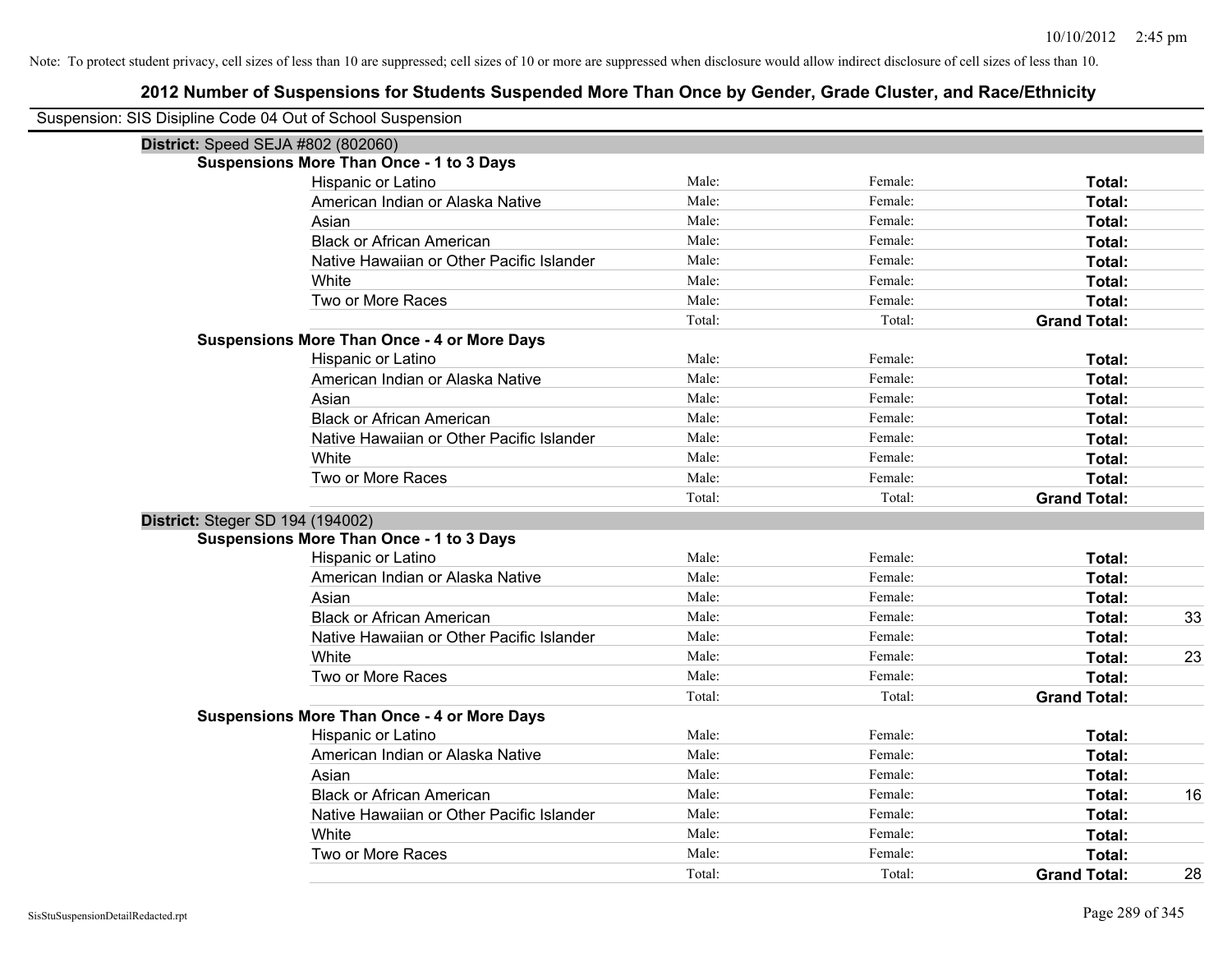| Suspension: SIS Disipline Code 04 Out of School Suspension |                                                    |        |         |                     |    |
|------------------------------------------------------------|----------------------------------------------------|--------|---------|---------------------|----|
| District: Summit SD 104 (104002)                           |                                                    |        |         |                     |    |
|                                                            | <b>Suspensions More Than Once - 1 to 3 Days</b>    |        |         |                     |    |
|                                                            | Hispanic or Latino                                 | Male:  | Female: | Total:              |    |
|                                                            | American Indian or Alaska Native                   | Male:  | Female: | Total:              |    |
|                                                            | Asian                                              | Male:  | Female: | Total:              |    |
|                                                            | <b>Black or African American</b>                   | Male:  | Female: | Total:              |    |
|                                                            | Native Hawaiian or Other Pacific Islander          | Male:  | Female: | Total:              |    |
|                                                            | White                                              | Male:  | Female: | Total:              |    |
|                                                            | Two or More Races                                  | Male:  | Female: | Total:              |    |
|                                                            |                                                    | Total: | Total:  | <b>Grand Total:</b> | 10 |
|                                                            | <b>Suspensions More Than Once - 4 or More Days</b> |        |         |                     |    |
|                                                            | Hispanic or Latino                                 | Male:  | Female: | Total:              |    |
|                                                            | American Indian or Alaska Native                   | Male:  | Female: | Total:              |    |
|                                                            | Asian                                              | Male:  | Female: | Total:              |    |
|                                                            | <b>Black or African American</b>                   | Male:  | Female: | Total:              |    |
|                                                            | Native Hawaiian or Other Pacific Islander          | Male:  | Female: | Total:              |    |
|                                                            | White                                              | Male:  | Female: | Total:              |    |
|                                                            | Two or More Races                                  | Male:  | Female: | Total:              |    |
|                                                            |                                                    | Total: | Total:  | <b>Grand Total:</b> |    |
|                                                            | District: Sunnybrook SD 171 (171002)               |        |         |                     |    |
|                                                            | <b>Suspensions More Than Once - 1 to 3 Days</b>    |        |         |                     |    |
|                                                            | Hispanic or Latino                                 | Male:  | Female: | Total:              |    |
|                                                            | American Indian or Alaska Native                   | Male:  | Female: | Total:              |    |
|                                                            | Asian                                              | Male:  | Female: | Total:              |    |
|                                                            | <b>Black or African American</b>                   | Male:  | Female: | Total:              | 14 |
|                                                            | Native Hawaiian or Other Pacific Islander          | Male:  | Female: | Total:              |    |
|                                                            | White                                              | Male:  | Female: | Total:              |    |
|                                                            | Two or More Races                                  | Male:  | Female: | Total:              |    |
|                                                            |                                                    | Total: | Total:  | <b>Grand Total:</b> |    |
|                                                            | <b>Suspensions More Than Once - 4 or More Days</b> |        |         |                     |    |
|                                                            | Hispanic or Latino                                 | Male:  | Female: | Total:              |    |
|                                                            | American Indian or Alaska Native                   | Male:  | Female: | Total:              |    |
|                                                            | Asian                                              | Male:  | Female: | Total:              |    |
|                                                            | <b>Black or African American</b>                   | Male:  | Female: | Total:              |    |
|                                                            | Native Hawaiian or Other Pacific Islander          | Male:  | Female: | Total:              |    |
|                                                            | White                                              | Male:  | Female: | Total:              |    |
|                                                            | Two or More Races                                  | Male:  | Female: | Total:              |    |
|                                                            |                                                    | Total: | Total:  | <b>Grand Total:</b> |    |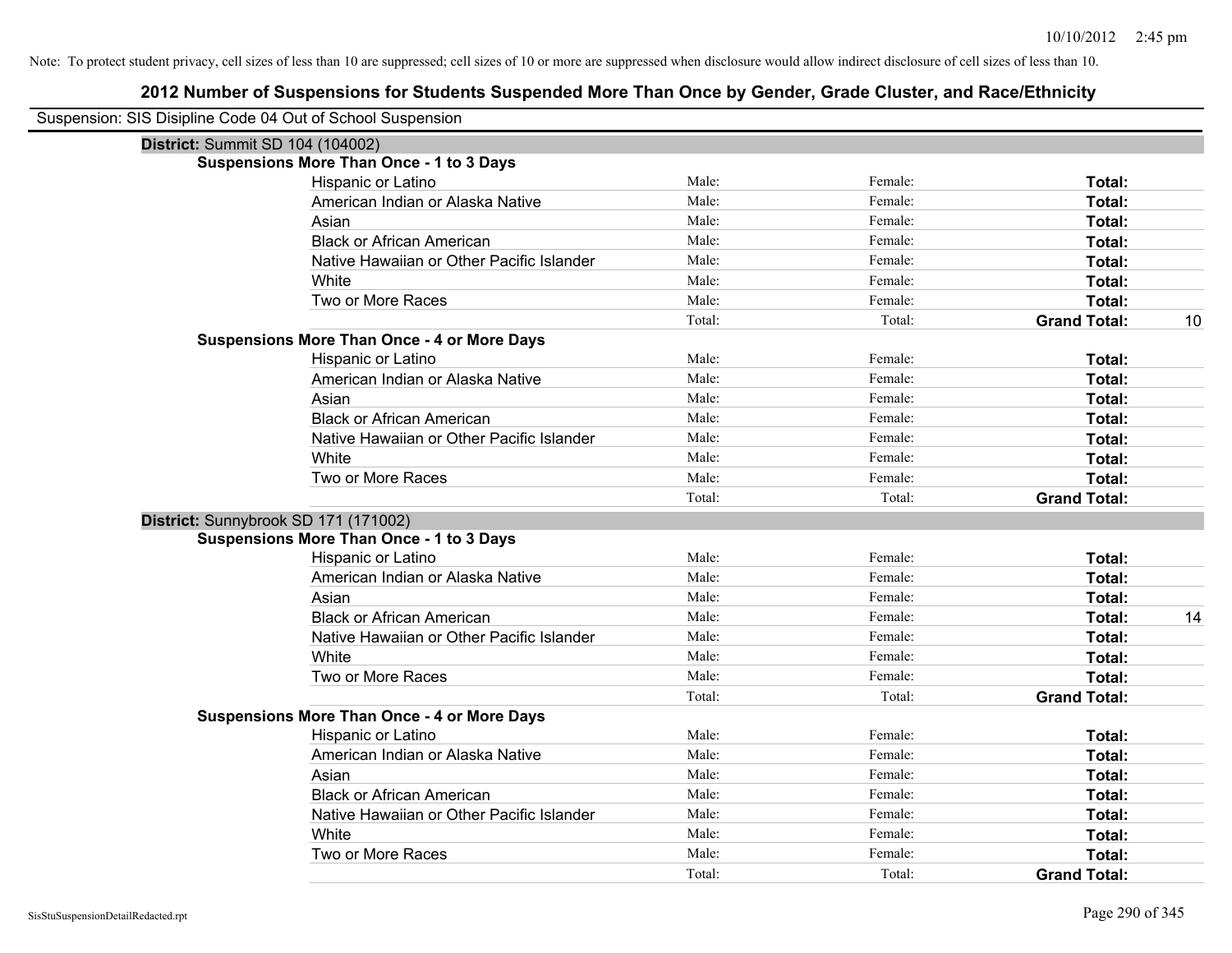| Suspension: SIS Disipline Code 04 Out of School Suspension |                                                    |        |     |         |     |                     |       |
|------------------------------------------------------------|----------------------------------------------------|--------|-----|---------|-----|---------------------|-------|
|                                                            | District: Thornton Fractional Twp HSD 215 (215017) |        |     |         |     |                     |       |
|                                                            | <b>Suspensions More Than Once - 1 to 3 Days</b>    |        |     |         |     |                     |       |
|                                                            | Hispanic or Latino                                 | Male:  | 105 | Female: | 35  | Total:              | 140   |
|                                                            | American Indian or Alaska Native                   | Male:  |     | Female: |     | Total:              |       |
|                                                            | Asian                                              | Male:  |     | Female: |     | Total:              |       |
|                                                            | <b>Black or African American</b>                   | Male:  | 707 | Female: | 442 | Total:              | 1,149 |
|                                                            | Native Hawaiian or Other Pacific Islander          | Male:  |     | Female: |     | Total:              |       |
|                                                            | White                                              | Male:  | 40  | Female: | 40  | Total:              | 80    |
|                                                            | Two or More Races                                  | Male:  |     | Female: |     | Total:              | 19    |
|                                                            |                                                    | Total: |     | Total:  |     | <b>Grand Total:</b> |       |
|                                                            | <b>Suspensions More Than Once - 4 or More Days</b> |        |     |         |     |                     |       |
|                                                            | Hispanic or Latino                                 | Male:  |     | Female: |     | Total:              |       |
|                                                            | American Indian or Alaska Native                   | Male:  |     | Female: |     | Total:              |       |
|                                                            | Asian                                              | Male:  |     | Female: |     | Total:              |       |
|                                                            | <b>Black or African American</b>                   | Male:  | 77  | Female: | 38  | Total:              | 115   |
|                                                            | Native Hawaiian or Other Pacific Islander          | Male:  |     | Female: |     | Total:              |       |
|                                                            | White                                              | Male:  |     | Female: |     | Total:              |       |
|                                                            | Two or More Races                                  | Male:  |     | Female: |     | Total:              |       |
|                                                            |                                                    | Total: |     | Total:  |     | <b>Grand Total:</b> | 128   |
|                                                            | District: Thornton SD 154 (154002)                 |        |     |         |     |                     |       |
|                                                            | <b>Suspensions More Than Once - 1 to 3 Days</b>    |        |     |         |     |                     |       |
|                                                            | Hispanic or Latino                                 | Male:  |     | Female: |     | Total:              |       |
|                                                            | American Indian or Alaska Native                   | Male:  |     | Female: |     | Total:              |       |
|                                                            | Asian                                              | Male:  |     | Female: |     | Total:              |       |
|                                                            | <b>Black or African American</b>                   | Male:  |     | Female: |     | Total:              |       |
|                                                            | Native Hawaiian or Other Pacific Islander          | Male:  |     | Female: |     | Total:              |       |
|                                                            | White                                              | Male:  |     | Female: |     | Total:              |       |
|                                                            | Two or More Races                                  | Male:  |     | Female: |     | Total:              |       |
|                                                            |                                                    | Total: |     | Total:  |     | <b>Grand Total:</b> |       |
|                                                            | <b>Suspensions More Than Once - 4 or More Days</b> |        |     |         |     |                     |       |
|                                                            | Hispanic or Latino                                 | Male:  |     | Female: |     | Total:              |       |
|                                                            | American Indian or Alaska Native                   | Male:  |     | Female: |     | Total:              |       |
|                                                            | Asian                                              | Male:  |     | Female: |     | Total:              |       |
|                                                            | <b>Black or African American</b>                   | Male:  |     | Female: |     | Total:              |       |
|                                                            | Native Hawaiian or Other Pacific Islander          | Male:  |     | Female: |     | Total:              |       |
|                                                            | White                                              | Male:  |     | Female: |     | Total:              |       |
|                                                            | Two or More Races                                  | Male:  |     | Female: |     | <b>Total:</b>       |       |
|                                                            |                                                    | Total: |     | Total:  |     | <b>Grand Total:</b> |       |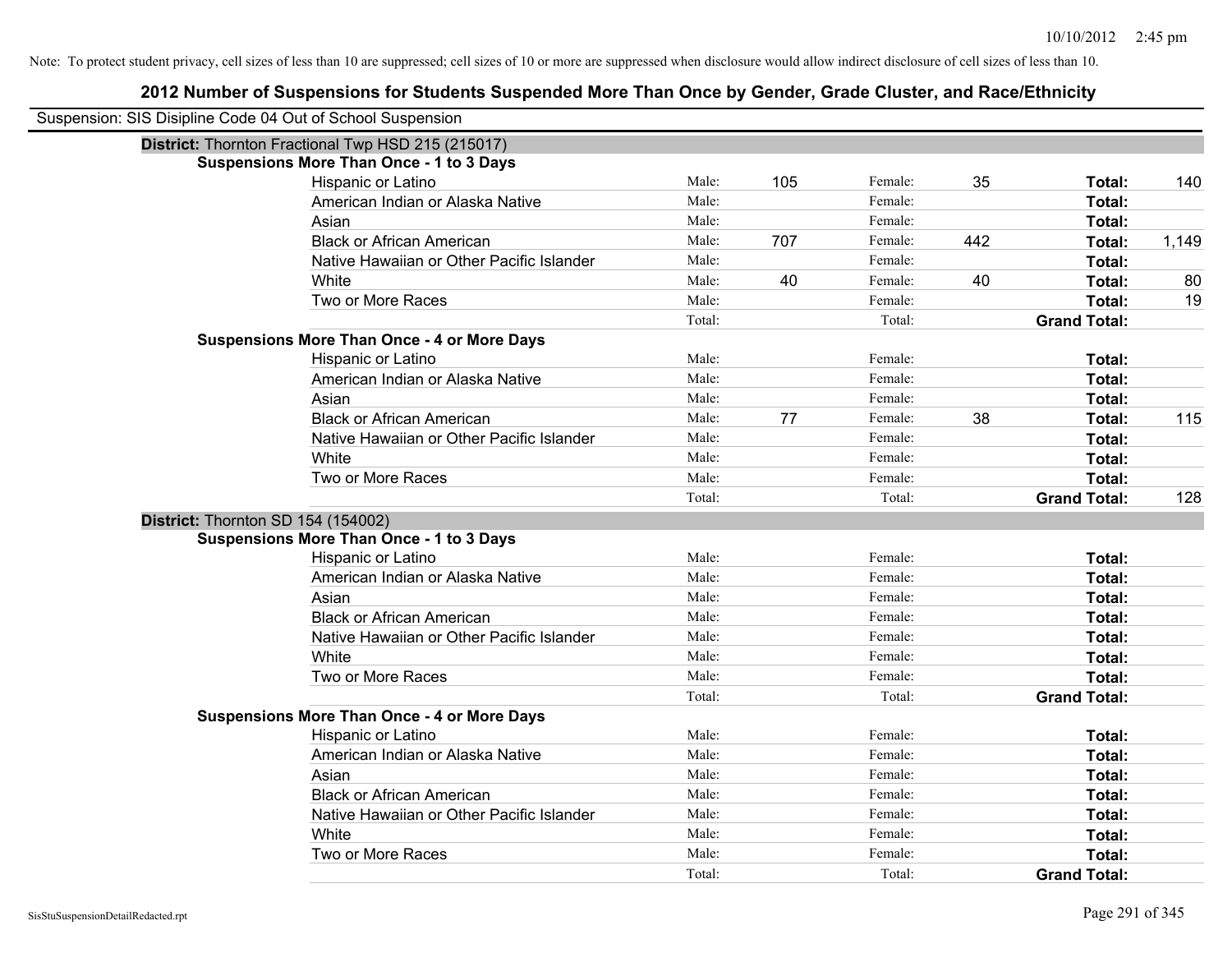| Suspension: SIS Disipline Code 04 Out of School Suspension |                                                    |        |       |         |     |                     |       |
|------------------------------------------------------------|----------------------------------------------------|--------|-------|---------|-----|---------------------|-------|
| District: Thornton Twp HSD 205 (205017)                    |                                                    |        |       |         |     |                     |       |
|                                                            | <b>Suspensions More Than Once - 1 to 3 Days</b>    |        |       |         |     |                     |       |
|                                                            | Hispanic or Latino                                 | Male:  | 12    | Female: | 18  | Total:              | 30    |
|                                                            | American Indian or Alaska Native                   | Male:  |       | Female: |     | Total:              |       |
|                                                            | Asian                                              | Male:  |       | Female: |     | Total:              |       |
|                                                            | <b>Black or African American</b>                   | Male:  | 1,424 | Female: | 977 | Total:              | 2,401 |
|                                                            | Native Hawaiian or Other Pacific Islander          | Male:  |       | Female: |     | Total:              |       |
|                                                            | White                                              | Male:  |       | Female: |     | Total:              |       |
|                                                            | Two or More Races                                  | Male:  |       | Female: |     | Total:              |       |
|                                                            |                                                    | Total: |       | Total:  |     | <b>Grand Total:</b> | 2,441 |
|                                                            | <b>Suspensions More Than Once - 4 or More Days</b> |        |       |         |     |                     |       |
|                                                            | Hispanic or Latino                                 | Male:  |       | Female: |     | Total:              |       |
|                                                            | American Indian or Alaska Native                   | Male:  |       | Female: |     | Total:              |       |
|                                                            | Asian                                              | Male:  |       | Female: |     | Total:              |       |
|                                                            | <b>Black or African American</b>                   | Male:  | 310   | Female: | 196 | Total:              | 506   |
|                                                            | Native Hawaiian or Other Pacific Islander          | Male:  |       | Female: |     | Total:              |       |
|                                                            | White                                              | Male:  |       | Female: |     | Total:              |       |
|                                                            | Two or More Races                                  | Male:  |       | Female: |     | Total:              |       |
|                                                            |                                                    | Total: |       | Total:  |     | <b>Grand Total:</b> |       |
| District: W Harvey-Dixmoor PSD 147 (147002)                |                                                    |        |       |         |     |                     |       |
|                                                            | <b>Suspensions More Than Once - 1 to 3 Days</b>    |        |       |         |     |                     |       |
|                                                            | Hispanic or Latino                                 | Male:  |       | Female: |     | Total:              |       |
|                                                            | American Indian or Alaska Native                   | Male:  |       | Female: |     | Total:              |       |
|                                                            | Asian                                              | Male:  |       | Female: |     | Total:              |       |
|                                                            | <b>Black or African American</b>                   | Male:  |       | Female: |     | Total:              | 24    |
|                                                            | Native Hawaiian or Other Pacific Islander          | Male:  |       | Female: |     | Total:              |       |
|                                                            | White                                              | Male:  |       | Female: |     | Total:              |       |
|                                                            | Two or More Races                                  | Male:  |       | Female: |     | Total:              |       |
|                                                            |                                                    | Total: |       | Total:  |     | <b>Grand Total:</b> |       |
|                                                            | <b>Suspensions More Than Once - 4 or More Days</b> |        |       |         |     |                     |       |
|                                                            | Hispanic or Latino                                 | Male:  |       | Female: |     | Total:              |       |
|                                                            | American Indian or Alaska Native                   | Male:  |       | Female: |     | Total:              |       |
|                                                            | Asian                                              | Male:  |       | Female: |     | Total:              |       |
|                                                            | <b>Black or African American</b>                   | Male:  |       | Female: |     | Total:              |       |
|                                                            | Native Hawaiian or Other Pacific Islander          | Male:  |       | Female: |     | Total:              |       |
|                                                            | White                                              | Male:  |       | Female: |     | Total:              |       |
|                                                            | Two or More Races                                  | Male:  |       | Female: |     | Total:              |       |
|                                                            |                                                    | Total: |       | Total:  |     | <b>Grand Total:</b> |       |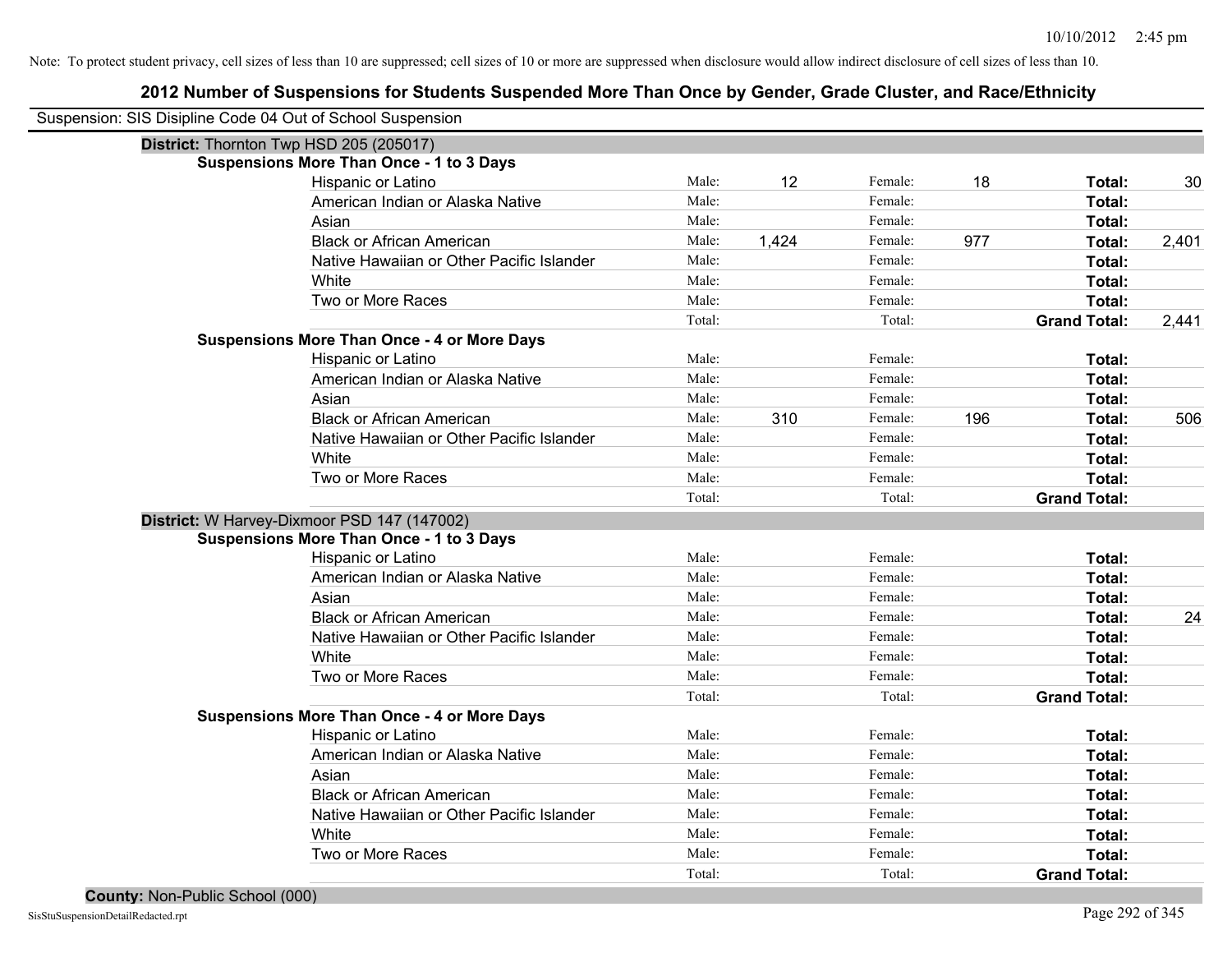| Suspension: SIS Disipline Code 04 Out of School Suspension |                                                    |        |         |                     |
|------------------------------------------------------------|----------------------------------------------------|--------|---------|---------------------|
|                                                            | District: Region 07 South Cook ISC 4 (000000)      |        |         |                     |
|                                                            | <b>Suspensions More Than Once - 1 to 3 Days</b>    |        |         |                     |
|                                                            | Hispanic or Latino                                 | Male:  | Female: | Total:              |
|                                                            | American Indian or Alaska Native                   | Male:  | Female: | Total:              |
|                                                            | Asian                                              | Male:  | Female: | Total:              |
|                                                            | <b>Black or African American</b>                   | Male:  | Female: | Total:              |
|                                                            | Native Hawaiian or Other Pacific Islander          | Male:  | Female: | Total:              |
|                                                            | White                                              | Male:  | Female: | Total:              |
|                                                            | Two or More Races                                  | Male:  | Female: | Total:              |
|                                                            |                                                    | Total: | Total:  | <b>Grand Total:</b> |
|                                                            | <b>Suspensions More Than Once - 4 or More Days</b> |        |         |                     |
|                                                            | Hispanic or Latino                                 | Male:  | Female: | Total:              |
|                                                            | American Indian or Alaska Native                   | Male:  | Female: | Total:              |
|                                                            | Asian                                              | Male:  | Female: | Total:              |
|                                                            | <b>Black or African American</b>                   | Male:  | Female: | Total:              |
|                                                            | Native Hawaiian or Other Pacific Islander          | Male:  | Female: | <b>Total:</b>       |
|                                                            | White                                              | Male:  | Female: | Total:              |
|                                                            | Two or More Races                                  | Male:  | Female: | Total:              |
|                                                            |                                                    | Total: | Total:  | <b>Grand Total:</b> |
|                                                            |                                                    |        |         |                     |
| Region: Rock Island ROE (49)                               |                                                    |        |         |                     |
| County: Non-Public School (000)                            |                                                    |        |         |                     |
|                                                            | District: Rock Island ROE (000000)                 |        |         |                     |
|                                                            | <b>Suspensions More Than Once - 1 to 3 Days</b>    |        |         |                     |
|                                                            | Hispanic or Latino                                 | Male:  | Female: | Total:              |
|                                                            | American Indian or Alaska Native                   | Male:  | Female: | Total:              |
|                                                            | Asian                                              | Male:  | Female: | Total:              |
|                                                            | <b>Black or African American</b>                   | Male:  | Female: | Total:              |
|                                                            | Native Hawaiian or Other Pacific Islander          | Male:  | Female: | Total:              |
|                                                            | White                                              | Male:  | Female: | Total:              |
|                                                            | Two or More Races                                  | Male:  | Female: | Total:              |
|                                                            |                                                    | Total: | Total:  | <b>Grand Total:</b> |
|                                                            | <b>Suspensions More Than Once - 4 or More Days</b> |        |         |                     |
|                                                            | Hispanic or Latino                                 | Male:  | Female: | Total:              |
|                                                            | American Indian or Alaska Native                   | Male:  | Female: | Total:              |
|                                                            | Asian                                              | Male:  | Female: | Total:              |
|                                                            | <b>Black or African American</b>                   | Male:  | Female: | <b>Total:</b>       |
|                                                            | Native Hawaiian or Other Pacific Islander          | Male:  | Female: | Total:              |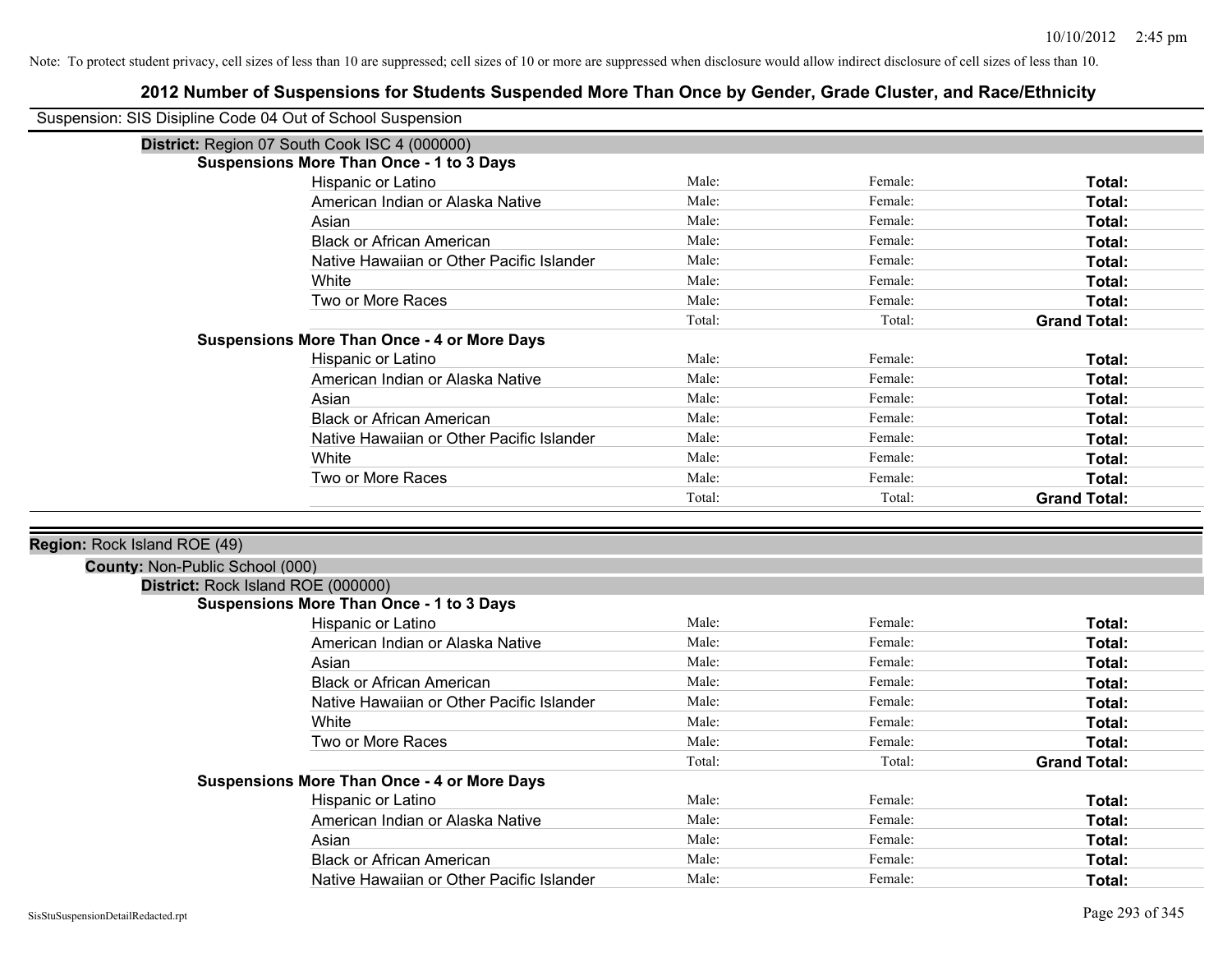| Suspension: SIS Disipline Code 04 Out of School Suspension |                                                    |        |         |                     |    |
|------------------------------------------------------------|----------------------------------------------------|--------|---------|---------------------|----|
|                                                            | <b>White</b>                                       | Male:  | Female: | Total:              |    |
|                                                            | Two or More Races                                  | Male:  | Female: | Total:              |    |
|                                                            |                                                    | Total: | Total:  | <b>Grand Total:</b> |    |
| County: Rock Island (081)                                  |                                                    |        |         |                     |    |
|                                                            | District: Carbon Cliff-Barstow SD 36 (036002)      |        |         |                     |    |
|                                                            | <b>Suspensions More Than Once - 1 to 3 Days</b>    |        |         |                     |    |
|                                                            | Hispanic or Latino                                 | Male:  | Female: | Total:              |    |
|                                                            | American Indian or Alaska Native                   | Male:  | Female: | Total:              |    |
|                                                            | Asian                                              | Male:  | Female: | Total:              |    |
|                                                            | <b>Black or African American</b>                   | Male:  | Female: | Total:              |    |
|                                                            | Native Hawaiian or Other Pacific Islander          | Male:  | Female: | Total:              |    |
|                                                            | White                                              | Male:  | Female: | Total:              |    |
|                                                            | Two or More Races                                  | Male:  | Female: | Total:              |    |
|                                                            |                                                    | Total: | Total:  | <b>Grand Total:</b> | 22 |
|                                                            | <b>Suspensions More Than Once - 4 or More Days</b> |        |         |                     |    |
|                                                            | Hispanic or Latino                                 | Male:  | Female: | Total:              |    |
|                                                            | American Indian or Alaska Native                   | Male:  | Female: | Total:              |    |
|                                                            | Asian                                              | Male:  | Female: | Total:              |    |
|                                                            | <b>Black or African American</b>                   | Male:  | Female: | Total:              |    |
|                                                            | Native Hawaiian or Other Pacific Islander          | Male:  | Female: | Total:              |    |
|                                                            | White                                              | Male:  | Female: | Total:              |    |
|                                                            | Two or More Races                                  | Male:  | Female: | Total:              |    |
|                                                            |                                                    | Total: | Total:  | <b>Grand Total:</b> |    |
|                                                            | District: East Moline SD 37 (037002)               |        |         |                     |    |
|                                                            | <b>Suspensions More Than Once - 1 to 3 Days</b>    |        |         |                     |    |
|                                                            | Hispanic or Latino                                 | Male:  | Female: | Total:              | 17 |
|                                                            | American Indian or Alaska Native                   | Male:  | Female: | Total:              |    |
|                                                            | Asian                                              | Male:  | Female: | Total:              |    |
|                                                            | <b>Black or African American</b>                   | Male:  | Female: | Total:              | 22 |
|                                                            | Native Hawaiian or Other Pacific Islander          | Male:  | Female: | Total:              |    |
|                                                            | White                                              | Male:  | Female: | Total:              | 42 |
|                                                            | Two or More Races                                  | Male:  | Female: | Total:              | 15 |
|                                                            |                                                    | Total: | Total:  | <b>Grand Total:</b> |    |
|                                                            | <b>Suspensions More Than Once - 4 or More Days</b> |        |         |                     |    |
|                                                            | Hispanic or Latino                                 | Male:  | Female: | Total:              |    |
|                                                            | American Indian or Alaska Native                   | Male:  | Female: | Total:              |    |
|                                                            | Asian                                              | Male:  | Female: | Total:              |    |
|                                                            | <b>Black or African American</b>                   | Male:  | Female: | <b>Total:</b>       |    |
|                                                            | Native Hawaiian or Other Pacific Islander          | Male:  | Female: | Total:              |    |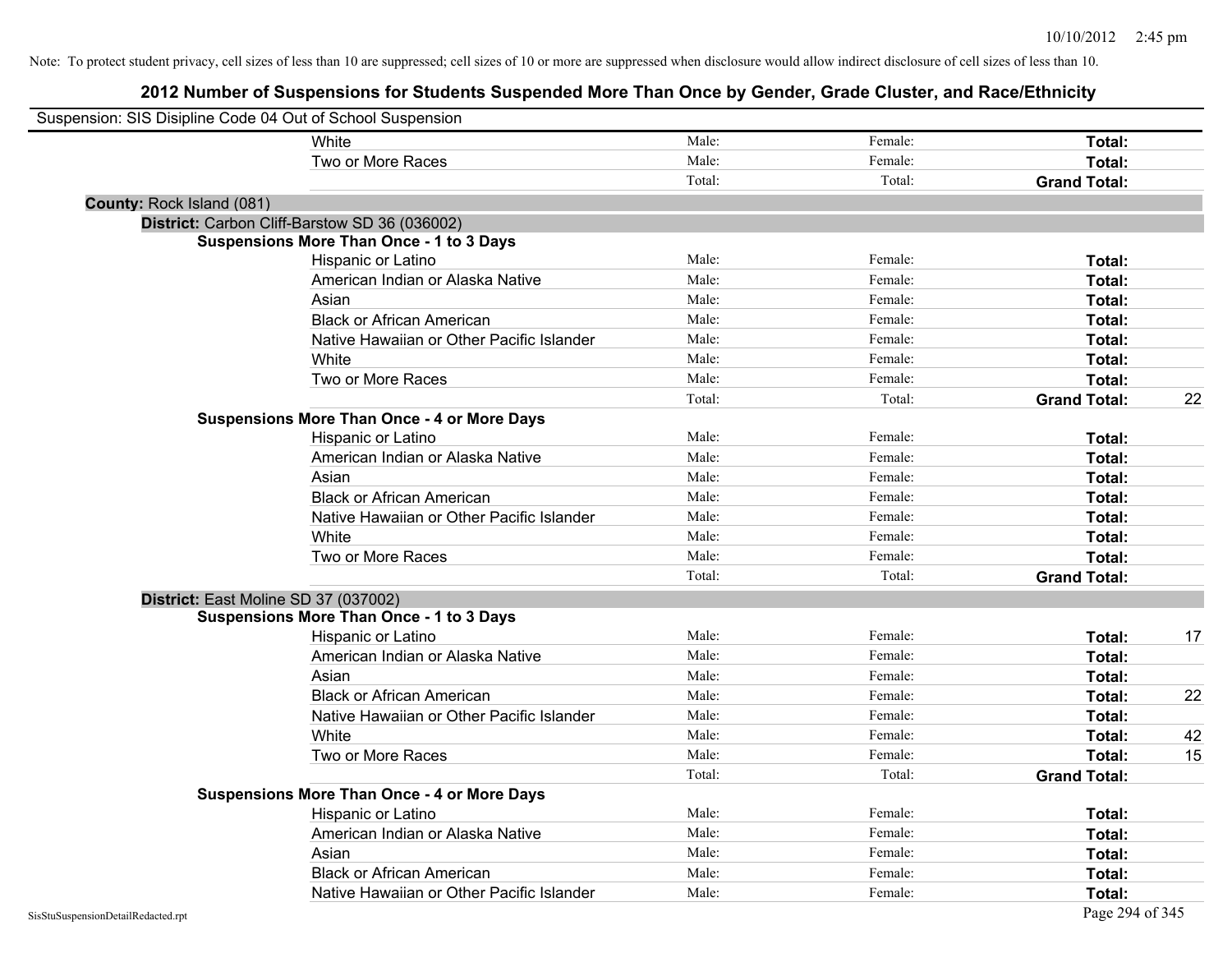| Suspension: SIS Disipline Code 04 Out of School Suspension |                                                    |        |     |         |                     |     |
|------------------------------------------------------------|----------------------------------------------------|--------|-----|---------|---------------------|-----|
|                                                            | White                                              | Male:  |     | Female: | Total:              |     |
|                                                            | Two or More Races                                  | Male:  |     | Female: | Total:              |     |
|                                                            |                                                    | Total: |     | Total:  | <b>Grand Total:</b> | 15  |
| District: Moline USD 40 (040022)                           |                                                    |        |     |         |                     |     |
|                                                            | <b>Suspensions More Than Once - 1 to 3 Days</b>    |        |     |         |                     |     |
|                                                            | Hispanic or Latino                                 | Male:  |     | Female: | Total:              | 84  |
|                                                            | American Indian or Alaska Native                   | Male:  |     | Female: | Total:              |     |
|                                                            | Asian                                              | Male:  |     | Female: | Total:              |     |
|                                                            | <b>Black or African American</b>                   | Male:  | 63  | Female: | 20<br>Total:        | 83  |
|                                                            | Native Hawaiian or Other Pacific Islander          | Male:  |     | Female: | Total:              |     |
|                                                            | White                                              | Male:  | 142 | Female: | 41<br>Total:        | 183 |
|                                                            | Two or More Races                                  | Male:  |     | Female: | Total:              | 35  |
|                                                            |                                                    | Total: |     | Total:  | <b>Grand Total:</b> |     |
|                                                            | <b>Suspensions More Than Once - 4 or More Days</b> |        |     |         |                     |     |
|                                                            | Hispanic or Latino                                 | Male:  |     | Female: | Total:              | 19  |
|                                                            | American Indian or Alaska Native                   | Male:  |     | Female: | Total:              |     |
|                                                            | Asian                                              | Male:  |     | Female: | Total:              |     |
|                                                            | <b>Black or African American</b>                   | Male:  |     | Female: | Total:              | 11  |
|                                                            | Native Hawaiian or Other Pacific Islander          | Male:  |     | Female: | Total:              |     |
|                                                            | White                                              | Male:  |     | Female: | Total:              | 31  |
|                                                            | Two or More Races                                  | Male:  |     | Female: | Total:              |     |
|                                                            |                                                    | Total: |     | Total:  | <b>Grand Total:</b> |     |
|                                                            | District: Riverdale CUSD 100 (100026)              |        |     |         |                     |     |
|                                                            | <b>Suspensions More Than Once - 1 to 3 Days</b>    |        |     |         |                     |     |
|                                                            | Hispanic or Latino                                 | Male:  |     | Female: | Total:              |     |
|                                                            | American Indian or Alaska Native                   | Male:  |     | Female: | Total:              |     |
|                                                            | Asian                                              | Male:  |     | Female: | Total:              |     |
|                                                            | <b>Black or African American</b>                   | Male:  |     | Female: | Total:              |     |
|                                                            | Native Hawaiian or Other Pacific Islander          | Male:  |     | Female: | Total:              |     |
|                                                            | White                                              | Male:  |     | Female: | Total:              | 10  |
|                                                            | Two or More Races                                  | Male:  |     | Female: | Total:              |     |
|                                                            |                                                    | Total: |     | Total:  | <b>Grand Total:</b> |     |
|                                                            | <b>Suspensions More Than Once - 4 or More Days</b> |        |     |         |                     |     |
|                                                            | Hispanic or Latino                                 | Male:  |     | Female: | Total:              |     |
|                                                            | American Indian or Alaska Native                   | Male:  |     | Female: | Total:              |     |
|                                                            | Asian                                              | Male:  |     | Female: | Total:              |     |
|                                                            | <b>Black or African American</b>                   | Male:  |     | Female: | Total:              |     |
|                                                            | Native Hawaiian or Other Pacific Islander          | Male:  |     | Female: | Total:              |     |
|                                                            | White                                              | Male:  |     | Female: | Total:              |     |
| SisStuSuspensionDetailRedacted.rpt                         |                                                    |        |     |         | Page 295 of 345     |     |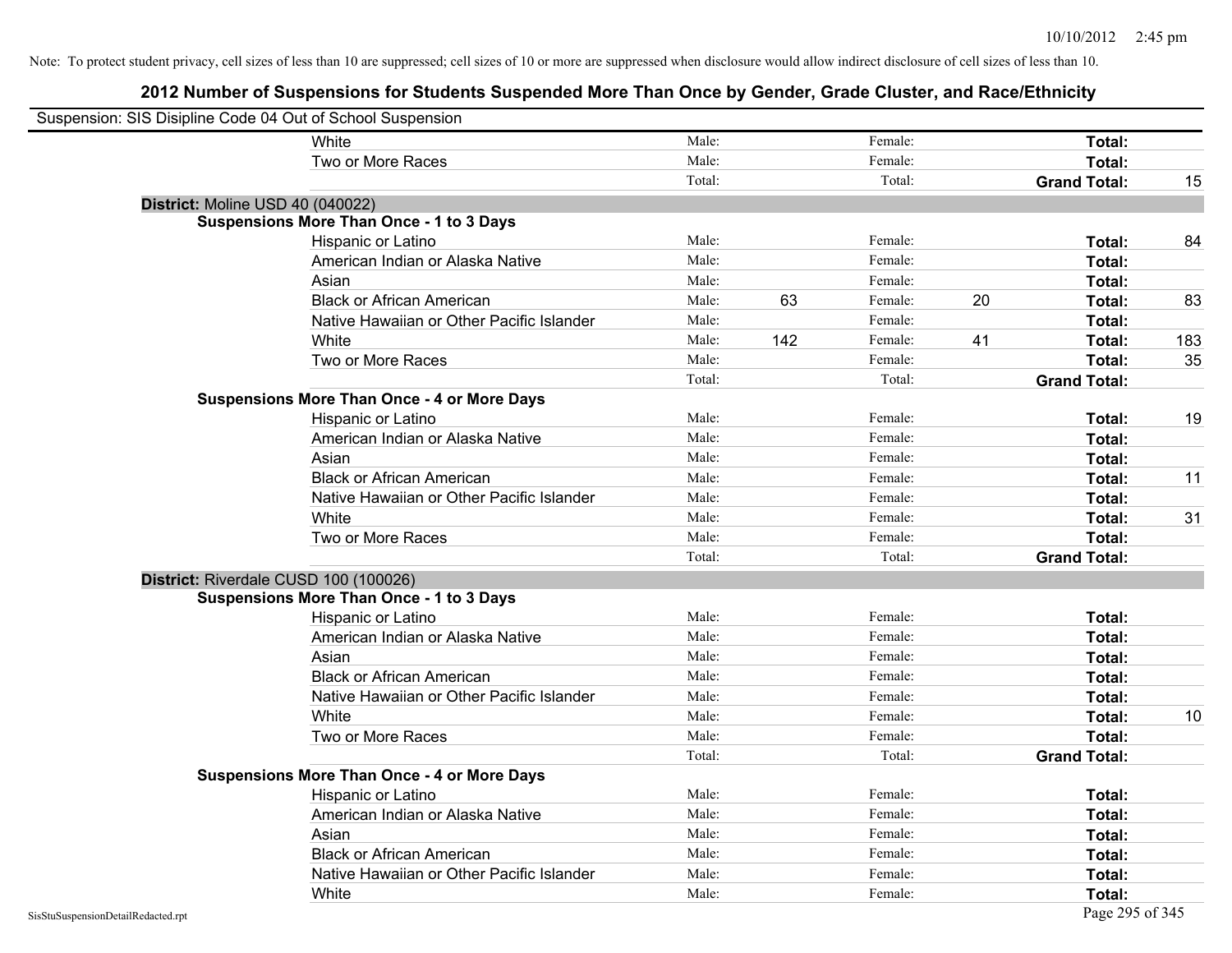| Suspension: SIS Disipline Code 04 Out of School Suspension |                                                    |        |     |         |    |                     |     |
|------------------------------------------------------------|----------------------------------------------------|--------|-----|---------|----|---------------------|-----|
|                                                            | Two or More Races                                  | Male:  |     | Female: |    | Total:              |     |
|                                                            |                                                    | Total: |     | Total:  |    | <b>Grand Total:</b> |     |
|                                                            | District: Rock Island SD 41 (041025)               |        |     |         |    |                     |     |
|                                                            | <b>Suspensions More Than Once - 1 to 3 Days</b>    |        |     |         |    |                     |     |
|                                                            | Hispanic or Latino                                 | Male:  |     | Female: |    | Total:              | 13  |
|                                                            | American Indian or Alaska Native                   | Male:  |     | Female: |    | Total:              |     |
|                                                            | Asian                                              | Male:  |     | Female: |    | Total:              |     |
|                                                            | <b>Black or African American</b>                   | Male:  | 132 | Female: | 64 | Total:              | 196 |
|                                                            | Native Hawaiian or Other Pacific Islander          | Male:  |     | Female: |    | Total:              |     |
|                                                            | White                                              | Male:  |     | Female: |    | Total:              | 52  |
|                                                            | Two or More Races                                  | Male:  |     | Female: |    | Total:              |     |
|                                                            |                                                    | Total: |     | Total:  |    | <b>Grand Total:</b> |     |
|                                                            | <b>Suspensions More Than Once - 4 or More Days</b> |        |     |         |    |                     |     |
|                                                            | Hispanic or Latino                                 | Male:  |     | Female: |    | Total:              |     |
|                                                            | American Indian or Alaska Native                   | Male:  |     | Female: |    | Total:              |     |
|                                                            | Asian                                              | Male:  |     | Female: |    | Total:              |     |
|                                                            | <b>Black or African American</b>                   | Male:  |     | Female: |    | Total:              | 19  |
|                                                            | Native Hawaiian or Other Pacific Islander          | Male:  |     | Female: |    | Total:              |     |
|                                                            | White                                              | Male:  |     | Female: |    | Total:              |     |
|                                                            | Two or More Races                                  | Male:  |     | Female: |    | Total:              |     |
|                                                            |                                                    | Total: |     | Total:  |    | <b>Grand Total:</b> |     |
|                                                            | District: Rockridge CUSD 300 (300026)              |        |     |         |    |                     |     |
|                                                            | <b>Suspensions More Than Once - 1 to 3 Days</b>    |        |     |         |    |                     |     |
|                                                            | Hispanic or Latino                                 | Male:  |     | Female: |    | Total:              |     |
|                                                            | American Indian or Alaska Native                   | Male:  |     | Female: |    | Total:              |     |
|                                                            | Asian                                              | Male:  |     | Female: |    | Total:              |     |
|                                                            | <b>Black or African American</b>                   | Male:  |     | Female: |    | Total:              |     |
|                                                            | Native Hawaiian or Other Pacific Islander          | Male:  |     | Female: |    | Total:              |     |
|                                                            | White                                              | Male:  |     | Female: |    | Total:              | 31  |
|                                                            | Two or More Races                                  | Male:  |     | Female: |    | Total:              |     |
|                                                            |                                                    | Total: |     | Total:  |    | <b>Grand Total:</b> |     |
|                                                            | <b>Suspensions More Than Once - 4 or More Days</b> |        |     |         |    |                     |     |
|                                                            | Hispanic or Latino                                 | Male:  |     | Female: |    | Total:              |     |
|                                                            | American Indian or Alaska Native                   | Male:  |     | Female: |    | Total:              |     |
|                                                            | Asian                                              | Male:  |     | Female: |    | Total:              |     |
|                                                            | <b>Black or African American</b>                   | Male:  |     | Female: |    | Total:              |     |
|                                                            | Native Hawaiian or Other Pacific Islander          | Male:  |     | Female: |    | Total:              |     |
|                                                            | White                                              | Male:  |     | Female: |    | Total:              |     |
|                                                            | Two or More Races                                  | Male:  |     | Female: |    | Total:              |     |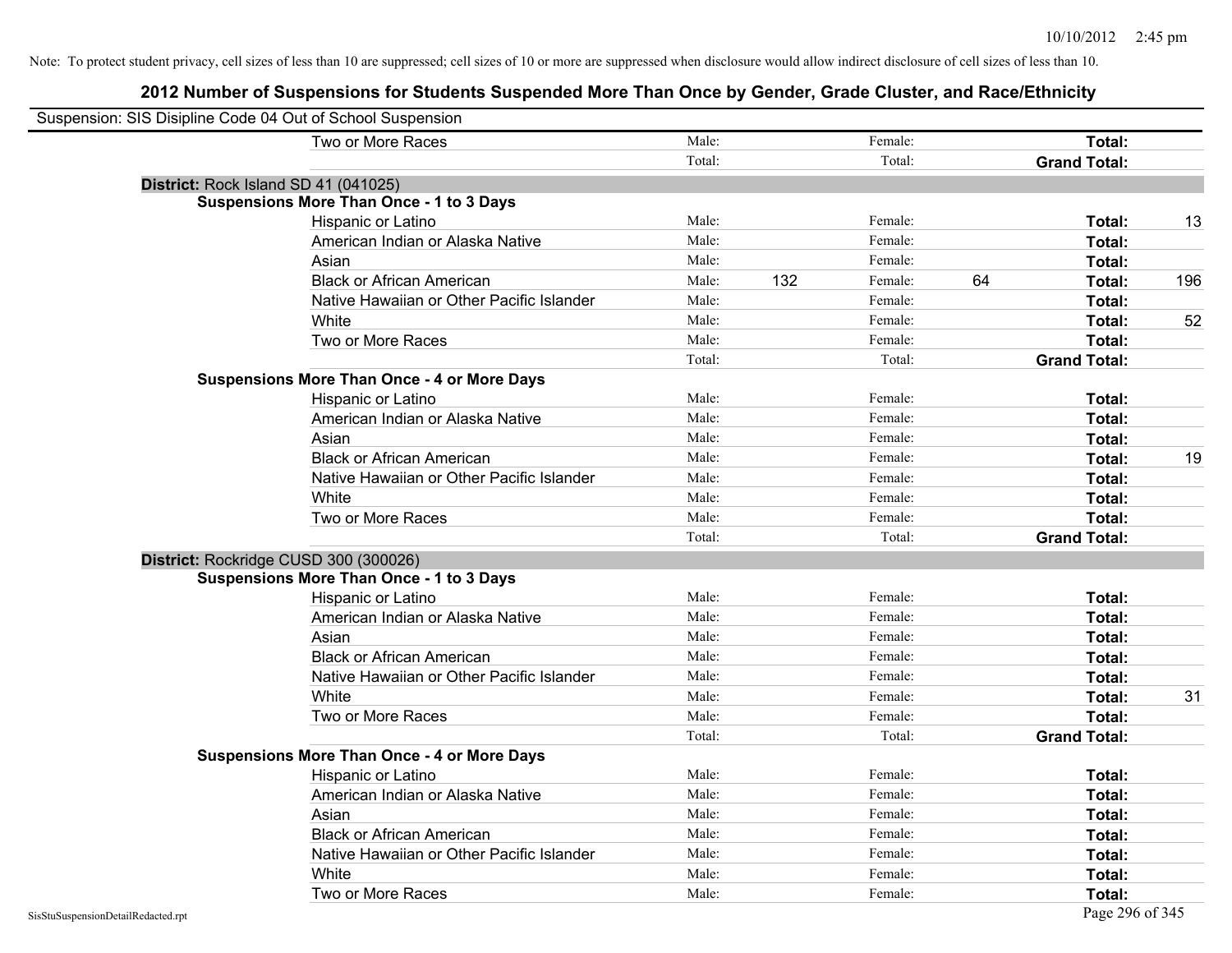| Suspension: SIS Disipline Code 04 Out of School Suspension |        |    |         |    |                     |    |
|------------------------------------------------------------|--------|----|---------|----|---------------------|----|
|                                                            | Total: |    | Total:  |    | <b>Grand Total:</b> |    |
| District: Sherrard CUSD 200 (200026)                       |        |    |         |    |                     |    |
| <b>Suspensions More Than Once - 1 to 3 Days</b>            |        |    |         |    |                     |    |
| Hispanic or Latino                                         | Male:  |    | Female: |    | Total:              |    |
| American Indian or Alaska Native                           | Male:  |    | Female: |    | Total:              |    |
| Asian                                                      | Male:  |    | Female: |    | Total:              |    |
| <b>Black or African American</b>                           | Male:  |    | Female: |    | Total:              |    |
| Native Hawaiian or Other Pacific Islander                  | Male:  |    | Female: |    | Total:              |    |
| White                                                      | Male:  |    | Female: |    | Total:              | 20 |
| Two or More Races                                          | Male:  |    | Female: |    | Total:              |    |
|                                                            | Total: |    | Total:  |    | <b>Grand Total:</b> |    |
| <b>Suspensions More Than Once - 4 or More Days</b>         |        |    |         |    |                     |    |
| Hispanic or Latino                                         | Male:  |    | Female: |    | Total:              |    |
| American Indian or Alaska Native                           | Male:  |    | Female: |    | Total:              |    |
| Asian                                                      | Male:  |    | Female: |    | Total:              |    |
| <b>Black or African American</b>                           | Male:  |    | Female: |    | Total:              |    |
| Native Hawaiian or Other Pacific Islander                  | Male:  |    | Female: |    | Total:              |    |
| White                                                      | Male:  |    | Female: |    | Total:              |    |
| Two or More Races                                          | Male:  |    | Female: |    | Total:              |    |
|                                                            | Total: |    | Total:  |    | <b>Grand Total:</b> |    |
| District: Silvis SD 34 (034002)                            |        |    |         |    |                     |    |
| <b>Suspensions More Than Once - 1 to 3 Days</b>            |        |    |         |    |                     |    |
| Hispanic or Latino                                         | Male:  |    | Female: |    | Total:              |    |
| American Indian or Alaska Native                           | Male:  |    | Female: |    | Total:              |    |
| Asian                                                      | Male:  |    | Female: |    | Total:              |    |
| <b>Black or African American</b>                           | Male:  |    | Female: |    | Total:              | 11 |
| Native Hawaiian or Other Pacific Islander                  | Male:  |    | Female: |    | Total:              |    |
| White                                                      | Male:  |    | Female: |    | Total:              |    |
| Two or More Races                                          | Male:  |    | Female: |    | Total:              |    |
|                                                            | Total: |    | Total:  |    | <b>Grand Total:</b> |    |
| District: United Twp HSD 30 (030017)                       |        |    |         |    |                     |    |
| <b>Suspensions More Than Once - 1 to 3 Days</b>            |        |    |         |    |                     |    |
| Hispanic or Latino                                         | Male:  |    | Female: |    | Total:              | 11 |
| American Indian or Alaska Native                           | Male:  |    | Female: |    | Total:              |    |
| Asian                                                      | Male:  |    | Female: |    | Total:              |    |
| <b>Black or African American</b>                           | Male:  | 25 | Female: | 11 | Total:              | 36 |
| Native Hawaiian or Other Pacific Islander                  | Male:  |    | Female: |    | Total:              |    |
| White                                                      | Male:  | 44 | Female: | 16 | Total:              | 60 |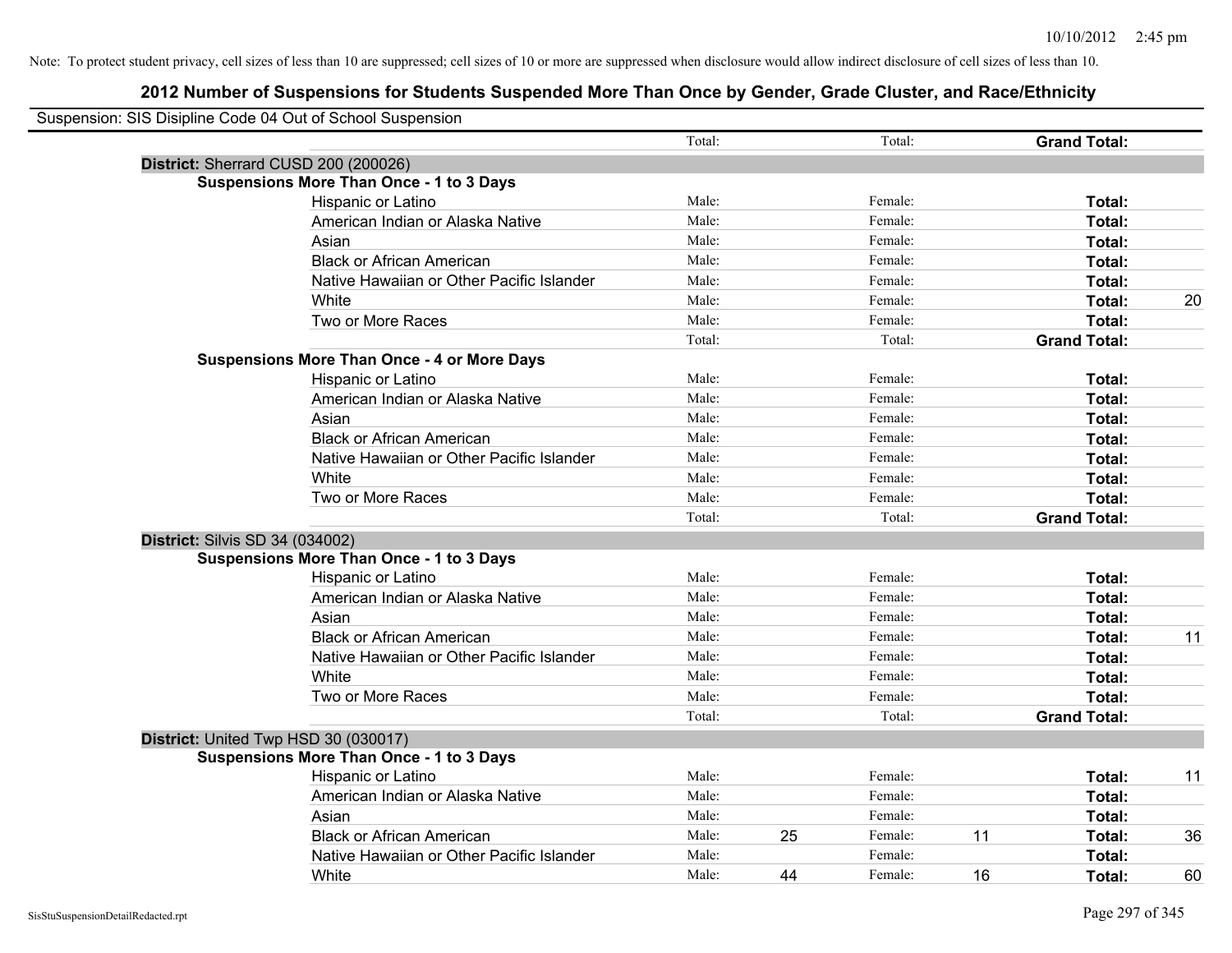|                           | Suspension: SIS Disipline Code 04 Out of School Suspension |        |         |                     |    |
|---------------------------|------------------------------------------------------------|--------|---------|---------------------|----|
|                           | Two or More Races                                          | Male:  | Female: | Total:              |    |
|                           |                                                            | Total: | Total:  | <b>Grand Total:</b> |    |
|                           | <b>Suspensions More Than Once - 4 or More Days</b>         |        |         |                     |    |
|                           | Hispanic or Latino                                         | Male:  | Female: | Total:              |    |
|                           | American Indian or Alaska Native                           | Male:  | Female: | Total:              |    |
|                           | Asian                                                      | Male:  | Female: | Total:              |    |
|                           | <b>Black or African American</b>                           | Male:  | Female: | Total:              |    |
|                           | Native Hawaiian or Other Pacific Islander                  | Male:  | Female: | Total:              |    |
|                           | White                                                      | Male:  | Female: | Total:              | 11 |
|                           | Two or More Races                                          | Male:  | Female: | Total:              |    |
|                           |                                                            | Total: | Total:  | <b>Grand Total:</b> |    |
| Region: Sangamon ROE (51) |                                                            |        |         |                     |    |
| County: Sangamon (084)    |                                                            |        |         |                     |    |
|                           | District: Auburn CUSD 10 (010026)                          |        |         |                     |    |
|                           | <b>Suspensions More Than Once - 1 to 3 Days</b>            |        |         |                     |    |
|                           | Hispanic or Latino                                         | Male:  | Female: | Total:              |    |
|                           | American Indian or Alaska Native                           | Male:  | Female: | Total:              |    |
|                           | Asian                                                      | Male:  | Female: | Total:              |    |
|                           | <b>Black or African American</b>                           | Male:  | Female: | Total:              |    |
|                           | Native Hawaiian or Other Pacific Islander                  | Male:  | Female: | Total:              |    |
|                           | White                                                      | Male:  | Female: | Total:              | 14 |
|                           | Two or More Races                                          | Male:  | Female: | Total:              |    |
|                           |                                                            | Total: | Total:  | <b>Grand Total:</b> |    |
|                           | <b>Suspensions More Than Once - 4 or More Days</b>         |        |         |                     |    |
|                           | Hispanic or Latino                                         | Male:  | Female: | Total:              |    |
|                           | American Indian or Alaska Native                           | Male:  | Female: | Total:              |    |
|                           | Asian                                                      | Male:  | Female: | Total:              |    |
|                           | <b>Black or African American</b>                           | Male:  | Female: | Total:              |    |
|                           | Native Hawaiian or Other Pacific Islander                  | Male:  | Female: | Total:              |    |
|                           | White                                                      | Male:  | Female: | Total:              |    |
|                           | Two or More Races                                          | Male:  | Female: | Total:              |    |
|                           |                                                            | Total: | Total:  | <b>Grand Total:</b> |    |
|                           | District: Ball Chatham CUSD 5 (005026)                     |        |         |                     |    |
|                           | <b>Suspensions More Than Once - 1 to 3 Days</b>            |        |         |                     |    |
|                           | Hispanic or Latino                                         | Male:  | Female: | Total:              |    |
|                           | American Indian or Alaska Native                           | Male:  | Female: | Total:              |    |
|                           | Asian                                                      | Male:  | Female: | Total:              |    |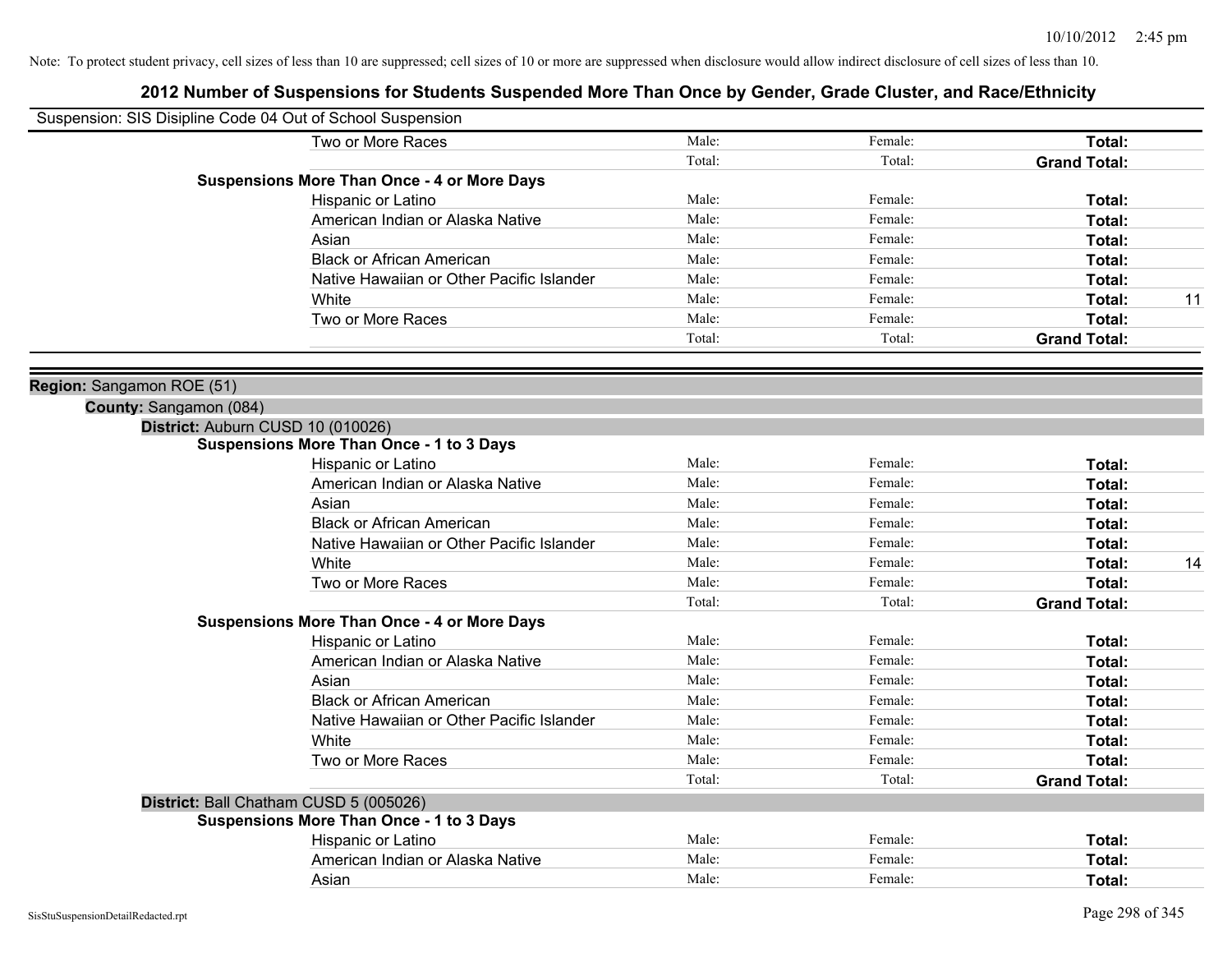| Suspension: SIS Disipline Code 04 Out of School Suspension |                                                    |        |    |         |    |                     |    |
|------------------------------------------------------------|----------------------------------------------------|--------|----|---------|----|---------------------|----|
|                                                            | <b>Black or African American</b>                   | Male:  |    | Female: |    | Total:              |    |
|                                                            | Native Hawaiian or Other Pacific Islander          | Male:  |    | Female: |    | Total:              |    |
|                                                            | White                                              | Male:  | 47 | Female: | 12 | Total:              | 59 |
|                                                            | Two or More Races                                  | Male:  |    | Female: |    | Total:              |    |
|                                                            |                                                    | Total: |    | Total:  |    | <b>Grand Total:</b> | 77 |
|                                                            | <b>Suspensions More Than Once - 4 or More Days</b> |        |    |         |    |                     |    |
|                                                            | Hispanic or Latino                                 | Male:  |    | Female: |    | Total:              |    |
|                                                            | American Indian or Alaska Native                   | Male:  |    | Female: |    | Total:              |    |
|                                                            | Asian                                              | Male:  |    | Female: |    | Total:              |    |
|                                                            | <b>Black or African American</b>                   | Male:  |    | Female: |    | Total:              |    |
|                                                            | Native Hawaiian or Other Pacific Islander          | Male:  |    | Female: |    | Total:              |    |
|                                                            | White                                              | Male:  |    | Female: |    | Total:              | 20 |
|                                                            | Two or More Races                                  | Male:  |    | Female: |    | Total:              |    |
|                                                            |                                                    | Total: |    | Total:  |    | <b>Grand Total:</b> |    |
|                                                            | District: New Berlin CUSD 16 (016026)              |        |    |         |    |                     |    |
|                                                            | Suspensions More Than Once - 1 to 3 Days           |        |    |         |    |                     |    |
|                                                            | Hispanic or Latino                                 | Male:  |    | Female: |    | Total:              |    |
|                                                            | American Indian or Alaska Native                   | Male:  |    | Female: |    | Total:              |    |
|                                                            | Asian                                              | Male:  |    | Female: |    | Total:              |    |
|                                                            | <b>Black or African American</b>                   | Male:  |    | Female: |    | Total:              |    |
|                                                            | Native Hawaiian or Other Pacific Islander          | Male:  |    | Female: |    | Total:              |    |
|                                                            | White                                              | Male:  |    | Female: |    | Total:              |    |
|                                                            | Two or More Races                                  | Male:  |    | Female: |    | Total:              |    |
|                                                            |                                                    | Total: |    | Total:  |    | <b>Grand Total:</b> |    |
|                                                            | <b>Suspensions More Than Once - 4 or More Days</b> |        |    |         |    |                     |    |
|                                                            | Hispanic or Latino                                 | Male:  |    | Female: |    | Total:              |    |
|                                                            | American Indian or Alaska Native                   | Male:  |    | Female: |    | Total:              |    |
|                                                            | Asian                                              | Male:  |    | Female: |    | Total:              |    |
|                                                            | <b>Black or African American</b>                   | Male:  |    | Female: |    | Total:              |    |
|                                                            | Native Hawaiian or Other Pacific Islander          | Male:  |    | Female: |    | Total:              |    |
|                                                            | White                                              | Male:  |    | Female: |    | Total:              |    |
|                                                            | Two or More Races                                  | Male:  |    | Female: |    | Total:              |    |
|                                                            |                                                    | Total: |    | Total:  |    | <b>Grand Total:</b> |    |
|                                                            | District: Pawnee CUSD 11 (011026)                  |        |    |         |    |                     |    |
|                                                            | <b>Suspensions More Than Once - 1 to 3 Days</b>    |        |    |         |    |                     |    |
|                                                            | Hispanic or Latino                                 | Male:  |    | Female: |    | Total:              |    |
|                                                            | American Indian or Alaska Native                   | Male:  |    | Female: |    | Total:              |    |
|                                                            | Asian                                              | Male:  |    | Female: |    | Total:              |    |
|                                                            | <b>Black or African American</b>                   | Male:  |    | Female: |    | Total:              |    |
| SisStuSuspensionDetailRedacted.rpt                         |                                                    |        |    |         |    | Page 299 of 345     |    |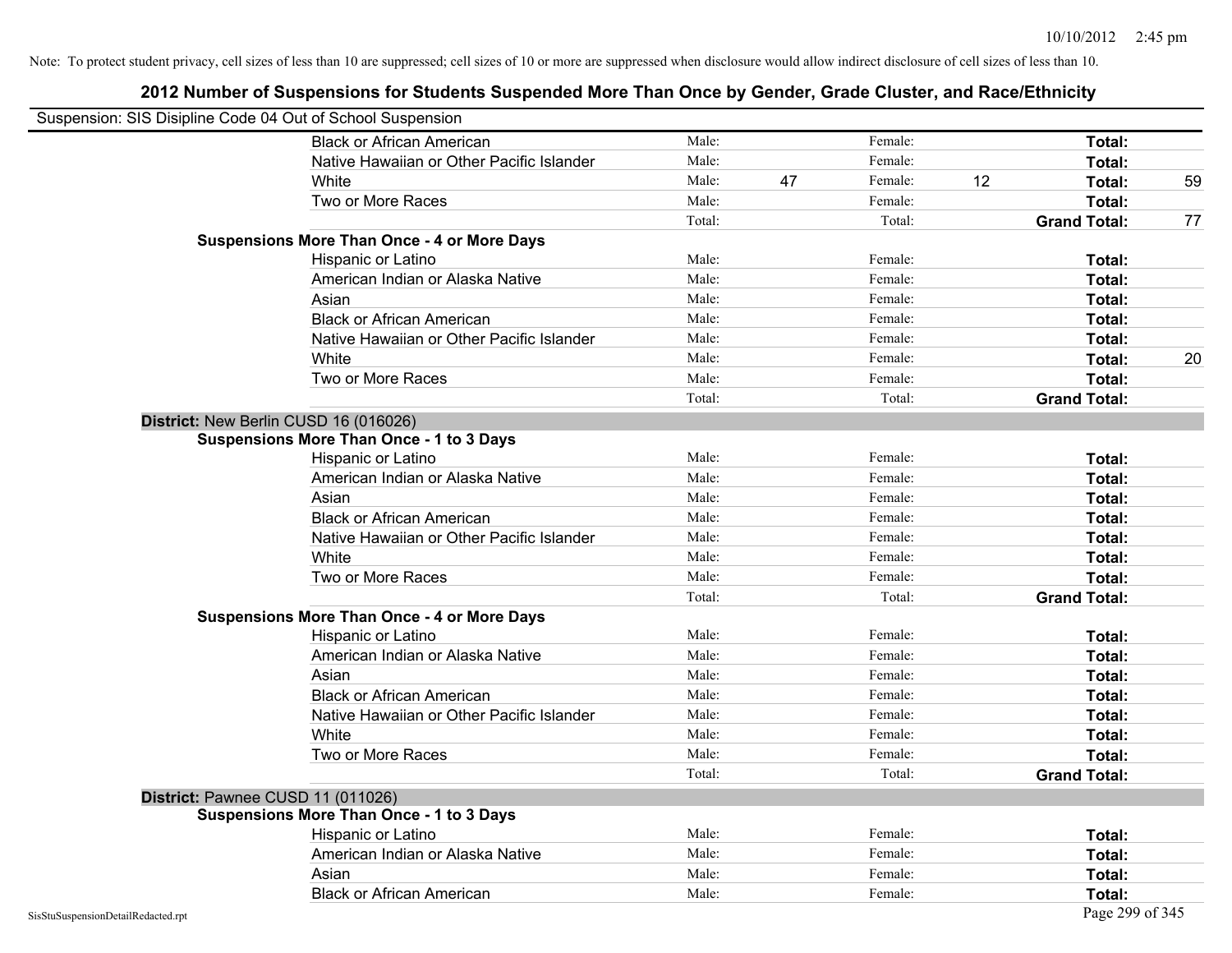|                                    | Suspension: SIS Disipline Code 04 Out of School Suspension |        |    |         |    |                     |    |
|------------------------------------|------------------------------------------------------------|--------|----|---------|----|---------------------|----|
|                                    | Native Hawaiian or Other Pacific Islander                  | Male:  |    | Female: |    | Total:              |    |
|                                    | <b>White</b>                                               | Male:  |    | Female: |    | Total:              | 14 |
|                                    | Two or More Races                                          | Male:  |    | Female: |    | Total:              |    |
|                                    |                                                            | Total: |    | Total:  |    | <b>Grand Total:</b> |    |
|                                    | <b>Suspensions More Than Once - 4 or More Days</b>         |        |    |         |    |                     |    |
|                                    | Hispanic or Latino                                         | Male:  |    | Female: |    | Total:              |    |
|                                    | American Indian or Alaska Native                           | Male:  |    | Female: |    | Total:              |    |
|                                    | Asian                                                      | Male:  |    | Female: |    | Total:              |    |
|                                    | <b>Black or African American</b>                           | Male:  |    | Female: |    | Total:              |    |
|                                    | Native Hawaiian or Other Pacific Islander                  | Male:  |    | Female: |    | Total:              |    |
|                                    | White                                                      | Male:  |    | Female: |    | Total:              |    |
|                                    | Two or More Races                                          | Male:  |    | Female: |    | Total:              |    |
|                                    |                                                            | Total: |    | Total:  |    | <b>Grand Total:</b> |    |
|                                    | District: Pleasant Plains CUSD 8 (008026)                  |        |    |         |    |                     |    |
|                                    | <b>Suspensions More Than Once - 1 to 3 Days</b>            |        |    |         |    |                     |    |
|                                    | Hispanic or Latino                                         | Male:  |    | Female: |    | Total:              |    |
|                                    | American Indian or Alaska Native                           | Male:  |    | Female: |    | Total:              |    |
|                                    | Asian                                                      | Male:  |    | Female: |    | Total:              |    |
|                                    | <b>Black or African American</b>                           | Male:  |    | Female: |    | Total:              |    |
|                                    | Native Hawaiian or Other Pacific Islander                  | Male:  |    | Female: |    | Total:              |    |
|                                    | White                                                      | Male:  |    | Female: |    | Total:              |    |
|                                    | Two or More Races                                          | Male:  |    | Female: |    | Total:              |    |
|                                    |                                                            | Total: |    | Total:  |    | <b>Grand Total:</b> | 10 |
|                                    | District: Riverton CUSD 14 (014026)                        |        |    |         |    |                     |    |
|                                    | <b>Suspensions More Than Once - 1 to 3 Days</b>            |        |    |         |    |                     |    |
|                                    | Hispanic or Latino                                         | Male:  |    | Female: |    | Total:              |    |
|                                    | American Indian or Alaska Native                           | Male:  |    | Female: |    | Total:              |    |
|                                    | Asian                                                      | Male:  |    | Female: |    | Total:              |    |
|                                    | <b>Black or African American</b>                           | Male:  |    | Female: |    | Total:              |    |
|                                    | Native Hawaiian or Other Pacific Islander                  | Male:  |    | Female: |    | Total:              |    |
|                                    | White                                                      | Male:  | 70 | Female: | 14 | Total:              | 84 |
|                                    | Two or More Races                                          | Male:  |    | Female: |    | Total:              |    |
|                                    |                                                            | Total: |    | Total:  |    | <b>Grand Total:</b> | 96 |
|                                    | <b>Suspensions More Than Once - 4 or More Days</b>         |        |    |         |    |                     |    |
|                                    | Hispanic or Latino                                         | Male:  |    | Female: |    | Total:              |    |
|                                    | American Indian or Alaska Native                           | Male:  |    | Female: |    | Total:              |    |
|                                    | Asian                                                      | Male:  |    | Female: |    | Total:              |    |
|                                    | <b>Black or African American</b>                           | Male:  |    | Female: |    | Total:              |    |
|                                    | Native Hawaiian or Other Pacific Islander                  | Male:  |    | Female: |    | Total:              |    |
| SisStuSuspensionDetailRedacted.rpt |                                                            |        |    |         |    | Page 300 of 345     |    |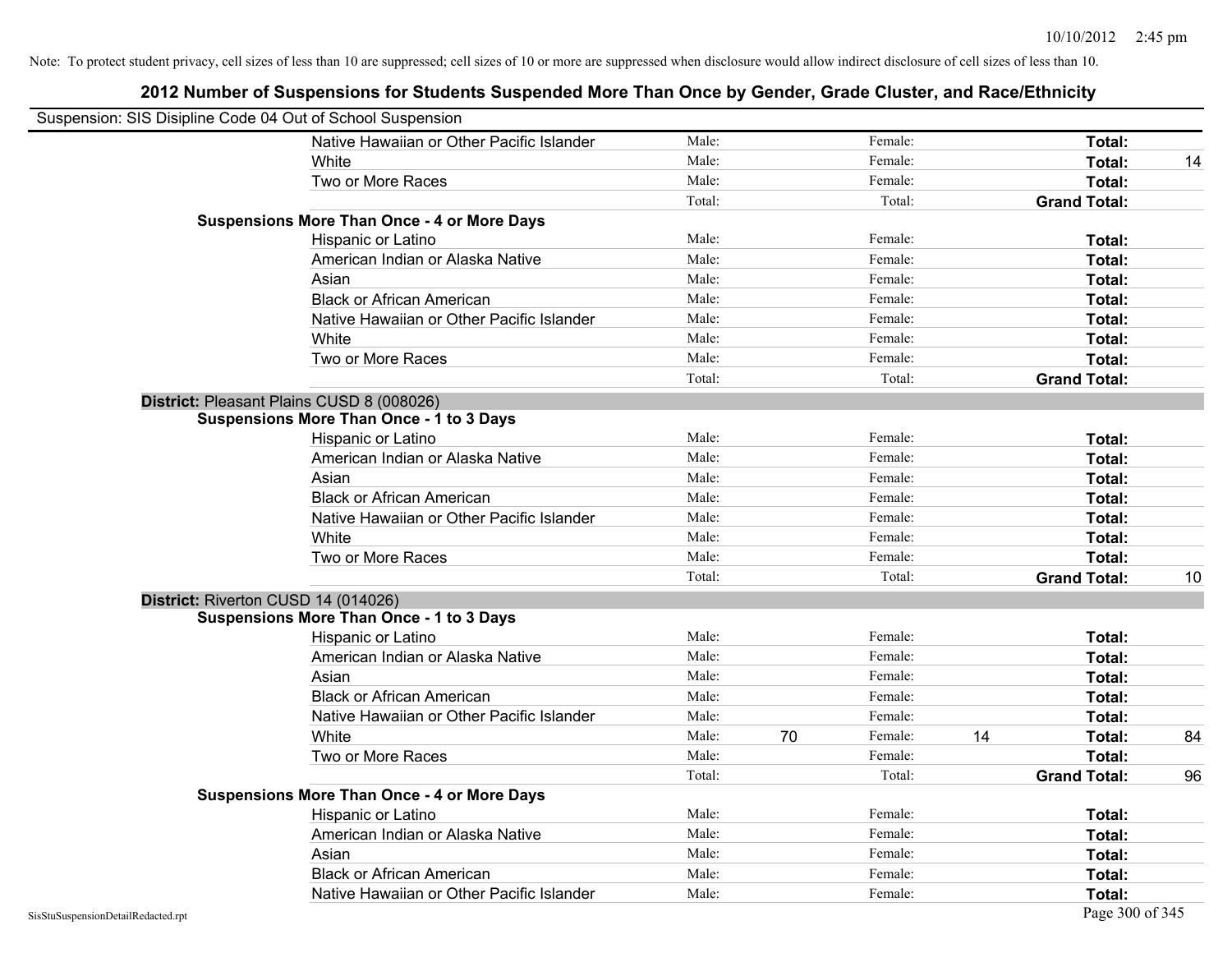| Suspension: SIS Disipline Code 04 Out of School Suspension |                                                     |        |     |         |     |                     |       |
|------------------------------------------------------------|-----------------------------------------------------|--------|-----|---------|-----|---------------------|-------|
|                                                            | White                                               | Male:  |     | Female: |     | Total:              | 34    |
|                                                            | Two or More Races                                   | Male:  |     | Female: |     | Total:              |       |
|                                                            |                                                     | Total: |     | Total:  |     | <b>Grand Total:</b> |       |
| District: Rochester CUSD 3A (003A26)                       |                                                     |        |     |         |     |                     |       |
|                                                            | <b>Suspensions More Than Once - 1 to 3 Days</b>     |        |     |         |     |                     |       |
|                                                            | Hispanic or Latino                                  | Male:  |     | Female: |     | Total:              |       |
|                                                            | American Indian or Alaska Native                    | Male:  |     | Female: |     | Total:              |       |
|                                                            | Asian                                               | Male:  |     | Female: |     | Total:              |       |
|                                                            | <b>Black or African American</b>                    | Male:  |     | Female: |     | Total:              |       |
|                                                            | Native Hawaiian or Other Pacific Islander           | Male:  |     | Female: |     | Total:              |       |
|                                                            | White                                               | Male:  |     | Female: |     | Total:              | 23    |
|                                                            | Two or More Races                                   | Male:  |     | Female: |     | Total:              |       |
|                                                            |                                                     | Total: |     | Total:  |     | <b>Grand Total:</b> |       |
|                                                            | District: Spfld Diocese Catholic Charities (020400) |        |     |         |     |                     |       |
|                                                            | <b>Suspensions More Than Once - 1 to 3 Days</b>     |        |     |         |     |                     |       |
|                                                            | Hispanic or Latino                                  | Male:  |     | Female: |     | Total:              |       |
|                                                            | American Indian or Alaska Native                    | Male:  |     | Female: |     | Total:              |       |
|                                                            | Asian                                               | Male:  |     | Female: |     | Total:              |       |
|                                                            | <b>Black or African American</b>                    | Male:  |     | Female: |     | Total:              | 11    |
|                                                            | Native Hawaiian or Other Pacific Islander           | Male:  |     | Female: |     | Total:              |       |
|                                                            | White                                               | Male:  |     | Female: |     | Total:              | 12    |
|                                                            | Two or More Races                                   | Male:  |     | Female: |     | Total:              |       |
|                                                            |                                                     | Total: |     | Total:  |     | <b>Grand Total:</b> |       |
| District: Springfield SD 186 (186025)                      |                                                     |        |     |         |     |                     |       |
|                                                            | <b>Suspensions More Than Once - 1 to 3 Days</b>     |        |     |         |     |                     |       |
|                                                            | Hispanic or Latino                                  | Male:  | 14  | Female: | 10  | Total:              | 24    |
|                                                            | American Indian or Alaska Native                    | Male:  |     | Female: |     | Total:              |       |
|                                                            | Asian                                               | Male:  |     | Female: |     | Total:              |       |
|                                                            | <b>Black or African American</b>                    | Male:  | 899 | Female: | 436 | Total:              | 1,335 |
|                                                            | Native Hawaiian or Other Pacific Islander           | Male:  |     | Female: |     | Total:              |       |
|                                                            | White                                               | Male:  | 452 | Female: | 124 | Total:              | 576   |
|                                                            | Two or More Races                                   | Male:  | 107 | Female: | 49  | Total:              | 156   |
|                                                            |                                                     | Total: |     | Total:  |     | <b>Grand Total:</b> |       |
|                                                            | <b>Suspensions More Than Once - 4 or More Days</b>  |        |     |         |     |                     |       |
|                                                            | Hispanic or Latino                                  | Male:  |     | Female: |     | Total:              | 19    |
|                                                            | American Indian or Alaska Native                    | Male:  |     | Female: |     | Total:              |       |
|                                                            | Asian                                               | Male:  |     | Female: |     | Total:              |       |
|                                                            | <b>Black or African American</b>                    | Male:  | 339 | Female: | 257 | Total:              | 596   |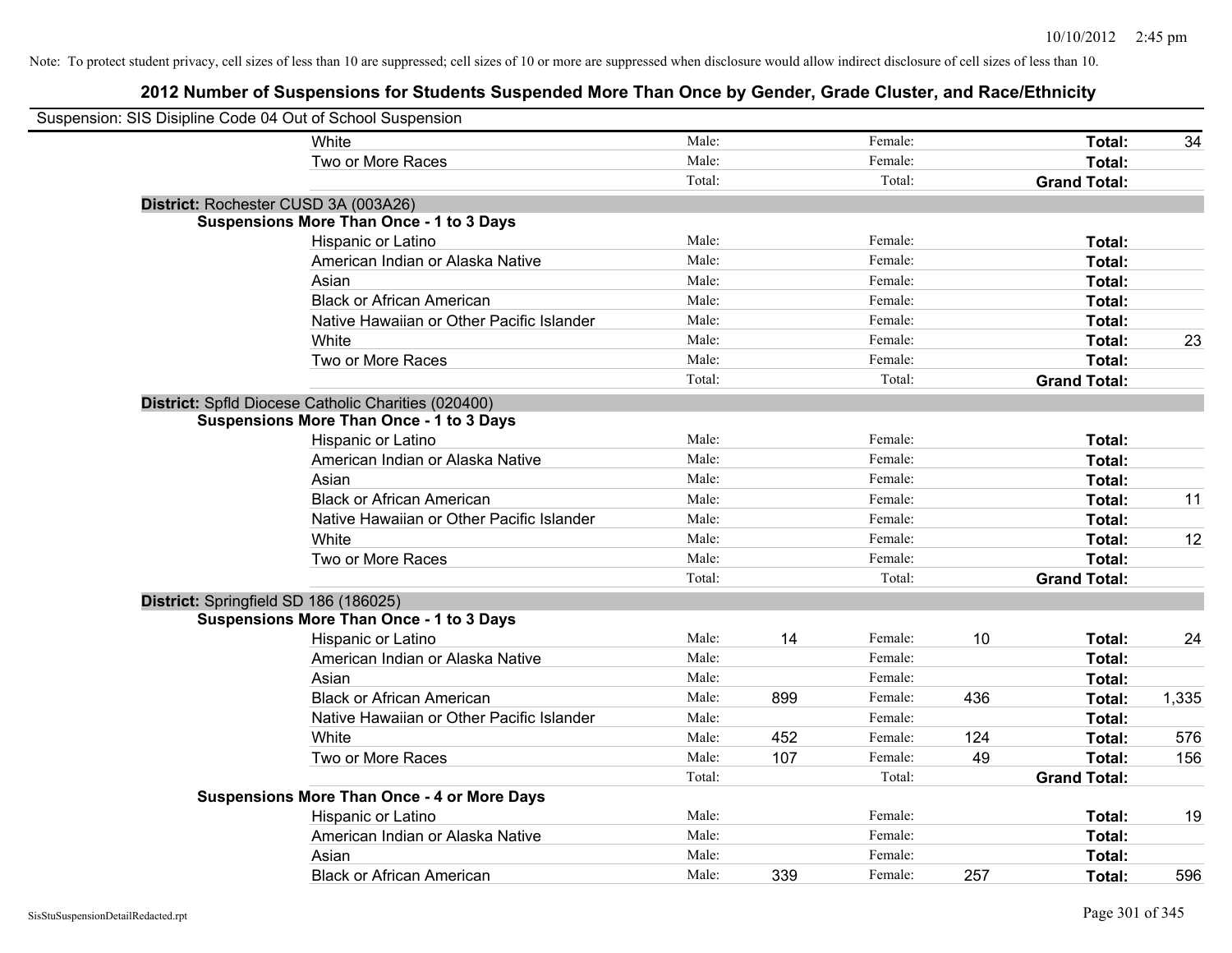| Suspension: SIS Disipline Code 04 Out of School Suspension |                                                    |        |     |         |    |                     |     |
|------------------------------------------------------------|----------------------------------------------------|--------|-----|---------|----|---------------------|-----|
|                                                            | Native Hawaiian or Other Pacific Islander          | Male:  |     | Female: |    | Total:              |     |
|                                                            | White                                              | Male:  | 132 | Female: | 60 | Total:              | 192 |
|                                                            | Two or More Races                                  | Male:  | 44  | Female: | 23 | Total:              | 67  |
|                                                            |                                                    | Total: |     | Total:  |    | <b>Grand Total:</b> |     |
| District: Tri City CUSD 1 (001026)                         |                                                    |        |     |         |    |                     |     |
|                                                            | Suspensions More Than Once - 1 to 3 Days           |        |     |         |    |                     |     |
|                                                            | Hispanic or Latino                                 | Male:  |     | Female: |    | Total:              |     |
|                                                            | American Indian or Alaska Native                   | Male:  |     | Female: |    | Total:              |     |
|                                                            | Asian                                              | Male:  |     | Female: |    | Total:              |     |
|                                                            | <b>Black or African American</b>                   | Male:  |     | Female: |    | Total:              |     |
|                                                            | Native Hawaiian or Other Pacific Islander          | Male:  |     | Female: |    | Total:              |     |
|                                                            | White                                              | Male:  |     | Female: |    | Total:              | 28  |
|                                                            | Two or More Races                                  | Male:  |     | Female: |    | Total:              |     |
|                                                            |                                                    | Total: |     | Total:  |    | <b>Grand Total:</b> |     |
|                                                            | <b>Suspensions More Than Once - 4 or More Days</b> |        |     |         |    |                     |     |
|                                                            | Hispanic or Latino                                 | Male:  |     | Female: |    | Total:              |     |
|                                                            | American Indian or Alaska Native                   | Male:  |     | Female: |    | Total:              |     |
|                                                            | Asian                                              | Male:  |     | Female: |    | Total:              |     |
|                                                            | <b>Black or African American</b>                   | Male:  |     | Female: |    | Total:              |     |
|                                                            | Native Hawaiian or Other Pacific Islander          | Male:  |     | Female: |    | Total:              |     |
|                                                            | White                                              | Male:  |     | Female: |    | Total:              |     |
|                                                            | Two or More Races                                  | Male:  |     | Female: |    | Total:              |     |
|                                                            |                                                    | Total: |     | Total:  |    | <b>Grand Total:</b> |     |
| District: Williamsville CUSD 15 (015026)                   |                                                    |        |     |         |    |                     |     |
|                                                            | <b>Suspensions More Than Once - 1 to 3 Days</b>    |        |     |         |    |                     |     |
|                                                            | Hispanic or Latino                                 | Male:  |     | Female: |    | Total:              |     |
|                                                            | American Indian or Alaska Native                   | Male:  |     | Female: |    | Total:              |     |
|                                                            | Asian                                              | Male:  |     | Female: |    | Total:              |     |
|                                                            | <b>Black or African American</b>                   | Male:  |     | Female: |    | Total:              |     |
|                                                            | Native Hawaiian or Other Pacific Islander          | Male:  |     | Female: |    | Total:              |     |
|                                                            | White                                              | Male:  |     | Female: |    | Total:              |     |
|                                                            | Two or More Races                                  | Male:  |     | Female: |    | Total:              |     |
|                                                            |                                                    | Total: |     | Total:  |    | <b>Grand Total:</b> | 10  |
|                                                            | <b>Suspensions More Than Once - 4 or More Days</b> |        |     |         |    |                     |     |
|                                                            | Hispanic or Latino                                 | Male:  |     | Female: |    | Total:              |     |
|                                                            | American Indian or Alaska Native                   | Male:  |     | Female: |    | Total:              |     |
|                                                            | Asian                                              | Male:  |     | Female: |    | Total:              |     |
|                                                            | <b>Black or African American</b>                   | Male:  |     | Female: |    | Total:              |     |
|                                                            | Native Hawaiian or Other Pacific Islander          | Male:  |     | Female: |    | Total:              |     |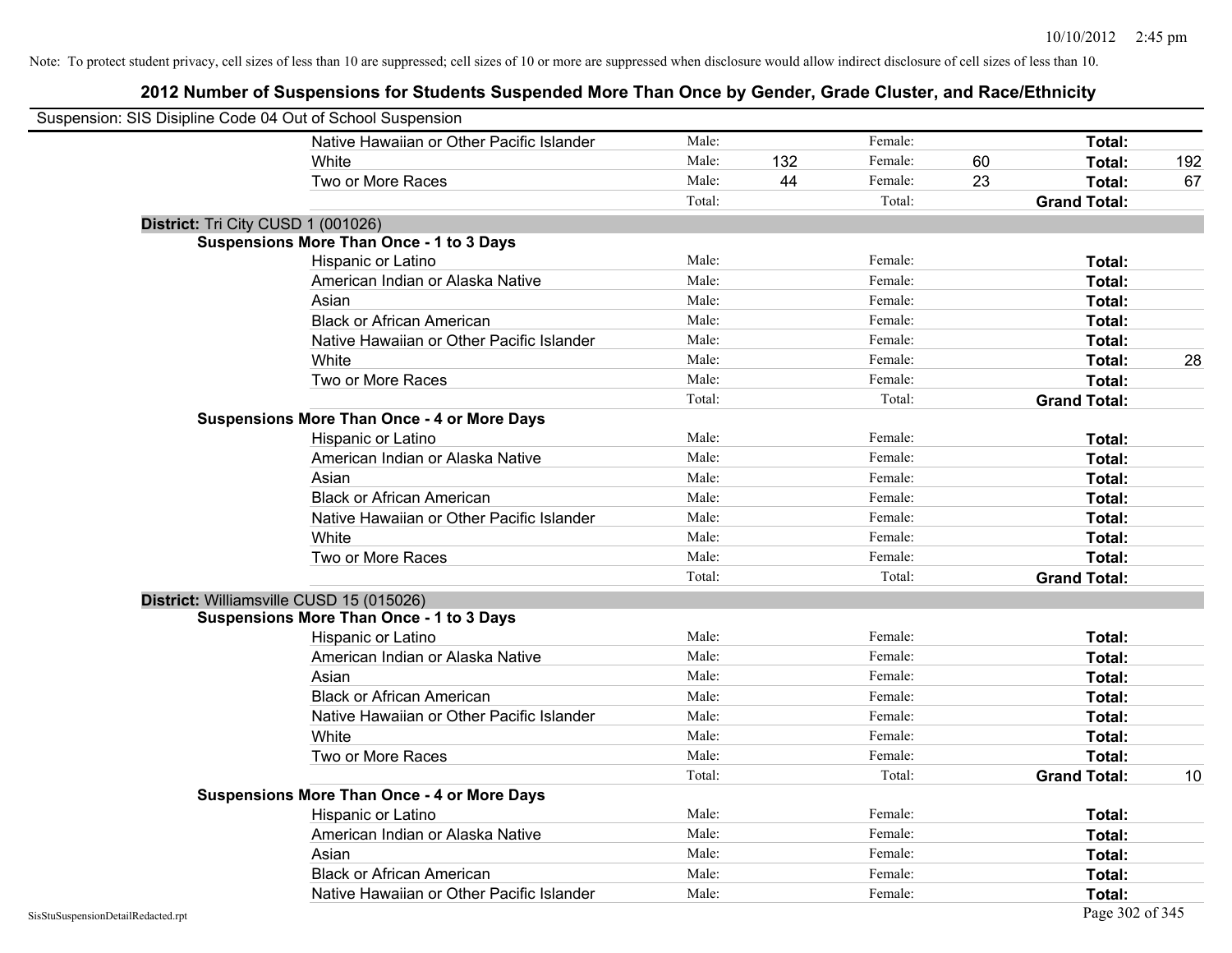|                                 | Suspension: SIS Disipline Code 04 Out of School Suspension |        |               |    |                     |    |
|---------------------------------|------------------------------------------------------------|--------|---------------|----|---------------------|----|
|                                 | White                                                      | Male:  | Female:       |    | Total:              |    |
|                                 | Two or More Races                                          | Male:  | Female:       |    | Total:              |    |
|                                 |                                                            | Total: | Total:        |    | <b>Grand Total:</b> |    |
| Region: St Clair ROE (50)       |                                                            |        |               |    |                     |    |
| County: Non-Public School (000) |                                                            |        |               |    |                     |    |
| District: St Clair ROE (000000) |                                                            |        |               |    |                     |    |
|                                 | <b>Suspensions More Than Once - 1 to 3 Days</b>            |        |               |    |                     |    |
|                                 | Hispanic or Latino                                         | Male:  | Female:       |    | Total:              |    |
|                                 | American Indian or Alaska Native                           | Male:  | Female:       |    | <b>Total:</b>       |    |
|                                 | Asian                                                      | Male:  | Female:       |    | Total:              |    |
|                                 | <b>Black or African American</b>                           | Male:  | Female:       |    | <b>Total:</b>       |    |
|                                 | Native Hawaiian or Other Pacific Islander                  | Male:  | Female:       |    | Total:              |    |
|                                 | White                                                      | Male:  | Female:       |    | Total:              |    |
|                                 | Two or More Races                                          | Male:  | Female:       |    | Total:              |    |
|                                 |                                                            | Total: | Total:        |    | <b>Grand Total:</b> |    |
|                                 | <b>Suspensions More Than Once - 4 or More Days</b>         |        |               |    |                     |    |
|                                 | Hispanic or Latino                                         | Male:  | Female:       |    | Total:              |    |
|                                 | American Indian or Alaska Native                           | Male:  | Female:       |    | Total:              |    |
|                                 | Asian                                                      | Male:  | Female:       |    | <b>Total:</b>       |    |
|                                 | <b>Black or African American</b>                           | Male:  | Female:       |    | Total:              |    |
|                                 | Native Hawaiian or Other Pacific Islander                  | Male:  | Female:       |    | Total:              |    |
|                                 | White                                                      | Male:  | Female:       |    | Total:              |    |
|                                 | Two or More Races                                          | Male:  | Female:       |    | Total:              |    |
|                                 |                                                            | Total: | Total:        |    | <b>Grand Total:</b> |    |
| County: Saint clair (082)       |                                                            |        |               |    |                     |    |
|                                 | District: Belle Valley SD 119 (119002)                     |        |               |    |                     |    |
|                                 | <b>Suspensions More Than Once - 1 to 3 Days</b>            |        |               |    |                     |    |
|                                 | Hispanic or Latino                                         | Male:  | Female:       |    | <b>Total:</b>       |    |
|                                 | American Indian or Alaska Native                           | Male:  | Female:       |    | Total:              |    |
|                                 | Asian                                                      | Male:  | Female:       |    | <b>Total:</b>       |    |
|                                 | <b>Black or African American</b>                           | Male:  | 18<br>Female: | 15 | Total:              | 33 |
|                                 | Native Hawaiian or Other Pacific Islander                  | Male:  | Female:       |    | Total:              |    |
|                                 | White                                                      | Male:  | Female:       |    | Total:              |    |
|                                 | Two or More Races                                          | Male:  | Female:       |    | Total:              |    |
|                                 |                                                            | Total: | Total:        |    | <b>Grand Total:</b> | 45 |
|                                 | <b>Suspensions More Than Once - 4 or More Days</b>         |        |               |    |                     |    |
|                                 | Hispanic or Latino                                         | Male:  | Female:       |    | Total:              |    |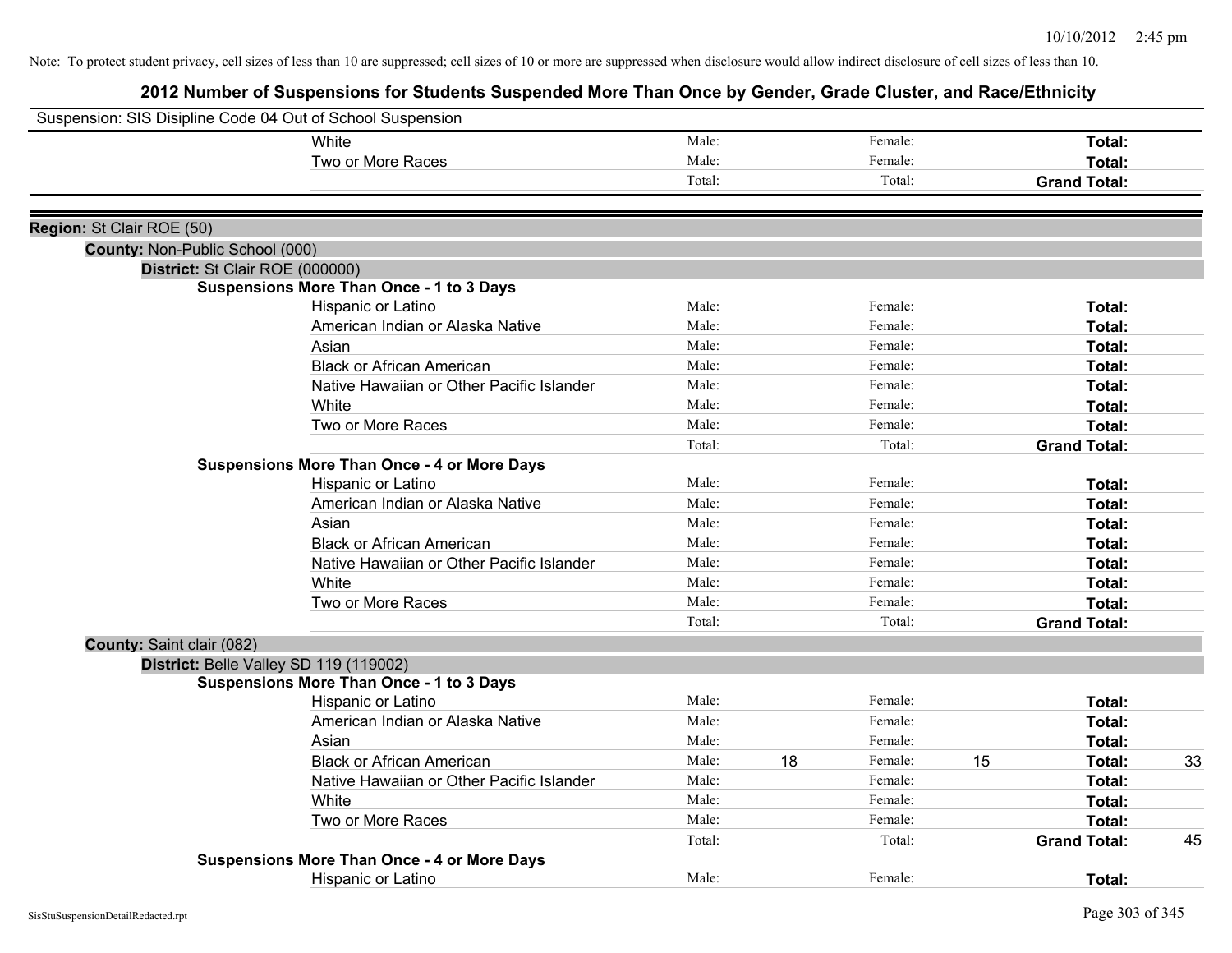|                                    | Suspension: SIS Disipline Code 04 Out of School Suspension |        |         |                     |
|------------------------------------|------------------------------------------------------------|--------|---------|---------------------|
|                                    | American Indian or Alaska Native                           | Male:  | Female: | Total:              |
|                                    | Asian                                                      | Male:  | Female: | Total:              |
|                                    | <b>Black or African American</b>                           | Male:  | Female: | 35<br>Total:        |
|                                    | Native Hawaiian or Other Pacific Islander                  | Male:  | Female: | Total:              |
|                                    | White                                                      | Male:  | Female: | Total:<br>11        |
|                                    | Two or More Races                                          | Male:  | Female: | Total:              |
|                                    |                                                            | Total: | Total:  | <b>Grand Total:</b> |
|                                    | District: Belleville Area Special Services (801060)        |        |         |                     |
|                                    | <b>Suspensions More Than Once - 1 to 3 Days</b>            |        |         |                     |
|                                    | Hispanic or Latino                                         | Male:  | Female: | Total:              |
|                                    | American Indian or Alaska Native                           | Male:  | Female: | Total:              |
|                                    | Asian                                                      | Male:  | Female: | Total:              |
|                                    | <b>Black or African American</b>                           | Male:  | Female: | Total:              |
|                                    | Native Hawaiian or Other Pacific Islander                  | Male:  | Female: | Total:              |
|                                    | White                                                      | Male:  | Female: | Total:              |
|                                    | Two or More Races                                          | Male:  | Female: | Total:              |
|                                    |                                                            | Total: | Total:  | <b>Grand Total:</b> |
|                                    | <b>Suspensions More Than Once - 4 or More Days</b>         |        |         |                     |
|                                    | Hispanic or Latino                                         | Male:  | Female: | Total:              |
|                                    | American Indian or Alaska Native                           | Male:  | Female: | Total:              |
|                                    | Asian                                                      | Male:  | Female: | Total:              |
|                                    | <b>Black or African American</b>                           | Male:  | Female: | Total:              |
|                                    | Native Hawaiian or Other Pacific Islander                  | Male:  | Female: | Total:              |
|                                    | White                                                      | Male:  | Female: | Total:              |
|                                    | Two or More Races                                          | Male:  | Female: | Total:              |
|                                    |                                                            | Total: | Total:  | <b>Grand Total:</b> |
|                                    | District: Belleville SD 118 (118002)                       |        |         |                     |
|                                    | <b>Suspensions More Than Once - 1 to 3 Days</b>            |        |         |                     |
|                                    | Hispanic or Latino                                         | Male:  | Female: | Total:              |
|                                    | American Indian or Alaska Native                           | Male:  | Female: | Total:              |
|                                    | Asian                                                      | Male:  | Female: | Total:              |
|                                    | <b>Black or African American</b>                           | Male:  | Female: | Total:              |
|                                    | Native Hawaiian or Other Pacific Islander                  | Male:  | Female: | Total:              |
|                                    | White                                                      | Male:  | Female: | Total:              |
|                                    | Two or More Races                                          | Male:  | Female: | Total:              |
|                                    |                                                            | Total: | Total:  | <b>Grand Total:</b> |
|                                    | <b>Suspensions More Than Once - 4 or More Days</b>         |        |         |                     |
|                                    | Hispanic or Latino                                         | Male:  | Female: | Total:              |
|                                    | American Indian or Alaska Native                           | Male:  | Female: | Total:              |
| SisStuSuspensionDetailRedacted.rpt |                                                            |        |         | Page 304 of 345     |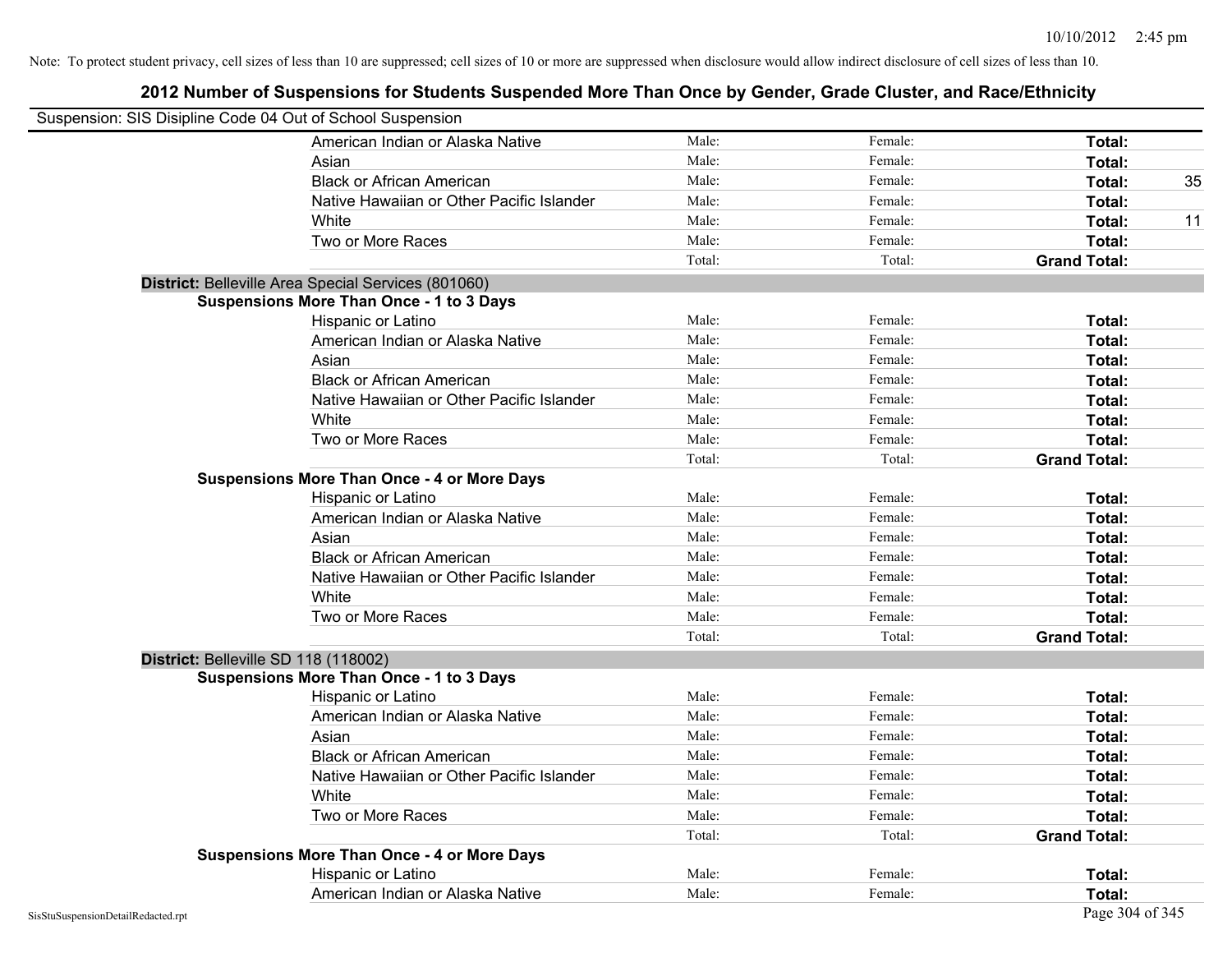|                                    | Suspension: SIS Disipline Code 04 Out of School Suspension |        |     |         |     |                     |     |
|------------------------------------|------------------------------------------------------------|--------|-----|---------|-----|---------------------|-----|
|                                    | Asian                                                      | Male:  |     | Female: |     | Total:              |     |
|                                    | <b>Black or African American</b>                           | Male:  |     | Female: |     | Total:              |     |
|                                    | Native Hawaiian or Other Pacific Islander                  | Male:  |     | Female: |     | Total:              |     |
|                                    | White                                                      | Male:  |     | Female: |     | Total:              |     |
|                                    | Two or More Races                                          | Male:  |     | Female: |     | Total:              |     |
|                                    |                                                            | Total: |     | Total:  |     | <b>Grand Total:</b> |     |
|                                    | District: Belleville Twp HSD 201 (201017)                  |        |     |         |     |                     |     |
|                                    | <b>Suspensions More Than Once - 1 to 3 Days</b>            |        |     |         |     |                     |     |
|                                    | Hispanic or Latino                                         | Male:  |     | Female: |     | Total:              | 15  |
|                                    | American Indian or Alaska Native                           | Male:  |     | Female: |     | Total:              |     |
|                                    | Asian                                                      | Male:  |     | Female: |     | Total:              |     |
|                                    | <b>Black or African American</b>                           | Male:  | 260 | Female: | 124 | Total:              | 384 |
|                                    | Native Hawaiian or Other Pacific Islander                  | Male:  |     | Female: |     | Total:              |     |
|                                    | White                                                      | Male:  | 153 | Female: | 45  | Total:              | 198 |
|                                    | Two or More Races                                          | Male:  | 22  | Female: | 18  | Total:              | 40  |
|                                    |                                                            | Total: |     | Total:  |     | <b>Grand Total:</b> | 647 |
|                                    | <b>Suspensions More Than Once - 4 or More Days</b>         |        |     |         |     |                     |     |
|                                    | Hispanic or Latino                                         | Male:  |     | Female: |     | Total:              | 14  |
|                                    | American Indian or Alaska Native                           | Male:  |     | Female: |     | Total:              |     |
|                                    | Asian                                                      | Male:  |     | Female: |     | Total:              |     |
|                                    | <b>Black or African American</b>                           | Male:  | 80  | Female: | 45  | Total:              | 125 |
|                                    | Native Hawaiian or Other Pacific Islander                  | Male:  |     | Female: |     | Total:              |     |
|                                    | White                                                      | Male:  | 35  | Female: | 23  | Total:              | 58  |
|                                    | Two or More Races                                          | Male:  |     | Female: |     | Total:              |     |
|                                    |                                                            | Total: |     | Total:  |     | <b>Grand Total:</b> |     |
|                                    | District: Brooklyn UD 188 (188022)                         |        |     |         |     |                     |     |
|                                    | <b>Suspensions More Than Once - 1 to 3 Days</b>            |        |     |         |     |                     |     |
|                                    | Hispanic or Latino                                         | Male:  |     | Female: |     | Total:              |     |
|                                    | American Indian or Alaska Native                           | Male:  |     | Female: |     | Total:              |     |
|                                    | Asian                                                      | Male:  |     | Female: |     | Total:              |     |
|                                    | <b>Black or African American</b>                           | Male:  |     | Female: |     | Total:              | 46  |
|                                    | Native Hawaiian or Other Pacific Islander                  | Male:  |     | Female: |     | Total:              |     |
|                                    | White                                                      | Male:  |     | Female: |     | Total:              |     |
|                                    | Two or More Races                                          | Male:  |     | Female: |     | Total:              |     |
|                                    |                                                            | Total: |     | Total:  |     | <b>Grand Total:</b> |     |
|                                    | <b>Suspensions More Than Once - 4 or More Days</b>         |        |     |         |     |                     |     |
|                                    | Hispanic or Latino                                         | Male:  |     | Female: |     | Total:              |     |
|                                    | American Indian or Alaska Native                           | Male:  |     | Female: |     | Total:              |     |
|                                    | Asian                                                      | Male:  |     | Female: |     | Total:              |     |
| SisStuSuspensionDetailRedacted.rpt |                                                            |        |     |         |     | Page 305 of 345     |     |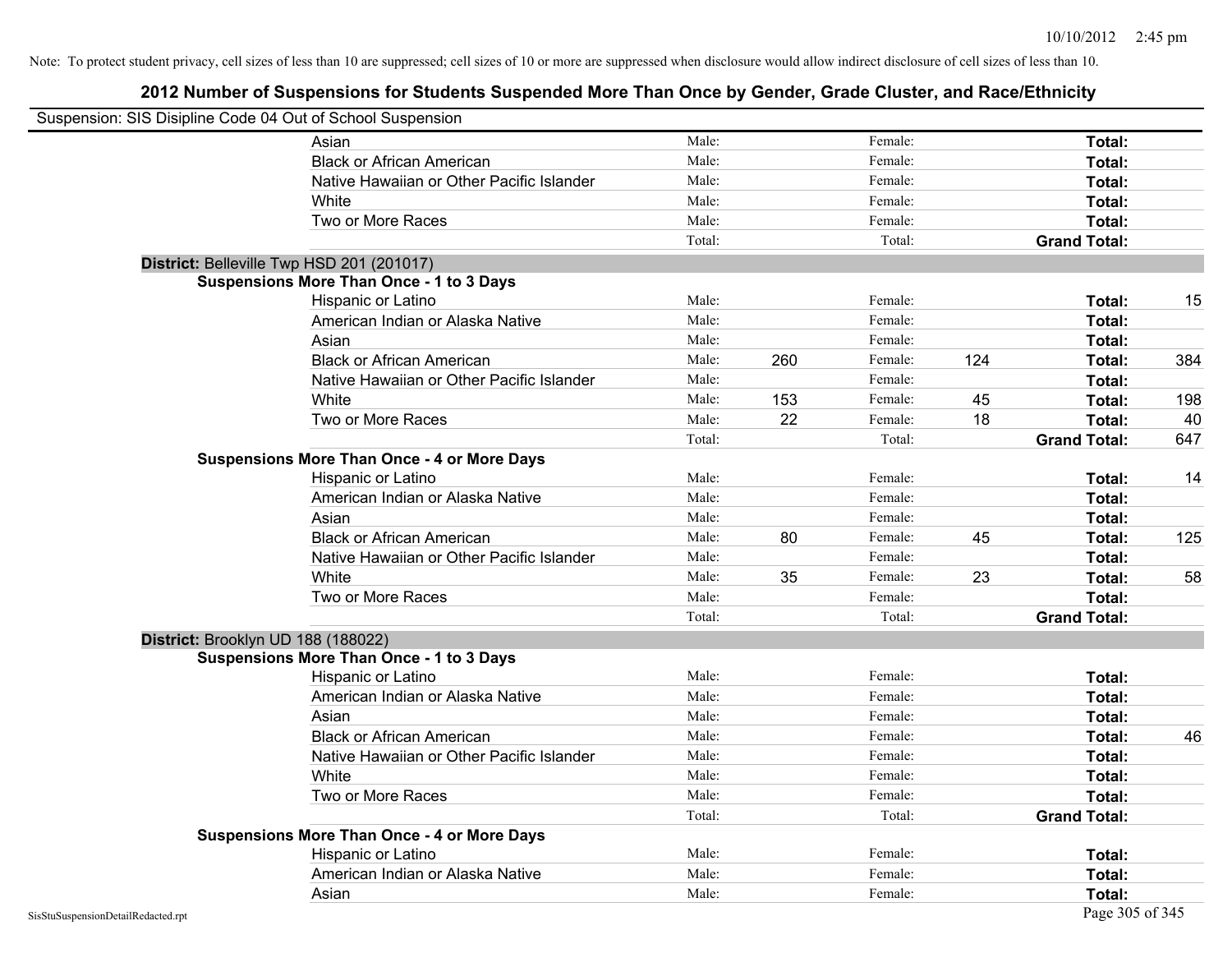| Suspension: SIS Disipline Code 04 Out of School Suspension |                                                    |        |       |         |       |                     |       |
|------------------------------------------------------------|----------------------------------------------------|--------|-------|---------|-------|---------------------|-------|
|                                                            | <b>Black or African American</b>                   | Male:  |       | Female: |       | Total:              | 11    |
|                                                            | Native Hawaiian or Other Pacific Islander          | Male:  |       | Female: |       | Total:              |       |
|                                                            | White                                              | Male:  |       | Female: |       | Total:              |       |
|                                                            | Two or More Races                                  | Male:  |       | Female: |       | Total:              |       |
|                                                            |                                                    | Total: |       | Total:  |       | <b>Grand Total:</b> |       |
| District: Cahokia CUSD 187 (187026)                        |                                                    |        |       |         |       |                     |       |
|                                                            | <b>Suspensions More Than Once - 1 to 3 Days</b>    |        |       |         |       |                     |       |
|                                                            | Hispanic or Latino                                 | Male:  |       | Female: |       | Total:              | 14    |
|                                                            | American Indian or Alaska Native                   | Male:  |       | Female: |       | Total:              |       |
|                                                            | Asian                                              | Male:  |       | Female: |       | Total:              |       |
|                                                            | <b>Black or African American</b>                   | Male:  | 1,976 | Female: | 1,085 | Total:              | 3,061 |
|                                                            | Native Hawaiian or Other Pacific Islander          | Male:  |       | Female: |       | Total:              |       |
|                                                            | White                                              | Male:  | 100   | Female: | 11    | Total:              | 111   |
|                                                            | Two or More Races                                  | Male:  |       | Female: |       | Total:              |       |
|                                                            |                                                    | Total: |       | Total:  |       | <b>Grand Total:</b> |       |
|                                                            | <b>Suspensions More Than Once - 4 or More Days</b> |        |       |         |       |                     |       |
|                                                            | Hispanic or Latino                                 | Male:  |       | Female: |       | Total:              |       |
|                                                            | American Indian or Alaska Native                   | Male:  |       | Female: |       | Total:              |       |
|                                                            | Asian                                              | Male:  |       | Female: |       | Total:              |       |
|                                                            | <b>Black or African American</b>                   | Male:  | 390   | Female: | 219   | Total:              | 609   |
|                                                            | Native Hawaiian or Other Pacific Islander          | Male:  |       | Female: |       | Total:              |       |
|                                                            | White                                              | Male:  |       | Female: |       | Total:              | 25    |
|                                                            | Two or More Races                                  | Male:  |       | Female: |       | Total:              |       |
|                                                            |                                                    | Total: |       | Total:  |       | <b>Grand Total:</b> |       |
| District: Central SD 104 (104002)                          |                                                    |        |       |         |       |                     |       |
|                                                            | <b>Suspensions More Than Once - 1 to 3 Days</b>    |        |       |         |       |                     |       |
|                                                            | Hispanic or Latino                                 | Male:  |       | Female: |       | Total:              |       |
|                                                            | American Indian or Alaska Native                   | Male:  |       | Female: |       | Total:              |       |
|                                                            | Asian                                              | Male:  |       | Female: |       | Total:              |       |
|                                                            | <b>Black or African American</b>                   | Male:  |       | Female: |       | Total:              |       |
|                                                            | Native Hawaiian or Other Pacific Islander          | Male:  |       | Female: |       | Total:              |       |
|                                                            | White                                              | Male:  |       | Female: |       | Total:              |       |
|                                                            | Two or More Races                                  | Male:  |       | Female: |       | Total:              |       |
|                                                            |                                                    | Total: |       | Total:  |       | <b>Grand Total:</b> |       |
|                                                            | <b>Suspensions More Than Once - 4 or More Days</b> |        |       |         |       |                     |       |
|                                                            | Hispanic or Latino                                 | Male:  |       | Female: |       | Total:              |       |
|                                                            | American Indian or Alaska Native                   | Male:  |       | Female: |       | Total:              |       |
|                                                            | Asian                                              | Male:  |       | Female: |       | Total:              |       |
|                                                            | <b>Black or African American</b>                   | Male:  |       | Female: |       | Total:              |       |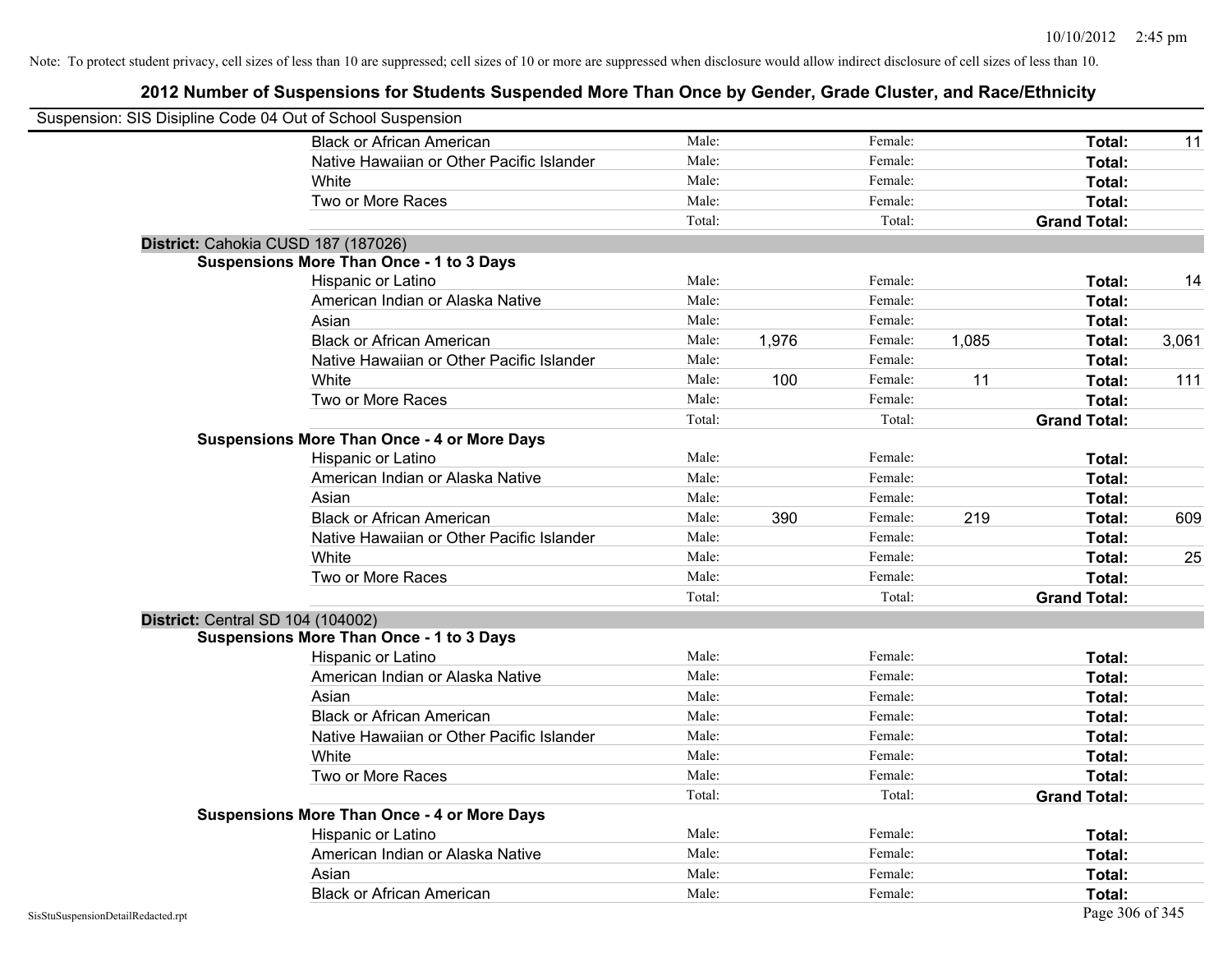| Suspension: SIS Disipline Code 04 Out of School Suspension |                                                    |        |     |         |    |                     |     |
|------------------------------------------------------------|----------------------------------------------------|--------|-----|---------|----|---------------------|-----|
|                                                            | Native Hawaiian or Other Pacific Islander          | Male:  |     | Female: |    | Total:              |     |
|                                                            | White                                              | Male:  |     | Female: |    | Total:              |     |
|                                                            | Two or More Races                                  | Male:  |     | Female: |    | Total:              |     |
|                                                            |                                                    | Total: |     | Total:  |    | <b>Grand Total:</b> |     |
| District: Childrens Center for BD (004700)                 |                                                    |        |     |         |    |                     |     |
|                                                            | <b>Suspensions More Than Once - 1 to 3 Days</b>    |        |     |         |    |                     |     |
|                                                            | Hispanic or Latino                                 | Male:  |     | Female: |    | Total:              |     |
|                                                            | American Indian or Alaska Native                   | Male:  |     | Female: |    | Total:              |     |
|                                                            | Asian                                              | Male:  |     | Female: |    | Total:              |     |
|                                                            | <b>Black or African American</b>                   | Male:  | 162 | Female: | 34 | Total:              | 196 |
|                                                            | Native Hawaiian or Other Pacific Islander          | Male:  |     | Female: |    | Total:              |     |
|                                                            | White                                              | Male:  |     | Female: |    | Total:              |     |
|                                                            | Two or More Races                                  | Male:  |     | Female: |    | Total:              |     |
|                                                            |                                                    | Total: |     | Total:  |    | <b>Grand Total:</b> |     |
| District: Dupo CUSD 196 (196026)                           |                                                    |        |     |         |    |                     |     |
|                                                            | <b>Suspensions More Than Once - 1 to 3 Days</b>    |        |     |         |    |                     |     |
|                                                            | Hispanic or Latino                                 | Male:  |     | Female: |    | Total:              |     |
|                                                            | American Indian or Alaska Native                   | Male:  |     | Female: |    | Total:              |     |
|                                                            | Asian                                              | Male:  |     | Female: |    | Total:              |     |
|                                                            | <b>Black or African American</b>                   | Male:  | 26  | Female: | 10 | Total:              | 36  |
|                                                            | Native Hawaiian or Other Pacific Islander          | Male:  |     | Female: |    | Total:              |     |
|                                                            | White                                              | Male:  | 136 | Female: | 47 | Total:              | 183 |
|                                                            | Two or More Races                                  | Male:  |     | Female: |    | Total:              | 18  |
|                                                            |                                                    | Total: |     | Total:  |    | <b>Grand Total:</b> |     |
|                                                            | <b>Suspensions More Than Once - 4 or More Days</b> |        |     |         |    |                     |     |
|                                                            | Hispanic or Latino                                 | Male:  |     | Female: |    | Total:              |     |
|                                                            | American Indian or Alaska Native                   | Male:  |     | Female: |    | Total:              |     |
|                                                            | Asian                                              | Male:  |     | Female: |    | Total:              |     |
|                                                            | <b>Black or African American</b>                   | Male:  |     | Female: |    | Total:              |     |
|                                                            | Native Hawaiian or Other Pacific Islander          | Male:  |     | Female: |    | Total:              |     |
|                                                            | White                                              | Male:  |     | Female: |    | Total:              | 16  |
|                                                            | Two or More Races                                  | Male:  |     | Female: |    | Total:              |     |
|                                                            |                                                    | Total: |     | Total:  |    | <b>Grand Total:</b> |     |
| District: East St Louis SD 189 (189022)                    |                                                    |        |     |         |    |                     |     |
|                                                            | <b>Suspensions More Than Once - 1 to 3 Days</b>    |        |     |         |    |                     |     |
|                                                            | Hispanic or Latino                                 | Male:  |     | Female: |    | Total:              |     |
|                                                            | American Indian or Alaska Native                   | Male:  |     | Female: |    | <b>Total:</b>       |     |
|                                                            | Asian                                              | Male:  |     | Female: |    | Total:              |     |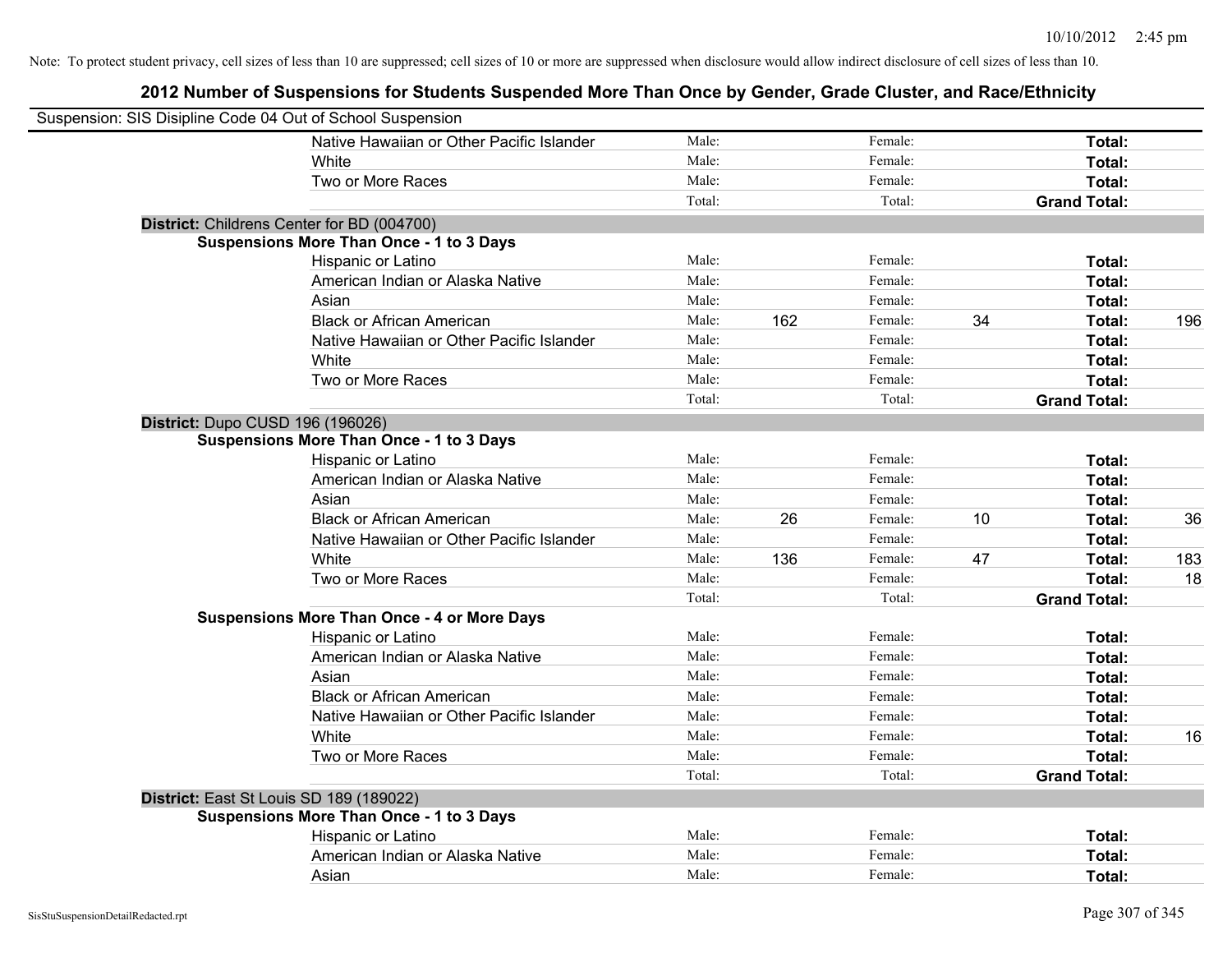| Suspension: SIS Disipline Code 04 Out of School Suspension |                                                    |        |     |         |     |                     |     |
|------------------------------------------------------------|----------------------------------------------------|--------|-----|---------|-----|---------------------|-----|
|                                                            | <b>Black or African American</b>                   | Male:  | 530 | Female: | 284 | Total:              | 814 |
|                                                            | Native Hawaiian or Other Pacific Islander          | Male:  |     | Female: |     | Total:              |     |
|                                                            | White                                              | Male:  |     | Female: |     | Total:              |     |
|                                                            | Two or More Races                                  | Male:  |     | Female: |     | Total:              |     |
|                                                            |                                                    | Total: |     | Total:  |     | <b>Grand Total:</b> |     |
|                                                            | <b>Suspensions More Than Once - 4 or More Days</b> |        |     |         |     |                     |     |
|                                                            | Hispanic or Latino                                 | Male:  |     | Female: |     | Total:              |     |
|                                                            | American Indian or Alaska Native                   | Male:  |     | Female: |     | Total:              |     |
|                                                            | Asian                                              | Male:  |     | Female: |     | Total:              |     |
|                                                            | <b>Black or African American</b>                   | Male:  | 139 | Female: | 85  | Total:              | 224 |
|                                                            | Native Hawaiian or Other Pacific Islander          | Male:  |     | Female: |     | Total:              |     |
|                                                            | White                                              | Male:  |     | Female: |     | Total:              |     |
|                                                            | Two or More Races                                  | Male:  |     | Female: |     | Total:              |     |
|                                                            |                                                    | Total: |     | Total:  |     | <b>Grand Total:</b> |     |
|                                                            | District: Freeburg CCSD 70 (070004)                |        |     |         |     |                     |     |
|                                                            | <b>Suspensions More Than Once - 1 to 3 Days</b>    |        |     |         |     |                     |     |
|                                                            | Hispanic or Latino                                 | Male:  |     | Female: |     | Total:              |     |
|                                                            | American Indian or Alaska Native                   | Male:  |     | Female: |     | Total:              |     |
|                                                            | Asian                                              | Male:  |     | Female: |     | Total:              |     |
|                                                            | <b>Black or African American</b>                   | Male:  |     | Female: |     | Total:              |     |
|                                                            | Native Hawaiian or Other Pacific Islander          | Male:  |     | Female: |     | Total:              |     |
|                                                            | White                                              | Male:  |     | Female: |     | Total:              |     |
|                                                            | Two or More Races                                  | Male:  |     | Female: |     | Total:              |     |
|                                                            |                                                    | Total: |     | Total:  |     | <b>Grand Total:</b> |     |
|                                                            | <b>Suspensions More Than Once - 4 or More Days</b> |        |     |         |     |                     |     |
|                                                            | Hispanic or Latino                                 | Male:  |     | Female: |     | Total:              |     |
|                                                            | American Indian or Alaska Native                   | Male:  |     | Female: |     | Total:              |     |
|                                                            | Asian                                              | Male:  |     | Female: |     | Total:              |     |
|                                                            | <b>Black or African American</b>                   | Male:  |     | Female: |     | Total:              |     |
|                                                            | Native Hawaiian or Other Pacific Islander          | Male:  |     | Female: |     | Total:              |     |
|                                                            | White                                              | Male:  |     | Female: |     | Total:              |     |
|                                                            | Two or More Races                                  | Male:  |     | Female: |     | Total:              |     |
|                                                            |                                                    | Total: |     | Total:  |     | <b>Grand Total:</b> |     |
|                                                            | District: Freeburg CHSD 77 (077016)                |        |     |         |     |                     |     |
|                                                            | <b>Suspensions More Than Once - 1 to 3 Days</b>    |        |     |         |     |                     |     |
|                                                            | Hispanic or Latino                                 | Male:  |     | Female: |     | Total:              |     |
|                                                            | American Indian or Alaska Native                   | Male:  |     | Female: |     | Total:              |     |
|                                                            | Asian                                              | Male:  |     | Female: |     | Total:              |     |
|                                                            | <b>Black or African American</b>                   | Male:  |     | Female: |     | Total:              |     |
| SisStuSuspensionDetailRedacted.rpt                         |                                                    |        |     |         |     | Page 308 of 345     |     |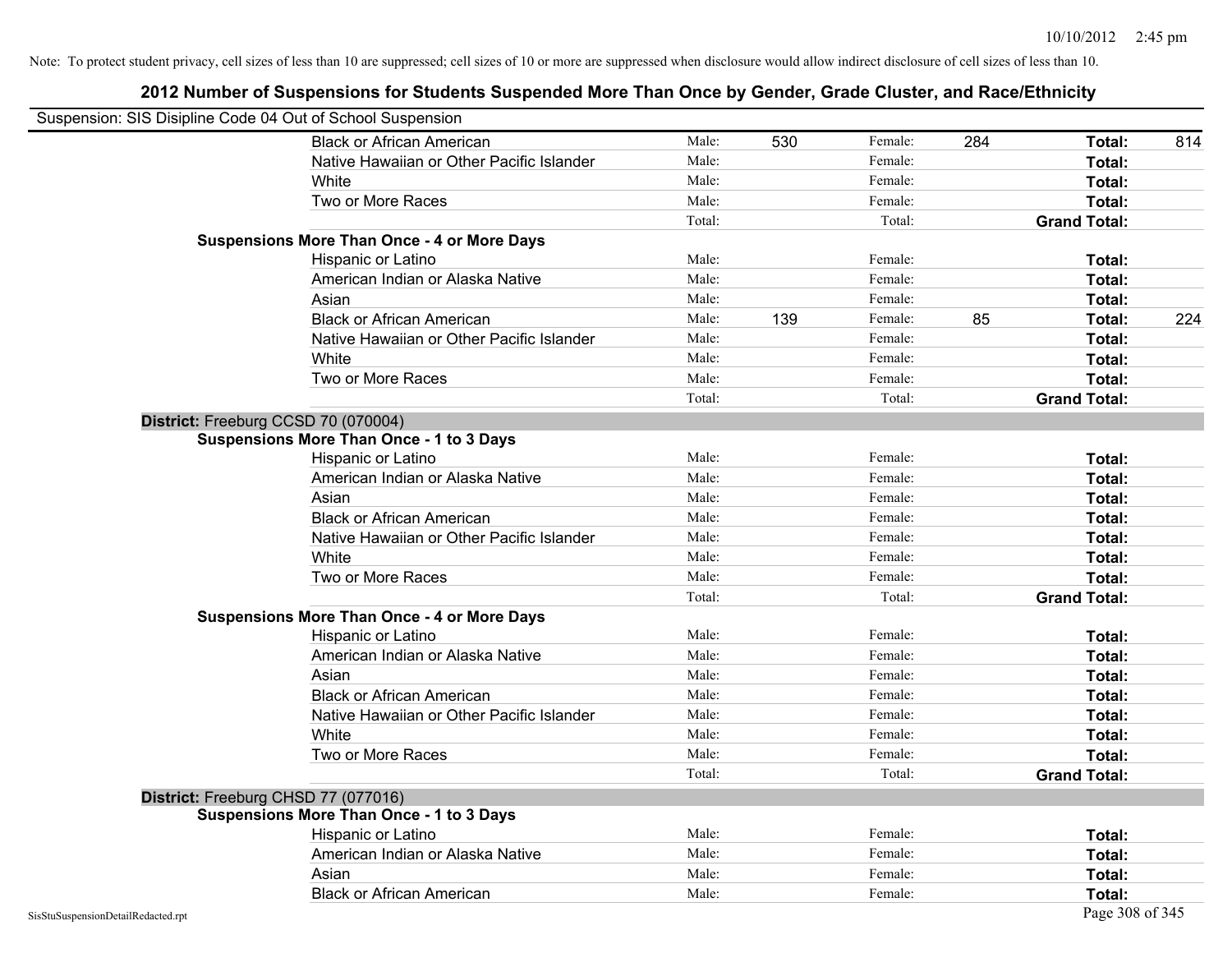| Suspension: SIS Disipline Code 04 Out of School Suspension |                                                    |        |         |                           |
|------------------------------------------------------------|----------------------------------------------------|--------|---------|---------------------------|
|                                                            | Native Hawaiian or Other Pacific Islander          | Male:  | Female: | Total:                    |
|                                                            | White                                              | Male:  | Female: | Total:                    |
|                                                            | Two or More Races                                  | Male:  | Female: | Total:                    |
|                                                            |                                                    | Total: | Total:  | <b>Grand Total:</b>       |
|                                                            | <b>Suspensions More Than Once - 4 or More Days</b> |        |         |                           |
|                                                            | Hispanic or Latino                                 | Male:  | Female: | Total:                    |
|                                                            | American Indian or Alaska Native                   | Male:  | Female: | Total:                    |
|                                                            | Asian                                              | Male:  | Female: | Total:                    |
|                                                            | <b>Black or African American</b>                   | Male:  | Female: | Total:                    |
|                                                            | Native Hawaiian or Other Pacific Islander          | Male:  | Female: | Total:                    |
|                                                            | White                                              | Male:  | Female: | Total:                    |
|                                                            | Two or More Races                                  | Male:  | Female: | Total:                    |
|                                                            |                                                    | Total: | Total:  | <b>Grand Total:</b>       |
|                                                            | <b>District: Grant CCSD 110 (110004)</b>           |        |         |                           |
|                                                            | <b>Suspensions More Than Once - 1 to 3 Days</b>    |        |         |                           |
|                                                            | Hispanic or Latino                                 | Male:  | Female: | Total:                    |
|                                                            | American Indian or Alaska Native                   | Male:  | Female: | Total:                    |
|                                                            | Asian                                              | Male:  | Female: | Total:                    |
|                                                            | <b>Black or African American</b>                   | Male:  | Female: | 19<br>Total:              |
|                                                            | Native Hawaiian or Other Pacific Islander          | Male:  | Female: | Total:                    |
|                                                            | White                                              | Male:  | Female: | Total:                    |
|                                                            | Two or More Races                                  | Male:  | Female: | Total:                    |
|                                                            |                                                    | Total: | Total:  | <b>Grand Total:</b>       |
|                                                            | <b>Suspensions More Than Once - 4 or More Days</b> |        |         |                           |
|                                                            | Hispanic or Latino                                 | Male:  | Female: | Total:                    |
|                                                            | American Indian or Alaska Native                   | Male:  | Female: | Total:                    |
|                                                            | Asian                                              | Male:  | Female: | Total:                    |
|                                                            | <b>Black or African American</b>                   | Male:  | Female: | Total:                    |
|                                                            | Native Hawaiian or Other Pacific Islander          | Male:  | Female: | Total:                    |
|                                                            | White                                              | Male:  | Female: | Total:                    |
|                                                            | Two or More Races                                  | Male:  | Female: | Total:                    |
|                                                            |                                                    | Total: | Total:  | <b>Grand Total:</b><br>10 |
|                                                            | District: Harmony Emge SD 175 (175002)             |        |         |                           |
|                                                            | <b>Suspensions More Than Once - 1 to 3 Days</b>    |        |         |                           |
|                                                            | Hispanic or Latino                                 | Male:  | Female: | Total:                    |
|                                                            | American Indian or Alaska Native                   | Male:  | Female: | Total:                    |
|                                                            | Asian                                              | Male:  | Female: | Total:                    |
|                                                            | <b>Black or African American</b>                   | Male:  | Female: | Total:<br>26              |
|                                                            | Native Hawaiian or Other Pacific Islander          | Male:  | Female: | Total:                    |
| SisStuSuspensionDetailRedacted.rpt                         |                                                    |        |         | Page 309 of 345           |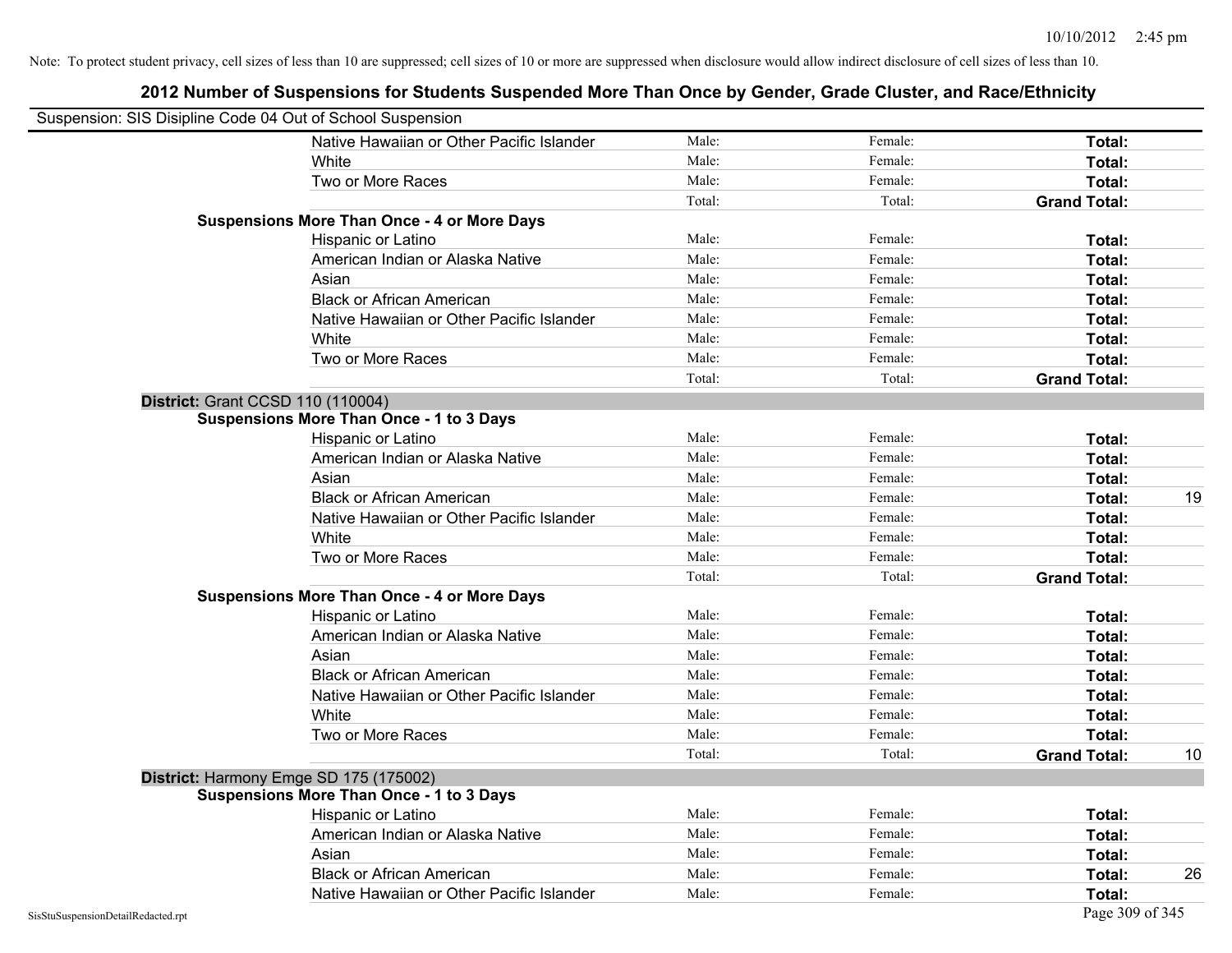| Suspension: SIS Disipline Code 04 Out of School Suspension |                                                    |        |         |                           |
|------------------------------------------------------------|----------------------------------------------------|--------|---------|---------------------------|
|                                                            | White                                              | Male:  | Female: | <b>Total:</b>             |
|                                                            | Two or More Races                                  | Male:  | Female: | Total:                    |
|                                                            |                                                    | Total: | Total:  | <b>Grand Total:</b>       |
|                                                            | <b>Suspensions More Than Once - 4 or More Days</b> |        |         |                           |
|                                                            | Hispanic or Latino                                 | Male:  | Female: | Total:                    |
|                                                            | American Indian or Alaska Native                   | Male:  | Female: | Total:                    |
|                                                            | Asian                                              | Male:  | Female: | Total:                    |
|                                                            | <b>Black or African American</b>                   | Male:  | Female: | Total:                    |
|                                                            | Native Hawaiian or Other Pacific Islander          | Male:  | Female: | Total:                    |
|                                                            | White                                              | Male:  | Female: | Total:                    |
|                                                            | Two or More Races                                  | Male:  | Female: | Total:                    |
|                                                            |                                                    | Total: | Total:  | <b>Grand Total:</b><br>11 |
|                                                            | District: High Mount SD 116 (116002)               |        |         |                           |
|                                                            | <b>Suspensions More Than Once - 1 to 3 Days</b>    |        |         |                           |
|                                                            | Hispanic or Latino                                 | Male:  | Female: | Total:                    |
|                                                            | American Indian or Alaska Native                   | Male:  | Female: | Total:                    |
|                                                            | Asian                                              | Male:  | Female: | Total:                    |
|                                                            | <b>Black or African American</b>                   | Male:  | Female: | Total:                    |
|                                                            | Native Hawaiian or Other Pacific Islander          | Male:  | Female: | Total:                    |
|                                                            | White                                              | Male:  | Female: | Total:                    |
|                                                            | Two or More Races                                  | Male:  | Female: | Total:                    |
|                                                            |                                                    | Total: | Total:  | <b>Grand Total:</b>       |
|                                                            | <b>Suspensions More Than Once - 4 or More Days</b> |        |         |                           |
|                                                            | Hispanic or Latino                                 | Male:  | Female: | Total:                    |
|                                                            | American Indian or Alaska Native                   | Male:  | Female: | Total:                    |
|                                                            | Asian                                              | Male:  | Female: | Total:                    |
|                                                            | <b>Black or African American</b>                   | Male:  | Female: | Total:                    |
|                                                            | Native Hawaiian or Other Pacific Islander          | Male:  | Female: | Total:                    |
|                                                            | White                                              | Male:  | Female: | Total:                    |
|                                                            | Two or More Races                                  | Male:  | Female: | Total:                    |
|                                                            |                                                    | Total: | Total:  | <b>Grand Total:</b>       |
|                                                            | District: Illinois Center for Autism (025400)      |        |         |                           |
|                                                            | <b>Suspensions More Than Once - 1 to 3 Days</b>    |        |         |                           |
|                                                            | <b>Hispanic or Latino</b>                          | Male:  | Female: | Total:                    |
|                                                            | American Indian or Alaska Native                   | Male:  | Female: | Total:                    |
|                                                            | Asian                                              | Male:  | Female: | Total:                    |
|                                                            | <b>Black or African American</b>                   | Male:  | Female: | Total:                    |
|                                                            | Native Hawaiian or Other Pacific Islander          | Male:  | Female: | Total:                    |
|                                                            | White                                              | Male:  | Female: | Total:                    |
| SisStuSuspensionDetailRedacted.rpt                         |                                                    |        |         | Page 310 of 345           |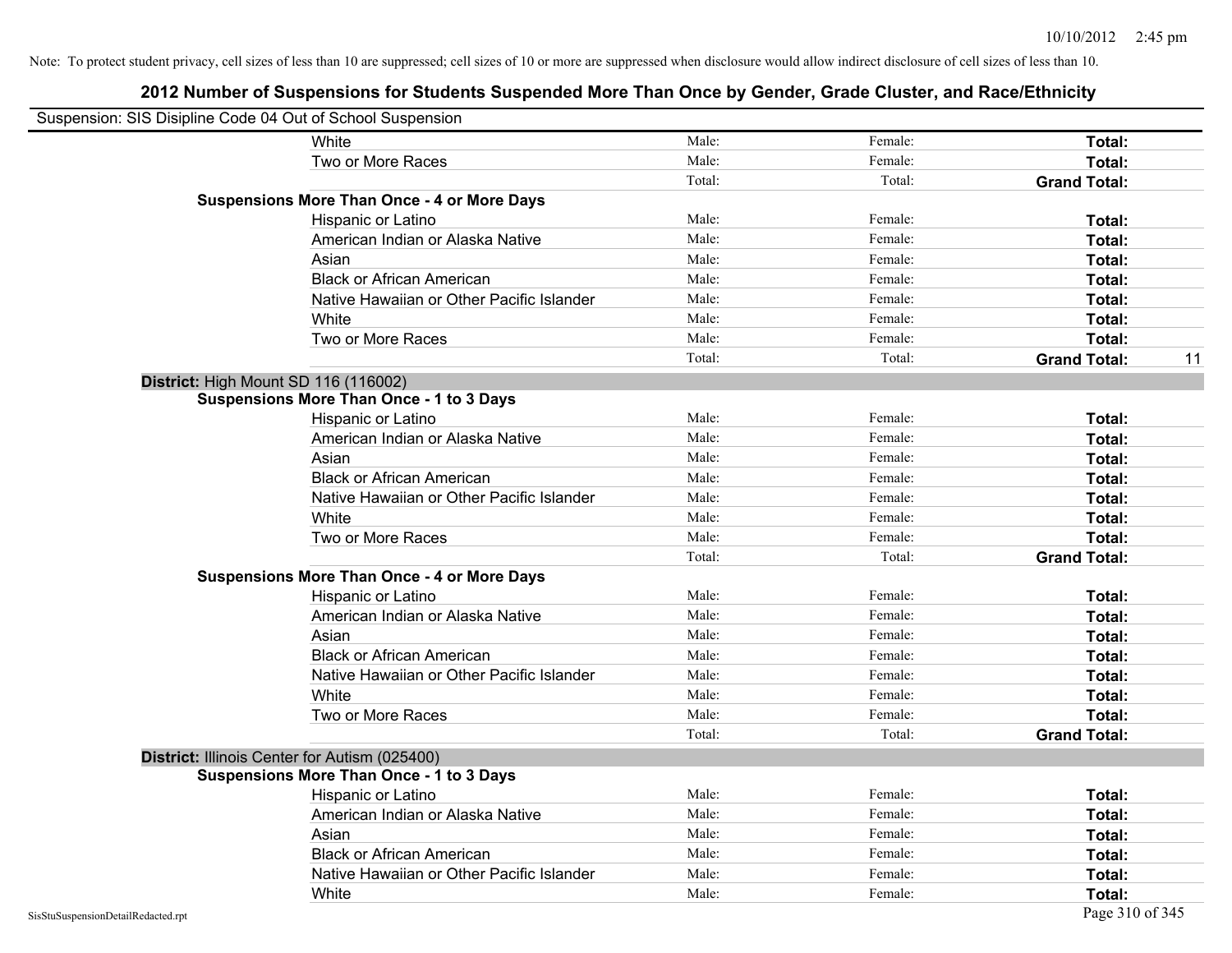| Suspension: SIS Disipline Code 04 Out of School Suspension |                                                    |        |    |         |    |                     |    |
|------------------------------------------------------------|----------------------------------------------------|--------|----|---------|----|---------------------|----|
|                                                            | Two or More Races                                  | Male:  |    | Female: |    | Total:              |    |
|                                                            |                                                    | Total: |    | Total:  |    | <b>Grand Total:</b> |    |
| District: Lebanon CUSD 9 (009026)                          |                                                    |        |    |         |    |                     |    |
|                                                            | <b>Suspensions More Than Once - 1 to 3 Days</b>    |        |    |         |    |                     |    |
|                                                            | Hispanic or Latino                                 | Male:  |    | Female: |    | Total:              |    |
|                                                            | American Indian or Alaska Native                   | Male:  |    | Female: |    | Total:              |    |
|                                                            | Asian                                              | Male:  |    | Female: |    | Total:              |    |
|                                                            | <b>Black or African American</b>                   | Male:  | 12 | Female: | 14 | Total:              | 26 |
|                                                            | Native Hawaiian or Other Pacific Islander          | Male:  |    | Female: |    | Total:              |    |
|                                                            | White                                              | Male:  | 15 | Female: | 10 | Total:              | 25 |
|                                                            | Two or More Races                                  | Male:  |    | Female: |    | Total:              |    |
|                                                            |                                                    | Total: |    | Total:  |    | <b>Grand Total:</b> |    |
|                                                            | <b>Suspensions More Than Once - 4 or More Days</b> |        |    |         |    |                     |    |
|                                                            | Hispanic or Latino                                 | Male:  |    | Female: |    | Total:              |    |
|                                                            | American Indian or Alaska Native                   | Male:  |    | Female: |    | Total:              |    |
|                                                            | Asian                                              | Male:  |    | Female: |    | Total:              |    |
|                                                            | <b>Black or African American</b>                   | Male:  |    | Female: |    | Total:              |    |
|                                                            | Native Hawaiian or Other Pacific Islander          | Male:  |    | Female: |    | Total:              |    |
|                                                            | White                                              | Male:  |    | Female: |    | Total:              |    |
|                                                            | Two or More Races                                  | Male:  |    | Female: |    | Total:              |    |
|                                                            |                                                    | Total: |    | Total:  |    | <b>Grand Total:</b> |    |
| District: Marissa CUSD 40 (040026)                         |                                                    |        |    |         |    |                     |    |
|                                                            | <b>Suspensions More Than Once - 1 to 3 Days</b>    |        |    |         |    |                     |    |
|                                                            | Hispanic or Latino                                 | Male:  |    | Female: |    | Total:              |    |
|                                                            | American Indian or Alaska Native                   | Male:  |    | Female: |    | Total:              |    |
|                                                            | Asian                                              | Male:  |    | Female: |    | Total:              |    |
|                                                            | <b>Black or African American</b>                   | Male:  |    | Female: |    | Total:              |    |
|                                                            | Native Hawaiian or Other Pacific Islander          | Male:  |    | Female: |    | Total:              |    |
|                                                            | White                                              | Male:  | 12 | Female: | 10 | Total:              | 22 |
|                                                            | Two or More Races                                  | Male:  |    | Female: |    | Total:              |    |
|                                                            |                                                    | Total: |    | Total:  |    | <b>Grand Total:</b> |    |
|                                                            | <b>Suspensions More Than Once - 4 or More Days</b> |        |    |         |    |                     |    |
|                                                            | Hispanic or Latino                                 | Male:  |    | Female: |    | Total:              |    |
|                                                            | American Indian or Alaska Native                   | Male:  |    | Female: |    | Total:              |    |
|                                                            | Asian                                              | Male:  |    | Female: |    | Total:              |    |
|                                                            | <b>Black or African American</b>                   | Male:  |    | Female: |    | Total:              |    |
|                                                            | Native Hawaiian or Other Pacific Islander          | Male:  |    | Female: |    | Total:              |    |
|                                                            | White                                              | Male:  |    | Female: |    | Total:              |    |
|                                                            | Two or More Races                                  | Male:  |    | Female: |    | Total:              |    |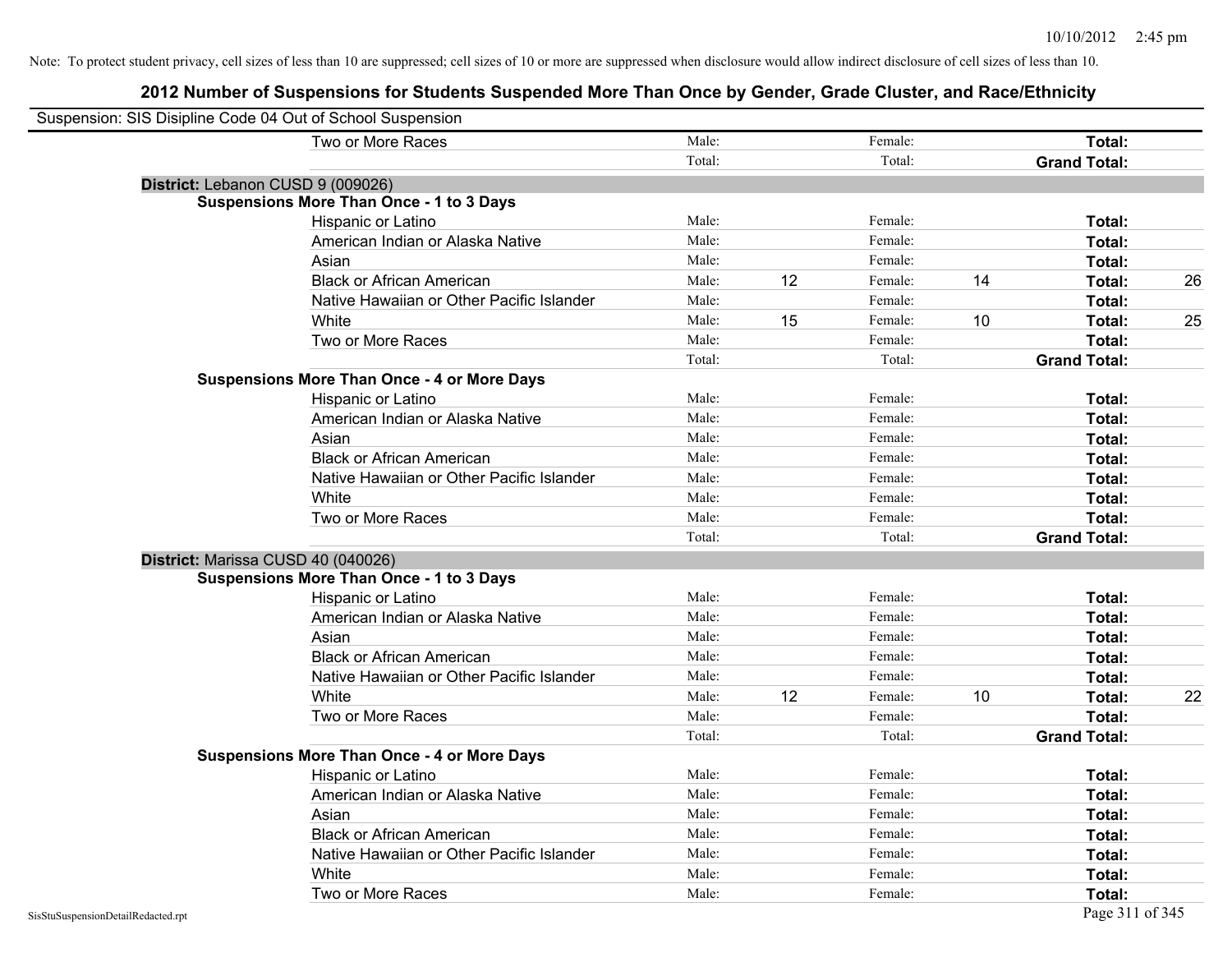| Suspension: SIS Disipline Code 04 Out of School Suspension |        |         |                     |
|------------------------------------------------------------|--------|---------|---------------------|
|                                                            | Total: | Total:  | <b>Grand Total:</b> |
| District: Mascoutah CUD 19 (019026)                        |        |         |                     |
| <b>Suspensions More Than Once - 1 to 3 Days</b>            |        |         |                     |
| Hispanic or Latino                                         | Male:  | Female: | Total:              |
| American Indian or Alaska Native                           | Male:  | Female: | Total:              |
| Asian                                                      | Male:  | Female: | Total:              |
| <b>Black or African American</b>                           | Male:  | Female: | Total:              |
| Native Hawaiian or Other Pacific Islander                  | Male:  | Female: | Total:              |
| White                                                      | Male:  | Female: | 17<br>Total:        |
| Two or More Races                                          | Male:  | Female: | Total:              |
|                                                            | Total: | Total:  | <b>Grand Total:</b> |
| <b>Suspensions More Than Once - 4 or More Days</b>         |        |         |                     |
| Hispanic or Latino                                         | Male:  | Female: | Total:              |
| American Indian or Alaska Native                           | Male:  | Female: | Total:              |
| Asian                                                      | Male:  | Female: | Total:              |
| <b>Black or African American</b>                           | Male:  | Female: | Total:              |
| Native Hawaiian or Other Pacific Islander                  | Male:  | Female: | Total:              |
| White                                                      | Male:  | Female: | Total:              |
| Two or More Races                                          | Male:  | Female: | Total:              |
|                                                            | Total: | Total:  | <b>Grand Total:</b> |
| District: Millstadt CCSD 160 (160004)                      |        |         |                     |
| <b>Suspensions More Than Once - 1 to 3 Days</b>            |        |         |                     |
| Hispanic or Latino                                         | Male:  | Female: | Total:              |
| American Indian or Alaska Native                           | Male:  | Female: | Total:              |
| Asian                                                      | Male:  | Female: | Total:              |
| <b>Black or African American</b>                           | Male:  | Female: | Total:              |
| Native Hawaiian or Other Pacific Islander                  | Male:  | Female: | Total:              |
| White                                                      | Male:  | Female: | Total:              |
| Two or More Races                                          | Male:  | Female: | Total:              |
|                                                            | Total: | Total:  | <b>Grand Total:</b> |
| District: New Athens CUSD 60 (060026)                      |        |         |                     |
| <b>Suspensions More Than Once - 1 to 3 Days</b>            |        |         |                     |
| Hispanic or Latino                                         | Male:  | Female: | Total:              |
| American Indian or Alaska Native                           | Male:  | Female: | Total:              |
| Asian                                                      | Male:  | Female: | Total:              |
| <b>Black or African American</b>                           | Male:  | Female: | Total:              |
| Native Hawaiian or Other Pacific Islander                  | Male:  | Female: | Total:              |
| White                                                      | Male:  | Female: | 17<br>Total:        |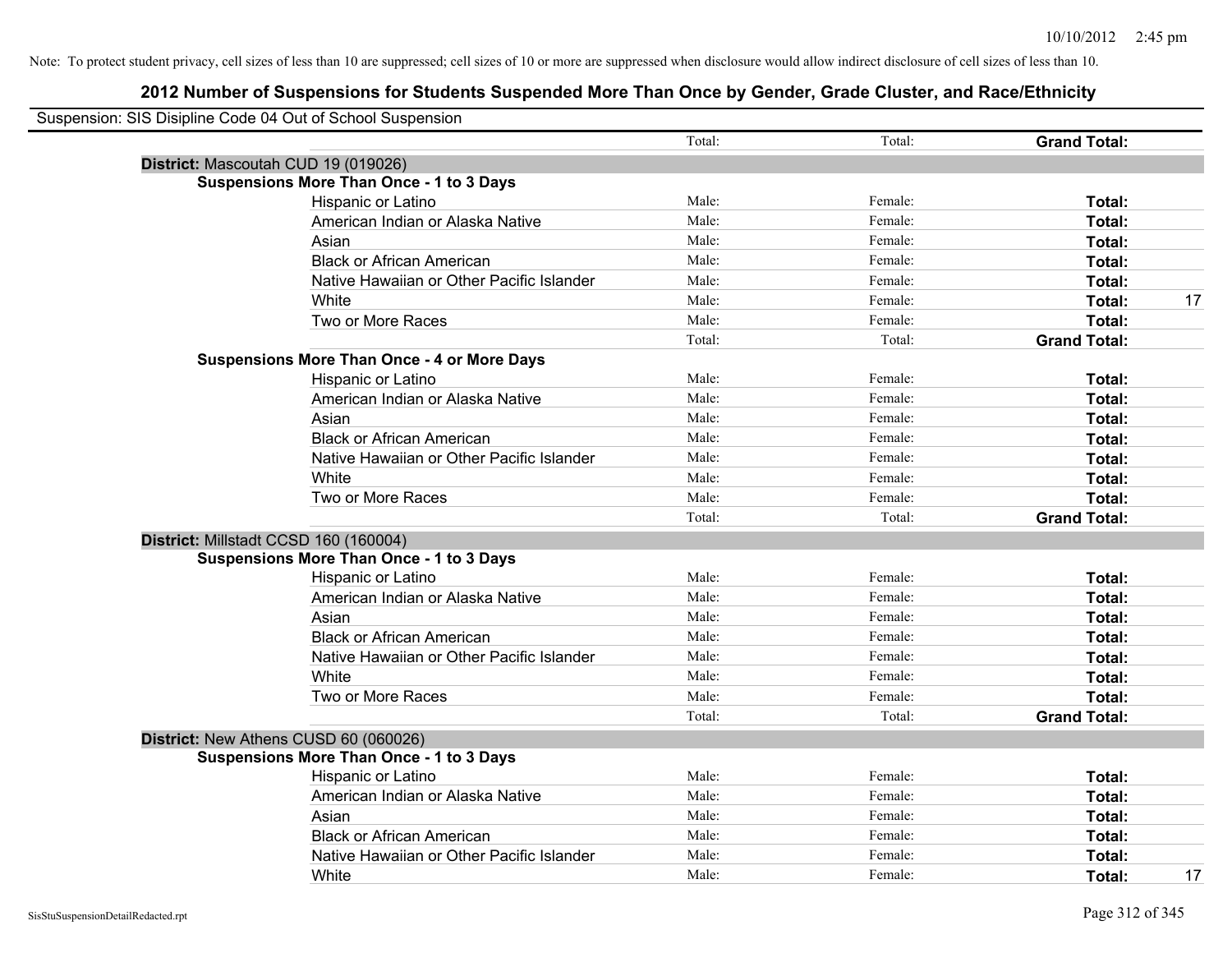| Suspension: SIS Disipline Code 04 Out of School Suspension |                                                    |        |     |         |    |                     |     |
|------------------------------------------------------------|----------------------------------------------------|--------|-----|---------|----|---------------------|-----|
|                                                            | Two or More Races                                  | Male:  |     | Female: |    | <b>Total:</b>       |     |
|                                                            |                                                    | Total: |     | Total:  |    | <b>Grand Total:</b> |     |
|                                                            | <b>Suspensions More Than Once - 4 or More Days</b> |        |     |         |    |                     |     |
|                                                            | Hispanic or Latino                                 | Male:  |     | Female: |    | Total:              |     |
|                                                            | American Indian or Alaska Native                   | Male:  |     | Female: |    | Total:              |     |
|                                                            | Asian                                              | Male:  |     | Female: |    | Total:              |     |
|                                                            | <b>Black or African American</b>                   | Male:  |     | Female: |    | Total:              |     |
|                                                            | Native Hawaiian or Other Pacific Islander          | Male:  |     | Female: |    | Total:              |     |
|                                                            | White                                              | Male:  |     | Female: |    | Total:              |     |
|                                                            | Two or More Races                                  | Male:  |     | Female: |    | Total:              |     |
|                                                            |                                                    | Total: |     | Total:  |    | <b>Grand Total:</b> |     |
|                                                            | District: O Fallon CCSD 90 (090004)                |        |     |         |    |                     |     |
|                                                            | <b>Suspensions More Than Once - 1 to 3 Days</b>    |        |     |         |    |                     |     |
|                                                            | Hispanic or Latino                                 | Male:  |     | Female: |    | Total:              |     |
|                                                            | American Indian or Alaska Native                   | Male:  |     | Female: |    | Total:              |     |
|                                                            | Asian                                              | Male:  |     | Female: |    | Total:              |     |
|                                                            | <b>Black or African American</b>                   | Male:  | 22  | Female: | 11 | Total:              | 33  |
|                                                            | Native Hawaiian or Other Pacific Islander          | Male:  |     | Female: |    | Total:              |     |
|                                                            | White                                              | Male:  |     | Female: |    | Total:              | 22  |
|                                                            | Two or More Races                                  | Male:  |     | Female: |    | Total:              |     |
|                                                            |                                                    | Total: |     | Total:  |    | <b>Grand Total:</b> |     |
|                                                            | <b>Suspensions More Than Once - 4 or More Days</b> |        |     |         |    |                     |     |
|                                                            | Hispanic or Latino                                 | Male:  |     | Female: |    | Total:              |     |
|                                                            | American Indian or Alaska Native                   | Male:  |     | Female: |    | Total:              |     |
|                                                            | Asian                                              | Male:  |     | Female: |    | Total:              |     |
|                                                            | <b>Black or African American</b>                   | Male:  |     | Female: |    | Total:              |     |
|                                                            | Native Hawaiian or Other Pacific Islander          | Male:  |     | Female: |    | Total:              |     |
|                                                            | White                                              | Male:  |     | Female: |    | Total:              |     |
|                                                            | Two or More Races                                  | Male:  |     | Female: |    | Total:              |     |
|                                                            |                                                    | Total: |     | Total:  |    | <b>Grand Total:</b> |     |
|                                                            | District: O Fallon Twp HSD 203 (203017)            |        |     |         |    |                     |     |
|                                                            | <b>Suspensions More Than Once - 1 to 3 Days</b>    |        |     |         |    |                     |     |
|                                                            | Hispanic or Latino                                 | Male:  |     | Female: |    | Total:              | 10  |
|                                                            | American Indian or Alaska Native                   | Male:  |     | Female: |    | Total:              |     |
|                                                            | Asian                                              | Male:  |     | Female: |    | Total:              |     |
|                                                            | <b>Black or African American</b>                   | Male:  | 135 | Female: | 77 | Total:              | 212 |
|                                                            | Native Hawaiian or Other Pacific Islander          | Male:  |     | Female: |    | Total:              |     |
|                                                            | White                                              | Male:  | 133 | Female: | 14 | Total:              | 147 |
|                                                            | Two or More Races                                  | Male:  |     | Female: |    | Total:              | 11  |
| SisStuSuspensionDetailRedacted.rpt                         |                                                    |        |     |         |    | Page 313 of 345     |     |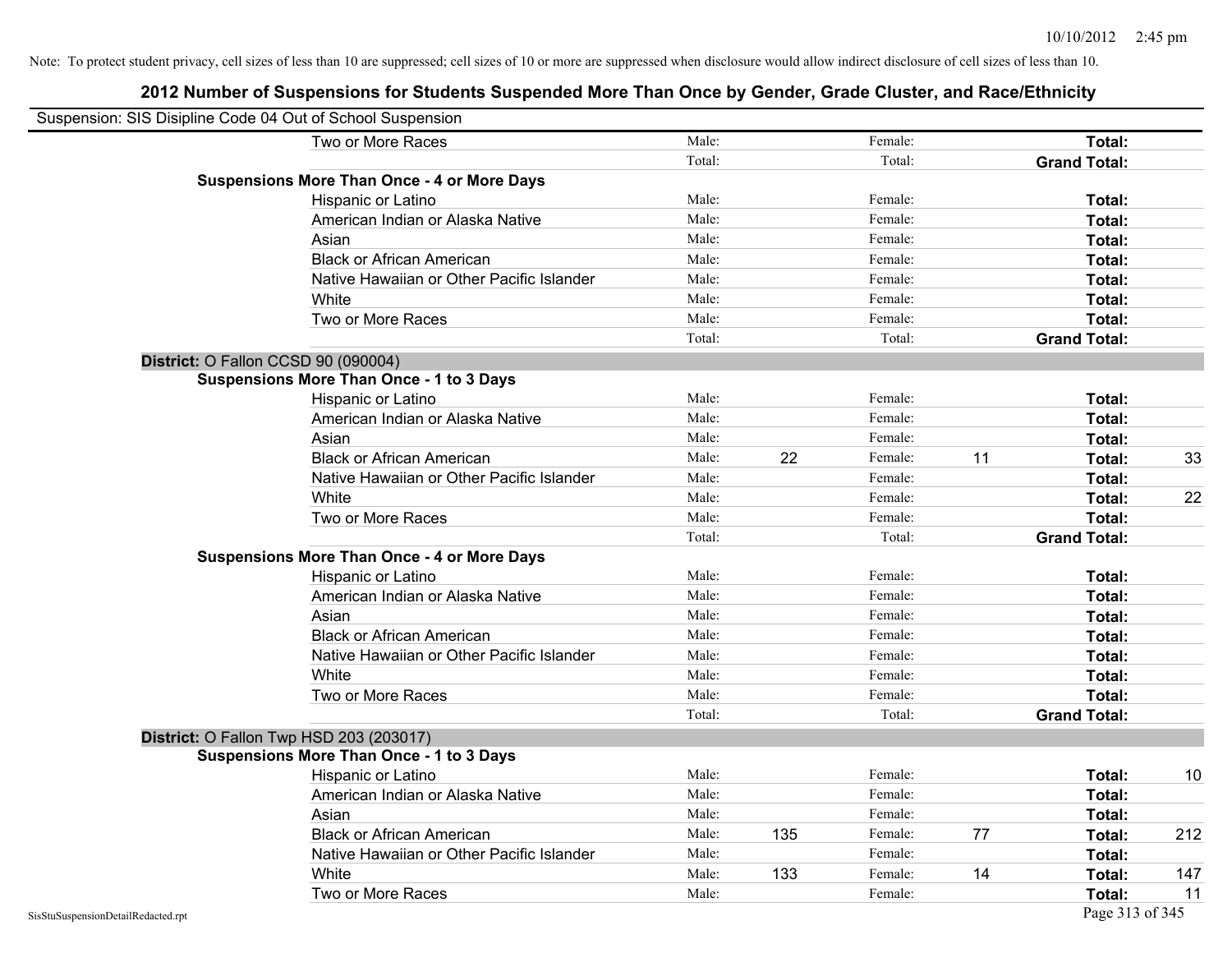| Suspension: SIS Disipline Code 04 Out of School Suspension |                                                    |        |    |         |    |                     |    |
|------------------------------------------------------------|----------------------------------------------------|--------|----|---------|----|---------------------|----|
|                                                            |                                                    | Total: |    | Total:  |    | <b>Grand Total:</b> |    |
|                                                            | <b>Suspensions More Than Once - 4 or More Days</b> |        |    |         |    |                     |    |
|                                                            | Hispanic or Latino                                 | Male:  |    | Female: |    | Total:              |    |
|                                                            | American Indian or Alaska Native                   | Male:  |    | Female: |    | Total:              |    |
|                                                            | Asian                                              | Male:  |    | Female: |    | Total:              |    |
|                                                            | <b>Black or African American</b>                   | Male:  |    | Female: |    | Total:              | 16 |
|                                                            | Native Hawaiian or Other Pacific Islander          | Male:  |    | Female: |    | Total:              |    |
|                                                            | White                                              | Male:  |    | Female: |    | Total:              | 15 |
|                                                            | Two or More Races                                  | Male:  |    | Female: |    | Total:              |    |
|                                                            |                                                    | Total: |    | Total:  |    | <b>Grand Total:</b> |    |
|                                                            | District: Signal Hill SD 181 (181002)              |        |    |         |    |                     |    |
|                                                            | <b>Suspensions More Than Once - 1 to 3 Days</b>    |        |    |         |    |                     |    |
|                                                            | Hispanic or Latino                                 | Male:  |    | Female: |    | Total:              |    |
|                                                            | American Indian or Alaska Native                   | Male:  |    | Female: |    | Total:              |    |
|                                                            | Asian                                              | Male:  |    | Female: |    | Total:              |    |
|                                                            | <b>Black or African American</b>                   | Male:  | 76 | Female: | 22 | Total:              | 98 |
|                                                            | Native Hawaiian or Other Pacific Islander          | Male:  |    | Female: |    | Total:              |    |
|                                                            | White                                              | Male:  |    | Female: |    | Total:              | 10 |
|                                                            | Two or More Races                                  | Male:  |    | Female: |    | Total:              |    |
|                                                            |                                                    | Total: |    | Total:  |    | <b>Grand Total:</b> |    |
|                                                            | <b>Suspensions More Than Once - 4 or More Days</b> |        |    |         |    |                     |    |
|                                                            | Hispanic or Latino                                 | Male:  |    | Female: |    | Total:              |    |
|                                                            | American Indian or Alaska Native                   | Male:  |    | Female: |    | Total:              |    |
|                                                            | Asian                                              | Male:  |    | Female: |    | Total:              |    |
|                                                            | <b>Black or African American</b>                   | Male:  |    | Female: |    | Total:              |    |
|                                                            | Native Hawaiian or Other Pacific Islander          | Male:  |    | Female: |    | Total:              |    |
|                                                            | White                                              | Male:  |    | Female: |    | Total:              |    |
|                                                            | Two or More Races                                  | Male:  |    | Female: |    | Total:              |    |
|                                                            |                                                    | Total: |    | Total:  |    | <b>Grand Total:</b> |    |
|                                                            | District: Smithton CCSD 130 (130004)               |        |    |         |    |                     |    |
|                                                            | <b>Suspensions More Than Once - 1 to 3 Days</b>    |        |    |         |    |                     |    |
|                                                            | Hispanic or Latino                                 | Male:  |    | Female: |    | Total:              |    |
|                                                            | American Indian or Alaska Native                   | Male:  |    | Female: |    | Total:              |    |
|                                                            | Asian                                              | Male:  |    | Female: |    | Total:              |    |
|                                                            | <b>Black or African American</b>                   | Male:  |    | Female: |    | Total:              |    |
|                                                            | Native Hawaiian or Other Pacific Islander          | Male:  |    | Female: |    | Total:              |    |
|                                                            | White                                              | Male:  |    | Female: |    | Total:              |    |
|                                                            | Two or More Races                                  | Male:  |    | Female: |    | Total:              |    |
|                                                            |                                                    | Total: |    | Total:  |    | <b>Grand Total:</b> |    |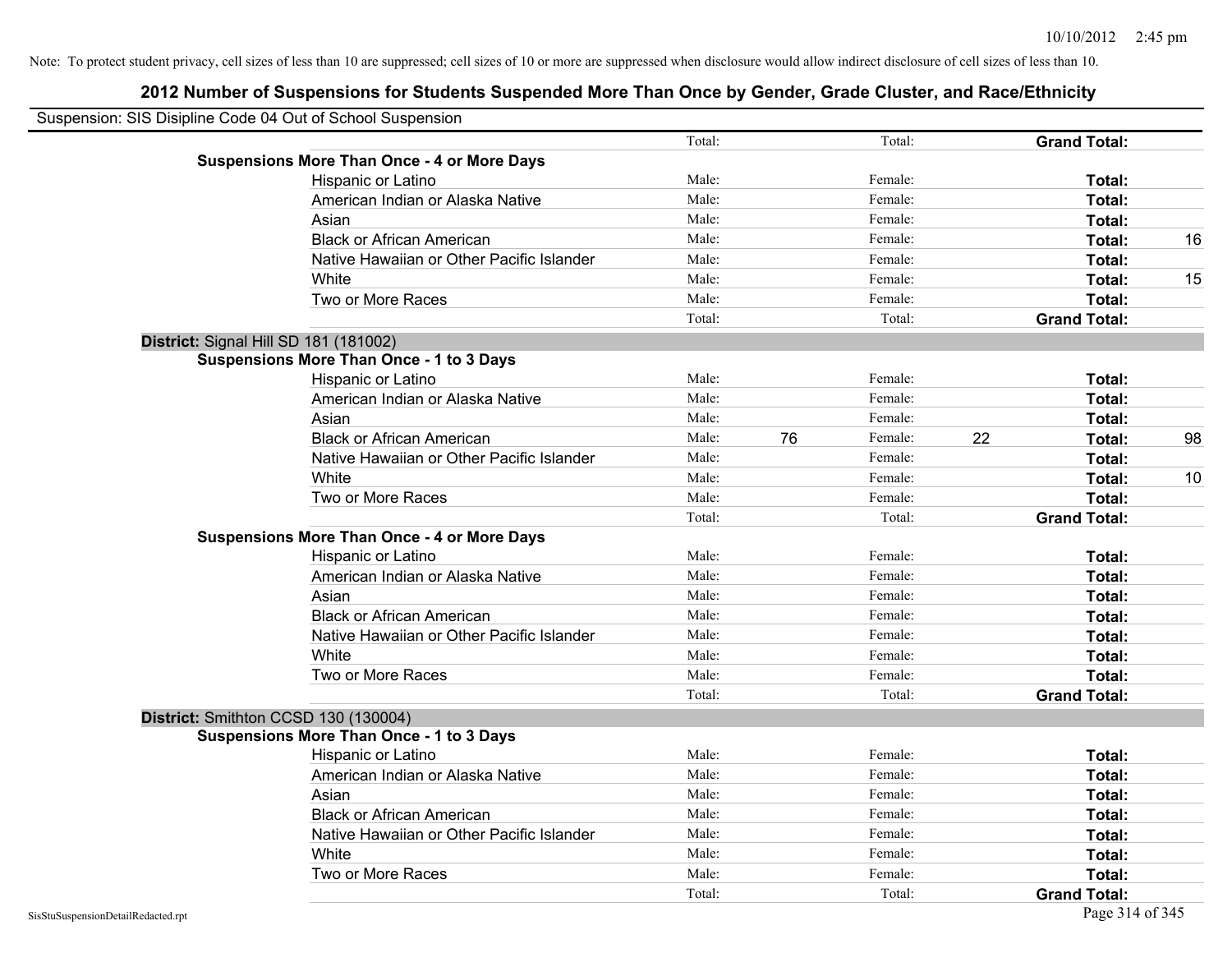| Suspension: SIS Disipline Code 04 Out of School Suspension |                 |    |                   |    |                               |     |
|------------------------------------------------------------|-----------------|----|-------------------|----|-------------------------------|-----|
| District: Whiteside SD 115 (115002)                        |                 |    |                   |    |                               |     |
| Suspensions More Than Once - 1 to 3 Days                   |                 |    |                   |    |                               |     |
| Hispanic or Latino                                         | Male:           |    | Female:           |    | Total:                        |     |
| American Indian or Alaska Native                           | Male:           |    | Female:           |    | Total:                        |     |
| Asian                                                      | Male:           |    | Female:           |    | Total:                        |     |
| <b>Black or African American</b>                           | Male:           | 76 | Female:           | 27 | Total:                        | 103 |
| Native Hawaiian or Other Pacific Islander                  | Male:           |    | Female:           |    | Total:                        |     |
| White                                                      | Male:           |    | Female:           |    | Total:                        | 34  |
| Two or More Races                                          | Male:           |    | Female:           |    | Total:                        | 23  |
|                                                            | Total:          |    | Total:            |    | <b>Grand Total:</b>           | 173 |
| <b>Suspensions More Than Once - 4 or More Days</b>         |                 |    |                   |    |                               |     |
| Hispanic or Latino                                         | Male:           |    | Female:           |    | Total:                        |     |
| American Indian or Alaska Native                           | Male:           |    | Female:           |    | Total:                        |     |
| Asian                                                      | Male:           |    | Female:           |    | Total:                        |     |
| <b>Black or African American</b>                           | Male:           |    | Female:           |    | Total:                        |     |
| Native Hawaiian or Other Pacific Islander                  | Male:           |    | Female:           |    | Total:                        |     |
| White                                                      | Male:           |    | Female:           |    | Total:                        |     |
| Two or More Races                                          | Male:           |    | Female:           |    | Total:                        |     |
|                                                            | Total:          |    | Total:            |    | <b>Grand Total:</b>           | 17  |
| District: Wolf Branch SD 113 (113002)                      |                 |    |                   |    |                               |     |
| <b>Suspensions More Than Once - 1 to 3 Days</b>            |                 |    |                   |    |                               |     |
| Hispanic or Latino                                         | Male:           |    | Female:           |    | Total:                        |     |
| American Indian or Alaska Native                           | Male:           |    | Female:           |    | Total:                        |     |
| Asian                                                      | Male:           |    | Female:           |    | Total:                        |     |
| <b>Black or African American</b>                           | Male:           |    | Female:           |    | Total:                        |     |
| Native Hawaiian or Other Pacific Islander                  | Male:           |    | Female:           |    | Total:                        |     |
| White                                                      | Male:           |    | Female:           |    | Total:                        |     |
| Two or More Races                                          | Male:           |    | Female:           |    | Total:                        |     |
|                                                            | Total:          |    | Total:            |    | <b>Grand Total:</b>           |     |
| <b>Suspensions More Than Once - 4 or More Days</b>         |                 |    |                   |    |                               |     |
|                                                            |                 |    | Female:           |    | Total:                        |     |
| Hispanic or Latino                                         | Male:           |    |                   |    |                               |     |
| American Indian or Alaska Native                           | Male:           |    | Female:           |    | Total:                        |     |
| Asian                                                      | Male:           |    | Female:           |    | Total:                        |     |
| <b>Black or African American</b>                           | Male:           |    | Female:           |    | Total:                        |     |
| Native Hawaiian or Other Pacific Islander                  | Male:           |    | Female:           |    | Total:                        |     |
| White                                                      | Male:           |    | Female:           |    | Total:                        |     |
| Two or More Races                                          | Male:<br>Total: |    | Female:<br>Total: |    | Total:<br><b>Grand Total:</b> |     |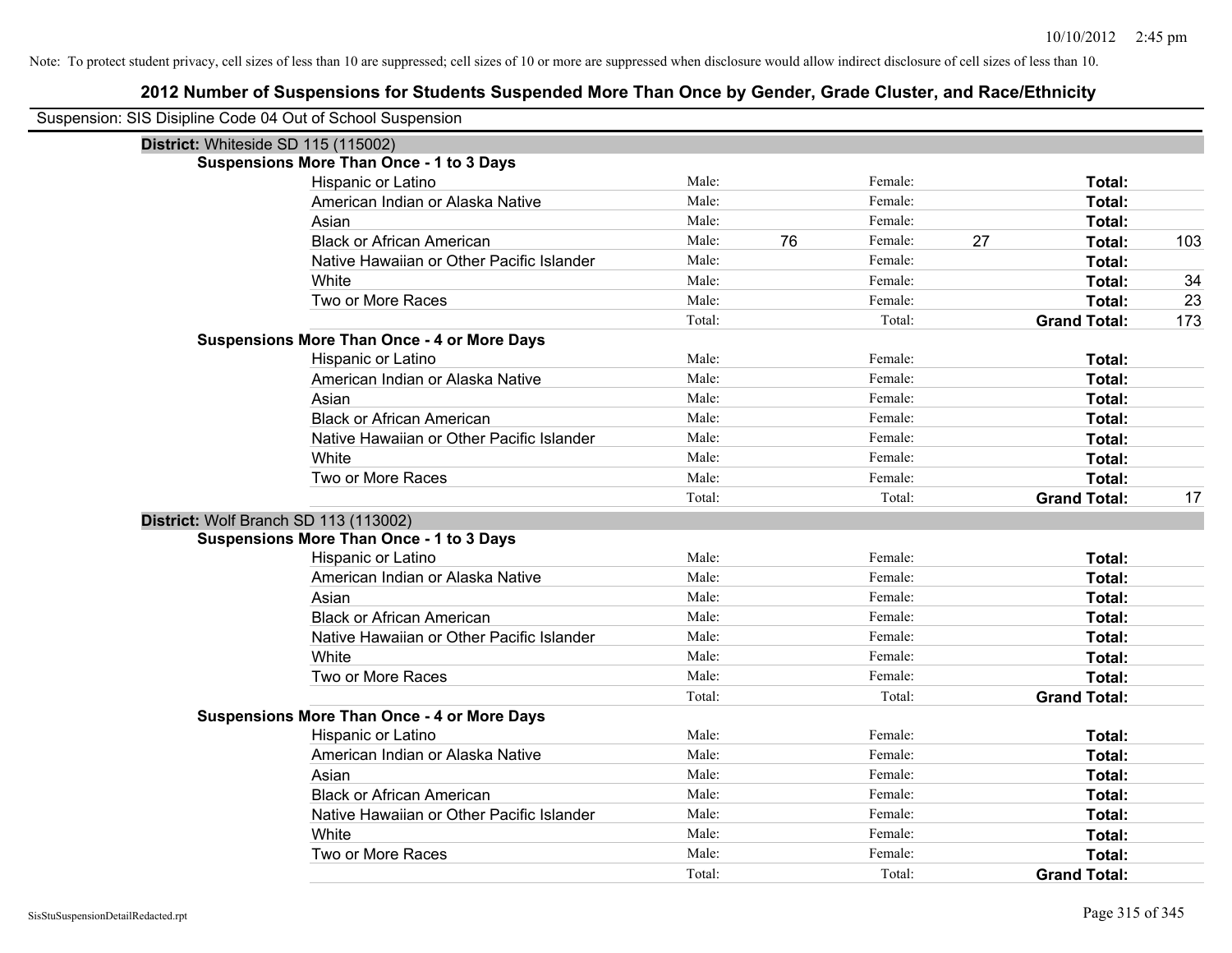# **2012 Number of Suspensions for Students Suspended More Than Once by Gender, Grade Cluster, and Race/Ethnicity**

Suspension: SIS Disipline Code 04 Out of School Suspension

| Region: State of ILlinois (65) |                                                    |        |         |                     |
|--------------------------------|----------------------------------------------------|--------|---------|---------------------|
| County: State Of II (108)      |                                                    |        |         |                     |
|                                | District: Non-Public School (9030)                 |        |         |                     |
|                                | <b>Suspensions More Than Once - 1 to 3 Days</b>    |        |         |                     |
|                                | Hispanic or Latino                                 | Male:  | Female: | Total:              |
|                                | American Indian or Alaska Native                   | Male:  | Female: | Total:              |
|                                | Asian                                              | Male:  | Female: | Total:              |
|                                | <b>Black or African American</b>                   | Male:  | Female: | Total:              |
|                                | Native Hawaiian or Other Pacific Islander          | Male:  | Female: | Total:              |
|                                | White                                              | Male:  | Female: | Total:              |
|                                | Two or More Races                                  | Male:  | Female: | Total:              |
|                                |                                                    | Total: | Total:  | <b>Grand Total:</b> |
|                                | <b>Suspensions More Than Once - 4 or More Days</b> |        |         |                     |
|                                | Hispanic or Latino                                 | Male:  | Female: | Total:              |
|                                | American Indian or Alaska Native                   | Male:  | Female: | Total:              |
|                                | Asian                                              | Male:  | Female: | Total:              |
|                                | <b>Black or African American</b>                   | Male:  | Female: | Total:              |
|                                | Native Hawaiian or Other Pacific Islander          | Male:  | Female: | Total:              |
|                                | White                                              | Male:  | Female: | Total:              |
|                                | Two or More Races                                  | Male:  | Female: | <b>Total:</b>       |
|                                |                                                    | Total: | Total:  | <b>Grand Total:</b> |
|                                |                                                    |        |         |                     |
| Region: Tazewell ROE (53)      |                                                    |        |         |                     |
| County: Tazewell (090)         |                                                    |        |         |                     |
|                                | District: Creve Coeur SD 76 (076002)               |        |         |                     |
|                                | <b>Suspensions More Than Once - 1 to 3 Days</b>    |        |         |                     |
|                                | Hispanic or Latino                                 | Male:  | Female: | Total:              |
|                                | American Indian or Alaska Native                   | Male:  | Female: | Total:              |
|                                | Asian                                              | Male:  | Female: | Total:              |
|                                | <b>Black or African American</b>                   | Male:  | Female: | Total:              |
|                                | Native Hawaiian or Other Pacific Islander          | Male:  | Female: | Total:              |
|                                | White                                              | Male:  | Female: | 21<br>Total:        |
|                                | Two or More Races                                  | Male:  | Female: | Total:              |
|                                |                                                    | Total: | Total:  | <b>Grand Total:</b> |
|                                | <b>Suspensions More Than Once - 4 or More Days</b> |        |         |                     |
|                                | Hispanic or Latino                                 | Male:  | Female: | Total:              |
|                                | American Indian or Alaska Native                   | Male:  | Female: | Total:              |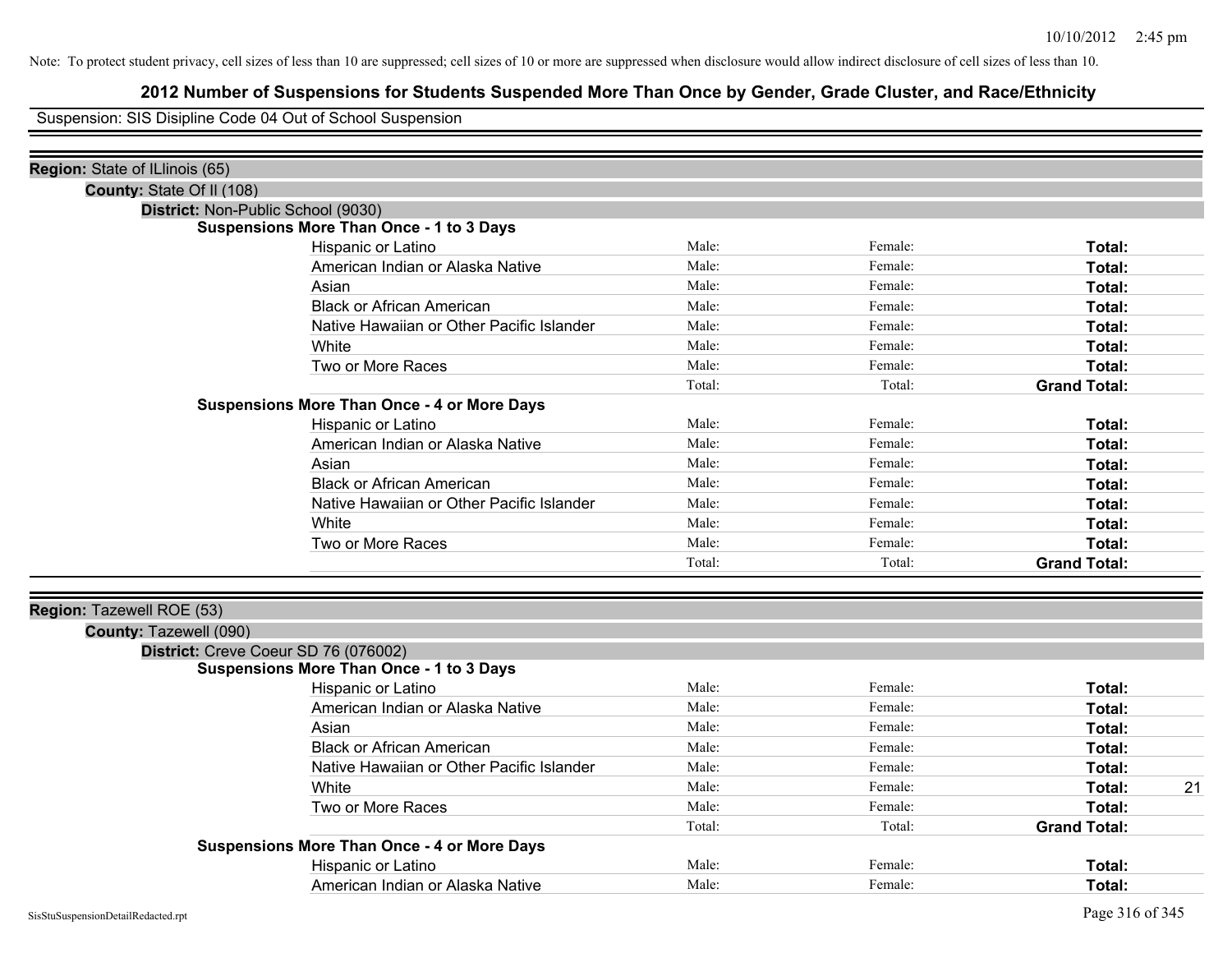|                                    | Suspension: SIS Disipline Code 04 Out of School Suspension |        |         |                     |
|------------------------------------|------------------------------------------------------------|--------|---------|---------------------|
|                                    | Asian                                                      | Male:  | Female: | Total:              |
|                                    | <b>Black or African American</b>                           | Male:  | Female: | Total:              |
|                                    | Native Hawaiian or Other Pacific Islander                  | Male:  | Female: | Total:              |
|                                    | White                                                      | Male:  | Female: | Total:<br>14        |
|                                    | Two or More Races                                          | Male:  | Female: | Total:              |
|                                    |                                                            | Total: | Total:  | <b>Grand Total:</b> |
|                                    | District: Delavan CUSD 703 (703026)                        |        |         |                     |
|                                    | <b>Suspensions More Than Once - 1 to 3 Days</b>            |        |         |                     |
|                                    | Hispanic or Latino                                         | Male:  | Female: | Total:              |
|                                    | American Indian or Alaska Native                           | Male:  | Female: | Total:              |
|                                    | Asian                                                      | Male:  | Female: | Total:              |
|                                    | <b>Black or African American</b>                           | Male:  | Female: | Total:              |
|                                    | Native Hawaiian or Other Pacific Islander                  | Male:  | Female: | Total:              |
|                                    | White                                                      | Male:  | Female: | 52<br>Total:        |
|                                    | Two or More Races                                          | Male:  | Female: | Total:              |
|                                    |                                                            | Total: | Total:  | <b>Grand Total:</b> |
|                                    | <b>Suspensions More Than Once - 4 or More Days</b>         |        |         |                     |
|                                    | Hispanic or Latino                                         | Male:  | Female: | Total:              |
|                                    | American Indian or Alaska Native                           | Male:  | Female: | Total:              |
|                                    | Asian                                                      | Male:  | Female: | Total:              |
|                                    | <b>Black or African American</b>                           | Male:  | Female: | Total:              |
|                                    | Native Hawaiian or Other Pacific Islander                  | Male:  | Female: | Total:              |
|                                    | White                                                      | Male:  | Female: | Total:              |
|                                    | Two or More Races                                          | Male:  | Female: | Total:              |
|                                    |                                                            | Total: | Total:  | <b>Grand Total:</b> |
|                                    | District: District 50 Schools (050002)                     |        |         |                     |
|                                    | <b>Suspensions More Than Once - 1 to 3 Days</b>            |        |         |                     |
|                                    | Hispanic or Latino                                         | Male:  | Female: | Total:              |
|                                    | American Indian or Alaska Native                           | Male:  | Female: | Total:              |
|                                    | Asian                                                      | Male:  | Female: | Total:              |
|                                    | <b>Black or African American</b>                           | Male:  | Female: | Total:              |
|                                    | Native Hawaiian or Other Pacific Islander                  | Male:  | Female: | Total:              |
|                                    | White                                                      | Male:  | Female: | Total:<br>11        |
|                                    | Two or More Races                                          | Male:  | Female: | Total:              |
|                                    |                                                            | Total: | Total:  | <b>Grand Total:</b> |
|                                    | <b>Suspensions More Than Once - 4 or More Days</b>         |        |         |                     |
|                                    | Hispanic or Latino                                         | Male:  | Female: | Total:              |
|                                    | American Indian or Alaska Native                           | Male:  | Female: | Total:              |
|                                    | Asian                                                      | Male:  | Female: | Total:              |
| SisStuSuspensionDetailRedacted.rpt |                                                            |        |         | Page 317 of 345     |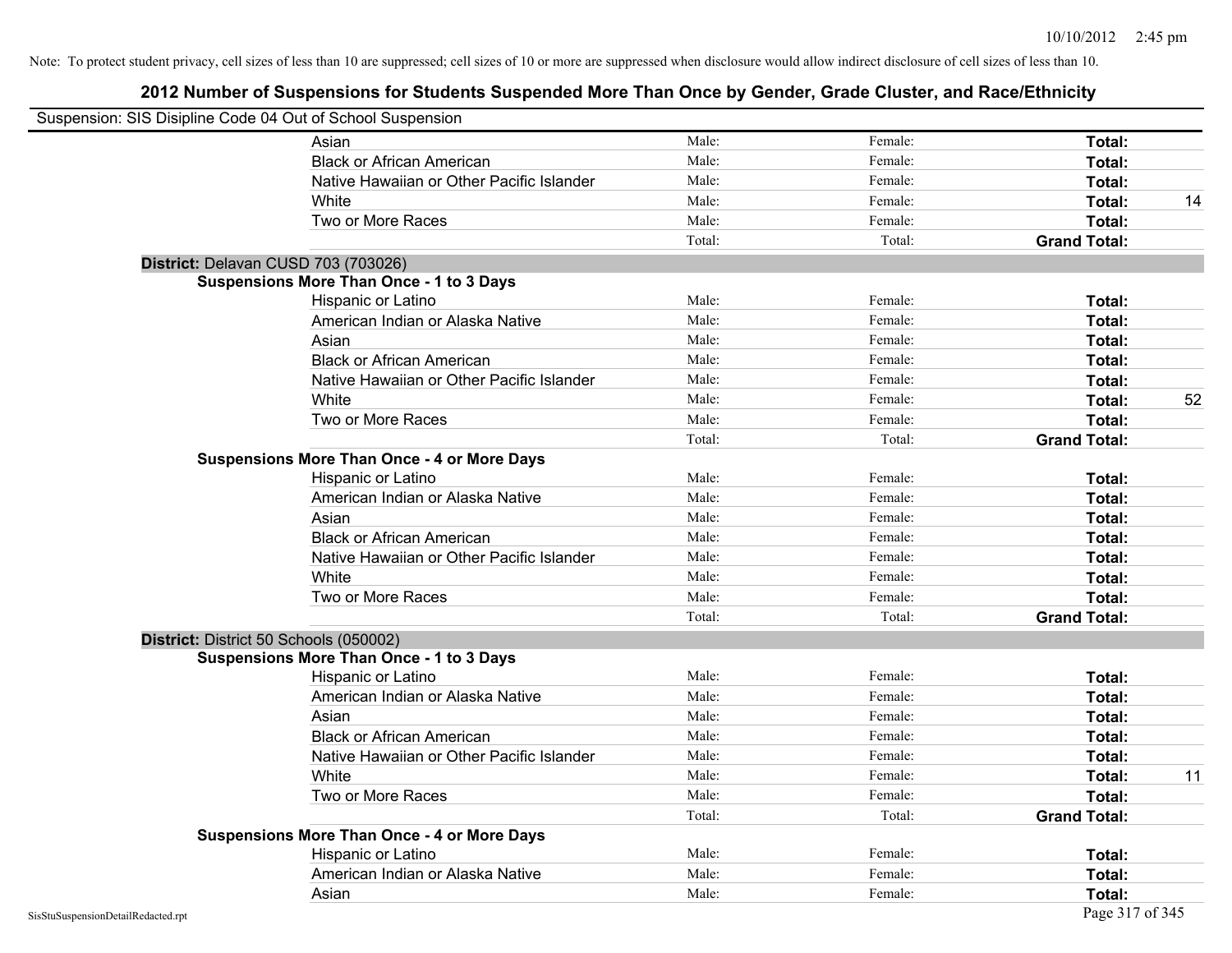| Suspension: SIS Disipline Code 04 Out of School Suspension |                                                    |        |    |         |    |                     |     |
|------------------------------------------------------------|----------------------------------------------------|--------|----|---------|----|---------------------|-----|
|                                                            | <b>Black or African American</b>                   | Male:  |    | Female: |    | Total:              |     |
|                                                            | Native Hawaiian or Other Pacific Islander          | Male:  |    | Female: |    | Total:              |     |
|                                                            | White                                              | Male:  |    | Female: |    | Total:              |     |
|                                                            | Two or More Races                                  | Male:  |    | Female: |    | Total:              |     |
|                                                            |                                                    | Total: |    | Total:  |    | <b>Grand Total:</b> |     |
|                                                            | District: East Peoria CHSD 309 (309016)            |        |    |         |    |                     |     |
|                                                            | <b>Suspensions More Than Once - 1 to 3 Days</b>    |        |    |         |    |                     |     |
|                                                            | Hispanic or Latino                                 | Male:  |    | Female: |    | Total:              |     |
|                                                            | American Indian or Alaska Native                   | Male:  |    | Female: |    | Total:              |     |
|                                                            | Asian                                              | Male:  |    | Female: |    | Total:              |     |
|                                                            | <b>Black or African American</b>                   | Male:  |    | Female: |    | Total:              |     |
|                                                            | Native Hawaiian or Other Pacific Islander          | Male:  |    | Female: |    | Total:              |     |
|                                                            | White                                              | Male:  | 77 | Female: | 29 | Total:              | 106 |
|                                                            | Two or More Races                                  | Male:  |    | Female: |    | Total:              |     |
|                                                            |                                                    | Total: |    | Total:  |    | <b>Grand Total:</b> |     |
|                                                            | <b>Suspensions More Than Once - 4 or More Days</b> |        |    |         |    |                     |     |
|                                                            | Hispanic or Latino                                 | Male:  |    | Female: |    | Total:              |     |
|                                                            | American Indian or Alaska Native                   | Male:  |    | Female: |    | Total:              |     |
|                                                            | Asian                                              | Male:  |    | Female: |    | Total:              |     |
|                                                            | <b>Black or African American</b>                   | Male:  |    | Female: |    | Total:              |     |
|                                                            | Native Hawaiian or Other Pacific Islander          | Male:  |    | Female: |    | Total:              |     |
|                                                            | White                                              | Male:  |    | Female: |    | Total:              | 18  |
|                                                            | Two or More Races                                  | Male:  |    | Female: |    | Total:              |     |
|                                                            |                                                    | Total: |    | Total:  |    | <b>Grand Total:</b> |     |
| District: East Peoria SD 86 (086002)                       |                                                    |        |    |         |    |                     |     |
|                                                            | <b>Suspensions More Than Once - 1 to 3 Days</b>    |        |    |         |    |                     |     |
|                                                            | Hispanic or Latino                                 | Male:  |    | Female: |    | Total:              |     |
|                                                            | American Indian or Alaska Native                   | Male:  |    | Female: |    | Total:              |     |
|                                                            | Asian                                              | Male:  |    | Female: |    | Total:              |     |
|                                                            | <b>Black or African American</b>                   | Male:  |    | Female: |    | Total:              |     |
|                                                            | Native Hawaiian or Other Pacific Islander          | Male:  |    | Female: |    | Total:              |     |
|                                                            | White                                              | Male:  |    | Female: |    | Total:              | 74  |
|                                                            | Two or More Races                                  | Male:  |    | Female: |    | Total:              |     |
|                                                            |                                                    | Total: | 78 | Total:  | 14 | <b>Grand Total:</b> | 92  |
|                                                            | <b>Suspensions More Than Once - 4 or More Days</b> |        |    |         |    |                     |     |
|                                                            | Hispanic or Latino                                 | Male:  |    | Female: |    | Total:              |     |
|                                                            | American Indian or Alaska Native                   | Male:  |    | Female: |    | Total:              |     |
|                                                            | Asian                                              | Male:  |    | Female: |    | Total:              |     |
|                                                            | <b>Black or African American</b>                   | Male:  |    | Female: |    | Total:              |     |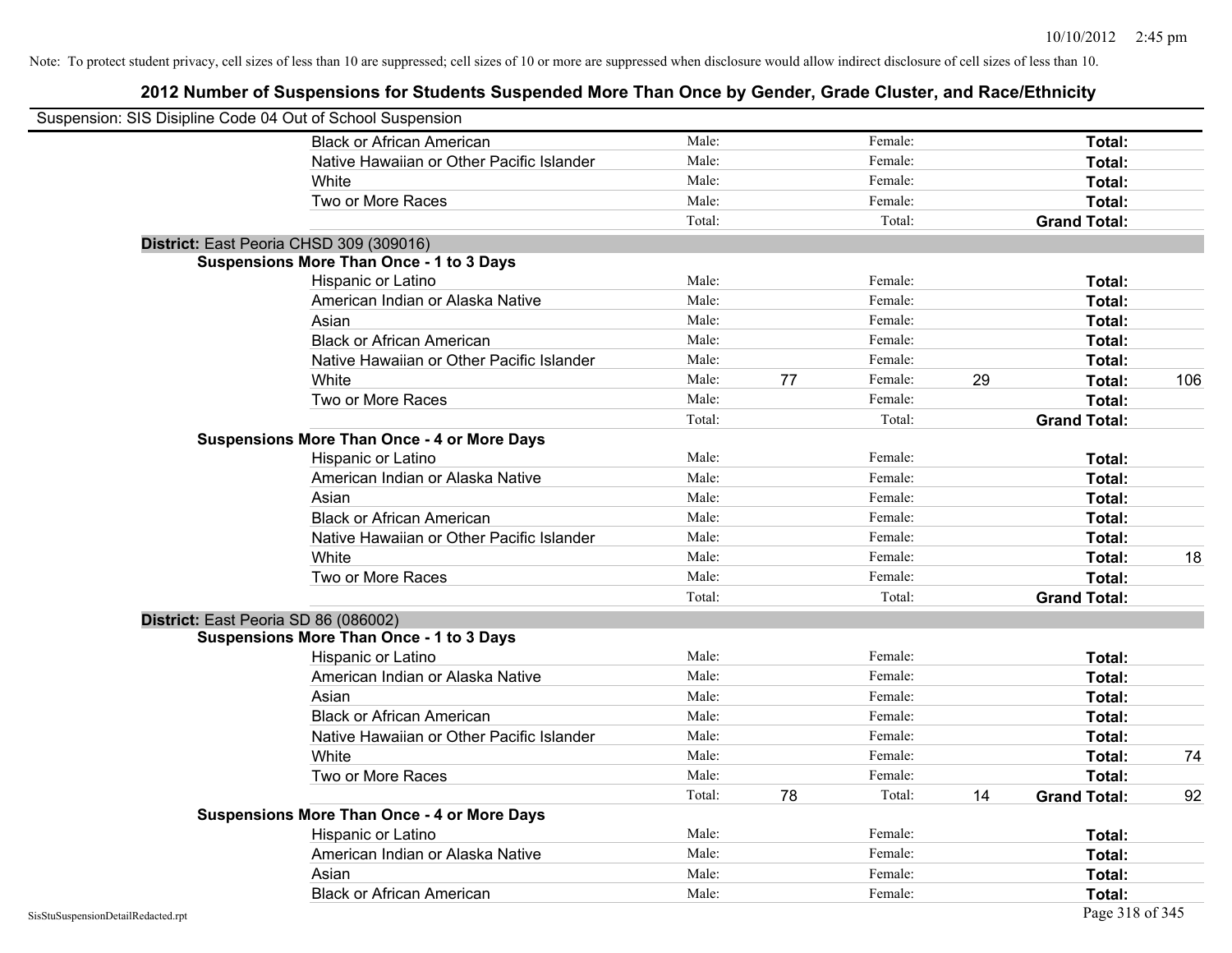| Suspension: SIS Disipline Code 04 Out of School Suspension |                                                    |        |         |                     |    |
|------------------------------------------------------------|----------------------------------------------------|--------|---------|---------------------|----|
|                                                            | Native Hawaiian or Other Pacific Islander          | Male:  | Female: | Total:              |    |
|                                                            | White                                              | Male:  | Female: | Total:              | 16 |
|                                                            | Two or More Races                                  | Male:  | Female: | Total:              |    |
|                                                            |                                                    | Total: | Total:  | <b>Grand Total:</b> |    |
| District: Morton CUSD 709 (709026)                         |                                                    |        |         |                     |    |
|                                                            | <b>Suspensions More Than Once - 1 to 3 Days</b>    |        |         |                     |    |
|                                                            | Hispanic or Latino                                 | Male:  | Female: | Total:              |    |
|                                                            | American Indian or Alaska Native                   | Male:  | Female: | Total:              |    |
|                                                            | Asian                                              | Male:  | Female: | Total:              |    |
|                                                            | <b>Black or African American</b>                   | Male:  | Female: | Total:              | 12 |
|                                                            | Native Hawaiian or Other Pacific Islander          | Male:  | Female: | Total:              |    |
|                                                            | White                                              | Male:  | Female: | Total:              | 15 |
|                                                            | Two or More Races                                  | Male:  | Female: | Total:              |    |
|                                                            |                                                    | Total: | Total:  | <b>Grand Total:</b> |    |
|                                                            | <b>Suspensions More Than Once - 4 or More Days</b> |        |         |                     |    |
|                                                            | Hispanic or Latino                                 | Male:  | Female: | Total:              |    |
|                                                            | American Indian or Alaska Native                   | Male:  | Female: | Total:              |    |
|                                                            | Asian                                              | Male:  | Female: | Total:              |    |
|                                                            | <b>Black or African American</b>                   | Male:  | Female: | Total:              |    |
|                                                            | Native Hawaiian or Other Pacific Islander          | Male:  | Female: | Total:              |    |
|                                                            | White                                              | Male:  | Female: | Total:              |    |
|                                                            | Two or More Races                                  | Male:  | Female: | Total:              |    |
|                                                            |                                                    | Total: | Total:  | <b>Grand Total:</b> |    |
|                                                            | District: N Pekin & Marquette Hght SD 102 (102002) |        |         |                     |    |
|                                                            | <b>Suspensions More Than Once - 1 to 3 Days</b>    |        |         |                     |    |
|                                                            | Hispanic or Latino                                 | Male:  | Female: | Total:              |    |
|                                                            | American Indian or Alaska Native                   | Male:  | Female: | Total:              |    |
|                                                            | Asian                                              | Male:  | Female: | Total:              |    |
|                                                            | <b>Black or African American</b>                   | Male:  | Female: | Total:              |    |
|                                                            | Native Hawaiian or Other Pacific Islander          | Male:  | Female: | Total:              |    |
|                                                            | White                                              | Male:  | Female: | Total:              |    |
|                                                            | Two or More Races                                  | Male:  | Female: | Total:              |    |
|                                                            |                                                    | Total: | Total:  | <b>Grand Total:</b> |    |
|                                                            | <b>Suspensions More Than Once - 4 or More Days</b> |        |         |                     |    |
|                                                            | Hispanic or Latino                                 | Male:  | Female: | Total:              |    |
|                                                            | American Indian or Alaska Native                   | Male:  | Female: | Total:              |    |
|                                                            | Asian                                              | Male:  | Female: | Total:              |    |
|                                                            | <b>Black or African American</b>                   | Male:  | Female: | Total:              |    |
|                                                            | Native Hawaiian or Other Pacific Islander          | Male:  | Female: | Total:              |    |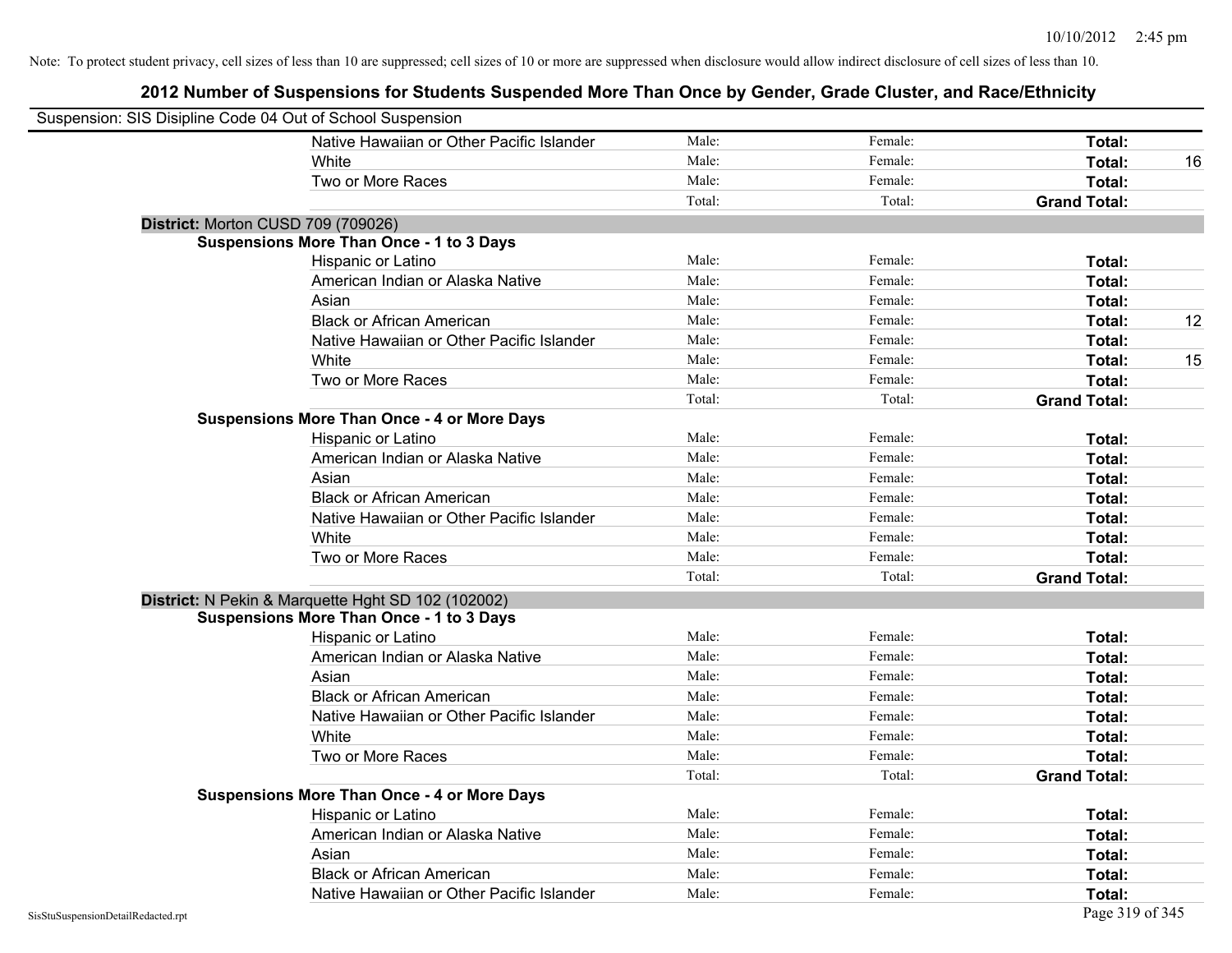| Suspension: SIS Disipline Code 04 Out of School Suspension |                                                    |        |     |         |     |                     |     |
|------------------------------------------------------------|----------------------------------------------------|--------|-----|---------|-----|---------------------|-----|
|                                                            | White                                              | Male:  |     | Female: |     | Total:              |     |
|                                                            | Two or More Races                                  | Male:  |     | Female: |     | Total:              |     |
|                                                            |                                                    | Total: |     | Total:  |     | <b>Grand Total:</b> |     |
| District: Pekin CSD 303 (303016)                           |                                                    |        |     |         |     |                     |     |
|                                                            | <b>Suspensions More Than Once - 1 to 3 Days</b>    |        |     |         |     |                     |     |
|                                                            | Hispanic or Latino                                 | Male:  | 18  | Female: | 16  | Total:              | 34  |
|                                                            | American Indian or Alaska Native                   | Male:  |     | Female: |     | Total:              |     |
|                                                            | Asian                                              | Male:  |     | Female: |     | Total:              |     |
|                                                            | <b>Black or African American</b>                   | Male:  |     | Female: |     | Total:              | 23  |
|                                                            | Native Hawaiian or Other Pacific Islander          | Male:  |     | Female: |     | Total:              |     |
|                                                            | White                                              | Male:  | 675 | Female: | 233 | Total:              | 908 |
|                                                            | Two or More Races                                  | Male:  |     | Female: |     | Total:              | 10  |
|                                                            |                                                    | Total: |     | Total:  |     | <b>Grand Total:</b> |     |
|                                                            | <b>Suspensions More Than Once - 4 or More Days</b> |        |     |         |     |                     |     |
|                                                            | Hispanic or Latino                                 | Male:  |     | Female: |     | Total:              |     |
|                                                            | American Indian or Alaska Native                   | Male:  |     | Female: |     | Total:              |     |
|                                                            | Asian                                              | Male:  |     | Female: |     | Total:              |     |
|                                                            | <b>Black or African American</b>                   | Male:  |     | Female: |     | Total:              |     |
|                                                            | Native Hawaiian or Other Pacific Islander          | Male:  |     | Female: |     | Total:              |     |
|                                                            | White                                              | Male:  | 53  | Female: | 20  | Total:              | 73  |
|                                                            | Two or More Races                                  | Male:  |     | Female: |     | Total:              |     |
|                                                            |                                                    | Total: |     | Total:  |     | <b>Grand Total:</b> |     |
| District: Pekin PSD 108 (108002)                           |                                                    |        |     |         |     |                     |     |
|                                                            | <b>Suspensions More Than Once - 1 to 3 Days</b>    |        |     |         |     |                     |     |
|                                                            | Hispanic or Latino                                 | Male:  |     | Female: |     | Total:              |     |
|                                                            | American Indian or Alaska Native                   | Male:  |     | Female: |     | Total:              |     |
|                                                            | Asian                                              | Male:  |     | Female: |     | Total:              |     |
|                                                            | <b>Black or African American</b>                   | Male:  |     | Female: |     | Total:              |     |
|                                                            | Native Hawaiian or Other Pacific Islander          | Male:  |     | Female: |     | Total:              |     |
|                                                            | White                                              | Male:  | 59  | Female: | 25  | Total:              | 84  |
|                                                            | Two or More Races                                  | Male:  |     | Female: |     | Total:              |     |
|                                                            |                                                    | Total: |     | Total:  |     | <b>Grand Total:</b> | 94  |
|                                                            | <b>Suspensions More Than Once - 4 or More Days</b> |        |     |         |     |                     |     |
|                                                            | Hispanic or Latino                                 | Male:  |     | Female: |     | Total:              |     |
|                                                            | American Indian or Alaska Native                   | Male:  |     | Female: |     | Total:              |     |
|                                                            | Asian                                              | Male:  |     | Female: |     | Total:              |     |
|                                                            | <b>Black or African American</b>                   | Male:  |     | Female: |     | Total:              |     |
|                                                            | Native Hawaiian or Other Pacific Islander          | Male:  |     | Female: |     | Total:              |     |
|                                                            | White                                              | Male:  | 19  | Female: | 19  | Total:              | 38  |
| SisStuSuspensionDetailRedacted.rpt                         |                                                    |        |     |         |     | Page 320 of 345     |     |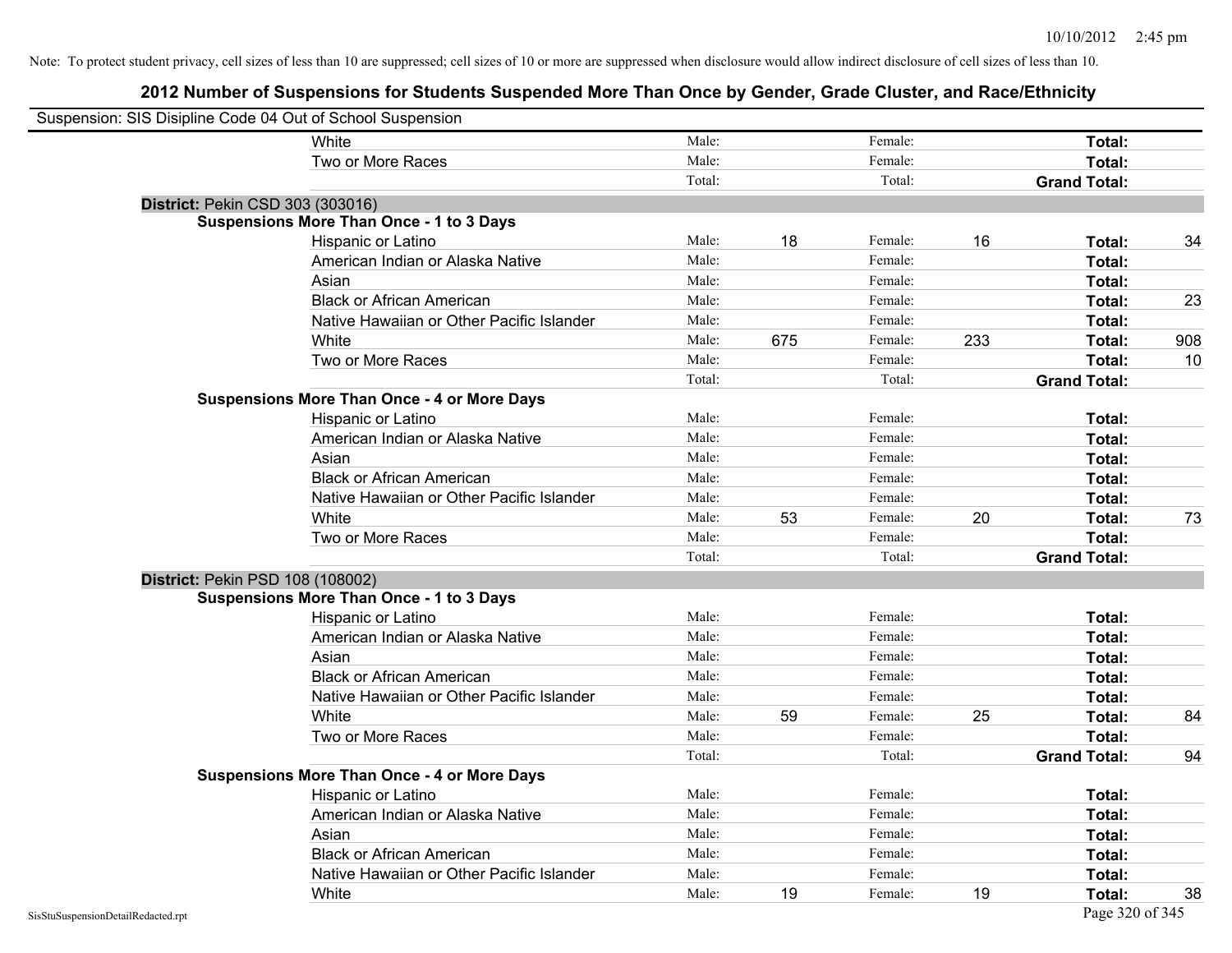| Suspension: SIS Disipline Code 04 Out of School Suspension |                                                    |        |         |                     |
|------------------------------------------------------------|----------------------------------------------------|--------|---------|---------------------|
|                                                            | Two or More Races                                  | Male:  | Female: | Total:              |
|                                                            |                                                    | Total: | Total:  | <b>Grand Total:</b> |
| District: Rankin CSD 98 (098002)                           |                                                    |        |         |                     |
|                                                            | <b>Suspensions More Than Once - 1 to 3 Days</b>    |        |         |                     |
|                                                            | Hispanic or Latino                                 | Male:  | Female: | Total:              |
|                                                            | American Indian or Alaska Native                   | Male:  | Female: | Total:              |
|                                                            | Asian                                              | Male:  | Female: | Total:              |
|                                                            | <b>Black or African American</b>                   | Male:  | Female: | Total:              |
|                                                            | Native Hawaiian or Other Pacific Islander          | Male:  | Female: | Total:              |
|                                                            | White                                              | Male:  | Female: | Total:              |
|                                                            | Two or More Races                                  | Male:  | Female: | Total:              |
|                                                            |                                                    | Total: | Total:  | <b>Grand Total:</b> |
|                                                            | <b>Suspensions More Than Once - 4 or More Days</b> |        |         |                     |
|                                                            | Hispanic or Latino                                 | Male:  | Female: | Total:              |
|                                                            | American Indian or Alaska Native                   | Male:  | Female: | Total:              |
|                                                            | Asian                                              | Male:  | Female: | Total:              |
|                                                            | <b>Black or African American</b>                   | Male:  | Female: | Total:              |
|                                                            | Native Hawaiian or Other Pacific Islander          | Male:  | Female: | Total:              |
|                                                            | White                                              | Male:  | Female: | Total:              |
|                                                            | Two or More Races                                  | Male:  | Female: | Total:              |
|                                                            |                                                    | Total: | Total:  | <b>Grand Total:</b> |
| District: South Pekin SD 137 (137002)                      |                                                    |        |         |                     |
|                                                            | <b>Suspensions More Than Once - 1 to 3 Days</b>    |        |         |                     |
|                                                            | Hispanic or Latino                                 | Male:  | Female: | Total:              |
|                                                            | American Indian or Alaska Native                   | Male:  | Female: | Total:              |
|                                                            | Asian                                              | Male:  | Female: | Total:              |
|                                                            | <b>Black or African American</b>                   | Male:  | Female: | Total:              |
|                                                            | Native Hawaiian or Other Pacific Islander          | Male:  | Female: | Total:              |
|                                                            | White                                              | Male:  | Female: | Total:              |
|                                                            | Two or More Races                                  | Male:  | Female: | Total:              |
|                                                            |                                                    | Total: | Total:  | <b>Grand Total:</b> |
|                                                            | <b>Suspensions More Than Once - 4 or More Days</b> |        |         |                     |
|                                                            | Hispanic or Latino                                 | Male:  | Female: | Total:              |
|                                                            | American Indian or Alaska Native                   | Male:  | Female: | Total:              |
|                                                            | Asian                                              | Male:  | Female: | Total:              |
|                                                            | <b>Black or African American</b>                   | Male:  | Female: | Total:              |
|                                                            | Native Hawaiian or Other Pacific Islander          | Male:  | Female: | Total:              |
|                                                            | White                                              | Male:  | Female: | Total:              |
|                                                            | Two or More Races                                  | Male:  | Female: | Total:              |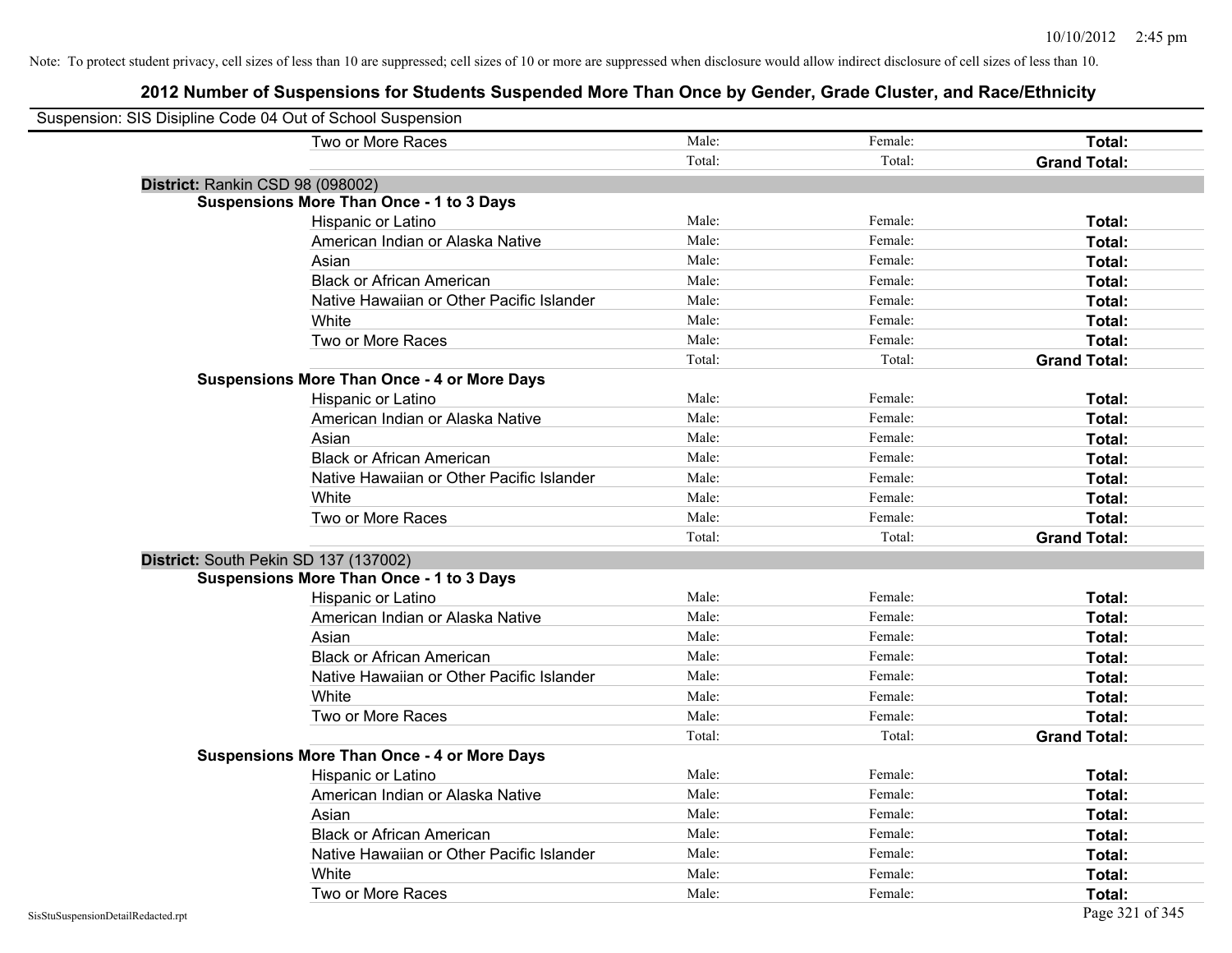|                            | Suspension: SIS Disipline Code 04 Out of School Suspension |        |    |         |    |                     |    |
|----------------------------|------------------------------------------------------------|--------|----|---------|----|---------------------|----|
|                            |                                                            | Total: |    | Total:  |    | <b>Grand Total:</b> |    |
|                            | District: Washington CHSD 308 (308016)                     |        |    |         |    |                     |    |
|                            | <b>Suspensions More Than Once - 1 to 3 Days</b>            |        |    |         |    |                     |    |
|                            | Hispanic or Latino                                         | Male:  |    | Female: |    | Total:              |    |
|                            | American Indian or Alaska Native                           | Male:  |    | Female: |    | Total:              |    |
|                            | Asian                                                      | Male:  |    | Female: |    | Total:              |    |
|                            | <b>Black or African American</b>                           | Male:  |    | Female: |    | Total:              |    |
|                            | Native Hawaiian or Other Pacific Islander                  | Male:  |    | Female: |    | Total:              |    |
|                            | White                                                      | Male:  | 50 | Female: | 18 | Total:              | 68 |
|                            | Two or More Races                                          | Male:  |    | Female: |    | Total:              |    |
|                            |                                                            | Total: |    | Total:  |    | <b>Grand Total:</b> | 80 |
|                            | <b>Suspensions More Than Once - 4 or More Days</b>         |        |    |         |    |                     |    |
|                            | Hispanic or Latino                                         | Male:  |    | Female: |    | Total:              |    |
|                            | American Indian or Alaska Native                           | Male:  |    | Female: |    | Total:              |    |
|                            | Asian                                                      | Male:  |    | Female: |    | Total:              |    |
|                            | <b>Black or African American</b>                           | Male:  |    | Female: |    | Total:              |    |
|                            | Native Hawaiian or Other Pacific Islander                  | Male:  |    | Female: |    | Total:              |    |
|                            | White                                                      | Male:  | 13 | Female: | 11 | Total:              | 24 |
|                            | Two or More Races                                          | Male:  |    | Female: |    | Total:              |    |
|                            |                                                            | Total: |    | Total:  |    | <b>Grand Total:</b> |    |
|                            | District: Washington SD 52 (052002)                        |        |    |         |    |                     |    |
|                            | <b>Suspensions More Than Once - 1 to 3 Days</b>            |        |    |         |    |                     |    |
|                            | Hispanic or Latino                                         | Male:  |    | Female: |    | Total:              |    |
|                            | American Indian or Alaska Native                           | Male:  |    | Female: |    | Total:              |    |
|                            | Asian                                                      | Male:  |    | Female: |    | Total:              |    |
|                            | <b>Black or African American</b>                           | Male:  |    | Female: |    | Total:              |    |
|                            | Native Hawaiian or Other Pacific Islander                  | Male:  |    | Female: |    | Total:              |    |
|                            | White                                                      | Male:  |    | Female: |    | Total:              |    |
|                            | Two or More Races                                          | Male:  |    | Female: |    | Total:              |    |
|                            |                                                            | Total: |    | Total:  |    | <b>Grand Total:</b> |    |
|                            |                                                            |        |    |         |    |                     |    |
| Region: Vermilion ROE (54) |                                                            |        |    |         |    |                     |    |
| County: Vermilion (092)    |                                                            |        |    |         |    |                     |    |
|                            | District: Armstrong Twp HSD 225 (225017)                   |        |    |         |    |                     |    |
|                            | <b>Suspensions More Than Once - 1 to 3 Days</b>            |        |    |         |    |                     |    |
|                            | Hispanic or Latino                                         | Male:  |    | Female: |    | Total:              |    |
|                            | American Indian or Alaska Native                           | Male:  |    | Female: |    | Total:              |    |
|                            | Asian                                                      | Male:  |    | Female: |    | Total:              |    |
|                            |                                                            |        |    |         |    |                     |    |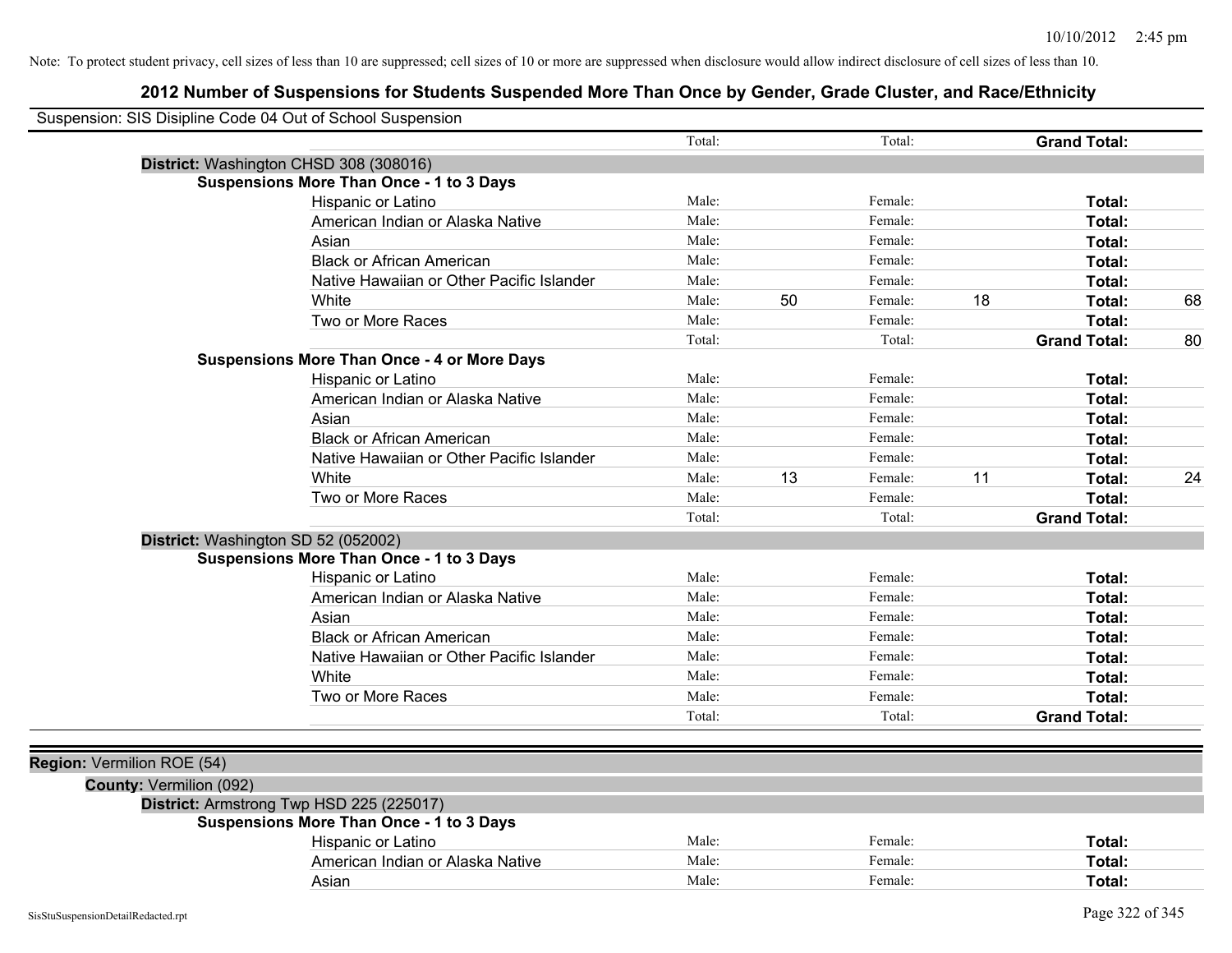| Suspension: SIS Disipline Code 04 Out of School Suspension |                                                    |        |         |                     |
|------------------------------------------------------------|----------------------------------------------------|--------|---------|---------------------|
|                                                            | <b>Black or African American</b>                   | Male:  | Female: | Total:              |
|                                                            | Native Hawaiian or Other Pacific Islander          | Male:  | Female: | Total:              |
|                                                            | White                                              | Male:  | Female: | Total:              |
|                                                            | Two or More Races                                  | Male:  | Female: | Total:              |
|                                                            |                                                    | Total: | Total:  | <b>Grand Total:</b> |
|                                                            | <b>Suspensions More Than Once - 4 or More Days</b> |        |         |                     |
|                                                            | Hispanic or Latino                                 | Male:  | Female: | Total:              |
|                                                            | American Indian or Alaska Native                   | Male:  | Female: | Total:              |
|                                                            | Asian                                              | Male:  | Female: | Total:              |
|                                                            | <b>Black or African American</b>                   | Male:  | Female: | Total:              |
|                                                            | Native Hawaiian or Other Pacific Islander          | Male:  | Female: | Total:              |
|                                                            | White                                              | Male:  | Female: | Total:              |
|                                                            | Two or More Races                                  | Male:  | Female: | Total:              |
|                                                            |                                                    | Total: | Total:  | <b>Grand Total:</b> |
|                                                            | District: Armstrong-Ellis Cons SD 61 (061003)      |        |         |                     |
|                                                            | <b>Suspensions More Than Once - 1 to 3 Days</b>    |        |         |                     |
|                                                            | Hispanic or Latino                                 | Male:  | Female: | Total:              |
|                                                            | American Indian or Alaska Native                   | Male:  | Female: | Total:              |
|                                                            | Asian                                              | Male:  | Female: | Total:              |
|                                                            | <b>Black or African American</b>                   | Male:  | Female: | Total:              |
|                                                            | Native Hawaiian or Other Pacific Islander          | Male:  | Female: | Total:              |
|                                                            | White                                              | Male:  | Female: | Total:              |
|                                                            | Two or More Races                                  | Male:  | Female: | Total:              |
|                                                            |                                                    | Total: | Total:  | <b>Grand Total:</b> |
|                                                            | <b>Suspensions More Than Once - 4 or More Days</b> |        |         |                     |
|                                                            | Hispanic or Latino                                 | Male:  | Female: | Total:              |
|                                                            | American Indian or Alaska Native                   | Male:  | Female: | Total:              |
|                                                            | Asian                                              | Male:  | Female: | Total:              |
|                                                            | <b>Black or African American</b>                   | Male:  | Female: | Total:              |
|                                                            | Native Hawaiian or Other Pacific Islander          | Male:  | Female: | Total:              |
|                                                            | White                                              | Male:  | Female: | Total:              |
|                                                            | Two or More Races                                  | Male:  | Female: | Total:              |
|                                                            |                                                    | Total: | Total:  | <b>Grand Total:</b> |
|                                                            | District: Bismarck Henning CUSD (001026)           |        |         |                     |
|                                                            | <b>Suspensions More Than Once - 1 to 3 Days</b>    |        |         |                     |
|                                                            | Hispanic or Latino                                 | Male:  | Female: | Total:              |
|                                                            | American Indian or Alaska Native                   | Male:  | Female: | Total:              |
|                                                            | Asian                                              | Male:  | Female: | Total:              |
|                                                            | <b>Black or African American</b>                   | Male:  | Female: | Total:              |
| SisStuSuspensionDetailRedacted.rpt                         |                                                    |        |         | Page 323 of 345     |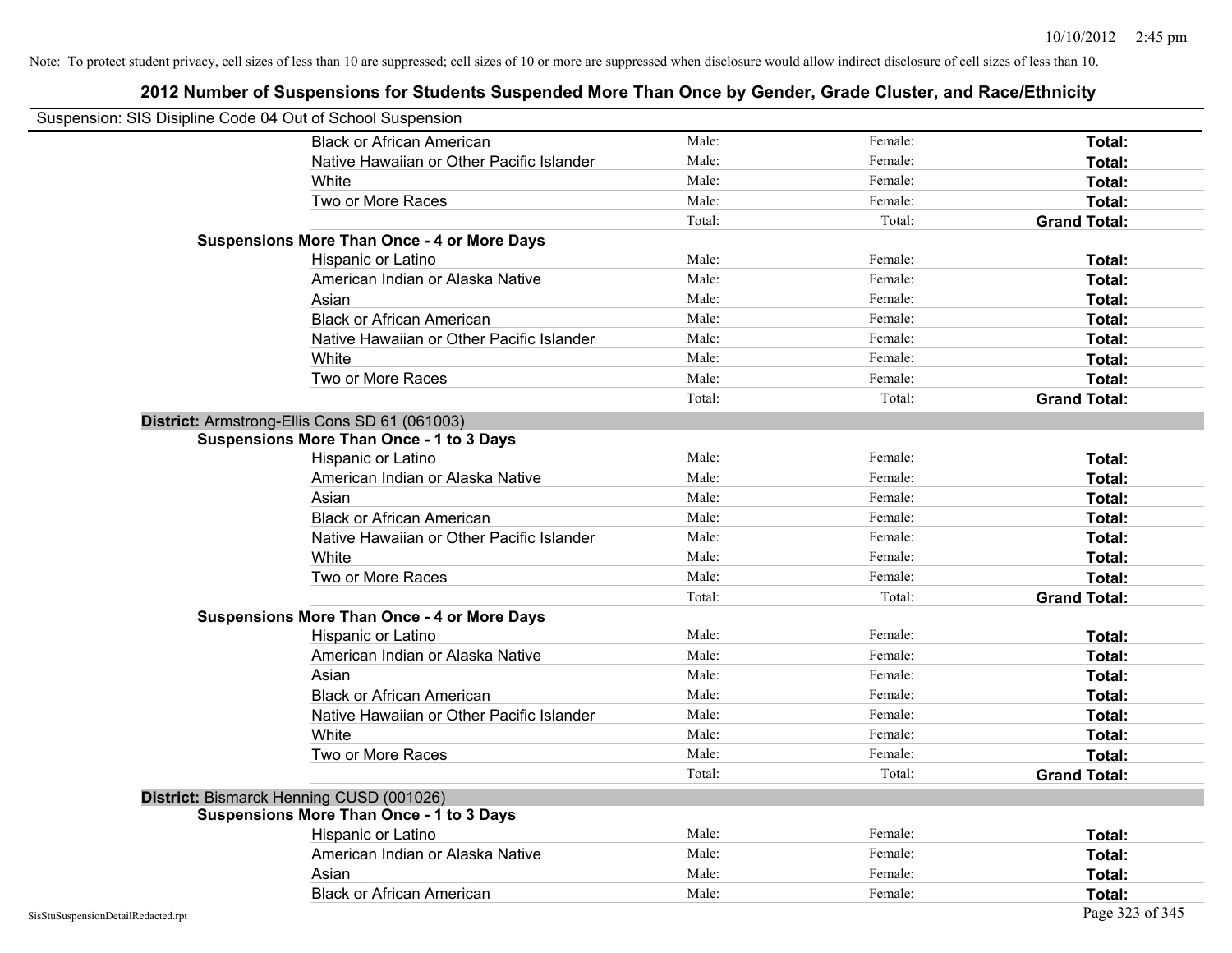| Suspension: SIS Disipline Code 04 Out of School Suspension |                                                    |        |     |         |     |                     |     |
|------------------------------------------------------------|----------------------------------------------------|--------|-----|---------|-----|---------------------|-----|
|                                                            | Native Hawaiian or Other Pacific Islander          | Male:  |     | Female: |     | Total:              |     |
|                                                            | White                                              | Male:  | 53  | Female: | 18  | Total:              | 71  |
|                                                            | Two or More Races                                  | Male:  |     | Female: |     | Total:              |     |
|                                                            |                                                    | Total: |     | Total:  |     | <b>Grand Total:</b> |     |
|                                                            | <b>Suspensions More Than Once - 4 or More Days</b> |        |     |         |     |                     |     |
|                                                            | Hispanic or Latino                                 | Male:  |     | Female: |     | Total:              |     |
|                                                            | American Indian or Alaska Native                   | Male:  |     | Female: |     | Total:              |     |
|                                                            | Asian                                              | Male:  |     | Female: |     | Total:              |     |
|                                                            | <b>Black or African American</b>                   | Male:  |     | Female: |     | Total:              |     |
|                                                            | Native Hawaiian or Other Pacific Islander          | Male:  |     | Female: |     | Total:              |     |
|                                                            | White                                              | Male:  |     | Female: |     | Total:              |     |
|                                                            | Two or More Races                                  | Male:  |     | Female: |     | Total:              |     |
|                                                            |                                                    | Total: |     | Total:  |     | <b>Grand Total:</b> |     |
| District: Catlin CUSD 5 (005026)                           |                                                    |        |     |         |     |                     |     |
|                                                            | <b>Suspensions More Than Once - 1 to 3 Days</b>    |        |     |         |     |                     |     |
|                                                            | Hispanic or Latino                                 | Male:  |     | Female: |     | Total:              |     |
|                                                            | American Indian or Alaska Native                   | Male:  |     | Female: |     | Total:              |     |
|                                                            | Asian                                              | Male:  |     | Female: |     | Total:              |     |
|                                                            | <b>Black or African American</b>                   | Male:  |     | Female: |     | Total:              |     |
|                                                            | Native Hawaiian or Other Pacific Islander          | Male:  |     | Female: |     | Total:              |     |
|                                                            | White                                              | Male:  |     | Female: |     | Total:              | 10  |
|                                                            | Two or More Races                                  | Male:  |     | Female: |     | Total:              |     |
|                                                            |                                                    | Total: |     | Total:  |     | <b>Grand Total:</b> |     |
|                                                            | <b>Suspensions More Than Once - 4 or More Days</b> |        |     |         |     |                     |     |
|                                                            | Hispanic or Latino                                 | Male:  |     | Female: |     | Total:              |     |
|                                                            | American Indian or Alaska Native                   | Male:  |     | Female: |     | Total:              |     |
|                                                            | Asian                                              | Male:  |     | Female: |     | Total:              |     |
|                                                            | <b>Black or African American</b>                   | Male:  |     | Female: |     | Total:              |     |
|                                                            | Native Hawaiian or Other Pacific Islander          | Male:  |     | Female: |     | Total:              |     |
|                                                            | White                                              | Male:  |     | Female: |     | Total:              |     |
|                                                            | Two or More Races                                  | Male:  |     | Female: |     | Total:              |     |
|                                                            |                                                    | Total: |     | Total:  |     | <b>Grand Total:</b> |     |
|                                                            | District: Danville CCSD 118 (118024)               |        |     |         |     |                     |     |
|                                                            | <b>Suspensions More Than Once - 1 to 3 Days</b>    |        |     |         |     |                     |     |
|                                                            | Hispanic or Latino                                 | Male:  |     | Female: |     | Total:              | 42  |
|                                                            | American Indian or Alaska Native                   | Male:  |     | Female: |     | Total:              |     |
|                                                            | Asian                                              | Male:  |     | Female: |     | Total:              |     |
|                                                            | <b>Black or African American</b>                   | Male:  | 495 | Female: | 282 | Total:              | 777 |
|                                                            | Native Hawaiian or Other Pacific Islander          | Male:  |     | Female: |     | Total:              |     |
| SisStuSuspensionDetailRedacted.rpt                         |                                                    |        |     |         |     | Page 324 of 345     |     |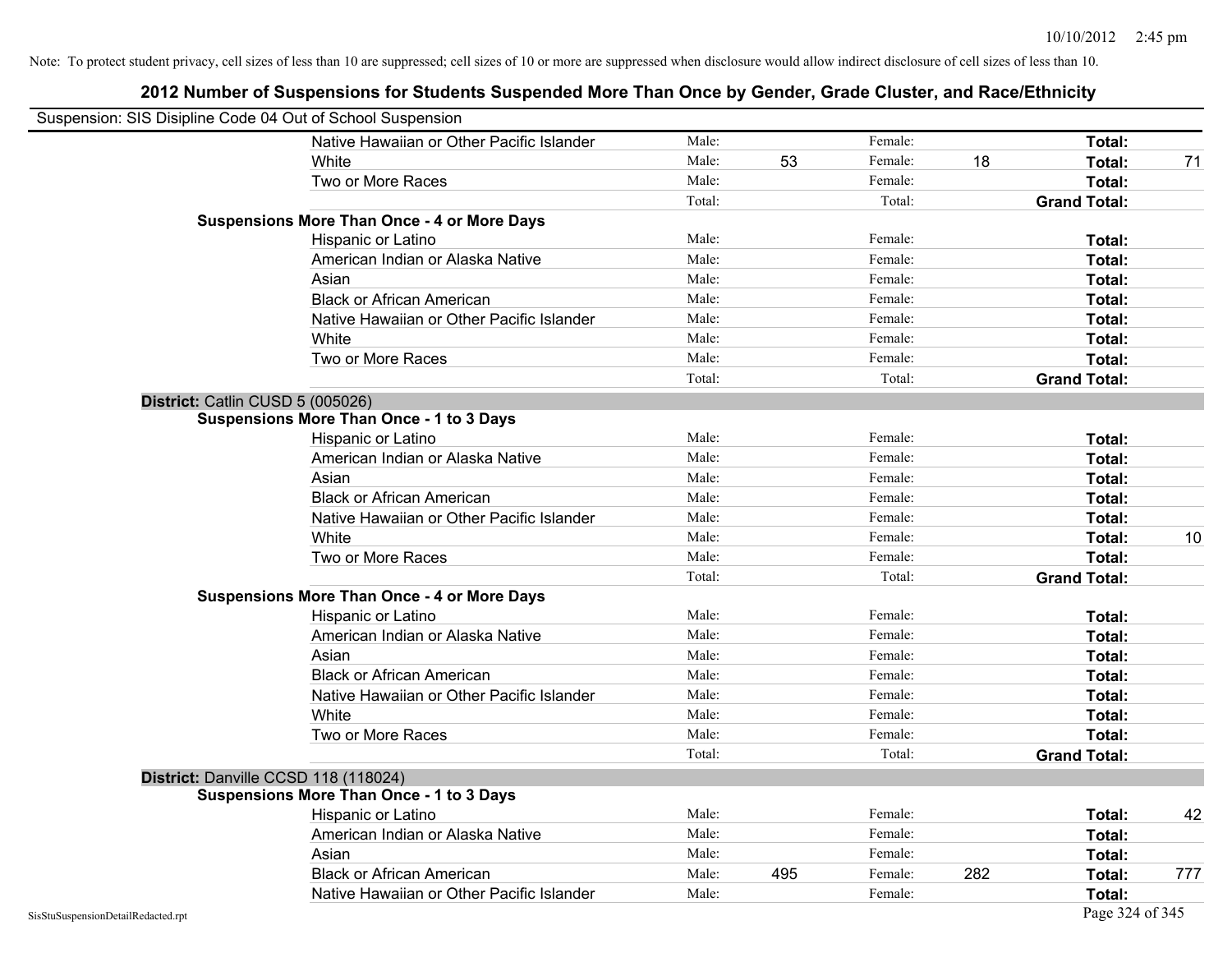|                                    | Suspension: SIS Disipline Code 04 Out of School Suspension |        |     |         |     |                     |     |
|------------------------------------|------------------------------------------------------------|--------|-----|---------|-----|---------------------|-----|
|                                    | White                                                      | Male:  | 231 | Female: | 80  | Total:              | 311 |
|                                    | Two or More Races                                          | Male:  | 50  | Female: | 23  | Total:              | 73  |
|                                    |                                                            | Total: |     | Total:  |     | <b>Grand Total:</b> |     |
|                                    | <b>Suspensions More Than Once - 4 or More Days</b>         |        |     |         |     |                     |     |
|                                    | Hispanic or Latino                                         | Male:  |     | Female: |     | Total:              | 27  |
|                                    | American Indian or Alaska Native                           | Male:  |     | Female: |     | Total:              |     |
|                                    | Asian                                                      | Male:  |     | Female: |     | Total:              |     |
|                                    | <b>Black or African American</b>                           | Male:  | 279 | Female: | 201 | Total:              | 480 |
|                                    | Native Hawaiian or Other Pacific Islander                  | Male:  |     | Female: |     | Total:              |     |
|                                    | White                                                      | Male:  | 143 | Female: | 38  | Total:              | 181 |
|                                    | Two or More Races                                          | Male:  | 25  | Female: | 14  | Total:              | 39  |
|                                    |                                                            | Total: |     | Total:  |     | <b>Grand Total:</b> |     |
|                                    | District: Georgetown-Ridge Farm CUD 4 (004026)             |        |     |         |     |                     |     |
|                                    | <b>Suspensions More Than Once - 1 to 3 Days</b>            |        |     |         |     |                     |     |
|                                    | Hispanic or Latino                                         | Male:  |     | Female: |     | Total:              |     |
|                                    | American Indian or Alaska Native                           | Male:  |     | Female: |     | Total:              |     |
|                                    | Asian                                                      | Male:  |     | Female: |     | Total:              |     |
|                                    | <b>Black or African American</b>                           | Male:  |     | Female: |     | Total:              |     |
|                                    | Native Hawaiian or Other Pacific Islander                  | Male:  |     | Female: |     | Total:              |     |
|                                    | White                                                      | Male:  | 48  | Female: | 16  | Total:              | 64  |
|                                    | Two or More Races                                          | Male:  |     | Female: |     | Total:              |     |
|                                    |                                                            | Total: |     | Total:  |     | <b>Grand Total:</b> |     |
|                                    | <b>Suspensions More Than Once - 4 or More Days</b>         |        |     |         |     |                     |     |
|                                    | Hispanic or Latino                                         | Male:  |     | Female: |     | Total:              |     |
|                                    | American Indian or Alaska Native                           | Male:  |     | Female: |     | Total:              |     |
|                                    | Asian                                                      | Male:  |     | Female: |     | Total:              |     |
|                                    | <b>Black or African American</b>                           | Male:  |     | Female: |     | Total:              |     |
|                                    | Native Hawaiian or Other Pacific Islander                  | Male:  |     | Female: |     | Total:              |     |
|                                    | White                                                      | Male:  |     | Female: |     | Total:              | 31  |
|                                    | Two or More Races                                          | Male:  |     | Female: |     | Total:              |     |
|                                    |                                                            | Total: |     | Total:  |     | <b>Grand Total:</b> |     |
|                                    | District: Hoopeston Area CUSD 11 (011026)                  |        |     |         |     |                     |     |
|                                    | <b>Suspensions More Than Once - 1 to 3 Days</b>            |        |     |         |     |                     |     |
|                                    | Hispanic or Latino                                         | Male:  |     | Female: |     | Total:              | 24  |
|                                    | American Indian or Alaska Native                           | Male:  |     | Female: |     | Total:              |     |
|                                    | Asian                                                      | Male:  |     | Female: |     | Total:              |     |
|                                    | <b>Black or African American</b>                           | Male:  |     | Female: |     | Total:              |     |
|                                    | Native Hawaiian or Other Pacific Islander                  | Male:  |     | Female: |     | Total:              |     |
|                                    | White                                                      | Male:  | 79  | Female: | 25  | Total:              | 104 |
| SisStuSuspensionDetailRedacted.rpt |                                                            |        |     |         |     | Page 325 of 345     |     |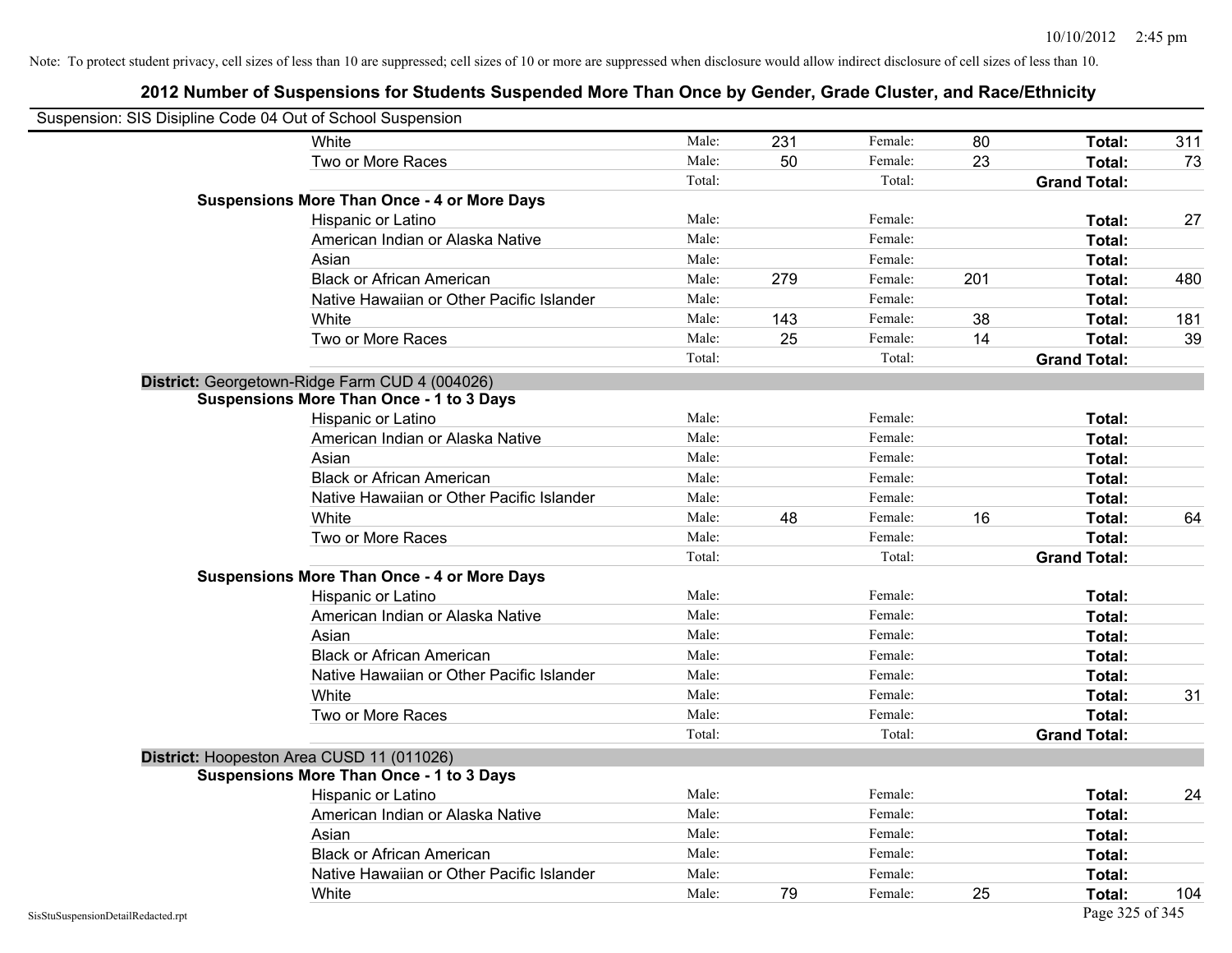|                                    | Suspension: SIS Disipline Code 04 Out of School Suspension |        |    |         |    |                     |    |
|------------------------------------|------------------------------------------------------------|--------|----|---------|----|---------------------|----|
|                                    | Two or More Races                                          | Male:  |    | Female: |    | <b>Total:</b>       | 12 |
|                                    |                                                            | Total: |    | Total:  |    | <b>Grand Total:</b> |    |
|                                    | <b>Suspensions More Than Once - 4 or More Days</b>         |        |    |         |    |                     |    |
|                                    | Hispanic or Latino                                         | Male:  |    | Female: |    | Total:              |    |
|                                    | American Indian or Alaska Native                           | Male:  |    | Female: |    | Total:              |    |
|                                    | Asian                                                      | Male:  |    | Female: |    | Total:              |    |
|                                    | <b>Black or African American</b>                           | Male:  |    | Female: |    | Total:              |    |
|                                    | Native Hawaiian or Other Pacific Islander                  | Male:  |    | Female: |    | Total:              |    |
|                                    | White                                                      | Male:  | 31 | Female: | 15 | Total:              | 46 |
|                                    | Two or More Races                                          | Male:  |    | Female: |    | Total:              |    |
|                                    |                                                            | Total: |    | Total:  |    | <b>Grand Total:</b> | 66 |
|                                    | District: Non-Public School (7400)                         |        |    |         |    |                     |    |
|                                    | <b>Suspensions More Than Once - 1 to 3 Days</b>            |        |    |         |    |                     |    |
|                                    | Hispanic or Latino                                         | Male:  |    | Female: |    | Total:              |    |
|                                    | American Indian or Alaska Native                           | Male:  |    | Female: |    | Total:              |    |
|                                    | Asian                                                      | Male:  |    | Female: |    | Total:              |    |
|                                    | <b>Black or African American</b>                           | Male:  |    | Female: |    | Total:              |    |
|                                    | Native Hawaiian or Other Pacific Islander                  | Male:  |    | Female: |    | Total:              |    |
|                                    | White                                                      | Male:  |    | Female: |    | Total:              |    |
|                                    | Two or More Races                                          | Male:  |    | Female: |    | Total:              |    |
|                                    |                                                            | Total: |    | Total:  |    | <b>Grand Total:</b> |    |
|                                    | District: Oakwood CUSD 76 (076026)                         |        |    |         |    |                     |    |
|                                    | <b>Suspensions More Than Once - 1 to 3 Days</b>            |        |    |         |    |                     |    |
|                                    | Hispanic or Latino                                         | Male:  |    | Female: |    | Total:              |    |
|                                    | American Indian or Alaska Native                           | Male:  |    | Female: |    | Total:              |    |
|                                    | Asian                                                      | Male:  |    | Female: |    | Total:              |    |
|                                    | <b>Black or African American</b>                           | Male:  |    | Female: |    | Total:              |    |
|                                    | Native Hawaiian or Other Pacific Islander                  | Male:  |    | Female: |    | Total:              |    |
|                                    | White                                                      | Male:  |    | Female: |    | Total:              | 29 |
|                                    | Two or More Races                                          | Male:  |    | Female: |    | Total:              |    |
|                                    |                                                            | Total: |    | Total:  |    | <b>Grand Total:</b> |    |
|                                    | <b>Suspensions More Than Once - 4 or More Days</b>         |        |    |         |    |                     |    |
|                                    | Hispanic or Latino                                         | Male:  |    | Female: |    | Total:              |    |
|                                    | American Indian or Alaska Native                           | Male:  |    | Female: |    | Total:              |    |
|                                    | Asian                                                      | Male:  |    | Female: |    | Total:              |    |
|                                    | <b>Black or African American</b>                           | Male:  |    | Female: |    | Total:              |    |
|                                    | Native Hawaiian or Other Pacific Islander                  | Male:  |    | Female: |    | Total:              |    |
|                                    | White                                                      | Male:  |    | Female: |    | Total:              |    |
|                                    | Two or More Races                                          | Male:  |    | Female: |    | Total:              |    |
| SisStuSuspensionDetailRedacted.rpt |                                                            |        |    |         |    | Page 326 of 345     |    |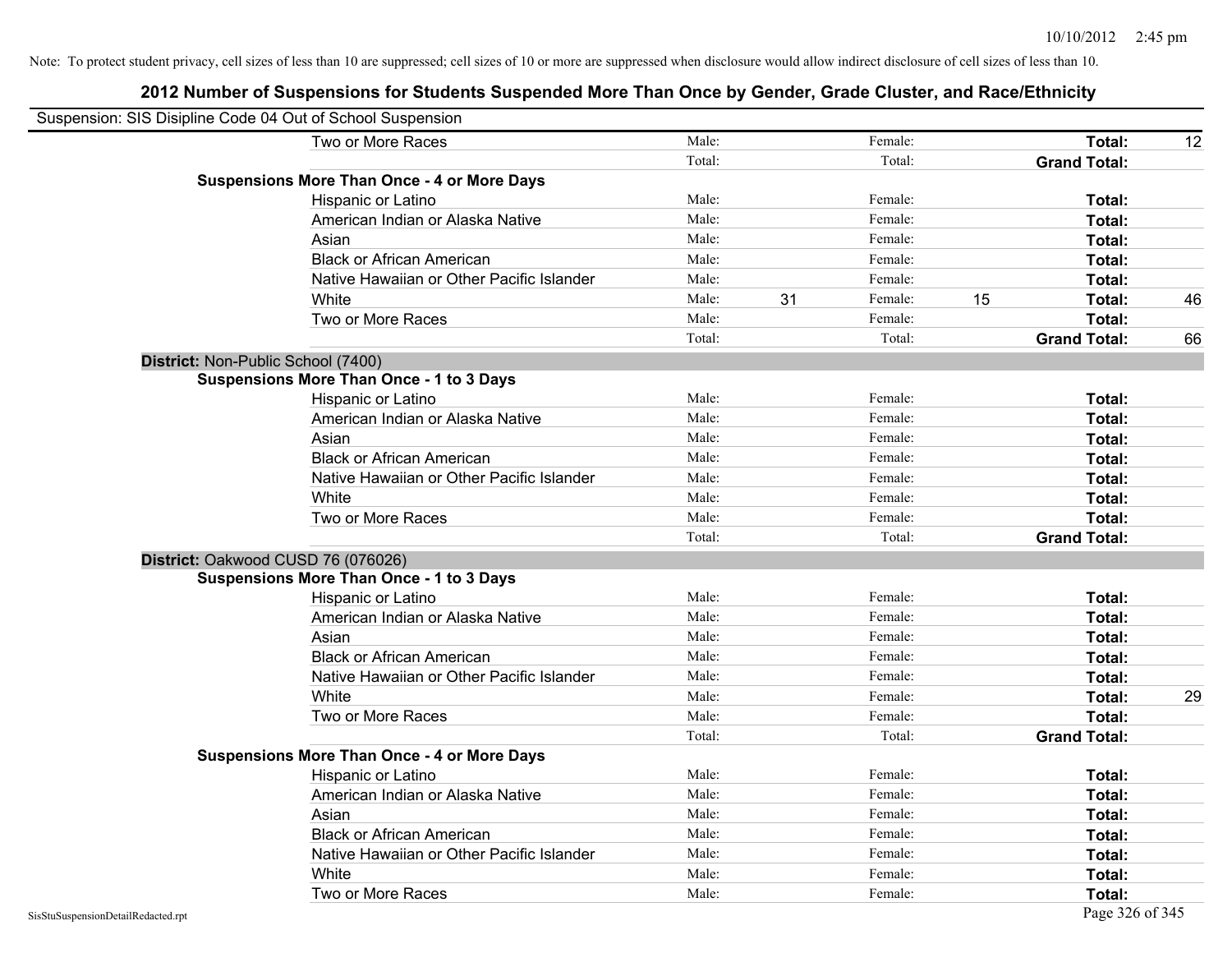| Suspension: SIS Disipline Code 04 Out of School Suspension |                                                    |        |     |         |    |                     |     |
|------------------------------------------------------------|----------------------------------------------------|--------|-----|---------|----|---------------------|-----|
|                                                            |                                                    | Total: |     | Total:  |    | <b>Grand Total:</b> | 10  |
|                                                            | District: Rossville-Alvin CUSD 7 (007026)          |        |     |         |    |                     |     |
|                                                            | <b>Suspensions More Than Once - 1 to 3 Days</b>    |        |     |         |    |                     |     |
|                                                            | Hispanic or Latino                                 | Male:  |     | Female: |    | Total:              |     |
|                                                            | American Indian or Alaska Native                   | Male:  |     | Female: |    | Total:              |     |
|                                                            | Asian                                              | Male:  |     | Female: |    | Total:              |     |
|                                                            | <b>Black or African American</b>                   | Male:  |     | Female: |    | Total:              |     |
|                                                            | Native Hawaiian or Other Pacific Islander          | Male:  |     | Female: |    | Total:              |     |
|                                                            | White                                              | Male:  |     | Female: |    | <b>Total:</b>       | 14  |
|                                                            | Two or More Races                                  | Male:  |     | Female: |    | Total:              |     |
|                                                            |                                                    | Total: |     | Total:  |    | <b>Grand Total:</b> |     |
|                                                            | <b>Suspensions More Than Once - 4 or More Days</b> |        |     |         |    |                     |     |
|                                                            | Hispanic or Latino                                 | Male:  |     | Female: |    | Total:              |     |
|                                                            | American Indian or Alaska Native                   | Male:  |     | Female: |    | Total:              |     |
|                                                            | Asian                                              | Male:  |     | Female: |    | Total:              |     |
|                                                            | <b>Black or African American</b>                   | Male:  |     | Female: |    | Total:              |     |
|                                                            | Native Hawaiian or Other Pacific Islander          | Male:  |     | Female: |    | Total:              |     |
|                                                            | White                                              | Male:  |     | Female: |    | Total:              |     |
|                                                            | Two or More Races                                  | Male:  |     | Female: |    | Total:              |     |
|                                                            |                                                    | Total: |     | Total:  |    | <b>Grand Total:</b> |     |
|                                                            | District: Westville CUSD 2 (002026)                |        |     |         |    |                     |     |
|                                                            | <b>Suspensions More Than Once - 1 to 3 Days</b>    |        |     |         |    |                     |     |
|                                                            | Hispanic or Latino                                 | Male:  |     | Female: |    | Total:              |     |
|                                                            | American Indian or Alaska Native                   | Male:  |     | Female: |    | Total:              |     |
|                                                            | Asian                                              | Male:  |     | Female: |    | Total:              |     |
|                                                            | <b>Black or African American</b>                   | Male:  |     | Female: |    | Total:              |     |
|                                                            | Native Hawaiian or Other Pacific Islander          | Male:  |     | Female: |    | Total:              |     |
|                                                            | White                                              | Male:  | 102 | Female: | 34 | Total:              | 136 |
|                                                            | Two or More Races                                  | Male:  |     | Female: |    | <b>Total:</b>       |     |
|                                                            |                                                    | Total: |     | Total:  |    | <b>Grand Total:</b> | 147 |
|                                                            | <b>Suspensions More Than Once - 4 or More Days</b> |        |     |         |    |                     |     |
|                                                            | Hispanic or Latino                                 | Male:  |     | Female: |    | Total:              |     |
|                                                            | American Indian or Alaska Native                   | Male:  |     | Female: |    | Total:              |     |
|                                                            | Asian                                              | Male:  |     | Female: |    | Total:              |     |
|                                                            | <b>Black or African American</b>                   | Male:  |     | Female: |    | Total:              |     |
|                                                            | Native Hawaiian or Other Pacific Islander          | Male:  |     | Female: |    | Total:              |     |
|                                                            | White                                              | Male:  | 40  | Female: | 20 | Total:              | 60  |
|                                                            | Two or More Races                                  | Male:  |     | Female: |    | Total:              |     |
|                                                            |                                                    | Total: |     | Total:  |    | <b>Grand Total:</b> |     |
| SisStuSuspensionDetailRedacted.rpt                         |                                                    |        |     |         |    | Page 327 of 345     |     |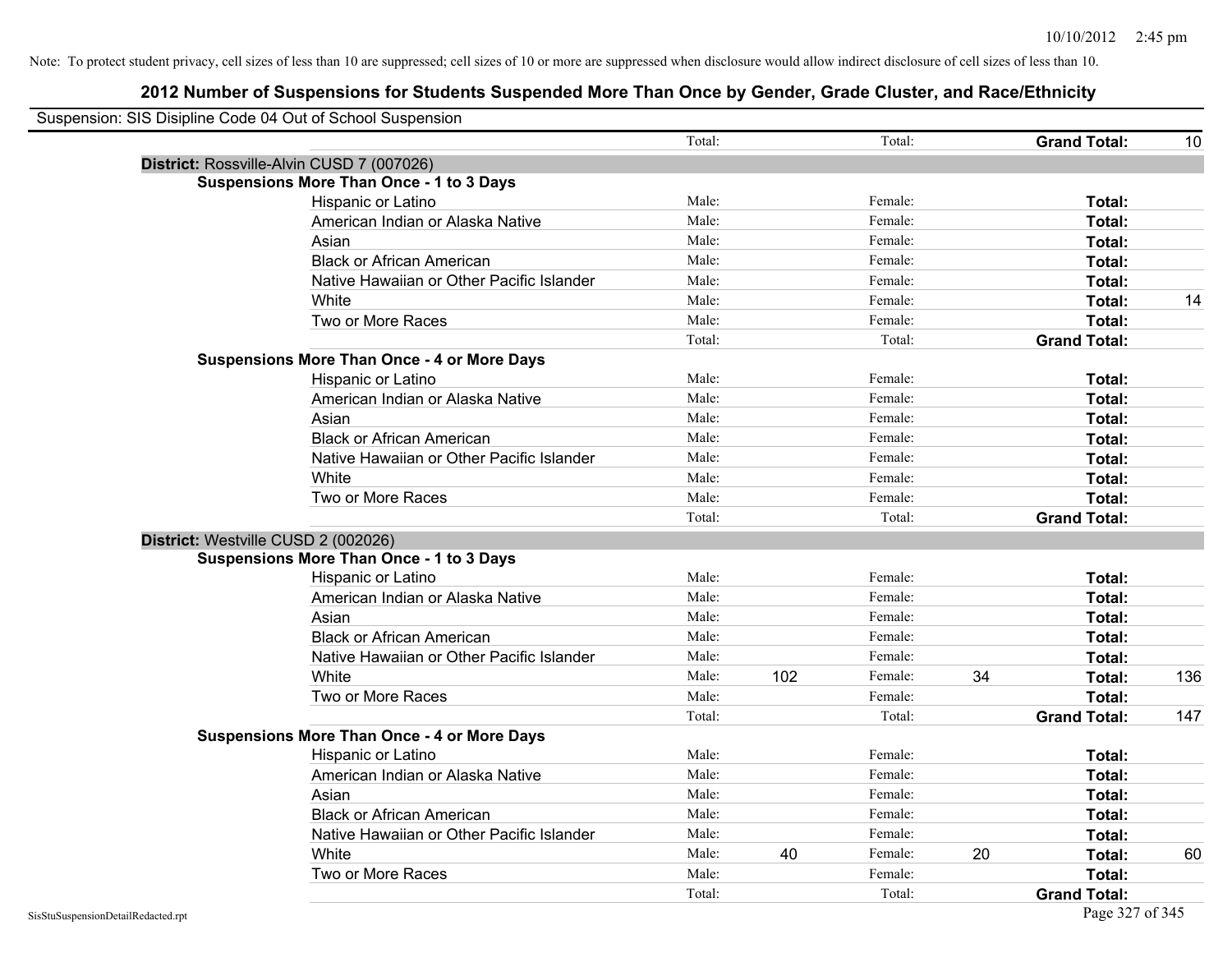# **2012 Number of Suspensions for Students Suspended More Than Once by Gender, Grade Cluster, and Race/Ethnicity**

Suspension: SIS Disipline Code 04 Out of School Suspension

| Region: Whiteside ROE (55)           |                                                    |        |         |                     |
|--------------------------------------|----------------------------------------------------|--------|---------|---------------------|
| County: Whiteside (098)              |                                                    |        |         |                     |
|                                      | District: Bi-County Special Educ Coop (000061)     |        |         |                     |
|                                      | <b>Suspensions More Than Once - 1 to 3 Days</b>    |        |         |                     |
|                                      | Hispanic or Latino                                 | Male:  | Female: | Total:              |
|                                      | American Indian or Alaska Native                   | Male:  | Female: | Total:              |
|                                      | Asian                                              | Male:  | Female: | Total:              |
|                                      | <b>Black or African American</b>                   | Male:  | Female: | Total:              |
|                                      | Native Hawaiian or Other Pacific Islander          | Male:  | Female: | Total:              |
|                                      | White                                              | Male:  | Female: | Total:              |
|                                      | Two or More Races                                  | Male:  | Female: | Total:              |
|                                      |                                                    | Total: | Total:  | <b>Grand Total:</b> |
| District: East Coloma SD 12 (012002) |                                                    |        |         |                     |
|                                      | <b>Suspensions More Than Once - 1 to 3 Days</b>    |        |         |                     |
|                                      | Hispanic or Latino                                 | Male:  | Female: | Total:              |
|                                      | American Indian or Alaska Native                   | Male:  | Female: | Total:              |
|                                      | Asian                                              | Male:  | Female: | Total:              |
|                                      | <b>Black or African American</b>                   | Male:  | Female: | Total:              |
|                                      | Native Hawaiian or Other Pacific Islander          | Male:  | Female: | Total:              |
|                                      | White                                              | Male:  | Female: | Total:              |
|                                      | Two or More Races                                  | Male:  | Female: | Total:              |
|                                      |                                                    | Total: | Total:  | <b>Grand Total:</b> |
|                                      | <b>Suspensions More Than Once - 4 or More Days</b> |        |         |                     |
|                                      | Hispanic or Latino                                 | Male:  | Female: | Total:              |
|                                      | American Indian or Alaska Native                   | Male:  | Female: | Total:              |
|                                      | Asian                                              | Male:  | Female: | Total:              |
|                                      | <b>Black or African American</b>                   | Male:  | Female: | Total:              |
|                                      | Native Hawaiian or Other Pacific Islander          | Male:  | Female: | Total:              |
|                                      | White                                              | Male:  | Female: | Total:              |
|                                      | Two or More Races                                  | Male:  | Female: | Total:              |
|                                      |                                                    | Total: | Total:  | <b>Grand Total:</b> |
| District: Erie CUSD 1 (001026)       |                                                    |        |         |                     |
|                                      | <b>Suspensions More Than Once - 4 or More Days</b> |        |         |                     |
|                                      | Hispanic or Latino                                 | Male:  | Female: | Total:              |
|                                      | American Indian or Alaska Native                   | Male:  | Female: | Total:              |
|                                      | Asian                                              | Male:  | Female: | Total:              |
|                                      | <b>Black or African American</b>                   | Male:  | Female: | Total:              |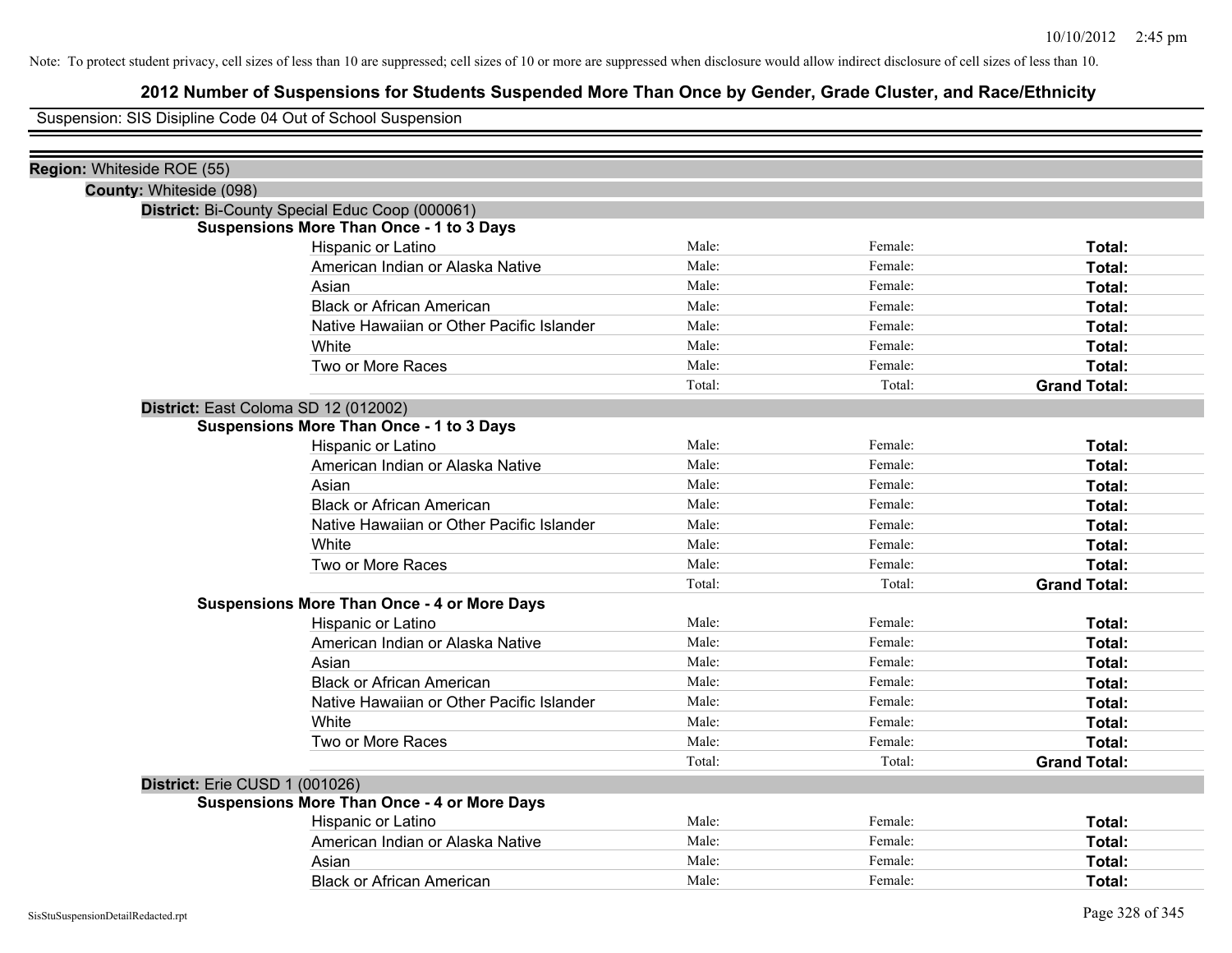| Suspension: SIS Disipline Code 04 Out of School Suspension |                                                    |        |         |                     |
|------------------------------------------------------------|----------------------------------------------------|--------|---------|---------------------|
|                                                            | Native Hawaiian or Other Pacific Islander          | Male:  | Female: | Total:              |
|                                                            | White                                              | Male:  | Female: | Total:              |
|                                                            | Two or More Races                                  | Male:  | Female: | Total:              |
|                                                            |                                                    | Total: | Total:  | <b>Grand Total:</b> |
| District: Morrison CUSD 6 (006026)                         |                                                    |        |         |                     |
|                                                            | <b>Suspensions More Than Once - 1 to 3 Days</b>    |        |         |                     |
|                                                            | Hispanic or Latino                                 | Male:  | Female: | Total:              |
|                                                            | American Indian or Alaska Native                   | Male:  | Female: | Total:              |
|                                                            | Asian                                              | Male:  | Female: | Total:              |
|                                                            | <b>Black or African American</b>                   | Male:  | Female: | Total:              |
|                                                            | Native Hawaiian or Other Pacific Islander          | Male:  | Female: | Total:              |
|                                                            | White                                              | Male:  | Female: | 21<br>Total:        |
|                                                            | Two or More Races                                  | Male:  | Female: | Total:              |
|                                                            |                                                    | Total: | Total:  | <b>Grand Total:</b> |
|                                                            | <b>Suspensions More Than Once - 4 or More Days</b> |        |         |                     |
|                                                            | Hispanic or Latino                                 | Male:  | Female: | Total:              |
|                                                            | American Indian or Alaska Native                   | Male:  | Female: | Total:              |
|                                                            | Asian                                              | Male:  | Female: | Total:              |
|                                                            | <b>Black or African American</b>                   | Male:  | Female: | Total:              |
|                                                            | Native Hawaiian or Other Pacific Islander          | Male:  | Female: | Total:              |
|                                                            | White                                              | Male:  | Female: | Total:              |
|                                                            | Two or More Races                                  | Male:  | Female: | Total:              |
|                                                            |                                                    | Total: | Total:  | <b>Grand Total:</b> |
| District: Non-Public School (0050)                         |                                                    |        |         |                     |
|                                                            | <b>Suspensions More Than Once - 1 to 3 Days</b>    |        |         |                     |
|                                                            | Hispanic or Latino                                 | Male:  | Female: | Total:              |
|                                                            | American Indian or Alaska Native                   | Male:  | Female: | Total:              |
|                                                            | Asian                                              | Male:  | Female: | Total:              |
|                                                            | <b>Black or African American</b>                   | Male:  | Female: | Total:              |
|                                                            | Native Hawaiian or Other Pacific Islander          | Male:  | Female: | Total:              |
|                                                            | White                                              | Male:  | Female: | Total:              |
|                                                            | Two or More Races                                  | Male:  | Female: | Total:              |
|                                                            |                                                    | Total: | Total:  | <b>Grand Total:</b> |
|                                                            | <b>Suspensions More Than Once - 4 or More Days</b> |        |         |                     |
|                                                            | Hispanic or Latino                                 | Male:  | Female: | Total:              |
|                                                            | American Indian or Alaska Native                   | Male:  | Female: | Total:              |
|                                                            | Asian                                              | Male:  | Female: | Total:              |
|                                                            | <b>Black or African American</b>                   | Male:  | Female: | Total:              |
|                                                            | Native Hawaiian or Other Pacific Islander          | Male:  | Female: | Total:              |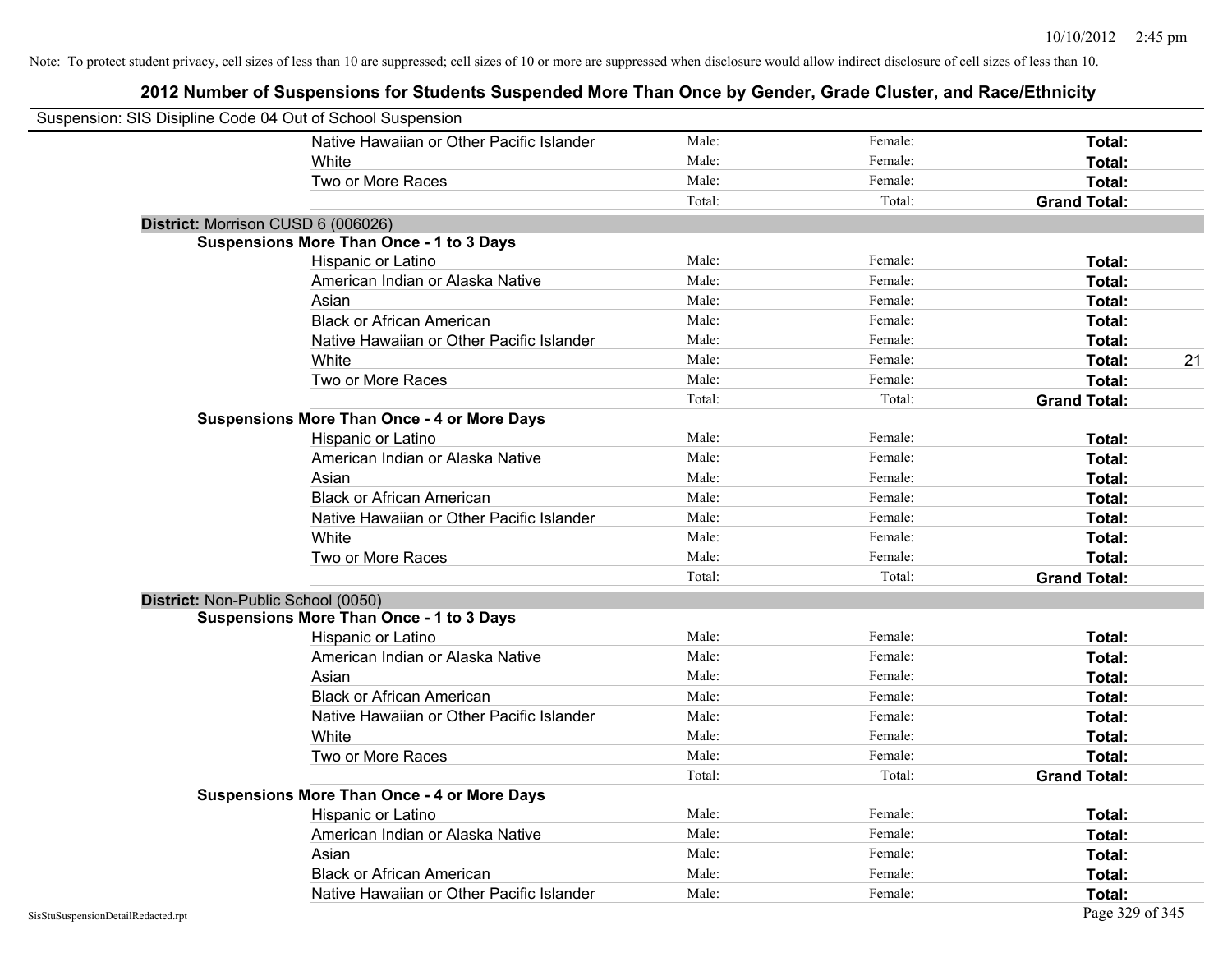| Suspension: SIS Disipline Code 04 Out of School Suspension |                                                      |        |         |                     |
|------------------------------------------------------------|------------------------------------------------------|--------|---------|---------------------|
|                                                            | White                                                | Male:  | Female: | Total:              |
|                                                            | Two or More Races                                    | Male:  | Female: | Total:              |
|                                                            |                                                      | Total: | Total:  | <b>Grand Total:</b> |
|                                                            | District: Prophetstown-Lyndon-Tampico CUSD3 (003026) |        |         |                     |
|                                                            | <b>Suspensions More Than Once - 1 to 3 Days</b>      |        |         |                     |
|                                                            | Hispanic or Latino                                   | Male:  | Female: | <b>Total:</b>       |
|                                                            | American Indian or Alaska Native                     | Male:  | Female: | Total:              |
|                                                            | Asian                                                | Male:  | Female: | Total:              |
|                                                            | <b>Black or African American</b>                     | Male:  | Female: | Total:              |
|                                                            | Native Hawaiian or Other Pacific Islander            | Male:  | Female: | Total:              |
|                                                            | White                                                | Male:  | Female: | 30<br>Total:        |
|                                                            | Two or More Races                                    | Male:  | Female: | Total:              |
|                                                            |                                                      | Total: | Total:  | <b>Grand Total:</b> |
|                                                            | <b>Suspensions More Than Once - 4 or More Days</b>   |        |         |                     |
|                                                            | Hispanic or Latino                                   | Male:  | Female: | Total:              |
|                                                            | American Indian or Alaska Native                     | Male:  | Female: | Total:              |
|                                                            | Asian                                                | Male:  | Female: | Total:              |
|                                                            | <b>Black or African American</b>                     | Male:  | Female: | <b>Total:</b>       |
|                                                            | Native Hawaiian or Other Pacific Islander            | Male:  | Female: | Total:              |
|                                                            | White                                                | Male:  | Female: | Total:              |
|                                                            | Two or More Races                                    | Male:  | Female: | Total:              |
|                                                            |                                                      | Total: | Total:  | <b>Grand Total:</b> |
|                                                            | District: River Bend CUSD 2 (002026)                 |        |         |                     |
|                                                            | <b>Suspensions More Than Once - 1 to 3 Days</b>      |        |         |                     |
|                                                            | Hispanic or Latino                                   | Male:  | Female: | <b>Total:</b>       |
|                                                            | American Indian or Alaska Native                     | Male:  | Female: | <b>Total:</b>       |
|                                                            | Asian                                                | Male:  | Female: | Total:              |
|                                                            | <b>Black or African American</b>                     | Male:  | Female: | Total:              |
|                                                            | Native Hawaiian or Other Pacific Islander            | Male:  | Female: | <b>Total:</b>       |
|                                                            | White                                                | Male:  | Female: | Total:              |
|                                                            | Two or More Races                                    | Male:  | Female: | Total:              |
|                                                            |                                                      | Total: | Total:  | <b>Grand Total:</b> |
|                                                            | <b>Suspensions More Than Once - 4 or More Days</b>   |        |         |                     |
|                                                            | Hispanic or Latino                                   | Male:  | Female: | Total:              |
|                                                            | American Indian or Alaska Native                     | Male:  | Female: | Total:              |
|                                                            | Asian                                                | Male:  | Female: | Total:              |
|                                                            | <b>Black or African American</b>                     | Male:  | Female: | Total:              |
|                                                            | Native Hawaiian or Other Pacific Islander            | Male:  | Female: | <b>Total:</b>       |
|                                                            | White                                                | Male:  | Female: | <b>Total:</b>       |
| SisStuSuspensionDetailRedacted.rpt                         |                                                      |        |         | Page 330 of 345     |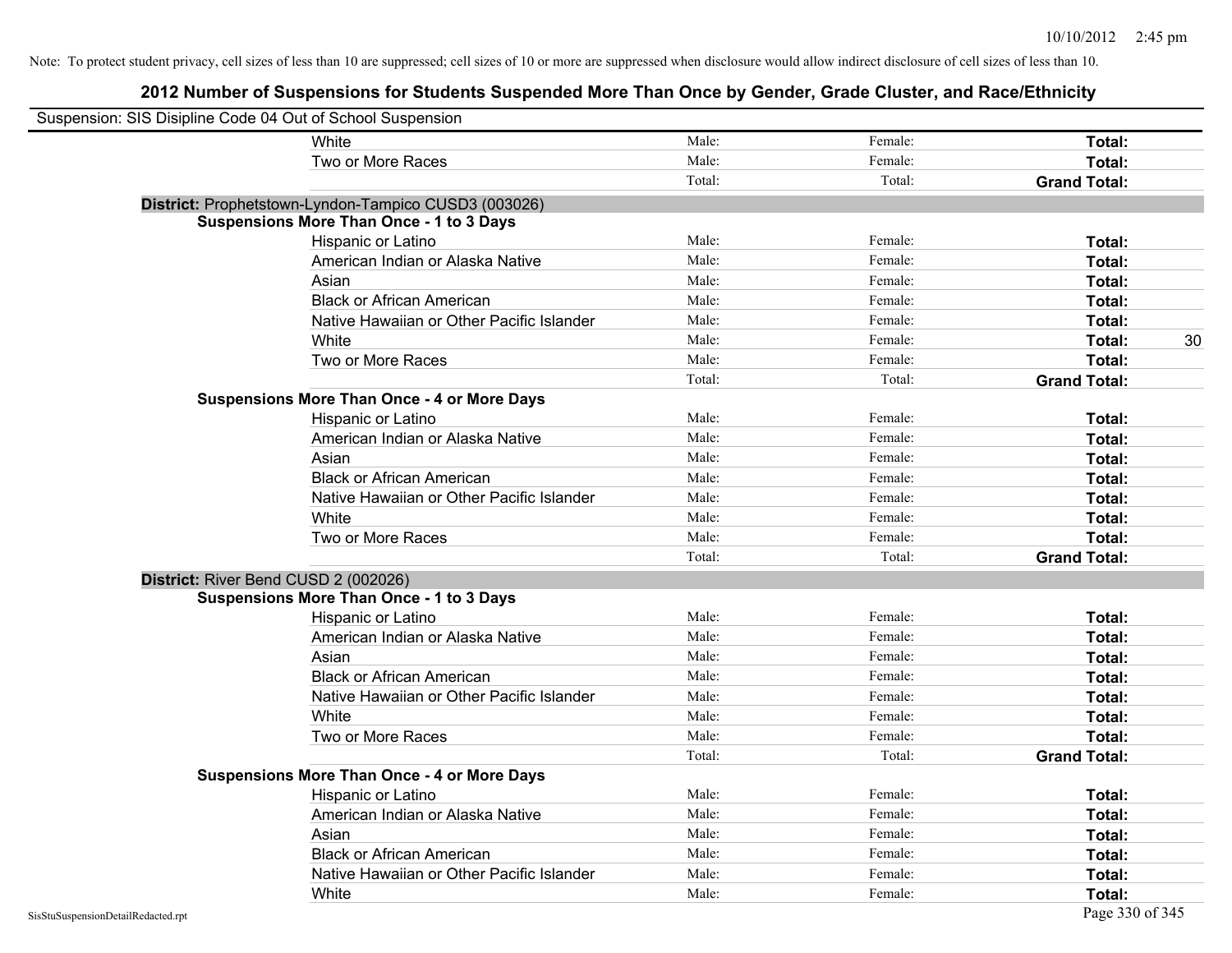| Suspension: SIS Disipline Code 04 Out of School Suspension |                                                    |        |         |                     |    |
|------------------------------------------------------------|----------------------------------------------------|--------|---------|---------------------|----|
|                                                            | Two or More Races                                  | Male:  | Female: | Total:              |    |
|                                                            |                                                    | Total: | Total:  | <b>Grand Total:</b> |    |
|                                                            | District: Riverdale SD 14 (014002)                 |        |         |                     |    |
|                                                            | <b>Suspensions More Than Once - 1 to 3 Days</b>    |        |         |                     |    |
|                                                            | Hispanic or Latino                                 | Male:  | Female: | Total:              |    |
|                                                            | American Indian or Alaska Native                   | Male:  | Female: | Total:              |    |
|                                                            | Asian                                              | Male:  | Female: | Total:              |    |
|                                                            | <b>Black or African American</b>                   | Male:  | Female: | Total:              |    |
|                                                            | Native Hawaiian or Other Pacific Islander          | Male:  | Female: | Total:              |    |
|                                                            | White                                              | Male:  | Female: | Total:              |    |
|                                                            | Two or More Races                                  | Male:  | Female: | Total:              |    |
|                                                            |                                                    | Total: | Total:  | <b>Grand Total:</b> |    |
|                                                            | District: Rock Falls ESD 13 (013002)               |        |         |                     |    |
|                                                            | <b>Suspensions More Than Once - 1 to 3 Days</b>    |        |         |                     |    |
|                                                            | Hispanic or Latino                                 | Male:  | Female: | Total:              |    |
|                                                            | American Indian or Alaska Native                   | Male:  | Female: | Total:              |    |
|                                                            | Asian                                              | Male:  | Female: | Total:              |    |
|                                                            | <b>Black or African American</b>                   | Male:  | Female: | Total:              |    |
|                                                            | Native Hawaiian or Other Pacific Islander          | Male:  | Female: | Total:              |    |
|                                                            | White                                              | Male:  | Female: | Total:              |    |
|                                                            | Two or More Races                                  | Male:  | Female: | Total:              |    |
|                                                            |                                                    | Total: | Total:  | <b>Grand Total:</b> | 10 |
|                                                            | <b>Suspensions More Than Once - 4 or More Days</b> |        |         |                     |    |
|                                                            | Hispanic or Latino                                 | Male:  | Female: | Total:              |    |
|                                                            | American Indian or Alaska Native                   | Male:  | Female: | Total:              |    |
|                                                            | Asian                                              | Male:  | Female: | Total:              |    |
|                                                            | <b>Black or African American</b>                   | Male:  | Female: | Total:              |    |
|                                                            | Native Hawaiian or Other Pacific Islander          | Male:  | Female: | Total:              |    |
|                                                            | White                                              | Male:  | Female: | Total:              |    |
|                                                            | Two or More Races                                  | Male:  | Female: | Total:              |    |
|                                                            |                                                    | Total: | Total:  | <b>Grand Total:</b> |    |
|                                                            | District: Rock Falls Twp HSD 301 (301017)          |        |         |                     |    |
|                                                            | <b>Suspensions More Than Once - 1 to 3 Days</b>    |        |         |                     |    |
|                                                            | Hispanic or Latino                                 | Male:  | Female: | Total:              | 23 |
|                                                            | American Indian or Alaska Native                   | Male:  | Female: | Total:              |    |
|                                                            | Asian                                              | Male:  | Female: | Total:              |    |
|                                                            | <b>Black or African American</b>                   | Male:  | Female: | Total:              |    |
|                                                            | Native Hawaiian or Other Pacific Islander          | Male:  | Female: | Total:              |    |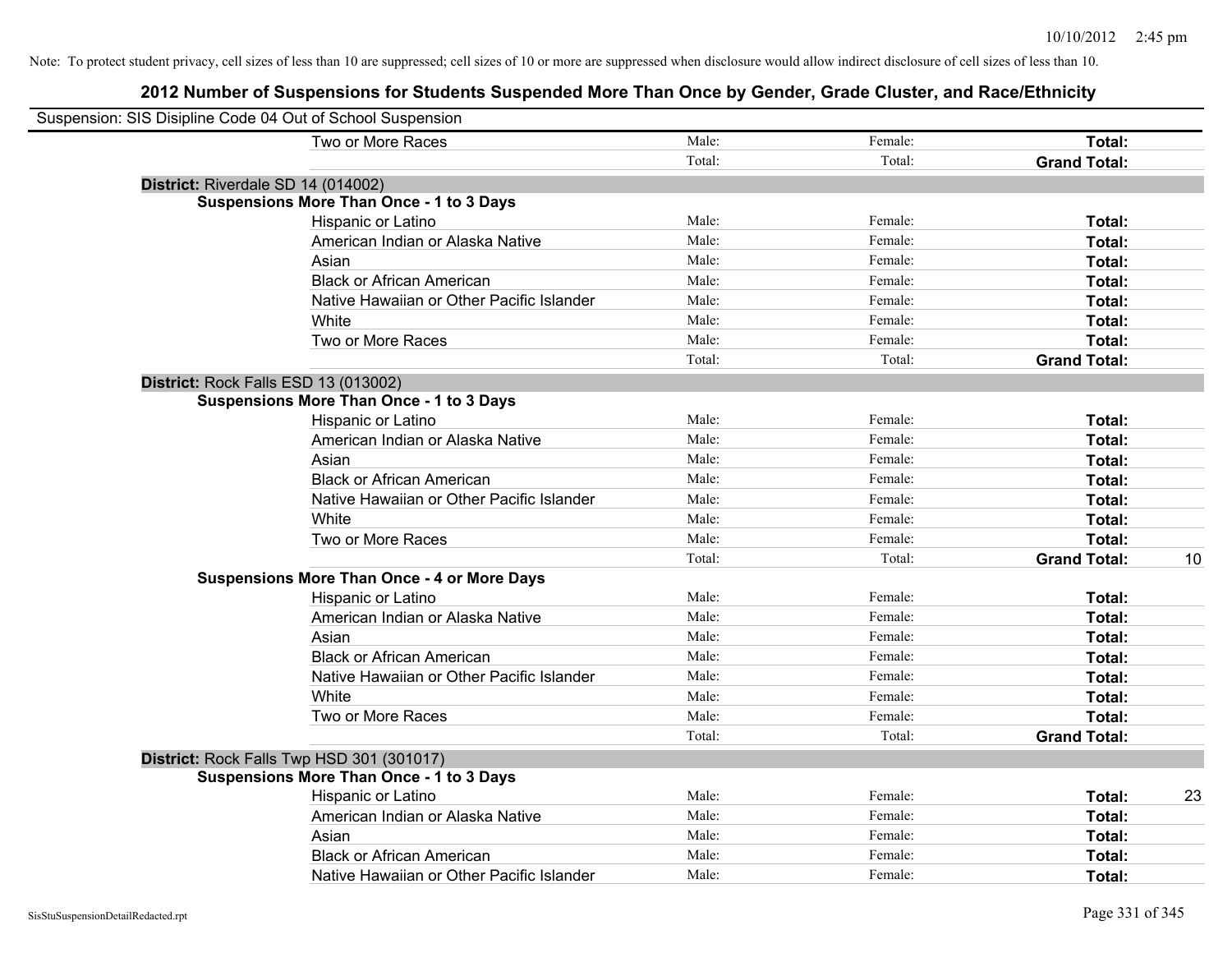| Suspension: SIS Disipline Code 04 Out of School Suspension |                                                    |        |    |         |    |                     |     |
|------------------------------------------------------------|----------------------------------------------------|--------|----|---------|----|---------------------|-----|
|                                                            | <b>White</b>                                       | Male:  | 56 | Female: | 14 | Total:              | 70  |
|                                                            | Two or More Races                                  | Male:  |    | Female: |    | <b>Total:</b>       |     |
|                                                            |                                                    | Total: | 74 | Total:  | 32 | <b>Grand Total:</b> | 106 |
|                                                            | <b>Suspensions More Than Once - 4 or More Days</b> |        |    |         |    |                     |     |
|                                                            | Hispanic or Latino                                 | Male:  |    | Female: |    | Total:              |     |
|                                                            | American Indian or Alaska Native                   | Male:  |    | Female: |    | <b>Total:</b>       |     |
|                                                            | Asian                                              | Male:  |    | Female: |    | <b>Total:</b>       |     |
|                                                            | <b>Black or African American</b>                   | Male:  |    | Female: |    | Total:              |     |
|                                                            | Native Hawaiian or Other Pacific Islander          | Male:  |    | Female: |    | <b>Total:</b>       |     |
|                                                            | White                                              | Male:  |    | Female: |    | <b>Total:</b>       | 13  |
|                                                            | Two or More Races                                  | Male:  |    | Female: |    | <b>Total:</b>       |     |
|                                                            |                                                    | Total: |    | Total:  |    | <b>Grand Total:</b> |     |
| District: Sterling CUSD 5 (005026)                         |                                                    |        |    |         |    |                     |     |
|                                                            | <b>Suspensions More Than Once - 1 to 3 Days</b>    |        |    |         |    |                     |     |
|                                                            | Hispanic or Latino                                 | Male:  | 33 | Female: | 12 | Total:              | 45  |
|                                                            | American Indian or Alaska Native                   | Male:  |    | Female: |    | Total:              |     |
|                                                            | Asian                                              | Male:  |    | Female: |    | <b>Total:</b>       |     |
|                                                            | <b>Black or African American</b>                   | Male:  |    | Female: |    | <b>Total:</b>       | 24  |
|                                                            | Native Hawaiian or Other Pacific Islander          | Male:  |    | Female: |    | <b>Total:</b>       |     |
|                                                            | White                                              | Male:  | 71 | Female: | 15 | <b>Total:</b>       | 86  |
|                                                            | Two or More Races                                  | Male:  |    | Female: |    | Total:              |     |
|                                                            |                                                    | Total: |    | Total:  |    | <b>Grand Total:</b> |     |
|                                                            | <b>Suspensions More Than Once - 4 or More Days</b> |        |    |         |    |                     |     |
|                                                            | Hispanic or Latino                                 | Male:  |    | Female: |    | Total:              | 15  |
|                                                            | American Indian or Alaska Native                   | Male:  |    | Female: |    | <b>Total:</b>       |     |
|                                                            | Asian                                              | Male:  |    | Female: |    | <b>Total:</b>       |     |
|                                                            | <b>Black or African American</b>                   | Male:  |    | Female: |    | <b>Total:</b>       | 14  |
|                                                            | Native Hawaiian or Other Pacific Islander          | Male:  |    | Female: |    | <b>Total:</b>       |     |
|                                                            | White                                              | Male:  |    | Female: |    | <b>Total:</b>       | 28  |
|                                                            | Two or More Races                                  | Male:  |    | Female: |    | Total:              |     |
|                                                            |                                                    | Total: |    | Total:  |    | <b>Grand Total:</b> |     |
|                                                            |                                                    |        |    |         |    |                     |     |
| Region: Will ROE (56)                                      |                                                    |        |    |         |    |                     |     |
| County: Non-Public School (000)                            |                                                    |        |    |         |    |                     |     |
| District: Will ROE (000000)                                |                                                    |        |    |         |    |                     |     |
|                                                            | <b>Suspensions More Than Once - 1 to 3 Days</b>    |        |    |         |    |                     |     |
|                                                            | Hispanic or Latino                                 | Male:  | 20 | Female: | 13 | Total:              | 33  |
|                                                            | American Indian or Alaska Native                   | Male:  |    | Female: |    | Total:              |     |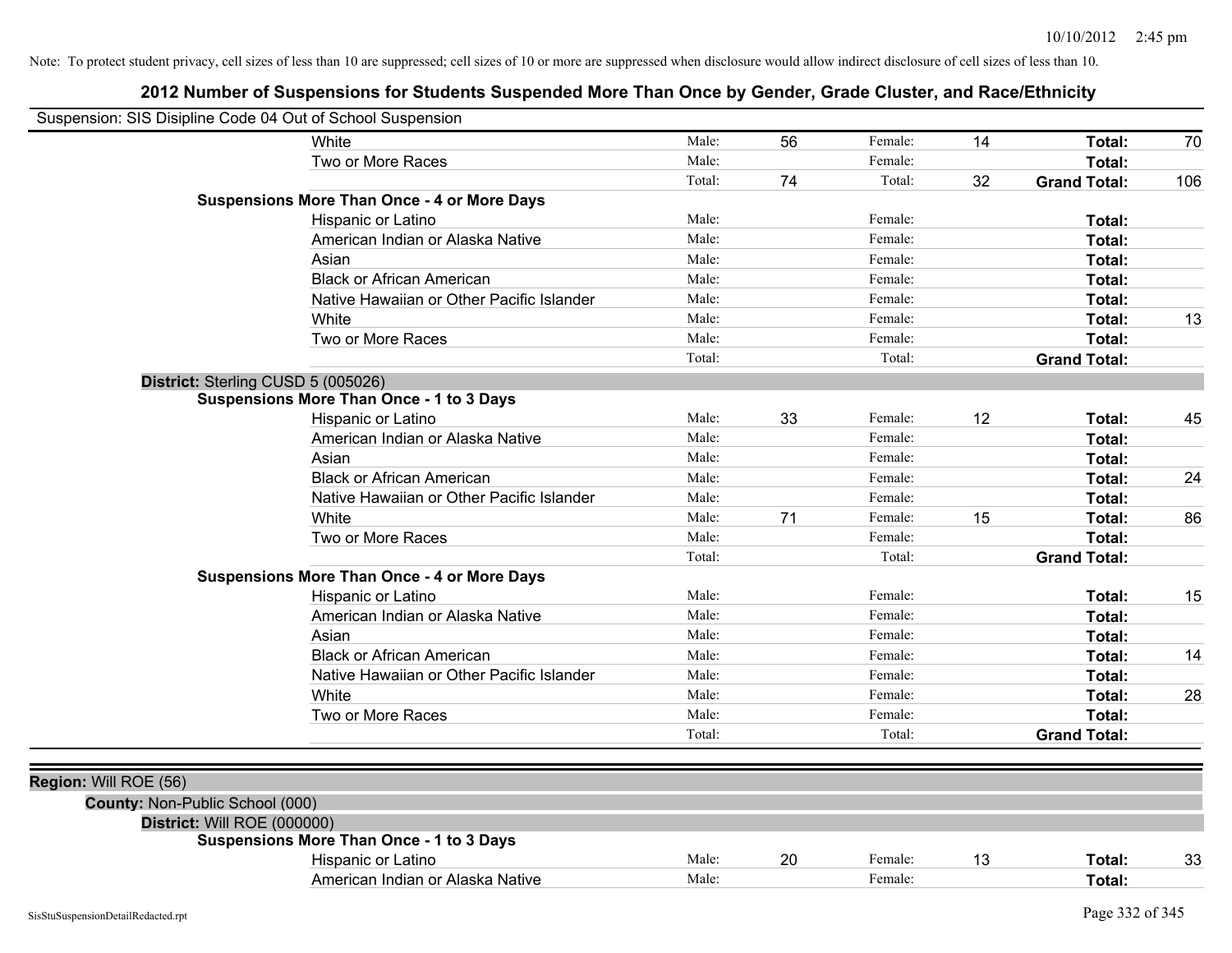|                                    | Suspension: SIS Disipline Code 04 Out of School Suspension |        |    |         |    |                     |    |
|------------------------------------|------------------------------------------------------------|--------|----|---------|----|---------------------|----|
|                                    | Asian                                                      | Male:  |    | Female: |    | Total:              |    |
|                                    | <b>Black or African American</b>                           | Male:  |    | Female: |    | Total:              | 70 |
|                                    | Native Hawaiian or Other Pacific Islander                  | Male:  |    | Female: |    | Total:              |    |
|                                    | White                                                      | Male:  |    | Female: |    | Total:              | 18 |
|                                    | Two or More Races                                          | Male:  |    | Female: |    | Total:              |    |
|                                    |                                                            | Total: |    | Total:  |    | <b>Grand Total:</b> |    |
|                                    | <b>Suspensions More Than Once - 4 or More Days</b>         |        |    |         |    |                     |    |
|                                    | Hispanic or Latino                                         | Male:  |    | Female: |    | Total:              | 12 |
|                                    | American Indian or Alaska Native                           | Male:  |    | Female: |    | Total:              |    |
|                                    | Asian                                                      | Male:  |    | Female: |    | Total:              |    |
|                                    | <b>Black or African American</b>                           | Male:  | 16 | Female: | 10 | Total:              | 26 |
|                                    | Native Hawaiian or Other Pacific Islander                  | Male:  |    | Female: |    | Total:              |    |
|                                    | White                                                      | Male:  |    | Female: |    | Total:              | 12 |
|                                    | Two or More Races                                          | Male:  |    | Female: |    | Total:              |    |
|                                    |                                                            | Total: |    | Total:  |    | <b>Grand Total:</b> |    |
| County: Will (099)                 |                                                            |        |    |         |    |                     |    |
|                                    | District: Beecher CUSD 200U (200U26)                       |        |    |         |    |                     |    |
|                                    | <b>Suspensions More Than Once - 1 to 3 Days</b>            |        |    |         |    |                     |    |
|                                    | Hispanic or Latino                                         | Male:  |    | Female: |    | Total:              |    |
|                                    | American Indian or Alaska Native                           | Male:  |    | Female: |    | Total:              |    |
|                                    | Asian                                                      | Male:  |    | Female: |    | Total:              |    |
|                                    | <b>Black or African American</b>                           | Male:  |    | Female: |    | Total:              |    |
|                                    | Native Hawaiian or Other Pacific Islander                  | Male:  |    | Female: |    | Total:              |    |
|                                    | White                                                      | Male:  |    | Female: |    | Total:              |    |
|                                    | Two or More Races                                          | Male:  |    | Female: |    | Total:              |    |
|                                    |                                                            | Total: |    | Total:  |    | <b>Grand Total:</b> | 10 |
|                                    | <b>Suspensions More Than Once - 4 or More Days</b>         |        |    |         |    |                     |    |
|                                    | Hispanic or Latino                                         | Male:  |    | Female: |    | Total:              |    |
|                                    | American Indian or Alaska Native                           | Male:  |    | Female: |    | Total:              |    |
|                                    | Asian                                                      | Male:  |    | Female: |    | Total:              |    |
|                                    | <b>Black or African American</b>                           | Male:  |    | Female: |    | Total:              |    |
|                                    | Native Hawaiian or Other Pacific Islander                  | Male:  |    | Female: |    | Total:              |    |
|                                    | White                                                      | Male:  |    | Female: |    | Total:              |    |
|                                    | Two or More Races                                          | Male:  |    | Female: |    | Total:              |    |
|                                    |                                                            | Total: |    | Total:  |    | <b>Grand Total:</b> |    |
|                                    | District: Channahon SD 17 (017002)                         |        |    |         |    |                     |    |
|                                    | <b>Suspensions More Than Once - 4 or More Days</b>         |        |    |         |    |                     |    |
|                                    | Hispanic or Latino                                         | Male:  |    | Female: |    | Total:              |    |
|                                    | American Indian or Alaska Native                           | Male:  |    | Female: |    | Total:              |    |
| SisStuSuspensionDetailRedacted.rpt |                                                            |        |    |         |    | Page 333 of 345     |    |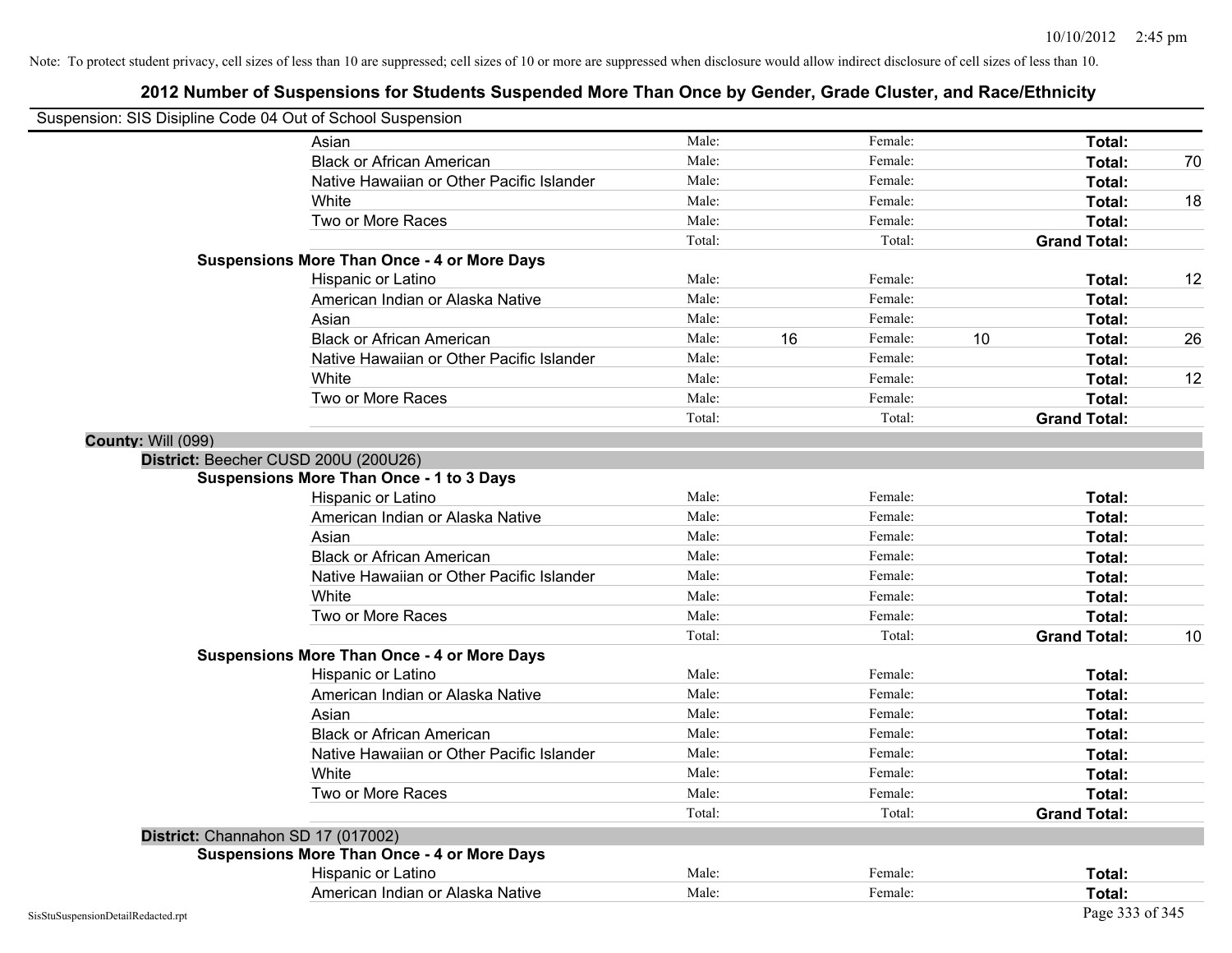|                                    | Suspension: SIS Disipline Code 04 Out of School Suspension |        |     |         |     |                     |     |
|------------------------------------|------------------------------------------------------------|--------|-----|---------|-----|---------------------|-----|
|                                    | Asian                                                      | Male:  |     | Female: |     | Total:              |     |
|                                    | <b>Black or African American</b>                           | Male:  |     | Female: |     | Total:              |     |
|                                    | Native Hawaiian or Other Pacific Islander                  | Male:  |     | Female: |     | Total:              |     |
|                                    | White                                                      | Male:  |     | Female: |     | Total:              |     |
|                                    | Two or More Races                                          | Male:  |     | Female: |     | Total:              |     |
|                                    |                                                            | Total: |     | Total:  |     | <b>Grand Total:</b> |     |
|                                    | District: Crete Monee CUSD 201U (201U26)                   |        |     |         |     |                     |     |
|                                    | <b>Suspensions More Than Once - 1 to 3 Days</b>            |        |     |         |     |                     |     |
|                                    | Hispanic or Latino                                         | Male:  | 30  | Female: | 42  | Total:              | 72  |
|                                    | American Indian or Alaska Native                           | Male:  |     | Female: |     | Total:              |     |
|                                    | Asian                                                      | Male:  |     | Female: |     | Total:              |     |
|                                    | <b>Black or African American</b>                           | Male:  | 636 | Female: | 316 | Total:              | 952 |
|                                    | Native Hawaiian or Other Pacific Islander                  | Male:  |     | Female: |     | Total:              |     |
|                                    | White                                                      | Male:  | 71  | Female: | 25  | Total:              | 96  |
|                                    | Two or More Races                                          | Male:  |     | Female: |     | Total:              | 27  |
|                                    |                                                            | Total: |     | Total:  |     | <b>Grand Total:</b> |     |
|                                    | <b>Suspensions More Than Once - 4 or More Days</b>         |        |     |         |     |                     |     |
|                                    | Hispanic or Latino                                         | Male:  |     | Female: |     | Total:              | 10  |
|                                    | American Indian or Alaska Native                           | Male:  |     | Female: |     | Total:              |     |
|                                    | Asian                                                      | Male:  |     | Female: |     | Total:              |     |
|                                    | <b>Black or African American</b>                           | Male:  | 98  | Female: | 48  | Total:              | 146 |
|                                    | Native Hawaiian or Other Pacific Islander                  | Male:  |     | Female: |     | Total:              |     |
|                                    | White                                                      | Male:  |     | Female: |     | Total:              | 11  |
|                                    | Two or More Races                                          | Male:  |     | Female: |     | Total:              |     |
|                                    |                                                            | Total: |     | Total:  |     | <b>Grand Total:</b> |     |
|                                    | District: Fairmont SD 89 (089002)                          |        |     |         |     |                     |     |
|                                    | <b>Suspensions More Than Once - 1 to 3 Days</b>            |        |     |         |     |                     |     |
|                                    | Hispanic or Latino                                         | Male:  |     | Female: |     | Total:              |     |
|                                    | American Indian or Alaska Native                           | Male:  |     | Female: |     | Total:              |     |
|                                    | Asian                                                      | Male:  |     | Female: |     | Total:              |     |
|                                    | <b>Black or African American</b>                           | Male:  |     | Female: |     | Total:              | 17  |
|                                    | Native Hawaiian or Other Pacific Islander                  | Male:  |     | Female: |     | Total:              |     |
|                                    | White                                                      | Male:  |     | Female: |     | Total:              |     |
|                                    | Two or More Races                                          | Male:  |     | Female: |     | Total:              |     |
|                                    |                                                            | Total: |     | Total:  |     | <b>Grand Total:</b> |     |
|                                    | <b>Suspensions More Than Once - 4 or More Days</b>         |        |     |         |     |                     |     |
|                                    | Hispanic or Latino                                         | Male:  |     | Female: |     | Total:              |     |
|                                    | American Indian or Alaska Native                           | Male:  |     | Female: |     | Total:              |     |
|                                    | Asian                                                      | Male:  |     | Female: |     | Total:              |     |
| SisStuSuspensionDetailRedacted.rpt |                                                            |        |     |         |     | Page 334 of 345     |     |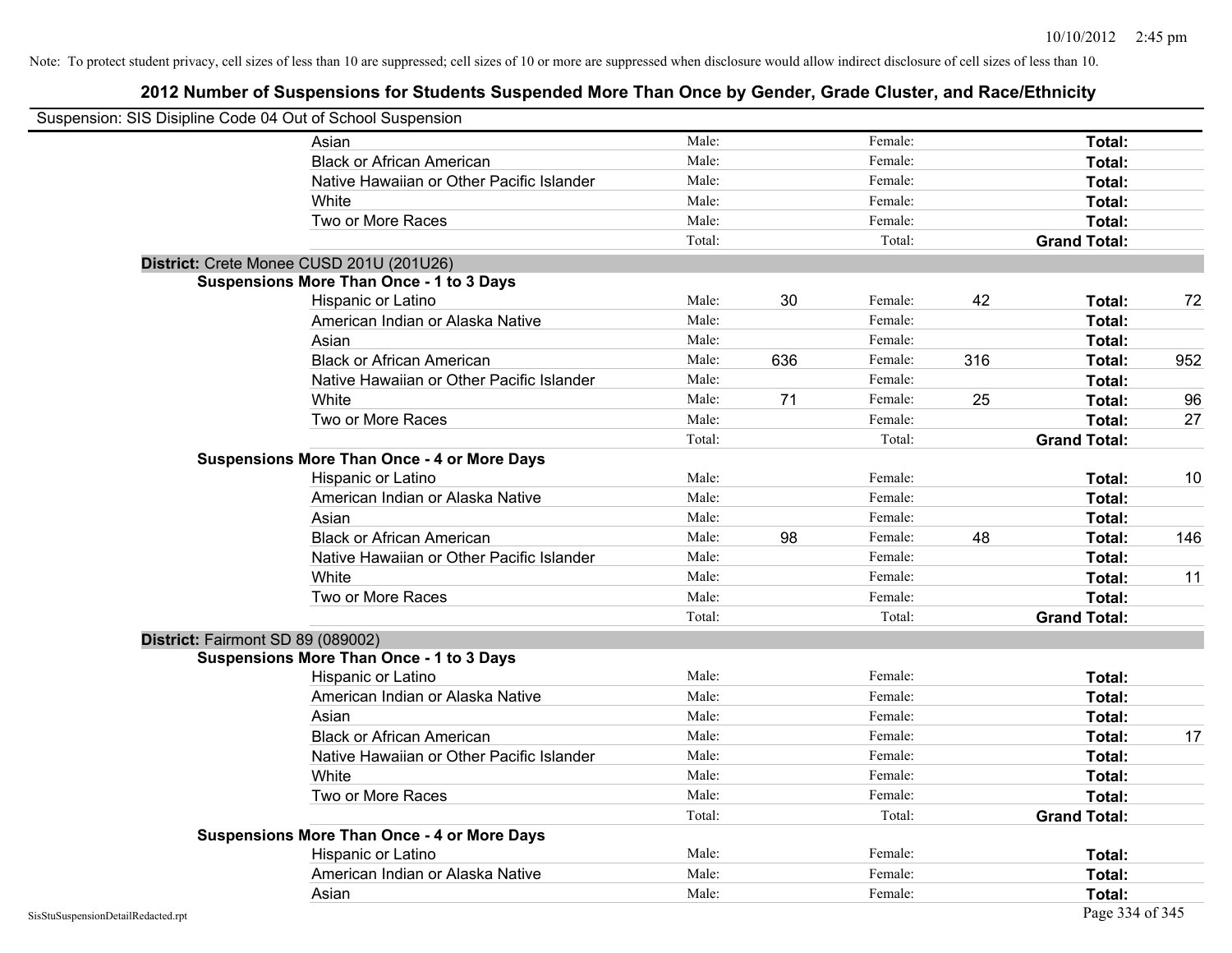| Suspension: SIS Disipline Code 04 Out of School Suspension |                                                    |        |         |                     |    |
|------------------------------------------------------------|----------------------------------------------------|--------|---------|---------------------|----|
|                                                            | <b>Black or African American</b>                   | Male:  | Female: | Total:              |    |
|                                                            | Native Hawaiian or Other Pacific Islander          | Male:  | Female: | Total:              |    |
|                                                            | White                                              | Male:  | Female: | Total:              |    |
|                                                            | Two or More Races                                  | Male:  | Female: | Total:              |    |
|                                                            |                                                    | Total: | Total:  | <b>Grand Total:</b> |    |
|                                                            | District: Frankfort CCSD 157C (157C04)             |        |         |                     |    |
|                                                            | <b>Suspensions More Than Once - 1 to 3 Days</b>    |        |         |                     |    |
|                                                            | Hispanic or Latino                                 | Male:  | Female: | Total:              |    |
|                                                            | American Indian or Alaska Native                   | Male:  | Female: | Total:              |    |
|                                                            | Asian                                              | Male:  | Female: | Total:              |    |
|                                                            | <b>Black or African American</b>                   | Male:  | Female: | Total:              |    |
|                                                            | Native Hawaiian or Other Pacific Islander          | Male:  | Female: | Total:              |    |
|                                                            | White                                              | Male:  | Female: | Total:              |    |
|                                                            | Two or More Races                                  | Male:  | Female: | Total:              |    |
|                                                            |                                                    | Total: | Total:  | <b>Grand Total:</b> | 13 |
|                                                            | <b>Suspensions More Than Once - 4 or More Days</b> |        |         |                     |    |
|                                                            | Hispanic or Latino                                 | Male:  | Female: | Total:              |    |
|                                                            | American Indian or Alaska Native                   | Male:  | Female: | Total:              |    |
|                                                            | Asian                                              | Male:  | Female: | Total:              |    |
|                                                            | <b>Black or African American</b>                   | Male:  | Female: | Total:              |    |
|                                                            | Native Hawaiian or Other Pacific Islander          | Male:  | Female: | Total:              |    |
|                                                            | White                                              | Male:  | Female: | Total:              |    |
|                                                            | Two or More Races                                  | Male:  | Female: | Total:              |    |
|                                                            |                                                    | Total: | Total:  | <b>Grand Total:</b> |    |
|                                                            | District: Homer CCSD 33C (033C04)                  |        |         |                     |    |
|                                                            | <b>Suspensions More Than Once - 1 to 3 Days</b>    |        |         |                     |    |
|                                                            | Hispanic or Latino                                 | Male:  | Female: | Total:              |    |
|                                                            | American Indian or Alaska Native                   | Male:  | Female: | Total:              |    |
|                                                            | Asian                                              | Male:  | Female: | Total:              |    |
|                                                            | <b>Black or African American</b>                   | Male:  | Female: | Total:              |    |
|                                                            | Native Hawaiian or Other Pacific Islander          | Male:  | Female: | Total:              |    |
|                                                            | White                                              | Male:  | Female: | Total:              | 11 |
|                                                            | Two or More Races                                  | Male:  | Female: | Total:              |    |
|                                                            |                                                    | Total: | Total:  | <b>Grand Total:</b> |    |
|                                                            | <b>Suspensions More Than Once - 4 or More Days</b> |        |         |                     |    |
|                                                            | Hispanic or Latino                                 | Male:  | Female: | Total:              |    |
|                                                            | American Indian or Alaska Native                   | Male:  | Female: | Total:              |    |
|                                                            | Asian                                              | Male:  | Female: | Total:              |    |
|                                                            | <b>Black or African American</b>                   | Male:  | Female: | Total:              |    |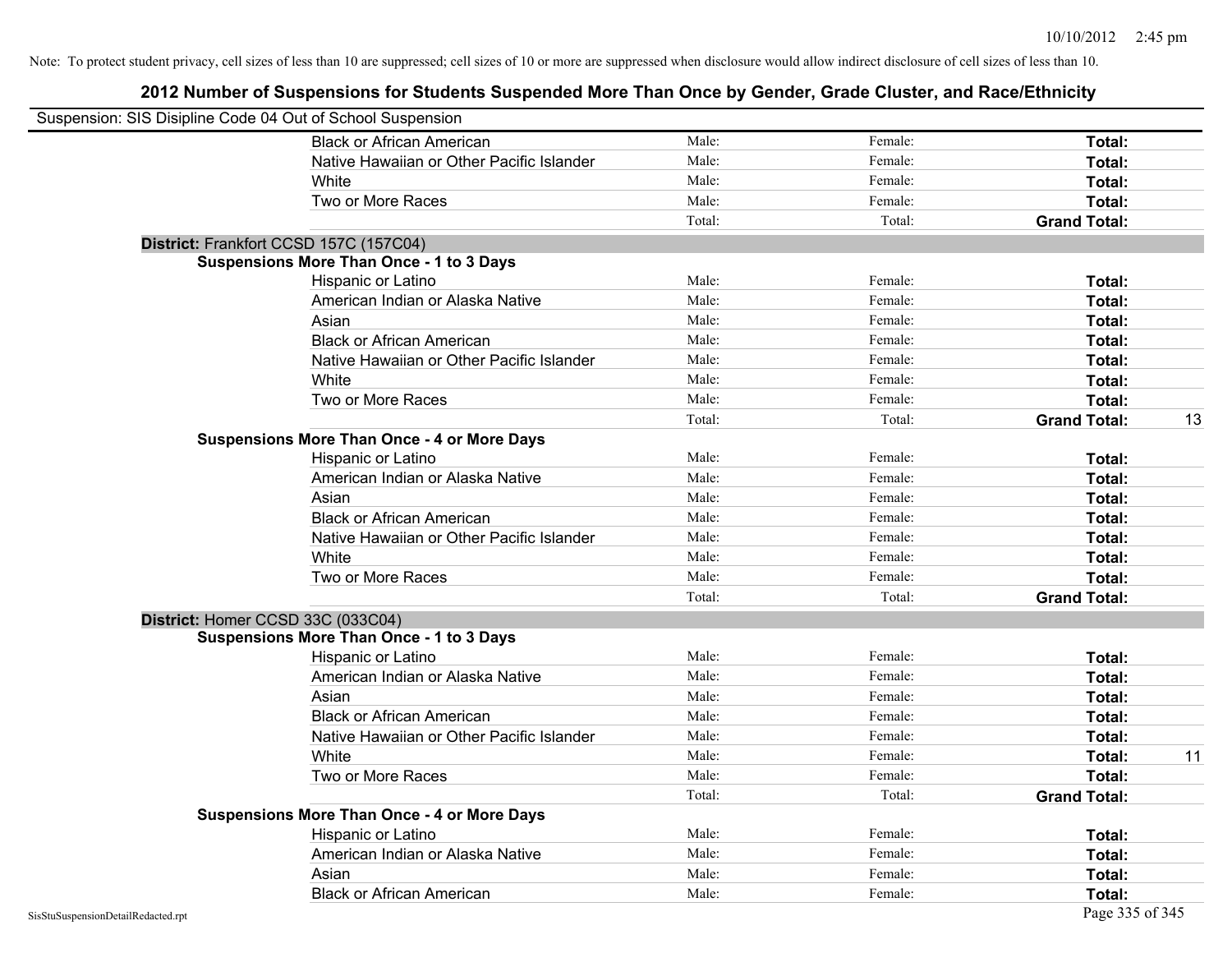|                                    | Suspension: SIS Disipline Code 04 Out of School Suspension |        |     |         |    |                     |     |
|------------------------------------|------------------------------------------------------------|--------|-----|---------|----|---------------------|-----|
|                                    | Native Hawaiian or Other Pacific Islander                  | Male:  |     | Female: |    | Total:              |     |
|                                    | White                                                      | Male:  |     | Female: |    | Total:              |     |
|                                    | Two or More Races                                          | Male:  |     | Female: |    | Total:              |     |
|                                    |                                                            | Total: |     | Total:  |    | <b>Grand Total:</b> |     |
|                                    | District: Joliet PSD 86 (086005)                           |        |     |         |    |                     |     |
|                                    | <b>Suspensions More Than Once - 1 to 3 Days</b>            |        |     |         |    |                     |     |
|                                    | Hispanic or Latino                                         | Male:  | 97  | Female: | 15 | Total:              | 112 |
|                                    | American Indian or Alaska Native                           | Male:  |     | Female: |    | Total:              |     |
|                                    | Asian                                                      | Male:  |     | Female: |    | Total:              |     |
|                                    | <b>Black or African American</b>                           | Male:  | 333 | Female: | 74 | Total:              | 407 |
|                                    | Native Hawaiian or Other Pacific Islander                  | Male:  |     | Female: |    | Total:              |     |
|                                    | White                                                      | Male:  | 94  | Female: | 23 | Total:              | 117 |
|                                    | Two or More Races                                          | Male:  | 25  | Female: | 13 | Total:              | 38  |
|                                    |                                                            | Total: |     | Total:  |    | <b>Grand Total:</b> |     |
|                                    | <b>Suspensions More Than Once - 4 or More Days</b>         |        |     |         |    |                     |     |
|                                    | Hispanic or Latino                                         | Male:  |     | Female: |    | Total:              | 26  |
|                                    | American Indian or Alaska Native                           | Male:  |     | Female: |    | Total:              |     |
|                                    | Asian                                                      | Male:  |     | Female: |    | Total:              |     |
|                                    | <b>Black or African American</b>                           | Male:  | 94  | Female: | 38 | Total:              | 132 |
|                                    | Native Hawaiian or Other Pacific Islander                  | Male:  |     | Female: |    | Total:              |     |
|                                    | White                                                      | Male:  |     | Female: |    | Total:              | 36  |
|                                    | Two or More Races                                          | Male:  |     | Female: |    | Total:              |     |
|                                    |                                                            | Total: |     | Total:  |    | <b>Grand Total:</b> |     |
|                                    | District: Joliet Twp HSD 204 (204017)                      |        |     |         |    |                     |     |
|                                    | <b>Suspensions More Than Once - 1 to 3 Days</b>            |        |     |         |    |                     |     |
|                                    | Hispanic or Latino                                         | Male:  | 161 | Female: | 65 | Total:              | 226 |
|                                    | American Indian or Alaska Native                           | Male:  |     | Female: |    | Total:              |     |
|                                    | Asian                                                      | Male:  |     | Female: |    | Total:              |     |
|                                    | <b>Black or African American</b>                           | Male:  | 238 | Female: | 98 | Total:              | 336 |
|                                    | Native Hawaiian or Other Pacific Islander                  | Male:  |     | Female: |    | Total:              |     |
|                                    | White                                                      | Male:  | 102 | Female: | 22 | Total:              | 124 |
|                                    | Two or More Races                                          | Male:  |     | Female: |    | Total:              | 33  |
|                                    |                                                            | Total: |     | Total:  |    | <b>Grand Total:</b> |     |
|                                    | <b>Suspensions More Than Once - 4 or More Days</b>         |        |     |         |    |                     |     |
|                                    | Hispanic or Latino                                         | Male:  | 48  | Female: | 24 | Total:              | 72  |
|                                    | American Indian or Alaska Native                           | Male:  |     | Female: |    | Total:              |     |
|                                    | Asian                                                      | Male:  |     | Female: |    | Total:              |     |
|                                    | <b>Black or African American</b>                           | Male:  | 50  | Female: | 25 | Total:              | 75  |
|                                    | Native Hawaiian or Other Pacific Islander                  | Male:  |     | Female: |    | Total:              |     |
| SisStuSuspensionDetailRedacted.rpt |                                                            |        |     |         |    | Page 336 of 345     |     |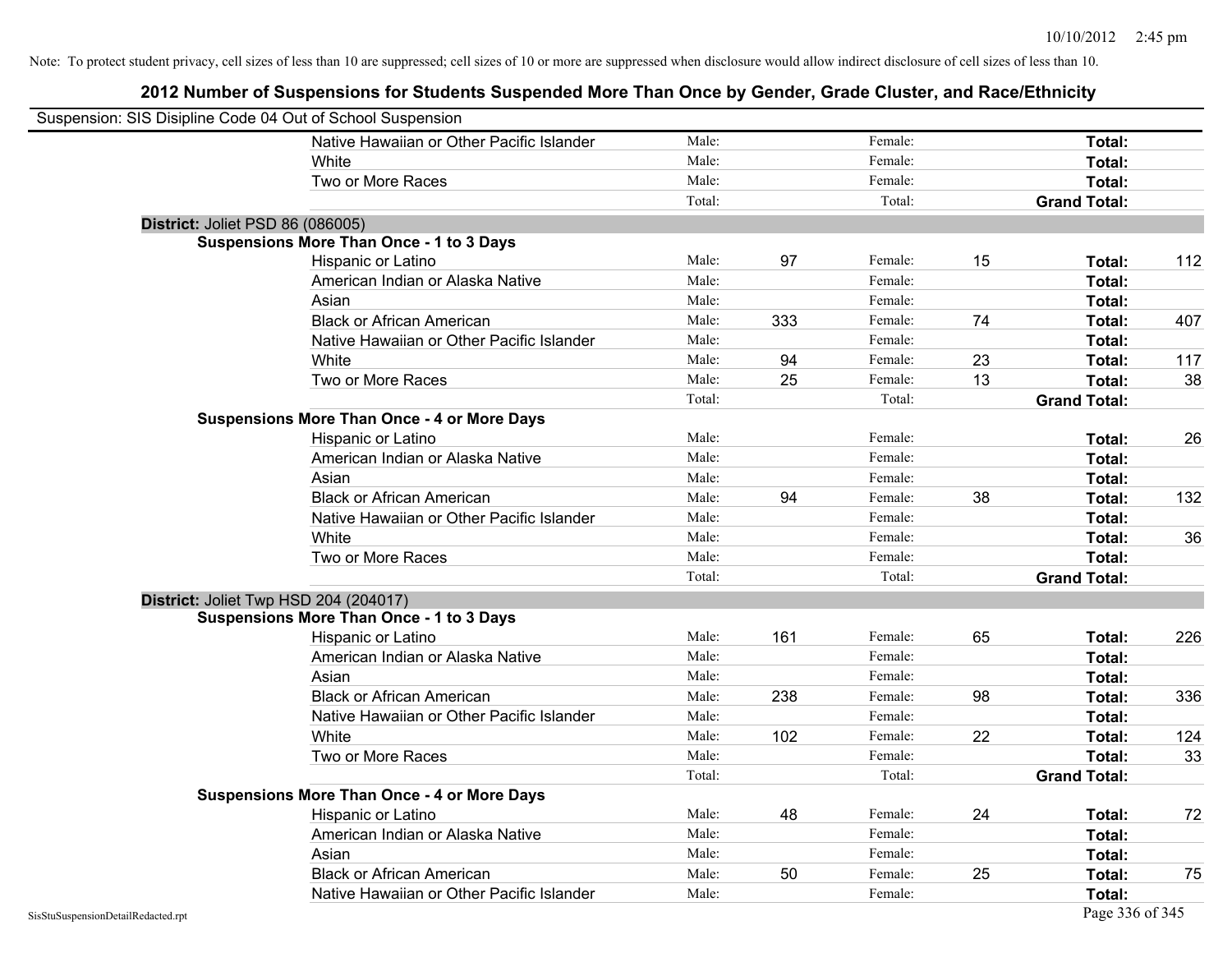| Suspension: SIS Disipline Code 04 Out of School Suspension |                                                    |        |    |         |    |                     |    |
|------------------------------------------------------------|----------------------------------------------------|--------|----|---------|----|---------------------|----|
|                                                            | White                                              | Male:  |    | Female: |    | Total:              | 26 |
|                                                            | Two or More Races                                  | Male:  |    | Female: |    | Total:              |    |
|                                                            |                                                    | Total: |    | Total:  |    | <b>Grand Total:</b> |    |
|                                                            | District: Laraway CCSD 70C (070C04)                |        |    |         |    |                     |    |
|                                                            | <b>Suspensions More Than Once - 1 to 3 Days</b>    |        |    |         |    |                     |    |
|                                                            | Hispanic or Latino                                 | Male:  |    | Female: |    | Total:              |    |
|                                                            | American Indian or Alaska Native                   | Male:  |    | Female: |    | Total:              |    |
|                                                            | Asian                                              | Male:  |    | Female: |    | Total:              |    |
|                                                            | <b>Black or African American</b>                   | Male:  |    | Female: |    | Total:              | 13 |
|                                                            | Native Hawaiian or Other Pacific Islander          | Male:  |    | Female: |    | Total:              |    |
|                                                            | White                                              | Male:  |    | Female: |    | Total:              |    |
|                                                            | Two or More Races                                  | Male:  |    | Female: |    | Total:              |    |
|                                                            |                                                    | Total: |    | Total:  |    | <b>Grand Total:</b> |    |
|                                                            | <b>Suspensions More Than Once - 4 or More Days</b> |        |    |         |    |                     |    |
|                                                            | Hispanic or Latino                                 | Male:  |    | Female: |    | Total:              |    |
|                                                            | American Indian or Alaska Native                   | Male:  |    | Female: |    | Total:              |    |
|                                                            | Asian                                              | Male:  |    | Female: |    | Total:              |    |
|                                                            | <b>Black or African American</b>                   | Male:  |    | Female: |    | Total:              |    |
|                                                            | Native Hawaiian or Other Pacific Islander          | Male:  |    | Female: |    | Total:              |    |
|                                                            | White                                              | Male:  |    | Female: |    | Total:              |    |
|                                                            | Two or More Races                                  | Male:  |    | Female: |    | Total:              |    |
|                                                            |                                                    | Total: |    | Total:  |    | <b>Grand Total:</b> |    |
|                                                            | District: Lincoln Way CHSD 210 (210016)            |        |    |         |    |                     |    |
|                                                            | <b>Suspensions More Than Once - 1 to 3 Days</b>    |        |    |         |    |                     |    |
|                                                            | Hispanic or Latino                                 | Male:  |    | Female: |    | Total:              |    |
|                                                            | American Indian or Alaska Native                   | Male:  |    | Female: |    | Total:              |    |
|                                                            | Asian                                              | Male:  |    | Female: |    | Total:              |    |
|                                                            | <b>Black or African American</b>                   | Male:  |    | Female: |    | Total:              |    |
|                                                            | Native Hawaiian or Other Pacific Islander          | Male:  |    | Female: |    | Total:              |    |
|                                                            | White                                              | Male:  | 41 | Female: | 20 | Total:              | 61 |
|                                                            | Two or More Races                                  | Male:  |    | Female: |    | Total:              |    |
|                                                            |                                                    | Total: |    | Total:  |    | <b>Grand Total:</b> |    |
|                                                            | <b>Suspensions More Than Once - 4 or More Days</b> |        |    |         |    |                     |    |
|                                                            | Hispanic or Latino                                 | Male:  |    | Female: |    | Total:              |    |
|                                                            | American Indian or Alaska Native                   | Male:  |    | Female: |    | Total:              |    |
|                                                            | Asian                                              | Male:  |    | Female: |    | Total:              |    |
|                                                            | <b>Black or African American</b>                   | Male:  |    | Female: |    | Total:              |    |
|                                                            | Native Hawaiian or Other Pacific Islander          | Male:  |    | Female: |    | Total:              |    |
|                                                            | White                                              | Male:  |    | Female: |    | Total:              | 32 |
| SisStuSuspensionDetailRedacted.rpt                         |                                                    |        |    |         |    | Page 337 of 345     |    |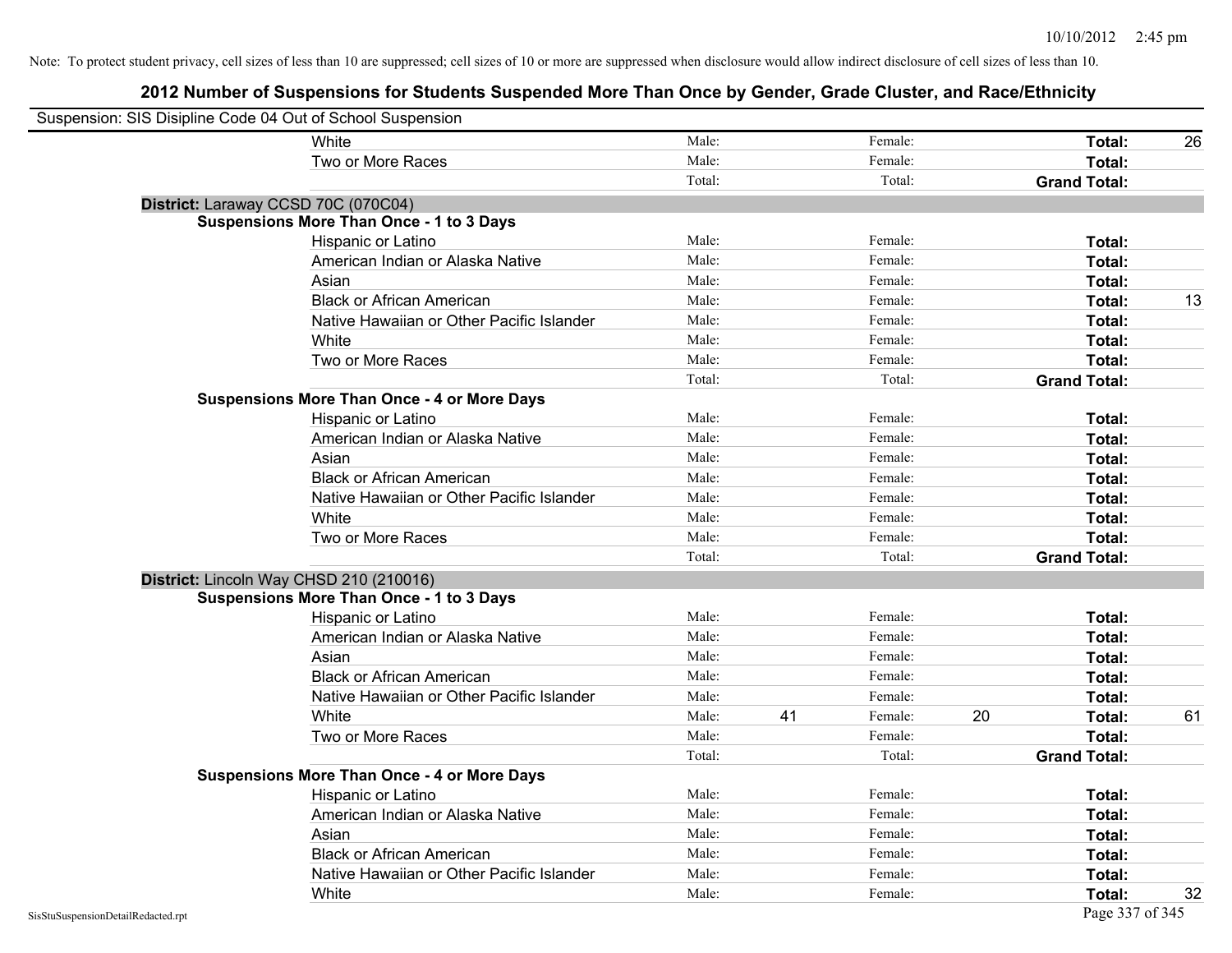| Suspension: SIS Disipline Code 04 Out of School Suspension |                                                     |        |     |         |    |                     |     |
|------------------------------------------------------------|-----------------------------------------------------|--------|-----|---------|----|---------------------|-----|
|                                                            | Two or More Races                                   | Male:  |     | Female: |    | Total:              |     |
|                                                            |                                                     | Total: |     | Total:  |    | <b>Grand Total:</b> |     |
|                                                            | District: Lincoln-Way Area Spec Ed JA Dist (843060) |        |     |         |    |                     |     |
|                                                            | <b>Suspensions More Than Once - 1 to 3 Days</b>     |        |     |         |    |                     |     |
|                                                            | Hispanic or Latino                                  | Male:  |     | Female: |    | Total:              |     |
|                                                            | American Indian or Alaska Native                    | Male:  |     | Female: |    | Total:              |     |
|                                                            | Asian                                               | Male:  |     | Female: |    | Total:              |     |
|                                                            | <b>Black or African American</b>                    | Male:  |     | Female: |    | Total:              |     |
|                                                            | Native Hawaiian or Other Pacific Islander           | Male:  |     | Female: |    | Total:              |     |
|                                                            | White                                               | Male:  |     | Female: |    | Total:              |     |
|                                                            | Two or More Races                                   | Male:  |     | Female: |    | Total:              |     |
|                                                            |                                                     | Total: |     | Total:  |    | <b>Grand Total:</b> |     |
|                                                            | District: Lockport SD 91 (091002)                   |        |     |         |    |                     |     |
|                                                            | <b>Suspensions More Than Once - 1 to 3 Days</b>     |        |     |         |    |                     |     |
|                                                            | Hispanic or Latino                                  | Male:  |     | Female: |    | Total:              |     |
|                                                            | American Indian or Alaska Native                    | Male:  |     | Female: |    | Total:              |     |
|                                                            | Asian                                               | Male:  |     | Female: |    | Total:              |     |
|                                                            | <b>Black or African American</b>                    | Male:  |     | Female: |    | Total:              |     |
|                                                            | Native Hawaiian or Other Pacific Islander           | Male:  |     | Female: |    | Total:              |     |
|                                                            | White                                               | Male:  |     | Female: |    | Total:              |     |
|                                                            | Two or More Races                                   | Male:  |     | Female: |    | Total:              |     |
|                                                            |                                                     | Total: |     | Total:  |    | <b>Grand Total:</b> |     |
|                                                            | District: Lockport Twp HSD 205 (205017)             |        |     |         |    |                     |     |
|                                                            | <b>Suspensions More Than Once - 1 to 3 Days</b>     |        |     |         |    |                     |     |
|                                                            | Hispanic or Latino                                  | Male:  | 56  | Female: | 18 | Total:              | 74  |
|                                                            | American Indian or Alaska Native                    | Male:  |     | Female: |    | Total:              |     |
|                                                            | Asian                                               | Male:  |     | Female: |    | Total:              |     |
|                                                            | <b>Black or African American</b>                    | Male:  | 55  | Female: | 38 | Total:              | 93  |
|                                                            | Native Hawaiian or Other Pacific Islander           | Male:  |     | Female: |    | Total:              |     |
|                                                            | White                                               | Male:  | 124 | Female: | 61 | Total:              | 185 |
|                                                            | Two or More Races                                   | Male:  |     | Female: |    | Total:              |     |
|                                                            |                                                     | Total: |     | Total:  |    | <b>Grand Total:</b> |     |
|                                                            | <b>Suspensions More Than Once - 4 or More Days</b>  |        |     |         |    |                     |     |
|                                                            | Hispanic or Latino                                  | Male:  |     | Female: |    | Total:              | 31  |
|                                                            | American Indian or Alaska Native                    | Male:  |     | Female: |    | Total:              |     |
|                                                            | Asian                                               | Male:  |     | Female: |    | Total:              |     |
|                                                            | <b>Black or African American</b>                    | Male:  | 23  | Female: | 13 | Total:              | 36  |
|                                                            | Native Hawaiian or Other Pacific Islander           | Male:  |     | Female: |    | Total:              |     |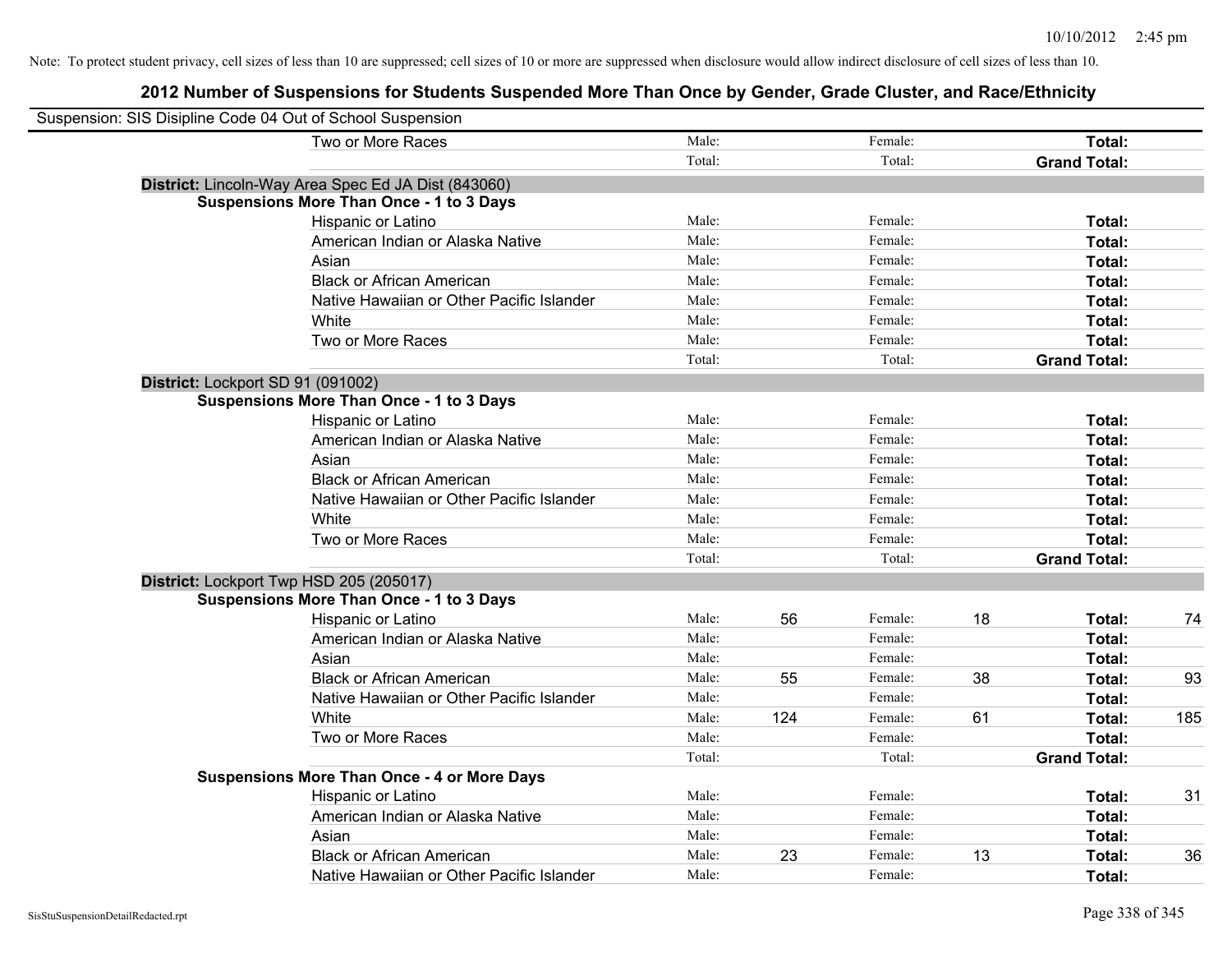| Suspension: SIS Disipline Code 04 Out of School Suspension |                                                    |        |         |                     |    |
|------------------------------------------------------------|----------------------------------------------------|--------|---------|---------------------|----|
|                                                            | White                                              | Male:  | Female: | Total:              | 30 |
|                                                            | Two or More Races                                  | Male:  | Female: | Total:              |    |
|                                                            |                                                    | Total: | Total:  | <b>Grand Total:</b> |    |
| District: Manhattan SD 114 (114002)                        |                                                    |        |         |                     |    |
|                                                            | <b>Suspensions More Than Once - 1 to 3 Days</b>    |        |         |                     |    |
|                                                            | Hispanic or Latino                                 | Male:  | Female: | Total:              |    |
|                                                            | American Indian or Alaska Native                   | Male:  | Female: | Total:              |    |
|                                                            | Asian                                              | Male:  | Female: | Total:              |    |
|                                                            | <b>Black or African American</b>                   | Male:  | Female: | Total:              |    |
|                                                            | Native Hawaiian or Other Pacific Islander          | Male:  | Female: | Total:              |    |
|                                                            | White                                              | Male:  | Female: | Total:              |    |
|                                                            | Two or More Races                                  | Male:  | Female: | Total:              |    |
|                                                            |                                                    | Total: | Total:  | <b>Grand Total:</b> |    |
| District: Mokena SD 159 (159002)                           |                                                    |        |         |                     |    |
|                                                            | <b>Suspensions More Than Once - 1 to 3 Days</b>    |        |         |                     |    |
|                                                            | Hispanic or Latino                                 | Male:  | Female: | Total:              |    |
|                                                            | American Indian or Alaska Native                   | Male:  | Female: | Total:              |    |
|                                                            | Asian                                              | Male:  | Female: | Total:              |    |
|                                                            | <b>Black or African American</b>                   | Male:  | Female: | Total:              |    |
|                                                            | Native Hawaiian or Other Pacific Islander          | Male:  | Female: | Total:              |    |
|                                                            | White                                              | Male:  | Female: | Total:              |    |
|                                                            | Two or More Races                                  | Male:  | Female: | Total:              |    |
|                                                            |                                                    | Total: | Total:  | <b>Grand Total:</b> |    |
| District: New Lenox SD 122 (122002)                        |                                                    |        |         |                     |    |
|                                                            | <b>Suspensions More Than Once - 1 to 3 Days</b>    |        |         |                     |    |
|                                                            | Hispanic or Latino                                 | Male:  | Female: | Total:              |    |
|                                                            | American Indian or Alaska Native                   | Male:  | Female: | Total:              |    |
|                                                            | Asian                                              | Male:  | Female: | Total:              |    |
|                                                            | <b>Black or African American</b>                   | Male:  | Female: | Total:              |    |
|                                                            | Native Hawaiian or Other Pacific Islander          | Male:  | Female: | Total:              |    |
|                                                            | White                                              | Male:  | Female: | Total:              | 25 |
|                                                            | Two or More Races                                  | Male:  | Female: | Total:              |    |
|                                                            |                                                    | Total: | Total:  | <b>Grand Total:</b> |    |
|                                                            | <b>Suspensions More Than Once - 4 or More Days</b> |        |         |                     |    |
|                                                            | Hispanic or Latino                                 | Male:  | Female: | Total:              |    |
|                                                            | American Indian or Alaska Native                   | Male:  | Female: | Total:              |    |
|                                                            | Asian                                              | Male:  | Female: | Total:              |    |
|                                                            | <b>Black or African American</b>                   | Male:  | Female: | Total:              |    |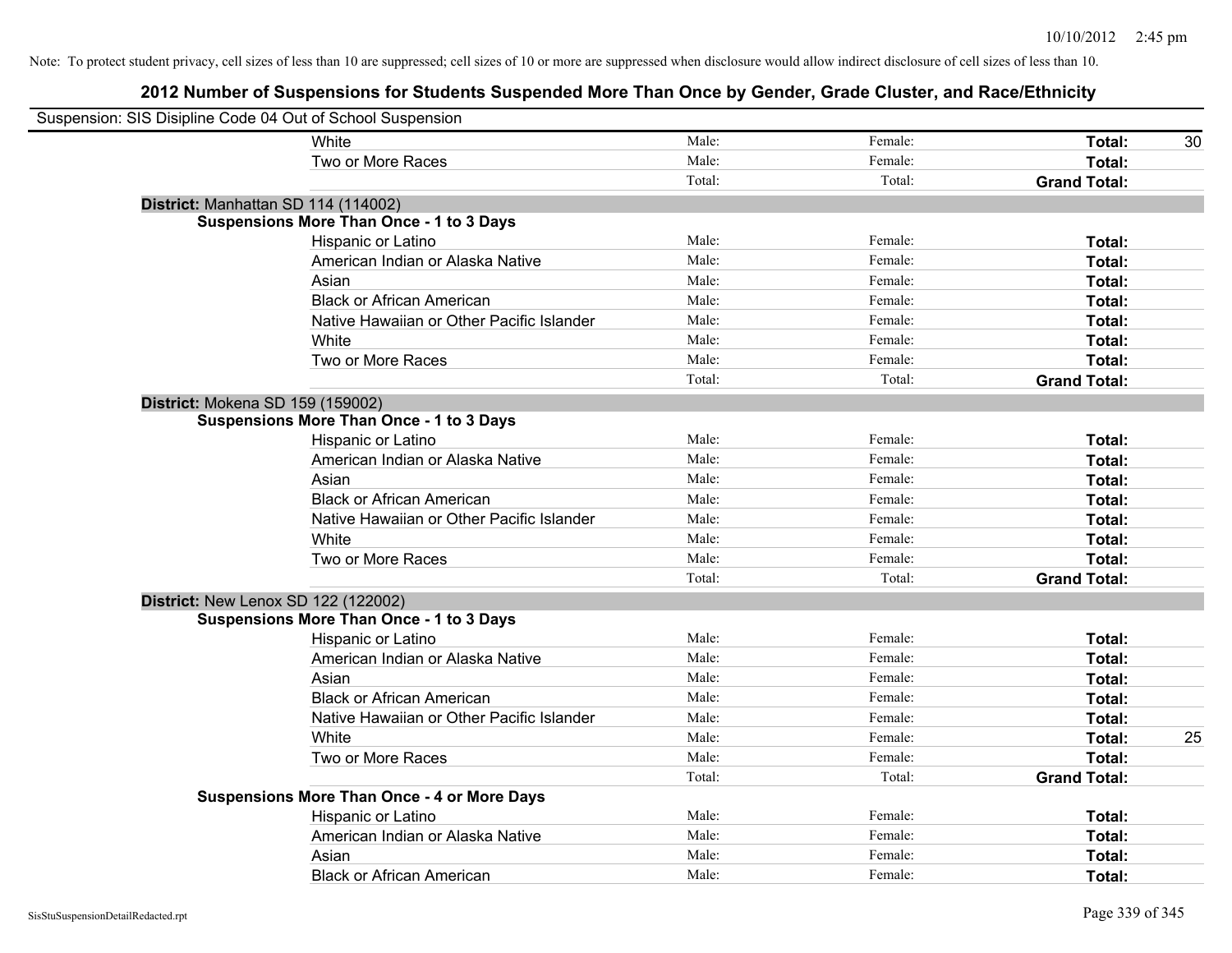| Suspension: SIS Disipline Code 04 Out of School Suspension |                                                    |        |     |         |    |                     |     |
|------------------------------------------------------------|----------------------------------------------------|--------|-----|---------|----|---------------------|-----|
|                                                            | Native Hawaiian or Other Pacific Islander          | Male:  |     | Female: |    | Total:              |     |
|                                                            | <b>White</b>                                       | Male:  |     | Female: |    | Total:              |     |
|                                                            | Two or More Races                                  | Male:  |     | Female: |    | Total:              |     |
|                                                            |                                                    | Total: |     | Total:  |    | <b>Grand Total:</b> |     |
| District: Non-Public School (077S)                         |                                                    |        |     |         |    |                     |     |
|                                                            | <b>Suspensions More Than Once - 1 to 3 Days</b>    |        |     |         |    |                     |     |
|                                                            | Hispanic or Latino                                 | Male:  |     | Female: |    | Total:              |     |
|                                                            | American Indian or Alaska Native                   | Male:  |     | Female: |    | Total:              |     |
|                                                            | Asian                                              | Male:  |     | Female: |    | Total:              |     |
|                                                            | <b>Black or African American</b>                   | Male:  |     | Female: |    | Total:              |     |
|                                                            | Native Hawaiian or Other Pacific Islander          | Male:  |     | Female: |    | Total:              |     |
|                                                            | White                                              | Male:  |     | Female: |    | Total:              |     |
|                                                            | Two or More Races                                  | Male:  |     | Female: |    | Total:              |     |
|                                                            |                                                    | Total: |     | Total:  |    | <b>Grand Total:</b> |     |
| District: Peotone CUSD 207U (207U26)                       |                                                    |        |     |         |    |                     |     |
|                                                            | <b>Suspensions More Than Once - 1 to 3 Days</b>    |        |     |         |    |                     |     |
|                                                            | Hispanic or Latino                                 | Male:  |     | Female: |    | Total:              |     |
|                                                            | American Indian or Alaska Native                   | Male:  |     | Female: |    | Total:              |     |
|                                                            | Asian                                              | Male:  |     | Female: |    | Total:              |     |
|                                                            | <b>Black or African American</b>                   | Male:  |     | Female: |    | Total:              |     |
|                                                            | Native Hawaiian or Other Pacific Islander          | Male:  |     | Female: |    | Total:              |     |
|                                                            | White                                              | Male:  | 41  | Female: | 18 | Total:              | 59  |
|                                                            | Two or More Races                                  | Male:  |     | Female: |    | Total:              |     |
|                                                            |                                                    | Total: |     | Total:  |    | <b>Grand Total:</b> |     |
|                                                            | <b>Suspensions More Than Once - 4 or More Days</b> |        |     |         |    |                     |     |
|                                                            | Hispanic or Latino                                 | Male:  |     | Female: |    | Total:              |     |
|                                                            | American Indian or Alaska Native                   | Male:  |     | Female: |    | Total:              |     |
|                                                            | Asian                                              | Male:  |     | Female: |    | Total:              |     |
|                                                            | <b>Black or African American</b>                   | Male:  |     | Female: |    | Total:              |     |
|                                                            | Native Hawaiian or Other Pacific Islander          | Male:  |     | Female: |    | Total:              |     |
|                                                            | White                                              | Male:  |     | Female: |    | Total:              |     |
|                                                            | Two or More Races                                  | Male:  |     | Female: |    | Total:              |     |
|                                                            |                                                    | Total: |     | Total:  |    | <b>Grand Total:</b> | 13  |
| District: Plainfield SD 202 (202022)                       |                                                    |        |     |         |    |                     |     |
|                                                            | <b>Suspensions More Than Once - 1 to 3 Days</b>    |        |     |         |    |                     |     |
|                                                            | Hispanic or Latino                                 | Male:  | 133 | Female: | 30 | Total:              | 163 |
|                                                            | American Indian or Alaska Native                   | Male:  |     | Female: |    | Total:              |     |
|                                                            | Asian                                              | Male:  |     | Female: |    | Total:              | 11  |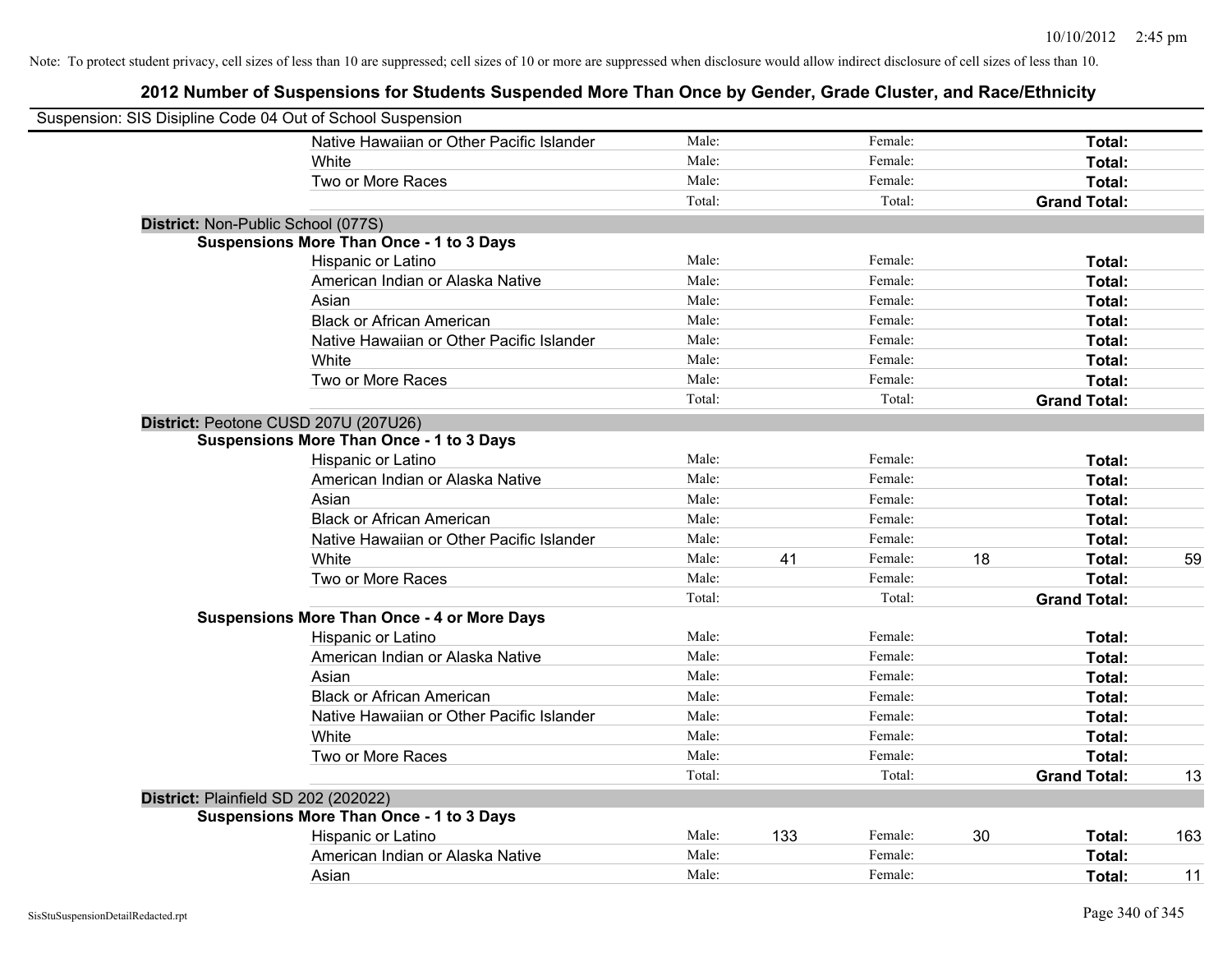| Suspension: SIS Disipline Code 04 Out of School Suspension |                                                    |        |     |         |    |                     |     |
|------------------------------------------------------------|----------------------------------------------------|--------|-----|---------|----|---------------------|-----|
|                                                            | <b>Black or African American</b>                   | Male:  | 93  | Female: | 21 | Total:              | 114 |
|                                                            | Native Hawaiian or Other Pacific Islander          | Male:  |     | Female: |    | Total:              |     |
|                                                            | White                                              | Male:  | 216 | Female: | 32 | Total:              | 248 |
|                                                            | Two or More Races                                  | Male:  |     | Female: |    | Total:              |     |
|                                                            |                                                    | Total: |     | Total:  |    | <b>Grand Total:</b> | 552 |
|                                                            | <b>Suspensions More Than Once - 4 or More Days</b> |        |     |         |    |                     |     |
|                                                            | Hispanic or Latino                                 | Male:  |     | Female: |    | Total:              | 14  |
|                                                            | American Indian or Alaska Native                   | Male:  |     | Female: |    | Total:              |     |
|                                                            | Asian                                              | Male:  |     | Female: |    | Total:              |     |
|                                                            | <b>Black or African American</b>                   | Male:  |     | Female: |    | Total:              | 16  |
|                                                            | Native Hawaiian or Other Pacific Islander          | Male:  |     | Female: |    | Total:              |     |
|                                                            | White                                              | Male:  |     | Female: |    | Total:              | 25  |
|                                                            | Two or More Races                                  | Male:  |     | Female: |    | Total:              |     |
|                                                            |                                                    | Total: |     | Total:  |    | <b>Grand Total:</b> |     |
|                                                            | District: Reed Custer CUSD 255U (255U26)           |        |     |         |    |                     |     |
|                                                            | <b>Suspensions More Than Once - 1 to 3 Days</b>    |        |     |         |    |                     |     |
|                                                            | Hispanic or Latino                                 | Male:  |     | Female: |    | Total:              | 19  |
|                                                            | American Indian or Alaska Native                   | Male:  |     | Female: |    | Total:              |     |
|                                                            | Asian                                              | Male:  |     | Female: |    | Total:              |     |
|                                                            | <b>Black or African American</b>                   | Male:  |     | Female: |    | Total:              |     |
|                                                            | Native Hawaiian or Other Pacific Islander          | Male:  |     | Female: |    | Total:              |     |
|                                                            | White                                              | Male:  | 132 | Female: | 54 | Total:              | 186 |
|                                                            | Two or More Races                                  | Male:  |     | Female: |    | Total:              |     |
|                                                            |                                                    | Total: |     | Total:  |    | <b>Grand Total:</b> |     |
|                                                            | <b>Suspensions More Than Once - 4 or More Days</b> |        |     |         |    |                     |     |
|                                                            | Hispanic or Latino                                 | Male:  |     | Female: |    | Total:              |     |
|                                                            | American Indian or Alaska Native                   | Male:  |     | Female: |    | Total:              |     |
|                                                            | Asian                                              | Male:  |     | Female: |    | Total:              |     |
|                                                            | <b>Black or African American</b>                   | Male:  |     | Female: |    | Total:              |     |
|                                                            | Native Hawaiian or Other Pacific Islander          | Male:  |     | Female: |    | Total:              |     |
|                                                            | White                                              | Male:  |     | Female: |    | Total:              |     |
|                                                            | Two or More Races                                  | Male:  |     | Female: |    | Total:              |     |
|                                                            |                                                    | Total: |     | Total:  |    | <b>Grand Total:</b> |     |
|                                                            | District: Richland GSD 88A (088A02)                |        |     |         |    |                     |     |
|                                                            | <b>Suspensions More Than Once - 1 to 3 Days</b>    |        |     |         |    |                     |     |
|                                                            | Hispanic or Latino                                 | Male:  |     | Female: |    | Total:              | 19  |
|                                                            | American Indian or Alaska Native                   | Male:  |     | Female: |    | Total:              |     |
|                                                            | Asian                                              | Male:  |     | Female: |    | Total:              |     |
|                                                            | <b>Black or African American</b>                   | Male:  |     | Female: |    | Total:              | 31  |
| SisStuSuspensionDetailRedacted.rpt                         |                                                    |        |     |         |    | Page 341 of 345     |     |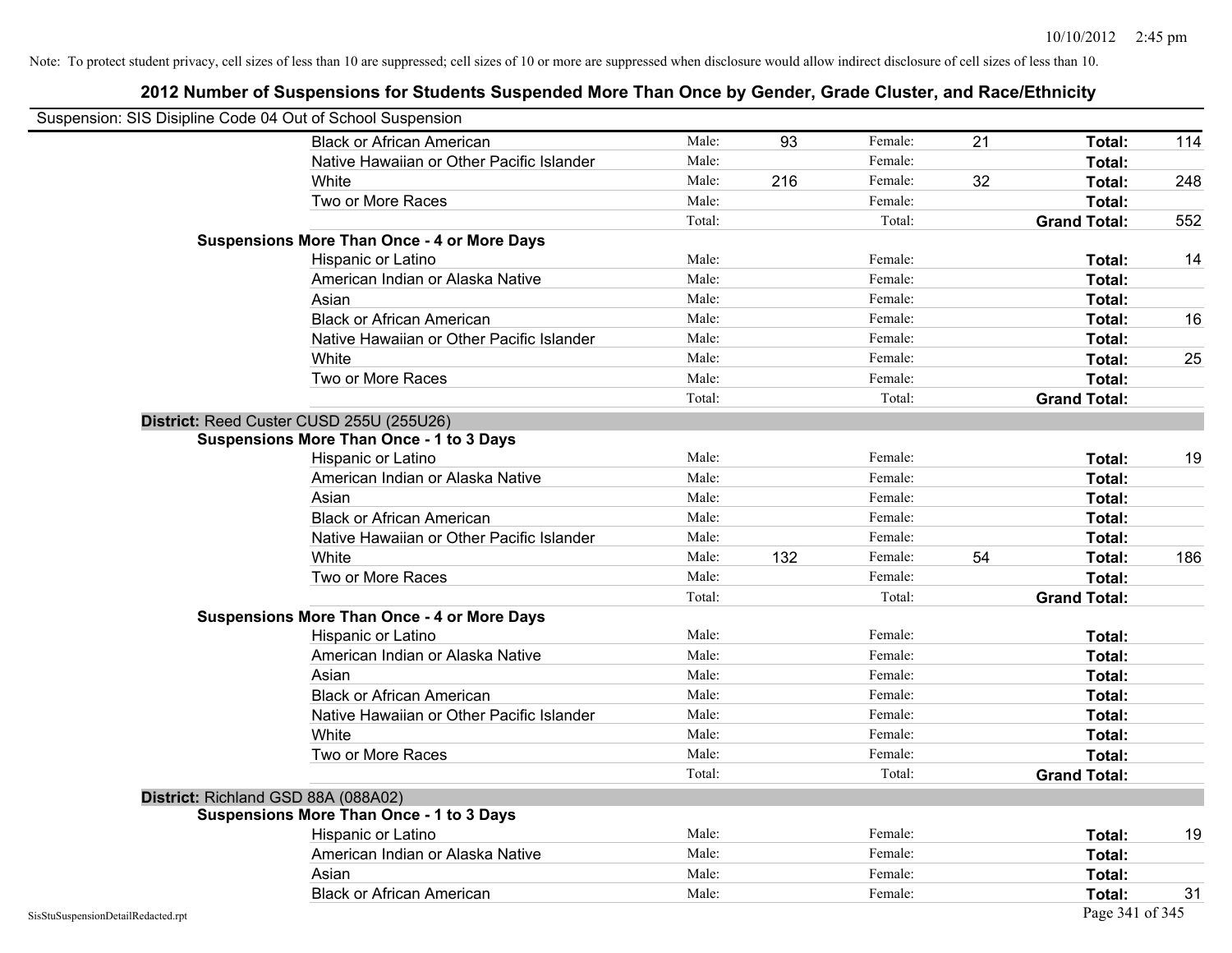| Suspension: SIS Disipline Code 04 Out of School Suspension |        |         |                     |    |
|------------------------------------------------------------|--------|---------|---------------------|----|
| Native Hawaiian or Other Pacific Islander                  | Male:  | Female: | Total:              |    |
| White                                                      | Male:  | Female: | Total:              | 18 |
| Two or More Races                                          | Male:  | Female: | Total:              |    |
|                                                            | Total: | Total:  | <b>Grand Total:</b> |    |
| <b>Suspensions More Than Once - 4 or More Days</b>         |        |         |                     |    |
| Hispanic or Latino                                         | Male:  | Female: | Total:              |    |
| American Indian or Alaska Native                           | Male:  | Female: | Total:              |    |
| Asian                                                      | Male:  | Female: | Total:              |    |
| <b>Black or African American</b>                           | Male:  | Female: | Total:              |    |
| Native Hawaiian or Other Pacific Islander                  | Male:  | Female: | Total:              |    |
| White                                                      | Male:  | Female: | Total:              |    |
| Two or More Races                                          | Male:  | Female: | Total:              |    |
|                                                            | Total: | Total:  | <b>Grand Total:</b> |    |
| District: Rockdale SD 84 (084002)                          |        |         |                     |    |
| <b>Suspensions More Than Once - 1 to 3 Days</b>            |        |         |                     |    |
| Hispanic or Latino                                         | Male:  | Female: | Total:              |    |
| American Indian or Alaska Native                           | Male:  | Female: | Total:              |    |
| Asian                                                      | Male:  | Female: | Total:              |    |
| <b>Black or African American</b>                           | Male:  | Female: | Total:              |    |
| Native Hawaiian or Other Pacific Islander                  | Male:  | Female: | Total:              |    |
| White                                                      | Male:  | Female: | Total:              |    |
| Two or More Races                                          | Male:  | Female: | Total:              |    |
|                                                            | Total: | Total:  | <b>Grand Total:</b> |    |
| District: S Will Co Coop for Spec Ed (255U61)              |        |         |                     |    |
| <b>Suspensions More Than Once - 1 to 3 Days</b>            |        |         |                     |    |
| Hispanic or Latino                                         | Male:  | Female: | Total:              |    |
| American Indian or Alaska Native                           | Male:  | Female: | Total:              |    |
| Asian                                                      | Male:  | Female: | Total:              |    |
| <b>Black or African American</b>                           | Male:  | Female: | Total:              |    |
| Native Hawaiian or Other Pacific Islander                  | Male:  | Female: | Total:              |    |
| White                                                      | Male:  | Female: | Total:              | 20 |
| Two or More Races                                          | Male:  | Female: | Total:              |    |
|                                                            | Total: | Total:  | <b>Grand Total:</b> |    |
| District: Summit Hill SD 161 (161002)                      |        |         |                     |    |
| <b>Suspensions More Than Once - 1 to 3 Days</b>            |        |         |                     |    |
| Hispanic or Latino                                         | Male:  | Female: | Total:              |    |
| American Indian or Alaska Native                           | Male:  | Female: | Total:              |    |
| Asian                                                      | Male:  | Female: | Total:              |    |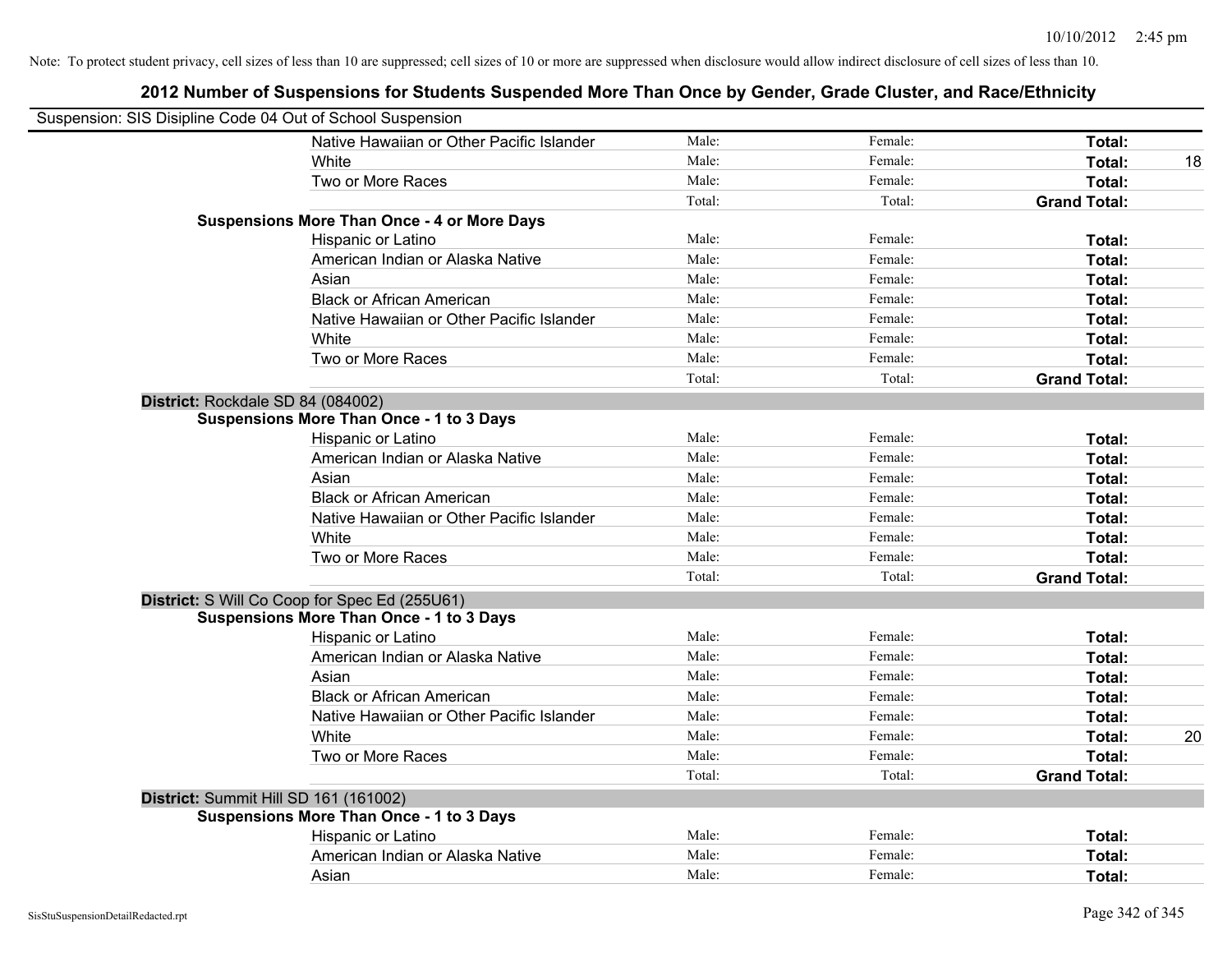|                                    | Suspension: SIS Disipline Code 04 Out of School Suspension |        |    |         |    |                     |    |
|------------------------------------|------------------------------------------------------------|--------|----|---------|----|---------------------|----|
|                                    | <b>Black or African American</b>                           | Male:  |    | Female: |    | <b>Total:</b>       |    |
|                                    | Native Hawaiian or Other Pacific Islander                  | Male:  |    | Female: |    | Total:              |    |
|                                    | White                                                      | Male:  |    | Female: |    | Total:              |    |
|                                    | Two or More Races                                          | Male:  |    | Female: |    | Total:              |    |
|                                    |                                                            | Total: |    | Total:  |    | <b>Grand Total:</b> |    |
|                                    | <b>District: Taft SD 90 (090002)</b>                       |        |    |         |    |                     |    |
|                                    | <b>Suspensions More Than Once - 1 to 3 Days</b>            |        |    |         |    |                     |    |
|                                    | Hispanic or Latino                                         | Male:  |    | Female: |    | Total:              |    |
|                                    | American Indian or Alaska Native                           | Male:  |    | Female: |    | Total:              |    |
|                                    | Asian                                                      | Male:  |    | Female: |    | Total:              |    |
|                                    | <b>Black or African American</b>                           | Male:  |    | Female: |    | Total:              |    |
|                                    | Native Hawaiian or Other Pacific Islander                  | Male:  |    | Female: |    | Total:              |    |
|                                    | White                                                      | Male:  |    | Female: |    | Total:              | 28 |
|                                    | Two or More Races                                          | Male:  |    | Female: |    | Total:              |    |
|                                    |                                                            | Total: |    | Total:  |    | <b>Grand Total:</b> |    |
|                                    | <b>Suspensions More Than Once - 4 or More Days</b>         |        |    |         |    |                     |    |
|                                    | Hispanic or Latino                                         | Male:  |    | Female: |    | Total:              |    |
|                                    | American Indian or Alaska Native                           | Male:  |    | Female: |    | Total:              |    |
|                                    | Asian                                                      | Male:  |    | Female: |    | Total:              |    |
|                                    | <b>Black or African American</b>                           | Male:  |    | Female: |    | Total:              |    |
|                                    | Native Hawaiian or Other Pacific Islander                  | Male:  |    | Female: |    | Total:              |    |
|                                    | White                                                      | Male:  |    | Female: |    | Total:              |    |
|                                    | Two or More Races                                          | Male:  |    | Female: |    | Total:              |    |
|                                    |                                                            | Total: |    | Total:  |    | <b>Grand Total:</b> |    |
|                                    | District: Troy CCSD 30C (030C04)                           |        |    |         |    |                     |    |
|                                    | <b>Suspensions More Than Once - 1 to 3 Days</b>            |        |    |         |    |                     |    |
|                                    | Hispanic or Latino                                         | Male:  |    | Female: |    | Total:              | 14 |
|                                    | American Indian or Alaska Native                           | Male:  |    | Female: |    | Total:              |    |
|                                    | Asian                                                      | Male:  |    | Female: |    | Total:              |    |
|                                    | <b>Black or African American</b>                           | Male:  | 15 | Female: | 10 | Total:              | 25 |
|                                    | Native Hawaiian or Other Pacific Islander                  | Male:  |    | Female: |    | Total:              |    |
|                                    | White                                                      | Male:  |    | Female: |    | Total:              | 26 |
|                                    | Two or More Races                                          | Male:  |    | Female: |    | Total:              |    |
|                                    |                                                            | Total: |    | Total:  |    | <b>Grand Total:</b> |    |
|                                    | <b>Suspensions More Than Once - 4 or More Days</b>         |        |    |         |    |                     |    |
|                                    | Hispanic or Latino                                         | Male:  |    | Female: |    | Total:              |    |
|                                    | American Indian or Alaska Native                           | Male:  |    | Female: |    | Total:              |    |
|                                    | Asian                                                      | Male:  |    | Female: |    | Total:              |    |
|                                    | <b>Black or African American</b>                           | Male:  |    | Female: |    | Total:              |    |
| SisStuSuspensionDetailRedacted.rpt |                                                            |        |    |         |    | Page 343 of 345     |    |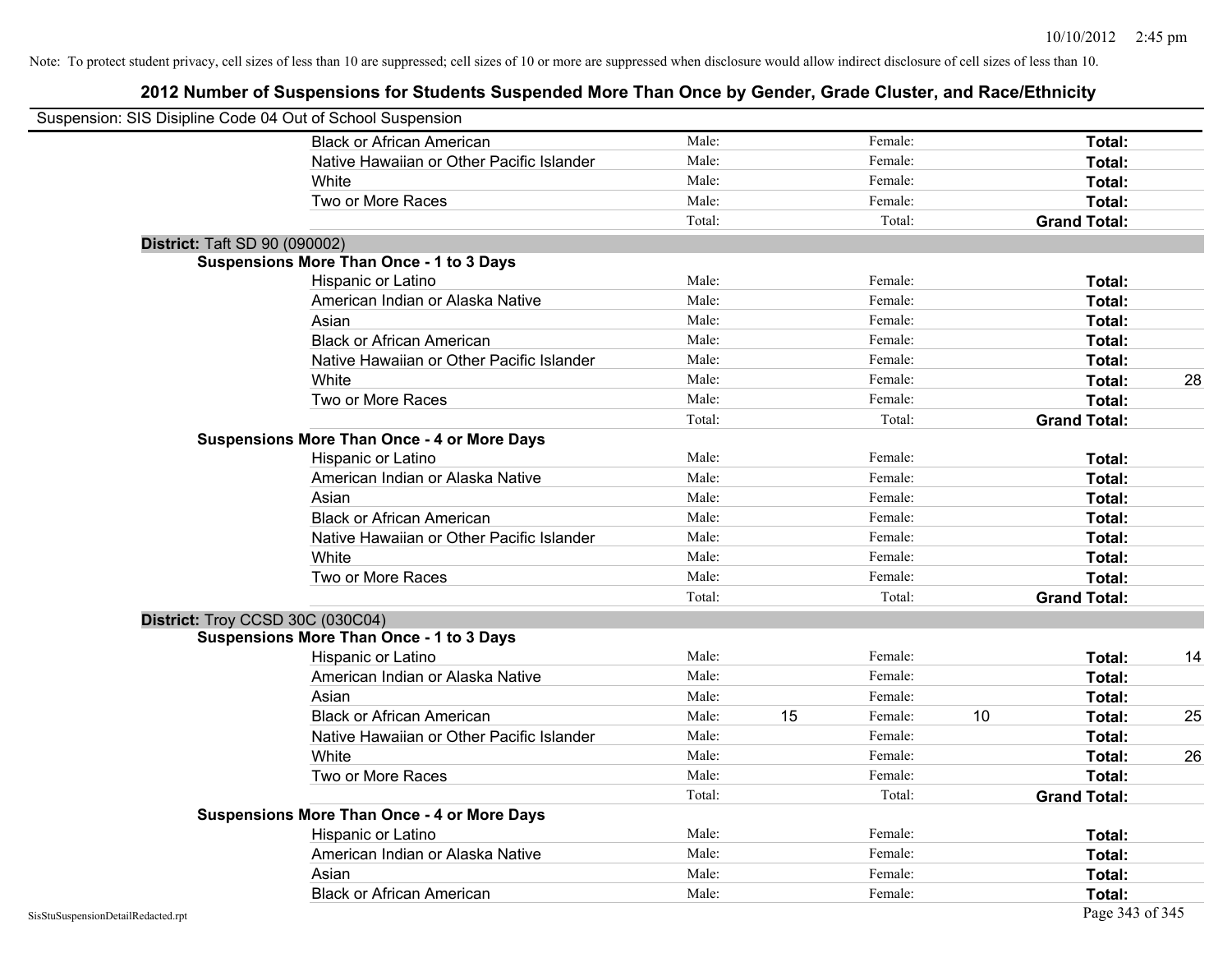| Suspension: SIS Disipline Code 04 Out of School Suspension |                                                    |        |     |         |    |                     |     |
|------------------------------------------------------------|----------------------------------------------------|--------|-----|---------|----|---------------------|-----|
|                                                            | Native Hawaiian or Other Pacific Islander          | Male:  |     | Female: |    | Total:              |     |
|                                                            | White                                              | Male:  |     | Female: |    | Total:              |     |
|                                                            | Two or More Races                                  | Male:  |     | Female: |    | Total:              |     |
|                                                            |                                                    | Total: |     | Total:  |    | <b>Grand Total:</b> | 10  |
| District: Valley View CUSD 365U (365U26)                   |                                                    |        |     |         |    |                     |     |
|                                                            | <b>Suspensions More Than Once - 1 to 3 Days</b>    |        |     |         |    |                     |     |
|                                                            | Hispanic or Latino                                 | Male:  | 169 | Female: | 61 | Total:              | 230 |
|                                                            | American Indian or Alaska Native                   | Male:  |     | Female: |    | Total:              |     |
|                                                            | Asian                                              | Male:  |     | Female: |    | Total:              |     |
|                                                            | <b>Black or African American</b>                   | Male:  | 215 | Female: | 71 | Total:              | 286 |
|                                                            | Native Hawaiian or Other Pacific Islander          | Male:  |     | Female: |    | Total:              |     |
|                                                            | White                                              | Male:  | 101 | Female: | 14 | Total:              | 115 |
|                                                            | Two or More Races                                  | Male:  |     | Female: |    | Total:              | 10  |
|                                                            |                                                    | Total: |     | Total:  |    | <b>Grand Total:</b> |     |
|                                                            | <b>Suspensions More Than Once - 4 or More Days</b> |        |     |         |    |                     |     |
|                                                            | Hispanic or Latino                                 | Male:  | 32  | Female: | 16 | Total:              | 48  |
|                                                            | American Indian or Alaska Native                   | Male:  |     | Female: |    | Total:              |     |
|                                                            | Asian                                              | Male:  |     | Female: |    | Total:              |     |
|                                                            | <b>Black or African American</b>                   | Male:  | 42  | Female: | 17 | Total:              | 59  |
|                                                            | Native Hawaiian or Other Pacific Islander          | Male:  |     | Female: |    | Total:              |     |
|                                                            | White                                              | Male:  |     | Female: |    | Total:              | 19  |
|                                                            | Two or More Races                                  | Male:  |     | Female: |    | Total:              |     |
|                                                            |                                                    | Total: |     | Total:  |    | <b>Grand Total:</b> |     |
| District: Wilmington CUSD 209U (209U26)                    |                                                    |        |     |         |    |                     |     |
|                                                            | <b>Suspensions More Than Once - 1 to 3 Days</b>    |        |     |         |    |                     |     |
|                                                            | Hispanic or Latino                                 | Male:  |     | Female: |    | Total:              |     |
|                                                            | American Indian or Alaska Native                   | Male:  |     | Female: |    | Total:              |     |
|                                                            | Asian                                              | Male:  |     | Female: |    | Total:              |     |
|                                                            | <b>Black or African American</b>                   | Male:  |     | Female: |    | Total:              |     |
|                                                            | Native Hawaiian or Other Pacific Islander          | Male:  |     | Female: |    | Total:              |     |
|                                                            | White                                              | Male:  |     | Female: |    | Total:              | 53  |
|                                                            | Two or More Races                                  | Male:  |     | Female: |    | Total:              |     |
|                                                            |                                                    | Total: |     | Total:  |    | <b>Grand Total:</b> |     |
|                                                            | <b>Suspensions More Than Once - 4 or More Days</b> |        |     |         |    |                     |     |
|                                                            | Hispanic or Latino                                 | Male:  |     | Female: |    | Total:              |     |
|                                                            | American Indian or Alaska Native                   | Male:  |     | Female: |    | Total:              |     |
|                                                            | Asian                                              | Male:  |     | Female: |    | Total:              |     |
|                                                            | <b>Black or African American</b>                   | Male:  |     | Female: |    | Total:              |     |
|                                                            | Native Hawaiian or Other Pacific Islander          | Male:  |     | Female: |    | Total:              |     |